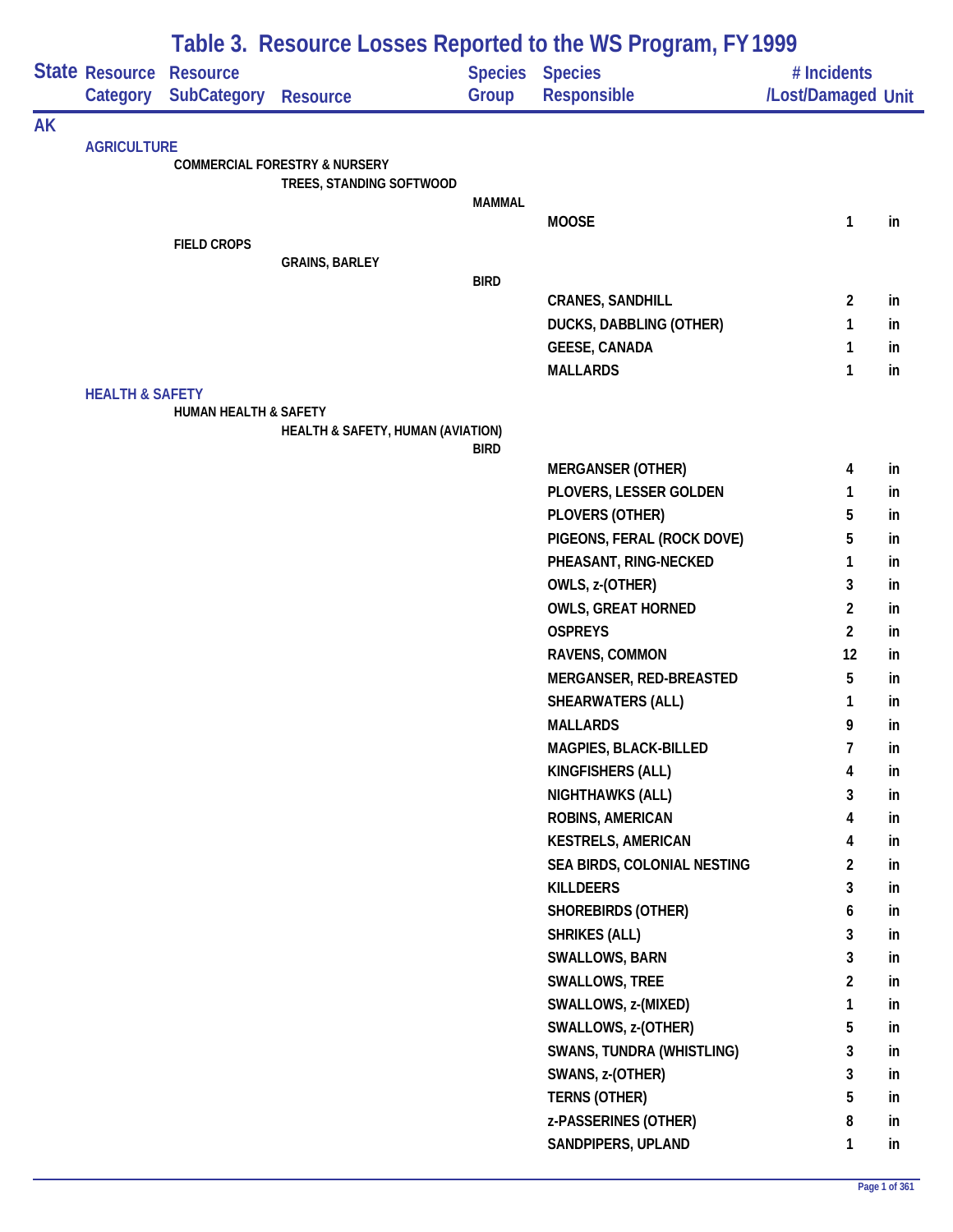|           |                                   |                                       |                                   |               | Table 3. Resource Losses Reported to the WS Program, FY 1999 |                                   |    |
|-----------|-----------------------------------|---------------------------------------|-----------------------------------|---------------|--------------------------------------------------------------|-----------------------------------|----|
|           | <b>State Resource</b><br>Category | <b>Resource</b><br><b>SubCategory</b> | <b>Resource</b>                   | Group         | <b>Species Species</b><br><b>Responsible</b>                 | # Incidents<br>/Lost/Damaged Unit |    |
| <b>AK</b> |                                   |                                       |                                   |               |                                                              |                                   |    |
|           | <b>HEALTH &amp; SAFETY</b>        |                                       |                                   |               |                                                              |                                   |    |
|           |                                   | <b>HUMAN HEALTH &amp; SAFETY</b>      | HEALTH & SAFETY, HUMAN (AVIATION) |               |                                                              |                                   |    |
|           |                                   |                                       |                                   | <b>BIRD</b>   |                                                              |                                   |    |
|           |                                   |                                       |                                   |               | CORMORANTS, DOUBLE-CRESTED                                   | 1                                 | in |
|           |                                   |                                       |                                   |               | <b>EAGLES, GOLDEN</b>                                        | 1                                 | in |
|           |                                   |                                       |                                   |               | <b>JAYS (OTHER)</b>                                          | $\overline{2}$                    | in |
|           |                                   |                                       |                                   |               | DUCKS, SEA (EIDER/SCOTER/ETC)                                | 5                                 | in |
|           |                                   |                                       |                                   |               | LARKS, HORNED                                                | 2                                 | in |
|           |                                   |                                       |                                   |               | <b>DUCKS, DABBLING (OTHER)</b>                               | 10                                | in |
|           |                                   |                                       |                                   |               | <b>CROWS, AMERICAN</b>                                       | 1                                 | in |
|           |                                   |                                       |                                   |               | <b>FALCONS (ALL)</b>                                         | $\overline{7}$                    | in |
|           |                                   |                                       |                                   |               | <b>CRANES, SANDHILL</b>                                      | 1                                 | in |
|           |                                   |                                       |                                   |               | <b>EAGLES, BALD</b>                                          | 12                                | in |
|           |                                   |                                       |                                   |               | <b>CORMORANTS (OTHER)</b>                                    | $\overline{2}$                    | in |
|           |                                   |                                       |                                   |               | <b>BUNTINGS, SNOW</b>                                        | $\overline{2}$                    | in |
|           |                                   |                                       |                                   |               | <b>BLACKBIRDS, z-(OTHER)</b>                                 | $\overline{a}$                    | in |
|           |                                   |                                       |                                   |               | <b>BIRD, UNIDENTIFIABLE</b>                                  | 1                                 | in |
|           |                                   |                                       |                                   |               | ALBATROSS, LAYSAN                                            | 1                                 | in |
|           |                                   |                                       |                                   |               | <b>ALBATROSS (OTHER)</b>                                     | 1                                 | in |
|           |                                   |                                       |                                   |               | <b>CROWS (OTHER)</b>                                         | 8                                 | in |
|           |                                   |                                       |                                   |               | HAWKS, RED-TAILED                                            | 4                                 | in |
|           |                                   |                                       |                                   |               | <b>HERONS, GREAT BLUE</b>                                    | 3                                 | in |
|           |                                   |                                       |                                   |               | DUCKS, DIVING (ALL)                                          | 8                                 | in |
|           |                                   |                                       |                                   |               | HAWKS, z-(OTHER)                                             | 6                                 | in |
|           |                                   |                                       |                                   |               | <b>GEESE, CANADA</b>                                         | 8                                 | in |
|           |                                   |                                       |                                   |               | HAWKS, HARRIERS (MARSH HAWKS)                                | 4                                 | in |
|           |                                   |                                       |                                   |               | GULLS, z-(OTHER)                                             | 11                                | in |
|           |                                   |                                       |                                   |               | <b>GULLS, HERRING</b>                                        | 8                                 | in |
|           |                                   |                                       |                                   |               | <b>GEESE, SNOW</b>                                           | 3                                 | in |
|           |                                   |                                       |                                   |               | <b>GROUSE (ALL)</b>                                          | 1                                 | in |
|           |                                   |                                       |                                   |               | <b>GROSBEAKS (ALL)</b>                                       | $\overline{2}$                    | in |
|           |                                   |                                       |                                   |               | <b>GREBES (ALL)</b>                                          | 3                                 | in |
|           |                                   |                                       |                                   |               | GEESE, z-(OTHER)                                             | 1                                 | in |
|           |                                   |                                       |                                   |               | <b>GEESE, WHITE-FRONTED (ALL)</b>                            | 7                                 | in |
|           |                                   |                                       |                                   |               | <b>GULLS, GLAUCOUS-WINGED</b>                                | $\overline{7}$                    | in |
|           |                                   |                                       |                                   | <b>MAMMAL</b> |                                                              |                                   |    |
|           |                                   |                                       |                                   |               | <b>LYNXES</b>                                                | 1                                 | in |
|           |                                   |                                       |                                   |               | <b>MOOSE</b>                                                 | $\mathbf{3}$                      | in |
|           |                                   |                                       |                                   |               | MUSKRATS, z-(OTHER)                                          | $\overline{\mathbf{c}}$           | in |
|           |                                   |                                       |                                   |               | <b>PORCUPINES</b>                                            | 3                                 | in |
|           |                                   |                                       |                                   |               | SQUIRRELS, GROUND (ALL)                                      | 1                                 | in |
|           |                                   |                                       |                                   |               | HARES, SNOWSHOE                                              | 1                                 | in |
|           |                                   |                                       |                                   |               | <b>WOLVES, GRAY/TIMBER</b>                                   | $\overline{2}$                    | in |
|           |                                   |                                       |                                   |               | OTTERS, RIVER                                                | $\mathbf{3}$                      | in |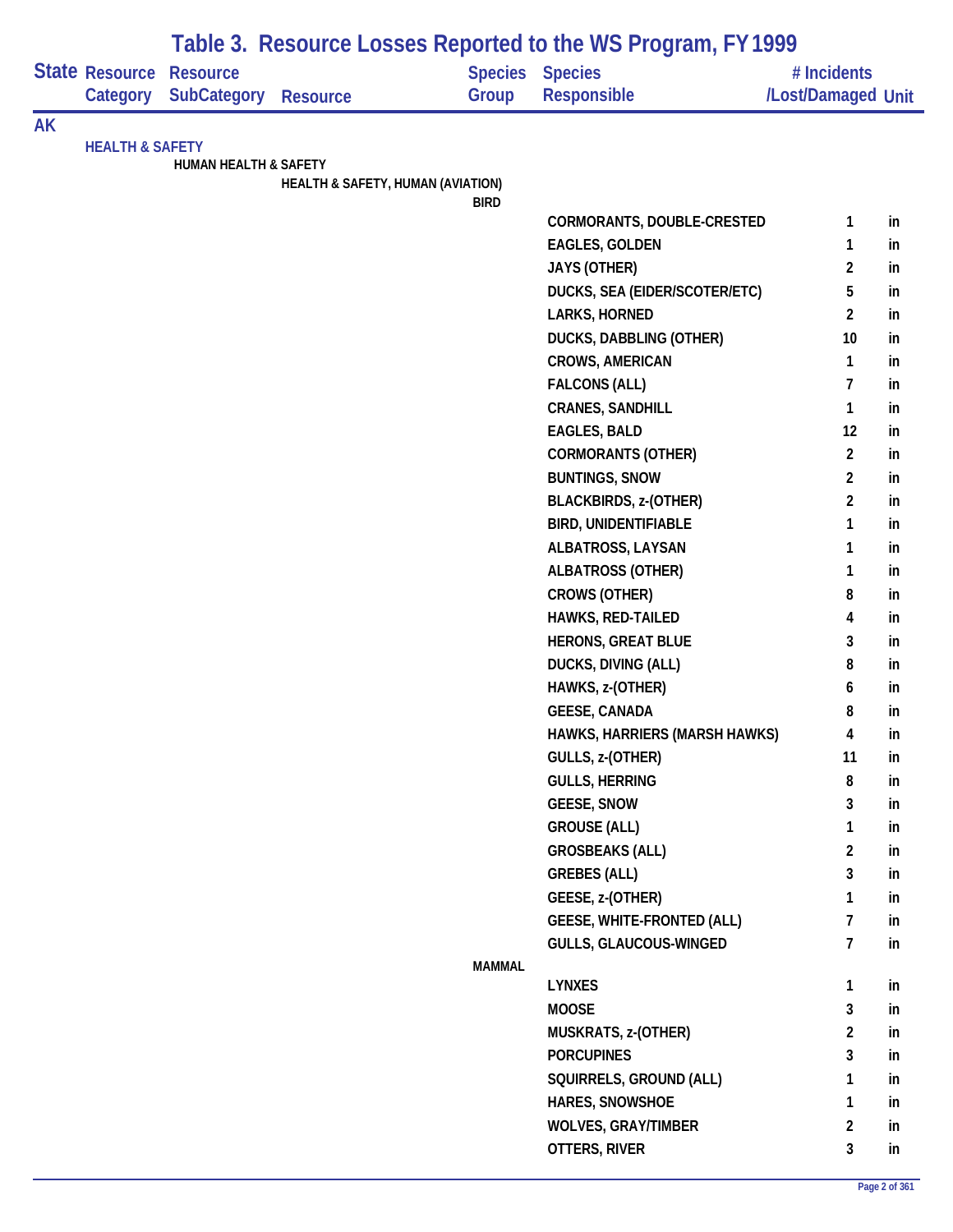|           |                                                                          |                                  | Table 3. Resource Losses Reported to the WS Program, FY 1999 |                         |                                   |                                   |    |  |  |  |  |
|-----------|--------------------------------------------------------------------------|----------------------------------|--------------------------------------------------------------|-------------------------|-----------------------------------|-----------------------------------|----|--|--|--|--|
|           | Category                                                                 | <b>SubCategory</b>               | <b>Resource</b>                                              | <b>Species</b><br>Group | <b>Species</b><br>Responsible     | # Incidents<br>/Lost/Damaged Unit |    |  |  |  |  |
| <b>AK</b> |                                                                          |                                  |                                                              |                         |                                   |                                   |    |  |  |  |  |
|           |                                                                          |                                  |                                                              |                         |                                   |                                   |    |  |  |  |  |
|           |                                                                          | <b>HUMAN HEALTH &amp; SAFETY</b> | <b>HEALTH &amp; SAFETY, HUMAN (AVIATION)</b>                 |                         |                                   |                                   |    |  |  |  |  |
|           |                                                                          |                                  |                                                              | <b>MAMMAL</b>           |                                   |                                   |    |  |  |  |  |
|           |                                                                          |                                  |                                                              |                         | <b>WEASELS (ALL)</b>              | $\overline{2}$                    | in |  |  |  |  |
|           |                                                                          |                                  |                                                              |                         | FOXES, RED                        | 3                                 | in |  |  |  |  |
|           |                                                                          |                                  |                                                              |                         | <b>FOXES, ARCTIC</b>              | $\overline{c}$                    | in |  |  |  |  |
|           |                                                                          |                                  |                                                              |                         | DOGS, FERAL/FREE RANGING & HYBRID | 4                                 | in |  |  |  |  |
|           |                                                                          |                                  |                                                              |                         | DEER, z-(OTHER)                   | 5                                 | in |  |  |  |  |
|           |                                                                          |                                  |                                                              |                         | DEER, MULE                        | 1                                 | in |  |  |  |  |
|           |                                                                          |                                  |                                                              |                         | <b>BEARS, BLACK</b>               | 5                                 | in |  |  |  |  |
|           | State Resource Resource<br><b>HEALTH &amp; SAFETY</b><br><b>PROPERTY</b> |                                  |                                                              |                         | <b>COYOTES</b>                    | 4                                 | in |  |  |  |  |
|           |                                                                          |                                  |                                                              |                         | RABBITS, FERAL                    | 1                                 | in |  |  |  |  |
|           |                                                                          |                                  |                                                              |                         | CATS, FERAL/FREE RANGING          | $\overline{2}$                    | in |  |  |  |  |
|           |                                                                          |                                  |                                                              |                         | <b>BEAVERS</b>                    | 5                                 | in |  |  |  |  |
|           |                                                                          |                                  |                                                              |                         | <b>BEARS, GRIZZLY</b>             | 3                                 | in |  |  |  |  |
|           |                                                                          |                                  | HEALTH & SAFETY, HUMAN (OTHER TRANSPORTATION)                | <b>BIRD</b>             |                                   |                                   |    |  |  |  |  |
|           |                                                                          |                                  |                                                              |                         | PIGEONS, FERAL (ROCK DOVE)        | $\mathbf{1}$                      | in |  |  |  |  |
|           |                                                                          |                                  | HEALTH & SAFETY, HUMAN z-(GENERAL)                           | <b>BIRD</b>             |                                   |                                   |    |  |  |  |  |
|           |                                                                          |                                  |                                                              |                         | PIGEONS, FERAL (ROCK DOVE)        | 24                                | in |  |  |  |  |
|           |                                                                          |                                  |                                                              |                         | <b>GULLS, HERRING</b>             | 5                                 | in |  |  |  |  |
|           |                                                                          |                                  |                                                              |                         | GULLS, z-(OTHER)                  | $\overline{7}$                    | in |  |  |  |  |
|           |                                                                          |                                  |                                                              |                         |                                   |                                   |    |  |  |  |  |
|           |                                                                          | <b>EQUIPMENT</b>                 | <b>AIRCRAFT</b>                                              |                         |                                   |                                   |    |  |  |  |  |
|           |                                                                          |                                  |                                                              | <b>BIRD</b>             |                                   |                                   |    |  |  |  |  |
|           |                                                                          |                                  |                                                              |                         | <b>MERGANSER (OTHER)</b>          | 4                                 | ea |  |  |  |  |
|           |                                                                          |                                  |                                                              |                         | PIGEONS, FERAL (ROCK DOVE)        | 6                                 | ea |  |  |  |  |
|           |                                                                          |                                  |                                                              |                         | PHEASANT, RING-NECKED             | 1                                 | ea |  |  |  |  |
|           |                                                                          |                                  |                                                              |                         | OWLS, z-(OTHER)                   | 3                                 | ea |  |  |  |  |
|           |                                                                          |                                  |                                                              |                         | <b>OWLS, GREAT HORNED</b>         | 4                                 | ea |  |  |  |  |
|           |                                                                          |                                  |                                                              |                         | <b>KILLDEERS</b>                  | 3                                 | ea |  |  |  |  |
|           |                                                                          |                                  |                                                              |                         | <b>OSPREYS</b>                    | $\overline{2}$                    | ea |  |  |  |  |
|           |                                                                          |                                  |                                                              |                         | KINGFISHERS (ALL)                 | 4                                 | ea |  |  |  |  |
|           |                                                                          |                                  |                                                              |                         | MERGANSER, RED-BREASTED           | 5                                 | ea |  |  |  |  |
|           |                                                                          |                                  |                                                              |                         | <b>MALLARDS</b>                   | 10                                | ea |  |  |  |  |
|           |                                                                          |                                  |                                                              |                         | MAGPIES, BLACK-BILLED             | $\overline{7}$                    | ea |  |  |  |  |
|           |                                                                          |                                  |                                                              |                         | LARKS, HORNED                     | $\overline{2}$                    | ea |  |  |  |  |
|           |                                                                          |                                  |                                                              |                         | PLOVERS (OTHER)                   | 5                                 | ea |  |  |  |  |
|           |                                                                          |                                  |                                                              |                         | <b>SHRIKES (ALL)</b>              | 3                                 | ea |  |  |  |  |
|           |                                                                          |                                  |                                                              |                         | NIGHTHAWKS (ALL)                  | 3                                 | ea |  |  |  |  |
|           |                                                                          |                                  |                                                              |                         | <b>SWALLOWS, BARN</b>             | 3                                 | ea |  |  |  |  |
|           |                                                                          |                                  |                                                              |                         | z-PASSERINES (OTHER)              | 8                                 | ea |  |  |  |  |
|           |                                                                          |                                  |                                                              |                         | TERNS (OTHER)                     | 5                                 | ea |  |  |  |  |
|           |                                                                          |                                  |                                                              |                         | SWANS, z-(OTHER)                  | 3                                 | ea |  |  |  |  |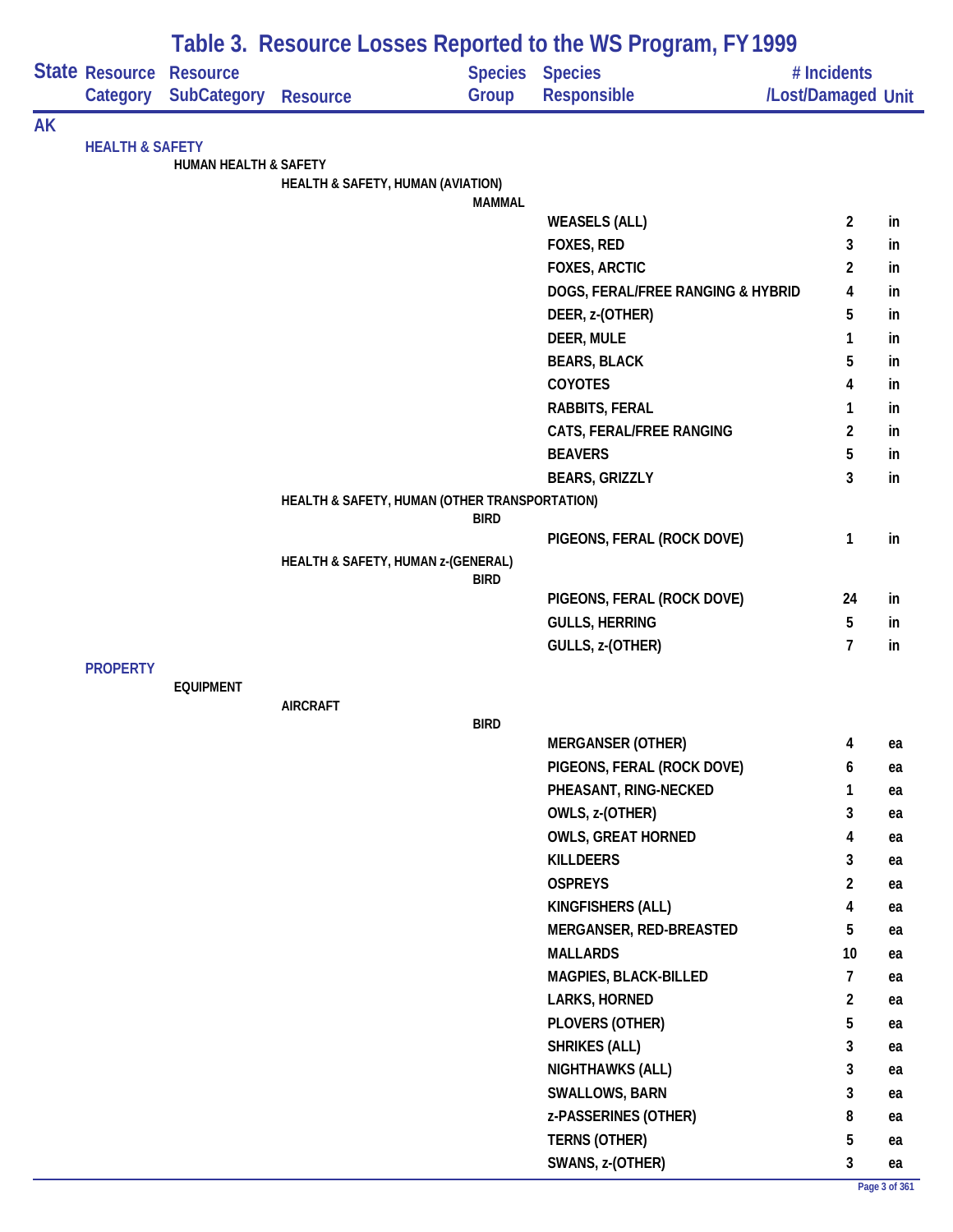|           |                                   |                                       |                 |             | Table 3. Resource Losses Reported to the WS Program, FY 1999 |                                   |          |
|-----------|-----------------------------------|---------------------------------------|-----------------|-------------|--------------------------------------------------------------|-----------------------------------|----------|
|           | <b>State Resource</b><br>Category | <b>Resource</b><br><b>SubCategory</b> | <b>Resource</b> | Group       | <b>Species Species</b><br><b>Responsible</b>                 | # Incidents<br>/Lost/Damaged Unit |          |
| <b>AK</b> |                                   |                                       |                 |             |                                                              |                                   |          |
|           | <b>PROPERTY</b>                   | <b>EQUIPMENT</b>                      |                 |             |                                                              |                                   |          |
|           |                                   |                                       | <b>AIRCRAFT</b> |             |                                                              |                                   |          |
|           |                                   |                                       |                 | <b>BIRD</b> |                                                              |                                   |          |
|           |                                   |                                       |                 |             | <b>SWANS, TUNDRA (WHISTLING)</b>                             | 3                                 | ea       |
|           |                                   |                                       |                 |             | SWALLOWS, z-(OTHER)                                          | 5                                 | ea       |
|           |                                   |                                       |                 |             | <b>SHEARWATERS (ALL)</b>                                     | 1                                 | ea       |
|           |                                   |                                       |                 |             | SWALLOWS, TREE                                               | 2                                 | ea       |
|           |                                   |                                       |                 |             | PLOVERS, LESSER GOLDEN                                       | 1                                 | ea       |
|           |                                   |                                       |                 |             | HAWKS, z-(OTHER)                                             | 6                                 | ea       |
|           |                                   |                                       |                 |             | <b>SHOREBIRDS (OTHER)</b>                                    | 6                                 | ea       |
|           |                                   |                                       |                 |             | SEA BIRDS, COLONIAL NESTING                                  | $\overline{c}$                    | ea       |
|           |                                   |                                       |                 |             | SANDPIPERS, UPLAND                                           | 1                                 | ea       |
|           |                                   |                                       |                 |             | <b>ROBINS, AMERICAN</b>                                      | 4                                 | ea       |
|           |                                   |                                       |                 |             | RAVENS, COMMON                                               | 18                                | ea       |
|           |                                   |                                       |                 |             | SWALLOWS, z-(MIXED)                                          | $\overline{2}$                    | ea       |
|           |                                   |                                       |                 |             | <b>CROWS, AMERICAN</b>                                       | 1                                 | ea       |
|           |                                   |                                       |                 |             | <b>ALBATROSS (OTHER)</b>                                     | 1                                 | ea       |
|           |                                   |                                       |                 |             | ALBATROSS, LAYSAN                                            | 1                                 | ea       |
|           |                                   |                                       |                 |             | <b>BIRD, UNIDENTIFIABLE</b>                                  | 4                                 | ea       |
|           |                                   |                                       |                 |             | <b>BLACKBIRDS, z-(OTHER)</b>                                 | $\overline{2}$                    | ea       |
|           |                                   |                                       |                 |             | <b>BUNTINGS, SNOW</b>                                        | $\overline{2}$                    | ea       |
|           |                                   |                                       |                 |             | <b>CORMORANTS (OTHER)</b>                                    | 2                                 | ea       |
|           |                                   |                                       |                 |             | CORMORANTS, DOUBLE-CRESTED                                   | 1                                 | ea       |
|           |                                   |                                       |                 |             | <b>JAYS (OTHER)</b>                                          | $\overline{2}$                    | ea       |
|           |                                   |                                       |                 |             | <b>CROWS (OTHER)</b>                                         | 7                                 | ea       |
|           |                                   |                                       |                 |             | <b>KESTRELS, AMERICAN</b>                                    | 4                                 | ea       |
|           |                                   |                                       |                 |             | DUCKS, DABBLING (OTHER)                                      | 10                                | ea       |
|           |                                   |                                       |                 |             | <b>DUCKS, DIVING (ALL)</b>                                   | 8                                 | ea       |
|           |                                   |                                       |                 |             | DUCKS, SEA (EIDER/SCOTER/ETC)                                | 5                                 | ea       |
|           |                                   |                                       |                 |             | <b>EAGLES, BALD</b>                                          | 12                                | ea       |
|           |                                   |                                       |                 |             | HAWKS, HARRIERS (MARSH HAWKS)<br><b>CRANES, SANDHILL</b>     | 4<br>1                            | ea       |
|           |                                   |                                       |                 |             | <b>HAWKS, RED-TAILED</b>                                     | 4                                 | ea<br>ea |
|           |                                   |                                       |                 |             | <b>EAGLES, GOLDEN</b>                                        | 1                                 | ea       |
|           |                                   |                                       |                 |             | GULLS, z-(OTHER)                                             | 12                                | ea       |
|           |                                   |                                       |                 |             | <b>GULLS, HERRING</b>                                        | 8                                 | ea       |
|           |                                   |                                       |                 |             | GULLS, GLAUCOUS-WINGED                                       | 9                                 | ea       |
|           |                                   |                                       |                 |             | <b>GROUSE (ALL)</b>                                          | 1                                 | ea       |
|           |                                   |                                       |                 |             | <b>GREBES (ALL)</b>                                          | 3                                 | ea       |
|           |                                   |                                       |                 |             | GEESE, z-(OTHER)                                             | 1                                 | ea       |
|           |                                   |                                       |                 |             | <b>GEESE, WHITE-FRONTED (ALL)</b>                            | 7                                 | ea       |
|           |                                   |                                       |                 |             | <b>GEESE, SNOW</b>                                           | 3                                 | ea       |
|           |                                   |                                       |                 |             | <b>GEESE, CANADA</b>                                         | 8                                 | ea       |
|           |                                   |                                       |                 |             | <b>FALCONS (ALL)</b>                                         | 7                                 | ea       |
|           |                                   |                                       |                 |             |                                                              |                                   |          |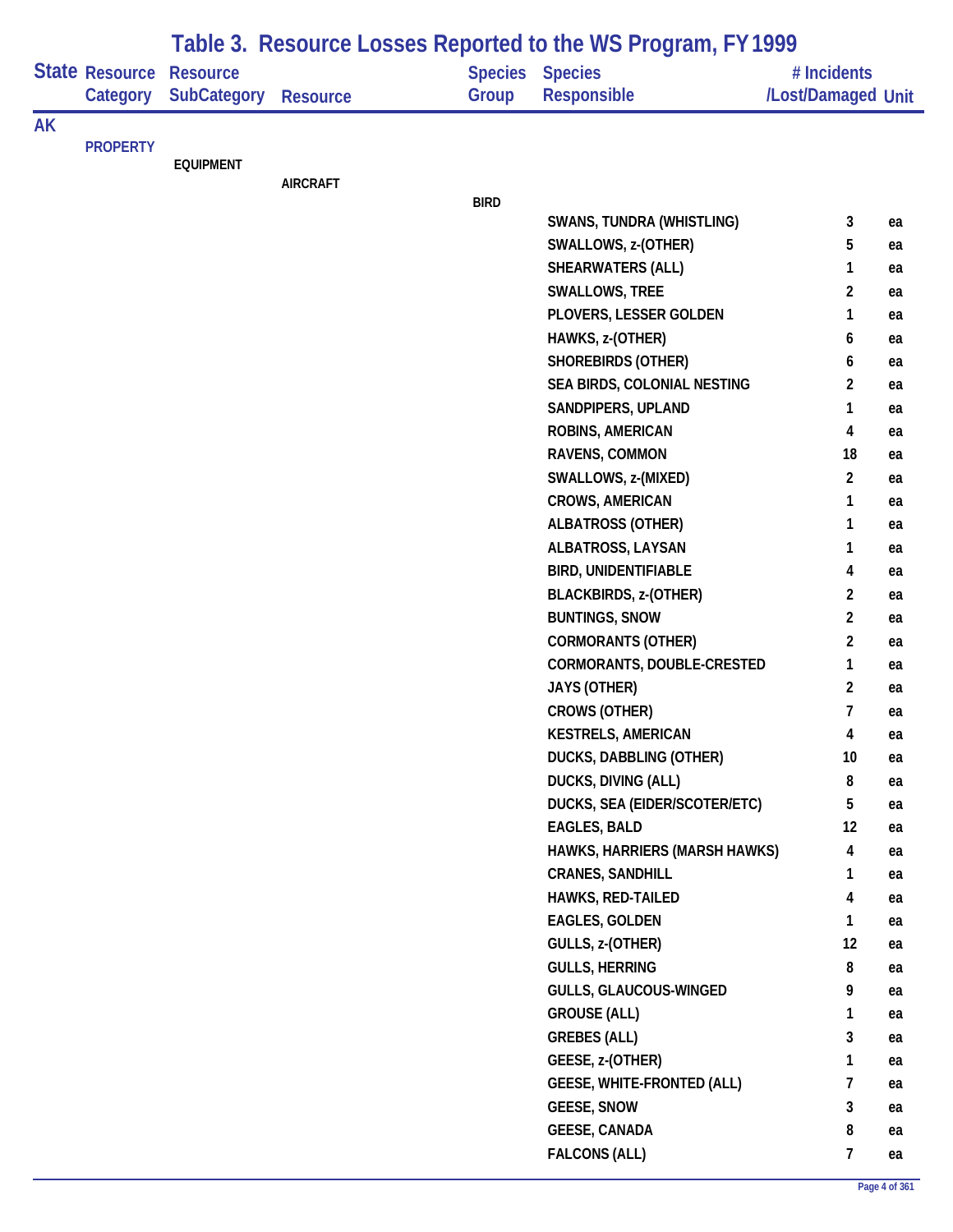|    |                       |                   |                                          |               | Table 3. Resource Losses Reported to the WS Program, FY 1999 |                    |    |
|----|-----------------------|-------------------|------------------------------------------|---------------|--------------------------------------------------------------|--------------------|----|
|    | <b>State Resource</b> | <b>Resource</b>   |                                          |               | Species Species                                              | # Incidents        |    |
|    | Category              | SubCategory       | <b>Resource</b>                          | Group         | Responsible                                                  | /Lost/Damaged Unit |    |
| AK |                       |                   |                                          |               |                                                              |                    |    |
|    | <b>PROPERTY</b>       |                   |                                          |               |                                                              |                    |    |
|    |                       | <b>EQUIPMENT</b>  | <b>AIRCRAFT</b>                          |               |                                                              |                    |    |
|    |                       |                   |                                          | <b>BIRD</b>   |                                                              |                    |    |
|    |                       |                   |                                          |               | <b>GROSBEAKS (ALL)</b>                                       | $\overline{2}$     | ea |
|    |                       |                   |                                          |               | <b>HERONS, GREAT BLUE</b>                                    | 3                  | ea |
|    |                       |                   |                                          | <b>MAMMAL</b> |                                                              |                    |    |
|    |                       |                   |                                          |               | <b>BEAVERS</b>                                               | 3                  | ea |
|    |                       |                   |                                          |               | MAMMAL, UNIDENTIFIABLE                                       | 1                  | ea |
|    |                       |                   |                                          |               | <b>MOOSE</b>                                                 | $\overline{7}$     | ea |
|    |                       |                   |                                          |               | MUSKRATS, z-(OTHER)                                          | $\overline{2}$     | ea |
|    |                       |                   |                                          |               | OTTERS, RIVER                                                | 3                  | ea |
|    |                       |                   |                                          |               | <b>PORCUPINES</b>                                            | 3                  | ea |
|    |                       |                   |                                          |               | RABBITS, FERAL                                               | 1                  | ea |
|    |                       |                   |                                          |               | SQUIRRELS, GROUND (ALL)                                      | 1                  | ea |
|    |                       |                   |                                          |               | <b>WOLVES, GRAY/TIMBER</b>                                   | $\overline{2}$     | ea |
|    |                       |                   |                                          |               | <b>LYNXES</b>                                                | 1                  | ea |
|    |                       |                   |                                          |               | <b>WEASELS (ALL)</b>                                         | $\overline{2}$     | ea |
|    |                       |                   |                                          |               | COYOTES                                                      | 4                  | ea |
|    |                       |                   |                                          |               | HARES, SNOWSHOE                                              | 1                  | ea |
|    |                       |                   |                                          |               | <b>BEARS, GRIZZLY</b>                                        | 3                  | ea |
|    |                       |                   |                                          |               | CATS, FERAL/FREE RANGING                                     | $\overline{a}$     | ea |
|    |                       |                   |                                          |               | <b>BEARS, BLACK</b>                                          | 5                  | ea |
|    |                       |                   |                                          |               | DEER, MULE                                                   | 1                  | ea |
|    |                       |                   |                                          |               | DEER, z-(OTHER)                                              | 5                  | ea |
|    |                       |                   |                                          |               | DOGS, FERAL/FREE RANGING & HYBRID                            | 4                  | ea |
|    |                       |                   |                                          |               | <b>FOXES, ARCTIC</b>                                         | 2                  | ea |
|    |                       |                   |                                          |               | FOXES, RED                                                   | 3                  | ea |
|    |                       |                   | <b>EQUIPMENT &amp; MACHINERY (OTHER)</b> | <b>BIRD</b>   |                                                              |                    |    |
|    |                       |                   |                                          |               | GULLS, z-(OTHER)                                             | $\mathbf{1}$       | in |
|    |                       |                   |                                          |               | <b>GULLS, HERRING</b>                                        | 1                  | in |
|    |                       | OTHER PROPERTY    |                                          |               |                                                              |                    |    |
|    |                       |                   | PROPERTY (GENERAL)                       |               |                                                              |                    |    |
|    |                       |                   |                                          | <b>BIRD</b>   |                                                              |                    |    |
|    |                       |                   |                                          |               | PIGEONS, FERAL (ROCK DOVE)                                   | $\mathbf{3}$       | in |
|    |                       | <b>STRUCTURES</b> | AIRPORT RUNWAYS/TAXIWAYS                 |               |                                                              |                    |    |
|    |                       |                   |                                          | <b>MAMMAL</b> |                                                              |                    |    |
|    |                       |                   |                                          |               | <b>BEAVERS</b>                                               | $\overline{2}$     | in |
|    |                       |                   | <b>BUILDINGS, NON-RESIDENTIAL</b>        |               |                                                              |                    |    |
|    |                       |                   |                                          | <b>BIRD</b>   |                                                              |                    |    |
|    |                       |                   |                                          |               | SWALLOWS, z-(MIXED)                                          | 7                  | in |
|    |                       |                   |                                          |               | <b>GULLS, HERRING</b>                                        | 4                  | in |
|    |                       |                   |                                          |               | GULLS, z-(OTHER)                                             | 16                 | in |
|    |                       |                   |                                          |               | PIGEONS, FERAL (ROCK DOVE)                                   | 15                 | in |
|    |                       |                   | <b>BUILDINGS, RESIDENTIAL</b>            | <b>BIRD</b>   |                                                              |                    |    |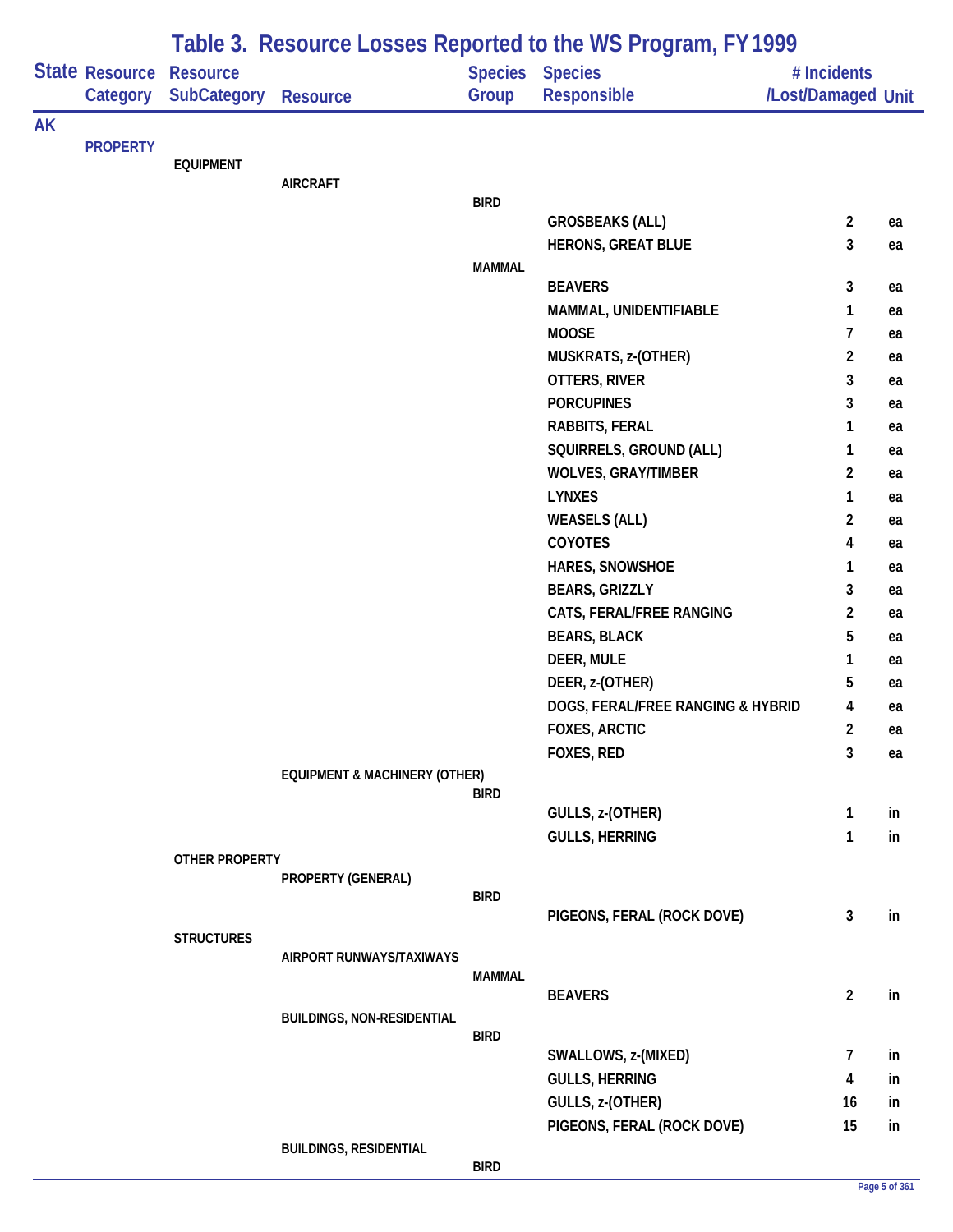|           |                            |                                       |                                                                     |                                | Table 3. Resource Losses Reported to the WS Program, FY 1999                                   |                                   |                |
|-----------|----------------------------|---------------------------------------|---------------------------------------------------------------------|--------------------------------|------------------------------------------------------------------------------------------------|-----------------------------------|----------------|
|           | State Resource<br>Category | <b>Resource</b><br><b>SubCategory</b> | <b>Resource</b>                                                     | Group                          | Species Species<br>Responsible                                                                 | # Incidents<br>/Lost/Damaged Unit |                |
| <b>AK</b> | <b>PROPERTY</b>            | <b>STRUCTURES</b>                     | <b>BUILDINGS, RESIDENTIAL</b>                                       | <b>BIRD</b>                    | PIGEONS, FERAL (ROCK DOVE)                                                                     | 19                                | in             |
| <b>AL</b> | <b>AGRICULTURE</b>         | <b>AQUACULTURE</b>                    | FISH, CARP, GRASS (MARKET)                                          | <b>BIRD</b>                    |                                                                                                |                                   |                |
|           |                            |                                       | FISH, CATFISH (ADULT)                                               | <b>BIRD</b>                    | <b>EGRETS/HERONS (MIXED)</b>                                                                   | 1                                 | in             |
|           |                            |                                       |                                                                     | <b>MAMMAL</b>                  | PELICANS, AMERICAN WHITE<br>OTTERS, RIVER                                                      | 1<br>1                            | in<br>in       |
|           |                            |                                       | FISH, CATFISH (FINGERLING)                                          | <b>BIRD</b>                    | CORMORANTS, DOUBLE-CRESTED<br><b>EGRETS/HERONS (MIXED)</b><br>EGRETS/HERONS/CORMORANTS (MIXED) | 8<br>6<br>$\mathbf{1}$            | in<br>in<br>in |
|           |                            |                                       | <b>COMMERCIAL FORESTRY &amp; NURSERY</b><br>TREES, STANDING (MIXED) | <b>MAMMAL</b>                  | <b>BEAVERS</b>                                                                                 | 45                                |                |
|           |                            |                                       | TREES, STANDING SOFTWOOD                                            | <b>MAMMAL</b>                  | <b>BEAVERS</b>                                                                                 | 1                                 | in<br>in       |
|           |                            | <b>FIELD CROPS</b>                    | <b>GRAINS, CORN (FIELD)</b>                                         | <b>MAMMAL</b>                  | HOGS, FERAL                                                                                    | 1                                 | in             |
|           |                            |                                       | <b>GRAINS, CORN (SWEET)</b>                                         | <b>MAMMAL</b>                  | <b>RACCOONS</b>                                                                                | $\mathbf{1}$                      | in             |
|           |                            | <b>LIVESTOCK</b>                      | CATTLE (CALVES)                                                     | <b>BIRD</b>                    | <b>VULTURES, BLACK</b>                                                                         | $\overline{2}$                    | ea             |
|           |                            |                                       | FOWL, CHICKENS (OTHER)                                              | <b>MAMMAL</b>                  | COYOTES                                                                                        | 12                                | ea             |
|           |                            |                                       | FOWL, DUCKS (DOMESTIC)                                              | <b>BIRD</b>                    | HAWKS, z-(OTHER)<br>OWLS, z-(OTHER)                                                            | 20<br>$\mathbf{1}$                | ea<br>ea       |
|           |                            | RANGE/PASTURE                         | <b>PASTURE</b>                                                      | <b>MAMMAL</b><br><b>MAMMAL</b> | COYOTES                                                                                        | $\mathbf{1}$                      | ea             |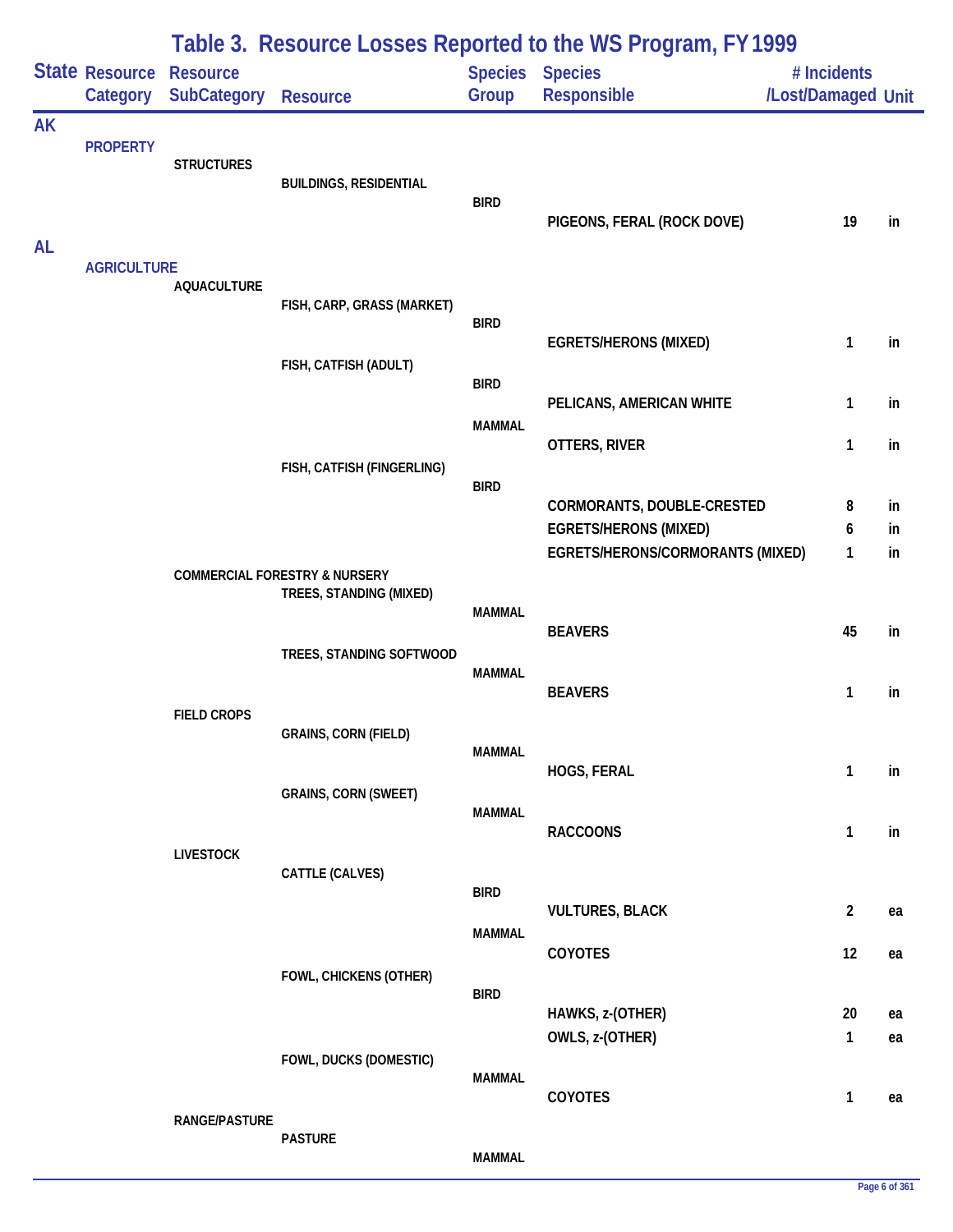|    |                                                       |                                                |                                      |                | Table 3. Resource Losses Reported to the WS Program, FY 1999 |                                   |          |
|----|-------------------------------------------------------|------------------------------------------------|--------------------------------------|----------------|--------------------------------------------------------------|-----------------------------------|----------|
|    | State Resource<br>Category                            | <b>Resource</b><br><b>SubCategory Resource</b> |                                      | Group          | <b>Species Species</b><br>Responsible                        | # Incidents<br>/Lost/Damaged Unit |          |
| AL |                                                       |                                                |                                      |                |                                                              |                                   |          |
|    | <b>AGRICULTURE</b>                                    |                                                |                                      |                |                                                              |                                   |          |
|    |                                                       | RANGE/PASTURE                                  |                                      |                |                                                              |                                   |          |
|    |                                                       |                                                | <b>PASTURE</b>                       | <b>MAMMAL</b>  |                                                              |                                   |          |
|    |                                                       |                                                |                                      |                | <b>BEAVERS</b>                                               | 53                                | ac       |
|    |                                                       |                                                |                                      |                |                                                              |                                   |          |
|    |                                                       | <b>HUMAN HEALTH &amp; SAFETY</b>               |                                      |                |                                                              |                                   |          |
|    |                                                       |                                                | HEALTH & SAFETY, HUMAN (AVIATION)    |                |                                                              |                                   |          |
|    |                                                       |                                                |                                      | <b>BIRD</b>    | <b>GEESE, CANADA</b>                                         | 4                                 | in       |
|    |                                                       |                                                |                                      |                | DOVE, zz-(OTHER)                                             | $\overline{2}$                    | in       |
|    |                                                       |                                                |                                      |                | DOVE, MOURNING                                               | $\mathbf{1}$                      | in       |
|    |                                                       |                                                |                                      | <b>MAMMAL</b>  |                                                              |                                   |          |
|    |                                                       |                                                |                                      |                | FOXES, RED                                                   | $\mathbf{1}$                      | in       |
|    |                                                       |                                                | HEALTH & SAFETY, HUMAN z-(GENERAL)   |                |                                                              |                                   |          |
|    |                                                       |                                                |                                      | <b>BIRD</b>    |                                                              |                                   |          |
|    |                                                       |                                                |                                      |                | VULTURES, z-(MIXED)                                          | 4                                 | in       |
|    |                                                       |                                                |                                      |                | <b>BLACKBIRDS, z-(MIXED SPECIES)</b>                         | 13                                | in       |
|    |                                                       |                                                |                                      |                | <b>GEESE, CANADA</b>                                         | 3                                 | in       |
|    |                                                       |                                                |                                      |                | <b>GULLS, LAUGHING</b>                                       | 1                                 | in       |
|    |                                                       |                                                |                                      |                | HAWKS, z-(OTHER)                                             | $\mathbf{1}$                      | in       |
|    |                                                       |                                                |                                      |                | <b>MARTINS, PURPLE</b>                                       | 1                                 | in       |
|    |                                                       |                                                |                                      |                | PIGEONS, FERAL (ROCK DOVE)                                   | $\mathbf{1}$                      | in       |
|    |                                                       |                                                |                                      | <b>MAMMAL</b>  |                                                              |                                   |          |
|    |                                                       |                                                |                                      |                | <b>SKUNKS, STRIPED</b>                                       | 4                                 | in       |
|    |                                                       |                                                |                                      |                | <b>RATS, NORWAY</b><br><b>RACCOONS</b>                       | 1<br>5                            | in       |
|    |                                                       |                                                |                                      |                | FOXES, RED                                                   |                                   | in       |
|    |                                                       |                                                |                                      |                | <b>FOXES, GRAY</b>                                           | 1<br>$\mathbf{1}$                 | in<br>in |
|    |                                                       |                                                |                                      |                | <b>BATS (ALL)</b>                                            | 45                                | in       |
|    |                                                       |                                                |                                      |                | COYOTES                                                      | $\overline{2}$                    | in       |
|    |                                                       |                                                |                                      | <b>REPTILE</b> |                                                              |                                   |          |
|    |                                                       |                                                |                                      |                | ALLIGATORS, AMERICAN                                         | $\mathbf{1}$                      | in       |
|    |                                                       |                                                |                                      |                |                                                              |                                   |          |
|    |                                                       | <b>FISHERIES</b>                               |                                      |                |                                                              |                                   |          |
|    |                                                       |                                                | FISH, z-(OTHER)                      |                |                                                              |                                   |          |
|    |                                                       |                                                |                                      | <b>BIRD</b>    | CORMORANTS, DOUBLE-CRESTED                                   | 1                                 | in       |
|    |                                                       |                                                |                                      |                | <b>HERONS, GREAT BLUE</b>                                    | $\mathbf{1}$                      | in       |
|    |                                                       |                                                |                                      |                | EGRETS/HERONS/CORMORANTS (MIXED)                             | $\mathbf{1}$                      | in       |
|    |                                                       |                                                |                                      | <b>MAMMAL</b>  |                                                              |                                   |          |
|    |                                                       |                                                |                                      |                | OTTERS, RIVER                                                | $\mathbf{1}$                      | in       |
|    |                                                       | T & E WILDLIFE (FED)                           |                                      |                |                                                              |                                   |          |
|    |                                                       |                                                | MAMMALS, MICE, PERD. KEY BEACH (T&E) |                |                                                              |                                   |          |
|    |                                                       |                                                |                                      | <b>MAMMAL</b>  |                                                              |                                   |          |
|    |                                                       |                                                |                                      |                | FOXES, RED                                                   | $\mathbf{1}$                      | ea       |
|    | <b>HEALTH &amp; SAFETY</b><br><b>NATURAL RESOURCE</b> | <b>WILDLIFE</b>                                | BIRDS, TURKEY, WILD                  |                |                                                              |                                   |          |
|    |                                                       |                                                |                                      | <b>MAMMAL</b>  |                                                              |                                   |          |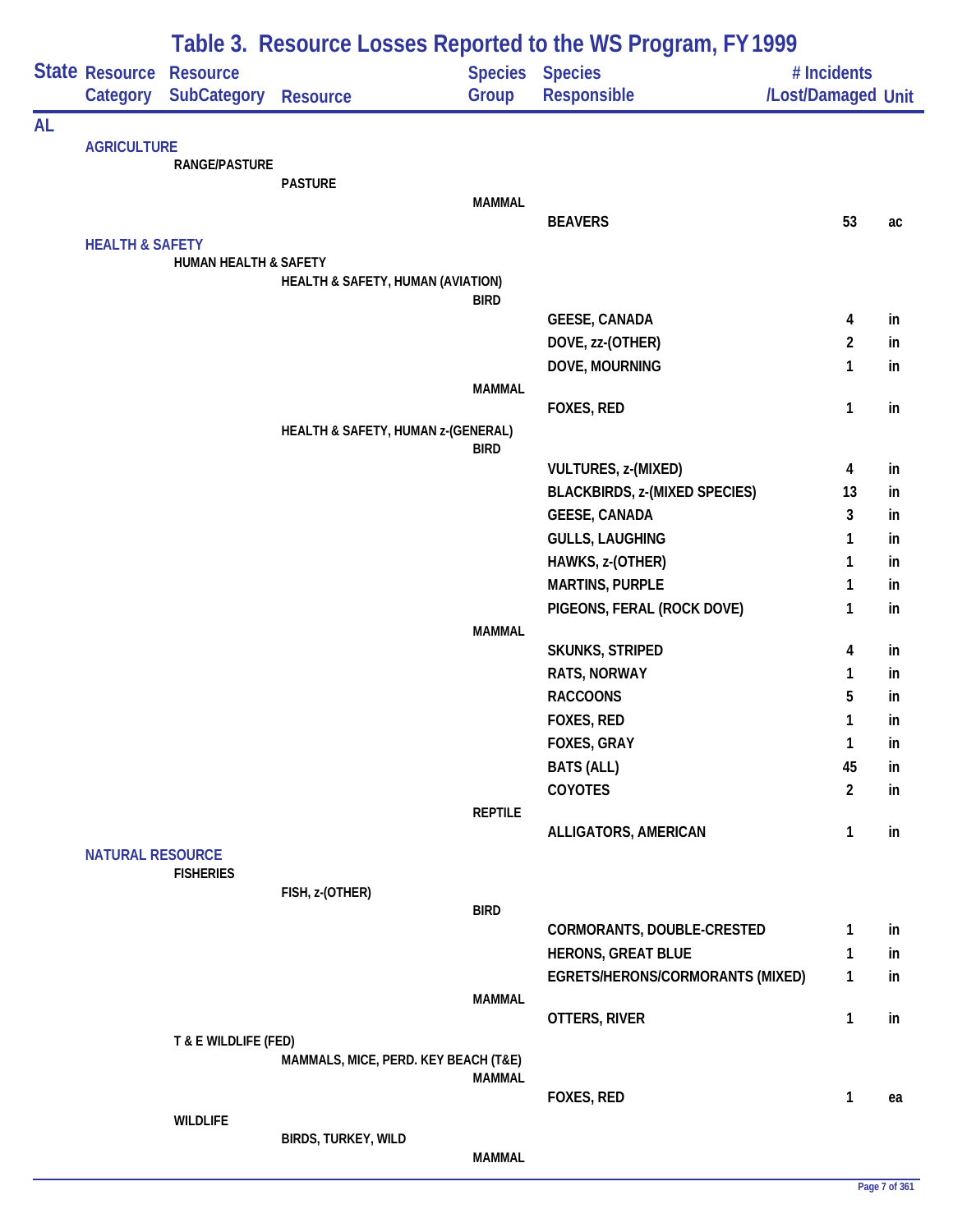|           |                                     |                                        | Table 3. Resource Losses Reported to the WS Program, FY 1999 |                |                                      |                                   |          |  |  |  |
|-----------|-------------------------------------|----------------------------------------|--------------------------------------------------------------|----------------|--------------------------------------|-----------------------------------|----------|--|--|--|
|           | State Resource Resource<br>Category | <b>SubCategory</b>                     | <b>Resource</b>                                              | Group          | Species Species<br>Responsible       | # Incidents<br>/Lost/Damaged Unit |          |  |  |  |
| <b>AL</b> |                                     |                                        |                                                              |                |                                      |                                   |          |  |  |  |
|           | <b>NATURAL RESOURCE</b>             | <b>WILDLIFE</b>                        |                                                              |                |                                      |                                   |          |  |  |  |
|           |                                     |                                        | BIRDS, TURKEY, WILD                                          |                |                                      |                                   |          |  |  |  |
|           |                                     |                                        |                                                              | <b>MAMMAL</b>  | <b>COYOTES</b>                       | 1                                 | ea       |  |  |  |
|           |                                     |                                        | MAMMALS, DEER, WHITE-TAILED                                  |                |                                      |                                   |          |  |  |  |
|           |                                     |                                        |                                                              | <b>MAMMAL</b>  | COYOTES                              | 1                                 |          |  |  |  |
|           | <b>PROPERTY</b>                     |                                        |                                                              |                |                                      |                                   | ea       |  |  |  |
|           |                                     | <b>ANIMAL</b>                          |                                                              |                |                                      |                                   |          |  |  |  |
|           |                                     |                                        | PETS (COMPANION & HOBBY ANIMALS)                             | <b>BIRD</b>    |                                      |                                   |          |  |  |  |
|           |                                     |                                        |                                                              |                | HAWKS, z-(OTHER)                     | 9                                 | in       |  |  |  |
|           |                                     |                                        |                                                              | <b>MAMMAL</b>  |                                      |                                   |          |  |  |  |
|           |                                     |                                        |                                                              | <b>REPTILE</b> | <b>COYOTES</b>                       | 11                                | in       |  |  |  |
|           |                                     |                                        |                                                              |                | <b>SNAKES, POISONOUS (ALL)</b>       | 1                                 | in       |  |  |  |
|           |                                     | <b>LANDSCAPING, TURF &amp; GARDENS</b> |                                                              |                |                                      |                                   |          |  |  |  |
|           |                                     |                                        | <b>GARDENS, VEG./FRUITS &amp; NUTS</b>                       | <b>MAMMAL</b>  |                                      |                                   |          |  |  |  |
|           |                                     |                                        |                                                              |                | ARMADILLOS, NINE-BANDED              | $\overline{c}$                    | in       |  |  |  |
|           |                                     |                                        |                                                              |                | <b>MOLES (ALL)</b>                   | $\mathbf{1}$                      | in       |  |  |  |
|           |                                     |                                        | <b>GOLF COURSES</b>                                          | <b>BIRD</b>    |                                      |                                   |          |  |  |  |
|           |                                     |                                        |                                                              |                | <b>GEESE, CANADA</b>                 | 4                                 | in       |  |  |  |
|           |                                     |                                        |                                                              | <b>MAMMAL</b>  |                                      |                                   |          |  |  |  |
|           |                                     |                                        | TREES, STANDING & SHRUBS                                     |                | COYOTES                              | 1                                 | in       |  |  |  |
|           |                                     |                                        |                                                              | <b>BIRD</b>    |                                      |                                   |          |  |  |  |
|           |                                     |                                        |                                                              |                | <b>BLACKBIRDS, z-(MIXED SPECIES)</b> |                                   | in       |  |  |  |
|           |                                     |                                        |                                                              | <b>MAMMAL</b>  | <b>MARTINS, PURPLE</b>               | $\mathbf{1}$                      | in       |  |  |  |
|           |                                     |                                        |                                                              |                | <b>BEAVERS</b>                       | 5                                 | in       |  |  |  |
|           |                                     |                                        |                                                              |                | DEER, WHITE-TAILED                   | 6                                 | in       |  |  |  |
|           |                                     |                                        |                                                              |                | SQUIRRELS, GRAY                      | 1                                 | in       |  |  |  |
|           |                                     |                                        | <b>TURF AND/OR FLOWERS</b>                                   | <b>BIRD</b>    |                                      |                                   |          |  |  |  |
|           |                                     |                                        |                                                              |                | <b>DUCKS, FERAL</b>                  | 1                                 | in       |  |  |  |
|           |                                     |                                        |                                                              |                | <b>GEESE, CANADA</b>                 | 6                                 | in       |  |  |  |
|           |                                     |                                        |                                                              | <b>MAMMAL</b>  | ARMADILLOS, NINE-BANDED              | 4                                 |          |  |  |  |
|           |                                     |                                        |                                                              |                | RABBITS, COTTONTAIL                  | 1                                 | in<br>in |  |  |  |
|           |                                     | OTHER PROPERTY                         |                                                              |                |                                      |                                   |          |  |  |  |
|           |                                     |                                        | PROPERTY (GENERAL)                                           |                |                                      |                                   |          |  |  |  |
|           |                                     |                                        |                                                              | <b>BIRD</b>    | <b>VULTURES, BLACK</b>               | 1                                 | in       |  |  |  |
|           |                                     |                                        |                                                              |                | VULTURES, z-(MIXED)                  | 7                                 | in       |  |  |  |
|           |                                     |                                        |                                                              |                | PIGEONS, FERAL (ROCK DOVE)           | 1                                 | in       |  |  |  |
|           |                                     |                                        |                                                              |                | <b>MARTINS, PURPLE</b>               | 1                                 | in       |  |  |  |
|           |                                     |                                        |                                                              |                | <b>GEESE, CANADA</b>                 | 1                                 | in       |  |  |  |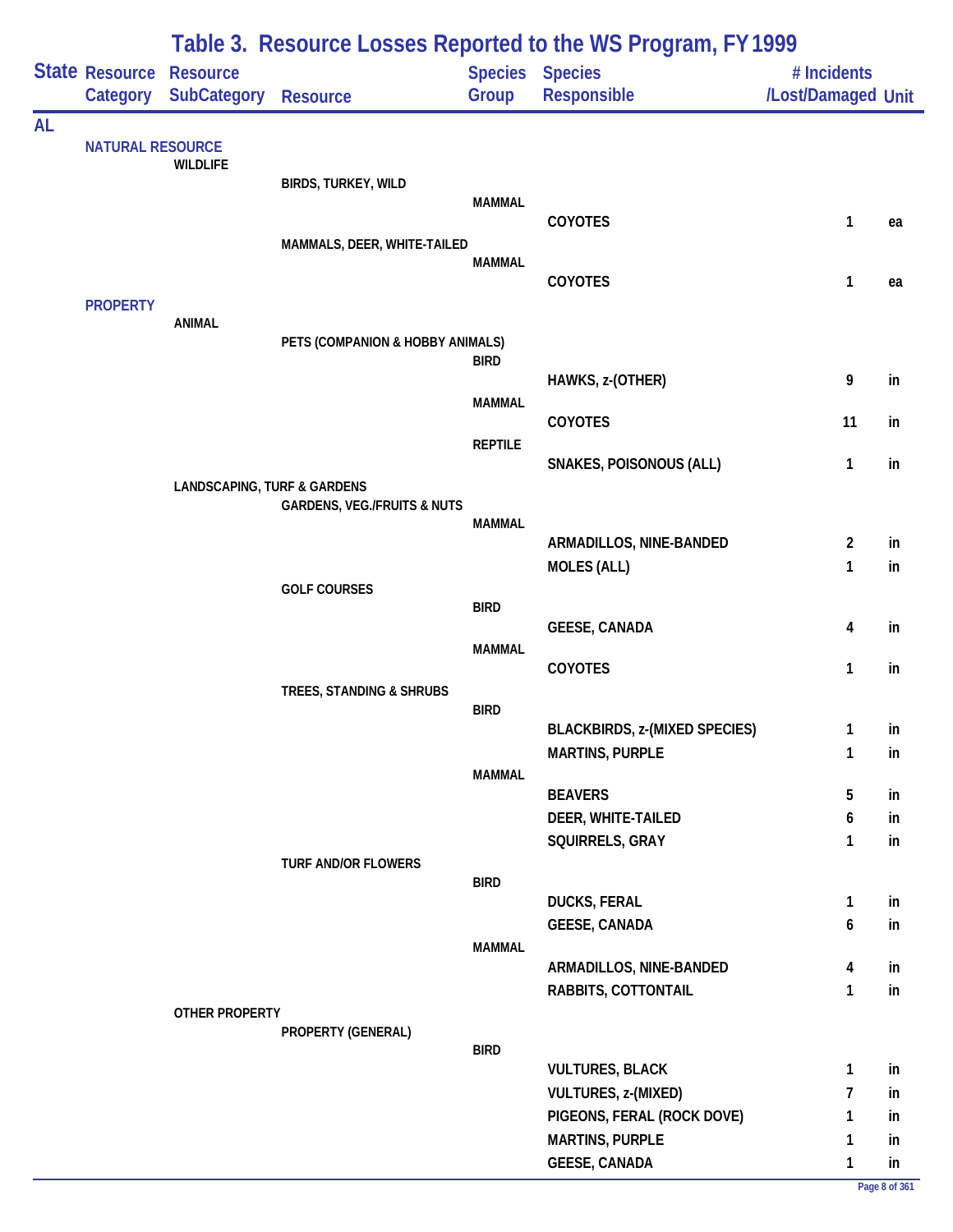|           |                            |                                       |                                   |                         | Table 3. Resource Losses Reported to the WS Program, FY 1999 |                                   |          |
|-----------|----------------------------|---------------------------------------|-----------------------------------|-------------------------|--------------------------------------------------------------|-----------------------------------|----------|
|           | State Resource<br>Category | <b>Resource</b><br><b>SubCategory</b> | <b>Resource</b>                   | <b>Species</b><br>Group | <b>Species</b><br>Responsible                                | # Incidents<br>/Lost/Damaged Unit |          |
| <b>AL</b> |                            |                                       |                                   |                         |                                                              |                                   |          |
|           | <b>PROPERTY</b>            | <b>OTHER PROPERTY</b>                 |                                   |                         |                                                              |                                   |          |
|           |                            |                                       | PROPERTY (GENERAL)                |                         |                                                              |                                   |          |
|           |                            |                                       |                                   | <b>BIRD</b>             |                                                              |                                   |          |
|           |                            |                                       |                                   |                         | <b>DUCKS, FERAL</b><br><b>BLACKBIRDS, z-(MIXED SPECIES)</b>  | 1<br>1                            | in<br>in |
|           |                            |                                       |                                   | <b>MAMMAL</b>           |                                                              |                                   |          |
|           |                            |                                       |                                   |                         | MUSKRATS, z-(OTHER)                                          | 1                                 | in       |
|           |                            |                                       |                                   |                         | <b>BEAVERS</b>                                               | 8                                 | in       |
|           |                            | <b>STRUCTURES</b>                     |                                   |                         |                                                              |                                   |          |
|           |                            |                                       | <b>BOAT DOCKS/MARINAS</b>         |                         |                                                              |                                   |          |
|           |                            |                                       |                                   | <b>MAMMAL</b>           | MUSKRATS, z-(OTHER)                                          | $\mathbf{1}$                      | in       |
|           |                            |                                       | <b>BUILDINGS, NON-RESIDENTIAL</b> |                         |                                                              |                                   |          |
|           |                            |                                       |                                   | <b>BIRD</b>             |                                                              |                                   |          |
|           |                            |                                       |                                   |                         | VULTURES, z-(MIXED)                                          | $\overline{2}$                    | in       |
|           |                            |                                       |                                   |                         | <b>BLACKBIRDS, z-(MIXED SPECIES)</b>                         | 1                                 | in       |
|           |                            |                                       |                                   |                         | PIGEONS, FERAL (ROCK DOVE)                                   | 8                                 | in       |
|           |                            |                                       |                                   |                         | SPARROWS, HOUSE/ENGLISH                                      | 1                                 | in       |
|           |                            |                                       |                                   | <b>MAMMAL</b>           | SKUNKS, STRIPED                                              | 1                                 | in       |
|           |                            |                                       |                                   |                         | MARMOTS/WOODCHUCKS (ALL)                                     | 1                                 | in       |
|           |                            |                                       |                                   |                         | <b>BATS (ALL)</b>                                            | 1                                 | in       |
|           |                            |                                       | <b>BUILDINGS, RESIDENTIAL</b>     |                         |                                                              |                                   |          |
|           |                            |                                       |                                   | <b>BIRD</b>             |                                                              |                                   |          |
|           |                            |                                       |                                   |                         | CORMORANTS, DOUBLE-CRESTED                                   | 1                                 | in       |
|           |                            |                                       |                                   |                         | PIGEONS, FERAL (ROCK DOVE)                                   | 1                                 | in       |
|           |                            |                                       |                                   |                         | SPARROWS, HOUSE/ENGLISH                                      | $\overline{2}$                    | in       |
|           |                            |                                       |                                   |                         | <b>VULTURES, z-(MIXED)</b>                                   | 13                                | in       |
|           |                            |                                       |                                   |                         | WOODPECKERS, z-(OTHER)                                       | 6                                 | in       |
|           |                            |                                       |                                   | <b>MAMMAL</b>           | <b>BATS (ALL)</b>                                            | $\overline{2}$                    | in       |
|           |                            |                                       |                                   |                         | <b>RACCOONS</b>                                              | $\mathbf{1}$                      | in       |
|           |                            |                                       |                                   |                         | SQUIRRELS, GRAY                                              | $\overline{2}$                    | in       |
|           |                            |                                       | DIKES/DAMS/IMPOUNDMENTS           |                         |                                                              |                                   |          |
|           |                            |                                       |                                   | MAMMAL                  |                                                              |                                   |          |
|           |                            |                                       |                                   |                         | <b>BEAVERS</b>                                               | 10                                | in       |
|           |                            |                                       |                                   |                         | MUSKRATS, z-(OTHER)                                          | 3                                 | in       |
|           |                            |                                       | DITCH IRRIGATION/DRAINAGE SYSTEM  | <b>MAMMAL</b>           |                                                              |                                   |          |
|           |                            |                                       |                                   |                         | <b>BEAVERS</b>                                               | 1                                 | in       |
|           |                            |                                       | <b>ROADS/BRIDGES</b>              |                         |                                                              |                                   |          |
|           |                            |                                       |                                   | <b>MAMMAL</b>           |                                                              |                                   |          |
|           |                            |                                       |                                   |                         | <b>BEAVERS</b>                                               | 11                                | in       |
|           |                            |                                       | UTILITIES, ELECTRICAL             | <b>BIRD</b>             |                                                              |                                   |          |
|           |                            |                                       |                                   |                         | <b>HERONS, GREAT BLUE</b>                                    | 1                                 | in       |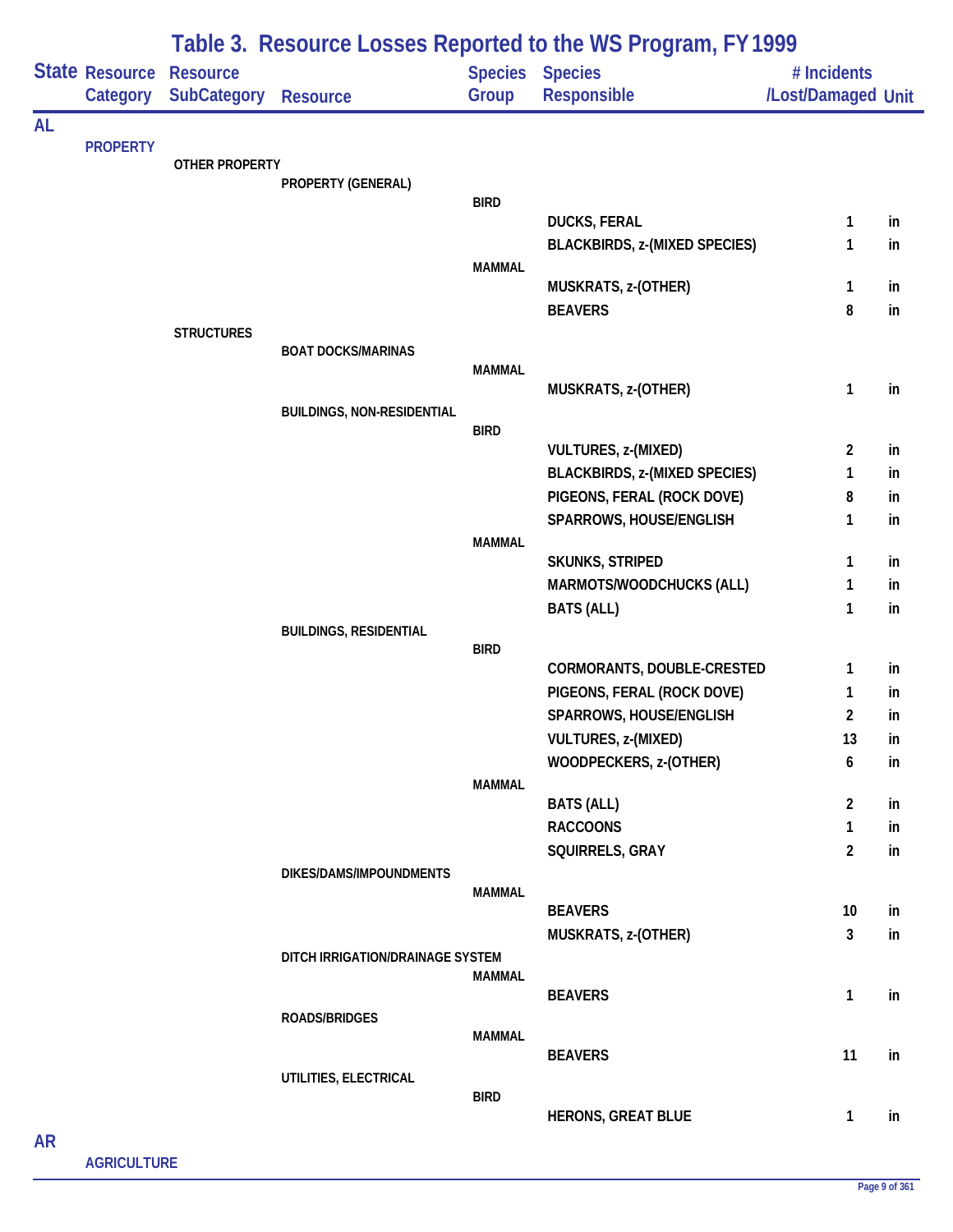|           |                            |                                       |                            |               | Table 3. Resource Losses Reported to the WS Program, FY 1999 |                                   |          |
|-----------|----------------------------|---------------------------------------|----------------------------|---------------|--------------------------------------------------------------|-----------------------------------|----------|
|           | State Resource<br>Category | <b>Resource</b><br><b>SubCategory</b> | <b>Resource</b>            | Group         | <b>Species Species</b><br><b>Responsible</b>                 | # Incidents<br>/Lost/Damaged Unit |          |
| <b>AR</b> |                            |                                       |                            |               |                                                              |                                   |          |
|           |                            | <b>AQUACULTURE</b>                    |                            |               |                                                              |                                   |          |
|           |                            |                                       | FISH, BAITFISH (FRY)       |               |                                                              |                                   |          |
|           |                            |                                       |                            | <b>BIRD</b>   |                                                              |                                   |          |
|           |                            |                                       |                            |               | <b>EGRETS, SNOWY</b><br><b>EGRETS/HERONS (MIXED)</b>         | $\mathbf{1}$<br>17                | in       |
|           |                            |                                       |                            |               | CORMORANTS, DOUBLE-CRESTED                                   | 6                                 | in<br>in |
|           |                            |                                       |                            |               | <b>BLACKBIRDS, z-(MIXED SPECIES)</b>                         | 1                                 | in       |
|           |                            |                                       |                            |               | PELICANS, AMERICAN WHITE                                     | 1                                 | in       |
|           |                            |                                       |                            |               | <b>EGRETS, GREAT</b>                                         | $\overline{2}$                    | in       |
|           |                            |                                       | FISH, BAITFISH (OTHER)     |               |                                                              |                                   |          |
|           |                            |                                       |                            | <b>BIRD</b>   |                                                              |                                   |          |
|           |                            |                                       |                            |               | <b>EGRETS/HERONS (MIXED)</b>                                 | 12                                | in       |
|           |                            |                                       |                            |               | EGRETS/HERONS/CORMORANTS (MIXED)                             | $\mathbf{1}$                      | in       |
|           |                            |                                       |                            |               | <b>EGRETS, GREAT</b>                                         | $\overline{2}$                    | in       |
|           |                            |                                       |                            |               | DUCKS, DIVING (ALL)                                          | $\overline{2}$                    | in       |
|           |                            |                                       |                            |               | CORMORANTS, DOUBLE-CRESTED                                   | 5                                 | in       |
|           |                            |                                       | FISH, BASS, HYBRID STRIPED |               | <b>HERONS, GREAT BLUE</b>                                    | 1                                 | in       |
|           |                            |                                       |                            | <b>BIRD</b>   |                                                              |                                   |          |
|           |                            |                                       |                            |               | CORMORANTS, DOUBLE-CRESTED                                   | $\mathbf{1}$                      | in       |
|           |                            |                                       |                            |               | <b>EGRETS/HERONS (MIXED)</b>                                 | $\overline{2}$                    | in       |
|           |                            |                                       | FISH, CARP, GRASS (BROOD)  |               |                                                              |                                   |          |
|           |                            |                                       |                            | <b>BIRD</b>   | DUCKS, DIVING (ALL)                                          | 1                                 | in       |
|           |                            |                                       | FISH, CARP, GRASS (MARKET) |               |                                                              |                                   |          |
|           |                            |                                       |                            | <b>BIRD</b>   |                                                              |                                   |          |
|           |                            |                                       |                            |               | <b>EGRETS, GREAT</b>                                         | 1                                 | in       |
|           |                            |                                       |                            |               | <b>EGRETS/HERONS (MIXED)</b>                                 | 1                                 | in       |
|           |                            |                                       | FISH, CATFISH (ADULT)      | <b>BIRD</b>   |                                                              |                                   |          |
|           |                            |                                       |                            |               | <b>GEESE, CANADA</b>                                         | 1                                 | in       |
|           |                            |                                       |                            |               | PELICANS, AMERICAN WHITE                                     | 6                                 | in       |
|           |                            |                                       |                            |               | <b>EGRETS/HERONS (MIXED)</b>                                 | 14                                | in       |
|           |                            |                                       |                            |               | <b>CORMORANTS, DOUBLE-CRESTED</b>                            | 42                                | in       |
|           |                            |                                       |                            |               | EGRETS/HERONS/CORMORANTS (MIXED)                             | 105                               | in       |
|           |                            |                                       |                            | <b>MAMMAL</b> |                                                              |                                   |          |
|           |                            |                                       |                            |               | MUSKRATS, z-(OTHER)                                          | $\mathbf{1}$                      | in       |
|           |                            |                                       | FISH, CATFISH (FINGERLING) |               |                                                              |                                   |          |
|           |                            |                                       |                            | <b>BIRD</b>   | <b>CORMORANTS, DOUBLE-CRESTED</b>                            | 87                                | in       |
|           |                            |                                       |                            |               | <b>EGRETS/HERONS (MIXED)</b>                                 | 17                                | in       |
|           |                            |                                       |                            |               | <b>HERONS, GREAT BLUE</b>                                    | 3                                 | in       |
|           |                            |                                       |                            |               | PELICANS, AMERICAN WHITE                                     | $\overline{7}$                    | in       |
|           |                            |                                       | FISH, CATFISH (FRY)        |               |                                                              |                                   |          |
|           | <b>AGRICULTURE</b>         |                                       |                            | <b>BIRD</b>   |                                                              |                                   |          |
|           |                            |                                       |                            |               | PELICANS, AMERICAN WHITE                                     | 1                                 | in       |
|           |                            |                                       |                            |               | <b>EGRETS/HERONS (MIXED)</b>                                 | 1                                 | in       |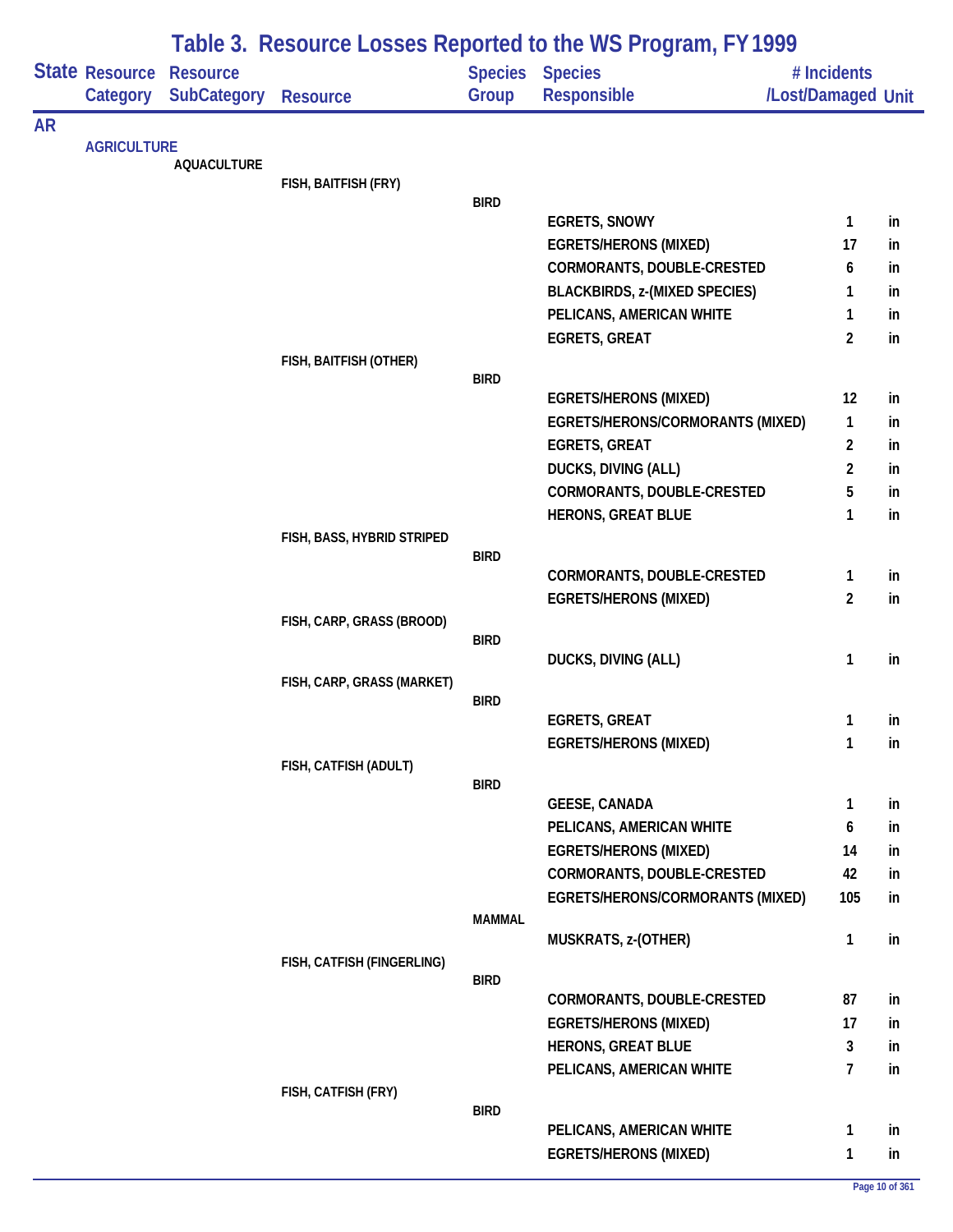|           |                            | Table 3. Resource Losses Reported to the WS Program, FY 1999 |                                                                     |               |                                                  |                                   |          |  |  |  |
|-----------|----------------------------|--------------------------------------------------------------|---------------------------------------------------------------------|---------------|--------------------------------------------------|-----------------------------------|----------|--|--|--|
|           | State Resource<br>Category | <b>Resource</b><br><b>SubCategory</b>                        | <b>Resource</b>                                                     | Group         | <b>Species Species</b><br>Responsible            | # Incidents<br>/Lost/Damaged Unit |          |  |  |  |
| <b>AR</b> |                            |                                                              |                                                                     |               |                                                  |                                   |          |  |  |  |
|           | <b>AGRICULTURE</b>         | <b>AQUACULTURE</b>                                           |                                                                     |               |                                                  |                                   |          |  |  |  |
|           |                            |                                                              | FISH, CATFISH (FRY)                                                 |               |                                                  |                                   |          |  |  |  |
|           |                            |                                                              |                                                                     | <b>BIRD</b>   | <b>HERONS, GREAT BLUE</b>                        | $\overline{2}$                    | in       |  |  |  |
|           |                            |                                                              | FISH, GOLDFISH (BROOD)                                              |               |                                                  |                                   |          |  |  |  |
|           |                            |                                                              |                                                                     | <b>BIRD</b>   | <b>EGRETS, GREAT</b>                             | 1                                 | in       |  |  |  |
|           |                            |                                                              | FISH, GOLDFISH (MARKET)                                             | <b>BIRD</b>   |                                                  |                                   |          |  |  |  |
|           |                            |                                                              |                                                                     |               | CORMORANTS, DOUBLE-CRESTED                       | 1                                 | in       |  |  |  |
|           |                            |                                                              | <b>COMMERCIAL FORESTRY &amp; NURSERY</b><br>TREES, STANDING (MIXED) |               |                                                  |                                   |          |  |  |  |
|           |                            |                                                              |                                                                     | <b>MAMMAL</b> |                                                  |                                   |          |  |  |  |
|           |                            | <b>FIELD CROPS</b>                                           |                                                                     |               | <b>BEAVERS</b>                                   | 4                                 | in       |  |  |  |
|           |                            |                                                              | <b>BEANS, SOYBEANS</b>                                              | <b>BIRD</b>   |                                                  |                                   |          |  |  |  |
|           |                            |                                                              |                                                                     |               | <b>GEESE, CANADA</b>                             | 1                                 | in       |  |  |  |
|           |                            |                                                              |                                                                     | <b>MAMMAL</b> | DEER, WHITE-TAILED                               | 5                                 | in       |  |  |  |
|           |                            |                                                              |                                                                     |               | <b>NUTRIAS</b>                                   | $\overline{a}$                    | in       |  |  |  |
|           |                            |                                                              | <b>GRAINS, CORN (FIELD)</b>                                         | <b>BIRD</b>   |                                                  |                                   |          |  |  |  |
|           |                            |                                                              |                                                                     |               | <b>GEESE, CANADA</b>                             | 1                                 | in       |  |  |  |
|           |                            |                                                              | <b>GRAINS, CORN (SWEET)</b>                                         | <b>BIRD</b>   |                                                  |                                   |          |  |  |  |
|           |                            |                                                              |                                                                     |               | <b>CROWS, AMERICAN</b>                           | 1                                 | in       |  |  |  |
|           |                            |                                                              | <b>GRAINS, MILO</b>                                                 | <b>BIRD</b>   |                                                  |                                   |          |  |  |  |
|           |                            |                                                              |                                                                     |               | <b>BLACKBIRDS, z-(MIXED SPECIES)</b>             | $\overline{2}$                    | in       |  |  |  |
|           |                            |                                                              | <b>GRAINS, RICE</b>                                                 | <b>BIRD</b>   |                                                  |                                   |          |  |  |  |
|           |                            |                                                              |                                                                     |               | DUCKS, DABBLING (OTHER)<br><b>IBISES (OTHER)</b> | 1<br>1                            | in<br>in |  |  |  |
|           |                            |                                                              |                                                                     |               | <b>BLACKBIRDS, z-(MIXED SPECIES)</b>             | 31                                | in       |  |  |  |
|           |                            |                                                              |                                                                     |               | <b>BLACKBIRDS, RED-WINGED</b>                    | $\overline{2}$                    | in       |  |  |  |
|           |                            |                                                              | <b>GRAINS, WHEAT</b>                                                | <b>BIRD</b>   |                                                  |                                   |          |  |  |  |
|           |                            |                                                              |                                                                     |               | <b>GEESE, SNOW</b>                               | 6                                 | in       |  |  |  |
|           |                            |                                                              | <b>MELONS, WATERMELONS</b>                                          | <b>BIRD</b>   |                                                  |                                   |          |  |  |  |
|           |                            |                                                              |                                                                     | <b>MAMMAL</b> | <b>GEESE, CANADA</b>                             | 1                                 | in       |  |  |  |
|           |                            |                                                              |                                                                     |               | <b>COYOTES</b>                                   | 1                                 | in       |  |  |  |
|           |                            |                                                              |                                                                     |               | DEER, WHITE-TAILED                               | 1                                 | in       |  |  |  |
|           |                            | <b>FRUITS &amp; NUTS</b>                                     | FRUIT, BLUEBERRIES                                                  |               |                                                  |                                   |          |  |  |  |
|           |                            |                                                              |                                                                     | <b>BIRD</b>   | ROBINS, AMERICAN                                 | 6                                 | in       |  |  |  |
|           |                            |                                                              | FRUIT, CHERRIES                                                     |               |                                                  |                                   |          |  |  |  |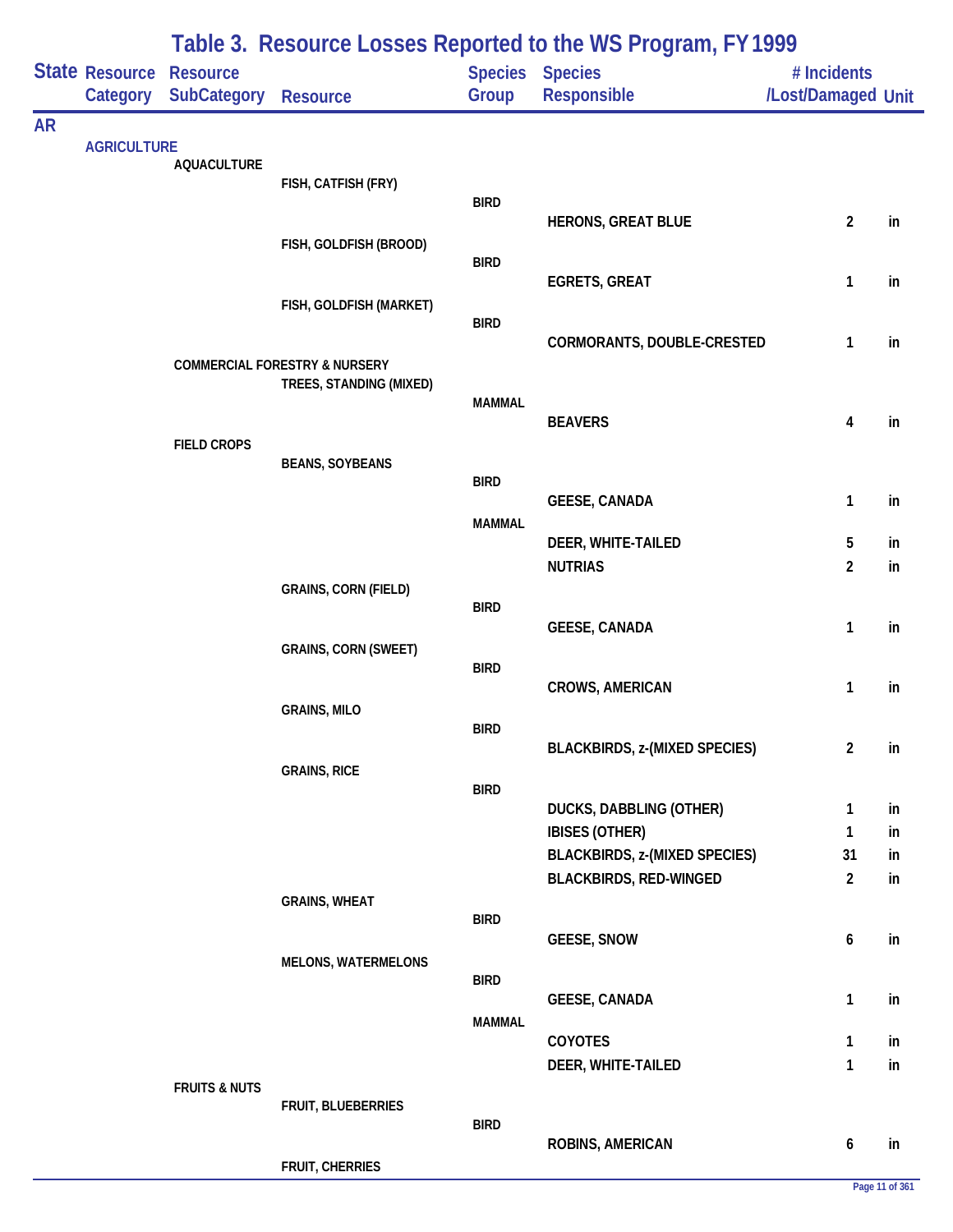|           |                                            | Table 3. Resource Losses Reported to the WS Program, FY 1999 |                                        |               |                                                       |                                   |          |  |  |
|-----------|--------------------------------------------|--------------------------------------------------------------|----------------------------------------|---------------|-------------------------------------------------------|-----------------------------------|----------|--|--|
|           | <b>State Resource Resource</b><br>Category | <b>SubCategory</b>                                           | <b>Resource</b>                        | Group         | <b>Species Species</b><br><b>Responsible</b>          | # Incidents<br>/Lost/Damaged Unit |          |  |  |
| <b>AR</b> |                                            |                                                              |                                        |               |                                                       |                                   |          |  |  |
|           | <b>AGRICULTURE</b>                         | <b>FRUITS &amp; NUTS</b>                                     |                                        |               |                                                       |                                   |          |  |  |
|           |                                            |                                                              | FRUIT, CHERRIES                        |               |                                                       |                                   |          |  |  |
|           |                                            |                                                              |                                        | <b>BIRD</b>   | ROBINS, AMERICAN                                      | $\mathbf{1}$                      | in       |  |  |
|           |                                            |                                                              |                                        |               | WAXWINGS, CEDAR                                       | 1                                 | in       |  |  |
|           |                                            |                                                              | TREES, PECAN                           |               |                                                       |                                   |          |  |  |
|           |                                            |                                                              |                                        | <b>BIRD</b>   |                                                       |                                   |          |  |  |
|           |                                            |                                                              |                                        |               | <b>CROWS, AMERICAN</b>                                | 1                                 | in       |  |  |
|           |                                            | <b>LIVESTOCK</b>                                             | FOWL, CHICKENS (OTHER)                 |               |                                                       |                                   |          |  |  |
|           |                                            |                                                              |                                        | <b>BIRD</b>   |                                                       |                                   |          |  |  |
|           |                                            |                                                              |                                        |               | HAWKS, z-(OTHER)                                      | $\overline{2}$                    | ea       |  |  |
|           |                                            |                                                              |                                        |               | OWLS, z-(OTHER)                                       | $\overline{2}$                    | ea       |  |  |
|           | <b>HEALTH &amp; SAFETY</b>                 | HUMAN HEALTH & SAFETY                                        |                                        |               |                                                       |                                   |          |  |  |
|           |                                            |                                                              | HEALTH & SAFETY, HUMAN z-(GENERAL)     |               |                                                       |                                   |          |  |  |
|           |                                            |                                                              |                                        | <b>BIRD</b>   |                                                       |                                   |          |  |  |
|           |                                            |                                                              |                                        |               | <b>BLACKBIRDS, z-(MIXED SPECIES)</b>                  | 69                                | in       |  |  |
|           |                                            |                                                              |                                        |               | <b>EGRETS, CATTLE</b><br><b>EGRETS/HERONS (MIXED)</b> | 8<br>1                            | in<br>in |  |  |
|           |                                            |                                                              |                                        |               | <b>GEESE, CANADA</b>                                  | 2                                 | in       |  |  |
|           |                                            |                                                              |                                        |               | PIGEONS, FERAL (ROCK DOVE)                            | 2                                 | in       |  |  |
|           |                                            |                                                              |                                        |               | SPARROWS, HOUSE/ENGLISH                               | 1                                 | in       |  |  |
|           | <b>NATURAL RESOURCE</b>                    |                                                              |                                        |               |                                                       |                                   |          |  |  |
|           |                                            | <b>FISHERIES</b>                                             |                                        |               |                                                       |                                   |          |  |  |
|           |                                            |                                                              | FISH, BASS, STRIPED                    | <b>BIRD</b>   |                                                       |                                   |          |  |  |
|           |                                            |                                                              |                                        |               | CORMORANTS, DOUBLE-CRESTED                            | 3                                 | in       |  |  |
|           |                                            |                                                              | FISH, z-(OTHER)                        |               |                                                       |                                   |          |  |  |
|           |                                            |                                                              |                                        | <b>BIRD</b>   | CORMORANTS, DOUBLE-CRESTED                            | 15                                | in       |  |  |
|           |                                            |                                                              |                                        |               | PELICANS, AMERICAN WHITE                              | 3                                 | in       |  |  |
|           |                                            | FORESTRY (NATRL. RESRC)                                      |                                        |               |                                                       |                                   |          |  |  |
|           |                                            |                                                              | TREES, SEEDLINGS                       |               |                                                       |                                   |          |  |  |
|           |                                            |                                                              |                                        | <b>MAMMAL</b> | <b>VOLES (ALL)</b>                                    | 1                                 | in       |  |  |
|           |                                            |                                                              | TREES, STANDING                        |               |                                                       |                                   |          |  |  |
|           |                                            |                                                              |                                        | <b>MAMMAL</b> |                                                       |                                   |          |  |  |
|           |                                            |                                                              |                                        |               | <b>BEAVERS</b>                                        | 1                                 | in       |  |  |
|           |                                            | <b>WILDLIFE</b>                                              | BIRDS, DUCKS, WILD (OTHER)             |               |                                                       |                                   |          |  |  |
|           |                                            |                                                              |                                        | <b>BIRD</b>   |                                                       |                                   |          |  |  |
|           |                                            |                                                              |                                        |               | <b>DUCKS, FERAL</b>                                   | 1                                 | ea       |  |  |
|           |                                            |                                                              | BIRDS, z-(OTHER)                       |               |                                                       |                                   |          |  |  |
|           |                                            |                                                              |                                        | <b>BIRD</b>   | HAWKS, z-(OTHER)                                      | 27                                | ea       |  |  |
|           | <b>PROPERTY</b>                            |                                                              |                                        |               |                                                       |                                   |          |  |  |
|           |                                            | <b>LANDSCAPING, TURF &amp; GARDENS</b>                       |                                        |               |                                                       |                                   |          |  |  |
|           |                                            |                                                              | <b>GARDENS, VEG./FRUITS &amp; NUTS</b> | <b>BIRD</b>   |                                                       |                                   |          |  |  |
|           |                                            |                                                              |                                        |               |                                                       |                                   |          |  |  |

÷,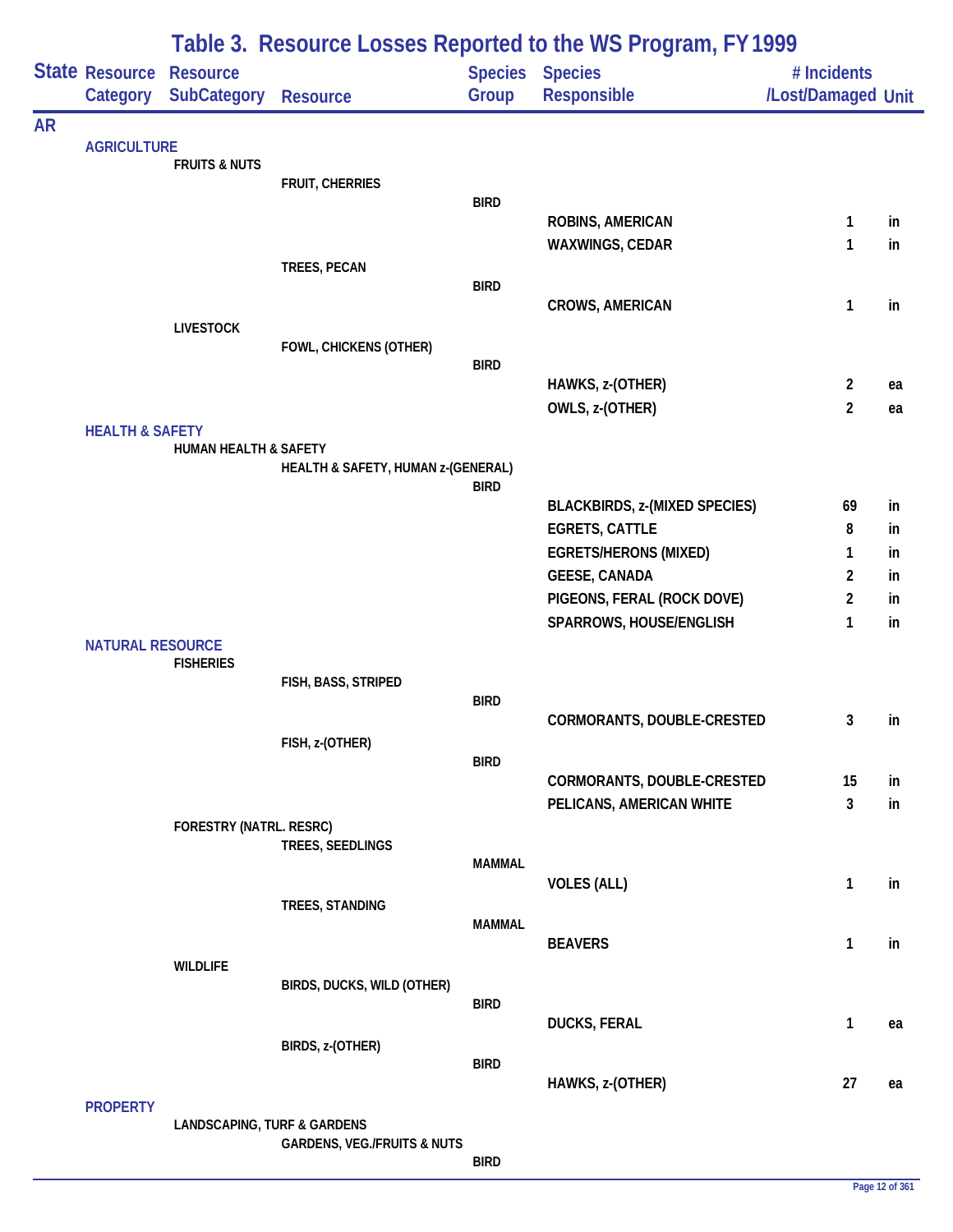|           |                            | Table 3. Resource Losses Reported to the WS Program, FY 1999 |                                        |               |                                                                |                                   |          |  |  |
|-----------|----------------------------|--------------------------------------------------------------|----------------------------------------|---------------|----------------------------------------------------------------|-----------------------------------|----------|--|--|
|           | State Resource<br>Category | <b>Resource</b><br><b>SubCategory</b>                        | Resource                               | Group         | <b>Species Species</b><br><b>Responsible</b>                   | # Incidents<br>/Lost/Damaged Unit |          |  |  |
| <b>AR</b> |                            |                                                              |                                        |               |                                                                |                                   |          |  |  |
|           | <b>PROPERTY</b>            | <b>LANDSCAPING, TURF &amp; GARDENS</b>                       |                                        |               |                                                                |                                   |          |  |  |
|           |                            |                                                              | <b>GARDENS, VEG./FRUITS &amp; NUTS</b> |               |                                                                |                                   |          |  |  |
|           |                            |                                                              |                                        | <b>BIRD</b>   |                                                                |                                   |          |  |  |
|           |                            |                                                              |                                        |               | <b>BLACKBIRDS, z-(MIXED SPECIES)</b><br><b>CROWS, AMERICAN</b> | $\mathbf{1}$<br>3                 | in<br>in |  |  |
|           |                            |                                                              |                                        | <b>MAMMAL</b> |                                                                |                                   |          |  |  |
|           |                            |                                                              |                                        |               | SQUIRRELS, GROUND (ALL)                                        | 1                                 | in       |  |  |
|           |                            |                                                              |                                        |               | <b>COYOTES</b>                                                 | 1                                 | in       |  |  |
|           |                            |                                                              |                                        |               | DEER, WHITE-TAILED                                             | $\overline{2}$                    | in       |  |  |
|           |                            |                                                              | TREES, STANDING & SHRUBS               | <b>BIRD</b>   |                                                                |                                   |          |  |  |
|           |                            |                                                              |                                        |               | SAPSUCKERS, YELLOW-BELLIED                                     | $\mathbf{1}$                      | in       |  |  |
|           |                            |                                                              |                                        |               | <b>EGRETS, CATTLE</b>                                          | 1                                 | in       |  |  |
|           |                            |                                                              |                                        |               | <b>EGRETS/HERONS (MIXED)</b>                                   | 1                                 | in       |  |  |
|           |                            |                                                              |                                        | <b>MAMMAL</b> |                                                                |                                   |          |  |  |
|           |                            |                                                              |                                        |               | ARMADILLOS, NINE-BANDED                                        | 1                                 | in       |  |  |
|           |                            |                                                              | TURF AND/OR FLOWERS                    |               | <b>BEAVERS</b>                                                 | 1                                 | in       |  |  |
|           |                            |                                                              |                                        | <b>BIRD</b>   |                                                                |                                   |          |  |  |
|           |                            |                                                              |                                        |               | <b>GEESE, CANADA</b>                                           | 14                                | in       |  |  |
|           |                            |                                                              |                                        | <b>MAMMAL</b> |                                                                | $\overline{2}$                    |          |  |  |
|           |                            | <b>OTHER PROPERTY</b>                                        |                                        |               | ARMADILLOS, NINE-BANDED                                        |                                   | in       |  |  |
|           |                            |                                                              | PROPERTY (GENERAL)                     |               |                                                                |                                   |          |  |  |
|           |                            |                                                              |                                        | <b>BIRD</b>   |                                                                |                                   |          |  |  |
|           |                            |                                                              |                                        |               | CORMORANTS, DOUBLE-CRESTED<br>VULTURES, z-(MIXED)              | $\overline{2}$<br>1               | in<br>in |  |  |
|           |                            |                                                              |                                        |               | OWLS, z-(OTHER)                                                | 1                                 | ın       |  |  |
|           |                            |                                                              |                                        |               | HAWKS, z-(OTHER)                                               | 1                                 | in       |  |  |
|           |                            |                                                              |                                        |               | DOVE, MOURNING                                                 | 1                                 | in       |  |  |
|           |                            |                                                              |                                        |               | <b>EGRETS, CATTLE</b>                                          | 1                                 | in       |  |  |
|           |                            |                                                              |                                        |               | <b>BLACKBIRDS, z-(MIXED SPECIES)</b>                           | 1                                 | in       |  |  |
|           |                            |                                                              |                                        |               | <b>GEESE, CANADA</b>                                           | 4                                 | in       |  |  |
|           |                            |                                                              |                                        | <b>MAMMAL</b> | <b>BEAVERS</b>                                                 | $\overline{2}$                    | in       |  |  |
|           |                            |                                                              |                                        |               | MUSKRATS, z-(OTHER)                                            | $\mathbf{1}$                      | in       |  |  |
|           |                            |                                                              |                                        |               | <b>RACCOONS</b>                                                | $\mathbf{1}$                      | in       |  |  |
|           |                            |                                                              | RESEARCH PROJECT                       |               |                                                                |                                   |          |  |  |
|           |                            |                                                              |                                        | <b>BIRD</b>   |                                                                |                                   |          |  |  |
|           |                            |                                                              |                                        |               | <b>BLACKBIRDS, z-(MIXED SPECIES)</b>                           | $\overline{2}$                    | in       |  |  |
|           |                            | <b>STRUCTURES</b>                                            | <b>BUILDINGS, NON-RESIDENTIAL</b>      |               |                                                                |                                   |          |  |  |
|           |                            |                                                              |                                        | <b>BIRD</b>   |                                                                |                                   |          |  |  |
|           |                            |                                                              |                                        |               | STARLINGS, EUROPEAN                                            | $\mathbf{1}$                      | in       |  |  |
|           |                            |                                                              |                                        |               | SPARROWS, HOUSE/ENGLISH                                        | $\overline{2}$                    | in       |  |  |
|           |                            |                                                              |                                        |               | PIGEONS, FERAL (ROCK DOVE)<br><b>GEESE, CANADA</b>             | 7<br>1                            | in<br>in |  |  |
|           |                            |                                                              |                                        |               |                                                                |                                   |          |  |  |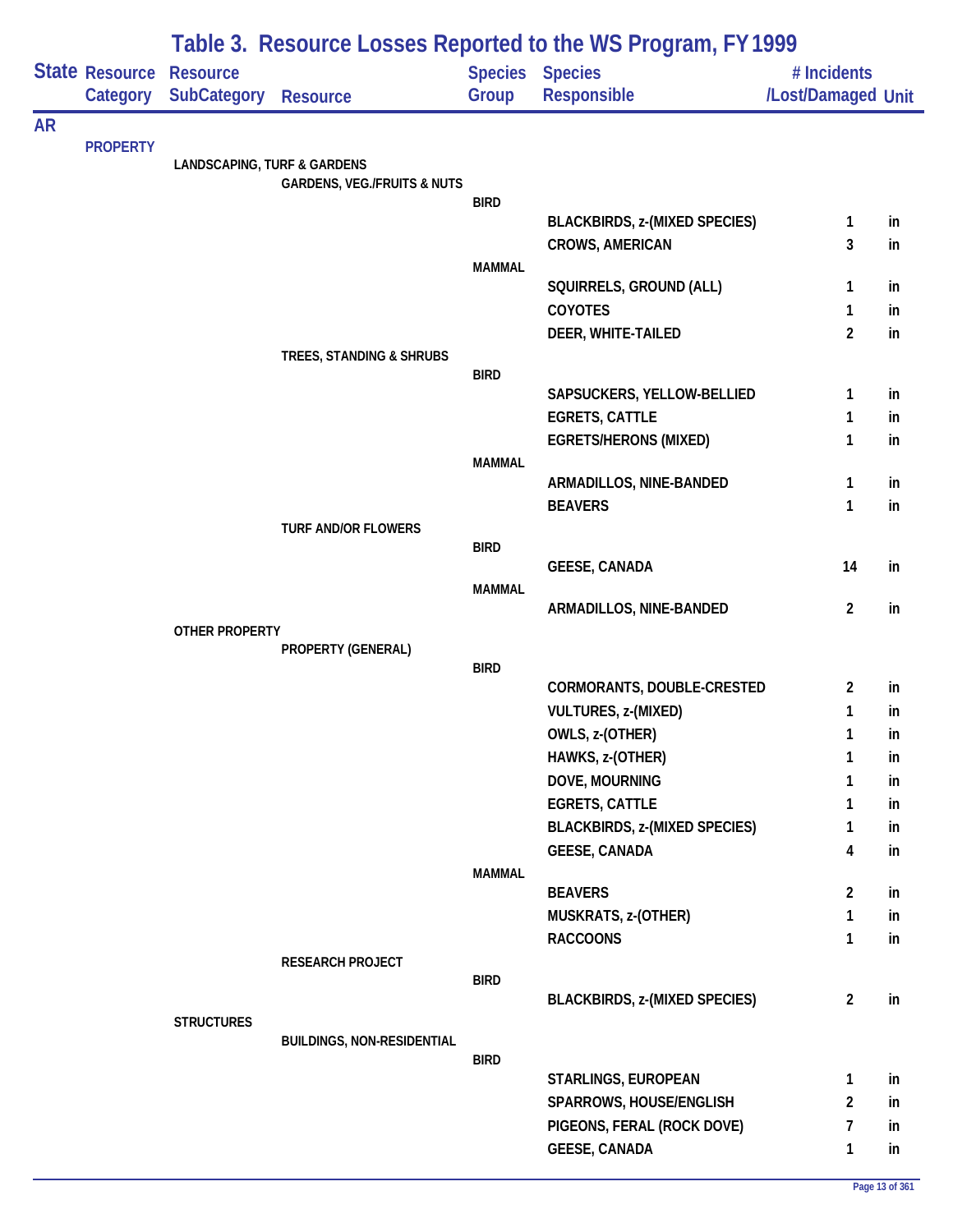|           |                            | Table 3. Resource Losses Reported to the WS Program, FY 1999 |                                          |               |                                      |                                   |    |  |  |  |
|-----------|----------------------------|--------------------------------------------------------------|------------------------------------------|---------------|--------------------------------------|-----------------------------------|----|--|--|--|
|           | State Resource<br>Category | <b>Resource</b><br><b>SubCategory</b>                        | <b>Resource</b>                          | Group         | Species Species<br>Responsible       | # Incidents<br>/Lost/Damaged Unit |    |  |  |  |
| <b>AR</b> |                            |                                                              |                                          |               |                                      |                                   |    |  |  |  |
|           | <b>PROPERTY</b>            | <b>STRUCTURES</b>                                            |                                          |               |                                      |                                   |    |  |  |  |
|           |                            |                                                              | <b>BUILDINGS, NON-RESIDENTIAL</b>        |               |                                      |                                   |    |  |  |  |
|           |                            |                                                              |                                          | <b>BIRD</b>   |                                      |                                   |    |  |  |  |
|           |                            |                                                              |                                          |               | <b>BLACKBIRDS, z-(MIXED SPECIES)</b> | $\mathbf{1}$                      | in |  |  |  |
|           |                            |                                                              | <b>BUILDINGS, RESIDENTIAL</b>            |               | <b>CROWS, AMERICAN</b>               | 1                                 | in |  |  |  |
|           |                            |                                                              |                                          | <b>BIRD</b>   |                                      |                                   |    |  |  |  |
|           |                            |                                                              |                                          |               | STARLINGS, EUROPEAN                  | 1                                 | in |  |  |  |
|           |                            |                                                              |                                          |               | WOODPECKERS, z-(OTHER)               | 4                                 | in |  |  |  |
|           |                            |                                                              |                                          |               | VULTURES, z-(MIXED)                  | 4                                 | in |  |  |  |
|           |                            |                                                              |                                          |               | <b>FLICKERS, NORTHERN</b>            | 1                                 | in |  |  |  |
|           |                            |                                                              |                                          |               | <b>BLACKBIRDS, z-(MIXED SPECIES)</b> | 1                                 | in |  |  |  |
|           |                            |                                                              |                                          |               | <b>WOODPECKERS, PILEATED</b>         | 3                                 | in |  |  |  |
|           |                            |                                                              |                                          |               | PIGEONS, FERAL (ROCK DOVE)           | 1                                 | in |  |  |  |
|           |                            |                                                              |                                          | <b>MAMMAL</b> |                                      |                                   |    |  |  |  |
|           |                            |                                                              |                                          |               | <b>BATS (ALL)</b>                    | 4                                 | in |  |  |  |
|           |                            |                                                              |                                          |               | <b>RACCOONS</b>                      | 3                                 | in |  |  |  |
|           |                            |                                                              |                                          |               | SKUNKS, STRIPED                      | 5                                 | in |  |  |  |
|           |                            |                                                              |                                          |               | SQUIRRELS, GRAY                      | 1<br>3                            | in |  |  |  |
|           |                            |                                                              | UTILITIES, ELECTRICAL                    |               | SQUIRRELS, GROUND (ALL)              |                                   | in |  |  |  |
|           |                            |                                                              |                                          | <b>BIRD</b>   |                                      |                                   |    |  |  |  |
|           |                            |                                                              |                                          |               | WOODPECKERS, PILEATED                | 1                                 | in |  |  |  |
| AZ        |                            |                                                              |                                          |               |                                      |                                   |    |  |  |  |
|           | <b>AGRICULTURE</b>         |                                                              |                                          |               |                                      |                                   |    |  |  |  |
|           |                            | <b>AQUACULTURE</b>                                           | FISH, GOLDFISH (BROOD)                   |               |                                      |                                   |    |  |  |  |
|           |                            |                                                              |                                          | <b>BIRD</b>   |                                      |                                   |    |  |  |  |
|           |                            |                                                              |                                          |               | <b>HERONS, GREAT BLUE</b>            | $\mathbf{1}$                      | in |  |  |  |
|           |                            |                                                              | FISH, ORNAMENTAL (MARKET)                |               |                                      |                                   |    |  |  |  |
|           |                            |                                                              |                                          | <b>BIRD</b>   | <b>HERONS, GREAT BLUE</b>            | $\mathbf{1}$                      | in |  |  |  |
|           |                            |                                                              | <b>COMMERCIAL FORESTRY &amp; NURSERY</b> |               |                                      |                                   |    |  |  |  |
|           |                            |                                                              | TREES, SEEDLINGS                         |               |                                      |                                   |    |  |  |  |
|           |                            |                                                              |                                          | <b>BIRD</b>   |                                      |                                   |    |  |  |  |
|           |                            |                                                              |                                          |               | RAVENS, COMMON                       | $\mathbf{1}$                      | in |  |  |  |
|           |                            |                                                              |                                          | <b>MAMMAL</b> | <b>BEAVERS</b>                       | $\mathbf{1}$                      | in |  |  |  |
|           |                            |                                                              | TREES, STANDING (MIXED)                  |               |                                      |                                   |    |  |  |  |
|           |                            |                                                              |                                          | <b>MAMMAL</b> |                                      |                                   |    |  |  |  |
|           |                            |                                                              |                                          |               | <b>BEAVERS</b>                       | $\overline{2}$                    | in |  |  |  |
|           |                            | <b>FIELD CROPS</b>                                           |                                          |               |                                      |                                   |    |  |  |  |
|           |                            |                                                              | <b>GRAINS, CORN (FIELD)</b>              | <b>MAMMAL</b> |                                      |                                   |    |  |  |  |
|           |                            |                                                              |                                          |               | <b>BEARS, BLACK</b>                  | $\mathbf{1}$                      | in |  |  |  |
|           |                            |                                                              | <b>GRAINS, MILO</b>                      |               |                                      |                                   |    |  |  |  |
|           |                            |                                                              |                                          | <b>BIRD</b>   |                                      |                                   |    |  |  |  |
|           |                            |                                                              |                                          |               | <b>BLACKBIRDS, z-(MIXED SPECIES)</b> | 21                                | in |  |  |  |
|           |                            |                                                              | GRASSES/SOD                              |               |                                      |                                   |    |  |  |  |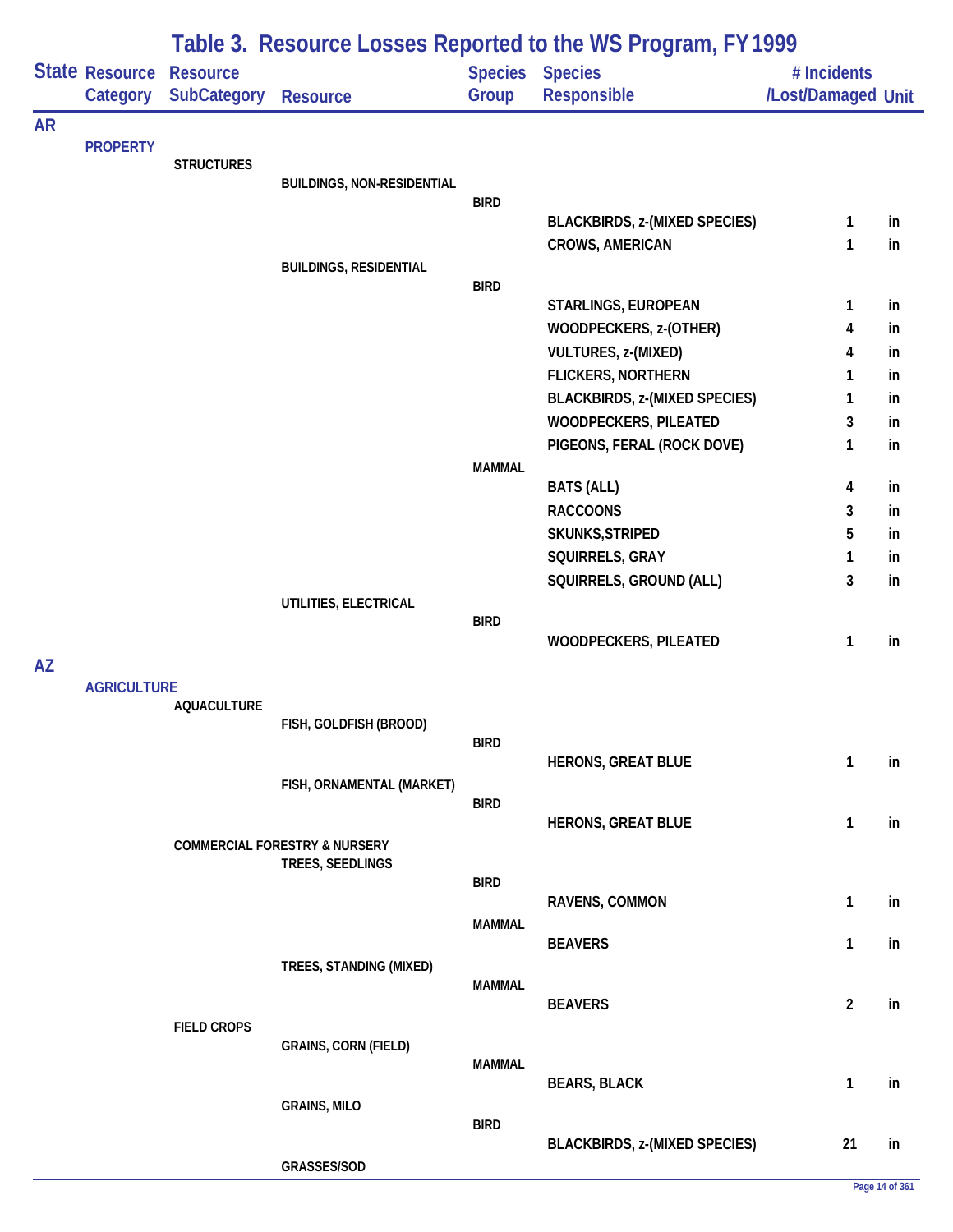|           |                                     |                          |                               |               | Table 3. Resource Losses Reported to the WS Program, FY 1999 |                                   |          |
|-----------|-------------------------------------|--------------------------|-------------------------------|---------------|--------------------------------------------------------------|-----------------------------------|----------|
|           | State Resource Resource<br>Category | <b>SubCategory</b>       | <b>Resource</b>               | Group         | Species Species<br>Responsible                               | # Incidents<br>/Lost/Damaged Unit |          |
| <b>AZ</b> |                                     |                          |                               |               |                                                              |                                   |          |
|           | <b>AGRICULTURE</b>                  | <b>FIELD CROPS</b>       |                               |               |                                                              |                                   |          |
|           |                                     |                          | GRASSES/SOD                   | <b>MAMMAL</b> |                                                              |                                   |          |
|           |                                     |                          |                               |               | PRAIRIE DOGS, z-(OTHER)                                      | $\mathbf{1}$                      | in       |
|           |                                     | <b>FRUITS &amp; NUTS</b> |                               |               |                                                              |                                   |          |
|           |                                     |                          | TREES, APPLE                  | <b>MAMMAL</b> |                                                              |                                   |          |
|           |                                     |                          |                               |               | <b>PORCUPINES</b>                                            | 1                                 | in       |
|           |                                     | <b>LIVESTOCK</b>         | CATTLE (ADULT)                |               |                                                              |                                   |          |
|           |                                     |                          |                               | <b>MAMMAL</b> |                                                              |                                   |          |
|           |                                     |                          |                               |               | DOGS, FERAL/FREE RANGING & HYBRID                            | 5                                 | ea       |
|           |                                     |                          |                               |               | <b>WOLVES, MEXICAN GRAY</b><br>LIONS, MOUNTAIN (COUGAR)      | 3<br>$\overline{2}$               | ea       |
|           |                                     |                          | CATTLE (CALVES)               |               |                                                              |                                   | ea       |
|           |                                     |                          |                               | <b>MAMMAL</b> |                                                              |                                   |          |
|           |                                     |                          |                               |               | <b>BEARS, BLACK</b><br>COYOTES                               | 3<br>34                           | ea       |
|           |                                     |                          |                               |               | DOGS, FERAL/FREE RANGING & HYBRID                            | 24                                | ea<br>ea |
|           |                                     |                          |                               |               | LIONS, MOUNTAIN (COUGAR)                                     | 72                                | ea       |
|           |                                     |                          | EQUINE, HORSES (ADULT)        |               |                                                              |                                   |          |
|           |                                     |                          |                               | <b>MAMMAL</b> | DOGS, FERAL/FREE RANGING & HYBRID                            | 5                                 | ea       |
|           |                                     |                          |                               |               | LIONS, MOUNTAIN (COUGAR)                                     | 1                                 | ea       |
|           |                                     |                          | <b>EQUINE, HORSES (FOALS)</b> |               |                                                              |                                   |          |
|           |                                     |                          |                               | <b>MAMMAL</b> | LIONS, MOUNTAIN (COUGAR)                                     | 1                                 | ea       |
|           |                                     |                          | FOWL, CHICKENS (GAME)         |               |                                                              |                                   |          |
|           |                                     |                          |                               | <b>MAMMAL</b> | COYOTES                                                      | $10$                              | ea       |
|           |                                     |                          | FOWL, CHICKENS (OTHER)        |               |                                                              |                                   |          |
|           |                                     |                          |                               | <b>MAMMAL</b> |                                                              |                                   |          |
|           |                                     |                          | SHEEP (ADULT)                 |               | COYOTES                                                      | 1                                 | ea       |
|           |                                     |                          |                               | <b>MAMMAL</b> |                                                              |                                   |          |
|           |                                     |                          |                               |               | COYOTES                                                      | 17                                | ea       |
|           |                                     |                          | SHEEP (LAMBS)                 |               | DOGS, FERAL/FREE RANGING & HYBRID                            | $\overline{2}$                    | ea       |
|           |                                     |                          |                               | <b>MAMMAL</b> |                                                              |                                   |          |
|           |                                     | <b>OTHER</b>             |                               |               | COYOTES                                                      | 16                                | ea       |
|           |                                     |                          | FEED, LIVESTOCK               |               |                                                              |                                   |          |
|           |                                     |                          |                               | <b>BIRD</b>   |                                                              | 53                                | t.       |
|           |                                     |                          |                               |               | <b>BLACKBIRDS, z-(MIXED SPECIES)</b><br>RAVENS, COMMON       | 40                                | t.       |
|           |                                     |                          |                               | <b>MAMMAL</b> |                                                              |                                   |          |
|           |                                     |                          |                               |               | <b>RACCOONS</b>                                              | 1                                 | t.       |
|           |                                     | RANGE/PASTURE            | <b>PASTURE</b>                |               |                                                              |                                   |          |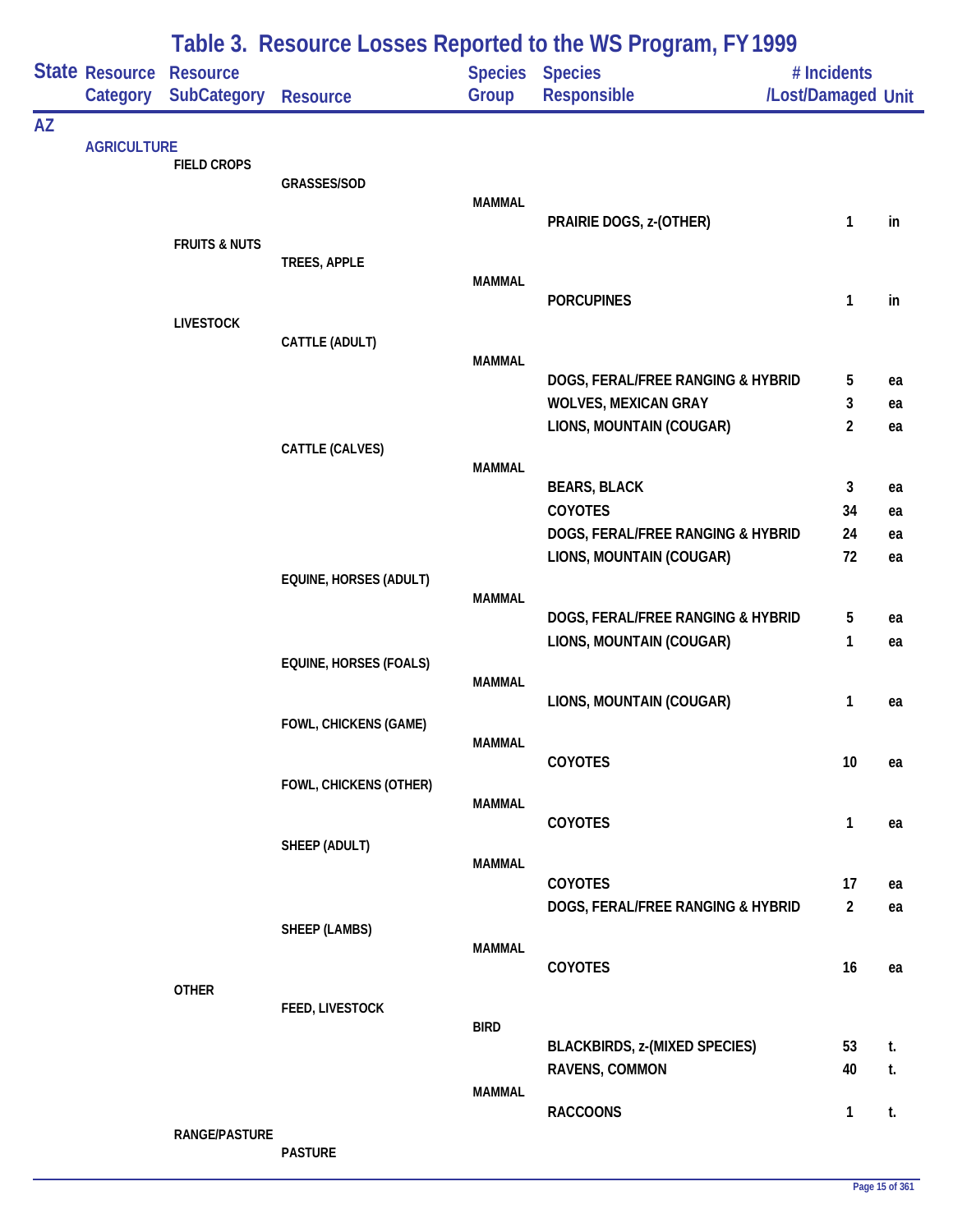|           |                            | Table 3. Resource Losses Reported to the WS Program, FY 1999 |                                    |                |                                   |                         |    |  |  |
|-----------|----------------------------|--------------------------------------------------------------|------------------------------------|----------------|-----------------------------------|-------------------------|----|--|--|
|           | State Resource             | <b>Resource</b>                                              |                                    | <b>Species</b> | <b>Species</b>                    | # Incidents             |    |  |  |
|           | Category                   | <b>SubCategory</b>                                           | <b>Resource</b>                    | Group          | <b>Responsible</b>                | /Lost/Damaged Unit      |    |  |  |
| <b>AZ</b> |                            |                                                              |                                    |                |                                   |                         |    |  |  |
|           | <b>AGRICULTURE</b>         | <b>RANGE/PASTURE</b>                                         |                                    |                |                                   |                         |    |  |  |
|           |                            |                                                              | <b>PASTURE</b>                     |                |                                   |                         |    |  |  |
|           |                            |                                                              |                                    | <b>MAMMAL</b>  |                                   |                         |    |  |  |
|           |                            |                                                              |                                    |                | <b>BEAVERS</b>                    | 21                      | ac |  |  |
|           |                            |                                                              |                                    |                | <b>GOPHERS, POCKET (ALL)</b>      | 72                      | ac |  |  |
|           |                            |                                                              |                                    |                | PRAIRIE DOGS, z-(OTHER)           | 141                     | ac |  |  |
|           |                            |                                                              | RANGELAND                          | <b>MAMMAL</b>  |                                   |                         |    |  |  |
|           |                            |                                                              |                                    |                | PRAIRIE DOGS, z-(OTHER)           | 60                      | ac |  |  |
|           | <b>HEALTH &amp; SAFETY</b> |                                                              |                                    |                |                                   |                         |    |  |  |
|           |                            | <b>HUMAN HEALTH &amp; SAFETY</b>                             |                                    |                |                                   |                         |    |  |  |
|           |                            |                                                              | HEALTH & SAFETY, HUMAN (AVIATION)  |                |                                   |                         |    |  |  |
|           |                            |                                                              |                                    | <b>BIRD</b>    | PIGEONS, FERAL (ROCK DOVE)        | 6                       | in |  |  |
|           |                            |                                                              |                                    | <b>MAMMAL</b>  |                                   |                         |    |  |  |
|           |                            |                                                              |                                    |                | PRAIRIE DOGS, z-(OTHER)           | 1                       | in |  |  |
|           |                            |                                                              |                                    |                | COYOTES                           | $\overline{2}$          | in |  |  |
|           |                            |                                                              | HEALTH & SAFETY, HUMAN z-(GENERAL) |                |                                   |                         |    |  |  |
|           |                            |                                                              |                                    | <b>BIRD</b>    |                                   |                         |    |  |  |
|           |                            |                                                              |                                    |                | MOCKINGBIRDS, NORTHERN            | $\overline{2}$          | in |  |  |
|           |                            |                                                              |                                    |                | WOODPECKERS, z-(OTHER)            | 4                       | in |  |  |
|           |                            |                                                              |                                    |                | RAVENS, COMMON                    | 1                       | in |  |  |
|           |                            |                                                              |                                    |                | PIGEONS, FERAL (ROCK DOVE)        | 86                      | in |  |  |
|           |                            |                                                              |                                    |                | <b>OWLS, COMMON BARN</b>          | 1                       | in |  |  |
|           |                            |                                                              |                                    |                | <b>MALLARDS</b>                   | 41                      | in |  |  |
|           |                            |                                                              |                                    |                | HAWKS, z-(OTHER)                  | 1                       | in |  |  |
|           |                            |                                                              |                                    |                | <b>GRACKLES, GREAT-TAILED</b>     | 4                       | in |  |  |
|           |                            |                                                              |                                    |                | <b>GEESE, FERAL</b>               | 4                       | in |  |  |
|           |                            |                                                              |                                    |                | <b>GEESE, CANADA</b>              | 1                       | in |  |  |
|           |                            |                                                              |                                    |                | <b>DUCKS, FERAL</b>               | 29                      | in |  |  |
|           |                            |                                                              |                                    |                | DOVE, MOURNING                    | $\overline{2}$          | in |  |  |
|           |                            |                                                              |                                    |                | COOTS, AMERICAN                   | $\overline{7}$          | in |  |  |
|           |                            |                                                              |                                    |                | <b>OWLS, GREAT HORNED</b>         | 1                       | in |  |  |
|           |                            |                                                              |                                    | <b>MAMMAL</b>  | PECCARIES, COLLARED (JAVELINA)    | 1                       | in |  |  |
|           |                            |                                                              |                                    |                | <b>BEARS, BLACK</b>               | 33                      | in |  |  |
|           |                            |                                                              |                                    |                | RATS, PACKRATS/WOODRATS (ALL)     | 1                       | in |  |  |
|           |                            |                                                              |                                    |                | <b>SKUNKS, STRIPED</b>            | 9                       | in |  |  |
|           |                            |                                                              |                                    |                | <b>RACCOONS</b>                   | 3                       | in |  |  |
|           |                            |                                                              |                                    |                | RABBITS, COTTONTAIL               | $\overline{\mathbf{c}}$ | in |  |  |
|           |                            |                                                              |                                    |                | PRAIRIE DOGS, z-(OTHER)           | 4                       | in |  |  |
|           |                            |                                                              |                                    |                | <b>GOPHERS, POCKET (ALL)</b>      | $\overline{2}$          | in |  |  |
|           |                            |                                                              |                                    |                | DOGS, FERAL/FREE RANGING & HYBRID | 7                       | in |  |  |
|           |                            |                                                              |                                    |                | <b>COYOTES</b>                    | 9                       | in |  |  |
|           |                            |                                                              |                                    |                | <b>BEAVERS</b>                    | 1                       | in |  |  |
|           |                            |                                                              |                                    |                | CATS, FERAL/FREE RANGING          | $\overline{2}$          | in |  |  |
|           |                            |                                                              |                                    |                |                                   |                         |    |  |  |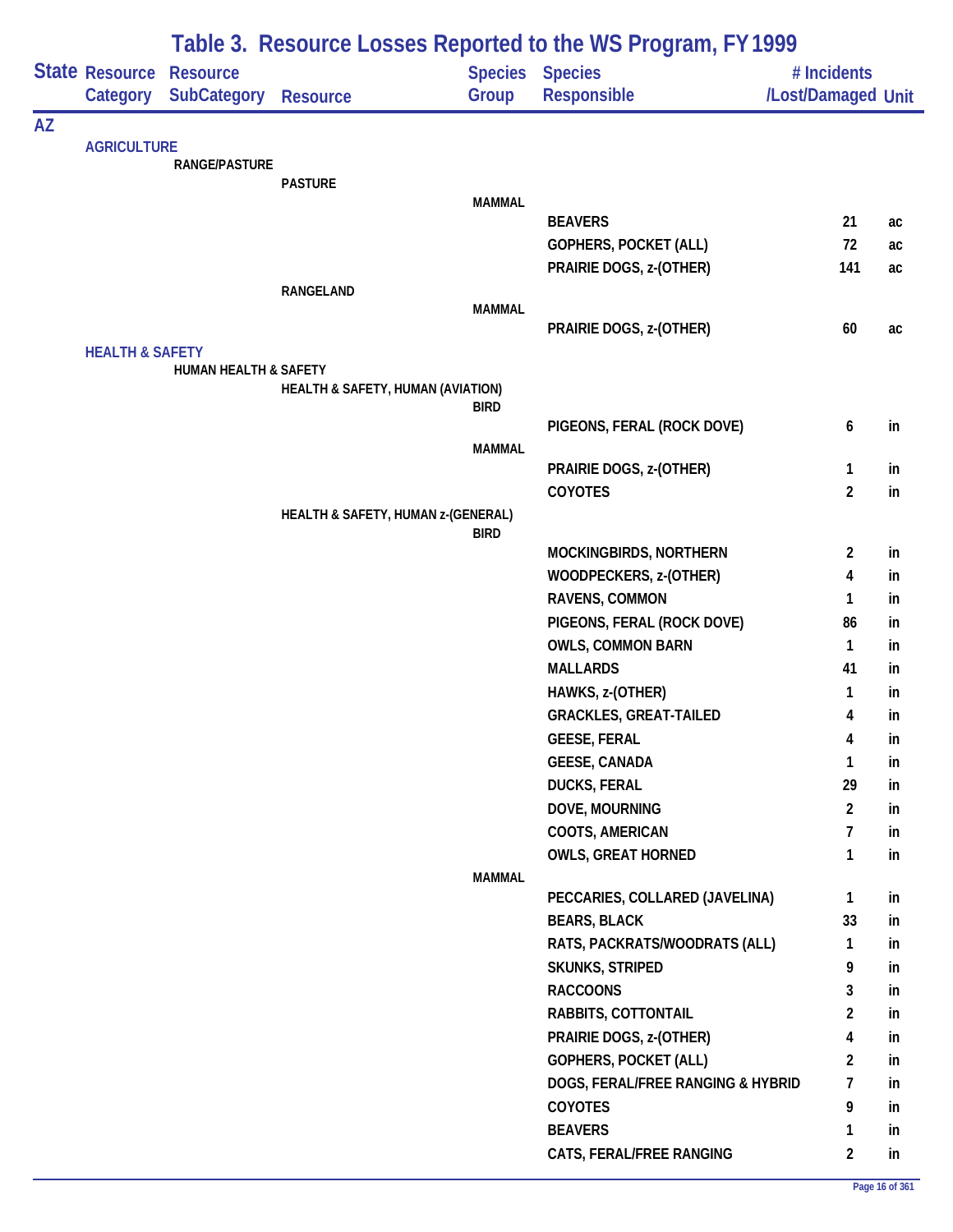|           |                                            | Table 3. Resource Losses Reported to the WS Program, FY 1999 |                                        |               |                                       |                                   |                      |  |  |
|-----------|--------------------------------------------|--------------------------------------------------------------|----------------------------------------|---------------|---------------------------------------|-----------------------------------|----------------------|--|--|
|           | <b>State Resource Resource</b><br>Category | <b>SubCategory</b>                                           | <b>Resource</b>                        | Group         | <b>Species Species</b><br>Responsible | # Incidents<br>/Lost/Damaged Unit |                      |  |  |
| <b>AZ</b> |                                            |                                                              |                                        |               |                                       |                                   |                      |  |  |
|           | <b>HEALTH &amp; SAFETY</b>                 | HUMAN HEALTH & SAFETY                                        |                                        |               |                                       |                                   |                      |  |  |
|           |                                            |                                                              | HEALTH & SAFETY, HUMAN z-(GENERAL)     |               |                                       |                                   |                      |  |  |
|           |                                            |                                                              |                                        | <b>MAMMAL</b> | LIONS, MOUNTAIN (COUGAR)              | 3                                 | in                   |  |  |
|           | <b>NATURAL RESOURCE</b>                    |                                                              |                                        |               |                                       |                                   |                      |  |  |
|           |                                            | T & E WILDLIFE (FED)                                         |                                        |               |                                       |                                   |                      |  |  |
|           |                                            |                                                              | MAMMALS, FERRETS, BLACK-FOOTED         | MAMMAL        |                                       |                                   |                      |  |  |
|           |                                            |                                                              |                                        |               | COYOTES                               | 1                                 | ea                   |  |  |
|           | <b>PROPERTY</b>                            |                                                              |                                        |               |                                       |                                   |                      |  |  |
|           |                                            | <b>ANIMAL</b>                                                |                                        |               |                                       |                                   |                      |  |  |
|           |                                            |                                                              | PETS (COMPANION & HOBBY ANIMALS)       | <b>BIRD</b>   |                                       |                                   |                      |  |  |
|           |                                            |                                                              |                                        |               | MOCKINGBIRDS, NORTHERN                | 1                                 | ea                   |  |  |
|           |                                            |                                                              |                                        | <b>MAMMAL</b> |                                       |                                   |                      |  |  |
|           |                                            |                                                              |                                        |               | COYOTES<br>FOXES, KIT                 | 7<br>1                            | ea                   |  |  |
|           |                                            |                                                              | ZOO/ZOO ANIMALS                        |               |                                       |                                   | ea                   |  |  |
|           |                                            |                                                              |                                        | <b>BIRD</b>   |                                       |                                   |                      |  |  |
|           |                                            |                                                              |                                        |               | <b>MALLARDS</b>                       | 1                                 | ea                   |  |  |
|           |                                            | <b>EQUIPMENT</b>                                             | <b>AIRCRAFT</b>                        |               |                                       |                                   |                      |  |  |
|           |                                            |                                                              |                                        | <b>BIRD</b>   |                                       |                                   |                      |  |  |
|           |                                            |                                                              |                                        |               | PIGEONS, FERAL (ROCK DOVE)            | 1                                 | ea                   |  |  |
|           |                                            | <b>LANDSCAPING, TURF &amp; GARDENS</b>                       | <b>GARDENS, VEG./FRUITS &amp; NUTS</b> |               |                                       |                                   |                      |  |  |
|           |                                            |                                                              |                                        | <b>MAMMAL</b> |                                       |                                   |                      |  |  |
|           |                                            |                                                              |                                        |               | <b>GOPHERS, POCKET (ALL)</b>          | 1                                 | in                   |  |  |
|           |                                            |                                                              |                                        |               | PRAIRIE DOGS, z-(OTHER)               |                                   | in                   |  |  |
|           |                                            |                                                              |                                        |               | RABBITS, COTTONTAIL                   | 1                                 | in                   |  |  |
|           |                                            |                                                              | <b>GOLF COURSES</b>                    | <b>BIRD</b>   |                                       |                                   |                      |  |  |
|           |                                            |                                                              |                                        |               | COOTS, AMERICAN                       | 4                                 | in                   |  |  |
|           |                                            |                                                              | TURF AND/OR FLOWERS                    |               |                                       |                                   |                      |  |  |
|           |                                            |                                                              |                                        | <b>BIRD</b>   | COOTS, AMERICAN                       | 1                                 | in                   |  |  |
|           |                                            |                                                              |                                        | <b>MAMMAL</b> |                                       |                                   |                      |  |  |
|           |                                            |                                                              |                                        |               | GOPHERS, POCKET (ALL)                 | 1                                 | in                   |  |  |
|           |                                            |                                                              |                                        |               | HARES, JACKRABBITS (ALL)              | 1                                 | in                   |  |  |
|           |                                            |                                                              | z-LANDSCAPING (OTHER)                  | <b>BIRD</b>   |                                       |                                   |                      |  |  |
|           |                                            |                                                              |                                        |               | COOTS, AMERICAN                       | 1                                 | in                   |  |  |
|           |                                            |                                                              |                                        | <b>MAMMAL</b> |                                       |                                   |                      |  |  |
|           |                                            |                                                              |                                        |               | GOPHERS, POCKET (ALL)                 | 3                                 | in                   |  |  |
|           |                                            |                                                              |                                        |               | RABBITS, COTTONTAIL                   | 3                                 | in                   |  |  |
|           |                                            | OTHER PROPERTY                                               |                                        |               | SQUIRRELS, GROUND (ALL)               | 2                                 | in                   |  |  |
|           |                                            |                                                              | PROPERTY (GENERAL)                     |               |                                       |                                   |                      |  |  |
|           |                                            |                                                              |                                        | <b>BIRD</b>   |                                       |                                   |                      |  |  |
|           |                                            |                                                              |                                        |               | <b>BLACKBIRDS, z-(MIXED SPECIES)</b>  | 1                                 | in<br>Page 17 of 361 |  |  |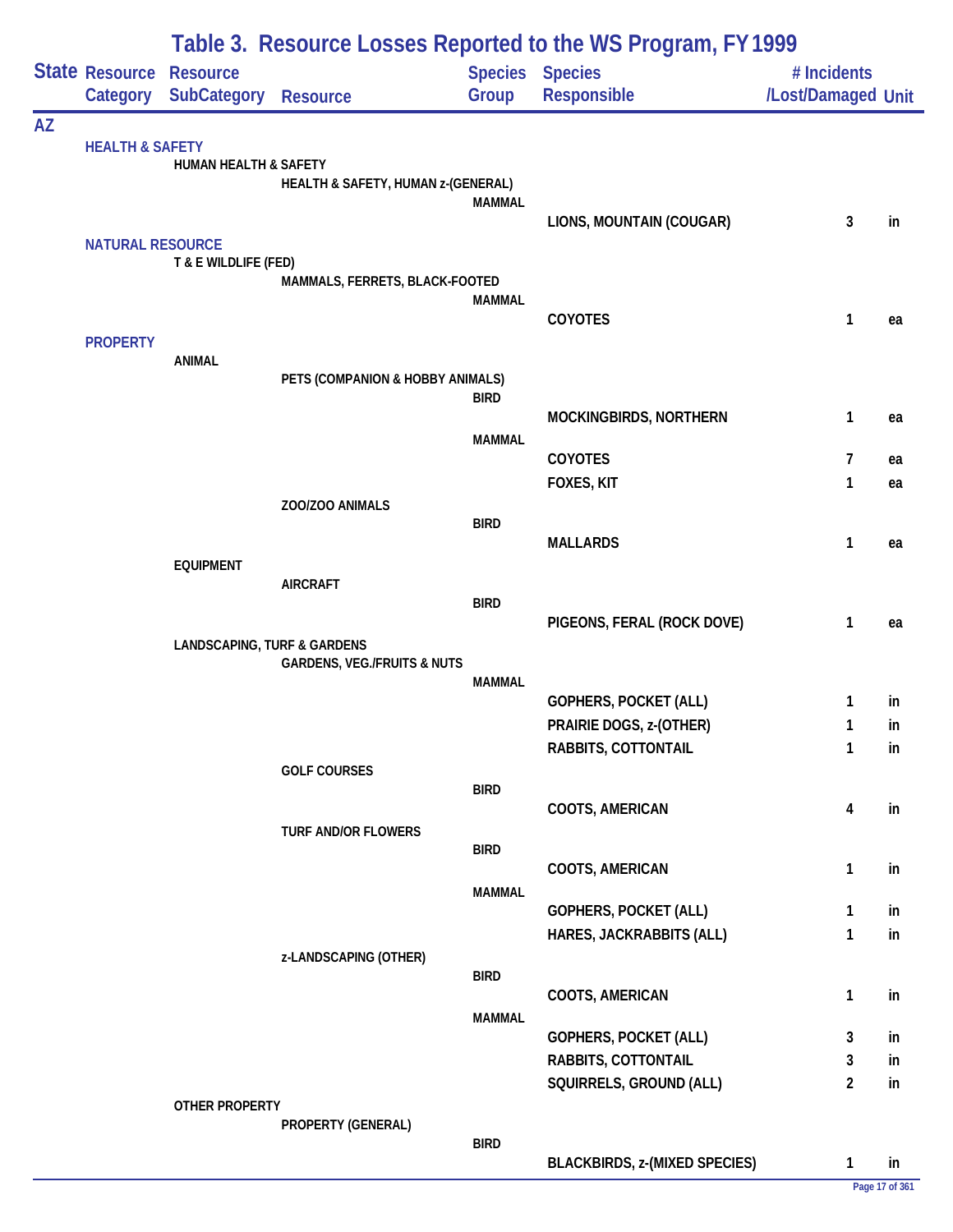|           |                            | Table 3. Resource Losses Reported to the WS Program, FY 1999 |                                  |               |                                   |                                   |          |  |  |
|-----------|----------------------------|--------------------------------------------------------------|----------------------------------|---------------|-----------------------------------|-----------------------------------|----------|--|--|
|           | State Resource<br>Category | <b>Resource</b><br><b>SubCategory</b>                        | <b>Resource</b>                  | Group         | Species Species<br>Responsible    | # Incidents<br>/Lost/Damaged Unit |          |  |  |
| <b>AZ</b> |                            |                                                              |                                  |               |                                   |                                   |          |  |  |
|           | <b>PROPERTY</b>            | <b>OTHER PROPERTY</b>                                        |                                  |               |                                   |                                   |          |  |  |
|           |                            |                                                              | PROPERTY (GENERAL)               |               |                                   |                                   |          |  |  |
|           |                            |                                                              |                                  | <b>BIRD</b>   | <b>GRACKLES, GREAT-TAILED</b>     | 6                                 | in       |  |  |
|           |                            |                                                              |                                  |               | RAVENS, COMMON                    | 1                                 | in       |  |  |
|           |                            |                                                              |                                  | <b>MAMMAL</b> |                                   |                                   |          |  |  |
|           |                            |                                                              |                                  |               | <b>FOXES, GRAY</b>                | 1                                 | in       |  |  |
|           |                            |                                                              |                                  |               | GOPHERS, POCKET (ALL)             | 1                                 | in       |  |  |
|           |                            |                                                              |                                  |               | PRAIRIE DOGS, z-(OTHER)           | 1                                 | in       |  |  |
|           |                            |                                                              |                                  |               | RABBITS, COTTONTAIL               | 1                                 | in       |  |  |
|           |                            | <b>STRUCTURES</b>                                            | AIRPORT RUNWAYS/TAXIWAYS         |               |                                   |                                   |          |  |  |
|           |                            |                                                              |                                  | <b>BIRD</b>   |                                   |                                   |          |  |  |
|           |                            |                                                              |                                  |               | DOVE, MOURNING                    | 40                                | in       |  |  |
|           |                            |                                                              | <b>BUILDINGS, RESIDENTIAL</b>    | <b>BIRD</b>   |                                   |                                   |          |  |  |
|           |                            |                                                              |                                  |               | WOODPECKERS, z-(OTHER)            | 95                                | in       |  |  |
|           |                            |                                                              |                                  |               | RAVENS, COMMON                    | $\overline{2}$                    | in       |  |  |
|           |                            |                                                              |                                  |               | PIGEONS, FERAL (ROCK DOVE)        | 8                                 | in       |  |  |
|           |                            |                                                              |                                  |               | DOVE, MOURNING                    | 1                                 | in       |  |  |
|           |                            |                                                              |                                  | <b>MAMMAL</b> |                                   |                                   |          |  |  |
|           |                            |                                                              |                                  |               | <b>SKUNKS, STRIPED</b>            | 3<br>1                            | in<br>in |  |  |
|           |                            |                                                              | DITCH IRRIGATION/DRAINAGE SYSTEM |               | <b>BATS (ALL)</b>                 |                                   |          |  |  |
|           |                            |                                                              |                                  | <b>MAMMAL</b> |                                   |                                   |          |  |  |
|           |                            |                                                              |                                  |               | <b>BADGERS</b>                    | 1                                 | in       |  |  |
|           |                            |                                                              |                                  |               | <b>BEAVERS</b>                    | $\overline{2}$                    | in       |  |  |
| CA        |                            |                                                              |                                  |               |                                   |                                   |          |  |  |
|           | <b>AGRICULTURE</b>         | <b>AQUACULTURE</b>                                           |                                  |               |                                   |                                   |          |  |  |
|           |                            |                                                              | FISH, CATFISH (FINGERLING)       |               |                                   |                                   |          |  |  |
|           |                            |                                                              |                                  | <b>BIRD</b>   | <b>CORMORANTS, DOUBLE-CRESTED</b> |                                   |          |  |  |
|           |                            |                                                              |                                  |               | EGRETS/HERONS/CORMORANTS (MIXED)  | 6<br>3                            | in<br>in |  |  |
|           |                            |                                                              | FISH, FOOD FISH (OTHER)          |               |                                   |                                   |          |  |  |
|           |                            |                                                              |                                  | <b>BIRD</b>   |                                   |                                   |          |  |  |
|           |                            |                                                              |                                  |               | CORMORANTS, DOUBLE-CRESTED        | $\mathbf{1}$                      | in       |  |  |
|           |                            |                                                              |                                  | <b>MAMMAL</b> | <b>SKUNKS, STRIPED</b>            | 1                                 | in       |  |  |
|           |                            |                                                              | FISH, GOLDFISH (BROOD)           |               |                                   |                                   |          |  |  |
|           |                            |                                                              |                                  | <b>BIRD</b>   |                                   |                                   |          |  |  |
|           |                            |                                                              |                                  |               | HERONS, BLACK-CROWNED NIGHT       | 1                                 | in       |  |  |
|           |                            |                                                              |                                  |               | <b>HERONS, GREAT BLUE</b>         | 10                                | in       |  |  |
|           |                            |                                                              |                                  |               | <b>GULLS, HERRING</b>             | 1                                 | in       |  |  |
|           |                            |                                                              |                                  | <b>MAMMAL</b> | OPOSSUMS, VIRGINIA                | 1                                 | in       |  |  |
|           |                            |                                                              |                                  |               | <b>RACCOONS</b>                   | 95                                | in       |  |  |
|           |                            |                                                              | FISH, GOLDFISH (MARKET)          |               |                                   |                                   |          |  |  |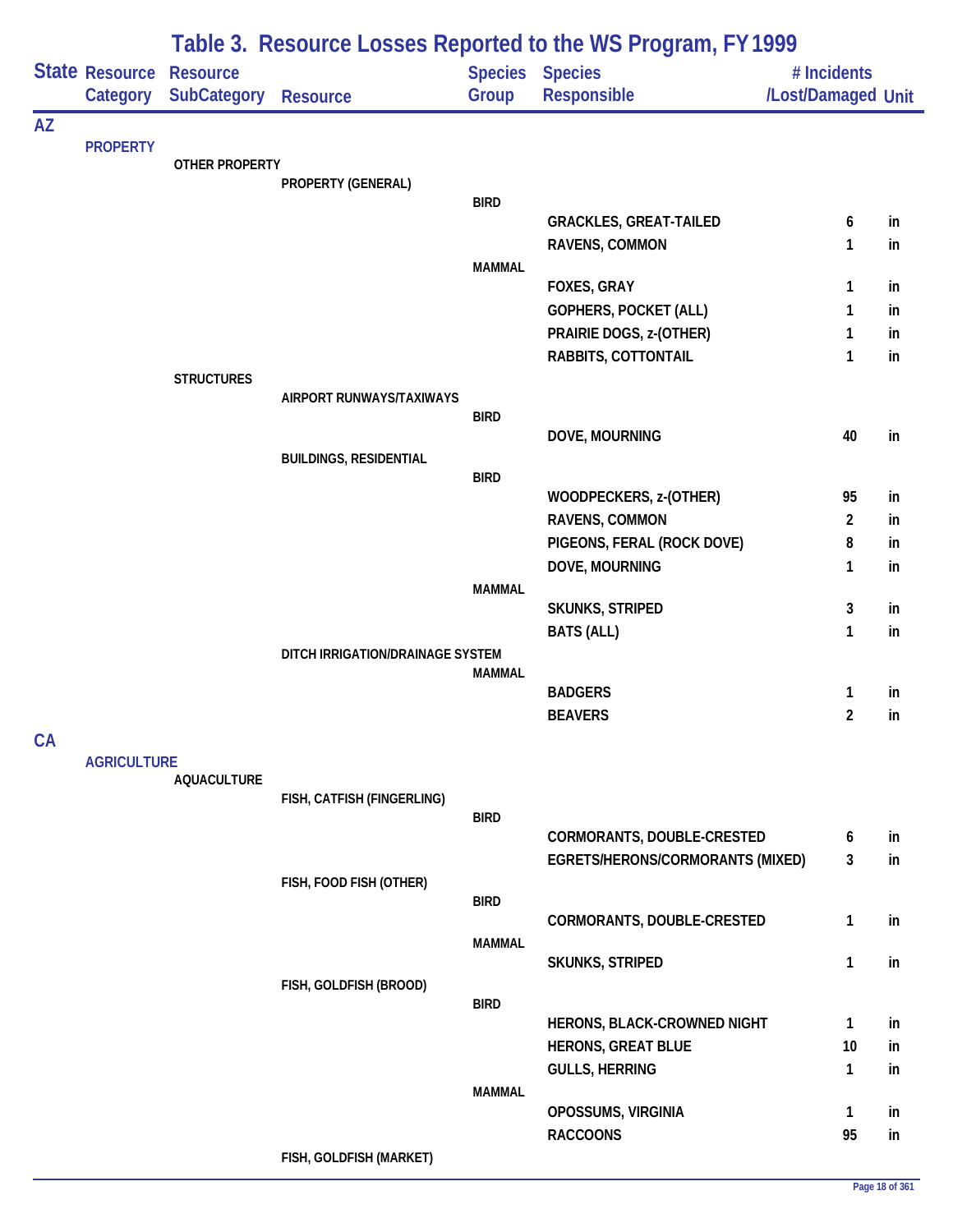|    |                            |                                       |                                                                                         |               | Table 3. Resource Losses Reported to the WS Program, FY 1999 |                                   |          |
|----|----------------------------|---------------------------------------|-----------------------------------------------------------------------------------------|---------------|--------------------------------------------------------------|-----------------------------------|----------|
|    | State Resource<br>Category | <b>Resource</b><br><b>SubCategory</b> | <b>Resource</b>                                                                         | Group         | <b>Species Species</b><br><b>Responsible</b>                 | # Incidents<br>/Lost/Damaged Unit |          |
| CA |                            |                                       |                                                                                         |               |                                                              |                                   |          |
|    |                            | <b>AQUACULTURE</b>                    |                                                                                         |               |                                                              |                                   |          |
|    |                            |                                       | FISH, GOLDFISH (MARKET)                                                                 |               |                                                              |                                   |          |
|    |                            |                                       |                                                                                         | <b>MAMMAL</b> | <b>RACCOONS</b>                                              | 12                                |          |
|    |                            |                                       | FISH, ORNAMENTAL (BROOD)                                                                |               |                                                              |                                   | in       |
|    |                            |                                       |                                                                                         | <b>BIRD</b>   |                                                              |                                   |          |
|    |                            |                                       |                                                                                         |               | <b>HERONS, GREAT BLUE</b>                                    | 1                                 | in       |
|    |                            |                                       | FISH, ORNAMENTAL (MARKET)                                                               |               |                                                              |                                   |          |
|    |                            |                                       |                                                                                         | MAMMAL        | <b>RACCOONS</b>                                              | 4                                 | in       |
|    |                            |                                       | FISH, STURGEON (ALL)                                                                    |               |                                                              |                                   |          |
|    |                            |                                       |                                                                                         | <b>BIRD</b>   |                                                              |                                   |          |
|    |                            |                                       |                                                                                         |               | CORMORANTS, DOUBLE-CRESTED                                   | 1                                 | in       |
|    |                            |                                       |                                                                                         | <b>MAMMAL</b> | SKUNKS, STRIPED                                              | $\overline{\mathbf{4}}$           | in       |
|    |                            |                                       | FISH, TROUT, RAINBOW                                                                    |               |                                                              |                                   |          |
|    |                            |                                       |                                                                                         | <b>BIRD</b>   |                                                              |                                   |          |
|    |                            |                                       |                                                                                         |               | <b>MERGANSER (OTHER)</b>                                     | 1                                 | in       |
|    |                            |                                       | FISH, TROUT, z-(OTHER)                                                                  |               |                                                              |                                   |          |
|    |                            |                                       |                                                                                         | MAMMAL        | OTTERS, RIVER                                                | 1                                 | in       |
|    |                            |                                       | SHELLFISH, CRAWFISH                                                                     |               |                                                              |                                   |          |
|    |                            |                                       |                                                                                         | <b>MAMMAL</b> |                                                              |                                   |          |
|    |                            |                                       |                                                                                         |               | OPOSSUMS, VIRGINIA                                           | 1                                 | in       |
|    |                            |                                       |                                                                                         |               | <b>RACCOONS</b>                                              | 1                                 | in       |
|    |                            |                                       | <b>COMMERCIAL FORESTRY &amp; NURSERY</b><br>PLANTS, COMMERCIAL NURSERY/GREENHOUSE (ALL) |               |                                                              |                                   |          |
|    |                            |                                       |                                                                                         | <b>MAMMAL</b> |                                                              |                                   |          |
|    |                            |                                       |                                                                                         |               | DEER, MULE                                                   | $\mathbf{1}$                      | in       |
|    |                            |                                       | TREES, SEEDLINGS                                                                        |               |                                                              |                                   |          |
|    |                            |                                       |                                                                                         | <b>MAMMAL</b> | HOGS, FERAL                                                  | $\mathbf{1}$                      | in       |
|    |                            |                                       |                                                                                         |               | <b>PORCUPINES</b>                                            | 1                                 | in       |
|    |                            |                                       |                                                                                         |               | <b>RACCOONS</b>                                              | $\mathbf{1}$                      | in       |
|    |                            |                                       | TREES, STANDING (MIXED)                                                                 |               |                                                              |                                   |          |
|    |                            |                                       |                                                                                         | <b>MAMMAL</b> |                                                              |                                   |          |
|    |                            |                                       |                                                                                         |               | <b>BEAVERS</b>                                               | 55                                | in       |
|    |                            |                                       |                                                                                         |               | SQUIRRELS, GRAY                                              | $\mathbf{1}$                      | in       |
|    |                            |                                       |                                                                                         |               | RATS, RICE (ALL)                                             | 1                                 | in       |
|    |                            |                                       |                                                                                         |               | RATS, BLACK (ROOF)<br><b>RACCOONS</b>                        | 1<br>3                            | in<br>in |
|    |                            |                                       |                                                                                         |               | HOGS, FERAL                                                  | $\mathbf{1}$                      | in       |
|    |                            |                                       |                                                                                         |               | <b>PORCUPINES</b>                                            | 100                               | in       |
|    |                            |                                       | TREES, STANDING HARDWOOD                                                                |               |                                                              |                                   |          |
|    | <b>AGRICULTURE</b>         |                                       |                                                                                         | <b>MAMMAL</b> |                                                              |                                   |          |
|    |                            |                                       |                                                                                         |               | <b>BEAVERS</b>                                               | $\mathbf{1}$                      | in       |
|    |                            | <b>COMMERCIAL GAME ANIMALS</b>        | <b>BIRDS, PHEASANT (ALL)</b>                                                            |               |                                                              |                                   |          |
|    |                            |                                       |                                                                                         | <b>MAMMAL</b> |                                                              |                                   |          |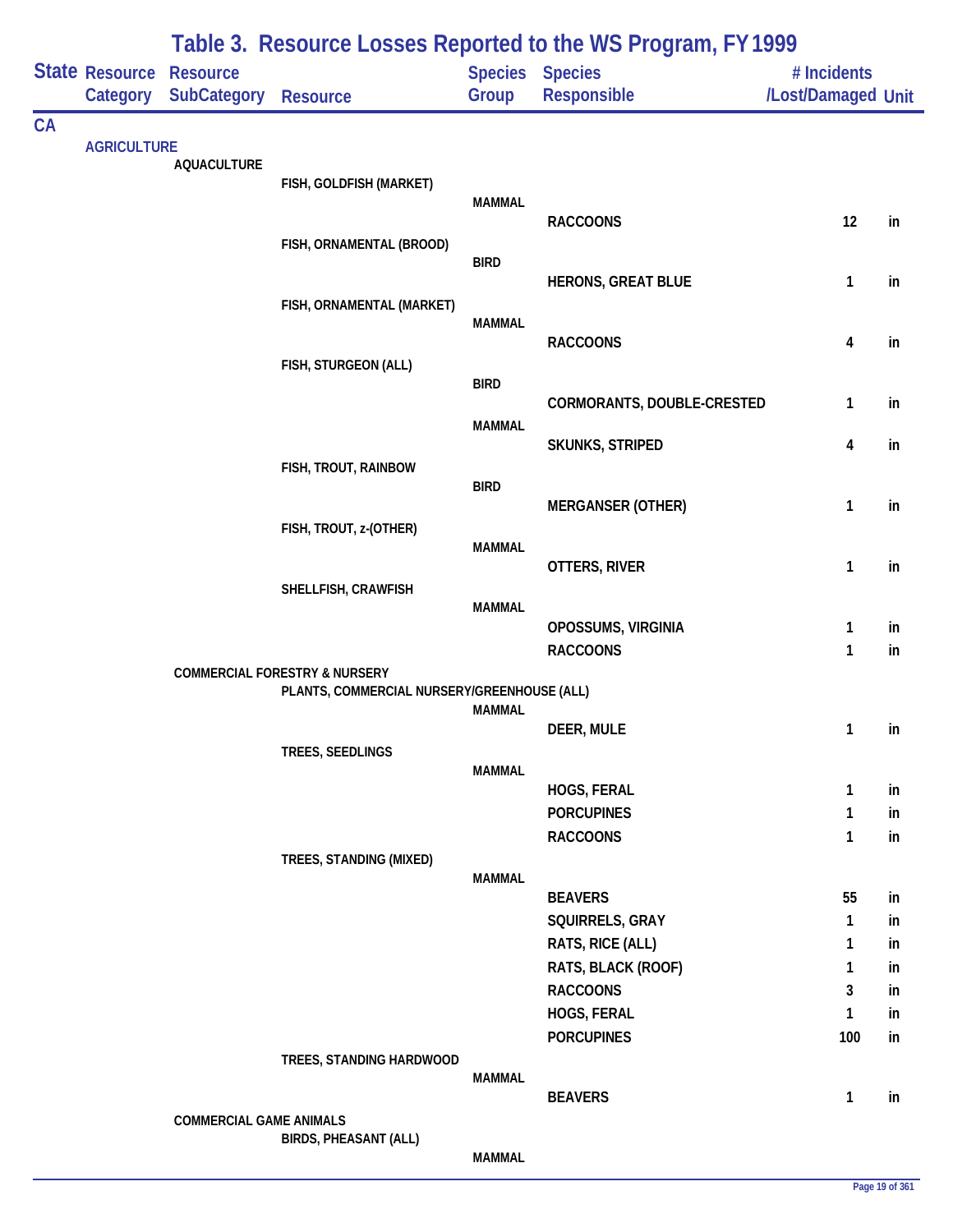|    |                       | Table 3. Resource Losses Reported to the WS Program, FY 1999 |                                |               |                                   |                    |    |  |  |  |
|----|-----------------------|--------------------------------------------------------------|--------------------------------|---------------|-----------------------------------|--------------------|----|--|--|--|
|    | <b>State Resource</b> | <b>Resource</b>                                              |                                |               | <b>Species Species</b>            | # Incidents        |    |  |  |  |
|    | Category              | <b>SubCategory</b>                                           | <b>Resource</b>                | Group         | Responsible                       | /Lost/Damaged Unit |    |  |  |  |
| CA |                       |                                                              |                                |               |                                   |                    |    |  |  |  |
|    | <b>AGRICULTURE</b>    |                                                              |                                |               |                                   |                    |    |  |  |  |
|    |                       | <b>COMMERCIAL GAME ANIMALS</b>                               | <b>BIRDS, PHEASANT (ALL)</b>   |               |                                   |                    |    |  |  |  |
|    |                       |                                                              |                                | <b>MAMMAL</b> |                                   |                    |    |  |  |  |
|    |                       |                                                              |                                |               | <b>COYOTES</b>                    | 100                | ea |  |  |  |
|    |                       |                                                              |                                |               | LIONS, MOUNTAIN (COUGAR)          | 1                  | ea |  |  |  |
|    |                       |                                                              | BIRDS, QUAIL (ALL)             |               |                                   |                    |    |  |  |  |
|    |                       |                                                              |                                | <b>MAMMAL</b> | LIONS, MOUNTAIN (COUGAR)          | $\overline{2}$     | ea |  |  |  |
|    |                       |                                                              | BIRDS, z-GAME (OTHER)          |               |                                   |                    |    |  |  |  |
|    |                       |                                                              |                                | <b>MAMMAL</b> |                                   |                    |    |  |  |  |
|    |                       |                                                              |                                |               | OPOSSUMS, VIRGINIA                | 10                 | ea |  |  |  |
|    |                       |                                                              |                                |               | COYOTES                           | 11                 | ea |  |  |  |
|    |                       |                                                              | MAMMALS, z-EXOTIC GAME (OTHER) |               |                                   |                    |    |  |  |  |
|    |                       |                                                              |                                | <b>MAMMAL</b> | <b>BOBCATS</b>                    | 10                 | ea |  |  |  |
|    |                       |                                                              |                                |               | COYOTES                           | 1                  | ea |  |  |  |
|    |                       |                                                              |                                |               | LIONS, MOUNTAIN (COUGAR)          | 13                 | ea |  |  |  |
|    |                       |                                                              |                                |               | <b>RACCOONS</b>                   | 6                  | ea |  |  |  |
|    |                       |                                                              | MAMMALS, z-NATIVE GAME (OTHER) |               |                                   |                    |    |  |  |  |
|    |                       |                                                              |                                | <b>MAMMAL</b> |                                   |                    |    |  |  |  |
|    |                       |                                                              |                                |               | DOGS, FERAL/FREE RANGING & HYBRID | 1                  | ea |  |  |  |
|    |                       | <b>FIELD CROPS</b>                                           | <b>ASPARAGUS</b>               |               |                                   |                    |    |  |  |  |
|    |                       |                                                              |                                | <b>MAMMAL</b> |                                   |                    |    |  |  |  |
|    |                       |                                                              |                                |               | MICE/RATS (MIXED)                 | 1                  | in |  |  |  |
|    |                       |                                                              | <b>BEANS, SOYBEANS</b>         |               |                                   |                    |    |  |  |  |
|    |                       |                                                              |                                | <b>MAMMAL</b> |                                   |                    |    |  |  |  |
|    |                       |                                                              | <b>BROCCOLI</b>                |               | HOGS, FERAL                       | 1                  | in |  |  |  |
|    |                       |                                                              |                                | <b>BIRD</b>   |                                   |                    |    |  |  |  |
|    |                       |                                                              |                                |               | <b>GEESE, CANADA</b>              | $\mathbf{1}$       | in |  |  |  |
|    |                       |                                                              | <b>CARROTS</b>                 |               |                                   |                    |    |  |  |  |
|    |                       |                                                              |                                | <b>BIRD</b>   |                                   | 1                  |    |  |  |  |
|    |                       |                                                              | <b>CLOVER</b>                  |               | COOTS, AMERICAN                   |                    | in |  |  |  |
|    |                       |                                                              |                                | <b>MAMMAL</b> |                                   |                    |    |  |  |  |
|    |                       |                                                              |                                |               | HOGS, FERAL                       | $\overline{a}$     | in |  |  |  |
|    |                       |                                                              | COTTON                         |               |                                   |                    |    |  |  |  |
|    |                       |                                                              |                                | <b>MAMMAL</b> | FOXES, RED                        | $\mathbf{1}$       | in |  |  |  |
|    |                       |                                                              |                                |               | HARES, JACKRABBITS (ALL)          | 1                  | in |  |  |  |
|    |                       |                                                              | <b>GARDENS, TRUCK</b>          |               |                                   |                    |    |  |  |  |
|    |                       |                                                              |                                | <b>MAMMAL</b> |                                   |                    |    |  |  |  |
|    |                       |                                                              |                                |               | HOGS, FERAL                       | 31                 | in |  |  |  |
|    |                       |                                                              | <b>GRAINS, BARLEY</b>          |               |                                   |                    |    |  |  |  |
|    |                       |                                                              |                                | <b>MAMMAL</b> | HOGS, FERAL                       | 6                  | in |  |  |  |
|    |                       |                                                              |                                |               | SQUIRRELS, GROUND (ALL)           | 1                  | in |  |  |  |
|    |                       |                                                              | <b>GRAINS, CORN (SWEET)</b>    |               |                                   |                    |    |  |  |  |
|    |                       |                                                              |                                |               |                                   |                    |    |  |  |  |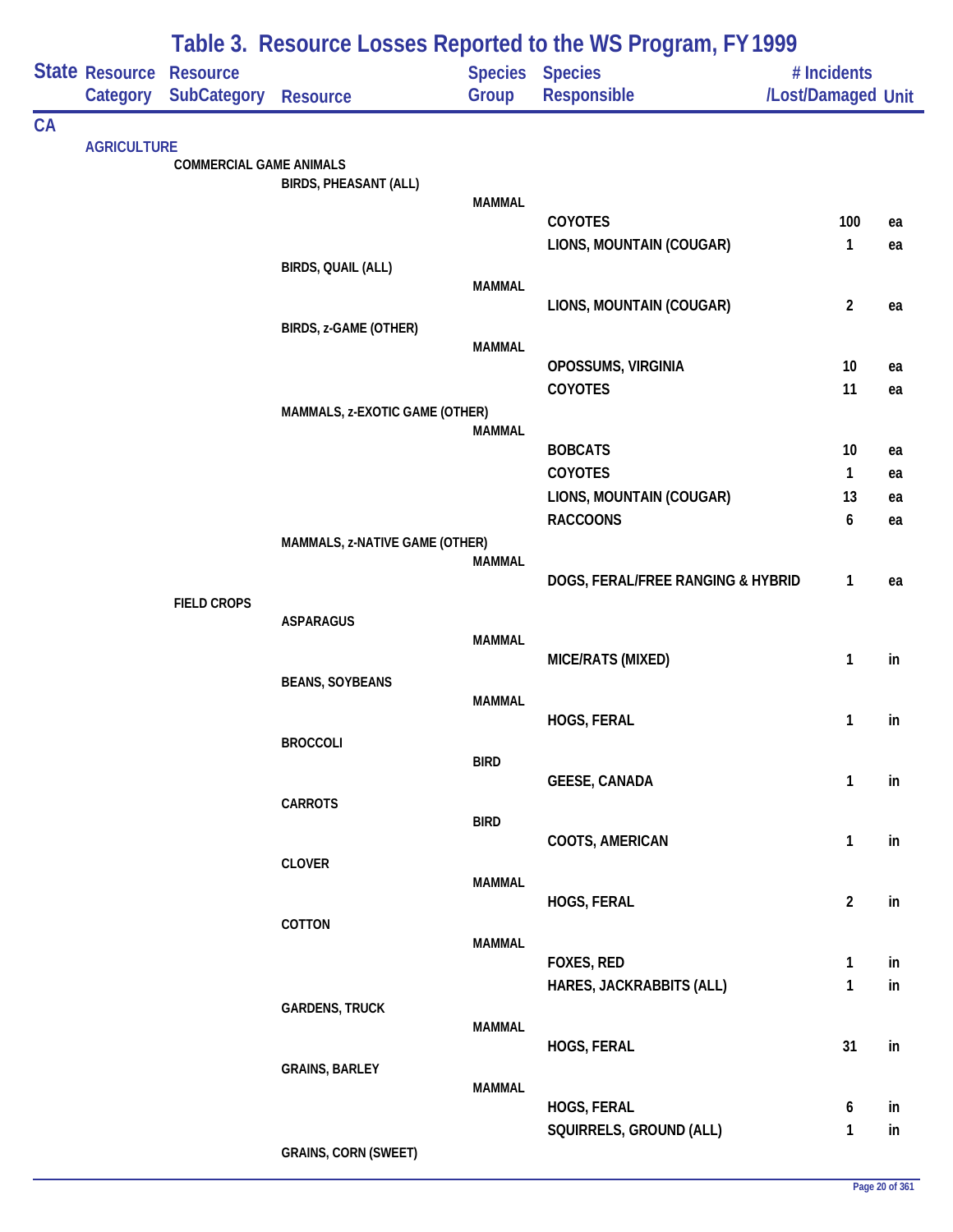|    |                    |                    |                             |                | Table 3. Resource Losses Reported to the WS Program, FY 1999 |                                |          |
|----|--------------------|--------------------|-----------------------------|----------------|--------------------------------------------------------------|--------------------------------|----------|
|    | State Resource     | <b>Resource</b>    |                             | <b>Species</b> | <b>Species</b>                                               | # Incidents                    |          |
|    | Category           | <b>SubCategory</b> | <b>Resource</b>             | Group          | Responsible                                                  | /Lost/Damaged Unit             |          |
| CA |                    |                    |                             |                |                                                              |                                |          |
|    | <b>AGRICULTURE</b> | <b>FIELD CROPS</b> |                             |                |                                                              |                                |          |
|    |                    |                    | <b>GRAINS, CORN (SWEET)</b> |                |                                                              |                                |          |
|    |                    |                    |                             | <b>MAMMAL</b>  | HOGS, FERAL                                                  | $\mathbf{1}$                   | in       |
|    |                    |                    |                             |                | <b>RACCOONS</b>                                              | 1                              | in       |
|    |                    |                    | <b>GRAINS, OATS</b>         |                |                                                              |                                |          |
|    |                    |                    |                             | <b>MAMMAL</b>  |                                                              |                                |          |
|    |                    |                    |                             |                | <b>RACCOONS</b>                                              | 1                              | in       |
|    |                    |                    | <b>GRAINS, RICE</b>         | <b>MAMMAL</b>  |                                                              |                                |          |
|    |                    |                    |                             |                | SKUNKS, STRIPED                                              | $\mathbf{1}$                   | in       |
|    |                    |                    |                             |                | <b>BEAVERS</b>                                               | 5                              | in       |
|    |                    |                    | <b>GRAINS, RYE</b>          |                |                                                              |                                |          |
|    |                    |                    |                             | <b>MAMMAL</b>  | COYOTES                                                      | 25                             | in       |
|    |                    |                    | <b>GRAINS, WHEAT</b>        |                |                                                              |                                |          |
|    |                    |                    |                             | <b>BIRD</b>    |                                                              |                                |          |
|    |                    |                    |                             |                | COOTS, AMERICAN                                              | 1                              | in       |
|    |                    |                    |                             |                | <b>GEESE, CANADA</b>                                         | $\mathbf{1}$                   | in       |
|    |                    |                    | GRASSES/SOD                 | <b>MAMMAL</b>  |                                                              |                                |          |
|    |                    |                    |                             |                | OPOSSUMS, VIRGINIA                                           | $\mathbf{1}$                   | in       |
|    |                    |                    |                             |                | <b>BEAVERS</b>                                               | 1                              | in       |
|    |                    |                    |                             |                | DEER, z-(OTHER)                                              | 1                              | in       |
|    |                    |                    |                             |                | <b>GOPHERS, POCKET (ALL)</b>                                 | $\mathbf{1}$                   | in       |
|    |                    |                    |                             |                | HOGS, FERAL                                                  | $\overline{2}$                 | in       |
|    |                    |                    | HAYFIELDS, ALFALFA          | <b>BIRD</b>    |                                                              |                                |          |
|    |                    |                    |                             |                | COOTS, AMERICAN                                              | $\mathbf{1}$                   | in       |
|    |                    |                    |                             |                | <b>GEESE, CANADA</b>                                         | $\overline{2}$                 | in       |
|    |                    |                    |                             | <b>MAMMAL</b>  |                                                              |                                |          |
|    |                    |                    |                             |                | <b>BADGERS</b>                                               | 44                             | in       |
|    |                    |                    |                             |                | <b>RACCOONS</b><br>SQUIRRELS, GROUND (ALL)                   | $\overline{2}$<br>$\mathbf{1}$ | in<br>in |
|    |                    |                    | <b>LETTUCE</b>              |                |                                                              |                                |          |
|    |                    |                    |                             | <b>MAMMAL</b>  |                                                              |                                |          |
|    |                    |                    |                             |                | HOGS, FERAL                                                  | $\mathbf{1}$                   | in       |
|    |                    |                    | <b>MELONS, CANTELOUPE</b>   | <b>MAMMAL</b>  |                                                              |                                |          |
|    |                    |                    |                             |                | COYOTES                                                      | $\overline{2}$                 | in       |
|    |                    |                    | <b>MELONS, WATERMELONS</b>  |                |                                                              |                                |          |
|    |                    |                    |                             | <b>BIRD</b>    |                                                              |                                |          |
|    |                    |                    |                             | <b>MAMMAL</b>  | RAVENS, COMMON                                               | $\overline{2}$                 | in       |
|    |                    |                    |                             |                | COYOTES                                                      | $\mathbf{3}$                   | in       |
|    |                    |                    | MELONS, z-(OTHER)           |                |                                                              |                                |          |
|    |                    |                    |                             | <b>MAMMAL</b>  |                                                              |                                |          |
|    |                    |                    |                             |                | HOGS, FERAL                                                  | $\mathbf{1}$                   | in       |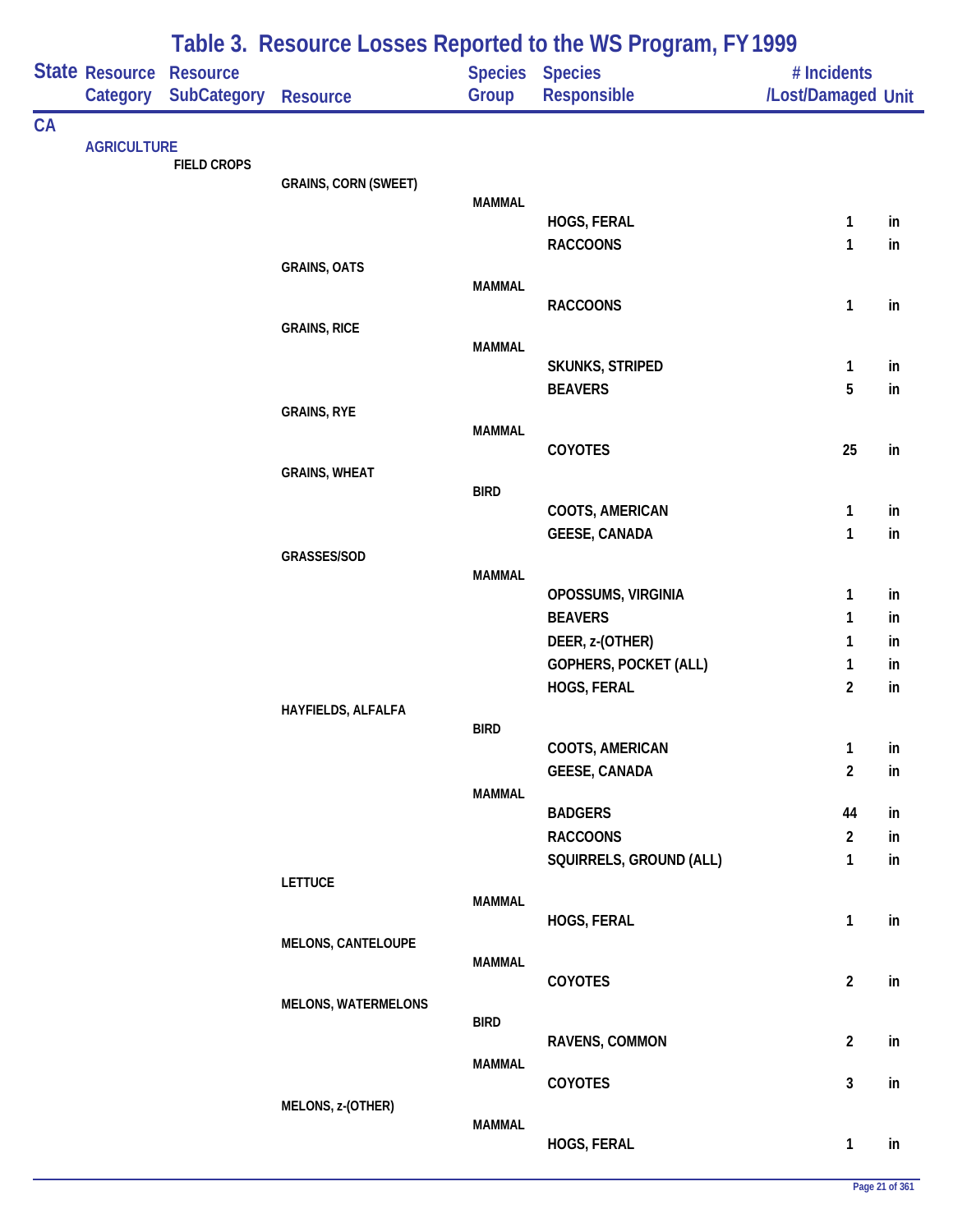|    |                    | Table 3. Resource Losses Reported to the WS Program, FY 1999 |                          |               |                                       |                    |          |  |  |  |
|----|--------------------|--------------------------------------------------------------|--------------------------|---------------|---------------------------------------|--------------------|----------|--|--|--|
|    | State Resource     | <b>Resource</b>                                              |                          |               | Species Species                       | # Incidents        |          |  |  |  |
|    | Category           | <b>SubCategory</b>                                           | <b>Resource</b>          | Group         | Responsible                           | /Lost/Damaged Unit |          |  |  |  |
| CA |                    |                                                              |                          |               |                                       |                    |          |  |  |  |
|    | <b>AGRICULTURE</b> | <b>FIELD CROPS</b>                                           |                          |               |                                       |                    |          |  |  |  |
|    |                    |                                                              | MELONS, z-(OTHER)        |               |                                       |                    |          |  |  |  |
|    |                    |                                                              |                          | <b>MAMMAL</b> |                                       |                    |          |  |  |  |
|    |                    |                                                              | <b>TOMATOES</b>          |               | RATS, NORWAY                          | $\overline{2}$     | in       |  |  |  |
|    |                    |                                                              |                          | <b>MAMMAL</b> |                                       |                    |          |  |  |  |
|    |                    |                                                              |                          |               | OPOSSUMS, VIRGINIA                    | $\mathbf{1}$       | in       |  |  |  |
|    |                    | <b>FRUITS &amp; NUTS</b>                                     |                          |               |                                       |                    |          |  |  |  |
|    |                    |                                                              | <b>AVOCADOS</b>          | <b>MAMMAL</b> |                                       |                    |          |  |  |  |
|    |                    |                                                              |                          |               | <b>RACCOONS</b>                       | 1                  | in       |  |  |  |
|    |                    |                                                              | FRUIT, APPLES            |               |                                       |                    |          |  |  |  |
|    |                    |                                                              |                          | <b>MAMMAL</b> |                                       |                    |          |  |  |  |
|    |                    |                                                              |                          |               | <b>BEARS, BLACK</b>                   | 3                  | in       |  |  |  |
|    |                    |                                                              |                          |               | <b>COYOTES</b>                        | 1                  | in       |  |  |  |
|    |                    |                                                              | <b>FRUIT, CHERRIES</b>   | <b>BIRD</b>   |                                       |                    |          |  |  |  |
|    |                    |                                                              |                          |               | <b>BLACKBIRDS, RED-WINGED</b>         | 1                  | in       |  |  |  |
|    |                    |                                                              |                          |               | ROBINS, AMERICAN                      | 1                  | in       |  |  |  |
|    |                    |                                                              |                          | <b>MAMMAL</b> |                                       |                    |          |  |  |  |
|    |                    |                                                              |                          |               | <b>BEARS, BLACK</b>                   | $\mathbf{1}$       | in       |  |  |  |
|    |                    |                                                              |                          |               | <b>RACCOONS</b>                       | $\overline{2}$     | in       |  |  |  |
|    |                    |                                                              | FRUIT, CITRUS (ALL)      |               | SQUIRRELS, GROUND (ALL)               | 1                  | in       |  |  |  |
|    |                    |                                                              |                          | <b>MAMMAL</b> |                                       |                    |          |  |  |  |
|    |                    |                                                              |                          |               | RATS, BLACK (ROOF)                    | $\mathbf{1}$       | in       |  |  |  |
|    |                    |                                                              | FRUIT, CRANBERRIES       |               |                                       |                    |          |  |  |  |
|    |                    |                                                              |                          | <b>MAMMAL</b> | <b>RACCOONS</b>                       | 12                 | in       |  |  |  |
|    |                    |                                                              | FRUIT, GRAPES/MUSCADINES |               |                                       |                    |          |  |  |  |
|    |                    |                                                              |                          | <b>BIRD</b>   |                                       |                    |          |  |  |  |
|    |                    |                                                              |                          |               | ROBINS, AMERICAN                      | $\mathbf{1}$       | in       |  |  |  |
|    |                    |                                                              |                          |               | WAXWINGS, CEDAR                       | 263                | in       |  |  |  |
|    |                    |                                                              |                          | <b>MAMMAL</b> |                                       |                    |          |  |  |  |
|    |                    |                                                              |                          |               | OPOSSUMS, VIRGINIA<br>SKUNKS, SPOTTED | $\mathbf{1}$<br>1  | in<br>in |  |  |  |
|    |                    |                                                              |                          |               | HOGS, FERAL                           | 27                 | in       |  |  |  |
|    |                    |                                                              |                          |               | <b>RACCOONS</b>                       | 20                 | in       |  |  |  |
|    |                    |                                                              |                          |               | DEER, MULE                            | 55                 | in       |  |  |  |
|    |                    |                                                              |                          |               | COYOTES                               | 3                  | in       |  |  |  |
|    |                    |                                                              |                          |               | <b>BEAVERS</b>                        | $\overline{a}$     | in       |  |  |  |
|    |                    |                                                              |                          |               | DEER, z-(OTHER)                       | $\overline{2}$     | in       |  |  |  |
|    |                    |                                                              | FRUIT, z-(OTHER)         |               |                                       |                    |          |  |  |  |
|    |                    |                                                              |                          | <b>MAMMAL</b> |                                       |                    |          |  |  |  |
|    |                    |                                                              |                          |               | <b>BEARS, BLACK</b><br><b>BEAVERS</b> | $\mathbf{1}$<br>50 | in       |  |  |  |
|    |                    |                                                              |                          |               | OPOSSUMS, VIRGINIA                    | $\overline{2}$     | in<br>in |  |  |  |
|    |                    |                                                              |                          |               | <b>RACCOONS</b>                       | $\mathbf{3}$       | in       |  |  |  |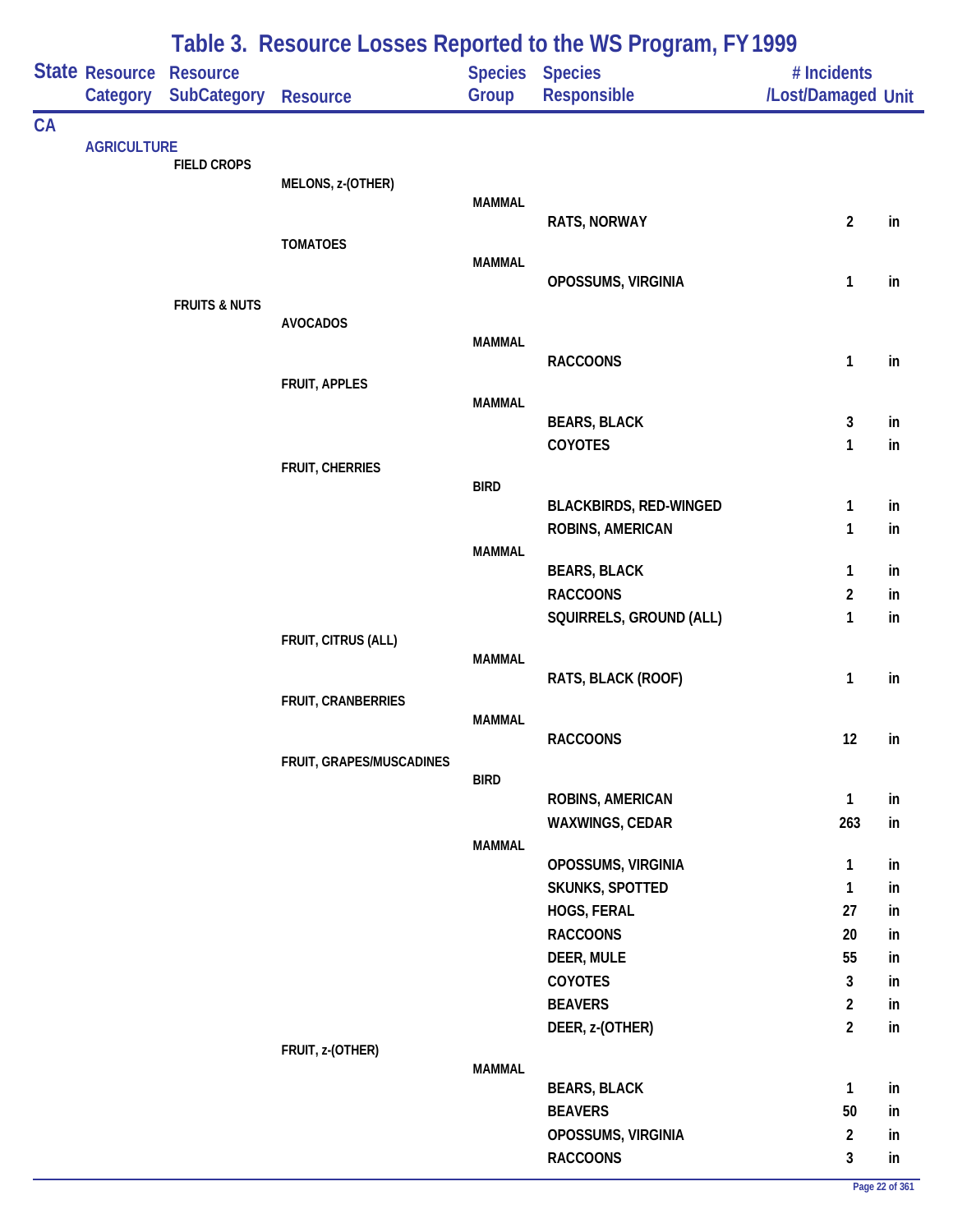|    |                    |                          | Table 3. Resource Losses Reported to the WS Program, FY 1999 |                |                                |                                  |          |  |  |
|----|--------------------|--------------------------|--------------------------------------------------------------|----------------|--------------------------------|----------------------------------|----------|--|--|
|    | State Resource     | <b>Resource</b>          |                                                              | <b>Species</b> | <b>Species</b>                 | # Incidents                      |          |  |  |
|    | Category           | SubCategory              | <b>Resource</b>                                              | Group          | Responsible                    | /Lost/Damaged Unit               |          |  |  |
| CA | <b>AGRICULTURE</b> |                          |                                                              |                |                                |                                  |          |  |  |
|    |                    | <b>FRUITS &amp; NUTS</b> |                                                              |                |                                |                                  |          |  |  |
|    |                    |                          | FRUIT, z-(OTHER)                                             |                |                                |                                  |          |  |  |
|    |                    |                          |                                                              | <b>MAMMAL</b>  | SQUIRRELS, GROUND (ALL)        | $\mathbf{1}$                     | in       |  |  |
|    |                    |                          | NUTS, z-(OTHER)                                              |                |                                |                                  |          |  |  |
|    |                    |                          |                                                              | <b>BIRD</b>    |                                |                                  |          |  |  |
|    |                    |                          |                                                              |                | JAYS, SCRUB                    | 25                               | in       |  |  |
|    |                    |                          |                                                              |                | RAVENS, COMMON                 | $\mathbf{1}$                     | in       |  |  |
|    |                    |                          |                                                              | <b>MAMMAL</b>  |                                |                                  |          |  |  |
|    |                    |                          |                                                              |                | HOGS, FERAL<br><b>RACCOONS</b> | 3                                | in       |  |  |
|    |                    |                          |                                                              |                | SQUIRRELS, GRAY                | $\overline{2}$<br>$\overline{2}$ | in       |  |  |
|    |                    |                          |                                                              |                | SQUIRRELS, GROUND (ALL)        | $\overline{2}$                   | in       |  |  |
|    |                    |                          |                                                              |                | <b>BEAVERS</b>                 | 32                               | in<br>in |  |  |
|    |                    |                          | PLANTS, GRAPES/MUSCADINES                                    |                |                                |                                  |          |  |  |
|    |                    |                          |                                                              | <b>BIRD</b>    |                                |                                  |          |  |  |
|    |                    |                          |                                                              |                | CROWS, AMERICAN                | 21                               | in       |  |  |
|    |                    |                          |                                                              | <b>MAMMAL</b>  |                                |                                  |          |  |  |
|    |                    |                          |                                                              |                | <b>BEAVERS</b>                 | 1                                | in       |  |  |
|    |                    |                          | <b>STRAWBERRIES</b>                                          | <b>MAMMAL</b>  |                                |                                  |          |  |  |
|    |                    |                          |                                                              |                | <b>BEARS, BLACK</b>            | 1                                | in       |  |  |
|    |                    |                          | TREES, APPLE                                                 |                |                                |                                  |          |  |  |
|    |                    |                          |                                                              | <b>MAMMAL</b>  |                                |                                  |          |  |  |
|    |                    |                          |                                                              |                | DEER, MULE                     | 3                                | in       |  |  |
|    |                    |                          |                                                              |                | MICE, DEER (ALL)               | 1                                | in       |  |  |
|    |                    |                          |                                                              |                | <b>BEARS, BLACK</b>            | 9                                | in       |  |  |
|    |                    |                          |                                                              |                | <b>BEAVERS</b>                 | $\overline{2}$                   | in       |  |  |
|    |                    |                          |                                                              |                | <b>RACCOONS</b>                | $\mathbf{3}$                     | in       |  |  |
|    |                    |                          | TREES, CHERRY                                                | <b>MAMMAL</b>  |                                |                                  |          |  |  |
|    |                    |                          |                                                              |                | <b>BEARS, BLACK</b>            | $\overline{2}$                   | in       |  |  |
|    |                    |                          |                                                              |                | <b>RACCOONS</b>                | 8                                | in       |  |  |
|    |                    |                          | TREES, PEAR                                                  |                |                                |                                  |          |  |  |
|    |                    |                          |                                                              | <b>MAMMAL</b>  |                                |                                  |          |  |  |
|    |                    |                          |                                                              |                | <b>BEAVERS</b>                 | $\mathbf{1}$                     | in       |  |  |
|    |                    |                          | TREES, PECAN                                                 | <b>BIRD</b>    |                                |                                  |          |  |  |
|    |                    |                          |                                                              |                | CROWS, AMERICAN                | $\mathbf{1}$                     | in       |  |  |
|    |                    |                          | TREES, z-FRUIT/NUT (OTHER)                                   |                |                                |                                  |          |  |  |
|    |                    |                          |                                                              | <b>BIRD</b>    |                                |                                  |          |  |  |
|    |                    |                          |                                                              |                | CROWS, AMERICAN                | 1                                | in       |  |  |
|    |                    |                          |                                                              |                | WOODPECKERS, z-(OTHER)         | 4                                | in       |  |  |
|    |                    |                          |                                                              |                | <b>EGRETS/HERONS (MIXED)</b>   | 1                                | in       |  |  |
|    |                    |                          |                                                              |                | EGRETS/HERONS/IBIS (MIXED)     | 1                                | in       |  |  |
|    |                    |                          |                                                              | <b>MAMMAL</b>  |                                |                                  |          |  |  |
|    |                    |                          |                                                              |                | OPOSSUMS, VIRGINIA             | $\overline{2}$                   | in       |  |  |
|    |                    |                          |                                                              |                | SQUIRRELS, GROUND (ALL)        | $\mathbf{1}$                     | in       |  |  |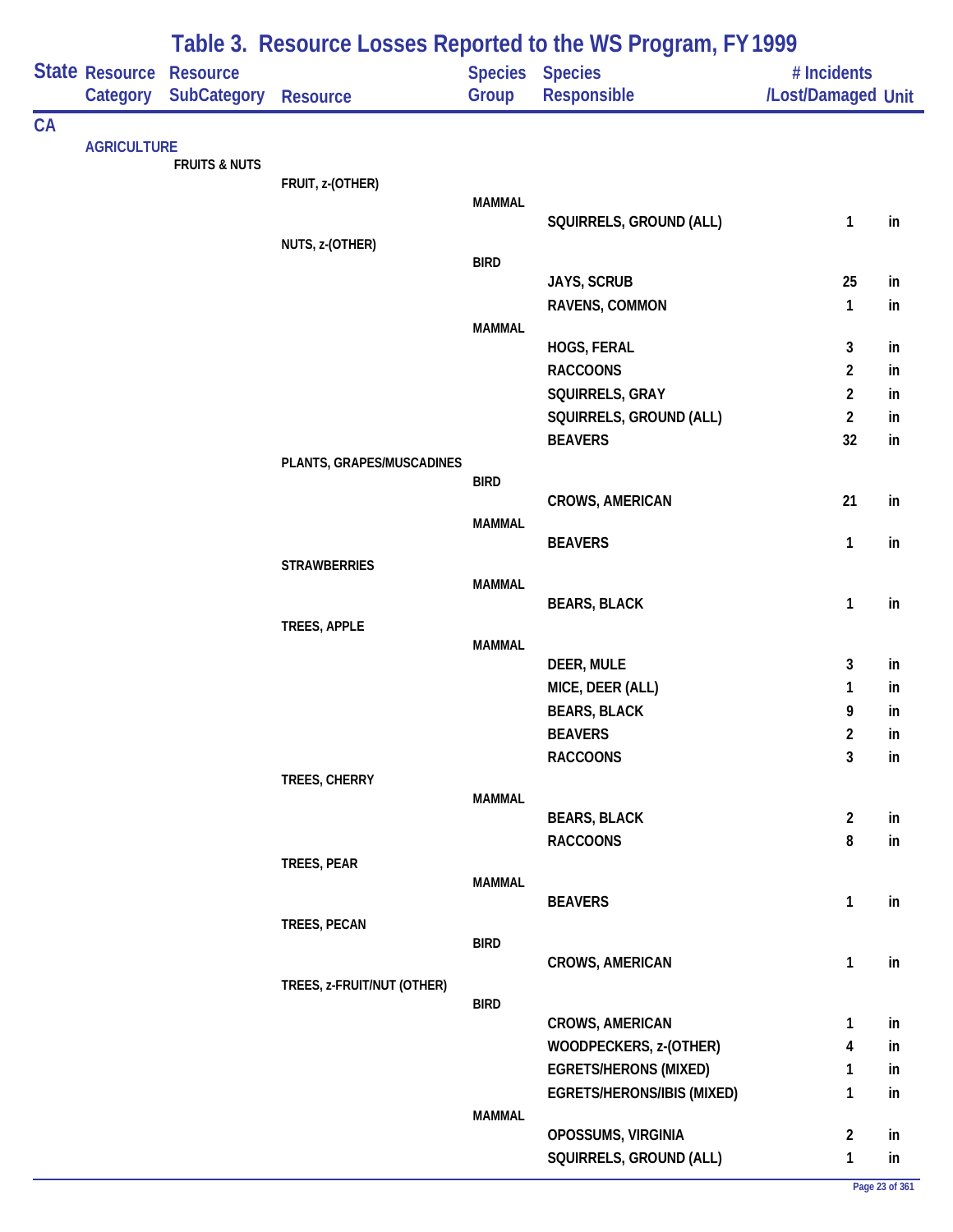|    |                            |                                       | Table 3. Resource Losses Reported to the WS Program, FY 1999 |               |                                      |                                   |          |  |  |  |
|----|----------------------------|---------------------------------------|--------------------------------------------------------------|---------------|--------------------------------------|-----------------------------------|----------|--|--|--|
|    | State Resource<br>Category | <b>Resource</b><br><b>SubCategory</b> | <b>Resource</b>                                              | Group         | Species Species<br>Responsible       | # Incidents<br>/Lost/Damaged Unit |          |  |  |  |
| CA |                            |                                       |                                                              |               |                                      |                                   |          |  |  |  |
|    | <b>AGRICULTURE</b>         | <b>FRUITS &amp; NUTS</b>              |                                                              |               |                                      |                                   |          |  |  |  |
|    |                            |                                       | TREES, z-FRUIT/NUT (OTHER)                                   |               |                                      |                                   |          |  |  |  |
|    |                            |                                       |                                                              | <b>MAMMAL</b> |                                      |                                   |          |  |  |  |
|    |                            |                                       |                                                              |               | <b>RACCOONS</b>                      | 4                                 | in       |  |  |  |
|    |                            |                                       |                                                              |               | RATS, BLACK (ROOF)<br>SQUIRRELS, RED | 1<br>1                            | in<br>in |  |  |  |
|    |                            |                                       |                                                              |               | RABBITS, COTTONTAIL                  | $\overline{2}$                    | in       |  |  |  |
|    |                            |                                       |                                                              |               | HOGS, FERAL                          | $\overline{2}$                    | in       |  |  |  |
|    |                            |                                       |                                                              |               | <b>GOPHERS, POCKET (ALL)</b>         | 3                                 | in       |  |  |  |
|    |                            |                                       |                                                              |               | DEER, z-(OTHER)                      | 6                                 | in       |  |  |  |
|    |                            |                                       |                                                              |               | <b>BEAVERS</b>                       | 82                                | in       |  |  |  |
|    |                            |                                       |                                                              |               | <b>BEARS, BLACK</b>                  | 12                                | in       |  |  |  |
|    |                            |                                       |                                                              |               | RATS, NORWAY                         | $\overline{2}$                    | in       |  |  |  |
|    |                            |                                       |                                                              |               | MICE, DEER (ALL)                     | $\mathbf{1}$                      | in       |  |  |  |
|    |                            | <b>LIVESTOCK</b>                      |                                                              |               |                                      |                                   |          |  |  |  |
|    |                            |                                       | CATTLE (ADULT)                                               |               |                                      |                                   |          |  |  |  |
|    |                            |                                       |                                                              | <b>MAMMAL</b> |                                      |                                   |          |  |  |  |
|    |                            |                                       |                                                              |               | <b>BEARS, BLACK</b>                  | $\overline{2}$                    | ea       |  |  |  |
|    |                            |                                       |                                                              |               | <b>COYOTES</b>                       | 28                                | ea       |  |  |  |
|    |                            |                                       |                                                              |               | DOGS, FERAL/FREE RANGING & HYBRID    | 12                                | ea       |  |  |  |
|    |                            |                                       |                                                              |               | LIONS, MOUNTAIN (COUGAR)             | 9                                 | ea       |  |  |  |
|    |                            |                                       | CATTLE (CALVES)                                              | <b>BIRD</b>   |                                      |                                   |          |  |  |  |
|    |                            |                                       |                                                              |               | <b>EAGLES, GOLDEN</b>                | $\overline{2}$                    | ea       |  |  |  |
|    |                            |                                       |                                                              |               | RAVENS, COMMON                       | 11                                | ea       |  |  |  |
|    |                            |                                       |                                                              | <b>MAMMAL</b> |                                      |                                   |          |  |  |  |
|    |                            |                                       |                                                              |               | <b>BURROS, FERAL</b>                 | $\overline{c}$                    | ea       |  |  |  |
|    |                            |                                       |                                                              |               | COYOTES                              | 451                               | ea       |  |  |  |
|    |                            |                                       |                                                              |               | DEER, MULE                           | $\mathbf{1}$                      | ea       |  |  |  |
|    |                            |                                       |                                                              |               | DOGS, FERAL/FREE RANGING & HYBRID    | 49                                | ea       |  |  |  |
|    |                            |                                       |                                                              |               | LIONS, MOUNTAIN (COUGAR)             | 160                               | ea       |  |  |  |
|    |                            |                                       |                                                              |               | <b>BEARS, BLACK</b>                  | $\overline{7}$                    | ea       |  |  |  |
|    |                            |                                       | EQUINE, DONKEYS/BURROS                                       | <b>MAMMAL</b> |                                      |                                   |          |  |  |  |
|    |                            |                                       |                                                              |               | <b>COYOTES</b>                       | 1                                 | ea       |  |  |  |
|    |                            |                                       |                                                              |               | DOGS, FERAL/FREE RANGING & HYBRID    | 1                                 | ea       |  |  |  |
|    |                            |                                       |                                                              |               | LIONS, MOUNTAIN (COUGAR)             | 4                                 | ea       |  |  |  |
|    |                            |                                       | EQUINE, HORSES (ADULT)                                       |               |                                      |                                   |          |  |  |  |
|    |                            |                                       |                                                              | <b>MAMMAL</b> |                                      |                                   |          |  |  |  |
|    |                            |                                       |                                                              |               | DOGS, FERAL/FREE RANGING & HYBRID    | 4                                 | ea       |  |  |  |
|    |                            |                                       |                                                              |               | LIONS, MOUNTAIN (COUGAR)             | 5                                 | ea       |  |  |  |
|    |                            |                                       |                                                              |               | <b>BEARS, BLACK</b>                  | 1                                 | ea       |  |  |  |
|    |                            |                                       |                                                              |               | <b>SKUNKS, STRIPED</b>               | $\mathbf{1}$                      | ea       |  |  |  |
|    |                            |                                       | EQUINE, HORSES (FOALS)                                       |               |                                      |                                   |          |  |  |  |
|    |                            |                                       |                                                              | <b>MAMMAL</b> | <b>COYOTES</b>                       | $\mathbf{1}$                      | ea       |  |  |  |
|    |                            |                                       |                                                              |               |                                      |                                   |          |  |  |  |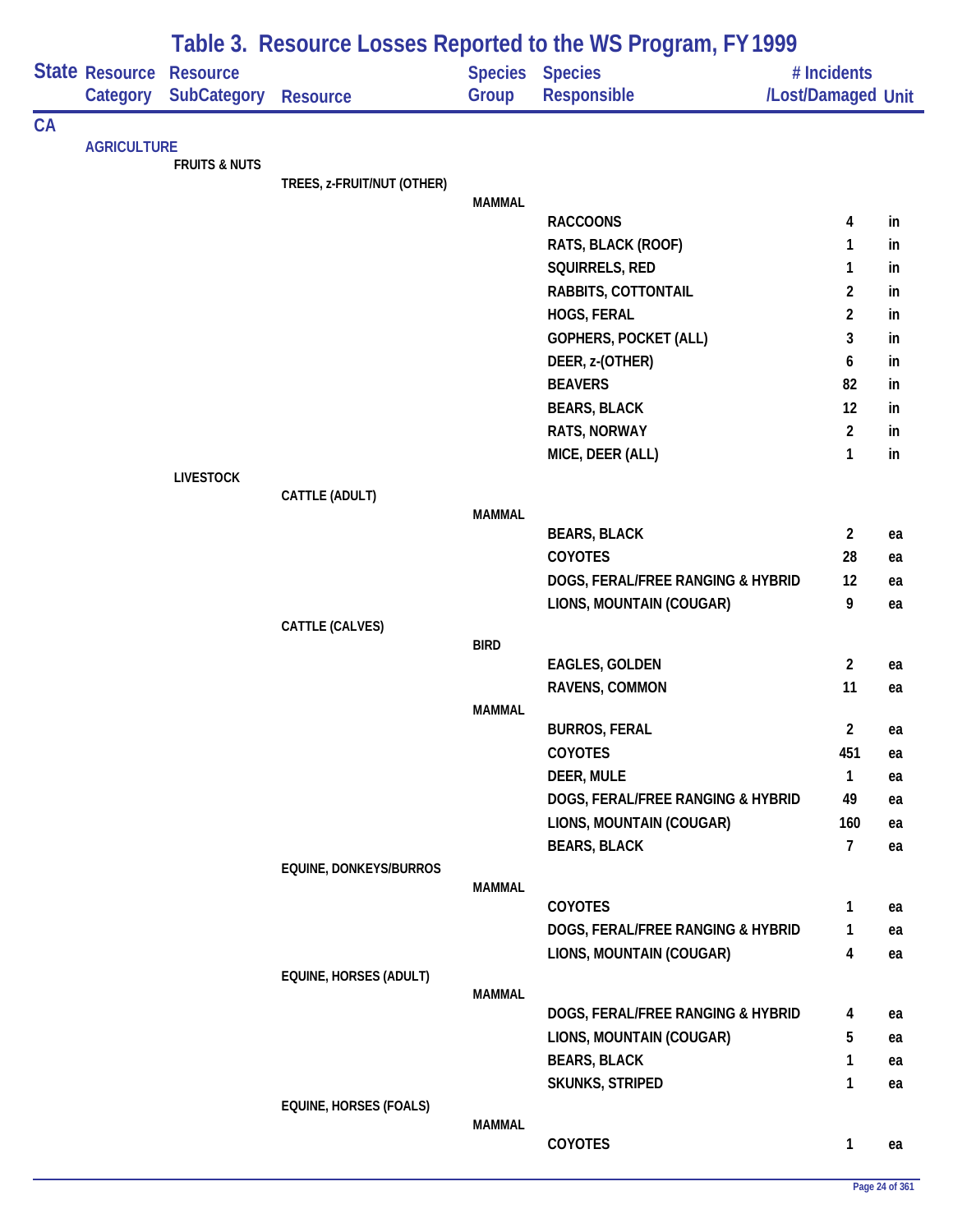|    |                    |                    |                               |               | Table 3. Resource Losses Reported to the WS Program, FY 1999 |                         |          |
|----|--------------------|--------------------|-------------------------------|---------------|--------------------------------------------------------------|-------------------------|----------|
|    | State Resource     | <b>Resource</b>    |                               |               | <b>Species Species</b>                                       | # Incidents             |          |
|    | Category           | <b>SubCategory</b> | <b>Resource</b>               | Group         | <b>Responsible</b>                                           | /Lost/Damaged Unit      |          |
| CA | <b>AGRICULTURE</b> |                    |                               |               |                                                              |                         |          |
|    |                    | <b>LIVESTOCK</b>   |                               |               |                                                              |                         |          |
|    |                    |                    | <b>EQUINE, HORSES (FOALS)</b> |               |                                                              |                         |          |
|    |                    |                    |                               | <b>MAMMAL</b> | LIONS, MOUNTAIN (COUGAR)                                     | $\overline{2}$          | ea       |
|    |                    |                    | FOWL, CHICKENS (OTHER)        |               |                                                              |                         |          |
|    |                    |                    |                               | <b>BIRD</b>   |                                                              |                         |          |
|    |                    |                    |                               |               | HAWKS, COOPER'S                                              | $\overline{\mathbf{4}}$ | ea       |
|    |                    |                    |                               | <b>MAMMAL</b> |                                                              |                         |          |
|    |                    |                    |                               |               | <b>COYOTES</b>                                               | 591                     | ea       |
|    |                    |                    |                               |               | <b>SKUNKS, STRIPED</b>                                       | 149                     | ea       |
|    |                    |                    |                               |               | <b>RACCOONS</b><br>OPOSSUMS, VIRGINIA                        | 290<br>23               | ea       |
|    |                    |                    |                               |               | LIONS, MOUNTAIN (COUGAR)                                     | 118                     | ea<br>ea |
|    |                    |                    |                               |               | FOXES, RED                                                   | 74                      | ea       |
|    |                    |                    |                               |               | DOGS, FERAL/FREE RANGING & HYBRID                            | 114                     | ea       |
|    |                    |                    |                               |               | CATS, FERAL/FREE RANGING                                     | 1                       | ea       |
|    |                    |                    |                               |               | <b>BOBCATS</b>                                               | 640                     | ea       |
|    |                    |                    |                               |               | <b>BEARS, BLACK</b>                                          | 156                     | ea       |
|    |                    |                    |                               |               | <b>BADGERS</b>                                               | 6                       | ea       |
|    |                    |                    |                               |               | FOXES, GRAY                                                  | 106                     | ea       |
|    |                    |                    | FOWL, DUCKS (DOMESTIC)        |               |                                                              |                         |          |
|    |                    |                    |                               | <b>MAMMAL</b> |                                                              |                         |          |
|    |                    |                    |                               |               | FOXES, RED                                                   | 85                      | ea       |
|    |                    |                    |                               |               | <b>BOBCATS</b>                                               | 59                      | ea       |
|    |                    |                    |                               |               | <b>RACCOONS</b>                                              | 56                      | ea       |
|    |                    |                    |                               |               | LIONS, MOUNTAIN (COUGAR)                                     | $\overline{2}$          | ea       |
|    |                    |                    |                               |               | <b>BEARS, BLACK</b><br><b>COYOTES</b>                        | 10<br>30                | ea       |
|    |                    |                    |                               |               | FOXES, GRAY                                                  | 21                      | ea<br>ea |
|    |                    |                    |                               |               | DOGS, FERAL/FREE RANGING & HYBRID                            | $\mathbf{1}$            | ea       |
|    |                    |                    | FOWL, EMUS                    |               |                                                              |                         |          |
|    |                    |                    |                               | <b>MAMMAL</b> |                                                              |                         |          |
|    |                    |                    |                               |               | <b>COYOTES</b>                                               | $\overline{2}$          | ea       |
|    |                    |                    |                               |               | DOGS, FERAL/FREE RANGING & HYBRID                            | 4                       | ea       |
|    |                    |                    |                               |               | LIONS, MOUNTAIN (COUGAR)                                     | 6                       | ea       |
|    |                    |                    | FOWL, GEESE (DOMESTIC)        | <b>MAMMAL</b> |                                                              |                         |          |
|    |                    |                    |                               |               | <b>BEARS, BLACK</b>                                          | $\mathbf{1}$            | ea       |
|    |                    |                    |                               |               | <b>RACCOONS</b>                                              | 12                      | ea       |
|    |                    |                    |                               |               | LIONS, MOUNTAIN (COUGAR)                                     | 1                       | ea       |
|    |                    |                    |                               |               | FOXES, RED                                                   | 15                      | ea       |
|    |                    |                    |                               |               | FOXES, GRAY                                                  | 10                      | ea       |
|    |                    |                    |                               |               | DOGS, FERAL/FREE RANGING & HYBRID                            | $\overline{4}$          | ea       |
|    |                    |                    |                               |               | <b>BOBCATS</b>                                               | 77                      | ea       |
|    |                    |                    |                               |               | COYOTES                                                      | 87                      | ea       |
|    |                    |                    | FOWL, GUINEAS                 |               |                                                              |                         |          |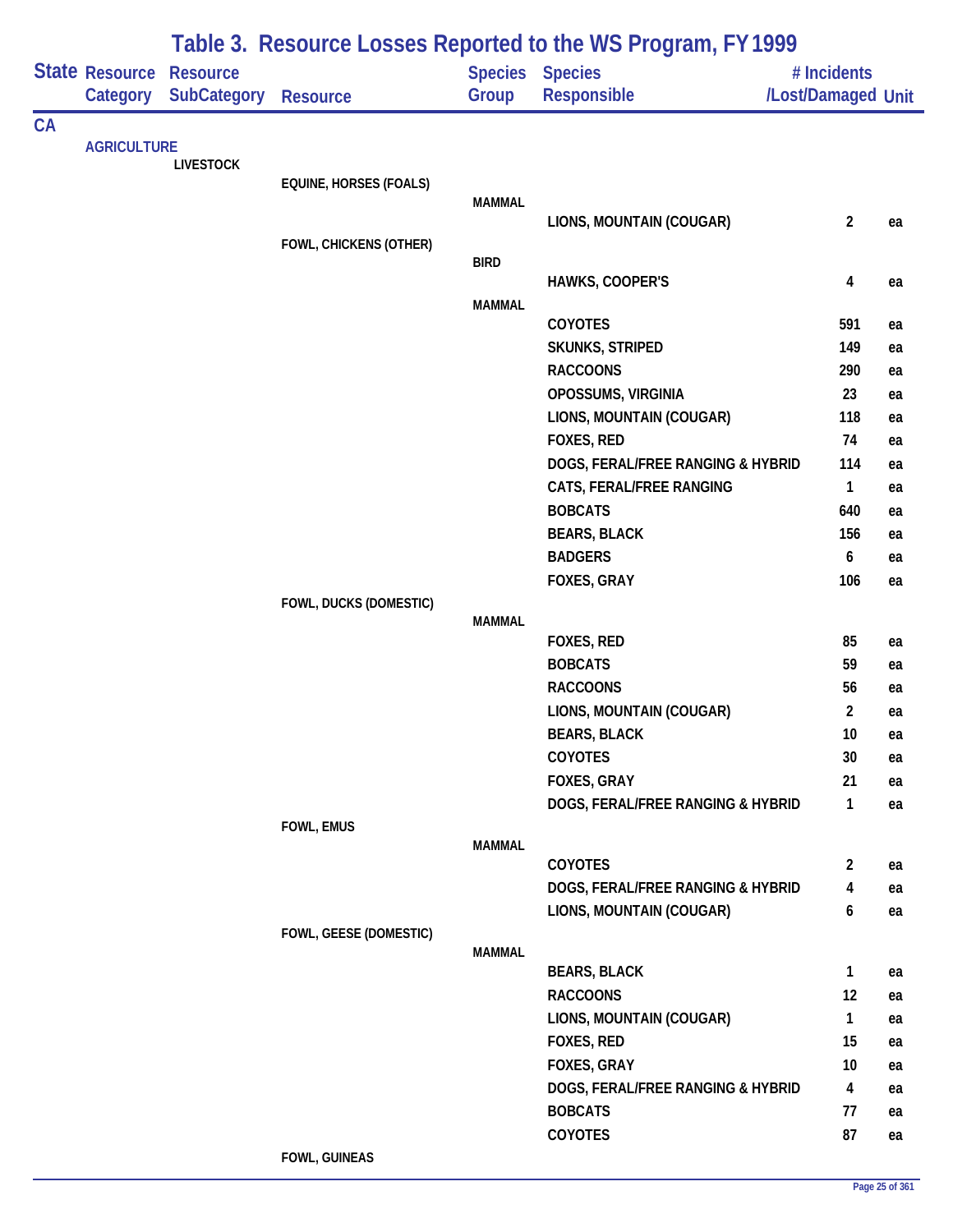|           |                            |                                       | Table 3. Resource Losses Reported to the WS Program, FY 1999 |               |                                   |                                   |    |  |  |  |
|-----------|----------------------------|---------------------------------------|--------------------------------------------------------------|---------------|-----------------------------------|-----------------------------------|----|--|--|--|
|           | State Resource<br>Category | <b>Resource</b><br><b>SubCategory</b> | <b>Resource</b>                                              | Group         | Species Species<br>Responsible    | # Incidents<br>/Lost/Damaged Unit |    |  |  |  |
| <b>CA</b> |                            |                                       |                                                              |               |                                   |                                   |    |  |  |  |
|           | <b>AGRICULTURE</b>         |                                       |                                                              |               |                                   |                                   |    |  |  |  |
|           |                            | <b>LIVESTOCK</b>                      |                                                              |               |                                   |                                   |    |  |  |  |
|           |                            |                                       | FOWL, GUINEAS                                                | <b>MAMMAL</b> |                                   |                                   |    |  |  |  |
|           |                            |                                       |                                                              |               | COYOTES                           | 16                                | ea |  |  |  |
|           |                            |                                       |                                                              |               | <b>RACCOONS</b>                   | 10                                | ea |  |  |  |
|           |                            |                                       |                                                              |               | <b>BOBCATS</b>                    | 27                                | ea |  |  |  |
|           |                            |                                       |                                                              |               | FOXES, GRAY                       | $\overline{2}$                    | ea |  |  |  |
|           |                            |                                       |                                                              |               | LIONS, MOUNTAIN (COUGAR)          | 1                                 | ea |  |  |  |
|           |                            |                                       | <b>FOWL, OSTRICHES</b>                                       |               |                                   |                                   |    |  |  |  |
|           |                            |                                       |                                                              | <b>MAMMAL</b> |                                   |                                   |    |  |  |  |
|           |                            |                                       |                                                              |               | <b>BOBCATS</b>                    | 3                                 | ea |  |  |  |
|           |                            |                                       |                                                              |               | COYOTES                           | 19                                | ea |  |  |  |
|           |                            |                                       |                                                              |               | DOGS, FERAL/FREE RANGING & HYBRID | $\overline{\mathbf{4}}$           | ea |  |  |  |
|           |                            |                                       |                                                              |               | LIONS, MOUNTAIN (COUGAR)          | $\mathbf{1}$                      | ea |  |  |  |
|           |                            |                                       | FOWL, PEA                                                    | <b>MAMMAL</b> |                                   |                                   |    |  |  |  |
|           |                            |                                       |                                                              |               | LIONS, MOUNTAIN (COUGAR)          | 3                                 | ea |  |  |  |
|           |                            |                                       |                                                              |               | <b>BOBCATS</b>                    | 6                                 | ea |  |  |  |
|           |                            |                                       |                                                              |               | COYOTES                           | 18                                | ea |  |  |  |
|           |                            |                                       | FOWL, PIGEONS (DOMESTIC)                                     |               |                                   |                                   |    |  |  |  |
|           |                            |                                       |                                                              | <b>MAMMAL</b> |                                   |                                   |    |  |  |  |
|           |                            |                                       |                                                              |               | <b>BOBCATS</b>                    | 45                                | ea |  |  |  |
|           |                            |                                       |                                                              |               | <b>RACCOONS</b>                   | 13                                | ea |  |  |  |
|           |                            |                                       | FOWL, TURKEYS (DOMESTIC)                                     |               |                                   |                                   |    |  |  |  |
|           |                            |                                       |                                                              | <b>BIRD</b>   | HAWKS, COOPER'S                   | 8                                 | ea |  |  |  |
|           |                            |                                       |                                                              |               | <b>OWLS, GREAT HORNED</b>         | 8                                 | ea |  |  |  |
|           |                            |                                       |                                                              |               | STARLINGS, EUROPEAN               | $\mathbf{1}$                      | ea |  |  |  |
|           |                            |                                       |                                                              | <b>MAMMAL</b> |                                   |                                   |    |  |  |  |
|           |                            |                                       |                                                              |               | DOGS, FERAL/FREE RANGING & HYBRID | 7                                 | ea |  |  |  |
|           |                            |                                       |                                                              |               | <b>RACCOONS</b>                   | 22                                | ea |  |  |  |
|           |                            |                                       |                                                              |               | OPOSSUMS, VIRGINIA                | $\mathbf{1}$                      | ea |  |  |  |
|           |                            |                                       |                                                              |               | LIONS, MOUNTAIN (COUGAR)          | 8                                 | ea |  |  |  |
|           |                            |                                       |                                                              |               | <b>SKUNKS, STRIPED</b>            | 9                                 | ea |  |  |  |
|           |                            |                                       |                                                              |               | COYOTES                           | 598                               | ea |  |  |  |
|           |                            |                                       |                                                              |               | <b>BOBCATS</b>                    | 112                               | ea |  |  |  |
|           |                            |                                       |                                                              |               | <b>BEARS, BLACK</b>               | $\mathbf{3}$                      | ea |  |  |  |
|           |                            |                                       |                                                              |               | FOXES, GRAY                       | 62                                | ea |  |  |  |
|           |                            |                                       |                                                              |               | HOGS, FERAL                       | $\mathbf{1}$                      | ea |  |  |  |
|           |                            |                                       | <b>GOATS, MOHAIR (ADULT)</b>                                 |               |                                   |                                   |    |  |  |  |
|           |                            |                                       |                                                              | MAMMAL        |                                   |                                   |    |  |  |  |
|           |                            |                                       |                                                              |               | LIONS, MOUNTAIN (COUGAR)          | 18                                | ea |  |  |  |
|           |                            |                                       |                                                              |               | <b>BEARS, BLACK</b>               | $\boldsymbol{6}$                  | ea |  |  |  |
|           |                            |                                       |                                                              |               | COYOTES                           | 13                                | ea |  |  |  |
|           |                            |                                       |                                                              |               | DOGS, FERAL/FREE RANGING & HYBRID | $\overline{2}$                    | ea |  |  |  |
|           |                            |                                       | <b>GOATS, MOHAIR (KIDS)</b>                                  | <b>MAMMAL</b> |                                   |                                   |    |  |  |  |
|           |                            |                                       |                                                              |               |                                   |                                   |    |  |  |  |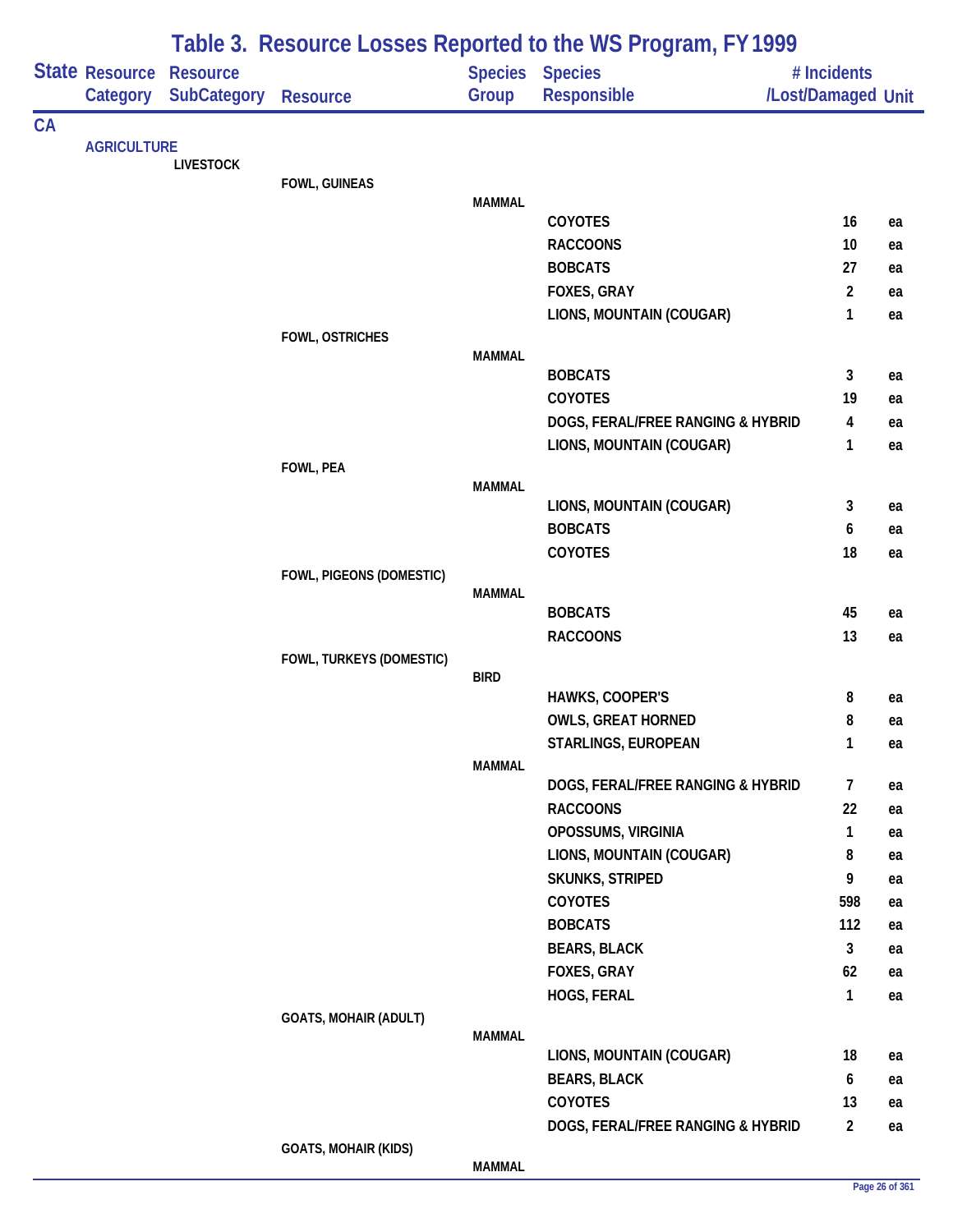|    |                            |                                       | Table 3. Resource Losses Reported to the WS Program, FY 1999 |               |                                                     |                                   |          |  |  |
|----|----------------------------|---------------------------------------|--------------------------------------------------------------|---------------|-----------------------------------------------------|-----------------------------------|----------|--|--|
|    | State Resource<br>Category | <b>Resource</b><br><b>SubCategory</b> | <b>Resource</b>                                              | Group         | <b>Species Species</b><br><b>Responsible</b>        | # Incidents<br>/Lost/Damaged Unit |          |  |  |
| CA |                            |                                       |                                                              |               |                                                     |                                   |          |  |  |
|    | <b>AGRICULTURE</b>         | <b>LIVESTOCK</b>                      |                                                              |               |                                                     |                                   |          |  |  |
|    |                            |                                       | <b>GOATS, MOHAIR (KIDS)</b>                                  |               |                                                     |                                   |          |  |  |
|    |                            |                                       |                                                              | <b>MAMMAL</b> | LIONS, MOUNTAIN (COUGAR)                            | $\overline{2}$                    |          |  |  |
|    |                            |                                       |                                                              |               | COYOTES                                             | 2                                 | ea<br>ea |  |  |
|    |                            |                                       |                                                              |               | <b>BEARS, BLACK</b>                                 | 1                                 | ea       |  |  |
|    |                            |                                       |                                                              |               | <b>BOBCATS</b>                                      | 3                                 | ea       |  |  |
|    |                            |                                       | GOATS, z-(OTHER ADULTS)                                      |               |                                                     |                                   |          |  |  |
|    |                            |                                       |                                                              | <b>MAMMAL</b> |                                                     |                                   |          |  |  |
|    |                            |                                       |                                                              |               | <b>BEARS, BLACK</b>                                 | 6                                 | ea       |  |  |
|    |                            |                                       |                                                              |               | <b>COYOTES</b>                                      | 54                                | ea       |  |  |
|    |                            |                                       |                                                              |               | DOGS, FERAL/FREE RANGING & HYBRID                   | 20                                | ea       |  |  |
|    |                            |                                       |                                                              |               | LIONS, MOUNTAIN (COUGAR)                            | 120                               | ea       |  |  |
|    |                            |                                       | GOATS, z-(OTHER KIDS)                                        | <b>MAMMAL</b> |                                                     |                                   |          |  |  |
|    |                            |                                       |                                                              |               | FOXES, GRAY                                         | 3                                 | ea       |  |  |
|    |                            |                                       |                                                              |               | FOXES, RED                                          | $\overline{2}$                    | ea       |  |  |
|    |                            |                                       |                                                              |               | <b>BOBCATS</b>                                      | 4                                 | ea       |  |  |
|    |                            |                                       |                                                              |               | COYOTES                                             | 63                                | ea       |  |  |
|    |                            |                                       |                                                              |               | LIONS, MOUNTAIN (COUGAR)                            | 3                                 | ea       |  |  |
|    |                            |                                       |                                                              |               | DOGS, FERAL/FREE RANGING & HYBRID                   | 10                                | ea       |  |  |
|    |                            |                                       | <b>LLAMAS (ALL)</b>                                          |               |                                                     |                                   |          |  |  |
|    |                            |                                       |                                                              | <b>MAMMAL</b> | <b>BEARS, BLACK</b>                                 | 3                                 | ea       |  |  |
|    |                            |                                       |                                                              |               | COYOTES                                             | 1                                 | ea       |  |  |
|    |                            |                                       |                                                              |               | DOGS, FERAL/FREE RANGING & HYBRID                   | 1                                 | ea       |  |  |
|    |                            |                                       |                                                              |               | LIONS, MOUNTAIN (COUGAR)                            | 4                                 | ea       |  |  |
|    |                            |                                       | RABBITS (DOMESTIC)                                           |               |                                                     |                                   |          |  |  |
|    |                            |                                       |                                                              | <b>MAMMAL</b> |                                                     |                                   |          |  |  |
|    |                            |                                       |                                                              |               | <b>BEARS, BLACK</b>                                 | 80                                | ea       |  |  |
|    |                            |                                       |                                                              |               | <b>RACCOONS</b>                                     | $\overline{7}$                    | ea       |  |  |
|    |                            |                                       |                                                              |               | OPOSSUMS, VIRGINIA                                  | $\overline{c}$                    | ea       |  |  |
|    |                            |                                       |                                                              |               | <b>FOXES, GRAY</b>                                  | 1                                 | ea       |  |  |
|    |                            |                                       |                                                              |               | DOGS, FERAL/FREE RANGING & HYBRID<br><b>BOBCATS</b> | 8<br>8                            | ea       |  |  |
|    |                            |                                       |                                                              |               | <b>COYOTES</b>                                      | $\overline{2}$                    | ea<br>ea |  |  |
|    |                            |                                       | SHEEP (ADULT)                                                |               |                                                     |                                   |          |  |  |
|    |                            |                                       |                                                              | <b>MAMMAL</b> |                                                     |                                   |          |  |  |
|    |                            |                                       |                                                              |               | DOGS, FERAL/FREE RANGING & HYBRID                   | 147                               | ea       |  |  |
|    |                            |                                       |                                                              |               | FOXES, GRAY                                         | $\mathbf{1}$                      | ea       |  |  |
|    |                            |                                       |                                                              |               | FOXES, RED                                          | $\mathbf{1}$                      | ea       |  |  |
|    |                            |                                       |                                                              |               | <b>BOBCATS</b>                                      | $\overline{2}$                    | ea       |  |  |
|    |                            |                                       |                                                              |               | <b>BEARS, BLACK</b>                                 | 20                                | ea       |  |  |
|    |                            |                                       |                                                              |               | <b>COYOTES</b>                                      | 491                               | ea       |  |  |
|    |                            |                                       |                                                              |               | LIONS, MOUNTAIN (COUGAR)                            | 261                               | ea       |  |  |
|    |                            |                                       | <b>SHEEP (LAMBS)</b>                                         |               |                                                     |                                   |          |  |  |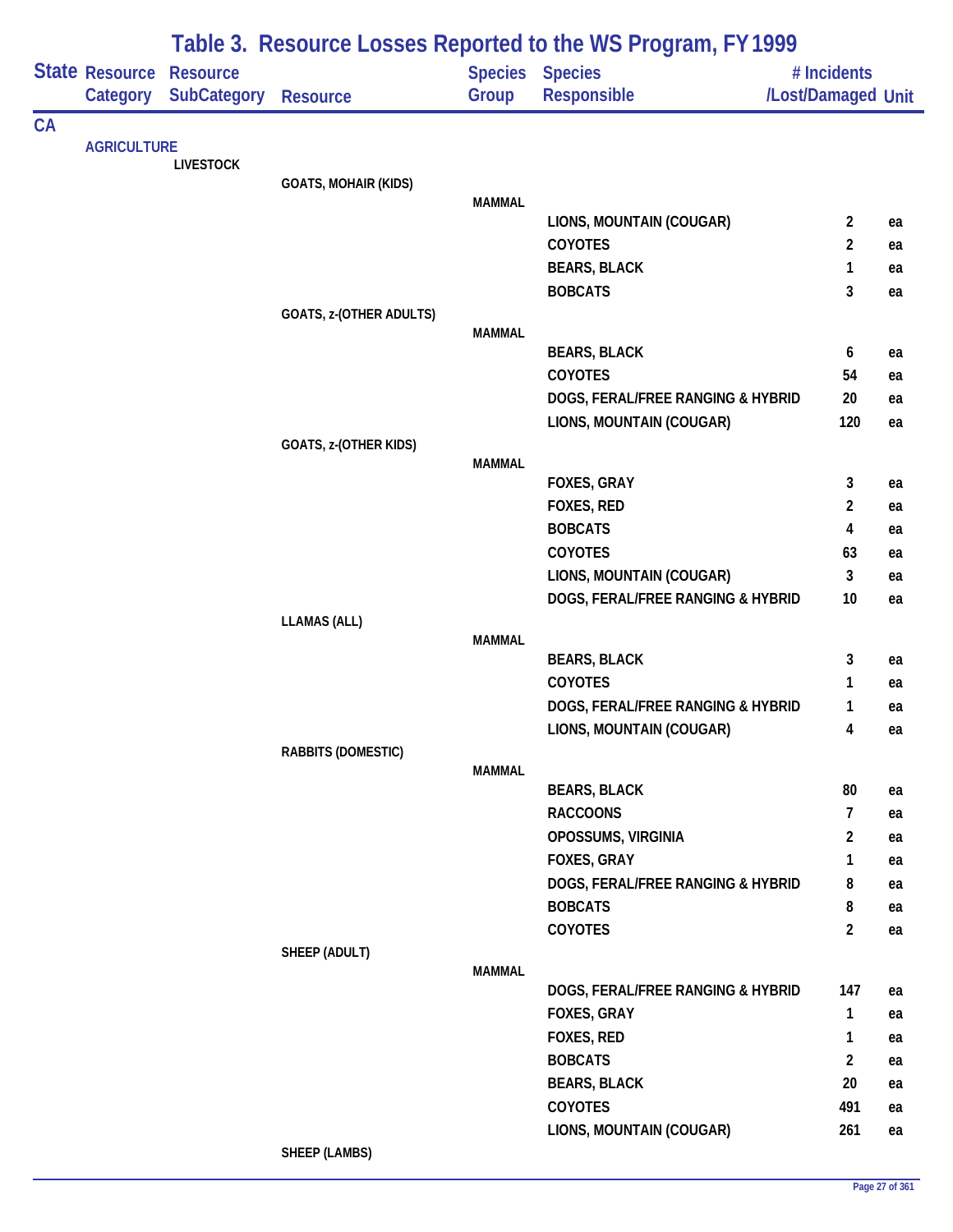| State Resource<br><b>Species Species</b><br><b>Resource</b><br># Incidents<br><b>SubCategory Resource</b><br>Responsible<br>/Lost/Damaged Unit<br>Group<br>Category<br>CA<br><b>AGRICULTURE</b><br><b>LIVESTOCK</b><br>SHEEP (LAMBS)<br><b>BIRD</b><br>3<br><b>EAGLES, BALD</b><br><b>EAGLES, GOLDEN</b><br>10<br>RAVENS, COMMON<br>$\overline{2}$<br><b>MAMMAL</b><br>COYOTES<br>1370<br>$\overline{2}$<br><b>RACCOONS</b><br>LIONS, MOUNTAIN (COUGAR)<br>137<br>HOGS, FERAL<br>$\mathbf{1}$<br>FOXES, RED<br>35<br>DOGS, FERAL/FREE RANGING & HYBRID<br>191<br>CATS, FERAL/FREE RANGING<br>$\mathbf{1}$<br><b>BOBCATS</b><br>32<br><b>BEARS, BLACK</b><br>$\overline{\mathbf{4}}$<br>17<br>FOXES, GRAY<br>SWINE (ADULT)<br><b>MAMMAL</b><br>LIONS, MOUNTAIN (COUGAR)<br>10<br>ea<br><b>BEARS, BLACK</b><br>$\overline{2}$<br>ea<br><b>BEAVERS</b><br>$\mathbf{1}$<br>ea<br><b>COYOTES</b><br>1<br>ea<br>DOGS, FERAL/FREE RANGING & HYBRID<br>1<br>ea<br><b>SWINE (PIGLETS)</b><br><b>MAMMAL</b><br>LIONS, MOUNTAIN (COUGAR)<br>4<br>DOGS, FERAL/FREE RANGING & HYBRID<br>1<br><b>OTHER</b><br>EGGS<br><b>BIRD</b><br>PIGEONS, FERAL (ROCK DOVE)<br>$\mathbf{1}$<br>in<br>RAVENS, COMMON<br>$\mathbf{1}$<br>in<br><b>MAMMAL</b><br>$\overline{2}$<br>OPOSSUMS, VIRGINIA<br>in<br>$\overline{2}$<br>SKUNKS, STRIPED<br>in<br>FEED, LIVESTOCK<br><b>MAMMAL</b><br>HOGS, FERAL<br>$\mathbf{1}$<br>in<br>OPOSSUMS, VIRGINIA<br>5<br>in<br>FOXES, GRAY<br>$\mathbf{1}$<br>in<br>$\mathbf{3}$<br><b>BEARS, BLACK</b><br>in<br>5<br><b>RACCOONS</b><br>in<br>HIVES (BEES, HONEY, STRUCTURES)<br>MAMMAL<br><b>BEARS, BLACK</b><br>78<br>ea<br>13<br>SKUNKS, STRIPED<br>ea |  | Table 3. Resource Losses Reported to the WS Program, FY 1999 |  |  |  |                |  |  |  |  |
|--------------------------------------------------------------------------------------------------------------------------------------------------------------------------------------------------------------------------------------------------------------------------------------------------------------------------------------------------------------------------------------------------------------------------------------------------------------------------------------------------------------------------------------------------------------------------------------------------------------------------------------------------------------------------------------------------------------------------------------------------------------------------------------------------------------------------------------------------------------------------------------------------------------------------------------------------------------------------------------------------------------------------------------------------------------------------------------------------------------------------------------------------------------------------------------------------------------------------------------------------------------------------------------------------------------------------------------------------------------------------------------------------------------------------------------------------------------------------------------------------------------------------------------------------------------------------------------------------------------------------------------------------------------------|--|--------------------------------------------------------------|--|--|--|----------------|--|--|--|--|
|                                                                                                                                                                                                                                                                                                                                                                                                                                                                                                                                                                                                                                                                                                                                                                                                                                                                                                                                                                                                                                                                                                                                                                                                                                                                                                                                                                                                                                                                                                                                                                                                                                                                    |  |                                                              |  |  |  |                |  |  |  |  |
|                                                                                                                                                                                                                                                                                                                                                                                                                                                                                                                                                                                                                                                                                                                                                                                                                                                                                                                                                                                                                                                                                                                                                                                                                                                                                                                                                                                                                                                                                                                                                                                                                                                                    |  |                                                              |  |  |  |                |  |  |  |  |
|                                                                                                                                                                                                                                                                                                                                                                                                                                                                                                                                                                                                                                                                                                                                                                                                                                                                                                                                                                                                                                                                                                                                                                                                                                                                                                                                                                                                                                                                                                                                                                                                                                                                    |  |                                                              |  |  |  |                |  |  |  |  |
|                                                                                                                                                                                                                                                                                                                                                                                                                                                                                                                                                                                                                                                                                                                                                                                                                                                                                                                                                                                                                                                                                                                                                                                                                                                                                                                                                                                                                                                                                                                                                                                                                                                                    |  |                                                              |  |  |  |                |  |  |  |  |
|                                                                                                                                                                                                                                                                                                                                                                                                                                                                                                                                                                                                                                                                                                                                                                                                                                                                                                                                                                                                                                                                                                                                                                                                                                                                                                                                                                                                                                                                                                                                                                                                                                                                    |  |                                                              |  |  |  |                |  |  |  |  |
|                                                                                                                                                                                                                                                                                                                                                                                                                                                                                                                                                                                                                                                                                                                                                                                                                                                                                                                                                                                                                                                                                                                                                                                                                                                                                                                                                                                                                                                                                                                                                                                                                                                                    |  |                                                              |  |  |  |                |  |  |  |  |
|                                                                                                                                                                                                                                                                                                                                                                                                                                                                                                                                                                                                                                                                                                                                                                                                                                                                                                                                                                                                                                                                                                                                                                                                                                                                                                                                                                                                                                                                                                                                                                                                                                                                    |  |                                                              |  |  |  | ea             |  |  |  |  |
|                                                                                                                                                                                                                                                                                                                                                                                                                                                                                                                                                                                                                                                                                                                                                                                                                                                                                                                                                                                                                                                                                                                                                                                                                                                                                                                                                                                                                                                                                                                                                                                                                                                                    |  |                                                              |  |  |  | ea             |  |  |  |  |
|                                                                                                                                                                                                                                                                                                                                                                                                                                                                                                                                                                                                                                                                                                                                                                                                                                                                                                                                                                                                                                                                                                                                                                                                                                                                                                                                                                                                                                                                                                                                                                                                                                                                    |  |                                                              |  |  |  | ea             |  |  |  |  |
|                                                                                                                                                                                                                                                                                                                                                                                                                                                                                                                                                                                                                                                                                                                                                                                                                                                                                                                                                                                                                                                                                                                                                                                                                                                                                                                                                                                                                                                                                                                                                                                                                                                                    |  |                                                              |  |  |  |                |  |  |  |  |
|                                                                                                                                                                                                                                                                                                                                                                                                                                                                                                                                                                                                                                                                                                                                                                                                                                                                                                                                                                                                                                                                                                                                                                                                                                                                                                                                                                                                                                                                                                                                                                                                                                                                    |  |                                                              |  |  |  | ea             |  |  |  |  |
|                                                                                                                                                                                                                                                                                                                                                                                                                                                                                                                                                                                                                                                                                                                                                                                                                                                                                                                                                                                                                                                                                                                                                                                                                                                                                                                                                                                                                                                                                                                                                                                                                                                                    |  |                                                              |  |  |  | ea             |  |  |  |  |
|                                                                                                                                                                                                                                                                                                                                                                                                                                                                                                                                                                                                                                                                                                                                                                                                                                                                                                                                                                                                                                                                                                                                                                                                                                                                                                                                                                                                                                                                                                                                                                                                                                                                    |  |                                                              |  |  |  | ea             |  |  |  |  |
|                                                                                                                                                                                                                                                                                                                                                                                                                                                                                                                                                                                                                                                                                                                                                                                                                                                                                                                                                                                                                                                                                                                                                                                                                                                                                                                                                                                                                                                                                                                                                                                                                                                                    |  |                                                              |  |  |  | ea             |  |  |  |  |
|                                                                                                                                                                                                                                                                                                                                                                                                                                                                                                                                                                                                                                                                                                                                                                                                                                                                                                                                                                                                                                                                                                                                                                                                                                                                                                                                                                                                                                                                                                                                                                                                                                                                    |  |                                                              |  |  |  | ea             |  |  |  |  |
|                                                                                                                                                                                                                                                                                                                                                                                                                                                                                                                                                                                                                                                                                                                                                                                                                                                                                                                                                                                                                                                                                                                                                                                                                                                                                                                                                                                                                                                                                                                                                                                                                                                                    |  |                                                              |  |  |  | ea             |  |  |  |  |
|                                                                                                                                                                                                                                                                                                                                                                                                                                                                                                                                                                                                                                                                                                                                                                                                                                                                                                                                                                                                                                                                                                                                                                                                                                                                                                                                                                                                                                                                                                                                                                                                                                                                    |  |                                                              |  |  |  | ea             |  |  |  |  |
|                                                                                                                                                                                                                                                                                                                                                                                                                                                                                                                                                                                                                                                                                                                                                                                                                                                                                                                                                                                                                                                                                                                                                                                                                                                                                                                                                                                                                                                                                                                                                                                                                                                                    |  |                                                              |  |  |  | ea             |  |  |  |  |
|                                                                                                                                                                                                                                                                                                                                                                                                                                                                                                                                                                                                                                                                                                                                                                                                                                                                                                                                                                                                                                                                                                                                                                                                                                                                                                                                                                                                                                                                                                                                                                                                                                                                    |  |                                                              |  |  |  | ea             |  |  |  |  |
|                                                                                                                                                                                                                                                                                                                                                                                                                                                                                                                                                                                                                                                                                                                                                                                                                                                                                                                                                                                                                                                                                                                                                                                                                                                                                                                                                                                                                                                                                                                                                                                                                                                                    |  |                                                              |  |  |  | ea             |  |  |  |  |
|                                                                                                                                                                                                                                                                                                                                                                                                                                                                                                                                                                                                                                                                                                                                                                                                                                                                                                                                                                                                                                                                                                                                                                                                                                                                                                                                                                                                                                                                                                                                                                                                                                                                    |  |                                                              |  |  |  |                |  |  |  |  |
|                                                                                                                                                                                                                                                                                                                                                                                                                                                                                                                                                                                                                                                                                                                                                                                                                                                                                                                                                                                                                                                                                                                                                                                                                                                                                                                                                                                                                                                                                                                                                                                                                                                                    |  |                                                              |  |  |  |                |  |  |  |  |
|                                                                                                                                                                                                                                                                                                                                                                                                                                                                                                                                                                                                                                                                                                                                                                                                                                                                                                                                                                                                                                                                                                                                                                                                                                                                                                                                                                                                                                                                                                                                                                                                                                                                    |  |                                                              |  |  |  |                |  |  |  |  |
|                                                                                                                                                                                                                                                                                                                                                                                                                                                                                                                                                                                                                                                                                                                                                                                                                                                                                                                                                                                                                                                                                                                                                                                                                                                                                                                                                                                                                                                                                                                                                                                                                                                                    |  |                                                              |  |  |  |                |  |  |  |  |
|                                                                                                                                                                                                                                                                                                                                                                                                                                                                                                                                                                                                                                                                                                                                                                                                                                                                                                                                                                                                                                                                                                                                                                                                                                                                                                                                                                                                                                                                                                                                                                                                                                                                    |  |                                                              |  |  |  |                |  |  |  |  |
|                                                                                                                                                                                                                                                                                                                                                                                                                                                                                                                                                                                                                                                                                                                                                                                                                                                                                                                                                                                                                                                                                                                                                                                                                                                                                                                                                                                                                                                                                                                                                                                                                                                                    |  |                                                              |  |  |  |                |  |  |  |  |
|                                                                                                                                                                                                                                                                                                                                                                                                                                                                                                                                                                                                                                                                                                                                                                                                                                                                                                                                                                                                                                                                                                                                                                                                                                                                                                                                                                                                                                                                                                                                                                                                                                                                    |  |                                                              |  |  |  |                |  |  |  |  |
|                                                                                                                                                                                                                                                                                                                                                                                                                                                                                                                                                                                                                                                                                                                                                                                                                                                                                                                                                                                                                                                                                                                                                                                                                                                                                                                                                                                                                                                                                                                                                                                                                                                                    |  |                                                              |  |  |  |                |  |  |  |  |
|                                                                                                                                                                                                                                                                                                                                                                                                                                                                                                                                                                                                                                                                                                                                                                                                                                                                                                                                                                                                                                                                                                                                                                                                                                                                                                                                                                                                                                                                                                                                                                                                                                                                    |  |                                                              |  |  |  | ea             |  |  |  |  |
|                                                                                                                                                                                                                                                                                                                                                                                                                                                                                                                                                                                                                                                                                                                                                                                                                                                                                                                                                                                                                                                                                                                                                                                                                                                                                                                                                                                                                                                                                                                                                                                                                                                                    |  |                                                              |  |  |  | ea             |  |  |  |  |
|                                                                                                                                                                                                                                                                                                                                                                                                                                                                                                                                                                                                                                                                                                                                                                                                                                                                                                                                                                                                                                                                                                                                                                                                                                                                                                                                                                                                                                                                                                                                                                                                                                                                    |  |                                                              |  |  |  |                |  |  |  |  |
|                                                                                                                                                                                                                                                                                                                                                                                                                                                                                                                                                                                                                                                                                                                                                                                                                                                                                                                                                                                                                                                                                                                                                                                                                                                                                                                                                                                                                                                                                                                                                                                                                                                                    |  |                                                              |  |  |  |                |  |  |  |  |
|                                                                                                                                                                                                                                                                                                                                                                                                                                                                                                                                                                                                                                                                                                                                                                                                                                                                                                                                                                                                                                                                                                                                                                                                                                                                                                                                                                                                                                                                                                                                                                                                                                                                    |  |                                                              |  |  |  |                |  |  |  |  |
|                                                                                                                                                                                                                                                                                                                                                                                                                                                                                                                                                                                                                                                                                                                                                                                                                                                                                                                                                                                                                                                                                                                                                                                                                                                                                                                                                                                                                                                                                                                                                                                                                                                                    |  |                                                              |  |  |  |                |  |  |  |  |
|                                                                                                                                                                                                                                                                                                                                                                                                                                                                                                                                                                                                                                                                                                                                                                                                                                                                                                                                                                                                                                                                                                                                                                                                                                                                                                                                                                                                                                                                                                                                                                                                                                                                    |  |                                                              |  |  |  |                |  |  |  |  |
|                                                                                                                                                                                                                                                                                                                                                                                                                                                                                                                                                                                                                                                                                                                                                                                                                                                                                                                                                                                                                                                                                                                                                                                                                                                                                                                                                                                                                                                                                                                                                                                                                                                                    |  |                                                              |  |  |  |                |  |  |  |  |
|                                                                                                                                                                                                                                                                                                                                                                                                                                                                                                                                                                                                                                                                                                                                                                                                                                                                                                                                                                                                                                                                                                                                                                                                                                                                                                                                                                                                                                                                                                                                                                                                                                                                    |  |                                                              |  |  |  |                |  |  |  |  |
|                                                                                                                                                                                                                                                                                                                                                                                                                                                                                                                                                                                                                                                                                                                                                                                                                                                                                                                                                                                                                                                                                                                                                                                                                                                                                                                                                                                                                                                                                                                                                                                                                                                                    |  |                                                              |  |  |  |                |  |  |  |  |
|                                                                                                                                                                                                                                                                                                                                                                                                                                                                                                                                                                                                                                                                                                                                                                                                                                                                                                                                                                                                                                                                                                                                                                                                                                                                                                                                                                                                                                                                                                                                                                                                                                                                    |  |                                                              |  |  |  |                |  |  |  |  |
|                                                                                                                                                                                                                                                                                                                                                                                                                                                                                                                                                                                                                                                                                                                                                                                                                                                                                                                                                                                                                                                                                                                                                                                                                                                                                                                                                                                                                                                                                                                                                                                                                                                                    |  |                                                              |  |  |  |                |  |  |  |  |
|                                                                                                                                                                                                                                                                                                                                                                                                                                                                                                                                                                                                                                                                                                                                                                                                                                                                                                                                                                                                                                                                                                                                                                                                                                                                                                                                                                                                                                                                                                                                                                                                                                                                    |  |                                                              |  |  |  |                |  |  |  |  |
|                                                                                                                                                                                                                                                                                                                                                                                                                                                                                                                                                                                                                                                                                                                                                                                                                                                                                                                                                                                                                                                                                                                                                                                                                                                                                                                                                                                                                                                                                                                                                                                                                                                                    |  |                                                              |  |  |  |                |  |  |  |  |
|                                                                                                                                                                                                                                                                                                                                                                                                                                                                                                                                                                                                                                                                                                                                                                                                                                                                                                                                                                                                                                                                                                                                                                                                                                                                                                                                                                                                                                                                                                                                                                                                                                                                    |  |                                                              |  |  |  |                |  |  |  |  |
|                                                                                                                                                                                                                                                                                                                                                                                                                                                                                                                                                                                                                                                                                                                                                                                                                                                                                                                                                                                                                                                                                                                                                                                                                                                                                                                                                                                                                                                                                                                                                                                                                                                                    |  |                                                              |  |  |  |                |  |  |  |  |
|                                                                                                                                                                                                                                                                                                                                                                                                                                                                                                                                                                                                                                                                                                                                                                                                                                                                                                                                                                                                                                                                                                                                                                                                                                                                                                                                                                                                                                                                                                                                                                                                                                                                    |  |                                                              |  |  |  |                |  |  |  |  |
|                                                                                                                                                                                                                                                                                                                                                                                                                                                                                                                                                                                                                                                                                                                                                                                                                                                                                                                                                                                                                                                                                                                                                                                                                                                                                                                                                                                                                                                                                                                                                                                                                                                                    |  |                                                              |  |  |  |                |  |  |  |  |
|                                                                                                                                                                                                                                                                                                                                                                                                                                                                                                                                                                                                                                                                                                                                                                                                                                                                                                                                                                                                                                                                                                                                                                                                                                                                                                                                                                                                                                                                                                                                                                                                                                                                    |  |                                                              |  |  |  |                |  |  |  |  |
|                                                                                                                                                                                                                                                                                                                                                                                                                                                                                                                                                                                                                                                                                                                                                                                                                                                                                                                                                                                                                                                                                                                                                                                                                                                                                                                                                                                                                                                                                                                                                                                                                                                                    |  |                                                              |  |  |  | Page 28 of 361 |  |  |  |  |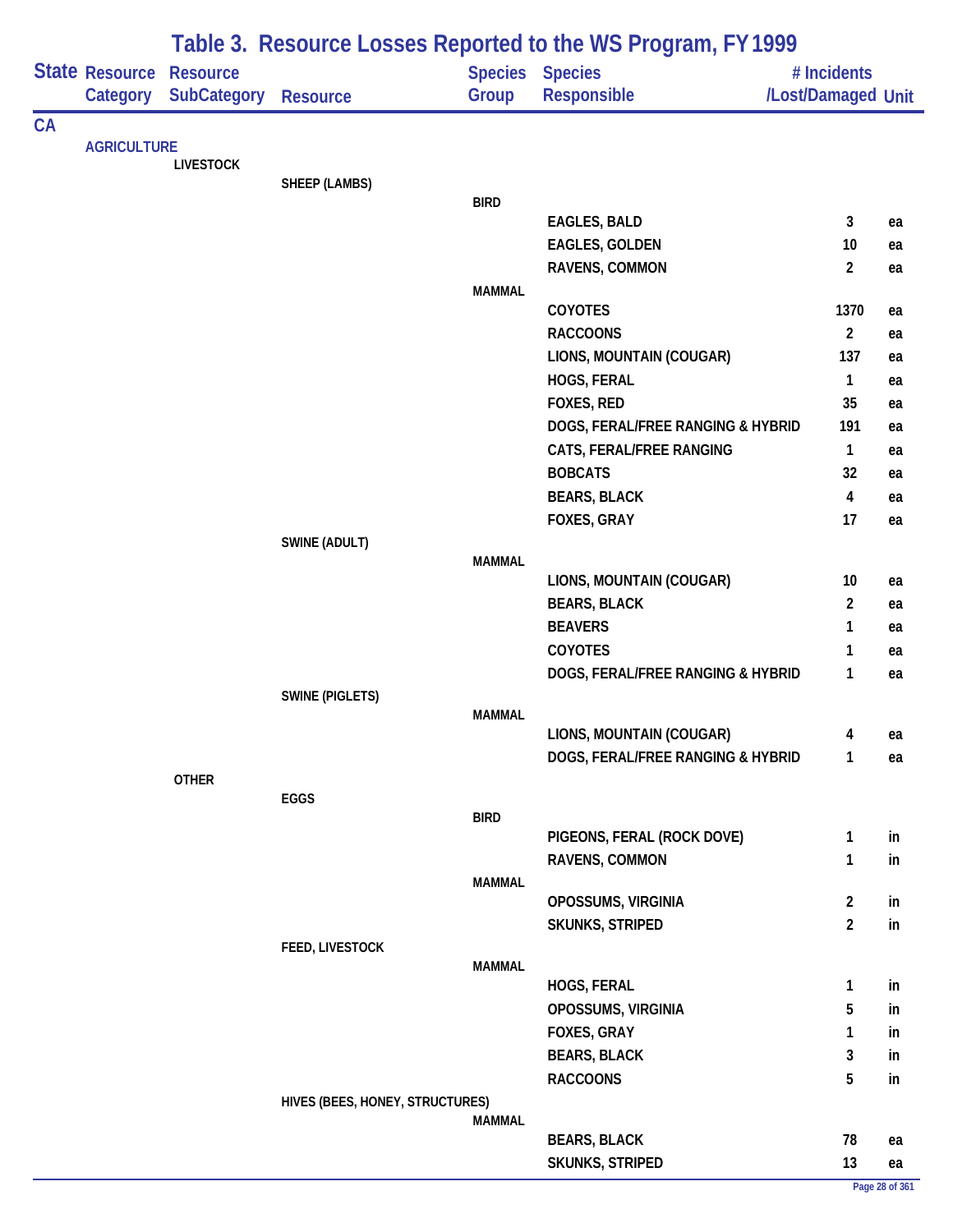|           |                                                                                         | Table 3. Resource Losses Reported to the WS Program, FY 1999 |                                               |               |                                       |                                   |    |  |  |
|-----------|-----------------------------------------------------------------------------------------|--------------------------------------------------------------|-----------------------------------------------|---------------|---------------------------------------|-----------------------------------|----|--|--|
|           |                                                                                         | <b>SubCategory</b>                                           | <b>Resource</b>                               | Group         | <b>Species Species</b><br>Responsible | # Incidents<br>/Lost/Damaged Unit |    |  |  |
| <b>CA</b> |                                                                                         |                                                              |                                               |               |                                       |                                   |    |  |  |
|           |                                                                                         | <b>OTHER</b>                                                 |                                               |               |                                       |                                   |    |  |  |
|           |                                                                                         |                                                              | <b>SILAGE</b>                                 | <b>MAMMAL</b> |                                       |                                   |    |  |  |
|           |                                                                                         |                                                              | TREES, SUGAR MAPLE                            |               | <b>BEARS, BLACK</b>                   | 1                                 | in |  |  |
|           |                                                                                         |                                                              |                                               | <b>MAMMAL</b> |                                       |                                   |    |  |  |
|           |                                                                                         |                                                              |                                               |               | <b>RACCOONS</b>                       | 1                                 | in |  |  |
|           |                                                                                         | <b>RANGE/PASTURE</b>                                         |                                               |               |                                       |                                   |    |  |  |
|           |                                                                                         |                                                              | <b>PASTURE</b>                                | <b>BIRD</b>   |                                       |                                   |    |  |  |
|           |                                                                                         |                                                              |                                               |               | <b>GEESE, CANADA</b>                  | 10                                | ac |  |  |
|           |                                                                                         |                                                              |                                               | <b>MAMMAL</b> |                                       |                                   |    |  |  |
|           |                                                                                         |                                                              |                                               |               | HOGS, FERAL                           | 210                               | ac |  |  |
|           |                                                                                         |                                                              |                                               |               | SQUIRRELS, GROUND (ALL)               | $\overline{2}$                    | ac |  |  |
|           |                                                                                         |                                                              |                                               |               | <b>BEAVERS</b>                        | 4                                 | ac |  |  |
|           |                                                                                         |                                                              |                                               |               | <b>BADGERS</b>                        | 21                                | ac |  |  |
|           |                                                                                         |                                                              |                                               |               | GOPHERS, POCKET (ALL)                 | $\mathbf{1}$                      | ac |  |  |
|           | State Resource Resource<br>Category<br><b>AGRICULTURE</b><br><b>HEALTH &amp; SAFETY</b> |                                                              | RANGELAND                                     | <b>MAMMAL</b> |                                       |                                   |    |  |  |
|           |                                                                                         |                                                              |                                               |               | HOGS, FERAL                           | 676                               | ac |  |  |
|           |                                                                                         |                                                              |                                               |               | SQUIRRELS, GROUND (ALL)               | 1                                 | ac |  |  |
|           |                                                                                         |                                                              |                                               |               |                                       |                                   |    |  |  |
|           |                                                                                         | HUMAN HEALTH & SAFETY                                        |                                               |               |                                       |                                   |    |  |  |
|           |                                                                                         |                                                              | HEALTH & SAFETY, HUMAN (AVIATION)             | <b>BIRD</b>   |                                       |                                   |    |  |  |
|           |                                                                                         |                                                              |                                               |               | PIGEONS, FERAL (ROCK DOVE)            | 1                                 | in |  |  |
|           |                                                                                         |                                                              |                                               |               | <b>CROWS, AMERICAN</b>                | $\overline{c}$                    | in |  |  |
|           |                                                                                         |                                                              |                                               |               | <b>GULLS, WESTERN</b>                 | $\mathbf{1}$                      | in |  |  |
|           |                                                                                         |                                                              |                                               | <b>MAMMAL</b> |                                       |                                   |    |  |  |
|           |                                                                                         |                                                              |                                               |               | COYOTES                               | 9                                 | in |  |  |
|           |                                                                                         |                                                              |                                               |               | DEER, MULE                            | $\mathbf{1}$                      | in |  |  |
|           |                                                                                         |                                                              | HEALTH & SAFETY, HUMAN (OTHER TRANSPORTATION) | <b>MAMMAL</b> |                                       |                                   |    |  |  |
|           |                                                                                         |                                                              |                                               |               | OPOSSUMS, VIRGINIA                    | $\mathbf{1}$                      | in |  |  |
|           |                                                                                         |                                                              | HEALTH & SAFETY, HUMAN z-(GENERAL)            | <b>BIRD</b>   |                                       |                                   |    |  |  |
|           |                                                                                         |                                                              |                                               |               | PIGEONS, FERAL (ROCK DOVE)            | 12                                | in |  |  |
|           |                                                                                         |                                                              |                                               |               | <b>OWLS, BURROWING</b>                | 1                                 | in |  |  |
|           |                                                                                         |                                                              |                                               |               | <b>OSPREYS</b>                        | 1                                 | in |  |  |
|           |                                                                                         |                                                              |                                               |               | <b>OWLS, COMMON BARN</b>              | 5                                 | in |  |  |
|           |                                                                                         |                                                              |                                               |               | OWLS, z-(OTHER)                       | 1                                 | in |  |  |
|           |                                                                                         |                                                              |                                               |               | RAVENS, COMMON                        | 1                                 | in |  |  |
|           |                                                                                         |                                                              |                                               |               | SPARROWS, HOUSE/ENGLISH               | 2                                 | in |  |  |
|           |                                                                                         |                                                              |                                               |               | STARLINGS, EUROPEAN                   | 1                                 | in |  |  |
|           |                                                                                         |                                                              |                                               |               | <b>VULTURES, TURKEY</b>               | 5                                 | in |  |  |
|           |                                                                                         |                                                              |                                               |               | HAWKS, COOPER'S                       | 3                                 | in |  |  |
|           |                                                                                         |                                                              |                                               |               | <b>MALLARDS</b>                       | 3                                 | in |  |  |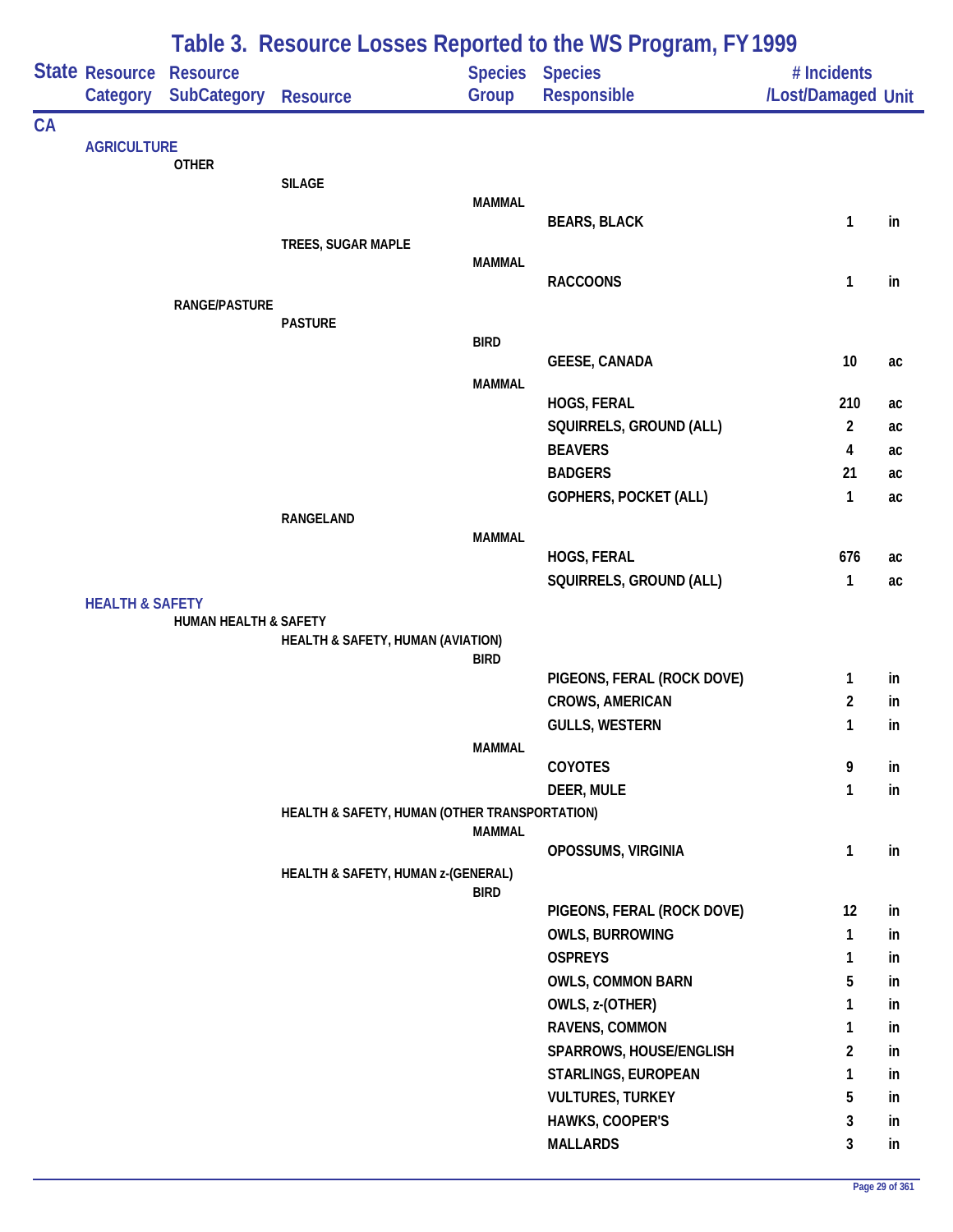| Table 3. Resource Losses Reported to the WS Program, FY 1999 |                                   |                                       |                                    |                |                                              |                                   |    |
|--------------------------------------------------------------|-----------------------------------|---------------------------------------|------------------------------------|----------------|----------------------------------------------|-----------------------------------|----|
|                                                              | <b>State Resource</b><br>Category | <b>Resource</b><br><b>SubCategory</b> | <b>Resource</b>                    | Group          | <b>Species Species</b><br><b>Responsible</b> | # Incidents<br>/Lost/Damaged Unit |    |
| <b>CA</b>                                                    |                                   |                                       |                                    |                |                                              |                                   |    |
|                                                              | <b>HEALTH &amp; SAFETY</b>        |                                       |                                    |                |                                              |                                   |    |
|                                                              |                                   | <b>HUMAN HEALTH &amp; SAFETY</b>      | HEALTH & SAFETY, HUMAN z-(GENERAL) |                |                                              |                                   |    |
|                                                              |                                   |                                       |                                    | <b>BIRD</b>    |                                              |                                   |    |
|                                                              |                                   |                                       |                                    |                | WOODPECKERS, z-(OTHER)                       | 1                                 | in |
|                                                              |                                   |                                       |                                    |                | <b>GEESE, CANADA</b>                         | 9                                 | in |
|                                                              |                                   |                                       |                                    |                | <b>JAYS (OTHER)</b>                          | 1                                 | in |
|                                                              |                                   |                                       |                                    |                | DOVE, MOURNING                               | 1                                 | in |
|                                                              |                                   |                                       |                                    |                | FOWL, PEA                                    | 1                                 | in |
|                                                              |                                   |                                       |                                    |                | CORMORANTS, DOUBLE-CRESTED                   | 3                                 | in |
|                                                              |                                   |                                       |                                    |                | <b>GULLS, RING-BILLED</b>                    | 1                                 | in |
|                                                              |                                   |                                       |                                    |                | <b>GULLS, WESTERN</b>                        | 6                                 | in |
|                                                              |                                   |                                       |                                    |                | HAWKS, RED-TAILED                            | 1                                 | in |
|                                                              |                                   |                                       |                                    |                | HAWKS, RED-SHOULDERED                        | $\overline{c}$                    | in |
|                                                              |                                   |                                       |                                    |                | COOTS, AMERICAN                              | 6                                 | in |
|                                                              |                                   |                                       |                                    |                | HAWKS, z-(OTHER)                             | 1                                 | in |
|                                                              |                                   |                                       |                                    |                | <b>DUCKS, DABBLING (OTHER)</b>               | $\overline{2}$                    | in |
|                                                              |                                   |                                       |                                    | <b>MAMMAL</b>  |                                              |                                   |    |
|                                                              |                                   |                                       |                                    |                | <b>RATS, NORWAY</b>                          | 3                                 | in |
|                                                              |                                   |                                       |                                    |                | MICE/RATS (MIXED)                            | 1                                 | in |
|                                                              |                                   |                                       |                                    |                | OPOSSUMS, VIRGINIA                           | 279                               | in |
|                                                              |                                   |                                       |                                    |                | <b>RACCOONS</b>                              | 258                               | in |
|                                                              |                                   |                                       |                                    |                | RATS, BLACK (ROOF)                           | $\overline{2}$                    | in |
|                                                              |                                   |                                       |                                    |                | RATS, PACKRATS/WOODRATS (ALL)                | $\overline{2}$                    | in |
|                                                              |                                   |                                       |                                    |                | <b>RINGTAILS</b>                             | 1                                 | in |
|                                                              |                                   |                                       |                                    |                | SKUNKS, SPOTTED                              | 3                                 | in |
|                                                              |                                   |                                       |                                    |                | SKUNKS, STRIPED                              | 1454                              | in |
|                                                              |                                   |                                       |                                    |                | LIONS, MOUNTAIN (COUGAR)                     | 204                               | in |
|                                                              |                                   |                                       |                                    |                | SQUIRRELS, GROUND (ALL)                      | 9                                 | in |
|                                                              |                                   |                                       |                                    |                | DEER, MULE                                   | 1                                 | in |
|                                                              |                                   |                                       |                                    |                | SQUIRRELS, GRAY                              | 1                                 | in |
|                                                              |                                   |                                       |                                    |                | <b>BOBCATS</b>                               | 21                                | in |
|                                                              |                                   |                                       |                                    |                | <b>BADGERS</b>                               | $\mathbf{3}$                      | in |
|                                                              |                                   |                                       |                                    |                | <b>BATS (ALL)</b>                            | 10                                | in |
|                                                              |                                   |                                       |                                    |                | DOGS, FERAL/FREE RANGING & HYBRID            | 12                                | in |
|                                                              |                                   |                                       |                                    |                | <b>BEAVERS</b>                               | 8                                 | in |
|                                                              |                                   |                                       |                                    |                | HOGS, FERAL                                  | 5                                 | in |
|                                                              |                                   |                                       |                                    |                | CATS, FERAL/FREE RANGING                     | 21                                | in |
|                                                              |                                   |                                       |                                    |                | <b>COYOTES</b>                               | 213                               | in |
|                                                              |                                   |                                       |                                    |                | DEER, z-(OTHER)                              | 5                                 | in |
|                                                              |                                   |                                       |                                    |                | FOXES, GRAY                                  | 34                                | in |
|                                                              |                                   |                                       |                                    |                | FOXES, RED                                   | 14                                | in |
|                                                              |                                   |                                       |                                    |                | <b>BEARS, BLACK</b>                          | 58                                | in |
|                                                              |                                   |                                       |                                    | <b>REPTILE</b> |                                              |                                   |    |
|                                                              |                                   |                                       |                                    |                | <b>TURTLES (ALL)</b>                         | $\mathbf{1}$                      | in |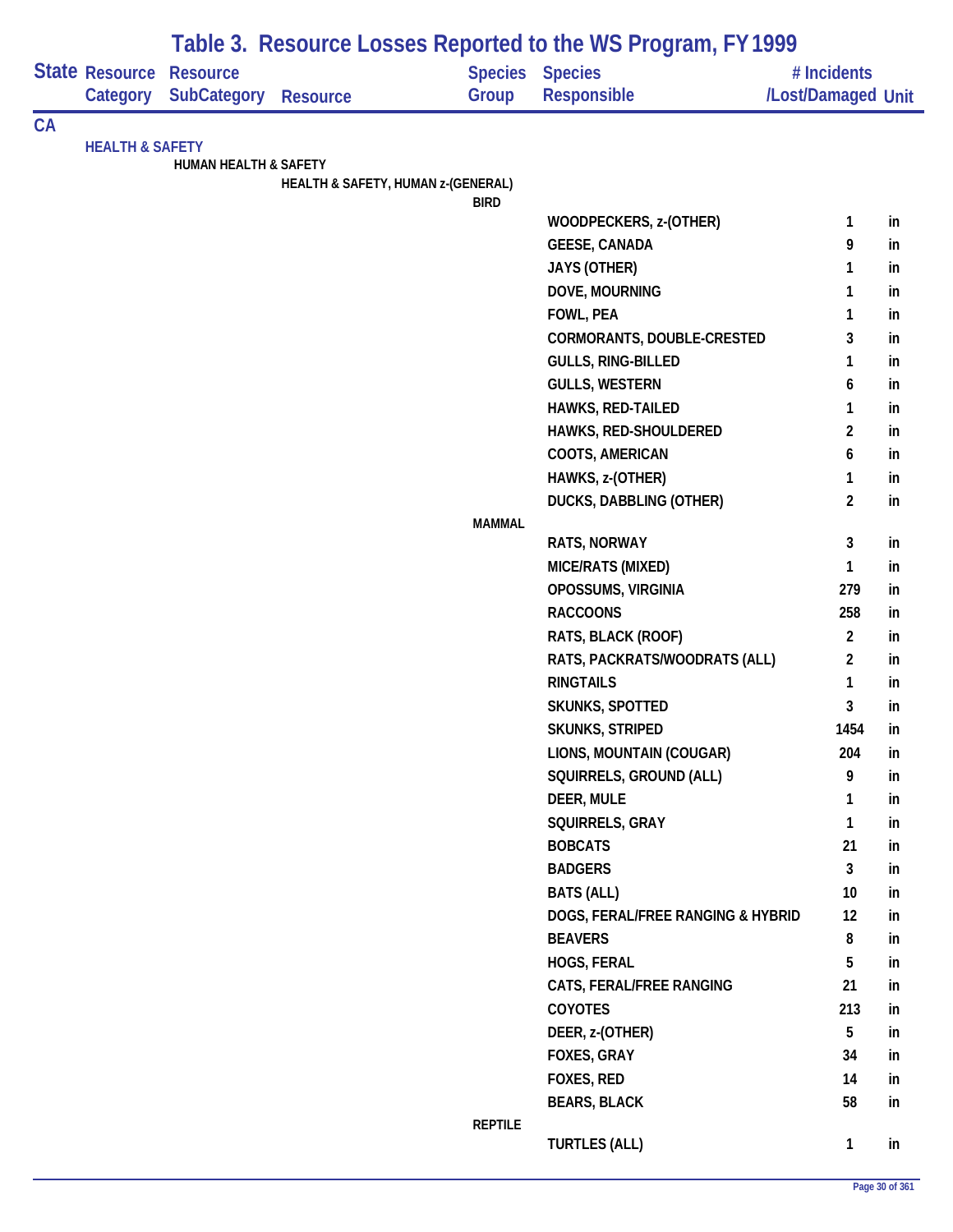|           |                                   |                                       |                                    |                | Table 3. Resource Losses Reported to the WS Program, FY 1999 |                                   |    |
|-----------|-----------------------------------|---------------------------------------|------------------------------------|----------------|--------------------------------------------------------------|-----------------------------------|----|
|           | <b>State Resource</b><br>Category | <b>Resource</b><br><b>SubCategory</b> | <b>Resource</b>                    | Group          | <b>Species Species</b><br>Responsible                        | # Incidents<br>/Lost/Damaged Unit |    |
| <b>CA</b> |                                   |                                       |                                    |                |                                                              |                                   |    |
|           | <b>HEALTH &amp; SAFETY</b>        | <b>HUMAN HEALTH &amp; SAFETY</b>      | HEALTH & SAFETY, HUMAN z-(GENERAL) |                |                                                              |                                   |    |
|           |                                   |                                       |                                    | <b>REPTILE</b> |                                                              |                                   |    |
|           |                                   |                                       |                                    |                | REPTILES, EXOTIC                                             | $\mathbf{1}$                      | in |
|           |                                   |                                       |                                    |                | SNAKES, NON-POISONOUS (OTHER)                                | 7                                 | in |
|           |                                   |                                       |                                    |                | <b>SNAKES, POISONOUS (ALL)</b>                               | 15                                | in |
|           | <b>NATURAL RESOURCE</b>           | <b>FISHERIES</b>                      |                                    |                |                                                              |                                   |    |
|           |                                   |                                       | FISH, SALMON (ALL)                 |                |                                                              |                                   |    |
|           |                                   |                                       |                                    | <b>MAMMAL</b>  |                                                              |                                   |    |
|           |                                   |                                       |                                    |                | OTTERS, RIVER                                                | 1                                 | in |
|           |                                   |                                       | FISH, TROUT (ALL)                  | <b>MAMMAL</b>  |                                                              |                                   |    |
|           |                                   |                                       |                                    |                | OTTERS, RIVER                                                | 1                                 | in |
|           |                                   |                                       | FISH, z-(OTHER)                    |                |                                                              |                                   |    |
|           |                                   |                                       |                                    | <b>BIRD</b>    |                                                              |                                   |    |
|           |                                   |                                       |                                    |                | CORMORANTS, DOUBLE-CRESTED                                   | 999                               | in |
|           |                                   |                                       |                                    | <b>MAMMAL</b>  | OTTERS, RIVER                                                | 1000                              | in |
|           |                                   |                                       |                                    |                | <b>RACCOONS</b>                                              | $\overline{2}$                    | in |
|           |                                   |                                       |                                    |                | <b>RINGTAILS</b>                                             | 1                                 | in |
|           |                                   |                                       | SHELLFISH, z-(OTHER)               |                |                                                              |                                   |    |
|           |                                   |                                       |                                    | <b>MAMMAL</b>  |                                                              |                                   |    |
|           |                                   |                                       |                                    |                | <b>SKUNKS, STRIPED</b>                                       | 1                                 | in |
|           |                                   | FORESTRY (NATRL. RESRC)               |                                    |                |                                                              |                                   |    |
|           |                                   |                                       | TREES, SEEDLINGS                   | <b>MAMMAL</b>  |                                                              |                                   |    |
|           |                                   |                                       |                                    |                | <b>BEAVERS</b>                                               | 1                                 | in |
|           |                                   |                                       | TREES, STANDING                    |                |                                                              |                                   |    |
|           |                                   |                                       |                                    | <b>MAMMAL</b>  |                                                              |                                   |    |
|           |                                   |                                       |                                    |                | <b>BEAVERS</b>                                               | 6                                 | in |
|           |                                   | OTHER NATURAL RESOURCES               |                                    |                | <b>PORCUPINES</b>                                            | 1                                 | in |
|           |                                   |                                       | DESIGNATED NATURAL AREAS           |                |                                                              |                                   |    |
|           |                                   |                                       |                                    | MAMMAL         |                                                              |                                   |    |
|           |                                   |                                       |                                    |                | HOGS, FERAL                                                  | 1                                 | in |
|           |                                   |                                       | <b>STREAMS</b>                     | <b>MAMMAL</b>  |                                                              |                                   |    |
|           |                                   |                                       |                                    |                | <b>BEAVERS</b>                                               | 28                                | mi |
|           |                                   |                                       | WATERSHED                          |                |                                                              |                                   |    |
|           |                                   |                                       |                                    | <b>MAMMAL</b>  |                                                              |                                   |    |
|           |                                   |                                       |                                    |                | HOGS, FERAL                                                  | 1                                 | in |
|           |                                   |                                       | <b>WETLANDS</b>                    | <b>MAMMAL</b>  |                                                              |                                   |    |
|           |                                   |                                       |                                    |                | HOGS, FERAL                                                  | $\overline{2}$                    | ac |
|           |                                   | T & E WILDLIFE (FED)                  |                                    |                |                                                              |                                   |    |
|           |                                   |                                       | BIRDS, PLOVER, SNOWY (T&E)         |                |                                                              |                                   |    |
|           |                                   |                                       |                                    | MAMMAL         | FOXES, RED                                                   | 7                                 |    |
|           |                                   |                                       | BIRDS, TERNS, ROSEATE (T&E)        |                |                                                              |                                   | ea |
|           |                                   |                                       |                                    |                |                                                              |                                   |    |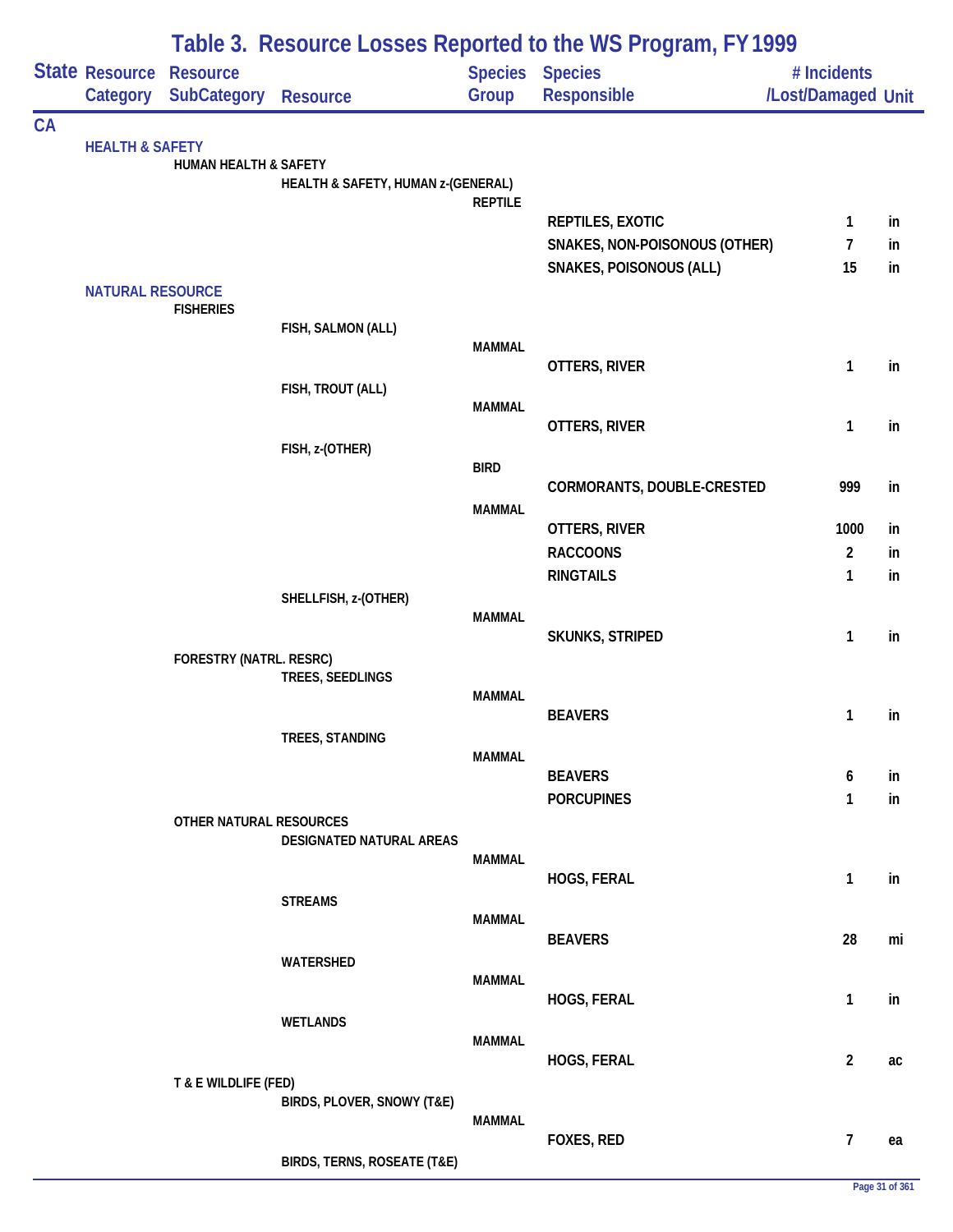| <b>State Resource Resource</b><br><b>Species Species</b><br># Incidents<br><b>SubCategory</b><br>Group<br>Responsible<br>/Lost/Damaged Unit<br>Category<br>Resource<br><b>NATURAL RESOURCE</b><br>T & E WILDLIFE (FED)<br>BIRDS, TERNS, ROSEATE (T&E)<br><b>MAMMAL</b><br>3<br>HOGS, FERAL<br>ea<br><b>WILDLIFE</b><br><b>BIRDS, PHEASANT (ALL)</b><br><b>MAMMAL</b><br><b>MINKS</b><br>10<br>ea<br><b>RACCOONS</b><br>10<br>ea<br>BIRDS, SWANS, WILD (ALL)<br><b>MAMMAL</b><br><b>BOBCATS</b><br>1<br>ea<br>$\overline{2}$<br>COYOTES<br>ea<br>BIRDS, z-(OTHER)<br><b>MAMMAL</b><br><b>BOBCATS</b><br>1<br>ea<br><b>WEASELS (ALL)</b><br>1<br>ea<br><b>RACCOONS</b><br>6<br>ea<br>FOXES, RED<br>50<br>ea<br>MAMMALS, DEER, MULE<br><b>MAMMAL</b><br>1<br>DEER, MULE<br>ea<br>MAMMALS, PRONGHORN (ANTELOPE)<br><b>MAMMAL</b><br><b>BOBCATS</b><br>$\overline{2}$<br>ea<br><b>MAMMALS, SHEEP, BIGHORN</b><br><b>MAMMAL</b><br>LIONS, MOUNTAIN (COUGAR)<br>2<br>ea<br>MAMMALS, z-(OTHER)<br><b>MAMMAL</b><br>DOGS, FERAL/FREE RANGING & HYBRID<br>1<br>ea<br>3<br>LIONS, MOUNTAIN (COUGAR)<br>ea<br><b>PROPERTY</b><br>ANIMAL<br>PETS (COMPANION & HOBBY ANIMALS)<br><b>BIRD</b><br><b>OWLS, COMMON BARN</b><br>4<br>ea<br><b>OWLS, GREAT HORNED</b><br>1<br>ea<br><b>OWLS, BURROWING</b><br>1<br>ea<br>HAWKS, COOPER'S<br>6<br>ea<br>RAVENS, COMMON<br>1<br>ea<br><b>MAMMAL</b><br>HOGS, FERAL<br>1<br>ea<br><b>BATS (ALL)</b><br>1<br>ea<br>SKUNKS, STRIPED<br>63<br>ea<br><b>WEASELS (ALL)</b><br>1<br>ea<br><b>RACCOONS</b><br>128<br>ea |    | Table 3. Resource Losses Reported to the WS Program, FY 1999 |  |  |                    |    |    |  |  |  |
|--------------------------------------------------------------------------------------------------------------------------------------------------------------------------------------------------------------------------------------------------------------------------------------------------------------------------------------------------------------------------------------------------------------------------------------------------------------------------------------------------------------------------------------------------------------------------------------------------------------------------------------------------------------------------------------------------------------------------------------------------------------------------------------------------------------------------------------------------------------------------------------------------------------------------------------------------------------------------------------------------------------------------------------------------------------------------------------------------------------------------------------------------------------------------------------------------------------------------------------------------------------------------------------------------------------------------------------------------------------------------------------------------------------------------------------------------------------------------------------------------------------------------------------------|----|--------------------------------------------------------------|--|--|--------------------|----|----|--|--|--|
|                                                                                                                                                                                                                                                                                                                                                                                                                                                                                                                                                                                                                                                                                                                                                                                                                                                                                                                                                                                                                                                                                                                                                                                                                                                                                                                                                                                                                                                                                                                                            |    |                                                              |  |  |                    |    |    |  |  |  |
|                                                                                                                                                                                                                                                                                                                                                                                                                                                                                                                                                                                                                                                                                                                                                                                                                                                                                                                                                                                                                                                                                                                                                                                                                                                                                                                                                                                                                                                                                                                                            | CA |                                                              |  |  |                    |    |    |  |  |  |
|                                                                                                                                                                                                                                                                                                                                                                                                                                                                                                                                                                                                                                                                                                                                                                                                                                                                                                                                                                                                                                                                                                                                                                                                                                                                                                                                                                                                                                                                                                                                            |    |                                                              |  |  |                    |    |    |  |  |  |
|                                                                                                                                                                                                                                                                                                                                                                                                                                                                                                                                                                                                                                                                                                                                                                                                                                                                                                                                                                                                                                                                                                                                                                                                                                                                                                                                                                                                                                                                                                                                            |    |                                                              |  |  |                    |    |    |  |  |  |
|                                                                                                                                                                                                                                                                                                                                                                                                                                                                                                                                                                                                                                                                                                                                                                                                                                                                                                                                                                                                                                                                                                                                                                                                                                                                                                                                                                                                                                                                                                                                            |    |                                                              |  |  |                    |    |    |  |  |  |
|                                                                                                                                                                                                                                                                                                                                                                                                                                                                                                                                                                                                                                                                                                                                                                                                                                                                                                                                                                                                                                                                                                                                                                                                                                                                                                                                                                                                                                                                                                                                            |    |                                                              |  |  |                    |    |    |  |  |  |
|                                                                                                                                                                                                                                                                                                                                                                                                                                                                                                                                                                                                                                                                                                                                                                                                                                                                                                                                                                                                                                                                                                                                                                                                                                                                                                                                                                                                                                                                                                                                            |    |                                                              |  |  |                    |    |    |  |  |  |
|                                                                                                                                                                                                                                                                                                                                                                                                                                                                                                                                                                                                                                                                                                                                                                                                                                                                                                                                                                                                                                                                                                                                                                                                                                                                                                                                                                                                                                                                                                                                            |    |                                                              |  |  |                    |    |    |  |  |  |
|                                                                                                                                                                                                                                                                                                                                                                                                                                                                                                                                                                                                                                                                                                                                                                                                                                                                                                                                                                                                                                                                                                                                                                                                                                                                                                                                                                                                                                                                                                                                            |    |                                                              |  |  |                    |    |    |  |  |  |
|                                                                                                                                                                                                                                                                                                                                                                                                                                                                                                                                                                                                                                                                                                                                                                                                                                                                                                                                                                                                                                                                                                                                                                                                                                                                                                                                                                                                                                                                                                                                            |    |                                                              |  |  |                    |    |    |  |  |  |
|                                                                                                                                                                                                                                                                                                                                                                                                                                                                                                                                                                                                                                                                                                                                                                                                                                                                                                                                                                                                                                                                                                                                                                                                                                                                                                                                                                                                                                                                                                                                            |    |                                                              |  |  |                    |    |    |  |  |  |
|                                                                                                                                                                                                                                                                                                                                                                                                                                                                                                                                                                                                                                                                                                                                                                                                                                                                                                                                                                                                                                                                                                                                                                                                                                                                                                                                                                                                                                                                                                                                            |    |                                                              |  |  |                    |    |    |  |  |  |
|                                                                                                                                                                                                                                                                                                                                                                                                                                                                                                                                                                                                                                                                                                                                                                                                                                                                                                                                                                                                                                                                                                                                                                                                                                                                                                                                                                                                                                                                                                                                            |    |                                                              |  |  |                    |    |    |  |  |  |
|                                                                                                                                                                                                                                                                                                                                                                                                                                                                                                                                                                                                                                                                                                                                                                                                                                                                                                                                                                                                                                                                                                                                                                                                                                                                                                                                                                                                                                                                                                                                            |    |                                                              |  |  |                    |    |    |  |  |  |
|                                                                                                                                                                                                                                                                                                                                                                                                                                                                                                                                                                                                                                                                                                                                                                                                                                                                                                                                                                                                                                                                                                                                                                                                                                                                                                                                                                                                                                                                                                                                            |    |                                                              |  |  |                    |    |    |  |  |  |
|                                                                                                                                                                                                                                                                                                                                                                                                                                                                                                                                                                                                                                                                                                                                                                                                                                                                                                                                                                                                                                                                                                                                                                                                                                                                                                                                                                                                                                                                                                                                            |    |                                                              |  |  |                    |    |    |  |  |  |
|                                                                                                                                                                                                                                                                                                                                                                                                                                                                                                                                                                                                                                                                                                                                                                                                                                                                                                                                                                                                                                                                                                                                                                                                                                                                                                                                                                                                                                                                                                                                            |    |                                                              |  |  |                    |    |    |  |  |  |
|                                                                                                                                                                                                                                                                                                                                                                                                                                                                                                                                                                                                                                                                                                                                                                                                                                                                                                                                                                                                                                                                                                                                                                                                                                                                                                                                                                                                                                                                                                                                            |    |                                                              |  |  |                    |    |    |  |  |  |
|                                                                                                                                                                                                                                                                                                                                                                                                                                                                                                                                                                                                                                                                                                                                                                                                                                                                                                                                                                                                                                                                                                                                                                                                                                                                                                                                                                                                                                                                                                                                            |    |                                                              |  |  |                    |    |    |  |  |  |
|                                                                                                                                                                                                                                                                                                                                                                                                                                                                                                                                                                                                                                                                                                                                                                                                                                                                                                                                                                                                                                                                                                                                                                                                                                                                                                                                                                                                                                                                                                                                            |    |                                                              |  |  |                    |    |    |  |  |  |
|                                                                                                                                                                                                                                                                                                                                                                                                                                                                                                                                                                                                                                                                                                                                                                                                                                                                                                                                                                                                                                                                                                                                                                                                                                                                                                                                                                                                                                                                                                                                            |    |                                                              |  |  |                    |    |    |  |  |  |
|                                                                                                                                                                                                                                                                                                                                                                                                                                                                                                                                                                                                                                                                                                                                                                                                                                                                                                                                                                                                                                                                                                                                                                                                                                                                                                                                                                                                                                                                                                                                            |    |                                                              |  |  |                    |    |    |  |  |  |
|                                                                                                                                                                                                                                                                                                                                                                                                                                                                                                                                                                                                                                                                                                                                                                                                                                                                                                                                                                                                                                                                                                                                                                                                                                                                                                                                                                                                                                                                                                                                            |    |                                                              |  |  |                    |    |    |  |  |  |
|                                                                                                                                                                                                                                                                                                                                                                                                                                                                                                                                                                                                                                                                                                                                                                                                                                                                                                                                                                                                                                                                                                                                                                                                                                                                                                                                                                                                                                                                                                                                            |    |                                                              |  |  |                    |    |    |  |  |  |
|                                                                                                                                                                                                                                                                                                                                                                                                                                                                                                                                                                                                                                                                                                                                                                                                                                                                                                                                                                                                                                                                                                                                                                                                                                                                                                                                                                                                                                                                                                                                            |    |                                                              |  |  |                    |    |    |  |  |  |
|                                                                                                                                                                                                                                                                                                                                                                                                                                                                                                                                                                                                                                                                                                                                                                                                                                                                                                                                                                                                                                                                                                                                                                                                                                                                                                                                                                                                                                                                                                                                            |    |                                                              |  |  |                    |    |    |  |  |  |
|                                                                                                                                                                                                                                                                                                                                                                                                                                                                                                                                                                                                                                                                                                                                                                                                                                                                                                                                                                                                                                                                                                                                                                                                                                                                                                                                                                                                                                                                                                                                            |    |                                                              |  |  |                    |    |    |  |  |  |
|                                                                                                                                                                                                                                                                                                                                                                                                                                                                                                                                                                                                                                                                                                                                                                                                                                                                                                                                                                                                                                                                                                                                                                                                                                                                                                                                                                                                                                                                                                                                            |    |                                                              |  |  |                    |    |    |  |  |  |
|                                                                                                                                                                                                                                                                                                                                                                                                                                                                                                                                                                                                                                                                                                                                                                                                                                                                                                                                                                                                                                                                                                                                                                                                                                                                                                                                                                                                                                                                                                                                            |    |                                                              |  |  |                    |    |    |  |  |  |
|                                                                                                                                                                                                                                                                                                                                                                                                                                                                                                                                                                                                                                                                                                                                                                                                                                                                                                                                                                                                                                                                                                                                                                                                                                                                                                                                                                                                                                                                                                                                            |    |                                                              |  |  |                    |    |    |  |  |  |
|                                                                                                                                                                                                                                                                                                                                                                                                                                                                                                                                                                                                                                                                                                                                                                                                                                                                                                                                                                                                                                                                                                                                                                                                                                                                                                                                                                                                                                                                                                                                            |    |                                                              |  |  |                    |    |    |  |  |  |
|                                                                                                                                                                                                                                                                                                                                                                                                                                                                                                                                                                                                                                                                                                                                                                                                                                                                                                                                                                                                                                                                                                                                                                                                                                                                                                                                                                                                                                                                                                                                            |    |                                                              |  |  |                    |    |    |  |  |  |
|                                                                                                                                                                                                                                                                                                                                                                                                                                                                                                                                                                                                                                                                                                                                                                                                                                                                                                                                                                                                                                                                                                                                                                                                                                                                                                                                                                                                                                                                                                                                            |    |                                                              |  |  |                    |    |    |  |  |  |
|                                                                                                                                                                                                                                                                                                                                                                                                                                                                                                                                                                                                                                                                                                                                                                                                                                                                                                                                                                                                                                                                                                                                                                                                                                                                                                                                                                                                                                                                                                                                            |    |                                                              |  |  |                    |    |    |  |  |  |
|                                                                                                                                                                                                                                                                                                                                                                                                                                                                                                                                                                                                                                                                                                                                                                                                                                                                                                                                                                                                                                                                                                                                                                                                                                                                                                                                                                                                                                                                                                                                            |    |                                                              |  |  |                    |    |    |  |  |  |
|                                                                                                                                                                                                                                                                                                                                                                                                                                                                                                                                                                                                                                                                                                                                                                                                                                                                                                                                                                                                                                                                                                                                                                                                                                                                                                                                                                                                                                                                                                                                            |    |                                                              |  |  |                    |    |    |  |  |  |
|                                                                                                                                                                                                                                                                                                                                                                                                                                                                                                                                                                                                                                                                                                                                                                                                                                                                                                                                                                                                                                                                                                                                                                                                                                                                                                                                                                                                                                                                                                                                            |    |                                                              |  |  |                    |    |    |  |  |  |
|                                                                                                                                                                                                                                                                                                                                                                                                                                                                                                                                                                                                                                                                                                                                                                                                                                                                                                                                                                                                                                                                                                                                                                                                                                                                                                                                                                                                                                                                                                                                            |    |                                                              |  |  |                    |    |    |  |  |  |
|                                                                                                                                                                                                                                                                                                                                                                                                                                                                                                                                                                                                                                                                                                                                                                                                                                                                                                                                                                                                                                                                                                                                                                                                                                                                                                                                                                                                                                                                                                                                            |    |                                                              |  |  |                    |    |    |  |  |  |
|                                                                                                                                                                                                                                                                                                                                                                                                                                                                                                                                                                                                                                                                                                                                                                                                                                                                                                                                                                                                                                                                                                                                                                                                                                                                                                                                                                                                                                                                                                                                            |    |                                                              |  |  |                    |    |    |  |  |  |
|                                                                                                                                                                                                                                                                                                                                                                                                                                                                                                                                                                                                                                                                                                                                                                                                                                                                                                                                                                                                                                                                                                                                                                                                                                                                                                                                                                                                                                                                                                                                            |    |                                                              |  |  |                    |    |    |  |  |  |
|                                                                                                                                                                                                                                                                                                                                                                                                                                                                                                                                                                                                                                                                                                                                                                                                                                                                                                                                                                                                                                                                                                                                                                                                                                                                                                                                                                                                                                                                                                                                            |    |                                                              |  |  |                    |    |    |  |  |  |
|                                                                                                                                                                                                                                                                                                                                                                                                                                                                                                                                                                                                                                                                                                                                                                                                                                                                                                                                                                                                                                                                                                                                                                                                                                                                                                                                                                                                                                                                                                                                            |    |                                                              |  |  | OPOSSUMS, VIRGINIA | 12 | ea |  |  |  |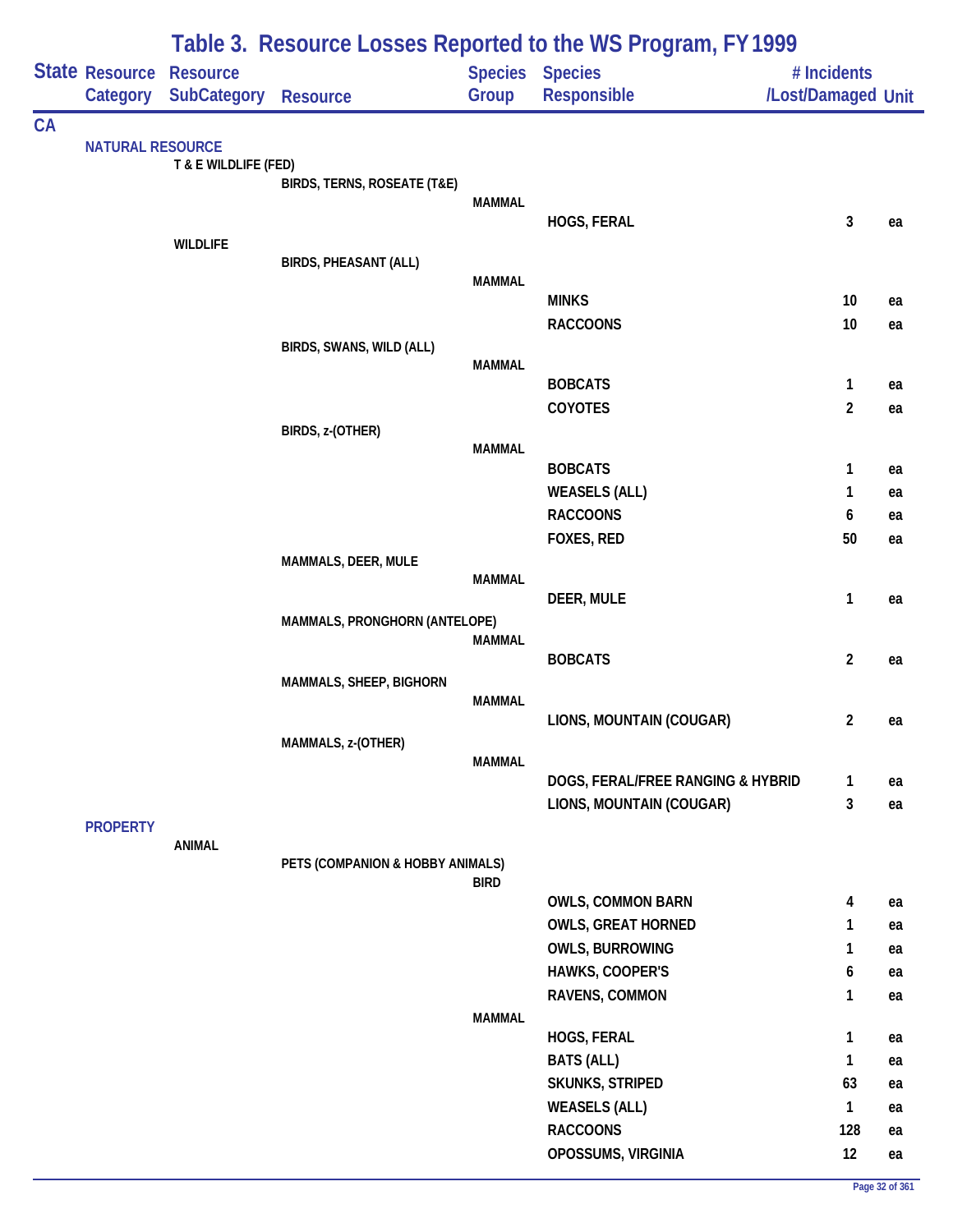|    | State Resource<br>Category | <b>Resource</b><br><b>SubCategory</b> | <b>Resource</b>                          | Group            | Table 5. INCOULDE EDISCS INCROITED TO THE WOLF DOMENT, FILLY 77<br><b>Species Species</b><br><b>Responsible</b> | # Incidents<br>/Lost/Damaged Unit |    |
|----|----------------------------|---------------------------------------|------------------------------------------|------------------|-----------------------------------------------------------------------------------------------------------------|-----------------------------------|----|
| CA |                            |                                       |                                          |                  |                                                                                                                 |                                   |    |
|    | <b>PROPERTY</b>            | <b>ANIMAL</b>                         |                                          |                  |                                                                                                                 |                                   |    |
|    |                            |                                       | PETS (COMPANION & HOBBY ANIMALS)         |                  |                                                                                                                 |                                   |    |
|    |                            |                                       |                                          | <b>MAMMAL</b>    |                                                                                                                 |                                   |    |
|    |                            |                                       |                                          |                  | MUSKRATS, z-(OTHER)                                                                                             | $\mathbf{1}$                      | ea |
|    |                            |                                       |                                          |                  | LIONS, MOUNTAIN (COUGAR)                                                                                        | 135<br>9                          | ea |
|    |                            |                                       |                                          |                  | FOXES, RED                                                                                                      | 31                                | ea |
|    |                            |                                       |                                          |                  | FOXES, GRAY                                                                                                     |                                   | ea |
|    |                            |                                       |                                          |                  | DOGS, FERAL/FREE RANGING & HYBRID<br>DEER, MULE                                                                 | 4<br>1                            | ea |
|    |                            |                                       |                                          |                  | COYOTES                                                                                                         | 507                               | ea |
|    |                            |                                       |                                          |                  | CATS, FERAL/FREE RANGING                                                                                        | 3                                 | ea |
|    |                            |                                       |                                          |                  |                                                                                                                 | 3                                 | ea |
|    |                            |                                       |                                          |                  | <b>BEARS, BLACK</b>                                                                                             | 65                                | ea |
|    |                            |                                       | ZOO/ZOO ANIMALS                          |                  | <b>BOBCATS</b>                                                                                                  |                                   | ea |
|    |                            |                                       |                                          | <b>BIRD</b>      |                                                                                                                 |                                   |    |
|    |                            |                                       |                                          |                  | <b>MALLARDS</b>                                                                                                 | $\overline{2}$                    | ea |
|    |                            | <b>EQUIPMENT</b>                      |                                          |                  |                                                                                                                 |                                   |    |
|    |                            |                                       | <b>AIRCRAFT</b>                          |                  |                                                                                                                 |                                   |    |
|    |                            |                                       |                                          | <b>BIRD</b>      | HAWKS, z-(OTHER)                                                                                                | $\overline{2}$                    |    |
|    |                            |                                       |                                          | <b>KILLDEERS</b> | $\overline{c}$                                                                                                  | ea                                |    |
|    |                            |                                       |                                          |                  | <b>MALLARDS</b>                                                                                                 | 1                                 | ea |
|    |                            |                                       |                                          |                  | SPARROWS, HOUSE/ENGLISH                                                                                         | 4                                 | ea |
|    |                            |                                       |                                          |                  |                                                                                                                 |                                   | ea |
|    |                            |                                       |                                          | <b>MAMMAL</b>    | DUCKS, DABBLING (OTHER)                                                                                         | 1                                 | ea |
|    |                            |                                       |                                          |                  | <b>SKUNKS, STRIPED</b>                                                                                          | 2                                 | ea |
|    |                            |                                       |                                          |                  | COYOTES                                                                                                         | 4                                 | ea |
|    |                            |                                       |                                          |                  | CATS, FERAL/FREE RANGING                                                                                        | $\overline{\mathbf{c}}$           | ea |
|    |                            |                                       |                                          | <b>SPECIAL</b>   |                                                                                                                 |                                   |    |
|    |                            |                                       |                                          |                  | MULTPL SPP (TECH.ASST.) (SEE MIS FIE                                                                            | $\mathbf{1}$                      | ea |
|    |                            |                                       | <b>EQUIPMENT &amp; MACHINERY (OTHER)</b> |                  |                                                                                                                 |                                   |    |
|    |                            |                                       |                                          | <b>BIRD</b>      |                                                                                                                 |                                   |    |
|    |                            |                                       |                                          |                  | DOVE, SPOTTED                                                                                                   | 1                                 | in |
|    |                            |                                       |                                          |                  | RAVENS, COMMON                                                                                                  | $\overline{2}$                    | in |
|    |                            |                                       |                                          | <b>MAMMAL</b>    | <b>BADGERS</b>                                                                                                  | 1                                 | in |
|    |                            |                                       |                                          |                  | FOXES, GRAY                                                                                                     | 1                                 | in |
|    |                            |                                       |                                          |                  | <b>RACCOONS</b>                                                                                                 | 1                                 | in |
|    |                            |                                       | <b>VEHICLES, LAND</b>                    |                  |                                                                                                                 |                                   |    |
|    |                            |                                       |                                          | <b>BIRD</b>      |                                                                                                                 |                                   |    |
|    |                            |                                       |                                          |                  | PIGEONS, FERAL (ROCK DOVE)                                                                                      | $\mathbf{1}$                      | ea |
|    |                            |                                       |                                          | <b>MAMMAL</b>    |                                                                                                                 |                                   |    |
|    |                            |                                       |                                          |                  | OPOSSUMS, VIRGINIA                                                                                              | 1                                 | ea |
|    |                            |                                       |                                          |                  | RABBITS, COTTONTAIL                                                                                             | 1                                 | ea |
|    |                            |                                       | WATERCRAFT                               |                  |                                                                                                                 |                                   |    |
|    |                            |                                       |                                          | <b>BIRD</b>      | <b>GEESE, CANADA</b>                                                                                            | 1                                 |    |
|    |                            |                                       |                                          |                  |                                                                                                                 |                                   | ea |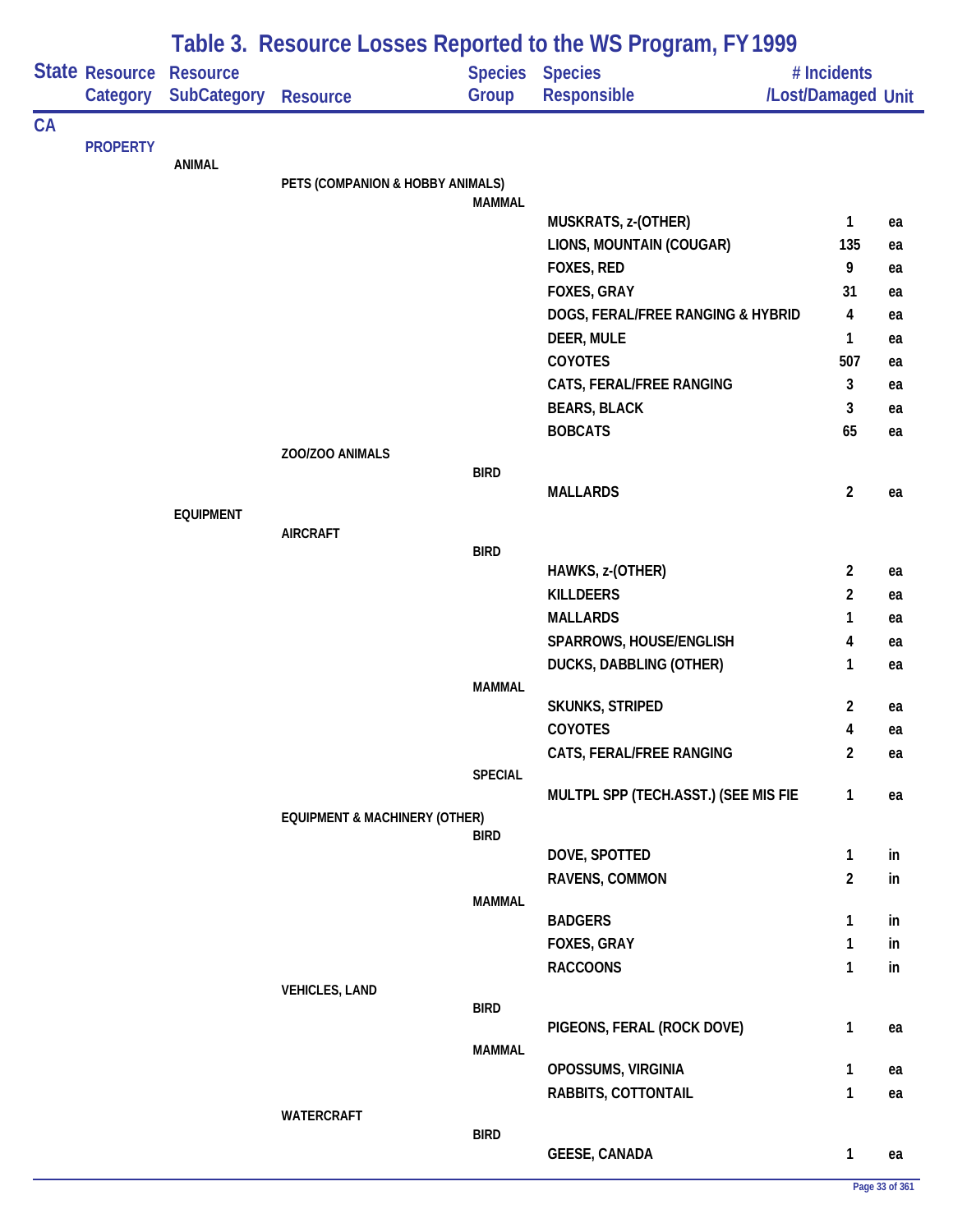|    |                       | Table 3. Resource Losses Reported to the WS Program, FY 1999 |                                        |                |                          |                    |    |  |  |
|----|-----------------------|--------------------------------------------------------------|----------------------------------------|----------------|--------------------------|--------------------|----|--|--|
|    | <b>State Resource</b> | <b>Resource</b>                                              |                                        | <b>Species</b> | <b>Species</b>           | # Incidents        |    |  |  |
|    | Category              | <b>SubCategory</b>                                           | <b>Resource</b>                        | Group          | Responsible              | /Lost/Damaged Unit |    |  |  |
| CA |                       |                                                              |                                        |                |                          |                    |    |  |  |
|    | <b>PROPERTY</b>       | <b>LANDSCAPING, TURF &amp; GARDENS</b>                       |                                        |                |                          |                    |    |  |  |
|    |                       |                                                              | <b>GARDENS, VEG./FRUITS &amp; NUTS</b> |                |                          |                    |    |  |  |
|    |                       |                                                              |                                        | <b>BIRD</b>    |                          |                    |    |  |  |
|    |                       |                                                              |                                        |                | <b>JAYS, SCRUB</b>       | $\mathbf{1}$       | in |  |  |
|    |                       |                                                              |                                        | <b>MAMMAL</b>  | RABBITS, COTTONTAIL      | $\overline{2}$     | in |  |  |
|    |                       |                                                              |                                        |                | SQUIRRELS, GRAY          | $\overline{2}$     | in |  |  |
|    |                       |                                                              |                                        |                | OPOSSUMS, VIRGINIA       | 10                 | in |  |  |
|    |                       |                                                              |                                        |                | <b>RACCOONS</b>          | 57                 | in |  |  |
|    |                       |                                                              |                                        |                | SQUIRRELS, GROUND (ALL)  | 3                  | in |  |  |
|    |                       |                                                              |                                        |                | FOXES, GRAY              | 4                  | in |  |  |
|    |                       |                                                              |                                        |                | DEER, z-(OTHER)          | 201                | in |  |  |
|    |                       |                                                              |                                        |                | DEER, MULE               | $\mathbf{1}$       | in |  |  |
|    |                       |                                                              |                                        |                | <b>BEARS, BLACK</b>      | 4                  | in |  |  |
|    |                       |                                                              |                                        |                | HOGS, FERAL              | $\overline{2}$     | in |  |  |
|    |                       |                                                              |                                        |                | <b>SKUNKS, STRIPED</b>   | 11                 | in |  |  |
|    |                       |                                                              | <b>GOLF COURSES</b>                    |                |                          |                    |    |  |  |
|    |                       |                                                              |                                        | <b>BIRD</b>    |                          |                    |    |  |  |
|    |                       |                                                              |                                        |                | COOTS, AMERICAN          | 94                 | in |  |  |
|    |                       |                                                              |                                        |                | <b>GEESE, CANADA</b>     | 3                  | in |  |  |
|    |                       |                                                              |                                        | <b>MAMMAL</b>  | <b>RACCOONS</b>          | 1                  | in |  |  |
|    |                       |                                                              |                                        |                | <b>SKUNKS, STRIPED</b>   | $\overline{2}$     | in |  |  |
|    |                       |                                                              | RECREATIONAL AREAS (OTHER)             |                |                          |                    |    |  |  |
|    |                       |                                                              |                                        | <b>BIRD</b>    |                          |                    |    |  |  |
|    |                       |                                                              |                                        |                | <b>DUCKS, FERAL</b>      | 1                  | in |  |  |
|    |                       |                                                              |                                        |                | <b>GEESE, CANADA</b>     | $\mathbf{1}$       | in |  |  |
|    |                       |                                                              |                                        |                | COOTS, AMERICAN          | 3                  | in |  |  |
|    |                       |                                                              |                                        | <b>MAMMAL</b>  |                          |                    |    |  |  |
|    |                       |                                                              |                                        |                | FOXES, RED               | $\mathbf{1}$       | in |  |  |
|    |                       |                                                              | TREES, STANDING & SHRUBS               | <b>MAMMAL</b>  |                          |                    |    |  |  |
|    |                       |                                                              |                                        |                | DEER, MULE               | $\overline{2}$     | in |  |  |
|    |                       |                                                              |                                        |                | SQUIRRELS, GRAY          | $\mathbf{1}$       | in |  |  |
|    |                       |                                                              |                                        |                | <b>RACCOONS</b>          | 11                 | in |  |  |
|    |                       |                                                              |                                        |                | OPOSSUMS, VIRGINIA       | $\mathbf{1}$       | in |  |  |
|    |                       |                                                              |                                        |                | SQUIRRELS, GROUND (ALL)  | $\overline{2}$     | in |  |  |
|    |                       |                                                              |                                        |                | CATS, FERAL/FREE RANGING | $\mathbf{1}$       | in |  |  |
|    |                       |                                                              |                                        |                | <b>BOBCATS</b>           | $\overline{2}$     | in |  |  |
|    |                       |                                                              |                                        |                | <b>BEAVERS</b>           | 77                 | in |  |  |
|    |                       |                                                              |                                        |                | DEER, z-(OTHER)          | 1                  | in |  |  |
|    |                       |                                                              |                                        |                | HOGS, FERAL              | $\mathbf{1}$       | in |  |  |
|    |                       |                                                              | <b>TURF AND/OR FLOWERS</b>             |                |                          |                    |    |  |  |
|    |                       |                                                              |                                        | <b>BIRD</b>    |                          |                    |    |  |  |
|    |                       |                                                              |                                        |                | <b>MALLARDS</b>          | $\overline{2}$     | in |  |  |
|    |                       |                                                              |                                        |                | COOTS, AMERICAN          | 6                  | in |  |  |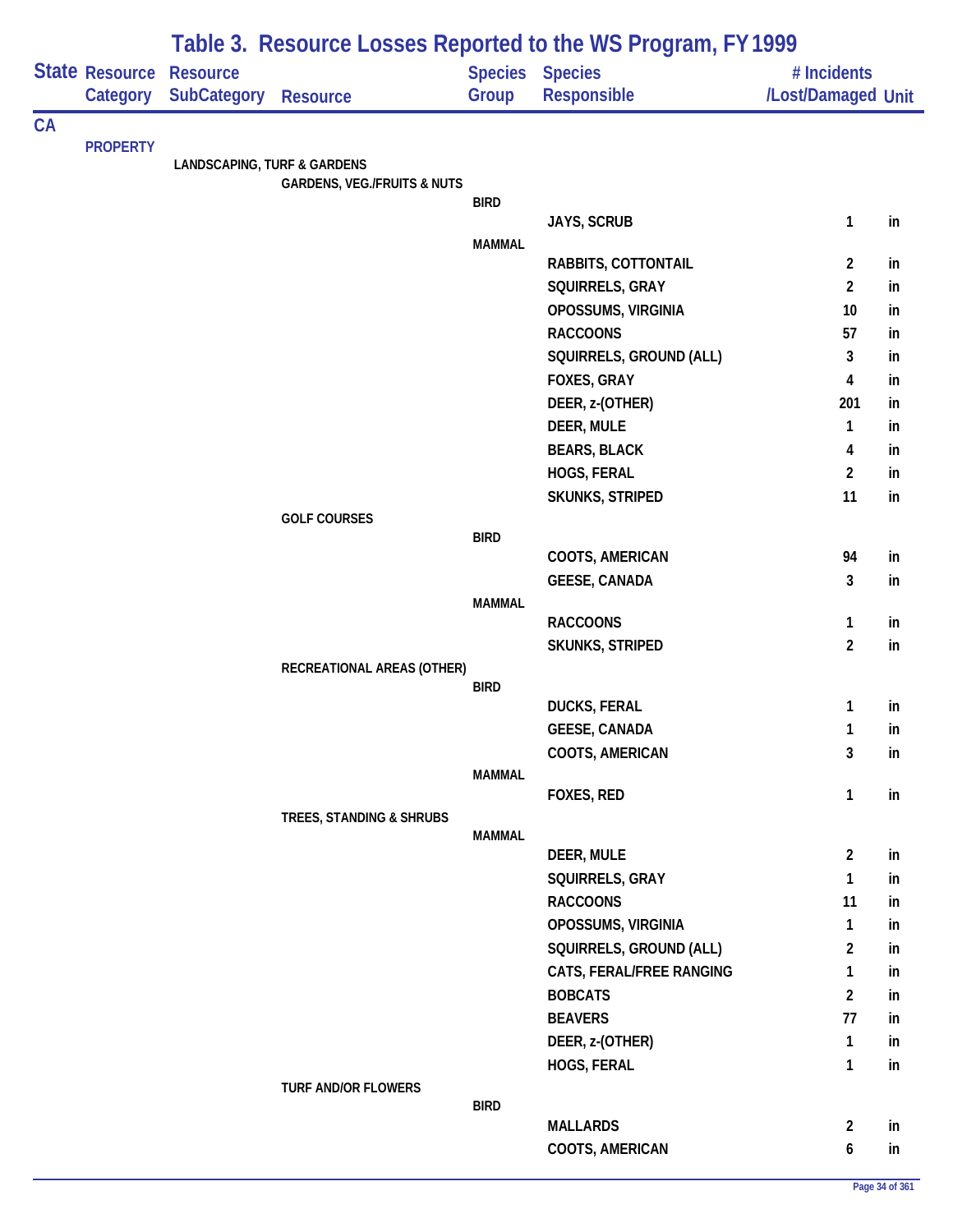|    |                            | Table 3. Resource Losses Reported to the WS Program, FY 1999 |                            |               |                                    |                                   |    |  |  |  |
|----|----------------------------|--------------------------------------------------------------|----------------------------|---------------|------------------------------------|-----------------------------------|----|--|--|--|
|    | State Resource<br>Category | <b>Resource</b><br><b>SubCategory</b>                        | <b>Resource</b>            | Group         | Species Species<br>Responsible     | # Incidents<br>/Lost/Damaged Unit |    |  |  |  |
| CA |                            |                                                              |                            |               |                                    |                                   |    |  |  |  |
|    | <b>PROPERTY</b>            | <b>LANDSCAPING, TURF &amp; GARDENS</b>                       |                            |               |                                    |                                   |    |  |  |  |
|    |                            |                                                              | <b>TURF AND/OR FLOWERS</b> |               |                                    |                                   |    |  |  |  |
|    |                            |                                                              |                            | <b>BIRD</b>   |                                    |                                   |    |  |  |  |
|    |                            |                                                              |                            |               | <b>DUCKS, DABBLING (OTHER)</b>     | $\mathbf{1}$                      | in |  |  |  |
|    |                            |                                                              |                            | <b>MAMMAL</b> | <b>GEESE, CANADA</b>               | 9                                 | in |  |  |  |
|    |                            |                                                              |                            |               | MARMOTS/WOODCHUCKS (ALL)           | 2                                 | in |  |  |  |
|    |                            |                                                              |                            |               | HARES, JACKRABBITS (ALL)           | $\overline{2}$                    | in |  |  |  |
|    |                            |                                                              |                            |               | OPOSSUMS, VIRGINIA                 | 22                                | in |  |  |  |
|    |                            |                                                              |                            |               | RABBITS, COTTONTAIL                | $\mathbf{3}$                      | in |  |  |  |
|    |                            |                                                              |                            |               | <b>RACCOONS</b>                    | 342                               | in |  |  |  |
|    |                            |                                                              |                            |               | <b>SKUNKS, STRIPED</b>             | 171                               | in |  |  |  |
|    |                            |                                                              |                            |               | SQUIRRELS, GROUND (ALL)            | 25                                | in |  |  |  |
|    |                            |                                                              |                            |               | HOGS, FERAL                        | 25                                | in |  |  |  |
|    |                            |                                                              |                            |               | SQUIRRELS, GRAY                    | $\mathbf{1}$                      | in |  |  |  |
|    |                            |                                                              |                            |               | <b>BADGERS</b>                     | $\mathbf{1}$                      | in |  |  |  |
|    |                            |                                                              |                            |               | <b>MOLES (ALL)</b>                 | 1                                 | in |  |  |  |
|    |                            |                                                              |                            | FOXES, RED    | 1                                  | in                                |    |  |  |  |
|    |                            |                                                              |                            |               | FOXES, GRAY                        | $\overline{2}$                    | in |  |  |  |
|    |                            |                                                              |                            |               | DOGS, FERAL/FREE RANGING & HYBRID  | 1                                 | in |  |  |  |
|    |                            |                                                              |                            |               | DEER, MULE                         | 6                                 | in |  |  |  |
|    |                            |                                                              |                            |               | COYOTES                            | 5                                 | in |  |  |  |
|    |                            |                                                              |                            |               | CATTLE, FERAL                      | 1                                 | in |  |  |  |
|    |                            |                                                              |                            |               | <b>BEAVERS</b>                     | 1                                 | in |  |  |  |
|    |                            |                                                              |                            |               | <b>GOPHERS, POCKET (ALL)</b>       | 9                                 | in |  |  |  |
|    |                            |                                                              | z-LANDSCAPING (OTHER)      |               |                                    |                                   |    |  |  |  |
|    |                            |                                                              |                            | <b>BIRD</b>   |                                    |                                   |    |  |  |  |
|    |                            |                                                              |                            |               | COOTS, AMERICAN                    | $\mathbf{1}$                      | in |  |  |  |
|    |                            |                                                              |                            | <b>MAMMAL</b> |                                    |                                   |    |  |  |  |
|    |                            |                                                              |                            |               | <b>RACCOONS</b><br>SKUNKS, STRIPED | 5<br>1                            | in |  |  |  |
|    |                            |                                                              |                            |               | SQUIRRELS, GRAY                    |                                   | in |  |  |  |
|    |                            |                                                              |                            |               | DEER, MULE                         | $\mathbf{1}$<br>$\mathbf{1}$      | in |  |  |  |
|    |                            | <b>OTHER PROPERTY</b>                                        |                            |               |                                    |                                   | in |  |  |  |
|    |                            |                                                              | <b>CLOTHING</b>            |               |                                    |                                   |    |  |  |  |
|    |                            |                                                              |                            | <b>MAMMAL</b> |                                    |                                   |    |  |  |  |
|    |                            |                                                              |                            |               | OPOSSUMS, VIRGINIA                 | $\mathbf{1}$                      | in |  |  |  |
|    |                            |                                                              |                            |               | <b>SKUNKS, STRIPED</b>             | $\overline{1}$                    | in |  |  |  |
|    |                            |                                                              | FOOD ITEMS, HUMAN          |               |                                    |                                   |    |  |  |  |
|    |                            |                                                              |                            | <b>BIRD</b>   | COOTS, AMERICAN                    | $\overline{2}$                    | in |  |  |  |
|    |                            |                                                              |                            | <b>MAMMAL</b> |                                    |                                   |    |  |  |  |
|    |                            |                                                              |                            |               | <b>SKUNKS, STRIPED</b>             | $\mathbf{1}$                      | in |  |  |  |
|    |                            |                                                              |                            |               | <b>BEARS, BLACK</b>                | $\overline{c}$                    | in |  |  |  |
|    |                            |                                                              |                            |               | SQUIRRELS, GRAY                    | $\mathbf{1}$                      | in |  |  |  |
|    |                            |                                                              |                            |               | <b>COYOTES</b>                     | $\mathbf{1}$                      | in |  |  |  |
|    |                            |                                                              |                            |               |                                    |                                   |    |  |  |  |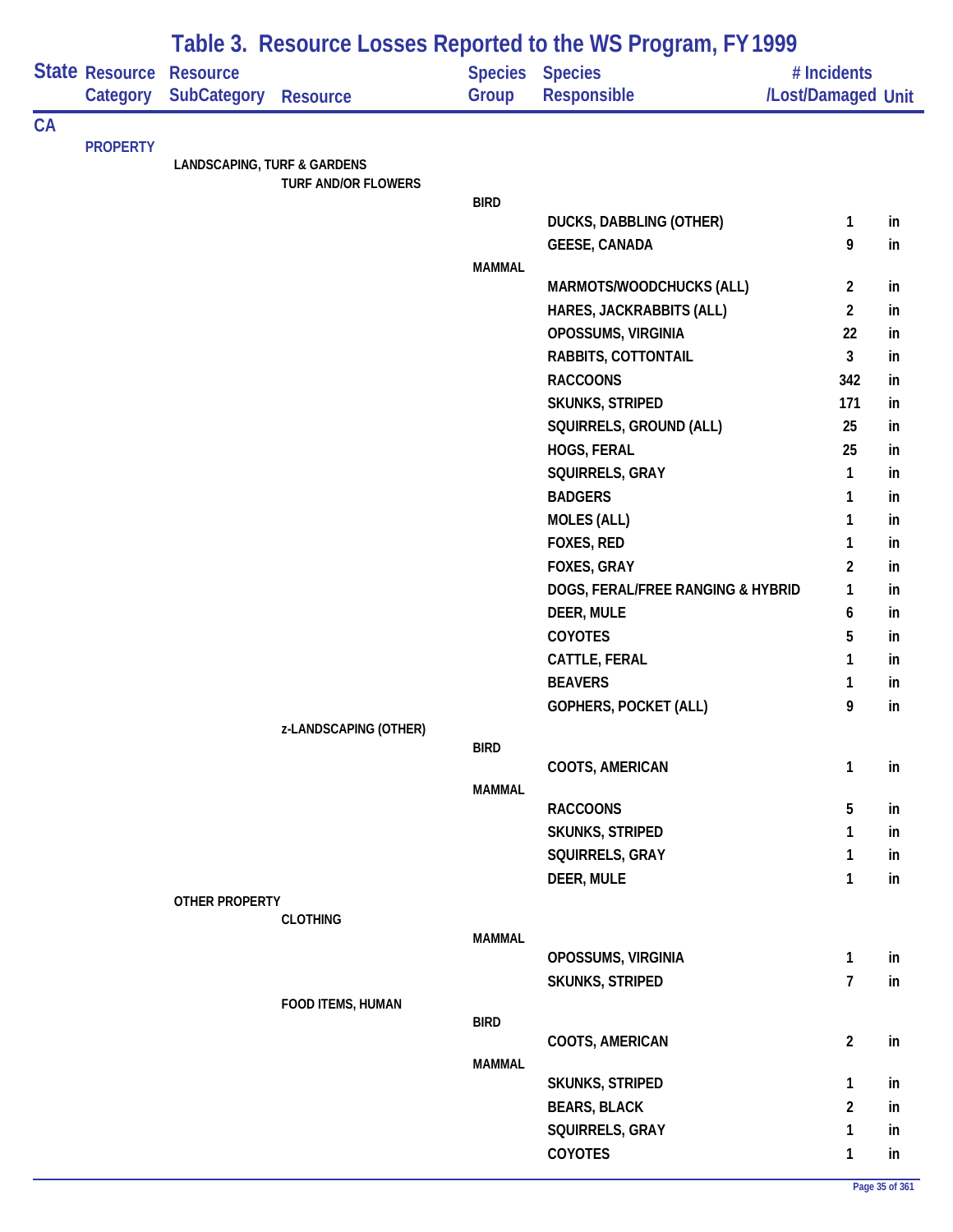|           |                            | Table 3. Resource Losses Reported to the WS Program, FY 1999 |                       |               |                                |                                   |    |  |  |
|-----------|----------------------------|--------------------------------------------------------------|-----------------------|---------------|--------------------------------|-----------------------------------|----|--|--|
|           | State Resource<br>Category | <b>Resource</b><br><b>SubCategory</b>                        | <b>Resource</b>       | Group         | Species Species<br>Responsible | # Incidents<br>/Lost/Damaged Unit |    |  |  |
| <b>CA</b> |                            |                                                              |                       |               |                                |                                   |    |  |  |
|           | <b>PROPERTY</b>            | <b>OTHER PROPERTY</b>                                        |                       |               |                                |                                   |    |  |  |
|           |                            |                                                              | FOOD ITEMS, HUMAN     |               |                                |                                   |    |  |  |
|           |                            |                                                              |                       | <b>MAMMAL</b> |                                |                                   |    |  |  |
|           |                            |                                                              |                       |               | OPOSSUMS, VIRGINIA             | $\mathbf{3}$                      | in |  |  |
|           |                            |                                                              |                       |               | <b>RACCOONS</b>                | 3                                 | in |  |  |
|           |                            |                                                              | FOOD ITEMS, NON-HUMAN |               |                                |                                   |    |  |  |
|           |                            |                                                              |                       | <b>BIRD</b>   | <b>CROWS, AMERICAN</b>         | 1                                 | in |  |  |
|           |                            |                                                              |                       |               | STARLINGS, EUROPEAN            | 1                                 | in |  |  |
|           |                            |                                                              |                       | <b>MAMMAL</b> |                                |                                   |    |  |  |
|           |                            |                                                              |                       |               | <b>FOXES, RED</b>              | $\mathbf{1}$                      | in |  |  |
|           |                            |                                                              |                       |               | SQUIRRELS, GROUND (ALL)        | 1                                 | in |  |  |
|           |                            |                                                              |                       |               | <b>SKUNKS, STRIPED</b>         | 49                                | in |  |  |
|           |                            |                                                              |                       |               | RATS, PACKRATS/WOODRATS (ALL)  | $\mathbf{1}$                      | in |  |  |
|           |                            |                                                              |                       |               | OPOSSUMS, VIRGINIA             | 65                                | in |  |  |
|           |                            |                                                              |                       |               | FOXES, GRAY                    | 5                                 | in |  |  |
|           |                            |                                                              |                       |               | CATS, FERAL/FREE RANGING       | 1                                 | in |  |  |
|           |                            |                                                              |                       |               | <b>BEARS, BLACK</b>            | 12                                | in |  |  |
|           |                            |                                                              |                       |               | <b>RACCOONS</b>                | 240                               | in |  |  |
|           |                            |                                                              | PROPERTY (GENERAL)    |               |                                |                                   |    |  |  |
|           |                            |                                                              |                       | <b>BIRD</b>   |                                |                                   |    |  |  |
|           |                            |                                                              |                       |               | <b>OWLS, COMMON BARN</b>       | 3                                 | in |  |  |
|           |                            |                                                              |                       |               | TURKEY, WILD (ALL)             | 1                                 | in |  |  |
|           |                            |                                                              |                       |               | SPARROWS, HOUSE/ENGLISH        | 1                                 | in |  |  |
|           |                            |                                                              |                       |               | <b>GULLS, WESTERN</b>          | $\overline{2}$                    | in |  |  |
|           |                            |                                                              |                       |               | <b>GEESE, CANADA</b>           | $\overline{2}$                    | in |  |  |
|           |                            |                                                              |                       |               | FOWL, PEA                      | $\overline{2}$                    | in |  |  |
|           |                            |                                                              |                       |               | <b>FALCONS (ALL)</b>           | 1                                 | in |  |  |
|           |                            |                                                              |                       |               | COOTS, AMERICAN                | $\overline{2}$                    | in |  |  |
|           |                            |                                                              |                       |               | PIGEONS, FERAL (ROCK DOVE)     | $\overline{2}$                    | in |  |  |
|           |                            |                                                              |                       | <b>MAMMAL</b> | <b>RINGTAILS</b>               | $\mathbf{1}$                      | in |  |  |
|           |                            |                                                              |                       |               | OPOSSUMS, VIRGINIA             | 198                               | in |  |  |
|           |                            |                                                              |                       |               | <b>PORCUPINES</b>              | $\mathbf{1}$                      | in |  |  |
|           |                            |                                                              |                       |               | RABBITS, COTTONTAIL            | $\mathbf{1}$                      | in |  |  |
|           |                            |                                                              |                       |               | <b>RACCOONS</b>                | 197                               | in |  |  |
|           |                            |                                                              |                       |               | RATS, BLACK (ROOF)             | $\overline{2}$                    | in |  |  |
|           |                            |                                                              |                       |               | MARMOTS/WOODCHUCKS (ALL)       | 1                                 | in |  |  |
|           |                            |                                                              |                       |               | RATS, PACKRATS/WOODRATS (ALL)  | 1                                 | in |  |  |
|           |                            |                                                              |                       |               | LIONS, MOUNTAIN (COUGAR)       | 6                                 | in |  |  |
|           |                            |                                                              |                       |               | <b>SKUNKS, STRIPED</b>         | 151                               | in |  |  |
|           |                            |                                                              |                       |               | SQUIRRELS, GRAY                | $\mathbf{3}$                      | in |  |  |
|           |                            |                                                              |                       |               | SQUIRRELS, GROUND (ALL)        | 22                                | in |  |  |
|           |                            |                                                              |                       |               | <b>RATS, NORWAY</b>            | 3                                 | in |  |  |
|           |                            |                                                              |                       |               | <b>BOBCATS</b>                 | $\overline{2}$                    | in |  |  |
|           |                            |                                                              |                       |               |                                |                                   |    |  |  |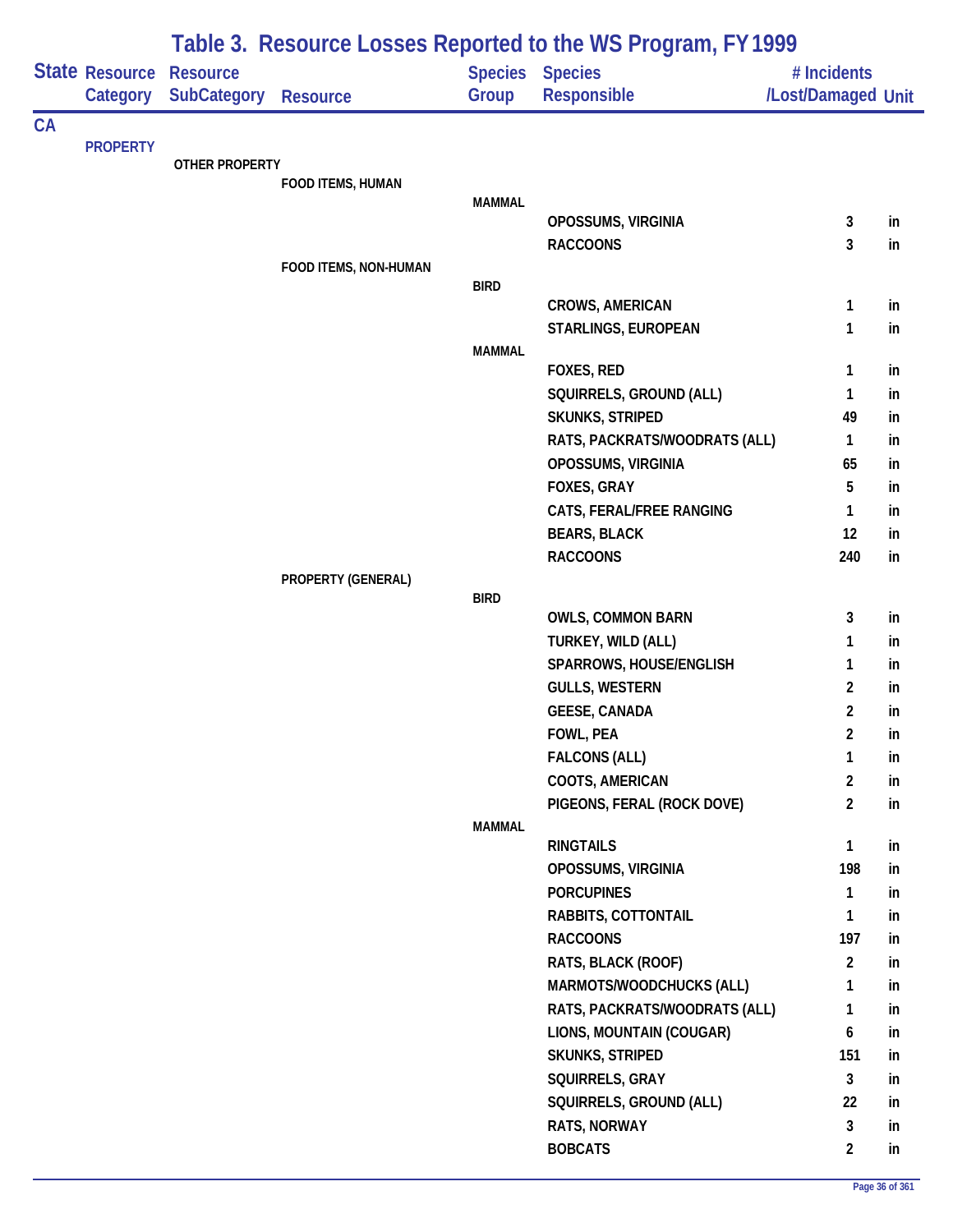|    |                 | Table 3. Resource Losses Reported to the WS Program, FY 1999 |                                   |                |                                       |                                         |          |  |  |  |
|----|-----------------|--------------------------------------------------------------|-----------------------------------|----------------|---------------------------------------|-----------------------------------------|----------|--|--|--|
|    | State Resource  | <b>Resource</b><br>SubCategory                               |                                   |                | Species Species                       | # Incidents                             |          |  |  |  |
|    | Category        |                                                              | <b>Resource</b>                   | Group          | Responsible                           | /Lost/Damaged Unit                      |          |  |  |  |
| CA | <b>PROPERTY</b> |                                                              |                                   |                |                                       |                                         |          |  |  |  |
|    |                 | <b>OTHER PROPERTY</b>                                        |                                   |                |                                       |                                         |          |  |  |  |
|    |                 |                                                              | PROPERTY (GENERAL)                |                |                                       |                                         |          |  |  |  |
|    |                 |                                                              |                                   | <b>MAMMAL</b>  | <b>BADGERS</b>                        | 5                                       | in       |  |  |  |
|    |                 |                                                              |                                   |                | <b>BATS (ALL)</b>                     | 1                                       | in       |  |  |  |
|    |                 |                                                              |                                   |                | <b>MINKS</b>                          | $\overline{2}$                          | in       |  |  |  |
|    |                 |                                                              |                                   |                | <b>BEAVERS</b>                        | 5                                       | in       |  |  |  |
|    |                 |                                                              |                                   |                | HOGS, FERAL                           | 9                                       | in       |  |  |  |
|    |                 |                                                              |                                   |                | CATS, FERAL/FREE RANGING              | 4                                       | in       |  |  |  |
|    |                 |                                                              |                                   |                | COYOTES                               | 25                                      | in       |  |  |  |
|    |                 |                                                              |                                   |                | DEER, z-(OTHER)                       | $\mathbf{1}$                            | in       |  |  |  |
|    |                 |                                                              |                                   |                | DOGS, FERAL/FREE RANGING & HYBRID     | 3                                       | in       |  |  |  |
|    |                 |                                                              |                                   |                | FOXES, GRAY                           | 38                                      | in       |  |  |  |
|    |                 |                                                              |                                   |                | FOXES, RED                            | $\overline{7}$                          | in       |  |  |  |
|    |                 |                                                              |                                   |                | GOPHERS, POCKET (ALL)                 | $\overline{2}$                          | in       |  |  |  |
|    |                 |                                                              |                                   |                | HARES, JACKRABBITS (ALL)              | 1                                       | in       |  |  |  |
|    |                 |                                                              |                                   |                | <b>BEARS, BLACK</b>                   | 39                                      | in       |  |  |  |
|    |                 |                                                              |                                   | <b>SPECIAL</b> |                                       |                                         |          |  |  |  |
|    |                 |                                                              |                                   |                | MULTPL SPP (TECH.ASST.) (SEE MIS FIE  | $\mathbf{1}$                            | in       |  |  |  |
|    |                 | <b>STRUCTURES</b>                                            | AIRPORT RUNWAYS/TAXIWAYS          |                |                                       |                                         |          |  |  |  |
|    |                 |                                                              |                                   | <b>MAMMAL</b>  |                                       |                                         |          |  |  |  |
|    |                 |                                                              |                                   |                | CATS, FERAL/FREE RANGING              | 1                                       | in       |  |  |  |
|    |                 |                                                              |                                   |                | COYOTES                               | $\overline{7}$                          | in       |  |  |  |
|    |                 |                                                              | <b>BOAT DOCKS/MARINAS</b>         |                |                                       |                                         |          |  |  |  |
|    |                 |                                                              |                                   | <b>MAMMAL</b>  | OTTERS, RIVER                         | $\mathbf{1}$                            | in       |  |  |  |
|    |                 |                                                              | <b>BUILDINGS, NON-RESIDENTIAL</b> |                |                                       |                                         |          |  |  |  |
|    |                 |                                                              |                                   | <b>BIRD</b>    |                                       |                                         |          |  |  |  |
|    |                 |                                                              |                                   |                | <b>GULLS, RING-BILLED</b>             | $\mathbf{1}$                            | in       |  |  |  |
|    |                 |                                                              |                                   |                | WOODPECKERS, z-(OTHER)                | 1                                       | in       |  |  |  |
|    |                 |                                                              |                                   |                | SWALLOWS, BARN                        | $\overline{\mathbf{c}}$                 | in       |  |  |  |
|    |                 |                                                              |                                   |                | STARLINGS, EUROPEAN                   | $\overline{2}$                          | in       |  |  |  |
|    |                 |                                                              |                                   |                | PIGEONS, FERAL (ROCK DOVE)            | 11                                      | in       |  |  |  |
|    |                 |                                                              |                                   |                | <b>CROWS, AMERICAN</b>                | 5                                       | in       |  |  |  |
|    |                 |                                                              |                                   |                | <b>BLACKBIRDS, z-(OTHER)</b>          | 1                                       | in       |  |  |  |
|    |                 |                                                              |                                   |                | <b>GULLS, WESTERN</b>                 | 8                                       | in       |  |  |  |
|    |                 |                                                              |                                   | <b>MAMMAL</b>  |                                       |                                         |          |  |  |  |
|    |                 |                                                              |                                   |                | FOXES, RED<br>SQUIRRELS, GROUND (ALL) | $\mathbf{1}$<br>$\overline{\mathbf{4}}$ | in<br>in |  |  |  |
|    |                 |                                                              |                                   |                | <b>SKUNKS, STRIPED</b>                | 119                                     | in       |  |  |  |
|    |                 |                                                              |                                   |                | RATS, NORWAY                          | $\mathbf{3}$                            | in       |  |  |  |
|    |                 |                                                              |                                   |                | <b>RACCOONS</b>                       | 39                                      | in       |  |  |  |
|    |                 |                                                              |                                   |                | MARMOTS/WOODCHUCKS (ALL)              | 1                                       | in       |  |  |  |
|    |                 |                                                              |                                   |                | FOXES, GRAY                           | $\overline{2}$                          | in       |  |  |  |
|    |                 |                                                              |                                   |                | COYOTES                               | $\overline{2}$                          | in       |  |  |  |
|    |                 |                                                              |                                   |                |                                       |                                         |          |  |  |  |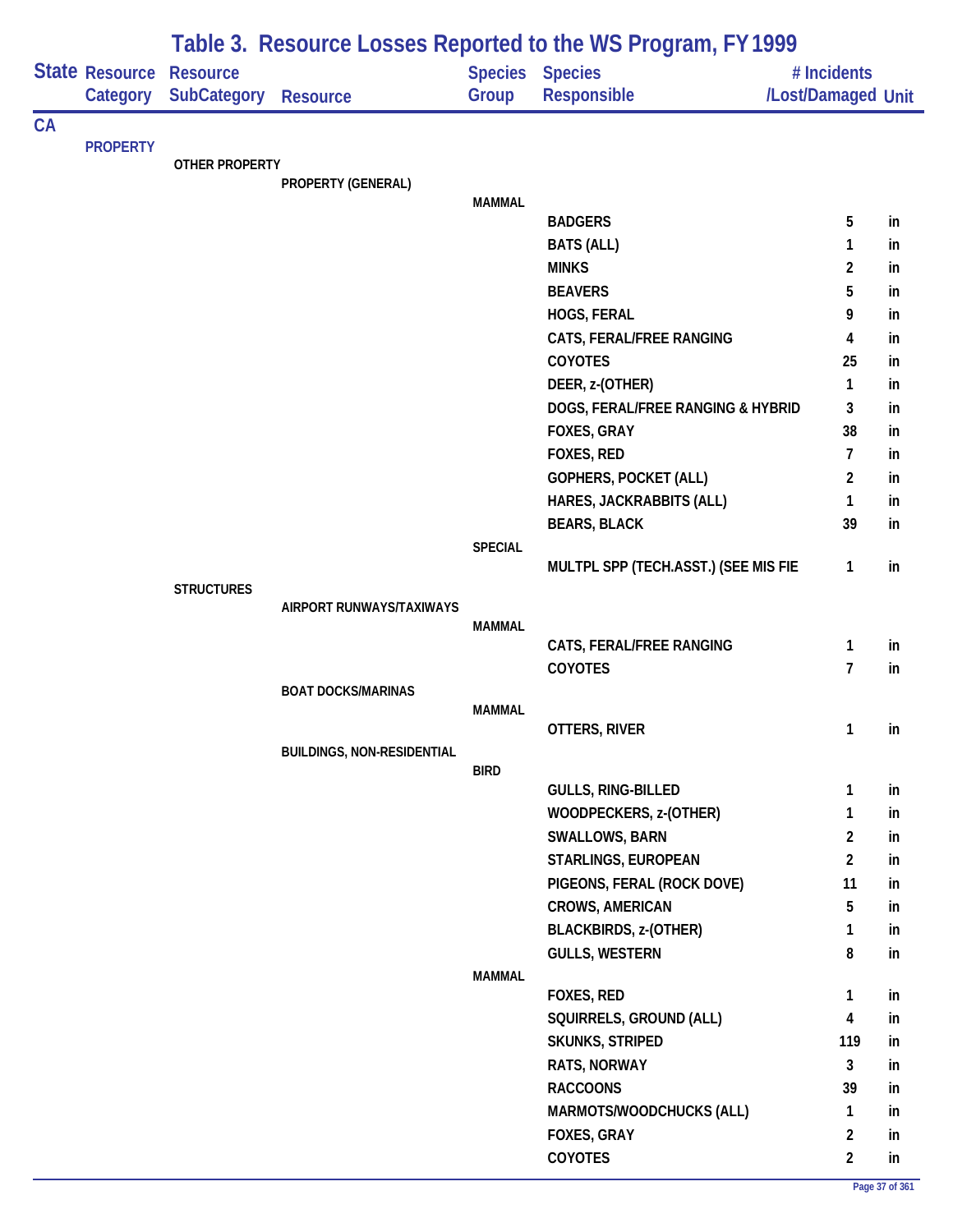|           |                                   | Table 3. Resource Losses Reported to the WS Program, FY 1999 |                                   |               |                                              |                                   |     |  |  |  |
|-----------|-----------------------------------|--------------------------------------------------------------|-----------------------------------|---------------|----------------------------------------------|-----------------------------------|-----|--|--|--|
|           | <b>State Resource</b><br>Category | <b>Resource</b><br><b>SubCategory</b>                        | <b>Resource</b>                   | Group         | <b>Species Species</b><br><b>Responsible</b> | # Incidents<br>/Lost/Damaged Unit |     |  |  |  |
| <b>CA</b> | <b>PROPERTY</b>                   |                                                              |                                   |               |                                              |                                   |     |  |  |  |
|           |                                   | <b>STRUCTURES</b>                                            | <b>BUILDINGS, NON-RESIDENTIAL</b> |               |                                              |                                   |     |  |  |  |
|           |                                   |                                                              |                                   | <b>MAMMAL</b> |                                              |                                   |     |  |  |  |
|           |                                   |                                                              |                                   |               | CATS, FERAL/FREE RANGING                     | 3                                 | in  |  |  |  |
|           |                                   |                                                              |                                   |               | <b>BEAVERS</b>                               | 1                                 | in  |  |  |  |
|           |                                   |                                                              |                                   |               | <b>BEARS, BLACK</b>                          | 14                                | in  |  |  |  |
|           |                                   |                                                              |                                   |               | <b>BATS (ALL)</b>                            | $\overline{2}$                    | in  |  |  |  |
|           |                                   |                                                              |                                   |               | OPOSSUMS, VIRGINIA                           | 23                                | in  |  |  |  |
|           |                                   |                                                              | <b>BUILDINGS, RESIDENTIAL</b>     | <b>BIRD</b>   |                                              |                                   |     |  |  |  |
|           |                                   |                                                              |                                   |               | <b>EGRETS, SNOWY</b>                         | $\mathbf{1}$                      | in  |  |  |  |
|           |                                   |                                                              |                                   |               | SWALLOWS, BARN                               | 7                                 | in  |  |  |  |
|           |                                   |                                                              |                                   |               | WOODPECKERS, z-(OTHER)                       | 18                                | in  |  |  |  |
|           |                                   |                                                              |                                   |               | <b>VULTURES, TURKEY</b>                      | 1                                 | in  |  |  |  |
|           |                                   |                                                              |                                   |               | TURKEY, WILD (ALL)                           | 1                                 | in  |  |  |  |
|           |                                   |                                                              |                                   |               | SWALLOWS, z-(OTHER)                          | $\overline{2}$                    | in  |  |  |  |
|           |                                   |                                                              |                                   |               | PIGEONS, FERAL (ROCK DOVE)                   | 8                                 | in  |  |  |  |
|           |                                   |                                                              |                                   |               | <b>GEESE, CANADA</b>                         | 1                                 | in  |  |  |  |
|           |                                   |                                                              |                                   |               | CROWS, AMERICAN                              | 4                                 | in  |  |  |  |
|           |                                   |                                                              |                                   |               | RAVENS, COMMON                               | 4                                 | in  |  |  |  |
|           |                                   |                                                              |                                   |               | <b>OWLS, COMMON BARN</b>                     | 3                                 | in  |  |  |  |
|           |                                   |                                                              |                                   | <b>MAMMAL</b> |                                              |                                   |     |  |  |  |
|           |                                   |                                                              |                                   |               | <b>SKUNKS, SPOTTED</b>                       | 10                                | in  |  |  |  |
|           |                                   |                                                              |                                   |               | MICE/RATS (MIXED)                            | $\overline{2}$                    | in  |  |  |  |
|           |                                   |                                                              |                                   |               | SQUIRRELS, GROUND (ALL)                      | 12                                | in  |  |  |  |
|           |                                   |                                                              |                                   |               | <b>PORCUPINES</b>                            | $\mathbf{1}$                      | in. |  |  |  |
|           |                                   |                                                              |                                   |               | <b>RACCOONS</b>                              | 327                               | in  |  |  |  |
|           |                                   |                                                              |                                   |               | RATS, BLACK (ROOF)                           | 13                                | in  |  |  |  |
|           |                                   |                                                              |                                   |               | <b>RINGTAILS</b>                             | $\mathbf{1}$                      | in  |  |  |  |
|           |                                   |                                                              |                                   |               | SKUNKS, STRIPED                              | 503                               | in  |  |  |  |
|           |                                   |                                                              |                                   |               | SQUIRRELS, GRAY                              | 12                                | in  |  |  |  |
|           |                                   |                                                              |                                   |               | MICE, HOUSE                                  | 3                                 | in  |  |  |  |
|           |                                   |                                                              |                                   |               | RATS, NORWAY                                 | 5                                 | in  |  |  |  |
|           |                                   |                                                              |                                   |               | FOXES, KIT                                   | 1                                 | in  |  |  |  |
|           |                                   |                                                              |                                   |               | FOXES, GRAY                                  | 3                                 | in  |  |  |  |
|           |                                   |                                                              |                                   |               | COYOTES                                      | $\overline{2}$                    | in  |  |  |  |
|           |                                   |                                                              |                                   |               | <b>CHIPMUNKS (ALL)</b>                       | 1                                 | in  |  |  |  |
|           |                                   |                                                              |                                   |               | CATS, FERAL/FREE RANGING                     | 5                                 | in  |  |  |  |
|           |                                   |                                                              |                                   |               | <b>BOBCATS</b>                               | 1                                 | in  |  |  |  |
|           |                                   |                                                              |                                   |               | <b>BEAVERS</b>                               | 3                                 | in  |  |  |  |
|           |                                   |                                                              |                                   |               | <b>BEARS, BLACK</b>                          | 42                                | in  |  |  |  |
|           |                                   |                                                              |                                   |               | <b>BATS (ALL)</b>                            | 11                                | in  |  |  |  |
|           |                                   |                                                              |                                   |               | OPOSSUMS, VIRGINIA                           | 343                               | in  |  |  |  |
|           |                                   |                                                              |                                   |               | LIONS, MOUNTAIN (COUGAR)                     | $\mathbf{1}$                      | in  |  |  |  |

#### **DIKES/DAMS/IMPOUNDMENTS**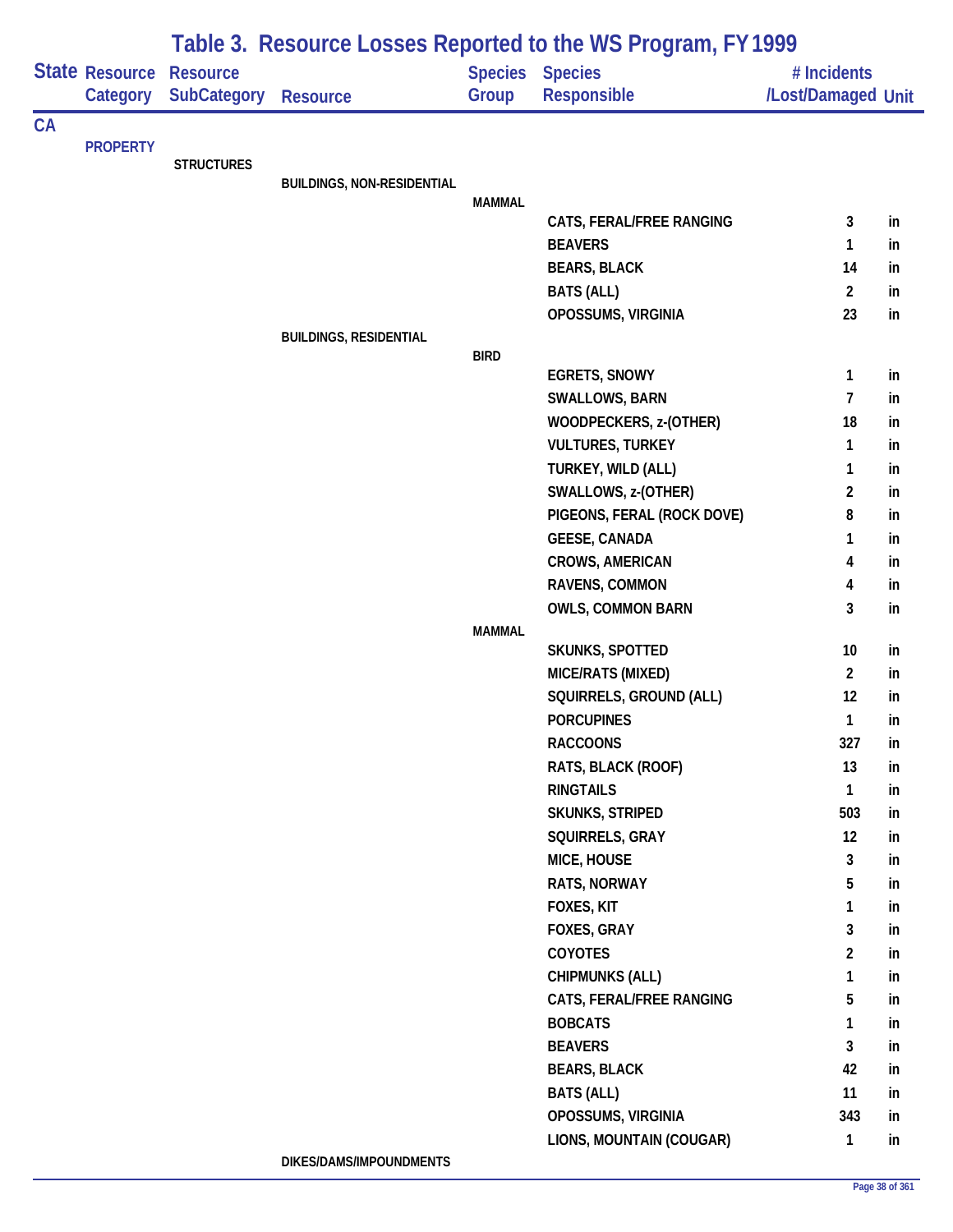|    |                            |                                       | Table 3. Resource Losses Reported to the WS Program, FY 1999 |               |                                               |                                   |          |  |  |  |  |
|----|----------------------------|---------------------------------------|--------------------------------------------------------------|---------------|-----------------------------------------------|-----------------------------------|----------|--|--|--|--|
|    | State Resource<br>Category | <b>Resource</b><br><b>SubCategory</b> | <b>Resource</b>                                              | Group         | <b>Species Species</b><br>Responsible         | # Incidents<br>/Lost/Damaged Unit |          |  |  |  |  |
| CA |                            |                                       |                                                              |               |                                               |                                   |          |  |  |  |  |
|    |                            | <b>STRUCTURES</b>                     |                                                              |               |                                               |                                   |          |  |  |  |  |
|    |                            |                                       | DIKES/DAMS/IMPOUNDMENTS                                      |               |                                               |                                   |          |  |  |  |  |
|    |                            |                                       |                                                              | <b>MAMMAL</b> |                                               |                                   |          |  |  |  |  |
|    |                            |                                       |                                                              |               | <b>BADGERS</b>                                | 1<br>7                            | in       |  |  |  |  |
|    |                            |                                       |                                                              |               | MUSKRATS, z-(OTHER)<br>MUSKRATS, ROUND-TAILED | 1                                 | in<br>in |  |  |  |  |
|    |                            |                                       |                                                              |               | HOGS, FERAL                                   | 1                                 | in       |  |  |  |  |
|    |                            |                                       |                                                              |               | COYOTES                                       | 1                                 | in       |  |  |  |  |
|    |                            |                                       |                                                              |               | <b>BEAVERS</b>                                | 60                                | in       |  |  |  |  |
|    |                            |                                       |                                                              |               | <b>BEARS, BLACK</b>                           | $\overline{2}$                    | in       |  |  |  |  |
|    |                            |                                       |                                                              |               | SQUIRRELS, GROUND (ALL)                       | $\overline{2}$                    | in       |  |  |  |  |
|    |                            |                                       | DITCH IRRIGATION/DRAINAGE SYSTEM                             |               |                                               |                                   |          |  |  |  |  |
|    |                            |                                       |                                                              | <b>MAMMAL</b> |                                               |                                   |          |  |  |  |  |
|    |                            |                                       |                                                              |               | <b>PORCUPINES</b>                             | 1                                 | in       |  |  |  |  |
|    |                            |                                       |                                                              |               | <b>SKUNKS, STRIPED</b>                        | 1                                 | in       |  |  |  |  |
|    |                            |                                       |                                                              |               | <b>RACCOONS</b>                               | 1                                 | in       |  |  |  |  |
|    |                            |                                       |                                                              |               | SQUIRRELS, GROUND (ALL)                       | 1                                 | in       |  |  |  |  |
|    | <b>PROPERTY</b>            |                                       |                                                              |               | LIONS, MOUNTAIN (COUGAR)                      | 1                                 | in       |  |  |  |  |
|    |                            |                                       |                                                              |               | <b>BEAVERS</b><br><b>COYOTES</b>              | 76                                | in       |  |  |  |  |
|    |                            |                                       |                                                              |               | MUSKRATS, z-(OTHER)                           | 60<br>6                           | in<br>in |  |  |  |  |
|    |                            |                                       | <b>FENCES</b>                                                |               |                                               |                                   |          |  |  |  |  |
|    |                            |                                       |                                                              | <b>MAMMAL</b> |                                               |                                   |          |  |  |  |  |
|    |                            |                                       |                                                              |               | <b>BEARS, BLACK</b>                           | 1                                 | in       |  |  |  |  |
|    |                            |                                       |                                                              |               | DOGS, FERAL/FREE RANGING & HYBRID             | 1                                 | in       |  |  |  |  |
|    |                            |                                       |                                                              |               | HOGS, FERAL                                   | 5                                 | in       |  |  |  |  |
|    |                            |                                       | <b>LANDFILLS</b>                                             |               |                                               |                                   |          |  |  |  |  |
|    |                            |                                       |                                                              | <b>BIRD</b>   | COOTS, AMERICAN                               | 1                                 | in       |  |  |  |  |
|    |                            |                                       |                                                              |               | <b>GULLS, WESTERN</b>                         | $\mathbf{1}$                      | in       |  |  |  |  |
|    |                            |                                       | PIPE IRRIGATION SYSTEM                                       |               |                                               |                                   |          |  |  |  |  |
|    |                            |                                       |                                                              | <b>MAMMAL</b> |                                               |                                   |          |  |  |  |  |
|    |                            |                                       |                                                              |               | <b>BEAVERS</b>                                | 10                                | in       |  |  |  |  |
|    |                            |                                       |                                                              |               | <b>COYOTES</b>                                | 31                                | in       |  |  |  |  |
|    |                            |                                       |                                                              |               | HOGS, FERAL                                   | 1                                 | in       |  |  |  |  |
|    |                            |                                       |                                                              |               | <b>RACCOONS</b>                               | 201                               | in       |  |  |  |  |
|    |                            |                                       |                                                              |               | <b>BEARS, BLACK</b>                           | 5                                 | in       |  |  |  |  |
|    |                            |                                       | <b>ROADS/BRIDGES</b>                                         | <b>BIRD</b>   |                                               |                                   |          |  |  |  |  |
|    |                            |                                       |                                                              |               | <b>GULLS, WESTERN</b>                         | 1                                 | in       |  |  |  |  |
|    |                            |                                       |                                                              |               | <b>VULTURES, TURKEY</b>                       | 1                                 | in       |  |  |  |  |
|    |                            |                                       |                                                              |               | CORMORANTS, DOUBLE-CRESTED                    | 1                                 | in       |  |  |  |  |
|    |                            |                                       |                                                              | MAMMAL        |                                               |                                   |          |  |  |  |  |
|    |                            |                                       |                                                              |               | <b>BEAVERS</b>                                | 10                                | in       |  |  |  |  |
|    |                            |                                       | <b>SWIMMING POOLS</b>                                        |               |                                               |                                   |          |  |  |  |  |
|    |                            |                                       |                                                              | <b>BIRD</b>   | DUCKS, DABBLING (OTHER)                       | $\mathbf{1}$                      | in       |  |  |  |  |
|    |                            |                                       |                                                              |               |                                               |                                   |          |  |  |  |  |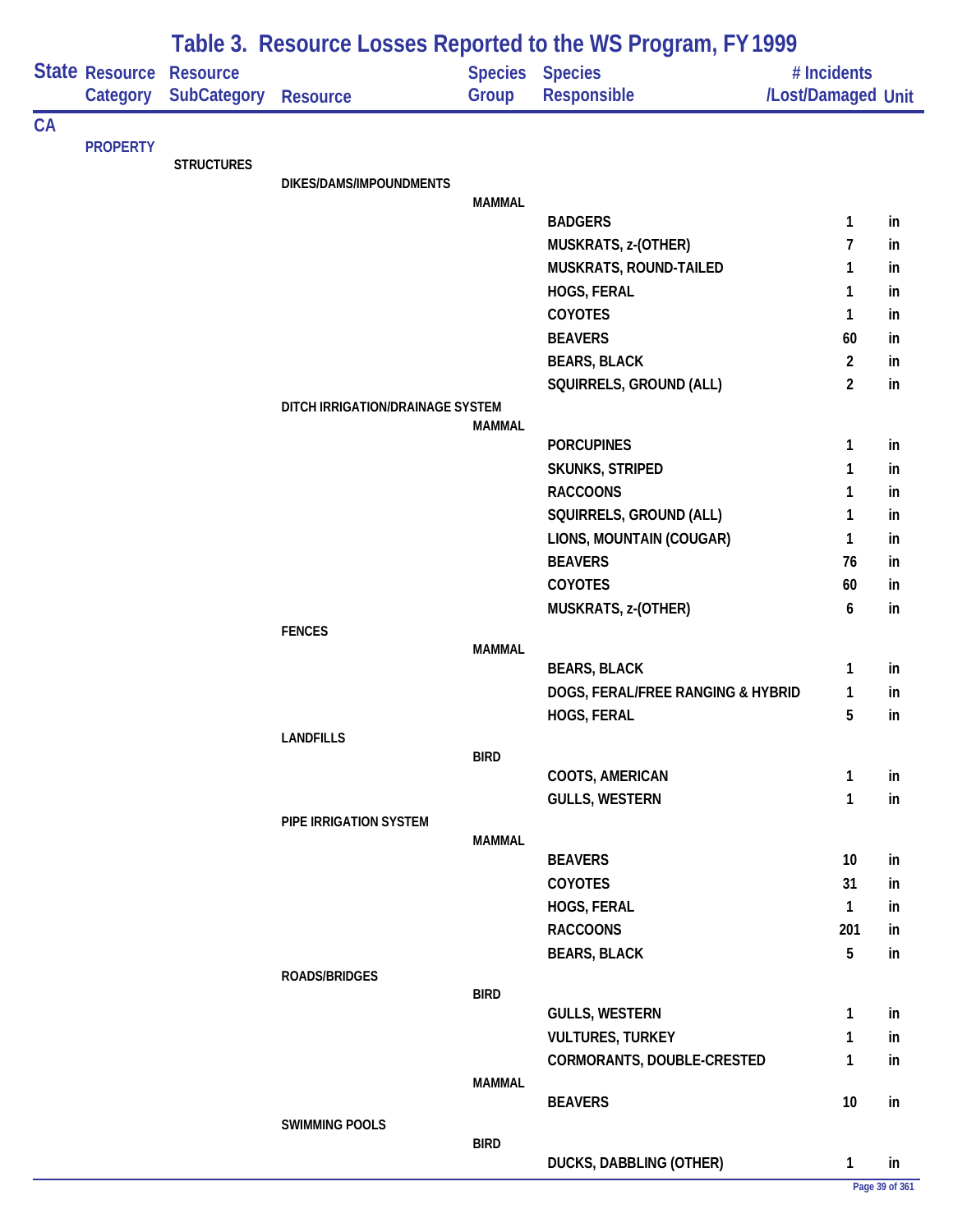|    |                            | Table 3. Resource Losses Reported to the WS Program, FY 1999 |                                                                     |               |                                            |                                   |          |  |  |
|----|----------------------------|--------------------------------------------------------------|---------------------------------------------------------------------|---------------|--------------------------------------------|-----------------------------------|----------|--|--|
|    | State Resource<br>Category | <b>Resource</b><br><b>SubCategory</b>                        | <b>Resource</b>                                                     | Group         | <b>Species Species</b><br>Responsible      | # Incidents<br>/Lost/Damaged Unit |          |  |  |
| CA | <b>PROPERTY</b>            |                                                              |                                                                     |               |                                            |                                   |          |  |  |
|    |                            | <b>STRUCTURES</b>                                            |                                                                     |               |                                            |                                   |          |  |  |
|    |                            |                                                              | <b>SWIMMING POOLS</b>                                               | <b>BIRD</b>   |                                            |                                   |          |  |  |
|    |                            |                                                              |                                                                     |               | <b>MALLARDS</b>                            | $\overline{2}$                    | in       |  |  |
|    |                            |                                                              |                                                                     | <b>MAMMAL</b> | <b>BATS (ALL)</b>                          | 1                                 | in       |  |  |
|    |                            |                                                              | UTILITIES, ELECTRICAL                                               |               |                                            |                                   |          |  |  |
|    |                            |                                                              |                                                                     | <b>BIRD</b>   | HAWKS, RED-TAILED                          | 1                                 | in       |  |  |
|    |                            |                                                              |                                                                     | <b>MAMMAL</b> |                                            |                                   |          |  |  |
|    |                            |                                                              |                                                                     |               | <b>BEARS, BLACK</b><br>RABBITS, COTTONTAIL | 1<br>2                            | in<br>in |  |  |
|    |                            |                                                              |                                                                     |               | SQUIRRELS, GROUND (ALL)                    | 1                                 | in       |  |  |
| CO |                            |                                                              |                                                                     |               |                                            |                                   |          |  |  |
|    | <b>AGRICULTURE</b>         | <b>AQUACULTURE</b>                                           |                                                                     |               |                                            |                                   |          |  |  |
|    |                            |                                                              | FISH, ORNAMENTAL (BROOD)                                            | <b>MAMMAL</b> |                                            |                                   |          |  |  |
|    |                            |                                                              |                                                                     |               | <b>RACCOONS</b>                            | 21                                | in       |  |  |
|    |                            |                                                              | FISH, ORNAMENTAL (MARKET)                                           | <b>MAMMAL</b> |                                            |                                   |          |  |  |
|    |                            |                                                              |                                                                     |               | <b>RACCOONS</b>                            | 6                                 | in       |  |  |
|    |                            |                                                              | <b>COMMERCIAL FORESTRY &amp; NURSERY</b><br>TREES, STANDING (MIXED) |               |                                            |                                   |          |  |  |
|    |                            |                                                              |                                                                     | <b>MAMMAL</b> |                                            |                                   |          |  |  |
|    |                            |                                                              | TREES, STANDING HARDWOOD                                            |               | <b>BEAVERS</b>                             | 14                                | in       |  |  |
|    |                            |                                                              |                                                                     | <b>MAMMAL</b> |                                            |                                   |          |  |  |
|    |                            | <b>COMMERCIAL GAME ANIMALS</b>                               |                                                                     |               | <b>BEAVERS</b>                             | 1                                 | in       |  |  |
|    |                            |                                                              | <b>BIRDS, CHUKAR</b>                                                |               |                                            |                                   |          |  |  |
|    |                            |                                                              |                                                                     | <b>MAMMAL</b> | <b>BEARS, BLACK</b>                        | 22                                | ea       |  |  |
|    |                            |                                                              | MAMMALS, DEER, FALLOW                                               |               |                                            |                                   |          |  |  |
|    |                            |                                                              |                                                                     | <b>MAMMAL</b> | COYOTES                                    | 79                                | ea       |  |  |
|    |                            |                                                              |                                                                     |               | LIONS, MOUNTAIN (COUGAR)                   | 10                                | ea       |  |  |
|    |                            | <b>FIELD CROPS</b>                                           | <b>GRAINS, CORN (FIELD)</b>                                         |               |                                            |                                   |          |  |  |
|    |                            |                                                              |                                                                     | <b>MAMMAL</b> |                                            |                                   |          |  |  |
|    |                            |                                                              | GRASSES/SOD                                                         |               | PRAIRIE DOGS, WHITE-TAILED                 | 1                                 | in       |  |  |
|    |                            |                                                              |                                                                     | <b>MAMMAL</b> |                                            |                                   |          |  |  |
|    |                            |                                                              | HAYFIELDS, ALFALFA                                                  |               | PRAIRIE DOGS, WHITE-TAILED                 | 1                                 | in       |  |  |
|    |                            |                                                              |                                                                     | <b>MAMMAL</b> |                                            |                                   |          |  |  |
|    |                            |                                                              | <b>MELONS, WATERMELONS</b>                                          |               | PRAIRIE DOGS, WHITE-TAILED                 | 5                                 | in       |  |  |
|    |                            |                                                              |                                                                     | <b>MAMMAL</b> |                                            |                                   |          |  |  |
|    |                            |                                                              |                                                                     |               | COYOTES                                    | 6                                 | in       |  |  |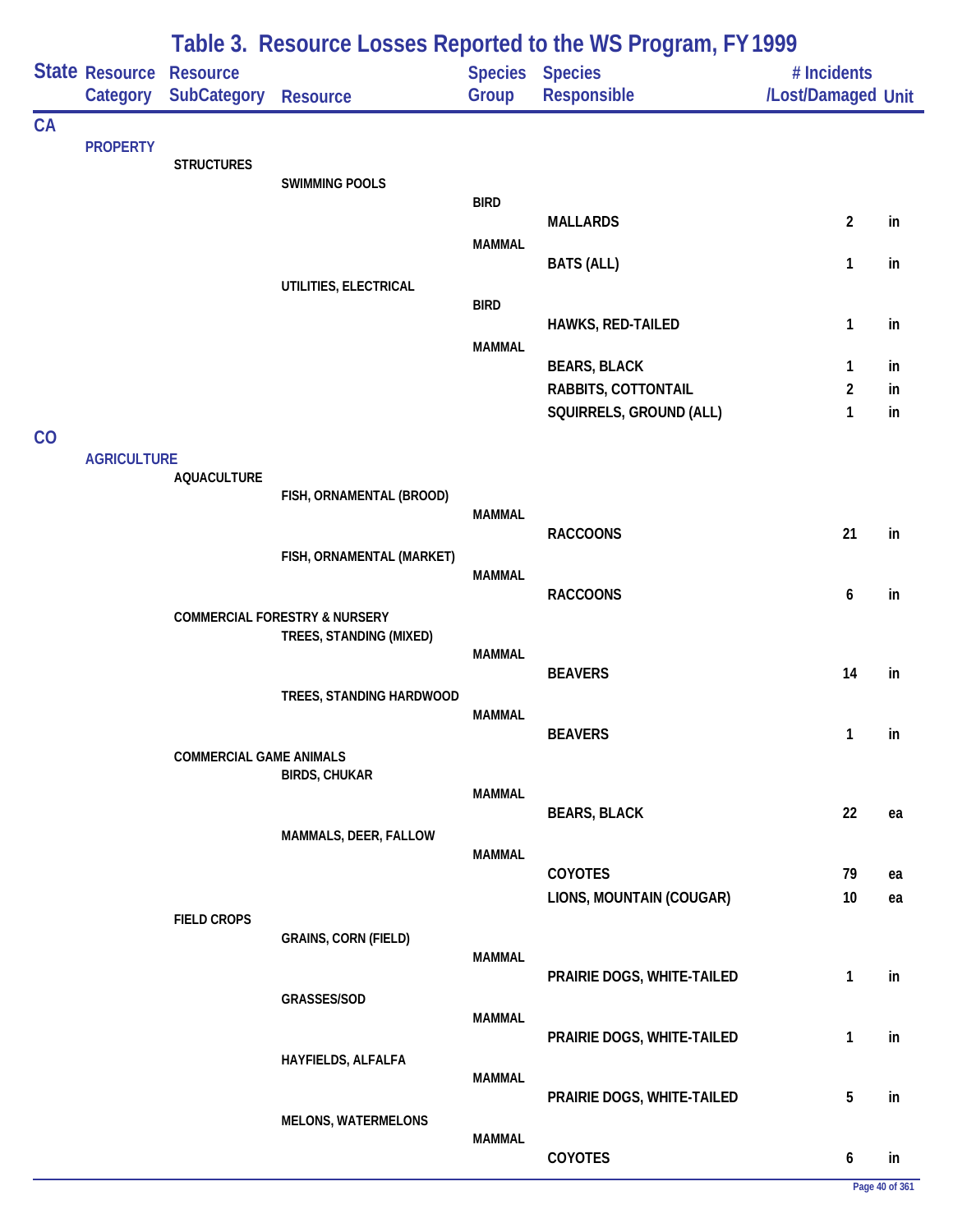|    |                            |                                       |                               |               | Table 3. Resource Losses Reported to the WS Program, FY 1999 |                                   |          |
|----|----------------------------|---------------------------------------|-------------------------------|---------------|--------------------------------------------------------------|-----------------------------------|----------|
|    | State Resource<br>Category | <b>Resource</b><br><b>SubCategory</b> | Resource                      | Group         | Species Species<br><b>Responsible</b>                        | # Incidents<br>/Lost/Damaged Unit |          |
| CO |                            |                                       |                               |               |                                                              |                                   |          |
|    | <b>AGRICULTURE</b>         | <b>FIELD CROPS</b>                    |                               |               |                                                              |                                   |          |
|    |                            |                                       | <b>TOMATOES</b>               |               |                                                              |                                   |          |
|    |                            |                                       |                               | <b>MAMMAL</b> | SQUIRRELS, FOX                                               | 1                                 | in       |
|    |                            | <b>FRUITS &amp; NUTS</b>              |                               |               |                                                              |                                   |          |
|    |                            |                                       | FRUIT, APPLES                 | <b>MAMMAL</b> |                                                              |                                   |          |
|    |                            |                                       |                               |               | SQUIRRELS, FOX                                               | $\mathbf{1}$                      | in       |
|    |                            |                                       | FRUIT, z-(OTHER)              | <b>BIRD</b>   |                                                              |                                   |          |
|    |                            |                                       |                               |               | WOODPECKERS, z-(OTHER)                                       | 1                                 | in       |
|    |                            |                                       | NUTS, z-(OTHER)               |               |                                                              |                                   |          |
|    |                            |                                       |                               | <b>BIRD</b>   | <b>CROWS, AMERICAN</b>                                       | $\mathbf{1}$                      | in       |
|    |                            |                                       | PLANTS, GRAPES/MUSCADINES     |               |                                                              |                                   |          |
|    |                            |                                       |                               | <b>MAMMAL</b> | <b>RACCOONS</b>                                              | 1                                 | in       |
|    |                            |                                       | TREES, APPLE                  |               |                                                              |                                   |          |
|    |                            |                                       |                               | <b>MAMMAL</b> | SQUIRRELS, FOX                                               | $\mathbf{1}$                      | in       |
|    |                            |                                       | TREES, z-FRUIT/NUT (OTHER)    |               |                                                              |                                   |          |
|    |                            |                                       |                               | <b>MAMMAL</b> |                                                              |                                   |          |
|    |                            |                                       |                               |               | <b>BEAVERS</b><br><b>RACCOONS</b>                            | 1<br>1                            | in<br>in |
|    |                            | <b>LIVESTOCK</b>                      |                               |               |                                                              |                                   |          |
|    |                            |                                       | CATTLE (ADULT)                |               |                                                              |                                   |          |
|    |                            |                                       |                               | <b>MAMMAL</b> | <b>COYOTES</b>                                               | 7                                 | ea       |
|    |                            |                                       |                               |               | LIONS, MOUNTAIN (COUGAR)                                     | 2                                 | ea       |
|    |                            |                                       |                               |               | <b>BEARS, BLACK</b>                                          | 4                                 | ea       |
|    |                            |                                       | CATTLE (CALVES)               | <b>MAMMAL</b> |                                                              |                                   |          |
|    |                            |                                       |                               |               | COYOTES                                                      | 122                               | ea       |
|    |                            |                                       |                               |               | DOGS, FERAL/FREE RANGING & HYBRID                            | $\mathbf{3}$                      | ea       |
|    |                            |                                       |                               |               | LIONS, MOUNTAIN (COUGAR)<br><b>BEARS, BLACK</b>              | 11<br>$\overline{1}$              | ea<br>ea |
|    |                            |                                       | EQUINE, HORSES (ADULT)        |               |                                                              |                                   |          |
|    |                            |                                       |                               | <b>MAMMAL</b> |                                                              |                                   |          |
|    |                            |                                       | <b>EQUINE, HORSES (FOALS)</b> |               | LIONS, MOUNTAIN (COUGAR)                                     | 4                                 | ea       |
|    |                            |                                       |                               | <b>MAMMAL</b> |                                                              |                                   |          |
|    |                            |                                       |                               |               | COYOTES                                                      | 1<br>1                            | ea       |
|    |                            |                                       | FOWL, CHICKENS (OTHER)        |               | LIONS, MOUNTAIN (COUGAR)                                     |                                   | ea       |
|    |                            |                                       |                               | <b>BIRD</b>   |                                                              |                                   |          |
|    |                            |                                       |                               | <b>MAMMAL</b> | <b>OWLS, GREAT HORNED</b>                                    | $\overline{2}$                    | ea       |
|    |                            |                                       |                               |               | <b>RACCOONS</b>                                              | 38                                | ea       |
|    |                            |                                       |                               |               | FOXES, RED                                                   | 149                               | ea       |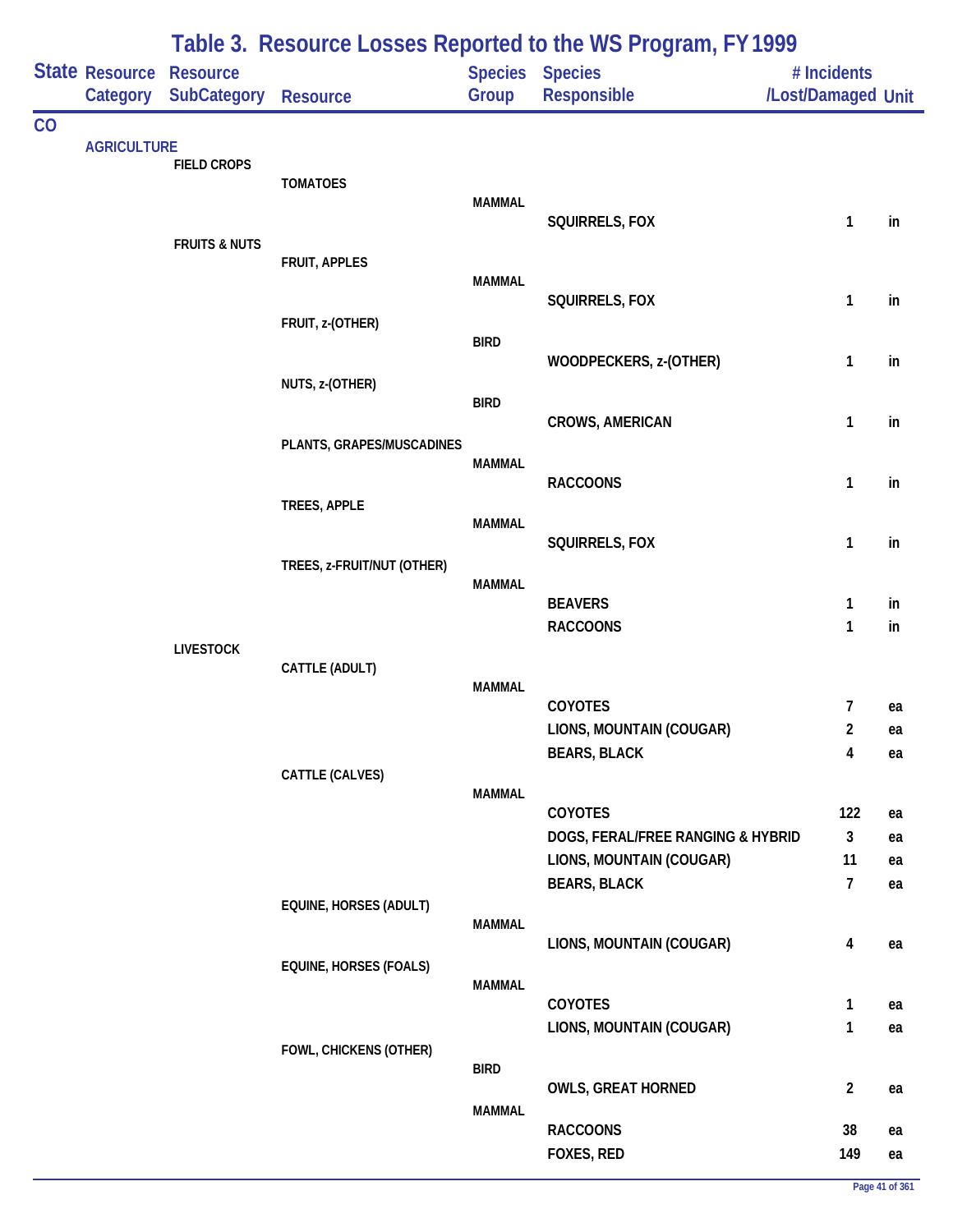|    |                            | Table 3. Resource Losses Reported to the WS Program, FY 1999 |                              |                         |                                     |                                   |          |  |  |
|----|----------------------------|--------------------------------------------------------------|------------------------------|-------------------------|-------------------------------------|-----------------------------------|----------|--|--|
|    | State Resource<br>Category | <b>Resource</b><br><b>SubCategory</b>                        | <b>Resource</b>              | <b>Species</b><br>Group | <b>Species</b><br>Responsible       | # Incidents<br>/Lost/Damaged Unit |          |  |  |
| CO |                            |                                                              |                              |                         |                                     |                                   |          |  |  |
|    | <b>AGRICULTURE</b>         | <b>LIVESTOCK</b>                                             |                              |                         |                                     |                                   |          |  |  |
|    |                            |                                                              | FOWL, CHICKENS (OTHER)       |                         |                                     |                                   |          |  |  |
|    |                            |                                                              |                              | <b>MAMMAL</b>           | <b>BEARS, BLACK</b>                 | 1                                 | ea       |  |  |
|    |                            |                                                              |                              |                         | COYOTES                             | 64                                | ea       |  |  |
|    |                            |                                                              | FOWL, DUCKS (DOMESTIC)       |                         |                                     |                                   |          |  |  |
|    |                            |                                                              |                              | <b>MAMMAL</b>           |                                     |                                   |          |  |  |
|    |                            |                                                              |                              |                         | FOXES, RED                          | 46                                | ea       |  |  |
|    |                            |                                                              | FOWL, EMUS                   | <b>MAMMAL</b>           |                                     |                                   |          |  |  |
|    |                            |                                                              |                              |                         | LIONS, MOUNTAIN (COUGAR)            | 5                                 | ea       |  |  |
|    |                            |                                                              | FOWL, GEESE (DOMESTIC)       |                         |                                     |                                   |          |  |  |
|    |                            |                                                              |                              | <b>MAMMAL</b>           | COYOTES                             | 20                                | ea       |  |  |
|    |                            |                                                              |                              |                         | FOXES, RED                          | $\overline{2}$                    | ea       |  |  |
|    |                            |                                                              |                              |                         | LIONS, MOUNTAIN (COUGAR)            | $\overline{2}$                    | ea       |  |  |
|    |                            |                                                              | FOWL, OSTRICHES              |                         |                                     |                                   |          |  |  |
|    |                            |                                                              |                              | <b>MAMMAL</b>           |                                     |                                   |          |  |  |
|    |                            |                                                              | FOWL, TURKEYS (DOMESTIC)     |                         | COYOTES                             | 4                                 | ea       |  |  |
|    |                            |                                                              |                              | <b>MAMMAL</b>           |                                     |                                   |          |  |  |
|    |                            |                                                              |                              |                         | LIONS, MOUNTAIN (COUGAR)            | 4                                 | ea       |  |  |
|    |                            |                                                              |                              |                         | FOXES, RED                          | 13                                | ea       |  |  |
|    |                            |                                                              | <b>GOATS, MOHAIR (ADULT)</b> | <b>MAMMAL</b>           |                                     |                                   |          |  |  |
|    |                            |                                                              |                              |                         | COYOTES                             | 3                                 | ea       |  |  |
|    |                            |                                                              | GOATS, z-(OTHER ADULTS)      |                         |                                     |                                   |          |  |  |
|    |                            |                                                              |                              | <b>MAMMAL</b>           |                                     |                                   |          |  |  |
|    |                            |                                                              |                              |                         | DOGS, FERAL/FREE RANGING & HYBRID   | 5                                 | ea       |  |  |
|    |                            |                                                              |                              |                         | LIONS, MOUNTAIN (COUGAR)<br>COYOTES | 6<br>12                           | ea<br>ea |  |  |
|    |                            |                                                              | GOATS, z-(OTHER KIDS)        |                         |                                     |                                   |          |  |  |
|    |                            |                                                              |                              | <b>MAMMAL</b>           |                                     |                                   |          |  |  |
|    |                            |                                                              |                              |                         | COYOTES                             | 10                                | ea       |  |  |
|    |                            |                                                              |                              |                         | FOXES, RED                          | 5                                 | ea       |  |  |
|    |                            |                                                              | <b>LLAMAS (ALL)</b>          |                         | LIONS, MOUNTAIN (COUGAR)            | 4                                 | ea       |  |  |
|    |                            |                                                              |                              | <b>MAMMAL</b>           |                                     |                                   |          |  |  |
|    |                            |                                                              |                              |                         | LIONS, MOUNTAIN (COUGAR)            | $\mathbf{1}$                      | ea       |  |  |
|    |                            |                                                              | SHEEP (ADULT)                |                         |                                     |                                   |          |  |  |
|    |                            |                                                              |                              | <b>MAMMAL</b>           | <b>BEARS, BLACK</b>                 | 391                               | ea       |  |  |
|    |                            |                                                              |                              |                         | LIONS, MOUNTAIN (COUGAR)            | 55                                | ea       |  |  |
|    |                            |                                                              |                              |                         | DOGS, FERAL/FREE RANGING & HYBRID   | 13                                | ea       |  |  |
|    |                            |                                                              |                              |                         | COYOTES                             | 181                               | ea       |  |  |
|    |                            |                                                              |                              |                         | <b>BOBCATS</b>                      | $\mathbf{1}$                      | ea       |  |  |
|    |                            |                                                              | <b>SHEEP (LAMBS)</b>         |                         |                                     |                                   |          |  |  |

### **BIRD**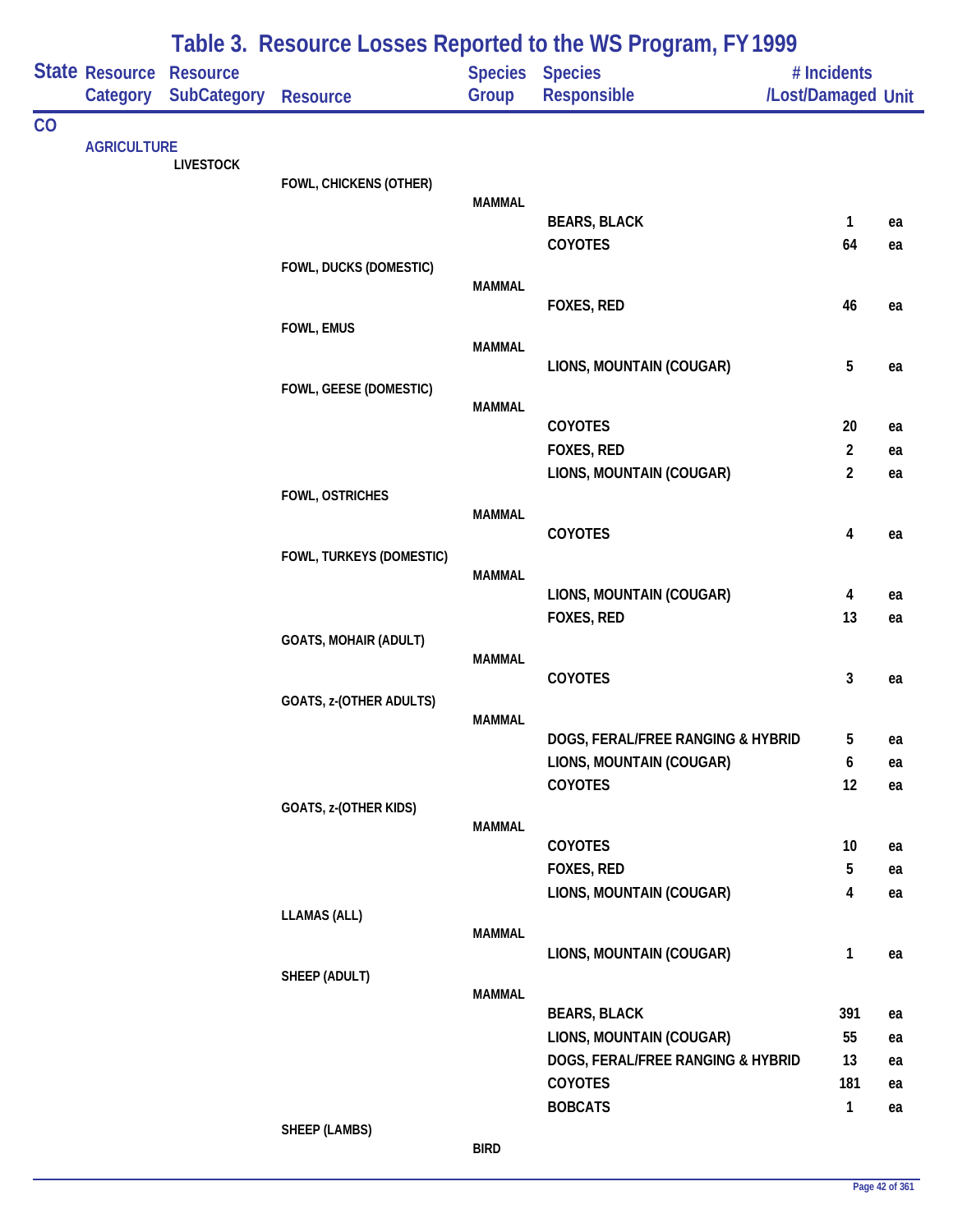|    |                                                                                                                                       |                                  | Table 3. Resource Losses Reported to the WS Program, FY 1999 |               |                                   |                    |    |  |  |  |  |
|----|---------------------------------------------------------------------------------------------------------------------------------------|----------------------------------|--------------------------------------------------------------|---------------|-----------------------------------|--------------------|----|--|--|--|--|
|    |                                                                                                                                       | <b>Resource</b>                  |                                                              |               | Species Species                   | # Incidents        |    |  |  |  |  |
|    |                                                                                                                                       |                                  | <b>Resource</b>                                              | Group         | Responsible                       | /Lost/Damaged Unit |    |  |  |  |  |
| CO |                                                                                                                                       |                                  |                                                              |               |                                   |                    |    |  |  |  |  |
|    |                                                                                                                                       |                                  |                                                              |               |                                   |                    |    |  |  |  |  |
|    |                                                                                                                                       |                                  | SHEEP (LAMBS)                                                |               |                                   |                    |    |  |  |  |  |
|    |                                                                                                                                       |                                  |                                                              | <b>BIRD</b>   |                                   |                    |    |  |  |  |  |
|    |                                                                                                                                       |                                  |                                                              |               | <b>EAGLES, GOLDEN</b>             | 34                 | ea |  |  |  |  |
|    |                                                                                                                                       |                                  |                                                              |               | RAVENS, COMMON                    | 6                  | ea |  |  |  |  |
|    |                                                                                                                                       |                                  |                                                              | <b>MAMMAL</b> | FOXES, RED                        | 39                 | ea |  |  |  |  |
|    |                                                                                                                                       |                                  |                                                              |               | LIONS, MOUNTAIN (COUGAR)          | 95                 | ea |  |  |  |  |
|    |                                                                                                                                       |                                  |                                                              |               | DOGS, FERAL/FREE RANGING & HYBRID | 3                  | ea |  |  |  |  |
|    |                                                                                                                                       |                                  |                                                              |               | COYOTES                           | 1097               | ea |  |  |  |  |
|    |                                                                                                                                       |                                  |                                                              |               | <b>BEARS, BLACK</b>               | 293                | ea |  |  |  |  |
|    |                                                                                                                                       |                                  | SWINE (ADULT)                                                |               |                                   |                    |    |  |  |  |  |
|    |                                                                                                                                       |                                  |                                                              | <b>MAMMAL</b> |                                   |                    |    |  |  |  |  |
|    |                                                                                                                                       |                                  |                                                              |               | COYOTES                           | 1                  | ea |  |  |  |  |
|    |                                                                                                                                       |                                  |                                                              |               | <b>BEARS, BLACK</b>               | $\overline{2}$     | ea |  |  |  |  |
|    |                                                                                                                                       |                                  | <b>SWINE (PIGLETS)</b>                                       | <b>MAMMAL</b> |                                   |                    |    |  |  |  |  |
|    |                                                                                                                                       |                                  |                                                              |               | FOXES, RED                        | 5                  | ea |  |  |  |  |
|    |                                                                                                                                       |                                  |                                                              |               |                                   |                    |    |  |  |  |  |
|    | <b>State Resource</b><br>Category SubCategory<br><b>AGRICULTURE</b><br><b>LIVESTOCK</b><br><b>OTHER</b><br><b>HEALTH &amp; SAFETY</b> |                                  | FEED, LIVESTOCK                                              |               |                                   |                    |    |  |  |  |  |
|    |                                                                                                                                       |                                  |                                                              | <b>BIRD</b>   |                                   |                    |    |  |  |  |  |
|    |                                                                                                                                       |                                  |                                                              |               | STARLINGS, EUROPEAN               | 1                  | in |  |  |  |  |
|    |                                                                                                                                       |                                  | <b>PASTURE</b>                                               |               |                                   |                    |    |  |  |  |  |
|    | <b>RANGE/PASTURE</b>                                                                                                                  |                                  |                                                              | <b>MAMMAL</b> |                                   |                    |    |  |  |  |  |
|    |                                                                                                                                       |                                  |                                                              |               | <b>BEAVERS</b>                    | 8                  | ac |  |  |  |  |
|    |                                                                                                                                       |                                  |                                                              |               | PRAIRIE DOGS, BLACK-TAILED        | 20                 | ac |  |  |  |  |
|    |                                                                                                                                       |                                  |                                                              |               | PRAIRIE DOGS, WHITE-TAILED        | 65                 | ac |  |  |  |  |
|    |                                                                                                                                       |                                  | RANGELAND                                                    | <b>MAMMAL</b> |                                   |                    |    |  |  |  |  |
|    |                                                                                                                                       |                                  |                                                              |               | PRAIRIE DOGS, BLACK-TAILED        | $\overline{2}$     | ac |  |  |  |  |
|    |                                                                                                                                       |                                  |                                                              |               |                                   |                    |    |  |  |  |  |
|    |                                                                                                                                       | <b>HUMAN HEALTH &amp; SAFETY</b> |                                                              |               |                                   |                    |    |  |  |  |  |
|    |                                                                                                                                       |                                  | HEALTH & SAFETY, HUMAN (AVIATION)                            | <b>BIRD</b>   |                                   |                    |    |  |  |  |  |
|    |                                                                                                                                       |                                  |                                                              |               | <b>BIRD, UNIDENTIFIABLE</b>       | 1                  | in |  |  |  |  |
|    |                                                                                                                                       |                                  | HEALTH & SAFETY, HUMAN (OTHER TRANSPORTATION)                |               |                                   |                    |    |  |  |  |  |
|    |                                                                                                                                       |                                  |                                                              | <b>MAMMAL</b> |                                   |                    |    |  |  |  |  |
|    |                                                                                                                                       |                                  |                                                              |               | <b>SKUNKS, STRIPED</b>            | $\mathbf{1}$       | in |  |  |  |  |
|    |                                                                                                                                       |                                  | HEALTH & SAFETY, HUMAN z-(GENERAL)                           | <b>BIRD</b>   |                                   |                    |    |  |  |  |  |
|    |                                                                                                                                       |                                  |                                                              |               | <b>ROBINS, AMERICAN</b>           | 4                  | in |  |  |  |  |
|    |                                                                                                                                       |                                  |                                                              |               | SWALLOWS, z-(OTHER)               | 5                  | in |  |  |  |  |
|    |                                                                                                                                       |                                  |                                                              |               | <b>SWALLOWS, BARN</b>             | 1                  | in |  |  |  |  |
|    |                                                                                                                                       |                                  |                                                              |               | SPARROWS, HOUSE/ENGLISH           | $\overline{2}$     | in |  |  |  |  |
|    |                                                                                                                                       |                                  |                                                              |               | RAVENS, COMMON                    | 5                  | in |  |  |  |  |
|    |                                                                                                                                       |                                  |                                                              |               | PIGEONS, FERAL (ROCK DOVE)        | 18                 | in |  |  |  |  |
|    |                                                                                                                                       |                                  |                                                              |               | <b>MALLARDS</b>                   | 6                  | in |  |  |  |  |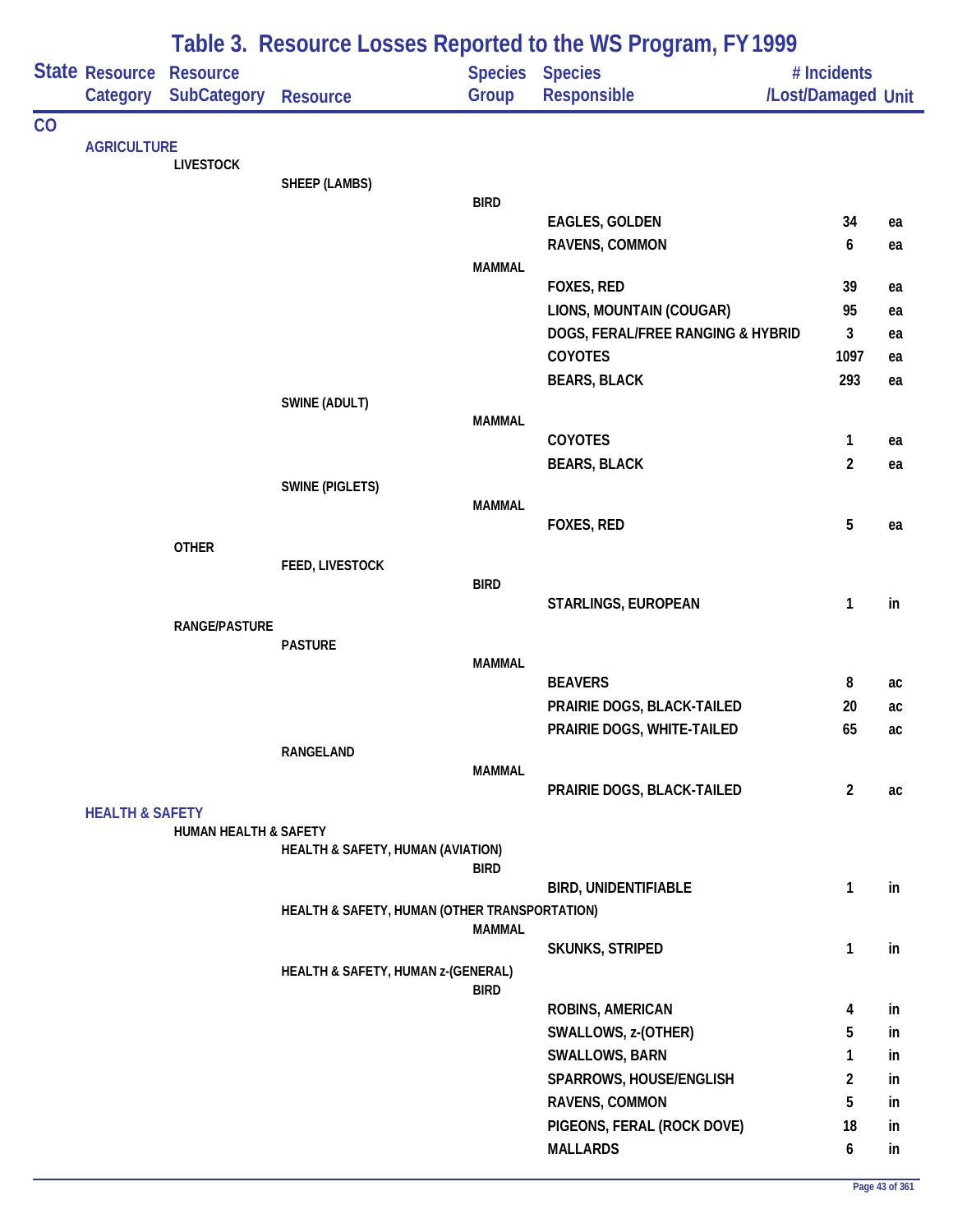|    |                                                                                     | Table 3. Resource Losses Reported to the WS Program, FY 1999 |                                    |                |                                    |                    |    |  |  |
|----|-------------------------------------------------------------------------------------|--------------------------------------------------------------|------------------------------------|----------------|------------------------------------|--------------------|----|--|--|
|    |                                                                                     | <b>Resource</b>                                              |                                    | <b>Species</b> | <b>Species</b>                     | # Incidents        |    |  |  |
|    |                                                                                     | <b>SubCategory</b>                                           | <b>Resource</b>                    | Group          | Responsible                        | /Lost/Damaged Unit |    |  |  |
| CO |                                                                                     |                                                              |                                    |                |                                    |                    |    |  |  |
|    |                                                                                     | <b>HUMAN HEALTH &amp; SAFETY</b>                             |                                    |                |                                    |                    |    |  |  |
|    |                                                                                     |                                                              | HEALTH & SAFETY, HUMAN z-(GENERAL) |                |                                    |                    |    |  |  |
|    |                                                                                     |                                                              |                                    | <b>BIRD</b>    |                                    |                    |    |  |  |
|    |                                                                                     |                                                              |                                    |                | MAGPIES, BLACK-BILLED              | 4                  | in |  |  |
|    |                                                                                     |                                                              |                                    |                | <b>JAYS (OTHER)</b>                | 1                  | in |  |  |
|    |                                                                                     |                                                              |                                    |                | <b>GRACKLES, COMMON</b>            | 2                  | in |  |  |
|    |                                                                                     |                                                              |                                    |                | <b>GEESE, CANADA</b>               | 7                  | in |  |  |
|    |                                                                                     |                                                              |                                    |                | <b>CROWS, AMERICAN</b>             | 6                  | in |  |  |
|    |                                                                                     |                                                              |                                    |                | STARLINGS, EUROPEAN                | 12                 | in |  |  |
|    |                                                                                     |                                                              |                                    | <b>MAMMAL</b>  |                                    |                    |    |  |  |
|    |                                                                                     |                                                              |                                    |                | CATS, FERAL/FREE RANGING           | $\mathbf{1}$       | in |  |  |
|    |                                                                                     |                                                              |                                    |                | PRAIRIE DOGS, WHITE-TAILED         | 12                 | in |  |  |
|    |                                                                                     |                                                              |                                    |                | SQUIRRELS, z-(OTHER)               | 1                  | in |  |  |
|    |                                                                                     |                                                              |                                    |                | SQUIRRELS, GROUND (ALL)            | 1                  | in |  |  |
|    |                                                                                     |                                                              |                                    |                | SQUIRRELS, FOX                     | 15                 | in |  |  |
|    |                                                                                     |                                                              |                                    |                | <b>SKUNKS, STRIPED</b>             | 74                 | in |  |  |
|    | State Resource<br>Category<br><b>HEALTH &amp; SAFETY</b><br><b>NATURAL RESOURCE</b> |                                                              |                                    |                | <b>RACCOONS</b>                    | 87                 | in |  |  |
|    |                                                                                     |                                                              |                                    |                | RABBITS, COTTONTAIL                | 1                  | in |  |  |
|    |                                                                                     |                                                              |                                    |                | PRAIRIE DOGS, BLACK-TAILED         | 3                  | in |  |  |
|    |                                                                                     |                                                              |                                    |                | MICE, DEER (ALL)                   | 1                  | in |  |  |
|    |                                                                                     |                                                              |                                    |                | LIONS, MOUNTAIN (COUGAR)           | 3                  | in |  |  |
|    |                                                                                     |                                                              |                                    |                | FOXES, RED                         | 35                 | in |  |  |
|    |                                                                                     |                                                              |                                    |                | <b>COYOTES</b>                     | 7                  | in |  |  |
|    |                                                                                     |                                                              |                                    |                | <b>BEARS, BLACK</b>                | 3                  | in |  |  |
|    |                                                                                     |                                                              |                                    |                | <b>BATS (ALL)</b>                  | 9                  | in |  |  |
|    |                                                                                     |                                                              |                                    | <b>REPTILE</b> | DOGS, FERAL/FREE RANGING & HYBRID  | 12                 | in |  |  |
|    |                                                                                     |                                                              |                                    |                | SNAKES, NON-POISONOUS (OTHER)      | 13                 | in |  |  |
|    |                                                                                     |                                                              |                                    |                | <b>SNAKES, POISONOUS (ALL)</b>     | $\overline{7}$     | in |  |  |
|    |                                                                                     |                                                              |                                    |                |                                    |                    |    |  |  |
|    |                                                                                     | <b>FISHERIES</b>                                             |                                    |                |                                    |                    |    |  |  |
|    |                                                                                     |                                                              | FISH, TROUT (ALL)                  |                |                                    |                    |    |  |  |
|    |                                                                                     |                                                              |                                    | <b>BIRD</b>    |                                    |                    |    |  |  |
|    |                                                                                     |                                                              |                                    |                | <b>HERONS, BLACK-CROWNED NIGHT</b> | 1                  | in |  |  |
|    |                                                                                     |                                                              |                                    |                | <b>HERONS, GREAT BLUE</b>          | $\overline{2}$     | in |  |  |
|    |                                                                                     |                                                              |                                    |                | MAGPIES, BLACK-BILLED              | 1                  | in |  |  |
|    |                                                                                     |                                                              |                                    |                | <b>GULLS, CALIFORNIA</b>           | 5                  | in |  |  |
|    |                                                                                     |                                                              |                                    |                | <b>GRACKLES, COMMON</b>            | 1                  | in |  |  |
|    |                                                                                     |                                                              |                                    |                | CORMORANTS, DOUBLE-CRESTED         | 1                  | in |  |  |
|    |                                                                                     |                                                              |                                    |                | RAVENS, COMMON                     | 1                  | in |  |  |
|    |                                                                                     |                                                              |                                    |                | <b>GULLS, RING-BILLED</b>          | 3                  | in |  |  |
|    |                                                                                     |                                                              | FISH, z-(OTHER)                    | <b>BIRD</b>    |                                    |                    |    |  |  |
|    |                                                                                     |                                                              |                                    |                | <b>GULLS, RING-BILLED</b>          | $\overline{2}$     | in |  |  |
|    |                                                                                     |                                                              |                                    |                | MAGPIES, BLACK-BILLED              | 1                  | in |  |  |
|    |                                                                                     |                                                              |                                    |                | KINGFISHERS (ALL)                  | $\overline{2}$     | in |  |  |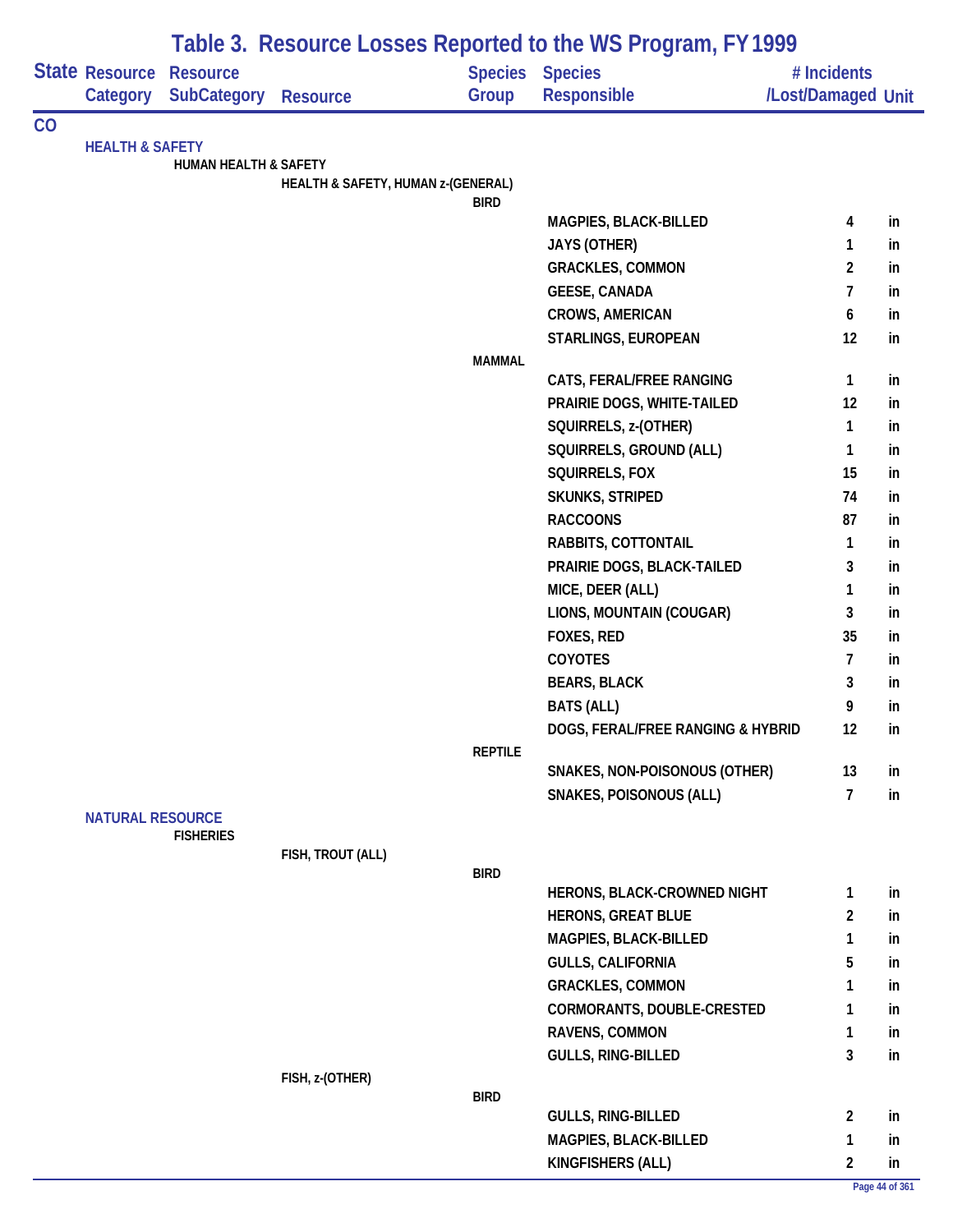|    |                                                                                          | Table 3. Resource Losses Reported to the WS Program, FY 1999 |                                          |               |                                                               |                                   |                     |          |  |
|----|------------------------------------------------------------------------------------------|--------------------------------------------------------------|------------------------------------------|---------------|---------------------------------------------------------------|-----------------------------------|---------------------|----------|--|
|    |                                                                                          | <b>SubCategory</b>                                           | <b>Resource</b>                          | Group         | Species Species<br><b>Responsible</b>                         | # Incidents<br>/Lost/Damaged Unit |                     |          |  |
| CO |                                                                                          |                                                              |                                          |               |                                                               |                                   |                     |          |  |
|    |                                                                                          | <b>FISHERIES</b>                                             |                                          |               |                                                               |                                   |                     |          |  |
|    |                                                                                          |                                                              | FISH, z-(OTHER)                          |               |                                                               |                                   |                     |          |  |
|    |                                                                                          |                                                              |                                          | <b>BIRD</b>   |                                                               |                                   |                     |          |  |
|    |                                                                                          |                                                              |                                          |               | GULLS, z-(OTHER)                                              |                                   | 1                   | in       |  |
|    |                                                                                          |                                                              |                                          |               | <b>GULLS, CALIFORNIA</b>                                      |                                   | 2                   | in       |  |
|    |                                                                                          |                                                              |                                          |               | <b>GRACKLES, COMMON</b>                                       |                                   | 1                   | in       |  |
|    |                                                                                          |                                                              |                                          |               | EGRETS/HERONS/IBIS (MIXED)                                    |                                   | 1<br>$\overline{2}$ | in       |  |
|    |                                                                                          |                                                              |                                          |               | EGRETS/HERONS/CORMORANTS (MIXED)<br><b>HERONS, GREAT BLUE</b> |                                   | 3                   | in<br>in |  |
|    |                                                                                          | <b>FORESTRY (NATRL. RESRC)</b>                               |                                          |               |                                                               |                                   |                     |          |  |
|    |                                                                                          |                                                              | TREES, STANDING                          |               |                                                               |                                   |                     |          |  |
|    |                                                                                          |                                                              |                                          | <b>MAMMAL</b> |                                                               |                                   |                     |          |  |
|    |                                                                                          |                                                              |                                          |               | <b>BEAVERS</b>                                                |                                   | 3                   | in       |  |
|    |                                                                                          |                                                              |                                          |               | <b>PORCUPINES</b>                                             |                                   | 1                   | in       |  |
|    |                                                                                          | <b>ANIMAL</b>                                                |                                          |               |                                                               |                                   |                     |          |  |
|    |                                                                                          |                                                              | PETS (COMPANION & HOBBY ANIMALS)         |               |                                                               |                                   |                     |          |  |
|    |                                                                                          |                                                              |                                          | <b>BIRD</b>   |                                                               |                                   |                     |          |  |
|    | <b>State Resource Resource</b><br>Category<br><b>NATURAL RESOURCE</b><br><b>PROPERTY</b> |                                                              |                                          |               | HAWKS, RED-TAILED                                             |                                   | 1                   | ea       |  |
|    |                                                                                          |                                                              |                                          |               | HAWKS, z-(OTHER)                                              |                                   | 1                   | ea       |  |
|    |                                                                                          |                                                              |                                          | <b>MAMMAL</b> |                                                               |                                   | $\overline{2}$      |          |  |
|    |                                                                                          |                                                              |                                          |               | FOXES, RED<br><b>BEARS, BLACK</b>                             |                                   | 1                   | ea<br>ea |  |
|    |                                                                                          |                                                              |                                          |               | <b>COYOTES</b>                                                |                                   | 15                  | ea       |  |
|    |                                                                                          |                                                              | ZOO/ZOO ANIMALS                          |               |                                                               |                                   |                     |          |  |
|    |                                                                                          |                                                              |                                          | <b>BIRD</b>   |                                                               |                                   |                     |          |  |
|    |                                                                                          |                                                              |                                          |               | <b>OWLS, GREAT HORNED</b>                                     |                                   | 3                   | ea       |  |
|    |                                                                                          | <b>EQUIPMENT</b>                                             |                                          |               |                                                               |                                   |                     |          |  |
|    |                                                                                          |                                                              | <b>EQUIPMENT &amp; MACHINERY (OTHER)</b> | <b>BIRD</b>   |                                                               |                                   |                     |          |  |
|    |                                                                                          |                                                              |                                          |               | STARLINGS, EUROPEAN                                           |                                   | $\mathbf{1}$        | in       |  |
|    |                                                                                          |                                                              | <b>VEHICLES, LAND</b>                    |               |                                                               |                                   |                     |          |  |
|    |                                                                                          |                                                              |                                          | <b>MAMMAL</b> |                                                               |                                   |                     |          |  |
|    |                                                                                          |                                                              |                                          |               | SQUIRRELS, FOX                                                |                                   | $\mathbf{1}$        | ea       |  |
|    |                                                                                          | <b>LANDSCAPING, TURF &amp; GARDENS</b>                       | <b>GARDENS, VEG./FRUITS &amp; NUTS</b>   |               |                                                               |                                   |                     |          |  |
|    |                                                                                          |                                                              |                                          | <b>MAMMAL</b> |                                                               |                                   |                     |          |  |
|    |                                                                                          |                                                              |                                          |               | PRAIRIE DOGS, WHITE-TAILED                                    |                                   | $\mathbf{1}$        | in       |  |
|    |                                                                                          |                                                              |                                          |               | SQUIRRELS, FOX                                                |                                   | $\overline{2}$      | in       |  |
|    |                                                                                          |                                                              | <b>GOLF COURSES</b>                      |               |                                                               |                                   |                     |          |  |
|    |                                                                                          |                                                              |                                          | <b>MAMMAL</b> | <b>RACCOONS</b>                                               |                                   | 1                   | in       |  |
|    |                                                                                          |                                                              | RECREATIONAL AREAS (OTHER)               |               |                                                               |                                   |                     |          |  |
|    |                                                                                          |                                                              |                                          | MAMMAL        |                                                               |                                   |                     |          |  |
|    |                                                                                          |                                                              |                                          |               | PRAIRIE DOGS, WHITE-TAILED                                    |                                   | 5                   | in       |  |
|    |                                                                                          |                                                              | TREES, STANDING & SHRUBS                 |               |                                                               |                                   |                     |          |  |
|    |                                                                                          |                                                              |                                          | <b>BIRD</b>   | <b>FLICKERS, NORTHERN</b>                                     |                                   | 1                   | in       |  |
|    |                                                                                          |                                                              |                                          | <b>MAMMAL</b> |                                                               |                                   |                     |          |  |
|    |                                                                                          |                                                              |                                          |               |                                                               |                                   |                     |          |  |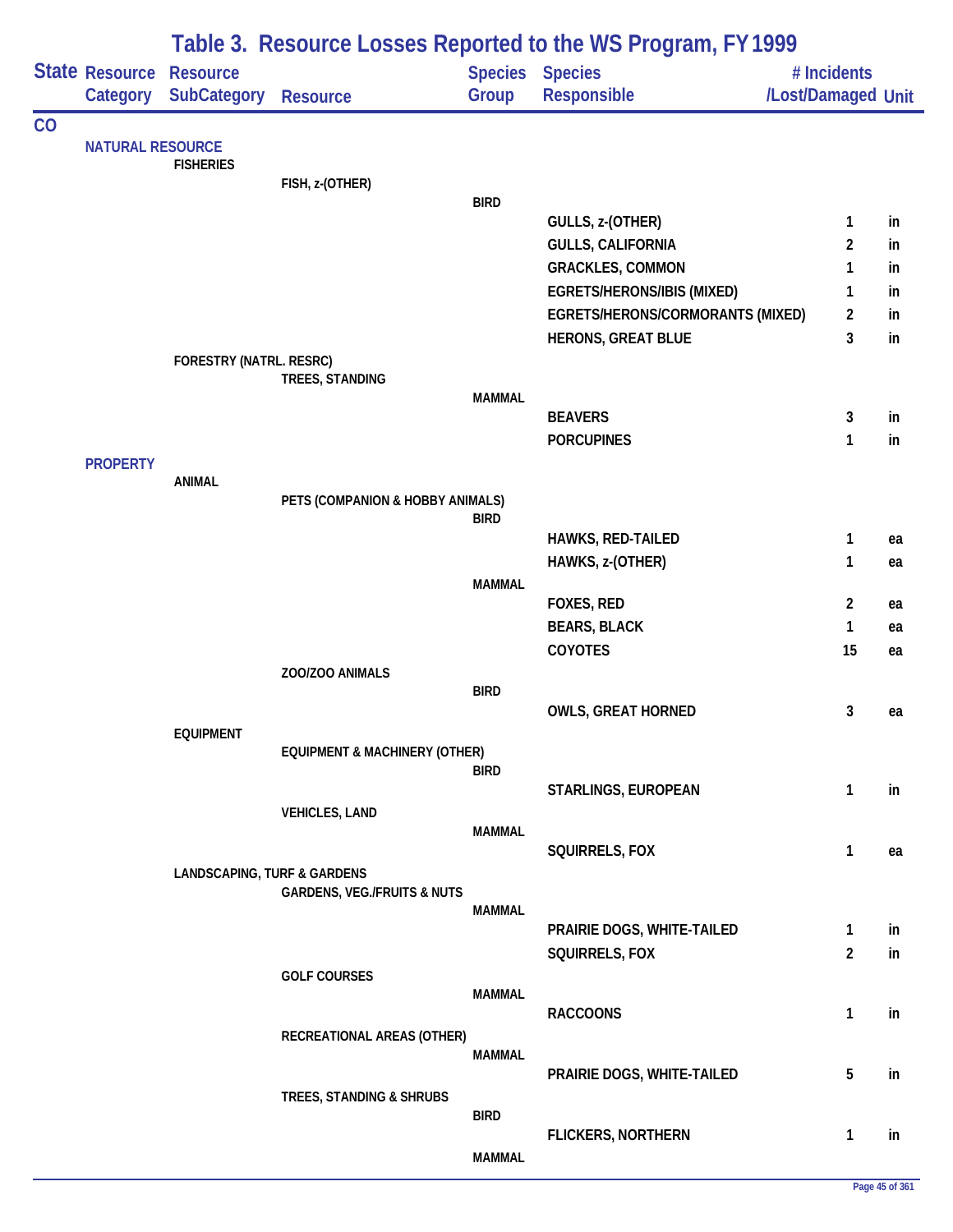|    |                                   | Table 3. Resource Losses Reported to the WS Program, FY 1999 |                                   |                       |                                                       |                                   |          |  |  |  |
|----|-----------------------------------|--------------------------------------------------------------|-----------------------------------|-----------------------|-------------------------------------------------------|-----------------------------------|----------|--|--|--|
|    | <b>State Resource</b><br>Category | <b>Resource</b><br><b>SubCategory</b>                        | <b>Resource</b>                   | Group                 | <b>Species Species</b><br><b>Responsible</b>          | # Incidents<br>/Lost/Damaged Unit |          |  |  |  |
| CO |                                   |                                                              |                                   |                       |                                                       |                                   |          |  |  |  |
|    | <b>PROPERTY</b>                   | <b>LANDSCAPING, TURF &amp; GARDENS</b>                       |                                   |                       |                                                       |                                   |          |  |  |  |
|    |                                   |                                                              | TREES, STANDING & SHRUBS          |                       |                                                       |                                   |          |  |  |  |
|    |                                   |                                                              |                                   | <b>MAMMAL</b>         | SQUIRRELS, FOX                                        | 1                                 | in       |  |  |  |
|    |                                   |                                                              |                                   |                       | <b>BEAVERS</b>                                        | 115                               | in.      |  |  |  |
|    |                                   |                                                              |                                   |                       | <b>PORCUPINES</b>                                     | 3                                 | in       |  |  |  |
|    |                                   |                                                              | TURF AND/OR FLOWERS               |                       |                                                       |                                   |          |  |  |  |
|    |                                   |                                                              |                                   | <b>BIRD</b>           |                                                       |                                   |          |  |  |  |
|    |                                   |                                                              |                                   |                       | <b>GEESE, CANADA</b>                                  | $\mathbf{1}$                      | in       |  |  |  |
|    |                                   |                                                              |                                   | <b>MAMMAL</b>         | PRAIRIE DOGS, BLACK-TAILED                            | $\overline{a}$                    |          |  |  |  |
|    |                                   |                                                              |                                   |                       | RABBITS, COTTONTAIL                                   | 4                                 | in<br>in |  |  |  |
|    |                                   |                                                              |                                   |                       | <b>RACCOONS</b>                                       | 1                                 | in       |  |  |  |
|    |                                   |                                                              |                                   |                       | SQUIRRELS, FOX                                        | $\overline{2}$                    | in       |  |  |  |
|    |                                   |                                                              |                                   |                       | <b>VOLES (ALL)</b>                                    | $\mathcal{I}$                     | in       |  |  |  |
|    |                                   |                                                              |                                   |                       | GOPHERS, POCKET (ALL)                                 | 12                                | in       |  |  |  |
|    |                                   |                                                              | z-LANDSCAPING (OTHER)             |                       |                                                       |                                   |          |  |  |  |
|    |                                   |                                                              |                                   | <b>MAMMAL</b>         |                                                       |                                   |          |  |  |  |
|    |                                   |                                                              |                                   | GOPHERS, POCKET (ALL) | 1                                                     | in                                |          |  |  |  |
|    |                                   | <b>OTHER PROPERTY</b>                                        | FOOD ITEMS, NON-HUMAN             |                       |                                                       |                                   |          |  |  |  |
|    |                                   |                                                              |                                   | <b>MAMMAL</b>         |                                                       |                                   |          |  |  |  |
|    |                                   |                                                              |                                   |                       | <b>BEARS, BLACK</b>                                   | $\overline{2}$                    | in       |  |  |  |
|    |                                   |                                                              | PROPERTY (GENERAL)                | <b>MAMMAL</b>         |                                                       |                                   |          |  |  |  |
|    |                                   |                                                              |                                   |                       | SQUIRRELS, GROUND (ALL)                               | 2                                 | in       |  |  |  |
|    |                                   |                                                              |                                   |                       | <b>BEARS, BLACK</b>                                   | $\overline{2}$                    | in       |  |  |  |
|    |                                   |                                                              |                                   |                       | <b>BEAVERS</b>                                        | 1                                 | ın       |  |  |  |
|    |                                   |                                                              |                                   |                       | <b>RACCOONS</b>                                       | $\mathbf{1}$                      | in       |  |  |  |
|    |                                   | <b>STRUCTURES</b>                                            |                                   |                       |                                                       |                                   |          |  |  |  |
|    |                                   |                                                              | AIRPORT RUNWAYS/TAXIWAYS          | <b>MAMMAL</b>         |                                                       |                                   |          |  |  |  |
|    |                                   |                                                              |                                   |                       | PRAIRIE DOGS, BLACK-TAILED                            | 1                                 | in       |  |  |  |
|    |                                   |                                                              | <b>BUILDINGS, NON-RESIDENTIAL</b> |                       |                                                       |                                   |          |  |  |  |
|    |                                   |                                                              |                                   | <b>BIRD</b>           |                                                       |                                   |          |  |  |  |
|    |                                   |                                                              |                                   |                       | <b>CROWS, AMERICAN</b>                                | 1                                 | in       |  |  |  |
|    |                                   |                                                              |                                   |                       | FLICKERS, NORTHERN                                    | 5                                 | in       |  |  |  |
|    |                                   |                                                              |                                   | MAMMAL                | PIGEONS, FERAL (ROCK DOVE)                            | 6                                 | in       |  |  |  |
|    |                                   |                                                              |                                   |                       | SQUIRRELS, FOX                                        | 1                                 | in       |  |  |  |
|    |                                   |                                                              |                                   |                       | SQUIRRELS, GROUND (ALL)                               | 1                                 | in       |  |  |  |
|    |                                   |                                                              |                                   |                       | <b>SKUNKS, STRIPED</b>                                | 1                                 | in       |  |  |  |
|    |                                   |                                                              |                                   |                       | <b>BEARS, BLACK</b>                                   | 1                                 | in       |  |  |  |
|    |                                   |                                                              | <b>BUILDINGS, RESIDENTIAL</b>     |                       |                                                       |                                   |          |  |  |  |
|    |                                   |                                                              |                                   | <b>BIRD</b>           |                                                       |                                   |          |  |  |  |
|    |                                   |                                                              |                                   |                       | PIGEONS, FERAL (ROCK DOVE)<br>SPARROWS, HOUSE/ENGLISH | 4<br>$\overline{2}$               | in<br>in |  |  |  |
|    |                                   |                                                              |                                   |                       | STARLINGS, EUROPEAN                                   | 1                                 | in       |  |  |  |
|    |                                   |                                                              |                                   |                       |                                                       |                                   |          |  |  |  |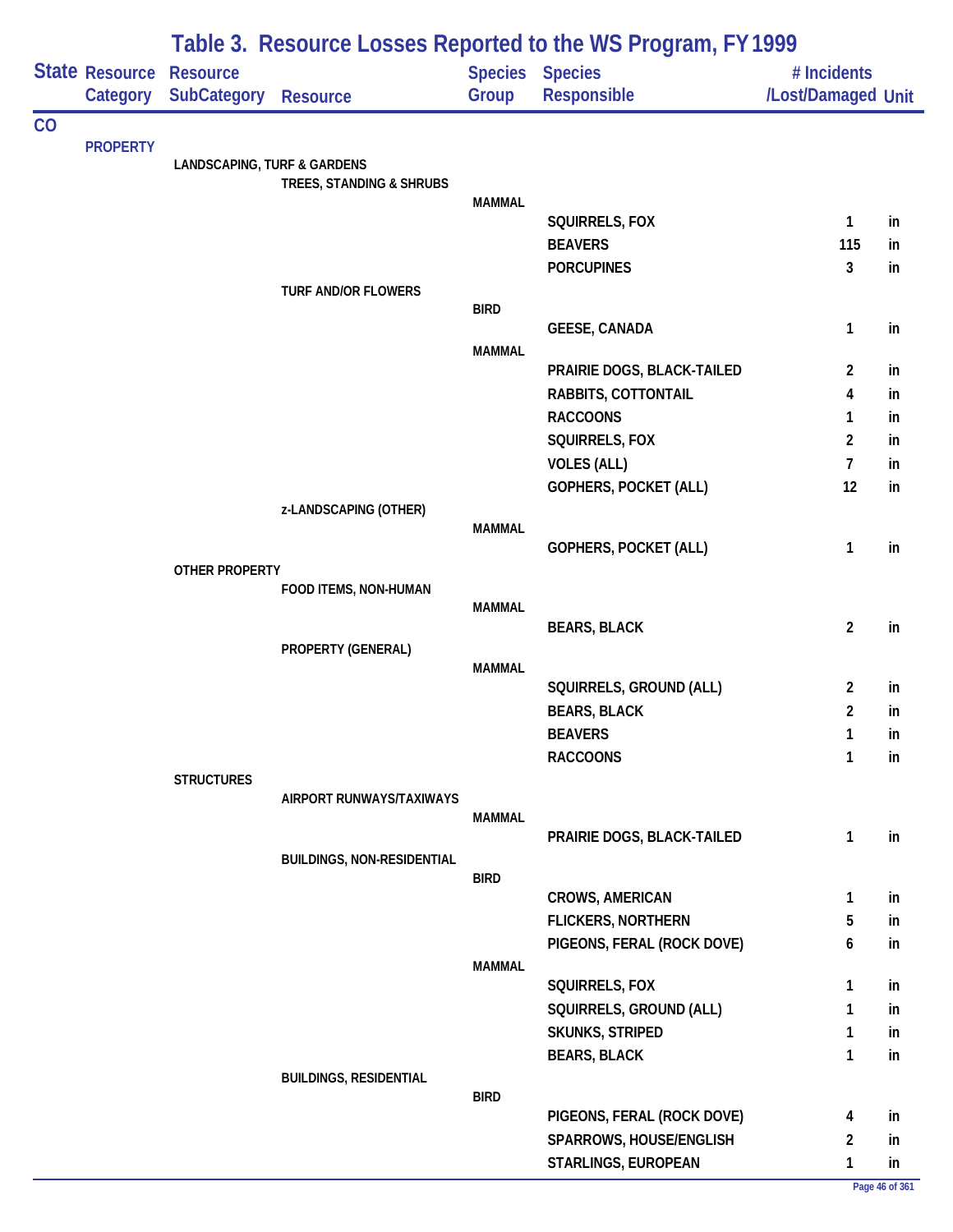|    |                            |                                       | Table 3. Resource Losses Reported to the WS Program, FY 1999 |               |                                |                                   |    |  |  |  |
|----|----------------------------|---------------------------------------|--------------------------------------------------------------|---------------|--------------------------------|-----------------------------------|----|--|--|--|
|    | State Resource<br>Category | <b>Resource</b><br><b>SubCategory</b> | <b>Resource</b>                                              | Group         | Species Species<br>Responsible | # Incidents<br>/Lost/Damaged Unit |    |  |  |  |
| CO |                            |                                       |                                                              |               |                                |                                   |    |  |  |  |
|    | <b>PROPERTY</b>            | <b>STRUCTURES</b>                     |                                                              |               |                                |                                   |    |  |  |  |
|    |                            |                                       | <b>BUILDINGS, RESIDENTIAL</b>                                |               |                                |                                   |    |  |  |  |
|    |                            |                                       |                                                              | <b>BIRD</b>   |                                |                                   |    |  |  |  |
|    |                            |                                       |                                                              |               | WOODPECKERS, z-(OTHER)         | 1<br>166                          | in |  |  |  |
|    |                            |                                       |                                                              | <b>MAMMAL</b> | <b>FLICKERS, NORTHERN</b>      |                                   | in |  |  |  |
|    |                            |                                       |                                                              |               | OPOSSUMS, VIRGINIA             | 1                                 | in |  |  |  |
|    |                            |                                       |                                                              |               | <b>RACCOONS</b>                | 6                                 | in |  |  |  |
|    |                            |                                       |                                                              |               | SQUIRRELS, GROUND (ALL)        | $\overline{c}$                    | in |  |  |  |
|    |                            |                                       |                                                              |               | SQUIRRELS, FOX                 | 8                                 | in |  |  |  |
|    |                            |                                       |                                                              |               | <b>BEAVERS</b>                 | 1                                 | in |  |  |  |
|    |                            |                                       |                                                              |               | FOXES, RED                     | 1                                 | in |  |  |  |
|    |                            |                                       |                                                              |               | <b>CHIPMUNKS (ALL)</b>         | 1                                 | in |  |  |  |
|    |                            |                                       |                                                              |               | SKUNKS, STRIPED                | 1                                 | in |  |  |  |
|    |                            |                                       | DIKES/DAMS/IMPOUNDMENTS                                      | <b>BIRD</b>   |                                |                                   |    |  |  |  |
|    |                            |                                       |                                                              |               | PIGEONS, FERAL (ROCK DOVE)     | 1                                 | in |  |  |  |
|    |                            |                                       |                                                              | <b>MAMMAL</b> |                                |                                   |    |  |  |  |
|    |                            |                                       |                                                              |               | <b>BEAVERS</b>                 | 1                                 | in |  |  |  |
|    |                            |                                       | DITCH IRRIGATION/DRAINAGE SYSTEM                             |               |                                |                                   |    |  |  |  |
|    |                            |                                       |                                                              | <b>MAMMAL</b> | <b>BEAVERS</b>                 | 65                                | in |  |  |  |
|    |                            |                                       | <b>ROADS/BRIDGES</b>                                         |               |                                |                                   |    |  |  |  |
|    |                            |                                       |                                                              | <b>MAMMAL</b> |                                |                                   |    |  |  |  |
|    |                            |                                       |                                                              |               | <b>BEAVERS</b>                 | 1                                 | in |  |  |  |
|    |                            |                                       | UTILITIES, ELECTRICAL                                        |               |                                |                                   |    |  |  |  |
|    |                            |                                       |                                                              | <b>MAMMAL</b> | <b>BEAVERS</b>                 | 1                                 | in |  |  |  |
| CT |                            |                                       |                                                              |               |                                |                                   |    |  |  |  |
|    | <b>AGRICULTURE</b>         |                                       |                                                              |               |                                |                                   |    |  |  |  |
|    |                            |                                       | <b>COMMERCIAL FORESTRY &amp; NURSERY</b>                     |               |                                |                                   |    |  |  |  |
|    |                            |                                       | TREES, CHRISTMAS                                             |               |                                |                                   |    |  |  |  |
|    |                            |                                       |                                                              | <b>MAMMAL</b> | <b>VOLES (ALL)</b>             | 90                                | in |  |  |  |
|    |                            | <b>FIELD CROPS</b>                    |                                                              |               |                                |                                   |    |  |  |  |
|    |                            |                                       | <b>CLOVER</b>                                                |               |                                |                                   |    |  |  |  |
|    |                            |                                       |                                                              | <b>BIRD</b>   |                                | 1                                 | in |  |  |  |
|    |                            |                                       | <b>CUCUMBERS</b>                                             |               | <b>GEESE, CANADA</b>           |                                   |    |  |  |  |
|    |                            |                                       |                                                              | <b>BIRD</b>   |                                |                                   |    |  |  |  |
|    |                            |                                       |                                                              |               | <b>GEESE, CANADA</b>           | 1                                 | in |  |  |  |
|    |                            |                                       | <b>GRAINS, CORN (FIELD)</b>                                  |               |                                |                                   |    |  |  |  |
|    |                            |                                       |                                                              | <b>BIRD</b>   | <b>GEESE, CANADA</b>           | 3                                 | in |  |  |  |
|    |                            |                                       | HAYFIELDS, ALFALFA                                           |               |                                |                                   |    |  |  |  |
|    |                            |                                       |                                                              | <b>BIRD</b>   |                                |                                   |    |  |  |  |
|    |                            |                                       |                                                              |               | <b>GEESE, CANADA</b>           | 1                                 | in |  |  |  |
|    |                            | <b>LIVESTOCK</b>                      | EQUINE, HORSES (ADULT)                                       |               |                                |                                   |    |  |  |  |
|    |                            |                                       |                                                              |               |                                |                                   |    |  |  |  |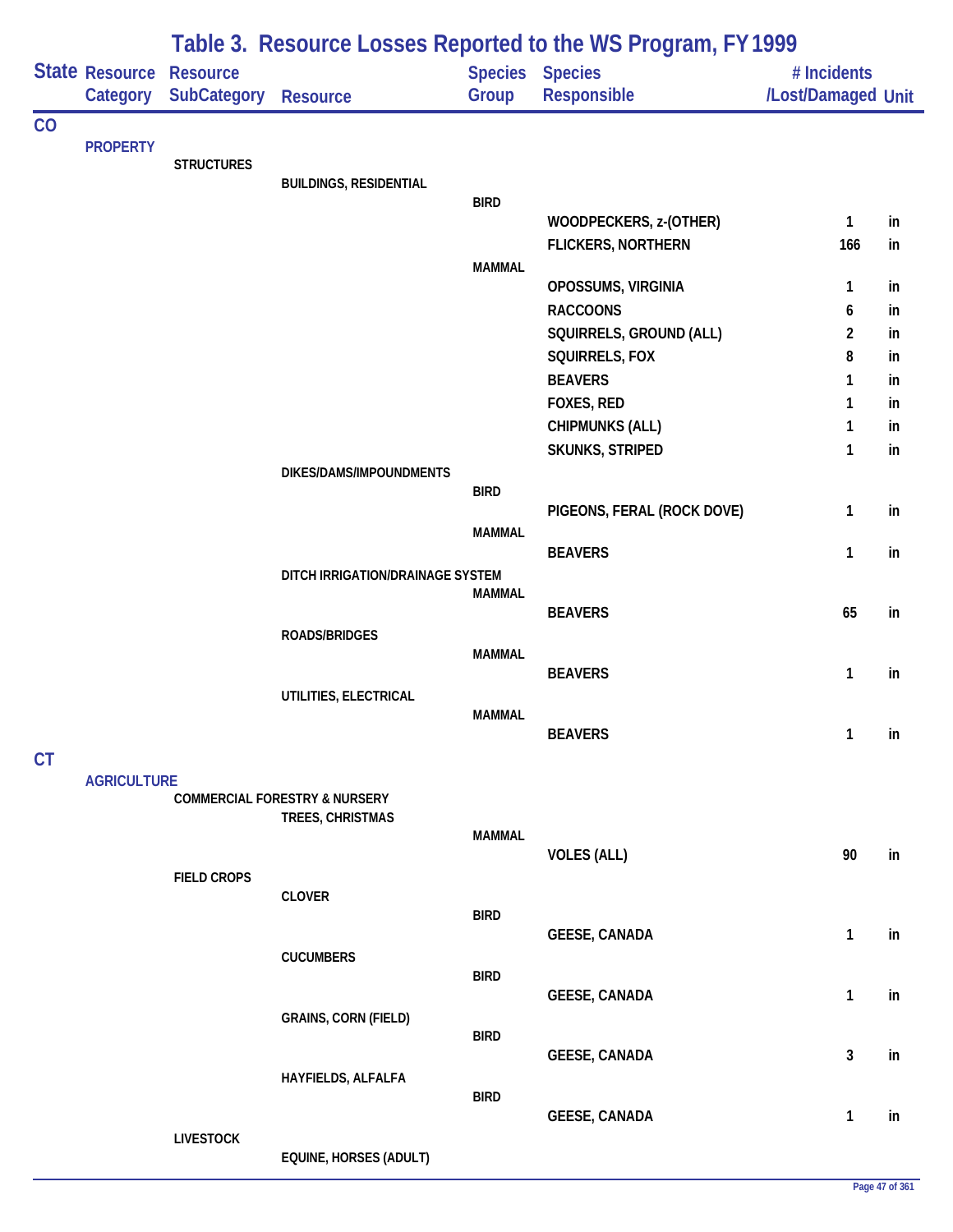|           |                                                                                                                               | Table 3. Resource Losses Reported to the WS Program, FY 1999 |                                    |               |                                                     |                                   |          |  |  |
|-----------|-------------------------------------------------------------------------------------------------------------------------------|--------------------------------------------------------------|------------------------------------|---------------|-----------------------------------------------------|-----------------------------------|----------|--|--|
|           | <b>State Resource Resource</b><br>Category                                                                                    | <b>SubCategory</b>                                           | <b>Resource</b>                    | Group         | Species Species<br><b>Responsible</b>               | # Incidents<br>/Lost/Damaged Unit |          |  |  |
| <b>CT</b> |                                                                                                                               |                                                              |                                    |               |                                                     |                                   |          |  |  |
|           | <b>AGRICULTURE</b>                                                                                                            | <b>LIVESTOCK</b>                                             |                                    |               |                                                     |                                   |          |  |  |
|           |                                                                                                                               |                                                              | EQUINE, HORSES (ADULT)             |               |                                                     |                                   |          |  |  |
|           |                                                                                                                               |                                                              |                                    | <b>BIRD</b>   | <b>GEESE, CANADA</b>                                | 1                                 | ea       |  |  |
|           |                                                                                                                               |                                                              | FOWL, CHICKENS (OTHER)             |               |                                                     |                                   |          |  |  |
|           |                                                                                                                               |                                                              |                                    | <b>MAMMAL</b> |                                                     |                                   |          |  |  |
|           |                                                                                                                               |                                                              |                                    |               | <b>RACCOONS</b>                                     | 1                                 | ea       |  |  |
|           |                                                                                                                               |                                                              | FEED, LIVESTOCK                    |               |                                                     |                                   |          |  |  |
|           |                                                                                                                               |                                                              |                                    | <b>BIRD</b>   |                                                     |                                   |          |  |  |
|           |                                                                                                                               |                                                              |                                    |               | <b>STARLINGS, EUROPEAN</b>                          | 7                                 | in       |  |  |
|           |                                                                                                                               | <b>HUMAN HEALTH &amp; SAFETY</b>                             |                                    |               |                                                     |                                   |          |  |  |
|           |                                                                                                                               |                                                              | HEALTH & SAFETY, HUMAN (AVIATION)  |               |                                                     |                                   |          |  |  |
|           |                                                                                                                               |                                                              |                                    | <b>BIRD</b>   | <b>GULLS, HERRING</b>                               | 4                                 | in       |  |  |
|           |                                                                                                                               |                                                              |                                    |               | STARLINGS, EUROPEAN                                 | $\overline{2}$                    | in       |  |  |
|           |                                                                                                                               |                                                              |                                    |               | <b>GEESE, CANADA</b>                                | 6                                 | in       |  |  |
|           |                                                                                                                               |                                                              | HEALTH & SAFETY, HUMAN z-(GENERAL) |               |                                                     |                                   |          |  |  |
|           | <b>OTHER</b><br><b>HEALTH &amp; SAFETY</b><br><b>NATURAL RESOURCE</b><br>OTHER NATURAL RESOURCES<br><b>PROPERTY</b><br>ANIMAL |                                                              |                                    | <b>BIRD</b>   |                                                     |                                   |          |  |  |
|           |                                                                                                                               |                                                              |                                    |               | <b>GULLS, HERRING</b><br>PIGEONS, FERAL (ROCK DOVE) | $\overline{2}$<br>1               | in<br>in |  |  |
|           |                                                                                                                               |                                                              |                                    |               | <b>GEESE, CANADA</b>                                | 5                                 | in       |  |  |
|           |                                                                                                                               |                                                              |                                    | <b>MAMMAL</b> |                                                     |                                   |          |  |  |
|           |                                                                                                                               |                                                              |                                    |               | MARMOTS/WOODCHUCKS (ALL)                            | 1                                 | in       |  |  |
|           |                                                                                                                               |                                                              |                                    |               |                                                     |                                   |          |  |  |
|           |                                                                                                                               |                                                              | DESIGNATED NATURAL AREAS           |               |                                                     |                                   |          |  |  |
|           |                                                                                                                               |                                                              |                                    | <b>MAMMAL</b> |                                                     |                                   |          |  |  |
|           |                                                                                                                               |                                                              |                                    |               | RABBITS, COTTONTAIL                                 | 1                                 | in       |  |  |
|           |                                                                                                                               |                                                              |                                    |               |                                                     |                                   |          |  |  |
|           |                                                                                                                               |                                                              | PETS (COMPANION & HOBBY ANIMALS)   |               |                                                     |                                   |          |  |  |
|           |                                                                                                                               |                                                              |                                    | <b>BIRD</b>   | <b>GEESE, CANADA</b>                                | $\mathbf{1}$                      | ea       |  |  |
|           |                                                                                                                               |                                                              |                                    | <b>MAMMAL</b> |                                                     |                                   |          |  |  |
|           |                                                                                                                               |                                                              |                                    |               | COYOTES                                             | 1                                 | ea       |  |  |
|           |                                                                                                                               |                                                              | ZOO/ZOO ANIMALS                    |               |                                                     |                                   |          |  |  |
|           |                                                                                                                               |                                                              |                                    | <b>BIRD</b>   | <b>GULLS, HERRING</b>                               | $\mathbf{1}$                      | ea       |  |  |
|           |                                                                                                                               |                                                              |                                    |               | GULLS, RING-BILLED                                  | 1                                 | ea       |  |  |
|           |                                                                                                                               | <b>EQUIPMENT</b>                                             |                                    |               |                                                     |                                   |          |  |  |
|           |                                                                                                                               |                                                              | <b>AIRCRAFT</b>                    | <b>BIRD</b>   |                                                     |                                   |          |  |  |
|           |                                                                                                                               |                                                              |                                    |               | <b>GEESE, CANADA</b>                                | 3                                 | ea       |  |  |
|           |                                                                                                                               |                                                              |                                    |               | <b>GULLS, HERRING</b>                               | 1                                 | ea       |  |  |
|           |                                                                                                                               |                                                              |                                    |               | SWALLOWS, TREE                                      | 1                                 | ea       |  |  |
|           |                                                                                                                               |                                                              |                                    |               | SWALLOWS, z-(OTHER)                                 | 1                                 | ea       |  |  |
|           |                                                                                                                               |                                                              |                                    |               | <b>BUNTINGS, SNOW</b>                               | 1                                 | ea       |  |  |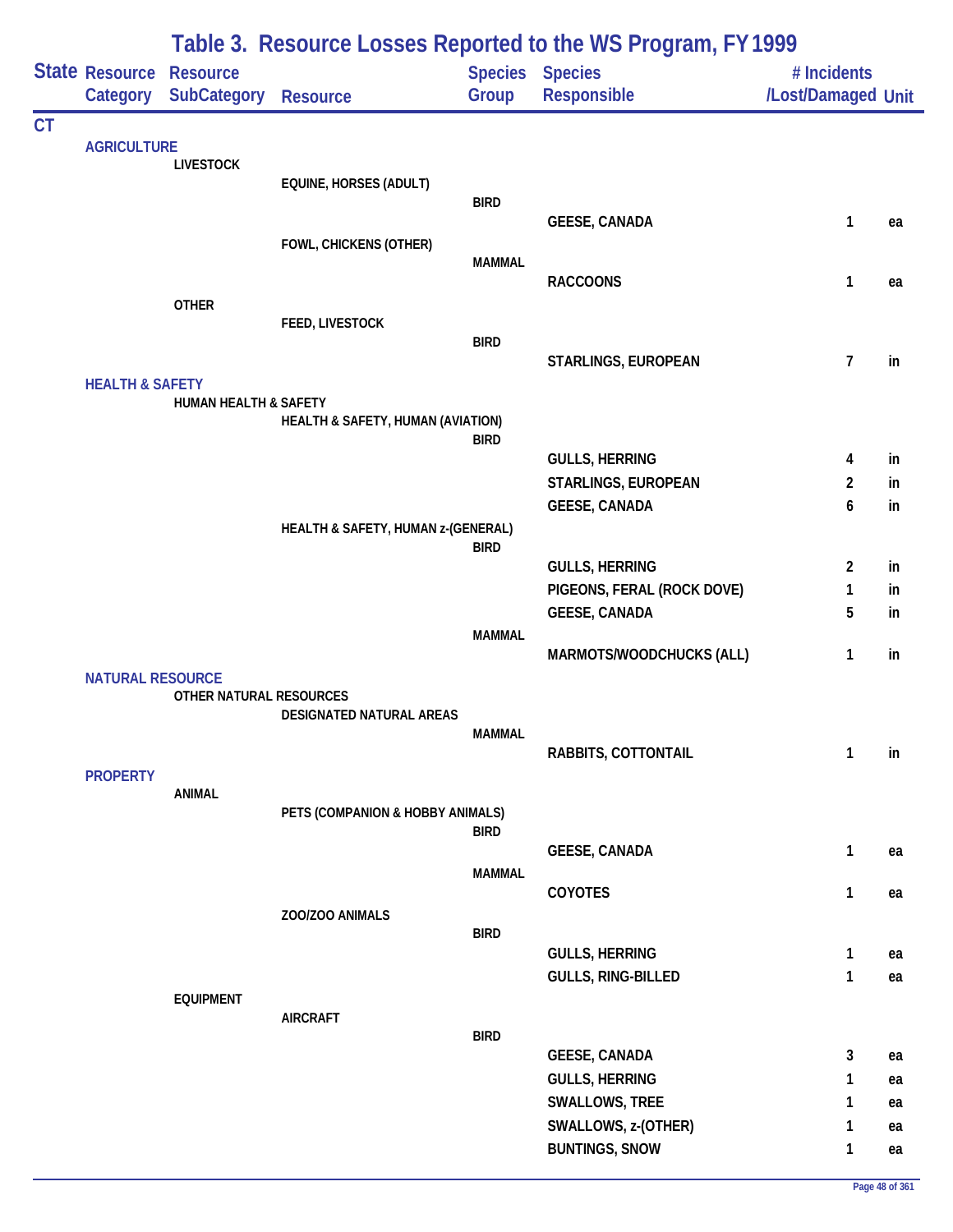|           |                                   | Table 3. Resource Losses Reported to the WS Program, FY 1999 |                                        |               |                                       |                                   |    |  |  |
|-----------|-----------------------------------|--------------------------------------------------------------|----------------------------------------|---------------|---------------------------------------|-----------------------------------|----|--|--|
|           | <b>State Resource</b><br>Category | <b>Resource</b><br>SubCategory                               | <b>Resource</b>                        | Group         | Species Species<br><b>Responsible</b> | # Incidents<br>/Lost/Damaged Unit |    |  |  |
| <b>CT</b> |                                   |                                                              |                                        |               |                                       |                                   |    |  |  |
|           | <b>PROPERTY</b>                   | <b>EQUIPMENT</b>                                             |                                        |               |                                       |                                   |    |  |  |
|           |                                   |                                                              | <b>AIRCRAFT</b>                        | <b>MAMMAL</b> |                                       |                                   |    |  |  |
|           |                                   |                                                              |                                        |               | DEER, WHITE-TAILED                    | $\overline{2}$                    | ea |  |  |
|           |                                   |                                                              | <b>VEHICLES, LAND</b>                  |               |                                       |                                   |    |  |  |
|           |                                   |                                                              |                                        | <b>MAMMAL</b> | DEER, WHITE-TAILED                    | $\mathbf{1}$                      | ea |  |  |
|           |                                   | <b>LANDSCAPING, TURF &amp; GARDENS</b>                       |                                        |               |                                       |                                   |    |  |  |
|           |                                   |                                                              | <b>GARDENS, VEG./FRUITS &amp; NUTS</b> | <b>BIRD</b>   |                                       |                                   |    |  |  |
|           |                                   |                                                              |                                        |               | SPARROWS, HOUSE/ENGLISH               | 1                                 | in |  |  |
|           |                                   |                                                              | <b>GOLF COURSES</b>                    | <b>BIRD</b>   |                                       |                                   |    |  |  |
|           |                                   |                                                              |                                        |               | <b>GEESE, CANADA</b>                  | 4                                 | in |  |  |
|           |                                   |                                                              | RECREATIONAL AREAS (OTHER)             | <b>BIRD</b>   |                                       |                                   |    |  |  |
|           |                                   |                                                              |                                        |               | <b>GEESE, CANADA</b>                  | $\overline{7}$                    | in |  |  |
|           |                                   |                                                              | TREES, STANDING & SHRUBS               | <b>BIRD</b>   |                                       |                                   |    |  |  |
|           |                                   |                                                              |                                        |               | PARAKEETS, MONK                       | $\mathbf{1}$                      | in |  |  |
|           |                                   |                                                              |                                        | <b>MAMMAL</b> | DEER, WHITE-TAILED                    | 1                                 | in |  |  |
|           |                                   |                                                              |                                        |               | <b>VOLES (ALL)</b>                    | $\mathbf{1}$                      | in |  |  |
|           |                                   |                                                              | <b>TURF AND/OR FLOWERS</b>             |               |                                       |                                   |    |  |  |
|           |                                   |                                                              |                                        | <b>BIRD</b>   | <b>CROWS, AMERICAN</b>                | $\overline{2}$                    | in |  |  |
|           |                                   |                                                              |                                        |               | <b>GEESE, CANADA</b>                  | 55                                | in |  |  |
|           |                                   |                                                              | z-LANDSCAPING (OTHER)                  |               |                                       |                                   |    |  |  |
|           |                                   |                                                              |                                        | <b>BIRD</b>   | <b>GEESE, CANADA</b>                  | 1                                 | in |  |  |
|           |                                   | <b>OTHER PROPERTY</b>                                        |                                        |               |                                       |                                   |    |  |  |
|           |                                   |                                                              | <b>BEACHES</b>                         | <b>BIRD</b>   |                                       |                                   |    |  |  |
|           |                                   |                                                              |                                        |               | GEESE, CANADA                         | 8                                 | in |  |  |
|           |                                   |                                                              | FOOD ITEMS, NON-HUMAN                  | <b>MAMMAL</b> |                                       |                                   |    |  |  |
|           |                                   |                                                              |                                        |               | <b>BEARS, BLACK</b>                   | $\mathbf{1}$                      | in |  |  |
|           |                                   |                                                              | PROPERTY (GENERAL)                     | <b>BIRD</b>   |                                       |                                   |    |  |  |
|           |                                   |                                                              |                                        |               | <b>GEESE, CANADA</b>                  | 3                                 | in |  |  |
|           |                                   | <b>STRUCTURES</b>                                            |                                        |               | <b>GULLS, HERRING</b>                 | 1                                 | in |  |  |
|           |                                   |                                                              | <b>BUILDINGS, NON-RESIDENTIAL</b>      |               |                                       |                                   |    |  |  |
|           |                                   |                                                              |                                        | <b>BIRD</b>   | <b>CROWS, AMERICAN</b>                | $\overline{2}$                    | in |  |  |
|           |                                   |                                                              |                                        |               | <b>GULLS, HERRING</b>                 | 8                                 | in |  |  |
|           |                                   |                                                              |                                        |               | GULLS, z-(OTHER)                      | 1                                 | in |  |  |
|           |                                   |                                                              |                                        |               | PIGEONS, FERAL (ROCK DOVE)            | 5                                 | in |  |  |
|           |                                   |                                                              |                                        |               | SPARROWS, HOUSE/ENGLISH               | 3                                 | in |  |  |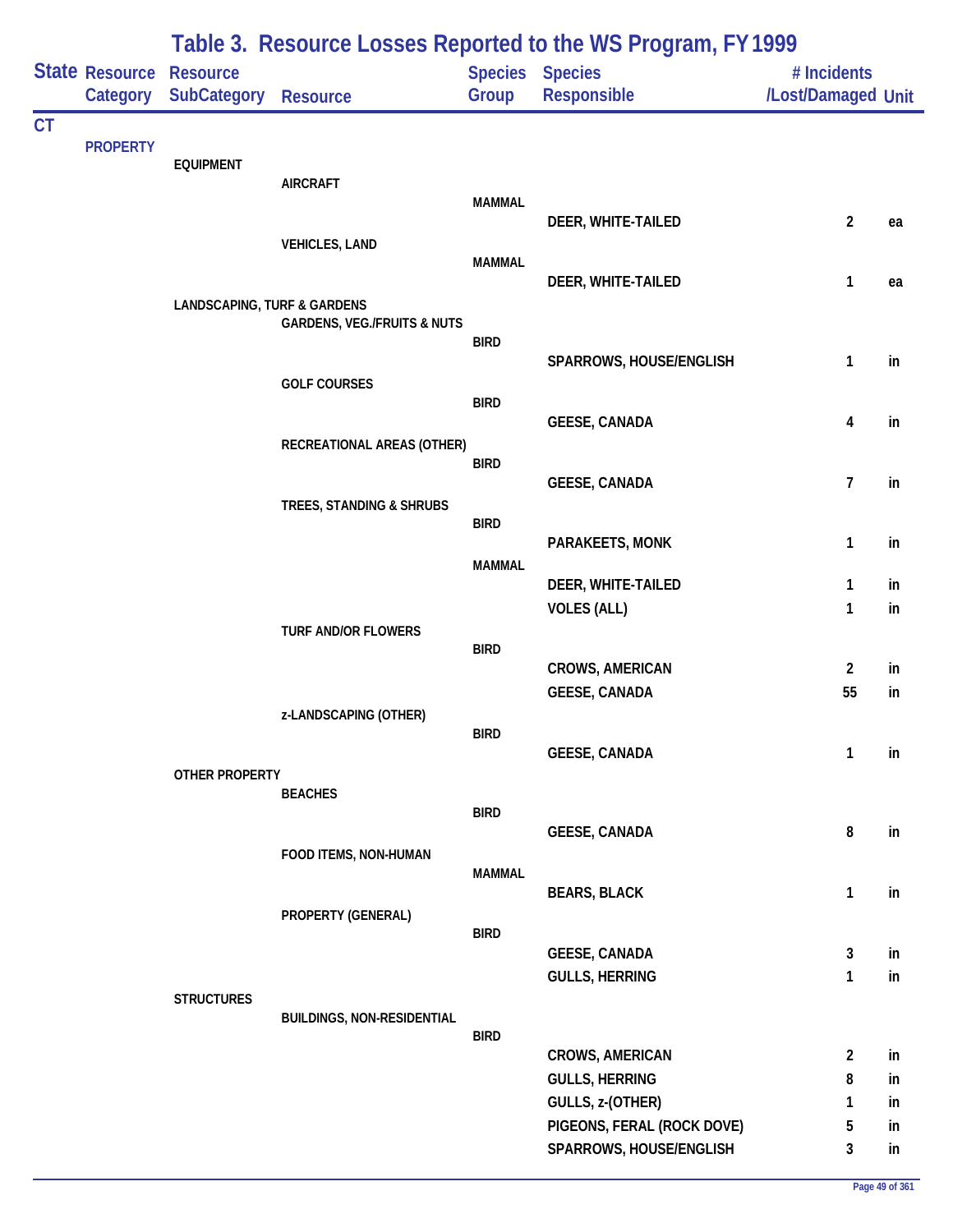|           |                                   | Table 3. Resource Losses Reported to the WS Program, FY 1999 |                                    |               |                                                    |                                   |          |  |  |  |
|-----------|-----------------------------------|--------------------------------------------------------------|------------------------------------|---------------|----------------------------------------------------|-----------------------------------|----------|--|--|--|
|           | <b>State Resource</b><br>Category | <b>Resource</b><br><b>SubCategory</b>                        | <b>Resource</b>                    | Group         | Species Species<br>Responsible                     | # Incidents<br>/Lost/Damaged Unit |          |  |  |  |
| <b>CT</b> |                                   |                                                              |                                    |               |                                                    |                                   |          |  |  |  |
|           | <b>PROPERTY</b>                   | <b>STRUCTURES</b>                                            |                                    |               |                                                    |                                   |          |  |  |  |
|           |                                   |                                                              | <b>BUILDINGS, NON-RESIDENTIAL</b>  |               |                                                    |                                   |          |  |  |  |
|           |                                   |                                                              |                                    | <b>BIRD</b>   | <b>WOODPECKERS, HAIRY</b>                          | $\mathbf{1}$                      | in       |  |  |  |
|           |                                   |                                                              | <b>BUILDINGS, RESIDENTIAL</b>      |               |                                                    |                                   |          |  |  |  |
|           |                                   |                                                              |                                    | <b>BIRD</b>   |                                                    |                                   |          |  |  |  |
|           |                                   |                                                              |                                    |               | <b>WOODPECKERS, HAIRY</b><br>WOODPECKERS, PILEATED | 4<br>5                            | in<br>in |  |  |  |
|           |                                   |                                                              |                                    |               | WOODPECKERS, DOWNY                                 | 3                                 | in       |  |  |  |
|           |                                   |                                                              |                                    |               | <b>CROWS, AMERICAN</b>                             | $\overline{2}$                    | in       |  |  |  |
|           |                                   |                                                              |                                    |               | WOODPECKERS, z-(OTHER)                             | 6                                 | in       |  |  |  |
|           |                                   |                                                              |                                    | <b>MAMMAL</b> |                                                    |                                   |          |  |  |  |
|           |                                   |                                                              |                                    |               | MICE/RATS (MIXED)                                  | $\mathbf{1}$                      | in       |  |  |  |
|           |                                   |                                                              | DIKES/DAMS/IMPOUNDMENTS            | <b>BIRD</b>   |                                                    |                                   |          |  |  |  |
|           |                                   |                                                              |                                    |               | <b>GEESE, CANADA</b>                               | 4                                 | in       |  |  |  |
|           |                                   |                                                              | <b>LANDFILLS</b>                   |               |                                                    |                                   |          |  |  |  |
|           |                                   |                                                              |                                    | <b>BIRD</b>   | GULLS, RING-BILLED                                 | $\mathbf{1}$                      | in       |  |  |  |
|           |                                   |                                                              |                                    |               | GULLS, z-(OTHER)                                   | $\mathbf{1}$                      | in       |  |  |  |
|           |                                   |                                                              |                                    | <b>MAMMAL</b> |                                                    |                                   |          |  |  |  |
|           |                                   |                                                              |                                    |               | COYOTES                                            | $\mathbf{1}$                      | in       |  |  |  |
|           |                                   |                                                              | UTILITIES, ELECTRICAL              | <b>BIRD</b>   |                                                    |                                   |          |  |  |  |
|           |                                   |                                                              |                                    |               | <b>OSPREYS</b>                                     | $\mathbf{1}$                      | in       |  |  |  |
|           |                                   |                                                              |                                    |               | PARAKEETS, MONK                                    | 5                                 | in       |  |  |  |
|           |                                   |                                                              | UTILITIES, z-(OTHER)               |               |                                                    |                                   |          |  |  |  |
|           |                                   |                                                              |                                    | <b>BIRD</b>   | GULLS, z-(OTHER)                                   | $\mathbf{1}$                      | in       |  |  |  |
| <b>DC</b> |                                   |                                                              |                                    |               |                                                    |                                   |          |  |  |  |
|           | <b>HEALTH &amp; SAFETY</b>        |                                                              |                                    |               |                                                    |                                   |          |  |  |  |
|           |                                   | <b>HUMAN HEALTH &amp; SAFETY</b>                             | HEALTH & SAFETY, HUMAN z-(GENERAL) |               |                                                    |                                   |          |  |  |  |
|           |                                   |                                                              |                                    | <b>MAMMAL</b> |                                                    |                                   |          |  |  |  |
|           |                                   |                                                              |                                    |               | <b>RACCOONS</b>                                    | $\overline{2}$                    | in       |  |  |  |
|           | <b>PROPERTY</b>                   | <b>LANDSCAPING, TURF &amp; GARDENS</b>                       |                                    |               |                                                    |                                   |          |  |  |  |
|           |                                   |                                                              | TREES, STANDING & SHRUBS           |               |                                                    |                                   |          |  |  |  |
|           |                                   |                                                              |                                    | <b>MAMMAL</b> |                                                    |                                   |          |  |  |  |
|           |                                   | <b>STRUCTURES</b>                                            |                                    |               | <b>BEAVERS</b>                                     | 1                                 | in       |  |  |  |
|           |                                   |                                                              | <b>BUILDINGS, RESIDENTIAL</b>      |               |                                                    |                                   |          |  |  |  |
|           |                                   |                                                              |                                    | <b>MAMMAL</b> |                                                    |                                   |          |  |  |  |
|           |                                   |                                                              |                                    |               | <b>RACCOONS</b><br>SQUIRRELS, GRAY                 | $\mathbf{1}$<br>$\overline{2}$    | in<br>in |  |  |  |
|           |                                   |                                                              | <b>ROADS/BRIDGES</b>               |               |                                                    |                                   |          |  |  |  |
|           |                                   |                                                              |                                    | <b>MAMMAL</b> |                                                    |                                   |          |  |  |  |
|           |                                   |                                                              |                                    |               | <b>BEAVERS</b>                                     | $\mathbf{1}$                      | in       |  |  |  |

#### **Page 50 of 361**

## **DE**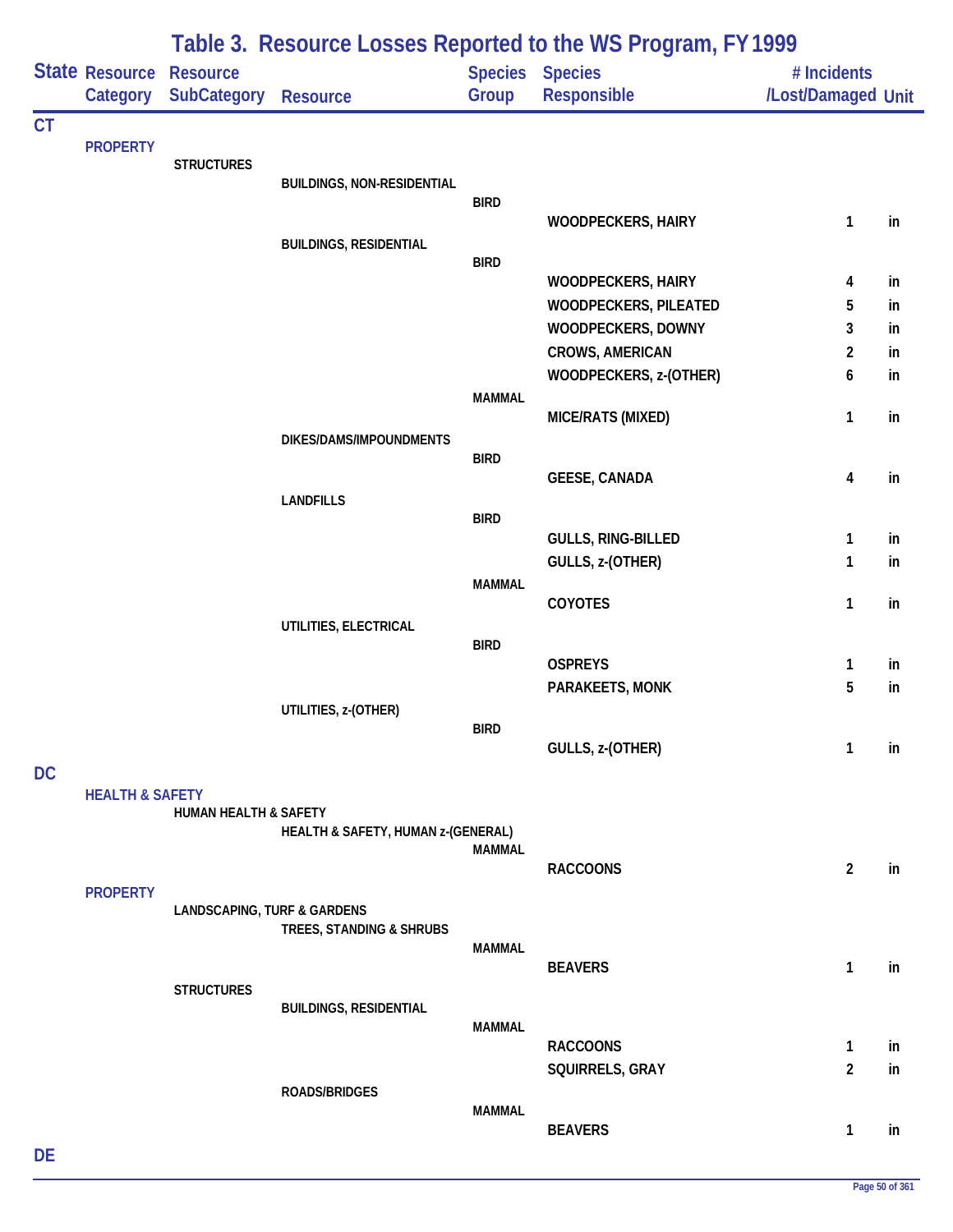|           |                            | Table 3. Resource Losses Reported to the WS Program, FY 1999 |                                    |                                 |                                      |                                   |    |  |  |  |
|-----------|----------------------------|--------------------------------------------------------------|------------------------------------|---------------------------------|--------------------------------------|-----------------------------------|----|--|--|--|
|           | State Resource<br>Category | <b>Resource</b><br>SubCategory                               | <b>Resource</b>                    | <b>Species Species</b><br>Group | Responsible                          | # Incidents<br>/Lost/Damaged Unit |    |  |  |  |
|           |                            |                                                              |                                    |                                 |                                      |                                   |    |  |  |  |
| <b>DE</b> | <b>AGRICULTURE</b>         |                                                              |                                    |                                 |                                      |                                   |    |  |  |  |
|           |                            | <b>COMMERCIAL GAME ANIMALS</b>                               |                                    |                                 |                                      |                                   |    |  |  |  |
|           |                            |                                                              | MAMMALS, z-EXOTIC GAME (OTHER)     | <b>BIRD</b>                     |                                      |                                   |    |  |  |  |
|           |                            |                                                              |                                    |                                 | <b>VULTURES, BLACK</b>               | $\overline{2}$                    | ea |  |  |  |
|           |                            | <b>FIELD CROPS</b>                                           |                                    |                                 |                                      |                                   |    |  |  |  |
|           |                            |                                                              | <b>GRAINS, WHEAT</b>               |                                 |                                      |                                   |    |  |  |  |
|           |                            |                                                              |                                    | <b>BIRD</b>                     | NIGHTHAWKS (ALL)                     | $\mathbf{1}$                      | in |  |  |  |
|           |                            |                                                              |                                    |                                 | <b>GEESE, SNOW</b>                   | 3                                 | in |  |  |  |
|           |                            | <b>FRUITS &amp; NUTS</b>                                     |                                    |                                 |                                      |                                   |    |  |  |  |
|           |                            |                                                              | FRUIT, GRAPES/MUSCADINES           |                                 |                                      |                                   |    |  |  |  |
|           |                            |                                                              |                                    | <b>BIRD</b>                     | <b>BLACKBIRDS, z-(MIXED SPECIES)</b> | 1                                 | in |  |  |  |
|           | <b>HEALTH &amp; SAFETY</b> |                                                              |                                    |                                 |                                      |                                   |    |  |  |  |
|           |                            | <b>HUMAN HEALTH &amp; SAFETY</b>                             |                                    |                                 |                                      |                                   |    |  |  |  |
|           |                            |                                                              | HEALTH & SAFETY, HUMAN (AVIATION)  | <b>BIRD</b>                     |                                      |                                   |    |  |  |  |
|           |                            |                                                              |                                    |                                 | PIGEONS, FERAL (ROCK DOVE)           | 16                                | in |  |  |  |
|           |                            |                                                              | HEALTH & SAFETY, HUMAN z-(GENERAL) |                                 |                                      |                                   |    |  |  |  |
|           |                            |                                                              |                                    | <b>AMPHIBIAN</b>                | FROGS/TOADS (ALL)                    | 1                                 | in |  |  |  |
|           |                            |                                                              |                                    | <b>BIRD</b>                     |                                      |                                   |    |  |  |  |
|           |                            |                                                              |                                    |                                 | VULTURES, z-(MIXED)                  | 1                                 | in |  |  |  |
|           |                            |                                                              |                                    |                                 | <b>GEESE, CANADA</b>                 | 11                                | in |  |  |  |
|           |                            |                                                              |                                    |                                 | GULLS, z-(OTHER)                     | $\overline{2}$                    | in |  |  |  |
|           |                            |                                                              |                                    |                                 | PIGEONS, FERAL (ROCK DOVE)           | $\overline{2}$                    | in |  |  |  |
|           |                            |                                                              |                                    |                                 | STARLINGS, EUROPEAN                  | 1                                 | in |  |  |  |
|           |                            |                                                              |                                    |                                 | <b>VULTURES, BLACK</b>               | 1                                 | in |  |  |  |
|           | <b>NATURAL RESOURCE</b>    |                                                              |                                    |                                 | <b>VULTURES, TURKEY</b>              | 4                                 | in |  |  |  |
|           |                            | <b>WILDLIFE</b>                                              |                                    |                                 |                                      |                                   |    |  |  |  |
|           |                            |                                                              | BIRDS, DUCKS, WILD (OTHER)         |                                 |                                      |                                   |    |  |  |  |
|           |                            |                                                              |                                    | <b>BIRD</b>                     | <b>MALLARDS</b>                      | 1                                 | ea |  |  |  |
|           | <b>PROPERTY</b>            |                                                              |                                    |                                 |                                      |                                   |    |  |  |  |
|           |                            | <b>LANDSCAPING, TURF &amp; GARDENS</b>                       |                                    |                                 |                                      |                                   |    |  |  |  |
|           |                            |                                                              | <b>GOLF COURSES</b>                | <b>BIRD</b>                     |                                      |                                   |    |  |  |  |
|           |                            |                                                              |                                    |                                 | <b>GEESE, CANADA</b>                 | 4                                 | in |  |  |  |
|           |                            |                                                              | RECREATIONAL AREAS (OTHER)         |                                 |                                      |                                   |    |  |  |  |
|           |                            |                                                              |                                    | <b>BIRD</b>                     |                                      |                                   |    |  |  |  |
|           |                            |                                                              | TURF AND/OR FLOWERS                |                                 | <b>GEESE, CANADA</b>                 | $\overline{2}$                    | in |  |  |  |
|           |                            |                                                              |                                    | <b>BIRD</b>                     |                                      |                                   |    |  |  |  |
|           |                            |                                                              |                                    |                                 | <b>GEESE, CANADA</b>                 | $\overline{2}$                    | in |  |  |  |
|           |                            |                                                              |                                    | <b>MAMMAL</b>                   |                                      |                                   |    |  |  |  |
|           |                            | <b>STRUCTURES</b>                                            |                                    |                                 | <b>VOLES (ALL)</b>                   | 1                                 | in |  |  |  |
|           |                            |                                                              | <b>BOAT DOCKS/MARINAS</b>          |                                 |                                      |                                   |    |  |  |  |
|           |                            |                                                              |                                    | <b>BIRD</b>                     |                                      |                                   |    |  |  |  |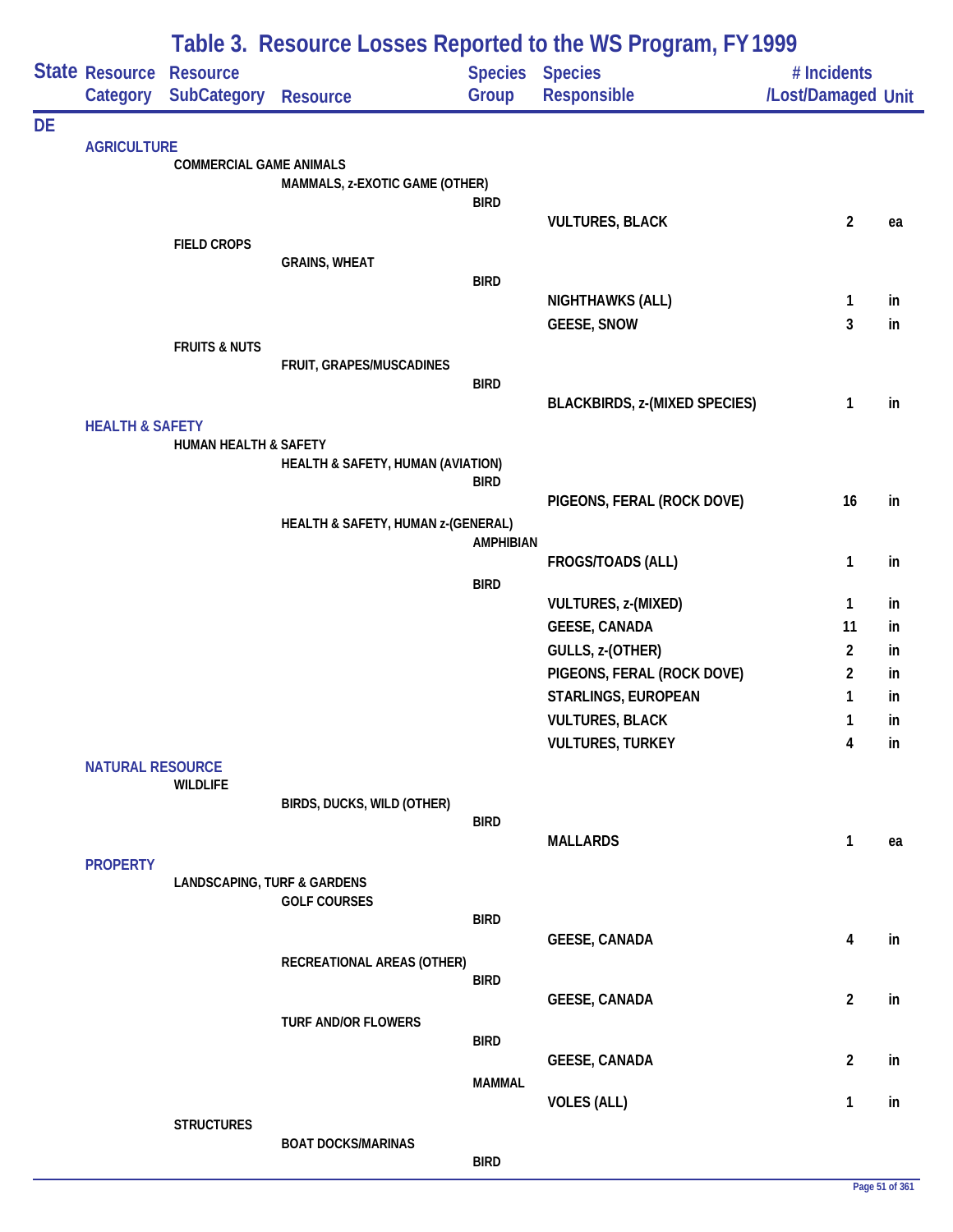|           |                            |                                       |                                               |             | Table 3. Resource Losses Reported to the WS Program, FY 1999 |                                   |          |
|-----------|----------------------------|---------------------------------------|-----------------------------------------------|-------------|--------------------------------------------------------------|-----------------------------------|----------|
|           | State Resource<br>Category | <b>Resource</b><br><b>SubCategory</b> | <b>Resource</b>                               | Group       | <b>Species Species</b><br>Responsible                        | # Incidents<br>/Lost/Damaged Unit |          |
| <b>DE</b> |                            |                                       |                                               |             |                                                              |                                   |          |
|           | <b>PROPERTY</b>            | <b>STRUCTURES</b>                     |                                               |             |                                                              |                                   |          |
|           |                            |                                       | <b>BOAT DOCKS/MARINAS</b>                     | <b>BIRD</b> |                                                              |                                   |          |
|           |                            |                                       |                                               |             | GULLS, z-(OTHER)                                             | $\overline{c}$                    | in       |
|           |                            |                                       | <b>BUILDINGS, NON-RESIDENTIAL</b>             |             |                                                              |                                   |          |
|           |                            |                                       |                                               | <b>BIRD</b> | GULLS, z-(OTHER)                                             | 3                                 | in       |
|           |                            |                                       |                                               |             | <b>VULTURES, TURKEY</b>                                      | 1                                 | in       |
|           |                            |                                       | <b>BUILDINGS, RESIDENTIAL</b>                 |             |                                                              |                                   |          |
|           |                            |                                       |                                               | <b>BIRD</b> |                                                              |                                   |          |
|           |                            |                                       |                                               |             | <b>VULTURES, TURKEY</b><br>PIGEONS, FERAL (ROCK DOVE)        | 1<br>1                            | in<br>in |
|           |                            |                                       |                                               |             | GULLS, z-(OTHER)                                             | 1                                 | in.      |
|           |                            |                                       |                                               |             | <b>VULTURES, z-(MIXED)</b>                                   | 1                                 | in       |
|           |                            |                                       | UTILITIES, ELECTRICAL                         |             |                                                              |                                   |          |
|           |                            |                                       |                                               | <b>BIRD</b> | PIGEONS, FERAL (ROCK DOVE)                                   | 1                                 | in       |
| FL        |                            |                                       |                                               |             |                                                              |                                   |          |
|           | <b>AGRICULTURE</b>         |                                       |                                               |             |                                                              |                                   |          |
|           |                            | <b>AQUACULTURE</b>                    | FISH, CATFISH (FINGERLING)                    |             |                                                              |                                   |          |
|           |                            |                                       |                                               | <b>BIRD</b> |                                                              |                                   |          |
|           |                            |                                       |                                               |             | CORMORANTS, DOUBLE-CRESTED                                   | $\overline{7}$                    | in       |
|           |                            | <b>FRUITS &amp; NUTS</b>              | <b>STRAWBERRIES</b>                           |             |                                                              |                                   |          |
|           |                            |                                       |                                               | <b>BIRD</b> |                                                              |                                   |          |
|           |                            |                                       |                                               |             | <b>ROBINS, AMERICAN</b>                                      | 38                                | in       |
|           |                            | <b>LIVESTOCK</b>                      | CATTLE (CALVES)                               |             |                                                              |                                   |          |
|           |                            |                                       |                                               | <b>BIRD</b> |                                                              |                                   |          |
|           |                            |                                       |                                               |             | <b>VULTURES, BLACK</b>                                       | 10                                | ea       |
|           | <b>HEALTH &amp; SAFETY</b> | HUMAN HEALTH & SAFETY                 |                                               |             |                                                              |                                   |          |
|           |                            |                                       | HEALTH & SAFETY, HUMAN (AVIATION)             |             |                                                              |                                   |          |
|           |                            |                                       |                                               | <b>BIRD</b> | <b>EGRETS/HERONS (MIXED)</b>                                 | $\mathbf{1}$                      | in       |
|           |                            |                                       |                                               |             | VULTURES, z-(MIXED)                                          | $\overline{2}$                    | in       |
|           |                            |                                       | HEALTH & SAFETY, HUMAN (OTHER TRANSPORTATION) |             |                                                              |                                   |          |
|           |                            |                                       |                                               | <b>BIRD</b> | HAWKS, RED-TAILED                                            | 1                                 | in       |
|           |                            |                                       | HEALTH & SAFETY, HUMAN z-(GENERAL)            |             |                                                              |                                   |          |
|           |                            |                                       |                                               | <b>BIRD</b> |                                                              |                                   |          |
|           |                            |                                       |                                               |             | <b>GEESE, CANADA</b>                                         | $\overline{2}$                    | in       |
|           | <b>NATURAL RESOURCE</b>    |                                       |                                               |             | VULTURES, z-(MIXED)                                          | 1                                 | in       |
|           |                            | <b>FISHERIES</b>                      |                                               |             |                                                              |                                   |          |
|           |                            |                                       | FISH, z-(OTHER)                               | <b>BIRD</b> |                                                              |                                   |          |
|           |                            |                                       |                                               |             | <b>IBISES (OTHER)</b>                                        | 1                                 | in       |
|           |                            | T & E WILDLIFE (FED)                  |                                               |             |                                                              |                                   |          |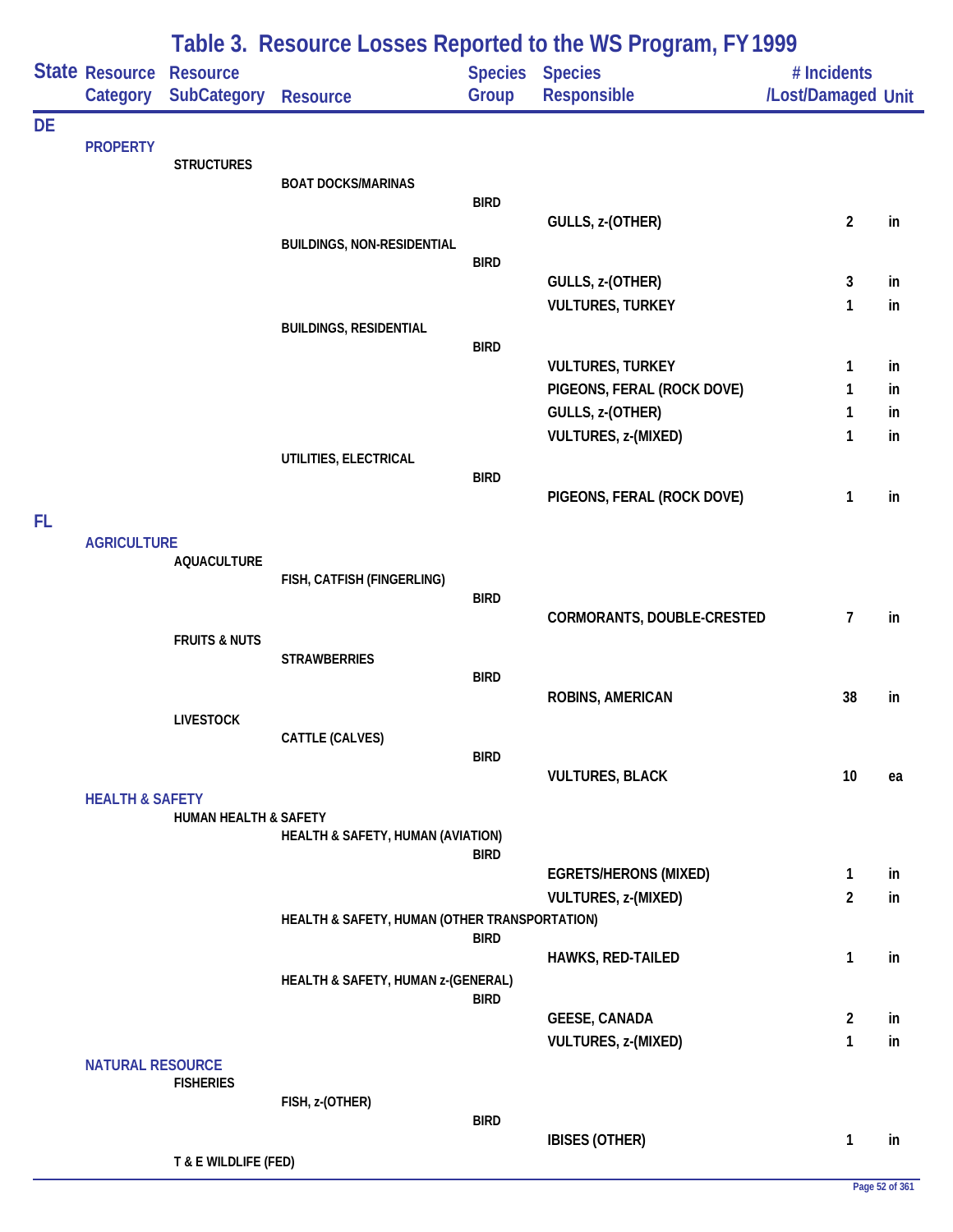| State Resource<br><b>Species</b><br><b>Species</b><br><b>Resource</b><br># Incidents<br>Category SubCategory<br>Group<br>Responsible<br>/Lost/Damaged Unit<br><b>Resource</b><br><b>NATURAL RESOURCE</b><br>T & E WILDLIFE (FED)<br>BIRDS, PLOVER, SNOWY (T&E)<br><b>MAMMAL</b><br>CATS, FERAL/FREE RANGING<br>42<br>ea<br>FOXES, RED<br>19<br>ea<br>42<br><b>RACCOONS</b><br>ea<br>BIRDS, PLOVERS, PIPING (T&E)<br><b>MAMMAL</b><br>CATS, FERAL/FREE RANGING<br>7<br>ea<br>FOXES, RED<br>5<br>ea<br><b>RACCOONS</b><br>11<br>ea<br>BIRDS, TERNS, LEAST (T&E)<br><b>MAMMAL</b><br><b>RACCOONS</b><br>50<br>ea<br>FOXES, RED<br>1<br>ea<br>CATS, FERAL/FREE RANGING<br>20<br>ea<br>BIRDS, TERNS, ROSEATE (T&E)<br><b>MAMMAL</b><br>FOXES, RED<br>11<br>ea<br><b>RACCOONS</b><br>12<br>ea<br>CATS, FERAL/FREE RANGING<br>23<br>ea<br>MAMMALS, MICE, PERD. KEY BEACH (T&E)<br><b>MAMMAL</b><br>CATS, FERAL/FREE RANGING<br>3<br>ea<br><b>COYOTES</b><br>1<br>ea<br>FOXES, RED<br>3<br>ea<br><b>RACCOONS</b><br>1<br>ea<br>REPTILES, TURTLES, LEATHERBACK (T&E)<br><b>MAMMAL</b><br>$\overline{\mathbf{c}}$<br><b>COYOTES</b><br>in<br><b>RACCOONS</b><br>2<br>in<br>1<br>ARMADILLOS, NINE-BANDED<br>in<br>REPTILES, TURTLES, LOGGERHEAD (T&E)<br><b>MAMMAL</b><br>COYOTES<br>5<br>in<br>FOXES, RED<br>4<br>in<br><b>RACCOONS</b><br>4<br>in<br>ARMADILLOS, NINE-BANDED<br>1<br>in<br><b>PROPERTY</b><br><b>EQUIPMENT</b><br><b>EQUIPMENT &amp; MACHINERY (OTHER)</b><br><b>BIRD</b><br>CORMORANTS, DOUBLE-CRESTED<br>2<br>in<br>PIGEONS, FERAL (ROCK DOVE)<br>2<br>in<br>$\overline{2}$<br><b>VULTURES, BLACK</b><br>in<br><b>VEHICLES, LAND</b><br><b>BIRD</b><br>VULTURES, z-(MIXED)<br>6<br>ea<br>Page 53 of 361 |    | Table 3. Resource Losses Reported to the WS Program, FY 1999 |  |  |  |  |  |  |  |
|------------------------------------------------------------------------------------------------------------------------------------------------------------------------------------------------------------------------------------------------------------------------------------------------------------------------------------------------------------------------------------------------------------------------------------------------------------------------------------------------------------------------------------------------------------------------------------------------------------------------------------------------------------------------------------------------------------------------------------------------------------------------------------------------------------------------------------------------------------------------------------------------------------------------------------------------------------------------------------------------------------------------------------------------------------------------------------------------------------------------------------------------------------------------------------------------------------------------------------------------------------------------------------------------------------------------------------------------------------------------------------------------------------------------------------------------------------------------------------------------------------------------------------------------------------------------------------------------------------------------------------------------------------------------------------------------------------------|----|--------------------------------------------------------------|--|--|--|--|--|--|--|
|                                                                                                                                                                                                                                                                                                                                                                                                                                                                                                                                                                                                                                                                                                                                                                                                                                                                                                                                                                                                                                                                                                                                                                                                                                                                                                                                                                                                                                                                                                                                                                                                                                                                                                                  |    |                                                              |  |  |  |  |  |  |  |
|                                                                                                                                                                                                                                                                                                                                                                                                                                                                                                                                                                                                                                                                                                                                                                                                                                                                                                                                                                                                                                                                                                                                                                                                                                                                                                                                                                                                                                                                                                                                                                                                                                                                                                                  |    |                                                              |  |  |  |  |  |  |  |
|                                                                                                                                                                                                                                                                                                                                                                                                                                                                                                                                                                                                                                                                                                                                                                                                                                                                                                                                                                                                                                                                                                                                                                                                                                                                                                                                                                                                                                                                                                                                                                                                                                                                                                                  | FL |                                                              |  |  |  |  |  |  |  |
|                                                                                                                                                                                                                                                                                                                                                                                                                                                                                                                                                                                                                                                                                                                                                                                                                                                                                                                                                                                                                                                                                                                                                                                                                                                                                                                                                                                                                                                                                                                                                                                                                                                                                                                  |    |                                                              |  |  |  |  |  |  |  |
|                                                                                                                                                                                                                                                                                                                                                                                                                                                                                                                                                                                                                                                                                                                                                                                                                                                                                                                                                                                                                                                                                                                                                                                                                                                                                                                                                                                                                                                                                                                                                                                                                                                                                                                  |    |                                                              |  |  |  |  |  |  |  |
|                                                                                                                                                                                                                                                                                                                                                                                                                                                                                                                                                                                                                                                                                                                                                                                                                                                                                                                                                                                                                                                                                                                                                                                                                                                                                                                                                                                                                                                                                                                                                                                                                                                                                                                  |    |                                                              |  |  |  |  |  |  |  |
|                                                                                                                                                                                                                                                                                                                                                                                                                                                                                                                                                                                                                                                                                                                                                                                                                                                                                                                                                                                                                                                                                                                                                                                                                                                                                                                                                                                                                                                                                                                                                                                                                                                                                                                  |    |                                                              |  |  |  |  |  |  |  |
|                                                                                                                                                                                                                                                                                                                                                                                                                                                                                                                                                                                                                                                                                                                                                                                                                                                                                                                                                                                                                                                                                                                                                                                                                                                                                                                                                                                                                                                                                                                                                                                                                                                                                                                  |    |                                                              |  |  |  |  |  |  |  |
|                                                                                                                                                                                                                                                                                                                                                                                                                                                                                                                                                                                                                                                                                                                                                                                                                                                                                                                                                                                                                                                                                                                                                                                                                                                                                                                                                                                                                                                                                                                                                                                                                                                                                                                  |    |                                                              |  |  |  |  |  |  |  |
|                                                                                                                                                                                                                                                                                                                                                                                                                                                                                                                                                                                                                                                                                                                                                                                                                                                                                                                                                                                                                                                                                                                                                                                                                                                                                                                                                                                                                                                                                                                                                                                                                                                                                                                  |    |                                                              |  |  |  |  |  |  |  |
|                                                                                                                                                                                                                                                                                                                                                                                                                                                                                                                                                                                                                                                                                                                                                                                                                                                                                                                                                                                                                                                                                                                                                                                                                                                                                                                                                                                                                                                                                                                                                                                                                                                                                                                  |    |                                                              |  |  |  |  |  |  |  |
|                                                                                                                                                                                                                                                                                                                                                                                                                                                                                                                                                                                                                                                                                                                                                                                                                                                                                                                                                                                                                                                                                                                                                                                                                                                                                                                                                                                                                                                                                                                                                                                                                                                                                                                  |    |                                                              |  |  |  |  |  |  |  |
|                                                                                                                                                                                                                                                                                                                                                                                                                                                                                                                                                                                                                                                                                                                                                                                                                                                                                                                                                                                                                                                                                                                                                                                                                                                                                                                                                                                                                                                                                                                                                                                                                                                                                                                  |    |                                                              |  |  |  |  |  |  |  |
|                                                                                                                                                                                                                                                                                                                                                                                                                                                                                                                                                                                                                                                                                                                                                                                                                                                                                                                                                                                                                                                                                                                                                                                                                                                                                                                                                                                                                                                                                                                                                                                                                                                                                                                  |    |                                                              |  |  |  |  |  |  |  |
|                                                                                                                                                                                                                                                                                                                                                                                                                                                                                                                                                                                                                                                                                                                                                                                                                                                                                                                                                                                                                                                                                                                                                                                                                                                                                                                                                                                                                                                                                                                                                                                                                                                                                                                  |    |                                                              |  |  |  |  |  |  |  |
|                                                                                                                                                                                                                                                                                                                                                                                                                                                                                                                                                                                                                                                                                                                                                                                                                                                                                                                                                                                                                                                                                                                                                                                                                                                                                                                                                                                                                                                                                                                                                                                                                                                                                                                  |    |                                                              |  |  |  |  |  |  |  |
|                                                                                                                                                                                                                                                                                                                                                                                                                                                                                                                                                                                                                                                                                                                                                                                                                                                                                                                                                                                                                                                                                                                                                                                                                                                                                                                                                                                                                                                                                                                                                                                                                                                                                                                  |    |                                                              |  |  |  |  |  |  |  |
|                                                                                                                                                                                                                                                                                                                                                                                                                                                                                                                                                                                                                                                                                                                                                                                                                                                                                                                                                                                                                                                                                                                                                                                                                                                                                                                                                                                                                                                                                                                                                                                                                                                                                                                  |    |                                                              |  |  |  |  |  |  |  |
|                                                                                                                                                                                                                                                                                                                                                                                                                                                                                                                                                                                                                                                                                                                                                                                                                                                                                                                                                                                                                                                                                                                                                                                                                                                                                                                                                                                                                                                                                                                                                                                                                                                                                                                  |    |                                                              |  |  |  |  |  |  |  |
|                                                                                                                                                                                                                                                                                                                                                                                                                                                                                                                                                                                                                                                                                                                                                                                                                                                                                                                                                                                                                                                                                                                                                                                                                                                                                                                                                                                                                                                                                                                                                                                                                                                                                                                  |    |                                                              |  |  |  |  |  |  |  |
|                                                                                                                                                                                                                                                                                                                                                                                                                                                                                                                                                                                                                                                                                                                                                                                                                                                                                                                                                                                                                                                                                                                                                                                                                                                                                                                                                                                                                                                                                                                                                                                                                                                                                                                  |    |                                                              |  |  |  |  |  |  |  |
|                                                                                                                                                                                                                                                                                                                                                                                                                                                                                                                                                                                                                                                                                                                                                                                                                                                                                                                                                                                                                                                                                                                                                                                                                                                                                                                                                                                                                                                                                                                                                                                                                                                                                                                  |    |                                                              |  |  |  |  |  |  |  |
|                                                                                                                                                                                                                                                                                                                                                                                                                                                                                                                                                                                                                                                                                                                                                                                                                                                                                                                                                                                                                                                                                                                                                                                                                                                                                                                                                                                                                                                                                                                                                                                                                                                                                                                  |    |                                                              |  |  |  |  |  |  |  |
|                                                                                                                                                                                                                                                                                                                                                                                                                                                                                                                                                                                                                                                                                                                                                                                                                                                                                                                                                                                                                                                                                                                                                                                                                                                                                                                                                                                                                                                                                                                                                                                                                                                                                                                  |    |                                                              |  |  |  |  |  |  |  |
|                                                                                                                                                                                                                                                                                                                                                                                                                                                                                                                                                                                                                                                                                                                                                                                                                                                                                                                                                                                                                                                                                                                                                                                                                                                                                                                                                                                                                                                                                                                                                                                                                                                                                                                  |    |                                                              |  |  |  |  |  |  |  |
|                                                                                                                                                                                                                                                                                                                                                                                                                                                                                                                                                                                                                                                                                                                                                                                                                                                                                                                                                                                                                                                                                                                                                                                                                                                                                                                                                                                                                                                                                                                                                                                                                                                                                                                  |    |                                                              |  |  |  |  |  |  |  |
|                                                                                                                                                                                                                                                                                                                                                                                                                                                                                                                                                                                                                                                                                                                                                                                                                                                                                                                                                                                                                                                                                                                                                                                                                                                                                                                                                                                                                                                                                                                                                                                                                                                                                                                  |    |                                                              |  |  |  |  |  |  |  |
|                                                                                                                                                                                                                                                                                                                                                                                                                                                                                                                                                                                                                                                                                                                                                                                                                                                                                                                                                                                                                                                                                                                                                                                                                                                                                                                                                                                                                                                                                                                                                                                                                                                                                                                  |    |                                                              |  |  |  |  |  |  |  |
|                                                                                                                                                                                                                                                                                                                                                                                                                                                                                                                                                                                                                                                                                                                                                                                                                                                                                                                                                                                                                                                                                                                                                                                                                                                                                                                                                                                                                                                                                                                                                                                                                                                                                                                  |    |                                                              |  |  |  |  |  |  |  |
|                                                                                                                                                                                                                                                                                                                                                                                                                                                                                                                                                                                                                                                                                                                                                                                                                                                                                                                                                                                                                                                                                                                                                                                                                                                                                                                                                                                                                                                                                                                                                                                                                                                                                                                  |    |                                                              |  |  |  |  |  |  |  |
|                                                                                                                                                                                                                                                                                                                                                                                                                                                                                                                                                                                                                                                                                                                                                                                                                                                                                                                                                                                                                                                                                                                                                                                                                                                                                                                                                                                                                                                                                                                                                                                                                                                                                                                  |    |                                                              |  |  |  |  |  |  |  |
|                                                                                                                                                                                                                                                                                                                                                                                                                                                                                                                                                                                                                                                                                                                                                                                                                                                                                                                                                                                                                                                                                                                                                                                                                                                                                                                                                                                                                                                                                                                                                                                                                                                                                                                  |    |                                                              |  |  |  |  |  |  |  |
|                                                                                                                                                                                                                                                                                                                                                                                                                                                                                                                                                                                                                                                                                                                                                                                                                                                                                                                                                                                                                                                                                                                                                                                                                                                                                                                                                                                                                                                                                                                                                                                                                                                                                                                  |    |                                                              |  |  |  |  |  |  |  |
|                                                                                                                                                                                                                                                                                                                                                                                                                                                                                                                                                                                                                                                                                                                                                                                                                                                                                                                                                                                                                                                                                                                                                                                                                                                                                                                                                                                                                                                                                                                                                                                                                                                                                                                  |    |                                                              |  |  |  |  |  |  |  |
|                                                                                                                                                                                                                                                                                                                                                                                                                                                                                                                                                                                                                                                                                                                                                                                                                                                                                                                                                                                                                                                                                                                                                                                                                                                                                                                                                                                                                                                                                                                                                                                                                                                                                                                  |    |                                                              |  |  |  |  |  |  |  |
|                                                                                                                                                                                                                                                                                                                                                                                                                                                                                                                                                                                                                                                                                                                                                                                                                                                                                                                                                                                                                                                                                                                                                                                                                                                                                                                                                                                                                                                                                                                                                                                                                                                                                                                  |    |                                                              |  |  |  |  |  |  |  |
|                                                                                                                                                                                                                                                                                                                                                                                                                                                                                                                                                                                                                                                                                                                                                                                                                                                                                                                                                                                                                                                                                                                                                                                                                                                                                                                                                                                                                                                                                                                                                                                                                                                                                                                  |    |                                                              |  |  |  |  |  |  |  |
|                                                                                                                                                                                                                                                                                                                                                                                                                                                                                                                                                                                                                                                                                                                                                                                                                                                                                                                                                                                                                                                                                                                                                                                                                                                                                                                                                                                                                                                                                                                                                                                                                                                                                                                  |    |                                                              |  |  |  |  |  |  |  |
|                                                                                                                                                                                                                                                                                                                                                                                                                                                                                                                                                                                                                                                                                                                                                                                                                                                                                                                                                                                                                                                                                                                                                                                                                                                                                                                                                                                                                                                                                                                                                                                                                                                                                                                  |    |                                                              |  |  |  |  |  |  |  |
|                                                                                                                                                                                                                                                                                                                                                                                                                                                                                                                                                                                                                                                                                                                                                                                                                                                                                                                                                                                                                                                                                                                                                                                                                                                                                                                                                                                                                                                                                                                                                                                                                                                                                                                  |    |                                                              |  |  |  |  |  |  |  |
|                                                                                                                                                                                                                                                                                                                                                                                                                                                                                                                                                                                                                                                                                                                                                                                                                                                                                                                                                                                                                                                                                                                                                                                                                                                                                                                                                                                                                                                                                                                                                                                                                                                                                                                  |    |                                                              |  |  |  |  |  |  |  |
|                                                                                                                                                                                                                                                                                                                                                                                                                                                                                                                                                                                                                                                                                                                                                                                                                                                                                                                                                                                                                                                                                                                                                                                                                                                                                                                                                                                                                                                                                                                                                                                                                                                                                                                  |    |                                                              |  |  |  |  |  |  |  |
|                                                                                                                                                                                                                                                                                                                                                                                                                                                                                                                                                                                                                                                                                                                                                                                                                                                                                                                                                                                                                                                                                                                                                                                                                                                                                                                                                                                                                                                                                                                                                                                                                                                                                                                  |    |                                                              |  |  |  |  |  |  |  |
|                                                                                                                                                                                                                                                                                                                                                                                                                                                                                                                                                                                                                                                                                                                                                                                                                                                                                                                                                                                                                                                                                                                                                                                                                                                                                                                                                                                                                                                                                                                                                                                                                                                                                                                  |    |                                                              |  |  |  |  |  |  |  |
|                                                                                                                                                                                                                                                                                                                                                                                                                                                                                                                                                                                                                                                                                                                                                                                                                                                                                                                                                                                                                                                                                                                                                                                                                                                                                                                                                                                                                                                                                                                                                                                                                                                                                                                  |    |                                                              |  |  |  |  |  |  |  |
|                                                                                                                                                                                                                                                                                                                                                                                                                                                                                                                                                                                                                                                                                                                                                                                                                                                                                                                                                                                                                                                                                                                                                                                                                                                                                                                                                                                                                                                                                                                                                                                                                                                                                                                  |    |                                                              |  |  |  |  |  |  |  |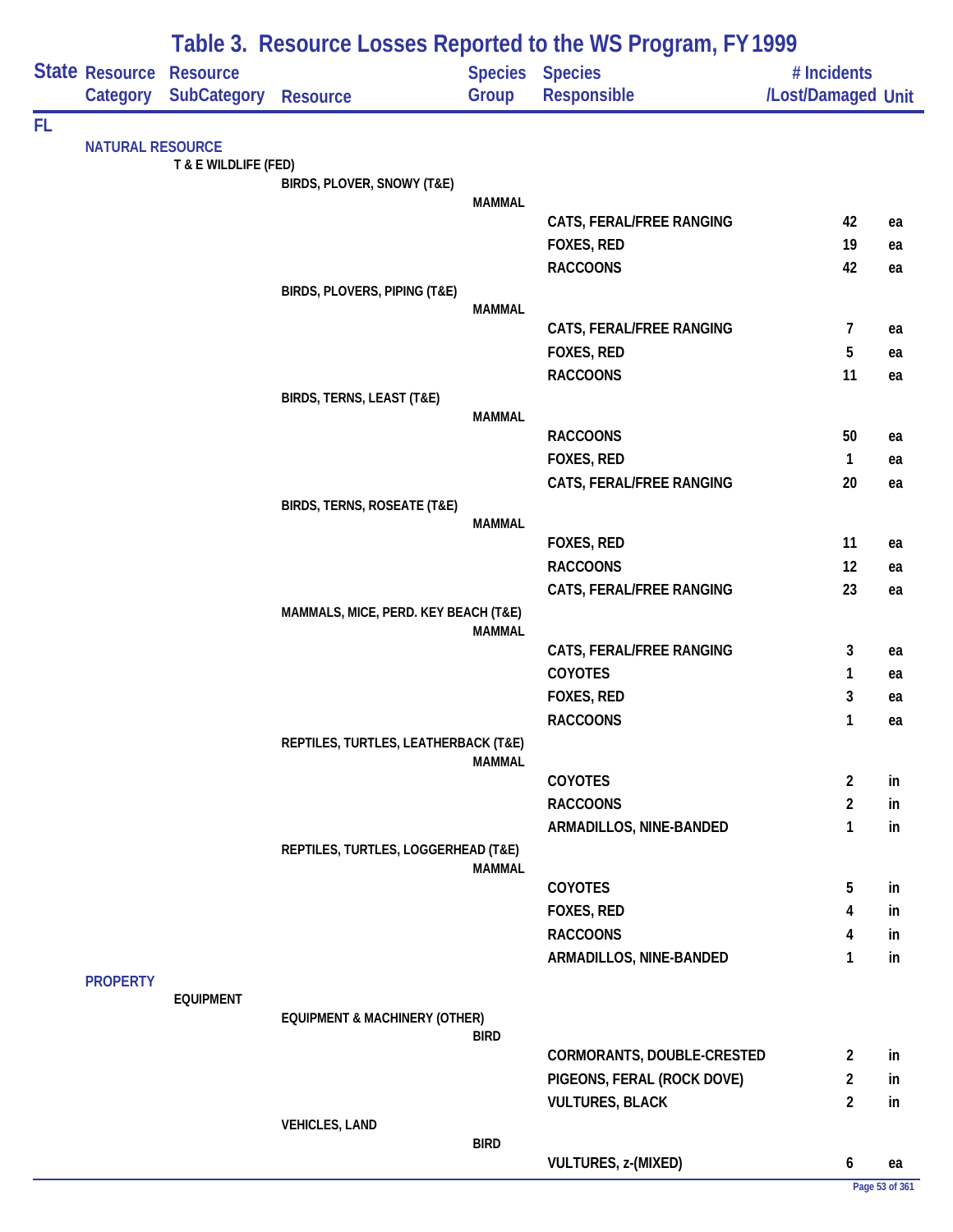|           |                            | Table 3. Resource Losses Reported to the WS Program, FY1999 |                                   |               |                                                                |                                   |          |  |  |  |
|-----------|----------------------------|-------------------------------------------------------------|-----------------------------------|---------------|----------------------------------------------------------------|-----------------------------------|----------|--|--|--|
|           | State Resource<br>Category | <b>Resource</b><br><b>SubCategory</b>                       | <b>Resource</b>                   | Group         | Species Species<br><b>Responsible</b>                          | # Incidents<br>/Lost/Damaged Unit |          |  |  |  |
| FL        |                            |                                                             |                                   |               |                                                                |                                   |          |  |  |  |
|           | <b>PROPERTY</b>            | <b>EQUIPMENT</b>                                            |                                   |               |                                                                |                                   |          |  |  |  |
|           |                            |                                                             | <b>VEHICLES, LAND</b>             |               |                                                                |                                   |          |  |  |  |
|           |                            |                                                             |                                   | <b>BIRD</b>   | <b>VULTURES, BLACK</b>                                         | $\overline{2}$                    | ea       |  |  |  |
|           |                            |                                                             | <b>WATERCRAFT</b>                 |               |                                                                |                                   |          |  |  |  |
|           |                            |                                                             |                                   | <b>BIRD</b>   |                                                                |                                   |          |  |  |  |
|           |                            | <b>LANDSCAPING, TURF &amp; GARDENS</b>                      |                                   |               | <b>VULTURES, BLACK</b>                                         | $\overline{2}$                    | ea       |  |  |  |
|           |                            |                                                             | <b>TURF AND/OR FLOWERS</b>        |               |                                                                |                                   |          |  |  |  |
|           |                            |                                                             |                                   | <b>BIRD</b>   | <b>GEESE, CANADA</b>                                           | 12                                | in       |  |  |  |
|           |                            | OTHER PROPERTY                                              |                                   |               |                                                                |                                   |          |  |  |  |
|           |                            |                                                             | PROPERTY (GENERAL)                |               |                                                                |                                   |          |  |  |  |
|           |                            |                                                             |                                   | <b>BIRD</b>   | <b>GULLS, RING-BILLED</b>                                      | $\overline{2}$                    | in       |  |  |  |
|           |                            |                                                             |                                   |               | PELICANS, BROWN                                                | 1                                 | in       |  |  |  |
|           |                            |                                                             |                                   |               | <b>VULTURES, BLACK</b>                                         | 3                                 | in       |  |  |  |
|           |                            | <b>STRUCTURES</b>                                           |                                   |               |                                                                |                                   |          |  |  |  |
|           |                            |                                                             | <b>BUILDINGS, NON-RESIDENTIAL</b> | <b>BIRD</b>   |                                                                |                                   |          |  |  |  |
|           |                            |                                                             |                                   |               | <b>GULLS, LAUGHING</b>                                         | 1                                 | in       |  |  |  |
|           |                            |                                                             |                                   |               | <b>VULTURES, BLACK</b>                                         | 1                                 | in       |  |  |  |
|           |                            |                                                             |                                   |               | VULTURES, z-(MIXED)                                            | $\overline{2}$                    | in       |  |  |  |
|           |                            |                                                             | <b>BUILDINGS, RESIDENTIAL</b>     | <b>BIRD</b>   |                                                                |                                   |          |  |  |  |
|           |                            |                                                             |                                   |               | CARACARAS                                                      | 1                                 | in       |  |  |  |
|           |                            |                                                             |                                   |               | <b>VULTURES, BLACK</b>                                         | 5                                 | in       |  |  |  |
|           |                            |                                                             | <b>ROADS/BRIDGES</b>              | <b>MAMMAL</b> |                                                                |                                   |          |  |  |  |
|           |                            |                                                             |                                   |               | <b>BEAVERS</b>                                                 | 1                                 | in       |  |  |  |
| <b>GA</b> |                            |                                                             |                                   |               |                                                                |                                   |          |  |  |  |
|           | <b>AGRICULTURE</b>         |                                                             |                                   |               |                                                                |                                   |          |  |  |  |
|           |                            | <b>AQUACULTURE</b>                                          | FISH, CATFISH (FINGERLING)        |               |                                                                |                                   |          |  |  |  |
|           |                            |                                                             |                                   | <b>BIRD</b>   |                                                                |                                   |          |  |  |  |
|           |                            |                                                             |                                   |               | CORMORANTS, DOUBLE-CRESTED<br>EGRETS/HERONS/CORMORANTS (MIXED) | $\overline{2}$<br>1               | in<br>in |  |  |  |
|           |                            |                                                             |                                   |               | <b>GEESE, CANADA</b>                                           | 1                                 | in       |  |  |  |
|           |                            |                                                             |                                   |               | <b>HERONS, GREAT BLUE</b>                                      | $\overline{2}$                    | in       |  |  |  |
|           |                            |                                                             |                                   |               | STORK, WOOD (T&E)                                              | 1                                 | in       |  |  |  |
|           |                            |                                                             |                                   | MAMMAL        |                                                                |                                   |          |  |  |  |
|           |                            |                                                             | FISH, CATFISH (FRY)               |               | OTTERS, RIVER                                                  | $\mathbf{1}$                      | in       |  |  |  |
|           |                            |                                                             |                                   | <b>BIRD</b>   |                                                                |                                   |          |  |  |  |
|           |                            |                                                             |                                   |               | CORMORANTS, DOUBLE-CRESTED                                     | $\overline{2}$                    | in       |  |  |  |
|           |                            |                                                             | FISH, FOOD FISH (OTHER)           | <b>BIRD</b>   |                                                                |                                   |          |  |  |  |
|           |                            |                                                             |                                   |               | CORMORANTS, DOUBLE-CRESTED                                     | 3                                 | in       |  |  |  |
|           |                            |                                                             |                                   | <b>MAMMAL</b> |                                                                |                                   |          |  |  |  |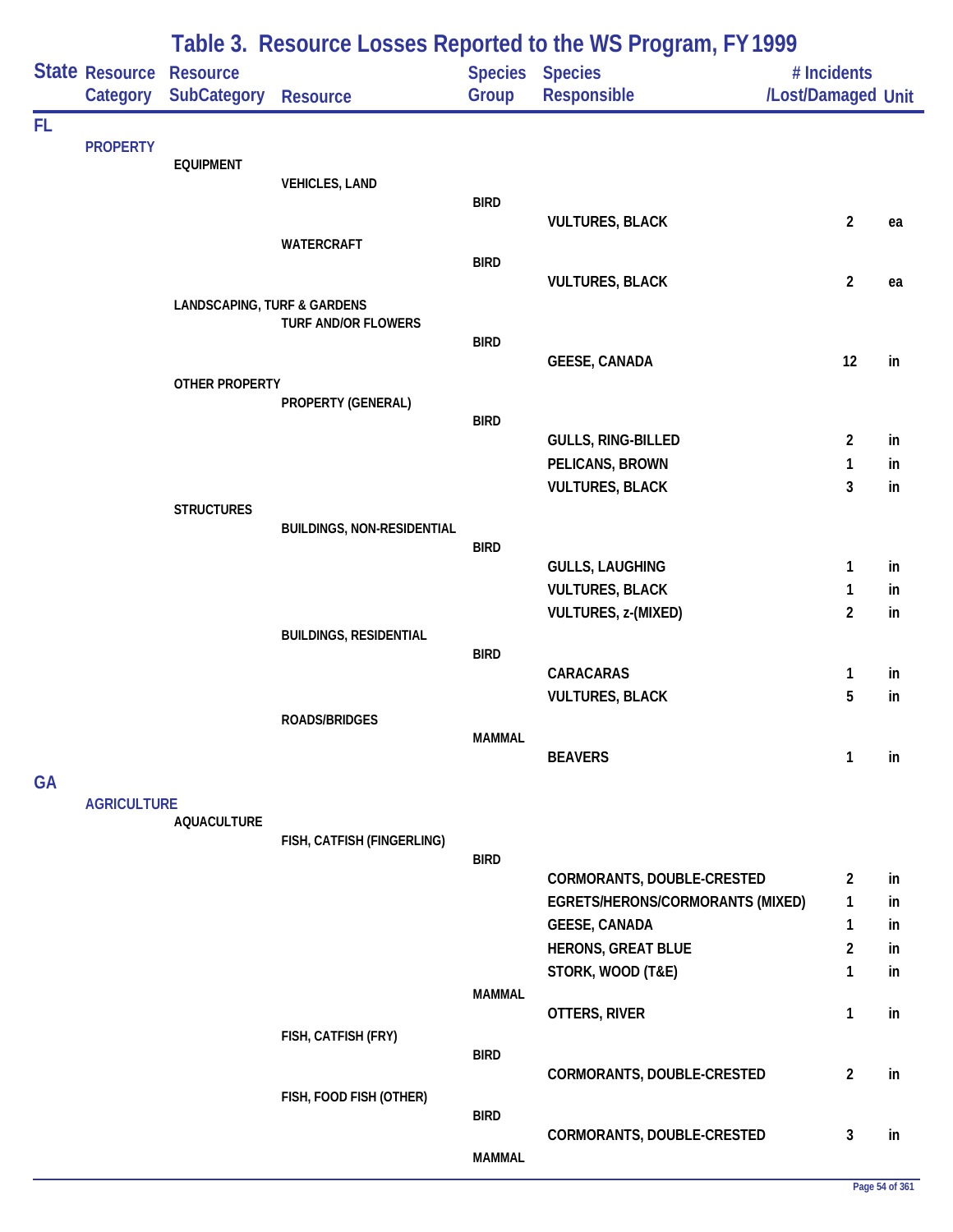|           |                                            | Table 3. Resource Losses Reported to the WS Program, FY 1999 |                                          |               |                                      |                                   |    |  |  |  |
|-----------|--------------------------------------------|--------------------------------------------------------------|------------------------------------------|---------------|--------------------------------------|-----------------------------------|----|--|--|--|
|           | <b>State Resource Resource</b><br>Category | <b>SubCategory</b>                                           | <b>Resource</b>                          | Group         | Species Species<br>Responsible       | # Incidents<br>/Lost/Damaged Unit |    |  |  |  |
| <b>GA</b> |                                            |                                                              |                                          |               |                                      |                                   |    |  |  |  |
|           | <b>AGRICULTURE</b>                         | <b>AQUACULTURE</b>                                           |                                          |               |                                      |                                   |    |  |  |  |
|           |                                            |                                                              | FISH, FOOD FISH (OTHER)                  |               |                                      |                                   |    |  |  |  |
|           |                                            |                                                              |                                          | <b>MAMMAL</b> | OTTERS, RIVER                        | 1                                 | in |  |  |  |
|           |                                            |                                                              | FISH, GOLDFISH (BROOD)                   |               |                                      |                                   |    |  |  |  |
|           |                                            |                                                              |                                          | <b>BIRD</b>   | KINGFISHERS (ALL)                    | 1                                 | in |  |  |  |
|           |                                            |                                                              | SHELLFISH, CRAWFISH                      |               |                                      |                                   |    |  |  |  |
|           |                                            |                                                              |                                          | <b>BIRD</b>   | <b>GEESE, CANADA</b>                 | $\mathbf{1}$                      | in |  |  |  |
|           |                                            |                                                              | <b>COMMERCIAL FORESTRY &amp; NURSERY</b> |               |                                      |                                   |    |  |  |  |
|           |                                            |                                                              | TREES, SEEDLINGS                         | <b>MAMMAL</b> |                                      |                                   |    |  |  |  |
|           |                                            |                                                              |                                          |               | DEER, WHITE-TAILED                   | $\overline{2}$                    | in |  |  |  |
|           |                                            |                                                              |                                          |               | HOGS, FERAL                          | 1                                 | in |  |  |  |
|           |                                            |                                                              |                                          |               | RABBITS, COTTONTAIL                  | 3                                 | in |  |  |  |
|           |                                            |                                                              | TREES, STANDING (MIXED)                  | <b>MAMMAL</b> |                                      |                                   |    |  |  |  |
|           |                                            |                                                              |                                          |               | <b>BEAVERS</b>                       | 1                                 | in |  |  |  |
|           |                                            | <b>COMMERCIAL GAME ANIMALS</b>                               |                                          |               | DEER, WHITE-TAILED                   | $\mathbf{1}$                      | in |  |  |  |
|           |                                            |                                                              | MAMMALS, z-EXOTIC GAME (OTHER)           |               |                                      |                                   |    |  |  |  |
|           |                                            |                                                              |                                          | <b>BIRD</b>   | <b>GEESE, CANADA</b>                 | 1                                 | ea |  |  |  |
|           |                                            | <b>FIELD CROPS</b>                                           |                                          |               |                                      |                                   |    |  |  |  |
|           |                                            |                                                              | <b>BEANS, SOYBEANS</b>                   | <b>MAMMAL</b> |                                      |                                   |    |  |  |  |
|           |                                            |                                                              |                                          |               | DEER, WHITE-TAILED                   | 1                                 | in |  |  |  |
|           |                                            |                                                              | <b>GRAINS, WHEAT</b>                     | <b>BIRD</b>   |                                      |                                   |    |  |  |  |
|           |                                            |                                                              |                                          |               | <b>BLACKBIRDS, z-(MIXED SPECIES)</b> | $\mathbf{1}$                      | in |  |  |  |
|           |                                            |                                                              | GRASSES/SOD                              | <b>BIRD</b>   |                                      |                                   |    |  |  |  |
|           |                                            |                                                              |                                          |               | <b>GEESE, CANADA</b>                 | 16                                | in |  |  |  |
|           |                                            |                                                              |                                          | <b>MAMMAL</b> | HOGS, FERAL                          | 6                                 | in |  |  |  |
|           |                                            |                                                              |                                          |               | <b>RACCOONS</b>                      | $\mathbf{1}$                      | in |  |  |  |
|           |                                            |                                                              |                                          |               | <b>VOLES (ALL)</b>                   | $\mathbf{1}$                      | in |  |  |  |
|           |                                            |                                                              | HAYFIELDS, MIXED SPECIES                 | <b>BIRD</b>   |                                      |                                   |    |  |  |  |
|           |                                            |                                                              |                                          |               | <b>GEESE, CANADA</b>                 | $\overline{2}$                    | in |  |  |  |
|           |                                            |                                                              | <b>MELONS, WATERMELONS</b>               | <b>MAMMAL</b> |                                      |                                   |    |  |  |  |
|           |                                            |                                                              |                                          |               | DEER, WHITE-TAILED                   | $\mathbf{1}$                      | in |  |  |  |
|           |                                            | <b>FRUITS &amp; NUTS</b>                                     |                                          |               |                                      |                                   |    |  |  |  |
|           |                                            |                                                              | <b>BUSHES, BLUEBERRY</b>                 | <b>BIRD</b>   |                                      |                                   |    |  |  |  |
|           |                                            |                                                              |                                          |               | <b>CROWS (OTHER)</b>                 | $\mathbf{1}$                      | in |  |  |  |
|           |                                            |                                                              | FRUIT, BLUEBERRIES                       |               | ROBINS, AMERICAN                     | $\mathbf{1}$                      | in |  |  |  |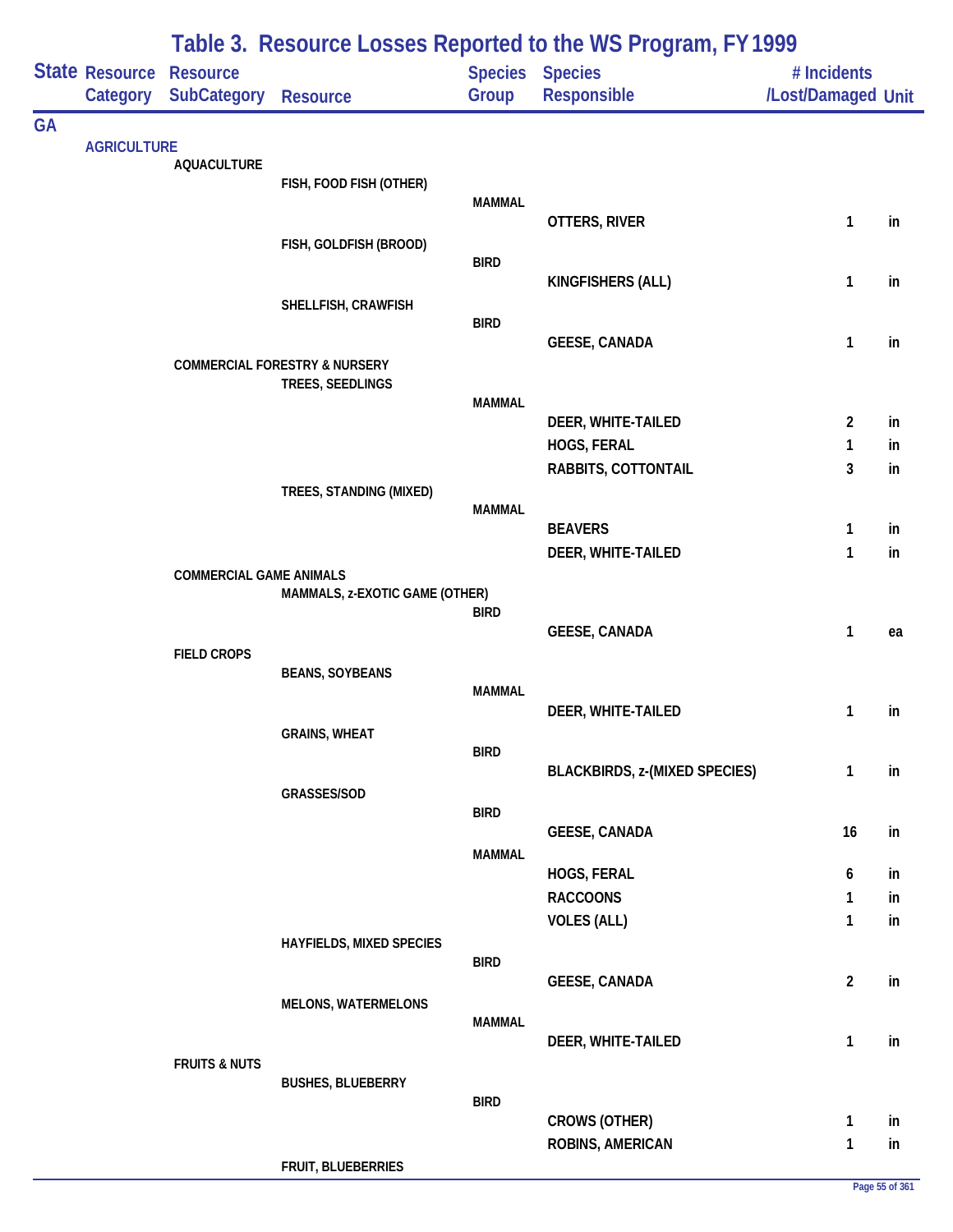|           |                                     |                          |                                   |               | Table 3. Resource Losses Reported to the WS Program, FY 1999 |                                   |    |
|-----------|-------------------------------------|--------------------------|-----------------------------------|---------------|--------------------------------------------------------------|-----------------------------------|----|
|           | State Resource Resource<br>Category | SubCategory              | <b>Resource</b>                   | Group         | Species Species<br><b>Responsible</b>                        | # Incidents<br>/Lost/Damaged Unit |    |
| <b>GA</b> |                                     |                          |                                   |               |                                                              |                                   |    |
|           | <b>AGRICULTURE</b>                  | <b>FRUITS &amp; NUTS</b> |                                   |               |                                                              |                                   |    |
|           |                                     |                          | FRUIT, BLUEBERRIES                | <b>BIRD</b>   |                                                              |                                   |    |
|           |                                     |                          |                                   |               | ROBINS, AMERICAN                                             | 1                                 | in |
|           |                                     |                          | <b>STRAWBERRIES</b>               |               |                                                              |                                   |    |
|           |                                     |                          |                                   | <b>BIRD</b>   | VULTURES, z-(MIXED)                                          | 1                                 | in |
|           |                                     | <b>LIVESTOCK</b>         |                                   |               |                                                              |                                   |    |
|           |                                     |                          | CATTLE (ADULT)                    | <b>BIRD</b>   |                                                              |                                   |    |
|           |                                     |                          |                                   |               | VULTURES, z-(MIXED)                                          | 1                                 | ea |
|           |                                     |                          | CATTLE (CALVES)                   | <b>BIRD</b>   |                                                              |                                   |    |
|           |                                     |                          |                                   |               | VULTURES, z-(MIXED)                                          | 4                                 | ea |
|           |                                     |                          |                                   | <b>MAMMAL</b> | COYOTES                                                      | $\overline{2}$                    | ea |
|           |                                     |                          | FOWL, CHICKENS (OTHER)            |               |                                                              |                                   |    |
|           |                                     |                          |                                   | <b>BIRD</b>   | <b>GEESE, CANADA</b>                                         | 1                                 | ea |
|           |                                     |                          |                                   |               | HAWKS, z-(OTHER)                                             | 1                                 | ea |
|           |                                     |                          |                                   |               | PIGEONS, FERAL (ROCK DOVE)                                   | 1                                 | ea |
|           |                                     |                          |                                   | <b>MAMMAL</b> | FOXES, RED                                                   | 1                                 |    |
|           |                                     |                          | FOWL, GUINEAS                     |               |                                                              |                                   | ea |
|           |                                     |                          |                                   | <b>BIRD</b>   |                                                              |                                   |    |
|           |                                     |                          | GOATS, z-(OTHER ADULTS)           |               | HAWKS, z-(OTHER)                                             | 1                                 | ea |
|           |                                     |                          |                                   | <b>MAMMAL</b> |                                                              |                                   |    |
|           |                                     |                          |                                   |               | <b>BOBCATS</b><br>COYOTES                                    | 11<br>$\pmb{4}$                   | ea |
|           |                                     |                          | SHEEP (LAMBS)                     |               |                                                              |                                   | ea |
|           |                                     |                          |                                   | <b>MAMMAL</b> |                                                              |                                   |    |
|           |                                     | <b>OTHER</b>             |                                   |               | COYOTES                                                      | 12                                | ea |
|           |                                     |                          | FEED, LIVESTOCK                   |               |                                                              |                                   |    |
|           |                                     |                          |                                   | <b>BIRD</b>   | <b>GEESE, CANADA</b>                                         | $\mathbf{1}$                      | in |
|           |                                     | <b>RANGE/PASTURE</b>     |                                   |               |                                                              |                                   |    |
|           |                                     |                          | <b>PASTURE</b>                    | <b>BIRD</b>   |                                                              |                                   |    |
|           |                                     |                          |                                   |               | <b>GEESE, CANADA</b>                                         | 157                               | ac |
|           |                                     |                          |                                   | <b>MAMMAL</b> | <b>BEAVERS</b>                                               | 35                                | ac |
|           | <b>HEALTH &amp; SAFETY</b>          |                          |                                   |               |                                                              |                                   |    |
|           |                                     | HUMAN HEALTH & SAFETY    | HEALTH & SAFETY, HUMAN (AVIATION) |               |                                                              |                                   |    |
|           |                                     |                          |                                   | <b>BIRD</b>   |                                                              |                                   |    |
|           |                                     |                          |                                   | <b>MAMMAL</b> | <b>GEESE, CANADA</b>                                         | 4                                 | in |
|           |                                     |                          |                                   |               | DEER, WHITE-TAILED                                           | 6                                 | in |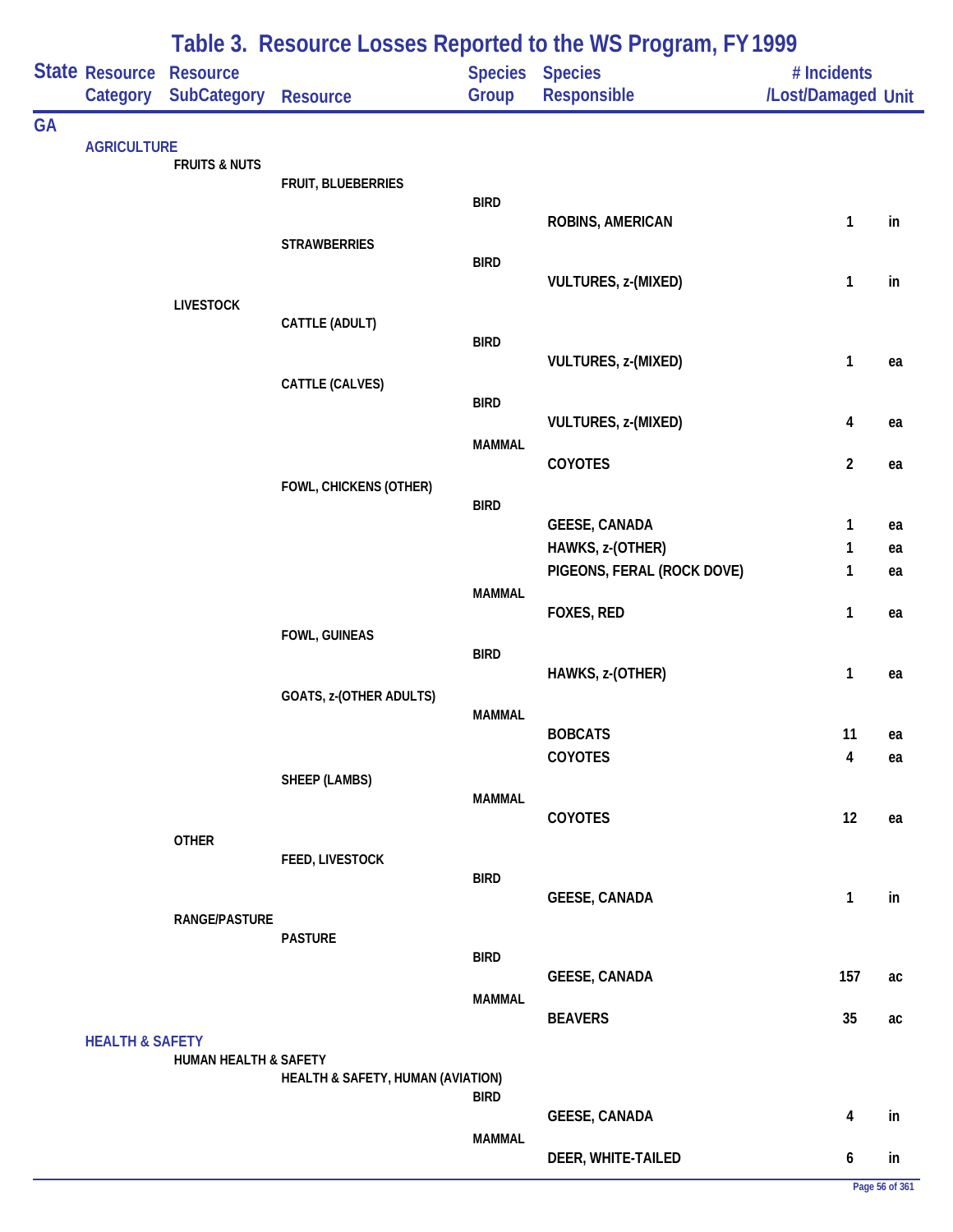|    |                            | Table 3. Resource Losses Reported to the WS Program, FY 1999 |                                    |                        |                                      |                         |    |  |  |  |
|----|----------------------------|--------------------------------------------------------------|------------------------------------|------------------------|--------------------------------------|-------------------------|----|--|--|--|
|    | State Resource             | <b>Resource</b>                                              |                                    | <b>Species Species</b> |                                      | # Incidents             |    |  |  |  |
|    | Category                   | SubCategory                                                  | <b>Resource</b>                    | Group                  | Responsible                          | /Lost/Damaged Unit      |    |  |  |  |
| GA |                            |                                                              |                                    |                        |                                      |                         |    |  |  |  |
|    | <b>HEALTH &amp; SAFETY</b> |                                                              |                                    |                        |                                      |                         |    |  |  |  |
|    |                            | HUMAN HEALTH & SAFETY                                        | HEALTH & SAFETY, HUMAN (AVIATION)  |                        |                                      |                         |    |  |  |  |
|    |                            |                                                              |                                    | <b>MAMMAL</b>          |                                      |                         |    |  |  |  |
|    |                            |                                                              |                                    |                        | DOGS, FERAL/FREE RANGING & HYBRID    | 1                       | in |  |  |  |
|    |                            |                                                              |                                    |                        | <b>BATS (ALL)</b>                    | $\overline{2}$          | in |  |  |  |
|    |                            |                                                              |                                    |                        | <b>RACCOONS</b>                      | 1                       | in |  |  |  |
|    |                            |                                                              |                                    |                        | COYOTES                              | 1                       | in |  |  |  |
|    |                            |                                                              |                                    | <b>SPECIAL</b>         |                                      |                         |    |  |  |  |
|    |                            |                                                              |                                    |                        | MULTPL SPP (TECH.ASST.) (SEE MIS FIE | 1                       | in |  |  |  |
|    |                            |                                                              | HEALTH & SAFETY, HUMAN z-(GENERAL) | <b>AMPHIBIAN</b>       |                                      |                         |    |  |  |  |
|    |                            |                                                              |                                    |                        | z-AMPHIBIANS (OTHER)                 | 1                       | in |  |  |  |
|    |                            |                                                              |                                    | <b>BIRD</b>            |                                      |                         |    |  |  |  |
|    |                            |                                                              |                                    |                        | <b>GEESE, CANADA</b>                 | 8                       | in |  |  |  |
|    |                            |                                                              |                                    |                        | VULTURES, z-(MIXED)                  | 10                      | in |  |  |  |
|    |                            |                                                              |                                    |                        | STARLINGS, EUROPEAN                  | $\overline{\mathbf{c}}$ | in |  |  |  |
|    |                            |                                                              |                                    |                        | PIGEONS, FERAL (ROCK DOVE)           | 5                       | in |  |  |  |
|    |                            |                                                              |                                    |                        | HAWKS, z-(OTHER)                     | 1                       | in |  |  |  |
|    |                            |                                                              |                                    |                        | <b>GRACKLES (OTHER)</b>              | 1                       | in |  |  |  |
|    |                            |                                                              |                                    |                        | FOWL, PEA                            | 1                       | in |  |  |  |
|    |                            |                                                              |                                    |                        | <b>EGRETS, SNOWY</b>                 | 1                       | in |  |  |  |
|    |                            |                                                              |                                    |                        | <b>DUCKS, FERAL</b>                  | 1                       | in |  |  |  |
|    |                            |                                                              |                                    |                        | <b>BLACKBIRDS, z-(MIXED SPECIES)</b> | 5                       | in |  |  |  |
|    |                            |                                                              |                                    |                        | <b>GRACKLES, BOAT-TAILED</b>         | 1                       | in |  |  |  |
|    |                            |                                                              |                                    | <b>MAMMAL</b>          | <b>SKUNKS, STRIPED</b>               | 1                       | in |  |  |  |
|    |                            |                                                              |                                    |                        | <b>BATS (ALL)</b>                    | 7                       | in |  |  |  |
|    |                            |                                                              |                                    |                        | DEER, WHITE-TAILED                   | 4                       | in |  |  |  |
|    |                            |                                                              |                                    |                        | OPOSSUMS, VIRGINIA                   | 2                       | in |  |  |  |
|    |                            |                                                              |                                    |                        | <b>RACCOONS</b>                      | 6                       | in |  |  |  |
|    |                            |                                                              |                                    | <b>REPTILE</b>         |                                      |                         |    |  |  |  |
|    |                            |                                                              |                                    |                        | <b>SNAKES, POISONOUS (ALL)</b>       | 3                       | in |  |  |  |
|    |                            |                                                              |                                    |                        | SNAKES, NON-POISONOUS (OTHER)        | 5                       | in |  |  |  |
|    | <b>NATURAL RESOURCE</b>    |                                                              |                                    |                        |                                      |                         |    |  |  |  |
|    |                            | <b>FISHERIES</b>                                             | FISH, z-(OTHER)                    |                        |                                      |                         |    |  |  |  |
|    |                            |                                                              |                                    | <b>BIRD</b>            |                                      |                         |    |  |  |  |
|    |                            |                                                              |                                    |                        | CORMORANTS, DOUBLE-CRESTED           | $\overline{2}$          | in |  |  |  |
|    |                            |                                                              |                                    | <b>MAMMAL</b>          |                                      |                         |    |  |  |  |
|    |                            |                                                              |                                    |                        | OTTERS, RIVER                        | 1                       | in |  |  |  |
|    |                            | <b>FORESTRY (NATRL. RESRC)</b>                               |                                    |                        |                                      |                         |    |  |  |  |
|    |                            |                                                              | TREES, STANDING                    | <b>MAMMAL</b>          |                                      |                         |    |  |  |  |
|    |                            |                                                              |                                    |                        | <b>BEAVERS</b>                       | 13                      | in |  |  |  |
|    |                            | OTHER NATURAL RESOURCES                                      |                                    |                        |                                      |                         |    |  |  |  |
|    |                            |                                                              | DESIGNATED NATURAL AREAS           |                        |                                      |                         |    |  |  |  |
|    |                            |                                                              |                                    | <b>MAMMAL</b>          |                                      |                         |    |  |  |  |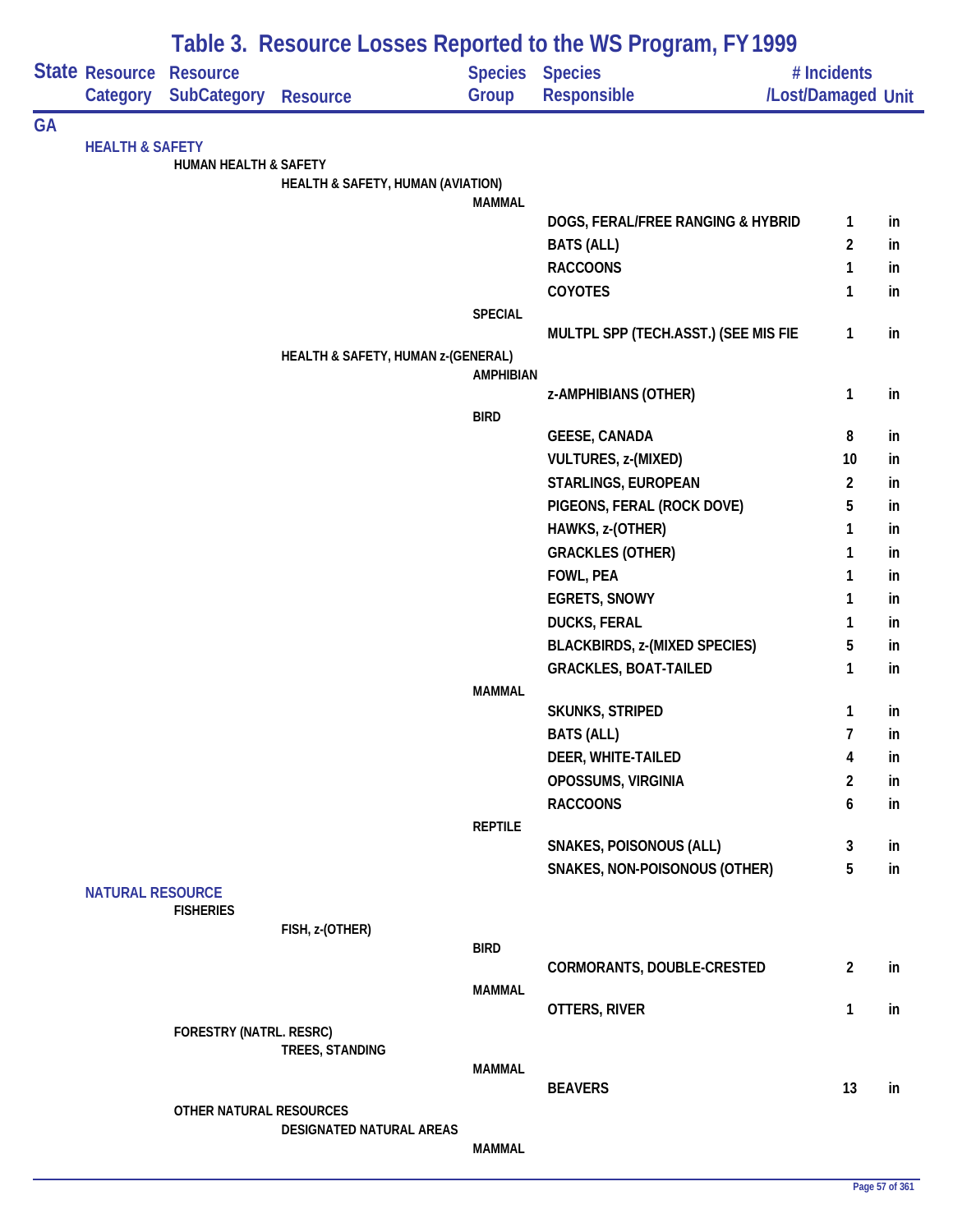| Table 3. Resource Losses Reported to the WS Program, FY 1999 |                         |                                        |                                  |               |                            |                    |          |
|--------------------------------------------------------------|-------------------------|----------------------------------------|----------------------------------|---------------|----------------------------|--------------------|----------|
|                                                              | State Resource Resource |                                        |                                  |               | Species Species            | # Incidents        |          |
|                                                              | Category                | <b>SubCategory</b>                     | <b>Resource</b>                  | Group         | Responsible                | /Lost/Damaged Unit |          |
| <b>GA</b>                                                    | <b>NATURAL RESOURCE</b> |                                        |                                  |               |                            |                    |          |
|                                                              |                         | OTHER NATURAL RESOURCES                |                                  |               |                            |                    |          |
|                                                              |                         |                                        | DESIGNATED NATURAL AREAS         |               |                            |                    |          |
|                                                              |                         |                                        |                                  | <b>MAMMAL</b> | <b>BEAVERS</b>             | 4                  | in       |
|                                                              |                         |                                        |                                  |               | DEER, WHITE-TAILED         | $\overline{2}$     | in       |
|                                                              |                         |                                        |                                  |               | MUSKRATS, z-(OTHER)        | 1                  | in       |
|                                                              |                         |                                        | RECLAMATION/RESTORATION SITE     |               |                            |                    |          |
|                                                              |                         |                                        |                                  | <b>BIRD</b>   |                            |                    |          |
|                                                              |                         |                                        |                                  |               | DOVE, MOURNING             | $\mathbf{1}$       | in       |
|                                                              |                         |                                        | WATERSHED                        | <b>MAMMAL</b> |                            |                    |          |
|                                                              |                         |                                        |                                  |               | <b>BEAVERS</b>             | $\overline{5}$     | in       |
|                                                              |                         | <b>WILDLIFE</b>                        |                                  |               |                            |                    |          |
|                                                              |                         |                                        | BIRDS, QUAIL (ALL)               |               |                            |                    |          |
|                                                              |                         |                                        |                                  | <b>MAMMAL</b> | CATS, FERAL/FREE RANGING   | 1                  | ea       |
|                                                              |                         |                                        |                                  |               | <b>RACCOONS</b>            | 3                  | ea       |
|                                                              |                         |                                        |                                  |               | <b>BOBCATS</b>             | 1                  | ea       |
|                                                              |                         |                                        | BIRDS, z-(OTHER)                 |               |                            |                    |          |
|                                                              |                         |                                        |                                  | <b>BIRD</b>   |                            |                    |          |
|                                                              |                         |                                        |                                  |               | HAWKS, z-(OTHER)           | 1                  | ea       |
|                                                              |                         |                                        | MAMMALS, DEER, WHITE-TAILED      | <b>MAMMAL</b> |                            |                    |          |
|                                                              |                         |                                        |                                  |               | COYOTES                    | $\mathbf{1}$       | ea       |
|                                                              |                         |                                        |                                  |               | DEER, WHITE-TAILED         | $\overline{2}$     | ea       |
|                                                              |                         |                                        |                                  |               | DEER, z-(OTHER)            | 1                  | ea       |
|                                                              |                         |                                        |                                  |               | ELK (WAPITI)               | 1                  | ea       |
|                                                              | <b>PROPERTY</b>         |                                        |                                  |               |                            |                    |          |
|                                                              |                         | <b>ANIMAL</b>                          | PETS (COMPANION & HOBBY ANIMALS) |               |                            |                    |          |
|                                                              |                         |                                        |                                  | <b>BIRD</b>   |                            |                    |          |
|                                                              |                         |                                        |                                  |               | HAWKS, z-(OTHER)           | $\overline{2}$     | ea       |
|                                                              |                         |                                        |                                  |               | OWLS, z-(OTHER)            | $\mathbf{1}$       | ea       |
|                                                              |                         |                                        |                                  | <b>MAMMAL</b> |                            |                    |          |
|                                                              |                         |                                        |                                  |               | <b>BOBCATS</b><br>COYOTES  | 1                  | ea       |
|                                                              |                         |                                        |                                  |               | FOXES, GRAY                | 1<br>10            | ea<br>ea |
|                                                              |                         |                                        |                                  |               | FOXES, RED                 | $\mathbf{1}$       | ea       |
|                                                              |                         |                                        |                                  |               | <b>RACCOONS</b>            | $\mathbf{1}$       | ea       |
|                                                              |                         | <b>EQUIPMENT</b>                       |                                  |               |                            |                    |          |
|                                                              |                         |                                        | <b>AIRCRAFT</b>                  |               |                            |                    |          |
|                                                              |                         |                                        |                                  | <b>BIRD</b>   |                            |                    |          |
|                                                              |                         |                                        |                                  | <b>MAMMAL</b> | PIGEONS, FERAL (ROCK DOVE) | $\overline{2}$     | ea       |
|                                                              |                         |                                        |                                  |               | DEER, WHITE-TAILED         | $\mathbf{1}$       | ea       |
|                                                              |                         |                                        | WATERCRAFT                       |               |                            |                    |          |
|                                                              |                         |                                        |                                  | <b>BIRD</b>   |                            |                    |          |
|                                                              |                         |                                        |                                  |               | VULTURES, z-(MIXED)        | $\overline{2}$     | ea       |
|                                                              |                         | <b>LANDSCAPING, TURF &amp; GARDENS</b> |                                  |               |                            |                    |          |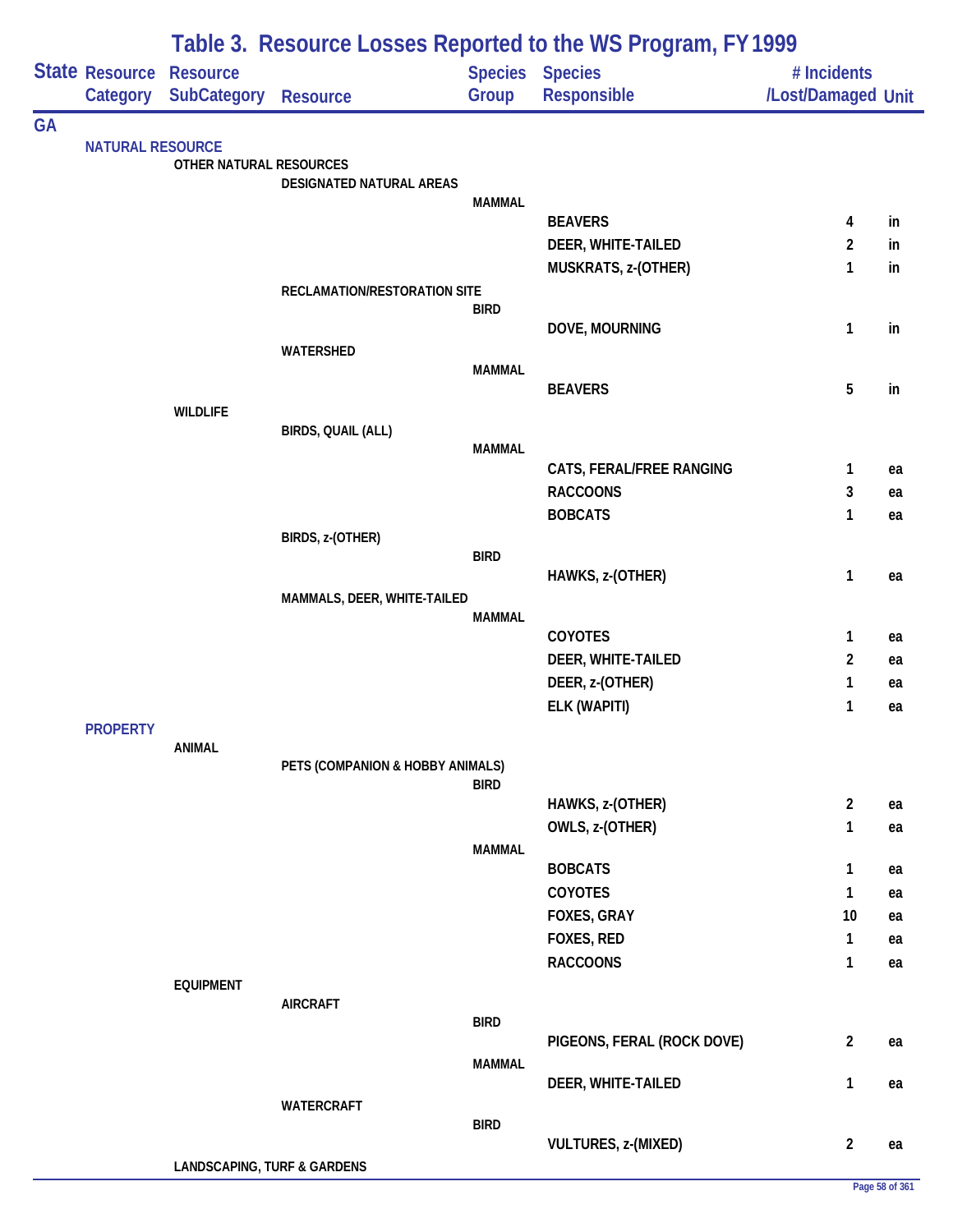| <b>State Resource</b><br><b>Species</b><br><b>Species</b><br><b>Resource</b><br># Incidents<br><b>SubCategory</b><br>/Lost/Damaged Unit<br>Group<br>Responsible<br>Category<br><b>Resource</b><br><b>PROPERTY</b><br><b>LANDSCAPING, TURF &amp; GARDENS</b><br><b>GARDENS, VEG./FRUITS &amp; NUTS</b><br><b>MAMMAL</b><br>DEER, WHITE-TAILED<br>6<br>in<br>RABBITS, COTTONTAIL<br>1<br>in<br><b>VOLES (ALL)</b><br>1<br>in<br><b>GOLF COURSES</b><br><b>BIRD</b><br><b>GEESE, CANADA</b><br>25<br>in<br><b>MAMMAL</b><br>DEER, WHITE-TAILED<br>1<br>in<br>RECREATIONAL AREAS (OTHER)<br><b>BIRD</b><br><b>DUCKS, FERAL</b><br>1<br>in<br><b>GEESE, CANADA</b><br>1<br>in<br><b>VULTURES, z-(MIXED)</b><br>1<br>in<br><b>MAMMAL</b><br><b>BEAVERS</b><br>1<br>in<br>TREES, STANDING & SHRUBS<br><b>BIRD</b><br><b>GEESE, CANADA</b><br>1<br>in<br><b>MAMMAL</b><br><b>BEAVERS</b><br>10<br>in<br>8<br>DEER, WHITE-TAILED<br>in<br>TURF AND/OR FLOWERS<br><b>BIRD</b><br><b>GEESE, CANADA</b><br>4<br>in<br><b>MAMMAL</b><br>ARMADILLOS, NINE-BANDED<br>1<br>in<br><b>CHIPMUNKS (ALL)</b><br>1<br>in<br>DEER, WHITE-TAILED<br>128<br>in<br>HOGS, FERAL<br>16<br>in<br>MUSKRATS, z-(OTHER)<br>$\mathbf{1}$<br>in<br>$\overline{2}$<br><b>RACCOONS</b><br>in<br>z-LANDSCAPING (OTHER)<br><b>BIRD</b><br><b>GEESE, CANADA</b><br>23<br>in<br><b>GEESE, FERAL</b><br>1<br>in<br><b>DUCKS, FERAL</b><br>$\overline{2}$<br>in<br><b>MAMMAL</b><br><b>CHIPMUNKS (ALL)</b><br>$\overline{2}$<br>in<br>DEER, WHITE-TAILED<br>28<br>in<br>HOGS, FERAL<br>$\overline{7}$<br>in<br><b>BEAVERS</b><br>18<br>in<br>OTHER PROPERTY<br><b>BEACHES</b><br><b>BIRD</b><br>5<br><b>GEESE, CANADA</b><br>in |           |  | Table 3. Resource Losses Reported to the WS Program, FY 1999 |  |  |  |  |  |  |  |
|---------------------------------------------------------------------------------------------------------------------------------------------------------------------------------------------------------------------------------------------------------------------------------------------------------------------------------------------------------------------------------------------------------------------------------------------------------------------------------------------------------------------------------------------------------------------------------------------------------------------------------------------------------------------------------------------------------------------------------------------------------------------------------------------------------------------------------------------------------------------------------------------------------------------------------------------------------------------------------------------------------------------------------------------------------------------------------------------------------------------------------------------------------------------------------------------------------------------------------------------------------------------------------------------------------------------------------------------------------------------------------------------------------------------------------------------------------------------------------------------------------------------------------------------------------------------------------------------------------------------------------------------------------------------------------------|-----------|--|--------------------------------------------------------------|--|--|--|--|--|--|--|
|                                                                                                                                                                                                                                                                                                                                                                                                                                                                                                                                                                                                                                                                                                                                                                                                                                                                                                                                                                                                                                                                                                                                                                                                                                                                                                                                                                                                                                                                                                                                                                                                                                                                                       |           |  |                                                              |  |  |  |  |  |  |  |
|                                                                                                                                                                                                                                                                                                                                                                                                                                                                                                                                                                                                                                                                                                                                                                                                                                                                                                                                                                                                                                                                                                                                                                                                                                                                                                                                                                                                                                                                                                                                                                                                                                                                                       | <b>GA</b> |  |                                                              |  |  |  |  |  |  |  |
|                                                                                                                                                                                                                                                                                                                                                                                                                                                                                                                                                                                                                                                                                                                                                                                                                                                                                                                                                                                                                                                                                                                                                                                                                                                                                                                                                                                                                                                                                                                                                                                                                                                                                       |           |  |                                                              |  |  |  |  |  |  |  |
|                                                                                                                                                                                                                                                                                                                                                                                                                                                                                                                                                                                                                                                                                                                                                                                                                                                                                                                                                                                                                                                                                                                                                                                                                                                                                                                                                                                                                                                                                                                                                                                                                                                                                       |           |  |                                                              |  |  |  |  |  |  |  |
|                                                                                                                                                                                                                                                                                                                                                                                                                                                                                                                                                                                                                                                                                                                                                                                                                                                                                                                                                                                                                                                                                                                                                                                                                                                                                                                                                                                                                                                                                                                                                                                                                                                                                       |           |  |                                                              |  |  |  |  |  |  |  |
|                                                                                                                                                                                                                                                                                                                                                                                                                                                                                                                                                                                                                                                                                                                                                                                                                                                                                                                                                                                                                                                                                                                                                                                                                                                                                                                                                                                                                                                                                                                                                                                                                                                                                       |           |  |                                                              |  |  |  |  |  |  |  |
|                                                                                                                                                                                                                                                                                                                                                                                                                                                                                                                                                                                                                                                                                                                                                                                                                                                                                                                                                                                                                                                                                                                                                                                                                                                                                                                                                                                                                                                                                                                                                                                                                                                                                       |           |  |                                                              |  |  |  |  |  |  |  |
|                                                                                                                                                                                                                                                                                                                                                                                                                                                                                                                                                                                                                                                                                                                                                                                                                                                                                                                                                                                                                                                                                                                                                                                                                                                                                                                                                                                                                                                                                                                                                                                                                                                                                       |           |  |                                                              |  |  |  |  |  |  |  |
|                                                                                                                                                                                                                                                                                                                                                                                                                                                                                                                                                                                                                                                                                                                                                                                                                                                                                                                                                                                                                                                                                                                                                                                                                                                                                                                                                                                                                                                                                                                                                                                                                                                                                       |           |  |                                                              |  |  |  |  |  |  |  |
|                                                                                                                                                                                                                                                                                                                                                                                                                                                                                                                                                                                                                                                                                                                                                                                                                                                                                                                                                                                                                                                                                                                                                                                                                                                                                                                                                                                                                                                                                                                                                                                                                                                                                       |           |  |                                                              |  |  |  |  |  |  |  |
|                                                                                                                                                                                                                                                                                                                                                                                                                                                                                                                                                                                                                                                                                                                                                                                                                                                                                                                                                                                                                                                                                                                                                                                                                                                                                                                                                                                                                                                                                                                                                                                                                                                                                       |           |  |                                                              |  |  |  |  |  |  |  |
|                                                                                                                                                                                                                                                                                                                                                                                                                                                                                                                                                                                                                                                                                                                                                                                                                                                                                                                                                                                                                                                                                                                                                                                                                                                                                                                                                                                                                                                                                                                                                                                                                                                                                       |           |  |                                                              |  |  |  |  |  |  |  |
|                                                                                                                                                                                                                                                                                                                                                                                                                                                                                                                                                                                                                                                                                                                                                                                                                                                                                                                                                                                                                                                                                                                                                                                                                                                                                                                                                                                                                                                                                                                                                                                                                                                                                       |           |  |                                                              |  |  |  |  |  |  |  |
|                                                                                                                                                                                                                                                                                                                                                                                                                                                                                                                                                                                                                                                                                                                                                                                                                                                                                                                                                                                                                                                                                                                                                                                                                                                                                                                                                                                                                                                                                                                                                                                                                                                                                       |           |  |                                                              |  |  |  |  |  |  |  |
|                                                                                                                                                                                                                                                                                                                                                                                                                                                                                                                                                                                                                                                                                                                                                                                                                                                                                                                                                                                                                                                                                                                                                                                                                                                                                                                                                                                                                                                                                                                                                                                                                                                                                       |           |  |                                                              |  |  |  |  |  |  |  |
|                                                                                                                                                                                                                                                                                                                                                                                                                                                                                                                                                                                                                                                                                                                                                                                                                                                                                                                                                                                                                                                                                                                                                                                                                                                                                                                                                                                                                                                                                                                                                                                                                                                                                       |           |  |                                                              |  |  |  |  |  |  |  |
|                                                                                                                                                                                                                                                                                                                                                                                                                                                                                                                                                                                                                                                                                                                                                                                                                                                                                                                                                                                                                                                                                                                                                                                                                                                                                                                                                                                                                                                                                                                                                                                                                                                                                       |           |  |                                                              |  |  |  |  |  |  |  |
|                                                                                                                                                                                                                                                                                                                                                                                                                                                                                                                                                                                                                                                                                                                                                                                                                                                                                                                                                                                                                                                                                                                                                                                                                                                                                                                                                                                                                                                                                                                                                                                                                                                                                       |           |  |                                                              |  |  |  |  |  |  |  |
|                                                                                                                                                                                                                                                                                                                                                                                                                                                                                                                                                                                                                                                                                                                                                                                                                                                                                                                                                                                                                                                                                                                                                                                                                                                                                                                                                                                                                                                                                                                                                                                                                                                                                       |           |  |                                                              |  |  |  |  |  |  |  |
|                                                                                                                                                                                                                                                                                                                                                                                                                                                                                                                                                                                                                                                                                                                                                                                                                                                                                                                                                                                                                                                                                                                                                                                                                                                                                                                                                                                                                                                                                                                                                                                                                                                                                       |           |  |                                                              |  |  |  |  |  |  |  |
|                                                                                                                                                                                                                                                                                                                                                                                                                                                                                                                                                                                                                                                                                                                                                                                                                                                                                                                                                                                                                                                                                                                                                                                                                                                                                                                                                                                                                                                                                                                                                                                                                                                                                       |           |  |                                                              |  |  |  |  |  |  |  |
|                                                                                                                                                                                                                                                                                                                                                                                                                                                                                                                                                                                                                                                                                                                                                                                                                                                                                                                                                                                                                                                                                                                                                                                                                                                                                                                                                                                                                                                                                                                                                                                                                                                                                       |           |  |                                                              |  |  |  |  |  |  |  |
|                                                                                                                                                                                                                                                                                                                                                                                                                                                                                                                                                                                                                                                                                                                                                                                                                                                                                                                                                                                                                                                                                                                                                                                                                                                                                                                                                                                                                                                                                                                                                                                                                                                                                       |           |  |                                                              |  |  |  |  |  |  |  |
|                                                                                                                                                                                                                                                                                                                                                                                                                                                                                                                                                                                                                                                                                                                                                                                                                                                                                                                                                                                                                                                                                                                                                                                                                                                                                                                                                                                                                                                                                                                                                                                                                                                                                       |           |  |                                                              |  |  |  |  |  |  |  |
|                                                                                                                                                                                                                                                                                                                                                                                                                                                                                                                                                                                                                                                                                                                                                                                                                                                                                                                                                                                                                                                                                                                                                                                                                                                                                                                                                                                                                                                                                                                                                                                                                                                                                       |           |  |                                                              |  |  |  |  |  |  |  |
|                                                                                                                                                                                                                                                                                                                                                                                                                                                                                                                                                                                                                                                                                                                                                                                                                                                                                                                                                                                                                                                                                                                                                                                                                                                                                                                                                                                                                                                                                                                                                                                                                                                                                       |           |  |                                                              |  |  |  |  |  |  |  |
|                                                                                                                                                                                                                                                                                                                                                                                                                                                                                                                                                                                                                                                                                                                                                                                                                                                                                                                                                                                                                                                                                                                                                                                                                                                                                                                                                                                                                                                                                                                                                                                                                                                                                       |           |  |                                                              |  |  |  |  |  |  |  |
|                                                                                                                                                                                                                                                                                                                                                                                                                                                                                                                                                                                                                                                                                                                                                                                                                                                                                                                                                                                                                                                                                                                                                                                                                                                                                                                                                                                                                                                                                                                                                                                                                                                                                       |           |  |                                                              |  |  |  |  |  |  |  |
|                                                                                                                                                                                                                                                                                                                                                                                                                                                                                                                                                                                                                                                                                                                                                                                                                                                                                                                                                                                                                                                                                                                                                                                                                                                                                                                                                                                                                                                                                                                                                                                                                                                                                       |           |  |                                                              |  |  |  |  |  |  |  |
|                                                                                                                                                                                                                                                                                                                                                                                                                                                                                                                                                                                                                                                                                                                                                                                                                                                                                                                                                                                                                                                                                                                                                                                                                                                                                                                                                                                                                                                                                                                                                                                                                                                                                       |           |  |                                                              |  |  |  |  |  |  |  |
|                                                                                                                                                                                                                                                                                                                                                                                                                                                                                                                                                                                                                                                                                                                                                                                                                                                                                                                                                                                                                                                                                                                                                                                                                                                                                                                                                                                                                                                                                                                                                                                                                                                                                       |           |  |                                                              |  |  |  |  |  |  |  |
|                                                                                                                                                                                                                                                                                                                                                                                                                                                                                                                                                                                                                                                                                                                                                                                                                                                                                                                                                                                                                                                                                                                                                                                                                                                                                                                                                                                                                                                                                                                                                                                                                                                                                       |           |  |                                                              |  |  |  |  |  |  |  |
|                                                                                                                                                                                                                                                                                                                                                                                                                                                                                                                                                                                                                                                                                                                                                                                                                                                                                                                                                                                                                                                                                                                                                                                                                                                                                                                                                                                                                                                                                                                                                                                                                                                                                       |           |  |                                                              |  |  |  |  |  |  |  |
|                                                                                                                                                                                                                                                                                                                                                                                                                                                                                                                                                                                                                                                                                                                                                                                                                                                                                                                                                                                                                                                                                                                                                                                                                                                                                                                                                                                                                                                                                                                                                                                                                                                                                       |           |  |                                                              |  |  |  |  |  |  |  |
|                                                                                                                                                                                                                                                                                                                                                                                                                                                                                                                                                                                                                                                                                                                                                                                                                                                                                                                                                                                                                                                                                                                                                                                                                                                                                                                                                                                                                                                                                                                                                                                                                                                                                       |           |  |                                                              |  |  |  |  |  |  |  |
|                                                                                                                                                                                                                                                                                                                                                                                                                                                                                                                                                                                                                                                                                                                                                                                                                                                                                                                                                                                                                                                                                                                                                                                                                                                                                                                                                                                                                                                                                                                                                                                                                                                                                       |           |  |                                                              |  |  |  |  |  |  |  |
|                                                                                                                                                                                                                                                                                                                                                                                                                                                                                                                                                                                                                                                                                                                                                                                                                                                                                                                                                                                                                                                                                                                                                                                                                                                                                                                                                                                                                                                                                                                                                                                                                                                                                       |           |  |                                                              |  |  |  |  |  |  |  |
|                                                                                                                                                                                                                                                                                                                                                                                                                                                                                                                                                                                                                                                                                                                                                                                                                                                                                                                                                                                                                                                                                                                                                                                                                                                                                                                                                                                                                                                                                                                                                                                                                                                                                       |           |  |                                                              |  |  |  |  |  |  |  |
|                                                                                                                                                                                                                                                                                                                                                                                                                                                                                                                                                                                                                                                                                                                                                                                                                                                                                                                                                                                                                                                                                                                                                                                                                                                                                                                                                                                                                                                                                                                                                                                                                                                                                       |           |  |                                                              |  |  |  |  |  |  |  |
|                                                                                                                                                                                                                                                                                                                                                                                                                                                                                                                                                                                                                                                                                                                                                                                                                                                                                                                                                                                                                                                                                                                                                                                                                                                                                                                                                                                                                                                                                                                                                                                                                                                                                       |           |  |                                                              |  |  |  |  |  |  |  |
|                                                                                                                                                                                                                                                                                                                                                                                                                                                                                                                                                                                                                                                                                                                                                                                                                                                                                                                                                                                                                                                                                                                                                                                                                                                                                                                                                                                                                                                                                                                                                                                                                                                                                       |           |  |                                                              |  |  |  |  |  |  |  |
|                                                                                                                                                                                                                                                                                                                                                                                                                                                                                                                                                                                                                                                                                                                                                                                                                                                                                                                                                                                                                                                                                                                                                                                                                                                                                                                                                                                                                                                                                                                                                                                                                                                                                       |           |  |                                                              |  |  |  |  |  |  |  |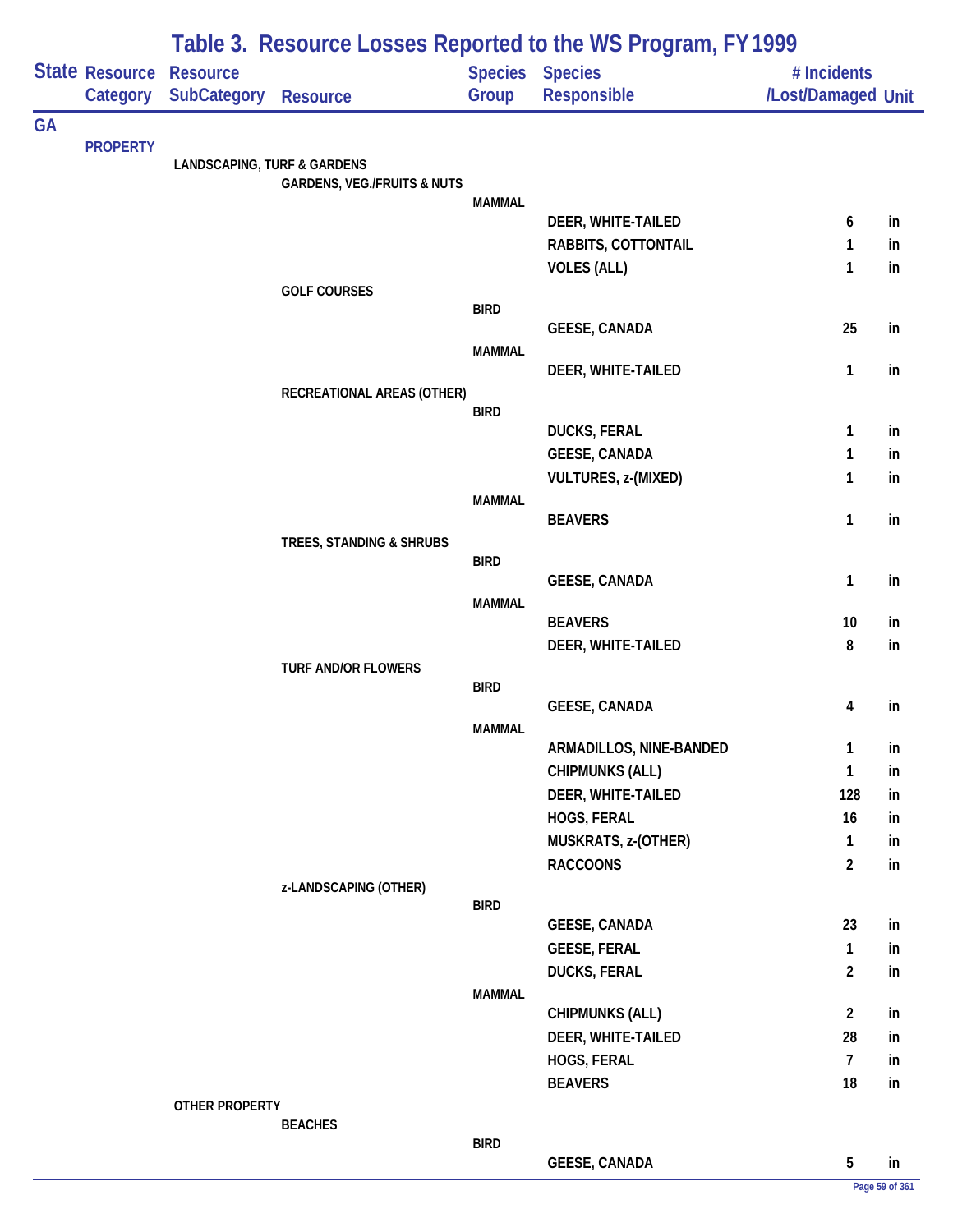|           |                       | Table 3. Resource Losses Reported to the WS Program, FY 1999 |                                   |               |                                      |                    |    |  |  |  |
|-----------|-----------------------|--------------------------------------------------------------|-----------------------------------|---------------|--------------------------------------|--------------------|----|--|--|--|
|           | <b>State Resource</b> | <b>Resource</b>                                              |                                   |               | Species Species                      | # Incidents        |    |  |  |  |
|           | Category              | SubCategory                                                  | <b>Resource</b>                   | Group         | Responsible                          | /Lost/Damaged Unit |    |  |  |  |
| <b>GA</b> |                       |                                                              |                                   |               |                                      |                    |    |  |  |  |
|           | <b>PROPERTY</b>       | OTHER PROPERTY                                               |                                   |               |                                      |                    |    |  |  |  |
|           |                       |                                                              | PROPERTY (GENERAL)                |               |                                      |                    |    |  |  |  |
|           |                       |                                                              |                                   | <b>BIRD</b>   |                                      |                    |    |  |  |  |
|           |                       |                                                              |                                   |               | <b>DUCKS, FERAL</b>                  | 6                  | in |  |  |  |
|           |                       |                                                              |                                   |               | VULTURES, z-(MIXED)                  | 9                  | in |  |  |  |
|           |                       |                                                              |                                   |               | PIGEONS, FERAL (ROCK DOVE)           | 1                  | in |  |  |  |
|           |                       |                                                              |                                   |               | WOODPECKERS, z-(OTHER)               | 1                  | in |  |  |  |
|           |                       |                                                              |                                   |               | <b>CARDINALS, NORTHERN</b>           | 1                  | in |  |  |  |
|           |                       |                                                              |                                   |               | <b>BLACKBIRDS, z-(MIXED SPECIES)</b> | 1                  | in |  |  |  |
|           |                       |                                                              |                                   |               | <b>GEESE, FERAL</b>                  | $\mathbf{1}$       | in |  |  |  |
|           |                       |                                                              |                                   |               | <b>GEESE, CANADA</b>                 | 22                 | in |  |  |  |
|           |                       |                                                              |                                   | <b>MAMMAL</b> | MUSKRATS, z-(OTHER)                  | 1                  | in |  |  |  |
|           |                       |                                                              |                                   |               | <b>RACCOONS</b>                      | 5                  | in |  |  |  |
|           |                       |                                                              |                                   |               | DEER, WHITE-TAILED                   | 9                  | in |  |  |  |
|           |                       |                                                              |                                   |               | <b>CHIPMUNKS (ALL)</b>               | 1                  | in |  |  |  |
|           |                       |                                                              |                                   |               | <b>BEAVERS</b>                       | 11                 | in |  |  |  |
|           |                       |                                                              |                                   |               | <b>BEARS, BLACK</b>                  | $\mathbf{1}$       | in |  |  |  |
|           |                       |                                                              | RESEARCH PROJECT                  |               |                                      |                    |    |  |  |  |
|           |                       |                                                              |                                   | <b>MAMMAL</b> |                                      |                    |    |  |  |  |
|           |                       |                                                              |                                   |               | DEER, WHITE-TAILED                   | 3                  | in |  |  |  |
|           |                       |                                                              |                                   |               | <b>BEAVERS</b>                       | 1                  | in |  |  |  |
|           |                       | <b>STRUCTURES</b>                                            |                                   |               |                                      |                    |    |  |  |  |
|           |                       |                                                              | AIRPORT RUNWAYS/TAXIWAYS          | MAMMAL        |                                      |                    |    |  |  |  |
|           |                       |                                                              |                                   |               | <b>BEAVERS</b>                       | 1                  | in |  |  |  |
|           |                       |                                                              | <b>BUILDINGS, NON-RESIDENTIAL</b> |               |                                      |                    |    |  |  |  |
|           |                       |                                                              |                                   | <b>BIRD</b>   |                                      |                    |    |  |  |  |
|           |                       |                                                              |                                   |               | <b>GEESE, CANADA</b>                 | 1                  | in |  |  |  |
|           |                       |                                                              |                                   |               | PIGEONS, FERAL (ROCK DOVE)           | 9                  | in |  |  |  |
|           |                       |                                                              |                                   |               | VULTURES, z-(MIXED)                  | 1                  | in |  |  |  |
|           |                       |                                                              | <b>BUILDINGS, RESIDENTIAL</b>     | <b>BIRD</b>   |                                      |                    |    |  |  |  |
|           |                       |                                                              |                                   |               | <b>VULTURES, z-(MIXED)</b>           | 16                 | in |  |  |  |
|           |                       |                                                              |                                   |               | WOODPECKERS, z-(OTHER)               | 8                  | in |  |  |  |
|           |                       |                                                              |                                   |               | <b>ROBINS, AMERICAN</b>              | 1                  | in |  |  |  |
|           |                       |                                                              |                                   |               | <b>WOODPECKERS, PILEATED</b>         | 4                  | in |  |  |  |
|           |                       |                                                              |                                   |               | OWLS, z-(OTHER)                      | 1                  | in |  |  |  |
|           |                       |                                                              |                                   |               | MOCKINGBIRDS, NORTHERN               | 1                  | in |  |  |  |
|           |                       |                                                              |                                   |               | <b>CARDINALS, NORTHERN</b>           | 1                  | in |  |  |  |
|           |                       |                                                              |                                   |               | PIGEONS, FERAL (ROCK DOVE)           | 1                  | in |  |  |  |
|           |                       |                                                              |                                   | <b>MAMMAL</b> |                                      |                    |    |  |  |  |
|           |                       |                                                              |                                   |               | OPOSSUMS, VIRGINIA                   | $\overline{2}$     | in |  |  |  |
|           |                       |                                                              |                                   |               | SQUIRRELS, GRAY                      | 7                  | in |  |  |  |
|           |                       |                                                              |                                   |               | SQUIRRELS, FLYING (ALL)              | $\overline{2}$     | in |  |  |  |
|           |                       |                                                              |                                   |               | SKUNKS, STRIPED                      | 3                  | in |  |  |  |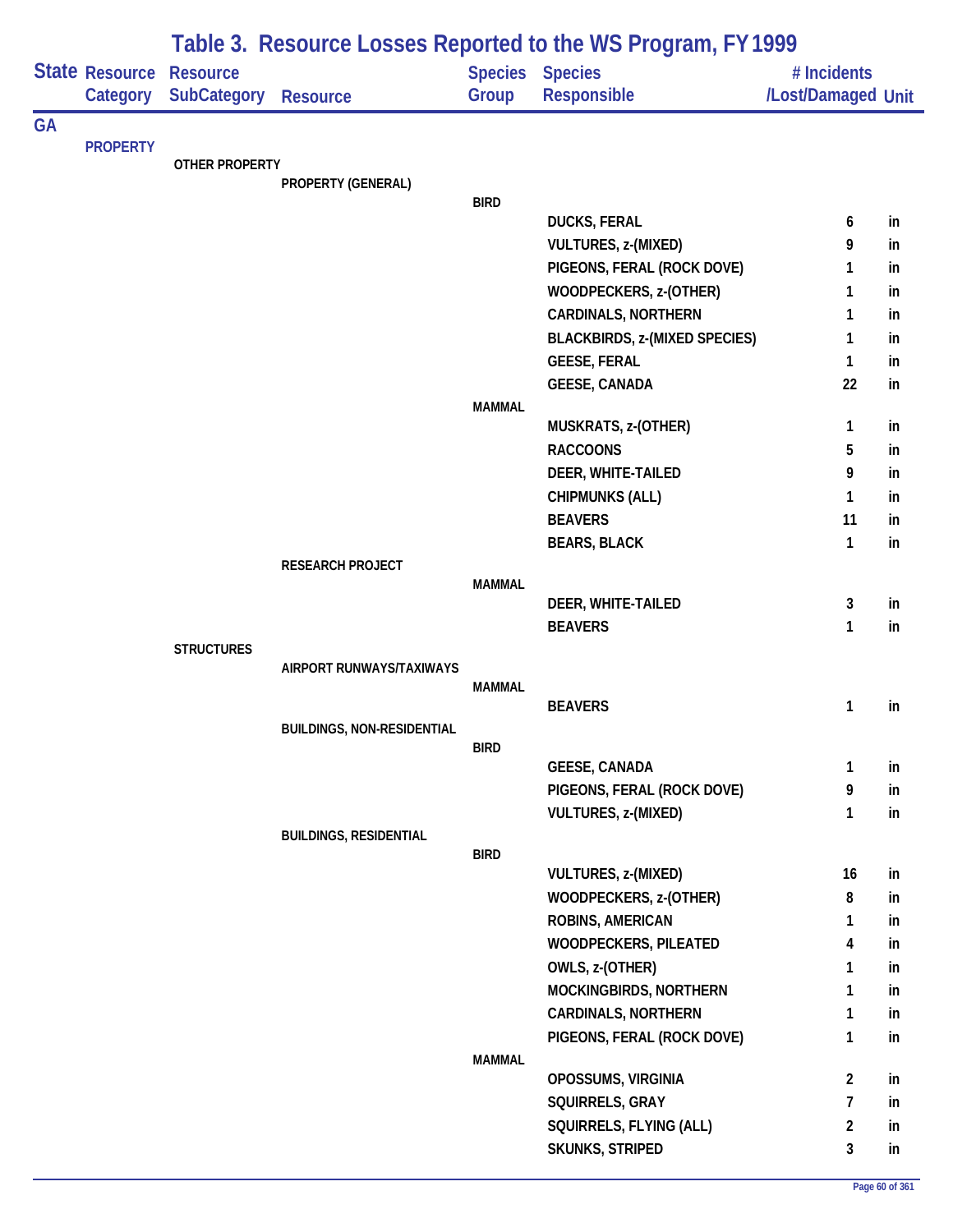|           |                            | Table 3. Resource Losses Reported to the WS Program, FY 1999 |                                   |                |                                       |                                   |    |  |  |  |
|-----------|----------------------------|--------------------------------------------------------------|-----------------------------------|----------------|---------------------------------------|-----------------------------------|----|--|--|--|
|           | State Resource<br>Category | <b>Resource</b><br><b>SubCategory</b>                        | <b>Resource</b>                   | Group          | Species Species<br><b>Responsible</b> | # Incidents<br>/Lost/Damaged Unit |    |  |  |  |
| <b>GA</b> | <b>PROPERTY</b>            | <b>STRUCTURES</b>                                            | <b>BUILDINGS, RESIDENTIAL</b>     |                |                                       |                                   |    |  |  |  |
|           |                            |                                                              |                                   | <b>MAMMAL</b>  | RATS, NORWAY                          | $\overline{2}$                    | in |  |  |  |
|           |                            |                                                              |                                   |                | <b>RACCOONS</b>                       | 4                                 | in |  |  |  |
|           |                            |                                                              |                                   |                | <b>BEAVERS</b>                        | $\mathbf{1}$                      | in |  |  |  |
|           |                            |                                                              |                                   |                | <b>BATS (ALL)</b>                     | 10                                | in |  |  |  |
|           |                            |                                                              |                                   |                | RATS, BLACK (ROOF)                    | $\mathbf{1}$                      | in |  |  |  |
|           |                            |                                                              |                                   | <b>REPTILE</b> |                                       |                                   |    |  |  |  |
|           |                            |                                                              |                                   |                | LIZARDS, z-(OTHER)                    | 1                                 | in |  |  |  |
|           |                            |                                                              | DIKES/DAMS/IMPOUNDMENTS           |                | SNAKES, NON-POISONOUS (OTHER)         | 1                                 | in |  |  |  |
|           |                            |                                                              |                                   | <b>MAMMAL</b>  |                                       |                                   |    |  |  |  |
|           |                            |                                                              |                                   |                | <b>BEAVERS</b>                        | 9                                 | in |  |  |  |
|           |                            |                                                              |                                   |                | MUSKRATS, z-(OTHER)                   | 3                                 | in |  |  |  |
|           |                            |                                                              | PIPE IRRIGATION SYSTEM            | <b>MAMMAL</b>  |                                       |                                   |    |  |  |  |
|           |                            |                                                              |                                   |                | OPOSSUMS, VIRGINIA                    | 1                                 | in |  |  |  |
|           |                            |                                                              | ROADS/BRIDGES                     | <b>MAMMAL</b>  |                                       |                                   |    |  |  |  |
|           |                            |                                                              | <b>SWIMMING POOLS</b>             |                | <b>BEAVERS</b>                        | 9                                 | in |  |  |  |
|           |                            |                                                              |                                   | <b>BIRD</b>    |                                       | $\overline{2}$                    | in |  |  |  |
|           |                            |                                                              |                                   | <b>MAMMAL</b>  | <b>GEESE, CANADA</b>                  |                                   |    |  |  |  |
|           |                            |                                                              | UTILITIES, ELECTRICAL             |                | <b>RACCOONS</b>                       | 1                                 | in |  |  |  |
|           |                            |                                                              |                                   | <b>BIRD</b>    |                                       |                                   |    |  |  |  |
|           |                            |                                                              |                                   |                | VULTURES, z-(MIXED)                   | $\mathbf{1}$                      | in |  |  |  |
|           |                            |                                                              |                                   | <b>MAMMAL</b>  | <b>BEAVERS</b>                        | $\mathbf{1}$                      | in |  |  |  |
|           |                            |                                                              |                                   |                | SQUIRRELS, GRAY                       | $\mathbf{1}$                      | in |  |  |  |
|           |                            |                                                              | UTILITIES, z-(OTHER)              |                |                                       |                                   |    |  |  |  |
|           |                            |                                                              |                                   | <b>BIRD</b>    |                                       |                                   |    |  |  |  |
|           |                            |                                                              |                                   |                | VULTURES, z-(MIXED)                   | 1                                 | in |  |  |  |
|           |                            |                                                              |                                   | <b>MAMMAL</b>  | <b>BEAVERS</b>                        | 4                                 | in |  |  |  |
| GU        |                            |                                                              |                                   |                |                                       |                                   |    |  |  |  |
|           | <b>AGRICULTURE</b>         | <b>AQUACULTURE</b>                                           |                                   |                |                                       |                                   |    |  |  |  |
|           |                            |                                                              | FISH, ORNAMENTAL (MARKET)         |                |                                       |                                   |    |  |  |  |
|           |                            |                                                              |                                   | <b>MAMMAL</b>  |                                       |                                   |    |  |  |  |
|           |                            |                                                              |                                   |                | CATS, FERAL/FREE RANGING              | 1                                 | in |  |  |  |
|           |                            | <b>COMMERCIAL GAME ANIMALS</b>                               | BIRDS, z-GAME (OTHER)             |                |                                       |                                   |    |  |  |  |
|           |                            |                                                              |                                   | <b>MAMMAL</b>  |                                       |                                   |    |  |  |  |
|           |                            |                                                              |                                   |                | DOGS, FERAL/FREE RANGING & HYBRID     | 6                                 | ea |  |  |  |
|           |                            |                                                              | MAMMALS, FURBEARERS (FARM-RAISED) | <b>BIRD</b>    |                                       |                                   |    |  |  |  |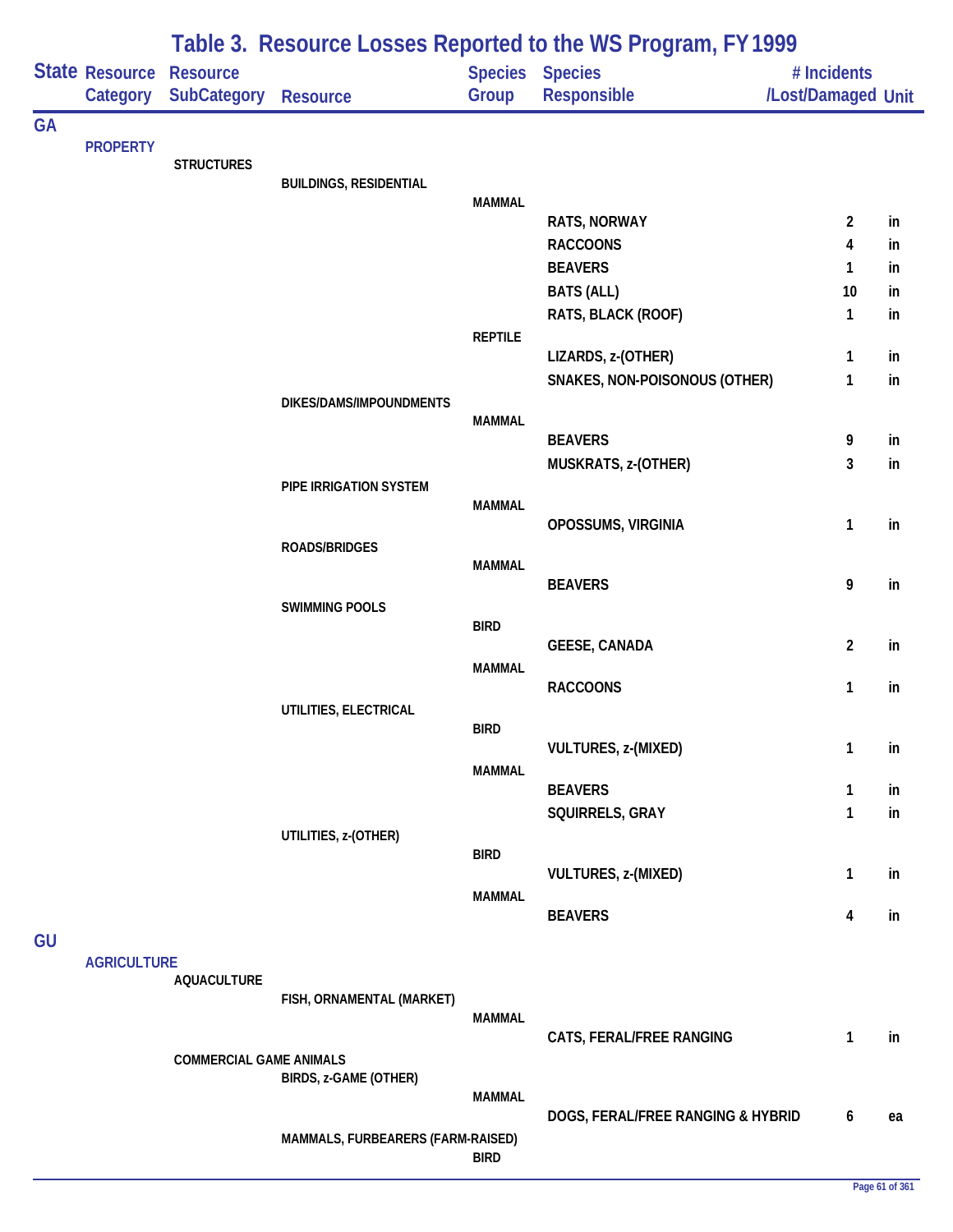|    |                                               |                                       | Table 3. Resource Losses Reported to the WS Program, FY 1999 |                |                                            |                                   |          |
|----|-----------------------------------------------|---------------------------------------|--------------------------------------------------------------|----------------|--------------------------------------------|-----------------------------------|----------|
|    | State Resource<br>Category                    | <b>Resource</b><br><b>SubCategory</b> | <b>Resource</b>                                              | Group          | <b>Species Species</b><br>Responsible      | # Incidents<br>/Lost/Damaged Unit |          |
| GU |                                               |                                       |                                                              |                |                                            |                                   |          |
|    | <b>AGRICULTURE</b>                            | <b>COMMERCIAL GAME ANIMALS</b>        |                                                              |                |                                            |                                   |          |
|    |                                               |                                       | MAMMALS, FURBEARERS (FARM-RAISED)                            |                |                                            |                                   |          |
|    |                                               |                                       |                                                              | <b>BIRD</b>    | PIGEONS, FERAL (ROCK DOVE)                 | 6                                 | ea       |
|    |                                               | <b>LIVESTOCK</b>                      |                                                              |                |                                            |                                   |          |
|    |                                               |                                       | <b>FOWL, CHICKENS (GAME)</b>                                 |                |                                            |                                   |          |
|    |                                               |                                       |                                                              | <b>MAMMAL</b>  | CATS, FERAL/FREE RANGING                   | 5                                 | ea       |
|    |                                               |                                       |                                                              | <b>REPTILE</b> |                                            |                                   |          |
|    |                                               |                                       |                                                              |                | <b>SNAKES, BROWN TREE</b>                  | 5                                 | ea       |
|    |                                               |                                       | FOWL, PIGEONS (DOMESTIC)                                     | <b>REPTILE</b> |                                            |                                   |          |
|    |                                               |                                       |                                                              |                | <b>SNAKES, BROWN TREE</b>                  | 4                                 | ea       |
|    |                                               |                                       |                                                              |                |                                            |                                   |          |
|    |                                               | <b>HUMAN HEALTH &amp; SAFETY</b>      | HEALTH & SAFETY, HUMAN (AVIATION)                            |                |                                            |                                   |          |
|    |                                               |                                       |                                                              | <b>BIRD</b>    |                                            |                                   |          |
|    |                                               |                                       |                                                              |                | PLOVERS, LESSER GOLDEN<br>DOVE, zz-(OTHER) | 2<br>3                            | in<br>in |
|    | <b>HEALTH &amp; SAFETY</b><br><b>PROPERTY</b> |                                       |                                                              |                | <b>BITTERNS, YELLOW</b>                    | 6                                 | in       |
|    |                                               |                                       |                                                              |                | <b>BIRD, UNIDENTIFIABLE</b>                | 1                                 | in       |
|    |                                               |                                       | HEALTH & SAFETY, HUMAN z-(GENERAL)                           |                |                                            |                                   |          |
|    |                                               |                                       |                                                              | <b>MAMMAL</b>  | DOGS, FERAL/FREE RANGING & HYBRID          | 1                                 | in       |
|    |                                               |                                       |                                                              | <b>REPTILE</b> |                                            |                                   |          |
|    |                                               |                                       |                                                              |                | <b>SNAKES, BROWN TREE</b>                  | 3                                 | in       |
|    |                                               | <b>ANIMAL</b>                         |                                                              |                |                                            |                                   |          |
|    |                                               |                                       | PETS (COMPANION & HOBBY ANIMALS)                             |                |                                            |                                   |          |
|    |                                               |                                       |                                                              | <b>REPTILE</b> | <b>SNAKES, BROWN TREE</b>                  | 1                                 | ea       |
|    |                                               | <b>EQUIPMENT</b>                      |                                                              |                |                                            |                                   |          |
|    |                                               |                                       | <b>AIRCRAFT</b>                                              | <b>BIRD</b>    |                                            |                                   |          |
|    |                                               |                                       |                                                              |                | PLOVERS, LESSER GOLDEN                     | 4                                 | ea       |
|    |                                               |                                       |                                                              |                | <b>BIRD, UNIDENTIFIABLE</b>                | 1                                 | ea       |
|    |                                               |                                       |                                                              |                | <b>BITTERNS, YELLOW</b>                    | 13                                | ea       |
|    |                                               |                                       |                                                              |                | DOVE, zz-(OTHER)                           | 6                                 | ea       |
|    |                                               | <b>OTHER PROPERTY</b>                 | FOOD ITEMS, NON-HUMAN                                        |                |                                            |                                   |          |
|    |                                               |                                       |                                                              | MAMMAL         |                                            |                                   |          |
|    |                                               | <b>STRUCTURES</b>                     |                                                              |                | CATS, FERAL/FREE RANGING                   | 1                                 | in       |
|    |                                               |                                       | UTILITIES, ELECTRICAL                                        |                |                                            |                                   |          |
|    |                                               |                                       |                                                              | <b>REPTILE</b> | <b>SNAKES, BROWN TREE</b>                  | 121                               | in       |
| HI |                                               |                                       |                                                              |                |                                            |                                   |          |
|    | <b>AGRICULTURE</b>                            |                                       |                                                              |                |                                            |                                   |          |

**COMMERCIAL FORESTRY & NURSERY**

**PLANTS, COMMERCIAL NURSERY/GREENHOUSE (ALL)**

÷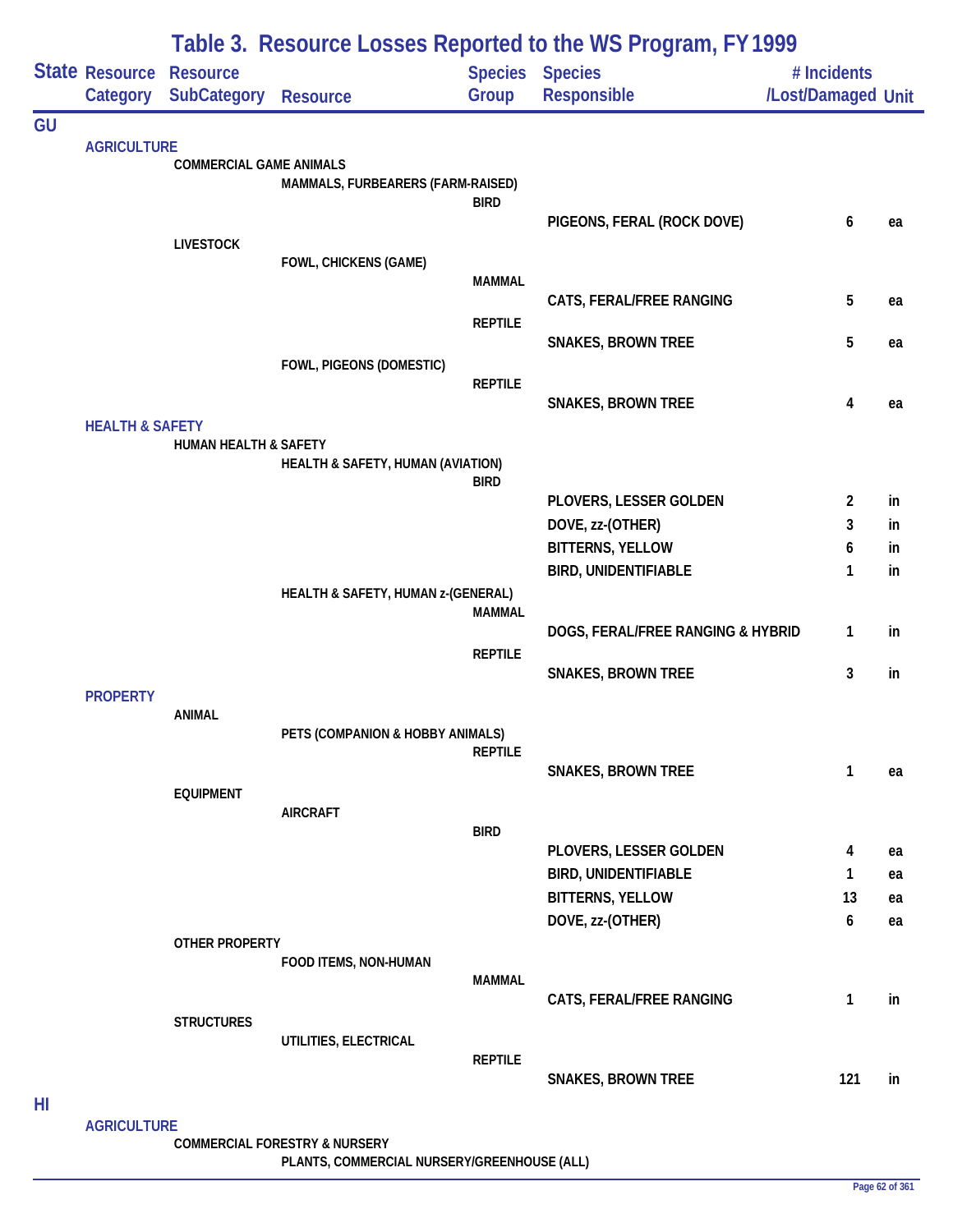|    |                                            | Table 3. Resource Losses Reported to the WS Program, FY 1999 |                                             |               |                                   |                                   |    |  |  |
|----|--------------------------------------------|--------------------------------------------------------------|---------------------------------------------|---------------|-----------------------------------|-----------------------------------|----|--|--|
|    | <b>State Resource Resource</b><br>Category | <b>SubCategory Resource</b>                                  |                                             | Group         | Species Species<br>Responsible    | # Incidents<br>/Lost/Damaged Unit |    |  |  |
| HI |                                            |                                                              |                                             |               |                                   |                                   |    |  |  |
|    | <b>AGRICULTURE</b>                         |                                                              | <b>COMMERCIAL FORESTRY &amp; NURSERY</b>    |               |                                   |                                   |    |  |  |
|    |                                            |                                                              | PLANTS, COMMERCIAL NURSERY/GREENHOUSE (ALL) |               |                                   |                                   |    |  |  |
|    |                                            |                                                              |                                             | <b>MAMMAL</b> |                                   |                                   |    |  |  |
|    |                                            |                                                              |                                             |               | RATS, BLACK (ROOF)                | $\mathbf{1}$                      | in |  |  |
|    |                                            | <b>COMMERCIAL GAME ANIMALS</b>                               | <b>BIRDS, PHEASANT (ALL)</b>                |               |                                   |                                   |    |  |  |
|    |                                            |                                                              |                                             | <b>MAMMAL</b> |                                   |                                   |    |  |  |
|    |                                            |                                                              |                                             |               | RATS, BLACK (ROOF)                | $\mathbf{1}$                      | ea |  |  |
|    |                                            |                                                              | BIRDS, z-GAME (OTHER)                       |               |                                   |                                   |    |  |  |
|    |                                            |                                                              |                                             | <b>MAMMAL</b> |                                   |                                   |    |  |  |
|    |                                            |                                                              |                                             |               | CATS, FERAL/FREE RANGING          | 1                                 | ea |  |  |
|    |                                            |                                                              |                                             |               | DOGS, FERAL/FREE RANGING & HYBRID | $\mathbf{1}$                      | ea |  |  |
|    |                                            | <b>FIELD CROPS</b>                                           | <b>GRAINS, RICE</b>                         |               |                                   |                                   |    |  |  |
|    |                                            |                                                              |                                             | <b>BIRD</b>   |                                   |                                   |    |  |  |
|    |                                            |                                                              |                                             |               | DOVE, ZEBRA                       | $\mathbf{1}$                      | in |  |  |
|    |                                            |                                                              | <b>SUNFLOWERS</b>                           |               |                                   |                                   |    |  |  |
|    |                                            |                                                              |                                             | <b>BIRD</b>   | DOVE, SPOTTED                     | 1                                 | in |  |  |
|    |                                            |                                                              |                                             |               | DOVE, ZEBRA                       | $\mathbf{1}$                      | in |  |  |
|    |                                            | <b>LIVESTOCK</b>                                             |                                             |               |                                   |                                   |    |  |  |
|    |                                            |                                                              | CATTLE (ADULT)                              |               |                                   |                                   |    |  |  |
|    |                                            |                                                              |                                             | <b>MAMMAL</b> |                                   |                                   |    |  |  |
|    |                                            |                                                              |                                             |               | HOGS, FERAL                       | $\overline{2}$                    | ea |  |  |
|    |                                            |                                                              | FOWL, CHICKENS (OTHER)                      |               |                                   |                                   |    |  |  |
|    |                                            |                                                              |                                             | <b>MAMMAL</b> | RATS, NORWAY                      | $\mathbf{1}$                      | ea |  |  |
|    |                                            | <b>OTHER</b>                                                 |                                             |               |                                   |                                   |    |  |  |
|    |                                            |                                                              | EGGS                                        |               |                                   |                                   |    |  |  |
|    |                                            |                                                              |                                             | <b>BIRD</b>   |                                   |                                   |    |  |  |
|    |                                            |                                                              |                                             |               | <b>EGRETS, CATTLE</b>             | $\mathbf{1}$                      | in |  |  |
|    | <b>HEALTH &amp; SAFETY</b>                 | <b>HUMAN HEALTH &amp; SAFETY</b>                             |                                             |               |                                   |                                   |    |  |  |
|    |                                            |                                                              | HEALTH & SAFETY, HUMAN (AVIATION)           |               |                                   |                                   |    |  |  |
|    |                                            |                                                              |                                             | <b>BIRD</b>   |                                   |                                   |    |  |  |
|    |                                            |                                                              |                                             |               | <b>SKYLARKS (ALL)</b>             | $\overline{2}$                    | in |  |  |
|    |                                            |                                                              |                                             |               | <b>MANNIKIN, NUTMEG</b>           | 3                                 | in |  |  |
|    |                                            |                                                              |                                             |               | MEADOWLARKS, WESTERN              | 1                                 | in |  |  |
|    |                                            |                                                              |                                             |               | MOCKINGBIRDS, NORTHERN            | $\mathbf{1}$                      | in |  |  |
|    |                                            |                                                              |                                             |               | <b>MYNAS (ALL)</b>                | 9                                 | in |  |  |
|    |                                            |                                                              |                                             |               | OWLS, z-(OTHER)                   | 2                                 | in |  |  |
|    |                                            |                                                              |                                             |               | PIGEONS, FERAL (ROCK DOVE)        | $\overline{7}$                    | in |  |  |
|    |                                            |                                                              |                                             |               | PLOVERS (OTHER)                   | 1                                 | in |  |  |
|    |                                            |                                                              |                                             |               | SHEARWATERS (ALL)                 | $\overline{2}$                    | in |  |  |
|    |                                            |                                                              |                                             |               | SPARROWS, HOUSE/ENGLISH           | $\overline{7}$                    | in |  |  |
|    |                                            |                                                              |                                             |               | SPARROWS, JAVA                    | $\overline{2}$                    | in |  |  |
|    |                                            |                                                              |                                             |               | <b>STILTS, HAWAIIAN (T&amp;E)</b> | $\overline{2}$                    | in |  |  |
|    |                                            |                                                              |                                             |               | TURNSTONES, RUDDY                 | 5                                 | in |  |  |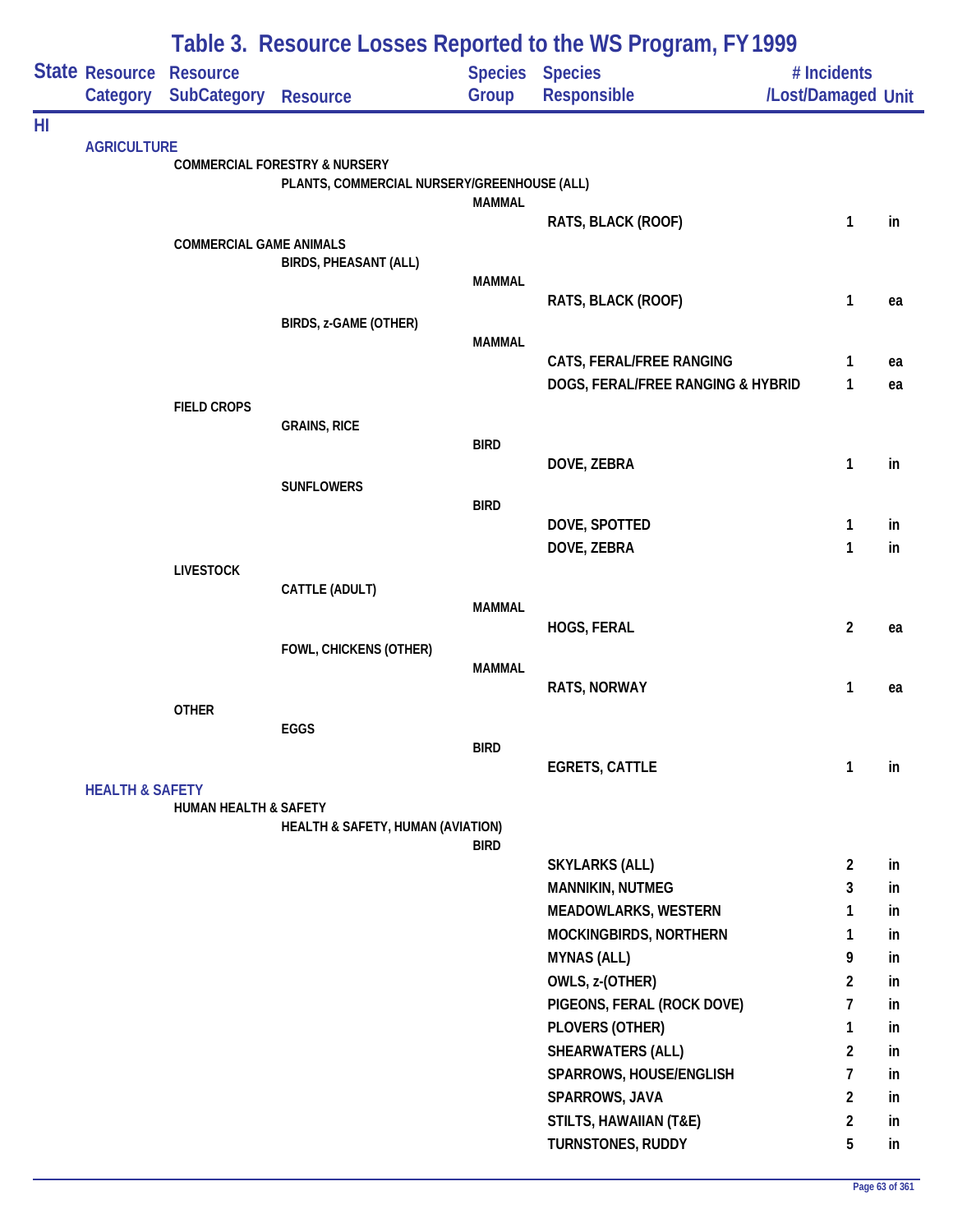|    |                            |                                  |                                    |                | Table 3. Resource Losses Reported to the WS Program, FY 1999 |                    |    |
|----|----------------------------|----------------------------------|------------------------------------|----------------|--------------------------------------------------------------|--------------------|----|
|    | State Resource             | <b>Resource</b>                  |                                    | <b>Species</b> | <b>Species</b>                                               | # Incidents        |    |
|    | Category                   | <b>SubCategory</b>               | <b>Resource</b>                    | Group          | <b>Responsible</b>                                           | /Lost/Damaged Unit |    |
| HI |                            |                                  |                                    |                |                                                              |                    |    |
|    | <b>HEALTH &amp; SAFETY</b> |                                  |                                    |                |                                                              |                    |    |
|    |                            | <b>HUMAN HEALTH &amp; SAFETY</b> | HEALTH & SAFETY, HUMAN (AVIATION)  |                |                                                              |                    |    |
|    |                            |                                  |                                    | <b>BIRD</b>    |                                                              |                    |    |
|    |                            |                                  |                                    |                | z-PASSERINES (OTHER)                                         | 1                  | in |
|    |                            |                                  |                                    |                | MANNIKIN, CHESTNUT                                           | 3                  | in |
|    |                            |                                  |                                    |                | <b>OWLS, COMMON BARN</b>                                     | 5                  | in |
|    |                            |                                  |                                    |                | PLOVERS, LESSER GOLDEN                                       | 12                 | in |
|    |                            |                                  |                                    |                | <b>EXOTIC BIRDS (OTHER)</b>                                  | $\mathbf{1}$       | in |
|    |                            |                                  |                                    |                | JUNGLEFOWL, RED                                              | 1                  | in |
|    |                            |                                  |                                    |                | <b>BIRD, UNIDENTIFIABLE</b>                                  | 7                  | in |
|    |                            |                                  |                                    |                | <b>BULBUL, RED-VENTED</b>                                    | 1                  | in |
|    |                            |                                  |                                    |                | <b>CARDINALS, NORTHERN</b>                                   | 1                  | in |
|    |                            |                                  |                                    |                | <b>CARDINALS, RED CRESTED</b>                                | $\overline{2}$     | in |
|    |                            |                                  |                                    |                | DOVE, SPOTTED                                                | 8                  | in |
|    |                            |                                  |                                    |                | DOVE, ZEBRA                                                  | 9                  | in |
|    |                            |                                  |                                    |                | <b>DUCKS, FERAL</b>                                          | 1                  | in |
|    |                            |                                  |                                    |                | <b>EGRETS, CATTLE</b>                                        | 9                  | in |
|    |                            |                                  |                                    |                | PHEASANT, RING-NECKED                                        | 4                  | in |
|    |                            |                                  |                                    |                | <b>FINCHES, HOUSE</b>                                        | 6                  | in |
|    |                            |                                  |                                    |                | ALBATROSS, LAYSAN                                            | $\overline{2}$     | in |
|    |                            |                                  |                                    |                | FRANCOLIN, BLACK                                             | 4                  | in |
|    |                            |                                  |                                    |                | FRANCOLIN, GRAY                                              | 4                  | in |
|    |                            |                                  |                                    |                | <b>FRIGATEBIRDS (ALL)</b>                                    | 1                  | in |
|    |                            |                                  |                                    |                | <b>GEESE, HAWAIIAN (T&amp;E)</b>                             | 1                  | in |
|    |                            |                                  |                                    |                | HERONS, BLACK-CROWNED NIGHT                                  | 3                  | in |
|    |                            |                                  |                                    |                | <b>DUCKS, HAWAIIAN (T&amp;E)</b>                             | 1                  | ın |
|    |                            |                                  |                                    | <b>MAMMAL</b>  |                                                              |                    |    |
|    |                            |                                  |                                    |                | DOGS, FERAL/FREE RANGING & HYBRID                            | 8                  | in |
|    |                            |                                  |                                    |                | HOGS, FERAL                                                  | $\overline{2}$     | in |
|    |                            |                                  |                                    |                | CATS, FERAL/FREE RANGING                                     | 8                  | in |
|    |                            |                                  |                                    |                | CATTLE, FERAL                                                | 1                  | in |
|    |                            |                                  |                                    |                | DEER, z-(OTHER)                                              | 3                  | in |
|    |                            |                                  |                                    |                | MONGOOSES, INDIAN                                            | 1                  | in |
|    |                            |                                  |                                    | <b>REPTILE</b> | <b>SNAKES, BROWN TREE</b>                                    | $\mathbf{1}$       | in |
|    |                            |                                  | HEALTH & SAFETY, HUMAN z-(GENERAL) |                |                                                              |                    |    |
|    |                            |                                  |                                    | <b>BIRD</b>    |                                                              |                    |    |
|    |                            |                                  |                                    |                | <b>EGRETS, CATTLE</b>                                        | 1                  | in |
|    |                            |                                  |                                    |                | FOWL, PEA                                                    | 4                  | in |
|    |                            |                                  |                                    |                | MANNIKIN, CHESTNUT                                           | 1                  | in |
|    |                            |                                  |                                    |                | <b>MANNIKIN, NUTMEG</b>                                      | $\overline{2}$     | in |
|    |                            |                                  |                                    |                | <b>MYNAS (ALL)</b>                                           | $\overline{2}$     | in |
|    |                            |                                  |                                    |                | PIGEONS, FERAL (ROCK DOVE)                                   | 9                  | in |
|    |                            |                                  |                                    |                | SPARROWS, HOUSE/ENGLISH                                      | $\overline{2}$     | in |
|    |                            |                                  |                                    | <b>MAMMAL</b>  |                                                              |                    |    |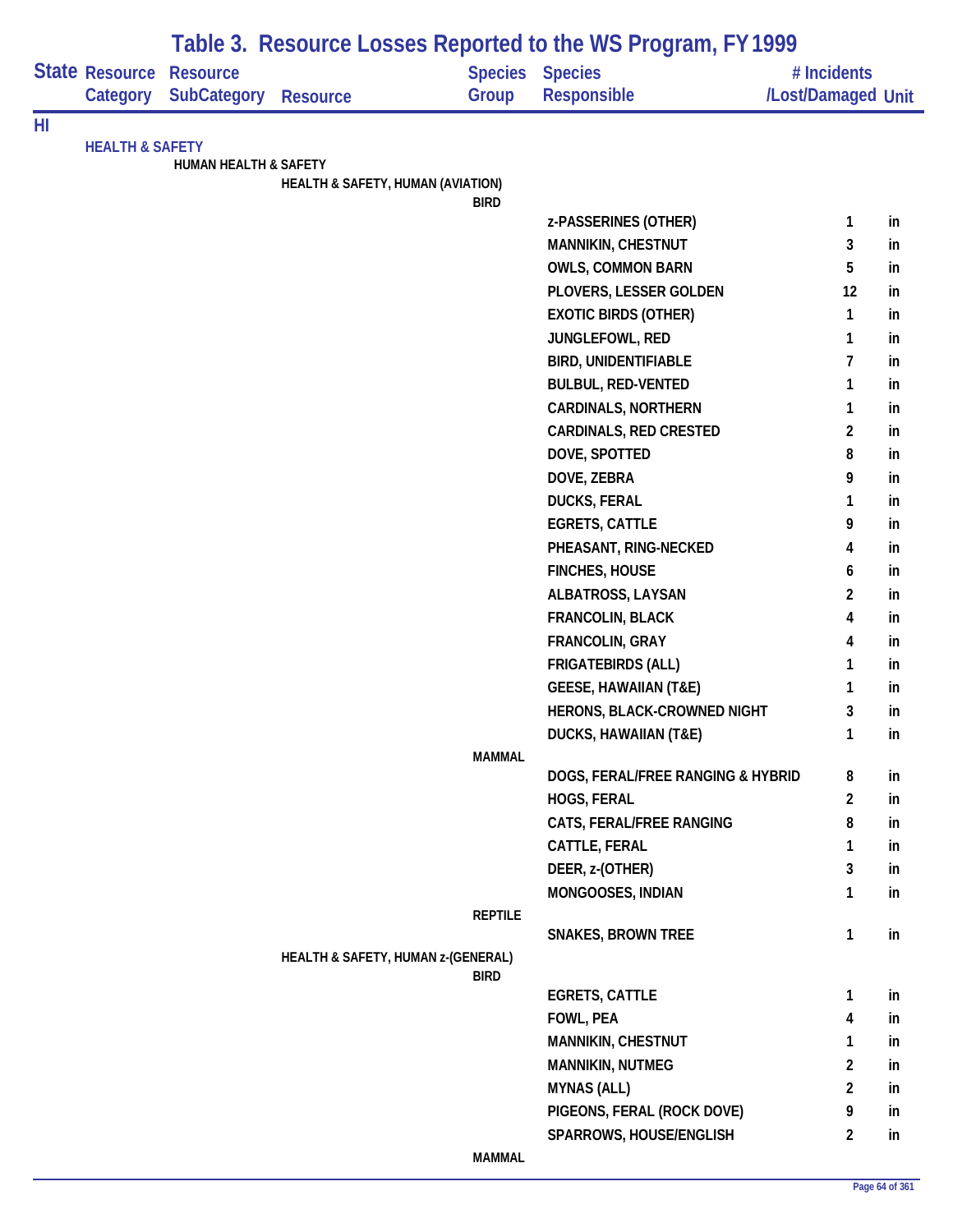|    |                            |                                       | Table 3. Resource Losses Reported to the WS Program, FY 1999 |                |                                              |                                   |          |  |  |  |
|----|----------------------------|---------------------------------------|--------------------------------------------------------------|----------------|----------------------------------------------|-----------------------------------|----------|--|--|--|
|    | State Resource<br>Category | <b>Resource</b><br><b>SubCategory</b> | <b>Resource</b>                                              | Group          | <b>Species Species</b><br><b>Responsible</b> | # Incidents<br>/Lost/Damaged Unit |          |  |  |  |
| HI |                            |                                       |                                                              |                |                                              |                                   |          |  |  |  |
|    | <b>HEALTH &amp; SAFETY</b> | HUMAN HEALTH & SAFETY                 |                                                              |                |                                              |                                   |          |  |  |  |
|    | <b>NATURAL RESOURCE</b>    |                                       | HEALTH & SAFETY, HUMAN z-(GENERAL)                           |                |                                              |                                   |          |  |  |  |
|    |                            |                                       |                                                              | <b>MAMMAL</b>  | CATS, FERAL/FREE RANGING                     | $\overline{2}$                    | in       |  |  |  |
|    |                            |                                       |                                                              |                | SQUIRRELS, GROUND (ALL)                      | 1                                 | in       |  |  |  |
|    |                            |                                       |                                                              |                | DOGS, FERAL/FREE RANGING & HYBRID            | 1                                 | in.      |  |  |  |
|    |                            |                                       |                                                              |                | RATS, BLACK (ROOF)                           | 2                                 | in       |  |  |  |
|    |                            |                                       |                                                              |                |                                              |                                   |          |  |  |  |
|    |                            | <b>FORESTRY (NATRL. RESRC)</b>        | TREES, SEEDLINGS                                             |                |                                              |                                   |          |  |  |  |
|    |                            |                                       |                                                              | <b>MAMMAL</b>  |                                              |                                   |          |  |  |  |
|    |                            |                                       |                                                              |                | <b>GOATS, FERAL</b>                          | 1                                 | in       |  |  |  |
|    |                            |                                       | TREES, STANDING                                              | <b>MAMMAL</b>  |                                              |                                   |          |  |  |  |
|    |                            |                                       |                                                              |                | <b>GOATS, FERAL</b>                          | 1                                 | in       |  |  |  |
|    |                            | OTHER NATURAL RESOURCES               |                                                              |                |                                              |                                   |          |  |  |  |
|    |                            |                                       | DESIGNATED NATURAL AREAS                                     |                |                                              |                                   |          |  |  |  |
|    |                            |                                       |                                                              | <b>BIRD</b>    | z-PASSERINES (OTHER)                         | 1                                 | in       |  |  |  |
|    |                            |                                       |                                                              | <b>MAMMAL</b>  |                                              |                                   |          |  |  |  |
|    |                            |                                       |                                                              |                | RATS, POLYNESIAN                             | 1                                 | in       |  |  |  |
|    |                            |                                       | <b>WETLANDS</b>                                              | <b>BIRD</b>    |                                              |                                   |          |  |  |  |
|    |                            |                                       |                                                              |                | <b>EGRETS, CATTLE</b>                        | 1                                 | ac       |  |  |  |
|    |                            |                                       |                                                              | <b>MAMMAL</b>  |                                              |                                   |          |  |  |  |
|    |                            |                                       |                                                              |                | MONGOOSES, INDIAN                            | 1                                 | ac       |  |  |  |
|    |                            |                                       |                                                              |                | <b>RATS, NORWAY</b>                          | 1                                 | ac       |  |  |  |
|    |                            |                                       |                                                              |                | DOGS, FERAL/FREE RANGING & HYBRID            | 1                                 | ac       |  |  |  |
|    |                            |                                       |                                                              |                | RATS, BLACK (ROOF)<br>RATS, POLYNESIAN       | $\overline{\mathbf{c}}$<br>1      | ac       |  |  |  |
|    |                            |                                       |                                                              |                | HOGS, FERAL                                  | 1                                 | ac<br>ac |  |  |  |
|    |                            |                                       |                                                              |                | CATS, FERAL/FREE RANGING                     | 1                                 | ac       |  |  |  |
|    |                            |                                       |                                                              |                | MICE, HOUSE                                  | 1                                 | ac       |  |  |  |
|    |                            |                                       |                                                              |                | MICE/RATS (MIXED)                            | 1                                 | ac       |  |  |  |
|    |                            | T & E WILDLIFE (FED)                  |                                                              |                |                                              |                                   |          |  |  |  |
|    |                            |                                       | BIRDS, COOTS, HAWAIIAN (T&E)                                 | <b>BIRD</b>    |                                              |                                   |          |  |  |  |
|    |                            |                                       |                                                              |                | <b>EGRETS, CATTLE</b>                        | 1                                 | in       |  |  |  |
|    |                            |                                       | BIRDS, STILTS, HAWAIIAN (T&E)                                |                |                                              |                                   |          |  |  |  |
|    |                            |                                       |                                                              | MAMMAL         |                                              |                                   |          |  |  |  |
|    |                            |                                       |                                                              | <b>REPTILE</b> | MONGOOSES, INDIAN                            | 1                                 | in       |  |  |  |
|    |                            |                                       |                                                              |                | <b>SNAKES, BROWN TREE</b>                    | 1                                 | in       |  |  |  |
|    |                            | <b>WILDLIFE</b>                       |                                                              |                |                                              |                                   |          |  |  |  |
|    |                            |                                       | <b>BIRDS, DOVES/PIGEONS</b>                                  |                |                                              |                                   |          |  |  |  |
|    |                            |                                       |                                                              | <b>MAMMAL</b>  | RATS, BLACK (ROOF)                           | 1                                 | ea       |  |  |  |
|    |                            |                                       | BIRDS, PHEASANT (ALL)                                        |                |                                              |                                   |          |  |  |  |
|    |                            |                                       |                                                              | <b>MAMMAL</b>  |                                              |                                   |          |  |  |  |

÷,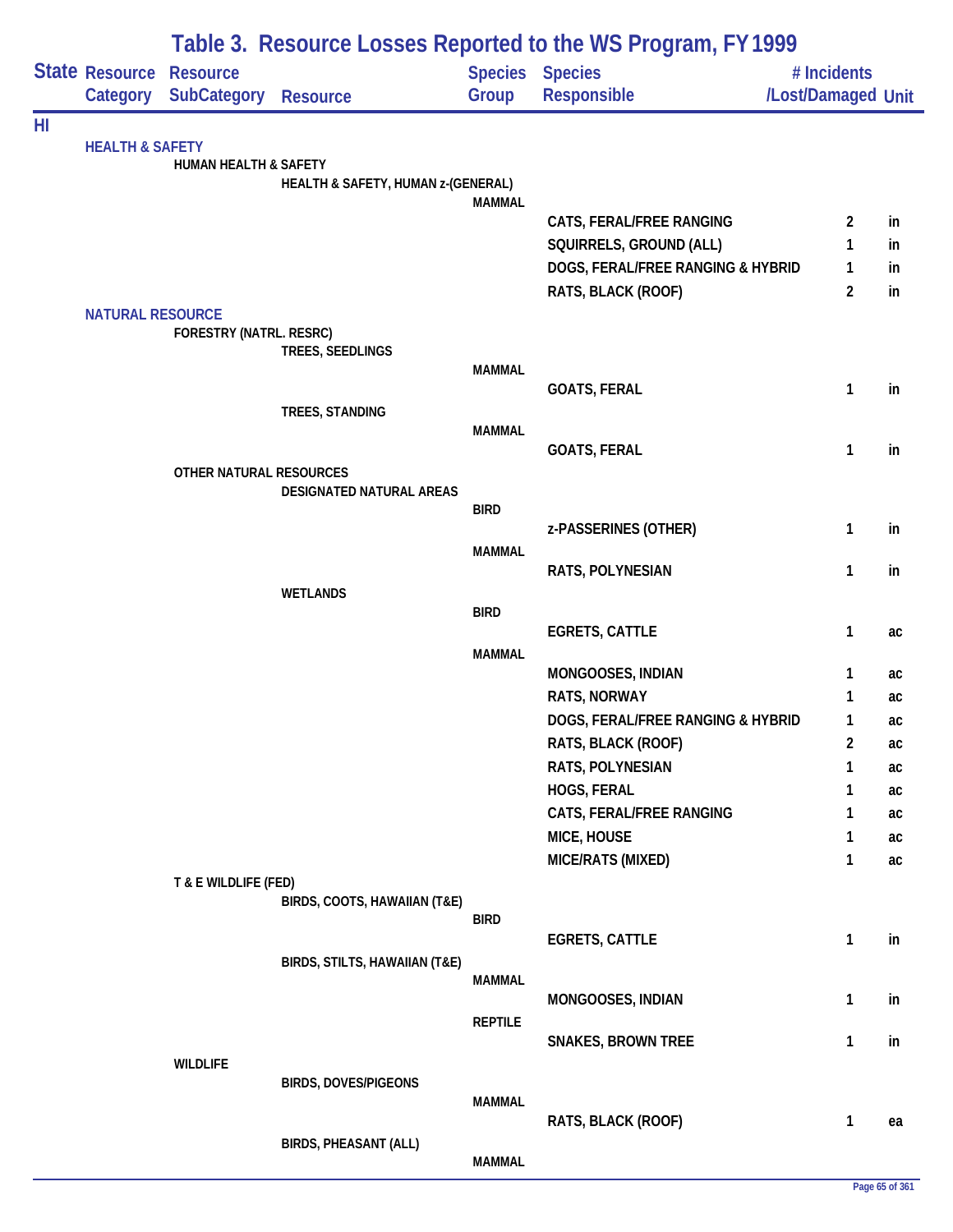|    |                            | Table 3. Resource Losses Reported to the WS Program, FY 1999 |                              |               |                                              |                                   |    |  |  |
|----|----------------------------|--------------------------------------------------------------|------------------------------|---------------|----------------------------------------------|-----------------------------------|----|--|--|
|    | State Resource<br>Category | <b>Resource</b><br><b>SubCategory</b>                        | <b>Resource</b>              | Group         | <b>Species Species</b><br><b>Responsible</b> | # Incidents<br>/Lost/Damaged Unit |    |  |  |
| HI | <b>NATURAL RESOURCE</b>    | <b>WILDLIFE</b>                                              | <b>BIRDS, PHEASANT (ALL)</b> | <b>MAMMAL</b> |                                              |                                   |    |  |  |
|    |                            |                                                              |                              |               | DOGS, FERAL/FREE RANGING & HYBRID            | 1                                 | ea |  |  |
|    |                            |                                                              |                              |               | MICE/RATS (MIXED)                            | 1                                 | ea |  |  |
|    |                            |                                                              |                              |               | CATS, FERAL/FREE RANGING                     | 1                                 | ea |  |  |
|    |                            |                                                              |                              |               | MONGOOSES, INDIAN                            | 1                                 | ea |  |  |
|    |                            |                                                              | BIRDS, TURKEY, WILD          |               |                                              |                                   |    |  |  |
|    |                            |                                                              |                              | <b>MAMMAL</b> |                                              |                                   |    |  |  |
|    |                            |                                                              |                              |               | MONGOOSES, INDIAN                            | $\mathbf{1}$                      | ea |  |  |
|    |                            |                                                              | BIRDS, UPLAND GAME (OTHER)   | <b>MAMMAL</b> |                                              |                                   |    |  |  |
|    |                            |                                                              |                              |               | CATS, FERAL/FREE RANGING                     | 1                                 | ea |  |  |
|    |                            |                                                              |                              |               | DOGS, FERAL/FREE RANGING & HYBRID            | 1                                 | ea |  |  |
|    |                            |                                                              |                              |               | MICE/RATS (MIXED)                            | $\mathbf{1}$                      | ea |  |  |
|    |                            |                                                              |                              |               | MONGOOSES, INDIAN                            | 1                                 | ea |  |  |
|    |                            |                                                              | BIRDS, z-(OTHER)             |               |                                              |                                   |    |  |  |
|    |                            |                                                              |                              | <b>MAMMAL</b> |                                              |                                   |    |  |  |
|    |                            |                                                              |                              |               | MONGOOSES, INDIAN                            | 1                                 | ea |  |  |
|    |                            |                                                              |                              |               | CATS, FERAL/FREE RANGING                     | 1                                 | ea |  |  |
|    |                            |                                                              |                              |               | DOGS, FERAL/FREE RANGING & HYBRID            | $\overline{2}$                    | ea |  |  |
|    | <b>PROPERTY</b>            |                                                              |                              |               |                                              |                                   |    |  |  |
|    |                            | <b>ANIMAL</b>                                                | ZOO/ZOO ANIMALS              |               |                                              |                                   |    |  |  |
|    |                            |                                                              |                              | <b>BIRD</b>   |                                              |                                   |    |  |  |
|    |                            |                                                              |                              |               | HERONS, BLACK-CROWNED NIGHT                  | 1                                 | ea |  |  |
|    |                            |                                                              |                              |               | PIGEONS, FERAL (ROCK DOVE)                   | 1                                 | ea |  |  |
|    |                            | <b>EQUIPMENT</b>                                             |                              |               |                                              |                                   |    |  |  |
|    |                            |                                                              | <b>AIRCRAFT</b>              | <b>BIRD</b>   |                                              |                                   |    |  |  |
|    |                            |                                                              |                              |               | PLOVERS, LESSER GOLDEN                       | 44                                | ea |  |  |
|    |                            |                                                              |                              |               | z-PASSERINES (OTHER)                         | $\mathbf{1}$                      | ea |  |  |
|    |                            |                                                              |                              |               | <b>MEADOWLARKS, WESTERN</b>                  | $\mathbf{1}$                      | ea |  |  |
|    |                            |                                                              |                              |               | <b>GEESE, HAWAIIAN (T&amp;E)</b>             | 1                                 | ea |  |  |
|    |                            |                                                              |                              |               | MOCKINGBIRDS, NORTHERN                       | $\mathbf{1}$                      | ea |  |  |
|    |                            |                                                              |                              |               | <b>MYNAS (ALL)</b>                           | 10                                | ea |  |  |
|    |                            |                                                              |                              |               | <b>OWLS, COMMON BARN</b>                     | 6                                 | ea |  |  |
|    |                            |                                                              |                              |               | OWLS, z-(OTHER)                              | 6                                 | ea |  |  |
|    |                            |                                                              |                              |               | PHEASANT, RING-NECKED                        | 4                                 | ea |  |  |
|    |                            |                                                              |                              |               | PLOVERS (OTHER)                              | 1                                 | ea |  |  |
|    |                            |                                                              |                              |               | <b>SEA BIRDS (MIXED)</b>                     | $\mathbf{1}$                      | ea |  |  |
|    |                            |                                                              |                              |               | <b>SHEARWATERS (ALL)</b>                     | 7                                 | ea |  |  |
|    |                            |                                                              |                              |               | <b>SKYLARKS (ALL)</b>                        | $\overline{2}$                    | ea |  |  |
|    |                            |                                                              |                              |               | SPARROWS, HOUSE/ENGLISH                      | 10                                | ea |  |  |
|    |                            |                                                              |                              |               | SPARROWS, JAVA                               | $\overline{2}$                    | ea |  |  |
|    |                            |                                                              |                              |               | <b>STILTS, HAWAIIAN (T&amp;E)</b>            | $\overline{2}$                    | ea |  |  |
|    |                            |                                                              |                              |               | <b>TURNSTONES, RUDDY</b>                     | 5                                 | ea |  |  |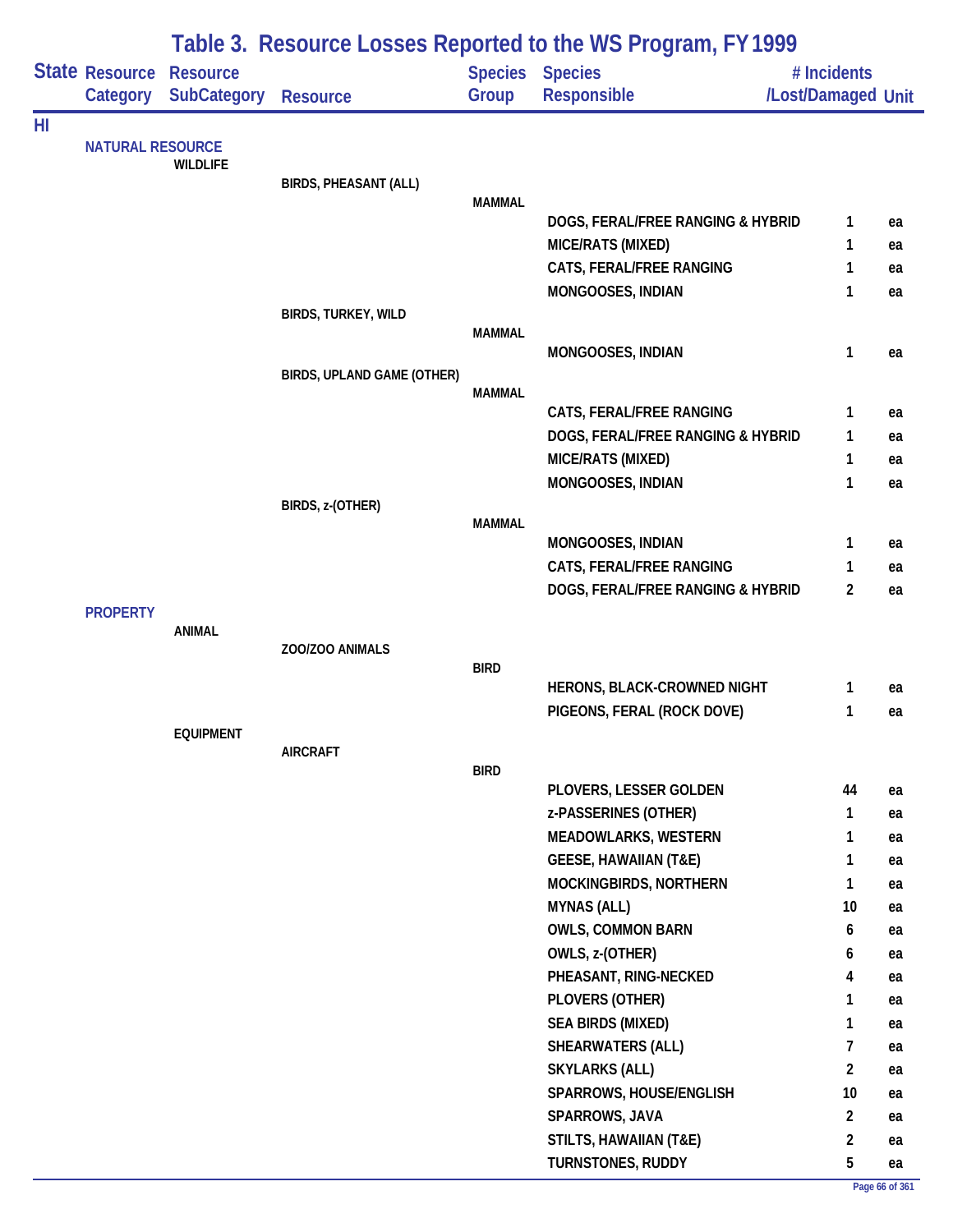|    |                                   |                                        |                            |                | Table 3. Resource Losses Reported to the WS Program, FY 1999 |                                   |          |
|----|-----------------------------------|----------------------------------------|----------------------------|----------------|--------------------------------------------------------------|-----------------------------------|----------|
|    | <b>State Resource</b><br>Category | <b>Resource</b><br>SubCategory         | <b>Resource</b>            | Group          | <b>Species Species</b><br>Responsible                        | # Incidents<br>/Lost/Damaged Unit |          |
| HI |                                   |                                        |                            |                |                                                              |                                   |          |
|    | <b>PROPERTY</b>                   |                                        |                            |                |                                                              |                                   |          |
|    |                                   | <b>EQUIPMENT</b>                       | <b>AIRCRAFT</b>            |                |                                                              |                                   |          |
|    |                                   |                                        |                            | <b>BIRD</b>    |                                                              |                                   |          |
|    |                                   |                                        |                            |                | <b>MANNIKIN, NUTMEG</b>                                      | 4                                 | ea       |
|    |                                   |                                        |                            |                | PIGEONS, FERAL (ROCK DOVE)                                   | 8                                 | ea       |
|    |                                   |                                        |                            |                | <b>DUCKS, FERAL</b>                                          | $\mathbf{1}$                      | ea       |
|    |                                   |                                        |                            |                | MANNIKIN, CHESTNUT                                           | 14                                | ea       |
|    |                                   |                                        |                            |                | ALBATROSS, LAYSAN                                            | 4                                 | ea       |
|    |                                   |                                        |                            |                | <b>BIRD, UNIDENTIFIABLE</b>                                  | 24                                | ea       |
|    |                                   |                                        |                            |                | <b>BULBUL, RED-VENTED</b>                                    | 1                                 | ea       |
|    |                                   |                                        |                            |                | <b>CARDINALS, NORTHERN</b>                                   | 1                                 | ea       |
|    |                                   |                                        |                            |                | <b>CARDINALS, RED CRESTED</b>                                | 3                                 | ea       |
|    |                                   |                                        |                            |                | DOVE, ZEBRA                                                  | 24                                | ea       |
|    |                                   |                                        |                            |                | JUNGLEFOWL, RED                                              | 1                                 | ea       |
|    |                                   |                                        |                            |                | <b>DUCKS, HAWAIIAN (T&amp;E)</b>                             | 1                                 | ea       |
|    |                                   |                                        |                            |                | <b>EGRETS, CATTLE</b>                                        | 9                                 | ea       |
|    |                                   |                                        |                            |                | <b>EXOTIC BIRDS (OTHER)</b>                                  | 1                                 | ea       |
|    |                                   |                                        |                            |                | <b>FINCHES, HOUSE</b>                                        | 8                                 | ea       |
|    |                                   |                                        |                            |                | FRANCOLIN, BLACK                                             | 4                                 | ea       |
|    |                                   |                                        |                            |                | FRANCOLIN, GRAY                                              | 4                                 | ea       |
|    |                                   |                                        |                            |                | <b>FRIGATEBIRDS (ALL)</b>                                    | 1                                 | ea       |
|    |                                   |                                        |                            |                | HERONS, BLACK-CROWNED NIGHT                                  | 3                                 | ea       |
|    |                                   |                                        |                            |                | DOVE, SPOTTED                                                | 12                                | ea       |
|    |                                   |                                        |                            | <b>MAMMAL</b>  | DOGS, FERAL/FREE RANGING & HYBRID                            | 8                                 |          |
|    |                                   |                                        |                            |                | MONGOOSES, INDIAN                                            | $\mathbf{1}$                      | ea       |
|    |                                   |                                        |                            |                | <b>HOGS, FERAL</b>                                           | $\overline{c}$                    | ea<br>ea |
|    |                                   |                                        |                            |                | CATS, FERAL/FREE RANGING                                     | 8                                 | ea       |
|    |                                   |                                        |                            |                | CATTLE, FERAL                                                | 1                                 | ea       |
|    |                                   |                                        |                            |                | DEER, z-(OTHER)                                              | 3                                 | ea       |
|    |                                   |                                        |                            | <b>REPTILE</b> |                                                              |                                   |          |
|    |                                   |                                        |                            |                | <b>SNAKES, BROWN TREE</b>                                    | $\mathbf{1}$                      | ea       |
|    |                                   |                                        | <b>VEHICLES, LAND</b>      |                |                                                              |                                   |          |
|    |                                   |                                        |                            | <b>BIRD</b>    |                                                              |                                   |          |
|    |                                   |                                        |                            |                | FOWL, PEA                                                    | $\mathbf{1}$                      | ea       |
|    |                                   |                                        |                            | <b>MAMMAL</b>  | RATS, BLACK (ROOF)                                           | $\mathbf{1}$                      | ea       |
|    |                                   | <b>LANDSCAPING, TURF &amp; GARDENS</b> |                            |                |                                                              |                                   |          |
|    |                                   |                                        | <b>TURF AND/OR FLOWERS</b> |                |                                                              |                                   |          |
|    |                                   |                                        |                            | <b>BIRD</b>    |                                                              |                                   |          |
|    |                                   |                                        |                            |                | JUNGLEFOWL, RED                                              | $\mathbf{1}$                      | in       |
|    |                                   |                                        |                            | <b>MAMMAL</b>  |                                                              |                                   |          |
|    |                                   | OTHER PROPERTY                         |                            |                | HOGS, FERAL                                                  | $\overline{2}$                    | in       |
|    |                                   |                                        | FOOD ITEMS, NON-HUMAN      |                |                                                              |                                   |          |
|    |                                   |                                        |                            | <b>BIRD</b>    |                                                              |                                   |          |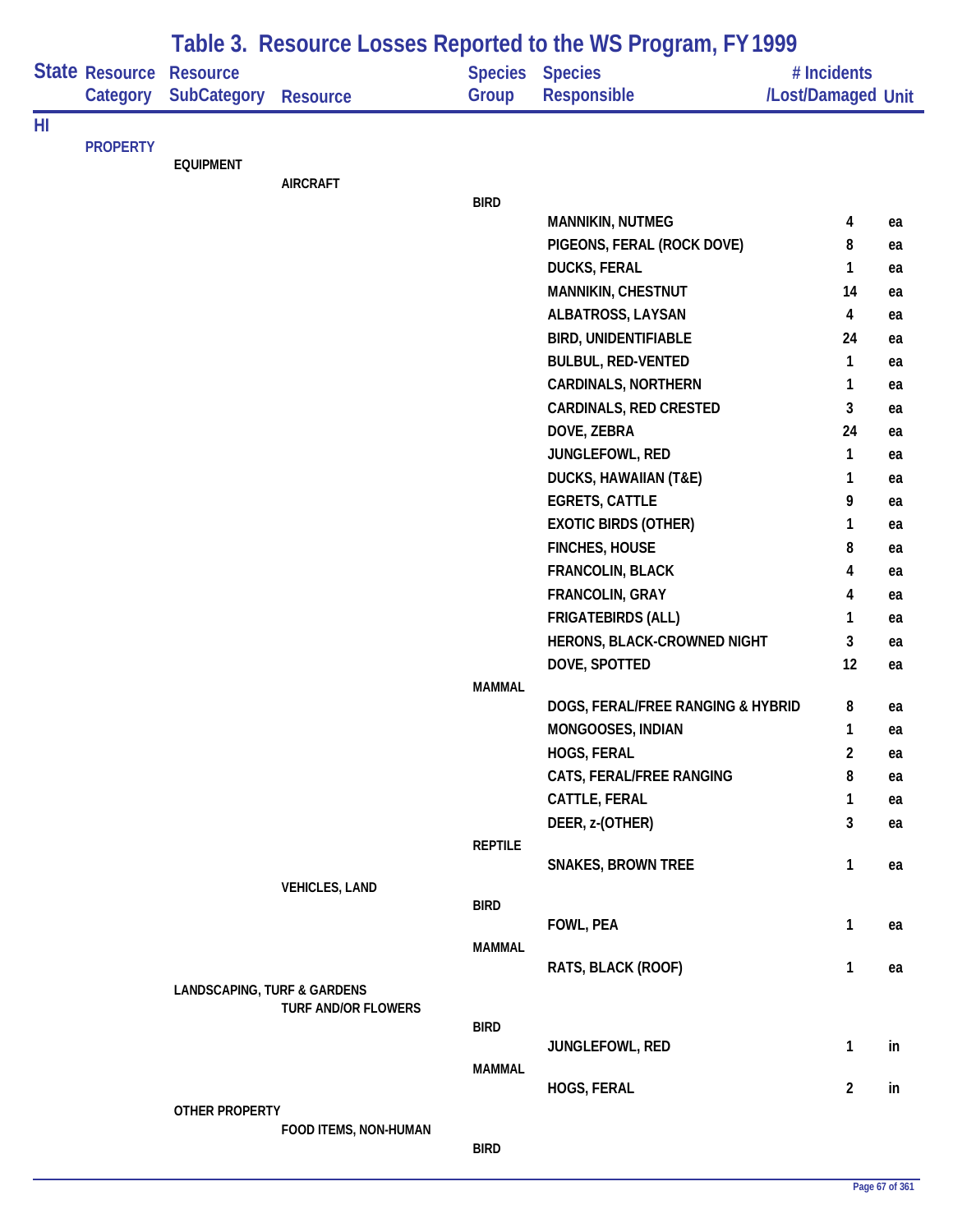|    |                                            | Table 3. Resource Losses Reported to the WS Program, FY1999 |                                          |                         |                               |                                   |    |  |  |
|----|--------------------------------------------|-------------------------------------------------------------|------------------------------------------|-------------------------|-------------------------------|-----------------------------------|----|--|--|
|    | <b>State Resource Resource</b><br>Category | <b>SubCategory</b>                                          | <b>Resource</b>                          | <b>Species</b><br>Group | <b>Species</b><br>Responsible | # Incidents<br>/Lost/Damaged Unit |    |  |  |
| HI | <b>PROPERTY</b>                            | <b>OTHER PROPERTY</b>                                       |                                          |                         |                               |                                   |    |  |  |
|    |                                            |                                                             | FOOD ITEMS, NON-HUMAN                    | <b>BIRD</b>             | HERONS, BLACK-CROWNED NIGHT   | 1                                 | in |  |  |
|    |                                            |                                                             | PROPERTY (GENERAL)                       | <b>BIRD</b>             |                               |                                   |    |  |  |
|    |                                            |                                                             |                                          |                         | <b>BULBUL, RED-WHISKERED</b>  | 1                                 | in |  |  |
|    |                                            |                                                             |                                          | <b>MAMMAL</b>           | <b>BULBUL, RED-VENTED</b>     | 1                                 | in |  |  |
|    |                                            |                                                             |                                          |                         | MICE/RATS (MIXED)             | 1                                 | in |  |  |
|    |                                            | <b>STRUCTURES</b>                                           | <b>BUILDINGS, NON-RESIDENTIAL</b>        |                         |                               |                                   |    |  |  |
|    |                                            |                                                             |                                          | <b>BIRD</b>             | <b>MYNAS (ALL)</b>            | $\overline{2}$                    | in |  |  |
|    |                                            |                                                             |                                          |                         | PIGEONS, FERAL (ROCK DOVE)    | $\overline{2}$                    | in |  |  |
| IA | <b>AGRICULTURE</b>                         |                                                             |                                          |                         |                               |                                   |    |  |  |
|    |                                            | <b>AQUACULTURE</b>                                          | FISH, BAITFISH (OTHER)                   |                         |                               |                                   |    |  |  |
|    |                                            |                                                             |                                          | <b>BIRD</b>             |                               |                                   |    |  |  |
|    |                                            |                                                             | <b>COMMERCIAL FORESTRY &amp; NURSERY</b> |                         | GULLS, RING-BILLED            | 1                                 | in |  |  |
|    |                                            |                                                             | TREES, STANDING (MIXED)                  | <b>MAMMAL</b>           |                               |                                   |    |  |  |
|    |                                            |                                                             |                                          |                         | <b>BEAVERS</b>                | 1                                 | in |  |  |
|    |                                            |                                                             |                                          |                         | DEER, WHITE-TAILED            | 1                                 | in |  |  |
|    |                                            | <b>COMMERCIAL GAME ANIMALS</b>                              | <b>BIRDS, PHEASANT (ALL)</b>             |                         |                               |                                   |    |  |  |
|    |                                            |                                                             |                                          | <b>BIRD</b>             | <b>OWLS, GREAT HORNED</b>     | 6                                 | ea |  |  |
|    |                                            |                                                             | BIRDS, QUAIL (ALL)                       |                         |                               |                                   |    |  |  |
|    |                                            |                                                             |                                          | <b>BIRD</b>             | <b>OWLS, GREAT HORNED</b>     | 6                                 | ea |  |  |
|    |                                            | <b>FIELD CROPS</b>                                          |                                          |                         |                               |                                   |    |  |  |
|    |                                            |                                                             | <b>BEANS, SOYBEANS</b>                   | <b>BIRD</b>             |                               |                                   |    |  |  |
|    |                                            |                                                             |                                          | <b>MAMMAL</b>           | <b>GEESE, CANADA</b>          | 1                                 | in |  |  |
|    |                                            |                                                             |                                          |                         | DEER, WHITE-TAILED            | $\mathbf{1}$                      | in |  |  |
|    |                                            |                                                             | <b>GRAINS, CORN (FIELD)</b>              | <b>BIRD</b>             |                               |                                   |    |  |  |
|    |                                            |                                                             |                                          |                         | <b>GEESE, CANADA</b>          | $\mathbf{1}$                      | in |  |  |
|    |                                            |                                                             |                                          | <b>MAMMAL</b>           | <b>BEAVERS</b>                | 1                                 | in |  |  |
|    |                                            |                                                             |                                          |                         | DEER, WHITE-TAILED            | 3                                 | in |  |  |
|    |                                            |                                                             | <b>GRAINS, CORN (SWEET)</b>              | <b>BIRD</b>             |                               |                                   |    |  |  |
|    |                                            |                                                             |                                          |                         | <b>BLACKBIRDS, RED-WINGED</b> | $\mathbf{1}$                      | in |  |  |
|    |                                            |                                                             |                                          | <b>MAMMAL</b>           | DEER, WHITE-TAILED            | $\mathbf{1}$                      | in |  |  |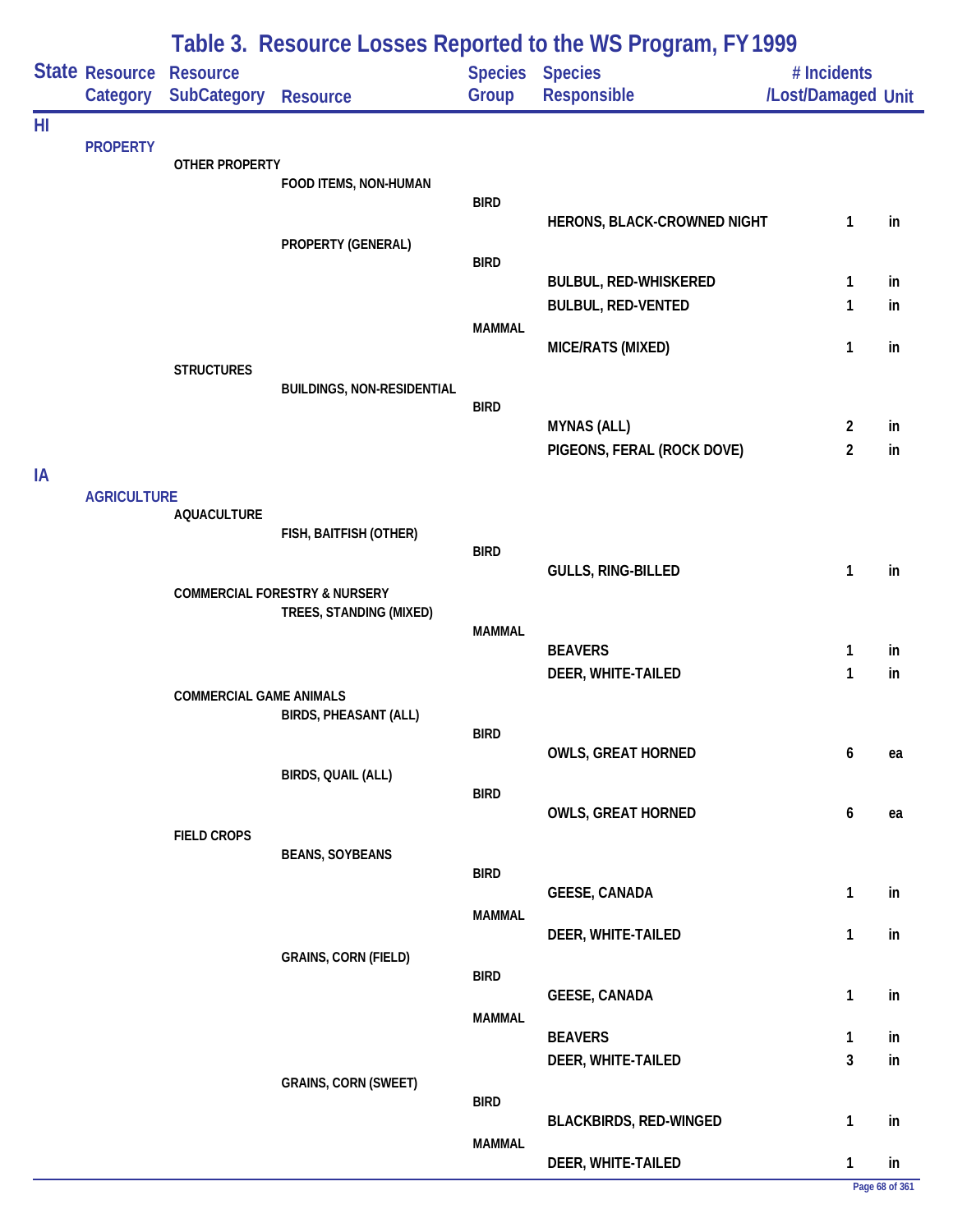|    | State Resource<br>Category | <b>Resource</b><br>SubCategory | <b>Resource</b>                    | Group          | <b>Species Species</b><br>Responsible          | # Incidents<br>/Lost/Damaged Unit |          |
|----|----------------------------|--------------------------------|------------------------------------|----------------|------------------------------------------------|-----------------------------------|----------|
| IA |                            |                                |                                    |                |                                                |                                   |          |
|    | <b>AGRICULTURE</b>         | <b>LIVESTOCK</b>               |                                    |                |                                                |                                   |          |
|    |                            |                                | FOWL, CHICKENS (OTHER)             |                |                                                |                                   |          |
|    |                            |                                |                                    | <b>MAMMAL</b>  | <b>SKUNKS, STRIPED</b>                         | 14                                | ea       |
|    |                            |                                | FOWL, DUCKS (DOMESTIC)             |                |                                                |                                   |          |
|    |                            |                                |                                    | <b>MAMMAL</b>  |                                                |                                   |          |
|    |                            |                                | SHEEP (ADULT)                      |                | <b>SKUNKS, STRIPED</b>                         | $\mathbf{1}$                      | ea       |
|    |                            |                                |                                    | <b>MAMMAL</b>  |                                                |                                   |          |
|    |                            |                                |                                    |                | COYOTES                                        | 4                                 | ea       |
|    |                            |                                | SHEEP (LAMBS)                      | <b>BIRD</b>    |                                                |                                   |          |
|    |                            |                                |                                    |                | EAGLES, BALD                                   | 6                                 | ea       |
|    |                            |                                |                                    | <b>MAMMAL</b>  |                                                |                                   |          |
|    |                            |                                |                                    |                | COYOTES                                        | 4                                 | ea       |
|    |                            | <b>OTHER</b>                   | FEED, LIVESTOCK                    |                |                                                |                                   |          |
|    |                            |                                |                                    | <b>BIRD</b>    |                                                |                                   |          |
|    |                            |                                |                                    |                | SPARROWS, HOUSE/ENGLISH                        | 1                                 | in       |
|    | <b>HEALTH &amp; SAFETY</b> |                                |                                    |                | STARLINGS, EUROPEAN                            | $\overline{\mathbf{4}}$           | in       |
|    |                            | HUMAN HEALTH & SAFETY          |                                    |                |                                                |                                   |          |
|    |                            |                                | HEALTH & SAFETY, HUMAN (AVIATION)  |                |                                                |                                   |          |
|    |                            |                                |                                    | <b>BIRD</b>    | <b>GULLS, RING-BILLED</b>                      | 1                                 | in       |
|    |                            |                                |                                    |                | <b>KILLDEERS</b>                               | 1                                 | in       |
|    |                            |                                |                                    |                | PIGEONS, FERAL (ROCK DOVE)                     | 1                                 | in       |
|    |                            |                                |                                    |                | <b>CROWS, AMERICAN</b>                         | 1                                 | in       |
|    |                            |                                |                                    | MAMMAL         | DEER, WHITE-TAILED                             | 1                                 |          |
|    |                            |                                | HEALTH & SAFETY, HUMAN z-(GENERAL) |                |                                                |                                   | in       |
|    |                            |                                |                                    | <b>BIRD</b>    |                                                |                                   |          |
|    |                            |                                |                                    |                | <b>CROWS, AMERICAN</b>                         | $\overline{2}$                    | in       |
|    |                            |                                |                                    |                | <b>GEESE, CANADA</b>                           | $\overline{2}$                    | in       |
|    |                            |                                |                                    |                | SPARROWS, HOUSE/ENGLISH<br>STARLINGS, EUROPEAN | $\mathbf{1}$<br>3                 | in<br>in |
|    |                            |                                |                                    | <b>MAMMAL</b>  |                                                |                                   |          |
|    |                            |                                |                                    |                | <b>SKUNKS, STRIPED</b>                         | 1                                 | in       |
|    |                            |                                |                                    |                | RATS, NORWAY                                   | 1                                 | in       |
|    |                            |                                |                                    | <b>REPTILE</b> | SNAKES, NON-POISONOUS (OTHER)                  | 1                                 | in       |
|    | <b>NATURAL RESOURCE</b>    |                                |                                    |                |                                                |                                   |          |
|    |                            | <b>FORESTRY (NATRL. RESRC)</b> |                                    |                |                                                |                                   |          |
|    |                            |                                | TREES, STANDING                    | <b>MAMMAL</b>  |                                                |                                   |          |
|    |                            |                                |                                    |                | <b>BEAVERS</b>                                 | $\overline{2}$                    | in       |
|    |                            | OTHER NATURAL RESOURCES        |                                    |                |                                                |                                   |          |
|    |                            |                                | WATERSHED                          | <b>MAMMAL</b>  |                                                |                                   |          |
|    |                            |                                |                                    |                |                                                |                                   |          |

# **Table 3. Resource Losses Reported to the WS Program, FY 1999**

**Page 69 of 361**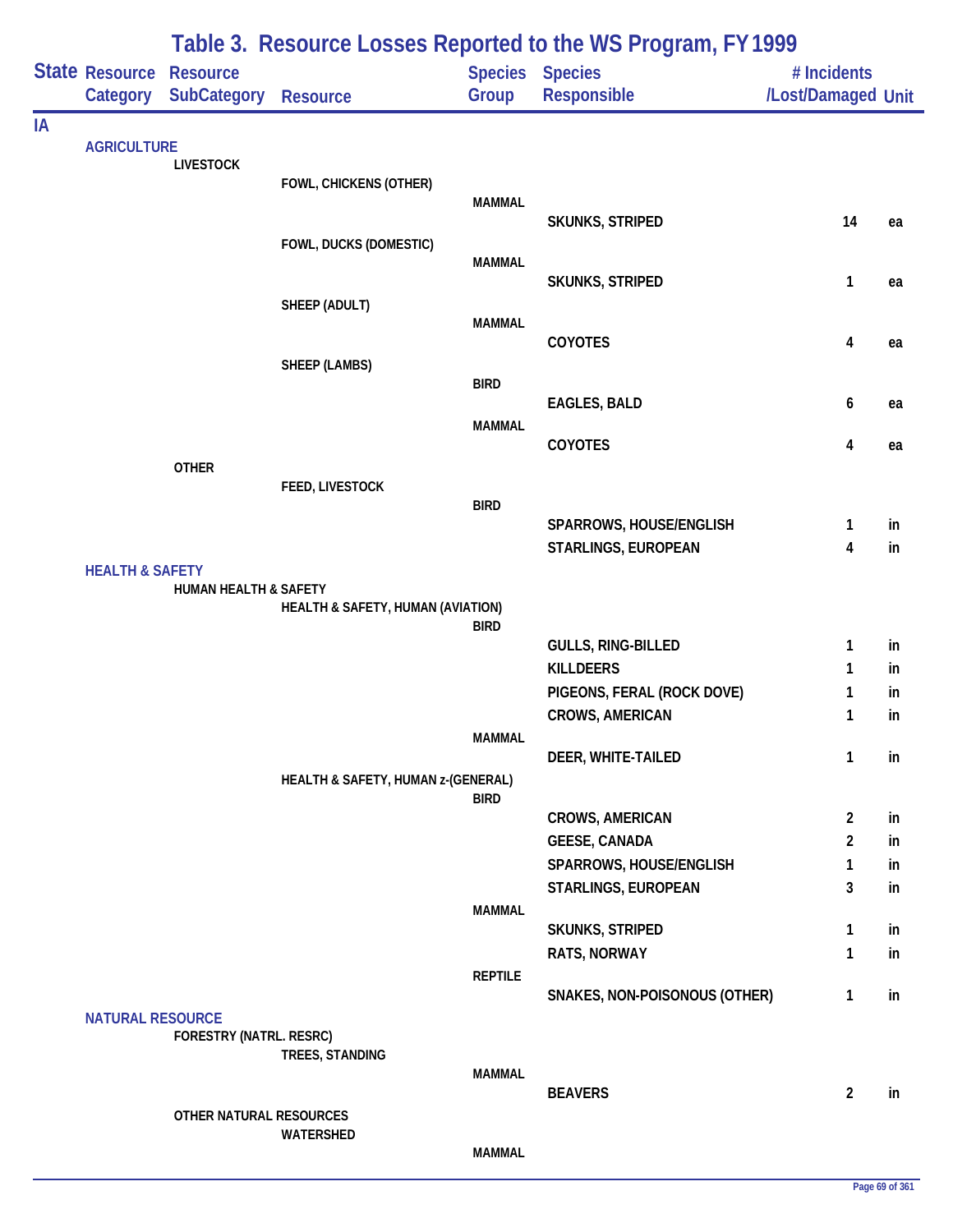|    |                         | Table 3. Resource Losses Reported to the WS Program, FY 1999 |                                        |                |                                              |                                   |          |  |  |  |
|----|-------------------------|--------------------------------------------------------------|----------------------------------------|----------------|----------------------------------------------|-----------------------------------|----------|--|--|--|
|    | State Resource Resource | Category SubCategory                                         | <b>Resource</b>                        | Group          | <b>Species Species</b><br><b>Responsible</b> | # Incidents<br>/Lost/Damaged Unit |          |  |  |  |
| ΙA |                         |                                                              |                                        |                |                                              |                                   |          |  |  |  |
|    | <b>NATURAL RESOURCE</b> | OTHER NATURAL RESOURCES                                      |                                        |                |                                              |                                   |          |  |  |  |
|    |                         |                                                              | WATERSHED                              |                |                                              |                                   |          |  |  |  |
|    |                         |                                                              |                                        | <b>MAMMAL</b>  | <b>BEAVERS</b>                               | 1                                 | in       |  |  |  |
|    | <b>PROPERTY</b>         |                                                              |                                        |                |                                              |                                   |          |  |  |  |
|    |                         | <b>EQUIPMENT</b>                                             |                                        |                |                                              |                                   |          |  |  |  |
|    |                         |                                                              | <b>AIRCRAFT</b>                        | <b>BIRD</b>    |                                              |                                   |          |  |  |  |
|    |                         |                                                              |                                        |                | <b>CROWS, AMERICAN</b>                       | 1                                 | ea       |  |  |  |
|    |                         | <b>LANDSCAPING, TURF &amp; GARDENS</b>                       |                                        |                |                                              |                                   |          |  |  |  |
|    |                         |                                                              | <b>GARDENS, VEG./FRUITS &amp; NUTS</b> | <b>MAMMAL</b>  |                                              |                                   |          |  |  |  |
|    |                         |                                                              |                                        |                | <b>RACCOONS</b>                              | 1                                 | in       |  |  |  |
|    |                         |                                                              |                                        |                | SQUIRRELS, GROUND (ALL)                      | 1                                 | in       |  |  |  |
|    |                         |                                                              | TREES, STANDING & SHRUBS               |                |                                              |                                   |          |  |  |  |
|    |                         |                                                              |                                        | <b>MAMMAL</b>  | <b>BEAVERS</b>                               | 1                                 | in       |  |  |  |
|    |                         |                                                              | <b>TURF AND/OR FLOWERS</b>             |                |                                              |                                   |          |  |  |  |
|    |                         |                                                              |                                        | <b>BIRD</b>    |                                              |                                   |          |  |  |  |
|    |                         |                                                              |                                        |                | <b>GEESE, CANADA</b>                         | $\overline{c}$                    | in       |  |  |  |
|    |                         |                                                              |                                        | <b>MAMMAL</b>  | <b>SKUNKS, STRIPED</b>                       | 1                                 | in       |  |  |  |
|    |                         |                                                              |                                        |                | SQUIRRELS, GROUND (ALL)                      | 1                                 | in       |  |  |  |
|    |                         |                                                              |                                        |                | <b>MOLES (ALL)</b>                           | 6                                 | in       |  |  |  |
|    |                         |                                                              |                                        |                | <b>CHIPMUNKS (ALL)</b>                       | 1                                 | in       |  |  |  |
|    |                         |                                                              |                                        |                | <b>RACCOONS</b>                              | 1                                 | in       |  |  |  |
|    |                         |                                                              | z-LANDSCAPING (OTHER)                  | <b>BIRD</b>    |                                              |                                   |          |  |  |  |
|    |                         |                                                              |                                        |                | STARLINGS, EUROPEAN                          | 1                                 | in       |  |  |  |
|    |                         | <b>OTHER PROPERTY</b>                                        |                                        |                |                                              |                                   |          |  |  |  |
|    |                         |                                                              | PROPERTY (GENERAL)                     | <b>BIRD</b>    |                                              |                                   |          |  |  |  |
|    |                         |                                                              |                                        |                | PIGEONS, FERAL (ROCK DOVE)                   | 1                                 | in       |  |  |  |
|    |                         |                                                              |                                        |                | <b>STARLINGS, EUROPEAN</b>                   | 1                                 | in       |  |  |  |
|    |                         |                                                              |                                        |                | z-PASSERINES (OTHER)                         | 1                                 | in       |  |  |  |
|    |                         |                                                              |                                        | <b>MAMMAL</b>  |                                              |                                   |          |  |  |  |
|    |                         |                                                              |                                        |                | MARMOTS/WOODCHUCKS (ALL)<br><b>RACCOONS</b>  | $\overline{2}$<br>$\overline{2}$  | in<br>in |  |  |  |
|    |                         |                                                              |                                        | <b>REPTILE</b> |                                              |                                   |          |  |  |  |
|    |                         |                                                              |                                        |                | SNAKES, NON-POISONOUS (OTHER)                | 1                                 | in       |  |  |  |
|    |                         | <b>STRUCTURES</b>                                            |                                        |                |                                              |                                   |          |  |  |  |
|    |                         |                                                              | <b>BUILDINGS, NON-RESIDENTIAL</b>      | <b>BIRD</b>    |                                              |                                   |          |  |  |  |
|    |                         |                                                              |                                        |                | STARLINGS, EUROPEAN                          | 1                                 | in       |  |  |  |
|    |                         |                                                              |                                        |                | SPARROWS, HOUSE/ENGLISH                      | 1                                 | in       |  |  |  |
|    |                         |                                                              |                                        |                | <b>CROWS, AMERICAN</b>                       | 3                                 | in       |  |  |  |
|    |                         |                                                              |                                        |                | PIGEONS, FERAL (ROCK DOVE)                   | 1                                 | in       |  |  |  |
|    |                         |                                                              |                                        | <b>MAMMAL</b>  | <b>BATS (ALL)</b>                            |                                   |          |  |  |  |
|    |                         |                                                              |                                        |                |                                              | 1                                 | in       |  |  |  |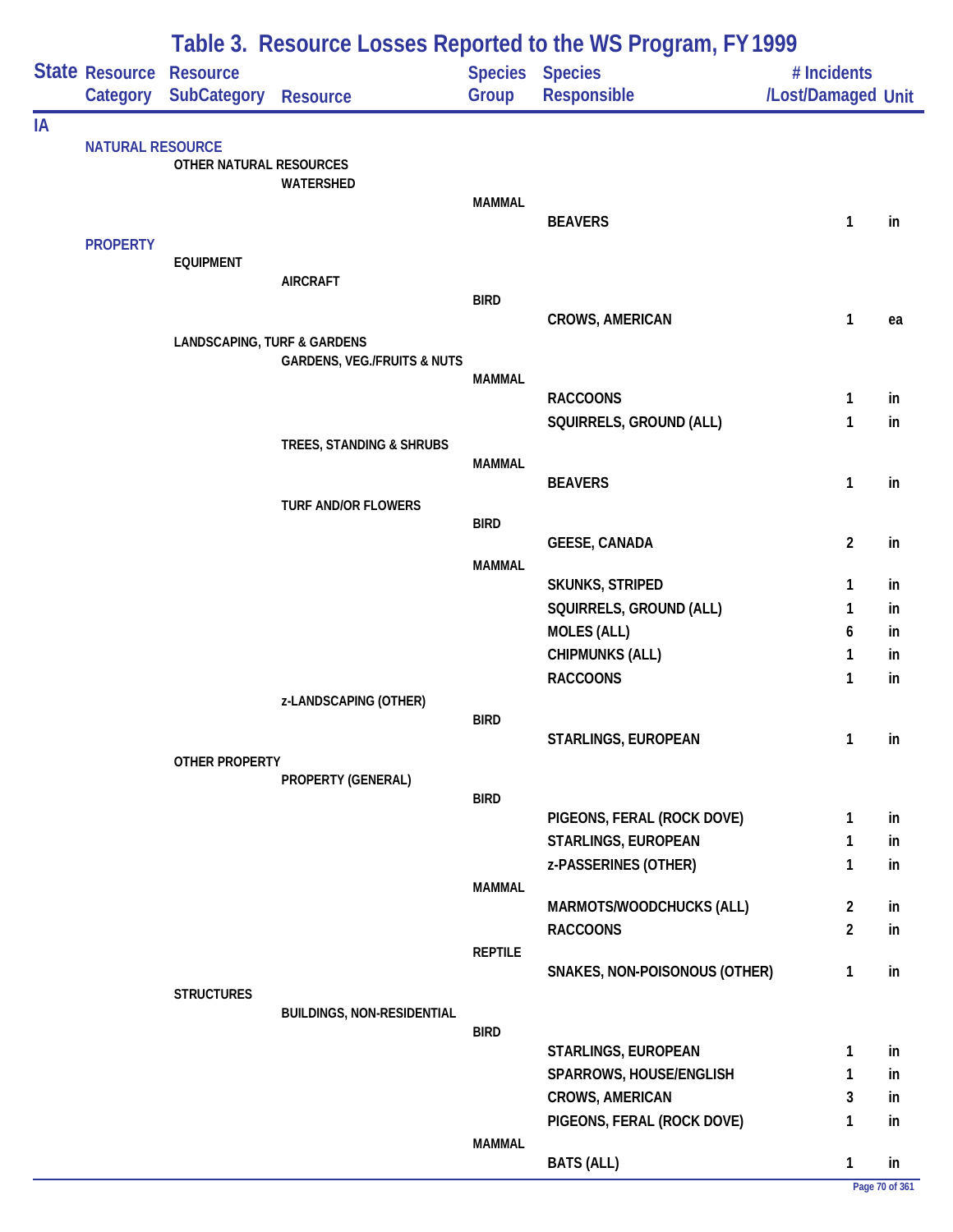|    |                    |                    |                                   |                | Table 3. Resource Losses Reported to the WS Program, FY 1999 |                    |    |
|----|--------------------|--------------------|-----------------------------------|----------------|--------------------------------------------------------------|--------------------|----|
|    | State Resource     | <b>Resource</b>    |                                   | <b>Species</b> | <b>Species</b>                                               | # Incidents        |    |
|    | Category           | <b>SubCategory</b> | <b>Resource</b>                   | Group          | Responsible                                                  | /Lost/Damaged Unit |    |
| IA |                    |                    |                                   |                |                                                              |                    |    |
|    | <b>PROPERTY</b>    | <b>STRUCTURES</b>  |                                   |                |                                                              |                    |    |
|    |                    |                    | <b>BUILDINGS, NON-RESIDENTIAL</b> |                |                                                              |                    |    |
|    |                    |                    |                                   | <b>MAMMAL</b>  |                                                              |                    |    |
|    |                    |                    |                                   |                | <b>CHIPMUNKS (ALL)</b>                                       | $\mathbf{1}$       | in |
|    |                    |                    |                                   |                | MARMOTS/WOODCHUCKS (ALL)                                     | 1                  | in |
|    |                    |                    |                                   |                | <b>RACCOONS</b>                                              | $\mathbf{1}$       | in |
|    |                    |                    |                                   |                | SKUNKS, STRIPED                                              | $\overline{2}$     | in |
|    |                    |                    | <b>BUILDINGS, RESIDENTIAL</b>     | <b>BIRD</b>    |                                                              |                    |    |
|    |                    |                    |                                   |                | <b>SWALLOWS, BARN</b>                                        | 1                  | in |
|    |                    |                    |                                   |                | WOODPECKERS, RED-HEADED                                      | 1                  | in |
|    |                    |                    |                                   |                | <b>WOODPECKERS, HAIRY</b>                                    | 2                  | in |
|    |                    |                    |                                   |                | WOODPECKERS, DOWNY                                           | $\overline{2}$     | in |
|    |                    |                    |                                   | <b>MAMMAL</b>  |                                                              |                    |    |
|    |                    |                    |                                   |                | <b>BATS (ALL)</b>                                            | 5                  | in |
|    |                    |                    |                                   |                | MARMOTS/WOODCHUCKS (ALL)                                     | 1                  | in |
|    |                    |                    |                                   |                | MICE, HOUSE                                                  | 1                  | in |
|    |                    |                    |                                   |                | OPOSSUMS, VIRGINIA                                           | 1                  | in |
|    |                    |                    |                                   |                | <b>RACCOONS</b>                                              | 1                  | in |
|    |                    |                    |                                   |                | SKUNKS, STRIPED                                              | $\overline{7}$     | in |
|    |                    |                    | ROADS/BRIDGES                     |                |                                                              |                    |    |
|    |                    |                    |                                   | <b>BIRD</b>    | PIGEONS, FERAL (ROCK DOVE)                                   | 1                  | in |
| ID |                    |                    |                                   |                |                                                              |                    |    |
|    | <b>AGRICULTURE</b> |                    |                                   |                |                                                              |                    |    |
|    |                    | <b>AQUACULTURE</b> |                                   |                |                                                              |                    |    |
|    |                    |                    | FISH, BASS, HYBRID STRIPED        |                |                                                              |                    |    |
|    |                    |                    |                                   | <b>BIRD</b>    | CORMORANTS, DOUBLE-CRESTED                                   | 1                  | in |
|    |                    |                    | FISH, CATFISH (FINGERLING)        |                |                                                              |                    |    |
|    |                    |                    |                                   | <b>BIRD</b>    |                                                              |                    |    |
|    |                    |                    |                                   |                | CORMORANTS, DOUBLE-CRESTED                                   | 1                  | in |
|    |                    |                    | FISH, FOOD FISH (OTHER)           |                |                                                              |                    |    |
|    |                    |                    |                                   | <b>MAMMAL</b>  | <b>RACCOONS</b>                                              | 13                 | in |
|    |                    |                    | FISH, GOLDFISH (BROOD)            |                |                                                              |                    |    |
|    |                    |                    |                                   | <b>MAMMAL</b>  |                                                              |                    |    |
|    |                    |                    |                                   |                | <b>MINKS</b>                                                 | $\mathbf{1}$       | in |
|    |                    |                    | FISH, GOLDFISH (MARKET)           |                |                                                              |                    |    |
|    |                    |                    |                                   | <b>MAMMAL</b>  | <b>RACCOONS</b>                                              | $\overline{2}$     | in |
|    |                    |                    | FISH, ORNAMENTAL (BROOD)          |                |                                                              |                    |    |
|    |                    |                    |                                   | <b>MAMMAL</b>  |                                                              |                    |    |
|    |                    |                    |                                   |                | <b>RACCOONS</b>                                              | 15                 | in |
|    |                    |                    |                                   | <b>REPTILE</b> |                                                              |                    |    |
|    |                    |                    |                                   |                | SNAKES, NON-POISONOUS (OTHER)                                | 6                  | in |
|    |                    |                    | FISH, SALMON (ALL)                | <b>BIRD</b>    |                                                              |                    |    |
|    |                    |                    |                                   |                |                                                              |                    |    |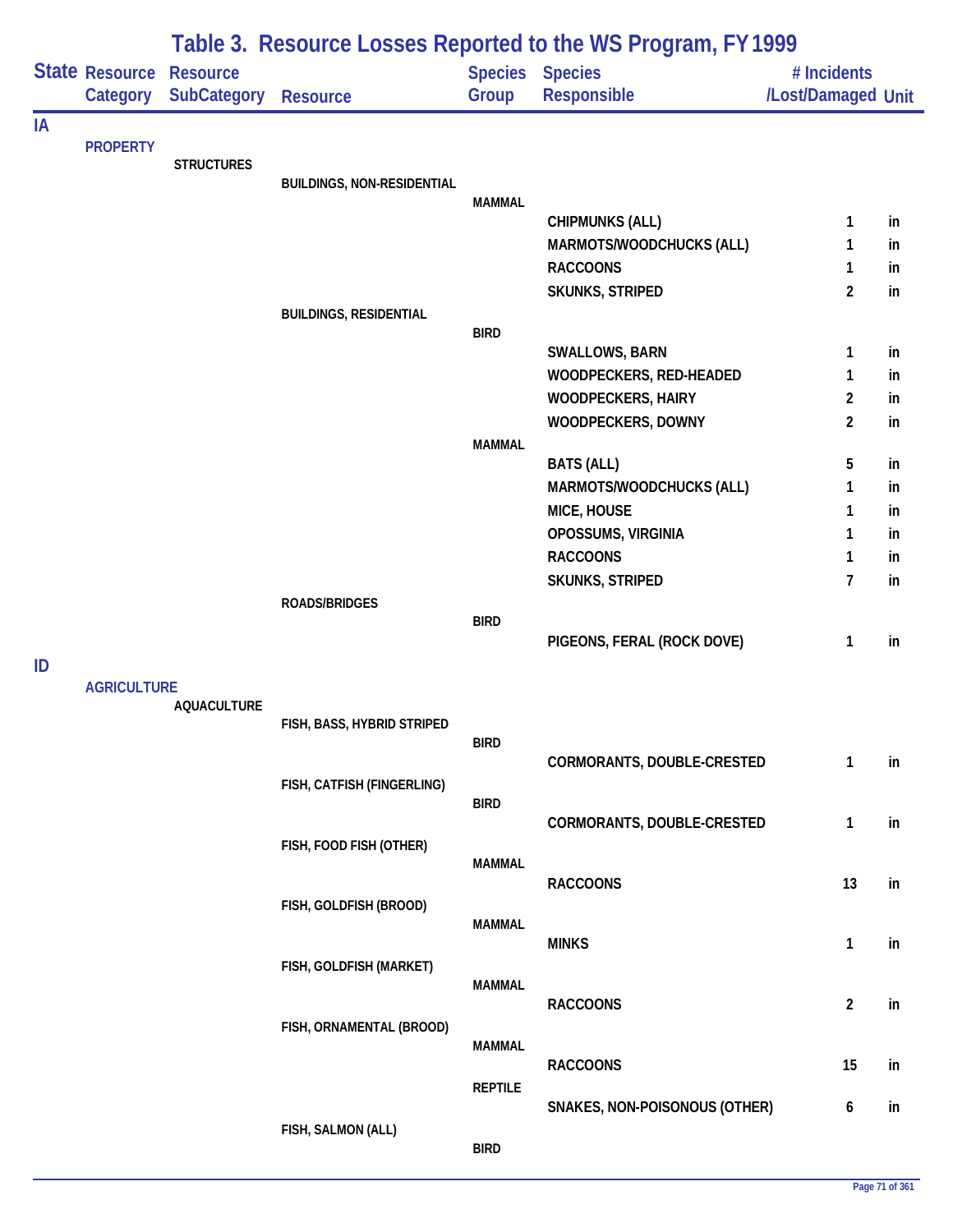|    |                            |                                       |                                          |               | Table 3. Resource Losses Reported to the WS Program, FY 1999 |                                   |          |
|----|----------------------------|---------------------------------------|------------------------------------------|---------------|--------------------------------------------------------------|-----------------------------------|----------|
|    | State Resource<br>Category | <b>Resource</b><br><b>SubCategory</b> | <b>Resource</b>                          | Group         | Species Species<br>Responsible                               | # Incidents<br>/Lost/Damaged Unit |          |
| ID |                            |                                       |                                          |               |                                                              |                                   |          |
|    | <b>AGRICULTURE</b>         | <b>AQUACULTURE</b>                    |                                          |               |                                                              |                                   |          |
|    |                            |                                       | FISH, SALMON (ALL)                       |               |                                                              |                                   |          |
|    |                            |                                       |                                          | <b>BIRD</b>   | KINGFISHERS (ALL)                                            | $\overline{2}$                    | in       |
|    |                            |                                       | FISH, TILAPIA                            |               |                                                              |                                   |          |
|    |                            |                                       |                                          | <b>BIRD</b>   | HERONS, BLACK-CROWNED NIGHT                                  | $\overline{2}$                    | in       |
|    |                            |                                       | FISH, TROUT, RAINBOW                     |               |                                                              |                                   |          |
|    |                            |                                       |                                          | <b>BIRD</b>   |                                                              |                                   |          |
|    |                            |                                       |                                          |               | HERONS, BLACK-CROWNED NIGHT                                  | 5                                 | in       |
|    |                            |                                       |                                          |               | PELICANS, AMERICAN WHITE<br><b>HERONS, GREAT BLUE</b>        | $\overline{2}$<br>$\overline{2}$  | in<br>in |
|    |                            |                                       | <b>COMMERCIAL FORESTRY &amp; NURSERY</b> |               |                                                              |                                   |          |
|    |                            |                                       | TREES, CHRISTMAS                         | <b>MAMMAL</b> |                                                              |                                   |          |
|    |                            |                                       |                                          |               | <b>PORCUPINES</b>                                            | 5                                 | in       |
|    |                            |                                       | TREES, STANDING (MIXED)                  |               |                                                              |                                   |          |
|    |                            |                                       |                                          | <b>MAMMAL</b> | <b>BEAVERS</b>                                               | 4                                 | in       |
|    |                            | <b>COMMERCIAL GAME ANIMALS</b>        |                                          |               |                                                              |                                   |          |
|    |                            |                                       | <b>BIRDS, PHEASANT (ALL)</b>             | <b>MAMMAL</b> |                                                              |                                   |          |
|    |                            |                                       |                                          |               | COYOTES                                                      | 200                               | ea       |
|    |                            |                                       |                                          |               | FOXES, RED                                                   | 40                                | ea       |
|    |                            |                                       | BIRDS, z-GAME (OTHER)                    | <b>MAMMAL</b> |                                                              |                                   |          |
|    |                            |                                       |                                          |               | FOXES, RED                                                   | 223                               | ea       |
|    |                            |                                       | MAMMALS, z-EXOTIC GAME (OTHER)           |               |                                                              |                                   |          |
|    |                            |                                       |                                          | <b>MAMMAL</b> | COYOTES                                                      | 8                                 | ea       |
|    |                            |                                       |                                          |               | LIONS, MOUNTAIN (COUGAR)                                     | 1                                 | ea       |
|    |                            |                                       | MAMMALS, z-NATIVE GAME (OTHER)           |               |                                                              |                                   |          |
|    |                            |                                       |                                          | <b>MAMMAL</b> | COYOTES                                                      | $\mathbf{3}$                      | ea       |
|    |                            | <b>FIELD CROPS</b>                    |                                          |               |                                                              |                                   |          |
|    |                            |                                       | <b>ALFALFA</b>                           | <b>BIRD</b>   |                                                              |                                   |          |
|    |                            |                                       |                                          |               | <b>GEESE, SNOW</b>                                           | $\mathbf{3}$                      | in       |
|    |                            |                                       |                                          | <b>MAMMAL</b> |                                                              |                                   |          |
|    |                            |                                       |                                          |               | MARMOTS/WOODCHUCKS (ALL)<br><b>BEAVERS</b>                   | 5<br>$\overline{2}$               | in<br>in |
|    |                            |                                       | <b>BEANS, GREEN</b>                      |               |                                                              |                                   |          |
|    |                            |                                       |                                          | <b>MAMMAL</b> |                                                              |                                   |          |
|    |                            |                                       | <b>BEANS, PINTO</b>                      |               | MARMOTS/WOODCHUCKS (ALL)                                     | 1                                 | in       |
|    |                            |                                       |                                          | <b>BIRD</b>   |                                                              |                                   |          |
|    |                            |                                       |                                          |               | <b>GEESE, CANADA</b>                                         | 1                                 | in       |
|    |                            |                                       |                                          | <b>MAMMAL</b> | HARES, JACKRABBITS (ALL)                                     | $\mathbf{1}$                      | in       |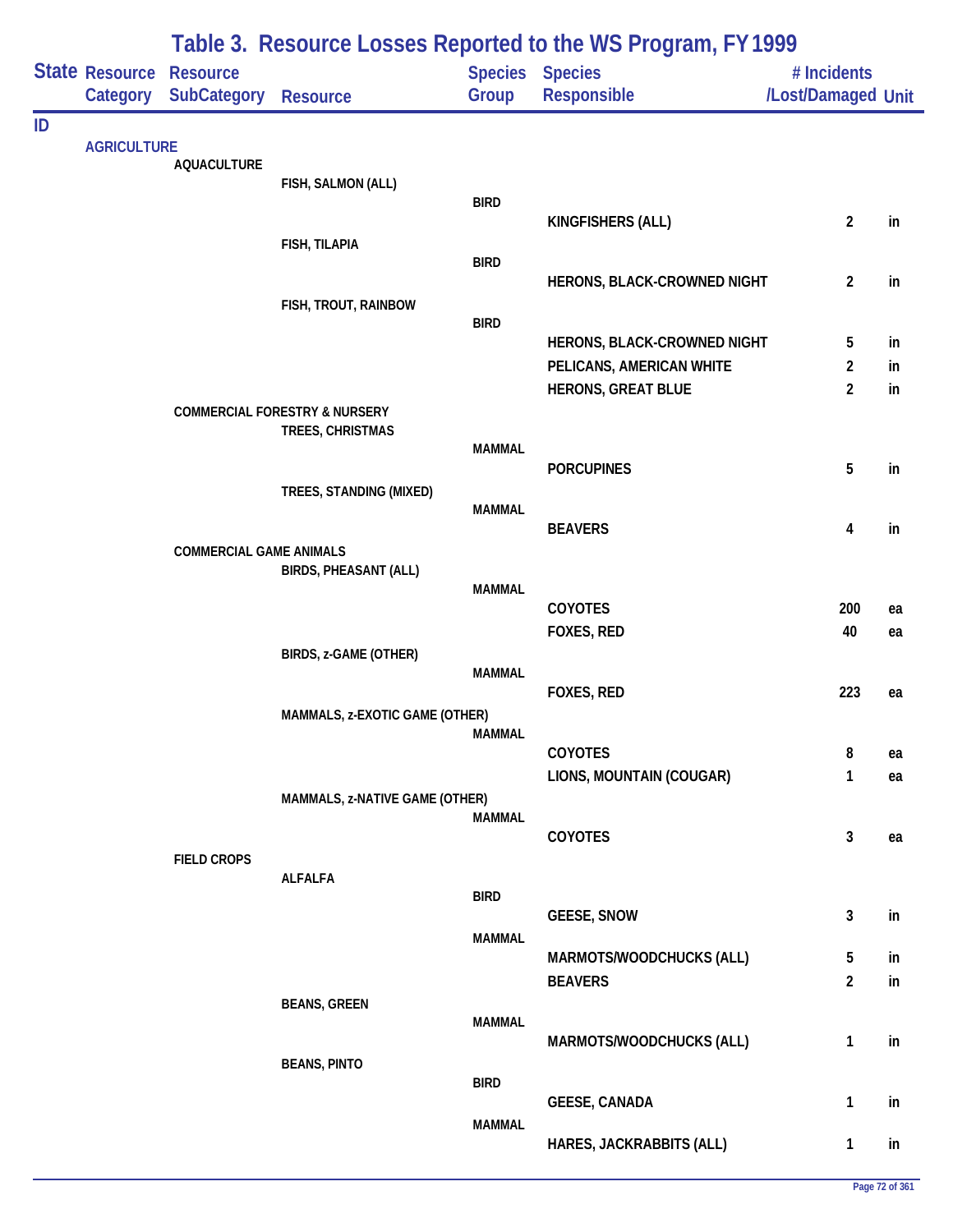|    |                            |                                       |                              |               | Table 3. Resource Losses Reported to the WS Program, FY 1999 |                                   |          |
|----|----------------------------|---------------------------------------|------------------------------|---------------|--------------------------------------------------------------|-----------------------------------|----------|
|    | State Resource<br>Category | <b>Resource</b><br><b>SubCategory</b> | <b>Resource</b>              | Group         | Species Species<br>Responsible                               | # Incidents<br>/Lost/Damaged Unit |          |
| ID |                            |                                       |                              |               |                                                              |                                   |          |
|    | <b>AGRICULTURE</b>         | <b>FIELD CROPS</b>                    |                              |               |                                                              |                                   |          |
|    |                            |                                       | <b>BEANS, PINTO</b>          | <b>MAMMAL</b> |                                                              |                                   |          |
|    |                            |                                       |                              |               | MARMOTS/WOODCHUCKS (ALL)                                     | 1                                 | in       |
|    |                            |                                       | <b>BEETS, SUGAR</b>          |               |                                                              |                                   |          |
|    |                            |                                       |                              | <b>MAMMAL</b> | <b>VOLES (ALL)</b>                                           | 1                                 | in       |
|    |                            |                                       | <b>GRAINS, BARLEY</b>        |               |                                                              |                                   |          |
|    |                            |                                       |                              | <b>BIRD</b>   |                                                              |                                   |          |
|    |                            |                                       |                              | <b>MAMMAL</b> | <b>GEESE, CANADA</b>                                         | 5                                 | in       |
|    |                            |                                       |                              |               | MARMOTS/WOODCHUCKS (ALL)                                     | $\overline{2}$                    | in       |
|    |                            |                                       | <b>GRAINS, CORN (FIELD)</b>  | <b>BIRD</b>   |                                                              |                                   |          |
|    |                            |                                       |                              |               | MAGPIES, BLACK-BILLED                                        | 1                                 | in       |
|    |                            |                                       |                              | <b>MAMMAL</b> |                                                              |                                   |          |
|    |                            |                                       |                              |               | MARMOTS/WOODCHUCKS (ALL)                                     | 1                                 | in       |
|    |                            |                                       | <b>GRAINS, CORN (SWEET)</b>  | <b>MAMMAL</b> |                                                              |                                   |          |
|    |                            |                                       |                              |               | COYOTES                                                      | 1                                 | in       |
|    |                            |                                       |                              |               | <b>RACCOONS</b>                                              | $\overline{2}$                    | in       |
|    |                            |                                       |                              |               | SQUIRRELS, GROUND (ALL)<br><b>VOLES (ALL)</b>                | 1<br>1                            | in<br>in |
|    |                            |                                       | <b>GRAINS, WHEAT</b>         |               |                                                              |                                   |          |
|    |                            |                                       |                              | <b>BIRD</b>   |                                                              |                                   |          |
|    |                            |                                       |                              | <b>MAMMAL</b> | <b>GEESE, CANADA</b>                                         | 5                                 | in       |
|    |                            |                                       |                              |               | <b>VOLES (ALL)</b>                                           | 1                                 | in       |
|    |                            |                                       | GRAINS, z-(OTHER)            | <b>BIRD</b>   |                                                              |                                   |          |
|    |                            |                                       |                              |               | <b>GEESE, SNOW</b>                                           | $\mathbf{1}$                      | in       |
|    |                            |                                       |                              |               | <b>GEESE, CANADA</b>                                         | 1                                 | in       |
|    |                            |                                       | PLANTS, HERBS/SPICES (OTHER) | <b>MAMMAL</b> |                                                              |                                   |          |
|    |                            |                                       |                              |               | RABBITS, COTTONTAIL                                          | $\mathbf{1}$                      | in       |
|    |                            | <b>FRUITS &amp; NUTS</b>              |                              |               |                                                              |                                   |          |
|    |                            |                                       | FRUIT, APRICOTS              | <b>MAMMAL</b> |                                                              |                                   |          |
|    |                            |                                       |                              |               | SQUIRRELS, FOX                                               | $\mathbf{1}$                      | in       |
|    |                            |                                       | FRUIT, CHERRIES              | <b>BIRD</b>   |                                                              |                                   |          |
|    |                            |                                       |                              |               | <b>ROBINS, AMERICAN</b>                                      | $\overline{2}$                    | in       |
|    |                            |                                       | FRUIT, GRAPES/MUSCADINES     |               |                                                              |                                   |          |
|    |                            |                                       |                              | <b>BIRD</b>   | <b>BLACKBIRDS, z-(MIXED SPECIES)</b>                         | $\mathbf{1}$                      | in       |
|    |                            |                                       |                              |               | STARLINGS, EUROPEAN                                          | $\mathbf{1}$                      | in       |
|    |                            |                                       | TREES, PEAR                  |               |                                                              |                                   |          |
|    |                            |                                       |                              | <b>MAMMAL</b> | SQUIRRELS, FOX                                               | $\overline{2}$                    | in       |
|    |                            |                                       |                              |               |                                                              |                                   |          |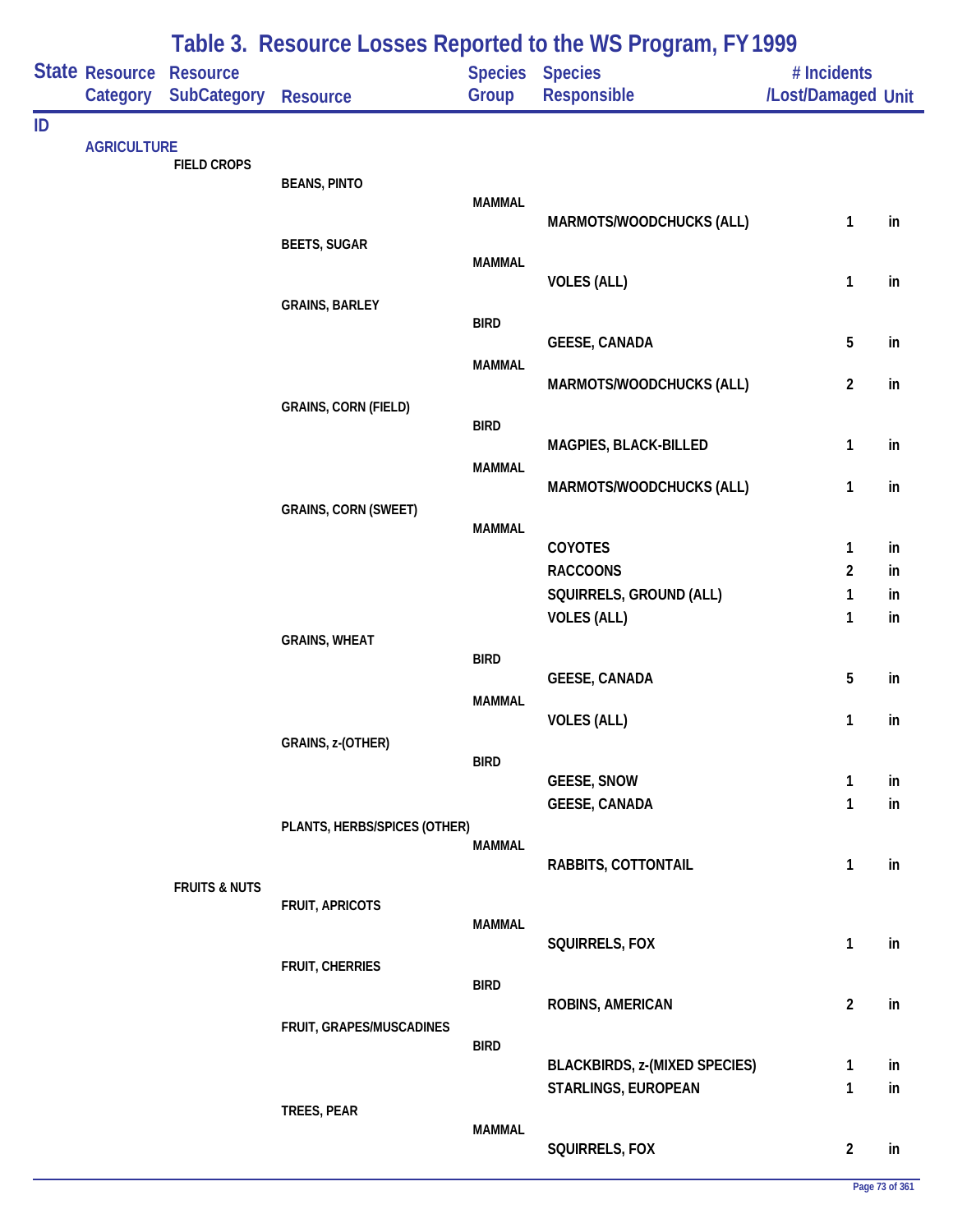|    |                            |                                       |                               |                | Table 3. Resource Losses Reported to the WS Program, FY 1999 |                                   |    |
|----|----------------------------|---------------------------------------|-------------------------------|----------------|--------------------------------------------------------------|-----------------------------------|----|
|    | State Resource<br>Category | <b>Resource</b><br><b>SubCategory</b> | <b>Resource</b>               | Group          | Species Species<br>Responsible                               | # Incidents<br>/Lost/Damaged Unit |    |
| ID |                            |                                       |                               |                |                                                              |                                   |    |
|    | <b>AGRICULTURE</b>         | <b>LIVESTOCK</b>                      |                               |                |                                                              |                                   |    |
|    |                            |                                       | CATTLE (ADULT)                |                |                                                              |                                   |    |
|    |                            |                                       |                               | <b>BIRD</b>    |                                                              |                                   |    |
|    |                            |                                       |                               |                | PIGEONS, FERAL (ROCK DOVE)                                   | $\mathbf{1}$                      | ea |
|    |                            |                                       |                               | <b>MAMMAL</b>  | STARLINGS, EUROPEAN                                          | 1                                 | ea |
|    |                            |                                       |                               |                | <b>BEARS, GRIZZLY</b>                                        | 1                                 | ea |
|    |                            |                                       |                               |                | <b>COYOTES</b>                                               | 4                                 | ea |
|    |                            |                                       |                               |                | <b>WOLVES, GRAY/TIMBER</b>                                   | 5                                 | ea |
|    |                            |                                       |                               |                | <b>BEARS, BLACK</b>                                          | $\overline{2}$                    | ea |
|    |                            |                                       | CATTLE (CALVES)               |                |                                                              |                                   |    |
|    |                            |                                       |                               | <b>BIRD</b>    | PIGEONS, FERAL (ROCK DOVE)                                   | 1                                 | ea |
|    |                            |                                       |                               |                | RAVENS, COMMON                                               | 13                                | ea |
|    |                            |                                       |                               | <b>MAMMAL</b>  |                                                              |                                   |    |
|    |                            |                                       |                               |                | <b>WOLVES, GRAY/TIMBER</b>                                   | 46                                | ea |
|    |                            |                                       |                               |                | <b>BEARS, GRIZZLY</b>                                        | $\overline{2}$                    | ea |
|    |                            |                                       |                               |                | <b>COYOTES</b>                                               | 194                               | ea |
|    |                            |                                       |                               |                | DOGS, FERAL/FREE RANGING & HYBRID                            | 4                                 | ea |
|    |                            |                                       |                               |                | FOXES, RED                                                   | $\overline{2}$                    | ea |
|    |                            |                                       |                               |                | LIONS, MOUNTAIN (COUGAR)                                     | 33                                | ea |
|    |                            |                                       | EQUINE, HORSES (ADULT)        | <b>MAMMAL</b>  |                                                              |                                   |    |
|    |                            |                                       |                               |                | <b>BEARS, GRIZZLY</b>                                        | 1                                 | ea |
|    |                            |                                       | <b>EQUINE, HORSES (FOALS)</b> |                |                                                              |                                   |    |
|    |                            |                                       |                               | <b>MAMMAL</b>  |                                                              |                                   |    |
|    |                            |                                       |                               |                | LIONS, MOUNTAIN (COUGAR)                                     | $\overline{2}$                    | ea |
|    |                            |                                       |                               | <b>REPTILE</b> | COYOTES                                                      | $\overline{2}$                    | ea |
|    |                            |                                       |                               |                | SNAKES, POISONOUS (ALL)                                      | $\mathbf{1}$                      | ea |
|    |                            |                                       | FOWL, CHICKENS (OTHER)        |                |                                                              |                                   |    |
|    |                            |                                       |                               | <b>BIRD</b>    |                                                              |                                   |    |
|    |                            |                                       |                               |                | MAGPIES, BLACK-BILLED                                        | 44                                | ea |
|    |                            |                                       |                               | <b>MAMMAL</b>  | <b>MINKS</b>                                                 | 6                                 | ea |
|    |                            |                                       |                               |                | COYOTES                                                      | 102                               | ea |
|    |                            |                                       |                               |                | <b>WEASELS (ALL)</b>                                         | $\bf 8$                           | ea |
|    |                            |                                       |                               |                | <b>SKUNKS, STRIPED</b>                                       | $\overline{2}$                    | ea |
|    |                            |                                       |                               |                | <b>RACCOONS</b>                                              | 104                               | ea |
|    |                            |                                       |                               |                | <b>BEARS, BLACK</b>                                          | 6                                 | ea |
|    |                            |                                       |                               |                | DOGS, FERAL/FREE RANGING & HYBRID                            | 16                                | ea |
|    |                            |                                       |                               |                | FOXES, RED                                                   | 192                               | ea |
|    |                            |                                       |                               |                | <b>BOBCATS</b>                                               | 18                                | ea |
|    |                            |                                       |                               |                | LIONS, MOUNTAIN (COUGAR)                                     | 21                                | ea |
|    |                            |                                       | FOWL, DUCKS (DOMESTIC)        | <b>BIRD</b>    |                                                              |                                   |    |
|    |                            |                                       |                               |                | MAGPIES, BLACK-BILLED                                        | 4                                 | ea |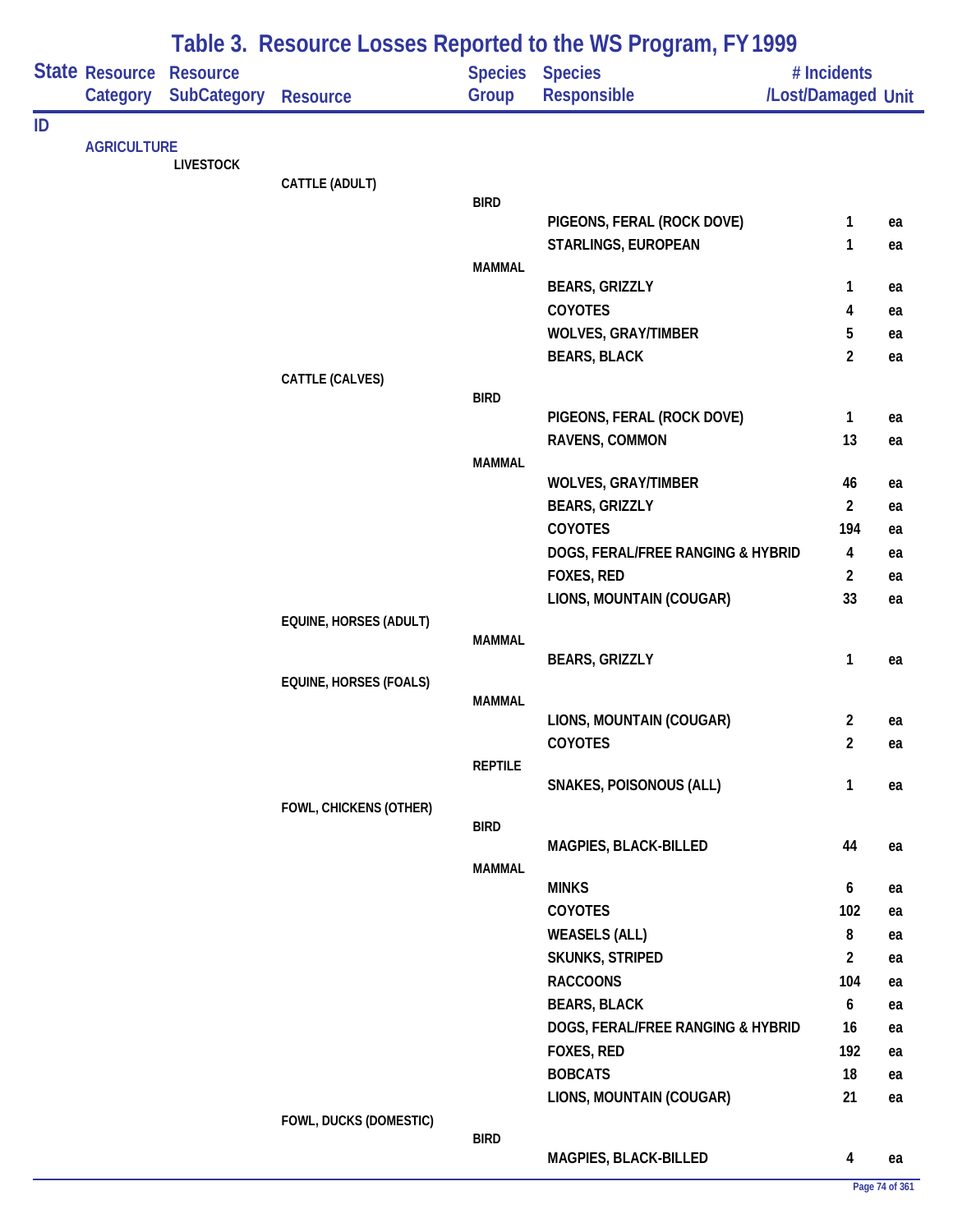|    | State Resource<br>Category | <b>Resource</b><br><b>SubCategory</b> | <b>Resource</b>              | Group         | <b>Species Species</b><br>Responsible | # Incidents<br>/Lost/Damaged Unit |          |
|----|----------------------------|---------------------------------------|------------------------------|---------------|---------------------------------------|-----------------------------------|----------|
| ID |                            |                                       |                              |               |                                       |                                   |          |
|    | <b>AGRICULTURE</b>         |                                       |                              |               |                                       |                                   |          |
|    |                            | <b>LIVESTOCK</b>                      | FOWL, DUCKS (DOMESTIC)       |               |                                       |                                   |          |
|    |                            |                                       |                              | <b>MAMMAL</b> |                                       |                                   |          |
|    |                            |                                       |                              |               | FOXES, RED                            | 24                                | ea       |
|    |                            |                                       |                              |               | <b>RACCOONS</b>                       | 6                                 | ea       |
|    |                            |                                       |                              |               | DOGS, FERAL/FREE RANGING & HYBRID     | 13                                | ea       |
|    |                            |                                       | FOWL, GEESE (DOMESTIC)       |               |                                       |                                   |          |
|    |                            |                                       |                              | <b>MAMMAL</b> | FOXES, RED                            | 4                                 | ea       |
|    |                            |                                       |                              |               | <b>RACCOONS</b>                       | 6                                 | ea       |
|    |                            |                                       |                              |               | COYOTES                               | 13                                | ea       |
|    |                            |                                       | FOWL, GUINEAS                |               |                                       |                                   |          |
|    |                            |                                       |                              | <b>MAMMAL</b> |                                       |                                   |          |
|    |                            |                                       |                              |               | FOXES, RED                            | 4                                 | ea       |
|    |                            |                                       | FOWL, PEA                    | <b>MAMMAL</b> |                                       |                                   |          |
|    |                            |                                       |                              |               | FOXES, RED                            | 8                                 | ea       |
|    |                            |                                       | FOWL, PIGEONS (DOMESTIC)     |               |                                       |                                   |          |
|    |                            |                                       |                              | <b>MAMMAL</b> |                                       |                                   |          |
|    |                            |                                       |                              |               | <b>BOBCATS</b>                        | 6                                 | ea       |
|    |                            |                                       | FOWL, TURKEYS (DOMESTIC)     | <b>MAMMAL</b> |                                       |                                   |          |
|    |                            |                                       |                              |               | COYOTES                               | 87                                | ea       |
|    |                            |                                       |                              |               | FOXES, RED                            | 24                                | ea       |
|    |                            |                                       |                              |               | <b>BOBCATS</b>                        | $\overline{2}$                    | ea       |
|    |                            |                                       |                              |               | LIONS, MOUNTAIN (COUGAR)              | 4                                 | ea       |
|    |                            |                                       | <b>GOATS, MOHAIR (ADULT)</b> |               |                                       |                                   |          |
|    |                            |                                       |                              | <b>MAMMAL</b> | COYOTES                               | 16                                |          |
|    |                            |                                       |                              |               | DOGS, FERAL/FREE RANGING & HYBRID     | $\overline{2}$                    | ea<br>ea |
|    |                            |                                       | <b>GOATS, MOHAIR (KIDS)</b>  |               |                                       |                                   |          |
|    |                            |                                       |                              | <b>MAMMAL</b> |                                       |                                   |          |
|    |                            |                                       |                              |               | COYOTES                               | 3                                 | ea       |
|    |                            |                                       |                              |               | DOGS, FERAL/FREE RANGING & HYBRID     | 1                                 | ea       |
|    |                            |                                       |                              |               | FOXES, RED                            | $\overline{a}$                    | ea       |
|    |                            |                                       | <b>LLAMAS (ALL)</b>          | <b>MAMMAL</b> |                                       |                                   |          |
|    |                            |                                       |                              |               | LIONS, MOUNTAIN (COUGAR)              | 3                                 | ea       |
|    |                            |                                       | RABBITS (DOMESTIC)           |               |                                       |                                   |          |
|    |                            |                                       |                              | <b>MAMMAL</b> |                                       |                                   |          |
|    |                            |                                       |                              |               | LIONS, MOUNTAIN (COUGAR)              | 9                                 | ea       |
|    |                            |                                       | SHEEP (ADULT)                | <b>MAMMAL</b> |                                       |                                   |          |
|    |                            |                                       |                              |               | <b>BEARS, GRIZZLY</b>                 | 13                                | ea       |
|    |                            |                                       |                              |               | <b>WOLVES, GRAY/TIMBER</b>            | 21                                | ea       |
|    |                            |                                       |                              |               | LIONS, MOUNTAIN (COUGAR)              | 38                                | ea       |
|    |                            |                                       |                              |               | COYOTES                               | 185                               | ea       |
|    |                            |                                       |                              |               | <b>BEARS, BLACK</b>                   | 134                               | ea       |

## **Table 3. Resource Losses Reported to the WS Program, FY 1999**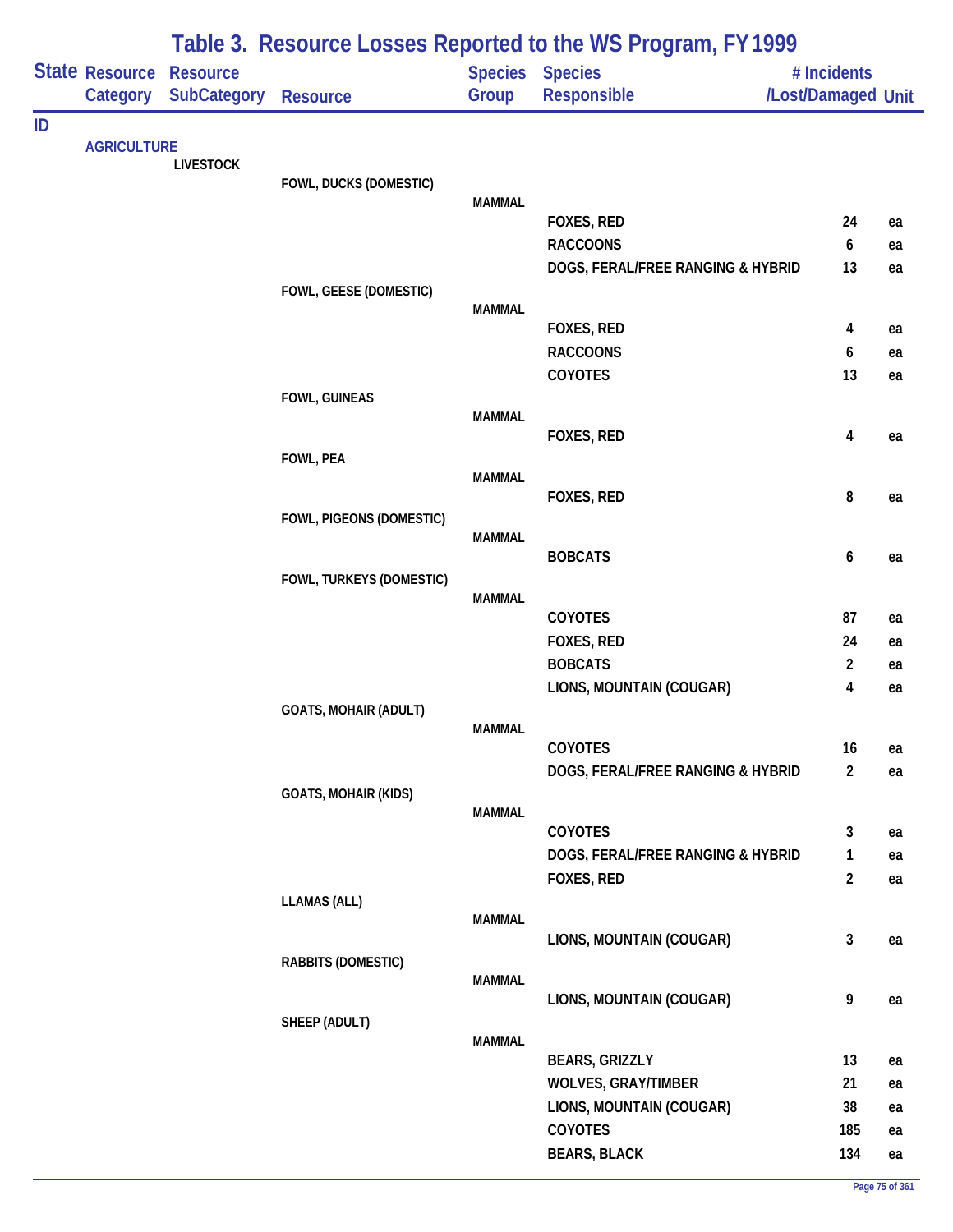|    |                            |                                  |                                   |               | Table 3. Resource Losses Reported to the WS Program, FY 1999 |                    |    |
|----|----------------------------|----------------------------------|-----------------------------------|---------------|--------------------------------------------------------------|--------------------|----|
|    | State Resource             | <b>Resource</b>                  |                                   |               | Species Species                                              | # Incidents        |    |
|    | Category                   | <b>SubCategory</b>               | <b>Resource</b>                   | Group         | Responsible                                                  | /Lost/Damaged Unit |    |
| ID |                            |                                  |                                   |               |                                                              |                    |    |
|    | <b>AGRICULTURE</b>         | <b>LIVESTOCK</b>                 |                                   |               |                                                              |                    |    |
|    |                            |                                  | SHEEP (ADULT)                     |               |                                                              |                    |    |
|    |                            |                                  |                                   | <b>MAMMAL</b> |                                                              |                    |    |
|    |                            |                                  |                                   |               | DOGS, FERAL/FREE RANGING & HYBRID                            | 96                 | ea |
|    |                            |                                  | <b>SHEEP (LAMBS)</b>              | <b>BIRD</b>   |                                                              |                    |    |
|    |                            |                                  |                                   |               | <b>EAGLES, BALD</b>                                          | $\mathbf{1}$       | ea |
|    |                            |                                  |                                   |               | EAGLES, GOLDEN                                               | $\overline{2}$     | ea |
|    |                            |                                  |                                   |               | RAVENS, COMMON                                               | 1                  | ea |
|    |                            |                                  |                                   | <b>MAMMAL</b> |                                                              |                    |    |
|    |                            |                                  |                                   |               | FOXES, RED                                                   | 32                 | ea |
|    |                            |                                  |                                   |               | <b>BEARS, BLACK</b>                                          | 107                | ea |
|    |                            |                                  |                                   |               | <b>WOLVES, GRAY/TIMBER</b>                                   | 47                 | ea |
|    |                            |                                  |                                   |               | LIONS, MOUNTAIN (COUGAR)                                     | 57                 | ea |
|    |                            |                                  |                                   |               | COYOTES                                                      | 1040               | ea |
|    |                            |                                  |                                   |               | <b>BEARS, GRIZZLY</b>                                        | 10                 | ea |
|    |                            |                                  |                                   |               | <b>BOBCATS</b>                                               | 11<br>42           | ea |
|    |                            |                                  | SWINE (ADULT)                     |               | DOGS, FERAL/FREE RANGING & HYBRID                            |                    | ea |
|    |                            |                                  |                                   | <b>MAMMAL</b> |                                                              |                    |    |
|    |                            |                                  |                                   |               | LIONS, MOUNTAIN (COUGAR)                                     | 1                  | ea |
|    |                            | <b>OTHER</b>                     |                                   |               |                                                              |                    |    |
|    |                            |                                  | FEED, LIVESTOCK                   | <b>BIRD</b>   |                                                              |                    |    |
|    |                            |                                  |                                   |               | PIGEONS, FERAL (ROCK DOVE)                                   | 6                  | in |
|    |                            |                                  |                                   |               | STARLINGS, EUROPEAN                                          | 50                 | in |
|    |                            |                                  |                                   |               | GULLS, RING-BILLED                                           | 3                  | in |
|    |                            |                                  |                                   |               | <b>GULLS, CALIFORNIA</b>                                     | $\overline{2}$     | in |
|    |                            |                                  |                                   | <b>MAMMAL</b> |                                                              |                    |    |
|    |                            |                                  |                                   |               | <b>RACCOONS</b>                                              | 6                  | in |
|    |                            |                                  |                                   |               | RATS, NORWAY                                                 | 1                  | in |
|    |                            |                                  |                                   |               | RATS, PACKRATS/WOODRATS (ALL)                                | 1                  | in |
|    |                            |                                  |                                   |               | COYOTES                                                      | 1                  | in |
|    |                            |                                  | HIVES (BEES, HONEY, STRUCTURES)   | <b>MAMMAL</b> |                                                              |                    |    |
|    |                            |                                  |                                   |               | <b>BEARS, BLACK</b>                                          | 8                  | ea |
|    |                            | <b>RANGE/PASTURE</b>             |                                   |               |                                                              |                    |    |
|    |                            |                                  | <b>PASTURE</b>                    |               |                                                              |                    |    |
|    |                            |                                  |                                   | <b>MAMMAL</b> | SQUIRRELS, GROUND (ALL)                                      | $\overline{2}$     | ac |
|    |                            |                                  |                                   |               | <b>VOLES (ALL)</b>                                           | 1                  | ac |
|    |                            |                                  |                                   |               | FOXES, RED                                                   | 1                  | ac |
|    |                            |                                  |                                   |               | GOPHERS, POCKET (ALL)                                        | $\overline{2}$     | ac |
|    |                            |                                  |                                   |               | MARMOTS/WOODCHUCKS (ALL)                                     | 3                  | ac |
|    | <b>HEALTH &amp; SAFETY</b> |                                  |                                   |               |                                                              |                    |    |
|    |                            | <b>HUMAN HEALTH &amp; SAFETY</b> |                                   |               |                                                              |                    |    |
|    |                            |                                  | HEALTH & SAFETY, HUMAN (AVIATION) | <b>BIRD</b>   |                                                              |                    |    |
|    |                            |                                  |                                   |               |                                                              |                    |    |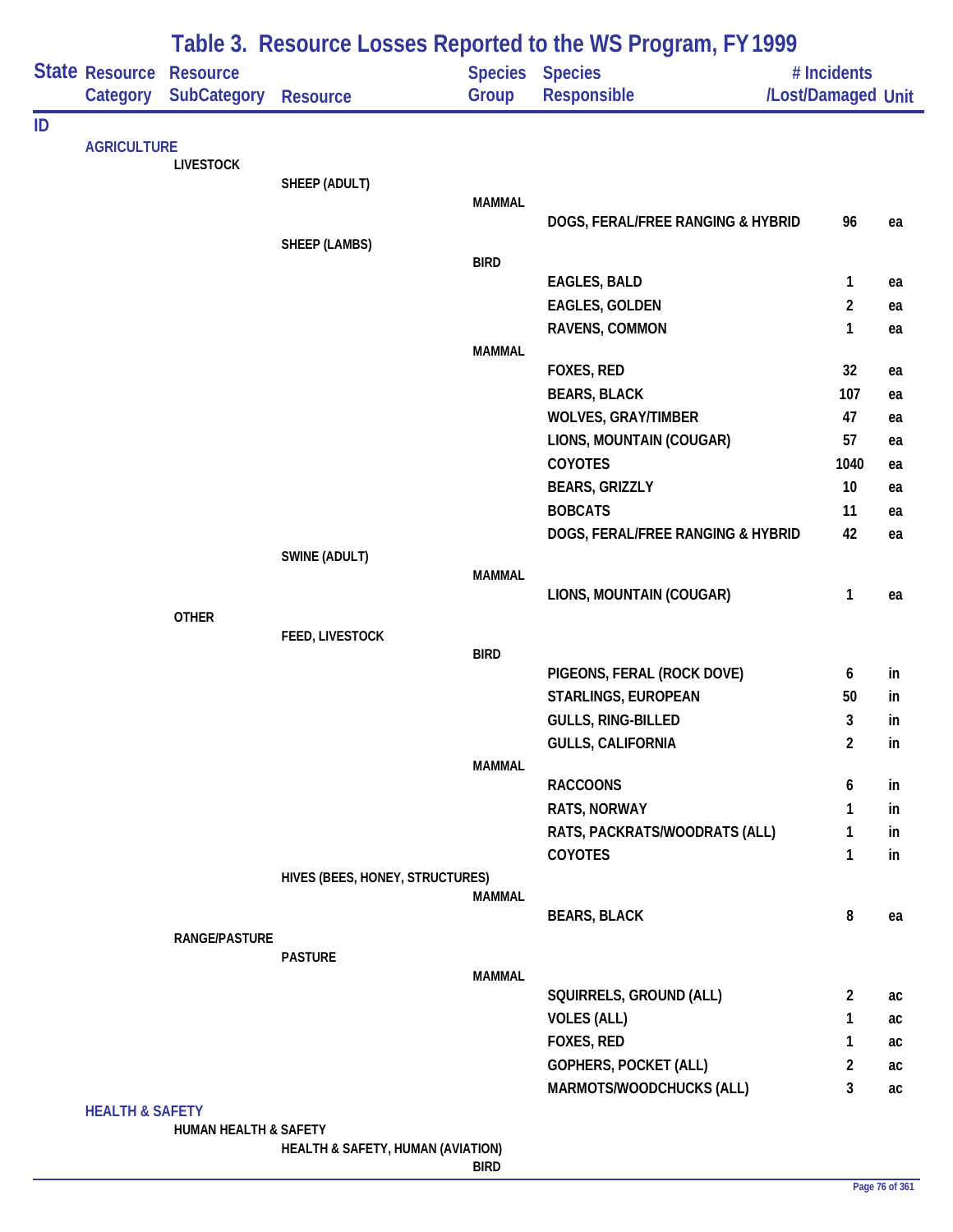|    |                            |                                       |                                    |                | Table 3. Resource Losses Reported to the WS Program, FY 1999 |                                   |    |
|----|----------------------------|---------------------------------------|------------------------------------|----------------|--------------------------------------------------------------|-----------------------------------|----|
|    | State Resource<br>Category | <b>Resource</b><br><b>SubCategory</b> | <b>Resource</b>                    | Group          | Species Species<br>Responsible                               | # Incidents<br>/Lost/Damaged Unit |    |
| ID |                            |                                       |                                    |                |                                                              |                                   |    |
|    | <b>HEALTH &amp; SAFETY</b> | <b>HUMAN HEALTH &amp; SAFETY</b>      |                                    |                |                                                              |                                   |    |
|    |                            |                                       | HEALTH & SAFETY, HUMAN (AVIATION)  |                |                                                              |                                   |    |
|    |                            |                                       |                                    | <b>BIRD</b>    |                                                              |                                   |    |
|    |                            |                                       |                                    |                | <b>HERONS, GREAT BLUE</b>                                    | $\mathbf{3}$                      | in |
|    |                            |                                       | HEALTH & SAFETY, HUMAN z-(GENERAL) | <b>BIRD</b>    |                                                              |                                   |    |
|    |                            |                                       |                                    |                | <b>GULLS, CALIFORNIA</b>                                     | 2                                 | in |
|    |                            |                                       |                                    |                | GULLS, RING-BILLED                                           | 4                                 | in |
|    |                            |                                       |                                    |                | PIGEONS, FERAL (ROCK DOVE)                                   | 3                                 | in |
|    |                            |                                       |                                    |                | RAVENS, COMMON                                               | 1                                 | in |
|    |                            |                                       |                                    | <b>MAMMAL</b>  |                                                              |                                   |    |
|    |                            |                                       |                                    |                | <b>BEARS, BLACK</b>                                          | 1                                 | in |
|    |                            |                                       |                                    |                | <b>SKUNKS, STRIPED</b>                                       | 1                                 | in |
|    |                            |                                       |                                    |                | LIONS, MOUNTAIN (COUGAR)                                     | 5                                 | in |
|    |                            |                                       |                                    |                | <b>BEAVERS</b>                                               | 1                                 | in |
|    |                            |                                       |                                    |                | <b>BADGERS</b>                                               | 4                                 | in |
|    |                            |                                       |                                    |                | FOXES, RED                                                   | 3                                 | in |
|    |                            |                                       |                                    | <b>REPTILE</b> | <b>SNAKES, POISONOUS (ALL)</b>                               | $\mathbf{1}$                      | in |
|    | <b>NATURAL RESOURCE</b>    |                                       |                                    |                |                                                              |                                   |    |
|    |                            | FORESTRY (NATRL. RESRC)               |                                    |                |                                                              |                                   |    |
|    |                            |                                       | TREES, STANDING                    |                |                                                              |                                   |    |
|    |                            |                                       |                                    | <b>MAMMAL</b>  | <b>BEAVERS</b>                                               | $\overline{2}$                    | in |
|    |                            | <b>WILDLIFE</b>                       |                                    |                |                                                              |                                   |    |
|    |                            |                                       | BIRDS, UPLAND GAME (OTHER)         |                |                                                              |                                   |    |
|    |                            |                                       |                                    | <b>MAMMAL</b>  |                                                              |                                   |    |
|    |                            |                                       |                                    |                | <b>BOBCATS</b>                                               | $\mathbf{1}$                      | ea |
|    |                            |                                       | BIRDS, WATERFOWL (OTHER)           | <b>MAMMAL</b>  |                                                              |                                   |    |
|    |                            |                                       |                                    |                | <b>FOXES, RED</b>                                            | $\mathbf{1}$                      | ea |
|    |                            |                                       |                                    |                | <b>RACCOONS</b>                                              | 1                                 | ea |
|    |                            |                                       |                                    |                | <b>SKUNKS, STRIPED</b>                                       | $\overline{2}$                    | ea |
|    |                            |                                       | MAMMALS, DEER, MULE                |                |                                                              |                                   |    |
|    |                            |                                       |                                    | <b>MAMMAL</b>  |                                                              |                                   |    |
|    |                            |                                       |                                    |                | COYOTES                                                      | 21                                | ea |
|    |                            |                                       |                                    |                | LIONS, MOUNTAIN (COUGAR)                                     | $\mathbf{1}$                      | ea |
|    |                            |                                       | MAMMALS, ELK (WAPITI)              | <b>MAMMAL</b>  |                                                              |                                   |    |
|    |                            |                                       |                                    |                | LIONS, MOUNTAIN (COUGAR)                                     | $\mathbf{1}$                      | ea |
|    |                            |                                       |                                    |                | COYOTES                                                      | 9                                 | ea |
|    |                            |                                       | MAMMALS, PRONGHORN (ANTELOPE)      |                |                                                              |                                   |    |
|    |                            |                                       |                                    | <b>MAMMAL</b>  |                                                              |                                   |    |
|    |                            |                                       |                                    |                | COYOTES                                                      | $\mathbf{1}$                      | ea |
|    | <b>PROPERTY</b>            | <b>ANIMAL</b>                         |                                    |                |                                                              |                                   |    |
|    |                            |                                       | PETS (COMPANION & HOBBY ANIMALS)   |                |                                                              |                                   |    |
|    |                            |                                       |                                    | <b>BIRD</b>    |                                                              |                                   |    |
|    |                            |                                       |                                    |                | MAGPIES, BLACK-BILLED                                        | $\overline{2}$                    | ea |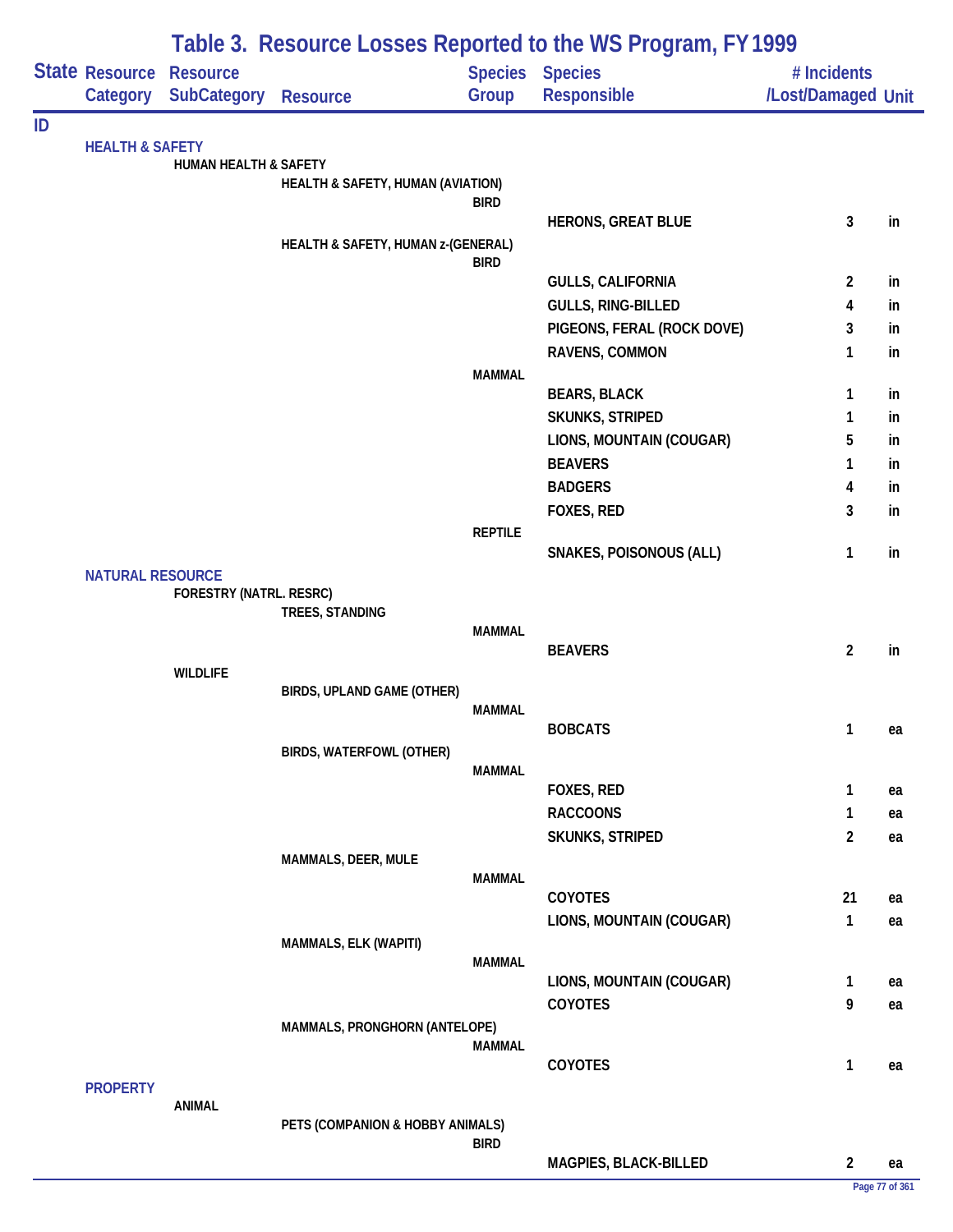|    |                            |                                        | Table 3. Resource Losses Reported to the WS Program, FY 1999 |               |                                       |                                   |    |  |
|----|----------------------------|----------------------------------------|--------------------------------------------------------------|---------------|---------------------------------------|-----------------------------------|----|--|
|    | State Resource<br>Category | <b>Resource</b><br><b>SubCategory</b>  | <b>Resource</b>                                              | Group         | <b>Species Species</b><br>Responsible | # Incidents<br>/Lost/Damaged Unit |    |  |
| ID |                            |                                        |                                                              |               |                                       |                                   |    |  |
|    | <b>PROPERTY</b>            | <b>ANIMAL</b>                          |                                                              |               |                                       |                                   |    |  |
|    |                            |                                        | PETS (COMPANION & HOBBY ANIMALS)                             |               |                                       |                                   |    |  |
|    |                            |                                        |                                                              | <b>MAMMAL</b> | LIONS, MOUNTAIN (COUGAR)              | 5                                 | ea |  |
|    |                            |                                        |                                                              |               | <b>WOLVES, GRAY/TIMBER</b>            | 1                                 | ea |  |
|    |                            |                                        |                                                              |               | SKUNKS, STRIPED                       | 1                                 | ea |  |
|    |                            |                                        |                                                              |               | <b>PORCUPINES</b>                     | 1                                 | ea |  |
|    |                            |                                        |                                                              |               | FOXES, RED                            | 34                                | ea |  |
|    |                            |                                        |                                                              |               | COYOTES                               | 15                                | ea |  |
|    |                            |                                        |                                                              |               | <b>BEARS, BLACK</b>                   | 1                                 | ea |  |
|    |                            |                                        |                                                              |               | <b>BADGERS</b>                        | 1                                 | ea |  |
|    |                            |                                        |                                                              |               | <b>RACCOONS</b>                       | 3                                 | ea |  |
|    |                            | <b>EQUIPMENT</b>                       |                                                              |               |                                       |                                   |    |  |
|    |                            |                                        | <b>AIRCRAFT</b>                                              |               |                                       |                                   |    |  |
|    |                            |                                        |                                                              | <b>BIRD</b>   |                                       |                                   |    |  |
|    |                            |                                        |                                                              |               | GULLS, RING-BILLED                    | 1<br>1                            | ea |  |
|    |                            |                                        | <b>EQUIPMENT &amp; MACHINERY (OTHER)</b>                     |               | <b>OWLS, BURROWING</b>                |                                   | ea |  |
|    |                            |                                        |                                                              | <b>BIRD</b>   |                                       |                                   |    |  |
|    |                            |                                        |                                                              |               | STARLINGS, EUROPEAN                   | 1                                 | in |  |
|    |                            | <b>LANDSCAPING, TURF &amp; GARDENS</b> |                                                              |               |                                       |                                   |    |  |
|    |                            |                                        | <b>GARDENS, VEG./FRUITS &amp; NUTS</b>                       |               |                                       |                                   |    |  |
|    |                            |                                        |                                                              | <b>BIRD</b>   | MAGPIES, BLACK-BILLED                 | 1                                 | in |  |
|    |                            |                                        |                                                              | <b>MAMMAL</b> |                                       |                                   |    |  |
|    |                            |                                        |                                                              |               | MARMOTS/WOODCHUCKS (ALL)              | 3                                 | in |  |
|    |                            |                                        |                                                              |               | SQUIRRELS, FOX                        | 1                                 | in |  |
|    |                            |                                        |                                                              |               | <b>SKUNKS, STRIPED</b>                | 1                                 | in |  |
|    |                            |                                        |                                                              |               | <b>RACCOONS</b>                       | 4                                 | in |  |
|    |                            |                                        |                                                              |               | RABBITS, COTTONTAIL                   | 1                                 | in |  |
|    |                            |                                        | <b>GOLF COURSES</b>                                          |               |                                       |                                   |    |  |
|    |                            |                                        |                                                              | <b>BIRD</b>   |                                       |                                   |    |  |
|    |                            |                                        |                                                              | <b>MAMMAL</b> | COOTS, AMERICAN                       | 1                                 | in |  |
|    |                            |                                        |                                                              |               | MARMOTS/WOODCHUCKS (ALL)              | 1                                 | in |  |
|    |                            |                                        | RECREATIONAL AREAS (OTHER)                                   |               |                                       |                                   |    |  |
|    |                            |                                        |                                                              | <b>BIRD</b>   |                                       |                                   |    |  |
|    |                            |                                        |                                                              |               | PIGEONS, FERAL (ROCK DOVE)            | 1                                 | in |  |
|    |                            |                                        | TREES, STANDING & SHRUBS                                     | <b>MAMMAL</b> |                                       |                                   |    |  |
|    |                            |                                        |                                                              |               | <b>BEAVERS</b>                        | 11                                | in |  |
|    |                            |                                        |                                                              |               | RABBITS, COTTONTAIL                   | 1                                 | in |  |
|    |                            |                                        |                                                              |               | <b>VOLES (ALL)</b>                    | 1                                 | in |  |
|    |                            |                                        | <b>TURF AND/OR FLOWERS</b>                                   |               |                                       |                                   |    |  |
|    |                            |                                        |                                                              | <b>BIRD</b>   |                                       |                                   |    |  |
|    |                            |                                        |                                                              |               | <b>GEESE, CANADA</b>                  | 1                                 | in |  |
|    |                            |                                        |                                                              | <b>MAMMAL</b> | <b>VOLES (ALL)</b>                    | 9                                 | in |  |
|    |                            |                                        |                                                              |               |                                       |                                   |    |  |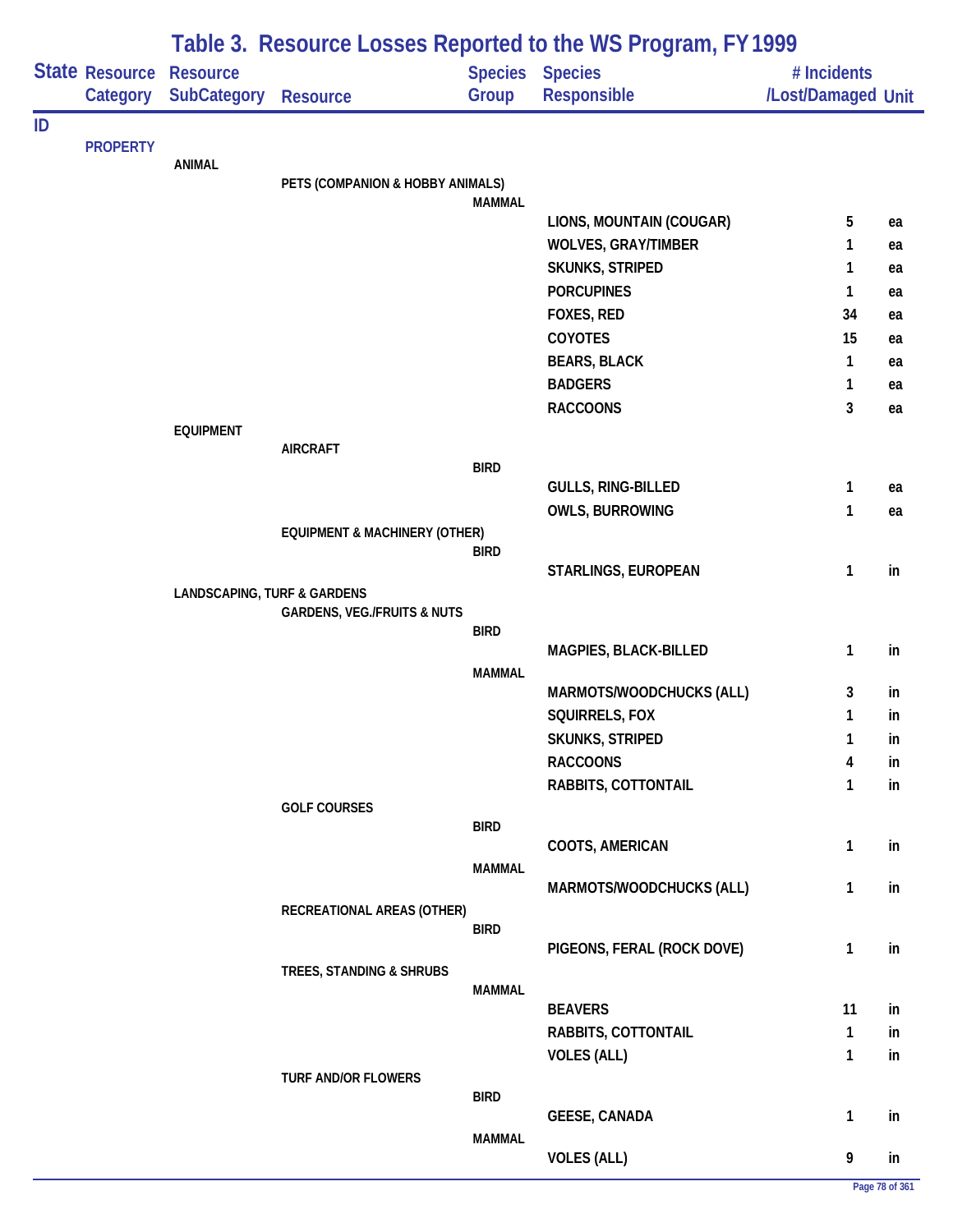|    |                            | Table 3. Resource Losses Reported to the WS Program, FY 1999 |                            |               |                                       |                                   |    |  |  |
|----|----------------------------|--------------------------------------------------------------|----------------------------|---------------|---------------------------------------|-----------------------------------|----|--|--|
|    | State Resource<br>Category | <b>Resource</b><br><b>SubCategory</b>                        | <b>Resource</b>            | Group         | <b>Species Species</b><br>Responsible | # Incidents<br>/Lost/Damaged Unit |    |  |  |
| ID |                            |                                                              |                            |               |                                       |                                   |    |  |  |
|    | <b>PROPERTY</b>            | <b>LANDSCAPING, TURF &amp; GARDENS</b>                       |                            |               |                                       |                                   |    |  |  |
|    |                            |                                                              | <b>TURF AND/OR FLOWERS</b> |               |                                       |                                   |    |  |  |
|    |                            |                                                              |                            | <b>MAMMAL</b> |                                       |                                   |    |  |  |
|    |                            |                                                              |                            |               | <b>RABBITS, FERAL</b>                 | 1                                 | in |  |  |
|    |                            |                                                              |                            |               | RABBITS, COTTONTAIL                   | 2                                 | in |  |  |
|    |                            |                                                              |                            |               | MARMOTS/WOODCHUCKS (ALL)              | $\overline{2}$                    | in |  |  |
|    |                            |                                                              |                            |               | DEER, MULE                            | 1                                 | in |  |  |
|    |                            |                                                              |                            |               | GOPHERS, POCKET (ALL)                 | 4                                 | in |  |  |
|    |                            | OTHER PROPERTY                                               | FOOD ITEMS, HUMAN          |               |                                       |                                   |    |  |  |
|    |                            |                                                              |                            | <b>BIRD</b>   |                                       |                                   |    |  |  |
|    |                            |                                                              |                            |               | PIGEONS, FERAL (ROCK DOVE)            | 1                                 | in |  |  |
|    |                            |                                                              |                            |               | RAVENS, COMMON                        | 1                                 | in |  |  |
|    |                            |                                                              | FOOD ITEMS, NON-HUMAN      |               |                                       |                                   |    |  |  |
|    |                            |                                                              |                            | <b>BIRD</b>   |                                       |                                   |    |  |  |
|    |                            |                                                              |                            |               | MAGPIES, BLACK-BILLED                 | 3                                 | in |  |  |
|    |                            |                                                              |                            | <b>MAMMAL</b> | <b>BADGERS</b>                        | 1                                 | in |  |  |
|    |                            |                                                              |                            |               | SQUIRRELS, FOX                        | 1                                 | in |  |  |
|    |                            |                                                              |                            |               | <b>RACCOONS</b>                       | 5                                 | in |  |  |
|    |                            |                                                              | PROPERTY (GENERAL)         |               |                                       |                                   |    |  |  |
|    |                            |                                                              |                            | <b>BIRD</b>   |                                       |                                   |    |  |  |
|    |                            |                                                              |                            |               | PIGEONS, FERAL (ROCK DOVE)            | 4                                 | in |  |  |
|    |                            |                                                              |                            |               | <b>STARLINGS, EUROPEAN</b>            | $\overline{2}$                    | in |  |  |
|    |                            |                                                              |                            |               | RAVENS, COMMON                        | 1                                 | in |  |  |
|    |                            |                                                              |                            |               | MAGPIES, BLACK-BILLED                 | 23                                | in |  |  |
|    |                            |                                                              |                            |               | GULLS, RING-BILLED                    | 1                                 | in |  |  |
|    |                            |                                                              |                            |               | <b>GULLS, CALIFORNIA</b>              | 1                                 | in |  |  |
|    |                            |                                                              |                            |               | <b>GEESE, CANADA</b>                  | 1                                 | in |  |  |
|    |                            |                                                              |                            |               | <b>CROWS, AMERICAN</b>                | $\overline{2}$                    | in |  |  |
|    |                            |                                                              |                            |               | <b>BLACKBIRDS, z-(MIXED SPECIES)</b>  | $\overline{2}$                    | in |  |  |
|    |                            |                                                              |                            |               | ROBINS, AMERICAN                      | 3                                 | in |  |  |
|    |                            |                                                              |                            | <b>MAMMAL</b> |                                       |                                   |    |  |  |
|    |                            |                                                              |                            |               | MUSKRATS, z-(OTHER)                   | 1                                 | in |  |  |
|    |                            |                                                              |                            |               | GOPHERS, POCKET (ALL)                 | 1                                 | in |  |  |
|    |                            |                                                              |                            |               | SQUIRRELS, FOX                        | $\overline{7}$                    | in |  |  |
|    |                            |                                                              |                            |               | <b>SKUNKS, STRIPED</b>                | 11                                | in |  |  |
|    |                            |                                                              |                            |               | RATS, NORWAY                          | 3                                 | in |  |  |
|    |                            |                                                              |                            |               | <b>RACCOONS</b>                       | 5                                 | in |  |  |
|    |                            |                                                              |                            |               | <b>PORCUPINES</b>                     | 1                                 | in |  |  |
|    |                            |                                                              |                            |               | MARMOTS/WOODCHUCKS (ALL)              | 21                                | in |  |  |
|    |                            |                                                              |                            |               | <b>BADGERS</b>                        | $\overline{\mathbf{4}}$           | in |  |  |
|    |                            |                                                              |                            |               | FOXES, RED                            | 1                                 | in |  |  |
|    |                            |                                                              |                            |               | <b>BEAVERS</b>                        | 3                                 | in |  |  |
|    |                            |                                                              |                            |               | <b>BEARS, BLACK</b>                   | 5                                 | in |  |  |
|    |                            |                                                              |                            |               | MICE, HOUSE                           | $\overline{2}$                    | in |  |  |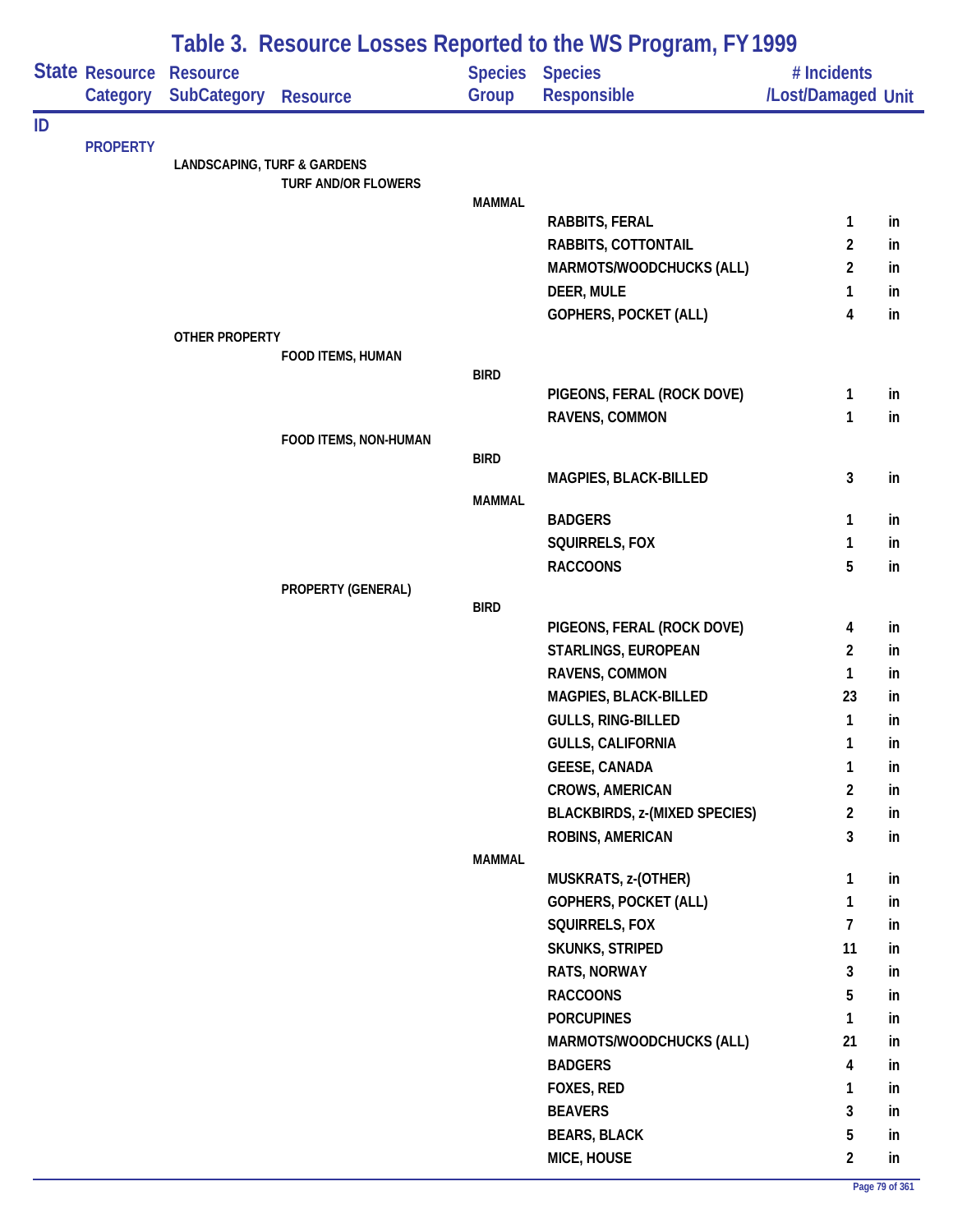| Table 3. Resource Losses Reported to the WS Program, FY 1999 |                                   |                                       |                                   |               |                                                      |                                   |          |
|--------------------------------------------------------------|-----------------------------------|---------------------------------------|-----------------------------------|---------------|------------------------------------------------------|-----------------------------------|----------|
|                                                              | <b>State Resource</b><br>Category | <b>Resource</b><br><b>SubCategory</b> | <b>Resource</b>                   | Group         | Species Species<br>Responsible                       | # Incidents<br>/Lost/Damaged Unit |          |
| ID                                                           |                                   |                                       |                                   |               |                                                      |                                   |          |
|                                                              | <b>PROPERTY</b>                   |                                       |                                   |               |                                                      |                                   |          |
|                                                              |                                   | <b>STRUCTURES</b>                     | <b>BOAT DOCKS/MARINAS</b>         |               |                                                      |                                   |          |
|                                                              |                                   |                                       |                                   | <b>MAMMAL</b> |                                                      |                                   |          |
|                                                              |                                   |                                       |                                   |               | MUSKRATS, z-(OTHER)                                  | $\mathbf{1}$                      | in       |
|                                                              |                                   |                                       | <b>BUILDINGS, NON-RESIDENTIAL</b> |               |                                                      |                                   |          |
|                                                              |                                   |                                       |                                   | <b>BIRD</b>   |                                                      |                                   |          |
|                                                              |                                   |                                       |                                   |               | SPARROWS, HOUSE/ENGLISH<br><b>FLICKERS, NORTHERN</b> | 1                                 | in       |
|                                                              |                                   |                                       |                                   |               | PIGEONS, FERAL (ROCK DOVE)                           | 6<br>4                            | in<br>in |
|                                                              |                                   |                                       |                                   | <b>MAMMAL</b> |                                                      |                                   |          |
|                                                              |                                   |                                       |                                   |               | <b>SKUNKS, STRIPED</b>                               | 1                                 | in       |
|                                                              |                                   |                                       |                                   |               | <b>RACCOONS</b>                                      | $\overline{2}$                    | in       |
|                                                              |                                   |                                       |                                   |               | MARMOTS/WOODCHUCKS (ALL)                             | 6                                 | in       |
|                                                              |                                   |                                       |                                   |               | <b>BADGERS</b>                                       | $\overline{2}$                    | in       |
|                                                              |                                   |                                       |                                   |               | <b>BATS (ALL)</b>                                    | 1                                 | in       |
|                                                              |                                   |                                       | <b>BUILDINGS, RESIDENTIAL</b>     |               |                                                      |                                   |          |
|                                                              |                                   |                                       |                                   | <b>BIRD</b>   |                                                      |                                   |          |
|                                                              |                                   |                                       |                                   |               | <b>FLICKERS, NORTHERN</b>                            | 14                                | in       |
|                                                              |                                   |                                       |                                   |               | PIGEONS, FERAL (ROCK DOVE)                           | $\overline{2}$                    | in       |
|                                                              |                                   |                                       |                                   | <b>MAMMAL</b> | <b>RATS, NORWAY</b>                                  | $\overline{2}$                    | in       |
|                                                              |                                   |                                       |                                   |               | SKUNKS, STRIPED                                      | 23                                | in       |
|                                                              |                                   |                                       |                                   |               | RATS, PACKRATS/WOODRATS (ALL)                        | 3                                 | in       |
|                                                              |                                   |                                       |                                   |               | <b>BATS (ALL)</b>                                    | 3                                 | in       |
|                                                              |                                   |                                       |                                   |               | <b>BEAVERS</b>                                       | 6                                 | in       |
|                                                              |                                   |                                       |                                   |               | MARMOTS/WOODCHUCKS (ALL)                             | 1                                 | in       |
|                                                              |                                   |                                       |                                   |               | <b>RACCOONS</b>                                      | 1                                 | in       |
|                                                              |                                   |                                       | DIKES/DAMS/IMPOUNDMENTS           |               |                                                      |                                   |          |
|                                                              |                                   |                                       |                                   | <b>MAMMAL</b> |                                                      |                                   |          |
|                                                              |                                   |                                       |                                   |               | <b>BADGERS</b>                                       | $\overline{2}$                    | in       |
|                                                              |                                   |                                       |                                   |               | <b>BEAVERS</b>                                       | 1                                 | in       |
|                                                              |                                   |                                       |                                   |               | MARMOTS/WOODCHUCKS (ALL)                             | 2                                 | in       |
|                                                              |                                   |                                       |                                   |               | MUSKRATS, z-(OTHER)                                  | 1                                 | in       |
|                                                              |                                   |                                       | <b>IRRIGATION /DRAINAGE</b>       |               |                                                      |                                   |          |
|                                                              |                                   |                                       |                                   | <b>MAMMAL</b> | <b>BEAVERS</b>                                       | 8                                 | in       |
|                                                              |                                   |                                       |                                   |               | COYOTES                                              | 4                                 | in       |
|                                                              |                                   |                                       |                                   |               | <b>RACCOONS</b>                                      | $\mathbf{1}$                      | in       |
|                                                              |                                   |                                       | <b>LANDFILLS</b>                  |               |                                                      |                                   |          |
|                                                              |                                   |                                       |                                   | <b>BIRD</b>   |                                                      |                                   |          |
|                                                              |                                   |                                       |                                   |               | RAVENS, COMMON                                       | $\overline{2}$                    | in       |
|                                                              |                                   |                                       | <b>ROADS/BRIDGES</b>              |               |                                                      |                                   |          |
|                                                              |                                   |                                       |                                   | <b>MAMMAL</b> | <b>BEAVERS</b>                                       | 19                                | in       |
|                                                              |                                   |                                       | UTILITIES, ELECTRICAL             |               |                                                      |                                   |          |
|                                                              |                                   |                                       |                                   | <b>BIRD</b>   |                                                      |                                   |          |
|                                                              |                                   |                                       |                                   |               | STARLINGS, EUROPEAN                                  | $\overline{2}$                    | in       |

## **Page 80 of 361**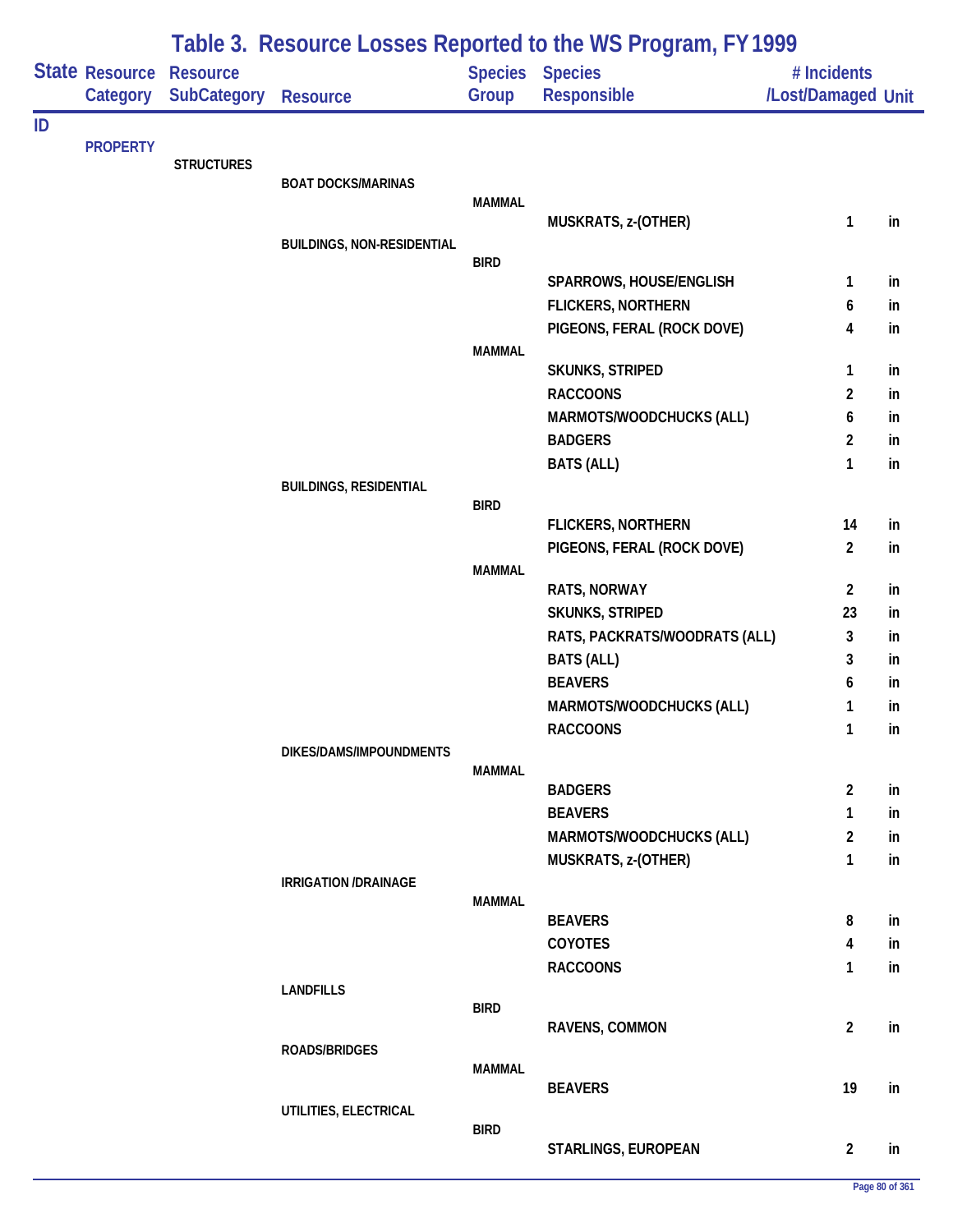|    |                            |                                       |                                    |                         | Table 3. Resource Losses Reported to the WS Program, FY 1999 |                                   |          |
|----|----------------------------|---------------------------------------|------------------------------------|-------------------------|--------------------------------------------------------------|-----------------------------------|----------|
|    | State Resource<br>Category | <b>Resource</b><br><b>SubCategory</b> | <b>Resource</b>                    | <b>Species</b><br>Group | <b>Species</b><br>Responsible                                | # Incidents<br>/Lost/Damaged Unit |          |
| ID | <b>PROPERTY</b>            |                                       |                                    |                         |                                                              |                                   |          |
|    |                            | <b>STRUCTURES</b>                     | UTILITIES, ELECTRICAL              |                         |                                                              |                                   |          |
|    |                            |                                       |                                    | <b>MAMMAL</b>           | RATS, PACKRATS/WOODRATS (ALL)                                | $\mathbf{1}$                      | in       |
| IL | <b>AGRICULTURE</b>         |                                       |                                    |                         |                                                              |                                   |          |
|    |                            | <b>FIELD CROPS</b>                    |                                    |                         |                                                              |                                   |          |
|    |                            |                                       | <b>BEANS, SOYBEANS</b>             | <b>BIRD</b>             | <b>GEESE, CANADA</b>                                         | 40                                | in       |
|    |                            |                                       | <b>GRAINS, CORN (FIELD)</b>        |                         |                                                              |                                   |          |
|    |                            |                                       |                                    | <b>BIRD</b>             |                                                              |                                   |          |
|    |                            |                                       |                                    |                         | <b>GEESE, CANADA</b><br><b>MALLARDS</b>                      | 91<br>140                         | in<br>in |
|    |                            |                                       | <b>GRAINS, CORN (SWEET)</b>        |                         |                                                              |                                   |          |
|    |                            |                                       |                                    | <b>BIRD</b>             |                                                              |                                   |          |
|    |                            | <b>LIVESTOCK</b>                      |                                    |                         | <b>BLACKBIRDS, RED-WINGED</b>                                | 1                                 | in       |
|    |                            |                                       | FOWL, CHICKENS (OTHER)             |                         |                                                              |                                   |          |
|    |                            |                                       |                                    | MAMMAL                  |                                                              |                                   |          |
|    |                            |                                       | SHEEP (LAMBS)                      |                         | FOXES, RED                                                   | 12                                | ea       |
|    |                            |                                       |                                    | <b>MAMMAL</b>           |                                                              |                                   |          |
|    |                            |                                       |                                    |                         | COYOTES                                                      | 1                                 | ea       |
|    |                            | <b>OTHER</b>                          | FEED, LIVESTOCK                    |                         |                                                              |                                   |          |
|    |                            |                                       |                                    | <b>BIRD</b>             |                                                              |                                   |          |
|    |                            |                                       |                                    |                         | <b>MALLARDS</b>                                              | 1                                 | in       |
|    | <b>HEALTH &amp; SAFETY</b> |                                       |                                    |                         | STARLINGS, EUROPEAN                                          | $\overline{2}$                    | in       |
|    |                            | <b>HUMAN HEALTH &amp; SAFETY</b>      |                                    |                         |                                                              |                                   |          |
|    |                            |                                       | HEALTH & SAFETY, HUMAN (AVIATION)  | <b>BIRD</b>             |                                                              |                                   |          |
|    |                            |                                       |                                    |                         | <b>GEESE, CANADA</b>                                         | 8                                 | in       |
|    |                            |                                       |                                    | <b>SPECIAL</b>          |                                                              |                                   |          |
|    |                            |                                       | HEALTH & SAFETY, HUMAN z-(GENERAL) |                         | MULTPL SPP (TECH.ASST.) (SEE MIS FIE                         | $\mathbf{3}$                      | in       |
|    |                            |                                       |                                    | <b>BIRD</b>             |                                                              |                                   |          |
|    |                            |                                       |                                    |                         | <b>CROWS, AMERICAN</b>                                       | $\mathbf{1}$                      | in       |
|    |                            |                                       |                                    |                         | STARLINGS, EUROPEAN                                          | 26                                | in       |
|    |                            |                                       |                                    |                         | SPARROWS, HOUSE/ENGLISH                                      | 1                                 | in       |
|    |                            |                                       |                                    |                         | PIGEONS, FERAL (ROCK DOVE)<br><b>OWLS, GREAT HORNED</b>      | 3<br>1                            | in<br>in |
|    |                            |                                       |                                    |                         | <b>GEESE, CANADA</b>                                         | 35                                | in       |
|    |                            |                                       |                                    |                         | <b>GULLS, RING-BILLED</b>                                    | 4                                 | in       |
|    |                            |                                       |                                    | <b>MAMMAL</b>           |                                                              |                                   |          |
|    |                            |                                       |                                    |                         | <b>BATS (ALL)</b><br>COYOTES                                 | $\overline{2}$<br>3               | in<br>in |
|    | <b>NATURAL RESOURCE</b>    |                                       |                                    |                         |                                                              |                                   |          |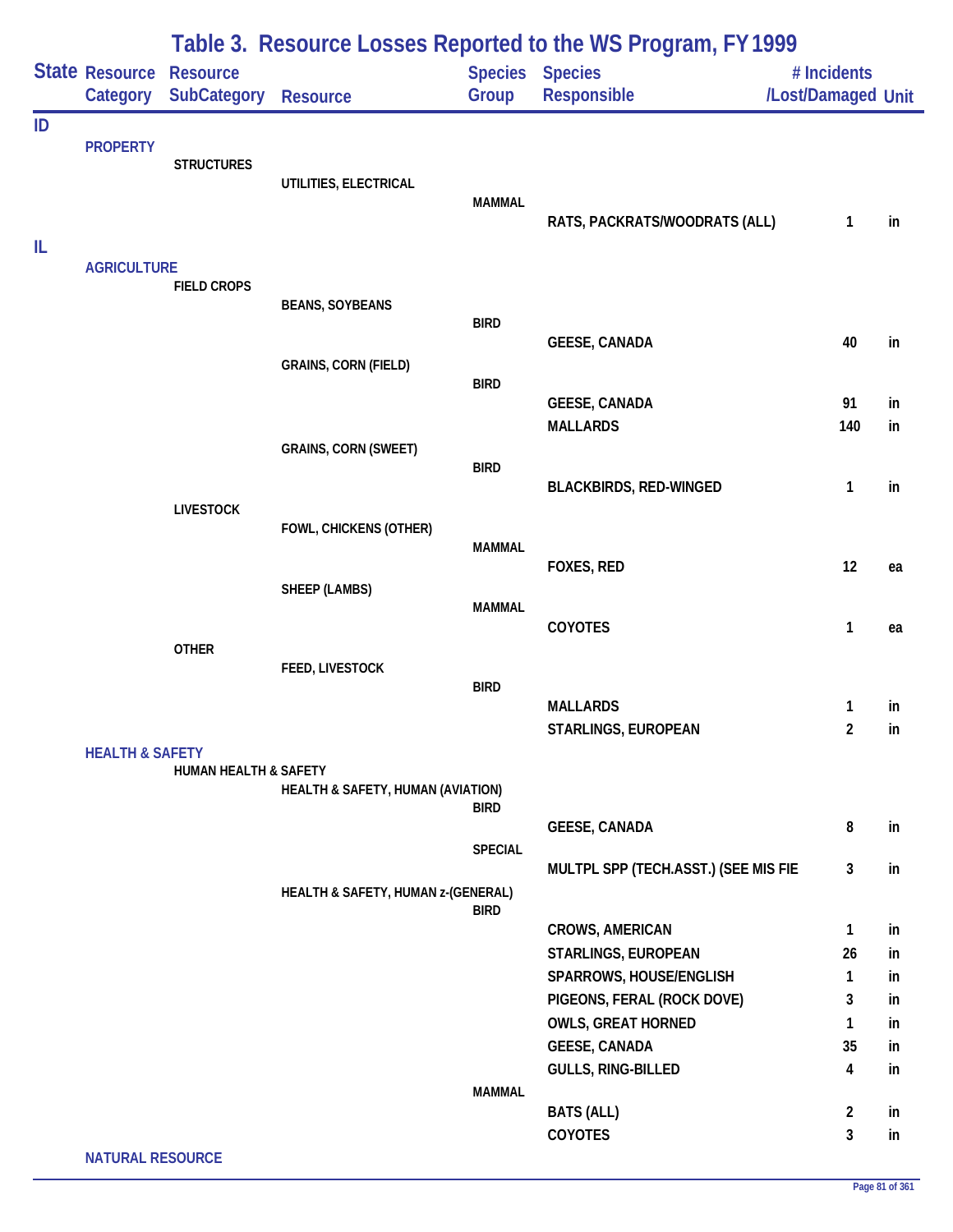|    | Table 3. Resource Losses Reported to the WS Program, FY 1999 |                                        |                                        |                |                                        |                                   |          |
|----|--------------------------------------------------------------|----------------------------------------|----------------------------------------|----------------|----------------------------------------|-----------------------------------|----------|
|    | State Resource Resource                                      | Category SubCategory                   | <b>Resource</b>                        | Group          | Species Species<br>Responsible         | # Incidents<br>/Lost/Damaged Unit |          |
| IL |                                                              |                                        |                                        |                |                                        |                                   |          |
|    | <b>NATURAL RESOURCE</b>                                      | FORESTRY (NATRL. RESRC)                | TREES, STANDING                        | <b>MAMMAL</b>  |                                        |                                   |          |
|    | <b>PROPERTY</b>                                              |                                        |                                        |                | <b>BEAVERS</b>                         | $\overline{2}$                    | in       |
|    |                                                              | <b>ANIMAL</b>                          |                                        |                |                                        |                                   |          |
|    |                                                              |                                        | PETS (COMPANION & HOBBY ANIMALS)       | <b>BIRD</b>    |                                        |                                   |          |
|    |                                                              |                                        |                                        |                | <b>OWLS, GREAT HORNED</b>              | 3                                 | ea       |
|    |                                                              |                                        |                                        | <b>MAMMAL</b>  |                                        |                                   |          |
|    |                                                              |                                        |                                        |                | <b>COYOTES</b>                         | 4                                 | ea       |
|    |                                                              | <b>EQUIPMENT</b>                       | <b>AIRCRAFT</b>                        |                |                                        |                                   |          |
|    |                                                              |                                        |                                        | <b>BIRD</b>    |                                        |                                   |          |
|    |                                                              |                                        |                                        |                | DUCKS, DABBLING (OTHER)                | 1                                 | ea       |
|    |                                                              |                                        |                                        | <b>SPECIAL</b> | <b>STARLINGS, EUROPEAN</b>             | 1                                 | ea       |
|    |                                                              |                                        |                                        |                | MULTPL SPP (TECH.ASST.) (SEE MIS FIE   | $\mathbf{1}$                      | ea       |
|    |                                                              | <b>LANDSCAPING, TURF &amp; GARDENS</b> |                                        |                |                                        |                                   |          |
|    |                                                              |                                        | <b>GARDENS, VEG./FRUITS &amp; NUTS</b> | <b>BIRD</b>    |                                        |                                   |          |
|    |                                                              |                                        |                                        |                | <b>MALLARDS</b>                        | 1                                 | in       |
|    |                                                              |                                        | <b>GOLF COURSES</b>                    |                |                                        |                                   |          |
|    |                                                              |                                        |                                        | <b>BIRD</b>    | <b>GEESE, CANADA</b>                   | 20                                | in       |
|    |                                                              |                                        | TREES, STANDING & SHRUBS               |                |                                        |                                   |          |
|    |                                                              |                                        |                                        | <b>MAMMAL</b>  |                                        |                                   |          |
|    |                                                              |                                        |                                        |                | <b>BEAVERS</b>                         | 76                                | in       |
|    |                                                              |                                        | <b>TURF AND/OR FLOWERS</b>             | <b>BIRD</b>    |                                        |                                   |          |
|    |                                                              |                                        |                                        |                | <b>GULLS, RING-BILLED</b>              | $\mathbf{1}$                      | in       |
|    |                                                              |                                        |                                        |                | <b>GEESE, CANADA</b>                   | 19                                | in       |
|    |                                                              |                                        |                                        | <b>MAMMAL</b>  | SQUIRRELS, FOX                         | $\mathbf{1}$                      | in       |
|    |                                                              |                                        | z-LANDSCAPING (OTHER)                  |                |                                        |                                   |          |
|    |                                                              |                                        |                                        | <b>BIRD</b>    |                                        |                                   |          |
|    |                                                              |                                        |                                        |                | <b>GULLS, RING-BILLED</b>              | 1                                 | in       |
|    |                                                              |                                        |                                        |                | <b>MALLARDS</b><br>STARLINGS, EUROPEAN | 1<br>1                            | in<br>in |
|    |                                                              |                                        |                                        |                | <b>GEESE, CANADA</b>                   | 135                               | in       |
|    |                                                              | <b>OTHER PROPERTY</b>                  |                                        |                |                                        |                                   |          |
|    |                                                              |                                        | FOOD ITEMS, HUMAN                      |                |                                        |                                   |          |
|    |                                                              |                                        |                                        | <b>BIRD</b>    | PIGEONS, FERAL (ROCK DOVE)             | 1                                 | in       |
|    |                                                              |                                        | PROPERTY (GENERAL)                     |                |                                        |                                   |          |
|    |                                                              |                                        |                                        | <b>BIRD</b>    |                                        |                                   |          |
|    |                                                              |                                        |                                        |                | <b>GEESE, CANADA</b>                   | 1                                 | in       |
|    |                                                              | <b>STRUCTURES</b>                      |                                        |                | GULLS, RING-BILLED                     | 1                                 | in       |
|    |                                                              |                                        | <b>BUILDINGS, NON-RESIDENTIAL</b>      |                |                                        |                                   |          |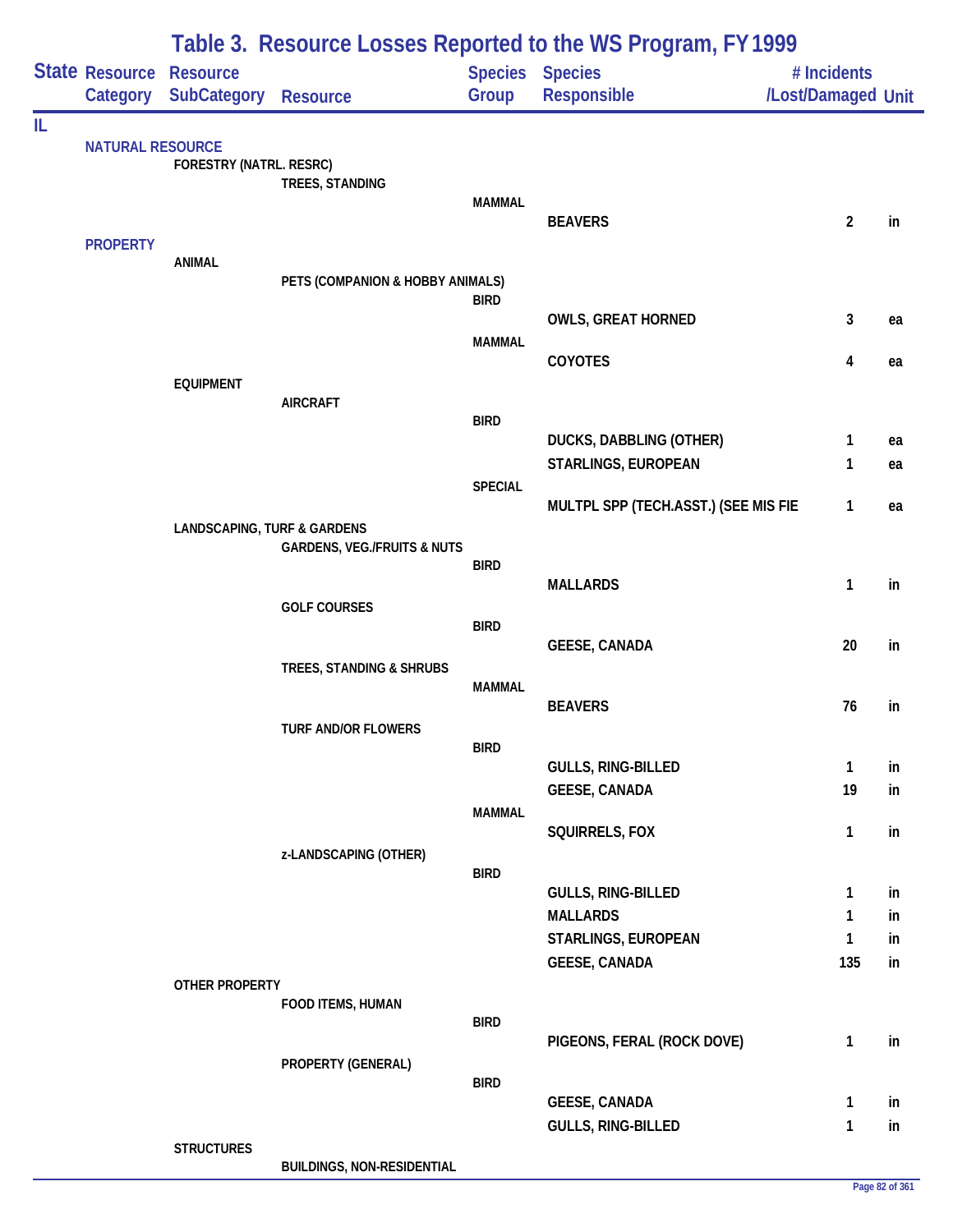|    |                            |                                       |                                                                                         |                                 | Table 3. Resource Losses Reported to the WS Program, FY1999                    |                                   |                |
|----|----------------------------|---------------------------------------|-----------------------------------------------------------------------------------------|---------------------------------|--------------------------------------------------------------------------------|-----------------------------------|----------------|
|    | State Resource<br>Category | <b>Resource</b><br><b>SubCategory</b> | <b>Resource</b>                                                                         | Group                           | <b>Species Species</b><br><b>Responsible</b>                                   | # Incidents<br>/Lost/Damaged Unit |                |
| IL | <b>PROPERTY</b>            | <b>STRUCTURES</b>                     | <b>BUILDINGS, NON-RESIDENTIAL</b>                                                       | <b>BIRD</b>                     | PIGEONS, FERAL (ROCK DOVE)                                                     | 1                                 | in             |
|    |                            |                                       | <b>BUILDINGS, RESIDENTIAL</b>                                                           |                                 | GULLS, RING-BILLED<br><b>GEESE, CANADA</b><br>SWALLOWS, BARN                   | 3<br>1<br>1                       | in<br>in<br>in |
| IN |                            |                                       |                                                                                         | <b>BIRD</b>                     | <b>FLICKERS, NORTHERN</b><br>WOODPECKERS, RED-HEADED<br>WOODPECKERS, z-(OTHER) | $\overline{2}$<br>4<br>14         | in<br>in<br>in |
|    | <b>AGRICULTURE</b>         | <b>AQUACULTURE</b>                    | FISH, BASS, HYBRID STRIPED                                                              | <b>BIRD</b>                     |                                                                                |                                   |                |
|    |                            |                                       | FISH, GOLDFISH (BROOD)                                                                  | <b>BIRD</b>                     | <b>HERONS, GREAT BLUE</b><br><b>HERONS, GREAT BLUE</b>                         | 1<br>3                            | in<br>in       |
|    |                            |                                       |                                                                                         | <b>MAMMAL</b><br><b>REPTILE</b> | <b>RACCOONS</b>                                                                | 5                                 | in             |
|    |                            |                                       | <b>COMMERCIAL FORESTRY &amp; NURSERY</b><br>PLANTS, COMMERCIAL NURSERY/GREENHOUSE (ALL) |                                 | SNAKES, NON-POISONOUS (OTHER)                                                  | $\overline{2}$                    | in             |
|    |                            |                                       |                                                                                         | <b>BIRD</b><br><b>MAMMAL</b>    | STARLINGS, EUROPEAN<br><b>VOLES (ALL)</b>                                      | 1<br>$\mathbf{1}$                 | in<br>in       |
|    |                            | <b>FIELD CROPS</b>                    | <b>BEANS, SOYBEANS</b>                                                                  | <b>BIRD</b>                     | DEER, WHITE-TAILED                                                             | $\mathbf{1}$                      | in             |
|    |                            |                                       |                                                                                         | <b>MAMMAL</b>                   | <b>GEESE, CANADA</b><br>DEER, WHITE-TAILED                                     | 4<br>$\overline{2}$               | in<br>in       |
|    |                            |                                       | <b>GRAINS, CORN (FIELD)</b>                                                             | <b>BIRD</b>                     | <b>VOLES (ALL)</b>                                                             | $\mathbf{1}$                      | in             |
|    |                            |                                       |                                                                                         | <b>MAMMAL</b>                   | <b>GEESE, CANADA</b><br>DEER, WHITE-TAILED                                     | $\mathbf{1}$<br>$\overline{2}$    | in<br>in       |
|    |                            |                                       | <b>GRAINS, CORN (SWEET)</b>                                                             | <b>MAMMAL</b>                   | <b>RACCOONS</b>                                                                | 3                                 | in             |
|    |                            |                                       | <b>GRAINS, RICE</b>                                                                     |                                 | DEER, WHITE-TAILED                                                             | $\mathbf{1}$                      | in             |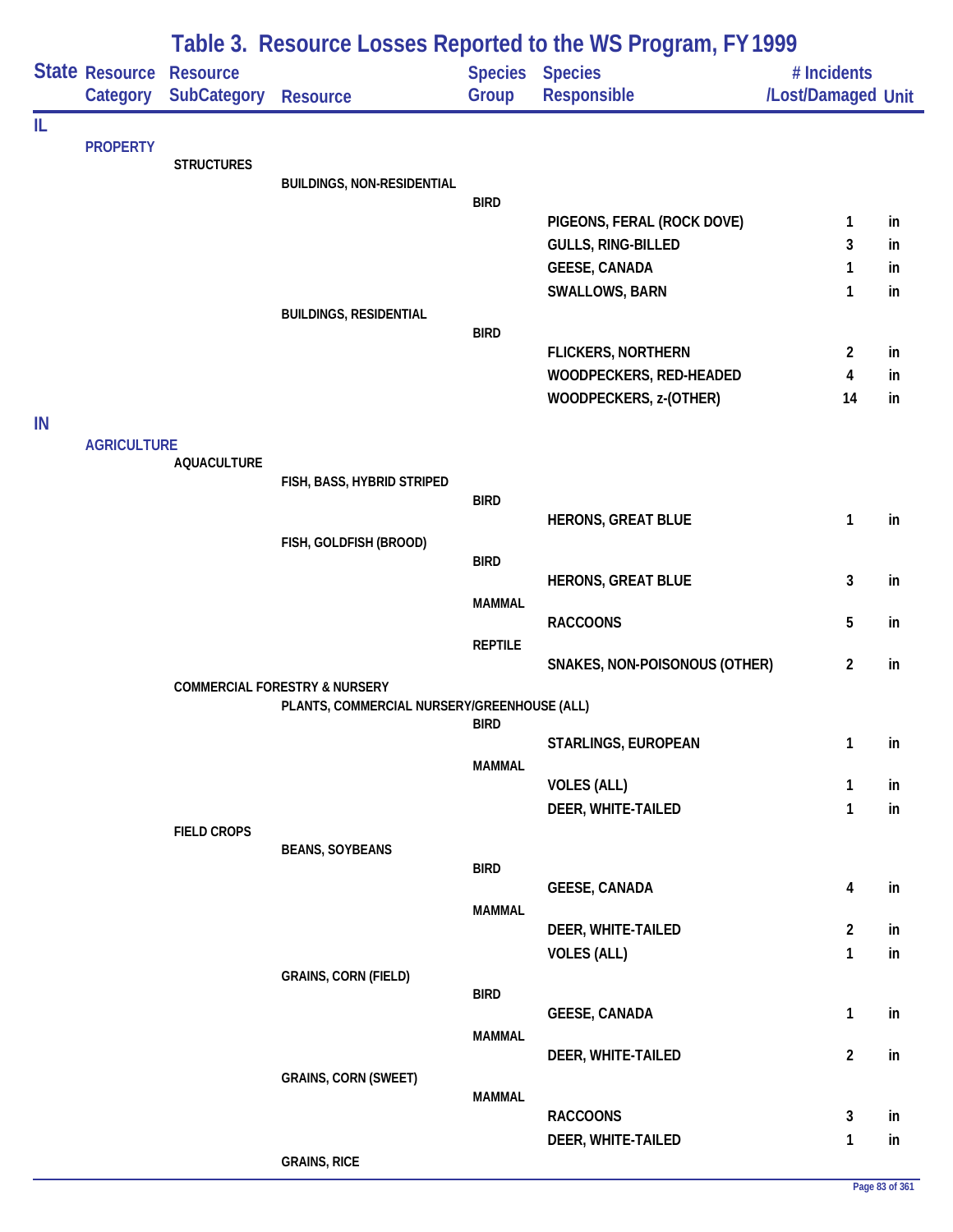|    |                                   | Table 3. Resource Losses Reported to the WS Program, FY 1999 |                                 |               |                                       |                                   |          |  |  |
|----|-----------------------------------|--------------------------------------------------------------|---------------------------------|---------------|---------------------------------------|-----------------------------------|----------|--|--|
|    | <b>State Resource</b><br>Category | <b>Resource</b><br><b>SubCategory</b>                        | Resource                        | Group         | Species Species<br>Responsible        | # Incidents<br>/Lost/Damaged Unit |          |  |  |
| IN |                                   |                                                              |                                 |               |                                       |                                   |          |  |  |
|    | <b>AGRICULTURE</b>                | <b>FIELD CROPS</b>                                           |                                 |               |                                       |                                   |          |  |  |
|    |                                   |                                                              | <b>GRAINS, RICE</b>             |               |                                       |                                   |          |  |  |
|    |                                   |                                                              |                                 | <b>MAMMAL</b> | SQUIRRELS, FOX                        | $\mathbf{1}$                      |          |  |  |
|    |                                   |                                                              | <b>TOMATOES</b>                 |               |                                       |                                   | in       |  |  |
|    |                                   |                                                              |                                 | <b>MAMMAL</b> |                                       |                                   |          |  |  |
|    |                                   |                                                              |                                 |               | DEER, WHITE-TAILED                    | 1                                 | in       |  |  |
|    |                                   |                                                              |                                 |               | MARMOTS/WOODCHUCKS (ALL)              | 1                                 | in       |  |  |
|    |                                   | <b>FRUITS &amp; NUTS</b>                                     | FRUIT, APPLES                   |               |                                       |                                   |          |  |  |
|    |                                   |                                                              |                                 | <b>BIRD</b>   |                                       |                                   |          |  |  |
|    |                                   |                                                              |                                 |               | CROWS, AMERICAN                       | 1                                 | in       |  |  |
|    |                                   |                                                              |                                 | <b>MAMMAL</b> |                                       | $\overline{2}$                    |          |  |  |
|    |                                   |                                                              |                                 |               | DEER, WHITE-TAILED<br><b>RACCOONS</b> | 1                                 | in<br>in |  |  |
|    |                                   |                                                              | FRUIT, BLACKBERRIES/RASPBERRIES |               |                                       |                                   |          |  |  |
|    |                                   |                                                              |                                 | <b>MAMMAL</b> |                                       |                                   |          |  |  |
|    |                                   |                                                              |                                 |               | OPOSSUMS, VIRGINIA                    | 1                                 | in       |  |  |
|    |                                   |                                                              | FRUIT, BLUEBERRIES              | <b>BIRD</b>   |                                       |                                   |          |  |  |
|    |                                   |                                                              |                                 |               | ROBINS, AMERICAN                      | 1                                 | in       |  |  |
|    |                                   |                                                              | FRUIT, NECTARINES               |               |                                       |                                   |          |  |  |
|    |                                   |                                                              |                                 | <b>MAMMAL</b> |                                       | $\mathbf{1}$                      | in       |  |  |
|    |                                   | <b>LIVESTOCK</b>                                             |                                 |               | SKUNKS, STRIPED                       |                                   |          |  |  |
|    |                                   |                                                              | <b>EQUINE, HORSES (FOALS)</b>   |               |                                       |                                   |          |  |  |
|    |                                   |                                                              |                                 | <b>MAMMAL</b> |                                       |                                   |          |  |  |
|    |                                   |                                                              |                                 |               | COYOTES                               | 1                                 | ea       |  |  |
|    |                                   |                                                              | FOWL, CHICKENS (OTHER)          | <b>BIRD</b>   |                                       |                                   |          |  |  |
|    |                                   |                                                              |                                 |               | HAWKS, RED-TAILED                     | 8                                 | ea       |  |  |
|    |                                   |                                                              |                                 |               | <b>OWLS, GREAT HORNED</b>             | $\overline{2}$                    | ea       |  |  |
|    |                                   |                                                              |                                 |               | OWLS, z-(OTHER)                       | $\mathbf{1}$                      | ea       |  |  |
|    |                                   |                                                              |                                 |               | HAWKS, COOPER'S                       | 1                                 | ea       |  |  |
|    |                                   |                                                              |                                 | <b>MAMMAL</b> | COYOTES                               | 1                                 | ea       |  |  |
|    |                                   |                                                              |                                 |               | FOXES, GRAY                           | 1                                 | ea       |  |  |
|    |                                   |                                                              |                                 |               | <b>RACCOONS</b>                       | 5                                 | ea       |  |  |
|    |                                   |                                                              |                                 |               | <b>WEASELS (ALL)</b>                  | $\overline{2}$                    | ea       |  |  |
|    |                                   |                                                              | FOWL, DUCKS (DOMESTIC)          |               |                                       |                                   |          |  |  |
|    |                                   |                                                              |                                 | <b>BIRD</b>   | HAWKS, RED-TAILED                     | 1                                 | ea       |  |  |
|    |                                   |                                                              |                                 |               | <b>OWLS, GREAT HORNED</b>             | 1                                 | ea       |  |  |
|    |                                   |                                                              |                                 | <b>MAMMAL</b> |                                       |                                   |          |  |  |
|    |                                   |                                                              |                                 |               | <b>WEASELS (ALL)</b>                  | 1                                 | ea       |  |  |
|    |                                   |                                                              | FOWL, TURKEYS (DOMESTIC)        |               |                                       |                                   |          |  |  |
|    |                                   |                                                              |                                 | <b>MAMMAL</b> | <b>RACCOONS</b>                       | 1                                 | ea       |  |  |
|    |                                   |                                                              | <b>SHEEP (LAMBS)</b>            |               |                                       |                                   |          |  |  |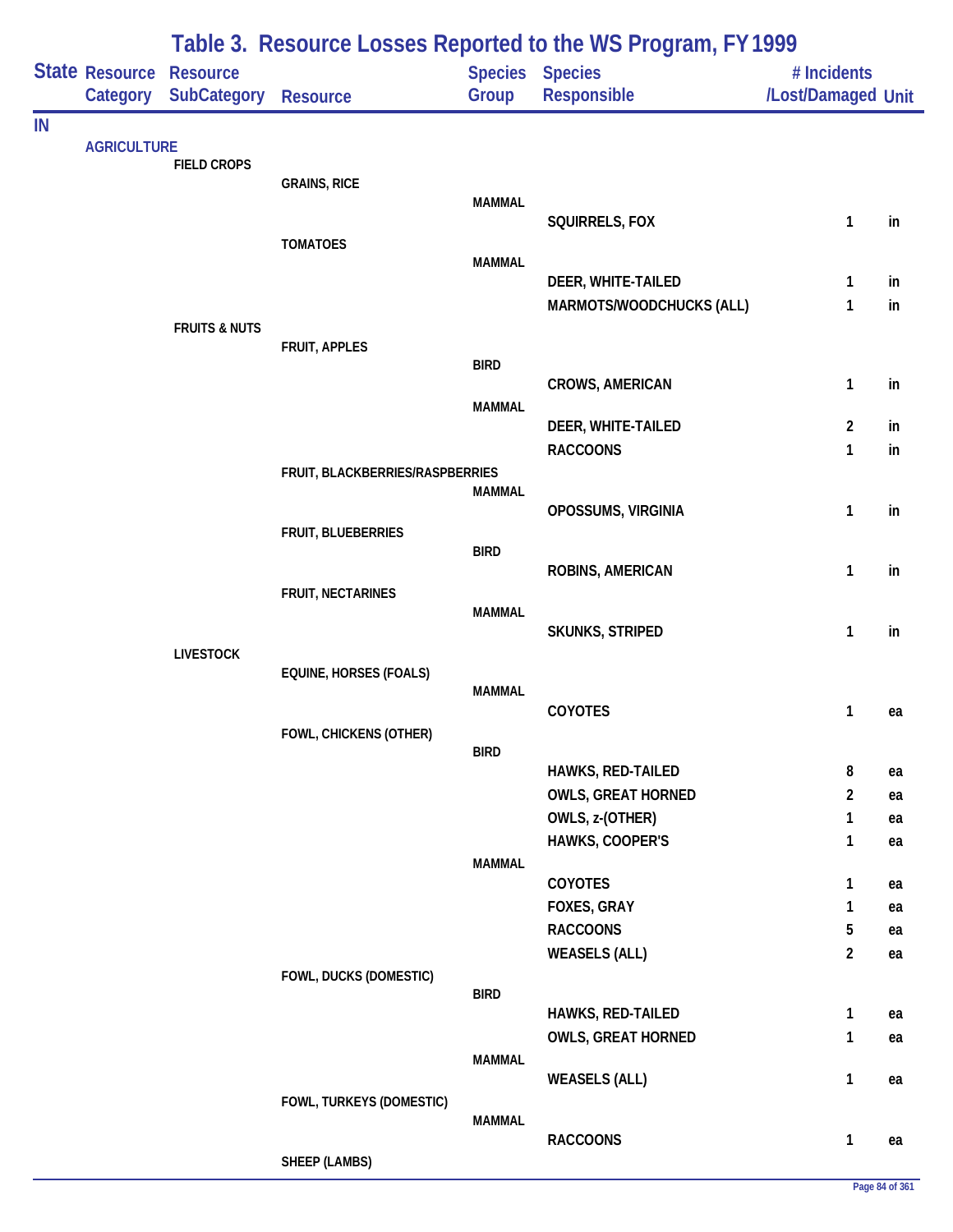| Table 3. Resource Losses Reported to the WS Program, FY 1999 |                            |                       |                                    |                  |                                           |                    |          |
|--------------------------------------------------------------|----------------------------|-----------------------|------------------------------------|------------------|-------------------------------------------|--------------------|----------|
|                                                              | State Resource             | <b>Resource</b>       |                                    | <b>Species</b>   | <b>Species</b>                            | # Incidents        |          |
|                                                              | Category                   | <b>SubCategory</b>    | <b>Resource</b>                    | Group            | Responsible                               | /Lost/Damaged Unit |          |
| IN                                                           |                            |                       |                                    |                  |                                           |                    |          |
|                                                              | <b>AGRICULTURE</b>         | <b>LIVESTOCK</b>      |                                    |                  |                                           |                    |          |
|                                                              |                            |                       | SHEEP (LAMBS)                      |                  |                                           |                    |          |
|                                                              |                            |                       |                                    | <b>MAMMAL</b>    |                                           |                    |          |
|                                                              |                            |                       |                                    |                  | <b>COYOTES</b>                            | 1                  | ea       |
|                                                              |                            | <b>OTHER</b>          | FEED, LIVESTOCK                    |                  |                                           |                    |          |
|                                                              |                            |                       |                                    | <b>BIRD</b>      |                                           |                    |          |
|                                                              |                            |                       |                                    |                  | SPARROWS, HOUSE/ENGLISH                   | $\mathbf{1}$       | in       |
|                                                              |                            |                       |                                    |                  | <b>STARLINGS, EUROPEAN</b>                | 1                  | in       |
|                                                              | <b>HEALTH &amp; SAFETY</b> |                       |                                    |                  |                                           |                    |          |
|                                                              |                            | HUMAN HEALTH & SAFETY |                                    |                  |                                           |                    |          |
|                                                              |                            |                       | HEALTH & SAFETY, HUMAN (AVIATION)  | <b>BIRD</b>      |                                           |                    |          |
|                                                              |                            |                       |                                    |                  | <b>GULLS, RING-BILLED</b>                 | 1                  | in       |
|                                                              |                            |                       |                                    |                  | <b>BLACKBIRDS, RED-WINGED</b>             | 1                  | in       |
|                                                              |                            |                       |                                    |                  | DOVE, MOURNING                            | 1                  | in       |
|                                                              |                            |                       |                                    |                  | <b>GEESE, CANADA</b>                      | 4                  | in       |
|                                                              |                            |                       | HEALTH & SAFETY, HUMAN z-(GENERAL) |                  |                                           |                    |          |
|                                                              |                            |                       |                                    | <b>AMPHIBIAN</b> |                                           |                    |          |
|                                                              |                            |                       |                                    |                  | FROGS/TOADS (ALL)                         | $\overline{2}$     | in<br>in |
|                                                              |                            |                       |                                    | <b>BIRD</b>      | <b>SALAMANDERS (ALL)</b>                  | 1                  |          |
|                                                              |                            |                       |                                    |                  | <b>EXOTIC BIRDS (OTHER)</b>               | 1                  | in       |
|                                                              |                            |                       |                                    |                  | STARLINGS, EUROPEAN                       | 7                  | in       |
|                                                              |                            |                       |                                    |                  | SPARROWS, HOUSE/ENGLISH                   | 1                  | in       |
|                                                              |                            |                       |                                    |                  | PIGEONS, FERAL (ROCK DOVE)                | 5                  | in       |
|                                                              |                            |                       |                                    |                  | OWLS, z-(OTHER)                           | 1                  | in       |
|                                                              |                            |                       |                                    |                  | <b>OWLS, GREAT HORNED</b>                 | 1                  | ın       |
|                                                              |                            |                       |                                    |                  | <b>MALLARDS</b>                           | $\overline{7}$     | in       |
|                                                              |                            |                       |                                    |                  | <b>VULTURES, TURKEY</b>                   | $\overline{2}$     | in       |
|                                                              |                            |                       |                                    |                  | HAWKS, RED-TAILED                         | 12                 | in       |
|                                                              |                            |                       |                                    |                  | <b>BLACKBIRDS, RED-WINGED</b>             | $\overline{2}$     | in       |
|                                                              |                            |                       |                                    |                  | <b>FALCONS (ALL)</b>                      | 1                  | in       |
|                                                              |                            |                       |                                    |                  | DOVE, MOURNING                            | 1                  | in       |
|                                                              |                            |                       |                                    |                  | <b>CROWS, AMERICAN</b>                    | 3                  | in       |
|                                                              |                            |                       |                                    |                  | COWBIRDS, BROWN-HEADED                    | 1                  | in       |
|                                                              |                            |                       |                                    |                  | <b>CARDINALS, NORTHERN</b>                | $\overline{a}$     | in       |
|                                                              |                            |                       |                                    |                  | <b>BLACKBIRDS, z-(MIXED SPECIES)</b>      | 1                  | in       |
|                                                              |                            |                       |                                    |                  | <b>GULLS, RING-BILLED</b>                 | 3                  | in       |
|                                                              |                            |                       |                                    |                  | <b>GEESE, CANADA</b>                      | 22                 | in       |
|                                                              |                            |                       |                                    | <b>MAMMAL</b>    |                                           |                    |          |
|                                                              |                            |                       |                                    |                  | MICE/RATS (MIXED)                         | 5<br>5             | in       |
|                                                              |                            |                       |                                    |                  | <b>MOLES (ALL)</b><br>MUSKRATS, z-(OTHER) | 12                 | in<br>in |
|                                                              |                            |                       |                                    |                  | OPOSSUMS, VIRGINIA                        | 83                 | in       |
|                                                              |                            |                       |                                    |                  | <b>RACCOONS</b>                           | 156                | in       |
|                                                              |                            |                       |                                    |                  |                                           |                    |          |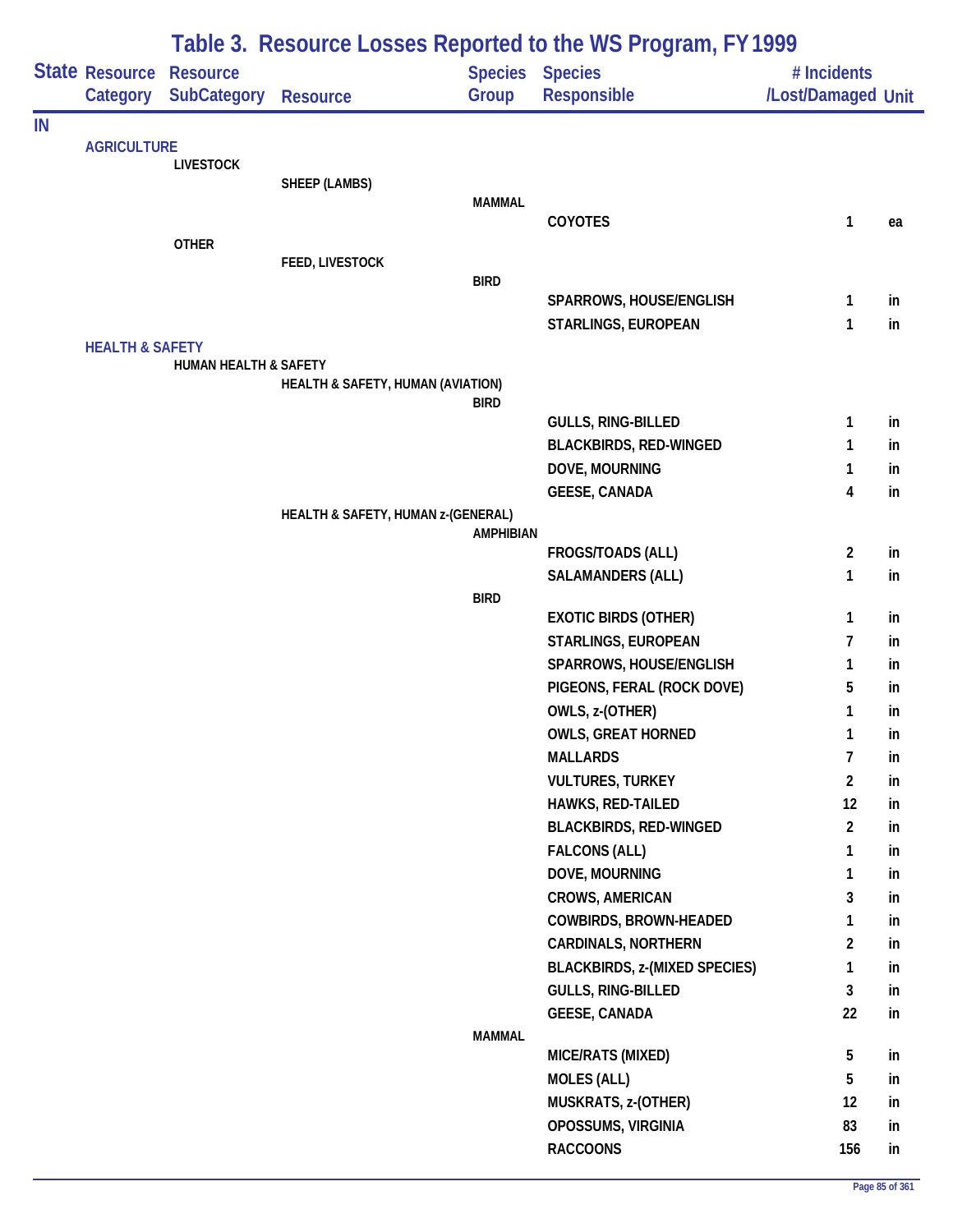|    |                            |                                |                                    |                | Table 3. Resource Losses Reported to the WS Program, FY 1999 |                                   |    |
|----|----------------------------|--------------------------------|------------------------------------|----------------|--------------------------------------------------------------|-----------------------------------|----|
|    | State Resource<br>Category | <b>Resource</b><br>SubCategory |                                    | Group          | <b>Species Species</b><br>Responsible                        | # Incidents<br>/Lost/Damaged Unit |    |
|    |                            |                                | <b>Resource</b>                    |                |                                                              |                                   |    |
| IN | <b>HEALTH &amp; SAFETY</b> |                                |                                    |                |                                                              |                                   |    |
|    |                            | HUMAN HEALTH & SAFETY          |                                    |                |                                                              |                                   |    |
|    |                            |                                | HEALTH & SAFETY, HUMAN z-(GENERAL) |                |                                                              |                                   |    |
|    |                            |                                |                                    | <b>MAMMAL</b>  | <b>SKUNKS, STRIPED</b>                                       | 134                               | in |
|    |                            |                                |                                    |                | MICE, DEER (ALL)                                             | 1                                 | in |
|    |                            |                                |                                    |                | SQUIRRELS, FOX                                               | 7                                 | in |
|    |                            |                                |                                    |                | SQUIRRELS, GRAY                                              | 1                                 | in |
|    |                            |                                |                                    |                | FOXES, RED                                                   | 14                                | in |
|    |                            |                                |                                    |                | FOXES, GRAY                                                  | 1                                 | in |
|    |                            |                                |                                    |                | DEER, WHITE-TAILED                                           | 2                                 | in |
|    |                            |                                |                                    |                | <b>COYOTES</b>                                               | 67                                | in |
|    |                            |                                |                                    |                | <b>CHIPMUNKS (ALL)</b>                                       | 3                                 | in |
|    |                            |                                |                                    |                | CATS, FERAL/FREE RANGING                                     | 1                                 | in |
|    |                            |                                |                                    |                | <b>BOBCATS</b>                                               | 1                                 | in |
|    |                            |                                |                                    |                | <b>BATS (ALL)</b>                                            | 74                                | in |
|    |                            |                                |                                    |                | MARMOTS/WOODCHUCKS (ALL)                                     | 6                                 | in |
|    |                            |                                |                                    | <b>REPTILE</b> |                                                              |                                   |    |
|    |                            |                                |                                    |                | <b>TURTLES (ALL)</b>                                         | 1                                 | in |
|    |                            |                                |                                    |                | <b>SNAKES, POISONOUS (ALL)</b>                               | 6                                 | in |
|    |                            |                                |                                    |                | LIZARDS, z-(OTHER)                                           | 2                                 | in |
|    |                            |                                |                                    |                | SNAKES, NON-POISONOUS (OTHER)                                | 99                                | in |
|    | <b>NATURAL RESOURCE</b>    |                                |                                    |                |                                                              |                                   |    |
|    |                            | FORESTRY (NATRL. RESRC)        |                                    |                |                                                              |                                   |    |
|    |                            |                                | TREES, STANDING                    | <b>BIRD</b>    |                                                              |                                   |    |
|    |                            |                                |                                    |                | <b>CROWS, AMERICAN</b>                                       | 1                                 | in |
|    |                            |                                |                                    |                | WOODPECKERS, DOWNY                                           | 4                                 | ın |
|    |                            |                                |                                    |                | <b>WOODPECKERS, PILEATED</b>                                 | 1                                 | in |
|    |                            |                                |                                    | MAMMAL         |                                                              |                                   |    |
|    |                            |                                |                                    |                | <b>BEAVERS</b>                                               | 40                                | in |
|    |                            |                                |                                    |                | DEER, WHITE-TAILED                                           | 6                                 | in |
|    |                            | <b>WILDLIFE</b>                |                                    |                |                                                              |                                   |    |
|    |                            |                                | BIRDS, z-(OTHER)                   |                |                                                              |                                   |    |
|    |                            |                                |                                    | <b>BIRD</b>    | <b>OWLS, GREAT HORNED</b>                                    | 1                                 | ea |
|    |                            |                                |                                    |                | <b>HAWKS, RED-TAILED</b>                                     | 1                                 | ea |
|    |                            |                                |                                    | MAMMAL         |                                                              |                                   |    |
|    |                            |                                |                                    |                | COYOTES                                                      | 1                                 | ea |
|    |                            |                                | MAMMALS, z-(OTHER)                 |                |                                                              |                                   |    |
|    |                            |                                |                                    | <b>BIRD</b>    |                                                              |                                   |    |
|    |                            |                                |                                    |                | HAWKS, RED-TAILED                                            | $\overline{2}$                    | ea |
|    | <b>PROPERTY</b>            |                                |                                    |                |                                                              |                                   |    |
|    |                            | <b>ANIMAL</b>                  | PETS (COMPANION & HOBBY ANIMALS)   |                |                                                              |                                   |    |
|    |                            |                                |                                    | <b>BIRD</b>    |                                                              |                                   |    |
|    |                            |                                |                                    |                | <b>HAWKS, RED-TAILED</b>                                     | 1                                 | ea |
|    |                            |                                |                                    |                | <b>OWLS, COMMON BARN</b>                                     | 1                                 | ea |
|    |                            |                                |                                    |                |                                                              |                                   |    |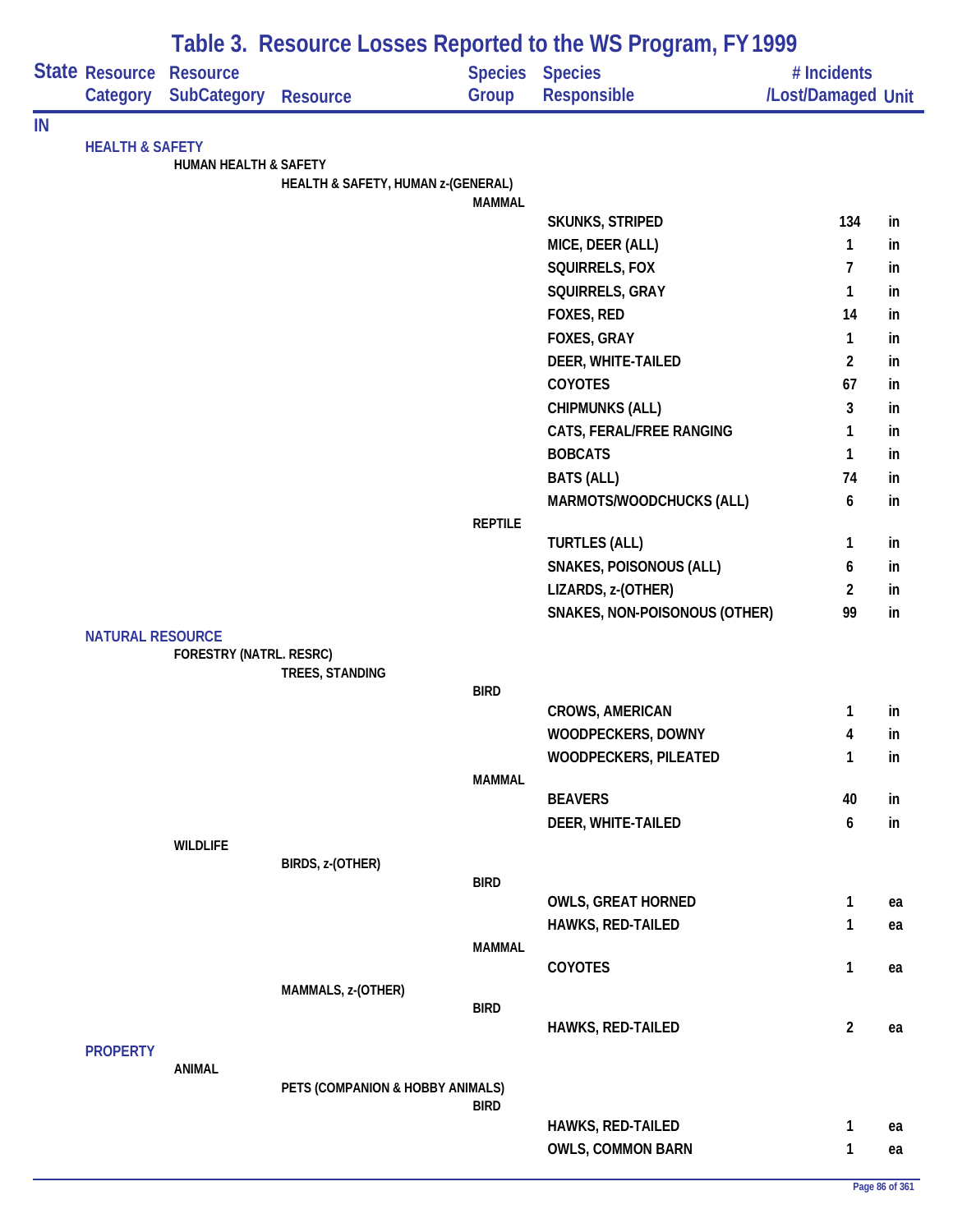|    |                            |                                       |                                          |                | Table 3. Resource Losses Reported to the WS Program, FY 1999 |                                   |    |
|----|----------------------------|---------------------------------------|------------------------------------------|----------------|--------------------------------------------------------------|-----------------------------------|----|
|    | State Resource<br>Category | <b>Resource</b><br><b>SubCategory</b> | <b>Resource</b>                          | Group          | Species Species<br>Responsible                               | # Incidents<br>/Lost/Damaged Unit |    |
| IN |                            |                                       |                                          |                |                                                              |                                   |    |
|    | <b>PROPERTY</b>            | <b>ANIMAL</b>                         |                                          |                |                                                              |                                   |    |
|    |                            |                                       | PETS (COMPANION & HOBBY ANIMALS)         |                |                                                              |                                   |    |
|    |                            |                                       |                                          | <b>BIRD</b>    | <b>OWLS, GREAT HORNED</b>                                    | $\mathbf{1}$                      |    |
|    |                            |                                       |                                          | <b>MAMMAL</b>  |                                                              |                                   | ea |
|    |                            |                                       |                                          |                | <b>RACCOONS</b>                                              | 7                                 | ea |
|    |                            |                                       |                                          |                | SKUNKS, STRIPED                                              | 1                                 | ea |
|    |                            |                                       |                                          |                | OPOSSUMS, VIRGINIA                                           | $\overline{2}$                    | ea |
|    |                            |                                       |                                          |                | MARMOTS/WOODCHUCKS (ALL)                                     | $\overline{2}$                    | ea |
|    |                            |                                       |                                          |                | FOXES, RED                                                   | $\overline{2}$                    | ea |
|    |                            |                                       |                                          |                | COYOTES                                                      | 19                                | ea |
|    |                            |                                       |                                          | <b>REPTILE</b> |                                                              |                                   |    |
|    |                            |                                       |                                          |                | <b>TURTLES (ALL)</b>                                         | 1                                 | ea |
|    |                            |                                       |                                          |                | SNAKES, NON-POISONOUS (OTHER)                                | 1                                 | ea |
|    |                            |                                       | ZOO/ZOO ANIMALS                          | <b>BIRD</b>    |                                                              |                                   |    |
|    |                            |                                       |                                          |                | <b>MALLARDS</b>                                              | 1                                 | ea |
|    |                            | <b>EQUIPMENT</b>                      |                                          |                |                                                              |                                   |    |
|    |                            |                                       | <b>AIRCRAFT</b>                          | <b>BIRD</b>    |                                                              |                                   |    |
|    |                            |                                       |                                          |                | DOVE, MOURNING                                               | 1                                 | ea |
|    |                            |                                       |                                          |                | <b>GEESE, CANADA</b>                                         | 4                                 | ea |
|    |                            |                                       |                                          |                | GULLS, RING-BILLED                                           | $\overline{2}$                    | ea |
|    |                            |                                       | <b>EQUIPMENT &amp; MACHINERY (OTHER)</b> |                |                                                              |                                   |    |
|    |                            |                                       |                                          | <b>BIRD</b>    |                                                              |                                   |    |
|    |                            |                                       |                                          |                | <b>CROWS, AMERICAN</b>                                       | 1                                 | in |
|    |                            |                                       |                                          |                | STARLINGS, EUROPEAN                                          | 1                                 | in |
|    |                            |                                       | <b>VEHICLES, LAND</b>                    | <b>BIRD</b>    |                                                              |                                   |    |
|    |                            |                                       |                                          |                | CROWS, AMERICAN                                              | 1                                 | ea |
|    |                            |                                       |                                          |                | <b>CARDINALS, NORTHERN</b>                                   | 1                                 | ea |
|    |                            |                                       | WATERCRAFT                               |                |                                                              |                                   |    |
|    |                            |                                       |                                          | <b>BIRD</b>    |                                                              |                                   |    |
|    |                            |                                       |                                          |                | GULLS, RING-BILLED<br><b>GULLS, HERRING</b>                  | 1<br>1                            | ea |
|    |                            | LANDSCAPING, TURF & GARDENS           |                                          |                |                                                              |                                   | ea |
|    |                            |                                       | <b>GARDENS, VEG./FRUITS &amp; NUTS</b>   |                |                                                              |                                   |    |
|    |                            |                                       |                                          | <b>BIRD</b>    |                                                              |                                   |    |
|    |                            |                                       |                                          |                | <b>GEESE, CANADA</b>                                         | 1                                 | in |
|    |                            |                                       |                                          |                | TURKEY, WILD (ALL)                                           | 1                                 | in |
|    |                            |                                       |                                          | <b>MAMMAL</b>  | RABBITS, COTTONTAIL                                          | 32                                | in |
|    |                            |                                       |                                          |                | <b>VOLES (ALL)</b>                                           | $\overline{2}$                    | in |
|    |                            |                                       |                                          |                | SQUIRRELS, GRAY                                              | 4                                 | in |
|    |                            |                                       |                                          |                | <b>RACCOONS</b>                                              | 15                                | in |
|    |                            |                                       |                                          |                | OPOSSUMS, VIRGINIA                                           | $\mathbf{1}$                      | in |
|    |                            |                                       |                                          |                | MUSKRATS, z-(OTHER)                                          | $\overline{2}$                    | in |
|    |                            |                                       |                                          |                |                                                              |                                   |    |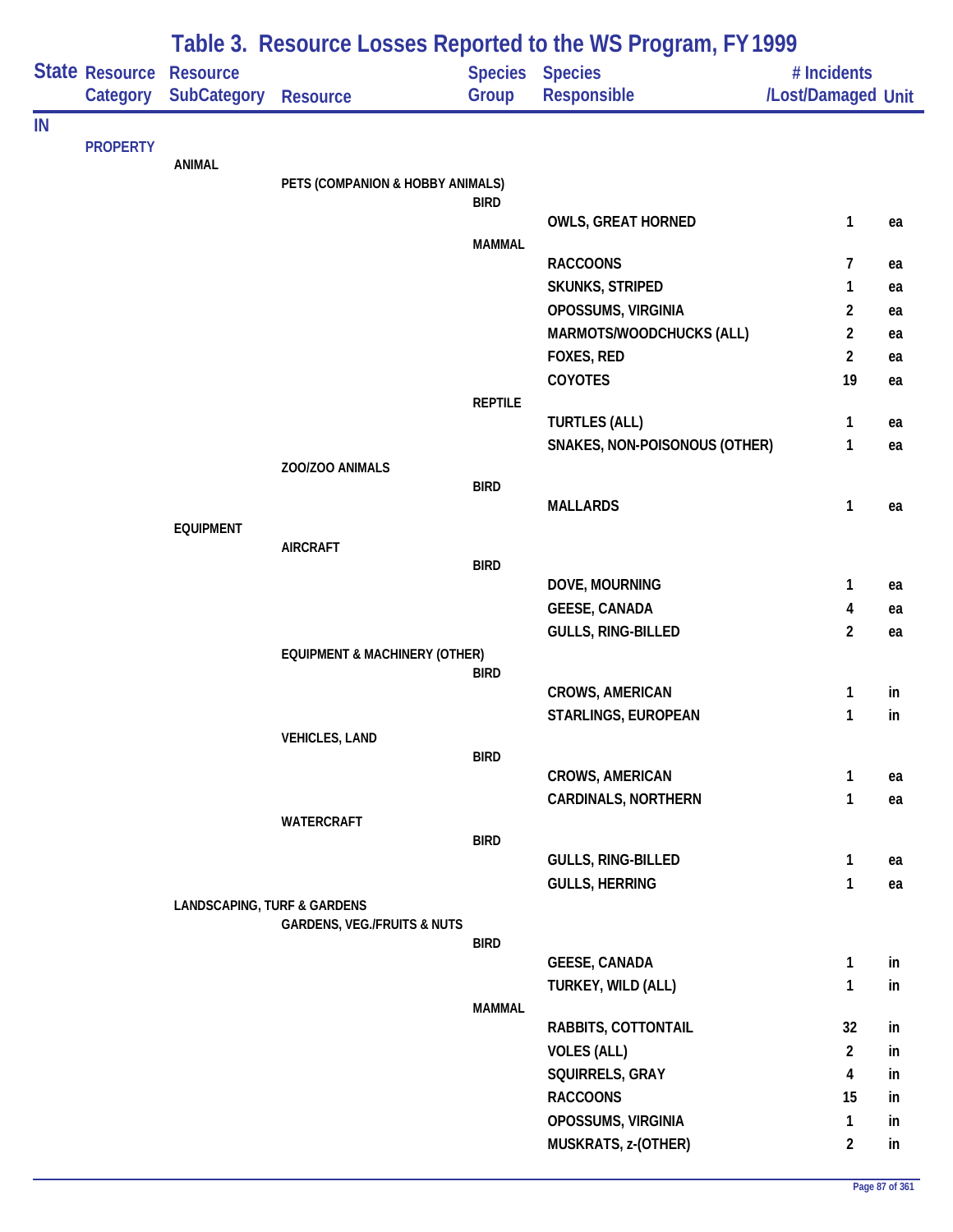|    |                 | Table 3. Resource Losses Reported to the WS Program, FY 1999 |                                        |                |                                            |                    |          |  |  |
|----|-----------------|--------------------------------------------------------------|----------------------------------------|----------------|--------------------------------------------|--------------------|----------|--|--|
|    | State Resource  | <b>Resource</b>                                              |                                        | <b>Species</b> | <b>Species</b>                             | # Incidents        |          |  |  |
|    | Category        | <b>SubCategory</b>                                           | <b>Resource</b>                        | Group          | Responsible                                | /Lost/Damaged Unit |          |  |  |
| IN |                 |                                                              |                                        |                |                                            |                    |          |  |  |
|    | <b>PROPERTY</b> |                                                              |                                        |                |                                            |                    |          |  |  |
|    |                 | <b>LANDSCAPING, TURF &amp; GARDENS</b>                       | <b>GARDENS, VEG./FRUITS &amp; NUTS</b> |                |                                            |                    |          |  |  |
|    |                 |                                                              |                                        | <b>MAMMAL</b>  |                                            |                    |          |  |  |
|    |                 |                                                              |                                        |                | MARMOTS/WOODCHUCKS (ALL)                   | 16                 | in       |  |  |
|    |                 |                                                              |                                        |                | DEER, WHITE-TAILED                         | 25                 | in       |  |  |
|    |                 |                                                              |                                        |                | CATS, FERAL/FREE RANGING                   | 1                  | in       |  |  |
|    |                 |                                                              |                                        |                | SQUIRRELS, FOX                             | 1                  | in       |  |  |
|    |                 |                                                              | <b>GOLF COURSES</b>                    | <b>BIRD</b>    |                                            |                    |          |  |  |
|    |                 |                                                              |                                        |                | <b>GEESE, CANADA</b>                       | 5                  | in       |  |  |
|    |                 |                                                              |                                        | <b>MAMMAL</b>  |                                            |                    |          |  |  |
|    |                 |                                                              |                                        |                | <b>RACCOONS</b>                            | 1                  | in       |  |  |
|    |                 |                                                              |                                        |                | SKUNKS, STRIPED                            | 1                  | in       |  |  |
|    |                 |                                                              | RECREATIONAL AREAS (OTHER)             |                |                                            |                    |          |  |  |
|    |                 |                                                              |                                        | <b>BIRD</b>    |                                            |                    |          |  |  |
|    |                 |                                                              |                                        |                | <b>GEESE, CANADA</b>                       | 5                  | in       |  |  |
|    |                 |                                                              |                                        |                | <b>MALLARDS</b>                            | 1                  | in       |  |  |
|    |                 |                                                              |                                        | <b>MAMMAL</b>  | MUSKRATS, z-(OTHER)                        | $\overline{2}$     | in       |  |  |
|    |                 |                                                              |                                        |                | RABBITS, COTTONTAIL                        | 1                  | in       |  |  |
|    |                 |                                                              |                                        |                | SQUIRRELS, GROUND (ALL)                    | 1                  | in       |  |  |
|    |                 |                                                              |                                        |                | MARMOTS/WOODCHUCKS (ALL)                   | $\mathbf{1}$       | in       |  |  |
|    |                 |                                                              | TREES, STANDING & SHRUBS               |                |                                            |                    |          |  |  |
|    |                 |                                                              |                                        | <b>BIRD</b>    |                                            |                    |          |  |  |
|    |                 |                                                              |                                        |                | WOODPECKERS, DOWNY                         | 1                  | in       |  |  |
|    |                 |                                                              |                                        |                | WOODPECKERS, PILEATED                      | 1                  | in       |  |  |
|    |                 |                                                              |                                        |                | <b>VULTURES, TURKEY</b>                    | 3                  | in       |  |  |
|    |                 |                                                              |                                        |                | <b>STARLINGS, EUROPEAN</b>                 | 21                 | in       |  |  |
|    |                 |                                                              |                                        |                | SPARROWS, HOUSE/ENGLISH                    | $\overline{c}$     | in       |  |  |
|    |                 |                                                              |                                        |                | PIGEONS, FERAL (ROCK DOVE)                 | 1                  | in       |  |  |
|    |                 |                                                              |                                        |                | <b>GRACKLES, COMMON</b>                    | 4                  | in       |  |  |
|    |                 |                                                              |                                        |                | <b>GEESE, CANADA</b>                       | 1                  | in       |  |  |
|    |                 |                                                              |                                        |                | <b>CROWS, AMERICAN</b>                     | 4                  | in       |  |  |
|    |                 |                                                              |                                        |                | <b>BLACKBIRDS, z-(MIXED SPECIES)</b>       | 11                 | in       |  |  |
|    |                 |                                                              |                                        | <b>MAMMAL</b>  |                                            |                    |          |  |  |
|    |                 |                                                              |                                        |                | DEER, WHITE-TAILED                         | 22<br>9            | in       |  |  |
|    |                 |                                                              |                                        |                | MUSKRATS, z-(OTHER)<br>RABBITS, COTTONTAIL | $\overline{2}$     | in       |  |  |
|    |                 |                                                              |                                        |                | SQUIRRELS, FOX                             | 6                  | in<br>in |  |  |
|    |                 |                                                              |                                        |                | SQUIRRELS, GRAY                            | 3                  | in       |  |  |
|    |                 |                                                              |                                        |                | SQUIRRELS, z-(OTHER)                       | 1                  | in       |  |  |
|    |                 |                                                              |                                        |                | <b>BEAVERS</b>                             | 69                 | in       |  |  |
|    |                 |                                                              | <b>TURF AND/OR FLOWERS</b>             |                |                                            |                    |          |  |  |
|    |                 |                                                              |                                        | <b>BIRD</b>    |                                            |                    |          |  |  |
|    |                 |                                                              |                                        |                | STARLINGS, EUROPEAN                        | 9                  | in       |  |  |
|    |                 |                                                              |                                        |                | <b>VULTURES, TURKEY</b>                    | 1                  | in       |  |  |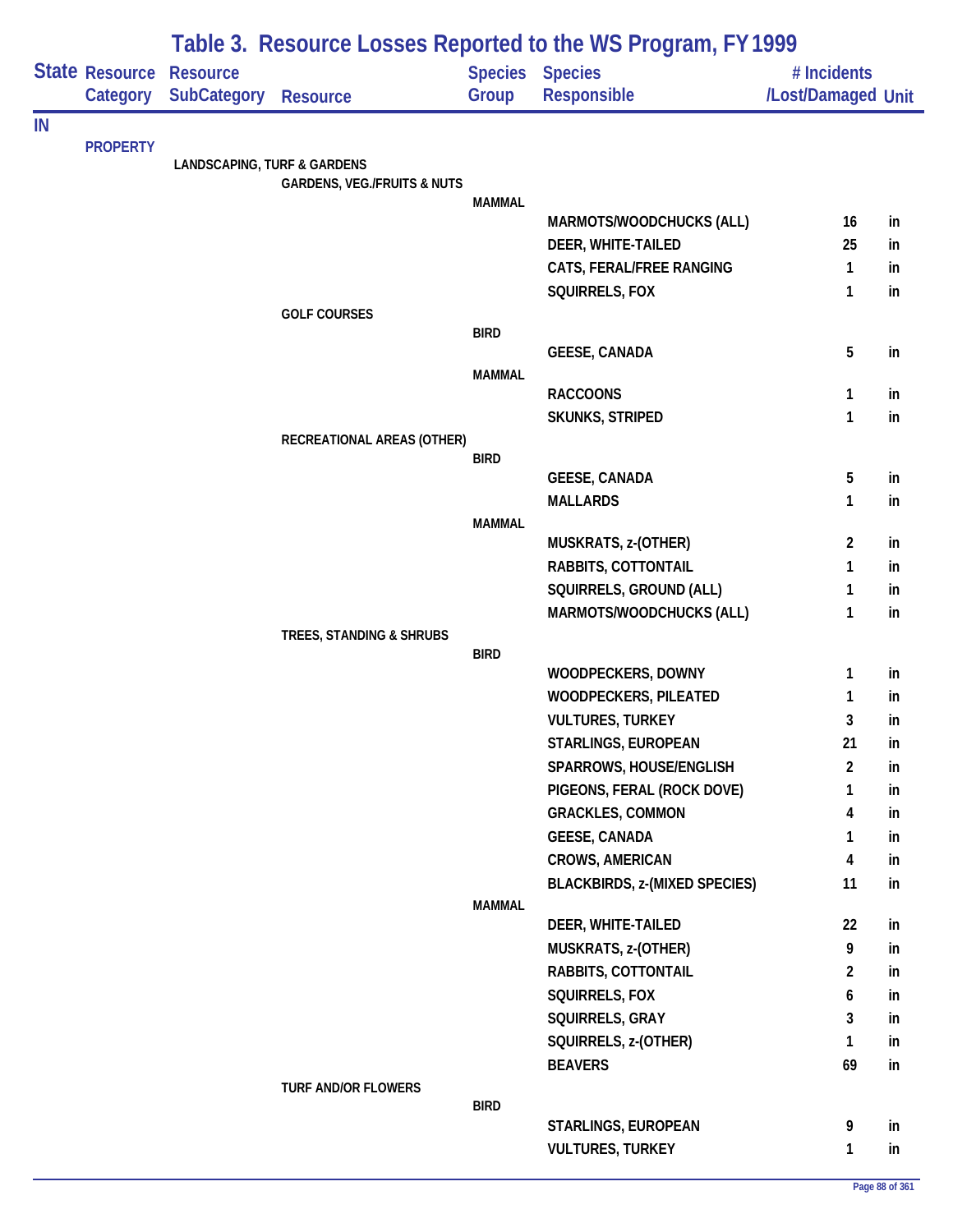|    |                            | Table 3. Resource Losses Reported to the WS Program, FY 1999 |                            |                         |                                      |                                   |           |  |  |
|----|----------------------------|--------------------------------------------------------------|----------------------------|-------------------------|--------------------------------------|-----------------------------------|-----------|--|--|
|    | State Resource<br>Category | <b>Resource</b><br><b>SubCategory</b>                        | <b>Resource</b>            | <b>Species</b><br>Group | <b>Species</b><br>Responsible        | # Incidents<br>/Lost/Damaged Unit |           |  |  |
| IN |                            |                                                              |                            |                         |                                      |                                   |           |  |  |
|    | <b>PROPERTY</b>            | <b>LANDSCAPING, TURF &amp; GARDENS</b>                       |                            |                         |                                      |                                   |           |  |  |
|    |                            |                                                              | <b>TURF AND/OR FLOWERS</b> |                         |                                      |                                   |           |  |  |
|    |                            |                                                              |                            | <b>BIRD</b>             |                                      |                                   |           |  |  |
|    |                            |                                                              |                            |                         | <b>VULTURES, BLACK</b>               | 1                                 | in        |  |  |
|    |                            |                                                              |                            |                         | <b>GEESE, CANADA</b>                 | 217                               | in        |  |  |
|    |                            |                                                              |                            |                         | <b>CROWS, AMERICAN</b>               | 3                                 | in        |  |  |
|    |                            |                                                              |                            |                         | <b>BLACKBIRDS, z-(MIXED SPECIES)</b> | $\overline{7}$                    | in        |  |  |
|    |                            |                                                              |                            |                         | <b>MALLARDS</b>                      | 22                                | in        |  |  |
|    |                            |                                                              |                            | <b>MAMMAL</b>           | SQUIRRELS, FOX                       | 6                                 | in        |  |  |
|    |                            |                                                              |                            |                         | <b>VOLES (ALL)</b>                   | 15                                | in        |  |  |
|    |                            |                                                              |                            |                         | SQUIRRELS, GRAY                      | 6                                 | in        |  |  |
|    |                            |                                                              |                            |                         | SKUNKS, STRIPED                      | 23                                | in        |  |  |
|    |                            |                                                              |                            |                         | <b>SHREWS (ALL)</b>                  | 5                                 | in        |  |  |
|    |                            |                                                              |                            |                         | RATS, NORWAY                         | 1                                 | in        |  |  |
|    |                            |                                                              |                            |                         | <b>RACCOONS</b>                      | 42                                | in        |  |  |
|    |                            |                                                              |                            |                         | RABBITS, COTTONTAIL                  | 15                                | in        |  |  |
|    |                            |                                                              |                            |                         | MUSKRATS, z-(OTHER)                  | $\overline{7}$                    | in        |  |  |
|    |                            |                                                              |                            |                         | <b>MOLES (ALL)</b>                   | 81                                | in        |  |  |
|    |                            |                                                              |                            |                         | MICE/RATS (MIXED)                    | 1                                 | in        |  |  |
|    |                            |                                                              |                            |                         | MARMOTS/WOODCHUCKS (ALL)             | 189                               | in        |  |  |
|    |                            |                                                              |                            |                         | DOGS, FERAL/FREE RANGING & HYBRID    | $\mathbf{1}$                      | in        |  |  |
|    |                            |                                                              |                            |                         | SQUIRRELS, GROUND (ALL)              | 14                                | in        |  |  |
|    |                            |                                                              |                            |                         | DEER, WHITE-TAILED                   | 3                                 | in        |  |  |
|    |                            |                                                              |                            |                         | <b>CHIPMUNKS (ALL)</b>               | 20                                | in        |  |  |
|    |                            |                                                              |                            |                         | <b>BEAVERS</b>                       | $\overline{2}$                    |           |  |  |
|    |                            |                                                              |                            |                         | OPOSSUMS, VIRGINIA                   | 1                                 | In.<br>in |  |  |
|    |                            |                                                              | z-LANDSCAPING (OTHER)      |                         |                                      |                                   |           |  |  |
|    |                            |                                                              |                            | <b>BIRD</b>             |                                      |                                   |           |  |  |
|    |                            |                                                              |                            |                         | <b>GEESE, CANADA</b>                 | 3                                 | in        |  |  |
|    |                            |                                                              |                            | <b>MAMMAL</b>           |                                      |                                   |           |  |  |
|    |                            |                                                              |                            |                         | MUSKRATS, z-(OTHER)                  | 1                                 | in        |  |  |
|    |                            |                                                              |                            |                         | DEER, WHITE-TAILED                   | $\overline{2}$                    | in        |  |  |
|    |                            | <b>OTHER PROPERTY</b>                                        |                            |                         |                                      |                                   |           |  |  |
|    |                            |                                                              | <b>BEACHES</b>             | <b>BIRD</b>             |                                      |                                   |           |  |  |
|    |                            |                                                              |                            |                         | <b>GEESE, CANADA</b>                 | $\overline{2}$                    | in        |  |  |
|    |                            |                                                              | FOOD ITEMS, HUMAN          |                         |                                      |                                   |           |  |  |
|    |                            |                                                              |                            | <b>BIRD</b>             |                                      |                                   |           |  |  |
|    |                            |                                                              |                            |                         | PIGEONS, FERAL (ROCK DOVE)           | 1                                 | in        |  |  |
|    |                            |                                                              |                            | <b>MAMMAL</b>           |                                      |                                   |           |  |  |
|    |                            |                                                              |                            |                         | MICE/RATS (MIXED)                    | 1                                 | in        |  |  |
|    |                            |                                                              |                            |                         | <b>RACCOONS</b>                      | $\overline{2}$                    | in        |  |  |
|    |                            |                                                              | FOOD ITEMS, NON-HUMAN      | <b>BIRD</b>             |                                      |                                   |           |  |  |
|    |                            |                                                              |                            |                         | <b>BLACKBIRDS, z-(MIXED SPECIES)</b> | $\mathbf{1}$                      | in        |  |  |
|    |                            |                                                              |                            |                         |                                      |                                   |           |  |  |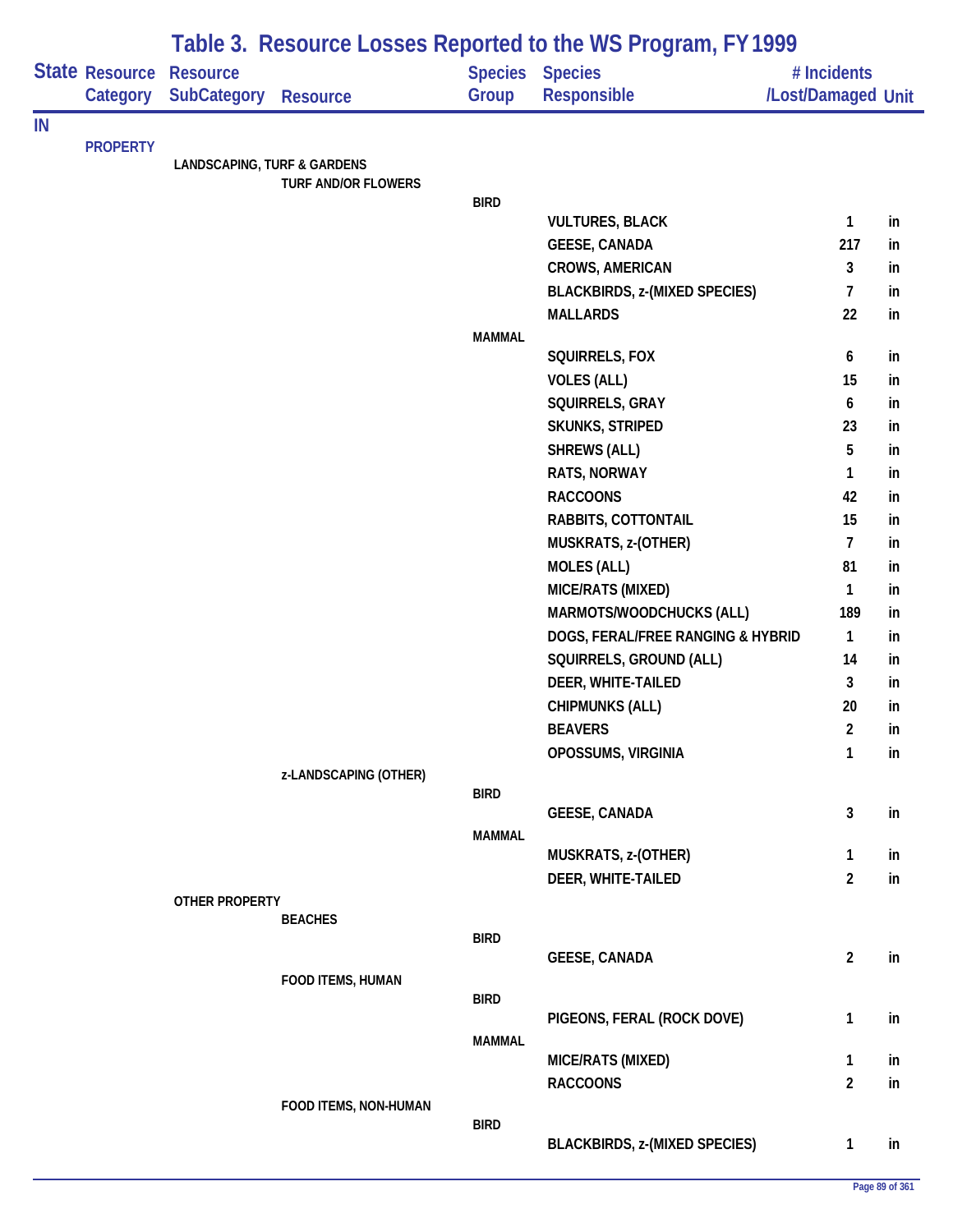|    |                                   | Table 3. Resource Losses Reported to the WS Program, FY 1999 |                       |               |                                              |                                   |    |  |  |
|----|-----------------------------------|--------------------------------------------------------------|-----------------------|---------------|----------------------------------------------|-----------------------------------|----|--|--|
|    | <b>State Resource</b><br>Category | <b>Resource</b><br><b>SubCategory</b>                        | <b>Resource</b>       | Group         | <b>Species Species</b><br><b>Responsible</b> | # Incidents<br>/Lost/Damaged Unit |    |  |  |
| IN |                                   |                                                              |                       |               |                                              |                                   |    |  |  |
|    | <b>PROPERTY</b>                   | <b>OTHER PROPERTY</b>                                        |                       |               |                                              |                                   |    |  |  |
|    |                                   |                                                              | FOOD ITEMS, NON-HUMAN |               |                                              |                                   |    |  |  |
|    |                                   |                                                              |                       | <b>BIRD</b>   |                                              |                                   |    |  |  |
|    |                                   |                                                              |                       |               | <b>CROWS, AMERICAN</b>                       | 1                                 | in |  |  |
|    |                                   |                                                              |                       |               | <b>GEESE, CANADA</b>                         | 1                                 | in |  |  |
|    |                                   |                                                              |                       |               | <b>MALLARDS</b>                              | 1                                 | in |  |  |
|    |                                   |                                                              |                       |               | PIGEONS, FERAL (ROCK DOVE)                   | 1                                 | in |  |  |
|    |                                   |                                                              |                       |               | STARLINGS, EUROPEAN                          | $\mathbf{1}$                      | in |  |  |
|    |                                   |                                                              |                       |               | SWANS, z-(OTHER)                             | 1                                 | in |  |  |
|    |                                   |                                                              |                       | <b>MAMMAL</b> | <b>RACCOONS</b>                              | 15                                | in |  |  |
|    |                                   |                                                              |                       |               | RATS, NORWAY                                 | $\mathbf{1}$                      | in |  |  |
|    |                                   |                                                              |                       |               | MICE/RATS (MIXED)                            | 3                                 | in |  |  |
|    |                                   |                                                              |                       |               | OPOSSUMS, VIRGINIA                           | 3                                 | in |  |  |
|    |                                   |                                                              |                       |               | SKUNKS, STRIPED                              | 3                                 | in |  |  |
|    |                                   |                                                              | PROPERTY (GENERAL)    |               |                                              |                                   |    |  |  |
|    |                                   |                                                              |                       | <b>BIRD</b>   |                                              |                                   |    |  |  |
|    |                                   |                                                              |                       |               | PIGEONS, FERAL (ROCK DOVE)                   | 3                                 | in |  |  |
|    |                                   |                                                              |                       |               | <b>VULTURES, TURKEY</b>                      | 1                                 | in |  |  |
|    |                                   |                                                              |                       |               | STARLINGS, EUROPEAN                          | 5                                 | in |  |  |
|    |                                   |                                                              |                       |               | ROBINS, AMERICAN                             | $\overline{2}$                    | in |  |  |
|    |                                   |                                                              |                       |               | <b>MALLARDS</b>                              | $\overline{7}$                    | in |  |  |
|    |                                   |                                                              |                       |               | <b>HERONS, GREAT BLUE</b>                    | $\mathbf{1}$                      | in |  |  |
|    |                                   |                                                              |                       |               | GULLS, RING-BILLED                           | $\overline{2}$                    | in |  |  |
|    |                                   |                                                              |                       |               | <b>GRACKLES, COMMON</b>                      | 3                                 | in |  |  |
|    |                                   |                                                              |                       |               | <b>GEESE, CANADA</b>                         | 1                                 | in |  |  |
|    |                                   |                                                              |                       |               | DOVE, MOURNING                               | $\mathbf{1}$                      | in |  |  |
|    |                                   |                                                              |                       |               | <b>BLACKBIRDS, z-(MIXED SPECIES)</b>         | $\overline{\mathbf{4}}$           | in |  |  |
|    |                                   |                                                              |                       | <b>MAMMAL</b> | SPARROWS, HOUSE/ENGLISH                      | $\overline{2}$                    | in |  |  |
|    |                                   |                                                              |                       |               | MARMOTS/WOODCHUCKS (ALL)                     | 3                                 | in |  |  |
|    |                                   |                                                              |                       |               | SQUIRRELS, GRAY                              | 1                                 | in |  |  |
|    |                                   |                                                              |                       |               | SQUIRRELS, FOX                               | 3                                 | in |  |  |
|    |                                   |                                                              |                       |               | SQUIRRELS, FLYING (ALL)                      | 1                                 | in |  |  |
|    |                                   |                                                              |                       |               | <b>SKUNKS, STRIPED</b>                       | 3                                 | in |  |  |
|    |                                   |                                                              |                       |               | SQUIRRELS, z-(OTHER)                         | $\mathbf{1}$                      | in |  |  |
|    |                                   |                                                              |                       |               | <b>RACCOONS</b>                              | 56                                | in |  |  |
|    |                                   |                                                              |                       |               | MICE/RATS (MIXED)                            | $\overline{2}$                    | in |  |  |
|    |                                   |                                                              |                       |               | <b>FOXES, RED</b>                            | 1                                 | in |  |  |
|    |                                   |                                                              |                       |               | DEER, WHITE-TAILED                           | 1                                 | in |  |  |
|    |                                   |                                                              |                       |               | <b>CHIPMUNKS (ALL)</b>                       | 4                                 | in |  |  |
|    |                                   |                                                              |                       |               | CATS, FERAL/FREE RANGING                     | $\overline{2}$                    | in |  |  |
|    |                                   |                                                              |                       |               | OPOSSUMS, VIRGINIA                           | 16                                | in |  |  |
|    |                                   |                                                              |                       |               | MUSKRATS, z-(OTHER)                          | $\overline{2}$                    | in |  |  |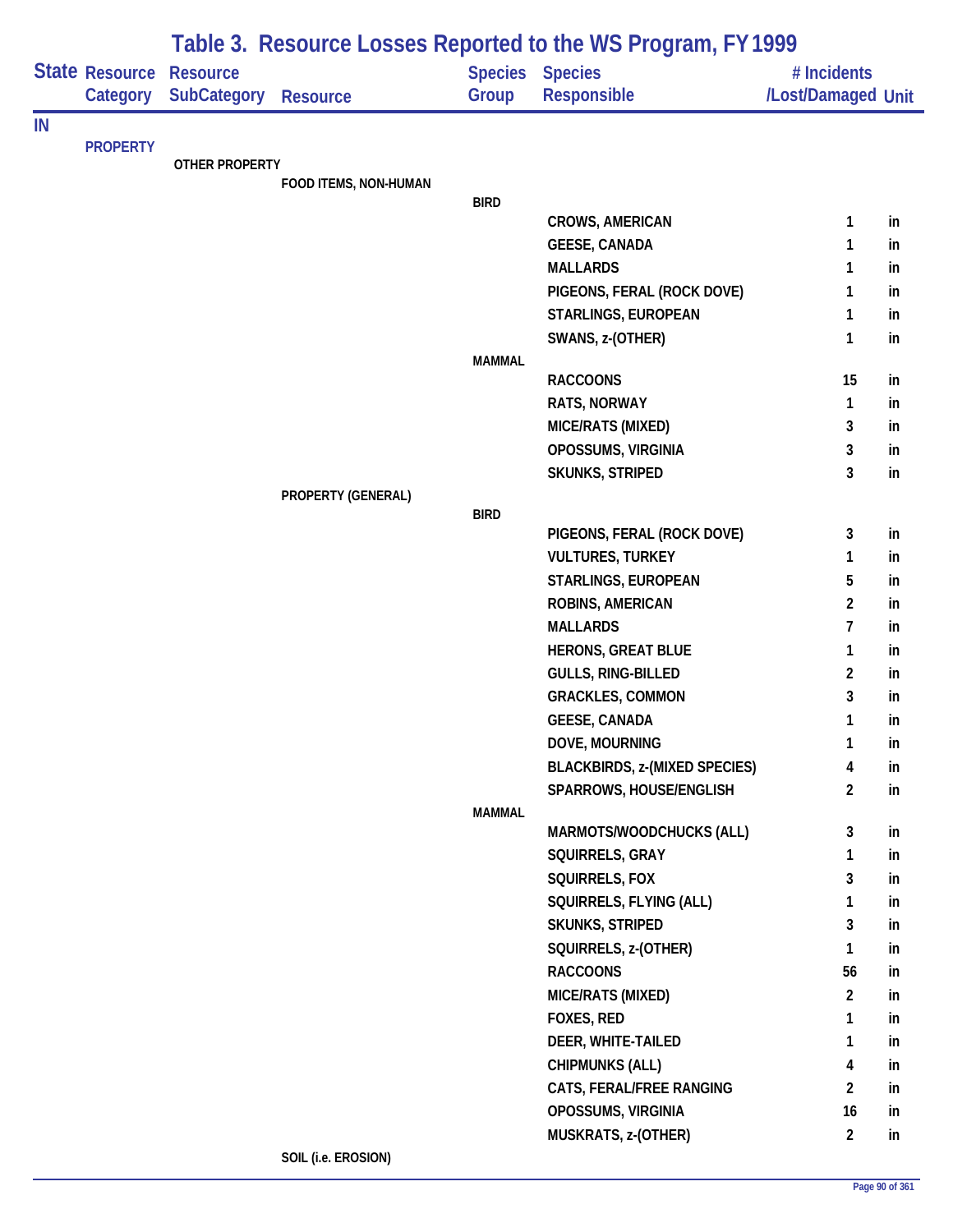|    |                            | Table 3. Resource Losses Reported to the WS Program, FY 1999 |                                   |               |                                                |                                   |          |  |  |
|----|----------------------------|--------------------------------------------------------------|-----------------------------------|---------------|------------------------------------------------|-----------------------------------|----------|--|--|
|    | State Resource<br>Category | <b>Resource</b><br><b>SubCategory</b>                        | <b>Resource</b>                   | Group         | <b>Species Species</b><br><b>Responsible</b>   | # Incidents<br>/Lost/Damaged Unit |          |  |  |
| IN |                            |                                                              |                                   |               |                                                |                                   |          |  |  |
|    | <b>PROPERTY</b>            | <b>OTHER PROPERTY</b>                                        |                                   |               |                                                |                                   |          |  |  |
|    |                            |                                                              | SOIL (i.e. EROSION)               |               |                                                |                                   |          |  |  |
|    |                            |                                                              |                                   | <b>MAMMAL</b> |                                                |                                   |          |  |  |
|    |                            | <b>STRUCTURES</b>                                            |                                   |               | <b>CHIPMUNKS (ALL)</b>                         | 1                                 | in       |  |  |
|    |                            |                                                              | <b>BUILDINGS, NON-RESIDENTIAL</b> |               |                                                |                                   |          |  |  |
|    |                            |                                                              |                                   | <b>BIRD</b>   |                                                |                                   |          |  |  |
|    |                            |                                                              |                                   |               | <b>BLACKBIRDS, RED-WINGED</b>                  | 1                                 | in       |  |  |
|    |                            |                                                              |                                   |               | <b>SWIFTS (ALL)</b>                            | 1                                 | in       |  |  |
|    |                            |                                                              |                                   |               | <b>SWALLOWS, BARN</b>                          | 1                                 | in       |  |  |
|    |                            |                                                              |                                   |               | STARLINGS, EUROPEAN<br>SPARROWS, HOUSE/ENGLISH | 5<br>1                            | in       |  |  |
|    |                            |                                                              |                                   |               | PIGEONS, FERAL (ROCK DOVE)                     | 12                                | in<br>in |  |  |
|    |                            |                                                              |                                   |               | <b>CROWS, AMERICAN</b>                         | $\overline{2}$                    | in       |  |  |
|    |                            |                                                              |                                   |               | GULLS, RING-BILLED                             | $\overline{2}$                    | in       |  |  |
|    |                            |                                                              |                                   | <b>MAMMAL</b> |                                                |                                   |          |  |  |
|    |                            |                                                              |                                   |               | OPOSSUMS, VIRGINIA                             | $\overline{2}$                    | in       |  |  |
|    |                            |                                                              |                                   |               | <b>RACCOONS</b>                                | 8                                 | in       |  |  |
|    |                            |                                                              |                                   |               | SQUIRRELS, FOX                                 | 3                                 | in       |  |  |
|    |                            |                                                              |                                   |               | <b>BATS (ALL)</b>                              | 6                                 | in       |  |  |
|    |                            |                                                              |                                   |               | MICE/RATS (MIXED)                              | $\overline{2}$                    | in       |  |  |
|    |                            |                                                              |                                   |               | MARMOTS/WOODCHUCKS (ALL)                       | 3                                 | in       |  |  |
|    |                            |                                                              | <b>BUILDINGS, RESIDENTIAL</b>     | <b>BIRD</b>   |                                                |                                   |          |  |  |
|    |                            |                                                              |                                   |               | SWALLOWS, BARN                                 | 3                                 | in       |  |  |
|    |                            |                                                              |                                   |               | WOODPECKERS, RED-HEADED                        | 1                                 | in       |  |  |
|    |                            |                                                              |                                   |               | WOODPECKERS, PILEATED                          | 9                                 | In.      |  |  |
|    |                            |                                                              |                                   |               | <b>WOODPECKERS, HAIRY</b>                      | 13                                | in       |  |  |
|    |                            |                                                              |                                   |               | SWIFTS (ALL)                                   | 3                                 | in       |  |  |
|    |                            |                                                              |                                   |               | STARLINGS, EUROPEAN                            | 11                                | in       |  |  |
|    |                            |                                                              |                                   |               | SPARROWS, HOUSE/ENGLISH                        | 10                                | in       |  |  |
|    |                            |                                                              |                                   |               | ROBINS, AMERICAN                               | 1                                 | in       |  |  |
|    |                            |                                                              |                                   |               | PIGEONS, FERAL (ROCK DOVE)                     | 31                                | in       |  |  |
|    |                            |                                                              |                                   |               | DOVE, MOURNING                                 | $\overline{2}$                    | in       |  |  |
|    |                            |                                                              |                                   |               | <b>CROWS, AMERICAN</b>                         | 4                                 | in       |  |  |
|    |                            |                                                              |                                   |               | <b>CARDINALS, NORTHERN</b>                     | 1                                 | in       |  |  |
|    |                            |                                                              |                                   |               | <b>BLACKBIRDS, z-(MIXED SPECIES)</b>           | 1                                 | in       |  |  |
|    |                            |                                                              |                                   |               | WOODPECKERS, DOWNY                             | 79                                | in       |  |  |
|    |                            |                                                              |                                   | <b>MAMMAL</b> | <b>CHIPMUNKS (ALL)</b>                         | 63                                | in       |  |  |
|    |                            |                                                              |                                   |               | <b>SKUNKS, STRIPED</b>                         | 5                                 | in       |  |  |
|    |                            |                                                              |                                   |               | SQUIRRELS, z-(OTHER)                           | 6                                 | in       |  |  |
|    |                            |                                                              |                                   |               | SQUIRRELS, GROUND (ALL)                        | 1                                 | in       |  |  |
|    |                            |                                                              |                                   |               | SQUIRRELS, GRAY                                | 19                                | in       |  |  |
|    |                            |                                                              |                                   |               | SQUIRRELS, FOX                                 | 67                                | in       |  |  |
|    |                            |                                                              |                                   |               |                                                |                                   |          |  |  |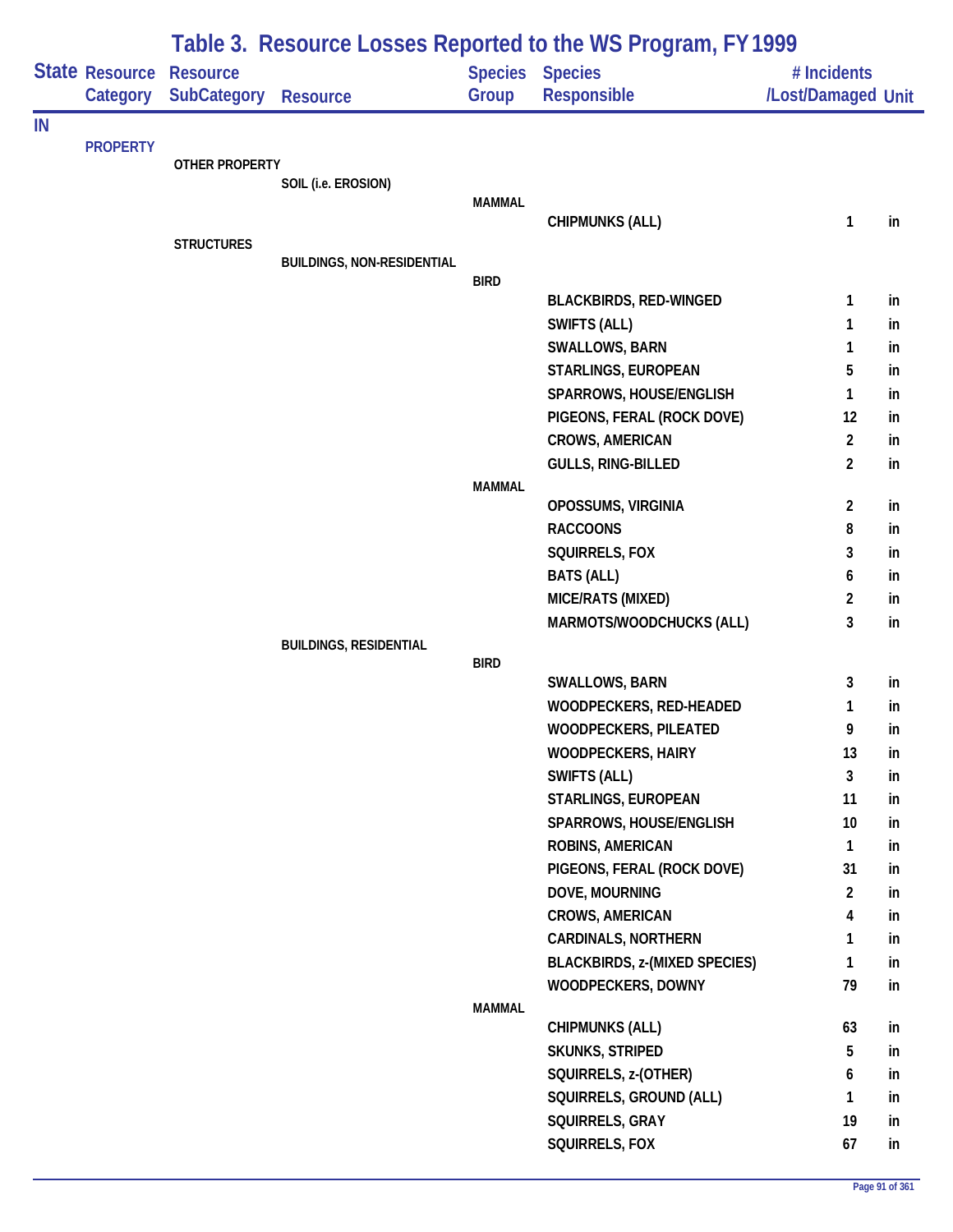|           |                            | Table 3. Resource Losses Reported to the WS Program, FY 1999 |                                          |               |                                      |                                   |    |  |  |  |
|-----------|----------------------------|--------------------------------------------------------------|------------------------------------------|---------------|--------------------------------------|-----------------------------------|----|--|--|--|
|           | State Resource<br>Category | <b>Resource</b><br><b>SubCategory</b>                        | <b>Resource</b>                          | Group         | Species Species<br>Responsible       | # Incidents<br>/Lost/Damaged Unit |    |  |  |  |
| IN        |                            |                                                              |                                          |               |                                      |                                   |    |  |  |  |
|           | <b>PROPERTY</b>            | <b>STRUCTURES</b>                                            |                                          |               |                                      |                                   |    |  |  |  |
|           |                            |                                                              | <b>BUILDINGS, RESIDENTIAL</b>            | <b>MAMMAL</b> |                                      |                                   |    |  |  |  |
|           |                            |                                                              |                                          |               | SQUIRRELS, FLYING (ALL)              | 8                                 | in |  |  |  |
|           |                            |                                                              |                                          |               | OPOSSUMS, VIRGINIA                   | 49                                | in |  |  |  |
|           |                            |                                                              |                                          |               | MICE/RATS (MIXED)                    | 6                                 | in |  |  |  |
|           |                            |                                                              |                                          |               | MARMOTS/WOODCHUCKS (ALL)             | $\overline{c}$                    | in |  |  |  |
|           |                            |                                                              |                                          |               | MICE, HOUSE                          | 4                                 | in |  |  |  |
|           |                            |                                                              |                                          |               | CATS, FERAL/FREE RANGING             | $\overline{2}$                    | in |  |  |  |
|           |                            |                                                              |                                          |               | <b>BATS (ALL)</b><br><b>RACCOONS</b> | 54                                | in |  |  |  |
|           |                            |                                                              | DIKES/DAMS/IMPOUNDMENTS                  |               |                                      | 260                               | in |  |  |  |
|           |                            |                                                              |                                          | <b>MAMMAL</b> |                                      |                                   |    |  |  |  |
|           |                            |                                                              |                                          |               | <b>BEAVERS</b>                       | 35                                | in |  |  |  |
|           |                            |                                                              |                                          |               | MUSKRATS, z-(OTHER)                  | 23                                | in |  |  |  |
|           |                            |                                                              | <b>LANDFILLS</b>                         | <b>MAMMAL</b> |                                      |                                   |    |  |  |  |
|           |                            |                                                              |                                          |               | OPOSSUMS, VIRGINIA                   | 1                                 | in |  |  |  |
|           |                            |                                                              | PIPE IRRIGATION SYSTEM                   |               |                                      |                                   |    |  |  |  |
|           |                            |                                                              |                                          | <b>MAMMAL</b> | <b>VOLES (ALL)</b>                   | $\mathbf{1}$                      | in |  |  |  |
| <b>KS</b> |                            |                                                              |                                          |               |                                      |                                   |    |  |  |  |
|           | <b>AGRICULTURE</b>         |                                                              |                                          |               |                                      |                                   |    |  |  |  |
|           |                            | <b>AQUACULTURE</b>                                           |                                          |               |                                      |                                   |    |  |  |  |
|           |                            |                                                              | FISH, ORNAMENTAL (BROOD)                 | <b>MAMMAL</b> |                                      |                                   |    |  |  |  |
|           |                            |                                                              |                                          |               | <b>RACCOONS</b>                      | 1                                 | in |  |  |  |
|           |                            |                                                              | <b>COMMERCIAL FORESTRY &amp; NURSERY</b> |               |                                      |                                   |    |  |  |  |
|           |                            |                                                              | TREES, STANDING HARDWOOD                 |               |                                      |                                   |    |  |  |  |
|           |                            |                                                              |                                          | <b>MAMMAL</b> | <b>BEAVERS</b>                       | $\mathbf{1}$                      | in |  |  |  |
|           |                            | <b>COMMERCIAL GAME ANIMALS</b>                               |                                          |               |                                      |                                   |    |  |  |  |
|           |                            |                                                              | <b>BIRDS, PHEASANT (ALL)</b>             |               |                                      |                                   |    |  |  |  |
|           |                            |                                                              |                                          | <b>BIRD</b>   | <b>HAWKS, RED-TAILED</b>             | 30                                | ea |  |  |  |
|           |                            |                                                              |                                          |               | <b>OWLS, GREAT HORNED</b>            | 50                                | ea |  |  |  |
|           |                            | <b>FIELD CROPS</b>                                           |                                          |               |                                      |                                   |    |  |  |  |
|           |                            |                                                              | <b>GRAINS, CORN (SWEET)</b>              |               |                                      |                                   |    |  |  |  |
|           |                            |                                                              |                                          | <b>MAMMAL</b> | SQUIRRELS, GROUND (ALL)              | $\mathbf{1}$                      | in |  |  |  |
|           |                            |                                                              | <b>GRAINS, MILO</b>                      |               |                                      |                                   |    |  |  |  |
|           |                            |                                                              |                                          | <b>BIRD</b>   |                                      |                                   |    |  |  |  |
|           |                            |                                                              |                                          |               | <b>BLACKBIRDS, z-(MIXED SPECIES)</b> | $\overline{2}$                    | in |  |  |  |
|           |                            |                                                              | HAYFIELDS, ALFALFA                       | <b>BIRD</b>   |                                      |                                   |    |  |  |  |
|           |                            |                                                              |                                          |               | <b>GEESE, CANADA</b>                 | $\mathbf{1}$                      | in |  |  |  |
|           |                            |                                                              | <b>PEAS</b>                              |               |                                      |                                   |    |  |  |  |
|           |                            |                                                              |                                          | <b>MAMMAL</b> | DEER, WHITE-TAILED                   | 1                                 | in |  |  |  |
|           |                            |                                                              |                                          |               |                                      |                                   |    |  |  |  |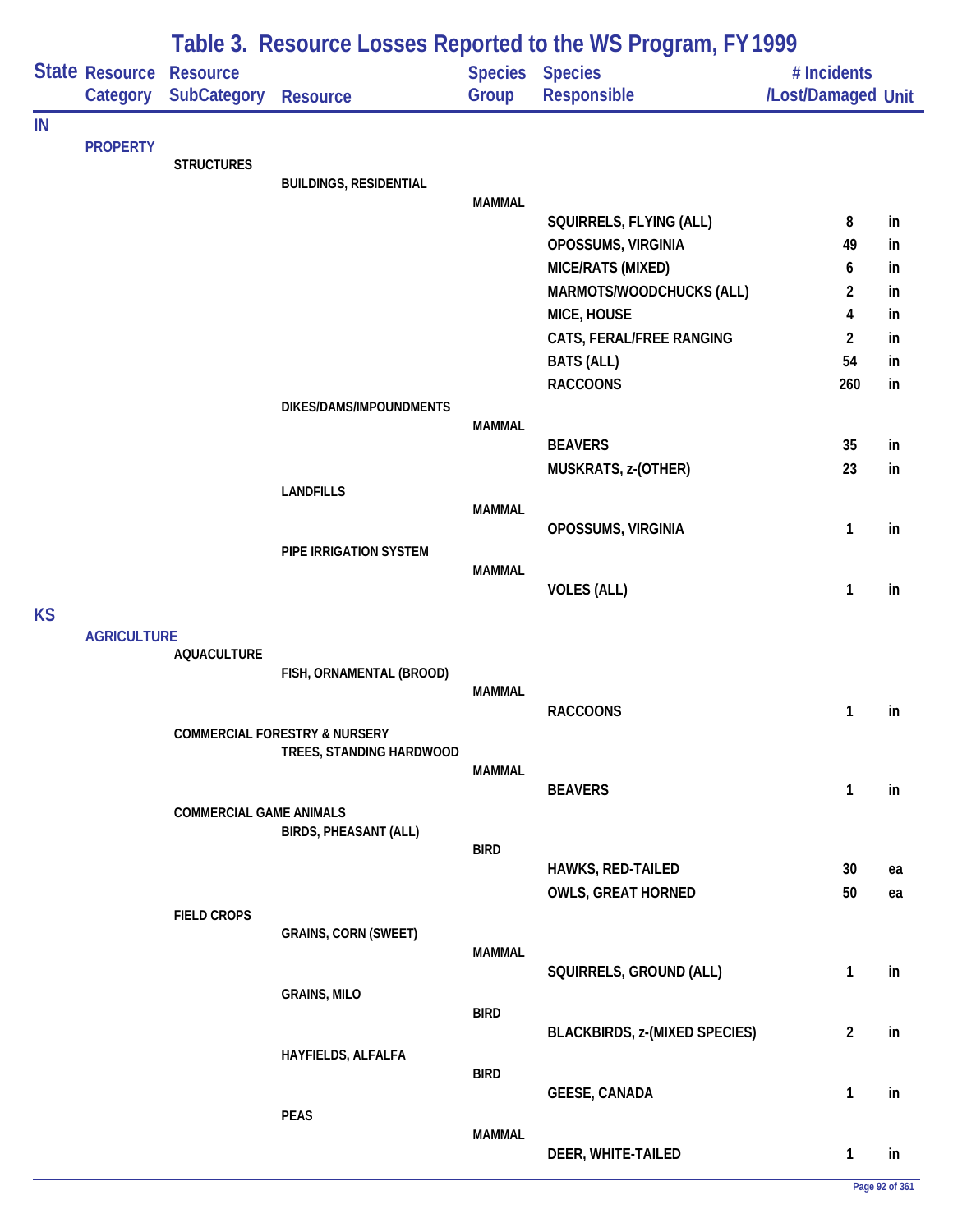|           |                            |                                       |                                    |                         | Table 3. Resource Losses Reported to the WS Program, FY 1999       |                                   |          |
|-----------|----------------------------|---------------------------------------|------------------------------------|-------------------------|--------------------------------------------------------------------|-----------------------------------|----------|
|           | State Resource<br>Category | <b>Resource</b><br><b>SubCategory</b> | <b>Resource</b>                    | <b>Species</b><br>Group | <b>Species</b><br>Responsible                                      | # Incidents<br>/Lost/Damaged Unit |          |
| <b>KS</b> |                            |                                       |                                    |                         |                                                                    |                                   |          |
|           | <b>AGRICULTURE</b>         | <b>FIELD CROPS</b>                    |                                    |                         |                                                                    |                                   |          |
|           |                            |                                       | <b>TOMATOES</b>                    |                         |                                                                    |                                   |          |
|           |                            |                                       |                                    | <b>MAMMAL</b>           | <b>MOLES (ALL)</b>                                                 | $\mathbf{1}$                      | in       |
|           |                            | <b>LIVESTOCK</b>                      |                                    |                         |                                                                    |                                   |          |
|           |                            |                                       | CATTLE (CALVES)                    |                         |                                                                    |                                   |          |
|           |                            |                                       |                                    | <b>MAMMAL</b>           | <b>COYOTES</b>                                                     | 1                                 | ea       |
|           |                            |                                       | SWINE (ADULT)                      |                         |                                                                    |                                   |          |
|           |                            |                                       |                                    | <b>MAMMAL</b>           |                                                                    |                                   |          |
|           |                            | <b>OTHER</b>                          |                                    |                         | HOGS, FERAL                                                        | $\mathbf{1}$                      | ea       |
|           |                            |                                       | FEED, LIVESTOCK                    |                         |                                                                    |                                   |          |
|           |                            |                                       |                                    | <b>BIRD</b>             |                                                                    |                                   |          |
|           |                            |                                       |                                    |                         | STARLINGS, EUROPEAN                                                | $\mathbf{1}$                      | in       |
|           | <b>HEALTH &amp; SAFETY</b> | <b>HUMAN HEALTH &amp; SAFETY</b>      |                                    |                         |                                                                    |                                   |          |
|           |                            |                                       | HEALTH & SAFETY, HUMAN (AVIATION)  |                         |                                                                    |                                   |          |
|           |                            |                                       |                                    | <b>BIRD</b>             | <b>KILLDEERS</b>                                                   | 1                                 | in       |
|           |                            |                                       |                                    |                         | NIGHTHAWKS (ALL)                                                   | 1                                 | in       |
|           |                            |                                       |                                    |                         | <b>MEADOWLARKS, WESTERN</b>                                        | 1                                 | in       |
|           |                            |                                       |                                    |                         | <b>MALLARDS</b>                                                    | 1                                 | in       |
|           |                            |                                       |                                    |                         | <b>KESTRELS, AMERICAN</b>                                          | 1                                 | in       |
|           |                            |                                       |                                    |                         | <b>HERONS, GREAT BLUE</b>                                          | 2                                 | in       |
|           |                            |                                       |                                    |                         | HAWKS, z-(OTHER)                                                   | 1                                 | in       |
|           |                            |                                       |                                    |                         | HAWKS, RED-TAILED<br><b>GULLS, RING-BILLED</b>                     | 1<br>2                            | in<br>in |
|           |                            |                                       |                                    |                         | <b>GULLS, FRANKLIN'S</b>                                           | $\mathbf{1}$                      | in       |
|           |                            |                                       |                                    |                         | <b>GEESE, CANADA</b>                                               | 3                                 | in       |
|           |                            |                                       |                                    |                         | <b>EGRETS, SNOWY</b>                                               | $\overline{c}$                    | in       |
|           |                            |                                       |                                    |                         | <b>EGRETS, GREAT</b>                                               | 1                                 | in       |
|           |                            |                                       |                                    |                         | <b>EGRETS, CATTLE</b>                                              | 1                                 | in       |
|           |                            |                                       |                                    |                         | DOVE, MOURNING                                                     | 1                                 | in       |
|           |                            |                                       |                                    |                         | <b>MEADOWLARKS, EASTERN</b>                                        | 1                                 | in       |
|           |                            |                                       | HEALTH & SAFETY, HUMAN z-(GENERAL) |                         | GULLS, z-(OTHER)                                                   | $\overline{2}$                    | in       |
|           |                            |                                       |                                    | <b>BIRD</b>             |                                                                    |                                   |          |
|           |                            |                                       |                                    |                         | <b>EGRETS, GREAT</b>                                               | 1                                 | in       |
|           |                            |                                       |                                    |                         | HERONS, LITTLE BLUE                                                | 1                                 | in       |
|           |                            |                                       |                                    |                         | <b>EGRETS, CATTLE</b>                                              | 1                                 | in       |
|           |                            |                                       |                                    |                         | <b>BLACKBIRDS, z-(MIXED SPECIES)</b><br>PIGEONS, FERAL (ROCK DOVE) | 1<br>1                            | in<br>in |
|           | <b>NATURAL RESOURCE</b>    | <b>FISHERIES</b>                      |                                    |                         |                                                                    |                                   |          |
|           |                            |                                       | FISH, z-(OTHER)                    |                         |                                                                    |                                   |          |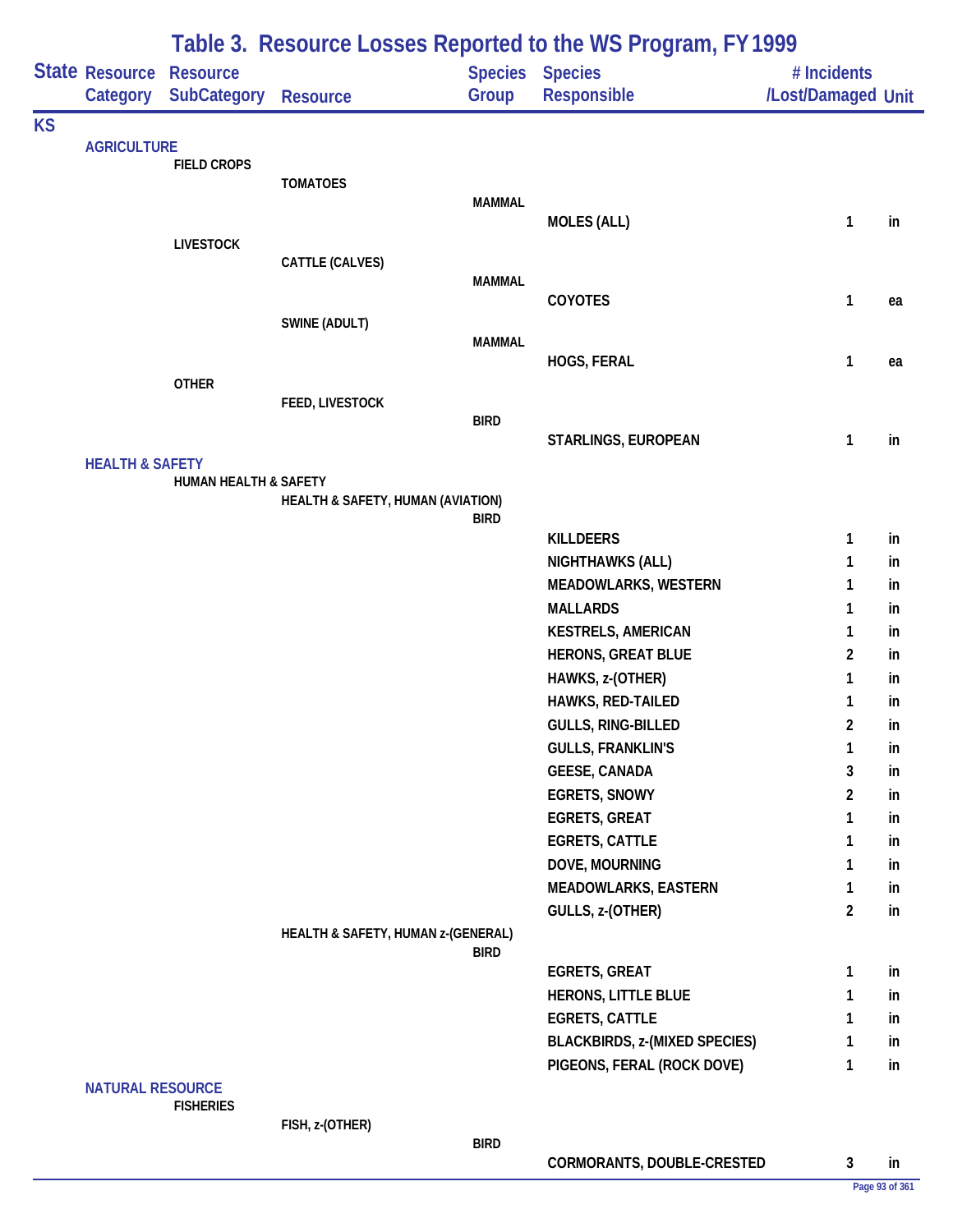|           |                         | Table 3. Resource Losses Reported to the WS Program, FY 1999 |                                          |               |                                                |                                   |          |  |  |
|-----------|-------------------------|--------------------------------------------------------------|------------------------------------------|---------------|------------------------------------------------|-----------------------------------|----------|--|--|
|           | State Resource          | <b>Resource</b><br>Category SubCategory                      | <b>Resource</b>                          | Group         | Species Species<br>Responsible                 | # Incidents<br>/Lost/Damaged Unit |          |  |  |
| <b>KS</b> |                         |                                                              |                                          |               |                                                |                                   |          |  |  |
|           | <b>NATURAL RESOURCE</b> | <b>FISHERIES</b>                                             |                                          |               |                                                |                                   |          |  |  |
|           |                         |                                                              | FISH, z-(OTHER)                          |               |                                                |                                   |          |  |  |
|           |                         |                                                              |                                          | <b>BIRD</b>   |                                                |                                   |          |  |  |
|           |                         |                                                              |                                          |               | <b>CROWS, AMERICAN</b>                         | $\mathbf{1}$                      | in       |  |  |
|           |                         |                                                              |                                          |               | <b>GREBES (ALL)</b>                            | $\overline{2}$                    | in       |  |  |
|           |                         |                                                              |                                          |               | <b>GULLS, FRANKLIN'S</b><br>GULLS, RING-BILLED | $\overline{2}$<br>3               | in<br>in |  |  |
|           |                         |                                                              |                                          |               | <b>HERONS, GREAT BLUE</b>                      | 3                                 | in       |  |  |
|           |                         |                                                              |                                          |               | PELICANS, AMERICAN WHITE                       | $\overline{2}$                    | in       |  |  |
|           |                         | FORESTRY (NATRL. RESRC)                                      |                                          |               |                                                |                                   |          |  |  |
|           |                         |                                                              | TREES, STANDING                          |               |                                                |                                   |          |  |  |
|           |                         |                                                              |                                          | <b>MAMMAL</b> |                                                |                                   |          |  |  |
|           |                         | OTHER NATURAL RESOURCES                                      |                                          |               | <b>BEAVERS</b>                                 | 1                                 | in       |  |  |
|           |                         |                                                              | WATERSHED                                |               |                                                |                                   |          |  |  |
|           |                         |                                                              |                                          | <b>MAMMAL</b> |                                                |                                   |          |  |  |
|           |                         |                                                              |                                          |               | HOGS, FERAL                                    | $\overline{2}$                    | in       |  |  |
|           |                         | <b>WILDLIFE</b>                                              | BIRDS, UPLAND GAME (OTHER)               |               |                                                |                                   |          |  |  |
|           |                         |                                                              |                                          | MAMMAL        |                                                |                                   |          |  |  |
|           |                         |                                                              |                                          |               | <b>SKUNKS, STRIPED</b>                         | 1                                 | ea       |  |  |
|           | <b>PROPERTY</b>         |                                                              |                                          |               |                                                |                                   |          |  |  |
|           |                         | <b>EQUIPMENT</b>                                             | <b>AIRCRAFT</b>                          |               |                                                |                                   |          |  |  |
|           |                         |                                                              |                                          | <b>BIRD</b>   |                                                |                                   |          |  |  |
|           |                         |                                                              |                                          |               | SPARROWS, HOUSE/ENGLISH                        | $\mathbf{1}$                      | ea       |  |  |
|           |                         |                                                              |                                          |               | GULLS, z-(OTHER)                               | 1                                 | ea       |  |  |
|           |                         |                                                              |                                          |               | <b>DUCKS, DABBLING (OTHER)</b>                 | 1                                 | ea       |  |  |
|           |                         |                                                              | <b>EQUIPMENT &amp; MACHINERY (OTHER)</b> | <b>BIRD</b>   |                                                |                                   |          |  |  |
|           |                         |                                                              |                                          |               | PIGEONS, FERAL (ROCK DOVE)                     | 1                                 | in       |  |  |
|           |                         |                                                              | <b>VEHICLES, LAND</b>                    |               |                                                |                                   |          |  |  |
|           |                         |                                                              |                                          | <b>BIRD</b>   |                                                |                                   |          |  |  |
|           |                         | <b>LANDSCAPING, TURF &amp; GARDENS</b>                       |                                          |               | <b>GRACKLES, COMMON</b>                        | $\mathbf{1}$                      | ea       |  |  |
|           |                         |                                                              | <b>GOLF COURSES</b>                      |               |                                                |                                   |          |  |  |
|           |                         |                                                              |                                          | <b>BIRD</b>   |                                                |                                   |          |  |  |
|           |                         |                                                              |                                          |               | <b>GEESE, CANADA</b>                           | $\mathbf{1}$                      | in       |  |  |
|           |                         |                                                              | RECREATIONAL AREAS (OTHER)               | <b>BIRD</b>   |                                                |                                   |          |  |  |
|           |                         |                                                              |                                          |               | <b>GEESE, CANADA</b>                           | 1                                 | in       |  |  |
|           |                         |                                                              | TURF AND/OR FLOWERS                      |               |                                                |                                   |          |  |  |
|           |                         |                                                              |                                          | <b>MAMMAL</b> |                                                |                                   |          |  |  |
|           |                         |                                                              |                                          |               | HOGS, FERAL                                    | $\overline{2}$                    | in       |  |  |
|           |                         | <b>STRUCTURES</b>                                            | <b>BUILDINGS, NON-RESIDENTIAL</b>        |               |                                                |                                   |          |  |  |
|           |                         |                                                              |                                          | <b>BIRD</b>   |                                                |                                   |          |  |  |
|           |                         |                                                              |                                          |               | PIGEONS, FERAL (ROCK DOVE)                     | $\overline{2}$                    | in       |  |  |
|           |                         |                                                              |                                          |               | <b>VULTURES, TURKEY</b>                        | 1                                 | in       |  |  |
|           |                         |                                                              |                                          | <b>MAMMAL</b> |                                                |                                   |          |  |  |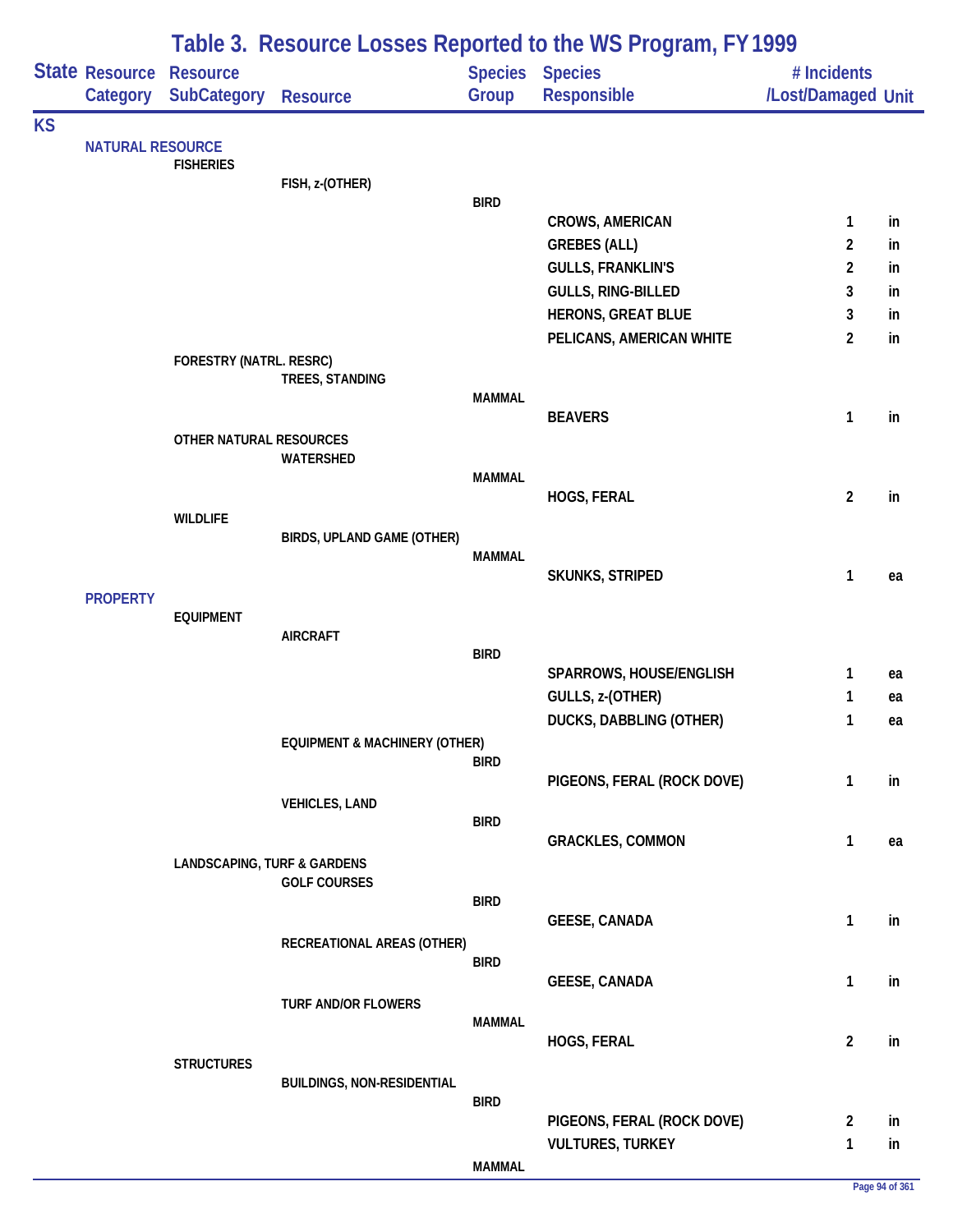|           |                                   |                                       |                                   |                                 | Table 3. Resource Losses Reported to the WS Program, FY 1999 |                                   |          |
|-----------|-----------------------------------|---------------------------------------|-----------------------------------|---------------------------------|--------------------------------------------------------------|-----------------------------------|----------|
|           | <b>State Resource</b><br>Category | <b>Resource</b><br><b>SubCategory</b> | <b>Resource</b>                   | <b>Species Species</b><br>Group | Responsible                                                  | # Incidents<br>/Lost/Damaged Unit |          |
| <b>KS</b> |                                   |                                       |                                   |                                 |                                                              |                                   |          |
|           | <b>PROPERTY</b>                   | <b>STRUCTURES</b>                     |                                   |                                 |                                                              |                                   |          |
|           |                                   |                                       | <b>BUILDINGS, NON-RESIDENTIAL</b> |                                 |                                                              |                                   |          |
|           |                                   |                                       |                                   | <b>MAMMAL</b>                   |                                                              |                                   |          |
|           |                                   |                                       |                                   |                                 | <b>BATS (ALL)</b>                                            | 1                                 | in       |
|           |                                   |                                       | <b>BUILDINGS, RESIDENTIAL</b>     | <b>BIRD</b>                     |                                                              |                                   |          |
|           |                                   |                                       |                                   |                                 | <b>FLICKERS, NORTHERN</b>                                    | 2                                 | in       |
|           |                                   |                                       |                                   |                                 | WOODPECKERS, DOWNY                                           | 3                                 | in       |
|           |                                   |                                       |                                   |                                 | <b>VULTURES, TURKEY</b>                                      | 3                                 | in       |
|           |                                   |                                       |                                   |                                 | PIGEONS, FERAL (ROCK DOVE)                                   | 1                                 | in       |
|           |                                   |                                       |                                   |                                 | SWIFTS (ALL)                                                 | 1                                 | in       |
|           |                                   |                                       | DIKES/DAMS/IMPOUNDMENTS           |                                 |                                                              |                                   |          |
|           |                                   |                                       |                                   | <b>MAMMAL</b>                   | <b>BEAVERS</b>                                               |                                   |          |
|           |                                   |                                       |                                   |                                 | MUSKRATS, z-(OTHER)                                          | 3<br>1                            | in<br>in |
|           |                                   |                                       | <b>LANDFILLS</b>                  |                                 |                                                              |                                   |          |
|           |                                   |                                       |                                   | <b>MAMMAL</b>                   |                                                              |                                   |          |
|           |                                   |                                       |                                   |                                 | <b>BEAVERS</b>                                               | 1                                 | in       |
| <b>KY</b> |                                   |                                       |                                   |                                 |                                                              |                                   |          |
|           | <b>AGRICULTURE</b>                |                                       |                                   |                                 |                                                              |                                   |          |
|           |                                   | <b>AQUACULTURE</b>                    | FISH, BASS, HYBRID STRIPED        |                                 |                                                              |                                   |          |
|           |                                   |                                       |                                   | <b>BIRD</b>                     |                                                              |                                   |          |
|           |                                   |                                       |                                   |                                 | <b>HERONS, GREAT BLUE</b>                                    | 1                                 | in       |
|           |                                   |                                       | FISH, FOOD FISH (OTHER)           |                                 |                                                              |                                   |          |
|           |                                   |                                       |                                   | <b>MAMMAL</b>                   | <b>BEARS, BLACK</b>                                          | 1                                 | in       |
|           |                                   |                                       | FISH, GOLDFISH (BROOD)            |                                 |                                                              |                                   |          |
|           |                                   |                                       |                                   | <b>BIRD</b>                     |                                                              |                                   |          |
|           |                                   |                                       |                                   |                                 | <b>HERONS, GREAT BLUE</b>                                    | 1                                 | in       |
|           |                                   |                                       | FISH, ORNAMENTAL (BROOD)          |                                 |                                                              |                                   |          |
|           |                                   |                                       |                                   | <b>BIRD</b>                     | HERONS, BLACK-CROWNED NIGHT                                  | $\overline{2}$                    | in       |
|           |                                   | <b>COMMERCIAL GAME ANIMALS</b>        |                                   |                                 |                                                              |                                   |          |
|           |                                   |                                       | MAMMALS, z-NATIVE GAME (OTHER)    |                                 |                                                              |                                   |          |
|           |                                   |                                       |                                   | <b>BIRD</b>                     | HAWKS, RED-TAILED                                            | 1                                 | ea       |
|           |                                   | <b>FIELD CROPS</b>                    |                                   |                                 |                                                              |                                   |          |
|           |                                   |                                       | <b>GRAINS, MILO</b>               |                                 |                                                              |                                   |          |
|           |                                   |                                       |                                   | <b>BIRD</b>                     |                                                              |                                   |          |
|           |                                   |                                       |                                   |                                 | <b>BLACKBIRDS, z-(MIXED SPECIES)</b>                         | $\overline{2}$                    | in       |
|           |                                   |                                       | GRASSES/SOD                       | <b>AMPHIBIAN</b>                |                                                              |                                   |          |
|           |                                   |                                       |                                   |                                 | z-AMPHIBIANS (OTHER)                                         | 1                                 | in       |
|           |                                   |                                       |                                   | <b>BIRD</b>                     |                                                              |                                   |          |
|           |                                   |                                       |                                   |                                 | <b>GEESE, CANADA</b>                                         | 1                                 | in       |
|           |                                   |                                       |                                   | <b>MAMMAL</b>                   |                                                              |                                   |          |
|           |                                   |                                       |                                   |                                 | <b>CHIPMUNKS (ALL)</b>                                       | 3                                 | in       |
|           |                                   |                                       |                                   |                                 | HOGS, FERAL                                                  | 1                                 | in       |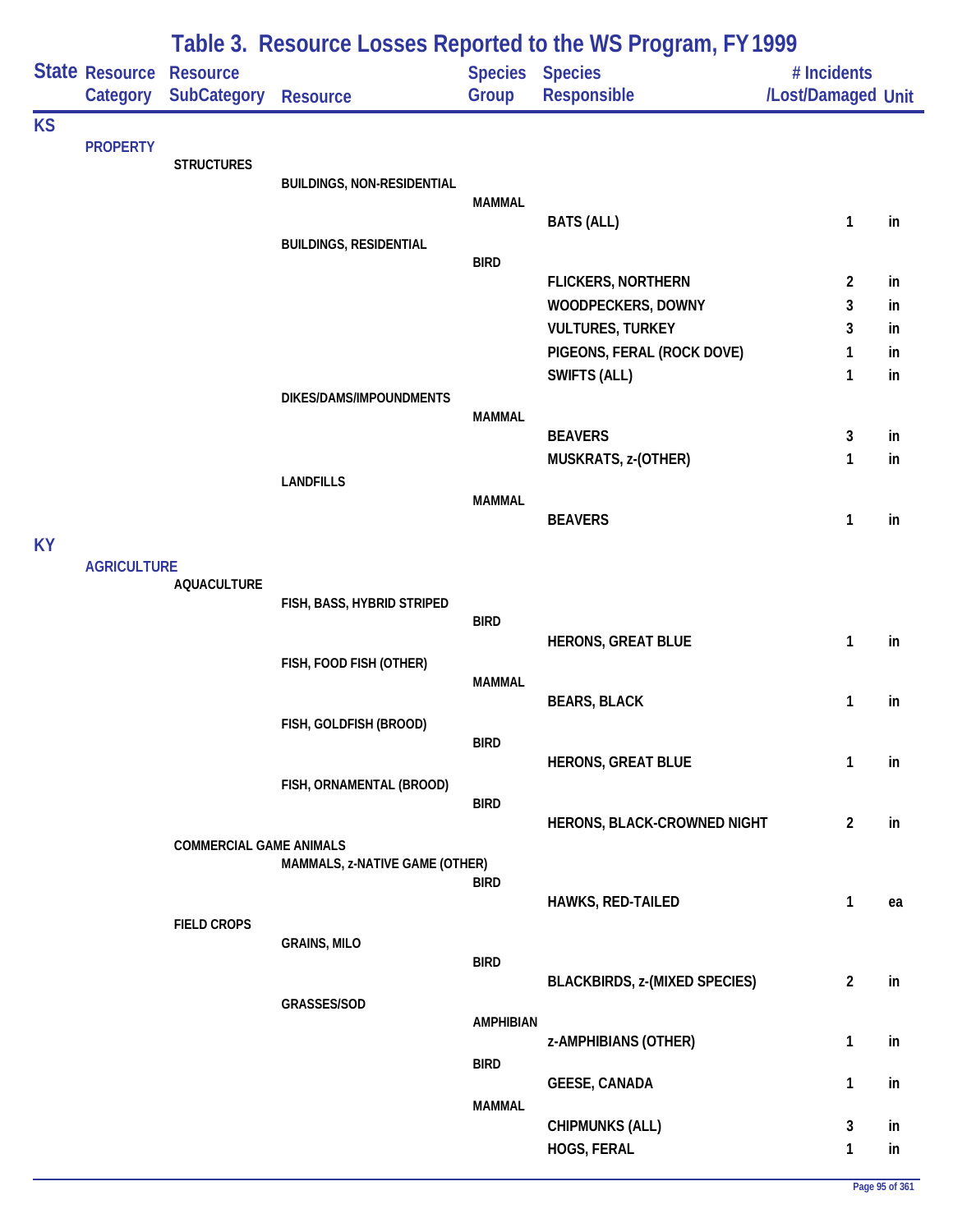|           |                            | Table 3. Resource Losses Reported to the WS Program, FY 1999 |                                   |                |                                          |                                   |          |  |  |
|-----------|----------------------------|--------------------------------------------------------------|-----------------------------------|----------------|------------------------------------------|-----------------------------------|----------|--|--|
|           | State Resource<br>Category | <b>Resource</b><br><b>SubCategory</b>                        | <b>Resource</b>                   | Group          | Species Species<br>Responsible           | # Incidents<br>/Lost/Damaged Unit |          |  |  |
| <b>KY</b> |                            |                                                              |                                   |                |                                          |                                   |          |  |  |
|           | <b>AGRICULTURE</b>         | <b>FIELD CROPS</b>                                           |                                   |                |                                          |                                   |          |  |  |
|           |                            |                                                              | GRASSES/SOD                       |                |                                          |                                   |          |  |  |
|           |                            |                                                              |                                   | <b>MAMMAL</b>  |                                          |                                   |          |  |  |
|           |                            |                                                              | <b>TOBACCO</b>                    |                | <b>MOLES (ALL)</b>                       | 9                                 | in       |  |  |
|           |                            |                                                              |                                   | <b>BIRD</b>    |                                          |                                   |          |  |  |
|           |                            |                                                              |                                   |                | <b>GEESE, CANADA</b>                     | $\mathbf{1}$                      | in       |  |  |
|           |                            | <b>LIVESTOCK</b>                                             |                                   |                |                                          |                                   |          |  |  |
|           |                            |                                                              | CATTLE (CALVES)                   | <b>BIRD</b>    |                                          |                                   |          |  |  |
|           |                            |                                                              |                                   |                | <b>VULTURES, TURKEY</b>                  | $\overline{2}$                    | ea       |  |  |
|           |                            |                                                              | FOWL, CHICKENS (GAME)             |                |                                          |                                   |          |  |  |
|           |                            |                                                              |                                   | <b>BIRD</b>    |                                          | 75                                |          |  |  |
|           |                            |                                                              | FOWL, CHICKENS (OTHER)            |                | <b>OWLS, GREAT HORNED</b>                |                                   | ea       |  |  |
|           |                            |                                                              |                                   | <b>BIRD</b>    |                                          |                                   |          |  |  |
|           |                            |                                                              |                                   |                | HAWKS, RED-TAILED                        | 8                                 | ea       |  |  |
|           |                            |                                                              | FOWL, GEESE (DOMESTIC)            |                |                                          |                                   |          |  |  |
|           |                            |                                                              |                                   | <b>REPTILE</b> | <b>TURTLES (ALL)</b>                     | 1                                 | ea       |  |  |
|           |                            | <b>OTHER</b>                                                 |                                   |                |                                          |                                   |          |  |  |
|           |                            |                                                              | GRAIN, STORED (NON-LIVESTOCK)     |                |                                          |                                   |          |  |  |
|           |                            |                                                              |                                   | <b>BIRD</b>    |                                          |                                   | in       |  |  |
|           | <b>HEALTH &amp; SAFETY</b> |                                                              |                                   |                | STARLINGS, EUROPEAN                      | 1                                 |          |  |  |
|           |                            | HUMAN HEALTH & SAFETY                                        |                                   |                |                                          |                                   |          |  |  |
|           |                            |                                                              | HEALTH & SAFETY, HUMAN (AVIATION) |                |                                          |                                   |          |  |  |
|           |                            |                                                              |                                   | <b>BIRD</b>    | <b>MALLARDS</b>                          | 5                                 | in       |  |  |
|           |                            |                                                              |                                   |                | SWIFTS (ALL)                             | 1                                 | in       |  |  |
|           |                            |                                                              |                                   |                | SWALLOWS, BARN                           | 3                                 | in       |  |  |
|           |                            |                                                              |                                   |                | STARLINGS, EUROPEAN                      | 34                                | in       |  |  |
|           |                            |                                                              |                                   |                | CROWS, AMERICAN                          | 4                                 | in       |  |  |
|           |                            |                                                              |                                   |                | ROBINS, AMERICAN                         | 1                                 | in       |  |  |
|           |                            |                                                              |                                   |                | z-PASSERINES (OTHER)                     | $\overline{a}$                    | in       |  |  |
|           |                            |                                                              |                                   |                | PIGEONS, FERAL (ROCK DOVE)               | $\overline{2}$                    | in       |  |  |
|           |                            |                                                              |                                   |                | OWLS, z-(OTHER)                          | 1                                 | in       |  |  |
|           |                            |                                                              |                                   |                | <b>MEADOWLARKS, EASTERN</b>              | 14                                | in       |  |  |
|           |                            |                                                              |                                   |                | <b>KESTRELS, AMERICAN</b>                | 11                                | in       |  |  |
|           |                            |                                                              |                                   |                | HAWKS, RED-TAILED                        | 6                                 | in       |  |  |
|           |                            |                                                              |                                   |                | <b>GULLS, RING-BILLED</b>                | 3                                 | in       |  |  |
|           |                            |                                                              |                                   |                | DOVE, MOURNING<br>COWBIRDS, BROWN-HEADED | 14<br>$\mathbf{1}$                | in<br>in |  |  |
|           |                            |                                                              |                                   |                | <b>BLACKBIRDS, RED-WINGED</b>            | 4                                 | in       |  |  |
|           |                            |                                                              |                                   |                | <b>BIRD, UNIDENTIFIABLE</b>              | 24                                | in       |  |  |
|           |                            |                                                              |                                   |                | <b>GEESE, CANADA</b>                     | $\overline{7}$                    | in       |  |  |
|           |                            |                                                              |                                   |                | <b>KILLDEERS</b>                         | 19                                | in       |  |  |
|           |                            |                                                              |                                   | <b>MAMMAL</b>  |                                          |                                   |          |  |  |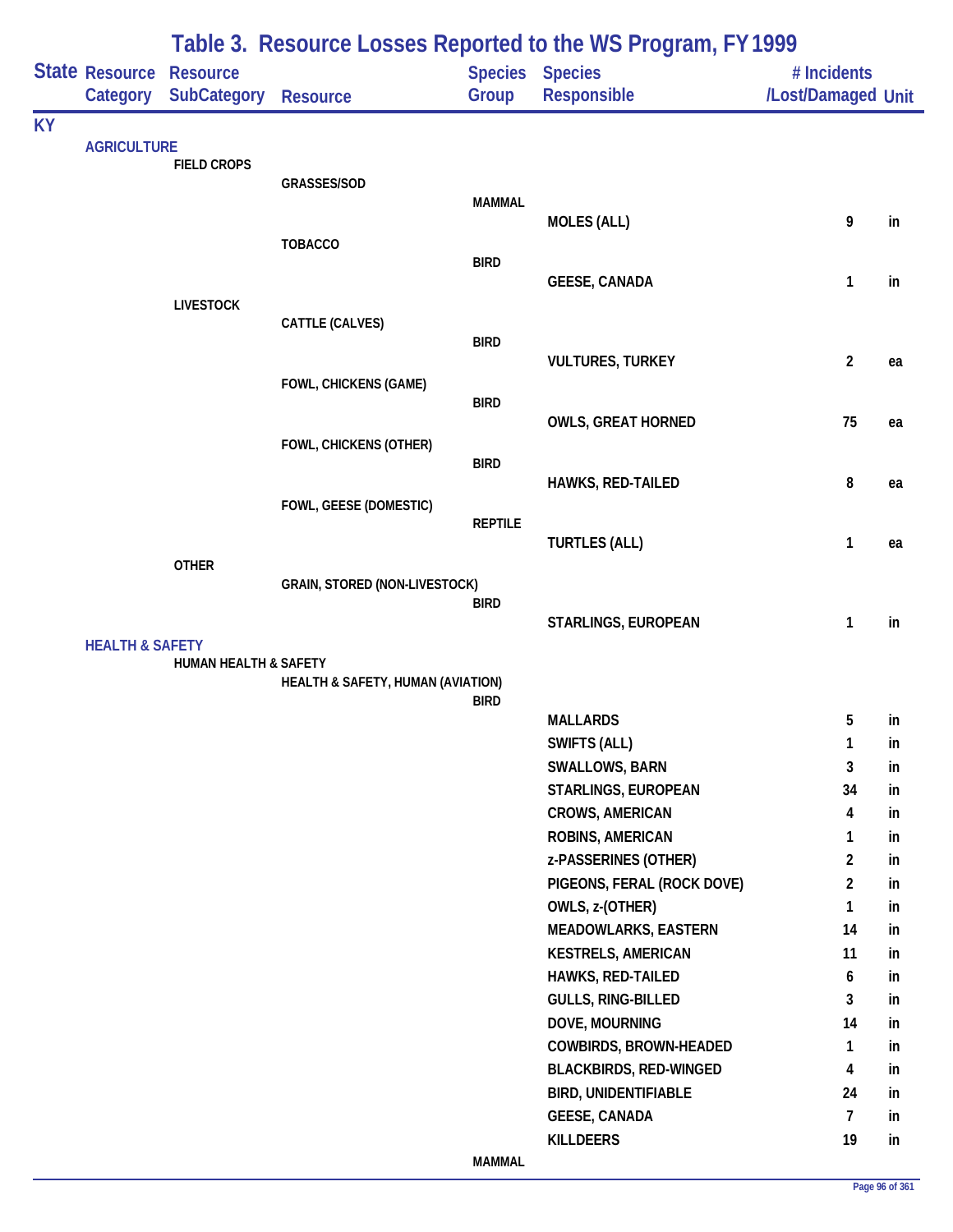|           |                            |                                       |                                    |                         | Table 3. Resource Losses Reported to the WS Program, FY 1999 |                                   |    |
|-----------|----------------------------|---------------------------------------|------------------------------------|-------------------------|--------------------------------------------------------------|-----------------------------------|----|
|           | State Resource<br>Category | <b>Resource</b><br><b>SubCategory</b> | <b>Resource</b>                    | <b>Species</b><br>Group | <b>Species</b><br>Responsible                                | # Incidents<br>/Lost/Damaged Unit |    |
| <b>KY</b> |                            |                                       |                                    |                         |                                                              |                                   |    |
|           | <b>HEALTH &amp; SAFETY</b> | <b>HUMAN HEALTH &amp; SAFETY</b>      |                                    |                         |                                                              |                                   |    |
|           |                            |                                       | HEALTH & SAFETY, HUMAN (AVIATION)  |                         |                                                              |                                   |    |
|           |                            |                                       |                                    | <b>MAMMAL</b>           |                                                              |                                   |    |
|           |                            |                                       |                                    |                         | <b>BEAVERS</b>                                               | 1                                 | in |
|           |                            |                                       |                                    |                         | DEER, WHITE-TAILED                                           | 1                                 | in |
|           |                            |                                       |                                    |                         | CATS, FERAL/FREE RANGING                                     | 1                                 | in |
|           |                            |                                       |                                    |                         | <b>BATS (ALL)</b>                                            | 1                                 | in |
|           |                            |                                       |                                    |                         | <b>COYOTES</b>                                               | 1                                 | in |
|           |                            |                                       | HEALTH & SAFETY, HUMAN z-(GENERAL) | <b>BIRD</b>             |                                                              |                                   |    |
|           |                            |                                       |                                    |                         | <b>MALLARDS</b>                                              | 4                                 | in |
|           |                            |                                       |                                    |                         | DOVE, MOURNING                                               | 1                                 | in |
|           |                            |                                       |                                    |                         | <b>VULTURES, TURKEY</b>                                      | 1                                 | in |
|           |                            |                                       |                                    |                         | STARLINGS, EUROPEAN                                          | 35                                | in |
|           |                            |                                       |                                    |                         | VULTURES, z-(MIXED)                                          | 36                                | in |
|           |                            |                                       |                                    |                         | PIGEONS, FERAL (ROCK DOVE)                                   | 281                               | in |
|           |                            |                                       |                                    |                         | MOCKINGBIRDS, NORTHERN                                       | $\overline{2}$                    | in |
|           |                            |                                       |                                    |                         | <b>MARTINS, PURPLE</b>                                       | 1                                 | in |
|           |                            |                                       |                                    |                         | <b>KILLDEERS</b>                                             | 1                                 | in |
|           |                            |                                       |                                    |                         | <b>HERONS, GREAT BLUE</b>                                    | 1                                 | in |
|           |                            |                                       |                                    |                         | HERONS, BLACK-CROWNED NIGHT                                  | 4                                 | in |
|           |                            |                                       |                                    |                         | HAWKS, RED-TAILED                                            | $\overline{c}$                    | in |
|           |                            |                                       |                                    |                         | <b>FALCONS (ALL)</b>                                         | 1                                 | in |
|           |                            |                                       |                                    |                         | <b>BLACKBIRDS, z-(MIXED SPECIES)</b>                         | 153                               | in |
|           |                            |                                       |                                    |                         | <b>GEESE, CANADA</b>                                         | 6                                 | in |
|           |                            |                                       |                                    | <b>MAMMAL</b>           |                                                              |                                   |    |
|           |                            |                                       |                                    |                         | <b>BOBCATS</b>                                               | 1                                 | in |
|           |                            |                                       |                                    |                         | <b>BATS (ALL)</b>                                            | 6                                 | in |
|           |                            |                                       |                                    |                         | <b>BEARS, BLACK</b>                                          | 1                                 | in |
|           |                            |                                       |                                    |                         | <b>BEAVERS</b>                                               | 1                                 | in |
|           |                            |                                       |                                    |                         | <b>RACCOONS</b>                                              | 271                               | in |
|           |                            |                                       |                                    |                         | RATS, NORWAY                                                 | 1                                 | in |
|           |                            |                                       |                                    |                         | <b>SKUNKS, STRIPED</b>                                       | $\overline{2}$                    | in |
|           |                            |                                       |                                    |                         | OPOSSUMS, VIRGINIA                                           | 6                                 | in |
|           |                            |                                       |                                    | <b>REPTILE</b>          |                                                              |                                   |    |
|           |                            |                                       |                                    |                         | SNAKES, NON-POISONOUS (OTHER)                                | $\overline{2}$                    | in |
|           |                            |                                       |                                    |                         | SNAKES, POISONOUS (ALL)                                      | 1                                 | in |
|           | <b>NATURAL RESOURCE</b>    | <b>FISHERIES</b>                      |                                    |                         |                                                              |                                   |    |
|           |                            |                                       | FISH, z-(OTHER)                    |                         |                                                              |                                   |    |
|           |                            |                                       |                                    | <b>BIRD</b>             |                                                              |                                   |    |
|           |                            |                                       |                                    |                         | <b>HERONS, GREAT BLUE</b>                                    | 1                                 | in |
|           |                            | FORESTRY (NATRL. RESRC)               |                                    |                         |                                                              |                                   |    |
|           |                            |                                       | TREES, STANDING                    | <b>BIRD</b>             |                                                              |                                   |    |
|           |                            |                                       |                                    |                         | <b>BLACKBIRDS, z-(MIXED SPECIES)</b>                         | $\mathbf{1}$                      | in |
|           |                            |                                       |                                    |                         |                                                              |                                   |    |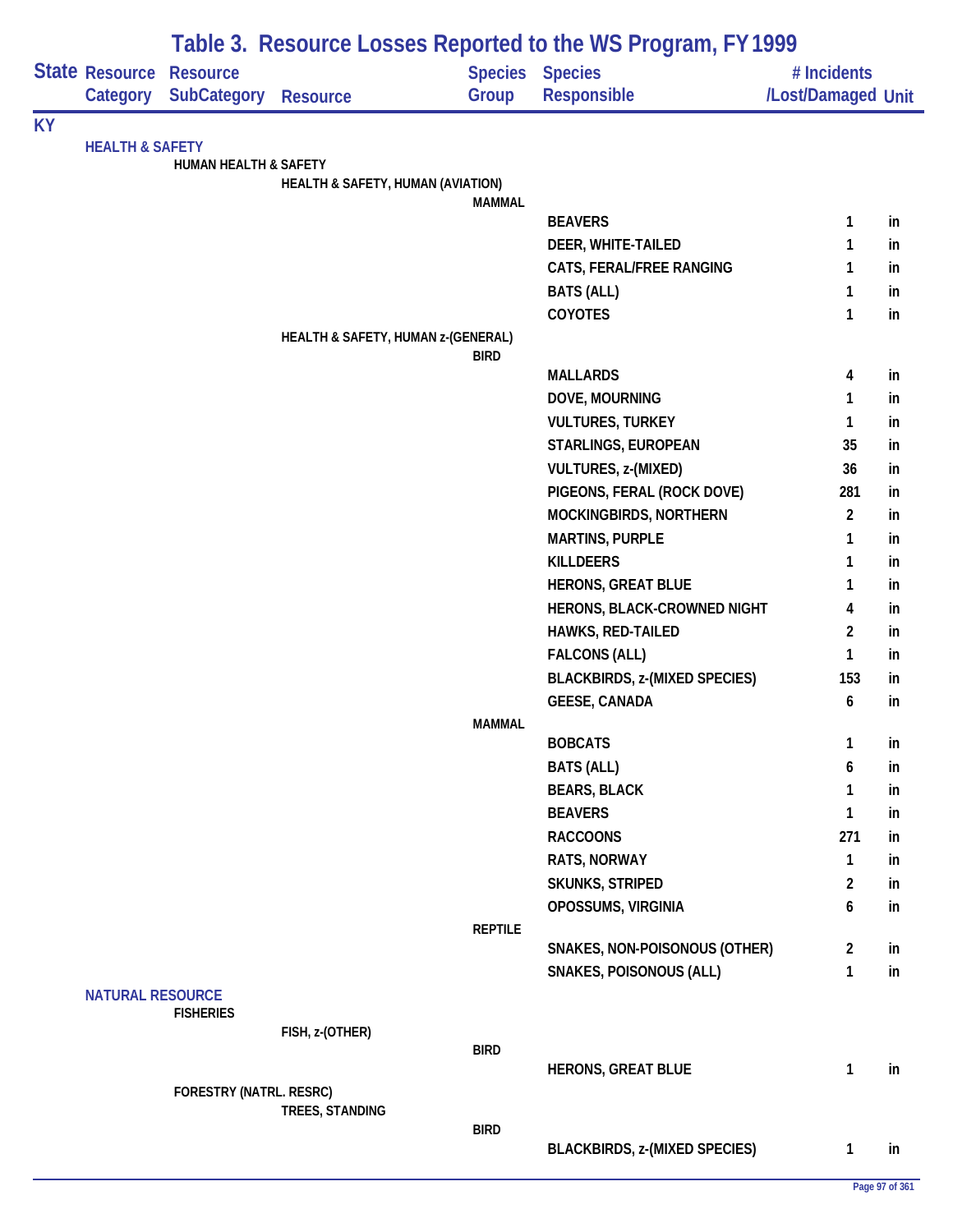|           |                            |                                       |                                  |                         | Table 3. Resource Losses Reported to the WS Program, FY 1999 |                                   |          |
|-----------|----------------------------|---------------------------------------|----------------------------------|-------------------------|--------------------------------------------------------------|-----------------------------------|----------|
|           | State Resource<br>Category | <b>Resource</b><br><b>SubCategory</b> | <b>Resource</b>                  | <b>Species</b><br>Group | <b>Species</b><br>Responsible                                | # Incidents<br>/Lost/Damaged Unit |          |
| <b>KY</b> |                            |                                       |                                  |                         |                                                              |                                   |          |
|           | <b>NATURAL RESOURCE</b>    | FORESTRY (NATRL. RESRC)               | TREES, STANDING                  | <b>MAMMAL</b>           |                                                              |                                   |          |
|           |                            |                                       |                                  |                         | <b>BEAVERS</b>                                               | 9                                 | in       |
|           |                            | <b>WILDLIFE</b>                       | BIRDS, z-(OTHER)                 |                         |                                                              |                                   |          |
|           |                            |                                       |                                  | <b>BIRD</b>             |                                                              | 1                                 |          |
|           | <b>PROPERTY</b>            |                                       |                                  |                         | HAWKS, RED-TAILED                                            |                                   | ea       |
|           |                            | <b>ANIMAL</b>                         | PETS (COMPANION & HOBBY ANIMALS) |                         |                                                              |                                   |          |
|           |                            |                                       |                                  | <b>BIRD</b>             |                                                              |                                   |          |
|           |                            |                                       |                                  |                         | HERONS, BLACK-CROWNED NIGHT                                  | 1                                 | ea       |
|           |                            |                                       |                                  |                         | HAWKS, COOPER'S<br>HAWKS, RED-TAILED                         | 1<br>1                            | ea<br>ea |
|           |                            |                                       |                                  | <b>MAMMAL</b>           |                                                              |                                   |          |
|           |                            |                                       |                                  |                         | OPOSSUMS, VIRGINIA                                           | $\overline{2}$<br>$\overline{2}$  | ea       |
|           |                            |                                       | ZOO/ZOO ANIMALS                  |                         | <b>RACCOONS</b>                                              |                                   | ea       |
|           |                            |                                       |                                  | <b>BIRD</b>             |                                                              |                                   |          |
|           |                            |                                       |                                  |                         | <b>DUCKS, FERAL</b><br><b>GEESE, CANADA</b>                  | $\overline{2}$<br>$\overline{c}$  | ea<br>ea |
|           |                            |                                       |                                  |                         | HERONS, BLACK-CROWNED NIGHT                                  | 3                                 | ea       |
|           |                            |                                       |                                  | <b>MAMMAL</b>           |                                                              |                                   |          |
|           |                            |                                       |                                  |                         | <b>RACCOONS</b><br>OPOSSUMS, VIRGINIA                        | 3<br>4                            | ea<br>ea |
|           |                            |                                       |                                  |                         | <b>FOXES, RED</b>                                            | 1                                 | ea       |
|           |                            |                                       |                                  |                         | CATS, FERAL/FREE RANGING                                     | 3                                 | ea       |
|           |                            | <b>EQUIPMENT</b>                      | <b>AIRCRAFT</b>                  |                         |                                                              |                                   |          |
|           |                            |                                       |                                  | <b>BIRD</b>             |                                                              |                                   |          |
|           |                            |                                       |                                  |                         | PIGEONS, FERAL (ROCK DOVE)                                   | $\mathbf{1}$                      | ea       |
|           |                            |                                       |                                  |                         | z-PASSERINES (OTHER)<br>SWIFTS (ALL)                         | $\overline{a}$<br>1               | ea<br>ea |
|           |                            |                                       |                                  |                         | <b>SWALLOWS, BARN</b>                                        | 3                                 | ea       |
|           |                            |                                       |                                  |                         | <b>BIRD, UNIDENTIFIABLE</b>                                  | 27                                | ea       |
|           |                            |                                       |                                  |                         | ROBINS, AMERICAN                                             | 1                                 | ea       |
|           |                            |                                       |                                  |                         | OWLS, z-(OTHER)                                              | 1                                 | ea       |
|           |                            |                                       |                                  |                         | <b>OWLS, GREAT HORNED</b>                                    | 1                                 | ea       |
|           |                            |                                       |                                  |                         | <b>MEADOWLARKS, EASTERN</b>                                  | 7                                 | ea       |
|           |                            |                                       |                                  |                         | <b>KILLDEERS</b>                                             | 4                                 | ea       |
|           |                            |                                       |                                  |                         | <b>KESTRELS, AMERICAN</b>                                    | 3                                 | ea       |
|           |                            |                                       |                                  |                         | HAWKS, RED-TAILED                                            | 1                                 | ea       |
|           |                            |                                       |                                  |                         | DOVE, MOURNING                                               | 9                                 | ea       |
|           |                            |                                       |                                  | <b>MAMMAL</b>           | STARLINGS, EUROPEAN                                          | 6                                 | ea       |
|           |                            |                                       |                                  |                         | <b>BATS (ALL)</b>                                            | $\mathbf{1}$                      | ea       |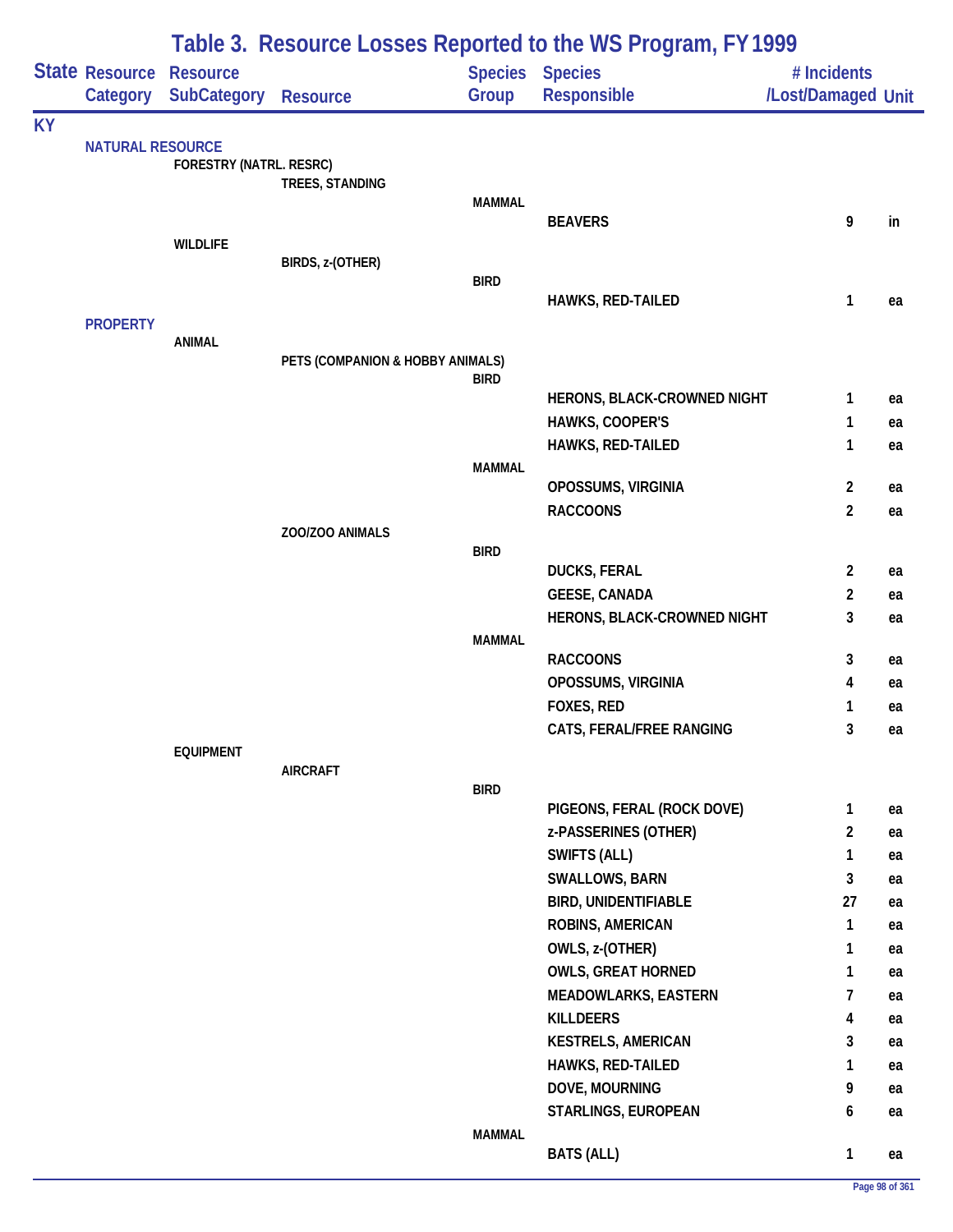|           |                 |                                        |                                        |               | Table 3. Resource Losses Reported to the WS Program, FY 1999 |                     |          |
|-----------|-----------------|----------------------------------------|----------------------------------------|---------------|--------------------------------------------------------------|---------------------|----------|
|           | State Resource  | <b>Resource</b>                        |                                        |               | <b>Species Species</b>                                       | # Incidents         |          |
|           | Category        | <b>SubCategory</b>                     | <b>Resource</b>                        | Group         | Responsible                                                  | /Lost/Damaged Unit  |          |
| <b>KY</b> |                 |                                        |                                        |               |                                                              |                     |          |
|           | <b>PROPERTY</b> | <b>EQUIPMENT</b>                       |                                        |               |                                                              |                     |          |
|           |                 |                                        | <b>AIRCRAFT</b>                        |               |                                                              |                     |          |
|           |                 |                                        |                                        | <b>MAMMAL</b> |                                                              |                     |          |
|           |                 |                                        |                                        |               | CATS, FERAL/FREE RANGING                                     | 1                   | ea       |
|           |                 |                                        |                                        |               | COYOTES                                                      | 1<br>$\overline{2}$ | ea       |
|           |                 |                                        |                                        |               | MUSKRATS, z-(OTHER)<br><b>RACCOONS</b>                       | 1                   | ea<br>ea |
|           |                 | <b>LANDSCAPING, TURF &amp; GARDENS</b> |                                        |               |                                                              |                     |          |
|           |                 |                                        | <b>GARDENS, VEG./FRUITS &amp; NUTS</b> |               |                                                              |                     |          |
|           |                 |                                        |                                        | <b>BIRD</b>   |                                                              |                     |          |
|           |                 |                                        |                                        |               | <b>GEESE, CANADA</b>                                         | 1                   | in       |
|           |                 |                                        |                                        |               | STARLINGS, EUROPEAN                                          | 1                   | in       |
|           |                 |                                        |                                        | <b>MAMMAL</b> | DEER, WHITE-TAILED                                           | 1                   | in       |
|           |                 |                                        |                                        |               | MARMOTS/WOODCHUCKS (ALL)                                     | 1                   | in       |
|           |                 |                                        |                                        |               | <b>MOLES (ALL)</b>                                           | 1                   | in       |
|           |                 |                                        |                                        |               | RABBITS, COTTONTAIL                                          | 4                   | in       |
|           |                 |                                        |                                        |               | SQUIRRELS, GRAY                                              | $\overline{c}$      | in       |
|           |                 |                                        | <b>GOLF COURSES</b>                    |               |                                                              |                     |          |
|           |                 |                                        |                                        | <b>BIRD</b>   |                                                              |                     |          |
|           |                 |                                        |                                        |               | <b>GEESE, CANADA</b>                                         | 23                  | in       |
|           |                 |                                        | TREES, STANDING & SHRUBS               | <b>MAMMAL</b> |                                                              |                     |          |
|           |                 |                                        |                                        |               | <b>VOLES (ALL)</b>                                           | 1                   | in       |
|           |                 |                                        | <b>TURF AND/OR FLOWERS</b>             |               |                                                              |                     |          |
|           |                 |                                        |                                        | <b>BIRD</b>   |                                                              |                     |          |
|           |                 |                                        |                                        |               | <b>MALLARDS</b>                                              | 1                   | in       |
|           |                 |                                        |                                        |               | STARLINGS, EUROPEAN                                          | 1                   | ın       |
|           |                 |                                        |                                        |               | <b>GEESE, CANADA</b>                                         | 5                   | in       |
|           |                 |                                        |                                        | <b>MAMMAL</b> | <b>MOLES (ALL)</b>                                           | 3                   | in       |
|           |                 |                                        |                                        |               | <b>RABBITS, COTTONTAIL</b>                                   | 1                   | in       |
|           |                 |                                        |                                        |               | <b>SKUNKS, STRIPED</b>                                       | 1                   | in       |
|           |                 |                                        |                                        |               | <b>VOLES (ALL)</b>                                           | 1                   | in       |
|           |                 |                                        |                                        |               | CATS, FERAL/FREE RANGING                                     | 1                   | in       |
|           |                 |                                        | z-LANDSCAPING (OTHER)                  |               |                                                              |                     |          |
|           |                 |                                        |                                        | <b>BIRD</b>   |                                                              |                     |          |
|           |                 |                                        |                                        |               | <b>DUCKS, FERAL</b>                                          | $\overline{2}$      | in       |
|           |                 |                                        |                                        |               | <b>GEESE, CANADA</b>                                         | 13                  | in       |
|           |                 |                                        |                                        | <b>MAMMAL</b> | <b>MALLARDS</b>                                              | $\overline{2}$      | in       |
|           |                 |                                        |                                        |               | DEER, WHITE-TAILED                                           | 1                   | in       |
|           |                 |                                        |                                        |               | <b>VOLES (ALL)</b>                                           | 1                   | in       |
|           |                 |                                        |                                        |               | <b>CHIPMUNKS (ALL)</b>                                       | 1                   | in       |
|           |                 | OTHER PROPERTY                         |                                        |               |                                                              |                     |          |
|           |                 |                                        | PROPERTY (GENERAL)                     |               |                                                              |                     |          |

**BIRD**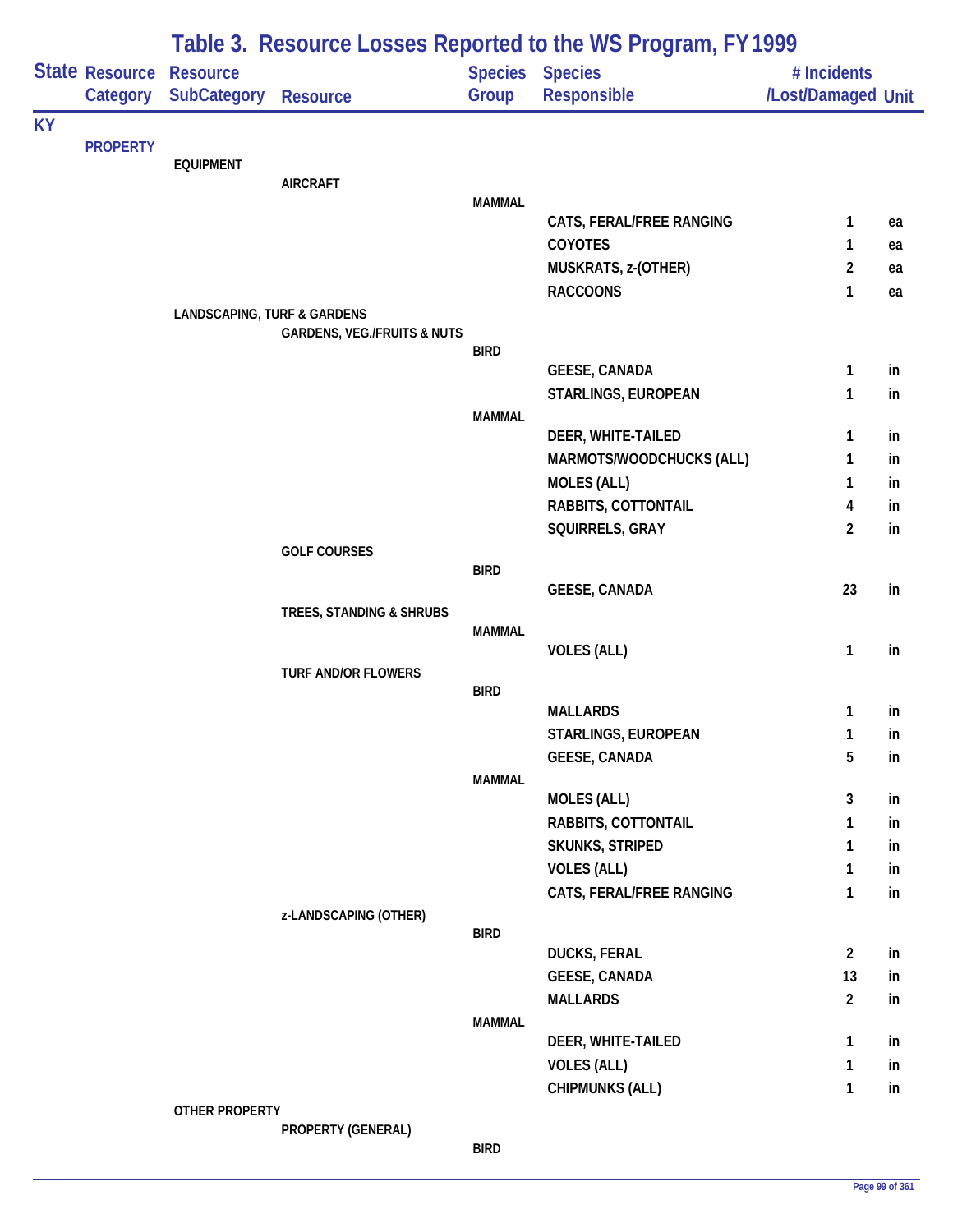|           |                            |                                       |                                   |                | Table 3. Resource Losses Reported to the WS Program, FY 1999 |                                   |     |
|-----------|----------------------------|---------------------------------------|-----------------------------------|----------------|--------------------------------------------------------------|-----------------------------------|-----|
|           | State Resource<br>Category | <b>Resource</b><br><b>SubCategory</b> | <b>Resource</b>                   | Group          | <b>Species Species</b><br><b>Responsible</b>                 | # Incidents<br>/Lost/Damaged Unit |     |
| <b>KY</b> |                            |                                       |                                   |                |                                                              |                                   |     |
|           | <b>PROPERTY</b>            |                                       |                                   |                |                                                              |                                   |     |
|           |                            | <b>OTHER PROPERTY</b>                 | PROPERTY (GENERAL)                |                |                                                              |                                   |     |
|           |                            |                                       |                                   | <b>BIRD</b>    |                                                              |                                   |     |
|           |                            |                                       |                                   |                | <b>MARTINS, PURPLE</b>                                       | 1                                 | in  |
|           |                            |                                       |                                   |                | <b>VULTURES, z-(MIXED)</b>                                   | 4                                 | in  |
|           |                            |                                       |                                   |                | <b>VULTURES, TURKEY</b>                                      | $\overline{2}$                    | in  |
|           |                            |                                       |                                   |                | SWALLOWS, BARN                                               | 1                                 | in  |
|           |                            |                                       |                                   |                | STARLINGS, EUROPEAN                                          | 28                                | in  |
|           |                            |                                       |                                   |                | <b>BLACKBIRDS, z-(MIXED SPECIES)</b>                         | 4                                 | in  |
|           |                            |                                       |                                   |                | PIGEONS, FERAL (ROCK DOVE)                                   | 28                                | in  |
|           |                            |                                       |                                   |                | <b>MALLARDS</b>                                              | $\overline{2}$                    | in  |
|           |                            |                                       |                                   |                | HERONS, BLACK-CROWNED NIGHT                                  | 17                                | in  |
|           |                            |                                       |                                   |                | <b>GEESE, FERAL</b>                                          | $\overline{2}$                    | in  |
|           |                            |                                       |                                   |                | <b>GEESE, CANADA</b>                                         | 10                                | in  |
|           |                            |                                       |                                   |                | <b>DUCKS, FERAL</b>                                          | 3                                 | in  |
|           |                            |                                       |                                   |                | DOVE, MOURNING                                               | 5                                 | in  |
|           |                            |                                       |                                   |                | <b>CROWS, AMERICAN</b>                                       | $\overline{2}$                    | in  |
|           |                            |                                       |                                   |                | SPARROWS, HOUSE/ENGLISH                                      | $\overline{7}$                    | in  |
|           |                            |                                       |                                   | <b>MAMMAL</b>  |                                                              |                                   |     |
|           |                            |                                       |                                   |                | SQUIRRELS, GRAY                                              | 4                                 | in  |
|           |                            |                                       |                                   |                | SKUNKS, STRIPED                                              | 6                                 | in  |
|           |                            |                                       |                                   |                | MUSKRATS, z-(OTHER)                                          | $\overline{2}$                    | in  |
|           |                            |                                       |                                   |                | <b>RACCOONS</b>                                              | 10                                | in  |
|           |                            |                                       |                                   |                | OPOSSUMS, VIRGINIA                                           | 14                                | in  |
|           |                            |                                       |                                   |                | HOGS, FERAL                                                  | $\mathbf{1}$                      | in  |
|           |                            |                                       |                                   |                | DEER, WHITE-TAILED                                           | 1                                 | In. |
|           |                            |                                       |                                   |                | <b>BEAVERS</b>                                               | 8                                 | in  |
|           |                            |                                       |                                   |                | <b>CHIPMUNKS (ALL)</b>                                       | 3                                 | in  |
|           |                            |                                       |                                   |                | MARMOTS/WOODCHUCKS (ALL)                                     | $\overline{2}$                    | in  |
|           |                            |                                       |                                   | <b>REPTILE</b> |                                                              |                                   |     |
|           |                            |                                       |                                   |                | SNAKES, NON-POISONOUS (OTHER)                                | $\mathbf{3}$                      | in  |
|           |                            | <b>STRUCTURES</b>                     | AIRPORT RUNWAYS/TAXIWAYS          |                |                                                              |                                   |     |
|           |                            |                                       |                                   | <b>BIRD</b>    |                                                              |                                   |     |
|           |                            |                                       |                                   |                | PIGEONS, FERAL (ROCK DOVE)                                   | $\mathbf{1}$                      | in  |
|           |                            |                                       | <b>BUILDINGS, NON-RESIDENTIAL</b> |                |                                                              |                                   |     |
|           |                            |                                       |                                   | <b>BIRD</b>    |                                                              |                                   |     |
|           |                            |                                       |                                   |                | <b>GEESE, FERAL</b>                                          | $\mathbf{1}$                      | in  |
|           |                            |                                       |                                   |                | <b>VULTURES, TURKEY</b>                                      | $\mathbf{1}$                      | in  |
|           |                            |                                       |                                   |                | STARLINGS, EUROPEAN                                          | 8                                 | in  |
|           |                            |                                       |                                   |                | PIGEONS, FERAL (ROCK DOVE)                                   | 12                                | in  |
|           |                            |                                       |                                   |                | HERONS, BLACK-CROWNED NIGHT                                  | 1                                 | in  |
|           |                            |                                       |                                   |                | <b>GEESE, CANADA</b>                                         | 9                                 | in  |
|           |                            |                                       |                                   |                | <b>DUCKS, FERAL</b>                                          | $\mathbf{1}$                      | in  |
|           |                            |                                       |                                   |                | <b>NIGHTHAWKS (ALL)</b>                                      | $\mathbf{1}$                      | in  |
|           |                            |                                       |                                   | <b>MAMMAL</b>  |                                                              |                                   |     |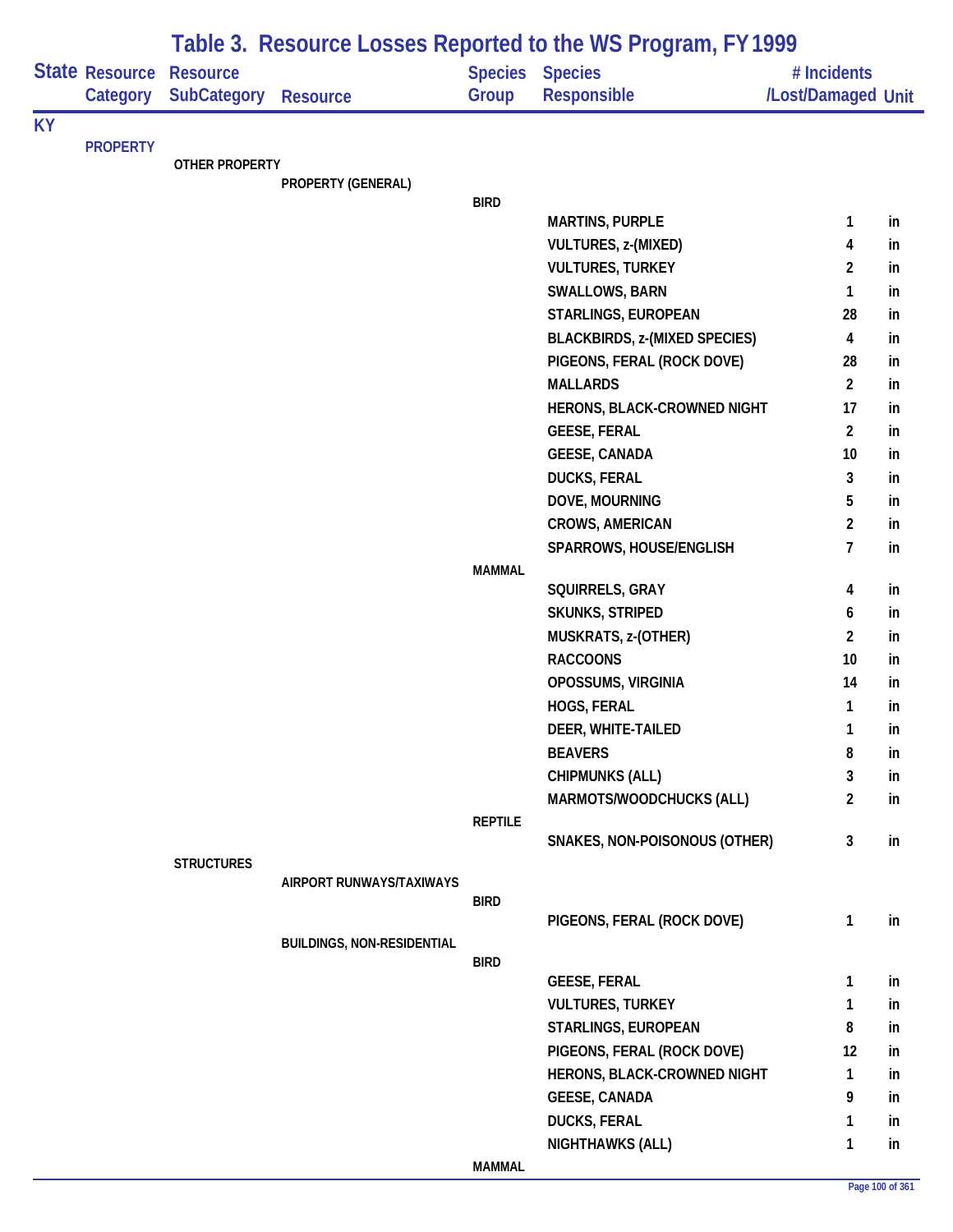|           |                                   |                                       |                                   |                          | Table 3. Resource Losses Reported to the WS Program, FY 1999 |                                   |          |
|-----------|-----------------------------------|---------------------------------------|-----------------------------------|--------------------------|--------------------------------------------------------------|-----------------------------------|----------|
|           | <b>State Resource</b><br>Category | <b>Resource</b><br><b>SubCategory</b> | <b>Resource</b>                   | Species Species<br>Group | Responsible                                                  | # Incidents<br>/Lost/Damaged Unit |          |
| <b>KY</b> |                                   |                                       |                                   |                          |                                                              |                                   |          |
|           | <b>PROPERTY</b>                   | <b>STRUCTURES</b>                     |                                   |                          |                                                              |                                   |          |
|           |                                   |                                       | <b>BUILDINGS, NON-RESIDENTIAL</b> |                          |                                                              |                                   |          |
|           |                                   |                                       |                                   | <b>MAMMAL</b>            |                                                              |                                   |          |
|           |                                   |                                       |                                   |                          | OPOSSUMS, VIRGINIA                                           | $\mathbf{1}$                      | in       |
|           |                                   |                                       |                                   |                          | <b>RACCOONS</b>                                              | 1                                 | in       |
|           |                                   |                                       | <b>BUILDINGS, RESIDENTIAL</b>     | <b>AMPHIBIAN</b>         |                                                              |                                   |          |
|           |                                   |                                       |                                   |                          | <b>SALAMANDERS (ALL)</b>                                     | $\mathbf{1}$                      | in       |
|           |                                   |                                       |                                   | <b>BIRD</b>              |                                                              |                                   |          |
|           |                                   |                                       |                                   |                          | STARLINGS, EUROPEAN                                          | 17                                | in       |
|           |                                   |                                       |                                   |                          | WOODPECKERS, z-(OTHER)                                       | 13                                | in       |
|           |                                   |                                       |                                   |                          | <b>SWALLOWS, BARN</b>                                        | 1                                 | in       |
|           |                                   |                                       |                                   |                          | ROBINS, AMERICAN                                             | $\mathbf{1}$                      | in       |
|           |                                   |                                       |                                   |                          | <b>BLACKBIRDS, z-(MIXED SPECIES)</b>                         | 10                                | in       |
|           |                                   |                                       |                                   |                          | PIGEONS, FERAL (ROCK DOVE)<br>SPARROWS, HOUSE/ENGLISH        | 17<br>$\mathbf{1}$                | in<br>in |
|           |                                   |                                       |                                   | <b>MAMMAL</b>            |                                                              |                                   |          |
|           |                                   |                                       |                                   |                          | OPOSSUMS, VIRGINIA                                           | 17                                | in       |
|           |                                   |                                       |                                   |                          | SQUIRRELS, GRAY                                              | 8                                 | in       |
|           |                                   |                                       |                                   |                          | SQUIRRELS, FLYING (ALL)                                      | 1                                 | in       |
|           |                                   |                                       |                                   |                          | <b>SKUNKS, STRIPED</b>                                       | 4                                 | in       |
|           |                                   |                                       |                                   |                          | <b>RACCOONS</b>                                              | 12                                | in       |
|           |                                   |                                       |                                   |                          | MARMOTS/WOODCHUCKS (ALL)                                     | 1                                 | in       |
|           |                                   |                                       |                                   |                          | <b>CHIPMUNKS (ALL)</b>                                       | 3                                 | in       |
|           |                                   |                                       |                                   |                          | <b>BATS (ALL)</b>                                            | 11                                | in       |
|           |                                   |                                       |                                   |                          | RATS, NORWAY                                                 | $\overline{7}$                    | in       |
|           |                                   |                                       |                                   | <b>REPTILE</b>           | SNAKES, NON-POISONOUS (OTHER)                                | $\overline{2}$                    | in       |
|           |                                   |                                       | DIKES/DAMS/IMPOUNDMENTS           |                          |                                                              |                                   |          |
|           |                                   |                                       |                                   | <b>BIRD</b>              |                                                              |                                   |          |
|           |                                   |                                       |                                   |                          | PIGEONS, FERAL (ROCK DOVE)                                   | $\mathbf{1}$                      | in       |
|           |                                   |                                       |                                   |                          | STARLINGS, EUROPEAN                                          | $\mathbf{1}$                      | in       |
|           |                                   |                                       |                                   |                          | <b>GEESE, CANADA</b>                                         | 1                                 | in       |
|           |                                   |                                       |                                   | <b>MAMMAL</b>            |                                                              | 5                                 |          |
|           |                                   |                                       | DITCH IRRIGATION/DRAINAGE SYSTEM  |                          | MUSKRATS, z-(OTHER)                                          |                                   | in       |
|           |                                   |                                       |                                   | <b>MAMMAL</b>            |                                                              |                                   |          |
|           |                                   |                                       |                                   |                          | <b>BEAVERS</b>                                               | 1                                 | in       |
|           |                                   |                                       | ROADS/BRIDGES                     |                          |                                                              |                                   |          |
|           |                                   |                                       |                                   | <b>BIRD</b>              | PIGEONS, FERAL (ROCK DOVE)                                   | 1                                 | in       |
|           |                                   |                                       | <b>SWIMMING POOLS</b>             |                          |                                                              |                                   |          |
|           |                                   |                                       |                                   | <b>BIRD</b>              |                                                              |                                   |          |
|           |                                   |                                       |                                   |                          | <b>MALLARDS</b>                                              | 6                                 | in       |
|           |                                   |                                       |                                   | <b>MAMMAL</b>            |                                                              |                                   |          |
|           |                                   |                                       |                                   |                          | <b>BATS (ALL)</b>                                            | 1                                 | in       |
|           |                                   |                                       | UTILITIES, ELECTRICAL             |                          |                                                              |                                   |          |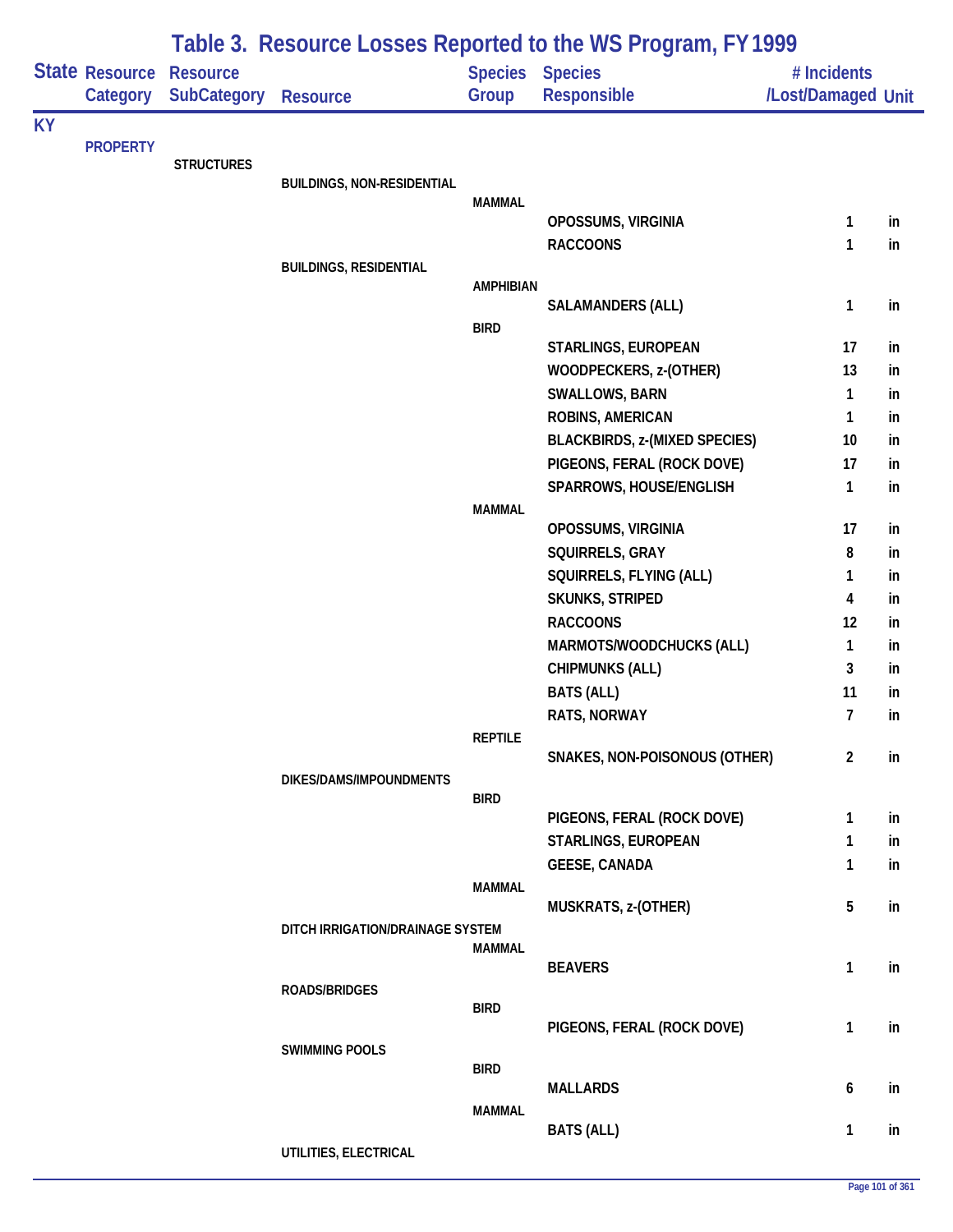|           |                            |                                       |                                                              |                              | Table 3. Resource Losses Reported to the WS Program, FY 1999     |                                   |          |
|-----------|----------------------------|---------------------------------------|--------------------------------------------------------------|------------------------------|------------------------------------------------------------------|-----------------------------------|----------|
|           | State Resource<br>Category | <b>Resource</b><br><b>SubCategory</b> | <b>Resource</b>                                              | Group                        | Species Species<br>Responsible                                   | # Incidents<br>/Lost/Damaged Unit |          |
| <b>KY</b> | <b>PROPERTY</b>            | <b>STRUCTURES</b>                     | UTILITIES, ELECTRICAL                                        | <b>BIRD</b>                  | STARLINGS, EUROPEAN                                              | 1                                 | in       |
| LA        | <b>AGRICULTURE</b>         | <b>AQUACULTURE</b>                    | FISH, BAITFISH (OTHER)                                       |                              |                                                                  |                                   |          |
|           |                            |                                       | FISH, CATFISH (FINGERLING)                                   | <b>BIRD</b>                  | <b>EGRETS/HERONS (MIXED)</b>                                     | 1                                 | in       |
|           |                            |                                       | FISH, FOOD FISH (OTHER)                                      | <b>BIRD</b>                  | CORMORANTS, DOUBLE-CRESTED                                       | $\overline{2}$                    | in       |
|           |                            |                                       |                                                              | <b>BIRD</b>                  | CORMORANTS, DOUBLE-CRESTED<br><b>WADING BIRDS (OTHER)</b>        | $\overline{2}$<br>1               | in<br>in |
|           |                            |                                       | SHELLFISH, CRAWFISH                                          | <b>MAMMAL</b><br><b>BIRD</b> | <b>SKUNKS, STRIPED</b>                                           | 1                                 | in       |
|           |                            |                                       |                                                              |                              | COOTS, AMERICAN<br><b>DUCKS, DABBLING (OTHER)</b>                | 3<br>1                            | in<br>in |
|           |                            |                                       |                                                              | <b>MAMMAL</b>                | <b>EGRETS/HERONS/IBIS (MIXED)</b><br><b>WADING BIRDS (OTHER)</b> | $\overline{2}$<br>44              | in<br>in |
|           |                            |                                       | <b>COMMERCIAL FORESTRY &amp; NURSERY</b><br>TREES, SEEDLINGS |                              | <b>RACCOONS</b>                                                  | 9                                 | in       |
|           |                            |                                       |                                                              | <b>MAMMAL</b>                | <b>VOLES (ALL)</b><br><b>BEAVERS</b>                             | $\mathbf{1}$<br>$\mathbf{1}$      | in<br>in |
|           |                            |                                       | TREES, STANDING (MIXED)                                      | MAMMAL                       | <b>BEAVERS</b>                                                   | 14                                | in       |
|           |                            |                                       | TREES, STANDING HARDWOOD                                     | <b>MAMMAL</b>                | <b>BEAVERS</b>                                                   | 196                               | in       |
|           |                            |                                       | TREES, STANDING SOFTWOOD                                     | <b>MAMMAL</b>                | <b>BEAVERS</b>                                                   | 34                                | in       |
|           |                            | <b>COMMERCIAL GAME ANIMALS</b>        | MAMMALS, DEER, WHITE-TAILED                                  | <b>MAMMAL</b>                |                                                                  |                                   |          |
|           |                            | <b>FIELD CROPS</b>                    | <b>BEANS, SOYBEANS</b>                                       |                              | COYOTES                                                          | $\mathbf{1}$                      | ea       |
|           |                            |                                       |                                                              | <b>MAMMAL</b>                | <b>BEAVERS</b>                                                   | $\mathbf{1}$                      | in       |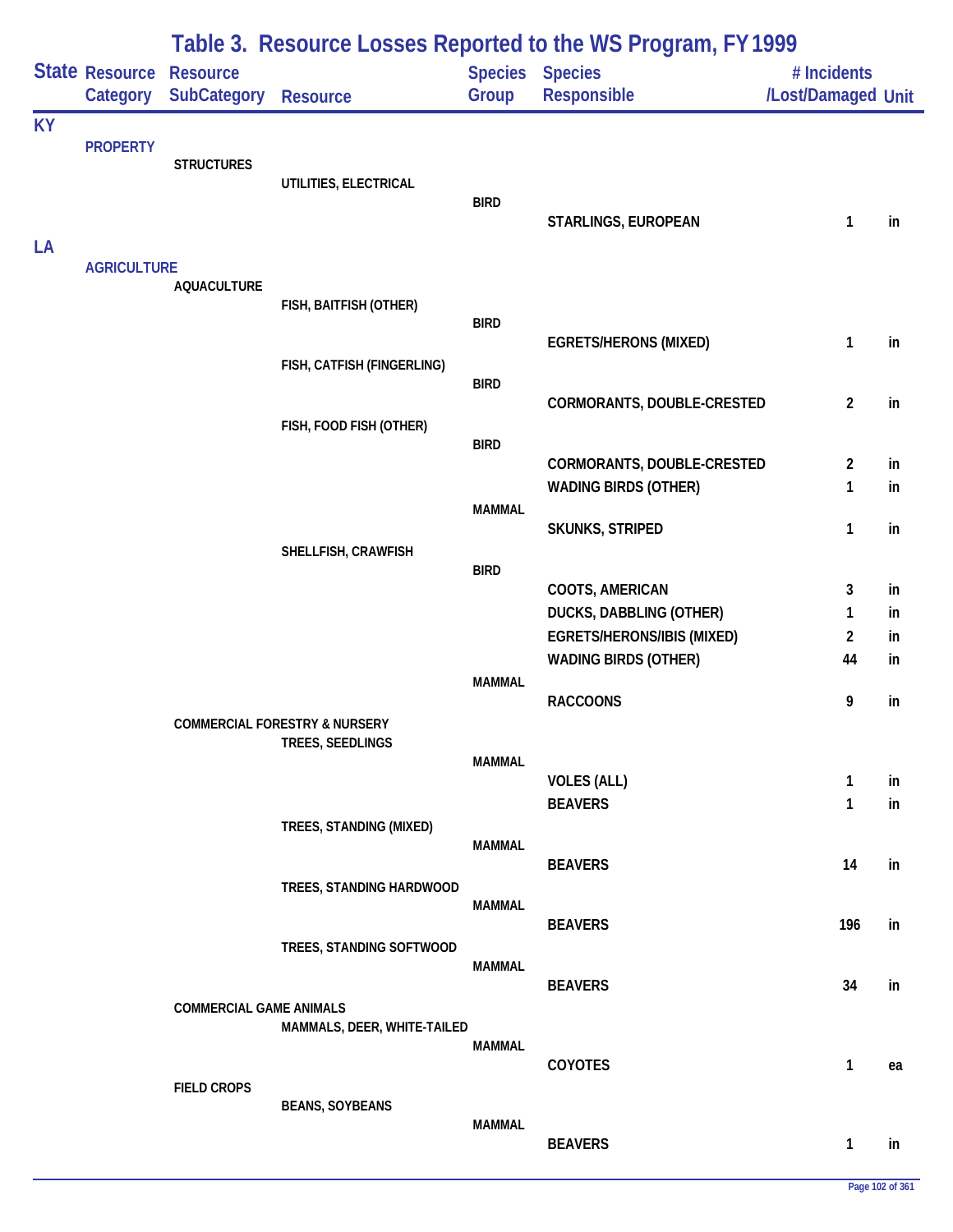|    |                            |                                       |                             |                         | Table 3. Resource Losses Reported to the WS Program, FY 1999      |                                   |          |
|----|----------------------------|---------------------------------------|-----------------------------|-------------------------|-------------------------------------------------------------------|-----------------------------------|----------|
|    | State Resource<br>Category | <b>Resource</b><br><b>SubCategory</b> | <b>Resource</b>             | <b>Species</b><br>Group | <b>Species</b><br>Responsible                                     | # Incidents<br>/Lost/Damaged Unit |          |
| LA |                            |                                       |                             |                         |                                                                   |                                   |          |
|    | <b>AGRICULTURE</b>         | <b>FIELD CROPS</b>                    |                             |                         |                                                                   |                                   |          |
|    |                            |                                       | <b>BEANS, SOYBEANS</b>      |                         |                                                                   |                                   |          |
|    |                            |                                       |                             | <b>MAMMAL</b>           | DEER, WHITE-TAILED                                                | 1                                 | in       |
|    |                            |                                       | <b>GRAINS, CORN (FIELD)</b> |                         |                                                                   |                                   |          |
|    |                            |                                       |                             | <b>MAMMAL</b>           |                                                                   |                                   |          |
|    |                            |                                       |                             |                         | <b>BEAVERS</b>                                                    | $\overline{2}$                    | in       |
|    |                            |                                       |                             |                         | <b>RACCOONS</b>                                                   | $\overline{2}$                    | in       |
|    |                            |                                       | <b>GRAINS, CORN (SWEET)</b> | <b>BIRD</b>             |                                                                   |                                   |          |
|    |                            |                                       |                             |                         | <b>BLACKBIRDS, z-(MIXED SPECIES)</b>                              | 3                                 | in       |
|    |                            |                                       |                             |                         | <b>CROWS, AMERICAN</b>                                            | 1                                 | in       |
|    |                            |                                       |                             | <b>MAMMAL</b>           |                                                                   |                                   |          |
|    |                            |                                       | <b>GRAINS, RICE</b>         |                         | <b>RACCOONS</b>                                                   | 1                                 | in       |
|    |                            |                                       |                             | <b>BIRD</b>             |                                                                   |                                   |          |
|    |                            |                                       |                             |                         | <b>BLACKBIRDS, z-(MIXED SPECIES)</b>                              | 276                               | in       |
|    |                            |                                       |                             |                         | COOTS, AMERICAN                                                   | 4                                 | in       |
|    |                            |                                       |                             |                         | COWBIRDS, BROWN-HEADED                                            | 1                                 | in       |
|    |                            |                                       |                             |                         | <b>DUCKS, DABBLING (OTHER)</b><br><b>DUCKS, WHISTLING (OTHER)</b> | 5<br>7                            | in<br>in |
|    |                            |                                       |                             |                         | <b>GEESE, CANADA</b>                                              | 1                                 | in       |
|    |                            |                                       |                             |                         | <b>GEESE, SNOW</b>                                                | 1                                 | in       |
|    |                            |                                       |                             | <b>MAMMAL</b>           |                                                                   |                                   |          |
|    |                            |                                       |                             |                         | MUSKRATS, z-(OTHER)                                               | 1                                 | in       |
|    |                            |                                       |                             |                         | <b>RACCOONS</b>                                                   | 1                                 | in       |
|    |                            |                                       | <b>POTATOES</b>             | <b>MAMMAL</b>           |                                                                   |                                   |          |
|    |                            |                                       |                             |                         | DEER, WHITE-TAILED                                                | $\mathbf{1}$                      | in       |
|    |                            |                                       | <b>SUGARCANE</b>            |                         |                                                                   |                                   |          |
|    |                            |                                       |                             | <b>MAMMAL</b>           | HOGS, FERAL                                                       | $\overline{2}$                    | in       |
|    |                            | <b>FRUITS &amp; NUTS</b>              |                             |                         |                                                                   |                                   |          |
|    |                            |                                       | <b>BUSHES, BLUEBERRY</b>    |                         |                                                                   |                                   |          |
|    |                            |                                       |                             | <b>MAMMAL</b>           |                                                                   |                                   |          |
|    |                            |                                       | <b>NUTS, PECANS</b>         |                         | HOGS, FERAL                                                       | $\mathbf{1}$                      | in       |
|    |                            |                                       |                             | <b>MAMMAL</b>           |                                                                   |                                   |          |
|    |                            |                                       |                             |                         | SQUIRRELS, GRAY                                                   | $\mathbf{1}$                      | in       |
|    |                            |                                       | <b>STRAWBERRIES</b>         | <b>BIRD</b>             |                                                                   |                                   |          |
|    |                            |                                       |                             |                         | <b>CROWS, AMERICAN</b>                                            | $\mathbf{1}$                      | in       |
|    |                            |                                       |                             |                         | WAXWINGS, CEDAR                                                   | $\overline{2}$                    | in       |
|    |                            | <b>LIVESTOCK</b>                      |                             |                         |                                                                   |                                   |          |
|    |                            |                                       | CATTLE (ADULT)              | <b>MAMMAL</b>           |                                                                   |                                   |          |
|    |                            |                                       |                             |                         | COYOTES                                                           | $\overline{2}$                    | ea       |
|    |                            |                                       | CATTLE (CALVES)             |                         |                                                                   |                                   |          |
|    |                            |                                       |                             | <b>MAMMAL</b>           |                                                                   |                                   |          |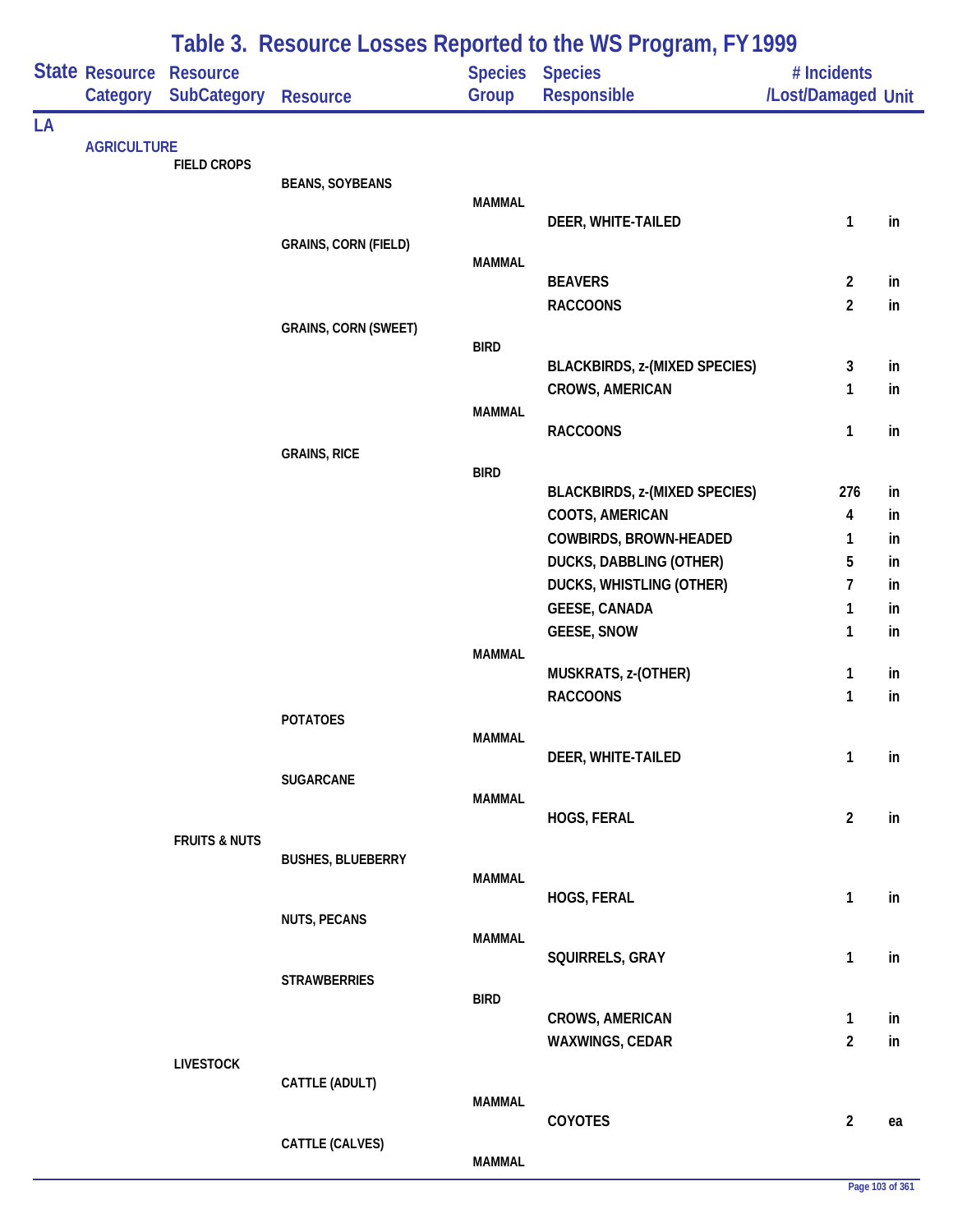|    |                            |                                |                                 |               | Table 3. Resource Losses Reported to the WS Program, FY 1999 |                                   |          |
|----|----------------------------|--------------------------------|---------------------------------|---------------|--------------------------------------------------------------|-----------------------------------|----------|
|    | State Resource<br>Category | <b>Resource</b><br>SubCategory | <b>Resource</b>                 | Group         | Species Species<br><b>Responsible</b>                        | # Incidents<br>/Lost/Damaged Unit |          |
| LA |                            |                                |                                 |               |                                                              |                                   |          |
|    | <b>AGRICULTURE</b>         | <b>LIVESTOCK</b>               |                                 |               |                                                              |                                   |          |
|    |                            |                                | CATTLE (CALVES)                 |               |                                                              |                                   |          |
|    |                            |                                |                                 | <b>MAMMAL</b> |                                                              |                                   |          |
|    |                            |                                | FOWL, CHICKENS (OTHER)          |               | COYOTES                                                      | 67                                | ea       |
|    |                            |                                |                                 | <b>BIRD</b>   |                                                              |                                   |          |
|    |                            |                                |                                 |               | HAWKS, z-(OTHER)                                             | 4                                 | ea       |
|    |                            |                                |                                 |               | OWLS, z-(OTHER)                                              | 19                                | ea       |
|    |                            |                                |                                 | <b>MAMMAL</b> |                                                              |                                   |          |
|    |                            |                                |                                 |               | <b>BOBCATS</b><br><b>COYOTES</b>                             | 11<br>64                          | ea<br>ea |
|    |                            |                                |                                 |               | FOXES, RED                                                   | 100                               | ea       |
|    |                            |                                |                                 |               | <b>MINKS</b>                                                 | $5\phantom{.0}$                   | ea       |
|    |                            |                                |                                 |               | OPOSSUMS, VIRGINIA                                           | 12                                | ea       |
|    |                            |                                | FOWL, DUCKS (DOMESTIC)          |               |                                                              |                                   |          |
|    |                            |                                |                                 | <b>MAMMAL</b> |                                                              |                                   |          |
|    |                            |                                |                                 |               | <b>MINKS</b>                                                 | 5                                 | ea       |
|    |                            |                                |                                 |               | FOXES, RED<br>COYOTES                                        | 15                                | ea       |
|    |                            |                                |                                 |               | <b>BOBCATS</b>                                               | 22<br>37                          | ea<br>ea |
|    |                            |                                |                                 |               | <b>RACCOONS</b>                                              | $\overline{2}$                    | ea       |
|    |                            |                                | FOWL, EMUS                      |               |                                                              |                                   |          |
|    |                            |                                |                                 | <b>MAMMAL</b> |                                                              |                                   |          |
|    |                            |                                |                                 |               | COYOTES                                                      | 4                                 | ea       |
|    |                            |                                | FOWL, GEESE (DOMESTIC)          | <b>MAMMAL</b> |                                                              |                                   |          |
|    |                            |                                |                                 |               | <b>BOBCATS</b>                                               | 5                                 | ea       |
|    |                            |                                |                                 |               | COYOTES                                                      | 4                                 | ea       |
|    |                            |                                | FOWL, TURKEYS (DOMESTIC)        |               |                                                              |                                   |          |
|    |                            |                                |                                 | <b>MAMMAL</b> |                                                              |                                   |          |
|    |                            |                                | GOATS, z-(OTHER ADULTS)         |               | <b>COYOTES</b>                                               | $\overline{2}$                    | ea       |
|    |                            |                                |                                 | <b>MAMMAL</b> |                                                              |                                   |          |
|    |                            |                                |                                 |               | DOGS, FERAL/FREE RANGING & HYBRID                            | $\mathbf{1}$                      | ea       |
|    |                            |                                |                                 |               | <b>BOBCATS</b>                                               | $\overline{2}$                    | ea       |
|    |                            |                                |                                 |               | COYOTES                                                      | 38                                | ea       |
|    |                            |                                | SHEEP (ADULT)                   | <b>MAMMAL</b> |                                                              |                                   |          |
|    |                            |                                |                                 |               | DOGS, FERAL/FREE RANGING & HYBRID                            | 3                                 | ea       |
|    |                            |                                | SHEEP (LAMBS)                   |               |                                                              |                                   |          |
|    |                            |                                |                                 | <b>MAMMAL</b> |                                                              |                                   |          |
|    |                            |                                |                                 |               | COYOTES                                                      | $\overline{2}$                    | ea       |
|    |                            | <b>OTHER</b>                   | HIVES (BEES, HONEY, STRUCTURES) |               |                                                              |                                   |          |
|    |                            |                                |                                 | <b>MAMMAL</b> |                                                              |                                   |          |
|    |                            |                                |                                 |               | <b>BEARS, LOUISIANA BLACK</b>                                | 38                                | ea       |
|    |                            | RANGE/PASTURE                  | <b>PASTURE</b>                  |               |                                                              |                                   |          |
|    |                            |                                |                                 | <b>MAMMAL</b> |                                                              |                                   |          |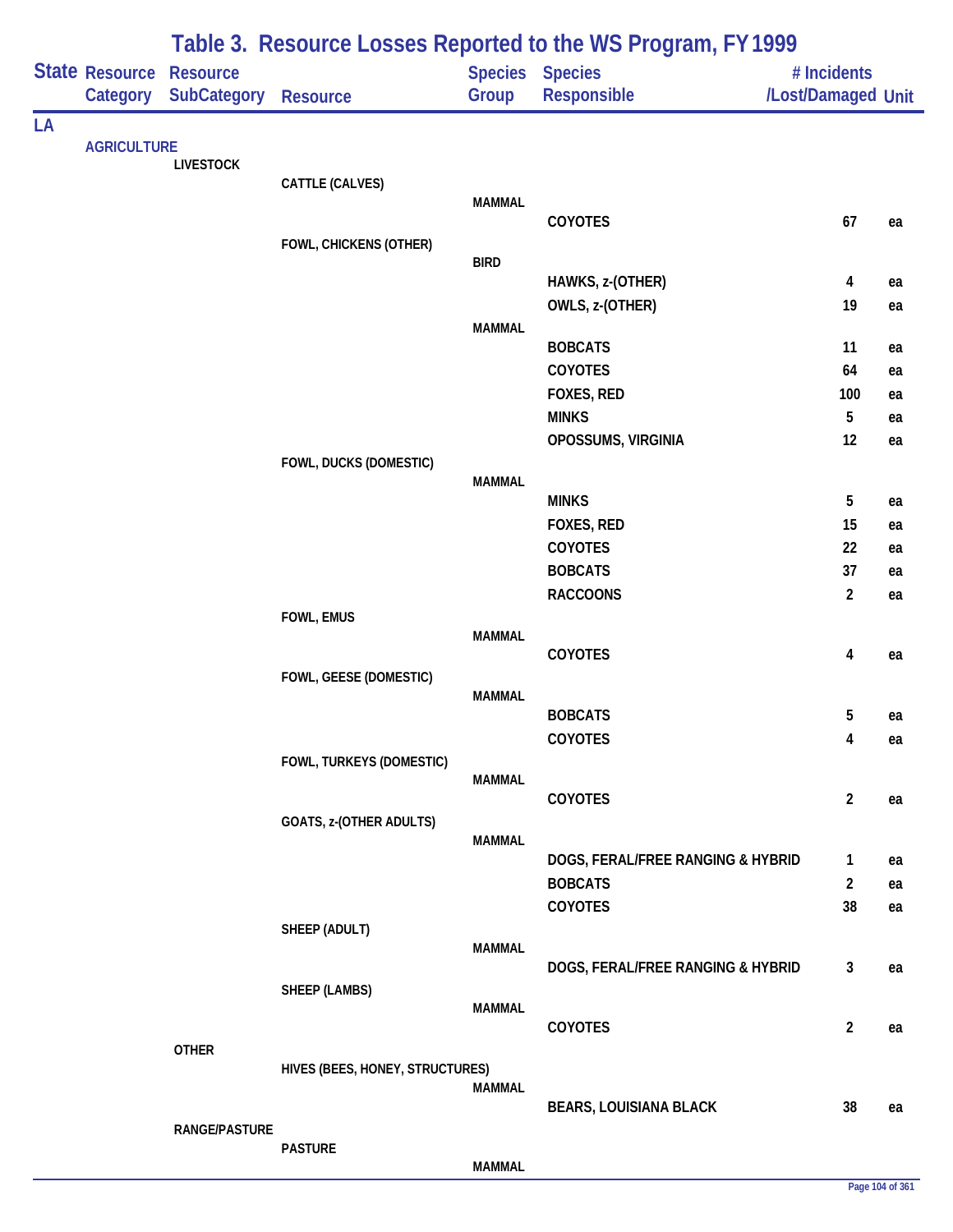|    |                            |                                  |                                    |                | Table 3. Resource Losses Reported to the WS Program, FY 1999  |                    |          |
|----|----------------------------|----------------------------------|------------------------------------|----------------|---------------------------------------------------------------|--------------------|----------|
|    | State Resource             | <b>Resource</b>                  |                                    | <b>Species</b> | <b>Species</b>                                                | # Incidents        |          |
|    | Category                   | <b>SubCategory</b>               | <b>Resource</b>                    | Group          | Responsible                                                   | /Lost/Damaged Unit |          |
| LA |                            |                                  |                                    |                |                                                               |                    |          |
|    | <b>AGRICULTURE</b>         | <b>RANGE/PASTURE</b>             |                                    |                |                                                               |                    |          |
|    |                            |                                  | <b>PASTURE</b>                     |                |                                                               |                    |          |
|    |                            |                                  |                                    | <b>MAMMAL</b>  |                                                               |                    |          |
|    |                            |                                  |                                    |                | <b>BEAVERS</b>                                                | 10                 | ac       |
|    | <b>HEALTH &amp; SAFETY</b> | <b>HUMAN HEALTH &amp; SAFETY</b> |                                    |                |                                                               |                    |          |
|    |                            |                                  | HEALTH & SAFETY, HUMAN (AVIATION)  |                |                                                               |                    |          |
|    |                            |                                  |                                    | <b>BIRD</b>    |                                                               |                    |          |
|    |                            |                                  |                                    |                | <b>BIRD, UNIDENTIFIABLE</b>                                   | $\overline{2}$     | in       |
|    |                            |                                  |                                    |                | DOVE, MOURNING                                                | 1                  | in       |
|    |                            |                                  |                                    |                | <b>EGRETS/HERONS (MIXED)</b><br>HAWKS, HARRIERS (MARSH HAWKS) | 1<br>1             | in<br>in |
|    |                            |                                  |                                    |                | <b>KILLDEERS</b>                                              | 1                  | in       |
|    |                            |                                  |                                    |                | SWALLOWS, z-(MIXED)                                           | 1                  | in       |
|    |                            |                                  |                                    | <b>MAMMAL</b>  |                                                               |                    |          |
|    |                            |                                  |                                    |                | <b>COYOTES</b>                                                | 1                  | in       |
|    |                            |                                  |                                    | <b>REPTILE</b> |                                                               |                    |          |
|    |                            |                                  |                                    |                | ALLIGATORS, AMERICAN                                          | 1                  | in       |
|    |                            |                                  | HEALTH & SAFETY, HUMAN z-(GENERAL) | <b>BIRD</b>    |                                                               |                    |          |
|    |                            |                                  |                                    |                | PIGEONS, FERAL (ROCK DOVE)                                    | 7                  | in       |
|    |                            |                                  |                                    |                | <b>BLACKBIRDS, z-(MIXED SPECIES)</b>                          | 5                  | in       |
|    |                            |                                  |                                    |                | WOODPECKERS, RED-HEADED                                       | 1                  | in       |
|    |                            |                                  |                                    |                | <b>SWIFTS (ALL)</b>                                           | 1                  | in       |
|    |                            |                                  |                                    |                | SWANS, z-(OTHER)                                              | 1                  | in       |
|    |                            |                                  |                                    |                | ROBINS, AMERICAN                                              | $\overline{2}$     | in       |
|    |                            |                                  |                                    |                | PELICANS, BROWN                                               | 1                  | in       |
|    |                            |                                  |                                    |                | <b>MARTINS, PURPLE</b>                                        | $\overline{2}$     | in       |
|    |                            |                                  |                                    |                | HAWKS, z-(OTHER)                                              | 1                  | in       |
|    |                            |                                  |                                    |                | <b>GULLS, LAUGHING</b>                                        | $\overline{c}$     | in       |
|    |                            |                                  |                                    |                | GEESE, z-(OTHER)                                              | 1                  | in       |
|    |                            |                                  |                                    |                | <b>GEESE, CANADA</b>                                          | 6                  | in       |
|    |                            |                                  |                                    |                | <b>DUCKS, FERAL</b>                                           | 3                  | in       |
|    |                            |                                  |                                    |                | DUCKS, DABBLING (OTHER)                                       | 1                  | in       |
|    |                            |                                  |                                    |                | SPARROWS, HOUSE/ENGLISH                                       | $\overline{2}$     | in       |
|    |                            |                                  |                                    | <b>MAMMAL</b>  | <b>COYOTES</b>                                                | 8                  | in       |
|    |                            |                                  |                                    |                | <b>NUTRIAS</b>                                                | 4                  | in       |
|    |                            |                                  |                                    |                | SQUIRRELS, FOX                                                | 1                  | in       |
|    |                            |                                  |                                    |                | <b>SKUNKS, STRIPED</b>                                        | 17                 | in       |
|    |                            |                                  |                                    |                | <b>RACCOONS</b>                                               | 15                 | in       |
|    |                            |                                  |                                    |                | OPOSSUMS, VIRGINIA                                            | $\overline{2}$     | in       |
|    |                            |                                  |                                    |                | SQUIRRELS, GRAY                                               | $\overline{a}$     | in       |
|    |                            |                                  |                                    |                | LIONS, MOUNTAIN (COUGAR)                                      | $\overline{2}$     | in       |
|    |                            |                                  |                                    |                | DOGS, FERAL/FREE RANGING & HYBRID                             | 1                  | in       |
|    |                            |                                  |                                    |                |                                                               |                    | in       |
|    |                            |                                  |                                    |                | <b>BOBCATS</b>                                                | 5                  |          |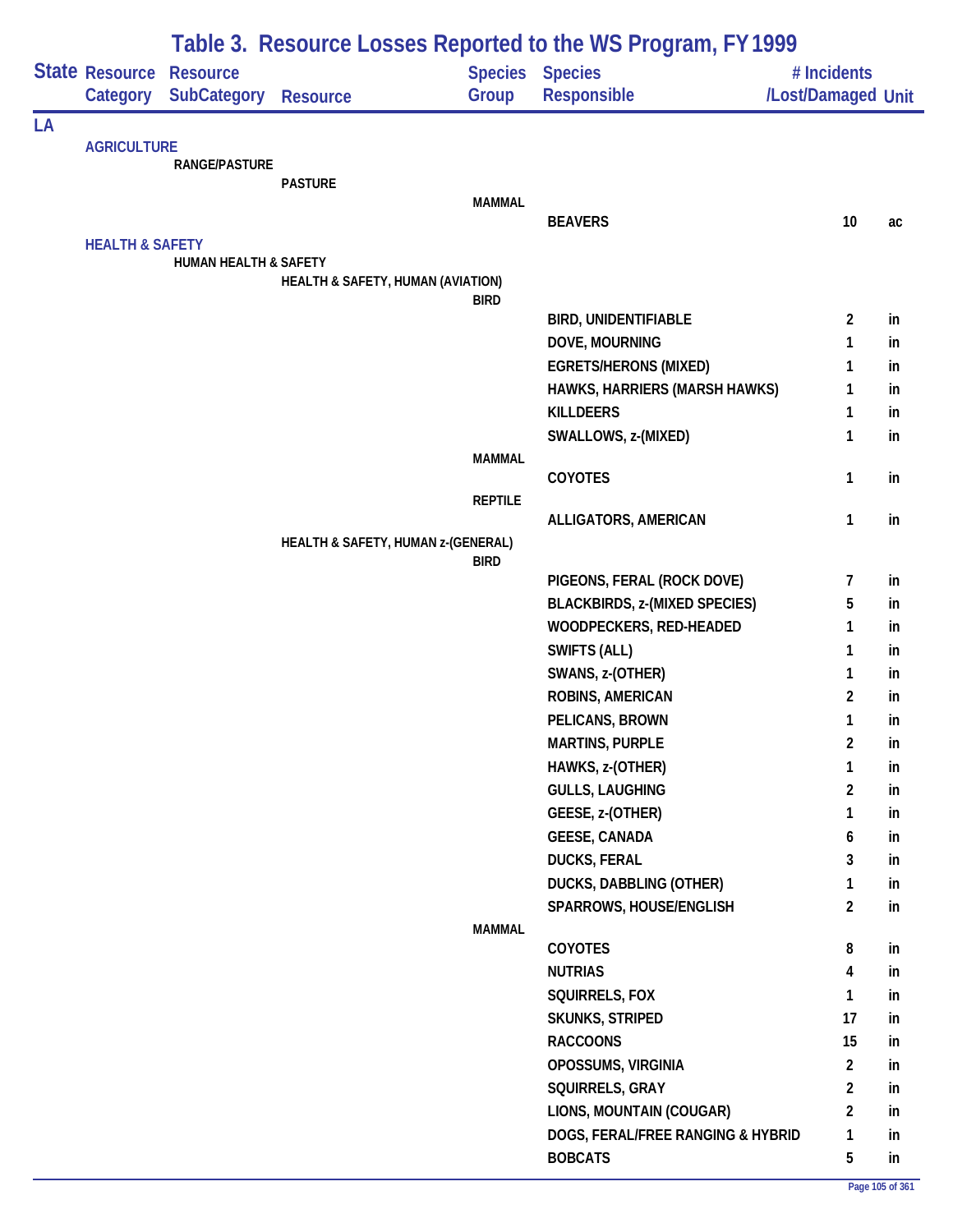|    |                                   |                                       |                                      |                | Table 3. Resource Losses Reported to the WS Program, FY 1999 |                                   |    |
|----|-----------------------------------|---------------------------------------|--------------------------------------|----------------|--------------------------------------------------------------|-----------------------------------|----|
|    | <b>State Resource</b><br>Category | <b>Resource</b><br><b>SubCategory</b> | <b>Resource</b>                      | Group          | Species Species<br>Responsible                               | # Incidents<br>/Lost/Damaged Unit |    |
| LA |                                   |                                       |                                      |                |                                                              |                                   |    |
|    | <b>HEALTH &amp; SAFETY</b>        | HUMAN HEALTH & SAFETY                 |                                      |                |                                                              |                                   |    |
|    |                                   |                                       | HEALTH & SAFETY, HUMAN z-(GENERAL)   |                |                                                              |                                   |    |
|    |                                   |                                       |                                      | <b>MAMMAL</b>  | <b>BEARS, LOUISIANA BLACK</b>                                | 24                                | in |
|    |                                   |                                       |                                      |                | <b>BATS (ALL)</b>                                            | 1                                 | in |
|    |                                   |                                       |                                      |                | FOXES, RED                                                   | 1                                 | in |
|    |                                   |                                       |                                      |                | MICE/RATS (MIXED)                                            | 265                               | in |
|    |                                   |                                       |                                      | <b>REPTILE</b> |                                                              |                                   |    |
|    |                                   |                                       |                                      |                | SNAKES, NON-POISONOUS (OTHER)                                | 5                                 | in |
|    | <b>NATURAL RESOURCE</b>           | <b>FISHERIES</b>                      |                                      |                |                                                              |                                   |    |
|    |                                   |                                       | FISH, z-(OTHER)                      |                |                                                              |                                   |    |
|    |                                   |                                       |                                      | <b>BIRD</b>    |                                                              |                                   |    |
|    |                                   |                                       | SHELLFISH, z-(OTHER)                 |                | CORMORANTS, DOUBLE-CRESTED                                   | 999                               | in |
|    |                                   |                                       |                                      | <b>MAMMAL</b>  |                                                              |                                   |    |
|    |                                   |                                       |                                      |                | <b>RACCOONS</b>                                              | 1                                 | in |
|    |                                   | FORESTRY (NATRL. RESRC)               | TREES, SEEDLINGS                     |                |                                                              |                                   |    |
|    |                                   |                                       |                                      | <b>MAMMAL</b>  |                                                              |                                   |    |
|    |                                   |                                       |                                      |                | <b>VOLES (ALL)</b>                                           | 1                                 | in |
|    |                                   |                                       | TREES, STANDING                      |                |                                                              |                                   |    |
|    |                                   |                                       |                                      | <b>MAMMAL</b>  | <b>BEAVERS</b>                                               | 8                                 | in |
|    |                                   | OTHER NATURAL RESOURCES               |                                      |                |                                                              |                                   |    |
|    |                                   |                                       | <b>WETLANDS</b>                      |                |                                                              |                                   |    |
|    |                                   |                                       |                                      | <b>MAMMAL</b>  | <b>BEAVERS</b>                                               | 1                                 | ac |
|    |                                   | T & E WILDLIFE (FED)                  |                                      |                |                                                              |                                   |    |
|    |                                   |                                       | MOLLUSKS, LOUISIANA PEARLSHELL (T&E) |                |                                                              |                                   |    |
|    |                                   |                                       |                                      | <b>MAMMAL</b>  | <b>BEAVERS</b>                                               | $\mathbf{3}$                      | ea |
|    |                                   | <b>WILDLIFE</b>                       |                                      |                |                                                              |                                   |    |
|    |                                   |                                       | <b>BIRDS, DOVES/PIGEONS</b>          |                |                                                              |                                   |    |
|    |                                   |                                       |                                      | <b>BIRD</b>    | OWLS, z-(OTHER)                                              | $\mathbf{1}$                      | ea |
|    |                                   |                                       | BIRDS, DUCKS, WILD (OTHER)           |                |                                                              |                                   |    |
|    |                                   |                                       |                                      | <b>MAMMAL</b>  |                                                              |                                   |    |
|    |                                   |                                       |                                      |                | COYOTES                                                      | $\mathbf{1}$                      | ea |
|    |                                   |                                       | BIRDS, z-(OTHER)                     | <b>BIRD</b>    |                                                              |                                   |    |
|    |                                   |                                       |                                      |                | <b>CROWS, AMERICAN</b>                                       | 10                                | ea |
|    |                                   |                                       | MAMMALS, DEER, WHITE-TAILED          |                |                                                              |                                   |    |
|    |                                   |                                       |                                      | <b>MAMMAL</b>  | COYOTES                                                      | 163                               | ea |
|    |                                   |                                       | MAMMALS, z-(OTHER)                   |                |                                                              |                                   |    |
|    |                                   |                                       |                                      | <b>BIRD</b>    |                                                              | 1                                 |    |
|    | <b>PROPERTY</b>                   |                                       |                                      |                | HAWKS, z-(OTHER)                                             |                                   | ea |

**ANIMAL**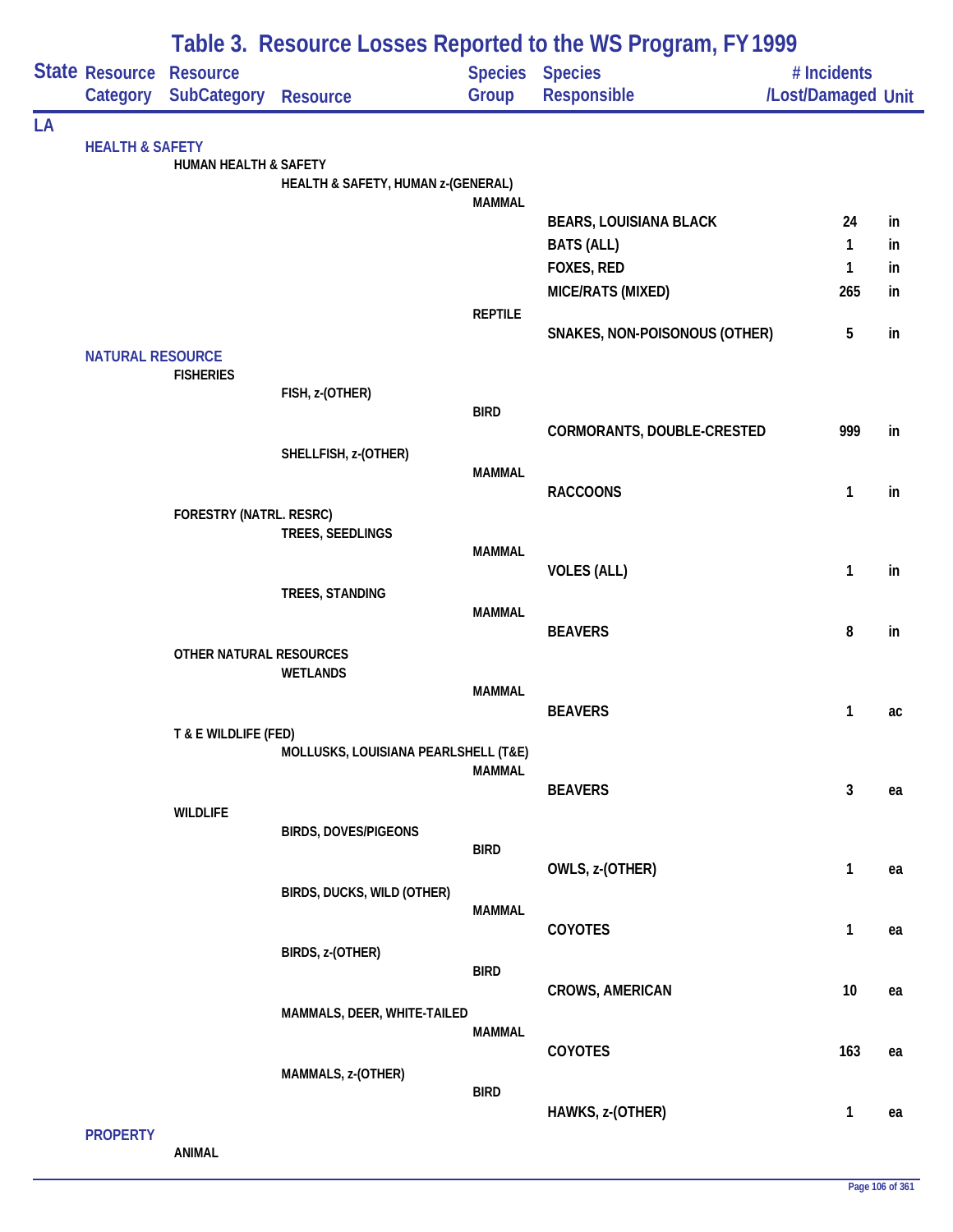|    |                                   |                                        |                                          |                | Table 3. Resource Losses Reported to the WS Program, FY 1999 |                                   |    |
|----|-----------------------------------|----------------------------------------|------------------------------------------|----------------|--------------------------------------------------------------|-----------------------------------|----|
|    | <b>State Resource</b><br>Category | <b>Resource</b><br><b>SubCategory</b>  | <b>Resource</b>                          | Group          | <b>Species Species</b><br><b>Responsible</b>                 | # Incidents<br>/Lost/Damaged Unit |    |
| LA |                                   |                                        |                                          |                |                                                              |                                   |    |
|    | <b>PROPERTY</b>                   | <b>ANIMAL</b>                          |                                          |                |                                                              |                                   |    |
|    |                                   |                                        | PETS (COMPANION & HOBBY ANIMALS)         |                |                                                              |                                   |    |
|    |                                   |                                        |                                          | <b>BIRD</b>    |                                                              |                                   |    |
|    |                                   |                                        |                                          |                | HAWKS, z-(OTHER)                                             | 7                                 | ea |
|    |                                   |                                        |                                          |                | <b>OWLS, BARRED</b>                                          | $\overline{2}$                    | ea |
|    |                                   |                                        |                                          |                | OWLS, z-(OTHER)                                              | $\overline{2}$                    | ea |
|    |                                   |                                        |                                          | <b>MAMMAL</b>  | <b>VULTURES, BLACK</b>                                       | $\overline{2}$                    | ea |
|    |                                   |                                        |                                          |                | <b>RACCOONS</b>                                              | 1                                 | ea |
|    |                                   |                                        |                                          |                | <b>COYOTES</b>                                               | 11                                | ea |
|    |                                   |                                        |                                          |                | FOXES, RED                                                   | 16                                | ea |
|    |                                   |                                        |                                          |                | OPOSSUMS, VIRGINIA                                           | 3                                 | ea |
|    |                                   |                                        |                                          | <b>REPTILE</b> |                                                              |                                   |    |
|    |                                   |                                        |                                          |                | ALLIGATORS, AMERICAN                                         | 1                                 | ea |
|    |                                   | <b>EQUIPMENT</b>                       |                                          |                |                                                              |                                   |    |
|    |                                   |                                        | <b>AIRCRAFT</b>                          | <b>BIRD</b>    |                                                              |                                   |    |
|    |                                   |                                        |                                          |                | DOVE, MOURNING                                               | 1                                 | ea |
|    |                                   |                                        |                                          |                | HAWKS, HARRIERS (MARSH HAWKS)                                | 1                                 | ea |
|    |                                   |                                        |                                          |                | <b>KILLDEERS</b>                                             | 1                                 | ea |
|    |                                   |                                        |                                          |                | PELICANS, BROWN                                              | $\overline{2}$                    | ea |
|    |                                   |                                        |                                          |                | PIGEONS, FERAL (ROCK DOVE)                                   | 15                                | ea |
|    |                                   |                                        |                                          |                | SWALLOWS, z-(MIXED)                                          | 1                                 | ea |
|    |                                   |                                        |                                          |                | <b>BIRD, UNIDENTIFIABLE</b>                                  | $\overline{2}$                    | ea |
|    |                                   |                                        | <b>EQUIPMENT &amp; MACHINERY (OTHER)</b> |                |                                                              |                                   |    |
|    |                                   |                                        |                                          | <b>BIRD</b>    |                                                              |                                   |    |
|    |                                   |                                        |                                          |                | STARLINGS, EUROPEAN                                          | $\mathbf{1}$                      | in |
|    |                                   |                                        | <b>VEHICLES, LAND</b>                    | <b>BIRD</b>    |                                                              |                                   |    |
|    |                                   |                                        |                                          |                | SWALLOWS, BARN                                               | 30                                | ea |
|    |                                   | <b>LANDSCAPING, TURF &amp; GARDENS</b> |                                          |                |                                                              |                                   |    |
|    |                                   |                                        | <b>GARDENS, VEG./FRUITS &amp; NUTS</b>   |                |                                                              |                                   |    |
|    |                                   |                                        |                                          | MAMMAL         | ARMADILLOS, NINE-BANDED                                      | $\overline{2}$                    | in |
|    |                                   |                                        |                                          |                | SQUIRRELS, GRAY                                              | 1                                 | in |
|    |                                   |                                        | <b>GOLF COURSES</b>                      |                |                                                              |                                   |    |
|    |                                   |                                        |                                          | <b>BIRD</b>    |                                                              |                                   |    |
|    |                                   |                                        |                                          |                | <b>GEESE, CANADA</b>                                         | 1                                 | in |
|    |                                   |                                        | TREES, STANDING & SHRUBS                 |                |                                                              |                                   |    |
|    |                                   |                                        |                                          | <b>BIRD</b>    |                                                              | 1                                 |    |
|    |                                   |                                        |                                          | <b>MAMMAL</b>  | PARAKEETS, MONK                                              |                                   | in |
|    |                                   |                                        |                                          |                | <b>BEAVERS</b>                                               | 29                                | in |
|    |                                   |                                        |                                          |                | RABBITS, COTTONTAIL                                          | 1                                 | in |
|    |                                   |                                        |                                          |                | SQUIRRELS, GRAY                                              | $\overline{a}$                    | in |
|    |                                   |                                        | TURF AND/OR FLOWERS                      |                |                                                              |                                   |    |
|    |                                   |                                        |                                          | <b>BIRD</b>    |                                                              |                                   |    |
|    |                                   |                                        |                                          |                | <b>DUCKS, FERAL</b>                                          | 1                                 | in |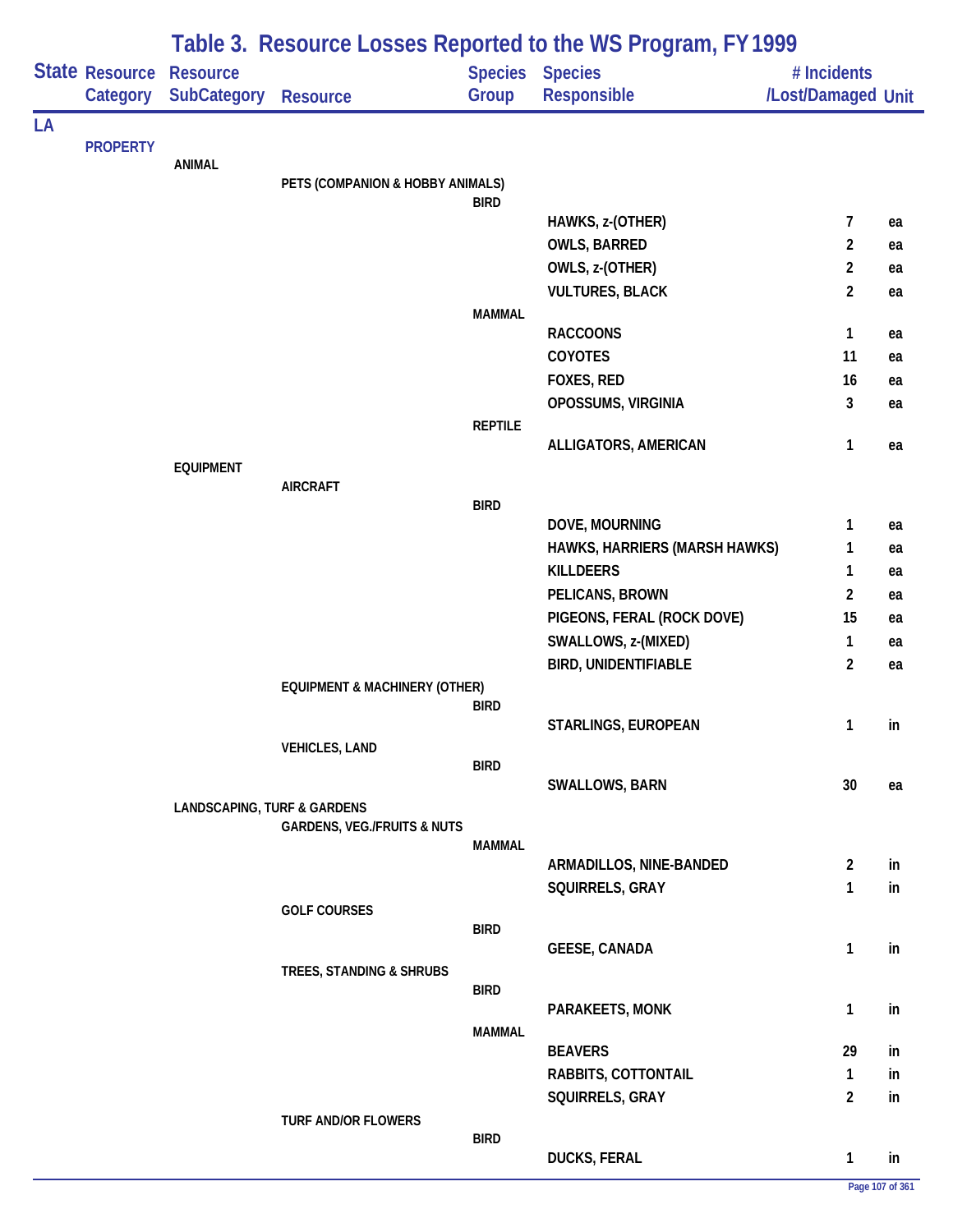|    |                                   |                                        |                                   |               | Table 3. Resource Losses Reported to the WS Program, FY 1999 |                                   |          |
|----|-----------------------------------|----------------------------------------|-----------------------------------|---------------|--------------------------------------------------------------|-----------------------------------|----------|
|    | State Resource<br><b>Category</b> | <b>Resource</b><br>SubCategory         | <b>Resource</b>                   | Group         | <b>Species Species</b><br>Responsible                        | # Incidents<br>/Lost/Damaged Unit |          |
| LA |                                   |                                        |                                   |               |                                                              |                                   |          |
|    | <b>PROPERTY</b>                   |                                        |                                   |               |                                                              |                                   |          |
|    |                                   | <b>LANDSCAPING, TURF &amp; GARDENS</b> | <b>TURF AND/OR FLOWERS</b>        |               |                                                              |                                   |          |
|    |                                   |                                        |                                   | <b>MAMMAL</b> |                                                              |                                   |          |
|    |                                   |                                        |                                   |               | DEER, WHITE-TAILED                                           | 1                                 | in       |
|    |                                   |                                        |                                   |               | SQUIRRELS, GRAY                                              | 3                                 | in       |
|    |                                   |                                        |                                   |               | SKUNKS, STRIPED                                              | $\overline{2}$                    | in       |
|    |                                   |                                        |                                   |               | RATS, NORWAY                                                 | 1                                 | in       |
|    |                                   |                                        |                                   |               | <b>RACCOONS</b>                                              | 1                                 | in       |
|    |                                   |                                        |                                   |               | <b>NUTRIAS</b>                                               | 16                                | in       |
|    |                                   |                                        |                                   |               | HOGS, FERAL                                                  | $\mathbf{1}$                      | in       |
|    |                                   |                                        |                                   |               | ARMADILLOS, NINE-BANDED                                      | 30                                | in       |
|    |                                   |                                        |                                   |               | <b>MOLES (ALL)</b>                                           | $\overline{2}$                    | in       |
|    |                                   | OTHER PROPERTY                         |                                   |               |                                                              |                                   |          |
|    |                                   |                                        | FOOD ITEMS, NON-HUMAN             |               |                                                              |                                   |          |
|    |                                   |                                        |                                   | <b>MAMMAL</b> | <b>RACCOONS</b>                                              | 4                                 | in       |
|    |                                   |                                        | PROPERTY (GENERAL)                |               |                                                              |                                   |          |
|    |                                   |                                        |                                   | <b>BIRD</b>   |                                                              |                                   |          |
|    |                                   |                                        |                                   |               | <b>GEESE, FERAL</b>                                          | 1                                 | in       |
|    |                                   |                                        |                                   |               | <b>VULTURES, BLACK</b>                                       | 3                                 | in       |
|    |                                   |                                        |                                   |               | WAXWINGS, CEDAR                                              | 1                                 | in       |
|    |                                   |                                        |                                   |               | COOTS, AMERICAN                                              | 1                                 | in       |
|    |                                   |                                        |                                   |               | <b>SWALLOWS, BARN</b>                                        | 1                                 | in       |
|    |                                   |                                        |                                   |               | <b>MARTINS, PURPLE</b>                                       | 1                                 | in       |
|    |                                   |                                        |                                   | <b>MAMMAL</b> |                                                              |                                   |          |
|    |                                   |                                        |                                   |               | OPOSSUMS, VIRGINIA                                           | 1                                 | in       |
|    |                                   |                                        |                                   |               | SQUIRRELS, GRAY                                              | $\mathbf{1}$                      | in       |
|    |                                   |                                        |                                   |               | <b>RACCOONS</b>                                              | 17                                | in       |
|    |                                   |                                        |                                   |               | <b>NUTRIAS</b>                                               | 4                                 | in       |
|    |                                   |                                        |                                   |               | HOGS, FERAL                                                  | $\mathbf{1}$                      | in       |
|    |                                   |                                        |                                   |               | FOXES, RED<br><b>BEAVERS</b>                                 | $\mathbf{1}$                      | in       |
|    |                                   |                                        |                                   |               |                                                              | 20                                | in       |
|    |                                   |                                        |                                   |               | <b>BEARS, LOUISIANA BLACK</b><br><b>SKUNKS, STRIPED</b>      | 1<br>3                            | in<br>in |
|    |                                   |                                        | RESEARCH PROJECT                  |               |                                                              |                                   |          |
|    |                                   |                                        |                                   | <b>MAMMAL</b> |                                                              |                                   |          |
|    |                                   |                                        |                                   |               | FOXES, RED                                                   | $\overline{2}$                    | in       |
|    |                                   | <b>STRUCTURES</b>                      |                                   |               |                                                              |                                   |          |
|    |                                   |                                        | <b>BUILDINGS, NON-RESIDENTIAL</b> |               |                                                              |                                   |          |
|    |                                   |                                        |                                   | <b>BIRD</b>   | <b>FLICKERS, NORTHERN</b>                                    | $\overline{2}$                    | in       |
|    |                                   |                                        |                                   |               | PIGEONS, FERAL (ROCK DOVE)                                   | 9                                 | in       |
|    |                                   |                                        |                                   |               | STARLINGS, EUROPEAN                                          | $\mathbf{1}$                      | in       |
|    |                                   |                                        |                                   |               | WOODPECKERS, PILEATED                                        | 1                                 | in       |
|    |                                   |                                        | <b>BUILDINGS, RESIDENTIAL</b>     |               |                                                              |                                   |          |
|    |                                   |                                        |                                   | <b>BIRD</b>   |                                                              |                                   |          |
|    |                                   |                                        |                                   |               | PIGEONS, FERAL (ROCK DOVE)                                   | $\overline{2}$                    | in       |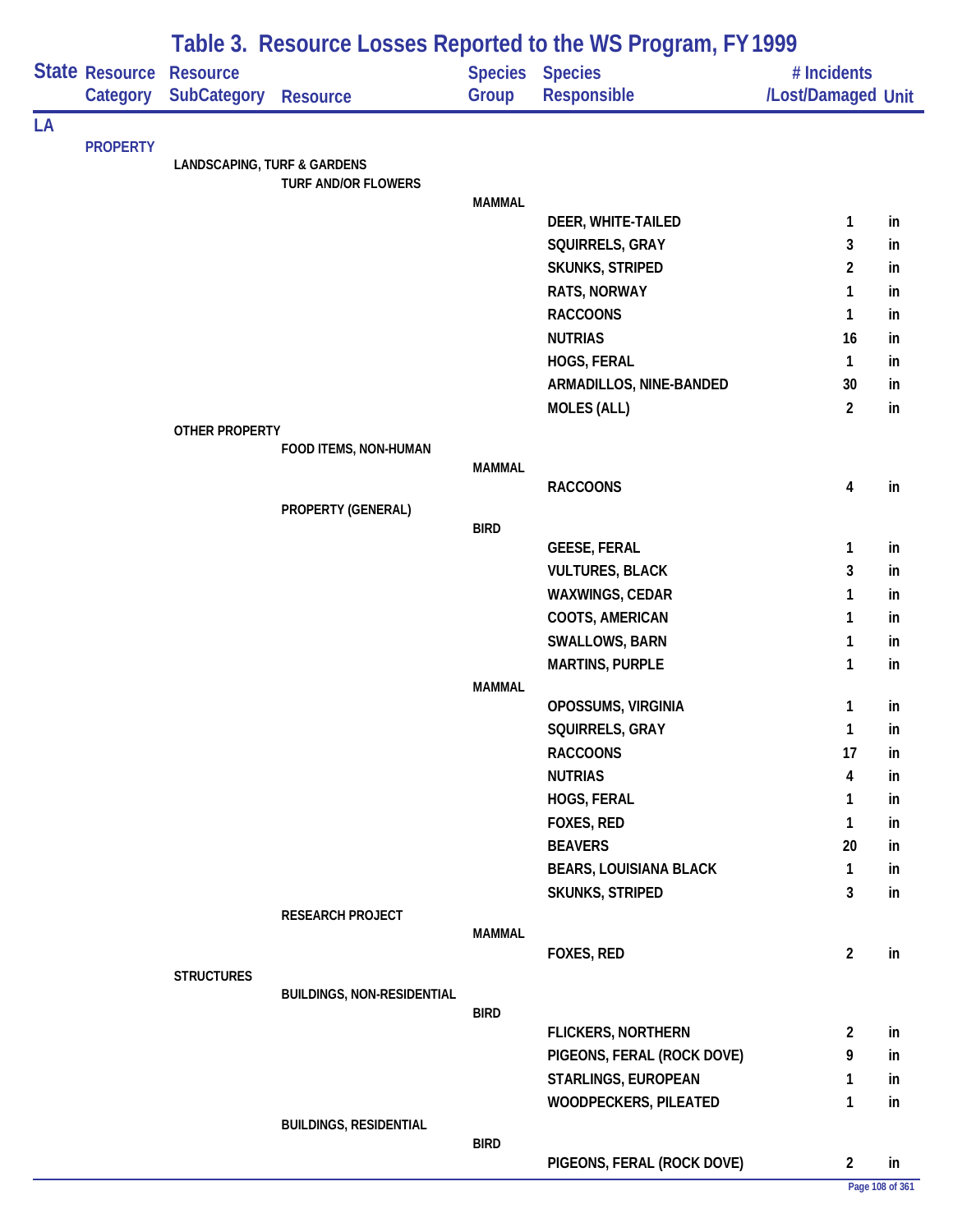|    |                            | Table 3. Resource Losses Reported to the WS Program, FY 1999 |                                               |               |                                           |                                   |           |  |  |
|----|----------------------------|--------------------------------------------------------------|-----------------------------------------------|---------------|-------------------------------------------|-----------------------------------|-----------|--|--|
|    | State Resource<br>Category | <b>Resource</b><br><b>SubCategory</b>                        | <b>Resource</b>                               | Group         | Species Species<br>Responsible            | # Incidents<br>/Lost/Damaged Unit |           |  |  |
| LA |                            |                                                              |                                               |               |                                           |                                   |           |  |  |
|    | <b>PROPERTY</b>            |                                                              |                                               |               |                                           |                                   |           |  |  |
|    |                            | <b>STRUCTURES</b>                                            | <b>BUILDINGS, RESIDENTIAL</b>                 |               |                                           |                                   |           |  |  |
|    |                            |                                                              |                                               | <b>BIRD</b>   |                                           |                                   |           |  |  |
|    |                            |                                                              |                                               |               | <b>WOODPECKERS, RED-HEADED</b>            | 1                                 | in        |  |  |
|    |                            |                                                              |                                               |               | <b>CROWS, AMERICAN</b>                    | 1                                 | in        |  |  |
|    |                            |                                                              |                                               |               | WOODPECKERS, PILEATED                     | 1                                 | in        |  |  |
|    |                            |                                                              |                                               |               | <b>VULTURES, BLACK</b>                    | 1                                 | in        |  |  |
|    |                            |                                                              |                                               | <b>MAMMAL</b> |                                           |                                   |           |  |  |
|    |                            |                                                              |                                               |               | SQUIRRELS, FOX                            | 3<br>3                            | in<br>in  |  |  |
|    |                            |                                                              |                                               |               | SQUIRRELS, GRAY<br><b>SKUNKS, STRIPED</b> | 11                                | in        |  |  |
|    |                            |                                                              |                                               |               | RATS, NORWAY                              | $\mathbf{1}$                      | in        |  |  |
|    |                            |                                                              |                                               |               | <b>RACCOONS</b>                           | 12                                | in        |  |  |
|    |                            |                                                              |                                               |               | OPOSSUMS, VIRGINIA                        | $\overline{2}$                    | in        |  |  |
|    |                            |                                                              |                                               |               | <b>BEAVERS</b>                            | 1                                 | in        |  |  |
|    |                            |                                                              |                                               |               | ARMADILLOS, NINE-BANDED                   | $\mathbf{1}$                      | in        |  |  |
|    |                            |                                                              | DIKES/DAMS/IMPOUNDMENTS                       |               |                                           |                                   |           |  |  |
|    |                            |                                                              |                                               | <b>MAMMAL</b> |                                           |                                   |           |  |  |
|    |                            |                                                              |                                               |               | MUSKRATS, z-(OTHER)                       | $\mathbf{1}$                      | in        |  |  |
|    |                            |                                                              |                                               |               | <b>NUTRIAS</b>                            | 13                                | in        |  |  |
|    |                            |                                                              |                                               |               | <b>BEAVERS</b>                            | 8                                 | in        |  |  |
|    |                            |                                                              | DITCH IRRIGATION/DRAINAGE SYSTEM              |               |                                           |                                   |           |  |  |
|    |                            |                                                              |                                               | <b>MAMMAL</b> | <b>BEAVERS</b>                            | 145                               | in        |  |  |
|    |                            |                                                              | <b>ROADS/BRIDGES</b>                          |               |                                           |                                   |           |  |  |
|    |                            |                                                              |                                               | <b>MAMMAL</b> |                                           |                                   |           |  |  |
|    |                            |                                                              |                                               |               | <b>BEAVERS</b>                            | 156                               | <i>in</i> |  |  |
|    |                            |                                                              | UTILITIES, ELECTRICAL                         |               |                                           |                                   |           |  |  |
|    |                            |                                                              |                                               | <b>BIRD</b>   |                                           |                                   |           |  |  |
|    |                            |                                                              |                                               |               | WOODPECKERS, RED-HEADED                   | 1                                 | in        |  |  |
|    |                            |                                                              |                                               | <b>MAMMAL</b> | SQUIRRELS, GRAY                           | $\mathbf{1}$                      | in        |  |  |
| П  |                            |                                                              |                                               |               |                                           |                                   |           |  |  |
|    | <b>HEALTH &amp; SAFETY</b> | HUMAN HEALTH & SAFETY                                        |                                               |               |                                           |                                   |           |  |  |
|    |                            |                                                              | HEALTH & SAFETY, HUMAN (OTHER TRANSPORTATION) | <b>BIRD</b>   |                                           |                                   |           |  |  |
|    |                            |                                                              |                                               |               | <b>GEESE, CANADA</b>                      | 1                                 | in        |  |  |
|    |                            |                                                              | HEALTH & SAFETY, HUMAN z-(GENERAL)            |               |                                           |                                   |           |  |  |
|    |                            |                                                              |                                               | <b>BIRD</b>   |                                           |                                   |           |  |  |
|    |                            |                                                              |                                               |               | <b>GEESE, CANADA</b>                      | $\overline{2}$                    | in        |  |  |
|    | <b>NATURAL RESOURCE</b>    | OTHER NATURAL RESOURCES                                      |                                               |               |                                           |                                   |           |  |  |
|    |                            |                                                              | <b>WETLANDS</b>                               |               |                                           |                                   |           |  |  |
|    |                            |                                                              |                                               | <b>BIRD</b>   |                                           |                                   |           |  |  |
|    |                            |                                                              |                                               |               | CORMORANTS, DOUBLE-CRESTED                | $\mathbf{1}$                      | ac        |  |  |
|    |                            | T & E WILDLIFE (FED)                                         | BIRDS, TERNS, ROSEATE (T&E)                   |               |                                           |                                   |           |  |  |
|    |                            |                                                              |                                               | <b>BIRD</b>   |                                           |                                   |           |  |  |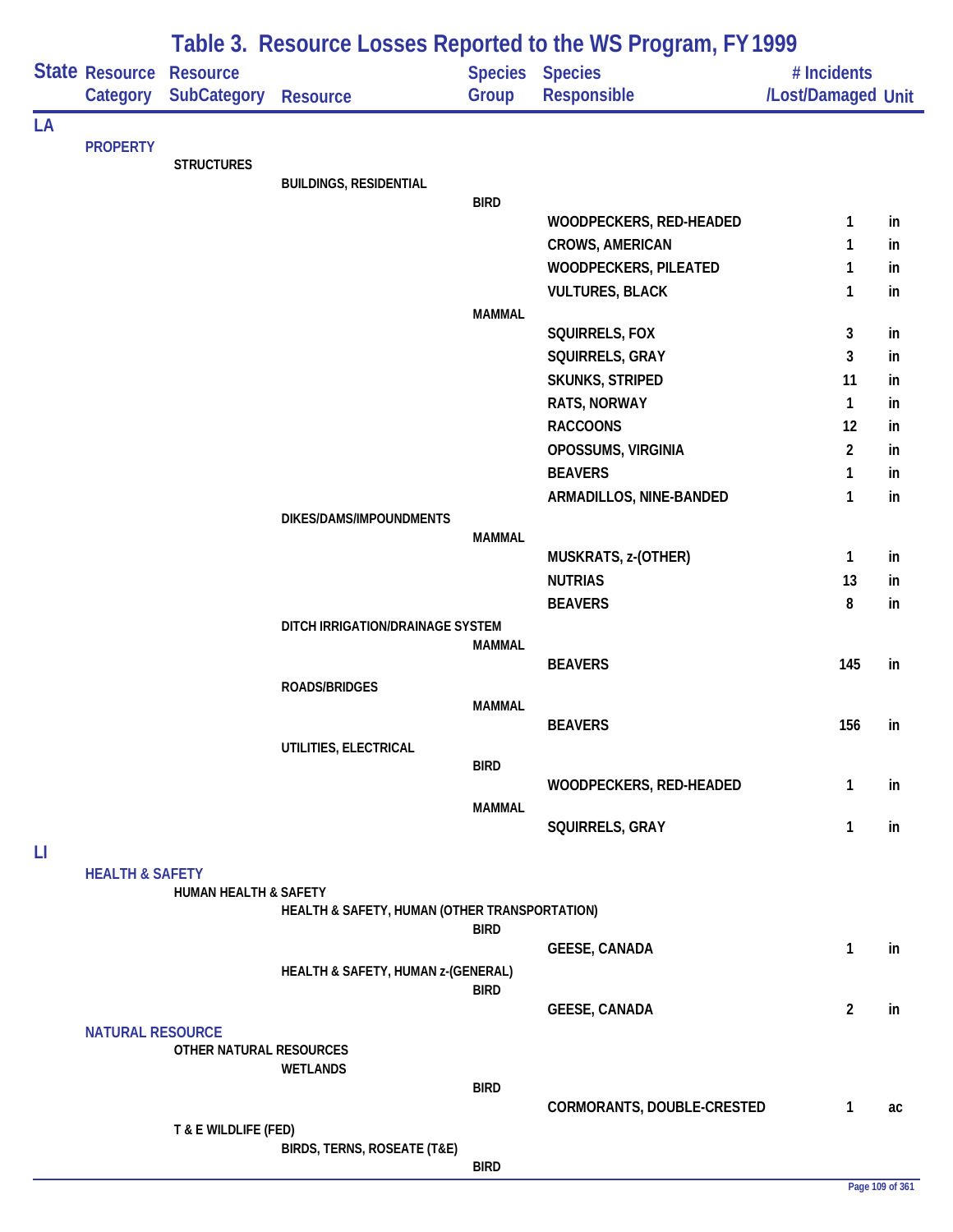|            |                                |                                        |                                   |                              | Table 3. Resource Losses Reported to the WS Program, FY 1999 |                                   |          |
|------------|--------------------------------|----------------------------------------|-----------------------------------|------------------------------|--------------------------------------------------------------|-----------------------------------|----------|
|            | <b>State Resource Resource</b> | Category SubCategory                   | <b>Resource</b>                   | <b>Species</b><br>Group      | <b>Species</b><br>Responsible                                | # Incidents<br>/Lost/Damaged Unit |          |
| LI         | <b>NATURAL RESOURCE</b>        | T & E WILDLIFE (FED)                   | BIRDS, TERNS, ROSEATE (T&E)       | <b>BIRD</b>                  | HAWKS, z-(OTHER)                                             | 1                                 | ea       |
|            | <b>PROPERTY</b>                | <b>ANIMAL</b>                          | ZOO/ZOO ANIMALS                   | <b>BIRD</b>                  |                                                              |                                   |          |
|            |                                | <b>LANDSCAPING, TURF &amp; GARDENS</b> | <b>GOLF COURSES</b>               | <b>BIRD</b>                  | <b>GEESE, CANADA</b>                                         | $\mathbf{1}$                      | ea       |
|            |                                |                                        | RECREATIONAL AREAS (OTHER)        | <b>BIRD</b>                  | <b>GEESE, CANADA</b>                                         | $\mathbf{1}$                      | in       |
|            |                                |                                        | TREES, STANDING & SHRUBS          | <b>MAMMAL</b>                | <b>GEESE, CANADA</b><br><b>VOLES (ALL)</b>                   | 4<br>$\mathbf{1}$                 | in<br>in |
|            |                                |                                        | <b>TURF AND/OR FLOWERS</b>        | <b>BIRD</b>                  | <b>GEESE, CANADA</b>                                         | 8                                 | in       |
|            |                                | <b>OTHER PROPERTY</b>                  | z-LANDSCAPING (OTHER)             | <b>BIRD</b>                  | <b>GEESE, CANADA</b>                                         | $\overline{2}$                    | in       |
|            |                                |                                        | <b>BEACHES</b>                    | <b>BIRD</b>                  | <b>GEESE, CANADA</b>                                         | $\overline{2}$                    | in       |
|            |                                |                                        | PROPERTY (GENERAL)                | <b>BIRD</b><br><b>MAMMAL</b> | <b>GEESE, CANADA</b>                                         | 11                                | in       |
|            |                                | <b>STRUCTURES</b>                      | <b>BUILDINGS, NON-RESIDENTIAL</b> |                              | <b>MOLES (ALL)</b>                                           | $\mathbf{1}$                      | in       |
|            |                                |                                        | <b>BUILDINGS, RESIDENTIAL</b>     | <b>BIRD</b><br><b>BIRD</b>   | SWALLOWS, BARN                                               | $\mathbf{1}$                      | in       |
|            |                                |                                        | <b>SWIMMING POOLS</b>             | <b>BIRD</b>                  | PIGEONS, FERAL (ROCK DOVE)                                   | 1                                 | in       |
|            |                                |                                        | UTILITIES, ELECTRICAL             | <b>BIRD</b>                  | <b>GEESE, CANADA</b><br>PARAKEETS, MONK                      | $\mathbf{1}$<br>$\mathbf{1}$      | in<br>in |
| <b>NAA</b> |                                |                                        |                                   |                              |                                                              |                                   |          |

**MA**

**AGRICULTURE**

**AQUACULTURE**

**FISH, TROUT, z-(OTHER)**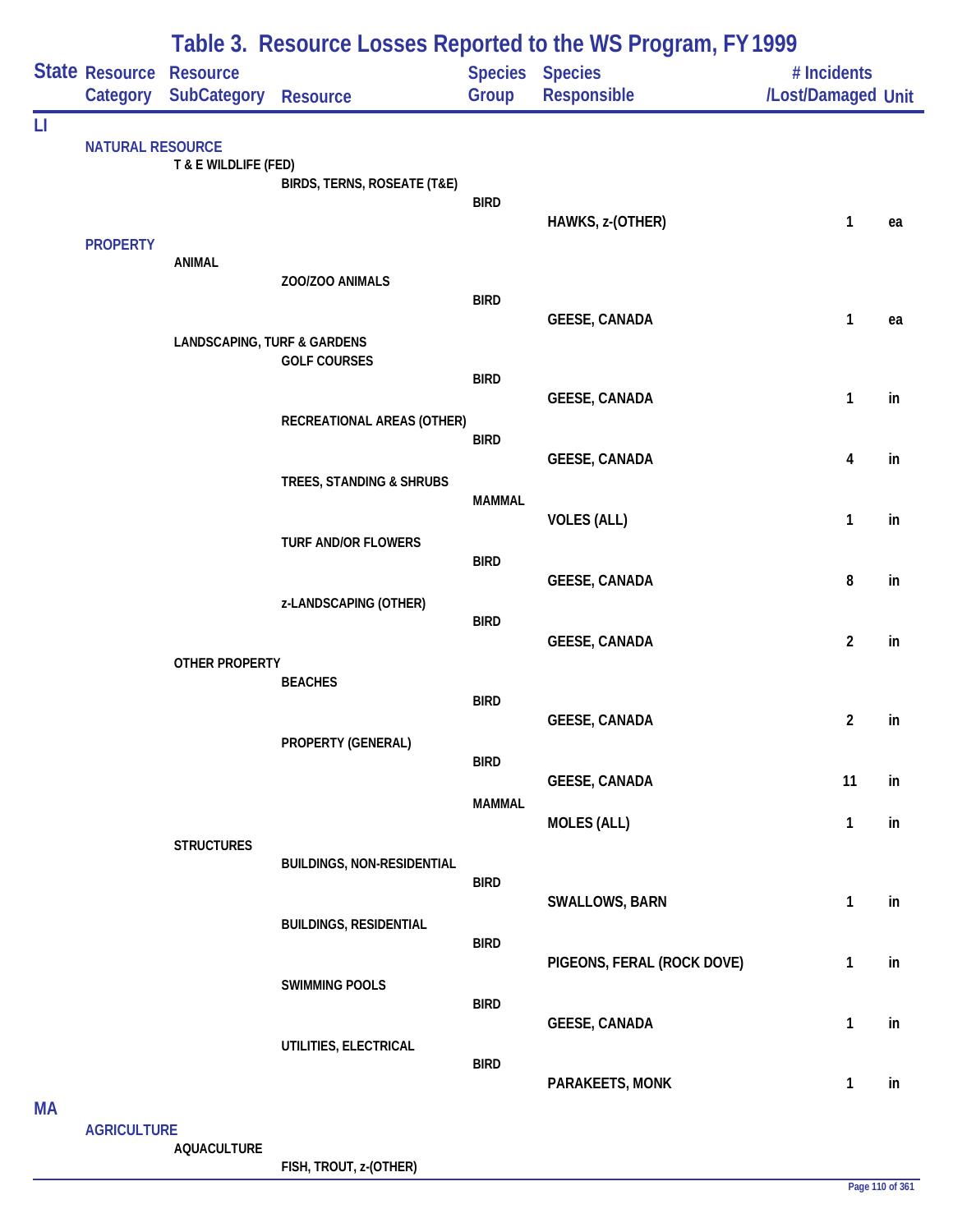|           |                            |                                       |                                                              |               | Table 3. Resource Losses Reported to the WS Program, FY 1999 |                                   |    |
|-----------|----------------------------|---------------------------------------|--------------------------------------------------------------|---------------|--------------------------------------------------------------|-----------------------------------|----|
|           | State Resource<br>Category | <b>Resource</b><br><b>SubCategory</b> | Resource                                                     | Group         | Species Species<br>Responsible                               | # Incidents<br>/Lost/Damaged Unit |    |
| <b>MA</b> |                            |                                       |                                                              |               |                                                              |                                   |    |
|           | <b>AGRICULTURE</b>         | <b>AQUACULTURE</b>                    |                                                              |               |                                                              |                                   |    |
|           |                            |                                       | FISH, TROUT, z-(OTHER)                                       | <b>BIRD</b>   |                                                              |                                   |    |
|           |                            |                                       |                                                              |               | CORMORANTS, DOUBLE-CRESTED                                   | $\overline{2}$                    | in |
|           |                            |                                       | <b>COMMERCIAL FORESTRY &amp; NURSERY</b><br>TREES, SEEDLINGS |               |                                                              |                                   |    |
|           |                            |                                       |                                                              | <b>BIRD</b>   | STARLINGS, EUROPEAN                                          | $\mathbf{1}$                      | in |
|           |                            | <b>FIELD CROPS</b>                    | CABBAGE                                                      |               |                                                              |                                   |    |
|           |                            |                                       |                                                              | <b>BIRD</b>   |                                                              |                                   |    |
|           |                            |                                       | <b>GRAINS, CORN (SWEET)</b>                                  |               | <b>GEESE, CANADA</b>                                         | 1                                 | in |
|           |                            |                                       |                                                              | <b>BIRD</b>   | <b>BLACKBIRDS, RED-WINGED</b>                                | $\mathbf{1}$                      | in |
|           |                            |                                       |                                                              |               | <b>GEESE, CANADA</b>                                         | $\overline{2}$                    | in |
|           |                            |                                       |                                                              |               | <b>CROWS, AMERICAN</b>                                       | 1                                 | in |
|           |                            |                                       |                                                              | <b>MAMMAL</b> | <b>RACCOONS</b>                                              | 1                                 | in |
|           |                            |                                       | <b>GRAINS, RYE</b>                                           | <b>BIRD</b>   |                                                              |                                   |    |
|           |                            |                                       |                                                              |               | <b>GEESE, CANADA</b>                                         | $\overline{c}$                    | in |
|           |                            |                                       | HAYFIELDS, ALFALFA                                           | <b>BIRD</b>   |                                                              |                                   |    |
|           |                            |                                       | <b>HAYFIELDS, MIXED SPECIES</b>                              |               | <b>GEESE, CANADA</b>                                         | 6                                 | in |
|           |                            |                                       |                                                              | <b>MAMMAL</b> |                                                              |                                   |    |
|           |                            |                                       | <b>PUMPKINS</b>                                              |               | MARMOTS/WOODCHUCKS (ALL)                                     | 1                                 | in |
|           |                            |                                       |                                                              | <b>BIRD</b>   | <b>CROWS, AMERICAN</b>                                       | 1                                 | in |
|           |                            |                                       |                                                              | <b>MAMMAL</b> |                                                              |                                   |    |
|           |                            |                                       | <b>TOMATOES</b>                                              |               | DEER, WHITE-TAILED                                           | 1                                 | in |
|           |                            |                                       |                                                              | <b>BIRD</b>   | <b>GEESE, CANADA</b>                                         | $\mathbf{1}$                      | in |
|           |                            | <b>FRUITS &amp; NUTS</b>              |                                                              |               |                                                              |                                   |    |
|           |                            |                                       | FRUIT, BLUEBERRIES                                           | <b>BIRD</b>   |                                                              |                                   |    |
|           |                            |                                       |                                                              | <b>MAMMAL</b> | STARLINGS, EUROPEAN                                          | $\mathbf{1}$                      | in |
|           |                            |                                       |                                                              |               | <b>VOLES (ALL)</b>                                           | $\mathbf{1}$                      | in |
|           |                            |                                       | FRUIT, CRANBERRIES                                           | <b>BIRD</b>   |                                                              |                                   |    |
|           |                            |                                       |                                                              |               | <b>GEESE, CANADA</b>                                         | 4                                 | in |
|           |                            | <b>LIVESTOCK</b>                      | <b>FOWL, CHICKENS (GAME)</b>                                 |               |                                                              |                                   |    |
|           |                            |                                       |                                                              | <b>MAMMAL</b> | <b>WEASELS (ALL)</b>                                         | $\overline{2}$                    | ea |
|           |                            |                                       | FOWL, CHICKENS (OTHER)                                       |               |                                                              |                                   |    |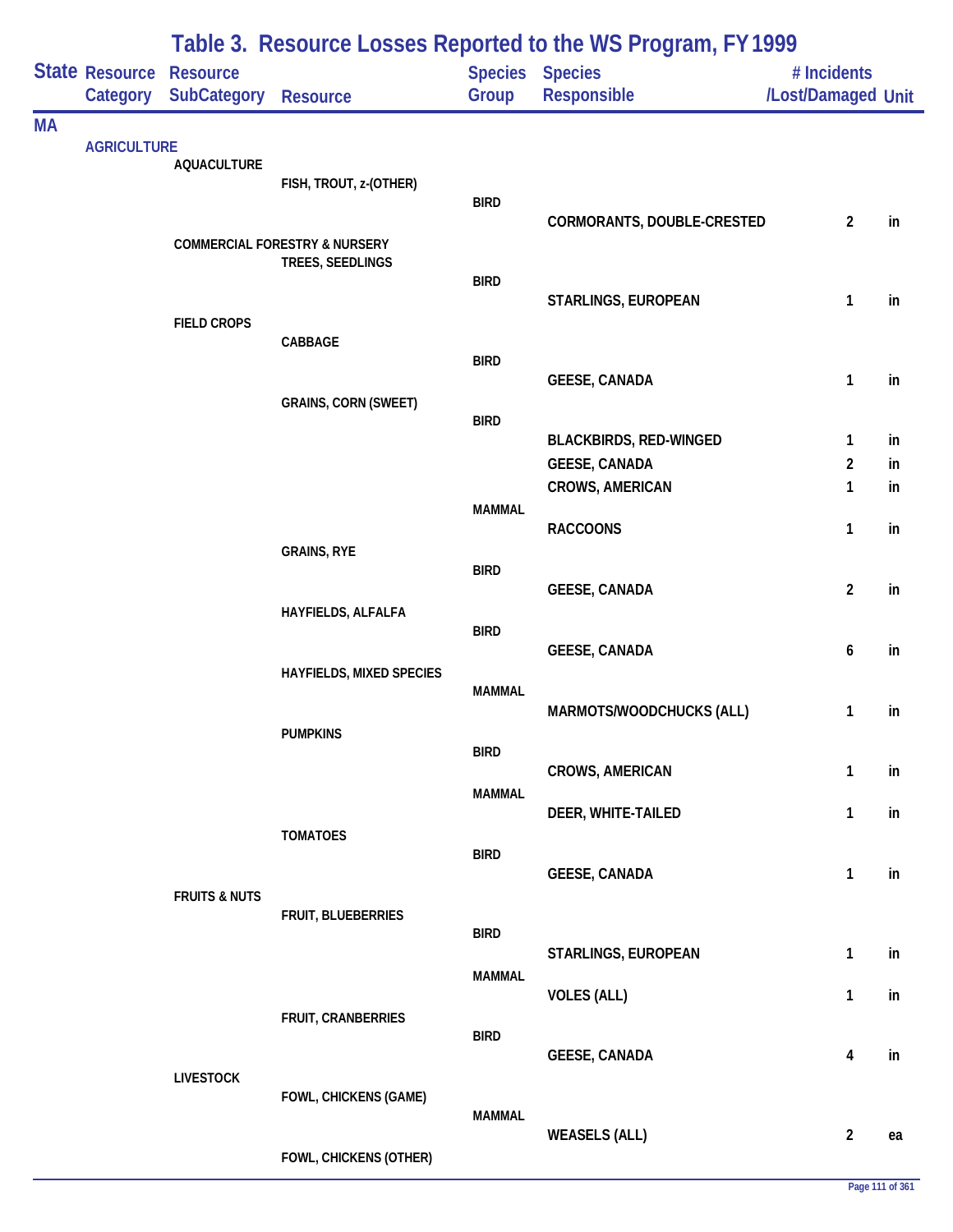|           |                            |                                                      |                                    |               | Table 3. Resource Losses Reported to the WS Program, FY1999 |                                   |          |
|-----------|----------------------------|------------------------------------------------------|------------------------------------|---------------|-------------------------------------------------------------|-----------------------------------|----------|
|           | Category                   | <b>State Resource Resource</b><br><b>SubCategory</b> | <b>Resource</b>                    | Group         | Species Species<br><b>Responsible</b>                       | # Incidents<br>/Lost/Damaged Unit |          |
| <b>MA</b> |                            |                                                      |                                    |               |                                                             |                                   |          |
|           | <b>AGRICULTURE</b>         | <b>LIVESTOCK</b>                                     |                                    |               |                                                             |                                   |          |
|           |                            |                                                      | FOWL, CHICKENS (OTHER)             |               |                                                             |                                   |          |
|           |                            |                                                      |                                    | <b>MAMMAL</b> | <b>MINKS</b>                                                | 3                                 | ea       |
|           |                            |                                                      | SHEEP (ADULT)                      |               |                                                             |                                   |          |
|           |                            |                                                      |                                    | <b>MAMMAL</b> |                                                             |                                   |          |
|           |                            |                                                      |                                    |               | COYOTES                                                     | 4                                 | ea       |
|           |                            | <b>OTHER</b>                                         | FEED, LIVESTOCK                    |               |                                                             |                                   |          |
|           |                            |                                                      |                                    | <b>BIRD</b>   |                                                             |                                   |          |
|           |                            |                                                      |                                    |               | STARLINGS, EUROPEAN                                         | 9                                 | in       |
|           | <b>HEALTH &amp; SAFETY</b> |                                                      |                                    |               |                                                             |                                   |          |
|           |                            | <b>HUMAN HEALTH &amp; SAFETY</b>                     | HEALTH & SAFETY, HUMAN (AVIATION)  |               |                                                             |                                   |          |
|           |                            |                                                      |                                    | <b>BIRD</b>   |                                                             |                                   |          |
|           |                            |                                                      |                                    |               | SANDPIPERS, UPLAND                                          | 1                                 | in       |
|           |                            |                                                      |                                    |               | GULLS, z-(OTHER)                                            | 1                                 | in       |
|           |                            |                                                      |                                    |               | TURKEY, WILD (ALL)                                          | 1                                 | in       |
|           |                            |                                                      |                                    |               | SWALLOWS, TREE                                              | 1                                 | in       |
|           |                            |                                                      |                                    |               | <b>CROWS, AMERICAN</b>                                      | $\overline{2}$                    | in       |
|           |                            |                                                      |                                    |               | PIGEONS, FERAL (ROCK DOVE)<br><b>GULLS, HERRING</b>         | 1<br>5                            | in<br>in |
|           |                            |                                                      |                                    |               | <b>GEESE, CANADA</b>                                        | 1                                 | in       |
|           |                            |                                                      |                                    |               | <b>OSPREYS</b>                                              | 3                                 | in       |
|           |                            |                                                      |                                    | <b>MAMMAL</b> |                                                             |                                   |          |
|           |                            |                                                      |                                    |               | <b>COYOTES</b>                                              | $\overline{2}$                    | in       |
|           |                            |                                                      |                                    |               | DEER, WHITE-TAILED                                          | 5                                 | in       |
|           |                            |                                                      | HEALTH & SAFETY, HUMAN z-(GENERAL) |               |                                                             |                                   |          |
|           |                            |                                                      |                                    | <b>BIRD</b>   | <b>GEESE, CANADA</b>                                        | 9                                 | in       |
|           |                            |                                                      |                                    |               | WOODPECKERS, PILEATED                                       | 1                                 | in       |
|           |                            |                                                      |                                    |               | STARLINGS, EUROPEAN                                         | $\overline{2}$                    | in       |
|           |                            |                                                      |                                    |               | <b>GULLS, HERRING</b>                                       | 3                                 | in       |
|           |                            |                                                      |                                    |               | <b>FALCONS (ALL)</b>                                        | 1                                 | in       |
|           |                            |                                                      |                                    |               | CROWS, AMERICAN                                             | 8                                 | in       |
|           |                            |                                                      |                                    |               | GULLS, RING-BILLED                                          | $\overline{2}$                    | in       |
|           |                            |                                                      |                                    | <b>MAMMAL</b> |                                                             |                                   |          |
|           |                            |                                                      |                                    |               | <b>BATS (ALL)</b>                                           | 1                                 | in       |
|           |                            |                                                      |                                    |               | DEER, WHITE-TAILED                                          | 5                                 | in       |
|           | <b>NATURAL RESOURCE</b>    |                                                      |                                    |               | <b>RACCOONS</b>                                             | 1                                 | in       |
|           |                            | <b>FORESTRY (NATRL. RESRC)</b>                       |                                    |               |                                                             |                                   |          |
|           |                            |                                                      | TREES, SEEDLINGS                   |               |                                                             |                                   |          |
|           |                            |                                                      |                                    | <b>MAMMAL</b> |                                                             |                                   |          |
|           |                            | OTHER NATURAL RESOURCES                              |                                    |               | MUSKRATS, z-(OTHER)                                         | 1                                 | in       |
|           |                            |                                                      | WATERSHED                          |               |                                                             |                                   |          |
|           |                            |                                                      |                                    | <b>BIRD</b>   |                                                             |                                   |          |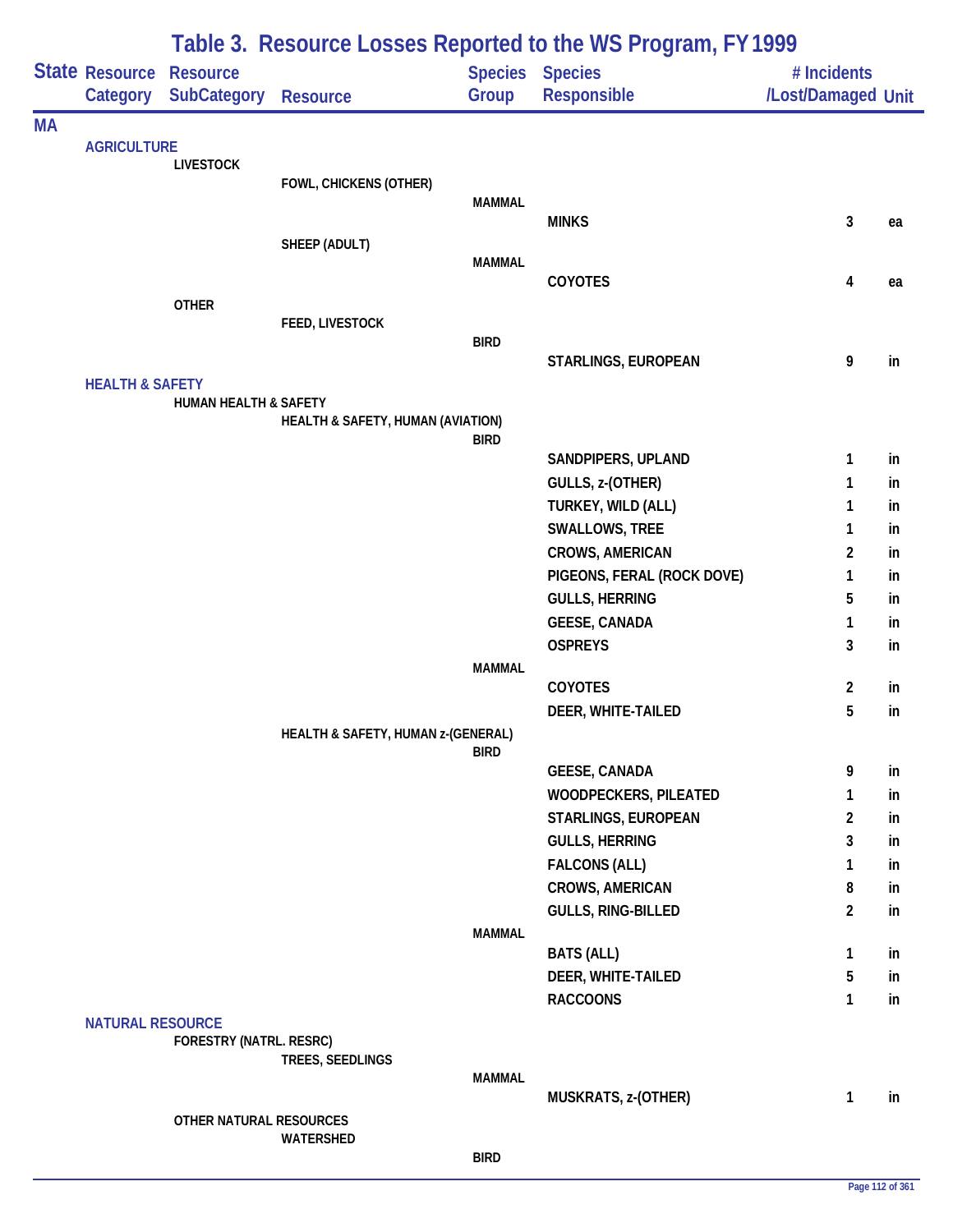|           |                            |                                        |                                          |                         | Table 3. Resource Losses Reported to the WS Program, FY 1999 |                                   |    |
|-----------|----------------------------|----------------------------------------|------------------------------------------|-------------------------|--------------------------------------------------------------|-----------------------------------|----|
|           | State Resource<br>Category | <b>Resource</b><br><b>SubCategory</b>  | <b>Resource</b>                          | <b>Species</b><br>Group | <b>Species</b><br>Responsible                                | # Incidents<br>/Lost/Damaged Unit |    |
| <b>MA</b> |                            |                                        |                                          |                         |                                                              |                                   |    |
|           | <b>NATURAL RESOURCE</b>    | OTHER NATURAL RESOURCES                |                                          |                         |                                                              |                                   |    |
|           |                            |                                        | WATERSHED                                |                         |                                                              |                                   |    |
|           |                            |                                        |                                          | <b>BIRD</b>             |                                                              |                                   |    |
|           |                            |                                        |                                          |                         | <b>GEESE, CANADA</b>                                         | 1                                 | in |
|           |                            | T & E WILDLIFE (FED)                   | BIRDS, TERNS, ROSEATE (T&E)              |                         |                                                              |                                   |    |
|           |                            |                                        |                                          | <b>BIRD</b>             |                                                              |                                   |    |
|           |                            |                                        |                                          |                         | <b>GULLS, HERRING</b>                                        | $\overline{2}$                    | ea |
|           |                            |                                        |                                          | <b>MAMMAL</b>           |                                                              |                                   |    |
|           |                            |                                        |                                          |                         | <b>RATS, NORWAY</b>                                          | 1                                 | ea |
|           | <b>PROPERTY</b>            |                                        |                                          |                         |                                                              |                                   |    |
|           |                            | <b>ANIMAL</b>                          | PETS (COMPANION & HOBBY ANIMALS)         |                         |                                                              |                                   |    |
|           |                            |                                        |                                          | <b>MAMMAL</b>           |                                                              |                                   |    |
|           |                            |                                        |                                          |                         | DOGS, FERAL/FREE RANGING & HYBRID                            | 1                                 | ea |
|           |                            |                                        |                                          |                         | <b>FISHERS</b>                                               | 1                                 | ea |
|           |                            |                                        |                                          |                         | COYOTES                                                      | 1                                 | ea |
|           |                            | <b>EQUIPMENT</b>                       |                                          |                         |                                                              |                                   |    |
|           |                            |                                        | <b>AIRCRAFT</b>                          | <b>BIRD</b>             |                                                              |                                   |    |
|           |                            |                                        |                                          |                         | <b>GULLS, HERRING</b>                                        | 1                                 | ea |
|           |                            |                                        |                                          |                         | SWALLOWS, TREE                                               | $\overline{2}$                    | ea |
|           |                            |                                        |                                          |                         | STARLINGS, EUROPEAN                                          | 3                                 | ea |
|           |                            |                                        |                                          |                         | <b>KESTRELS, AMERICAN</b>                                    | 1                                 | ea |
|           |                            |                                        |                                          |                         | <b>GEESE, CANADA</b>                                         | 3                                 | ea |
|           |                            |                                        |                                          |                         | <b>DUCKS, DABBLING (OTHER)</b>                               | 1                                 | ea |
|           |                            |                                        |                                          |                         | DOVE, MOURNING                                               | 1                                 | ea |
|           |                            |                                        |                                          |                         | <b>CROWS, AMERICAN</b>                                       | 1                                 | ea |
|           |                            |                                        |                                          |                         | <b>BIRD, UNIDENTIFIABLE</b>                                  | $\overline{2}$                    | ea |
|           |                            |                                        |                                          |                         | <b>MALLARDS</b>                                              | 1                                 | ea |
|           |                            |                                        |                                          | <b>MAMMAL</b>           |                                                              |                                   |    |
|           |                            |                                        |                                          |                         | COYOTES                                                      | 1                                 | ea |
|           |                            |                                        |                                          |                         | DEER, WHITE-TAILED                                           | 1                                 | ea |
|           |                            |                                        | <b>EQUIPMENT &amp; MACHINERY (OTHER)</b> |                         |                                                              |                                   |    |
|           |                            |                                        |                                          | <b>BIRD</b>             | STARLINGS, EUROPEAN                                          | 3                                 | in |
|           |                            |                                        | <b>VEHICLES, LAND</b>                    |                         |                                                              |                                   |    |
|           |                            |                                        |                                          | <b>BIRD</b>             |                                                              |                                   |    |
|           |                            |                                        |                                          |                         | <b>CROWS, AMERICAN</b>                                       | $\overline{2}$                    | ea |
|           |                            | <b>LANDSCAPING, TURF &amp; GARDENS</b> |                                          |                         |                                                              |                                   |    |
|           |                            |                                        | <b>GARDENS, VEG./FRUITS &amp; NUTS</b>   | <b>MAMMAL</b>           |                                                              |                                   |    |
|           |                            |                                        |                                          |                         | MARMOTS/WOODCHUCKS (ALL)                                     | 5                                 | in |
|           |                            |                                        |                                          |                         | <b>SKUNKS, STRIPED</b>                                       | 1                                 | in |
|           |                            |                                        |                                          |                         | DEER, WHITE-TAILED                                           | 1                                 | in |
|           |                            |                                        | RECREATIONAL AREAS (OTHER)               |                         |                                                              |                                   |    |
|           |                            |                                        |                                          | <b>BIRD</b>             |                                                              |                                   |    |
|           |                            |                                        |                                          |                         | <b>GEESE, CANADA</b>                                         | $\overline{7}$                    | in |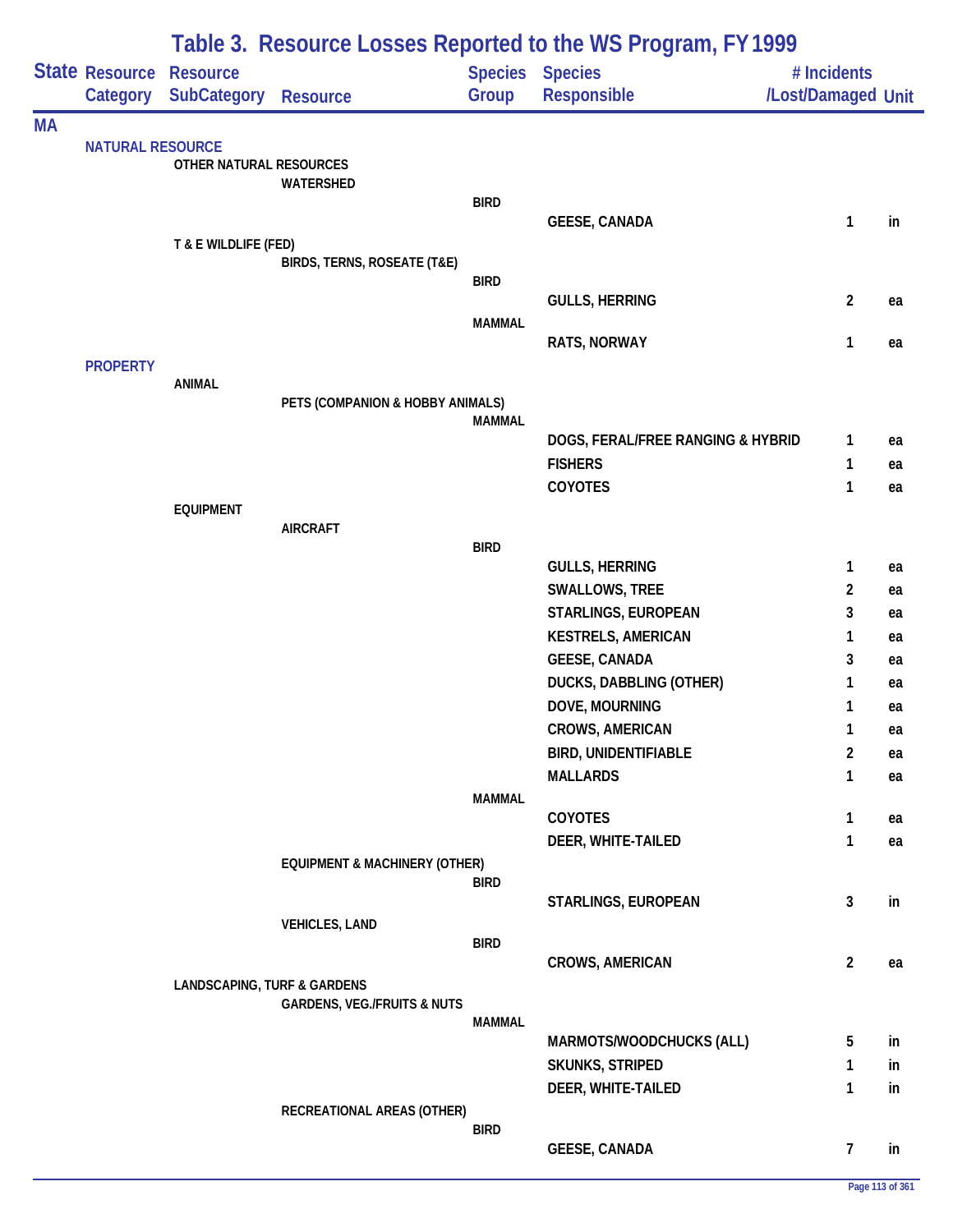|           |                            |                                        |                                   |               | Table 3. Resource Losses Reported to the WS Program, FY 1999 |                                   |          |
|-----------|----------------------------|----------------------------------------|-----------------------------------|---------------|--------------------------------------------------------------|-----------------------------------|----------|
|           | State Resource<br>Category | <b>Resource</b><br><b>SubCategory</b>  | <b>Resource</b>                   | Group         | <b>Species Species</b><br><b>Responsible</b>                 | # Incidents<br>/Lost/Damaged Unit |          |
| <b>MA</b> |                            |                                        |                                   |               |                                                              |                                   |          |
|           | <b>PROPERTY</b>            | <b>LANDSCAPING, TURF &amp; GARDENS</b> |                                   |               |                                                              |                                   |          |
|           |                            |                                        | RECREATIONAL AREAS (OTHER)        | <b>BIRD</b>   |                                                              |                                   |          |
|           |                            |                                        |                                   |               | <b>CROWS, AMERICAN</b>                                       | $\mathbf{1}$                      | in       |
|           |                            |                                        |                                   | <b>MAMMAL</b> | <b>BEARS, BLACK</b>                                          | 1                                 | in       |
|           |                            |                                        | TREES, STANDING & SHRUBS          |               |                                                              |                                   |          |
|           |                            |                                        |                                   | <b>MAMMAL</b> | <b>BEAVERS</b>                                               | 1                                 | in       |
|           |                            |                                        |                                   |               | DEER, WHITE-TAILED                                           | 1                                 | in       |
|           |                            |                                        | <b>TURF AND/OR FLOWERS</b>        |               |                                                              |                                   |          |
|           |                            |                                        |                                   | <b>BIRD</b>   | <b>GEESE, CANADA</b>                                         | 32                                | in       |
|           |                            |                                        |                                   | <b>MAMMAL</b> |                                                              |                                   |          |
|           |                            |                                        | z-LANDSCAPING (OTHER)             |               | MARMOTS/WOODCHUCKS (ALL)                                     | 1                                 | in       |
|           |                            |                                        |                                   | <b>BIRD</b>   |                                                              |                                   |          |
|           |                            | OTHER PROPERTY                         |                                   |               | STARLINGS, EUROPEAN                                          | 1                                 | in       |
|           |                            |                                        | <b>BEACHES</b>                    |               |                                                              |                                   |          |
|           |                            |                                        |                                   | <b>BIRD</b>   | <b>GEESE, CANADA</b>                                         | 4                                 | in       |
|           |                            |                                        | FOOD ITEMS, NON-HUMAN             |               |                                                              |                                   |          |
|           |                            |                                        |                                   | <b>MAMMAL</b> | <b>BEARS, BLACK</b>                                          | 3                                 | in       |
|           |                            |                                        | PROPERTY (GENERAL)                |               |                                                              |                                   |          |
|           |                            |                                        |                                   | <b>BIRD</b>   | <b>CROWS, AMERICAN</b>                                       | $\overline{c}$                    | in       |
|           |                            | <b>STRUCTURES</b>                      |                                   |               |                                                              |                                   |          |
|           |                            |                                        | <b>BUILDINGS, NON-RESIDENTIAL</b> | <b>BIRD</b>   |                                                              |                                   |          |
|           |                            |                                        |                                   |               | <b>WOODPECKERS, PILEATED</b>                                 | 1                                 | in       |
|           |                            |                                        |                                   |               | CORMORANTS, DOUBLE-CRESTED                                   | $\mathbf{1}$                      | in       |
|           |                            |                                        |                                   |               | <b>CROWS, AMERICAN</b><br><b>GULLS, HERRING</b>              | 5<br>11                           | in<br>in |
|           |                            |                                        |                                   |               | PIGEONS, FERAL (ROCK DOVE)                                   | $\overline{2}$                    | in       |
|           |                            |                                        |                                   |               | SPARROWS, HOUSE/ENGLISH                                      | $\mathbf{1}$                      | in       |
|           |                            |                                        |                                   |               | STARLINGS, EUROPEAN                                          | 5                                 | in       |
|           |                            |                                        |                                   | <b>MAMMAL</b> | WOODPECKERS, DOWNY                                           | 1                                 | in       |
|           |                            |                                        |                                   |               | <b>SKUNKS, STRIPED</b>                                       | $\overline{2}$                    | in       |
|           |                            |                                        |                                   |               | MARMOTS/WOODCHUCKS (ALL)                                     | 1                                 | in       |
|           |                            |                                        | <b>BUILDINGS, RESIDENTIAL</b>     | <b>BIRD</b>   |                                                              |                                   |          |
|           |                            |                                        |                                   |               | STARLINGS, EUROPEAN                                          | 4                                 | in       |
|           |                            |                                        |                                   |               | WOODPECKERS, z-(OTHER)<br>WOODPECKERS, PILEATED              | 5<br>3                            | in<br>in |
|           |                            |                                        |                                   |               | <b>WOODPECKERS, HAIRY</b>                                    | $\overline{2}$                    | in       |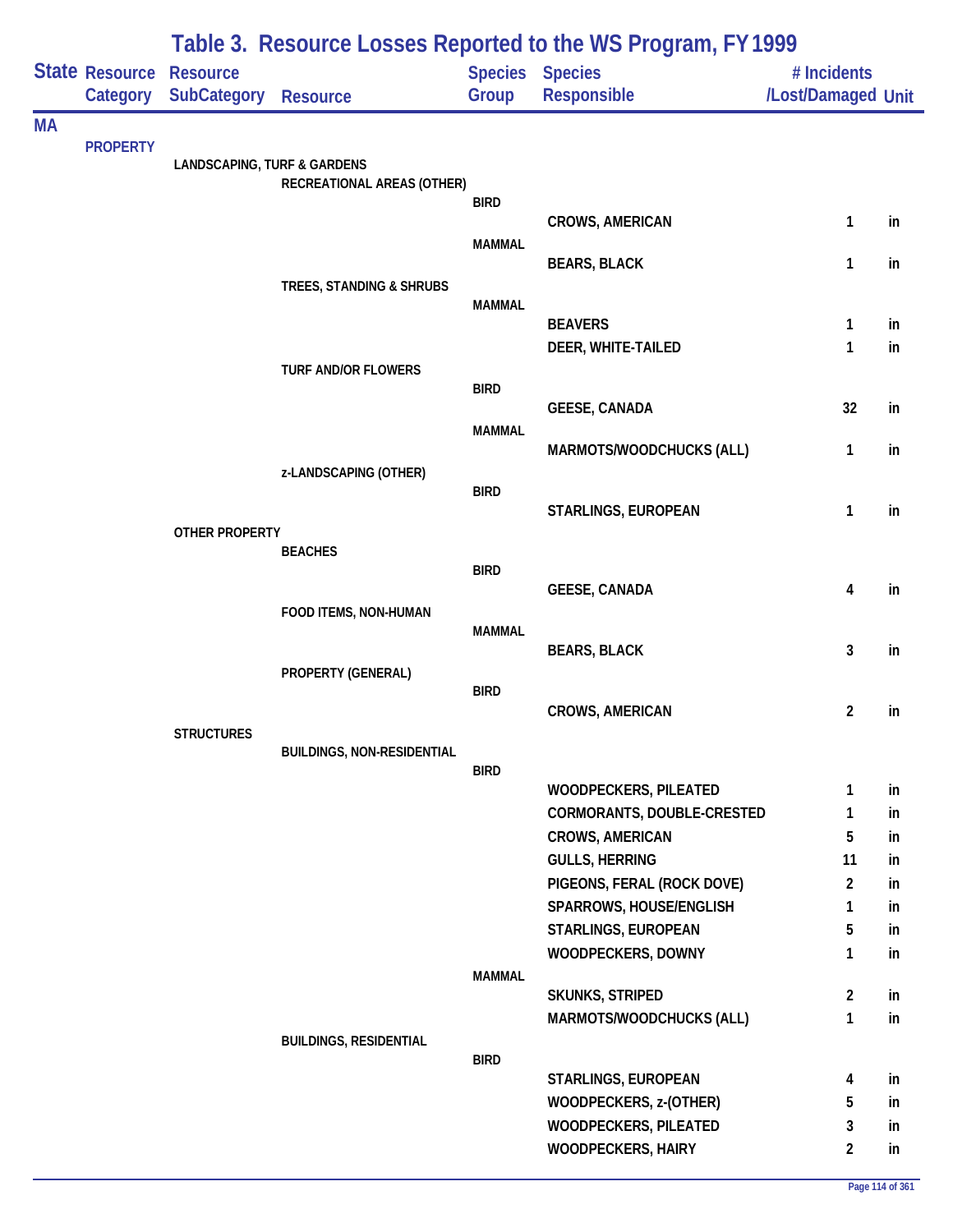|           |                            |                                       |                                                                                         |                         | Table 3. Resource Losses Reported to the WS Program, FY 1999 |                                   |    |
|-----------|----------------------------|---------------------------------------|-----------------------------------------------------------------------------------------|-------------------------|--------------------------------------------------------------|-----------------------------------|----|
|           | State Resource<br>Category | <b>Resource</b><br><b>SubCategory</b> | <b>Resource</b>                                                                         | <b>Species</b><br>Group | <b>Species</b><br>Responsible                                | # Incidents<br>/Lost/Damaged Unit |    |
| <b>MA</b> |                            |                                       |                                                                                         |                         |                                                              |                                   |    |
|           | <b>PROPERTY</b>            |                                       |                                                                                         |                         |                                                              |                                   |    |
|           |                            | <b>STRUCTURES</b>                     | <b>BUILDINGS, RESIDENTIAL</b>                                                           |                         |                                                              |                                   |    |
|           |                            |                                       |                                                                                         | <b>BIRD</b>             |                                                              |                                   |    |
|           |                            |                                       |                                                                                         |                         | <b>VULTURES, TURKEY</b>                                      | 1                                 | in |
|           |                            |                                       |                                                                                         |                         | PIGEONS, FERAL (ROCK DOVE)                                   | 2                                 | in |
|           |                            |                                       |                                                                                         |                         | <b>OSPREYS</b>                                               | 1                                 | in |
|           |                            |                                       |                                                                                         |                         | GULLS, RING-BILLED                                           | 1                                 | in |
|           |                            |                                       |                                                                                         |                         | <b>GULLS, LAUGHING</b>                                       | 1                                 | in |
|           |                            |                                       |                                                                                         |                         | <b>GULLS, HERRING</b>                                        | 1                                 | in |
|           |                            |                                       |                                                                                         |                         | <b>FLICKERS, NORTHERN</b>                                    | 1                                 | in |
|           |                            |                                       |                                                                                         |                         | <b>CROWS, AMERICAN</b>                                       | 1                                 | in |
|           |                            |                                       |                                                                                         |                         | WOODPECKERS, DOWNY                                           | 3                                 | in |
|           |                            |                                       |                                                                                         | <b>MAMMAL</b>           |                                                              |                                   |    |
|           |                            |                                       |                                                                                         |                         | SQUIRRELS, GRAY                                              | 6                                 | in |
|           |                            |                                       |                                                                                         |                         | <b>BATS (ALL)</b>                                            | 1                                 | in |
|           |                            |                                       |                                                                                         |                         | <b>BEAVERS</b>                                               | 5                                 | in |
|           |                            |                                       |                                                                                         |                         | OPOSSUMS, VIRGINIA                                           | 1                                 | in |
|           |                            |                                       | <b>LANDFILLS</b>                                                                        |                         | SKUNKS, STRIPED                                              | 4                                 | in |
|           |                            |                                       |                                                                                         | <b>BIRD</b>             |                                                              |                                   |    |
|           |                            |                                       |                                                                                         |                         | GULLS, RING-BILLED                                           | 1                                 | in |
|           |                            |                                       |                                                                                         |                         | <b>GULLS, HERRING</b>                                        | 8                                 | in |
|           |                            |                                       | PIPE IRRIGATION SYSTEM                                                                  |                         |                                                              |                                   |    |
|           |                            |                                       |                                                                                         | <b>MAMMAL</b>           |                                                              |                                   |    |
|           |                            |                                       |                                                                                         |                         | COYOTES                                                      | 1                                 | in |
|           |                            |                                       | ROADS/BRIDGES                                                                           | <b>MAMMAL</b>           |                                                              |                                   |    |
|           |                            |                                       |                                                                                         |                         | <b>BEAVERS</b>                                               | $\mathbf{1}$                      | in |
|           |                            |                                       | UTILITIES, ELECTRICAL                                                                   |                         |                                                              |                                   |    |
|           |                            |                                       |                                                                                         | <b>BIRD</b>             |                                                              |                                   |    |
|           |                            |                                       |                                                                                         |                         | <b>OSPREYS</b>                                               | 6                                 | in |
|           |                            |                                       | UTILITIES, z-(OTHER)                                                                    |                         |                                                              |                                   |    |
|           |                            |                                       |                                                                                         | <b>BIRD</b>             | <b>OSPREYS</b>                                               | $\mathbf{1}$                      | in |
| <b>MD</b> |                            |                                       |                                                                                         |                         |                                                              |                                   |    |
|           | <b>AGRICULTURE</b>         |                                       |                                                                                         |                         |                                                              |                                   |    |
|           |                            | <b>AQUACULTURE</b>                    |                                                                                         |                         |                                                              |                                   |    |
|           |                            |                                       | FISH, GOLDFISH (BROOD)                                                                  |                         |                                                              |                                   |    |
|           |                            |                                       |                                                                                         | <b>BIRD</b>             | HAWKS, z-(OTHER)                                             | 1                                 | in |
|           |                            |                                       |                                                                                         |                         | <b>HERONS, GREAT BLUE</b>                                    | 1                                 |    |
|           |                            |                                       |                                                                                         | <b>MAMMAL</b>           |                                                              |                                   | in |
|           |                            |                                       |                                                                                         |                         | <b>RACCOONS</b>                                              | 1                                 | in |
|           |                            |                                       | FISH, GOLDFISH (MARKET)                                                                 |                         |                                                              |                                   |    |
|           |                            |                                       |                                                                                         | <b>BIRD</b>             |                                                              |                                   |    |
|           |                            |                                       |                                                                                         |                         | <b>HERONS, GREAT BLUE</b>                                    | 1                                 | in |
|           |                            |                                       | <b>COMMERCIAL FORESTRY &amp; NURSERY</b><br>PLANTS, COMMERCIAL NURSERY/GREENHOUSE (ALL) |                         |                                                              |                                   |    |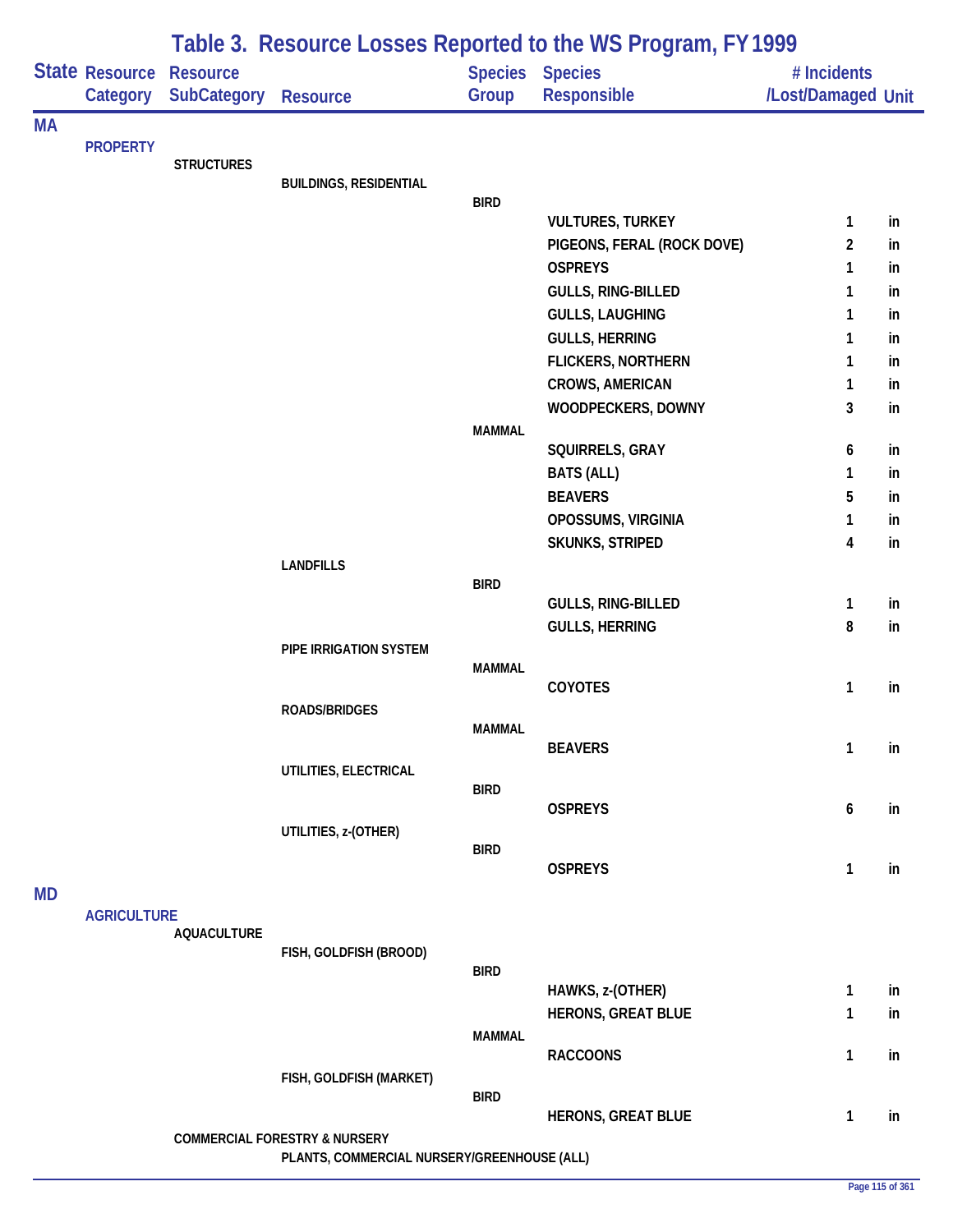|           | Table 3. Resource Losses Reported to the WS Program, FY 1999 |                    |                                             |                |                                            |                         |          |
|-----------|--------------------------------------------------------------|--------------------|---------------------------------------------|----------------|--------------------------------------------|-------------------------|----------|
|           | State Resource                                               | <b>Resource</b>    |                                             | <b>Species</b> | <b>Species</b>                             | # Incidents             |          |
|           | Category                                                     | <b>SubCategory</b> | <b>Resource</b>                             | Group          | Responsible                                | /Lost/Damaged Unit      |          |
| <b>MD</b> |                                                              |                    |                                             |                |                                            |                         |          |
|           | <b>AGRICULTURE</b>                                           |                    | <b>COMMERCIAL FORESTRY &amp; NURSERY</b>    |                |                                            |                         |          |
|           |                                                              |                    | PLANTS, COMMERCIAL NURSERY/GREENHOUSE (ALL) |                |                                            |                         |          |
|           |                                                              |                    |                                             | <b>MAMMAL</b>  |                                            |                         |          |
|           |                                                              |                    |                                             |                | <b>BEAVERS</b>                             | $\overline{\mathbf{c}}$ | in       |
|           |                                                              |                    | TREES, CHRISTMAS                            |                | DEER, WHITE-TAILED                         | 3                       | in       |
|           |                                                              |                    |                                             | <b>MAMMAL</b>  |                                            |                         |          |
|           |                                                              |                    |                                             |                | DEER, WHITE-TAILED                         | 1                       | in       |
|           |                                                              |                    | TREES, SEEDLINGS                            |                |                                            |                         |          |
|           |                                                              |                    |                                             | <b>MAMMAL</b>  | DEER, WHITE-TAILED                         | 1                       | in       |
|           |                                                              |                    | TREES, STANDING HARDWOOD                    |                |                                            |                         |          |
|           |                                                              |                    |                                             | <b>MAMMAL</b>  |                                            |                         |          |
|           |                                                              |                    |                                             |                | <b>BEAVERS</b>                             | 1                       | in       |
|           |                                                              | <b>FIELD CROPS</b> |                                             |                |                                            |                         |          |
|           |                                                              |                    | <b>BEANS, SOYBEANS</b>                      | <b>BIRD</b>    |                                            |                         |          |
|           |                                                              |                    |                                             |                | <b>GEESE, CANADA</b>                       | 24                      | in       |
|           |                                                              |                    |                                             |                | <b>GEESE, SNOW</b>                         | 1                       | in       |
|           |                                                              |                    |                                             |                | <b>MALLARDS</b>                            | 1                       | in       |
|           |                                                              |                    |                                             | <b>MAMMAL</b>  |                                            |                         |          |
|           |                                                              |                    |                                             |                | DEER, WHITE-TAILED                         | 17                      | in       |
|           |                                                              |                    |                                             |                | MARMOTS/WOODCHUCKS (ALL)<br><b>BEAVERS</b> | 4<br>$\mathbf{1}$       | in<br>in |
|           |                                                              |                    | <b>CLOVER</b>                               |                |                                            |                         |          |
|           |                                                              |                    |                                             | <b>BIRD</b>    |                                            |                         |          |
|           |                                                              |                    |                                             |                | <b>GEESE, CANADA</b>                       | $\overline{c}$          | in       |
|           |                                                              |                    |                                             | <b>MAMMAL</b>  |                                            |                         |          |
|           |                                                              |                    | <b>GRAINS, BARLEY</b>                       |                | DEER, WHITE-TAILED                         | 1                       | in       |
|           |                                                              |                    |                                             | <b>BIRD</b>    |                                            |                         |          |
|           |                                                              |                    |                                             |                | <b>GEESE, CANADA</b>                       | 4                       | in       |
|           |                                                              |                    | <b>GRAINS, CORN (FIELD)</b>                 |                |                                            |                         |          |
|           |                                                              |                    |                                             | <b>BIRD</b>    | <b>GEESE, CANADA</b>                       | 8                       | in       |
|           |                                                              |                    |                                             | <b>MAMMAL</b>  |                                            |                         |          |
|           |                                                              |                    |                                             |                | <b>BEAVERS</b>                             | $\mathbf{1}$            | in       |
|           |                                                              |                    |                                             |                | DEER, WHITE-TAILED                         | 18                      | in       |
|           |                                                              |                    |                                             |                | <b>RACCOONS</b>                            | 1                       | in       |
|           |                                                              |                    |                                             |                | <b>VOLES (ALL)</b>                         | $\mathbf{1}$            | in       |
|           |                                                              |                    | <b>GRAINS, CORN (SWEET)</b>                 |                |                                            |                         |          |
|           |                                                              |                    |                                             | <b>BIRD</b>    | <b>BLACKBIRDS, z-(MIXED SPECIES)</b>       | 2                       | in       |
|           |                                                              |                    |                                             |                | <b>CROWS, AMERICAN</b>                     | 1                       | in       |
|           |                                                              |                    |                                             |                | <b>GEESE, CANADA</b>                       | $\mathbf{1}$            | in       |
|           |                                                              |                    |                                             | <b>MAMMAL</b>  |                                            |                         |          |
|           |                                                              |                    |                                             |                | DEER, WHITE-TAILED                         | $\overline{\mathbf{c}}$ | in       |
|           |                                                              |                    |                                             |                | <b>RACCOONS</b>                            | $\mathbf{1}$            | in       |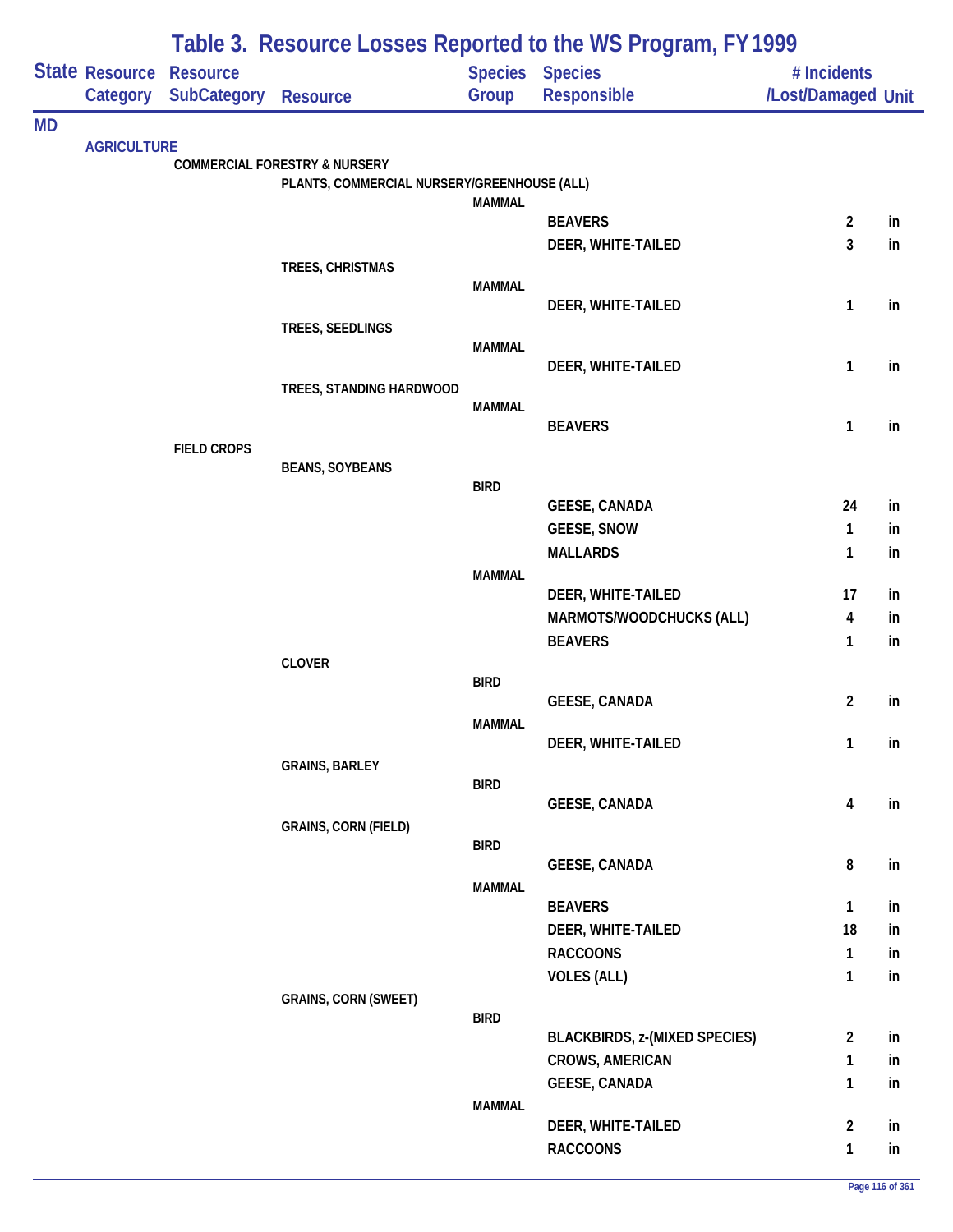|           |                            |                                       |                             |               | Table 3. Resource Losses Reported to the WS Program, FY 1999 |                                   |          |
|-----------|----------------------------|---------------------------------------|-----------------------------|---------------|--------------------------------------------------------------|-----------------------------------|----------|
|           | State Resource<br>Category | <b>Resource</b><br><b>SubCategory</b> | <b>Resource</b>             | Group         | Species Species<br><b>Responsible</b>                        | # Incidents<br>/Lost/Damaged Unit |          |
| <b>MD</b> |                            |                                       |                             |               |                                                              |                                   |          |
|           | <b>AGRICULTURE</b>         | <b>FIELD CROPS</b>                    |                             |               |                                                              |                                   |          |
|           |                            |                                       | <b>GRAINS, CORN (SWEET)</b> |               |                                                              |                                   |          |
|           |                            |                                       |                             | <b>MAMMAL</b> | SQUIRRELS, GRAY                                              | 4                                 | in       |
|           |                            |                                       | <b>GRAINS, RYE</b>          |               |                                                              |                                   |          |
|           |                            |                                       |                             | <b>BIRD</b>   | <b>GEESE, CANADA</b>                                         | 3                                 | in       |
|           |                            |                                       | <b>GRAINS, WHEAT</b>        |               |                                                              |                                   |          |
|           |                            |                                       |                             | <b>BIRD</b>   |                                                              |                                   |          |
|           |                            |                                       |                             |               | <b>GEESE, CANADA</b><br><b>GEESE, SNOW</b>                   | 56<br>6                           | in<br>in |
|           |                            |                                       |                             | <b>MAMMAL</b> |                                                              |                                   |          |
|           |                            |                                       |                             |               | MARMOTS/WOODCHUCKS (ALL)                                     | 1                                 | in       |
|           |                            |                                       |                             |               | DEER, WHITE-TAILED                                           | 3                                 | in       |
|           |                            |                                       | GRASSES/SOD                 | <b>BIRD</b>   |                                                              |                                   |          |
|           |                            |                                       |                             |               | <b>GEESE, CANADA</b>                                         | 1                                 | in       |
|           |                            |                                       | HAYFIELDS, ALFALFA          | <b>BIRD</b>   |                                                              |                                   |          |
|           |                            |                                       |                             |               | <b>GEESE, CANADA</b>                                         | 5                                 | in       |
|           |                            |                                       |                             | <b>MAMMAL</b> |                                                              |                                   |          |
|           |                            |                                       | HAYFIELDS, MIXED SPECIES    |               | DEER, WHITE-TAILED                                           | 5                                 | in       |
|           |                            |                                       |                             | <b>BIRD</b>   |                                                              |                                   |          |
|           |                            |                                       |                             |               | <b>GEESE, CANADA</b>                                         | $\overline{2}$                    | in       |
|           |                            |                                       |                             | <b>MAMMAL</b> | <b>BEAVERS</b>                                               | 1                                 | in       |
|           |                            |                                       |                             |               | DEER, WHITE-TAILED                                           | 1                                 | in       |
|           |                            |                                       | <b>MELONS, WATERMELONS</b>  |               |                                                              |                                   |          |
|           |                            |                                       |                             | <b>BIRD</b>   | <b>GEESE, CANADA</b>                                         | 5                                 | in       |
|           |                            |                                       |                             |               | <b>CROWS, AMERICAN</b>                                       | $\mathbf{1}$                      | in       |
|           |                            |                                       |                             | <b>MAMMAL</b> |                                                              |                                   |          |
|           |                            |                                       |                             |               | SQUIRRELS, GRAY                                              | $\mathbf{1}$                      | in       |
|           |                            |                                       | <b>POTATOES</b>             | <b>MAMMAL</b> |                                                              |                                   |          |
|           |                            |                                       |                             |               | DEER, WHITE-TAILED                                           | $\mathbf{1}$                      | in       |
|           |                            |                                       | SUDANGRASS, SORGHUM         | <b>BIRD</b>   |                                                              |                                   |          |
|           |                            |                                       |                             |               | <b>GRACKLES, COMMON</b>                                      | $\mathbf{1}$                      | in       |
|           |                            |                                       | <b>TOBACCO</b>              |               |                                                              |                                   |          |
|           |                            |                                       |                             | <b>MAMMAL</b> | DEER, WHITE-TAILED                                           | $\mathbf{1}$                      | in       |
|           |                            |                                       | <b>TOMATOES</b>             |               |                                                              |                                   |          |
|           |                            |                                       |                             | <b>BIRD</b>   | CATBIRDS, GRAY                                               | $\mathbf{1}$                      | in       |
|           |                            |                                       |                             | <b>MAMMAL</b> |                                                              |                                   |          |
|           |                            |                                       |                             |               | DEER, WHITE-TAILED                                           | $\overline{2}$                    | in       |
|           |                            | <b>FRUITS &amp; NUTS</b>              |                             |               |                                                              |                                   |          |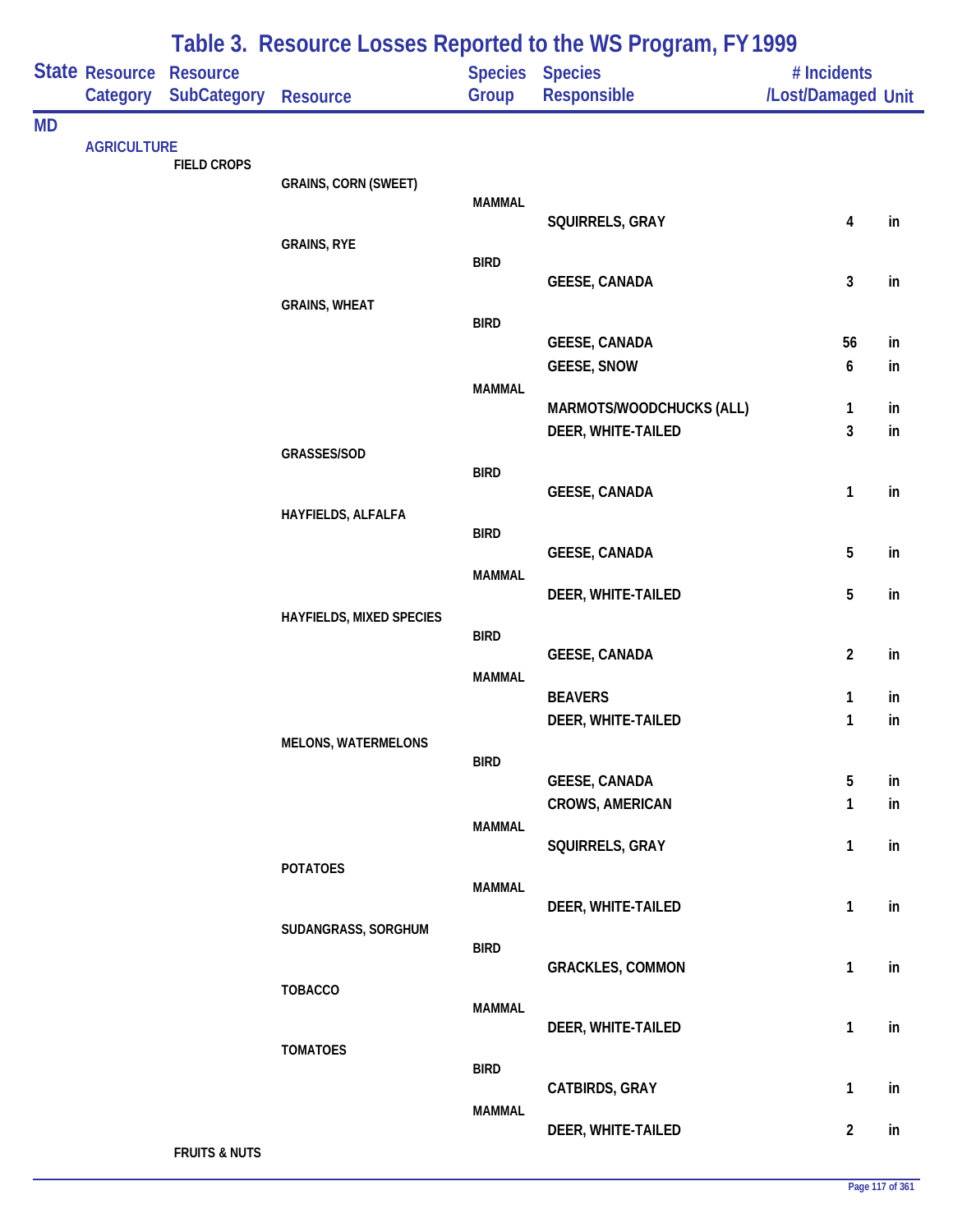|           |                            |                                |                          |               | Table 3. Resource Losses Reported to the WS Program, FY 1999 |                                   |          |
|-----------|----------------------------|--------------------------------|--------------------------|---------------|--------------------------------------------------------------|-----------------------------------|----------|
|           | State Resource<br>Category | <b>Resource</b><br>SubCategory | <b>Resource</b>          | Group         | Species Species<br>Responsible                               | # Incidents<br>/Lost/Damaged Unit |          |
| <b>MD</b> |                            |                                |                          |               |                                                              |                                   |          |
|           | <b>AGRICULTURE</b>         | <b>FRUITS &amp; NUTS</b>       |                          |               |                                                              |                                   |          |
|           |                            |                                | FRUIT, APPLES            |               |                                                              |                                   |          |
|           |                            |                                |                          | <b>MAMMAL</b> | DEER, WHITE-TAILED                                           | $\overline{2}$                    | in       |
|           |                            |                                |                          |               | SQUIRRELS, GRAY                                              | 1                                 | in       |
|           |                            |                                | FRUIT, GRAPES/MUSCADINES |               |                                                              |                                   |          |
|           |                            |                                |                          | <b>MAMMAL</b> | DEER, WHITE-TAILED                                           | $\overline{2}$                    | in       |
|           |                            |                                | FRUIT, PEACHES           |               |                                                              |                                   |          |
|           |                            |                                |                          | <b>MAMMAL</b> |                                                              |                                   |          |
|           |                            |                                | <b>FRUIT, PEARS</b>      |               | SQUIRRELS, GRAY                                              | $\overline{2}$                    | in       |
|           |                            |                                |                          | <b>MAMMAL</b> |                                                              |                                   |          |
|           |                            |                                |                          |               | DEER, WHITE-TAILED                                           | $\mathbf{1}$                      | in       |
|           |                            |                                | FRUIT, z-(OTHER)         | <b>MAMMAL</b> |                                                              |                                   |          |
|           |                            |                                |                          |               | SQUIRRELS, GRAY                                              | 1                                 | in       |
|           |                            |                                | <b>STRAWBERRIES</b>      |               |                                                              |                                   |          |
|           |                            |                                |                          | <b>MAMMAL</b> | DEER, WHITE-TAILED                                           | 3                                 | in       |
|           |                            |                                |                          |               | SQUIRRELS, GRAY                                              | 1                                 | in       |
|           |                            |                                | TREES, APPLE             |               |                                                              |                                   |          |
|           |                            |                                |                          | <b>MAMMAL</b> | <b>BEAVERS</b>                                               | $\mathbf{1}$                      | in       |
|           |                            |                                |                          |               | DEER, WHITE-TAILED                                           | 1                                 | in       |
|           |                            |                                | TREES, PEACH             |               |                                                              |                                   |          |
|           |                            |                                |                          | <b>MAMMAL</b> |                                                              |                                   |          |
|           |                            | <b>LIVESTOCK</b>               |                          |               | DEER, WHITE-TAILED                                           | 1                                 | in       |
|           |                            |                                | CATTLE (ADULT)           |               |                                                              |                                   |          |
|           |                            |                                |                          | <b>BIRD</b>   | <b>VULTURES, BLACK</b>                                       | $\mathbf{1}$                      | ea       |
|           |                            |                                | CATTLE (CALVES)          |               |                                                              |                                   |          |
|           |                            |                                |                          | <b>BIRD</b>   |                                                              |                                   |          |
|           |                            |                                |                          |               | <b>VULTURES, BLACK</b>                                       | 3                                 | ea       |
|           |                            |                                | FOWL, CHICKENS (GAME)    | <b>BIRD</b>   |                                                              |                                   |          |
|           |                            |                                |                          |               | HAWKS, z-(OTHER)                                             | 3                                 | ea       |
|           |                            |                                |                          | <b>MAMMAL</b> | <b>RACCOONS</b>                                              | $\overline{2}$                    | ea       |
|           |                            |                                | FOWL, CHICKENS (OTHER)   |               |                                                              |                                   |          |
|           |                            |                                |                          | <b>MAMMAL</b> |                                                              |                                   |          |
|           |                            |                                |                          |               | DOGS, FERAL/FREE RANGING & HYBRID                            | $\mathbf{1}$                      | ea       |
|           |                            |                                |                          |               | FOXES, RED<br><b>RACCOONS</b>                                | 14<br>22                          | ea<br>ea |
|           |                            |                                |                          |               | <b>WEASELS (ALL)</b>                                         | $\mathbf{1}$                      | ea       |
|           |                            |                                | FOWL, DUCKS (DOMESTIC)   |               |                                                              |                                   |          |
|           |                            |                                |                          | <b>MAMMAL</b> |                                                              |                                   |          |
|           |                            |                                |                          |               | FOXES, RED                                                   | $\mathbf{1}$                      | ea       |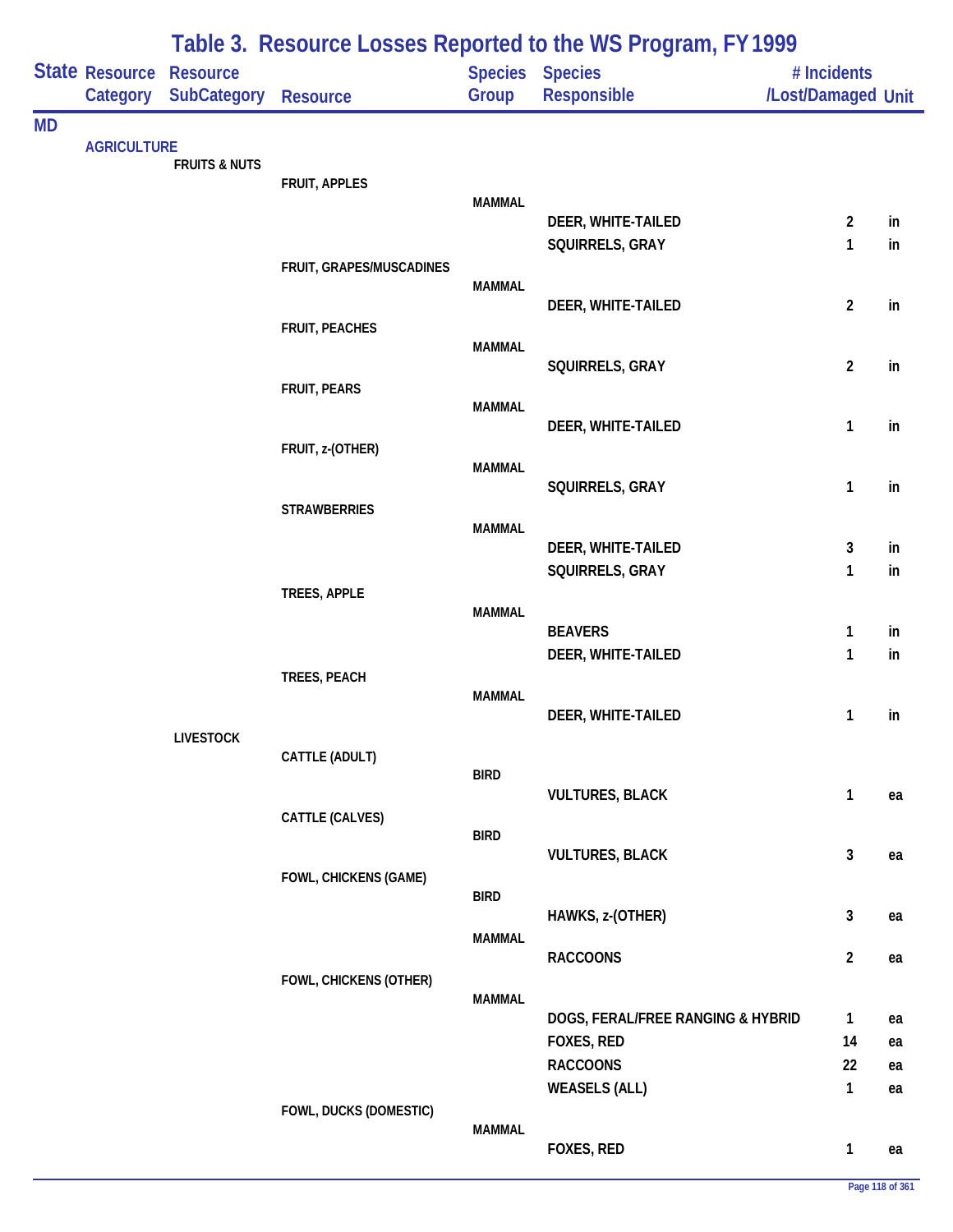|           |                                            |                                  |                                               |                | Table 3. Resource Losses Reported to the WS Program, FY 1999 |                                   |    |
|-----------|--------------------------------------------|----------------------------------|-----------------------------------------------|----------------|--------------------------------------------------------------|-----------------------------------|----|
|           | <b>State Resource Resource</b><br>Category | <b>SubCategory</b>               | <b>Resource</b>                               | Group          | <b>Species Species</b><br><b>Responsible</b>                 | # Incidents<br>/Lost/Damaged Unit |    |
| <b>MD</b> |                                            |                                  |                                               |                |                                                              |                                   |    |
|           | <b>AGRICULTURE</b>                         | <b>LIVESTOCK</b>                 |                                               |                |                                                              |                                   |    |
|           |                                            |                                  | FOWL, GEESE (DOMESTIC)                        |                |                                                              |                                   |    |
|           |                                            |                                  |                                               | <b>MAMMAL</b>  |                                                              |                                   |    |
|           |                                            |                                  |                                               |                | FOXES, RED                                                   | 1                                 | ea |
|           |                                            |                                  | <b>SHEEP (LAMBS)</b>                          | <b>MAMMAL</b>  |                                                              |                                   |    |
|           |                                            |                                  |                                               |                | FOXES, RED                                                   | 1                                 | ea |
|           |                                            | <b>OTHER</b>                     |                                               |                |                                                              |                                   |    |
|           |                                            |                                  | EGGS                                          |                |                                                              |                                   |    |
|           |                                            |                                  |                                               | <b>REPTILE</b> |                                                              |                                   |    |
|           |                                            |                                  |                                               |                | SNAKES, NON-POISONOUS (OTHER)                                | 1                                 | in |
|           |                                            |                                  | <b>FEED, LIVESTOCK</b>                        | <b>BIRD</b>    |                                                              |                                   |    |
|           |                                            |                                  |                                               |                | <b>GRACKLES, COMMON</b>                                      | 1                                 | in |
|           |                                            |                                  |                                               |                | STARLINGS, EUROPEAN                                          | 1                                 | in |
|           |                                            |                                  | HIVES (BEES, HONEY, STRUCTURES)               |                |                                                              |                                   |    |
|           |                                            |                                  |                                               | <b>MAMMAL</b>  |                                                              |                                   |    |
|           |                                            |                                  |                                               |                | <b>BEARS, BLACK</b>                                          | 1                                 | ea |
|           |                                            |                                  |                                               |                | <b>SKUNKS, STRIPED</b>                                       | 1                                 | ea |
|           |                                            | <b>RANGE/PASTURE</b>             | <b>PASTURE</b>                                |                |                                                              |                                   |    |
|           |                                            |                                  |                                               | <b>BIRD</b>    |                                                              |                                   |    |
|           |                                            |                                  |                                               |                | <b>GEESE, CANADA</b>                                         | 4                                 | ac |
|           |                                            |                                  |                                               | <b>MAMMAL</b>  |                                                              |                                   |    |
|           |                                            |                                  |                                               |                | <b>BEAVERS</b>                                               | 3                                 | ac |
|           |                                            |                                  |                                               |                | <b>MARMOTS/WOODCHUCKS (ALL)</b>                              | 4                                 | ac |
|           | <b>HEALTH &amp; SAFETY</b>                 | <b>HUMAN HEALTH &amp; SAFETY</b> |                                               |                |                                                              |                                   |    |
|           |                                            |                                  | HEALTH & SAFETY, HUMAN (AVIATION)             |                |                                                              |                                   |    |
|           |                                            |                                  |                                               | <b>BIRD</b>    |                                                              |                                   |    |
|           |                                            |                                  |                                               |                | <b>GEESE, CANADA</b>                                         | 3                                 | in |
|           |                                            |                                  |                                               |                | GULLS, z-(OTHER)                                             | $\overline{2}$                    | in |
|           |                                            |                                  |                                               |                | <b>EAGLES, BALD</b>                                          | $\mathbf{1}$                      | in |
|           |                                            |                                  |                                               |                | <b>OSPREYS</b>                                               | 1                                 | in |
|           |                                            |                                  |                                               | <b>MAMMAL</b>  |                                                              |                                   |    |
|           |                                            |                                  |                                               |                | DEER, WHITE-TAILED                                           | 1                                 | in |
|           |                                            |                                  | HEALTH & SAFETY, HUMAN (OTHER TRANSPORTATION) | <b>MAMMAL</b>  |                                                              |                                   |    |
|           |                                            |                                  |                                               |                | MARMOTS/WOODCHUCKS (ALL)                                     | $\mathbf{1}$                      | in |
|           |                                            |                                  | HEALTH & SAFETY, HUMAN z-(GENERAL)            | <b>BIRD</b>    |                                                              |                                   |    |
|           |                                            |                                  |                                               |                | WOODPECKERS, z-(OTHER)                                       | 11                                | in |
|           |                                            |                                  |                                               |                | SPARROWS, HOUSE/ENGLISH                                      | 15                                | in |
|           |                                            |                                  |                                               |                | MOCKINGBIRDS, NORTHERN                                       | 15                                | in |
|           |                                            |                                  |                                               |                | <b>MALLARDS</b>                                              | 34                                | in |
|           |                                            |                                  |                                               |                | <b>OSPREYS</b>                                               | $\overline{7}$                    | in |
|           |                                            |                                  |                                               |                | <b>OWLS, GREAT HORNED</b>                                    | 1                                 | in |
|           |                                            |                                  |                                               |                | OWLS, z-(OTHER)                                              | 1                                 | in |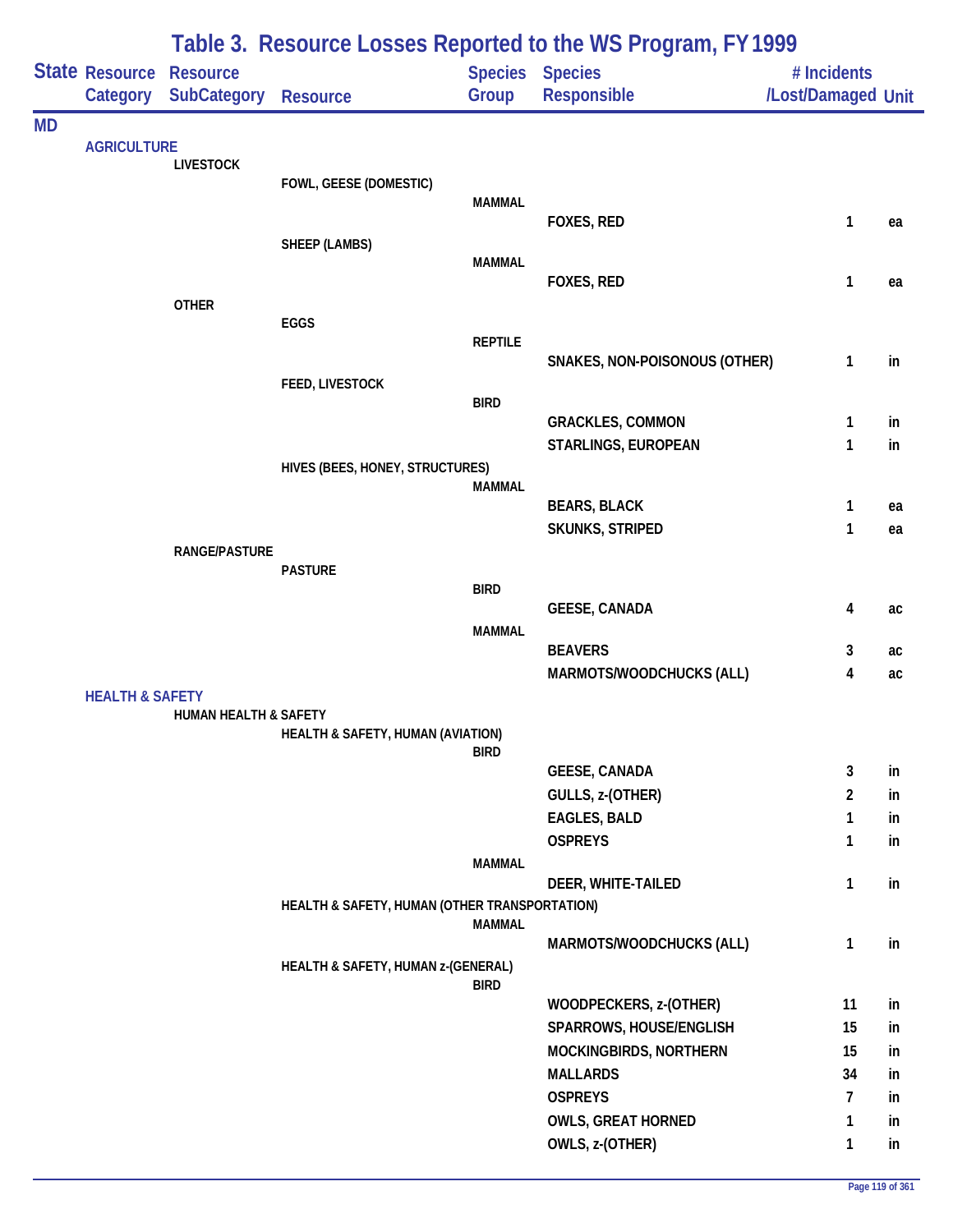|           | Table 3. Resource Losses Reported to the WS Program, FY 1999 |                                  |                                    |                        |                                      |                         |    |
|-----------|--------------------------------------------------------------|----------------------------------|------------------------------------|------------------------|--------------------------------------|-------------------------|----|
|           | <b>State Resource</b>                                        | <b>Resource</b>                  |                                    | <b>Species Species</b> |                                      | # Incidents             |    |
|           | Category                                                     | <b>SubCategory</b>               | <b>Resource</b>                    | Group                  | <b>Responsible</b>                   | /Lost/Damaged Unit      |    |
| <b>MD</b> |                                                              |                                  |                                    |                        |                                      |                         |    |
|           | <b>HEALTH &amp; SAFETY</b>                                   |                                  |                                    |                        |                                      |                         |    |
|           |                                                              | <b>HUMAN HEALTH &amp; SAFETY</b> | HEALTH & SAFETY, HUMAN z-(GENERAL) |                        |                                      |                         |    |
|           |                                                              |                                  |                                    | <b>BIRD</b>            |                                      |                         |    |
|           |                                                              |                                  |                                    |                        | PIGEONS, FERAL (ROCK DOVE)           | 51                      | in |
|           |                                                              |                                  |                                    |                        | ROBINS, AMERICAN                     | 11                      | in |
|           |                                                              |                                  |                                    |                        | STARLINGS, EUROPEAN                  | 57                      | in |
|           |                                                              |                                  |                                    |                        | z-PASSERINES (OTHER)                 | 32                      | in |
|           |                                                              |                                  |                                    |                        | SWANS, MUTE                          | 6                       | in |
|           |                                                              |                                  |                                    |                        | SWALLOWS, BARN                       | 5                       | in |
|           |                                                              |                                  |                                    |                        | TURKEY, WILD (ALL)                   | 5                       | in |
|           |                                                              |                                  |                                    |                        | <b>VULTURES, BLACK</b>               | 8                       | in |
|           |                                                              |                                  |                                    |                        | VULTURES, z-(MIXED)                  | 22                      | in |
|           |                                                              |                                  |                                    |                        | JAYS, BLUE                           | $\mathbf{3}$            | in |
|           |                                                              |                                  |                                    |                        | <b>VULTURES, TURKEY</b>              | 39                      | in |
|           |                                                              |                                  |                                    |                        | CATBIRDS, GRAY                       | $\mathbf{3}$            | in |
|           |                                                              |                                  |                                    |                        | HAWKS, z-(OTHER)                     | 8                       | in |
|           |                                                              |                                  |                                    |                        | SWIFTS (ALL)                         | 5                       | in |
|           |                                                              |                                  |                                    |                        | <b>CARDINALS, NORTHERN</b>           | 7                       | in |
|           |                                                              |                                  |                                    |                        | <b>CROWS, AMERICAN</b>               | 45                      | in |
|           |                                                              |                                  |                                    |                        | DOVE, MOURNING                       | 6                       | in |
|           |                                                              |                                  |                                    |                        | <b>DUCKS, DABBLING (OTHER)</b>       | 3                       | in |
|           |                                                              |                                  |                                    |                        | <b>DUCKS, FERAL</b>                  | 1                       | in |
|           |                                                              |                                  |                                    |                        | <b>EAGLES, BALD</b>                  | $\mathbf{1}$            | in |
|           |                                                              |                                  |                                    |                        | GULLS, RING-BILLED                   | 1                       | in |
|           |                                                              |                                  |                                    |                        | <b>BLACKBIRDS, z-(MIXED SPECIES)</b> | 10                      | in |
|           |                                                              |                                  |                                    |                        | GULLS, z-(OTHER)                     | 4                       | in |
|           |                                                              |                                  |                                    |                        | <b>EXOTIC BIRDS (OTHER)</b>          | $\overline{2}$          | in |
|           |                                                              |                                  |                                    |                        | <b>GRACKLES, COMMON</b>              | 4                       | in |
|           |                                                              |                                  |                                    |                        | <b>FINCHES, HOUSE</b>                | 1                       | in |
|           |                                                              |                                  |                                    |                        | <b>GEESE, FERAL</b>                  | 8                       | in |
|           |                                                              |                                  |                                    |                        | <b>GEESE, CANADA</b>                 | 77                      | in |
|           |                                                              |                                  |                                    |                        | FOWL, PEA                            | $\mathbf{1}$            | in |
|           |                                                              |                                  |                                    |                        | GEESE, z-(OTHER)                     | $\mathbf{1}$            | in |
|           |                                                              |                                  |                                    | <b>MAMMAL</b>          |                                      |                         |    |
|           |                                                              |                                  |                                    |                        | <b>MOLES (ALL)</b>                   | $\overline{2}$          | in |
|           |                                                              |                                  |                                    |                        | MUSKRATS, z-(OTHER)                  | 5                       | in |
|           |                                                              |                                  |                                    |                        | OPOSSUMS, VIRGINIA                   | 229                     | in |
|           |                                                              |                                  |                                    |                        | PRONGHORN (ANTELOPE)                 | $\mathbf{1}$            | in |
|           |                                                              |                                  |                                    |                        | RABBITS, COTTONTAIL                  | 10                      | in |
|           |                                                              |                                  |                                    |                        | <b>RACCOONS</b>                      | 563                     | in |
|           |                                                              |                                  |                                    |                        | RATS, NORWAY                         | 32                      | in |
|           |                                                              |                                  |                                    |                        | SQUIRRELS, FOX                       | $\mathbf{1}$            | in |
|           |                                                              |                                  |                                    |                        | <b>SKUNKS, STRIPED</b>               | 116                     | in |
|           |                                                              |                                  |                                    |                        | <b>VOLES (ALL)</b>                   | $\overline{\mathbf{4}}$ | in |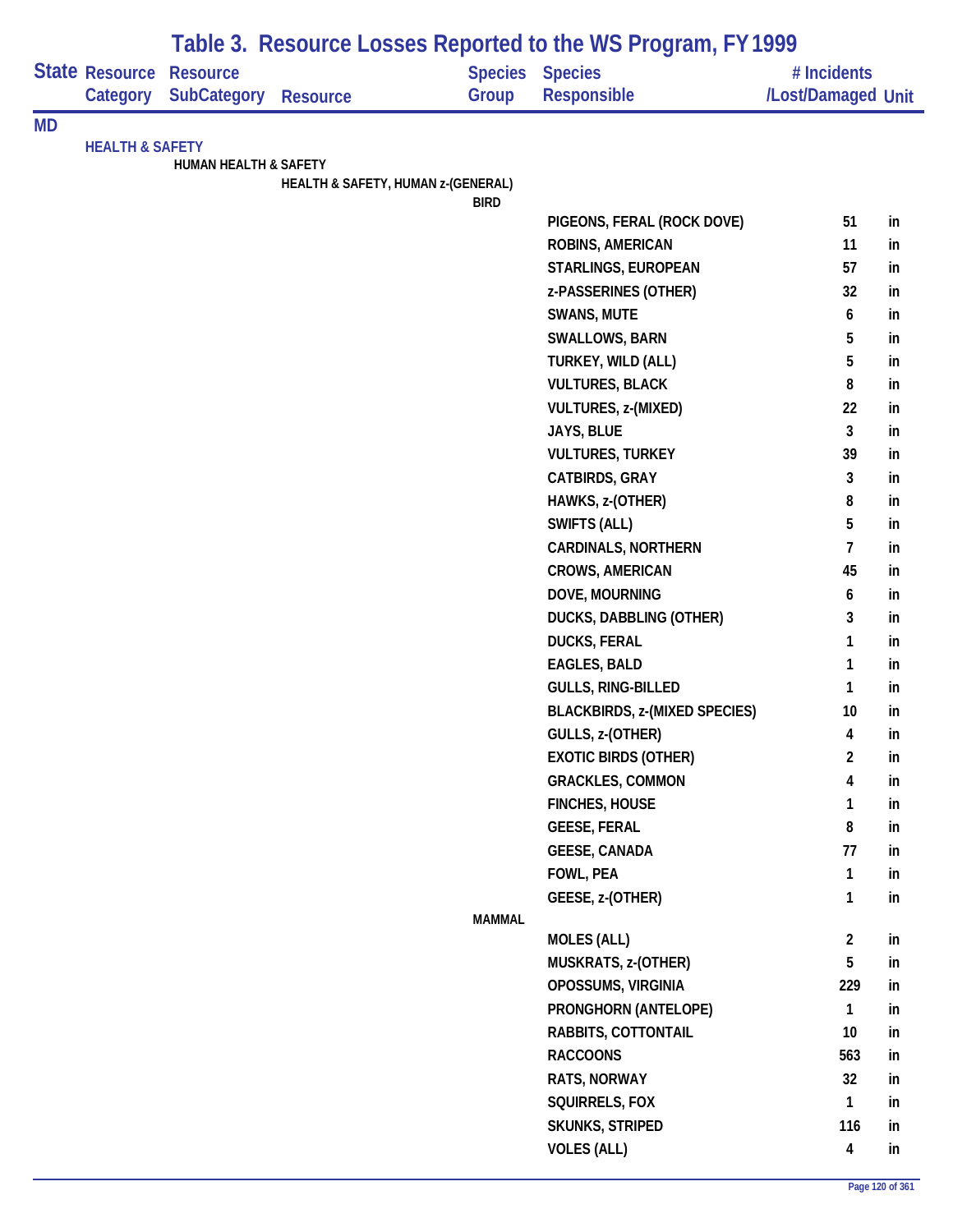|           |                            |                                       |                                    |                | Table 3. Resource Losses Reported to the WS Program, FY 1999 |                                   |    |
|-----------|----------------------------|---------------------------------------|------------------------------------|----------------|--------------------------------------------------------------|-----------------------------------|----|
|           | State Resource<br>Category | <b>Resource</b><br><b>SubCategory</b> | <b>Resource</b>                    | Group          | Species Species<br>Responsible                               | # Incidents<br>/Lost/Damaged Unit |    |
| <b>MD</b> |                            |                                       |                                    |                |                                                              |                                   |    |
|           | <b>HEALTH &amp; SAFETY</b> | <b>HUMAN HEALTH &amp; SAFETY</b>      |                                    |                |                                                              |                                   |    |
|           |                            |                                       | HEALTH & SAFETY, HUMAN z-(GENERAL) |                |                                                              |                                   |    |
|           |                            |                                       |                                    | <b>MAMMAL</b>  |                                                              |                                   |    |
|           |                            |                                       |                                    |                | <b>WEASELS (ALL)</b>                                         | $\mathbf{1}$                      | in |
|           |                            |                                       |                                    |                | <b>MINKS</b>                                                 | 1                                 | in |
|           |                            |                                       |                                    |                | SQUIRRELS, FLYING (ALL)                                      | 1                                 | in |
|           |                            |                                       |                                    |                | <b>SHREWS (ALL)</b>                                          | $\overline{2}$                    | in |
|           |                            |                                       |                                    |                | <b>BEARS, BLACK</b>                                          | 12                                | in |
|           |                            |                                       |                                    |                | MICE, z-FIELD (OTHER)                                        | 1                                 | in |
|           |                            |                                       |                                    |                | <b>BATS (ALL)</b>                                            | 120                               | in |
|           |                            |                                       |                                    |                | <b>BEAVERS</b>                                               | $\overline{7}$                    | in |
|           |                            |                                       |                                    |                | <b>BOBCATS</b>                                               | 4                                 | in |
|           |                            |                                       |                                    |                | CATS, FERAL/FREE RANGING                                     | 6                                 | in |
|           |                            |                                       |                                    |                | <b>CHIPMUNKS (ALL)</b>                                       | 11                                | in |
|           |                            |                                       |                                    |                | COYOTES                                                      | 10                                | in |
|           |                            |                                       |                                    |                | DOGS, FERAL/FREE RANGING & HYBRID                            | $\overline{2}$                    | in |
|           |                            |                                       |                                    |                | FOXES, GRAY                                                  | 6                                 | in |
|           |                            |                                       |                                    |                | FOXES, RED                                                   | 517                               | in |
|           |                            |                                       |                                    |                | MAMMALS, EXOTIC z-(OTHER)                                    | 3                                 | in |
|           |                            |                                       |                                    |                | SQUIRRELS, GRAY                                              | 106                               | in |
|           |                            |                                       |                                    |                | MARMOTS/WOODCHUCKS (ALL)                                     | 124                               | in |
|           |                            |                                       |                                    |                | MICE, HOUSE                                                  | $\overline{4}$                    | in |
|           |                            |                                       |                                    |                | DEER, WHITE-TAILED                                           | 57                                | in |
|           |                            |                                       |                                    | <b>REPTILE</b> |                                                              |                                   |    |
|           |                            |                                       |                                    |                | <b>SNAKES, POISONOUS (ALL)</b>                               | 18                                | in |
|           |                            |                                       |                                    |                | <b>TURTLES (ALL)</b>                                         | $\overline{2}$                    | in |
|           |                            |                                       |                                    |                | SNAKES, NON-POISONOUS (OTHER)                                | 305                               | in |
|           | <b>NATURAL RESOURCE</b>    |                                       |                                    |                |                                                              |                                   |    |
|           |                            | <b>FISHERIES</b>                      | FISH, z-(OTHER)                    |                |                                                              |                                   |    |
|           |                            |                                       |                                    | <b>BIRD</b>    |                                                              |                                   |    |
|           |                            |                                       |                                    |                | HAWKS, z-(OTHER)                                             | $\mathbf{1}$                      | in |
|           |                            |                                       |                                    |                | <b>GEESE, CANADA</b>                                         | 1                                 | in |
|           |                            | FORESTRY (NATRL. RESRC)               |                                    |                |                                                              |                                   |    |
|           |                            |                                       | TREES, STANDING                    |                |                                                              |                                   |    |
|           |                            |                                       |                                    | <b>MAMMAL</b>  |                                                              |                                   |    |
|           |                            | OTHER NATURAL RESOURCES               |                                    |                | <b>BEAVERS</b>                                               | $\mathbf{1}$                      | in |
|           |                            |                                       | <b>DESIGNATED NATURAL AREAS</b>    |                |                                                              |                                   |    |
|           |                            |                                       |                                    | <b>MAMMAL</b>  |                                                              |                                   |    |
|           |                            |                                       |                                    |                | MARMOTS/WOODCHUCKS (ALL)                                     | 1                                 | in |
|           |                            |                                       | RECLAMATION/RESTORATION SITE       |                |                                                              |                                   |    |
|           |                            |                                       |                                    | <b>BIRD</b>    |                                                              |                                   |    |
|           |                            |                                       |                                    |                | <b>GEESE, CANADA</b>                                         | 3                                 | in |
|           |                            |                                       | WATERSHED                          | <b>BIRD</b>    |                                                              |                                   |    |
|           |                            |                                       |                                    |                | <b>GEESE, CANADA</b>                                         | 1                                 | in |
|           |                            |                                       |                                    |                |                                                              |                                   |    |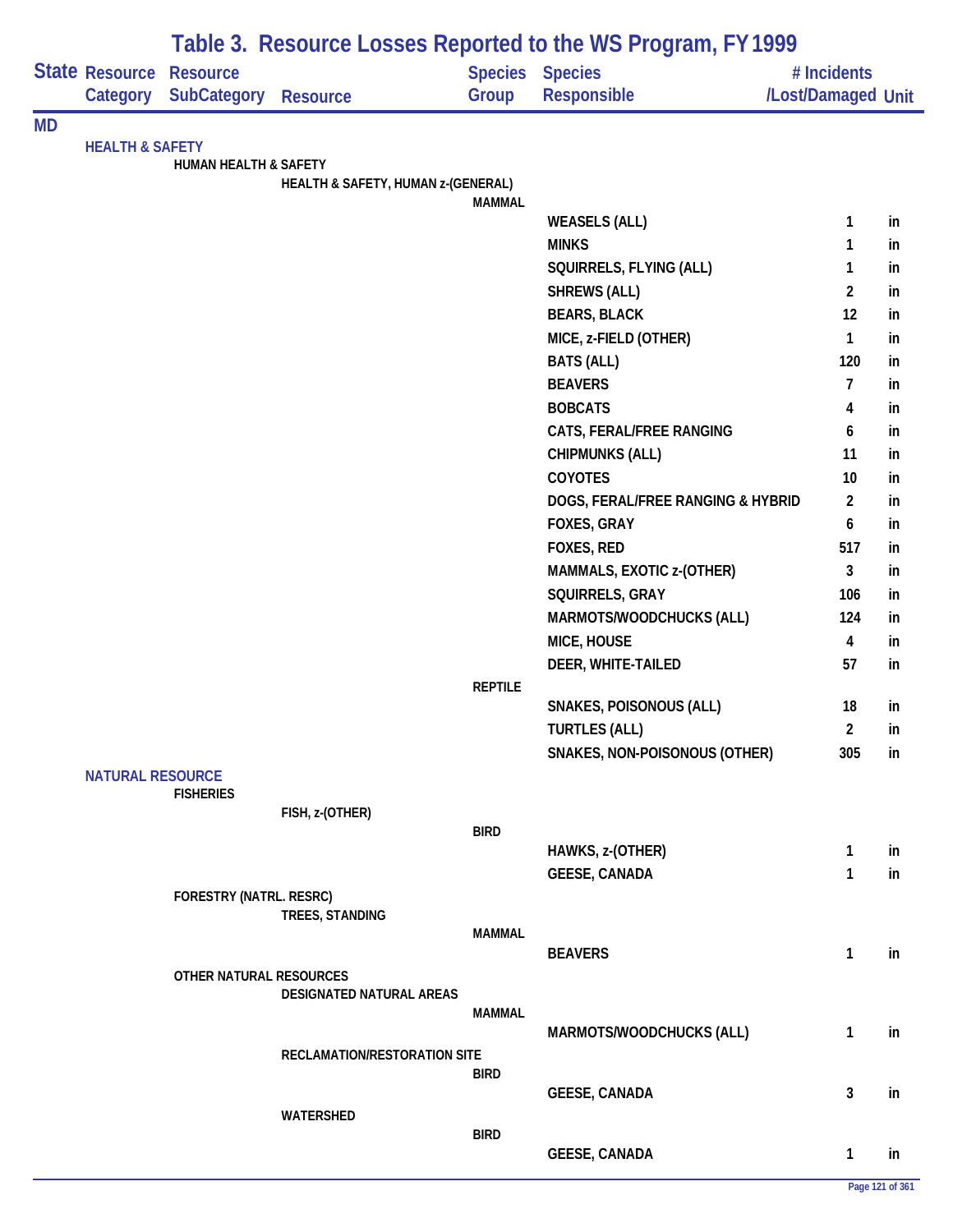|           |                         |                         | Table 3. Resource Losses Reported to the WS Program, FY 1999 |                |                                              |                                   |          |
|-----------|-------------------------|-------------------------|--------------------------------------------------------------|----------------|----------------------------------------------|-----------------------------------|----------|
|           | State Resource Resource | Category SubCategory    | Resource                                                     | Group          | <b>Species Species</b><br>Responsible        | # Incidents<br>/Lost/Damaged Unit |          |
| <b>MD</b> |                         |                         |                                                              |                |                                              |                                   |          |
|           | <b>NATURAL RESOURCE</b> | OTHER NATURAL RESOURCES | <b>WETLANDS</b>                                              |                |                                              |                                   |          |
|           |                         |                         |                                                              | <b>MAMMAL</b>  |                                              |                                   |          |
|           |                         |                         |                                                              |                | MUSKRATS, z-(OTHER)<br><b>NUTRIAS</b>        | $\mathbf{1}$<br>$\overline{2}$    | ac<br>ac |
|           |                         | <b>WILDLIFE</b>         |                                                              |                |                                              |                                   |          |
|           |                         |                         | BIRDS, DUCKS, WILD (OTHER)                                   |                |                                              |                                   |          |
|           |                         |                         |                                                              | <b>REPTILE</b> |                                              |                                   |          |
|           |                         |                         |                                                              |                | <b>TURTLES (ALL)</b>                         | $\mathbf{1}$                      | in       |
|           |                         |                         | BIRDS, WATERFOWL (OTHER)                                     | <b>MAMMAL</b>  |                                              |                                   |          |
|           |                         |                         |                                                              |                | FOXES, RED                                   | 1                                 | ea       |
|           |                         |                         | BIRDS, z-(OTHER)                                             |                |                                              |                                   |          |
|           |                         |                         |                                                              | <b>BIRD</b>    |                                              |                                   |          |
|           |                         |                         |                                                              |                | STARLINGS, EUROPEAN<br>HAWKS, z-(OTHER)      | 1<br>12                           | ea       |
|           |                         |                         |                                                              | <b>MAMMAL</b>  |                                              |                                   | ea       |
|           |                         |                         |                                                              |                | CATS, FERAL/FREE RANGING                     | 1                                 | ea       |
|           |                         |                         |                                                              |                | <b>RACCOONS</b>                              | $\overline{\mathbf{4}}$           | ea       |
|           |                         |                         | MAMMALS, z-(OTHER)                                           |                |                                              |                                   |          |
|           |                         |                         |                                                              | <b>MAMMAL</b>  |                                              |                                   |          |
|           |                         |                         |                                                              |                | SQUIRRELS, GRAY                              | 1                                 | ea       |
|           | <b>PROPERTY</b>         | <b>ANIMAL</b>           |                                                              |                |                                              |                                   |          |
|           |                         |                         | PETS (COMPANION & HOBBY ANIMALS)                             |                |                                              |                                   |          |
|           |                         |                         |                                                              | <b>BIRD</b>    |                                              |                                   |          |
|           |                         |                         |                                                              |                | HAWKS, RED-TAILED                            | 1                                 | ea       |
|           |                         |                         |                                                              |                | SWANS, MUTE                                  | 1                                 | ea       |
|           |                         |                         |                                                              |                | <b>MALLARDS</b>                              | 5                                 | ea       |
|           |                         |                         |                                                              |                | HAWKS, z-(OTHER)                             | 155<br>$\overline{2}$             | ea       |
|           |                         |                         |                                                              |                | <b>GEESE, CANADA</b><br><b>EGRETS, GREAT</b> | $\mathbf{1}$                      | ea       |
|           |                         |                         |                                                              |                | <b>HERONS, GREAT BLUE</b>                    | 125                               | ea<br>ea |
|           |                         |                         |                                                              | <b>MAMMAL</b>  |                                              |                                   |          |
|           |                         |                         |                                                              |                | <b>MINKS</b>                                 | 4                                 | ea       |
|           |                         |                         |                                                              |                | COYOTES                                      | $\overline{2}$                    | ea       |
|           |                         |                         |                                                              |                | <b>RACCOONS</b>                              | 35                                | ea       |
|           |                         |                         |                                                              |                | OPOSSUMS, VIRGINIA                           | 3                                 | ea       |
|           |                         |                         |                                                              |                | <b>SKUNKS, STRIPED</b>                       | 1                                 | ea       |
|           |                         |                         |                                                              |                | MARMOTS/WOODCHUCKS (ALL)                     | $\overline{2}$                    | ea       |
|           |                         |                         |                                                              |                | FOXES, GRAY                                  | 3                                 | ea       |
|           |                         |                         |                                                              |                | CATS, FERAL/FREE RANGING                     | 1                                 | ea       |
|           |                         |                         |                                                              |                | FOXES, RED                                   | 43                                | ea       |
|           |                         |                         |                                                              | <b>REPTILE</b> |                                              |                                   |          |
|           |                         |                         |                                                              |                | REPTILES, EXOTIC                             | 4                                 | ea       |
|           |                         |                         |                                                              |                | SNAKES, NON-POISONOUS (OTHER)                | 1                                 | ea       |
|           |                         |                         |                                                              |                | <b>SNAKES, POISONOUS (ALL)</b>               | 4                                 | ea       |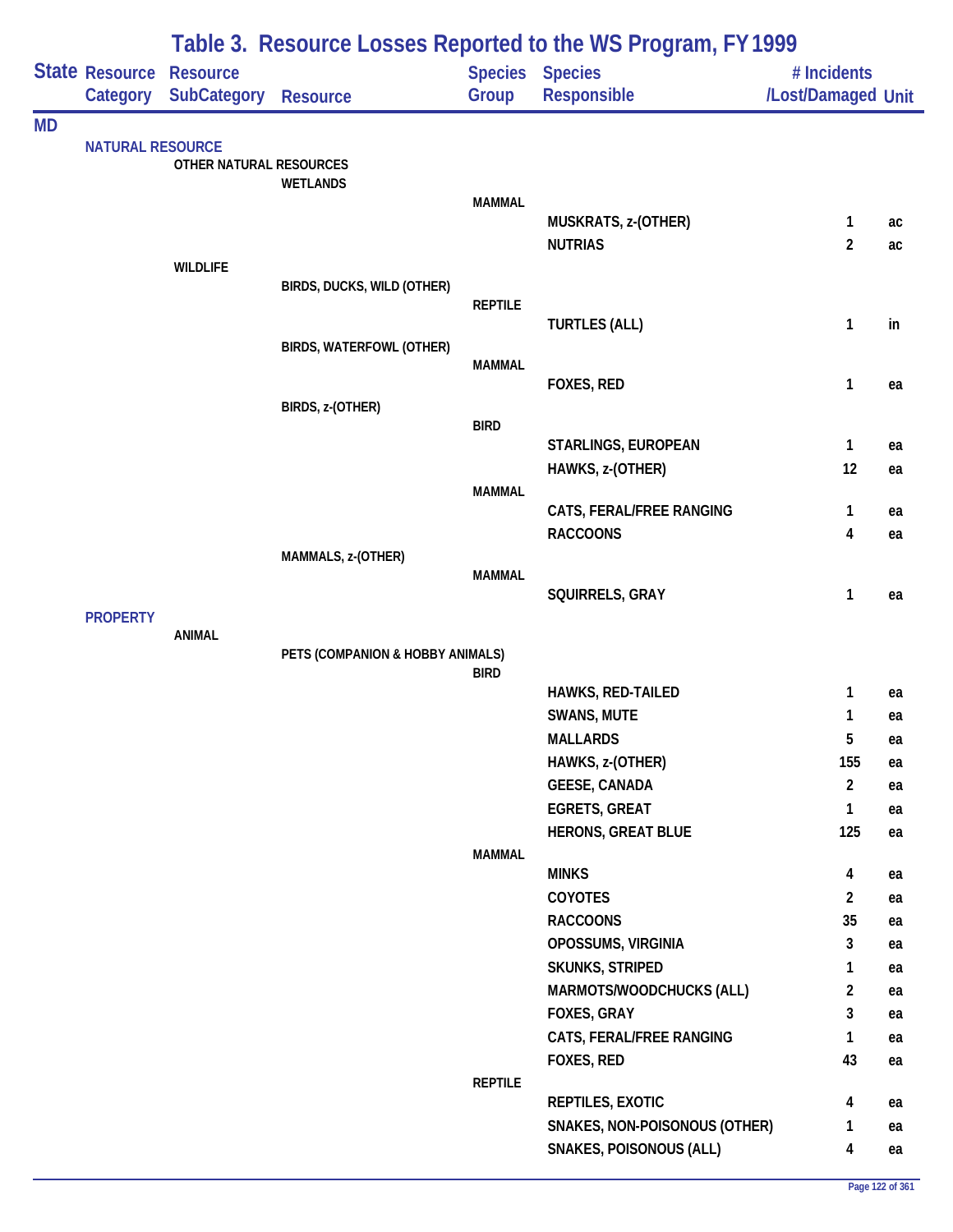|           |                            | Table 3. Resource Losses Reported to the WS Program, FY 1999 |                                        |                |                                              |                                   |          |  |  |  |
|-----------|----------------------------|--------------------------------------------------------------|----------------------------------------|----------------|----------------------------------------------|-----------------------------------|----------|--|--|--|
|           | State Resource<br>Category | <b>Resource</b><br><b>SubCategory</b>                        | <b>Resource</b>                        | Group          | <b>Species Species</b><br><b>Responsible</b> | # Incidents<br>/Lost/Damaged Unit |          |  |  |  |
| <b>MD</b> |                            |                                                              |                                        |                |                                              |                                   |          |  |  |  |
|           | <b>PROPERTY</b>            | ANIMAL                                                       |                                        |                |                                              |                                   |          |  |  |  |
|           |                            |                                                              | PETS (COMPANION & HOBBY ANIMALS)       |                |                                              |                                   |          |  |  |  |
|           |                            |                                                              |                                        | <b>REPTILE</b> |                                              |                                   |          |  |  |  |
|           |                            |                                                              |                                        |                | <b>TURTLES (ALL)</b>                         | $\overline{2}$                    | ea       |  |  |  |
|           |                            | <b>EQUIPMENT</b>                                             | <b>VEHICLES, LAND</b>                  |                |                                              |                                   |          |  |  |  |
|           |                            |                                                              |                                        | <b>BIRD</b>    |                                              |                                   |          |  |  |  |
|           |                            |                                                              |                                        |                | SPARROWS, HOUSE/ENGLISH                      | 1                                 | ea       |  |  |  |
|           |                            |                                                              |                                        |                | ROBINS, AMERICAN                             | $\overline{2}$                    | ea       |  |  |  |
|           |                            |                                                              |                                        |                | z-PASSERINES (OTHER)                         | 3                                 | ea       |  |  |  |
|           |                            |                                                              |                                        |                | <b>VULTURES, TURKEY</b>                      | 1                                 | ea       |  |  |  |
|           |                            |                                                              |                                        |                | <b>CARDINALS, NORTHERN</b>                   | 1                                 | ea       |  |  |  |
|           |                            |                                                              |                                        |                | <b>EXOTIC BIRDS (OTHER)</b>                  | 1                                 | ea       |  |  |  |
|           |                            |                                                              |                                        |                | DOVE, MOURNING                               | 1                                 | ea       |  |  |  |
|           |                            |                                                              |                                        |                | <b>VULTURES, BLACK</b>                       | $\overline{a}$                    | ea       |  |  |  |
|           |                            |                                                              |                                        | <b>MAMMAL</b>  | <b>BATS (ALL)</b>                            | 1                                 | ea       |  |  |  |
|           |                            |                                                              |                                        |                | <b>CHIPMUNKS (ALL)</b>                       | 1                                 | ea       |  |  |  |
|           |                            |                                                              |                                        |                | DEER, WHITE-TAILED                           | 8                                 | ea       |  |  |  |
|           |                            |                                                              |                                        |                | MARMOTS/WOODCHUCKS (ALL)                     | 1                                 | ea       |  |  |  |
|           |                            |                                                              |                                        |                | MICE, HOUSE                                  | 1                                 | ea       |  |  |  |
|           |                            |                                                              |                                        |                | <b>RACCOONS</b>                              | $\overline{2}$                    | ea       |  |  |  |
|           |                            |                                                              |                                        |                | SQUIRRELS, GRAY                              | 11                                | ea       |  |  |  |
|           |                            |                                                              | <b>WATERCRAFT</b>                      |                |                                              |                                   |          |  |  |  |
|           |                            |                                                              |                                        | <b>BIRD</b>    |                                              |                                   |          |  |  |  |
|           |                            |                                                              |                                        |                | <b>MALLARDS</b>                              | $\overline{2}$                    | ea       |  |  |  |
|           |                            |                                                              |                                        |                | VULTURES, z-(MIXED)                          | 2                                 | ea       |  |  |  |
|           |                            |                                                              |                                        |                | <b>VULTURES, TURKEY</b><br><b>OSPREYS</b>    | 5                                 | ea       |  |  |  |
|           |                            |                                                              |                                        |                | CORMORANTS, DOUBLE-CRESTED                   | $\overline{2}$<br>1               | ea       |  |  |  |
|           |                            |                                                              |                                        |                | <b>VULTURES, BLACK</b>                       | 3                                 | ea<br>ea |  |  |  |
|           |                            |                                                              |                                        | MAMMAL         |                                              |                                   |          |  |  |  |
|           |                            |                                                              |                                        |                | <b>RACCOONS</b>                              | $\mathbf{2}$                      | ea       |  |  |  |
|           |                            |                                                              |                                        |                | SQUIRRELS, GRAY                              | $\overline{2}$                    | ea       |  |  |  |
|           |                            | <b>LANDSCAPING, TURF &amp; GARDENS</b>                       |                                        |                |                                              |                                   |          |  |  |  |
|           |                            |                                                              | <b>GARDENS, VEG./FRUITS &amp; NUTS</b> |                |                                              |                                   |          |  |  |  |
|           |                            |                                                              |                                        | <b>BIRD</b>    | <b>GEESE, CANADA</b>                         | 3                                 | in       |  |  |  |
|           |                            |                                                              |                                        |                | <b>CROWS, AMERICAN</b>                       | 1                                 | in       |  |  |  |
|           |                            |                                                              |                                        | <b>MAMMAL</b>  |                                              |                                   |          |  |  |  |
|           |                            |                                                              |                                        |                | OPOSSUMS, VIRGINIA                           | $\mathbf{2}$                      | in       |  |  |  |
|           |                            |                                                              |                                        |                | SQUIRRELS, GRAY                              | 8                                 | in       |  |  |  |
|           |                            |                                                              |                                        |                | RATS, NORWAY                                 | 1                                 | in       |  |  |  |
|           |                            |                                                              |                                        |                | <b>RACCOONS</b>                              | 4                                 | in       |  |  |  |
|           |                            |                                                              |                                        |                | RABBITS, COTTONTAIL                          | 14                                | in       |  |  |  |
|           |                            |                                                              |                                        |                | MARMOTS/WOODCHUCKS (ALL)                     | 93                                | in       |  |  |  |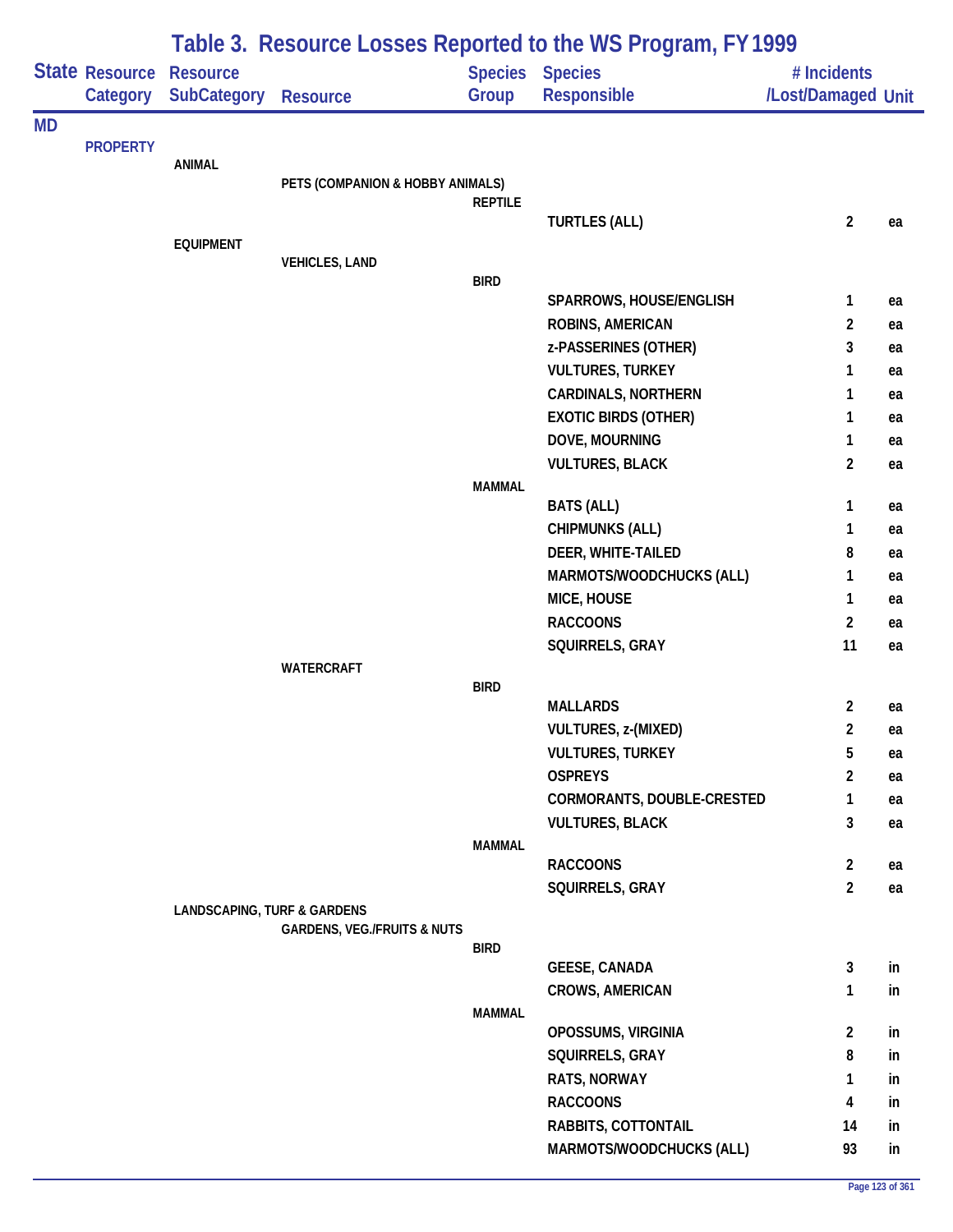|           |                            |                                        | Table 3. Resource Losses Reported to the WS Program, FY 1999 |                |                                |                                   |    |  |  |  |
|-----------|----------------------------|----------------------------------------|--------------------------------------------------------------|----------------|--------------------------------|-----------------------------------|----|--|--|--|
|           | State Resource<br>Category | <b>Resource</b><br><b>SubCategory</b>  | <b>Resource</b>                                              | Group          | Species Species<br>Responsible | # Incidents<br>/Lost/Damaged Unit |    |  |  |  |
| <b>MD</b> |                            |                                        |                                                              |                |                                |                                   |    |  |  |  |
|           | <b>PROPERTY</b>            | <b>LANDSCAPING, TURF &amp; GARDENS</b> |                                                              |                |                                |                                   |    |  |  |  |
|           |                            |                                        | <b>GARDENS, VEG./FRUITS &amp; NUTS</b>                       |                |                                |                                   |    |  |  |  |
|           |                            |                                        |                                                              | <b>MAMMAL</b>  |                                |                                   |    |  |  |  |
|           |                            |                                        |                                                              |                | <b>FOXES, RED</b>              | 1                                 | in |  |  |  |
|           |                            |                                        |                                                              |                | FOXES, GRAY                    | $\mathbf{1}$                      | in |  |  |  |
|           |                            |                                        |                                                              |                | DEER, WHITE-TAILED             | 30                                | in |  |  |  |
|           |                            |                                        |                                                              |                | <b>CHIPMUNKS (ALL)</b>         | $\overline{2}$                    | in |  |  |  |
|           |                            |                                        |                                                              |                | <b>MOLES (ALL)</b>             | $\mathbf{1}$                      | in |  |  |  |
|           |                            |                                        |                                                              | <b>REPTILE</b> | <b>TURTLES (ALL)</b>           | $\mathbf{1}$                      | in |  |  |  |
|           |                            |                                        | <b>GOLF COURSES</b>                                          |                |                                |                                   |    |  |  |  |
|           |                            |                                        |                                                              | <b>BIRD</b>    |                                |                                   |    |  |  |  |
|           |                            |                                        |                                                              |                | <b>GEESE, CANADA</b>           | 10                                | in |  |  |  |
|           |                            |                                        | RECREATIONAL AREAS (OTHER)                                   |                |                                |                                   |    |  |  |  |
|           |                            |                                        |                                                              | <b>BIRD</b>    | <b>GEESE, CANADA</b>           | 1                                 | in |  |  |  |
|           |                            |                                        | TREES, STANDING & SHRUBS                                     |                |                                |                                   |    |  |  |  |
|           |                            |                                        |                                                              | <b>BIRD</b>    |                                |                                   |    |  |  |  |
|           |                            |                                        |                                                              |                | SAPSUCKERS, YELLOW-BELLIED     | 3                                 | in |  |  |  |
|           |                            |                                        |                                                              |                | SEA BIRDS, COLONIAL NESTING    | $\mathbf{1}$                      | in |  |  |  |
|           |                            |                                        |                                                              |                | WOODPECKERS, PILEATED          | $\mathbf{1}$                      | in |  |  |  |
|           |                            |                                        |                                                              |                | <b>GRACKLES, COMMON</b>        | $\mathbf{1}$                      | in |  |  |  |
|           |                            |                                        |                                                              | <b>MAMMAL</b>  |                                |                                   |    |  |  |  |
|           |                            |                                        |                                                              |                | RABBITS, COTTONTAIL            | 3                                 | in |  |  |  |
|           |                            |                                        |                                                              |                | DEER, WHITE-TAILED             | 54                                | in |  |  |  |
|           |                            |                                        |                                                              |                | <b>VOLES (ALL)</b>             | 3                                 | in |  |  |  |
|           |                            |                                        |                                                              |                | SQUIRRELS, GRAY                | $\overline{7}$                    | in |  |  |  |
|           |                            |                                        |                                                              |                | FOXES, RED                     | $\mathbf{1}$                      | in |  |  |  |
|           |                            |                                        |                                                              |                | <b>BEAVERS</b>                 | 88                                | in |  |  |  |
|           |                            |                                        |                                                              |                | MARMOTS/WOODCHUCKS (ALL)       | 1                                 | in |  |  |  |
|           |                            |                                        | <b>TURF AND/OR FLOWERS</b>                                   | <b>BIRD</b>    |                                |                                   |    |  |  |  |
|           |                            |                                        |                                                              |                | GULLS, z-(OTHER)               | $\mathbf{1}$                      | in |  |  |  |
|           |                            |                                        |                                                              |                | <b>MALLARDS</b>                | $\overline{2}$                    | in |  |  |  |
|           |                            |                                        |                                                              |                | <b>GEESE, FERAL</b>            | $\mathbf{1}$                      | in |  |  |  |
|           |                            |                                        |                                                              |                | <b>GEESE, CANADA</b>           | 60                                | in |  |  |  |
|           |                            |                                        |                                                              |                | <b>EXOTIC BIRDS (OTHER)</b>    | $\mathbf{1}$                      | in |  |  |  |
|           |                            |                                        |                                                              |                | <b>CROWS, AMERICAN</b>         | 3                                 | in |  |  |  |
|           |                            |                                        |                                                              | <b>MAMMAL</b>  |                                |                                   |    |  |  |  |
|           |                            |                                        |                                                              |                | OPOSSUMS, VIRGINIA             | 6                                 | in |  |  |  |
|           |                            |                                        |                                                              |                | <b>NUTRIAS</b>                 | $\mathbf{1}$                      | in |  |  |  |
|           |                            |                                        |                                                              |                | SQUIRRELS, GRAY                | 57                                | in |  |  |  |
|           |                            |                                        |                                                              |                | <b>SKUNKS, STRIPED</b>         | 12                                | in |  |  |  |
|           |                            |                                        |                                                              |                | RATS, NORWAY                   | 10                                | in |  |  |  |
|           |                            |                                        |                                                              |                | <b>RACCOONS</b>                | 28                                | in |  |  |  |
|           |                            |                                        |                                                              |                | RABBITS, COTTONTAIL            | 34                                | in |  |  |  |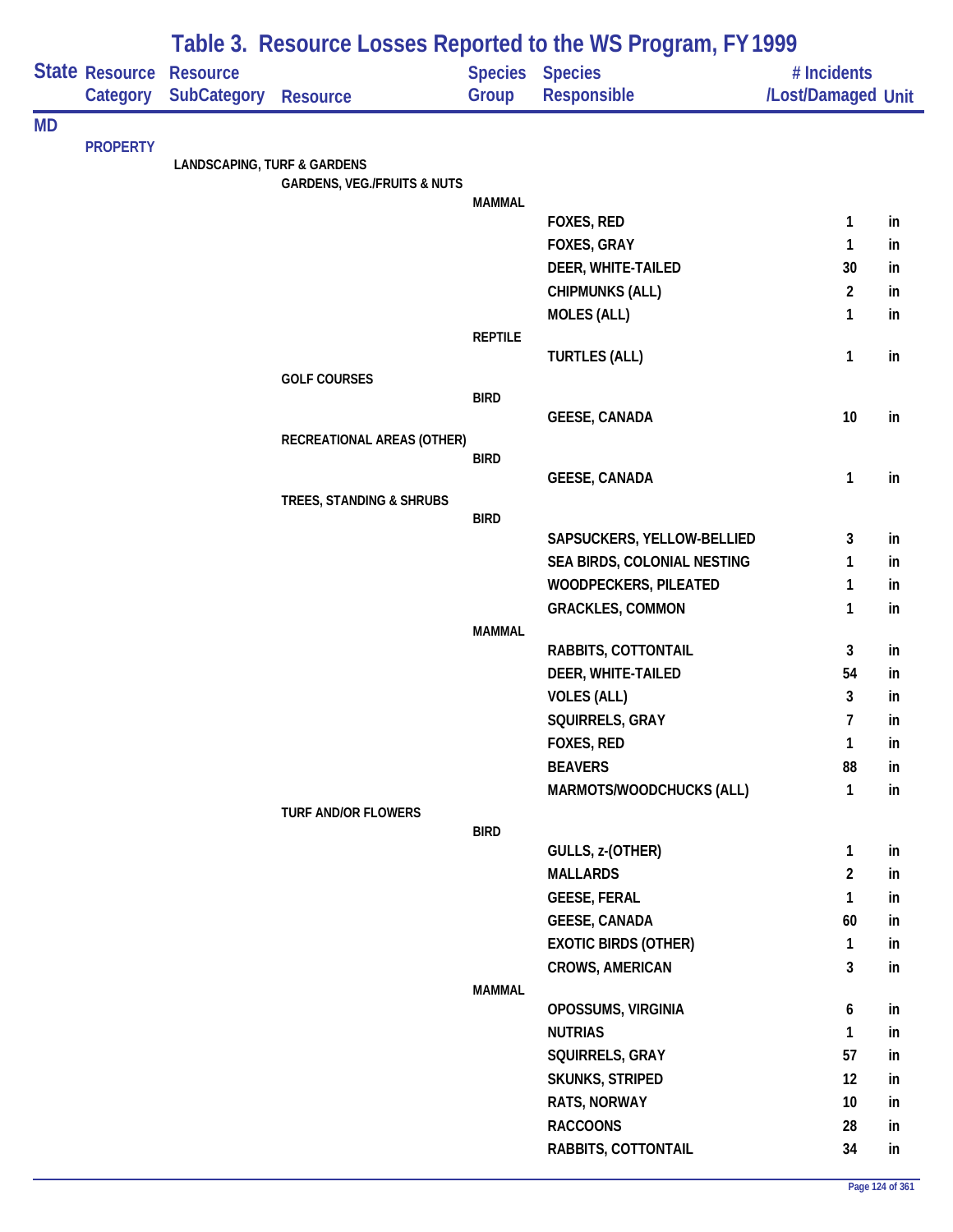|           |                 | Table 3. Resource Losses Reported to the WS Program, FY 1999 |                       |                |                               |                    |    |  |  |
|-----------|-----------------|--------------------------------------------------------------|-----------------------|----------------|-------------------------------|--------------------|----|--|--|
|           | State Resource  | <b>Resource</b>                                              |                       |                | <b>Species Species</b>        | # Incidents        |    |  |  |
|           | Category        | SubCategory                                                  | <b>Resource</b>       | Group          | Responsible                   | /Lost/Damaged Unit |    |  |  |
| <b>MD</b> |                 |                                                              |                       |                |                               |                    |    |  |  |
|           | <b>PROPERTY</b> | <b>LANDSCAPING, TURF &amp; GARDENS</b>                       |                       |                |                               |                    |    |  |  |
|           |                 |                                                              | TURF AND/OR FLOWERS   |                |                               |                    |    |  |  |
|           |                 |                                                              |                       | <b>MAMMAL</b>  |                               |                    |    |  |  |
|           |                 |                                                              |                       |                | <b>VOLES (ALL)</b>            | 15                 | in |  |  |
|           |                 |                                                              |                       |                | <b>MOLES (ALL)</b>            | 29                 | in |  |  |
|           |                 |                                                              |                       |                | MARMOTS/WOODCHUCKS (ALL)      | 491                | in |  |  |
|           |                 |                                                              |                       |                | FOXES, RED                    | 5                  | in |  |  |
|           |                 |                                                              |                       |                | DEER, WHITE-TAILED            | 45                 | in |  |  |
|           |                 |                                                              |                       |                | <b>CHIPMUNKS (ALL)</b>        | 44                 | in |  |  |
|           |                 |                                                              |                       |                | CATS, FERAL/FREE RANGING      | 1                  | in |  |  |
|           |                 |                                                              |                       |                | <b>BEAVERS</b>                | $\overline{2}$     | in |  |  |
|           |                 |                                                              |                       |                | MUSKRATS, z-(OTHER)           | 4                  | in |  |  |
|           |                 |                                                              |                       |                | RABBITS, FERAL                | 1                  | in |  |  |
|           |                 |                                                              | z-LANDSCAPING (OTHER) |                |                               |                    |    |  |  |
|           |                 |                                                              |                       | <b>BIRD</b>    | <b>MALLARDS</b>               | 1                  | in |  |  |
|           |                 |                                                              |                       | <b>MAMMAL</b>  |                               |                    |    |  |  |
|           |                 |                                                              |                       |                | <b>BEAVERS</b>                | 1                  | in |  |  |
|           |                 |                                                              |                       |                | <b>RACCOONS</b>               | $\overline{2}$     | in |  |  |
|           |                 |                                                              |                       |                | OPOSSUMS, VIRGINIA            | $\overline{2}$     | in |  |  |
|           |                 |                                                              |                       |                | FOXES, RED                    | 1                  | in |  |  |
|           |                 |                                                              |                       |                | MARMOTS/WOODCHUCKS (ALL)      | 1                  | in |  |  |
|           |                 |                                                              |                       | <b>REPTILE</b> |                               |                    |    |  |  |
|           |                 |                                                              |                       |                | SNAKES, NON-POISONOUS (OTHER) | 1                  | in |  |  |
|           |                 | OTHER PROPERTY                                               |                       |                |                               |                    |    |  |  |
|           |                 |                                                              | <b>BEACHES</b>        |                |                               |                    |    |  |  |
|           |                 |                                                              |                       | <b>BIRD</b>    |                               | $\mathbf{1}$       | in |  |  |
|           |                 |                                                              | FOOD ITEMS, NON-HUMAN |                | <b>GEESE, CANADA</b>          |                    |    |  |  |
|           |                 |                                                              |                       | <b>MAMMAL</b>  |                               |                    |    |  |  |
|           |                 |                                                              |                       |                | OPOSSUMS, VIRGINIA            | 1                  | in |  |  |
|           |                 |                                                              | PROPERTY (GENERAL)    |                |                               |                    |    |  |  |
|           |                 |                                                              |                       | <b>BIRD</b>    |                               |                    |    |  |  |
|           |                 |                                                              |                       |                | PIGEONS, FERAL (ROCK DOVE)    | $\overline{2}$     | in |  |  |
|           |                 |                                                              |                       |                | <b>VULTURES, TURKEY</b>       | $\overline{c}$     | in |  |  |
|           |                 |                                                              |                       |                | <b>VULTURES, BLACK</b>        | 1                  | in |  |  |
|           |                 |                                                              |                       |                | DUCKS, DABBLING (OTHER)       | 1                  | in |  |  |
|           |                 |                                                              |                       |                | <b>GEESE, CANADA</b>          | $\overline{a}$     | in |  |  |
|           |                 |                                                              |                       |                | <b>HERONS, GREAT BLUE</b>     | $\overline{7}$     | in |  |  |
|           |                 |                                                              |                       |                | <b>MALLARDS</b>               | $\mathbf{1}$       | in |  |  |
|           |                 |                                                              |                       | MAMMAL         | <b>RACCOONS</b>               | 16                 | in |  |  |
|           |                 |                                                              |                       |                | SQUIRRELS, GRAY               | 20                 |    |  |  |
|           |                 |                                                              |                       |                |                               |                    | in |  |  |
|           |                 |                                                              |                       |                | MUSKRATS, z-(OTHER)           | 1                  | in |  |  |
|           |                 |                                                              |                       |                | MARMOTS/WOODCHUCKS (ALL)      | 5                  | in |  |  |
|           |                 |                                                              |                       |                | FOXES, RED                    | 1                  | in |  |  |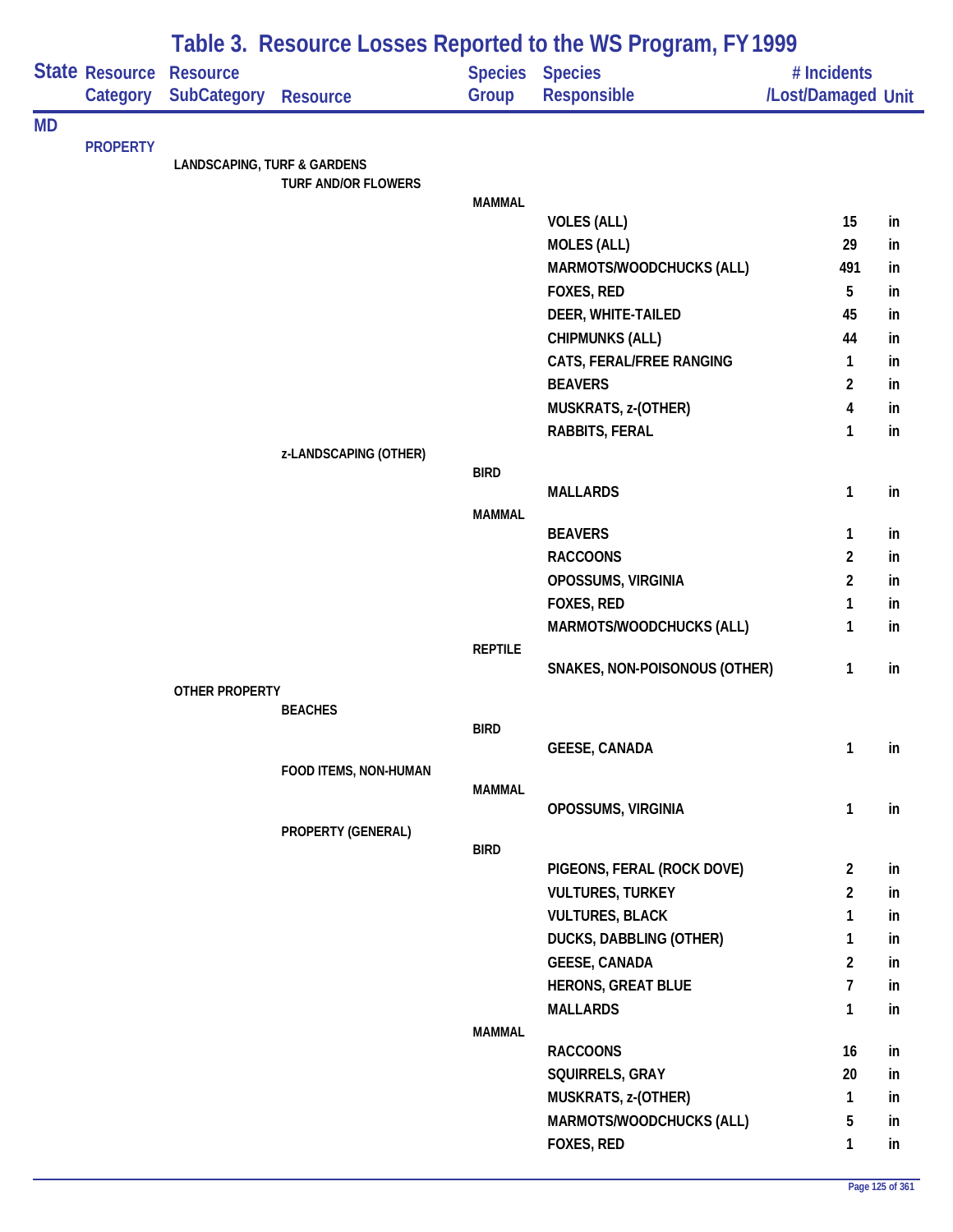|           |                            | Table 3. Resource Losses Reported to the WS Program, FY 1999 |                                   |                         |                               |                                   |    |  |  |
|-----------|----------------------------|--------------------------------------------------------------|-----------------------------------|-------------------------|-------------------------------|-----------------------------------|----|--|--|
|           | State Resource<br>Category | <b>Resource</b><br><b>SubCategory</b>                        | <b>Resource</b>                   | <b>Species</b><br>Group | <b>Species</b><br>Responsible | # Incidents<br>/Lost/Damaged Unit |    |  |  |
| <b>MD</b> |                            |                                                              |                                   |                         |                               |                                   |    |  |  |
|           | <b>PROPERTY</b>            | OTHER PROPERTY                                               |                                   |                         |                               |                                   |    |  |  |
|           |                            |                                                              | PROPERTY (GENERAL)                |                         |                               |                                   |    |  |  |
|           |                            |                                                              |                                   | <b>MAMMAL</b>           | <b>CHIPMUNKS (ALL)</b>        | 5                                 | in |  |  |
|           |                            |                                                              |                                   |                         | <b>BEAVERS</b>                | 23                                | in |  |  |
|           |                            |                                                              |                                   |                         | <b>BEARS, BLACK</b>           | 11                                | in |  |  |
|           |                            |                                                              | RESEARCH PROJECT                  |                         |                               |                                   |    |  |  |
|           |                            |                                                              |                                   | <b>BIRD</b>             |                               |                                   |    |  |  |
|           |                            |                                                              |                                   |                         | <b>GEESE, CANADA</b>          | $\mathbf{1}$                      | in |  |  |
|           |                            | <b>STRUCTURES</b>                                            | <b>BOAT DOCKS/MARINAS</b>         |                         |                               |                                   |    |  |  |
|           |                            |                                                              |                                   | <b>BIRD</b>             |                               |                                   |    |  |  |
|           |                            |                                                              |                                   |                         | <b>GEESE, CANADA</b>          | 1                                 | in |  |  |
|           |                            |                                                              |                                   |                         | GULLS, z-(OTHER)              | 4                                 | in |  |  |
|           |                            |                                                              |                                   |                         | <b>MALLARDS</b>               | 3                                 | in |  |  |
|           |                            |                                                              |                                   |                         | STARLINGS, EUROPEAN           | 1                                 | in |  |  |
|           |                            |                                                              | <b>BUILDINGS, NON-RESIDENTIAL</b> |                         |                               |                                   |    |  |  |
|           |                            |                                                              |                                   | <b>BIRD</b>             | SPARROWS, HOUSE/ENGLISH       | 3                                 | in |  |  |
|           |                            |                                                              |                                   |                         | <b>SWIFTS (ALL)</b>           | 1                                 | in |  |  |
|           |                            |                                                              |                                   |                         | z-PASSERINES (OTHER)          | 3                                 | in |  |  |
|           |                            |                                                              |                                   |                         | <b>WOODPECKERS, HAIRY</b>     | 1                                 | in |  |  |
|           |                            |                                                              |                                   |                         | VULTURES, z-(MIXED)           | $\overline{c}$                    | in |  |  |
|           |                            |                                                              |                                   |                         | PIGEONS, FERAL (ROCK DOVE)    | 4                                 | in |  |  |
|           |                            |                                                              |                                   |                         | <b>CROWS, AMERICAN</b>        | 1                                 | in |  |  |
|           |                            |                                                              |                                   |                         | <b>OSPREYS</b>                | 1                                 | in |  |  |
|           |                            |                                                              |                                   |                         | HAWKS, z-(OTHER)              | 3                                 | in |  |  |
|           |                            |                                                              |                                   |                         | GULLS, z-(OTHER)              | 1                                 | in |  |  |
|           |                            |                                                              |                                   |                         | <b>VULTURES, TURKEY</b>       | 1                                 | in |  |  |
|           |                            |                                                              |                                   | <b>MAMMAL</b>           |                               |                                   |    |  |  |
|           |                            |                                                              |                                   |                         | OPOSSUMS, VIRGINIA            | $\mathbf{3}$                      | in |  |  |
|           |                            |                                                              |                                   |                         | SQUIRRELS, GRAY               | 14                                | in |  |  |
|           |                            |                                                              |                                   |                         | <b>RACCOONS</b>               | 12                                | in |  |  |
|           |                            |                                                              |                                   |                         | MICE, HOUSE                   | 1                                 | in |  |  |
|           |                            |                                                              |                                   |                         | MARMOTS/WOODCHUCKS (ALL)      | 28                                | in |  |  |
|           |                            |                                                              |                                   |                         | FOXES, RED                    | $\overline{2}$                    | in |  |  |
|           |                            |                                                              |                                   |                         | <b>CHIPMUNKS (ALL)</b>        | 1                                 | in |  |  |
|           |                            |                                                              |                                   |                         | <b>BATS (ALL)</b>             | 1                                 | in |  |  |
|           |                            |                                                              | <b>BUILDINGS, RESIDENTIAL</b>     |                         | RATS, NORWAY                  | $\overline{2}$                    | in |  |  |
|           |                            |                                                              |                                   | <b>BIRD</b>             |                               |                                   |    |  |  |
|           |                            |                                                              |                                   |                         | CROWS, AMERICAN               | 5                                 | in |  |  |
|           |                            |                                                              |                                   |                         | WOODPECKERS, z-(OTHER)        | 63                                | in |  |  |
|           |                            |                                                              |                                   |                         | <b>SWALLOWS, BARN</b>         | $\overline{2}$                    | in |  |  |
|           |                            |                                                              |                                   |                         | WOODPECKERS, PILEATED         | $\mathbf{1}$                      | in |  |  |
|           |                            |                                                              |                                   |                         | z-PASSERINES (OTHER)          | 9                                 | in |  |  |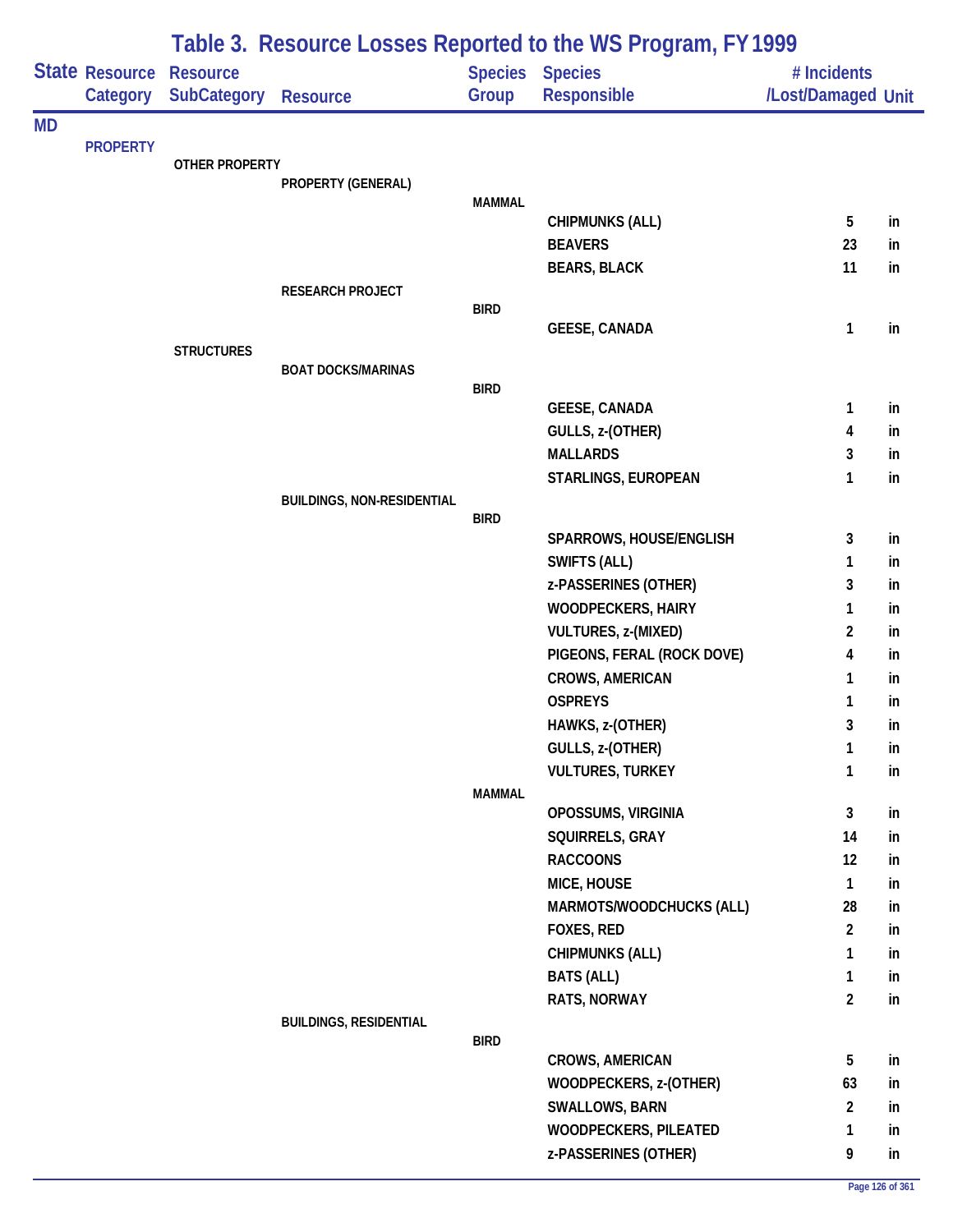|           |                            |                                       |                                  |                         | Table 3. Resource Losses Reported to the WS Program, FY 1999 |                                   |    |
|-----------|----------------------------|---------------------------------------|----------------------------------|-------------------------|--------------------------------------------------------------|-----------------------------------|----|
|           | State Resource<br>Category | <b>Resource</b><br><b>SubCategory</b> | <b>Resource</b>                  | <b>Species</b><br>Group | <b>Species</b><br><b>Responsible</b>                         | # Incidents<br>/Lost/Damaged Unit |    |
|           |                            |                                       |                                  |                         |                                                              |                                   |    |
| <b>MD</b> | <b>PROPERTY</b>            |                                       |                                  |                         |                                                              |                                   |    |
|           |                            | <b>STRUCTURES</b>                     |                                  |                         |                                                              |                                   |    |
|           |                            |                                       | <b>BUILDINGS, RESIDENTIAL</b>    |                         |                                                              |                                   |    |
|           |                            |                                       |                                  | <b>BIRD</b>             | VULTURES, z-(MIXED)                                          | 9                                 | in |
|           |                            |                                       |                                  |                         | <b>VULTURES, TURKEY</b>                                      | 12                                | in |
|           |                            |                                       |                                  |                         | <b>VULTURES, BLACK</b>                                       | 5                                 | in |
|           |                            |                                       |                                  |                         | SWIFTS (ALL)                                                 | 1                                 | in |
|           |                            |                                       |                                  |                         | <b>CARDINALS, NORTHERN</b>                                   | 8                                 | in |
|           |                            |                                       |                                  |                         | SPARROWS, HOUSE/ENGLISH                                      | 6                                 | in |
|           |                            |                                       |                                  |                         | ROBINS, AMERICAN                                             | 10                                | in |
|           |                            |                                       |                                  |                         | PIGEONS, FERAL (ROCK DOVE)                                   | 14                                | in |
|           |                            |                                       |                                  |                         | <b>OSPREYS</b>                                               | $\overline{2}$                    | in |
|           |                            |                                       |                                  |                         | <b>MALLARDS</b>                                              | 1                                 | in |
|           |                            |                                       |                                  |                         | <b>EXOTIC BIRDS (OTHER)</b>                                  | 1                                 | in |
|           |                            |                                       |                                  |                         | <b>FLICKERS, NORTHERN</b>                                    | 1                                 | in |
|           |                            |                                       |                                  |                         | STARLINGS, EUROPEAN                                          | 8                                 | in |
|           |                            |                                       |                                  | <b>MAMMAL</b>           |                                                              |                                   |    |
|           |                            |                                       |                                  |                         | <b>RACCOONS</b>                                              | 130                               | in |
|           |                            |                                       |                                  |                         | RATS, NORWAY                                                 | 5                                 | in |
|           |                            |                                       |                                  |                         | <b>SKUNKS, STRIPED</b>                                       | 3                                 | in |
|           |                            |                                       |                                  |                         | SQUIRRELS, FLYING (ALL)                                      | 13                                | in |
|           |                            |                                       |                                  |                         | <b>VOLES (ALL)</b>                                           | 1                                 | in |
|           |                            |                                       |                                  |                         | MICE, HOUSE                                                  | 4                                 | in |
|           |                            |                                       |                                  |                         | SQUIRRELS, GRAY                                              | 379                               | in |
|           |                            |                                       |                                  |                         | MARMOTS/WOODCHUCKS (ALL)                                     | 86                                | in |
|           |                            |                                       |                                  |                         | FOXES, RED                                                   | 3                                 | in |
|           |                            |                                       |                                  |                         | DEER, WHITE-TAILED                                           | 1                                 | in |
|           |                            |                                       |                                  |                         | <b>CHIPMUNKS (ALL)</b>                                       | 15                                | in |
|           |                            |                                       |                                  |                         | CATS, FERAL/FREE RANGING                                     | $\mathbf{1}$                      | in |
|           |                            |                                       |                                  |                         | <b>BATS (ALL)</b>                                            | 17                                | in |
|           |                            |                                       |                                  |                         | MUSKRATS, z-(OTHER)                                          | 1                                 | in |
|           |                            |                                       |                                  |                         | OPOSSUMS, VIRGINIA                                           | 26                                | in |
|           |                            |                                       | DIKES/DAMS/IMPOUNDMENTS          |                         |                                                              |                                   |    |
|           |                            |                                       |                                  | <b>BIRD</b>             |                                                              |                                   |    |
|           |                            |                                       |                                  |                         | <b>GEESE, CANADA</b>                                         | 3                                 | in |
|           |                            |                                       |                                  |                         | <b>SWANS, TUNDRA (WHISTLING)</b>                             | 1                                 | in |
|           |                            |                                       |                                  | <b>MAMMAL</b>           |                                                              |                                   |    |
|           |                            |                                       |                                  |                         | <b>BEAVERS</b>                                               | 7                                 | in |
|           |                            |                                       |                                  |                         | MARMOTS/WOODCHUCKS (ALL)                                     | $\overline{a}$                    | in |
|           |                            |                                       |                                  |                         | <b>MINKS</b>                                                 | 1                                 | in |
|           |                            |                                       |                                  |                         | MUSKRATS, z-(OTHER)                                          | 7                                 | in |
|           |                            |                                       |                                  |                         | <b>NUTRIAS</b>                                               | 1                                 | in |
|           |                            |                                       | DITCH IRRIGATION/DRAINAGE SYSTEM | <b>MAMMAL</b>           |                                                              |                                   |    |
|           |                            |                                       |                                  |                         | <b>BEAVERS</b>                                               | $\mathbf{1}$                      | in |
|           |                            |                                       |                                  |                         |                                                              |                                   |    |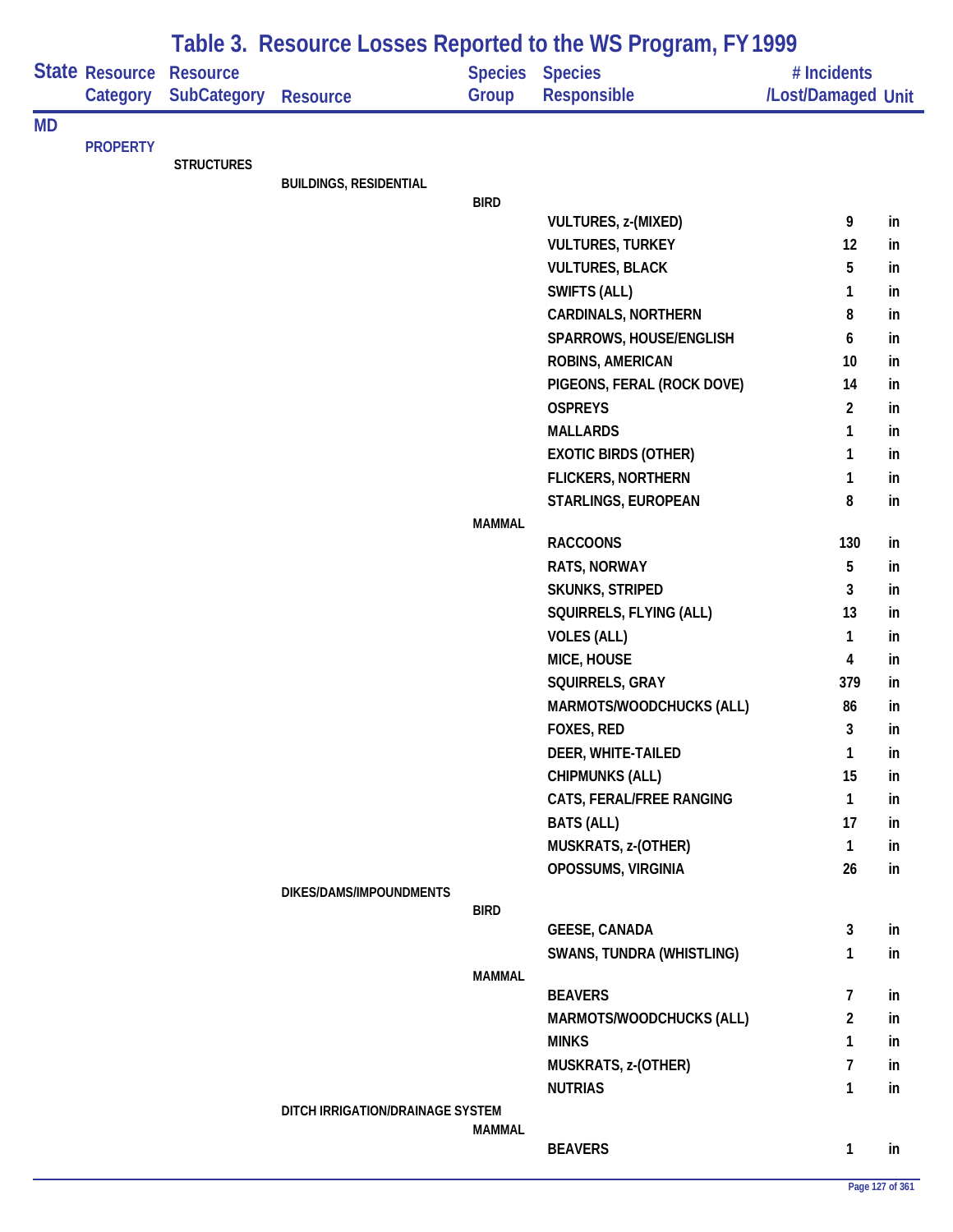|           |                            |                                       | Table 3. Resource Losses Reported to the WS Program, FY 1999 |                |                                             |                                   |          |  |  |
|-----------|----------------------------|---------------------------------------|--------------------------------------------------------------|----------------|---------------------------------------------|-----------------------------------|----------|--|--|
|           | State Resource<br>Category | <b>Resource</b><br><b>SubCategory</b> | <b>Resource</b>                                              | Group          | Species Species<br><b>Responsible</b>       | # Incidents<br>/Lost/Damaged Unit |          |  |  |
| <b>MD</b> |                            |                                       |                                                              |                |                                             |                                   |          |  |  |
|           | <b>PROPERTY</b>            | <b>STRUCTURES</b>                     |                                                              |                |                                             |                                   |          |  |  |
|           |                            |                                       | <b>FENCES</b>                                                |                |                                             |                                   |          |  |  |
|           |                            |                                       |                                                              | <b>MAMMAL</b>  | FOXES, RED                                  | 1                                 | in       |  |  |
|           |                            |                                       |                                                              |                | DEER, WHITE-TAILED                          | 1                                 | in       |  |  |
|           |                            |                                       | <b>LANDFILLS</b>                                             |                |                                             |                                   |          |  |  |
|           |                            |                                       |                                                              | <b>MAMMAL</b>  |                                             |                                   |          |  |  |
|           |                            |                                       | <b>ROADS/BRIDGES</b>                                         |                | MARMOTS/WOODCHUCKS (ALL)                    | $\mathbf{1}$                      | in       |  |  |
|           |                            |                                       |                                                              | <b>MAMMAL</b>  |                                             |                                   |          |  |  |
|           |                            |                                       |                                                              |                | <b>BEAVERS</b>                              | 4                                 | in       |  |  |
|           |                            |                                       | <b>SWIMMING POOLS</b>                                        | <b>BIRD</b>    |                                             |                                   |          |  |  |
|           |                            |                                       |                                                              |                | <b>GEESE, CANADA</b>                        | 5                                 | in       |  |  |
|           |                            |                                       |                                                              |                | <b>GEESE, FERAL</b>                         | 1                                 | in       |  |  |
|           |                            |                                       |                                                              |                | <b>MALLARDS</b>                             | 35                                | in       |  |  |
|           |                            |                                       |                                                              |                | <b>VULTURES, TURKEY</b>                     | 1                                 | in       |  |  |
|           |                            |                                       |                                                              | <b>MAMMAL</b>  |                                             |                                   |          |  |  |
|           |                            |                                       |                                                              |                | MARMOTS/WOODCHUCKS (ALL)<br><b>RACCOONS</b> | $\overline{2}$<br>$\overline{2}$  | in<br>in |  |  |
|           |                            |                                       |                                                              | <b>REPTILE</b> |                                             |                                   |          |  |  |
|           |                            |                                       |                                                              |                | <b>TURTLES (ALL)</b>                        | 1                                 | in       |  |  |
|           |                            |                                       | UTILITIES, ELECTRICAL                                        |                |                                             |                                   |          |  |  |
|           |                            |                                       |                                                              | <b>BIRD</b>    | <b>OSPREYS</b>                              | $\mathbf{3}$                      | in       |  |  |
|           |                            |                                       |                                                              |                | PIGEONS, FERAL (ROCK DOVE)                  | 1                                 | in       |  |  |
|           |                            |                                       | UTILITIES, z-(OTHER)                                         |                |                                             |                                   |          |  |  |
|           |                            |                                       |                                                              | <b>BIRD</b>    |                                             |                                   |          |  |  |
|           |                            |                                       |                                                              |                | <b>OSPREYS</b>                              | $\overline{2}$                    | in       |  |  |
| <b>ME</b> |                            |                                       |                                                              |                |                                             |                                   |          |  |  |
|           | <b>AGRICULTURE</b>         | <b>AQUACULTURE</b>                    |                                                              |                |                                             |                                   |          |  |  |
|           |                            |                                       | FISH, BAITFISH (OTHER)                                       |                |                                             |                                   |          |  |  |
|           |                            |                                       |                                                              | <b>BIRD</b>    | CORMORANTS, DOUBLE-CRESTED                  | $\overline{2}$                    | in       |  |  |
|           |                            |                                       | <b>COMMERCIAL FORESTRY &amp; NURSERY</b>                     |                |                                             |                                   |          |  |  |
|           |                            |                                       | TREES, CHRISTMAS                                             |                |                                             |                                   |          |  |  |
|           |                            |                                       |                                                              | <b>MAMMAL</b>  |                                             |                                   |          |  |  |
|           |                            |                                       | TREES, STANDING (MIXED)                                      |                | DEER, WHITE-TAILED                          | 4                                 | in       |  |  |
|           |                            |                                       |                                                              | <b>MAMMAL</b>  |                                             |                                   |          |  |  |
|           |                            |                                       |                                                              |                | <b>BEAVERS</b>                              | 10                                | in       |  |  |
|           |                            |                                       |                                                              |                | <b>PORCUPINES</b>                           | $\mathbf{1}$                      | in       |  |  |
|           |                            | <b>FIELD CROPS</b>                    | <b>GARDENS, TRUCK</b>                                        |                |                                             |                                   |          |  |  |
|           |                            |                                       |                                                              | <b>BIRD</b>    |                                             |                                   |          |  |  |
|           |                            |                                       |                                                              |                | <b>CROWS, AMERICAN</b>                      | 1                                 | in       |  |  |
|           |                            |                                       |                                                              |                | <b>GEESE, CANADA</b>                        | $\overline{2}$                    | in       |  |  |
|           |                            |                                       |                                                              | <b>MAMMAL</b>  |                                             |                                   |          |  |  |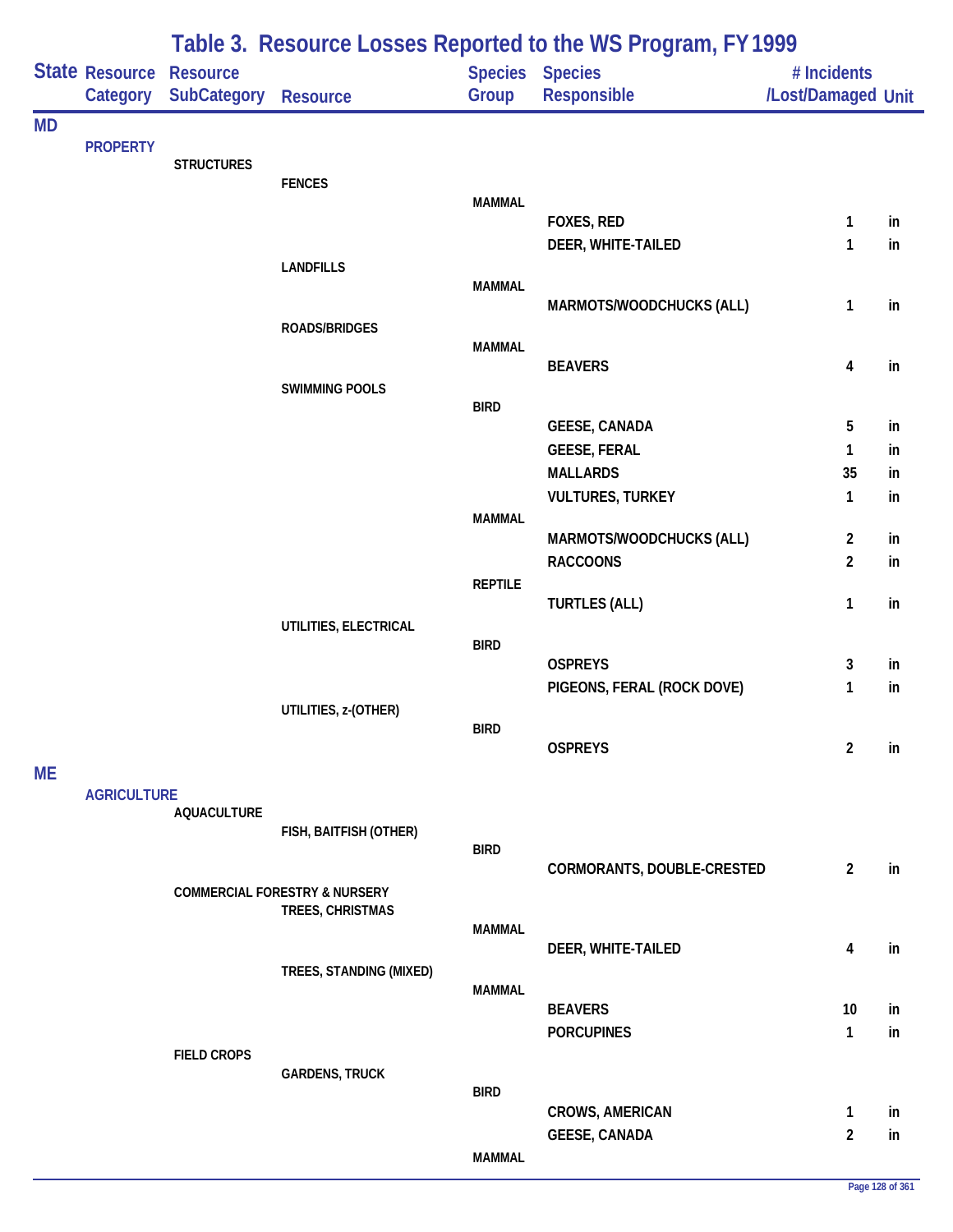|           | Table 3. Resource Losses Reported to the WS Program, FY 1999 |                                       |                                 |               |                                                         |                                   |          |
|-----------|--------------------------------------------------------------|---------------------------------------|---------------------------------|---------------|---------------------------------------------------------|-----------------------------------|----------|
|           | State Resource<br>Category                                   | <b>Resource</b><br><b>SubCategory</b> | <b>Resource</b>                 | Group         | Species Species<br><b>Responsible</b>                   | # Incidents<br>/Lost/Damaged Unit |          |
| <b>ME</b> |                                                              |                                       |                                 |               |                                                         |                                   |          |
|           | <b>AGRICULTURE</b>                                           | <b>FIELD CROPS</b>                    |                                 |               |                                                         |                                   |          |
|           |                                                              |                                       | <b>GARDENS, TRUCK</b>           |               |                                                         |                                   |          |
|           |                                                              |                                       |                                 | <b>MAMMAL</b> | DEER, WHITE-TAILED                                      | 18                                | in       |
|           |                                                              |                                       | <b>GRAINS, CORN (SWEET)</b>     |               |                                                         |                                   |          |
|           |                                                              |                                       |                                 | <b>BIRD</b>   |                                                         |                                   |          |
|           |                                                              |                                       |                                 |               | <b>BLACKBIRDS, RED-WINGED</b><br><b>CROWS, AMERICAN</b> | $\mathbf{1}$<br>$\mathbf{1}$      | in<br>in |
|           |                                                              |                                       |                                 | <b>MAMMAL</b> |                                                         |                                   |          |
|           |                                                              |                                       |                                 |               | DEER, WHITE-TAILED                                      | 1                                 | in       |
|           |                                                              |                                       |                                 |               | <b>RACCOONS</b>                                         | 1                                 | in       |
|           |                                                              |                                       | GRASSES/SOD                     | <b>BIRD</b>   |                                                         |                                   |          |
|           |                                                              |                                       |                                 |               | <b>GULLS, HERRING</b>                                   | $\mathbf{1}$                      | in       |
|           |                                                              |                                       |                                 | <b>MAMMAL</b> |                                                         |                                   |          |
|           |                                                              | <b>FRUITS &amp; NUTS</b>              |                                 |               | <b>MOLES (ALL)</b>                                      | $\overline{2}$                    | in       |
|           |                                                              |                                       | <b>BUSHES, BLUEBERRY</b>        |               |                                                         |                                   |          |
|           |                                                              |                                       |                                 | <b>BIRD</b>   | TURKEY, WILD (ALL)                                      | 1                                 | in       |
|           |                                                              |                                       |                                 |               | WAXWINGS, CEDAR                                         | 1                                 | in       |
|           |                                                              |                                       |                                 |               | <b>GULLS, HERRING</b>                                   | 1                                 | in       |
|           |                                                              |                                       |                                 | <b>MAMMAL</b> |                                                         |                                   |          |
|           |                                                              |                                       |                                 |               | DEER, WHITE-TAILED                                      | $\mathbf{1}$                      | in       |
|           |                                                              |                                       | FRUIT, BLACKBERRIES/RASPBERRIES | <b>MAMMAL</b> |                                                         |                                   |          |
|           |                                                              |                                       |                                 |               | <b>BEARS, BLACK</b>                                     | 1                                 | in       |
|           |                                                              |                                       | FRUIT, BLUEBERRIES              | <b>MAMMAL</b> |                                                         |                                   |          |
|           |                                                              |                                       |                                 |               | <b>BEARS, BLACK</b>                                     | $\mathbf{1}$                      | in       |
|           |                                                              |                                       | <b>STRAWBERRIES</b>             |               |                                                         |                                   |          |
|           |                                                              |                                       |                                 | <b>BIRD</b>   | <b>CROWS, AMERICAN</b>                                  | $\mathbf{1}$                      | in       |
|           |                                                              |                                       |                                 |               | WAXWINGS, CEDAR                                         | $\overline{2}$                    | in       |
|           |                                                              |                                       | TREES, APPLE                    |               |                                                         |                                   |          |
|           |                                                              |                                       |                                 | <b>MAMMAL</b> | DEER, WHITE-TAILED                                      | 5                                 | in       |
|           |                                                              |                                       |                                 |               | <b>VOLES (ALL)</b>                                      | 1                                 | in       |
|           |                                                              |                                       | TREES, CHERRY                   |               |                                                         |                                   |          |
|           |                                                              |                                       |                                 | <b>MAMMAL</b> | <b>MOOSE</b>                                            | $\mathbf{1}$                      | in       |
|           |                                                              | <b>LIVESTOCK</b>                      |                                 |               |                                                         |                                   |          |
|           |                                                              |                                       | FOWL, CHICKENS (GAME)           |               |                                                         |                                   |          |
|           |                                                              |                                       |                                 | <b>BIRD</b>   | <b>OWLS, GREAT HORNED</b>                               | $\mathbf{1}$                      | ea       |
|           |                                                              |                                       | SHEEP (ADULT)                   |               |                                                         |                                   |          |
|           |                                                              |                                       |                                 | <b>MAMMAL</b> |                                                         |                                   |          |
|           |                                                              |                                       | <b>SWINE (PIGLETS)</b>          |               | COYOTES                                                 | $\overline{5}$                    | ea       |
|           |                                                              |                                       |                                 |               |                                                         |                                   |          |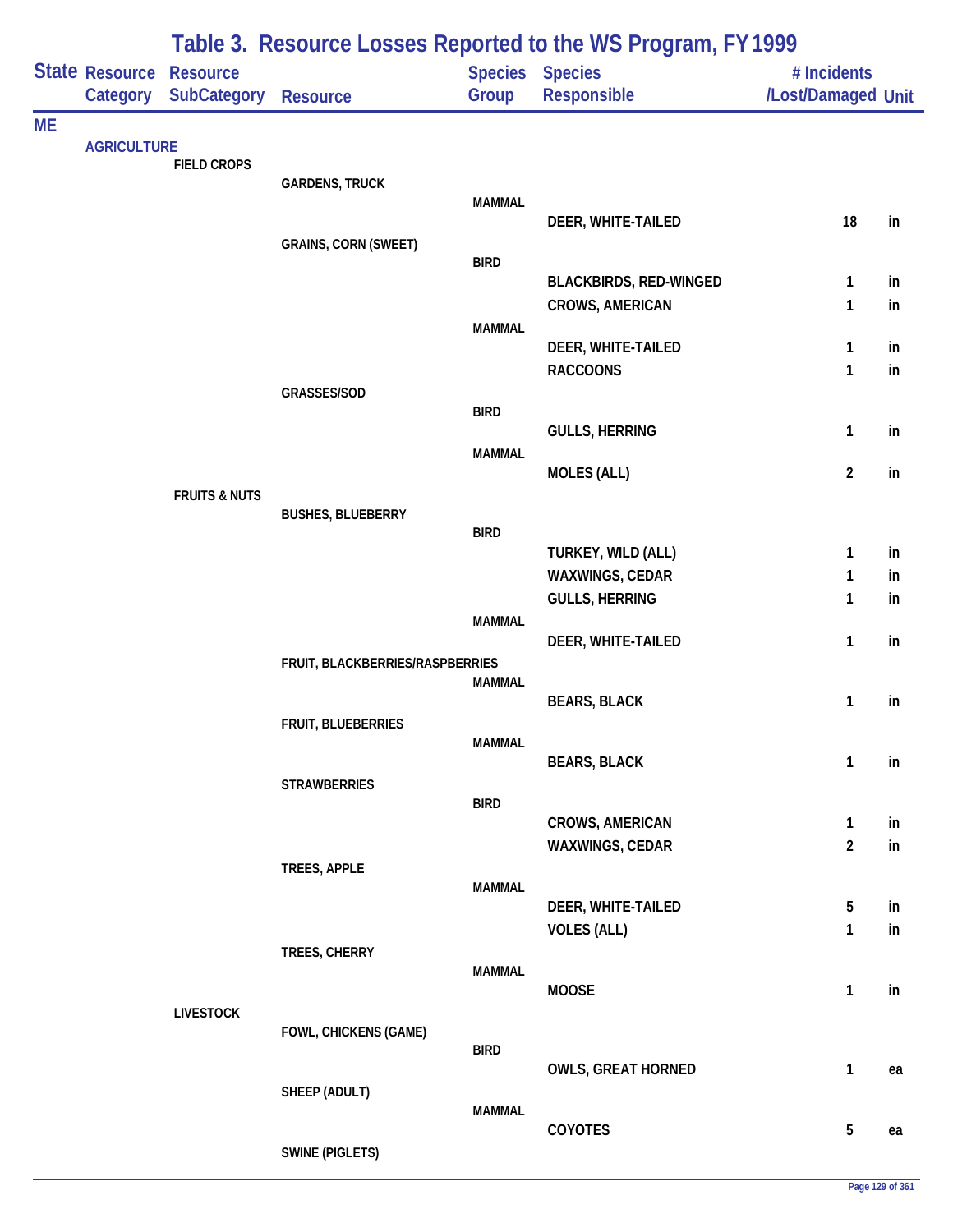|           |                            | Table 3. Resource Losses Reported to the WS Program, FY 1999 |                                    |                |                                           |                    |          |  |  |
|-----------|----------------------------|--------------------------------------------------------------|------------------------------------|----------------|-------------------------------------------|--------------------|----------|--|--|
|           | State Resource             | <b>Resource</b>                                              |                                    | <b>Species</b> | <b>Species</b>                            | # Incidents        |          |  |  |
|           | Category                   | <b>SubCategory</b>                                           | <b>Resource</b>                    | Group          | Responsible                               | /Lost/Damaged Unit |          |  |  |
| <b>ME</b> |                            |                                                              |                                    |                |                                           |                    |          |  |  |
|           | <b>AGRICULTURE</b>         | <b>LIVESTOCK</b>                                             |                                    |                |                                           |                    |          |  |  |
|           |                            |                                                              | <b>SWINE (PIGLETS)</b>             |                |                                           |                    |          |  |  |
|           |                            |                                                              |                                    | <b>MAMMAL</b>  |                                           |                    |          |  |  |
|           |                            |                                                              |                                    |                | <b>BEARS, BLACK</b>                       | $\mathbf{1}$       | ea       |  |  |
|           |                            | <b>OTHER</b>                                                 | HIVES (BEES, HONEY, STRUCTURES)    |                |                                           |                    |          |  |  |
|           |                            |                                                              |                                    | <b>MAMMAL</b>  |                                           |                    |          |  |  |
|           |                            |                                                              |                                    |                | <b>BEARS, BLACK</b>                       | 15                 | ea       |  |  |
|           |                            | <b>RANGE/PASTURE</b>                                         |                                    |                |                                           |                    |          |  |  |
|           |                            |                                                              | <b>PASTURE</b>                     | <b>BIRD</b>    |                                           |                    |          |  |  |
|           |                            |                                                              |                                    |                | <b>GEESE, CANADA</b>                      | 1                  | ac       |  |  |
|           |                            |                                                              |                                    | <b>MAMMAL</b>  |                                           |                    |          |  |  |
|           |                            |                                                              |                                    |                | DEER, WHITE-TAILED                        | 1                  | ac       |  |  |
|           |                            |                                                              |                                    |                | <b>MOLES (ALL)</b>                        | 1                  | ac       |  |  |
|           | <b>HEALTH &amp; SAFETY</b> |                                                              |                                    |                |                                           |                    |          |  |  |
|           |                            | <b>HUMAN HEALTH &amp; SAFETY</b>                             | HEALTH & SAFETY, HUMAN (AVIATION)  |                |                                           |                    |          |  |  |
|           |                            |                                                              |                                    | <b>BIRD</b>    |                                           |                    |          |  |  |
|           |                            |                                                              |                                    |                | <b>GEESE, CANADA</b>                      | 1                  | in       |  |  |
|           |                            |                                                              |                                    |                | <b>KILLDEERS</b>                          | 1                  | in       |  |  |
|           |                            |                                                              |                                    |                | TURKEY, WILD (ALL)                        | $\mathbf{1}$       | in       |  |  |
|           |                            |                                                              | HEALTH & SAFETY, HUMAN z-(GENERAL) | <b>BIRD</b>    |                                           |                    |          |  |  |
|           |                            |                                                              |                                    |                | <b>GEESE, CANADA</b>                      | $\overline{2}$     | in       |  |  |
|           |                            |                                                              |                                    |                | <b>WAXWINGS, CEDAR</b>                    | 1                  | in       |  |  |
|           |                            |                                                              |                                    |                | SWALLOWS, TREE                            | 1                  | in       |  |  |
|           |                            |                                                              |                                    |                | PIGEONS, FERAL (ROCK DOVE)                | 4                  | in       |  |  |
|           |                            |                                                              |                                    |                | <b>OSPREYS</b>                            | 9                  | in       |  |  |
|           |                            |                                                              |                                    |                | <b>GULLS, HERRING</b>                     | 5                  | in       |  |  |
|           |                            |                                                              |                                    |                | CROWS, AMERICAN                           | 1                  | in       |  |  |
|           |                            |                                                              |                                    |                | CORMORANTS, DOUBLE-CRESTED                | $\overline{2}$     | in       |  |  |
|           |                            |                                                              |                                    |                | <b>MARTINS, PURPLE</b>                    | 1                  | in       |  |  |
|           |                            |                                                              |                                    | <b>MAMMAL</b>  |                                           |                    |          |  |  |
|           |                            |                                                              |                                    |                | <b>RACCOONS</b>                           | 3                  | in       |  |  |
|           |                            |                                                              |                                    |                | <b>BEARS, BLACK</b>                       | 1                  | in       |  |  |
|           |                            |                                                              |                                    |                | SQUIRRELS, FLYING (ALL)                   | 3                  | in       |  |  |
|           |                            |                                                              |                                    |                | <b>SKUNKS, STRIPED</b>                    | 3                  | in       |  |  |
|           |                            |                                                              |                                    |                | SQUIRRELS, GRAY                           | 4                  | in       |  |  |
|           |                            |                                                              |                                    |                | RATS, NORWAY                              | $\overline{2}$     | in       |  |  |
|           |                            |                                                              |                                    |                | <b>MOOSE</b>                              | $\overline{2}$     | in       |  |  |
|           |                            |                                                              |                                    |                | FOXES, RED                                | $\overline{2}$     | in       |  |  |
|           |                            |                                                              |                                    |                | <b>BEAVERS</b>                            | $\overline{2}$     | in       |  |  |
|           |                            |                                                              |                                    |                | <b>BATS (ALL)</b>                         | 19                 | in       |  |  |
|           |                            |                                                              |                                    |                | CATS, FERAL/FREE RANGING<br>OTTERS, RIVER | 1                  | in<br>in |  |  |
|           |                            |                                                              |                                    | <b>REPTILE</b> |                                           | 1                  |          |  |  |
|           |                            |                                                              |                                    |                |                                           |                    |          |  |  |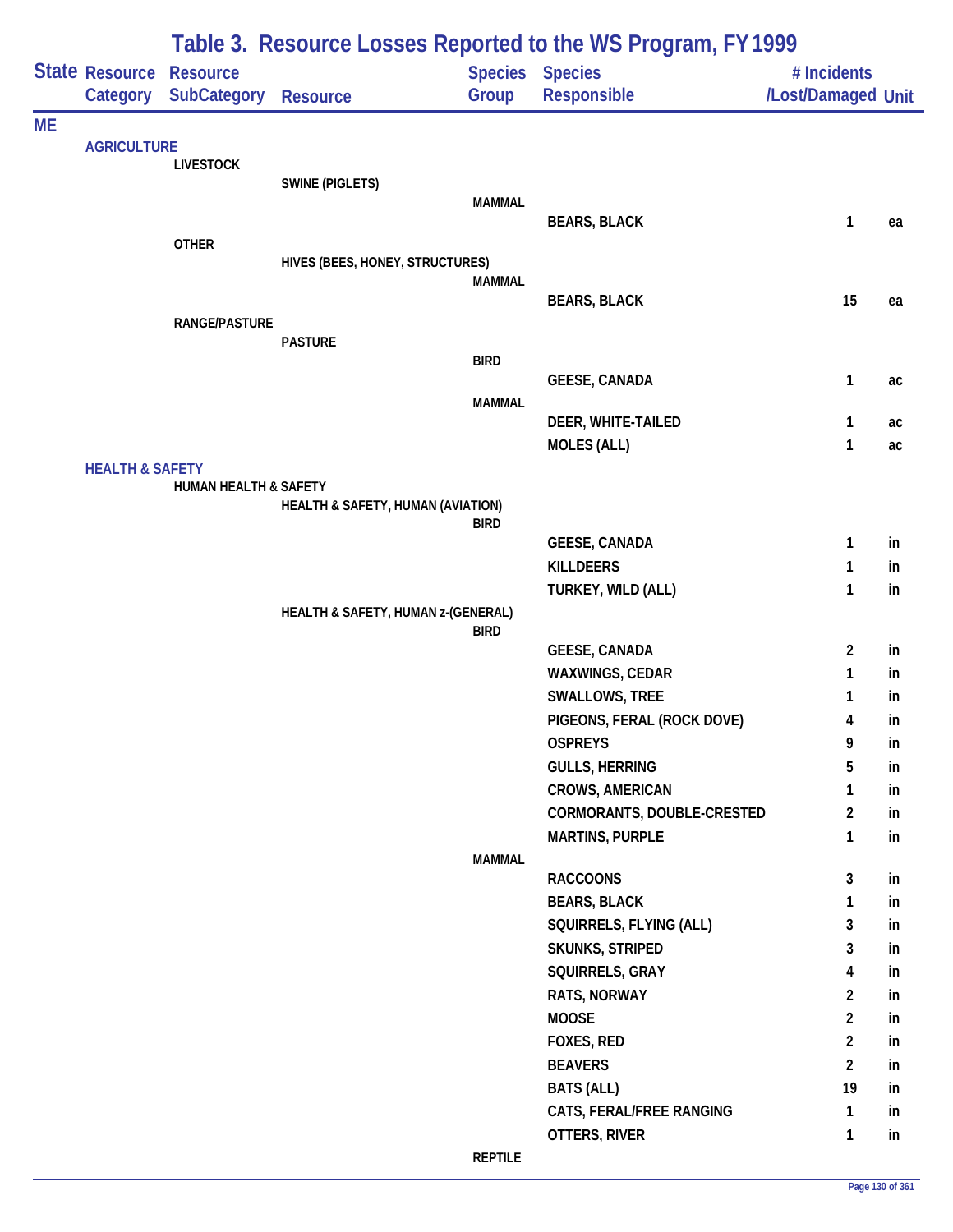|           |                            | Table 3. Resource Losses Reported to the WS Program, FY 1999 |                                          |                         |                                                          |                                   |          |  |  |  |
|-----------|----------------------------|--------------------------------------------------------------|------------------------------------------|-------------------------|----------------------------------------------------------|-----------------------------------|----------|--|--|--|
|           | State Resource<br>Category | <b>Resource</b><br><b>SubCategory</b>                        | <b>Resource</b>                          | <b>Species</b><br>Group | <b>Species</b><br>Responsible                            | # Incidents<br>/Lost/Damaged Unit |          |  |  |  |
| <b>ME</b> |                            |                                                              |                                          |                         |                                                          |                                   |          |  |  |  |
|           | <b>HEALTH &amp; SAFETY</b> | <b>HUMAN HEALTH &amp; SAFETY</b>                             | HEALTH & SAFETY, HUMAN z-(GENERAL)       |                         |                                                          |                                   |          |  |  |  |
|           |                            |                                                              |                                          | <b>REPTILE</b>          | SNAKES, NON-POISONOUS (OTHER)                            | 6                                 | in       |  |  |  |
|           | <b>NATURAL RESOURCE</b>    | <b>FISHERIES</b>                                             |                                          |                         |                                                          |                                   |          |  |  |  |
|           |                            |                                                              | SHELLFISH, LOBSTER (MAINE)               | <b>BIRD</b>             | CORMORANTS, DOUBLE-CRESTED                               | $\mathbf{1}$                      | in       |  |  |  |
|           |                            | OTHER NATURAL RESOURCES                                      |                                          |                         |                                                          |                                   |          |  |  |  |
|           |                            |                                                              | RECLAMATION/RESTORATION SITE             |                         |                                                          |                                   |          |  |  |  |
|           |                            |                                                              |                                          | <b>BIRD</b>             | <b>GULLS, HERRING</b>                                    | 1                                 | in       |  |  |  |
|           |                            |                                                              | <b>WETLANDS</b>                          |                         |                                                          |                                   |          |  |  |  |
|           |                            |                                                              |                                          | <b>BIRD</b>             |                                                          |                                   |          |  |  |  |
|           |                            |                                                              |                                          |                         | <b>GEESE, CANADA</b><br><b>GULLS, GREAT BLACK-BACKED</b> | 20<br>1                           | ac<br>ac |  |  |  |
|           |                            |                                                              |                                          |                         | <b>GULLS, HERRING</b>                                    | 2                                 | ac       |  |  |  |
|           |                            |                                                              |                                          |                         | CORMORANTS, DOUBLE-CRESTED                               | 1                                 | ac       |  |  |  |
|           |                            |                                                              |                                          | <b>MAMMAL</b>           |                                                          |                                   |          |  |  |  |
|           |                            |                                                              |                                          |                         | <b>BEAVERS</b>                                           | 1                                 | ac       |  |  |  |
|           |                            | <b>WILDLIFE</b>                                              | BIRDS, COLONIAL SEA (ALL)                |                         |                                                          |                                   |          |  |  |  |
|           |                            |                                                              |                                          | <b>BIRD</b>             |                                                          |                                   |          |  |  |  |
|           |                            |                                                              | MAMMALS, z-(OTHER)                       |                         | <b>GULLS, GREAT BLACK-BACKED</b>                         | 1                                 | ea       |  |  |  |
|           |                            |                                                              |                                          | <b>BIRD</b>             |                                                          |                                   |          |  |  |  |
|           |                            |                                                              |                                          |                         | RAVENS, COMMON                                           | 1                                 | ea       |  |  |  |
|           | <b>PROPERTY</b>            | <b>ANIMAL</b>                                                |                                          |                         |                                                          |                                   |          |  |  |  |
|           |                            |                                                              | PETS (COMPANION & HOBBY ANIMALS)         |                         |                                                          |                                   |          |  |  |  |
|           |                            |                                                              |                                          | <b>MAMMAL</b>           |                                                          |                                   |          |  |  |  |
|           |                            | <b>EQUIPMENT</b>                                             |                                          |                         | <b>COYOTES</b>                                           | 1                                 | ea       |  |  |  |
|           |                            |                                                              | <b>EQUIPMENT &amp; MACHINERY (OTHER)</b> | <b>BIRD</b>             |                                                          |                                   |          |  |  |  |
|           |                            |                                                              |                                          |                         | <b>OSPREYS</b>                                           | $\mathbf{1}$                      | in       |  |  |  |
|           |                            |                                                              |                                          |                         | PIGEONS, FERAL (ROCK DOVE)                               | 3                                 | in       |  |  |  |
|           |                            | <b>LANDSCAPING, TURF &amp; GARDENS</b>                       | <b>GARDENS, VEG./FRUITS &amp; NUTS</b>   |                         |                                                          |                                   |          |  |  |  |
|           |                            |                                                              |                                          | <b>BIRD</b>             |                                                          |                                   |          |  |  |  |
|           |                            |                                                              |                                          |                         | <b>GEESE, CANADA</b>                                     | $\overline{2}$                    | in       |  |  |  |
|           |                            |                                                              |                                          | <b>MAMMAL</b>           | <b>GULLS, HERRING</b>                                    | 1                                 | in       |  |  |  |
|           |                            |                                                              |                                          |                         | <b>MOOSE</b>                                             | 1                                 | in       |  |  |  |
|           |                            |                                                              |                                          |                         | <b>RACCOONS</b>                                          | 1                                 | in       |  |  |  |
|           |                            |                                                              |                                          |                         | MARMOTS/WOODCHUCKS (ALL)                                 | 1                                 | in       |  |  |  |
|           |                            |                                                              |                                          |                         | DEER, WHITE-TAILED                                       | 30                                | in       |  |  |  |
|           |                            |                                                              |                                          |                         | <b>CHIPMUNKS (ALL)</b>                                   | 1                                 | in       |  |  |  |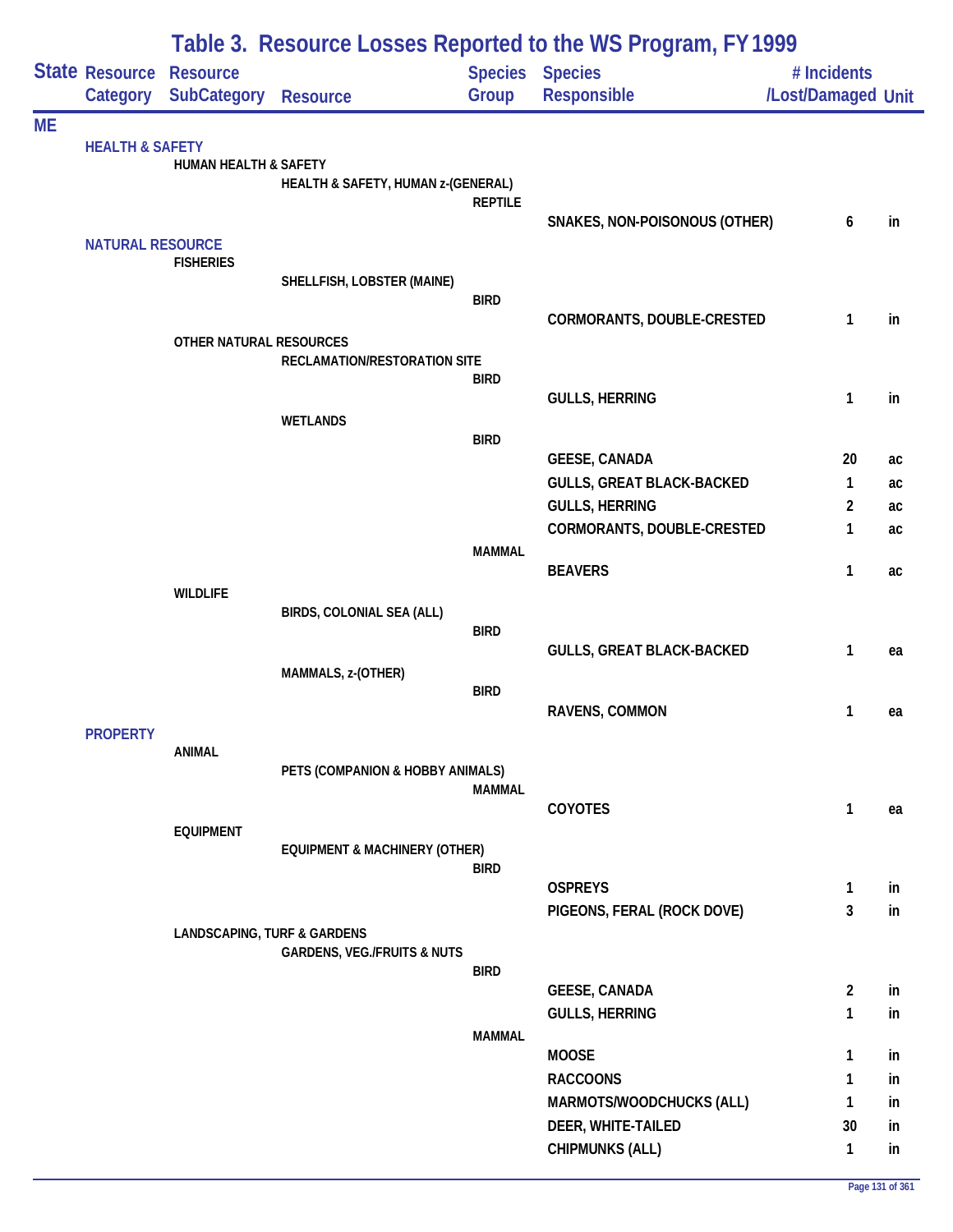|           | Table 3. Resource Losses Reported to the WS Program, FY 1999 |                                        |                                   |                |                                                |                    |                 |
|-----------|--------------------------------------------------------------|----------------------------------------|-----------------------------------|----------------|------------------------------------------------|--------------------|-----------------|
|           | State Resource                                               | <b>Resource</b>                        |                                   | <b>Species</b> | <b>Species</b>                                 | # Incidents        |                 |
|           | Category                                                     | <b>SubCategory</b>                     | <b>Resource</b>                   | Group          | Responsible                                    | /Lost/Damaged Unit |                 |
| <b>ME</b> |                                                              |                                        |                                   |                |                                                |                    |                 |
|           | <b>PROPERTY</b>                                              | <b>LANDSCAPING, TURF &amp; GARDENS</b> |                                   |                |                                                |                    |                 |
|           |                                                              |                                        | TREES, STANDING & SHRUBS          |                |                                                |                    |                 |
|           |                                                              |                                        |                                   | <b>MAMMAL</b>  |                                                |                    |                 |
|           |                                                              |                                        |                                   |                | DEER, WHITE-TAILED                             | $\overline{2}$     | in              |
|           |                                                              |                                        |                                   |                | MICE, DEER (ALL)<br><b>VOLES (ALL)</b>         | 1                  | in              |
|           |                                                              |                                        |                                   |                | <b>BEAVERS</b>                                 | 2<br>$\mathbf{1}$  | in<br>in        |
|           |                                                              |                                        | <b>TURF AND/OR FLOWERS</b>        |                |                                                |                    |                 |
|           |                                                              |                                        |                                   | <b>BIRD</b>    |                                                |                    |                 |
|           |                                                              |                                        |                                   |                | <b>GEESE, CANADA</b>                           | 3                  | in              |
|           |                                                              |                                        |                                   |                | <b>GULLS, HERRING</b>                          | 1                  | in              |
|           |                                                              |                                        |                                   | <b>MAMMAL</b>  |                                                |                    |                 |
|           |                                                              |                                        |                                   |                | SQUIRRELS, RED                                 | 1                  | in              |
|           |                                                              |                                        |                                   |                | <b>VOLES (ALL)</b>                             | 1                  | in              |
|           |                                                              |                                        |                                   |                | <b>MOLES (ALL)</b><br>MARMOTS/WOODCHUCKS (ALL) | 2<br>3             | in<br>in        |
|           |                                                              | OTHER PROPERTY                         |                                   |                |                                                |                    |                 |
|           |                                                              |                                        | FOOD ITEMS, NON-HUMAN             |                |                                                |                    |                 |
|           |                                                              |                                        |                                   | <b>BIRD</b>    |                                                |                    |                 |
|           |                                                              |                                        |                                   |                | <b>GEESE, CANADA</b>                           | 1                  | in              |
|           |                                                              |                                        |                                   | <b>MAMMAL</b>  | RATS, NORWAY                                   | 1                  | in              |
|           |                                                              |                                        | PROPERTY (GENERAL)                |                |                                                |                    |                 |
|           |                                                              |                                        |                                   | <b>BIRD</b>    |                                                |                    |                 |
|           |                                                              |                                        |                                   |                | GULLS, RING-BILLED                             | $\mathbf{1}$       | in              |
|           |                                                              |                                        |                                   |                | <b>OSPREYS</b>                                 | $\overline{2}$     | in              |
|           |                                                              |                                        |                                   |                | PIGEONS, FERAL (ROCK DOVE)                     | 1                  | in              |
|           |                                                              |                                        |                                   |                | RAVENS, COMMON                                 | 1                  | in              |
|           |                                                              |                                        |                                   | <b>MAMMAL</b>  | <b>BEAVERS</b>                                 | 4                  | in              |
|           |                                                              |                                        |                                   |                | SQUIRRELS, RED                                 | 1                  | in              |
|           |                                                              |                                        |                                   |                | SQUIRRELS, GRAY                                | 1                  | in              |
|           |                                                              |                                        |                                   |                | <b>RACCOONS</b>                                | 1                  | in              |
|           |                                                              |                                        |                                   |                | <b>BEARS, BLACK</b>                            | 18                 | in              |
|           |                                                              |                                        |                                   |                | RATS, NORWAY                                   | $\mathbf{1}$       | in              |
|           |                                                              |                                        | <b>RESEARCH PROJECT</b>           |                |                                                |                    |                 |
|           |                                                              |                                        |                                   | <b>MAMMAL</b>  |                                                |                    |                 |
|           |                                                              |                                        |                                   |                | <b>BEAVERS</b>                                 | 3                  | in              |
|           |                                                              | <b>STRUCTURES</b>                      | <b>BUILDINGS, NON-RESIDENTIAL</b> |                |                                                |                    |                 |
|           |                                                              |                                        |                                   | <b>BIRD</b>    |                                                |                    |                 |
|           |                                                              |                                        |                                   |                | <b>OSPREYS</b>                                 | $\overline{2}$     | in              |
|           |                                                              |                                        |                                   |                | PIGEONS, FERAL (ROCK DOVE)                     | 10                 | in              |
|           |                                                              |                                        |                                   | <b>MAMMAL</b>  |                                                |                    |                 |
|           |                                                              |                                        |                                   |                | <b>BATS (ALL)</b>                              | 3                  | in              |
|           |                                                              |                                        | <b>BUILDINGS, RESIDENTIAL</b>     | <b>BIRD</b>    |                                                |                    |                 |
|           |                                                              |                                        |                                   |                | PIGEONS, FERAL (ROCK DOVE)                     | 3                  | in              |
|           |                                                              |                                        |                                   |                |                                                |                    | Page 132 of 361 |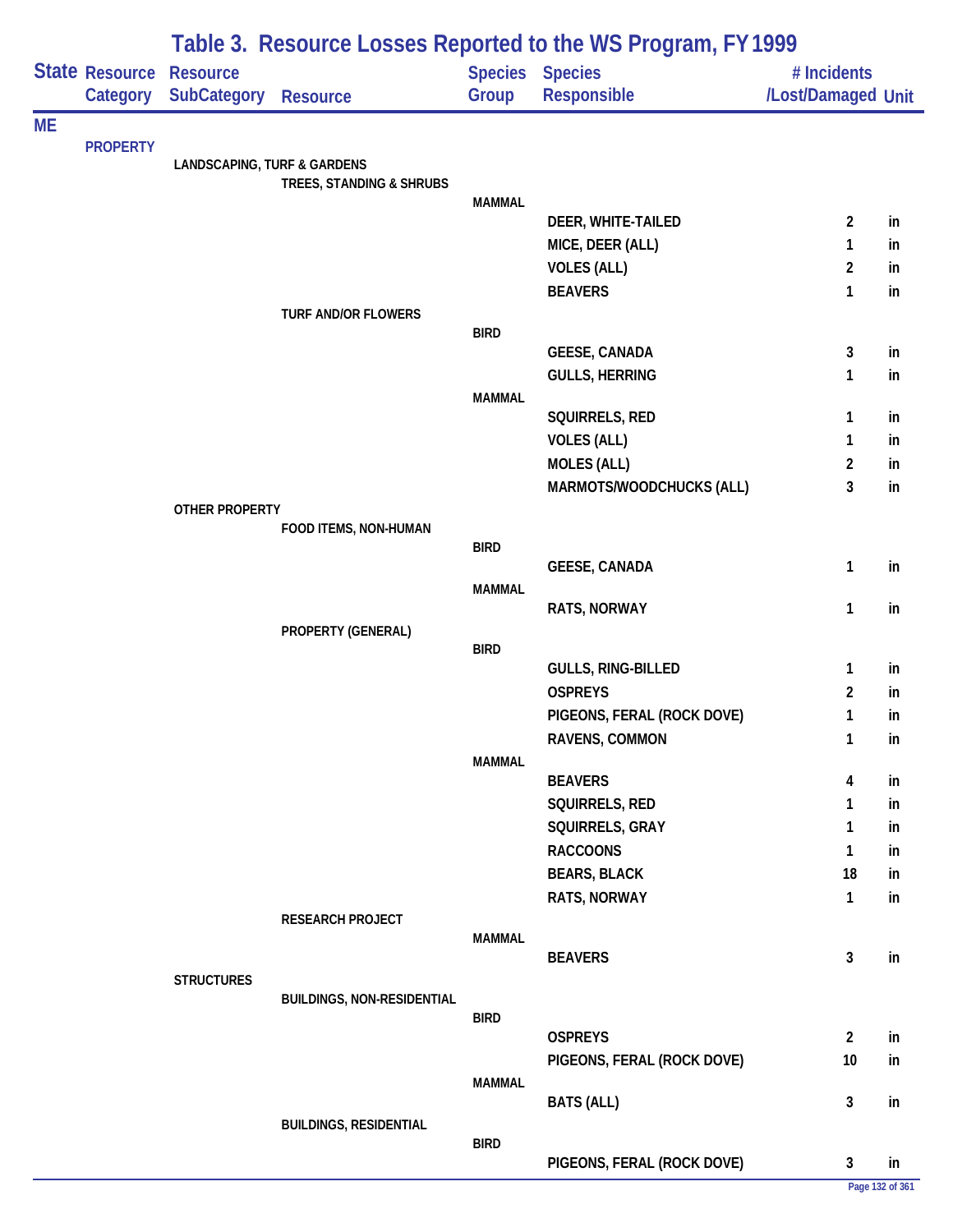|           |                                   | Table 3. Resource Losses Reported to the WS Program, FY 1999 |                               |               |                                      |                                   |          |  |  |
|-----------|-----------------------------------|--------------------------------------------------------------|-------------------------------|---------------|--------------------------------------|-----------------------------------|----------|--|--|
|           | <b>State Resource</b><br>Category | <b>Resource</b><br><b>SubCategory</b>                        | <b>Resource</b>               | Group         | Species Species<br>Responsible       | # Incidents<br>/Lost/Damaged Unit |          |  |  |
| <b>ME</b> |                                   |                                                              |                               |               |                                      |                                   |          |  |  |
|           | <b>PROPERTY</b>                   | <b>STRUCTURES</b>                                            |                               |               |                                      |                                   |          |  |  |
|           |                                   |                                                              | <b>BUILDINGS, RESIDENTIAL</b> |               |                                      |                                   |          |  |  |
|           |                                   |                                                              |                               | <b>BIRD</b>   | WOODPECKERS, z-(OTHER)               | 2                                 | in       |  |  |
|           |                                   |                                                              |                               |               | <b>GULLS, HERRING</b>                | 1                                 | in       |  |  |
|           |                                   |                                                              |                               |               | <b>BLACKBIRDS, z-(MIXED SPECIES)</b> | 1                                 | in       |  |  |
|           |                                   |                                                              |                               |               | <b>OSPREYS</b>                       | $\overline{2}$                    | in       |  |  |
|           |                                   |                                                              |                               | <b>MAMMAL</b> |                                      |                                   |          |  |  |
|           |                                   |                                                              |                               |               | SQUIRRELS, FLYING (ALL)              | 1                                 | in       |  |  |
|           |                                   |                                                              |                               |               | SQUIRRELS, GRAY                      | 5                                 | in       |  |  |
|           |                                   |                                                              |                               |               | <b>RATS, NORWAY</b>                  | 3                                 | in       |  |  |
|           |                                   |                                                              |                               |               | <b>RACCOONS</b>                      | 1                                 | in       |  |  |
|           |                                   |                                                              |                               |               | <b>PORCUPINES</b>                    | 2                                 | in       |  |  |
|           |                                   |                                                              |                               |               | MICE, DEER (ALL)                     | 5                                 | in       |  |  |
|           |                                   |                                                              |                               |               | <b>CHIPMUNKS (ALL)</b>               | 3                                 | in       |  |  |
|           |                                   |                                                              |                               |               | <b>BATS (ALL)</b>                    | 6                                 | in       |  |  |
|           |                                   |                                                              |                               |               | SQUIRRELS, RED                       | 6                                 | in       |  |  |
|           |                                   |                                                              | DIKES/DAMS/IMPOUNDMENTS       | <b>BIRD</b>   |                                      |                                   |          |  |  |
|           |                                   |                                                              |                               |               | <b>OSPREYS</b>                       | 1                                 | in       |  |  |
|           |                                   |                                                              |                               | <b>MAMMAL</b> |                                      |                                   |          |  |  |
|           |                                   |                                                              |                               |               | <b>BEAVERS</b>                       | 5                                 | in       |  |  |
|           |                                   |                                                              | <b>FENCES</b>                 |               |                                      |                                   |          |  |  |
|           |                                   |                                                              |                               | <b>MAMMAL</b> | <b>MOOSE</b>                         | 5                                 | in       |  |  |
|           |                                   |                                                              | RAILROADS/TRESTLES            |               |                                      |                                   |          |  |  |
|           |                                   |                                                              |                               | <b>MAMMAL</b> |                                      |                                   |          |  |  |
|           |                                   |                                                              |                               |               | <b>BEAVERS</b>                       | 4                                 | in       |  |  |
|           |                                   |                                                              | <b>ROADS/BRIDGES</b>          |               |                                      |                                   |          |  |  |
|           |                                   |                                                              |                               | <b>BIRD</b>   | <b>OSPREYS</b>                       | $\overline{c}$                    | in       |  |  |
|           |                                   |                                                              |                               | <b>MAMMAL</b> |                                      |                                   |          |  |  |
|           |                                   |                                                              |                               |               | <b>BEAVERS</b>                       | 653                               | in       |  |  |
| MI        |                                   |                                                              |                               |               |                                      |                                   |          |  |  |
|           | <b>AGRICULTURE</b>                |                                                              |                               |               |                                      |                                   |          |  |  |
|           |                                   | <b>AQUACULTURE</b>                                           | FISH, BAITFISH (FRY)          |               |                                      |                                   |          |  |  |
|           |                                   |                                                              |                               | <b>BIRD</b>   |                                      |                                   |          |  |  |
|           |                                   |                                                              |                               |               | GULLS, RING-BILLED                   | 1                                 | in       |  |  |
|           |                                   |                                                              |                               |               | KINGFISHERS (ALL)                    | 1                                 | in       |  |  |
|           |                                   |                                                              |                               |               | EGRETS/HERONS/CORMORANTS (MIXED)     | 1                                 | in       |  |  |
|           |                                   |                                                              |                               |               | <b>GULLS, HERRING</b>                | 1                                 | in       |  |  |
|           |                                   |                                                              | <b>FISH, MUSKIE</b>           |               |                                      |                                   |          |  |  |
|           |                                   |                                                              |                               | <b>BIRD</b>   | EGRETS/HERONS/CORMORANTS (MIXED)     | 1                                 |          |  |  |
|           |                                   |                                                              |                               |               | <b>GULLS, HERRING</b>                | 1                                 | in<br>in |  |  |
|           |                                   |                                                              |                               |               | GULLS, RING-BILLED                   | 1                                 | in       |  |  |
|           |                                   |                                                              |                               |               |                                      |                                   |          |  |  |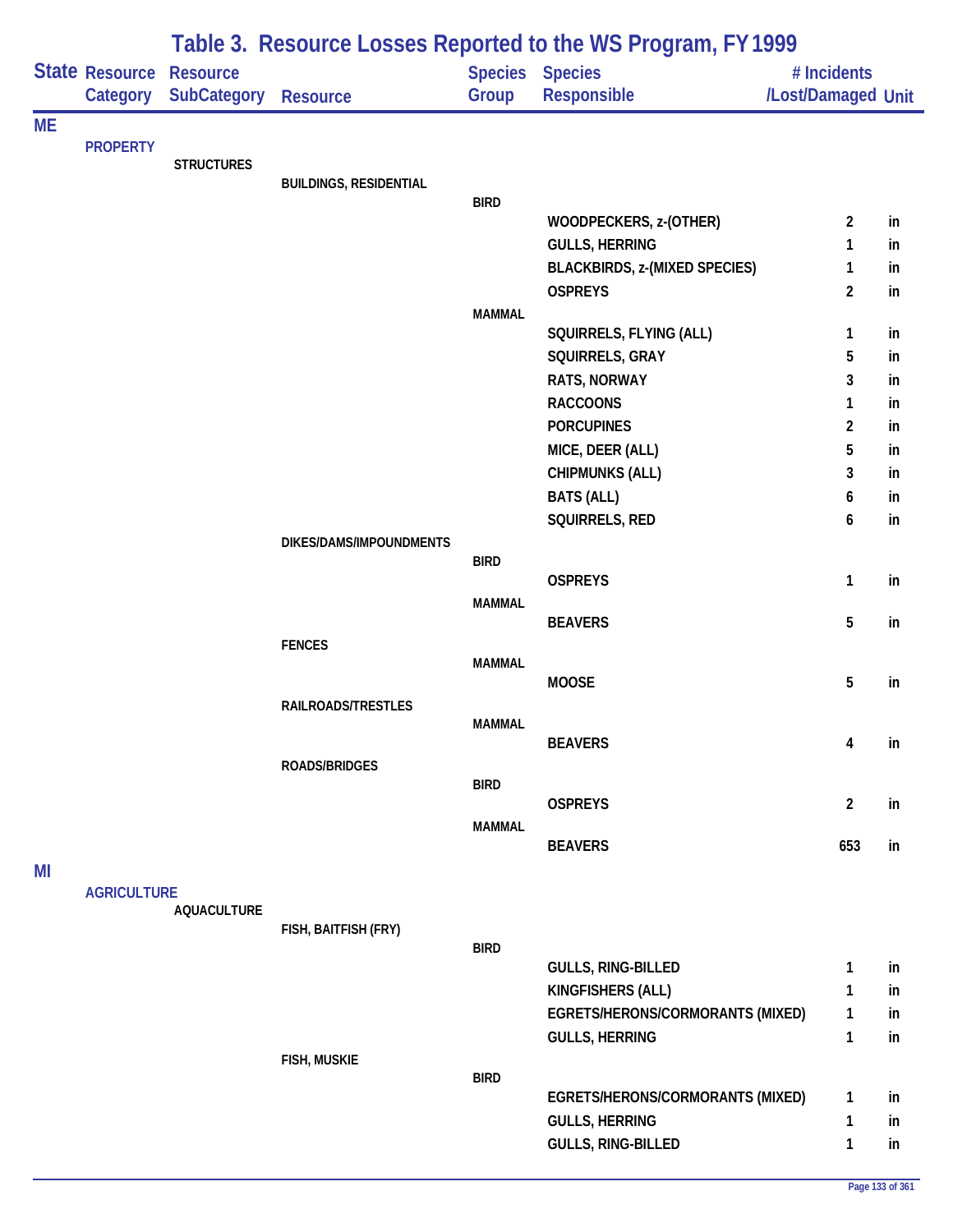|    |                                   |                                       | Table 3. Resource Losses Reported to the WS Program, FY 1999 |               |                                |                                   |    |  |  |  |
|----|-----------------------------------|---------------------------------------|--------------------------------------------------------------|---------------|--------------------------------|-----------------------------------|----|--|--|--|
|    | <b>State Resource</b><br>Category | <b>Resource</b><br><b>SubCategory</b> | <b>Resource</b>                                              | Group         | Species Species<br>Responsible | # Incidents<br>/Lost/Damaged Unit |    |  |  |  |
| MI |                                   |                                       |                                                              |               |                                |                                   |    |  |  |  |
|    | <b>AGRICULTURE</b>                | <b>AQUACULTURE</b>                    |                                                              |               |                                |                                   |    |  |  |  |
|    |                                   |                                       | FISH, MUSKIE                                                 |               |                                |                                   |    |  |  |  |
|    |                                   |                                       |                                                              | <b>BIRD</b>   |                                |                                   |    |  |  |  |
|    |                                   |                                       | FISH, TROUT, z-(OTHER)                                       |               | KINGFISHERS (ALL)              | 1                                 | in |  |  |  |
|    |                                   |                                       |                                                              | <b>BIRD</b>   |                                |                                   |    |  |  |  |
|    |                                   |                                       |                                                              |               | <b>GULLS, HERRING</b>          | $\overline{2}$                    | in |  |  |  |
|    |                                   |                                       |                                                              |               | GULLS, RING-BILLED             | $\mathbf{1}$                      | in |  |  |  |
|    |                                   | <b>COMMERCIAL GAME ANIMALS</b>        |                                                              |               |                                |                                   |    |  |  |  |
|    |                                   |                                       | <b>BIRDS, PHEASANT (ALL)</b>                                 | <b>BIRD</b>   |                                |                                   |    |  |  |  |
|    |                                   |                                       |                                                              |               | <b>OWLS, GREAT HORNED</b>      | 1                                 | ea |  |  |  |
|    |                                   | <b>FIELD CROPS</b>                    |                                                              |               |                                |                                   |    |  |  |  |
|    |                                   |                                       | <b>BEANS, SOYBEANS</b>                                       |               |                                |                                   |    |  |  |  |
|    |                                   |                                       |                                                              | <b>BIRD</b>   | <b>GEESE, CANADA</b>           | 4                                 | in |  |  |  |
|    |                                   |                                       | <b>GRAINS, CORN (FIELD)</b>                                  |               |                                |                                   |    |  |  |  |
|    |                                   |                                       |                                                              | <b>BIRD</b>   |                                |                                   |    |  |  |  |
|    |                                   |                                       |                                                              |               | <b>GEESE, CANADA</b>           | 1                                 | in |  |  |  |
|    |                                   |                                       | HAYFIELDS, ALFALFA                                           |               |                                |                                   |    |  |  |  |
|    |                                   |                                       |                                                              | <b>MAMMAL</b> | MARMOTS/WOODCHUCKS (ALL)       |                                   |    |  |  |  |
|    |                                   | <b>FRUITS &amp; NUTS</b>              |                                                              |               |                                | 1                                 | in |  |  |  |
|    |                                   |                                       | FRUIT, CHERRIES                                              |               |                                |                                   |    |  |  |  |
|    |                                   |                                       |                                                              | <b>BIRD</b>   |                                |                                   |    |  |  |  |
|    |                                   |                                       |                                                              |               | <b>GULLS, RING-BILLED</b>      | 1                                 | in |  |  |  |
|    |                                   |                                       |                                                              |               | ROBINS, AMERICAN               | 1                                 | in |  |  |  |
|    |                                   |                                       |                                                              |               | WAXWINGS, CEDAR                | 1                                 | in |  |  |  |
|    |                                   |                                       |                                                              |               | <b>GULLS, HERRING</b>          | 1                                 | in |  |  |  |
|    |                                   | <b>OTHER</b>                          | FEED, LIVESTOCK                                              |               |                                |                                   |    |  |  |  |
|    |                                   |                                       |                                                              | <b>BIRD</b>   |                                |                                   |    |  |  |  |
|    |                                   |                                       |                                                              |               | STARLINGS, EUROPEAN            | $\mathbf{1}$                      | in |  |  |  |
|    | <b>HEALTH &amp; SAFETY</b>        |                                       |                                                              |               |                                |                                   |    |  |  |  |
|    |                                   | HUMAN HEALTH & SAFETY                 | HEALTH & SAFETY, HUMAN (AVIATION)                            |               |                                |                                   |    |  |  |  |
|    |                                   |                                       |                                                              | <b>BIRD</b>   |                                |                                   |    |  |  |  |
|    |                                   |                                       |                                                              |               | <b>VULTURES, TURKEY</b>        | $\mathbf{1}$                      | in |  |  |  |
|    |                                   |                                       |                                                              |               | <b>GEESE, CANADA</b>           | 6                                 | in |  |  |  |
|    |                                   |                                       |                                                              |               | <b>GULLS, HERRING</b>          | 12                                | in |  |  |  |
|    |                                   |                                       |                                                              |               | GULLS, RING-BILLED             | 13                                | in |  |  |  |
|    |                                   |                                       |                                                              |               | <b>MALLARDS</b>                | $\overline{2}$                    | in |  |  |  |
|    |                                   |                                       |                                                              | <b>MAMMAL</b> |                                |                                   |    |  |  |  |
|    |                                   |                                       | HEALTH & SAFETY, HUMAN z-(GENERAL)                           | <b>BIRD</b>   | MARMOTS/WOODCHUCKS (ALL)       | $\mathbf{1}$                      | in |  |  |  |
|    |                                   |                                       |                                                              |               | <b>CROWS, AMERICAN</b>         | $\mathbf{1}$                      | in |  |  |  |
|    |                                   |                                       |                                                              |               | <b>GEESE, CANADA</b>           | 1                                 | in |  |  |  |
|    |                                   |                                       |                                                              |               | <b>GULLS, HERRING</b>          | 1                                 | in |  |  |  |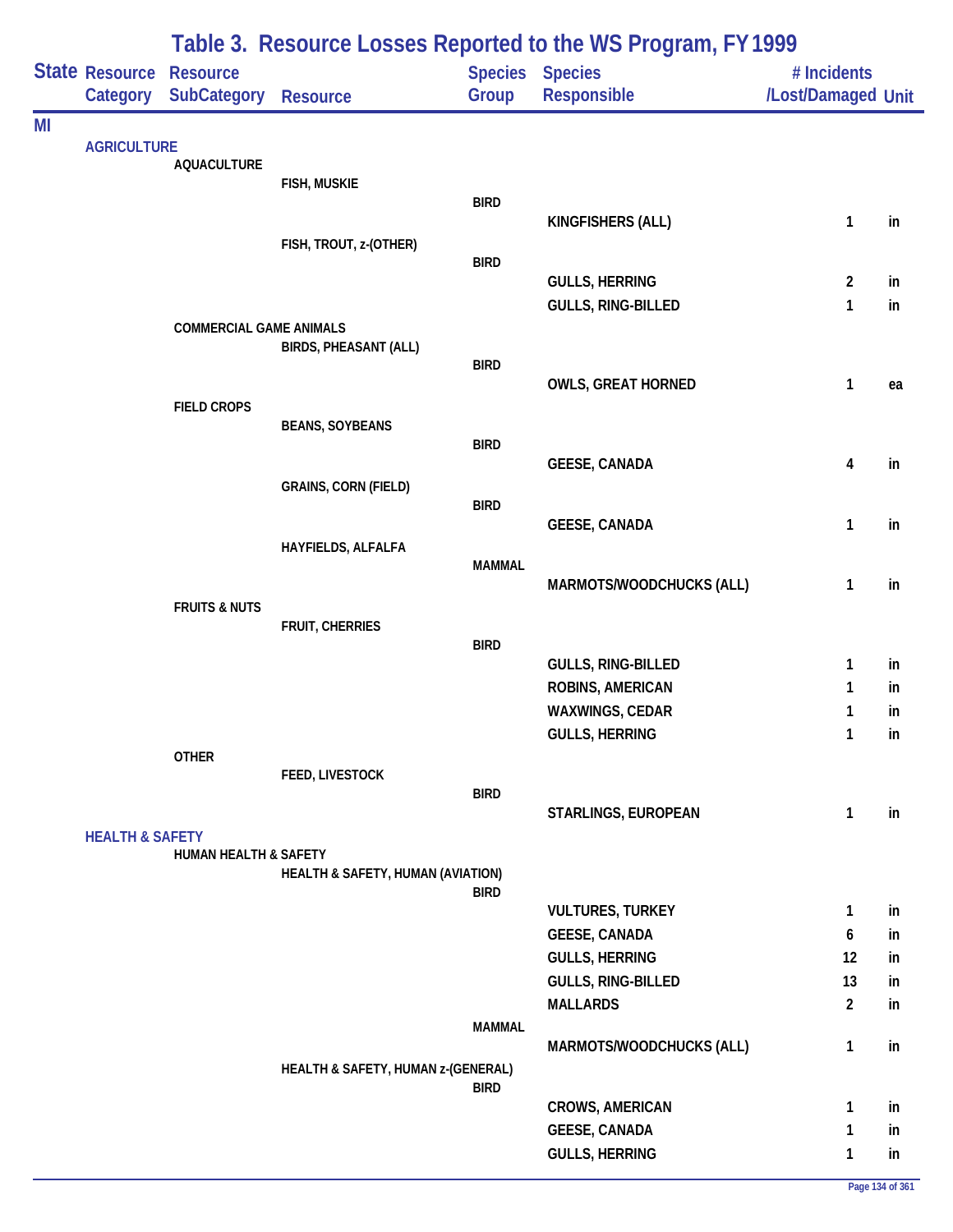|    |                            | Table 3. Resource Losses Reported to the WS Program, FY 1999 |                                        |               |                                       |                                   |    |  |  |
|----|----------------------------|--------------------------------------------------------------|----------------------------------------|---------------|---------------------------------------|-----------------------------------|----|--|--|
|    | State Resource             | <b>Resource</b><br>Category SubCategory                      | <b>Resource</b>                        | Group         | <b>Species Species</b><br>Responsible | # Incidents<br>/Lost/Damaged Unit |    |  |  |
|    |                            |                                                              |                                        |               |                                       |                                   |    |  |  |
| MI | <b>HEALTH &amp; SAFETY</b> |                                                              |                                        |               |                                       |                                   |    |  |  |
|    |                            | HUMAN HEALTH & SAFETY                                        |                                        |               |                                       |                                   |    |  |  |
|    |                            |                                                              | HEALTH & SAFETY, HUMAN z-(GENERAL)     |               |                                       |                                   |    |  |  |
|    |                            |                                                              |                                        | <b>BIRD</b>   | <b>GULLS, RING-BILLED</b>             | 3                                 | in |  |  |
|    |                            |                                                              |                                        |               | PIGEONS, FERAL (ROCK DOVE)            | $\overline{2}$                    | in |  |  |
|    |                            |                                                              |                                        |               | <b>STARLINGS, EUROPEAN</b>            | 1                                 | in |  |  |
|    |                            |                                                              |                                        |               | SWALLOWS, z-(MIXED)                   | 1                                 | in |  |  |
|    |                            |                                                              |                                        |               | <b>VULTURES, TURKEY</b>               | $\overline{c}$                    | in |  |  |
|    |                            |                                                              |                                        | <b>MAMMAL</b> |                                       |                                   |    |  |  |
|    |                            |                                                              |                                        |               | DEER, WHITE-TAILED                    | 1                                 | in |  |  |
|    | <b>NATURAL RESOURCE</b>    | OTHER NATURAL RESOURCES                                      |                                        |               |                                       |                                   |    |  |  |
|    |                            |                                                              | DESIGNATED NATURAL AREAS               |               |                                       |                                   |    |  |  |
|    |                            |                                                              |                                        | <b>MAMMAL</b> |                                       |                                   |    |  |  |
|    |                            |                                                              |                                        |               | DEER, WHITE-TAILED                    | 1                                 | in |  |  |
|    | <b>PROPERTY</b>            | <b>ANIMAL</b>                                                |                                        |               |                                       |                                   |    |  |  |
|    |                            |                                                              | PETS (COMPANION & HOBBY ANIMALS)       |               |                                       |                                   |    |  |  |
|    |                            |                                                              |                                        | <b>BIRD</b>   |                                       |                                   |    |  |  |
|    |                            |                                                              |                                        |               | HAWKS, RED-TAILED                     | $\overline{c}$                    | ea |  |  |
|    |                            |                                                              |                                        | <b>MAMMAL</b> | COYOTES                               | 1                                 | ea |  |  |
|    |                            |                                                              | ZOO/ZOO ANIMALS                        |               |                                       |                                   |    |  |  |
|    |                            |                                                              |                                        | <b>BIRD</b>   |                                       |                                   |    |  |  |
|    |                            |                                                              |                                        |               | <b>MALLARDS</b>                       | 1                                 | ea |  |  |
|    |                            | <b>EQUIPMENT</b>                                             | <b>VEHICLES, LAND</b>                  |               |                                       |                                   |    |  |  |
|    |                            |                                                              |                                        | <b>MAMMAL</b> |                                       |                                   |    |  |  |
|    |                            |                                                              |                                        |               | SQUIRRELS, FOX                        | 1                                 | ea |  |  |
|    |                            |                                                              | WATERCRAFT                             |               |                                       |                                   |    |  |  |
|    |                            |                                                              |                                        | <b>BIRD</b>   | <b>GULLS, RING-BILLED</b>             | $\overline{2}$                    |    |  |  |
|    |                            | <b>LANDSCAPING, TURF &amp; GARDENS</b>                       |                                        |               |                                       |                                   | ea |  |  |
|    |                            |                                                              | <b>GARDENS, VEG./FRUITS &amp; NUTS</b> |               |                                       |                                   |    |  |  |
|    |                            |                                                              |                                        | <b>BIRD</b>   |                                       |                                   |    |  |  |
|    |                            |                                                              |                                        |               | <b>GEESE, CANADA</b>                  | 1                                 | in |  |  |
|    |                            |                                                              | <b>GOLF COURSES</b>                    | <b>BIRD</b>   |                                       |                                   |    |  |  |
|    |                            |                                                              |                                        |               | <b>GEESE, CANADA</b>                  | 1                                 | in |  |  |
|    |                            |                                                              | TREES, STANDING & SHRUBS               |               |                                       |                                   |    |  |  |
|    |                            |                                                              |                                        | MAMMAL        |                                       |                                   |    |  |  |
|    |                            |                                                              | <b>TURF AND/OR FLOWERS</b>             |               | DEER, WHITE-TAILED                    | 1                                 | in |  |  |
|    |                            |                                                              |                                        | <b>BIRD</b>   |                                       |                                   |    |  |  |
|    |                            |                                                              |                                        |               | <b>CRANES, SANDHILL</b>               | 1                                 | in |  |  |
|    |                            |                                                              |                                        |               | <b>MALLARDS</b>                       | 1                                 | in |  |  |
|    |                            |                                                              |                                        |               | <b>GEESE, CANADA</b>                  | 6                                 | in |  |  |
|    |                            | <b>OTHER PROPERTY</b>                                        |                                        |               |                                       |                                   |    |  |  |
|    |                            |                                                              | <b>BEACHES</b>                         | <b>BIRD</b>   |                                       |                                   |    |  |  |
|    |                            |                                                              |                                        |               |                                       |                                   |    |  |  |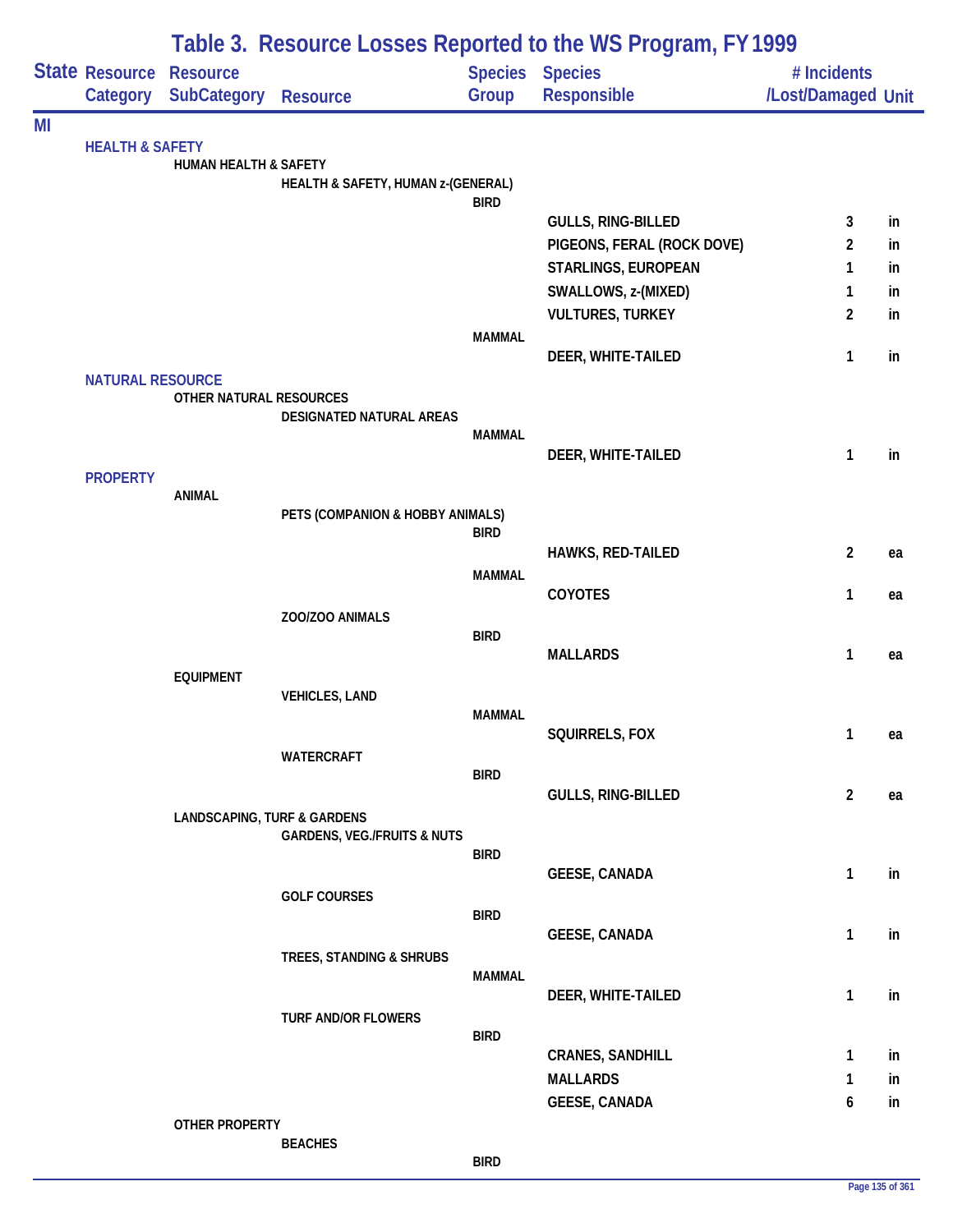|           |                    | Table 3. Resource Losses Reported to the WS Program, FY 1999 |                                   |                |                                             |                    |          |  |  |  |
|-----------|--------------------|--------------------------------------------------------------|-----------------------------------|----------------|---------------------------------------------|--------------------|----------|--|--|--|
|           | State Resource     | <b>Resource</b>                                              |                                   | <b>Species</b> | <b>Species</b>                              | # Incidents        |          |  |  |  |
|           | Category           | SubCategory                                                  | <b>Resource</b>                   | Group          | Responsible                                 | /Lost/Damaged Unit |          |  |  |  |
| MI        |                    |                                                              |                                   |                |                                             |                    |          |  |  |  |
|           | <b>PROPERTY</b>    | <b>OTHER PROPERTY</b>                                        |                                   |                |                                             |                    |          |  |  |  |
|           |                    |                                                              | <b>BEACHES</b>                    |                |                                             |                    |          |  |  |  |
|           |                    |                                                              |                                   | <b>BIRD</b>    |                                             |                    |          |  |  |  |
|           |                    |                                                              |                                   |                | <b>GEESE, CANADA</b>                        | $\overline{c}$     | in       |  |  |  |
|           |                    |                                                              | PROPERTY (GENERAL)                | <b>BIRD</b>    |                                             |                    |          |  |  |  |
|           |                    |                                                              |                                   |                | <b>VULTURES, TURKEY</b>                     | 1                  | in       |  |  |  |
|           |                    |                                                              |                                   |                | WOODPECKERS, z-(OTHER)                      | 1                  | in       |  |  |  |
|           |                    |                                                              |                                   |                | STARLINGS, EUROPEAN                         | 3                  | in       |  |  |  |
|           |                    |                                                              |                                   |                | PIGEONS, FERAL (ROCK DOVE)                  | 1                  | in       |  |  |  |
|           |                    |                                                              |                                   |                | <b>MALLARDS</b>                             | 2                  | in       |  |  |  |
|           |                    |                                                              |                                   |                | GULLS, RING-BILLED                          | 6                  | in       |  |  |  |
|           |                    |                                                              |                                   |                | <b>GULLS, HERRING</b>                       | 4                  | in       |  |  |  |
|           |                    |                                                              |                                   |                | <b>GEESE, CANADA</b>                        | 1                  | in       |  |  |  |
|           |                    |                                                              |                                   | <b>MAMMAL</b>  | MARMOTS/WOODCHUCKS (ALL)                    | 5                  | in       |  |  |  |
|           |                    | <b>STRUCTURES</b>                                            |                                   |                |                                             |                    |          |  |  |  |
|           |                    |                                                              | <b>BOAT DOCKS/MARINAS</b>         |                |                                             |                    |          |  |  |  |
|           |                    |                                                              |                                   | <b>BIRD</b>    | <b>MALLARDS</b>                             | 1                  | in       |  |  |  |
|           |                    |                                                              | <b>BUILDINGS, NON-RESIDENTIAL</b> |                |                                             |                    |          |  |  |  |
|           |                    |                                                              |                                   | <b>BIRD</b>    |                                             |                    |          |  |  |  |
|           |                    |                                                              |                                   |                | PIGEONS, FERAL (ROCK DOVE)                  | 2                  | in       |  |  |  |
|           |                    |                                                              |                                   |                | SPARROWS, HOUSE/ENGLISH                     | 1                  | in       |  |  |  |
|           |                    |                                                              |                                   |                | WOODPECKERS, DOWNY                          | 2                  | in       |  |  |  |
|           |                    |                                                              |                                   | <b>MAMMAL</b>  | MARMOTS/WOODCHUCKS (ALL)                    | 1                  | in       |  |  |  |
|           |                    |                                                              | <b>BUILDINGS, RESIDENTIAL</b>     |                |                                             |                    |          |  |  |  |
|           |                    |                                                              |                                   | <b>BIRD</b>    |                                             |                    |          |  |  |  |
|           |                    |                                                              |                                   |                | WOODPECKERS, DOWNY                          | 15                 | in       |  |  |  |
|           |                    |                                                              |                                   |                | WOODPECKERS, z-(OTHER)                      | 1                  | in       |  |  |  |
|           |                    |                                                              |                                   |                | <b>WOODPECKERS, PILEATED</b>                | 1                  | in       |  |  |  |
|           |                    |                                                              |                                   |                | <b>CROWS, AMERICAN</b>                      | 1                  | in       |  |  |  |
|           |                    |                                                              |                                   |                | PIGEONS, FERAL (ROCK DOVE)                  | 1                  | in       |  |  |  |
|           |                    |                                                              |                                   |                | DOVE, MOURNING<br><b>FLICKERS, NORTHERN</b> | 1<br>1             | in<br>in |  |  |  |
|           |                    |                                                              |                                   |                | <b>VULTURES, TURKEY</b>                     | 3                  | in       |  |  |  |
|           |                    |                                                              |                                   | <b>MAMMAL</b>  |                                             |                    |          |  |  |  |
|           |                    |                                                              |                                   |                | MARMOTS/WOODCHUCKS (ALL)                    | 1                  | in       |  |  |  |
|           |                    |                                                              | <b>SWIMMING POOLS</b>             |                |                                             |                    |          |  |  |  |
|           |                    |                                                              |                                   | <b>BIRD</b>    |                                             |                    |          |  |  |  |
|           |                    |                                                              |                                   |                | <b>MALLARDS</b>                             | 1                  | in       |  |  |  |
| <b>MN</b> | <b>AGRICULTURE</b> |                                                              |                                   |                |                                             |                    |          |  |  |  |
|           |                    | <b>AQUACULTURE</b>                                           |                                   |                |                                             |                    |          |  |  |  |
|           |                    |                                                              | FISH, BAITFISH (FRY)              |                |                                             |                    |          |  |  |  |

**BIRD**

**CORMORANTS, DOUBLE-CRESTED 2 in**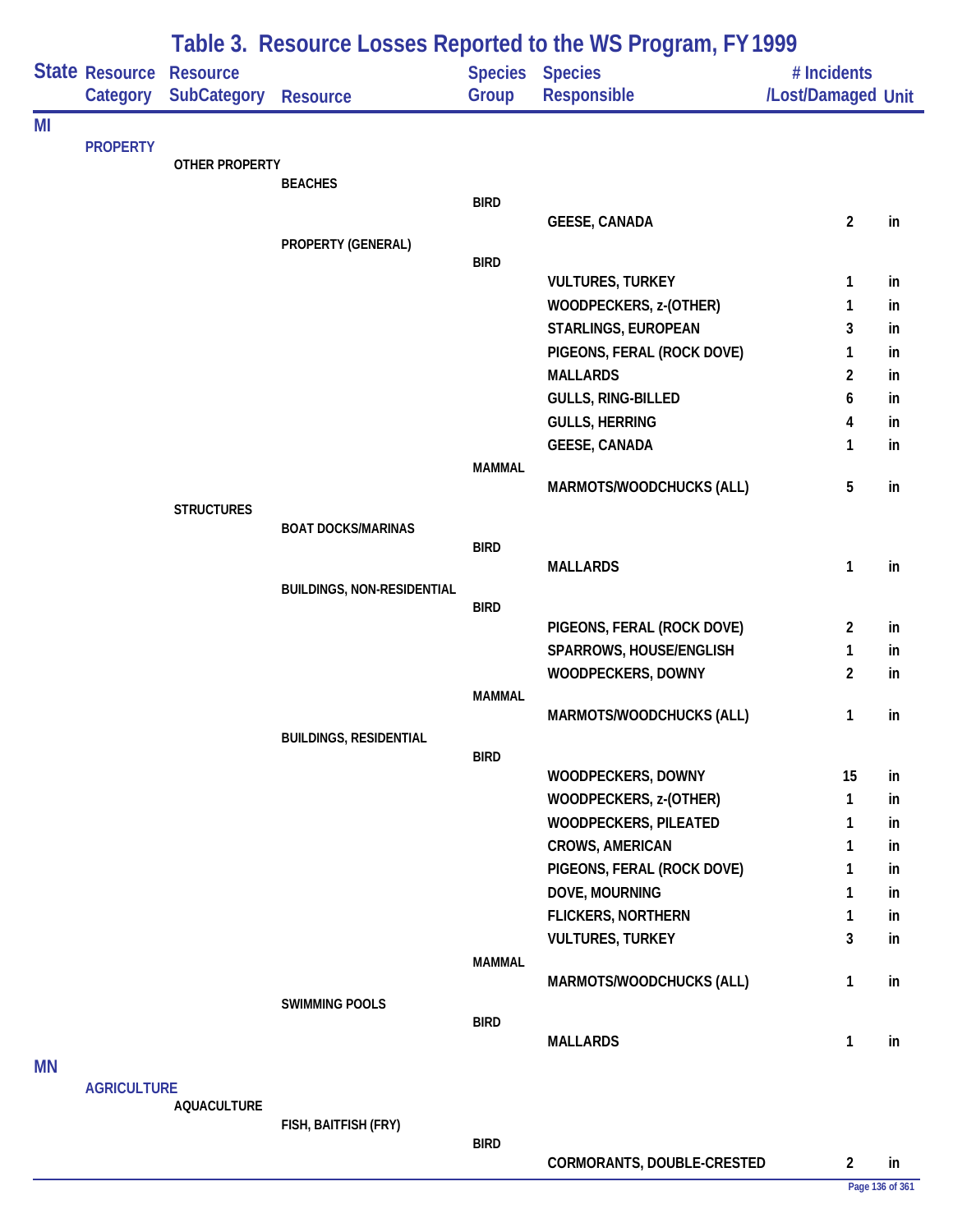|           |                            |                                       | Table 3. Resource Losses Reported to the WS Program, FY 1999 |                         |                               |                                   |    |  |
|-----------|----------------------------|---------------------------------------|--------------------------------------------------------------|-------------------------|-------------------------------|-----------------------------------|----|--|
|           | State Resource<br>Category | <b>Resource</b><br><b>SubCategory</b> | <b>Resource</b>                                              | <b>Species</b><br>Group | <b>Species</b><br>Responsible | # Incidents<br>/Lost/Damaged Unit |    |  |
| <b>MN</b> |                            |                                       |                                                              |                         |                               |                                   |    |  |
|           | <b>AGRICULTURE</b>         | <b>AQUACULTURE</b>                    |                                                              |                         |                               |                                   |    |  |
|           |                            |                                       | FISH, BAITFISH (FRY)                                         | <b>BIRD</b>             |                               |                                   |    |  |
|           |                            |                                       |                                                              |                         | <b>HERONS, GREAT BLUE</b>     | 1                                 | in |  |
|           |                            |                                       | FISH, FOOD FISH (OTHER)                                      | <b>BIRD</b>             |                               |                                   |    |  |
|           |                            |                                       |                                                              |                         | <b>HERONS, GREAT BLUE</b>     | 1                                 | in |  |
|           |                            |                                       | FISH, TROUT, RAINBOW                                         | <b>BIRD</b>             |                               |                                   |    |  |
|           |                            |                                       |                                                              |                         | <b>HERONS, GREAT BLUE</b>     | $\mathbf{1}$                      | in |  |
|           |                            | <b>COMMERCIAL GAME ANIMALS</b>        | <b>BIRDS, PHEASANT (ALL)</b>                                 |                         |                               |                                   |    |  |
|           |                            |                                       |                                                              | <b>BIRD</b>             | <b>OWLS, GREAT HORNED</b>     | 42                                | ea |  |
|           |                            |                                       | MAMMALS, BISON (BUFFALO)                                     |                         |                               |                                   |    |  |
|           |                            |                                       |                                                              | <b>MAMMAL</b>           | <b>WOLVES, GRAY/TIMBER</b>    | 1                                 | ea |  |
|           |                            | <b>FIELD CROPS</b>                    |                                                              |                         |                               |                                   |    |  |
|           |                            |                                       | <b>BEANS, SOYBEANS</b>                                       | <b>BIRD</b>             |                               |                                   |    |  |
|           |                            |                                       |                                                              | <b>GEESE, CANADA</b>    | $\overline{2}$                | in                                |    |  |
|           |                            |                                       | <b>GRAINS, CORN (FIELD)</b>                                  | <b>BIRD</b>             |                               |                                   |    |  |
|           |                            |                                       |                                                              |                         | <b>GEESE, CANADA</b>          | $\mathbf{1}$                      | in |  |
|           |                            |                                       | <b>GRAINS, CORN (SWEET)</b>                                  | <b>BIRD</b>             |                               |                                   |    |  |
|           |                            |                                       |                                                              |                         | <b>BLACKBIRDS, RED-WINGED</b> | $\mathbf{1}$                      | in |  |
|           |                            |                                       | GRASSES/SOD                                                  | MAMMAL                  |                               |                                   |    |  |
|           |                            |                                       | HAYFIELDS, MIXED SPECIES                                     |                         | <b>VOLES (ALL)</b>            | 1                                 | in |  |
|           |                            |                                       |                                                              | <b>MAMMAL</b>           |                               |                                   |    |  |
|           |                            | <b>LIVESTOCK</b>                      |                                                              |                         | <b>BEAVERS</b>                | $\mathbf{1}$                      | in |  |
|           |                            |                                       | CATTLE (ADULT)                                               |                         |                               |                                   |    |  |
|           |                            |                                       |                                                              | <b>MAMMAL</b>           | COYOTES                       | $\mathbf{1}$                      | ea |  |
|           |                            |                                       |                                                              |                         | <b>WOLVES, GRAY/TIMBER</b>    | 19                                | ea |  |
|           |                            |                                       | CATTLE (CALVES)                                              | <b>BIRD</b>             |                               |                                   |    |  |
|           |                            |                                       |                                                              |                         | <b>EAGLES, BALD</b>           | $\mathbf{1}$                      | ea |  |
|           |                            |                                       |                                                              | <b>MAMMAL</b>           | <b>BEARS, BLACK</b>           | 4                                 | ea |  |
|           |                            |                                       |                                                              |                         | COYOTES                       | 29                                | ea |  |
|           |                            |                                       |                                                              |                         | <b>WOLVES, GRAY/TIMBER</b>    | 85                                | ea |  |
|           |                            |                                       | EQUINE, HORSES (ADULT)                                       | <b>MAMMAL</b>           |                               |                                   |    |  |
|           |                            |                                       | <b>EQUINE, HORSES (FOALS)</b>                                |                         | <b>WOLVES, GRAY/TIMBER</b>    | $\mathbf{1}$                      | ea |  |
|           |                            |                                       |                                                              | <b>MAMMAL</b>           |                               |                                   |    |  |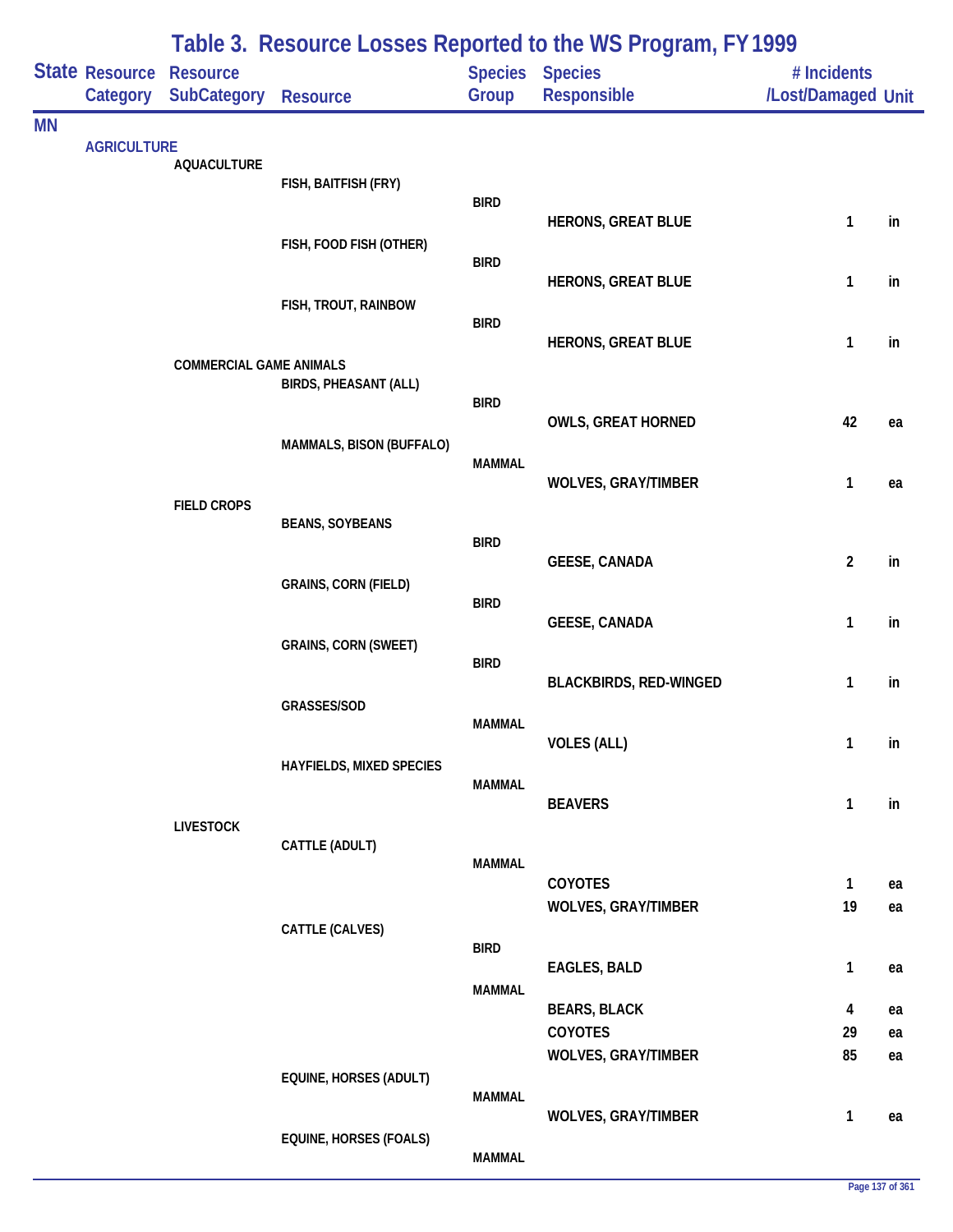|           |                            |                                       |                                   |                         | Table 3. Resource Losses Reported to the WS Program, FY 1999 |                                   |          |
|-----------|----------------------------|---------------------------------------|-----------------------------------|-------------------------|--------------------------------------------------------------|-----------------------------------|----------|
|           | State Resource<br>Category | <b>Resource</b><br><b>SubCategory</b> | <b>Resource</b>                   | <b>Species</b><br>Group | <b>Species</b><br>Responsible                                | # Incidents<br>/Lost/Damaged Unit |          |
| <b>MN</b> |                            |                                       |                                   |                         |                                                              |                                   |          |
|           | <b>AGRICULTURE</b>         | <b>LIVESTOCK</b>                      |                                   |                         |                                                              |                                   |          |
|           |                            |                                       | EQUINE, HORSES (FOALS)            |                         |                                                              |                                   |          |
|           |                            |                                       |                                   | <b>MAMMAL</b>           | COYOTES                                                      | 1                                 | ea       |
|           |                            |                                       | FOWL, CHICKENS (OTHER)            |                         |                                                              |                                   |          |
|           |                            |                                       |                                   | <b>MAMMAL</b>           |                                                              |                                   |          |
|           |                            |                                       | FOWL, DUCKS (DOMESTIC)            |                         | <b>WOLVES, GRAY/TIMBER</b>                                   | 12                                | ea       |
|           |                            |                                       |                                   | <b>BIRD</b>             |                                                              |                                   |          |
|           |                            |                                       |                                   |                         | <b>OWLS, GREAT HORNED</b>                                    | 24                                | ea       |
|           |                            |                                       | FOWL, GEESE (DOMESTIC)            | <b>BIRD</b>             |                                                              |                                   |          |
|           |                            |                                       |                                   |                         | <b>OWLS, GREAT HORNED</b>                                    | $\overline{2}$                    | ea       |
|           |                            |                                       | FOWL, TURKEYS (DOMESTIC)          |                         |                                                              |                                   |          |
|           |                            |                                       |                                   | <b>BIRD</b>             | OWLS, GREAT HORNED                                           | 50                                | ea       |
|           |                            |                                       |                                   | <b>MAMMAL</b>           |                                                              |                                   |          |
|           |                            |                                       |                                   |                         | <b>WOLVES, GRAY/TIMBER</b>                                   | 897                               | ea       |
|           |                            |                                       | <b>LLAMAS (ALL)</b>               | <b>MAMMAL</b>           |                                                              |                                   |          |
|           |                            |                                       |                                   |                         | COYOTES                                                      | 1                                 | ea       |
|           |                            |                                       |                                   |                         | DOGS, FERAL/FREE RANGING & HYBRID                            | $\mathbf{1}$                      | ea       |
|           |                            |                                       | SHEEP (ADULT)                     |                         |                                                              |                                   |          |
|           |                            |                                       |                                   | <b>MAMMAL</b>           | <b>COYOTES</b>                                               | 5                                 | ea       |
|           |                            |                                       |                                   |                         | DOGS, FERAL/FREE RANGING & HYBRID                            | 6                                 | ea       |
|           |                            |                                       |                                   |                         | <b>WOLVES, GRAY/TIMBER</b>                                   | 7                                 | ea       |
|           |                            |                                       | <b>SHEEP (LAMBS)</b>              |                         |                                                              |                                   |          |
|           |                            |                                       |                                   | <b>MAMMAL</b>           | <b>COYOTES</b>                                               | 10                                | ea       |
|           |                            |                                       |                                   |                         | <b>WOLVES, GRAY/TIMBER</b>                                   | $\overline{2}$                    | ea       |
|           |                            |                                       | <b>SWINE (PIGLETS)</b>            |                         |                                                              |                                   |          |
|           |                            |                                       |                                   | <b>MAMMAL</b>           | DOGS, FERAL/FREE RANGING & HYBRID                            | 10                                | ea       |
|           |                            | <b>OTHER</b>                          |                                   |                         |                                                              |                                   |          |
|           |                            |                                       | FEED, LIVESTOCK                   |                         |                                                              |                                   |          |
|           |                            |                                       |                                   | <b>BIRD</b>             | SPARROWS, HOUSE/ENGLISH                                      | 1                                 | in       |
|           | <b>HEALTH &amp; SAFETY</b> |                                       |                                   |                         |                                                              |                                   |          |
|           |                            | <b>HUMAN HEALTH &amp; SAFETY</b>      |                                   |                         |                                                              |                                   |          |
|           |                            |                                       | HEALTH & SAFETY, HUMAN (AVIATION) | <b>BIRD</b>             |                                                              |                                   |          |
|           |                            |                                       |                                   |                         | DUCKS, DABBLING (OTHER)                                      | 1                                 | in       |
|           |                            |                                       |                                   |                         | <b>GEESE, CANADA</b>                                         | 6                                 | in       |
|           |                            |                                       |                                   |                         | <b>GULLS, HERRING</b>                                        | 4                                 | in       |
|           |                            |                                       |                                   |                         | GULLS, RING-BILLED<br><b>KESTRELS, AMERICAN</b>              | 6<br>1                            | in<br>in |
|           |                            |                                       |                                   | <b>MAMMAL</b>           |                                                              |                                   |          |
|           |                            |                                       |                                   |                         | HARES, JACKRABBITS (ALL)                                     | 1                                 | in       |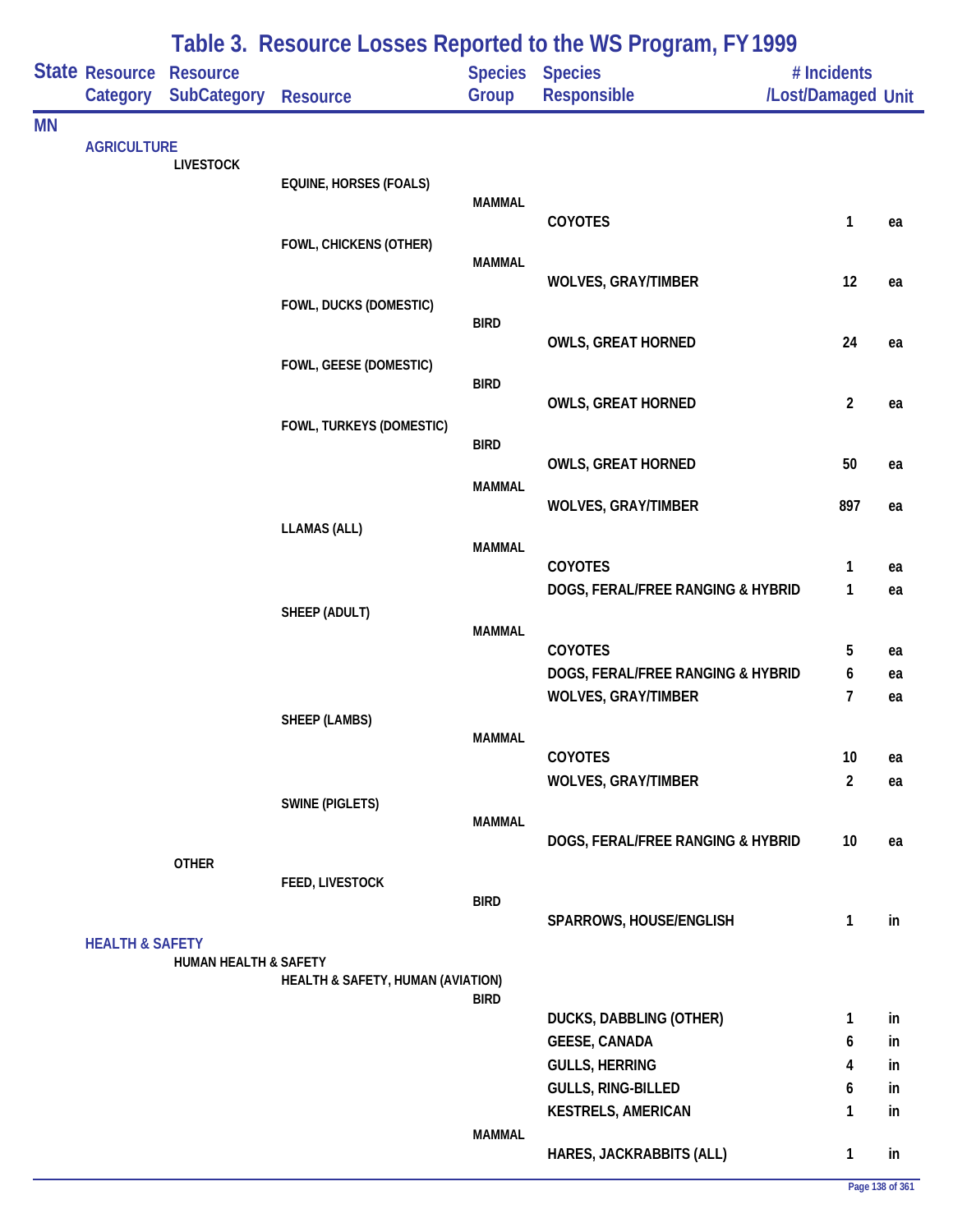|           |                                            | Table 3. Resource Losses Reported to the WS Program, FY 1999 |                                    |               |                                       |                                   |    |  |  |
|-----------|--------------------------------------------|--------------------------------------------------------------|------------------------------------|---------------|---------------------------------------|-----------------------------------|----|--|--|
|           | <b>State Resource Resource</b><br>Category | <b>SubCategory</b>                                           | Resource                           | Group         | Species Species<br><b>Responsible</b> | # Incidents<br>/Lost/Damaged Unit |    |  |  |
| <b>MN</b> |                                            |                                                              |                                    |               |                                       |                                   |    |  |  |
|           | <b>HEALTH &amp; SAFETY</b>                 | HUMAN HEALTH & SAFETY                                        |                                    |               |                                       |                                   |    |  |  |
|           |                                            |                                                              | HEALTH & SAFETY, HUMAN z-(GENERAL) |               |                                       |                                   |    |  |  |
|           |                                            |                                                              |                                    | <b>BIRD</b>   | SWALLOWS, z-(OTHER)                   | $\mathbf{1}$                      | in |  |  |
|           |                                            |                                                              |                                    |               | GULLS, z-(OTHER)                      | $\mathbf{1}$                      | in |  |  |
|           |                                            |                                                              |                                    |               | HAWKS, z-(OTHER)                      | $\mathbf{1}$                      | in |  |  |
|           |                                            |                                                              |                                    | <b>MAMMAL</b> |                                       |                                   |    |  |  |
|           |                                            |                                                              |                                    |               | <b>WOLVES, GRAY/TIMBER</b>            | 1                                 | in |  |  |
|           | <b>NATURAL RESOURCE</b>                    |                                                              |                                    |               |                                       |                                   |    |  |  |
|           |                                            | <b>FISHERIES</b>                                             | FISH, TROUT (ALL)                  |               |                                       |                                   |    |  |  |
|           |                                            |                                                              |                                    | <b>BIRD</b>   |                                       |                                   |    |  |  |
|           |                                            |                                                              |                                    |               | <b>HERONS, GREAT BLUE</b>             | $\mathbf{1}$                      | in |  |  |
|           |                                            |                                                              |                                    | <b>MAMMAL</b> | <b>BEAVERS</b>                        | $\overline{2}$                    | in |  |  |
|           |                                            |                                                              | FISH, z-(OTHER)                    |               |                                       |                                   |    |  |  |
|           |                                            |                                                              |                                    | <b>BIRD</b>   |                                       |                                   |    |  |  |
|           |                                            |                                                              |                                    |               | CORMORANTS, DOUBLE-CRESTED            | $\mathbf{1}$                      | in |  |  |
|           |                                            |                                                              |                                    | <b>MAMMAL</b> | <b>HERONS, GREAT BLUE</b>             | $\overline{c}$                    | in |  |  |
|           |                                            |                                                              |                                    |               | <b>BEAVERS</b>                        | $\mathbf{1}$                      | in |  |  |
|           |                                            | FORESTRY (NATRL. RESRC)                                      |                                    |               |                                       |                                   |    |  |  |
|           |                                            |                                                              | TREES, STANDING                    | <b>BIRD</b>   |                                       |                                   |    |  |  |
|           |                                            |                                                              |                                    |               | STARLINGS, EUROPEAN                   | $\mathbf{1}$                      | in |  |  |
|           |                                            |                                                              |                                    | <b>MAMMAL</b> |                                       |                                   |    |  |  |
|           |                                            |                                                              |                                    |               | <b>BEAVERS</b>                        | 1                                 | in |  |  |
|           |                                            | OTHER NATURAL RESOURCES                                      | DESIGNATED NATURAL AREAS           |               |                                       |                                   |    |  |  |
|           |                                            |                                                              |                                    | <b>MAMMAL</b> |                                       |                                   |    |  |  |
|           |                                            |                                                              |                                    |               | <b>BEAVERS</b>                        | $\mathbf{1}$                      | in |  |  |
|           |                                            | <b>WILDLIFE</b>                                              |                                    |               |                                       |                                   |    |  |  |
|           |                                            |                                                              | BIRDS, z-(OTHER)                   | <b>BIRD</b>   |                                       |                                   |    |  |  |
|           |                                            |                                                              |                                    |               | <b>GULLS, RING-BILLED</b>             | $\overline{2}$                    | ea |  |  |
|           | <b>PROPERTY</b>                            |                                                              |                                    |               |                                       |                                   |    |  |  |
|           |                                            | <b>ANIMAL</b>                                                | PETS (COMPANION & HOBBY ANIMALS)   |               |                                       |                                   |    |  |  |
|           |                                            |                                                              |                                    | <b>MAMMAL</b> |                                       |                                   |    |  |  |
|           |                                            |                                                              |                                    |               | <b>BEARS, BLACK</b>                   | $\mathbf{1}$                      | ea |  |  |
|           |                                            |                                                              |                                    |               | <b>WOLVES, GRAY/TIMBER</b>            | 27                                | ea |  |  |
|           |                                            | <b>EQUIPMENT</b>                                             | <b>AIRCRAFT</b>                    |               |                                       |                                   |    |  |  |
|           |                                            |                                                              |                                    | <b>BIRD</b>   |                                       |                                   |    |  |  |
|           |                                            |                                                              |                                    |               | <b>GEESE, CANADA</b>                  | 12                                | ea |  |  |
|           |                                            |                                                              |                                    |               | GULLS, RING-BILLED                    | $\mathbf{1}$                      | ea |  |  |
|           |                                            |                                                              |                                    | <b>MAMMAL</b> | DEER, WHITE-TAILED                    | 1                                 | ea |  |  |
|           |                                            | <b>LANDSCAPING, TURF &amp; GARDENS</b>                       | TREES, STANDING & SHRUBS           |               |                                       |                                   |    |  |  |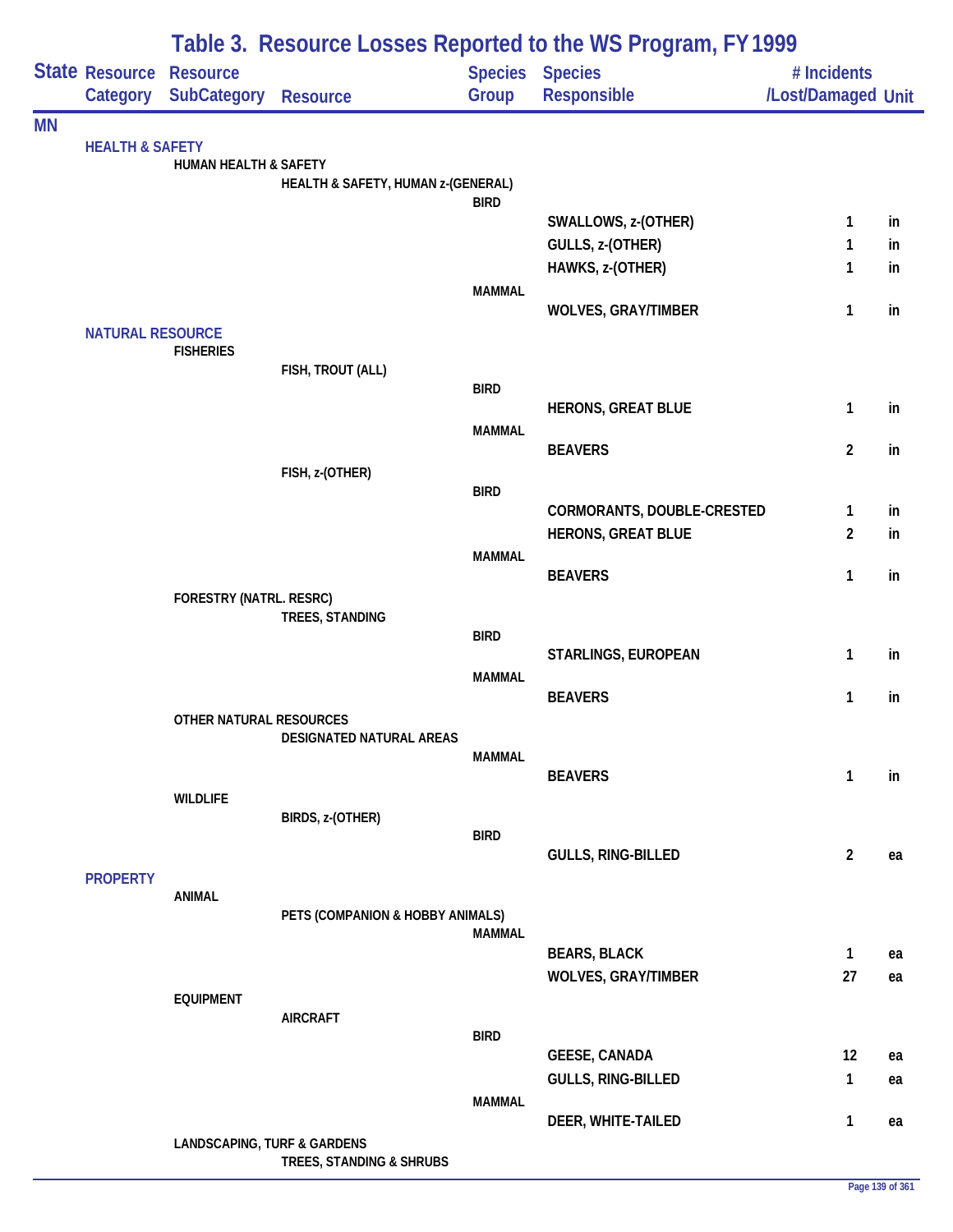| Table 3. Resource Losses Reported to the WS Program, FY 1999 |                            |                                        |                                   |               |                                                  |                                   |          |
|--------------------------------------------------------------|----------------------------|----------------------------------------|-----------------------------------|---------------|--------------------------------------------------|-----------------------------------|----------|
|                                                              | State Resource<br>Category | <b>Resource</b><br><b>SubCategory</b>  | <b>Resource</b>                   | Group         | Species Species<br>Responsible                   | # Incidents<br>/Lost/Damaged Unit |          |
| <b>MN</b>                                                    |                            |                                        |                                   |               |                                                  |                                   |          |
|                                                              | <b>PROPERTY</b>            | <b>LANDSCAPING, TURF &amp; GARDENS</b> |                                   |               |                                                  |                                   |          |
|                                                              |                            |                                        | TREES, STANDING & SHRUBS          |               |                                                  |                                   |          |
|                                                              |                            |                                        |                                   | <b>BIRD</b>   | CORMORANTS, DOUBLE-CRESTED                       | 1                                 | in       |
|                                                              |                            |                                        |                                   |               | <b>VULTURES, TURKEY</b>                          | 1                                 | in       |
|                                                              |                            |                                        |                                   |               | <b>BLACKBIRDS, RED-WINGED</b>                    | 1                                 | in       |
|                                                              |                            | <b>STRUCTURES</b>                      |                                   |               |                                                  |                                   |          |
|                                                              |                            |                                        | <b>BUILDINGS, NON-RESIDENTIAL</b> |               |                                                  |                                   |          |
|                                                              |                            |                                        |                                   | <b>BIRD</b>   | SWALLOWS, BARN                                   | $\mathbf{1}$                      | in       |
|                                                              |                            |                                        | <b>BUILDINGS, RESIDENTIAL</b>     |               |                                                  |                                   |          |
|                                                              |                            |                                        |                                   | <b>BIRD</b>   |                                                  |                                   |          |
|                                                              |                            |                                        |                                   |               | <b>GULLS, RING-BILLED</b>                        | 1                                 | in       |
|                                                              |                            |                                        |                                   |               | <b>SWALLOWS, BARN</b>                            | 3                                 | in       |
|                                                              |                            |                                        |                                   |               | SWALLOWS, z-(OTHER)                              | $\overline{c}$                    | in       |
|                                                              |                            |                                        |                                   |               | WOODPECKERS, DOWNY                               | 5                                 | in       |
|                                                              |                            |                                        |                                   |               | WOODPECKERS, PILEATED<br>WOODPECKERS, RED-HEADED | 1<br>1                            | in<br>in |
|                                                              |                            |                                        |                                   |               | WOODPECKERS, z-(OTHER)                           | 1                                 | in       |
|                                                              |                            |                                        |                                   | <b>MAMMAL</b> |                                                  |                                   |          |
|                                                              |                            |                                        |                                   |               | <b>BEAVERS</b>                                   | 1                                 | in       |
|                                                              |                            |                                        | <b>LANDFILLS</b>                  |               |                                                  |                                   |          |
|                                                              |                            |                                        |                                   | <b>BIRD</b>   | GULLS, RING-BILLED                               | 1                                 | in       |
|                                                              |                            |                                        | <b>ROADS/BRIDGES</b>              |               |                                                  |                                   |          |
|                                                              |                            |                                        |                                   | <b>MAMMAL</b> |                                                  |                                   |          |
|                                                              |                            |                                        |                                   |               | <b>BEAVERS</b>                                   | 6                                 | in       |
|                                                              |                            |                                        | UTILITIES, ELECTRICAL             |               |                                                  |                                   |          |
|                                                              |                            |                                        |                                   | <b>BIRD</b>   | <b>OSPREYS</b>                                   | 3                                 | in       |
| <b>MO</b>                                                    |                            |                                        |                                   |               |                                                  |                                   |          |
|                                                              | <b>AGRICULTURE</b>         |                                        |                                   |               |                                                  |                                   |          |
|                                                              |                            | <b>AQUACULTURE</b>                     |                                   |               |                                                  |                                   |          |
|                                                              |                            |                                        | FISH, BAITFISH (OTHER)            | <b>BIRD</b>   |                                                  |                                   |          |
|                                                              |                            |                                        |                                   |               | <b>HERONS, GREAT BLUE</b>                        | $\overline{2}$                    | in       |
|                                                              |                            |                                        | FISH, CARP, GRASS (BROOD)         |               |                                                  |                                   |          |
|                                                              |                            |                                        |                                   | <b>BIRD</b>   |                                                  |                                   |          |
|                                                              |                            |                                        | FISH, CARP, GRASS (MARKET)        |               | <b>HERONS, GREAT BLUE</b>                        | $\mathbf{1}$                      | in       |
|                                                              |                            |                                        |                                   | <b>BIRD</b>   |                                                  |                                   |          |
|                                                              |                            |                                        |                                   |               | <b>HERONS, GREAT BLUE</b>                        | 1                                 | in       |
|                                                              |                            |                                        | FISH, CATFISH (ADULT)             |               |                                                  |                                   |          |
|                                                              |                            |                                        |                                   | <b>BIRD</b>   | CORMORANTS, DOUBLE-CRESTED                       | 1                                 | in       |
|                                                              |                            |                                        | FISH, CATFISH (FINGERLING)        |               |                                                  |                                   |          |
|                                                              |                            |                                        |                                   | <b>BIRD</b>   |                                                  |                                   |          |
|                                                              |                            |                                        |                                   |               | <b>HERONS, GREAT BLUE</b>                        | 3                                 | in       |
|                                                              |                            |                                        |                                   |               | <b>OSPREYS</b>                                   | $\mathbf{1}$                      | in       |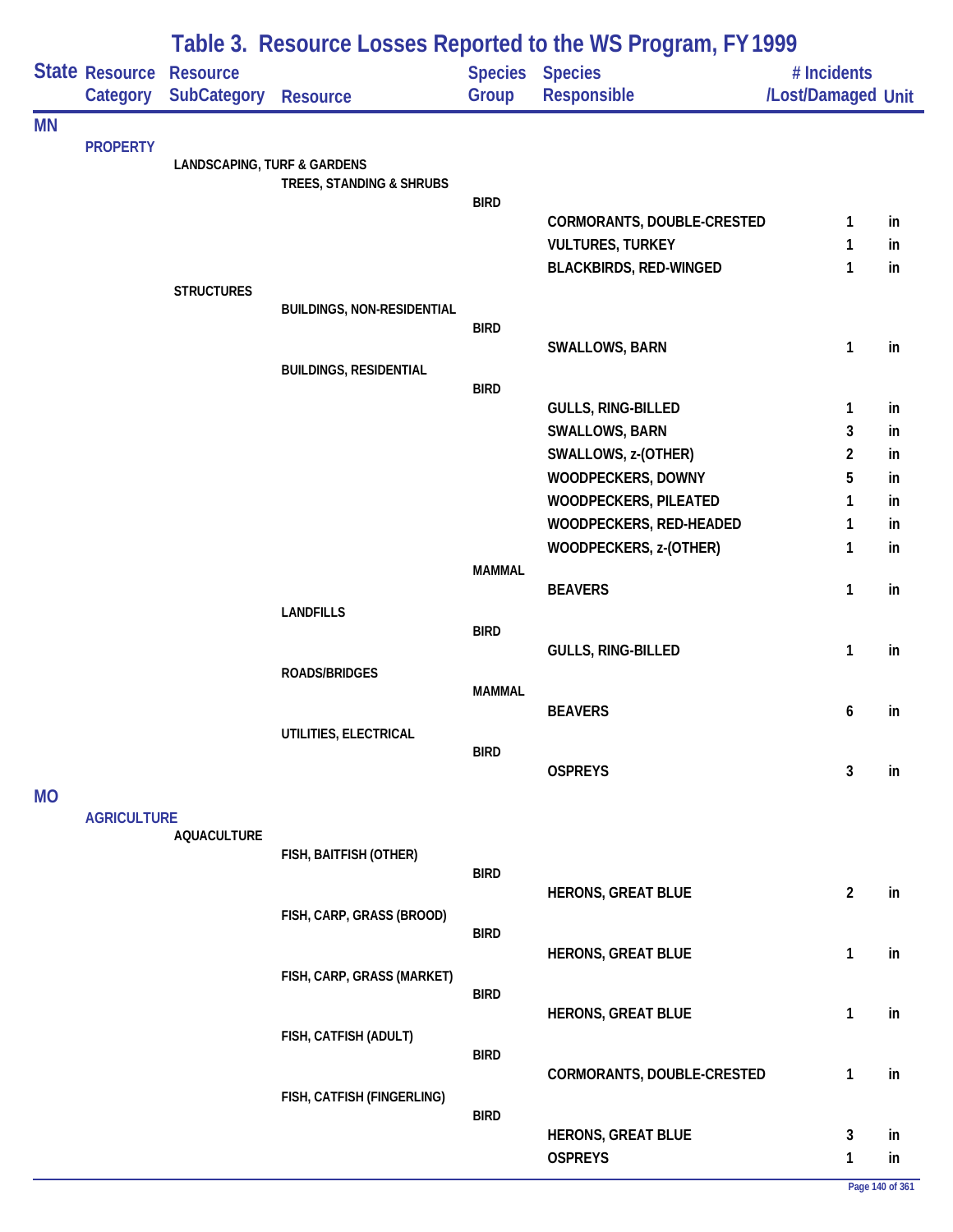|           | Table 3. Resource Losses Reported to the WS Program, FY 1999 |                                |                                 |               |                                       |                                   |    |
|-----------|--------------------------------------------------------------|--------------------------------|---------------------------------|---------------|---------------------------------------|-----------------------------------|----|
|           | <b>State Resource</b><br>Category                            | <b>Resource</b><br>SubCategory | <b>Resource</b>                 | Group         | Species Species<br><b>Responsible</b> | # Incidents<br>/Lost/Damaged Unit |    |
| <b>MO</b> |                                                              |                                |                                 |               |                                       |                                   |    |
|           | <b>AGRICULTURE</b>                                           | <b>AQUACULTURE</b>             |                                 |               |                                       |                                   |    |
|           |                                                              |                                | FISH, CATFISH (FINGERLING)      | <b>BIRD</b>   |                                       |                                   |    |
|           |                                                              |                                |                                 |               | <b>GULLS, RING-BILLED</b>             | $\mathbf{1}$                      | in |
|           |                                                              |                                | FISH, GOLDFISH (BROOD)          | <b>BIRD</b>   |                                       |                                   |    |
|           |                                                              |                                |                                 |               | GULLS, RING-BILLED                    | 1                                 | in |
|           |                                                              |                                | FISH, TROUT, RAINBOW            | <b>BIRD</b>   |                                       |                                   |    |
|           |                                                              | <b>COMMERCIAL GAME ANIMALS</b> |                                 |               | <b>HERONS, GREAT BLUE</b>             | $\overline{2}$                    | in |
|           |                                                              |                                | BIRDS, PHEASANT (ALL)           |               |                                       |                                   |    |
|           |                                                              |                                |                                 | <b>BIRD</b>   | <b>HAWKS, RED-TAILED</b>              | 200                               | ea |
|           |                                                              |                                | BIRDS, QUAIL (ALL)              | <b>BIRD</b>   |                                       |                                   |    |
|           |                                                              |                                |                                 |               | <b>HAWKS, RED-TAILED</b>              | 201                               | ea |
|           |                                                              |                                | MAMMALS, z-NATIVE GAME (OTHER)  | <b>BIRD</b>   |                                       |                                   |    |
|           |                                                              | <b>FIELD CROPS</b>             |                                 |               | <b>OWLS, GREAT HORNED</b>             | $\mathbf{1}$                      | ea |
|           |                                                              |                                | <b>BEANS, SOYBEANS</b>          |               |                                       |                                   |    |
|           |                                                              |                                |                                 | <b>BIRD</b>   | <b>GEESE, CANADA</b>                  | $\mathbf{1}$                      | in |
|           |                                                              |                                | <b>GRAINS, CORN (FIELD)</b>     | <b>BIRD</b>   |                                       |                                   |    |
|           |                                                              |                                |                                 |               | <b>GEESE, CANADA</b>                  | 3                                 | in |
|           |                                                              |                                |                                 | <b>MAMMAL</b> | DEER, WHITE-TAILED                    | 1                                 | in |
|           |                                                              |                                | <b>GRAINS, WHEAT</b>            | <b>BIRD</b>   |                                       |                                   |    |
|           |                                                              |                                |                                 |               | <b>GEESE, SNOW</b>                    | $\overline{2}$                    | in |
|           |                                                              |                                | GRAINS, z-(OTHER)               | <b>BIRD</b>   |                                       |                                   |    |
|           |                                                              |                                | GRASSES/SOD                     |               | <b>GEESE, SNOW</b>                    | $\mathbf{1}$                      | in |
|           |                                                              |                                |                                 | <b>BIRD</b>   |                                       |                                   |    |
|           |                                                              |                                | <b>HAYFIELDS, MIXED SPECIES</b> |               | <b>GEESE, CANADA</b>                  | 4                                 | in |
|           |                                                              |                                |                                 | <b>BIRD</b>   | <b>GEESE, CANADA</b>                  | $\mathbf{1}$                      | in |
|           |                                                              | <b>FRUITS &amp; NUTS</b>       |                                 |               |                                       |                                   |    |
|           |                                                              |                                | FRUIT, BLUEBERRIES              | <b>BIRD</b>   |                                       |                                   |    |
|           |                                                              |                                | FRUIT, z-(OTHER)                |               | ROBINS, AMERICAN                      | $\mathbf{1}$                      | in |
|           |                                                              |                                |                                 | <b>BIRD</b>   |                                       |                                   |    |
|           |                                                              |                                | <b>STRAWBERRIES</b>             |               | JAYS, BLUE                            | $\mathbf{1}$                      | in |
|           |                                                              |                                |                                 | <b>BIRD</b>   |                                       |                                   |    |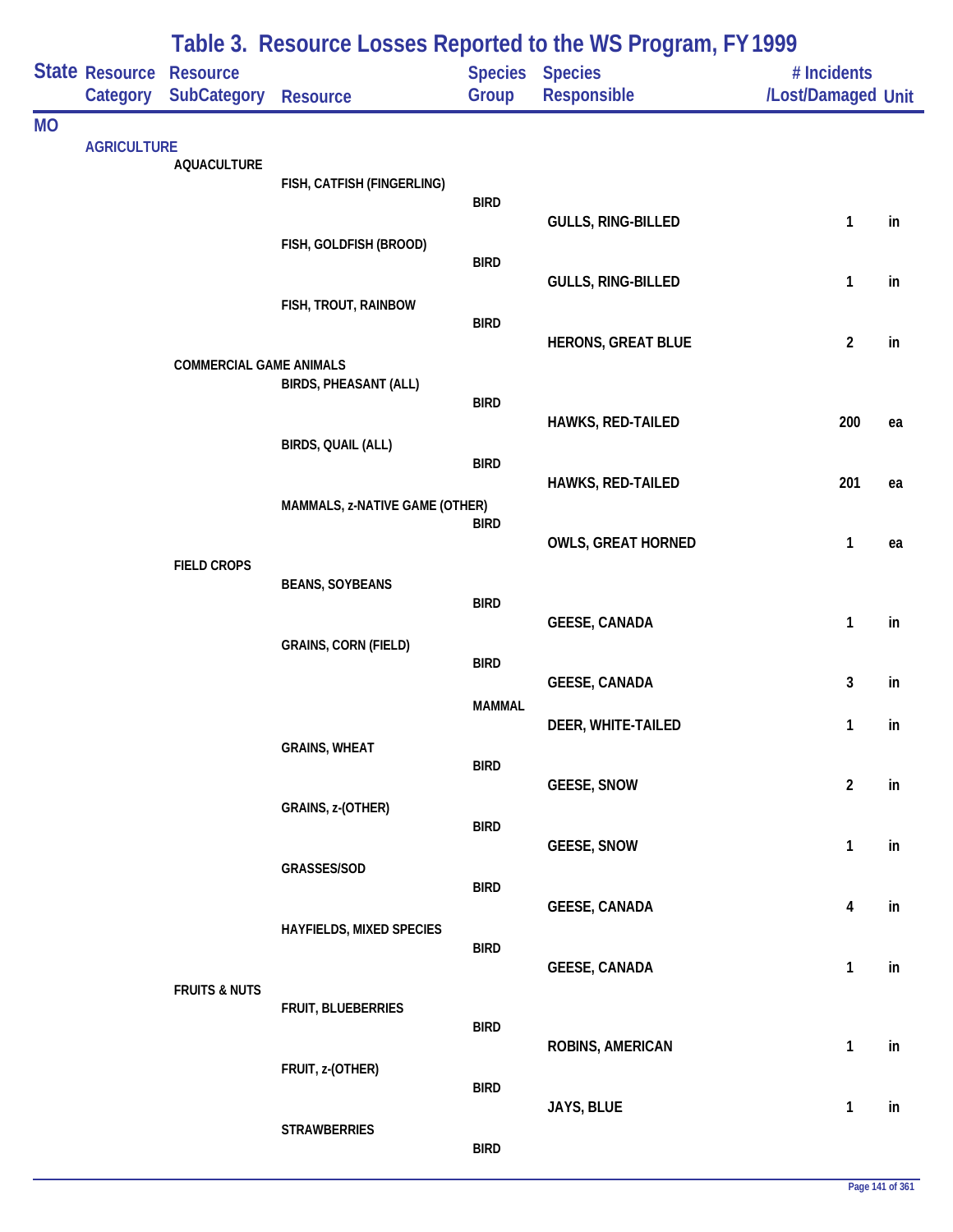|           |                                     | Table 3. Resource Losses Reported to the WS Program, FY 1999 |                                   |               |                                                 |                                   |          |  |  |
|-----------|-------------------------------------|--------------------------------------------------------------|-----------------------------------|---------------|-------------------------------------------------|-----------------------------------|----------|--|--|
|           | State Resource Resource<br>Category | <b>SubCategory</b>                                           | <b>Resource</b>                   | Group         | Species Species<br>Responsible                  | # Incidents<br>/Lost/Damaged Unit |          |  |  |
| <b>MO</b> |                                     |                                                              |                                   |               |                                                 |                                   |          |  |  |
|           | <b>AGRICULTURE</b>                  | <b>FRUITS &amp; NUTS</b>                                     |                                   |               |                                                 |                                   |          |  |  |
|           |                                     |                                                              | <b>STRAWBERRIES</b>               |               |                                                 |                                   |          |  |  |
|           |                                     |                                                              |                                   | <b>BIRD</b>   |                                                 |                                   |          |  |  |
|           |                                     | <b>LIVESTOCK</b>                                             |                                   |               | <b>GEESE, CANADA</b>                            | $\mathbf{1}$                      | in       |  |  |
|           |                                     |                                                              | FOWL, CHICKENS (OTHER)            |               |                                                 |                                   |          |  |  |
|           |                                     |                                                              |                                   | <b>BIRD</b>   |                                                 |                                   |          |  |  |
|           |                                     |                                                              |                                   |               | HAWKS, COOPER'S                                 | 1                                 | ea       |  |  |
|           |                                     |                                                              |                                   | <b>MAMMAL</b> | <b>OWLS, GREAT HORNED</b>                       | 10                                | ea       |  |  |
|           |                                     |                                                              |                                   |               | FOXES, RED                                      | $\overline{2}$                    | ea       |  |  |
|           |                                     |                                                              | FOWL, PEA                         |               |                                                 |                                   |          |  |  |
|           |                                     |                                                              |                                   | <b>MAMMAL</b> |                                                 |                                   |          |  |  |
|           |                                     |                                                              |                                   |               | FOXES, RED                                      | $\mathbf{1}$                      | ea       |  |  |
|           |                                     |                                                              | FOWL, PIGEONS (DOMESTIC)          | <b>BIRD</b>   |                                                 |                                   |          |  |  |
|           |                                     |                                                              |                                   |               | HAWKS, COOPER'S                                 | 1                                 | ea       |  |  |
|           |                                     |                                                              | SWINE (ADULT)                     |               |                                                 |                                   |          |  |  |
|           |                                     |                                                              |                                   | <b>BIRD</b>   | STARLINGS, EUROPEAN                             | $\mathbf{1}$                      | ea       |  |  |
|           |                                     | <b>OTHER</b>                                                 |                                   |               |                                                 |                                   |          |  |  |
|           |                                     |                                                              | FEED, LIVESTOCK                   |               |                                                 |                                   |          |  |  |
|           |                                     |                                                              |                                   | <b>BIRD</b>   | STARLINGS, EUROPEAN                             | 3                                 | in       |  |  |
|           |                                     |                                                              | HIVES (BEES, HONEY, STRUCTURES)   |               |                                                 |                                   |          |  |  |
|           |                                     |                                                              |                                   | <b>BIRD</b>   |                                                 |                                   |          |  |  |
|           |                                     |                                                              |                                   |               | <b>MARTINS, PURPLE</b>                          | $\mathbf{1}$                      | ea       |  |  |
|           |                                     | <b>RANGE/PASTURE</b>                                         | <b>PASTURE</b>                    |               |                                                 |                                   |          |  |  |
|           |                                     |                                                              |                                   | <b>BIRD</b>   |                                                 |                                   |          |  |  |
|           |                                     |                                                              |                                   |               | <b>GEESE, CANADA</b>                            | 1                                 | ac       |  |  |
|           | <b>HEALTH &amp; SAFETY</b>          |                                                              |                                   |               |                                                 |                                   |          |  |  |
|           |                                     | <b>HUMAN HEALTH &amp; SAFETY</b>                             | HEALTH & SAFETY, HUMAN (AVIATION) |               |                                                 |                                   |          |  |  |
|           |                                     |                                                              |                                   | <b>BIRD</b>   |                                                 |                                   |          |  |  |
|           |                                     |                                                              |                                   |               | <b>GEESE, CANADA</b>                            | $\overline{7}$                    | in       |  |  |
|           |                                     |                                                              |                                   |               | SPARROWS, HOUSE/ENGLISH                         | $\overline{2}$                    | in       |  |  |
|           |                                     |                                                              |                                   |               | PIGEONS, FERAL (ROCK DOVE)<br>HAWKS, RED-TAILED | 1<br>3                            | in<br>in |  |  |
|           |                                     |                                                              |                                   |               | <b>GEESE, SNOW</b>                              | $\overline{2}$                    | in       |  |  |
|           |                                     |                                                              |                                   |               | DOVE, MOURNING                                  | 1                                 | in       |  |  |
|           |                                     |                                                              |                                   |               | <b>CROWS, AMERICAN</b>                          | 1                                 | in       |  |  |
|           |                                     |                                                              |                                   |               | <b>BLACKBIRDS, RED-WINGED</b>                   | $\mathbf{1}$                      | in       |  |  |
|           |                                     |                                                              |                                   |               | <b>BIRD, UNIDENTIFIABLE</b>                     | 3                                 | in       |  |  |
|           |                                     |                                                              |                                   |               | <b>DUCKS, DABBLING (OTHER)</b>                  | $\mathbf{1}$                      | in       |  |  |
|           |                                     |                                                              |                                   | <b>MAMMAL</b> |                                                 |                                   |          |  |  |
|           |                                     |                                                              |                                   |               | <b>COYOTES</b>                                  | $\overline{2}$                    | in       |  |  |
|           |                                     |                                                              |                                   |               | DEER, WHITE-TAILED                              | 3                                 | in       |  |  |
|           |                                     |                                                              |                                   |               | FOXES, RED                                      | 1                                 | in       |  |  |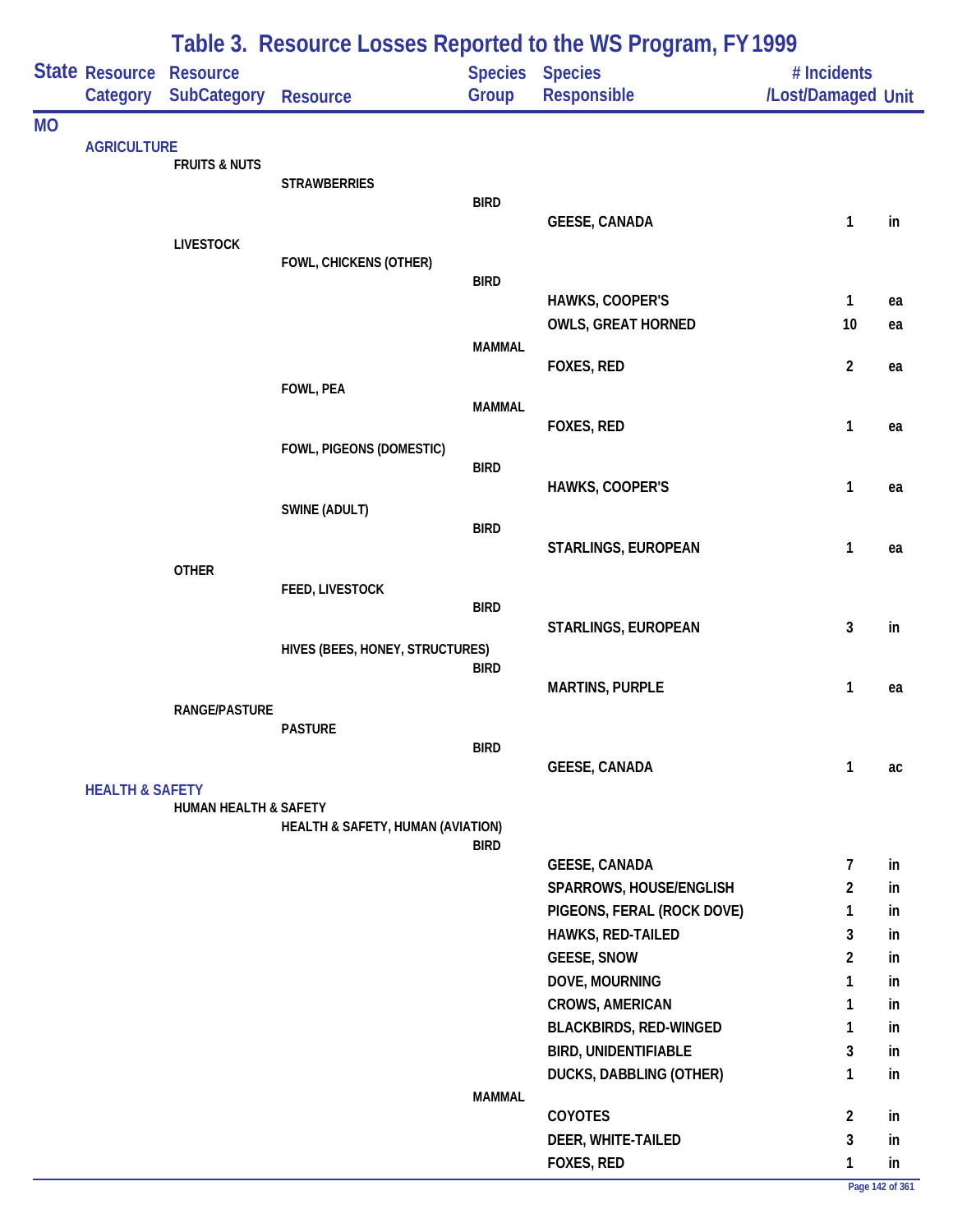|           |                            | Table 3. Resource Losses Reported to the WS Program, FY 1999 |                                        |                |                               |                         |    |  |
|-----------|----------------------------|--------------------------------------------------------------|----------------------------------------|----------------|-------------------------------|-------------------------|----|--|
|           | <b>State Resource</b>      | <b>Resource</b>                                              |                                        |                | <b>Species Species</b>        | # Incidents             |    |  |
|           | Category                   | <b>SubCategory</b>                                           | <b>Resource</b>                        | Group          | Responsible                   | /Lost/Damaged Unit      |    |  |
| <b>MO</b> |                            |                                                              |                                        |                |                               |                         |    |  |
|           | <b>HEALTH &amp; SAFETY</b> | <b>HUMAN HEALTH &amp; SAFETY</b>                             |                                        |                |                               |                         |    |  |
|           |                            |                                                              | HEALTH & SAFETY, HUMAN z-(GENERAL)     |                |                               |                         |    |  |
|           |                            |                                                              |                                        | <b>BIRD</b>    | <b>MALLARDS</b>               | 1                       | in |  |
|           |                            |                                                              |                                        |                | <b>SWALLOWS, BARN</b>         | 1                       | in |  |
|           |                            |                                                              |                                        |                | STARLINGS, EUROPEAN           | 12                      | in |  |
|           |                            |                                                              |                                        |                | SPARROWS, HOUSE/ENGLISH       | 49                      | in |  |
|           |                            |                                                              |                                        |                | PIGEONS, FERAL (ROCK DOVE)    | 11                      | in |  |
|           |                            |                                                              |                                        |                | <b>OWLS, EASTERN SCREECH</b>  | 1                       | in |  |
|           |                            |                                                              |                                        |                | <b>GEESE, CANADA</b>          | 51                      | in |  |
|           |                            |                                                              |                                        |                | <b>OWLS, GREAT HORNED</b>     | 1                       | in |  |
|           |                            |                                                              |                                        | <b>MAMMAL</b>  |                               |                         |    |  |
|           |                            |                                                              |                                        |                | FOXES, GRAY                   | 1                       | in |  |
|           |                            |                                                              |                                        |                | RATS, NORWAY                  | 1                       | in |  |
|           |                            |                                                              |                                        | <b>REPTILE</b> |                               |                         |    |  |
|           |                            |                                                              |                                        |                | SNAKES, NON-POISONOUS (OTHER) | 1                       | in |  |
|           | <b>NATURAL RESOURCE</b>    | <b>WILDLIFE</b>                                              |                                        |                |                               |                         |    |  |
|           |                            |                                                              | <b>BIRDS, PHEASANT (ALL)</b>           |                |                               |                         |    |  |
|           |                            |                                                              |                                        | <b>BIRD</b>    |                               |                         |    |  |
|           |                            |                                                              |                                        |                | OWLS, EASTERN SCREECH         | 1                       | ea |  |
|           |                            |                                                              | BIRDS, QUAIL (ALL)                     |                |                               |                         |    |  |
|           |                            |                                                              |                                        | <b>BIRD</b>    | <b>OWLS, EASTERN SCREECH</b>  | 1                       | ea |  |
|           | <b>PROPERTY</b>            |                                                              |                                        |                |                               |                         |    |  |
|           |                            | <b>ANIMAL</b>                                                |                                        |                |                               |                         |    |  |
|           |                            |                                                              | PETS (COMPANION & HOBBY ANIMALS)       |                |                               |                         |    |  |
|           |                            |                                                              |                                        | BIRD           | <b>EGRETS, GREAT</b>          | 1                       | ea |  |
|           |                            |                                                              |                                        |                | <b>HAWKS, RED-TAILED</b>      | 1                       | ea |  |
|           |                            |                                                              |                                        |                | <b>OWLS, GREAT HORNED</b>     | 6                       | ea |  |
|           |                            |                                                              | ZOO/ZOO ANIMALS                        |                |                               |                         |    |  |
|           |                            |                                                              |                                        | <b>BIRD</b>    |                               |                         |    |  |
|           |                            |                                                              |                                        |                | <b>GEESE, CANADA</b>          | 1                       | ea |  |
|           |                            | <b>EQUIPMENT</b>                                             |                                        |                |                               |                         |    |  |
|           |                            |                                                              | <b>AIRCRAFT</b>                        | <b>BIRD</b>    |                               |                         |    |  |
|           |                            |                                                              |                                        |                | <b>BIRD, UNIDENTIFIABLE</b>   | 3                       | ea |  |
|           |                            |                                                              |                                        |                | <b>GEESE, CANADA</b>          | 1                       | ea |  |
|           |                            |                                                              |                                        |                | <b>GEESE, SNOW</b>            | $\overline{\mathbf{c}}$ | ea |  |
|           |                            |                                                              |                                        |                | <b>GULLS, RING-BILLED</b>     | 1                       | ea |  |
|           |                            |                                                              |                                        | <b>MAMMAL</b>  |                               |                         |    |  |
|           |                            |                                                              |                                        |                | DEER, WHITE-TAILED            | $\overline{\mathbf{c}}$ | ea |  |
|           |                            |                                                              | <b>VEHICLES, LAND</b>                  |                |                               |                         |    |  |
|           |                            |                                                              |                                        | <b>BIRD</b>    | <b>GEESE, CANADA</b>          | 1                       | ea |  |
|           |                            | <b>LANDSCAPING, TURF &amp; GARDENS</b>                       |                                        |                |                               |                         |    |  |
|           |                            |                                                              | <b>GARDENS, VEG./FRUITS &amp; NUTS</b> |                |                               |                         |    |  |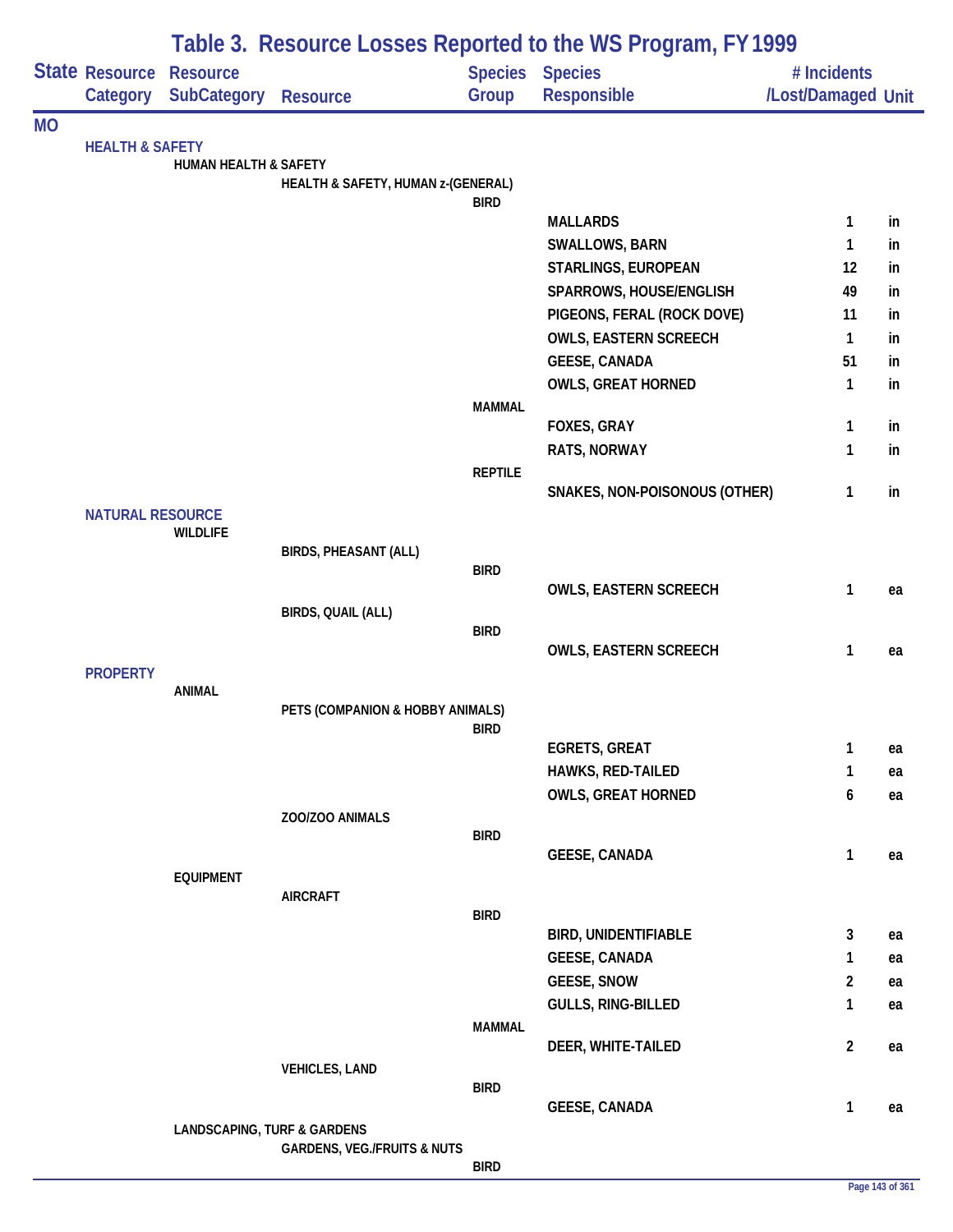|           | State Resource<br>Category | <b>Resource</b><br><b>SubCategory</b>  | <b>Resource</b>                        | Group         | Table 5. Resource Losses Reported to the WS Frogram, FT 1777<br><b>Species Species</b><br><b>Responsible</b> | # Incidents<br>/Lost/Damaged Unit |    |
|-----------|----------------------------|----------------------------------------|----------------------------------------|---------------|--------------------------------------------------------------------------------------------------------------|-----------------------------------|----|
| <b>MO</b> |                            |                                        |                                        |               |                                                                                                              |                                   |    |
|           | <b>PROPERTY</b>            |                                        |                                        |               |                                                                                                              |                                   |    |
|           |                            | <b>LANDSCAPING, TURF &amp; GARDENS</b> | <b>GARDENS, VEG./FRUITS &amp; NUTS</b> |               |                                                                                                              |                                   |    |
|           |                            |                                        |                                        | <b>BIRD</b>   |                                                                                                              |                                   |    |
|           |                            |                                        |                                        |               | CROWS, AMERICAN                                                                                              | 1                                 | in |
|           |                            |                                        | <b>GOLF COURSES</b>                    | <b>BIRD</b>   |                                                                                                              |                                   |    |
|           |                            |                                        |                                        |               | <b>GEESE, CANADA</b>                                                                                         | 11                                | in |
|           |                            |                                        | RECREATIONAL AREAS (OTHER)             |               |                                                                                                              |                                   |    |
|           |                            |                                        |                                        | <b>BIRD</b>   |                                                                                                              |                                   |    |
|           |                            |                                        | <b>TURF AND/OR FLOWERS</b>             |               | <b>GEESE, CANADA</b>                                                                                         | 4                                 | in |
|           |                            |                                        |                                        | <b>BIRD</b>   |                                                                                                              |                                   |    |
|           |                            |                                        |                                        |               | <b>GEESE, CANADA</b>                                                                                         | 11                                | in |
|           |                            |                                        |                                        |               | <b>MALLARDS</b>                                                                                              | 1                                 | in |
|           |                            |                                        | z-LANDSCAPING (OTHER)                  | <b>BIRD</b>   |                                                                                                              |                                   |    |
|           |                            |                                        |                                        |               | <b>GEESE, CANADA</b>                                                                                         | 20                                | in |
|           |                            |                                        |                                        |               | <b>MALLARDS</b>                                                                                              | 1                                 | in |
|           |                            | OTHER PROPERTY                         |                                        |               |                                                                                                              |                                   |    |
|           |                            |                                        | <b>BEACHES</b>                         | <b>BIRD</b>   |                                                                                                              |                                   |    |
|           |                            |                                        |                                        |               | <b>GEESE, CANADA</b>                                                                                         | 1                                 | in |
|           |                            |                                        | FOOD ITEMS, NON-HUMAN                  |               |                                                                                                              |                                   |    |
|           |                            |                                        |                                        | <b>BIRD</b>   |                                                                                                              |                                   |    |
|           |                            |                                        |                                        |               | <b>GRACKLES, COMMON</b>                                                                                      | 1                                 | in |
|           |                            |                                        | PROPERTY (GENERAL)                     | <b>BIRD</b>   |                                                                                                              |                                   |    |
|           |                            |                                        |                                        |               | STARLINGS, EUROPEAN                                                                                          | 1                                 | in |
|           |                            |                                        |                                        |               | PIGEONS, FERAL (ROCK DOVE)                                                                                   | 1                                 | in |
|           |                            |                                        |                                        |               | <b>GEESE, CANADA</b>                                                                                         | 3                                 | in |
|           |                            |                                        |                                        | <b>MAMMAL</b> | <b>RACCOONS</b>                                                                                              | 1                                 | in |
|           |                            |                                        |                                        |               | <b>SKUNKS, STRIPED</b>                                                                                       | 1                                 | in |
|           |                            | <b>STRUCTURES</b>                      |                                        |               |                                                                                                              |                                   |    |
|           |                            |                                        | <b>BOAT DOCKS/MARINAS</b>              |               |                                                                                                              |                                   |    |
|           |                            |                                        |                                        | <b>BIRD</b>   | <b>GEESE, CANADA</b>                                                                                         | 1                                 | in |
|           |                            |                                        | <b>BUILDINGS, NON-RESIDENTIAL</b>      |               |                                                                                                              |                                   |    |
|           |                            |                                        |                                        | <b>BIRD</b>   |                                                                                                              |                                   |    |
|           |                            |                                        |                                        |               | PIGEONS, FERAL (ROCK DOVE)                                                                                   | 3                                 | in |
|           |                            |                                        |                                        |               | SPARROWS, HOUSE/ENGLISH                                                                                      | 1                                 | in |
|           |                            |                                        |                                        |               | STARLINGS, EUROPEAN                                                                                          | $\overline{2}$                    | in |
|           |                            |                                        | <b>BUILDINGS, RESIDENTIAL</b>          | <b>BIRD</b>   |                                                                                                              |                                   |    |
|           |                            |                                        |                                        |               | PIGEONS, FERAL (ROCK DOVE)                                                                                   | 3                                 | in |
|           |                            |                                        |                                        |               | WOODPECKERS, z-(OTHER)                                                                                       | 1                                 | in |
|           |                            |                                        |                                        |               | WOODPECKERS, RED-HEADED                                                                                      | 1                                 | in |
|           |                            |                                        |                                        |               | STARLINGS, EUROPEAN                                                                                          | 1                                 | in |
|           |                            |                                        |                                        |               | <b>FLICKERS, NORTHERN</b>                                                                                    | 1                                 | in |

## **Table 3. Resource Losses Reported to the WS Program, FY 1999**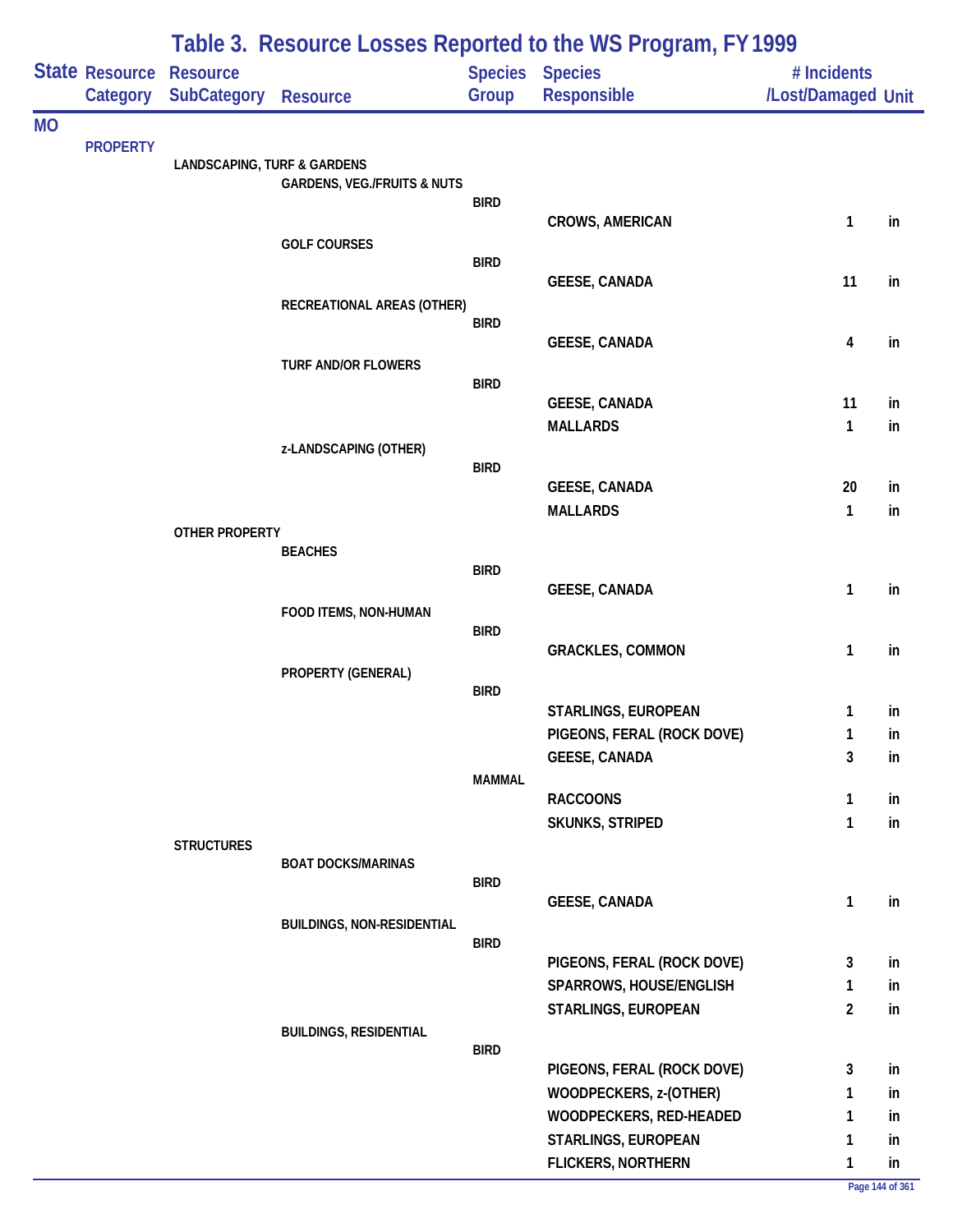|           |                            |                                       |                                          |               | Table 3. Resource Losses Reported to the WS Program, FY 1999 |                                   |          |
|-----------|----------------------------|---------------------------------------|------------------------------------------|---------------|--------------------------------------------------------------|-----------------------------------|----------|
|           | State Resource<br>Category | <b>Resource</b><br><b>SubCategory</b> | <b>Resource</b>                          | Group         | <b>Species Species</b><br>Responsible                        | # Incidents<br>/Lost/Damaged Unit |          |
| <b>MO</b> |                            |                                       |                                          |               |                                                              |                                   |          |
|           | <b>PROPERTY</b>            | <b>STRUCTURES</b>                     |                                          |               |                                                              |                                   |          |
|           |                            |                                       | <b>BUILDINGS, RESIDENTIAL</b>            | <b>BIRD</b>   |                                                              |                                   |          |
|           |                            |                                       |                                          |               | WOODPECKERS, DOWNY                                           | 10                                | in       |
|           |                            |                                       | DIKES/DAMS/IMPOUNDMENTS                  | <b>MAMMAL</b> |                                                              |                                   |          |
|           |                            |                                       |                                          |               | SQUIRRELS, GROUND (ALL)                                      | 1                                 | in       |
|           |                            |                                       | DITCH IRRIGATION/DRAINAGE SYSTEM         |               |                                                              |                                   |          |
|           |                            |                                       |                                          | MAMMAL        | <b>BEAVERS</b>                                               | 1                                 | in       |
|           |                            |                                       | <b>SWIMMING POOLS</b>                    |               |                                                              |                                   |          |
|           |                            |                                       |                                          | <b>BIRD</b>   | <b>MALLARDS</b>                                              | $\overline{2}$                    | in       |
|           |                            |                                       | UTILITIES, ELECTRICAL                    |               |                                                              |                                   |          |
|           |                            |                                       |                                          | <b>BIRD</b>   | PIGEONS, FERAL (ROCK DOVE)                                   | 1                                 | in       |
|           |                            |                                       |                                          |               | <b>VULTURES, TURKEY</b>                                      | 1                                 | in       |
| <b>MS</b> |                            |                                       |                                          |               |                                                              |                                   |          |
|           | <b>AGRICULTURE</b>         | <b>AQUACULTURE</b>                    |                                          |               |                                                              |                                   |          |
|           |                            |                                       | FISH, CARP, GRASS (MARKET)               | <b>BIRD</b>   |                                                              |                                   |          |
|           |                            |                                       |                                          |               | <b>EGRETS/HERONS (MIXED)</b>                                 | 1                                 | in       |
|           |                            |                                       | FISH, CATFISH (ADULT)                    | <b>BIRD</b>   |                                                              |                                   |          |
|           |                            |                                       |                                          |               | CORMORANTS, DOUBLE-CRESTED                                   | 1                                 | in       |
|           |                            |                                       |                                          |               | PELICANS, AMERICAN WHITE                                     | 2                                 | in       |
|           |                            |                                       |                                          | <b>MAMMAL</b> | OTTERS, RIVER                                                | $\overline{2}$                    | in       |
|           |                            |                                       | FISH, CATFISH (FINGERLING)               |               |                                                              |                                   |          |
|           |                            |                                       |                                          | <b>BIRD</b>   | CORMORANTS, DOUBLE-CRESTED                                   | 9                                 | in       |
|           |                            |                                       |                                          |               | <b>EGRETS, GREAT</b>                                         | 1                                 | in       |
|           |                            |                                       |                                          |               | <b>EGRETS/HERONS (MIXED)</b>                                 | 5                                 | in       |
|           |                            |                                       |                                          |               | EGRETS/HERONS/CORMORANTS (MIXED)<br>PELICANS, AMERICAN WHITE | 1<br>3                            | in<br>in |
|           |                            |                                       | <b>COMMERCIAL FORESTRY &amp; NURSERY</b> |               |                                                              |                                   |          |
|           |                            |                                       | TREES, SEEDLINGS                         | <b>MAMMAL</b> |                                                              |                                   |          |
|           |                            |                                       |                                          |               | <b>BEAVERS</b>                                               | 12                                | in       |
|           |                            |                                       | TREES, STANDING (MIXED)                  | <b>BIRD</b>   |                                                              |                                   |          |
|           |                            |                                       |                                          |               | <b>OSPREYS</b>                                               | 1                                 | in       |
|           |                            |                                       |                                          | <b>MAMMAL</b> | OTTERS, RIVER                                                | 1                                 | in       |
|           |                            |                                       |                                          |               | <b>BEAVERS</b>                                               | 405                               | in       |
|           |                            |                                       |                                          |               | <b>NUTRIAS</b>                                               | 1                                 | in       |
|           |                            |                                       | TREES, STANDING HARDWOOD                 | <b>MAMMAL</b> |                                                              |                                   |          |
|           |                            |                                       |                                          |               |                                                              |                                   |          |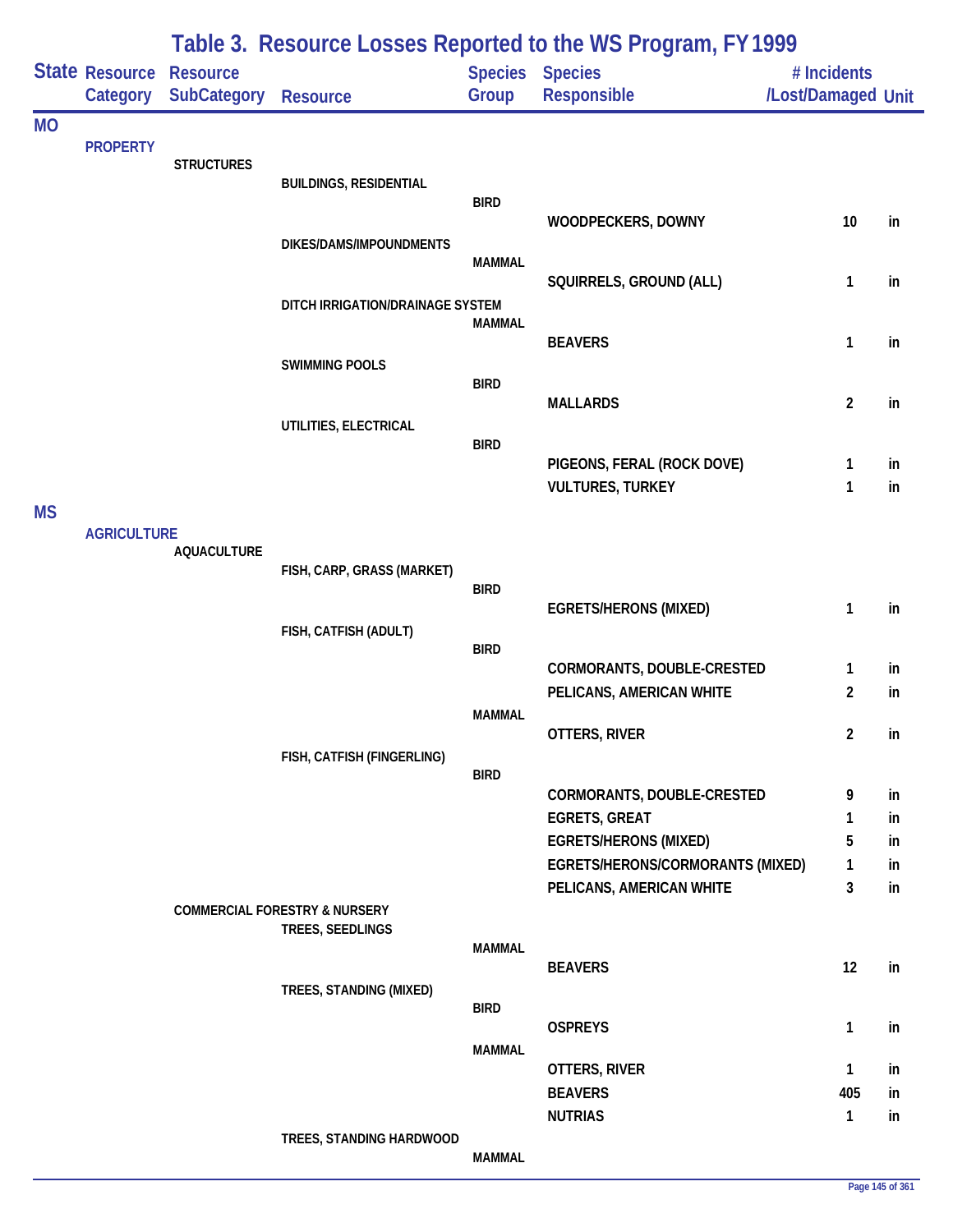|           |                            | Table 3. Resource Losses Reported to the WS Program, FY 1999 |                                          |               |                                      |                                   |               |  |  |
|-----------|----------------------------|--------------------------------------------------------------|------------------------------------------|---------------|--------------------------------------|-----------------------------------|---------------|--|--|
|           | State Resource<br>Category | <b>Resource</b><br><b>SubCategory</b>                        | Resource                                 | Group         | Species Species<br>Responsible       | # Incidents<br>/Lost/Damaged Unit |               |  |  |
| <b>MS</b> |                            |                                                              |                                          |               |                                      |                                   |               |  |  |
|           | <b>AGRICULTURE</b>         |                                                              | <b>COMMERCIAL FORESTRY &amp; NURSERY</b> |               |                                      |                                   |               |  |  |
|           |                            |                                                              | TREES, STANDING HARDWOOD                 | <b>MAMMAL</b> |                                      |                                   |               |  |  |
|           |                            |                                                              |                                          |               | <b>BEAVERS</b>                       | 38                                | in            |  |  |
|           |                            |                                                              | TREES, STANDING SOFTWOOD                 | <b>MAMMAL</b> |                                      |                                   |               |  |  |
|           |                            |                                                              |                                          |               | <b>BEAVERS</b>                       | 17                                | in            |  |  |
|           |                            | <b>FIELD CROPS</b>                                           | <b>BEANS, SOYBEANS</b>                   |               |                                      |                                   |               |  |  |
|           |                            |                                                              |                                          | <b>MAMMAL</b> |                                      |                                   |               |  |  |
|           |                            |                                                              |                                          |               | <b>BEAVERS</b><br>DEER, WHITE-TAILED | 13<br>$\mathbf{1}$                | in<br>in      |  |  |
|           |                            |                                                              | COTTON                                   |               |                                      |                                   |               |  |  |
|           |                            |                                                              |                                          | <b>MAMMAL</b> | <b>BEAVERS</b>                       | $\mathbf{3}$                      | in            |  |  |
|           |                            |                                                              | <b>GRAINS, CORN (FIELD)</b>              |               |                                      |                                   |               |  |  |
|           |                            |                                                              |                                          | <b>MAMMAL</b> | HOGS, FERAL                          | 1                                 | in            |  |  |
|           |                            |                                                              |                                          |               | <b>BEAVERS</b>                       | $\overline{\mathbf{4}}$           | in            |  |  |
|           |                            |                                                              | <b>GRAINS, MILO</b>                      |               |                                      |                                   |               |  |  |
|           |                            |                                                              |                                          | <b>MAMMAL</b> | <b>BEAVERS</b>                       | 1                                 | in            |  |  |
|           |                            |                                                              | <b>GRAINS, RICE</b>                      |               |                                      |                                   |               |  |  |
|           |                            |                                                              |                                          | <b>BIRD</b>   | <b>BLACKBIRDS, z-(MIXED SPECIES)</b> | $\mathbf{1}$                      | in            |  |  |
|           |                            |                                                              |                                          | <b>MAMMAL</b> |                                      |                                   |               |  |  |
|           |                            |                                                              |                                          |               | <b>BEAVERS</b><br>DEER, WHITE-TAILED | 1<br>1                            | in<br>in      |  |  |
|           |                            |                                                              | <b>GRAINS, RYE</b>                       |               |                                      |                                   |               |  |  |
|           |                            |                                                              |                                          | <b>MAMMAL</b> | <b>BEAVERS</b>                       | $\mathbf{1}$                      | $\mathsf{in}$ |  |  |
|           |                            |                                                              | <b>GRAINS, WHEAT</b>                     |               |                                      |                                   |               |  |  |
|           |                            |                                                              |                                          | <b>BIRD</b>   | <b>GEESE, CANADA</b>                 | 40                                | in            |  |  |
|           |                            |                                                              | HAYFIELDS, MIXED SPECIES                 |               |                                      |                                   |               |  |  |
|           |                            |                                                              |                                          | <b>MAMMAL</b> | <b>BEAVERS</b>                       | $\overline{2}$                    | in            |  |  |
|           |                            |                                                              | <b>SUGARCANE</b>                         |               |                                      |                                   |               |  |  |
|           |                            |                                                              |                                          | <b>MAMMAL</b> | <b>BEAVERS</b>                       | $\mathbf{1}$                      | in            |  |  |
|           |                            |                                                              | <b>SUNFLOWERS</b>                        |               |                                      |                                   |               |  |  |
|           |                            |                                                              |                                          | <b>MAMMAL</b> | DEER, WHITE-TAILED                   | $\mathbf{1}$                      | in            |  |  |
|           |                            | <b>FRUITS &amp; NUTS</b>                                     |                                          |               |                                      |                                   |               |  |  |
|           |                            |                                                              | <b>BUSHES, BLUEBERRY</b>                 | <b>MAMMAL</b> |                                      |                                   |               |  |  |
|           |                            | <b>LIVESTOCK</b>                                             |                                          |               | <b>BEAVERS</b>                       | $\overline{2}$                    | $\mathsf{in}$ |  |  |
|           |                            |                                                              | CATTLE (ADULT)                           |               |                                      |                                   |               |  |  |
|           |                            |                                                              |                                          | <b>BIRD</b>   |                                      |                                   |               |  |  |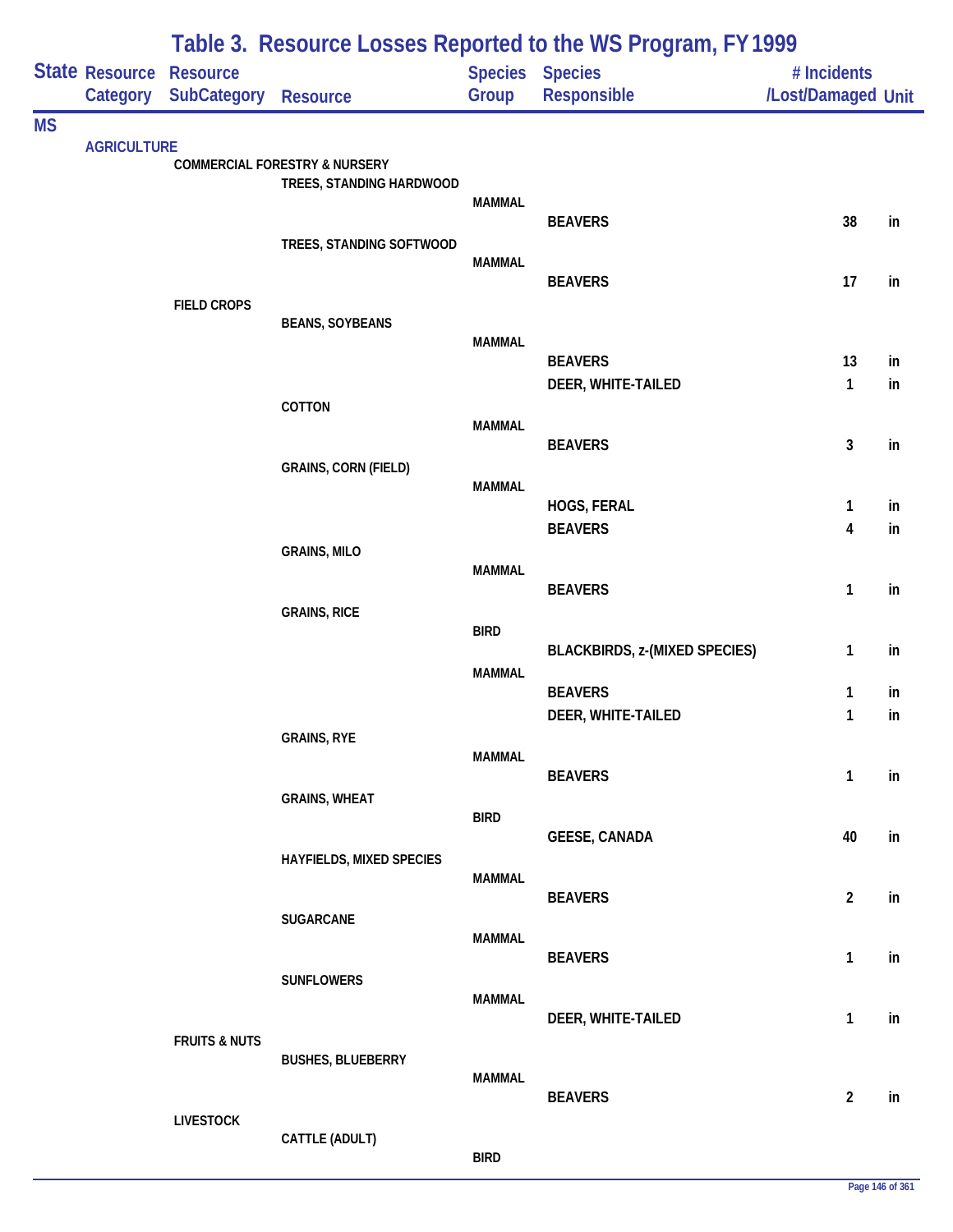|           |                            | Table 3. Resource Losses Reported to the WS Program, FY 1999 |                                    |                |                                      |                                   |    |  |  |
|-----------|----------------------------|--------------------------------------------------------------|------------------------------------|----------------|--------------------------------------|-----------------------------------|----|--|--|
|           | State Resource<br>Category | <b>Resource</b><br><b>SubCategory</b>                        | <b>Resource</b>                    | Group          | Species Species<br>Responsible       | # Incidents<br>/Lost/Damaged Unit |    |  |  |
| <b>MS</b> |                            |                                                              |                                    |                |                                      |                                   |    |  |  |
|           | <b>AGRICULTURE</b>         | <b>LIVESTOCK</b>                                             |                                    |                |                                      |                                   |    |  |  |
|           |                            |                                                              | CATTLE (ADULT)                     |                |                                      |                                   |    |  |  |
|           |                            |                                                              |                                    | <b>BIRD</b>    | <b>VULTURES, BLACK</b>               | 4                                 | ea |  |  |
|           |                            |                                                              |                                    | <b>MAMMAL</b>  |                                      |                                   |    |  |  |
|           |                            |                                                              |                                    |                | COYOTES                              | 1                                 | ea |  |  |
|           |                            |                                                              | CATTLE (CALVES)                    | <b>BIRD</b>    |                                      |                                   |    |  |  |
|           |                            |                                                              |                                    |                | <b>VULTURES, BLACK</b>               | 5                                 | ea |  |  |
|           |                            |                                                              |                                    | <b>MAMMAL</b>  |                                      |                                   |    |  |  |
|           |                            |                                                              |                                    |                | COYOTES                              | 1                                 | ea |  |  |
|           |                            |                                                              | <b>FOWL, CHICKENS (GAME)</b>       | <b>MAMMAL</b>  |                                      |                                   |    |  |  |
|           |                            |                                                              |                                    |                | <b>RACCOONS</b>                      | $\mathbf{1}$                      | ea |  |  |
|           |                            |                                                              | FOWL, CHICKENS (OTHER)             | <b>MAMMAL</b>  |                                      |                                   |    |  |  |
|           |                            |                                                              |                                    |                | OTTERS, RIVER                        | 30                                | ea |  |  |
|           |                            |                                                              | FOWL, DUCKS (DOMESTIC)             |                |                                      |                                   |    |  |  |
|           |                            |                                                              |                                    | <b>MAMMAL</b>  | DOGS, FERAL/FREE RANGING & HYBRID    | $\overline{2}$                    | ea |  |  |
|           |                            |                                                              | FOWL, TURKEYS (DOMESTIC)           |                |                                      |                                   |    |  |  |
|           |                            |                                                              |                                    | <b>MAMMAL</b>  |                                      |                                   |    |  |  |
|           |                            | <b>OTHER</b>                                                 |                                    |                | FOXES, RED                           | 5                                 | ea |  |  |
|           |                            |                                                              | FEED, LIVESTOCK                    |                |                                      |                                   |    |  |  |
|           |                            |                                                              |                                    | <b>BIRD</b>    |                                      |                                   |    |  |  |
|           |                            | <b>RANGE/PASTURE</b>                                         |                                    |                | <b>GEESE, CANADA</b>                 | 1                                 | in |  |  |
|           |                            |                                                              | <b>PASTURE</b>                     |                |                                      |                                   |    |  |  |
|           |                            |                                                              |                                    | <b>MAMMAL</b>  | <b>BEAVERS</b>                       | 34                                | ac |  |  |
|           | <b>HEALTH &amp; SAFETY</b> |                                                              |                                    |                |                                      |                                   |    |  |  |
|           |                            | <b>HUMAN HEALTH &amp; SAFETY</b>                             |                                    |                |                                      |                                   |    |  |  |
|           |                            |                                                              | HEALTH & SAFETY, HUMAN z-(GENERAL) | <b>BIRD</b>    |                                      |                                   |    |  |  |
|           |                            |                                                              |                                    |                | PIGEONS, FERAL (ROCK DOVE)           | $\overline{2}$                    | in |  |  |
|           |                            |                                                              |                                    |                | <b>BLACKBIRDS, z-(MIXED SPECIES)</b> | 13                                | in |  |  |
|           |                            |                                                              |                                    | <b>MAMMAL</b>  | <b>BATS (ALL)</b>                    | 4                                 | in |  |  |
|           |                            |                                                              |                                    |                | <b>BEAVERS</b>                       | 3                                 | in |  |  |
|           |                            |                                                              |                                    |                | COYOTES                              | $\overline{2}$                    | in |  |  |
|           |                            |                                                              |                                    |                | <b>NUTRIAS</b>                       | 3                                 | in |  |  |
|           |                            |                                                              |                                    |                | <b>RACCOONS</b>                      | 1                                 | in |  |  |
|           |                            |                                                              |                                    | <b>REPTILE</b> | <b>SKUNKS, STRIPED</b>               | 8                                 | in |  |  |
|           |                            |                                                              |                                    |                | <b>SNAKES, POISONOUS (ALL)</b>       | 3                                 | in |  |  |
|           |                            |                                                              |                                    |                | SNAKES, NON-POISONOUS (OTHER)        | $\mathbf{1}$                      | in |  |  |
|           |                            |                                                              |                                    |                |                                      |                                   |    |  |  |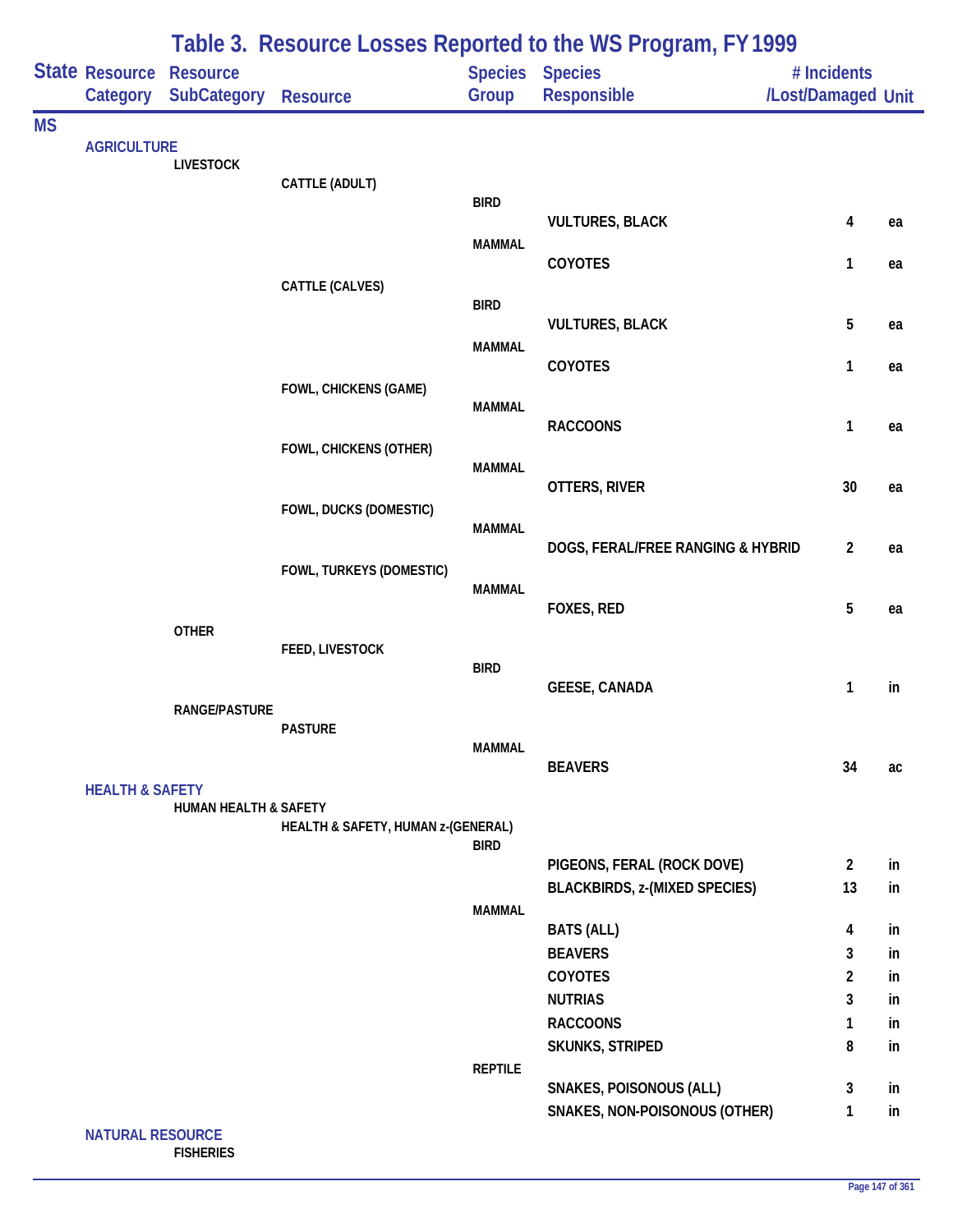|           |                                            |                                        |                                          |               | Table 3. Resource Losses Reported to the WS Program, FY 1999 |                                   |    |
|-----------|--------------------------------------------|----------------------------------------|------------------------------------------|---------------|--------------------------------------------------------------|-----------------------------------|----|
|           | <b>State Resource Resource</b><br>Category | <b>SubCategory</b>                     | <b>Resource</b>                          | Group         | <b>Species Species</b><br>Responsible                        | # Incidents<br>/Lost/Damaged Unit |    |
| <b>MS</b> |                                            |                                        |                                          |               |                                                              |                                   |    |
|           | <b>NATURAL RESOURCE</b>                    | <b>FISHERIES</b>                       |                                          |               |                                                              |                                   |    |
|           |                                            |                                        | FISH, z-(OTHER)                          |               |                                                              |                                   |    |
|           |                                            |                                        |                                          | <b>BIRD</b>   | CORMORANTS, DOUBLE-CRESTED                                   | 1                                 | in |
|           |                                            | FORESTRY (NATRL. RESRC)                |                                          |               |                                                              |                                   |    |
|           |                                            |                                        | TREES, STANDING                          | <b>MAMMAL</b> |                                                              |                                   |    |
|           |                                            |                                        |                                          |               | <b>BEAVERS</b>                                               | 19                                | in |
|           |                                            | OTHER NATURAL RESOURCES                |                                          |               |                                                              |                                   |    |
|           |                                            |                                        | <b>STREAMS</b>                           | <b>MAMMAL</b> |                                                              |                                   |    |
|           |                                            |                                        |                                          |               | <b>BEAVERS</b>                                               | $\overline{\mathbf{c}}$           | mi |
|           |                                            |                                        | WATERSHED                                | <b>MAMMAL</b> |                                                              |                                   |    |
|           |                                            |                                        |                                          |               | <b>BEAVERS</b>                                               | 1                                 | in |
|           |                                            |                                        | <b>WETLANDS</b>                          |               |                                                              |                                   |    |
|           |                                            |                                        |                                          | <b>MAMMAL</b> | <b>BEAVERS</b>                                               | 1                                 | ac |
|           |                                            | <b>WILDLIFE</b>                        |                                          |               |                                                              |                                   |    |
|           |                                            |                                        | BIRDS, TURKEY, WILD                      | <b>MAMMAL</b> |                                                              |                                   |    |
|           |                                            |                                        |                                          |               | COYOTES                                                      | 1                                 | ea |
|           |                                            |                                        |                                          |               | <b>RACCOONS</b>                                              | 1                                 | ea |
|           |                                            |                                        | MAMMALS, DEER, WHITE-TAILED              | <b>MAMMAL</b> |                                                              |                                   |    |
|           |                                            |                                        |                                          |               | COYOTES                                                      | 1                                 | ea |
|           | <b>PROPERTY</b>                            |                                        |                                          |               |                                                              |                                   |    |
|           |                                            | <b>ANIMAL</b>                          | PETS (COMPANION & HOBBY ANIMALS)         |               |                                                              |                                   |    |
|           |                                            |                                        |                                          | <b>BIRD</b>   |                                                              |                                   |    |
|           |                                            |                                        |                                          | <b>MAMMAL</b> | <b>HERONS, GREAT BLUE</b>                                    | 30                                | ea |
|           |                                            |                                        |                                          |               | COYOTES                                                      | $\overline{c}$                    | ea |
|           |                                            |                                        |                                          |               | OPOSSUMS, VIRGINIA                                           | 1                                 | ea |
|           |                                            |                                        |                                          |               | <b>RACCOONS</b>                                              | 1                                 | ea |
|           |                                            | <b>EQUIPMENT</b>                       |                                          |               | <b>BOBCATS</b>                                               | 1                                 | ea |
|           |                                            |                                        | <b>EQUIPMENT &amp; MACHINERY (OTHER)</b> |               |                                                              |                                   |    |
|           |                                            |                                        |                                          | <b>MAMMAL</b> | <b>NUTRIAS</b>                                               | $\mathbf{1}$                      | in |
|           |                                            | <b>LANDSCAPING, TURF &amp; GARDENS</b> |                                          |               |                                                              |                                   |    |
|           |                                            |                                        | <b>GARDENS, VEG./FRUITS &amp; NUTS</b>   |               |                                                              |                                   |    |
|           |                                            |                                        |                                          | <b>MAMMAL</b> | ARMADILLOS, NINE-BANDED                                      | $\mathbf{1}$                      | in |
|           |                                            |                                        | <b>GOLF COURSES</b>                      |               |                                                              |                                   |    |
|           |                                            |                                        |                                          | <b>MAMMAL</b> | <b>BEAVERS</b>                                               | $\overline{\mathbf{c}}$           | in |
|           |                                            |                                        | RECREATIONAL AREAS (OTHER)               |               |                                                              |                                   |    |
|           |                                            |                                        |                                          | <b>BIRD</b>   |                                                              |                                   |    |
|           |                                            |                                        |                                          |               | <b>GEESE, CANADA</b>                                         | 3                                 | in |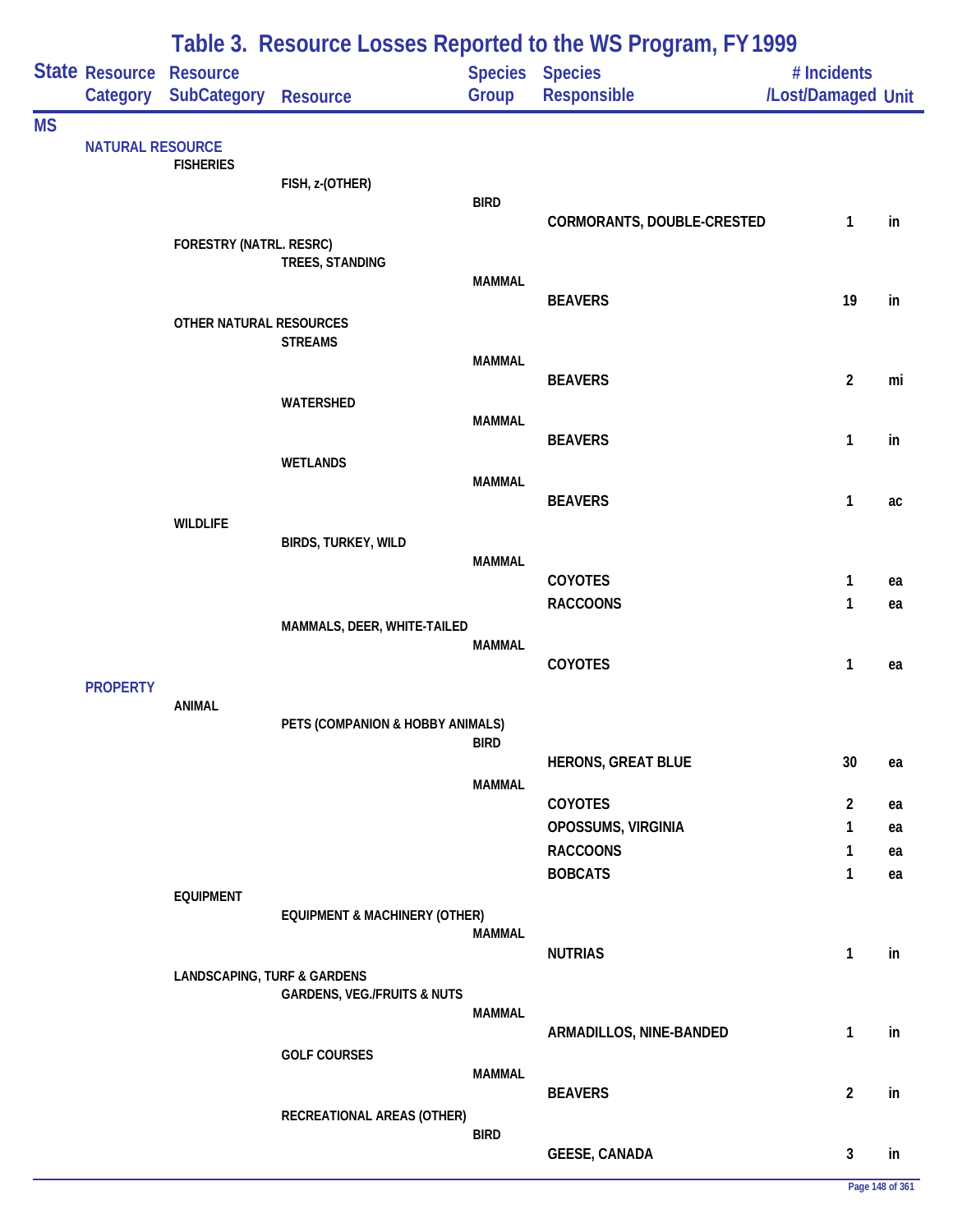|           |                                            | Table 3. Resource Losses Reported to the WS Program, FY 1999 |                                   |               |                                       |                                   |    |  |  |
|-----------|--------------------------------------------|--------------------------------------------------------------|-----------------------------------|---------------|---------------------------------------|-----------------------------------|----|--|--|
|           | <b>State Resource Resource</b><br>Category | <b>SubCategory</b>                                           | <b>Resource</b>                   | Group         | <b>Species Species</b><br>Responsible | # Incidents<br>/Lost/Damaged Unit |    |  |  |
| <b>MS</b> |                                            |                                                              |                                   |               |                                       |                                   |    |  |  |
|           | <b>PROPERTY</b>                            | <b>LANDSCAPING, TURF &amp; GARDENS</b>                       | TREES, STANDING & SHRUBS          |               |                                       |                                   |    |  |  |
|           |                                            |                                                              |                                   | <b>MAMMAL</b> |                                       |                                   |    |  |  |
|           |                                            |                                                              |                                   |               | <b>BEAVERS</b>                        | 75                                | in |  |  |
|           |                                            |                                                              |                                   |               | DEER, WHITE-TAILED                    | 1                                 | in |  |  |
|           |                                            |                                                              |                                   |               | <b>NUTRIAS</b>                        | $\overline{2}$                    | in |  |  |
|           |                                            |                                                              | TURF AND/OR FLOWERS               | <b>MAMMAL</b> |                                       |                                   |    |  |  |
|           |                                            |                                                              |                                   |               | ARMADILLOS, NINE-BANDED               | 2                                 | in |  |  |
|           |                                            |                                                              |                                   |               | <b>RACCOONS</b>                       | 2                                 | in |  |  |
|           |                                            |                                                              |                                   |               | <b>NUTRIAS</b>                        | 1                                 | in |  |  |
|           |                                            |                                                              |                                   |               | <b>MOLES (ALL)</b>                    | 3                                 | in |  |  |
|           |                                            |                                                              |                                   |               | MUSKRATS, z-(OTHER)                   | 1                                 | in |  |  |
|           |                                            |                                                              | z-LANDSCAPING (OTHER)             |               |                                       |                                   |    |  |  |
|           |                                            |                                                              |                                   | <b>BIRD</b>   |                                       |                                   |    |  |  |
|           |                                            |                                                              |                                   |               | <b>GEESE, FERAL</b>                   | 1                                 | in |  |  |
|           |                                            |                                                              |                                   |               | VULTURES, z-(MIXED)                   | 1                                 | in |  |  |
|           |                                            |                                                              |                                   | <b>MAMMAL</b> | MUSKRATS, z-(OTHER)                   | 1                                 | in |  |  |
|           |                                            |                                                              |                                   |               | ARMADILLOS, NINE-BANDED               | 1                                 | in |  |  |
|           |                                            |                                                              |                                   |               | <b>BEAVERS</b>                        | 7                                 | in |  |  |
|           |                                            |                                                              |                                   |               | <b>MOLES (ALL)</b>                    | $\overline{2}$                    | in |  |  |
|           |                                            | <b>OTHER PROPERTY</b>                                        |                                   |               |                                       |                                   |    |  |  |
|           |                                            |                                                              | FOOD ITEMS, NON-HUMAN             |               |                                       |                                   |    |  |  |
|           |                                            |                                                              |                                   | MAMMAL        |                                       |                                   |    |  |  |
|           |                                            |                                                              |                                   |               | <b>RACCOONS</b>                       | 1                                 | in |  |  |
|           |                                            |                                                              | PROPERTY (GENERAL)                | <b>BIRD</b>   |                                       |                                   |    |  |  |
|           |                                            |                                                              |                                   |               | <b>BLACKBIRDS, RED-WINGED</b>         | 1                                 | in |  |  |
|           |                                            |                                                              |                                   |               | OWLS, z-(OTHER)                       | 1                                 | in |  |  |
|           |                                            |                                                              |                                   | <b>MAMMAL</b> |                                       |                                   |    |  |  |
|           |                                            |                                                              |                                   |               | <b>SKUNKS, STRIPED</b>                | 4                                 | in |  |  |
|           |                                            |                                                              |                                   |               | <b>VOLES (ALL)</b>                    | 1                                 | in |  |  |
|           |                                            |                                                              |                                   |               | <b>RACCOONS</b>                       | $\overline{2}$                    | in |  |  |
|           |                                            |                                                              |                                   |               | MUSKRATS, z-(OTHER)                   | 1                                 | in |  |  |
|           |                                            |                                                              |                                   |               | HOGS, FERAL                           | 1                                 | in |  |  |
|           |                                            |                                                              |                                   |               | FOXES, RED                            | 1                                 | in |  |  |
|           |                                            |                                                              |                                   |               | <b>COYOTES</b>                        | 1                                 | in |  |  |
|           |                                            |                                                              |                                   |               | <b>BEAVERS</b>                        | 28                                | in |  |  |
|           |                                            | <b>STRUCTURES</b>                                            |                                   |               |                                       |                                   |    |  |  |
|           |                                            |                                                              | <b>BUILDINGS, NON-RESIDENTIAL</b> | <b>BIRD</b>   |                                       |                                   |    |  |  |
|           |                                            |                                                              |                                   |               | PIGEONS, FERAL (ROCK DOVE)            | $\overline{2}$                    | in |  |  |
|           |                                            |                                                              |                                   |               | STARLINGS, EUROPEAN                   | 1                                 | in |  |  |
|           |                                            |                                                              |                                   |               | WOODPECKERS, RED-HEADED               | 1                                 | in |  |  |
|           |                                            |                                                              |                                   |               | z-PASSERINES (OTHER)                  | 1                                 | in |  |  |
|           |                                            |                                                              |                                   |               | MOCKINGBIRDS, NORTHERN                | 1                                 | in |  |  |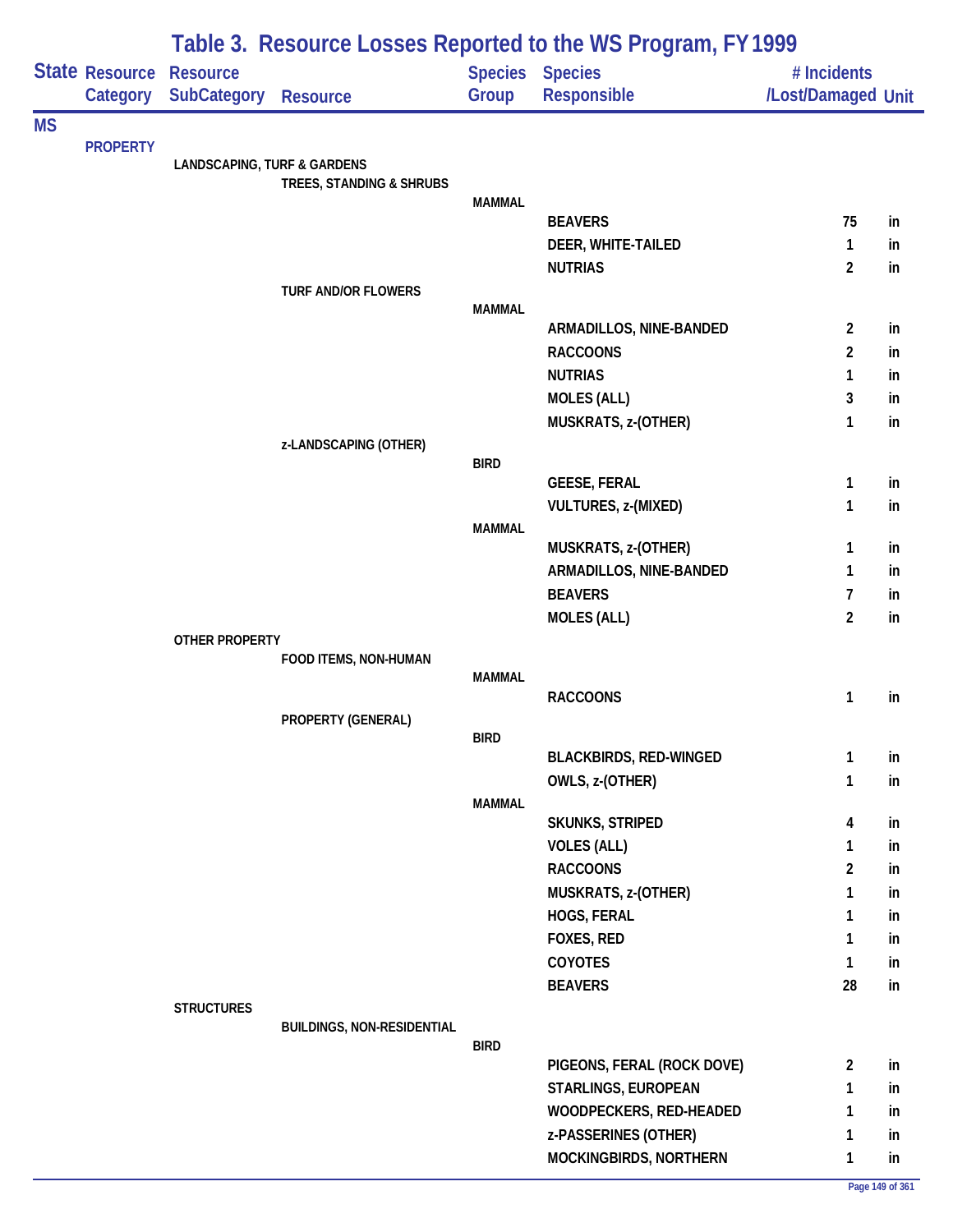|           |                            |                                |                                          |                         | Table 3. Resource Losses Reported to the WS Program, FY 1999 |                                   |    |
|-----------|----------------------------|--------------------------------|------------------------------------------|-------------------------|--------------------------------------------------------------|-----------------------------------|----|
|           | State Resource<br>Category | <b>Resource</b><br>SubCategory | <b>Resource</b>                          | <b>Species</b><br>Group | <b>Species</b><br>Responsible                                | # Incidents<br>/Lost/Damaged Unit |    |
| <b>MS</b> |                            |                                |                                          |                         |                                                              |                                   |    |
|           | <b>PROPERTY</b>            |                                |                                          |                         |                                                              |                                   |    |
|           |                            | <b>STRUCTURES</b>              |                                          |                         |                                                              |                                   |    |
|           |                            |                                | <b>BUILDINGS, NON-RESIDENTIAL</b>        | <b>MAMMAL</b>           |                                                              |                                   |    |
|           |                            |                                |                                          |                         | RATS, NORWAY                                                 | $\overline{2}$                    | in |
|           |                            |                                |                                          |                         | <b>BEAVERS</b>                                               | 1                                 | in |
|           |                            |                                |                                          |                         | <b>NUTRIAS</b>                                               | $\overline{2}$                    | in |
|           |                            |                                |                                          |                         | <b>RACCOONS</b>                                              | $\mathbf{1}$                      | in |
|           |                            |                                | <b>BUILDINGS, RESIDENTIAL</b>            |                         |                                                              |                                   |    |
|           |                            |                                |                                          | <b>BIRD</b>             |                                                              |                                   |    |
|           |                            |                                |                                          |                         | STARLINGS, EUROPEAN                                          | 1                                 | in |
|           |                            |                                |                                          |                         | WOODPECKERS, PILEATED                                        | 1                                 | in |
|           |                            |                                |                                          |                         | WOODPECKERS, z-(OTHER)                                       | $\overline{2}$                    | in |
|           |                            |                                |                                          |                         | <b>FLICKERS, NORTHERN</b>                                    | 1                                 | in |
|           |                            |                                |                                          | <b>MAMMAL</b>           | <b>BATS (ALL)</b>                                            | 1                                 | in |
|           |                            |                                |                                          |                         | <b>CHIPMUNKS (ALL)</b>                                       | 1                                 | in |
|           |                            |                                |                                          |                         | <b>RACCOONS</b>                                              | 1                                 | in |
|           |                            |                                |                                          |                         | SKUNKS, STRIPED                                              | $\overline{7}$                    | in |
|           |                            |                                |                                          | <b>REPTILE</b>          |                                                              |                                   |    |
|           |                            |                                |                                          |                         | SNAKES, NON-POISONOUS (OTHER)                                | 1                                 | in |
|           |                            |                                | DIKES/DAMS/IMPOUNDMENTS                  |                         |                                                              |                                   |    |
|           |                            |                                |                                          | <b>MAMMAL</b>           |                                                              |                                   |    |
|           |                            |                                |                                          |                         | <b>NUTRIAS</b>                                               | 8                                 | in |
|           |                            |                                |                                          |                         | OTTERS, RIVER                                                | 1                                 | in |
|           |                            |                                |                                          |                         | <b>BEAVERS</b>                                               | 129                               | in |
|           |                            |                                | DITCH IRRIGATION/DRAINAGE SYSTEM         | MAMMAL                  |                                                              |                                   |    |
|           |                            |                                |                                          |                         | <b>NUTRIAS</b>                                               | $\overline{2}$                    | in |
|           |                            |                                |                                          |                         | <b>BEAVERS</b>                                               | 327                               | in |
|           |                            |                                | <b>ROADS/BRIDGES</b>                     |                         |                                                              |                                   |    |
|           |                            |                                |                                          | <b>MAMMAL</b>           |                                                              |                                   |    |
|           |                            |                                |                                          |                         | <b>BEAVERS</b>                                               | 1173                              | in |
|           |                            |                                |                                          |                         | <b>NUTRIAS</b>                                               | $\overline{2}$                    | in |
|           |                            |                                | UTILITIES, ELECTRICAL                    |                         |                                                              |                                   |    |
|           |                            |                                |                                          | <b>MAMMAL</b>           | <b>BEAVERS</b>                                               | 1                                 | in |
| <b>MT</b> |                            |                                |                                          |                         |                                                              |                                   |    |
|           | <b>AGRICULTURE</b>         |                                |                                          |                         |                                                              |                                   |    |
|           |                            |                                | <b>COMMERCIAL FORESTRY &amp; NURSERY</b> |                         |                                                              |                                   |    |
|           |                            |                                | TREES, STANDING SOFTWOOD                 |                         |                                                              |                                   |    |
|           |                            |                                |                                          | MAMMAL                  | <b>PORCUPINES</b>                                            | $5\phantom{.0}$                   |    |
|           |                            | <b>COMMERCIAL GAME ANIMALS</b> |                                          |                         |                                                              |                                   | in |
|           |                            |                                | BIRDS, PHEASANT (ALL)                    |                         |                                                              |                                   |    |
|           |                            |                                |                                          | <b>BIRD</b>             |                                                              |                                   |    |
|           |                            |                                |                                          |                         | <b>OWLS, GREAT HORNED</b>                                    | 30                                | ea |
|           |                            |                                |                                          | <b>MAMMAL</b>           |                                                              |                                   |    |
|           |                            |                                |                                          |                         | CATS, FERAL/FREE RANGING                                     | 1                                 | ea |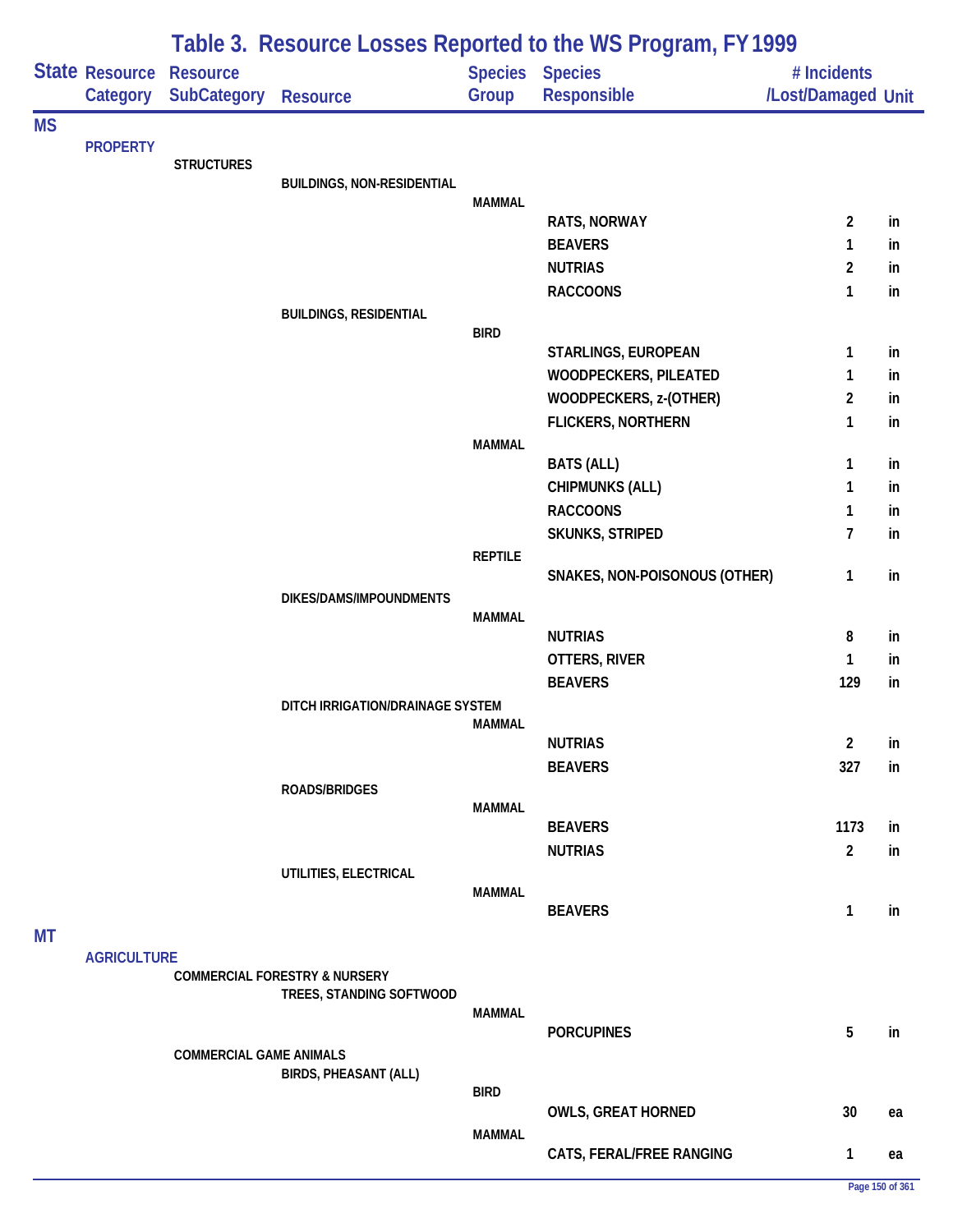|           |                            |                                       |                              |               | Table 3. Resource Losses Reported to the WS Program, FY 1999 |                                   |          |
|-----------|----------------------------|---------------------------------------|------------------------------|---------------|--------------------------------------------------------------|-----------------------------------|----------|
|           | State Resource<br>Category | <b>Resource</b><br><b>SubCategory</b> | <b>Resource</b>              | Group         | Species Species<br>Responsible                               | # Incidents<br>/Lost/Damaged Unit |          |
| <b>MT</b> |                            |                                       |                              |               |                                                              |                                   |          |
|           | <b>AGRICULTURE</b>         | <b>COMMERCIAL GAME ANIMALS</b>        |                              |               |                                                              |                                   |          |
|           |                            |                                       | <b>BIRDS, PHEASANT (ALL)</b> | <b>MAMMAL</b> |                                                              |                                   |          |
|           |                            |                                       |                              |               | <b>BOBCATS</b>                                               | 40                                | ea       |
|           |                            |                                       | MAMMALS, DEER, WHITE-TAILED  | <b>MAMMAL</b> |                                                              |                                   |          |
|           |                            | <b>FIELD CROPS</b>                    |                              |               | LIONS, MOUNTAIN (COUGAR)                                     | 14                                | ea       |
|           |                            |                                       | <b>GRAINS, BARLEY</b>        |               |                                                              |                                   |          |
|           |                            |                                       |                              | <b>BIRD</b>   | <b>GEESE, CANADA</b>                                         | $\mathbf{1}$                      | in       |
|           |                            |                                       | <b>GRAINS, CORN (FIELD)</b>  | <b>BIRD</b>   |                                                              |                                   |          |
|           |                            |                                       |                              |               | <b>BLACKBIRDS, RED-WINGED</b>                                | 1                                 | in       |
|           |                            |                                       | <b>GRAINS, CORN (SWEET)</b>  | <b>BIRD</b>   |                                                              |                                   |          |
|           |                            |                                       |                              |               | <b>BLACKBIRDS, z-(OTHER)</b>                                 | 5                                 | in       |
|           |                            |                                       | <b>GRAINS, WHEAT</b>         | <b>BIRD</b>   |                                                              |                                   |          |
|           |                            |                                       |                              | <b>MAMMAL</b> | <b>GEESE, CANADA</b>                                         | $\overline{2}$                    | in       |
|           |                            |                                       |                              |               | <b>SKUNKS, STRIPED</b>                                       | 100                               | in       |
|           |                            |                                       | GRAINS, z-(OTHER)            | <b>BIRD</b>   |                                                              |                                   |          |
|           |                            |                                       |                              | <b>MAMMAL</b> | MAGPIES, BLACK-BILLED                                        | 6                                 | in       |
|           |                            |                                       |                              |               | <b>RACCOONS</b>                                              | $\mathbf{1}$                      | in       |
|           |                            |                                       | HAYFIELDS, ALFALFA           | <b>MAMMAL</b> |                                                              |                                   |          |
|           |                            |                                       |                              |               | <b>BEAVERS</b>                                               | 40                                | in       |
|           |                            |                                       | <b>TOMATOES</b>              |               | <b>BADGERS</b>                                               | $\mathbf{1}$                      | in       |
|           |                            |                                       |                              | <b>MAMMAL</b> | <b>RACCOONS</b>                                              | $\mathbf{1}$                      | in       |
|           |                            | <b>FRUITS &amp; NUTS</b>              |                              |               |                                                              |                                   |          |
|           |                            |                                       | <b>STRAWBERRIES</b>          | <b>MAMMAL</b> |                                                              |                                   |          |
|           |                            |                                       |                              |               | DEER, MULE                                                   | 25                                | in       |
|           |                            |                                       | TREES, APPLE                 | MAMMAL        |                                                              |                                   |          |
|           |                            |                                       |                              |               | <b>BEARS, BLACK</b><br><b>PORCUPINES</b>                     | $\mathbf{1}$<br>$\mathbf{1}$      | in<br>in |
|           |                            |                                       | TREES, CHERRY                |               |                                                              |                                   |          |
|           |                            |                                       |                              | <b>MAMMAL</b> | <b>BEARS, BLACK</b>                                          | $\mathbf{1}$                      | in       |
|           |                            |                                       | TREES, z-FRUIT/NUT (OTHER)   | <b>MAMMAL</b> |                                                              |                                   |          |
|           |                            |                                       |                              |               | <b>BEARS, BLACK</b>                                          | $\mathbf{1}$                      | in       |
|           |                            |                                       |                              |               | <b>BEAVERS</b>                                               | $\mathbf{1}$                      | in       |
|           |                            |                                       |                              |               | <b>PORCUPINES</b>                                            | $30\,$                            | in       |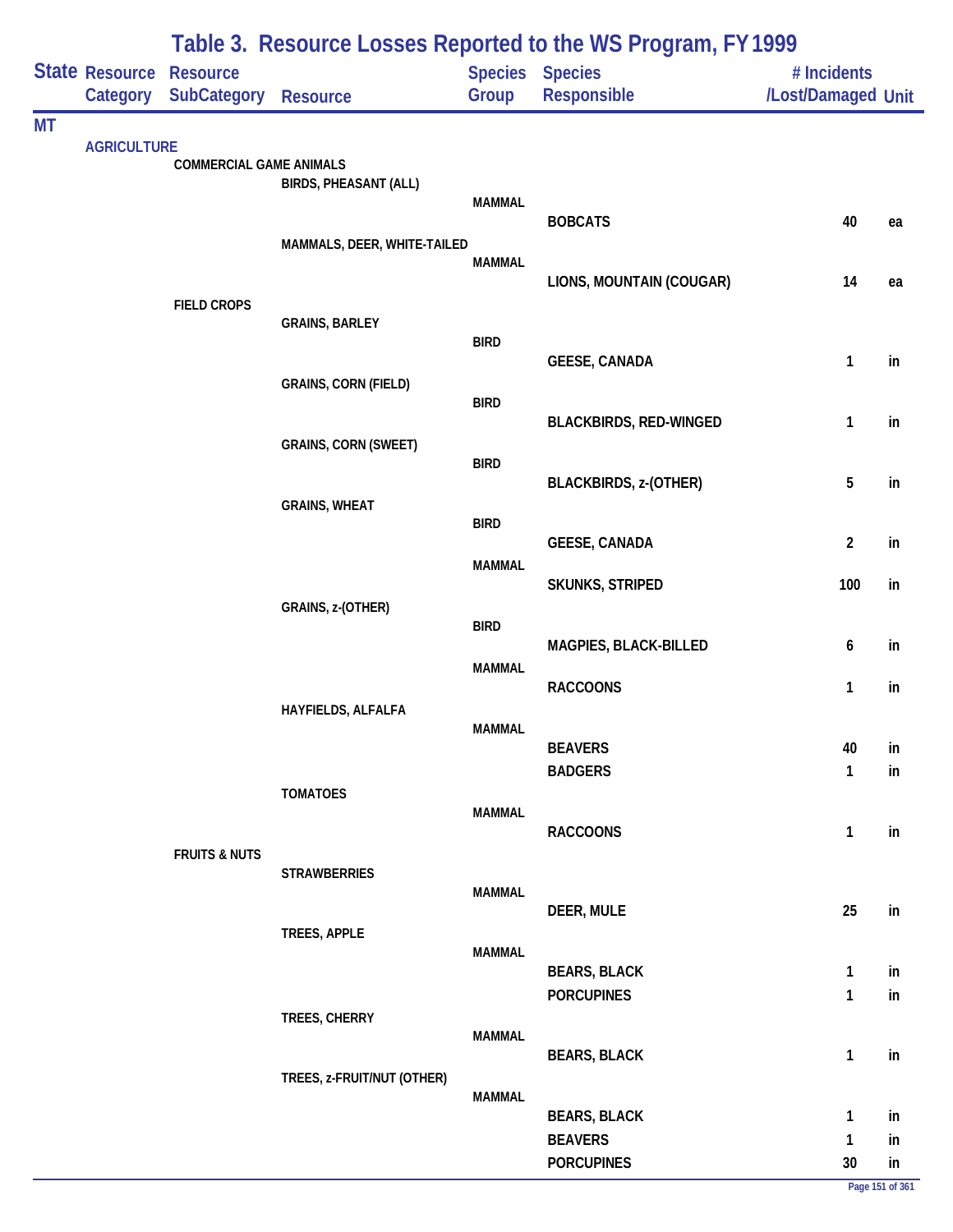|    |                            |                                       |                        |               | Table 3. Resource Losses Reported to the WS Program, FY 1999 |                                   |          |
|----|----------------------------|---------------------------------------|------------------------|---------------|--------------------------------------------------------------|-----------------------------------|----------|
|    | State Resource<br>Category | <b>Resource</b><br><b>SubCategory</b> | <b>Resource</b>        | Group         | Species Species<br>Responsible                               | # Incidents<br>/Lost/Damaged Unit |          |
| МT |                            |                                       |                        |               |                                                              |                                   |          |
|    | <b>AGRICULTURE</b>         | <b>LIVESTOCK</b>                      |                        |               |                                                              |                                   |          |
|    |                            |                                       | CATTLE (ADULT)         |               |                                                              |                                   |          |
|    |                            |                                       |                        | <b>MAMMAL</b> |                                                              |                                   |          |
|    |                            |                                       |                        |               | <b>BEARS, BLACK</b>                                          | 4<br>11                           | ea       |
|    |                            |                                       |                        |               | <b>WOLVES, GRAY/TIMBER</b><br>LIONS, MOUNTAIN (COUGAR)       | 4                                 | ea<br>ea |
|    |                            |                                       |                        |               | <b>COYOTES</b>                                               | 11                                | ea       |
|    |                            |                                       |                        |               | <b>BEARS, GRIZZLY</b>                                        | 10                                | ea       |
|    |                            |                                       | CATTLE (CALVES)        |               |                                                              |                                   |          |
|    |                            |                                       |                        | <b>BIRD</b>   |                                                              |                                   |          |
|    |                            |                                       |                        |               | EAGLES, BALD                                                 | $\overline{2}$                    | ea       |
|    |                            |                                       |                        |               | <b>EAGLES, GOLDEN</b>                                        | 7                                 | ea       |
|    |                            |                                       |                        |               | RAVENS, COMMON                                               | 8                                 | ea       |
|    |                            |                                       |                        | <b>MAMMAL</b> |                                                              |                                   |          |
|    |                            |                                       |                        |               | <b>WOLVES, GRAY/TIMBER</b>                                   | 98                                | ea       |
|    |                            |                                       |                        |               | <b>BEARS, BLACK</b>                                          | $\overline{7}$                    | ea       |
|    |                            |                                       |                        |               | <b>BEARS, GRIZZLY</b>                                        | 45                                | ea       |
|    |                            |                                       |                        |               | <b>COYOTES</b>                                               | 676                               | ea       |
|    |                            |                                       |                        |               | DOGS, FERAL/FREE RANGING & HYBRID                            | 12                                | ea       |
|    |                            |                                       |                        |               | LIONS, MOUNTAIN (COUGAR)                                     | 30                                | ea       |
|    |                            |                                       | EQUINE, HORSES (ADULT) | <b>MAMMAL</b> |                                                              |                                   |          |
|    |                            |                                       |                        |               | <b>WOLVES, GRAY/TIMBER</b>                                   | 3                                 | ea       |
|    |                            |                                       |                        |               | LIONS, MOUNTAIN (COUGAR)                                     | 4                                 | ea       |
|    |                            |                                       |                        |               | DOGS, FERAL/FREE RANGING & HYBRID                            | 1                                 | ea       |
|    |                            |                                       |                        |               | <b>BEARS, BLACK</b>                                          | 1                                 | ea       |
|    |                            |                                       |                        |               | COYOTES                                                      | $\mathbf{1}$                      | ea       |
|    |                            |                                       | EQUINE, HORSES (FOALS) |               |                                                              |                                   |          |
|    |                            |                                       |                        | <b>MAMMAL</b> |                                                              |                                   |          |
|    |                            |                                       |                        |               | COYOTES                                                      | $\overline{2}$                    | ea       |
|    |                            |                                       |                        |               | LIONS, MOUNTAIN (COUGAR)                                     | 4                                 | ea       |
|    |                            |                                       |                        |               | <b>WOLVES, GRAY/TIMBER</b>                                   | $\overline{2}$                    | ea       |
|    |                            |                                       | FOWL, CHICKENS (OTHER) | <b>MAMMAL</b> |                                                              |                                   |          |
|    |                            |                                       |                        |               | LIONS, MOUNTAIN (COUGAR)                                     | 87                                | ea       |
|    |                            |                                       |                        |               | <b>RACCOONS</b>                                              | 5                                 | ea       |
|    |                            |                                       |                        |               | <b>WEASELS (ALL)</b>                                         | $\overline{2}$                    | ea       |
|    |                            |                                       |                        |               | COYOTES                                                      | 43                                | ea       |
|    |                            |                                       |                        |               | <b>BEARS, GRIZZLY</b>                                        | 25                                | ea       |
|    |                            |                                       |                        |               | CATS, FERAL/FREE RANGING                                     | 17                                | ea       |
|    |                            |                                       |                        |               | FOXES, RED                                                   | 78                                | ea       |
|    |                            |                                       | FOWL, DUCKS (DOMESTIC) |               |                                                              |                                   |          |
|    |                            |                                       |                        | <b>BIRD</b>   |                                                              |                                   |          |
|    |                            |                                       |                        |               | EAGLES, BALD                                                 | $\mathbf{1}$                      | ea       |
|    |                            |                                       |                        | <b>MAMMAL</b> | CATS, FERAL/FREE RANGING                                     | $\overline{2}$                    | ea       |
|    |                            |                                       |                        |               |                                                              |                                   |          |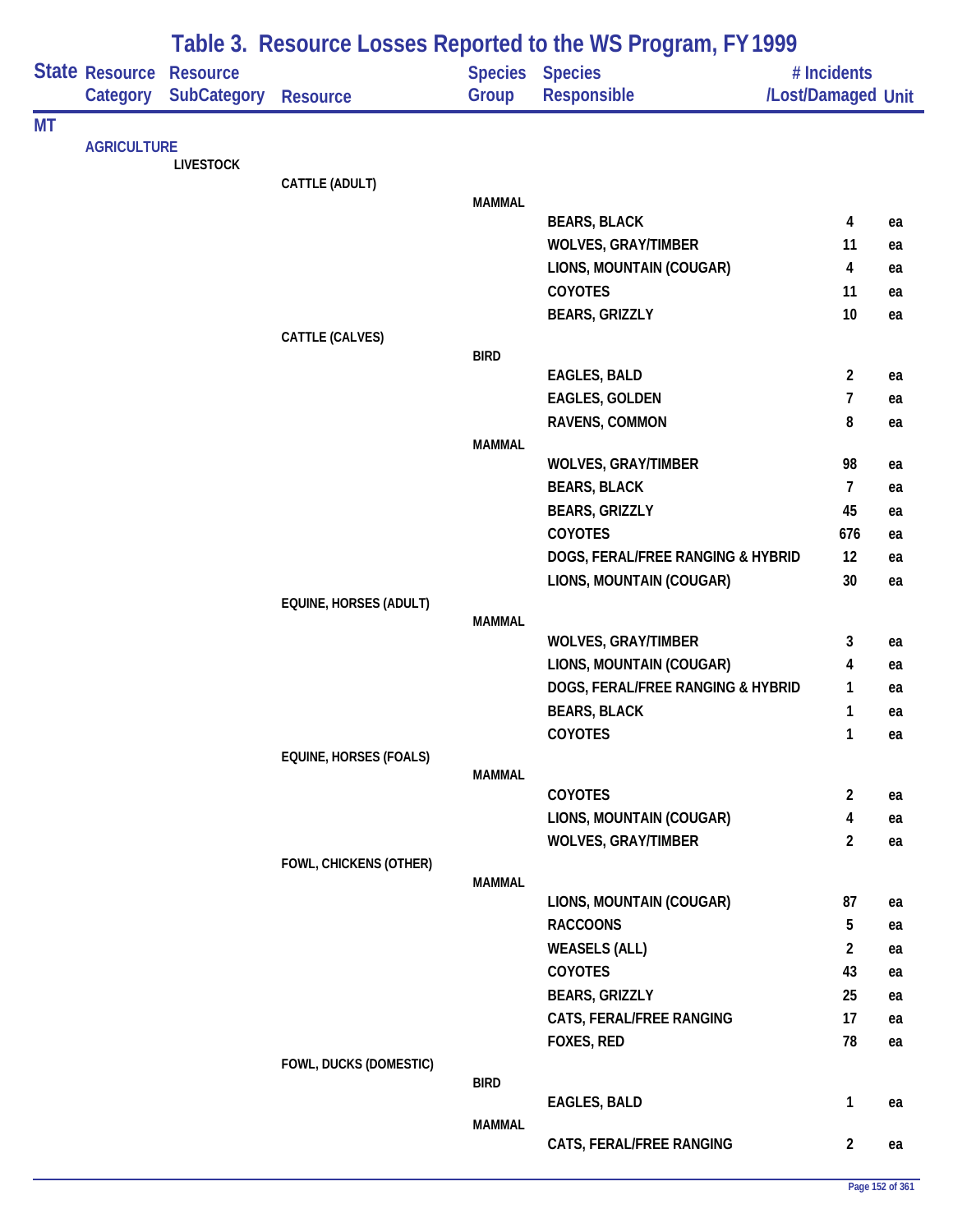|           |                            |                                       |                              |               | Table 3. Resource Losses Reported to the WS Program, FY 1999 |                                   |    |
|-----------|----------------------------|---------------------------------------|------------------------------|---------------|--------------------------------------------------------------|-----------------------------------|----|
|           | State Resource<br>Category | <b>Resource</b><br><b>SubCategory</b> | <b>Resource</b>              | Group         | Species Species<br><b>Responsible</b>                        | # Incidents<br>/Lost/Damaged Unit |    |
| <b>MT</b> |                            |                                       |                              |               |                                                              |                                   |    |
|           | <b>AGRICULTURE</b>         | <b>LIVESTOCK</b>                      |                              |               |                                                              |                                   |    |
|           |                            |                                       | FOWL, DUCKS (DOMESTIC)       |               |                                                              |                                   |    |
|           |                            |                                       |                              | <b>MAMMAL</b> | <b>RACCOONS</b>                                              | 10                                | ea |
|           |                            |                                       |                              |               | FOXES, RED                                                   | 26                                | ea |
|           |                            |                                       |                              |               | <b>BEARS, GRIZZLY</b>                                        | 15                                | ea |
|           |                            |                                       |                              |               | <b>BEARS, BLACK</b>                                          | $\mathbf{1}$                      | ea |
|           |                            |                                       |                              |               | LIONS, MOUNTAIN (COUGAR)                                     | $\overline{2}$                    | ea |
|           |                            |                                       | FOWL, GEESE (DOMESTIC)       |               |                                                              |                                   |    |
|           |                            |                                       |                              | <b>MAMMAL</b> |                                                              |                                   |    |
|           |                            |                                       |                              |               | <b>BEARS, GRIZZLY</b>                                        | 14                                | ea |
|           |                            |                                       |                              |               | <b>BOBCATS</b>                                               | 4                                 | ea |
|           |                            |                                       |                              |               | COYOTES                                                      | 50                                | ea |
|           |                            |                                       |                              |               | LIONS, MOUNTAIN (COUGAR)                                     | $\overline{2}$                    | ea |
|           |                            |                                       | FOWL, GUINEAS                | <b>MAMMAL</b> |                                                              |                                   |    |
|           |                            |                                       |                              |               | <b>BOBCATS</b>                                               | 8                                 | ea |
|           |                            |                                       | <b>FOWL, RHEAS</b>           |               |                                                              |                                   |    |
|           |                            |                                       |                              | <b>MAMMAL</b> |                                                              |                                   |    |
|           |                            |                                       |                              |               | COYOTES                                                      | $\overline{2}$                    | ea |
|           |                            |                                       | FOWL, TURKEYS (DOMESTIC)     | <b>MAMMAL</b> |                                                              |                                   |    |
|           |                            |                                       |                              |               | <b>BEARS, GRIZZLY</b>                                        | 4                                 | ea |
|           |                            |                                       |                              |               | <b>BOBCATS</b>                                               | 5                                 | ea |
|           |                            |                                       |                              |               | COYOTES                                                      | 12                                | ea |
|           |                            |                                       |                              |               | FOXES, RED                                                   | 5                                 | ea |
|           |                            |                                       | <b>GOATS, MOHAIR (ADULT)</b> |               |                                                              |                                   |    |
|           |                            |                                       |                              | <b>MAMMAL</b> |                                                              |                                   |    |
|           |                            |                                       |                              |               | <b>COYOTES</b>                                               | 3                                 | ea |
|           |                            |                                       |                              |               | DOGS, FERAL/FREE RANGING & HYBRID                            | 1                                 | ea |
|           |                            |                                       | GOATS, z-(OTHER ADULTS)      | <b>MAMMAL</b> |                                                              |                                   |    |
|           |                            |                                       |                              |               | DOGS, FERAL/FREE RANGING & HYBRID                            | 5                                 | ea |
|           |                            |                                       |                              |               | FOXES, RED                                                   | 1                                 | ea |
|           |                            |                                       |                              |               | COYOTES                                                      | $\overline{2}$                    | ea |
|           |                            |                                       |                              |               | LIONS, MOUNTAIN (COUGAR)                                     | 12                                | ea |
|           |                            |                                       | GOATS, z-(OTHER KIDS)        |               |                                                              |                                   |    |
|           |                            |                                       |                              | <b>MAMMAL</b> |                                                              |                                   |    |
|           |                            |                                       |                              |               | COYOTES                                                      | 15<br>40                          | ea |
|           |                            |                                       | LLAMA (ALL)                  |               | FOXES, RED                                                   |                                   | ea |
|           |                            |                                       |                              | <b>MAMMAL</b> |                                                              |                                   |    |
|           |                            |                                       |                              |               | LIONS, MOUNTAIN (COUGAR)                                     | $\overline{7}$                    | ea |
|           |                            |                                       | RABBITS (DOMESTIC)           |               |                                                              |                                   |    |
|           |                            |                                       |                              | <b>MAMMAL</b> |                                                              |                                   |    |
|           |                            |                                       | SHEEP (ADULT)                |               | <b>BEARS, BLACK</b>                                          | $\overline{2}$                    | ea |
|           |                            |                                       |                              | <b>MAMMAL</b> |                                                              |                                   |    |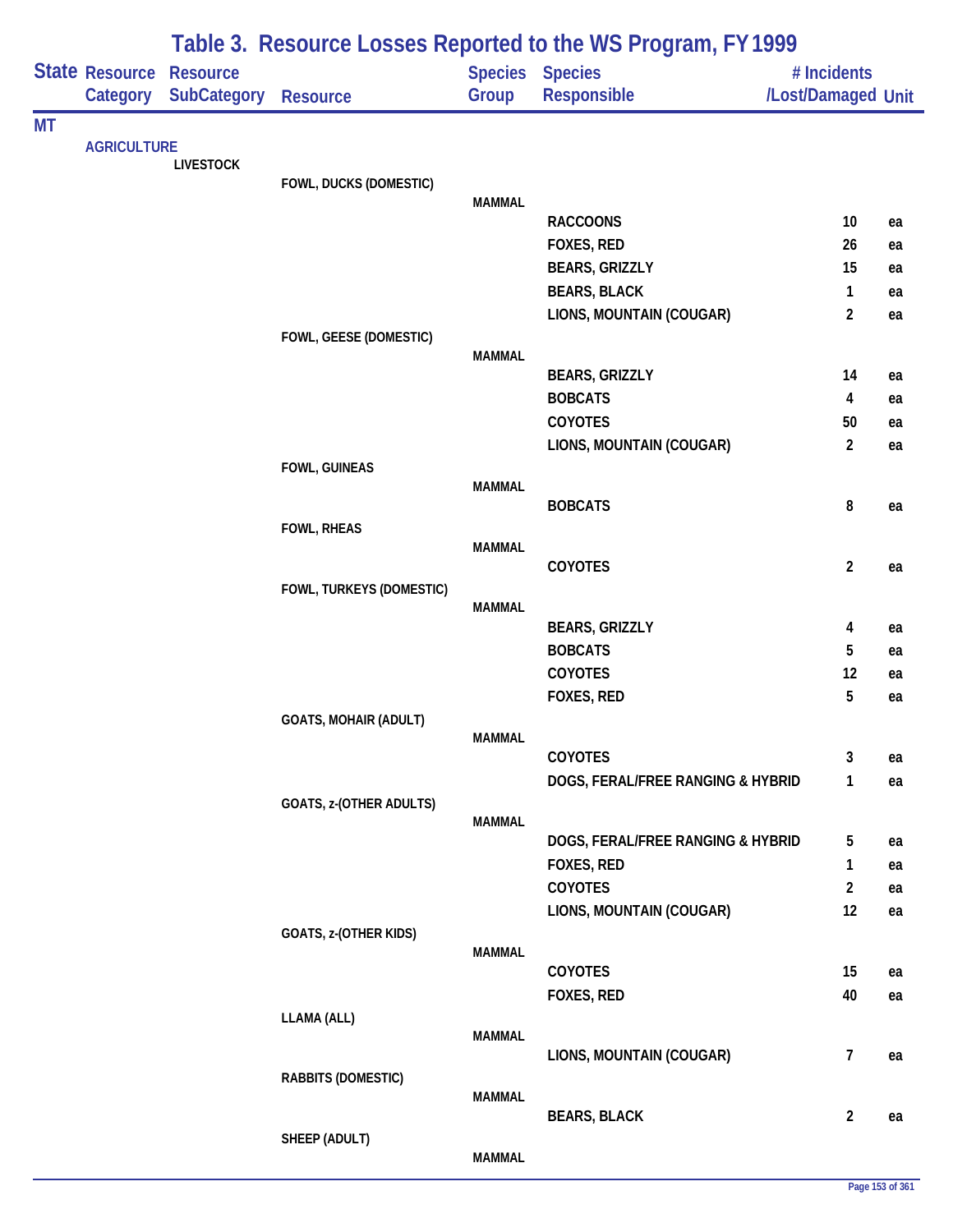| Species Species<br>State Resource<br><b>Resource</b><br># Incidents<br>Responsible<br><b>SubCategory</b><br>Group<br>/Lost/Damaged Unit<br>Category<br><b>Resource</b><br><b>AGRICULTURE</b><br><b>LIVESTOCK</b><br>SHEEP (ADULT)<br><b>MAMMAL</b><br><b>COYOTES</b><br>445<br>ea<br>DOGS, FERAL/FREE RANGING & HYBRID<br>41<br>ea<br><b>WOLVES, GRAY/TIMBER</b><br>29<br>ea<br><b>BOBCATS</b><br>11<br>ea<br><b>BEARS, GRIZZLY</b><br>38<br>ea<br><b>BEARS, BLACK</b><br>106<br>ea<br>LIONS, MOUNTAIN (COUGAR)<br>6<br>ea<br><b>SHEEP (LAMBS)</b><br><b>BIRD</b><br><b>EAGLES, GOLDEN</b><br>127<br>ea<br><b>MAMMAL</b><br>DOGS, FERAL/FREE RANGING & HYBRID<br>12<br>ea<br><b>WOLVES, GRAY/TIMBER</b><br>16<br>ea<br>FOXES, RED<br>227<br>ea<br>COYOTES<br>3881<br>ea<br><b>BOBCATS</b><br>6<br>ea<br><b>BEARS, GRIZZLY</b><br>65<br>ea<br><b>BEARS, BLACK</b><br>214<br>ea<br>121<br>LIONS, MOUNTAIN (COUGAR)<br>ea<br><b>SWINE (ADULT)</b><br><b>MAMMAL</b><br>COYOTES<br>3<br>ea<br><b>SWINE (PIGLETS)</b><br><b>MAMMAL</b><br>LIONS, MOUNTAIN (COUGAR)<br>1<br>ea<br><b>OTHER</b><br><b>GRAIN, STORED (NON-LIVESTOCK)</b><br><b>MAMMAL</b><br><b>RACCOONS</b><br>200<br>in<br>HIVES (BEES, HONEY, STRUCTURES)<br><b>MAMMAL</b><br><b>BEARS, BLACK</b><br>240<br>ea<br><b>BEARS, GRIZZLY</b><br>65<br>ea<br><b>SKUNKS, STRIPED</b><br>$\mathbf{1}$<br>ea<br><b>RANGE/PASTURE</b><br><b>PASTURE</b><br><b>MAMMAL</b><br>PRAIRIE DOGS, BLACK-TAILED<br>40<br>ac<br><b>BEAVERS</b><br>502<br>ac<br>RANGELAND<br><b>MAMMAL</b><br><b>BADGERS</b><br>40<br>ac<br>21<br>PRAIRIE DOGS, BLACK-TAILED<br>ac<br><b>HEALTH &amp; SAFETY</b> |           |  |  | Table 3. Resource Losses Reported to the WS Program, FY 1999 |  |
|---------------------------------------------------------------------------------------------------------------------------------------------------------------------------------------------------------------------------------------------------------------------------------------------------------------------------------------------------------------------------------------------------------------------------------------------------------------------------------------------------------------------------------------------------------------------------------------------------------------------------------------------------------------------------------------------------------------------------------------------------------------------------------------------------------------------------------------------------------------------------------------------------------------------------------------------------------------------------------------------------------------------------------------------------------------------------------------------------------------------------------------------------------------------------------------------------------------------------------------------------------------------------------------------------------------------------------------------------------------------------------------------------------------------------------------------------------------------------------------------------------------------------------------------------------------------------------------------------------------------------------------|-----------|--|--|--------------------------------------------------------------|--|
|                                                                                                                                                                                                                                                                                                                                                                                                                                                                                                                                                                                                                                                                                                                                                                                                                                                                                                                                                                                                                                                                                                                                                                                                                                                                                                                                                                                                                                                                                                                                                                                                                                       |           |  |  |                                                              |  |
|                                                                                                                                                                                                                                                                                                                                                                                                                                                                                                                                                                                                                                                                                                                                                                                                                                                                                                                                                                                                                                                                                                                                                                                                                                                                                                                                                                                                                                                                                                                                                                                                                                       | <b>MT</b> |  |  |                                                              |  |
|                                                                                                                                                                                                                                                                                                                                                                                                                                                                                                                                                                                                                                                                                                                                                                                                                                                                                                                                                                                                                                                                                                                                                                                                                                                                                                                                                                                                                                                                                                                                                                                                                                       |           |  |  |                                                              |  |
|                                                                                                                                                                                                                                                                                                                                                                                                                                                                                                                                                                                                                                                                                                                                                                                                                                                                                                                                                                                                                                                                                                                                                                                                                                                                                                                                                                                                                                                                                                                                                                                                                                       |           |  |  |                                                              |  |
|                                                                                                                                                                                                                                                                                                                                                                                                                                                                                                                                                                                                                                                                                                                                                                                                                                                                                                                                                                                                                                                                                                                                                                                                                                                                                                                                                                                                                                                                                                                                                                                                                                       |           |  |  |                                                              |  |
|                                                                                                                                                                                                                                                                                                                                                                                                                                                                                                                                                                                                                                                                                                                                                                                                                                                                                                                                                                                                                                                                                                                                                                                                                                                                                                                                                                                                                                                                                                                                                                                                                                       |           |  |  |                                                              |  |
|                                                                                                                                                                                                                                                                                                                                                                                                                                                                                                                                                                                                                                                                                                                                                                                                                                                                                                                                                                                                                                                                                                                                                                                                                                                                                                                                                                                                                                                                                                                                                                                                                                       |           |  |  |                                                              |  |
|                                                                                                                                                                                                                                                                                                                                                                                                                                                                                                                                                                                                                                                                                                                                                                                                                                                                                                                                                                                                                                                                                                                                                                                                                                                                                                                                                                                                                                                                                                                                                                                                                                       |           |  |  |                                                              |  |
|                                                                                                                                                                                                                                                                                                                                                                                                                                                                                                                                                                                                                                                                                                                                                                                                                                                                                                                                                                                                                                                                                                                                                                                                                                                                                                                                                                                                                                                                                                                                                                                                                                       |           |  |  |                                                              |  |
|                                                                                                                                                                                                                                                                                                                                                                                                                                                                                                                                                                                                                                                                                                                                                                                                                                                                                                                                                                                                                                                                                                                                                                                                                                                                                                                                                                                                                                                                                                                                                                                                                                       |           |  |  |                                                              |  |
|                                                                                                                                                                                                                                                                                                                                                                                                                                                                                                                                                                                                                                                                                                                                                                                                                                                                                                                                                                                                                                                                                                                                                                                                                                                                                                                                                                                                                                                                                                                                                                                                                                       |           |  |  |                                                              |  |
|                                                                                                                                                                                                                                                                                                                                                                                                                                                                                                                                                                                                                                                                                                                                                                                                                                                                                                                                                                                                                                                                                                                                                                                                                                                                                                                                                                                                                                                                                                                                                                                                                                       |           |  |  |                                                              |  |
|                                                                                                                                                                                                                                                                                                                                                                                                                                                                                                                                                                                                                                                                                                                                                                                                                                                                                                                                                                                                                                                                                                                                                                                                                                                                                                                                                                                                                                                                                                                                                                                                                                       |           |  |  |                                                              |  |
|                                                                                                                                                                                                                                                                                                                                                                                                                                                                                                                                                                                                                                                                                                                                                                                                                                                                                                                                                                                                                                                                                                                                                                                                                                                                                                                                                                                                                                                                                                                                                                                                                                       |           |  |  |                                                              |  |
|                                                                                                                                                                                                                                                                                                                                                                                                                                                                                                                                                                                                                                                                                                                                                                                                                                                                                                                                                                                                                                                                                                                                                                                                                                                                                                                                                                                                                                                                                                                                                                                                                                       |           |  |  |                                                              |  |
|                                                                                                                                                                                                                                                                                                                                                                                                                                                                                                                                                                                                                                                                                                                                                                                                                                                                                                                                                                                                                                                                                                                                                                                                                                                                                                                                                                                                                                                                                                                                                                                                                                       |           |  |  |                                                              |  |
|                                                                                                                                                                                                                                                                                                                                                                                                                                                                                                                                                                                                                                                                                                                                                                                                                                                                                                                                                                                                                                                                                                                                                                                                                                                                                                                                                                                                                                                                                                                                                                                                                                       |           |  |  |                                                              |  |
|                                                                                                                                                                                                                                                                                                                                                                                                                                                                                                                                                                                                                                                                                                                                                                                                                                                                                                                                                                                                                                                                                                                                                                                                                                                                                                                                                                                                                                                                                                                                                                                                                                       |           |  |  |                                                              |  |
|                                                                                                                                                                                                                                                                                                                                                                                                                                                                                                                                                                                                                                                                                                                                                                                                                                                                                                                                                                                                                                                                                                                                                                                                                                                                                                                                                                                                                                                                                                                                                                                                                                       |           |  |  |                                                              |  |
|                                                                                                                                                                                                                                                                                                                                                                                                                                                                                                                                                                                                                                                                                                                                                                                                                                                                                                                                                                                                                                                                                                                                                                                                                                                                                                                                                                                                                                                                                                                                                                                                                                       |           |  |  |                                                              |  |
|                                                                                                                                                                                                                                                                                                                                                                                                                                                                                                                                                                                                                                                                                                                                                                                                                                                                                                                                                                                                                                                                                                                                                                                                                                                                                                                                                                                                                                                                                                                                                                                                                                       |           |  |  |                                                              |  |
|                                                                                                                                                                                                                                                                                                                                                                                                                                                                                                                                                                                                                                                                                                                                                                                                                                                                                                                                                                                                                                                                                                                                                                                                                                                                                                                                                                                                                                                                                                                                                                                                                                       |           |  |  |                                                              |  |
|                                                                                                                                                                                                                                                                                                                                                                                                                                                                                                                                                                                                                                                                                                                                                                                                                                                                                                                                                                                                                                                                                                                                                                                                                                                                                                                                                                                                                                                                                                                                                                                                                                       |           |  |  |                                                              |  |
|                                                                                                                                                                                                                                                                                                                                                                                                                                                                                                                                                                                                                                                                                                                                                                                                                                                                                                                                                                                                                                                                                                                                                                                                                                                                                                                                                                                                                                                                                                                                                                                                                                       |           |  |  |                                                              |  |
|                                                                                                                                                                                                                                                                                                                                                                                                                                                                                                                                                                                                                                                                                                                                                                                                                                                                                                                                                                                                                                                                                                                                                                                                                                                                                                                                                                                                                                                                                                                                                                                                                                       |           |  |  |                                                              |  |
|                                                                                                                                                                                                                                                                                                                                                                                                                                                                                                                                                                                                                                                                                                                                                                                                                                                                                                                                                                                                                                                                                                                                                                                                                                                                                                                                                                                                                                                                                                                                                                                                                                       |           |  |  |                                                              |  |
|                                                                                                                                                                                                                                                                                                                                                                                                                                                                                                                                                                                                                                                                                                                                                                                                                                                                                                                                                                                                                                                                                                                                                                                                                                                                                                                                                                                                                                                                                                                                                                                                                                       |           |  |  |                                                              |  |
|                                                                                                                                                                                                                                                                                                                                                                                                                                                                                                                                                                                                                                                                                                                                                                                                                                                                                                                                                                                                                                                                                                                                                                                                                                                                                                                                                                                                                                                                                                                                                                                                                                       |           |  |  |                                                              |  |
|                                                                                                                                                                                                                                                                                                                                                                                                                                                                                                                                                                                                                                                                                                                                                                                                                                                                                                                                                                                                                                                                                                                                                                                                                                                                                                                                                                                                                                                                                                                                                                                                                                       |           |  |  |                                                              |  |
|                                                                                                                                                                                                                                                                                                                                                                                                                                                                                                                                                                                                                                                                                                                                                                                                                                                                                                                                                                                                                                                                                                                                                                                                                                                                                                                                                                                                                                                                                                                                                                                                                                       |           |  |  |                                                              |  |
|                                                                                                                                                                                                                                                                                                                                                                                                                                                                                                                                                                                                                                                                                                                                                                                                                                                                                                                                                                                                                                                                                                                                                                                                                                                                                                                                                                                                                                                                                                                                                                                                                                       |           |  |  |                                                              |  |
|                                                                                                                                                                                                                                                                                                                                                                                                                                                                                                                                                                                                                                                                                                                                                                                                                                                                                                                                                                                                                                                                                                                                                                                                                                                                                                                                                                                                                                                                                                                                                                                                                                       |           |  |  |                                                              |  |
|                                                                                                                                                                                                                                                                                                                                                                                                                                                                                                                                                                                                                                                                                                                                                                                                                                                                                                                                                                                                                                                                                                                                                                                                                                                                                                                                                                                                                                                                                                                                                                                                                                       |           |  |  |                                                              |  |
|                                                                                                                                                                                                                                                                                                                                                                                                                                                                                                                                                                                                                                                                                                                                                                                                                                                                                                                                                                                                                                                                                                                                                                                                                                                                                                                                                                                                                                                                                                                                                                                                                                       |           |  |  |                                                              |  |
|                                                                                                                                                                                                                                                                                                                                                                                                                                                                                                                                                                                                                                                                                                                                                                                                                                                                                                                                                                                                                                                                                                                                                                                                                                                                                                                                                                                                                                                                                                                                                                                                                                       |           |  |  |                                                              |  |
|                                                                                                                                                                                                                                                                                                                                                                                                                                                                                                                                                                                                                                                                                                                                                                                                                                                                                                                                                                                                                                                                                                                                                                                                                                                                                                                                                                                                                                                                                                                                                                                                                                       |           |  |  |                                                              |  |
|                                                                                                                                                                                                                                                                                                                                                                                                                                                                                                                                                                                                                                                                                                                                                                                                                                                                                                                                                                                                                                                                                                                                                                                                                                                                                                                                                                                                                                                                                                                                                                                                                                       |           |  |  |                                                              |  |
|                                                                                                                                                                                                                                                                                                                                                                                                                                                                                                                                                                                                                                                                                                                                                                                                                                                                                                                                                                                                                                                                                                                                                                                                                                                                                                                                                                                                                                                                                                                                                                                                                                       |           |  |  |                                                              |  |
|                                                                                                                                                                                                                                                                                                                                                                                                                                                                                                                                                                                                                                                                                                                                                                                                                                                                                                                                                                                                                                                                                                                                                                                                                                                                                                                                                                                                                                                                                                                                                                                                                                       |           |  |  |                                                              |  |
|                                                                                                                                                                                                                                                                                                                                                                                                                                                                                                                                                                                                                                                                                                                                                                                                                                                                                                                                                                                                                                                                                                                                                                                                                                                                                                                                                                                                                                                                                                                                                                                                                                       |           |  |  |                                                              |  |
|                                                                                                                                                                                                                                                                                                                                                                                                                                                                                                                                                                                                                                                                                                                                                                                                                                                                                                                                                                                                                                                                                                                                                                                                                                                                                                                                                                                                                                                                                                                                                                                                                                       |           |  |  |                                                              |  |
|                                                                                                                                                                                                                                                                                                                                                                                                                                                                                                                                                                                                                                                                                                                                                                                                                                                                                                                                                                                                                                                                                                                                                                                                                                                                                                                                                                                                                                                                                                                                                                                                                                       |           |  |  |                                                              |  |
|                                                                                                                                                                                                                                                                                                                                                                                                                                                                                                                                                                                                                                                                                                                                                                                                                                                                                                                                                                                                                                                                                                                                                                                                                                                                                                                                                                                                                                                                                                                                                                                                                                       |           |  |  |                                                              |  |

**HUMAN HEALTH & SAFETY**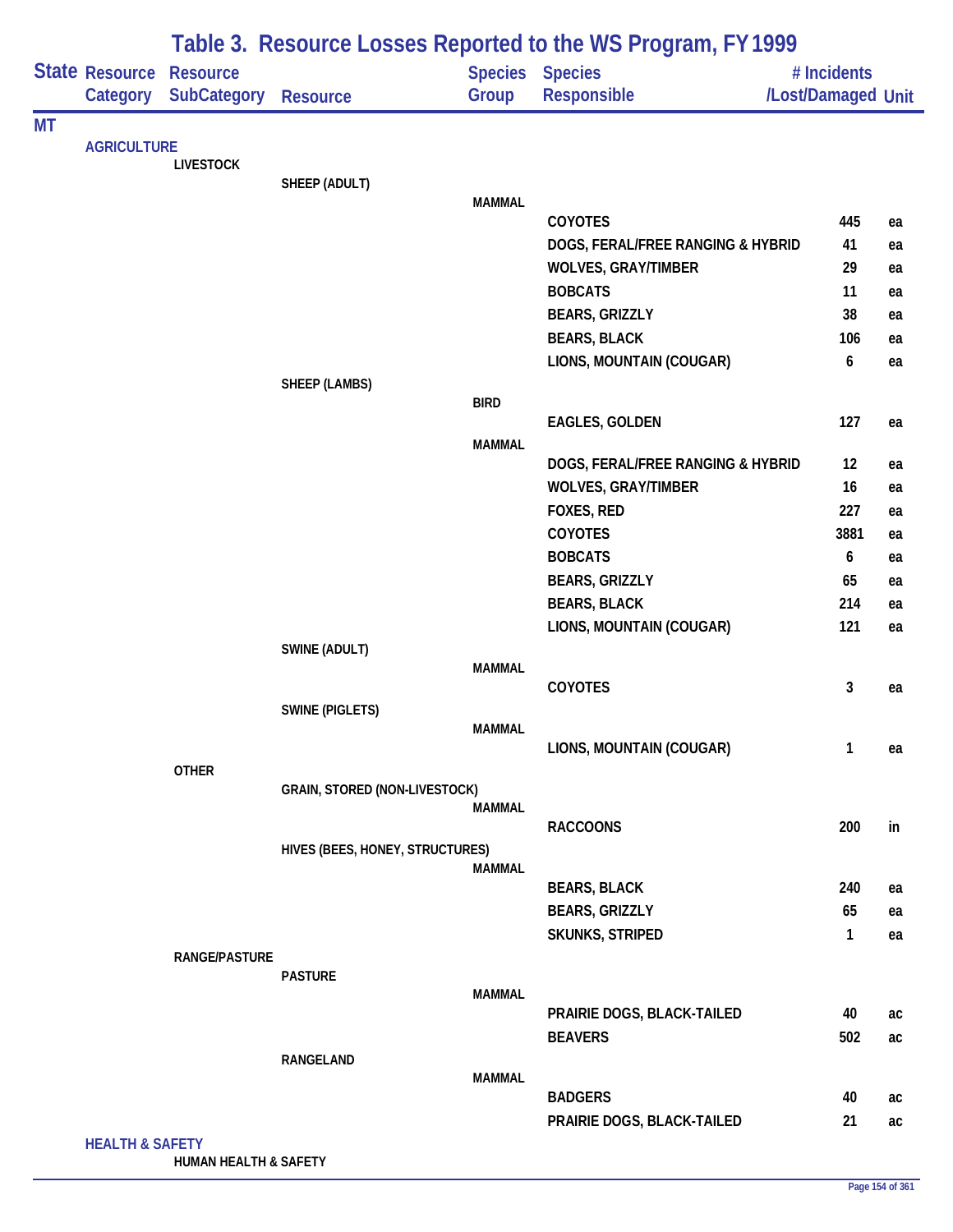|           |                            |                                       |                                              |               | Table 3. Resource Losses Reported to the WS Program, FY 1999 |                                   |          |
|-----------|----------------------------|---------------------------------------|----------------------------------------------|---------------|--------------------------------------------------------------|-----------------------------------|----------|
|           | State Resource<br>Category | <b>Resource</b><br><b>SubCategory</b> | <b>Resource</b>                              | Group         | <b>Species Species</b><br>Responsible                        | # Incidents<br>/Lost/Damaged Unit |          |
| <b>MT</b> |                            |                                       |                                              |               |                                                              |                                   |          |
|           | <b>HEALTH &amp; SAFETY</b> | <b>HUMAN HEALTH &amp; SAFETY</b>      |                                              |               |                                                              |                                   |          |
|           |                            |                                       | <b>HEALTH &amp; SAFETY, HUMAN (AVIATION)</b> |               |                                                              |                                   |          |
|           |                            |                                       |                                              | <b>BIRD</b>   |                                                              |                                   |          |
|           |                            |                                       |                                              |               | <b>KILLDEERS</b>                                             | 1                                 | in       |
|           |                            |                                       |                                              |               | RAVENS, COMMON                                               | 1                                 | in       |
|           |                            |                                       | HEALTH & SAFETY, HUMAN z-(GENERAL)           | <b>BIRD</b>   |                                                              |                                   |          |
|           |                            |                                       |                                              |               | <b>GEESE, CANADA</b>                                         | 1                                 | in       |
|           |                            |                                       |                                              |               | <b>MALLARDS</b>                                              | 3                                 | in       |
|           |                            |                                       |                                              |               | RAVENS, COMMON                                               | 1                                 | in       |
|           |                            |                                       |                                              | <b>MAMMAL</b> |                                                              |                                   |          |
|           |                            |                                       |                                              |               | PRAIRIE DOGS, BLACK-TAILED<br><b>WOLVES, GRAY/TIMBER</b>     | 10<br>$\mathbf{1}$                | in<br>in |
|           |                            |                                       |                                              |               | <b>SKUNKS, STRIPED</b>                                       | 10                                | in       |
|           |                            |                                       |                                              |               | <b>RACCOONS</b>                                              | $\overline{2}$                    | in       |
|           |                            |                                       |                                              |               | LIONS, MOUNTAIN (COUGAR)                                     | 16                                | in       |
|           |                            |                                       |                                              |               | COYOTES                                                      | 3                                 | in       |
|           |                            |                                       |                                              |               | RATS, PACKRATS/WOODRATS (ALL)                                | 1                                 | in       |
|           | <b>NATURAL RESOURCE</b>    |                                       |                                              |               |                                                              |                                   |          |
|           |                            | FORESTRY (NATRL. RESRC)               |                                              |               |                                                              |                                   |          |
|           |                            |                                       | TREES, STANDING                              | <b>BIRD</b>   |                                                              |                                   |          |
|           |                            |                                       |                                              |               | <b>MAGPIES (OTHER)</b>                                       | 1                                 | in       |
|           |                            |                                       |                                              | <b>MAMMAL</b> |                                                              |                                   |          |
|           |                            |                                       |                                              |               | <b>BEAVERS</b>                                               | 27                                | in       |
|           | <b>PROPERTY</b>            | <b>ANIMAL</b>                         |                                              |               |                                                              |                                   |          |
|           |                            |                                       | <b>GUARD ANIMALS (ALL)</b>                   |               |                                                              |                                   |          |
|           |                            |                                       |                                              | <b>MAMMAL</b> |                                                              |                                   |          |
|           |                            |                                       |                                              |               | COYOTES<br><b>WOLVES, GRAY/TIMBER</b>                        | 1<br>1                            | ea       |
|           |                            |                                       | PETS (COMPANION & HOBBY ANIMALS)             |               |                                                              |                                   | ea       |
|           |                            |                                       |                                              | <b>BIRD</b>   |                                                              |                                   |          |
|           |                            |                                       |                                              |               | <b>MAGPIES (OTHER)</b>                                       | 1                                 | ea       |
|           |                            |                                       |                                              |               | <b>EAGLES, BALD</b>                                          | 3                                 | ea       |
|           |                            |                                       |                                              | <b>MAMMAL</b> | LIONS, MOUNTAIN (COUGAR)                                     |                                   |          |
|           |                            |                                       |                                              |               | COYOTES                                                      | 3<br>3                            | ea<br>ea |
|           |                            |                                       |                                              |               | <b>BOBCATS</b>                                               | 13                                | ea       |
|           |                            | <b>EQUIPMENT</b>                      |                                              |               |                                                              |                                   |          |
|           |                            |                                       | <b>AIRCRAFT</b>                              |               |                                                              |                                   |          |
|           |                            |                                       |                                              | <b>BIRD</b>   |                                                              | 5                                 |          |
|           |                            |                                       |                                              |               | <b>GEESE, CANADA</b><br><b>KILLDEERS</b>                     | 1                                 | ea       |
|           |                            |                                       |                                              | <b>MAMMAL</b> |                                                              |                                   | ea       |
|           |                            |                                       |                                              |               | DEER, WHITE-TAILED                                           | 1                                 | ea       |
|           |                            |                                       | <b>VEHICLES, LAND</b>                        |               |                                                              |                                   |          |
|           |                            |                                       |                                              | <b>BIRD</b>   |                                                              |                                   |          |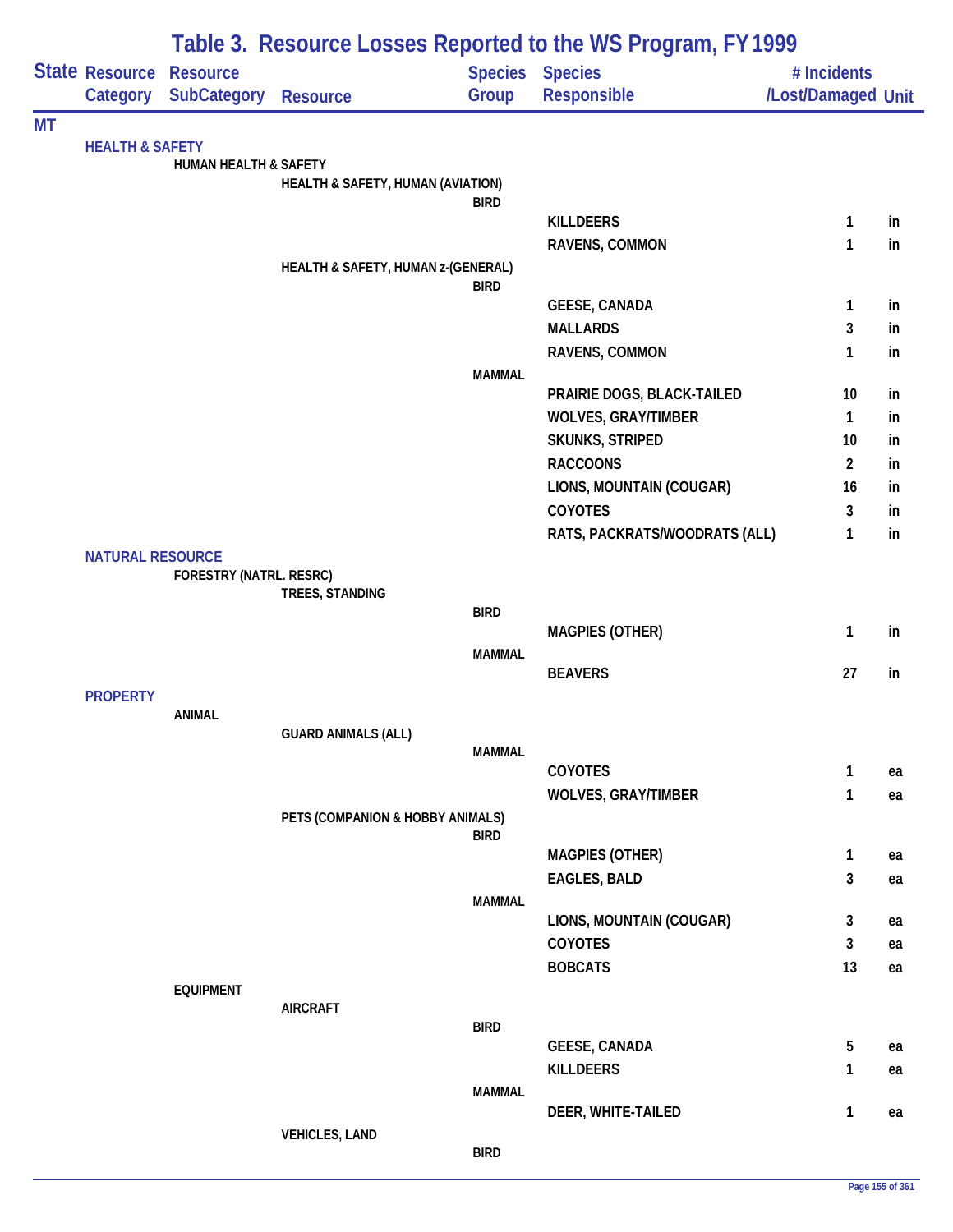|           |                                     | Table 3. Resource Losses Reported to the WS Program, FY 1999 |                                   |               |                                           |                                   |          |  |  |
|-----------|-------------------------------------|--------------------------------------------------------------|-----------------------------------|---------------|-------------------------------------------|-----------------------------------|----------|--|--|
|           | State Resource Resource<br>Category | <b>SubCategory</b>                                           | Resource                          | Group         | Species Species<br>Responsible            | # Incidents<br>/Lost/Damaged Unit |          |  |  |
| <b>MT</b> |                                     |                                                              |                                   |               |                                           |                                   |          |  |  |
|           | <b>PROPERTY</b>                     | <b>EQUIPMENT</b>                                             |                                   |               |                                           |                                   |          |  |  |
|           |                                     |                                                              | <b>VEHICLES, LAND</b>             |               |                                           |                                   |          |  |  |
|           |                                     |                                                              |                                   | <b>BIRD</b>   | SWALLOWS, BARN                            | 1                                 | ea       |  |  |
|           |                                     | <b>LANDSCAPING, TURF &amp; GARDENS</b>                       |                                   |               |                                           |                                   |          |  |  |
|           |                                     |                                                              | <b>GOLF COURSES</b>               | <b>BIRD</b>   |                                           |                                   |          |  |  |
|           |                                     |                                                              |                                   |               | <b>GEESE, CANADA</b>                      | 1                                 | in       |  |  |
|           |                                     |                                                              | TREES, STANDING & SHRUBS          |               |                                           |                                   |          |  |  |
|           |                                     |                                                              |                                   | <b>MAMMAL</b> | <b>RACCOONS</b>                           | 5                                 | in       |  |  |
|           |                                     |                                                              |                                   |               | DEER, WHITE-TAILED                        | 100                               | in       |  |  |
|           |                                     |                                                              | <b>TURF AND/OR FLOWERS</b>        |               |                                           |                                   |          |  |  |
|           |                                     |                                                              |                                   | <b>BIRD</b>   | <b>GEESE, CANADA</b>                      | 1                                 | in       |  |  |
|           |                                     |                                                              |                                   | <b>MAMMAL</b> |                                           |                                   |          |  |  |
|           |                                     |                                                              |                                   |               | RABBITS, COTTONTAIL                       | 40                                | in       |  |  |
|           |                                     |                                                              |                                   |               | SQUIRRELS, GROUND (ALL)                   | 6                                 | in       |  |  |
|           |                                     | <b>OTHER PROPERTY</b>                                        |                                   |               | MARMOTS/WOODCHUCKS (ALL)                  | 1                                 | in       |  |  |
|           |                                     |                                                              | FOOD ITEMS, HUMAN                 |               |                                           |                                   |          |  |  |
|           |                                     |                                                              |                                   | <b>MAMMAL</b> | <b>RACCOONS</b>                           | 1                                 | in       |  |  |
|           |                                     |                                                              | FOOD ITEMS, NON-HUMAN             |               |                                           |                                   |          |  |  |
|           |                                     |                                                              |                                   | <b>BIRD</b>   |                                           |                                   |          |  |  |
|           |                                     |                                                              |                                   | <b>MAMMAL</b> | <b>MAGPIES (OTHER)</b>                    | 1                                 | in       |  |  |
|           |                                     |                                                              |                                   |               | <b>BEARS, BLACK</b>                       | $\overline{2}$                    | in       |  |  |
|           |                                     |                                                              |                                   |               | <b>RACCOONS</b>                           | 6                                 | in       |  |  |
|           |                                     |                                                              | PROPERTY (GENERAL)                | <b>BIRD</b>   |                                           |                                   |          |  |  |
|           |                                     |                                                              |                                   |               | PIGEONS, FERAL (ROCK DOVE)                | 3                                 | in       |  |  |
|           |                                     |                                                              |                                   |               | MAGPIES, BLACK-BILLED                     | 3                                 | in       |  |  |
|           |                                     |                                                              |                                   | <b>MAMMAL</b> | <b>SKUNKS, STRIPED</b>                    | 3                                 | in       |  |  |
|           |                                     |                                                              |                                   |               | <b>BADGERS</b>                            | 1                                 | in       |  |  |
|           |                                     | <b>STRUCTURES</b>                                            |                                   |               |                                           |                                   |          |  |  |
|           |                                     |                                                              | <b>BUILDINGS, NON-RESIDENTIAL</b> | <b>MAMMAL</b> |                                           |                                   |          |  |  |
|           |                                     |                                                              |                                   |               | <b>BEARS, BLACK</b>                       | $\overline{2}$                    | in       |  |  |
|           |                                     |                                                              |                                   |               | <b>SKUNKS, STRIPED</b>                    | $\mathbf{1}$                      | in       |  |  |
|           |                                     |                                                              | <b>BUILDINGS, RESIDENTIAL</b>     | <b>BIRD</b>   |                                           |                                   |          |  |  |
|           |                                     |                                                              |                                   |               | <b>SWALLOWS, BARN</b>                     | $\mathbf{1}$                      | in       |  |  |
|           |                                     |                                                              |                                   |               | WOODPECKERS, PILEATED                     | 1                                 | in       |  |  |
|           |                                     |                                                              |                                   | <b>MAMMAL</b> |                                           |                                   |          |  |  |
|           |                                     |                                                              |                                   |               | <b>RACCOONS</b><br><b>SKUNKS, STRIPED</b> | 1<br>1                            | in<br>in |  |  |
|           |                                     |                                                              |                                   |               | MARMOTS/WOODCHUCKS (ALL)                  | 1                                 | in       |  |  |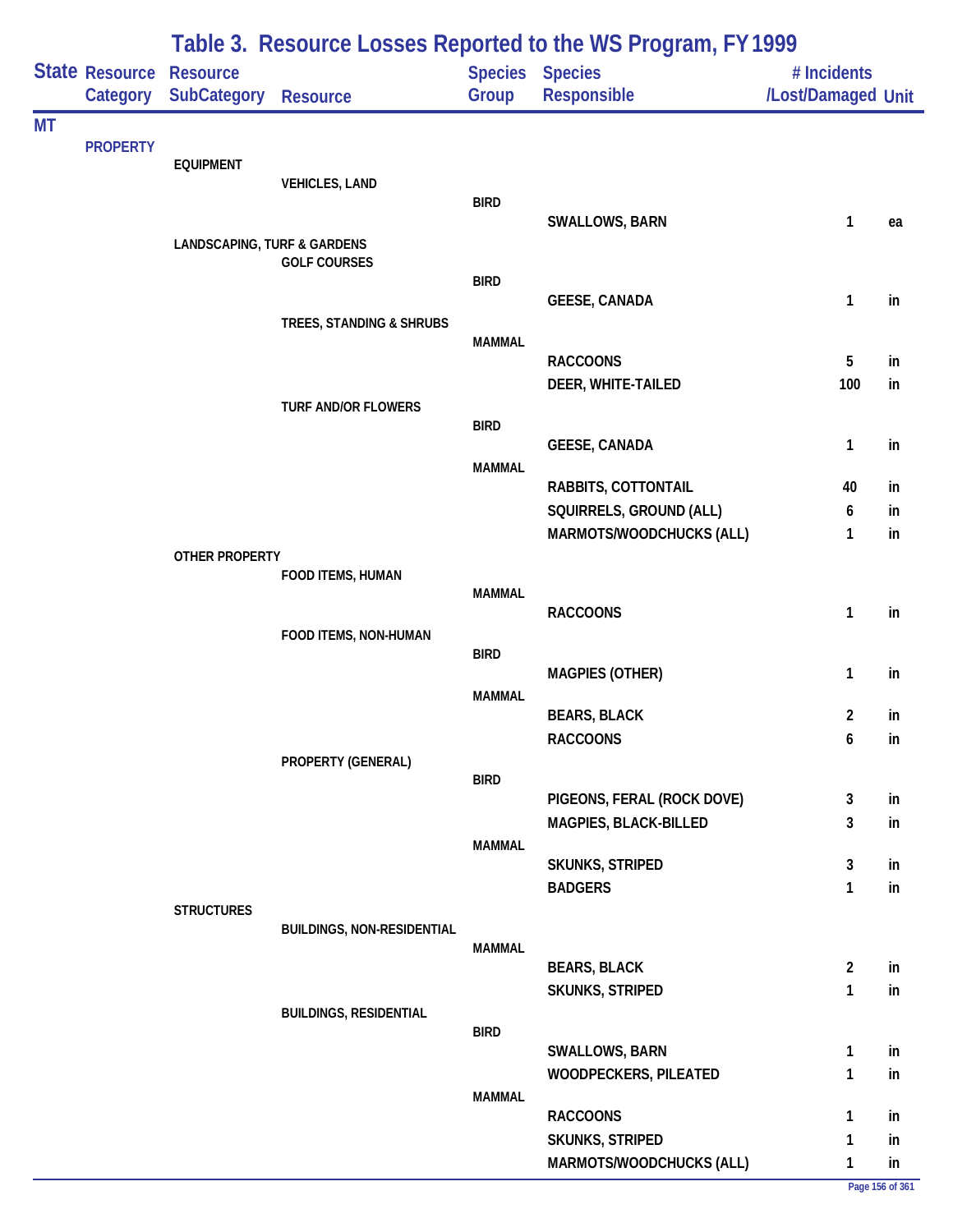|           |                                   | Table 3. Resource Losses Reported to the WS Program, FY 1999 |                                                              |               |                                              |                                   |    |  |  |
|-----------|-----------------------------------|--------------------------------------------------------------|--------------------------------------------------------------|---------------|----------------------------------------------|-----------------------------------|----|--|--|
|           | <b>State Resource</b><br>Category | <b>Resource</b><br><b>SubCategory</b>                        | Resource                                                     | Group         | <b>Species Species</b><br><b>Responsible</b> | # Incidents<br>/Lost/Damaged Unit |    |  |  |
| <b>MT</b> |                                   |                                                              |                                                              |               |                                              |                                   |    |  |  |
|           | <b>PROPERTY</b>                   | <b>STRUCTURES</b>                                            |                                                              |               |                                              |                                   |    |  |  |
|           |                                   |                                                              | <b>BUILDINGS, RESIDENTIAL</b>                                | <b>MAMMAL</b> |                                              |                                   |    |  |  |
|           |                                   |                                                              |                                                              |               | <b>BATS (ALL)</b>                            | 1                                 | in |  |  |
|           |                                   |                                                              | DIKES/DAMS/IMPOUNDMENTS                                      | <b>MAMMAL</b> |                                              |                                   |    |  |  |
|           |                                   |                                                              |                                                              |               | <b>BEAVERS</b>                               | 12                                | in |  |  |
|           |                                   |                                                              |                                                              |               | <b>BEARS, BLACK</b>                          | $\mathbf{1}$                      | in |  |  |
|           |                                   |                                                              | DITCH IRRIGATION/DRAINAGE SYSTEM                             | <b>MAMMAL</b> |                                              |                                   |    |  |  |
|           |                                   |                                                              |                                                              |               | <b>BEAVERS</b>                               | 3                                 | in |  |  |
|           |                                   |                                                              | <b>FENCES</b>                                                | <b>MAMMAL</b> |                                              |                                   |    |  |  |
|           |                                   |                                                              |                                                              |               | LIONS, MOUNTAIN (COUGAR)                     | $\overline{2}$                    | in |  |  |
|           |                                   |                                                              | <b>LANDFILLS</b>                                             | <b>BIRD</b>   |                                              |                                   |    |  |  |
|           |                                   |                                                              |                                                              |               | RAVENS, COMMON                               | $\overline{2}$                    | in |  |  |
|           |                                   |                                                              | <b>ROADS/BRIDGES</b>                                         | <b>MAMMAL</b> |                                              |                                   |    |  |  |
|           |                                   |                                                              |                                                              |               | <b>BEAVERS</b>                               | 4                                 | in |  |  |
|           |                                   |                                                              | UTILITIES, z-(OTHER)                                         | <b>BIRD</b>   |                                              |                                   |    |  |  |
|           |                                   |                                                              |                                                              |               | RAVENS, COMMON                               | 1                                 | in |  |  |
| <b>NC</b> | <b>AGRICULTURE</b>                |                                                              |                                                              |               |                                              |                                   |    |  |  |
|           |                                   | <b>AQUACULTURE</b>                                           |                                                              |               |                                              |                                   |    |  |  |
|           |                                   |                                                              | FISH, CARP, GRASS (BROOD)                                    | <b>BIRD</b>   |                                              |                                   |    |  |  |
|           |                                   |                                                              |                                                              |               | <b>GEESE, CANADA</b>                         | $\overline{2}$                    | in |  |  |
|           |                                   |                                                              | FISH, ORNAMENTAL (MARKET)                                    | <b>BIRD</b>   |                                              |                                   |    |  |  |
|           |                                   |                                                              |                                                              |               | <b>HERONS, GREAT BLUE</b>                    | $\mathbf{1}$                      | in |  |  |
|           |                                   |                                                              | <b>COMMERCIAL FORESTRY &amp; NURSERY</b><br>TREES, SEEDLINGS |               |                                              |                                   |    |  |  |
|           |                                   |                                                              |                                                              | <b>MAMMAL</b> |                                              |                                   |    |  |  |
|           |                                   |                                                              | TREES, STANDING (MIXED)                                      |               | <b>BEAVERS</b>                               | 23                                | in |  |  |
|           |                                   |                                                              |                                                              | <b>MAMMAL</b> |                                              |                                   |    |  |  |
|           |                                   |                                                              | TREES, STANDING HARDWOOD                                     |               | <b>BEAVERS</b>                               | 183                               | in |  |  |
|           |                                   |                                                              |                                                              | <b>MAMMAL</b> |                                              |                                   |    |  |  |
|           |                                   |                                                              | TREES, STANDING SOFTWOOD                                     |               | <b>BEAVERS</b>                               | 175                               | in |  |  |
|           |                                   |                                                              |                                                              | <b>MAMMAL</b> |                                              |                                   |    |  |  |
|           |                                   |                                                              |                                                              |               | <b>BEAVERS</b>                               | 4                                 | in |  |  |
|           |                                   | <b>COMMERCIAL GAME ANIMALS</b>                               | BIRDS, z-GAME (OTHER)                                        |               |                                              |                                   |    |  |  |
|           |                                   |                                                              |                                                              | <b>BIRD</b>   | HAWKS, RED-TAILED                            | 30                                | ea |  |  |
|           |                                   | <b>FIELD CROPS</b>                                           |                                                              |               |                                              |                                   |    |  |  |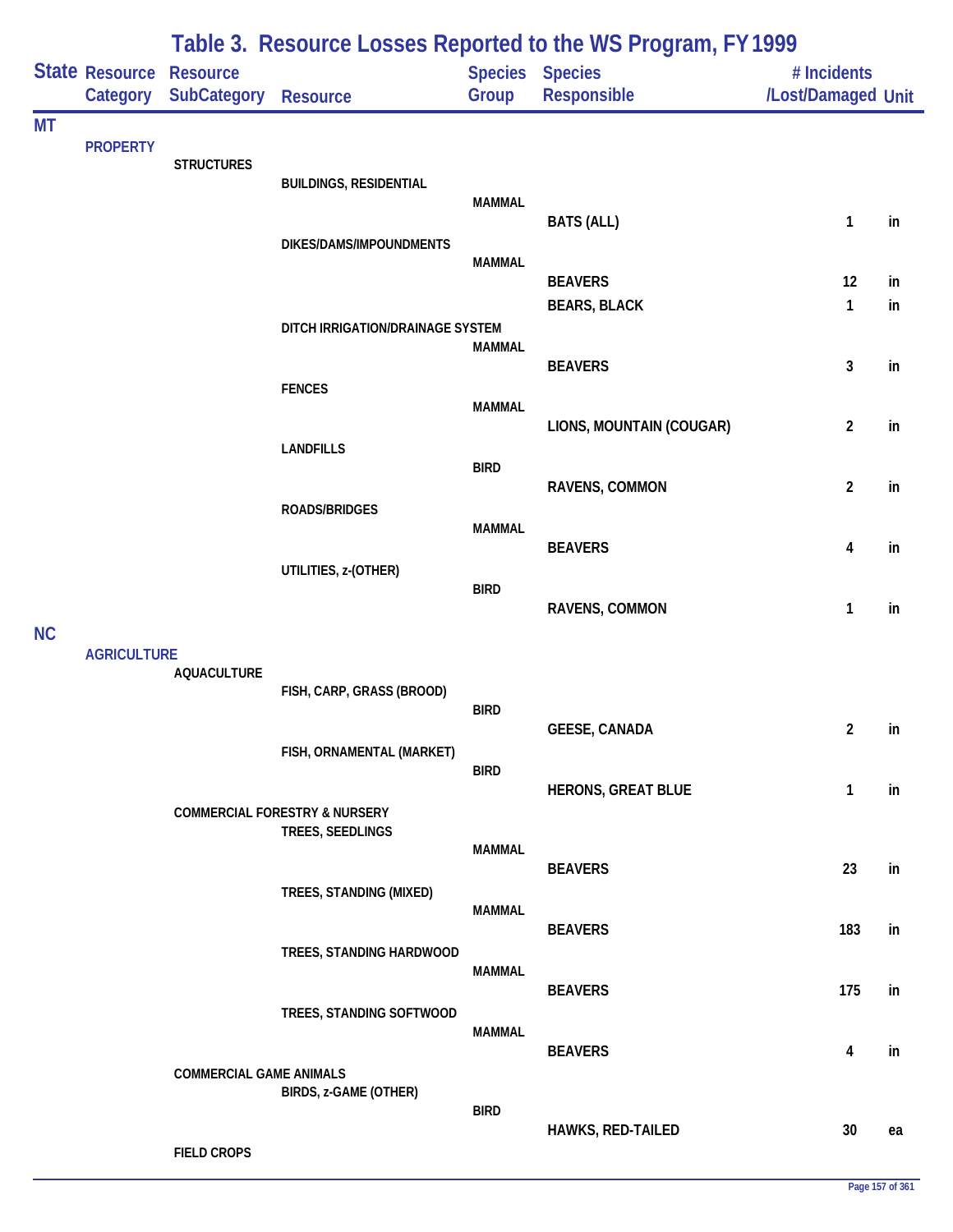|           |                            |                                | Table 3. Resource Losses Reported to the WS Program, FY 1999 |                              |                                        |                                   |          |  |  |  |
|-----------|----------------------------|--------------------------------|--------------------------------------------------------------|------------------------------|----------------------------------------|-----------------------------------|----------|--|--|--|
|           | State Resource<br>Category | <b>Resource</b><br>SubCategory | <b>Resource</b>                                              | Species Species<br>Group     | Responsible                            | # Incidents<br>/Lost/Damaged Unit |          |  |  |  |
| <b>NC</b> | <b>AGRICULTURE</b>         | <b>FIELD CROPS</b>             | <b>BEANS, SOYBEANS</b>                                       | <b>BIRD</b>                  |                                        |                                   |          |  |  |  |
|           |                            |                                |                                                              | <b>MAMMAL</b>                | <b>GEESE, CANADA</b>                   | $\overline{2}$                    | in       |  |  |  |
|           |                            |                                | COTTON                                                       |                              | <b>BEAVERS</b>                         | 17                                | in       |  |  |  |
|           |                            |                                |                                                              | <b>MAMMAL</b>                | <b>BEAVERS</b>                         | 4                                 | in       |  |  |  |
|           |                            |                                | <b>GARDENS, TRUCK</b>                                        | <b>BIRD</b>                  | <b>GEESE, CANADA</b>                   | $\mathbf{1}$                      | in       |  |  |  |
|           |                            |                                | <b>GRAINS, CORN (FIELD)</b>                                  | <b>BIRD</b>                  |                                        |                                   |          |  |  |  |
|           |                            |                                |                                                              | <b>MAMMAL</b>                | <b>GEESE, CANADA</b><br><b>BEAVERS</b> | $\mathbf{1}$<br>18                | in<br>in |  |  |  |
|           |                            |                                | <b>GRAINS, CORN (SWEET)</b>                                  | <b>BIRD</b>                  |                                        |                                   |          |  |  |  |
|           |                            |                                | <b>GRAINS, WHEAT</b>                                         |                              | <b>GEESE, CANADA</b>                   | 8                                 | in       |  |  |  |
|           |                            |                                |                                                              | <b>BIRD</b><br><b>MAMMAL</b> | <b>GEESE, CANADA</b>                   | $\overline{7}$                    | in       |  |  |  |
|           |                            |                                | GRASSES/SOD                                                  |                              | <b>BEAVERS</b>                         | 4                                 | in       |  |  |  |
|           |                            |                                |                                                              | <b>BIRD</b>                  | <b>GEESE, CANADA</b>                   | $\overline{2}$                    | in       |  |  |  |
|           |                            |                                |                                                              | <b>MAMMAL</b>                | <b>BEAVERS</b><br>MUSKRATS, z-(OTHER)  | 1<br>$\mathbf{1}$                 | in<br>in |  |  |  |
|           |                            |                                | HAYFIELDS, MIXED SPECIES                                     | <b>BIRD</b>                  | <b>GEESE, CANADA</b>                   | $\mathbf{1}$                      | in       |  |  |  |
|           |                            |                                | <b>PUMPKINS</b>                                              | <b>BIRD</b>                  | <b>GEESE, CANADA</b>                   | $\overline{2}$                    | in       |  |  |  |
|           |                            |                                | <b>TOBACCO</b>                                               | <b>MAMMAL</b>                |                                        |                                   |          |  |  |  |
|           |                            | <b>FRUITS &amp; NUTS</b>       | TREES, APPLE                                                 |                              | <b>BEAVERS</b>                         | $\mathbf{1}$                      | in       |  |  |  |
|           |                            |                                |                                                              | <b>MAMMAL</b>                | <b>BEAVERS</b>                         | $\mathbf{1}$                      | in       |  |  |  |
|           |                            |                                | TREES, CHERRY                                                | <b>MAMMAL</b>                | <b>BEAVERS</b>                         | 1                                 | in       |  |  |  |
|           |                            | <b>LIVESTOCK</b>               | CATTLE (CALVES)                                              | <b>BIRD</b>                  |                                        |                                   |          |  |  |  |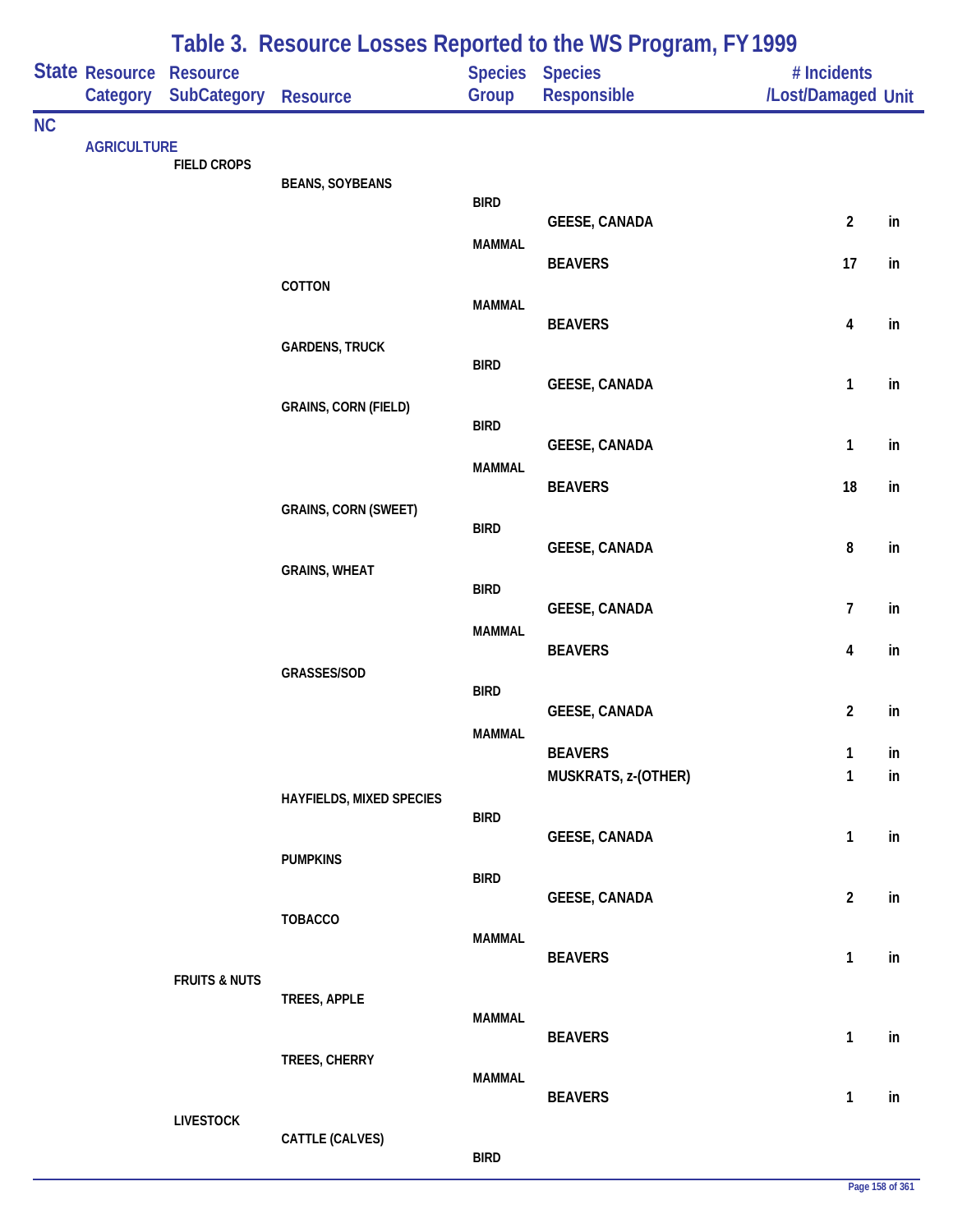|           |                            | Table 3. Resource Losses Reported to the WS Program, FY 1999 |                                               |               |                                                   |                                           |          |  |  |
|-----------|----------------------------|--------------------------------------------------------------|-----------------------------------------------|---------------|---------------------------------------------------|-------------------------------------------|----------|--|--|
|           | State Resource Resource    | Category SubCategory                                         | <b>Resource</b>                               | Group         | Species Species<br>Responsible                    | # Incidents<br>/Lost/Damaged Unit         |          |  |  |
| <b>NC</b> |                            |                                                              |                                               |               |                                                   |                                           |          |  |  |
|           | <b>AGRICULTURE</b>         | <b>LIVESTOCK</b>                                             |                                               |               |                                                   |                                           |          |  |  |
|           |                            |                                                              | CATTLE (CALVES)                               |               |                                                   |                                           |          |  |  |
|           |                            |                                                              |                                               | <b>BIRD</b>   |                                                   |                                           |          |  |  |
|           |                            |                                                              |                                               |               | <b>VULTURES, BLACK</b><br><b>VULTURES, TURKEY</b> | $\overline{\mathbf{c}}$<br>$\overline{2}$ | ea<br>ea |  |  |
|           |                            |                                                              |                                               | <b>MAMMAL</b> |                                                   |                                           |          |  |  |
|           |                            |                                                              |                                               |               | <b>BEAVERS</b>                                    | 5                                         | ea       |  |  |
|           |                            |                                                              | FOWL, CHICKENS (OTHER)                        |               |                                                   |                                           |          |  |  |
|           |                            |                                                              |                                               | <b>MAMMAL</b> | <b>BEAVERS</b>                                    | 1                                         | ea       |  |  |
|           |                            |                                                              |                                               |               | <b>WEASELS (ALL)</b>                              | 1                                         | ea       |  |  |
|           |                            | <b>RANGE/PASTURE</b>                                         |                                               |               |                                                   |                                           |          |  |  |
|           |                            |                                                              | <b>PASTURE</b>                                |               |                                                   |                                           |          |  |  |
|           |                            |                                                              |                                               | <b>BIRD</b>   | <b>GEESE, CANADA</b>                              | 4                                         | ac       |  |  |
|           |                            |                                                              |                                               | <b>MAMMAL</b> |                                                   |                                           |          |  |  |
|           |                            |                                                              |                                               |               | <b>BEAVERS</b>                                    | 60                                        | ac       |  |  |
|           |                            |                                                              |                                               |               |                                                   |                                           |          |  |  |
|           |                            | HUMAN HEALTH & SAFETY                                        | HEALTH & SAFETY, HUMAN (AVIATION)             |               |                                                   |                                           |          |  |  |
|           | <b>HEALTH &amp; SAFETY</b> |                                                              |                                               | <b>BIRD</b>   |                                                   |                                           |          |  |  |
|           |                            |                                                              |                                               |               | PIGEONS, FERAL (ROCK DOVE)                        | $\overline{2}$                            | in       |  |  |
|           |                            |                                                              | HEALTH & SAFETY, HUMAN (OTHER TRANSPORTATION) | <b>BIRD</b>   |                                                   |                                           |          |  |  |
|           |                            |                                                              |                                               |               | <b>GEESE, CANADA</b>                              | 1                                         | in       |  |  |
|           |                            |                                                              | HEALTH & SAFETY, HUMAN z-(GENERAL)            |               |                                                   |                                           |          |  |  |
|           |                            |                                                              |                                               | <b>BIRD</b>   | <b>GEESE, CANADA</b>                              | 5                                         | in       |  |  |
|           |                            |                                                              |                                               |               | PIGEONS, FERAL (ROCK DOVE)                        | 2                                         | ın       |  |  |
|           |                            |                                                              |                                               |               | <b>BLACKBIRDS, z-(MIXED SPECIES)</b>              | 1                                         | in       |  |  |
|           |                            |                                                              |                                               | <b>MAMMAL</b> |                                                   |                                           |          |  |  |
|           |                            |                                                              |                                               |               | <b>BEAVERS</b>                                    | 3                                         | in       |  |  |
|           |                            |                                                              |                                               |               | <b>RACCOONS</b>                                   | 1                                         | in       |  |  |
|           | <b>NATURAL RESOURCE</b>    | <b>FISHERIES</b>                                             |                                               |               |                                                   |                                           |          |  |  |
|           |                            |                                                              | FISH, z-(OTHER)                               |               |                                                   |                                           |          |  |  |
|           |                            |                                                              |                                               | <b>BIRD</b>   | <b>HERONS, GREAT BLUE</b>                         | $\overline{2}$                            | in       |  |  |
|           |                            | FORESTRY (NATRL. RESRC)                                      |                                               |               |                                                   |                                           |          |  |  |
|           |                            |                                                              | TREES, SEEDLINGS                              |               |                                                   |                                           |          |  |  |
|           |                            |                                                              |                                               | <b>MAMMAL</b> | <b>BEAVERS</b>                                    | 1                                         | in       |  |  |
|           |                            |                                                              | TREES, STANDING                               |               |                                                   |                                           |          |  |  |
|           |                            |                                                              |                                               | <b>MAMMAL</b> |                                                   |                                           |          |  |  |
|           |                            |                                                              |                                               |               | <b>BEAVERS</b>                                    | 56                                        | in       |  |  |
|           |                            | OTHER NATURAL RESOURCES                                      | DESIGNATED NATURAL AREAS                      |               |                                                   |                                           |          |  |  |
|           |                            |                                                              |                                               | <b>MAMMAL</b> |                                                   |                                           |          |  |  |
|           |                            |                                                              |                                               |               | <b>BEAVERS</b>                                    | 1                                         | in       |  |  |
|           |                            |                                                              | <b>STREAMS</b>                                |               |                                                   |                                           |          |  |  |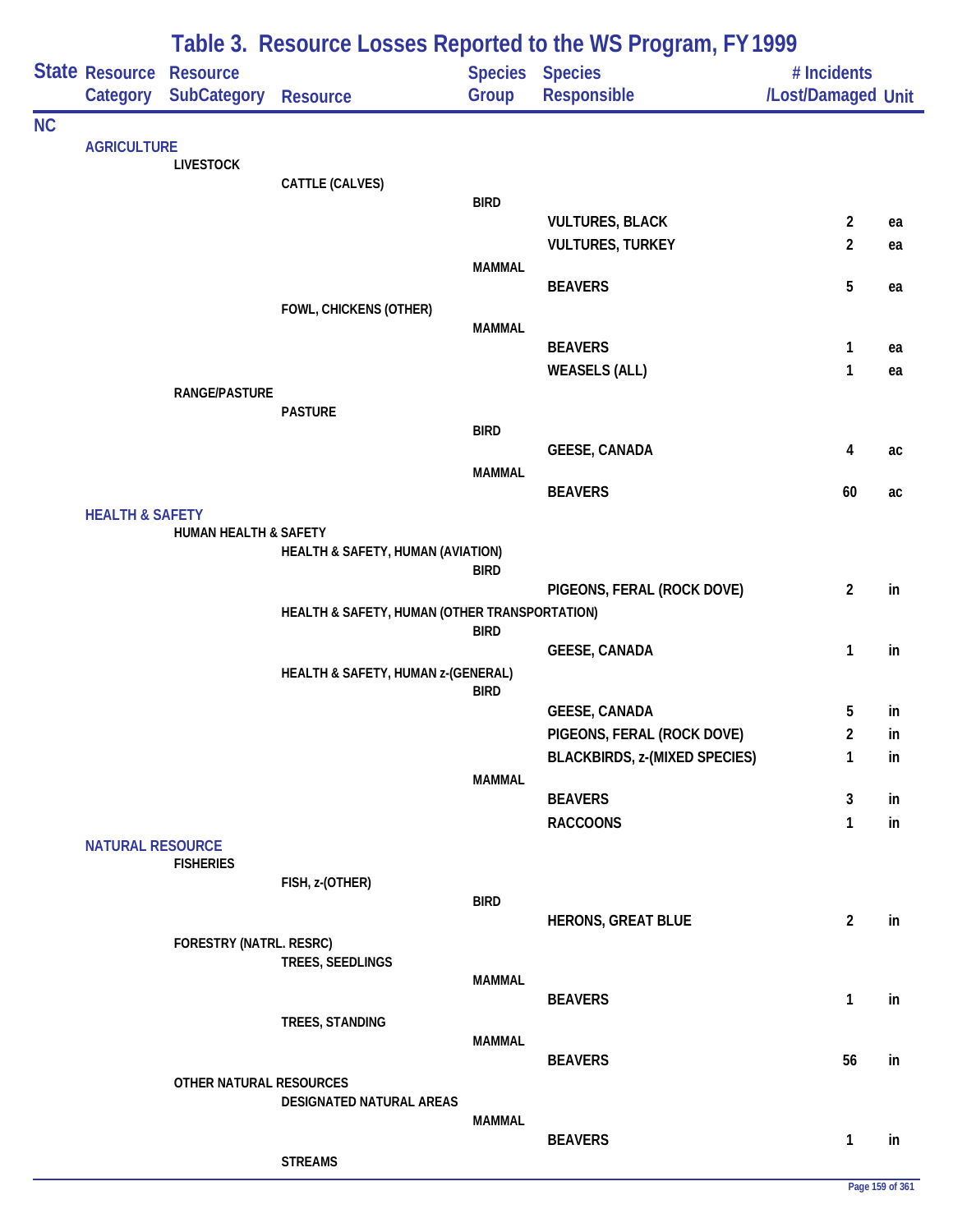|           |                                            | Table 3. Resource Losses Reported to the WS Program, FY 1999 |                                          |               |                                                 |                                   |          |  |  |
|-----------|--------------------------------------------|--------------------------------------------------------------|------------------------------------------|---------------|-------------------------------------------------|-----------------------------------|----------|--|--|
|           | <b>State Resource Resource</b><br>Category | <b>SubCategory</b>                                           | Resource                                 | Group         | <b>Species Species</b><br>Responsible           | # Incidents<br>/Lost/Damaged Unit |          |  |  |
| <b>NC</b> |                                            |                                                              |                                          |               |                                                 |                                   |          |  |  |
|           | <b>NATURAL RESOURCE</b>                    | OTHER NATURAL RESOURCES                                      |                                          |               |                                                 |                                   |          |  |  |
|           |                                            |                                                              | <b>STREAMS</b>                           | <b>MAMMAL</b> |                                                 |                                   |          |  |  |
|           |                                            |                                                              | <b>WETLANDS</b>                          |               | <b>BEAVERS</b>                                  | 100                               | mi       |  |  |
|           |                                            |                                                              |                                          | <b>MAMMAL</b> | <b>BEAVERS</b>                                  | 50                                |          |  |  |
|           | <b>PROPERTY</b>                            |                                                              |                                          |               |                                                 |                                   | ac       |  |  |
|           |                                            | <b>ANIMAL</b>                                                | PETS (COMPANION & HOBBY ANIMALS)         |               |                                                 |                                   |          |  |  |
|           |                                            |                                                              |                                          | <b>BIRD</b>   | HAWKS, RED-TAILED                               | 1                                 | ea       |  |  |
|           |                                            | <b>EQUIPMENT</b>                                             |                                          |               |                                                 |                                   |          |  |  |
|           |                                            |                                                              | <b>EQUIPMENT &amp; MACHINERY (OTHER)</b> | <b>BIRD</b>   |                                                 |                                   |          |  |  |
|           |                                            |                                                              |                                          | <b>MAMMAL</b> | PIGEONS, FERAL (ROCK DOVE)                      | 1                                 | in       |  |  |
|           |                                            |                                                              |                                          |               | <b>BEAVERS</b>                                  | $\overline{2}$                    | in       |  |  |
|           |                                            |                                                              | <b>VEHICLES, LAND</b>                    | <b>BIRD</b>   |                                                 |                                   |          |  |  |
|           |                                            |                                                              |                                          |               | <b>GEESE, CANADA</b><br><b>VULTURES, TURKEY</b> | 1<br>1                            | ea<br>ea |  |  |
|           |                                            |                                                              | <b>WATERCRAFT</b>                        |               |                                                 |                                   |          |  |  |
|           |                                            |                                                              |                                          | <b>MAMMAL</b> | <b>BEAVERS</b>                                  | $\mathbf{1}$                      | ea       |  |  |
|           |                                            | <b>LANDSCAPING, TURF &amp; GARDENS</b>                       | <b>GARDENS, VEG./FRUITS &amp; NUTS</b>   |               |                                                 |                                   |          |  |  |
|           |                                            |                                                              |                                          | <b>BIRD</b>   | <b>GEESE, CANADA</b>                            | $1 \quad$                         | in       |  |  |
|           |                                            |                                                              | <b>GOLF COURSES</b>                      |               |                                                 |                                   |          |  |  |
|           |                                            |                                                              |                                          | <b>BIRD</b>   | <b>GEESE, CANADA</b>                            | 6                                 | in       |  |  |
|           |                                            |                                                              |                                          | <b>MAMMAL</b> | <b>BEAVERS</b>                                  | $\mathbf{1}$                      | in       |  |  |
|           |                                            |                                                              | RECREATIONAL AREAS (OTHER)               |               |                                                 |                                   |          |  |  |
|           |                                            |                                                              |                                          | <b>BIRD</b>   | <b>DUCKS, DABBLING (OTHER)</b>                  | 1                                 | in       |  |  |
|           |                                            |                                                              | TREES, STANDING & SHRUBS                 | <b>MAMMAL</b> |                                                 |                                   |          |  |  |
|           |                                            |                                                              |                                          |               | <b>BEAVERS</b>                                  | 11                                | in       |  |  |
|           |                                            |                                                              | TURF AND/OR FLOWERS                      |               | SKUNKS, STRIPED                                 | $\mathbf{1}$                      | in       |  |  |
|           |                                            |                                                              |                                          | <b>BIRD</b>   | <b>GEESE, CANADA</b>                            | $\mathbf{3}$                      | in       |  |  |
|           |                                            |                                                              |                                          | <b>MAMMAL</b> |                                                 |                                   |          |  |  |
|           |                                            |                                                              | z-LANDSCAPING (OTHER)                    |               | <b>BEAVERS</b>                                  | 8                                 | in       |  |  |
|           |                                            |                                                              |                                          | <b>BIRD</b>   | COOTS, AMERICAN                                 | $\overline{2}$                    | in       |  |  |
|           |                                            |                                                              |                                          |               | <b>GEESE, CANADA</b>                            | 58                                | in       |  |  |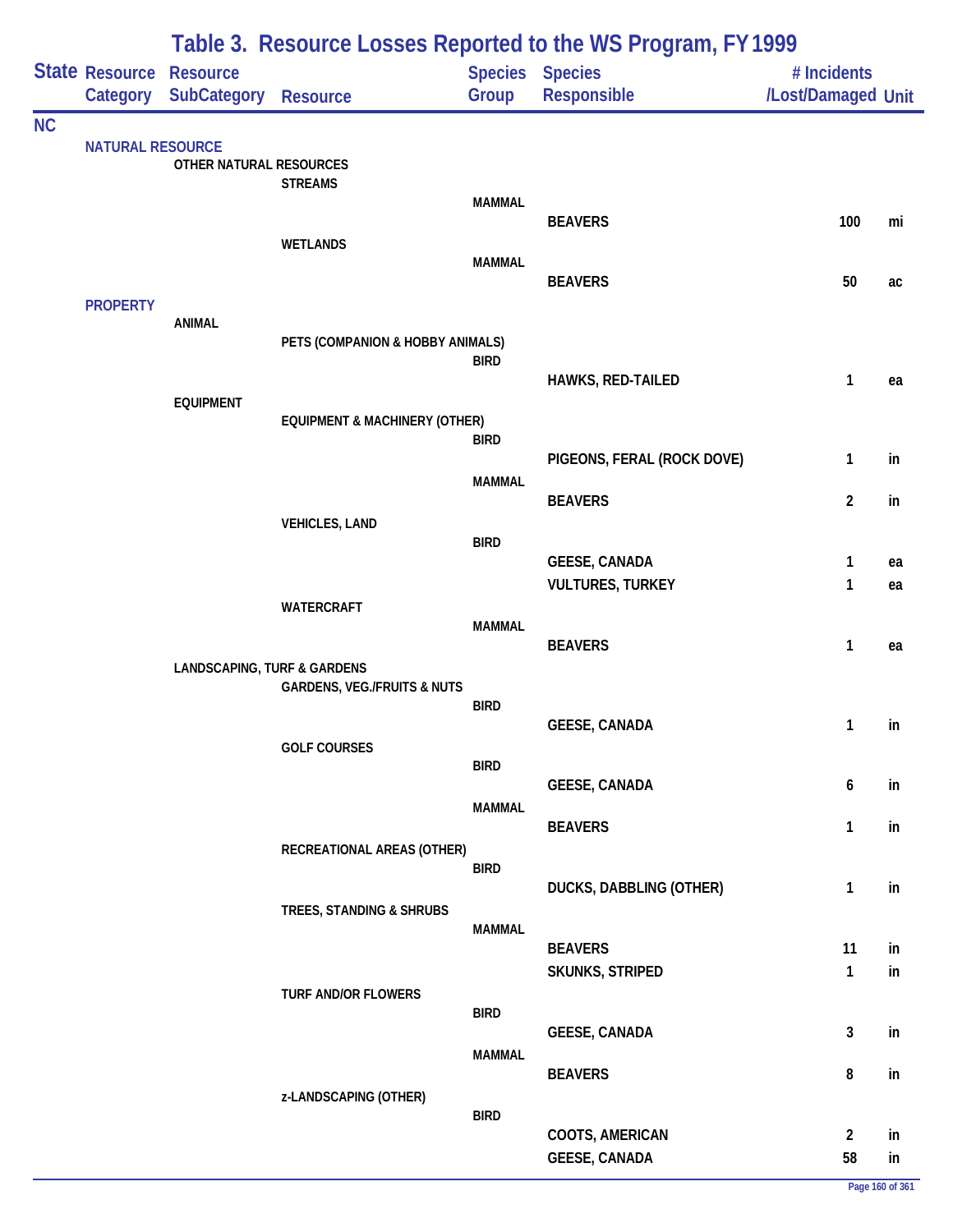|           |                       |                                        |                                   |               | Table 3. Resource Losses Reported to the WS Program, FY 1999 |                         |          |
|-----------|-----------------------|----------------------------------------|-----------------------------------|---------------|--------------------------------------------------------------|-------------------------|----------|
|           | <b>State Resource</b> | <b>Resource</b>                        |                                   |               | Species Species                                              | # Incidents             |          |
|           | Category              | <b>SubCategory</b>                     | <b>Resource</b>                   | Group         | Responsible                                                  | /Lost/Damaged Unit      |          |
| <b>NC</b> |                       |                                        |                                   |               |                                                              |                         |          |
|           | <b>PROPERTY</b>       | <b>LANDSCAPING, TURF &amp; GARDENS</b> |                                   |               |                                                              |                         |          |
|           |                       |                                        | z-LANDSCAPING (OTHER)             |               |                                                              |                         |          |
|           |                       |                                        |                                   | <b>MAMMAL</b> |                                                              |                         |          |
|           |                       |                                        |                                   |               | <b>COYOTES</b>                                               | $\mathbf{1}$            | in       |
|           |                       |                                        |                                   |               | DEER, WHITE-TAILED<br><b>BEAVERS</b>                         | $\mathbf{1}$<br>15      | in<br>in |
|           |                       | <b>OTHER PROPERTY</b>                  |                                   |               |                                                              |                         |          |
|           |                       |                                        | PROPERTY (GENERAL)                |               |                                                              |                         |          |
|           |                       |                                        |                                   | <b>BIRD</b>   |                                                              |                         |          |
|           |                       |                                        |                                   |               | <b>BLACKBIRDS, z-(MIXED SPECIES)</b>                         | $\mathbf{1}$            | in       |
|           |                       |                                        |                                   |               | <b>DUCKS, DABBLING (OTHER)</b>                               | $\overline{2}$          | in       |
|           |                       |                                        |                                   |               | <b>GEESE, CANADA</b>                                         | 5                       | in       |
|           |                       |                                        |                                   |               | <b>SWANS, MUTE</b>                                           | 1                       | in       |
|           |                       |                                        |                                   | <b>MAMMAL</b> | <b>BEAVERS</b>                                               | 38                      | in       |
|           |                       |                                        |                                   |               | MUSKRATS, z-(OTHER)                                          | $\mathbf{1}$            | in       |
|           |                       | <b>STRUCTURES</b>                      |                                   |               |                                                              |                         |          |
|           |                       |                                        | <b>BUILDINGS, NON-RESIDENTIAL</b> |               |                                                              |                         |          |
|           |                       |                                        |                                   | <b>BIRD</b>   |                                                              |                         |          |
|           |                       |                                        |                                   |               | <b>VULTURES, TURKEY</b>                                      | $\overline{2}$          | in       |
|           |                       |                                        |                                   |               | <b>GEESE, CANADA</b>                                         | $\overline{4}$          | in       |
|           |                       |                                        |                                   |               | <b>VULTURES, BLACK</b>                                       | $\overline{2}$          | in       |
|           |                       |                                        |                                   | <b>MAMMAL</b> | <b>BEAVERS</b>                                               | $\overline{\mathbf{4}}$ | in       |
|           |                       |                                        | <b>BUILDINGS, RESIDENTIAL</b>     |               |                                                              |                         |          |
|           |                       |                                        |                                   | <b>BIRD</b>   |                                                              |                         |          |
|           |                       |                                        |                                   |               | <b>GEESE, CANADA</b>                                         | 5                       | in       |
|           |                       |                                        |                                   |               | <b>VULTURES, BLACK</b>                                       | 5                       | in       |
|           |                       |                                        |                                   |               | WOODPECKERS, RED-COCKADED (T&E)                              | 1                       | in       |
|           |                       |                                        |                                   |               | WOODPECKERS, z-(OTHER)                                       | $\overline{2}$          | in       |
|           |                       |                                        |                                   |               | <b>CARDINALS, NORTHERN</b>                                   | 1                       | in       |
|           |                       |                                        | DIKES/DAMS/IMPOUNDMENTS           |               |                                                              |                         |          |
|           |                       |                                        |                                   | <b>MAMMAL</b> | <b>BEAVERS</b>                                               | 60                      | in       |
|           |                       |                                        |                                   |               | MUSKRATS, z-(OTHER)                                          | $\mathbf{1}$            | in       |
|           |                       |                                        |                                   |               | <b>NUTRIAS</b>                                               | $\mathbf{1}$            | in       |
|           |                       |                                        | DITCH IRRIGATION/DRAINAGE SYSTEM  |               |                                                              |                         |          |
|           |                       |                                        |                                   | MAMMAL        |                                                              |                         |          |
|           |                       |                                        |                                   |               | <b>BEAVERS</b>                                               | 65                      | in       |
|           |                       |                                        | ROADS/BRIDGES                     |               |                                                              |                         |          |
|           |                       |                                        |                                   | <b>MAMMAL</b> | OTTERS, RIVER                                                | $\mathbf{1}$            | in       |
|           |                       |                                        |                                   |               | <b>COYOTES</b>                                               | $\mathbf{1}$            | in       |
|           |                       |                                        |                                   |               | <b>BEAVERS</b>                                               | 586                     | in       |
|           |                       |                                        | UTILITIES, ELECTRICAL             |               |                                                              |                         |          |
|           |                       |                                        |                                   | <b>MAMMAL</b> |                                                              |                         |          |
|           |                       |                                        |                                   |               | <b>BEAVERS</b>                                               | $\overline{2}$          | in       |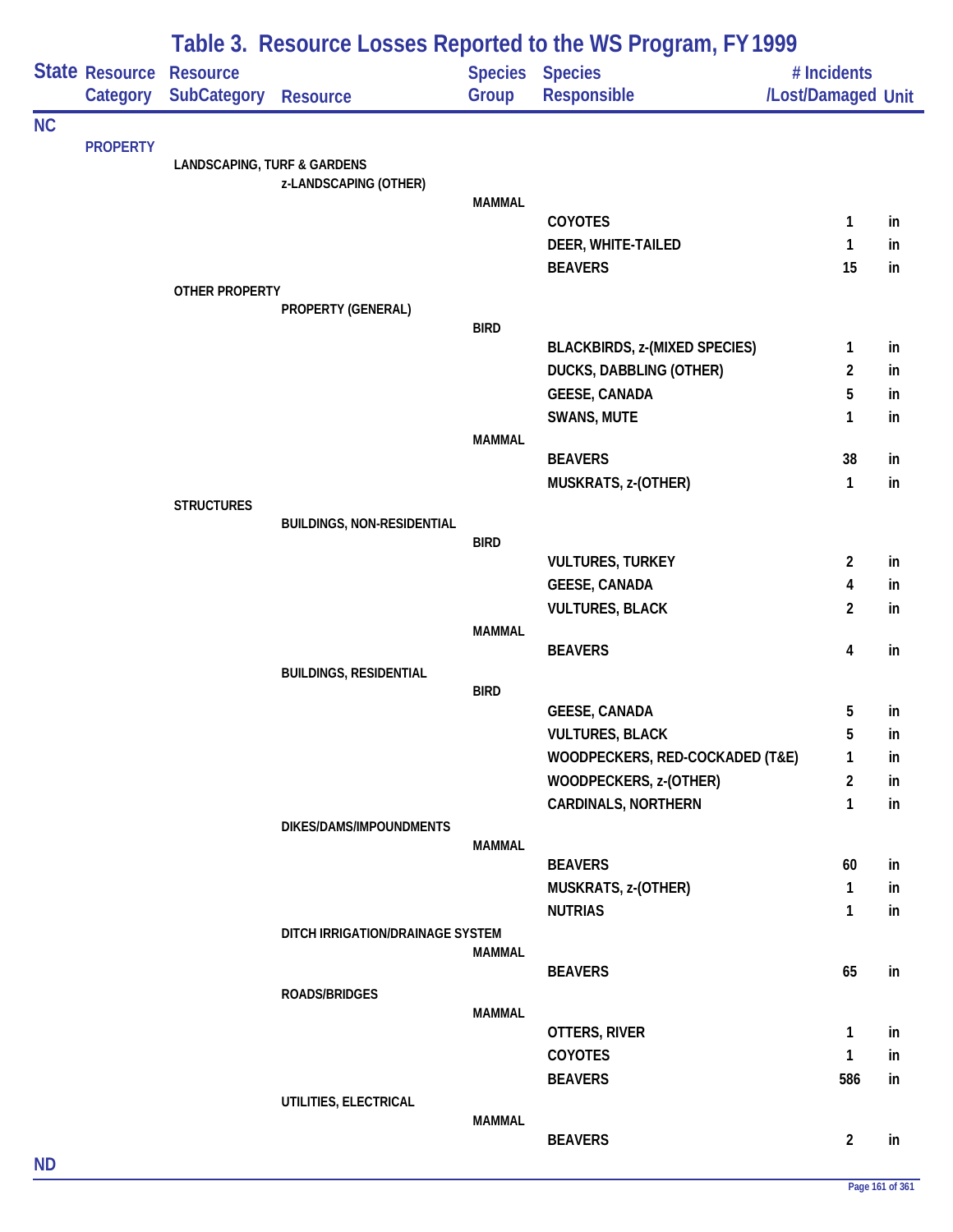|           |                                     |                                |                                          |               | Table 3. Resource Losses Reported to the WS Program, FY 1999 |                                   |          |
|-----------|-------------------------------------|--------------------------------|------------------------------------------|---------------|--------------------------------------------------------------|-----------------------------------|----------|
|           | State Resource Resource<br>Category | <b>SubCategory</b>             | <b>Resource</b>                          | Group         | Species Species<br>Responsible                               | # Incidents<br>/Lost/Damaged Unit |          |
| <b>ND</b> |                                     |                                |                                          |               |                                                              |                                   |          |
|           | <b>AGRICULTURE</b>                  |                                | <b>COMMERCIAL FORESTRY &amp; NURSERY</b> |               |                                                              |                                   |          |
|           |                                     |                                | TREES, SEEDLINGS                         |               |                                                              |                                   |          |
|           |                                     |                                |                                          | <b>MAMMAL</b> |                                                              |                                   |          |
|           |                                     |                                |                                          |               | <b>BEAVERS</b><br>DEER, WHITE-TAILED                         | 6<br>3                            | in<br>in |
|           |                                     |                                |                                          |               | GOPHERS, POCKET (ALL)                                        | 1                                 | in       |
|           |                                     |                                | TREES, STANDING (MIXED)                  |               |                                                              |                                   |          |
|           |                                     |                                |                                          | <b>MAMMAL</b> |                                                              |                                   |          |
|           |                                     |                                |                                          |               | <b>PORCUPINES</b>                                            | 1                                 | in       |
|           |                                     |                                |                                          |               | RABBITS, COTTONTAIL                                          | 1                                 | in       |
|           |                                     |                                |                                          |               | DEER, WHITE-TAILED                                           | 1                                 | in       |
|           |                                     |                                |                                          |               | <b>BEAVERS</b>                                               | 141                               | in.      |
|           |                                     |                                | TREES, STANDING HARDWOOD                 |               | SQUIRRELS, FOX                                               | 1                                 | in       |
|           |                                     |                                |                                          | <b>MAMMAL</b> |                                                              |                                   |          |
|           |                                     |                                |                                          |               | <b>BEAVERS</b>                                               | 13                                | in       |
|           |                                     |                                | TREES, STANDING SOFTWOOD                 |               |                                                              |                                   |          |
|           |                                     |                                |                                          | <b>MAMMAL</b> | DEER, WHITE-TAILED                                           | 1                                 | in       |
|           |                                     | <b>COMMERCIAL GAME ANIMALS</b> |                                          |               |                                                              |                                   |          |
|           |                                     |                                | <b>BIRDS, PHEASANT (ALL)</b>             |               |                                                              |                                   |          |
|           |                                     |                                |                                          | <b>BIRD</b>   | <b>OWLS, GREAT HORNED</b>                                    | $\mathbf{1}$                      |          |
|           |                                     |                                |                                          | <b>MAMMAL</b> |                                                              |                                   | ea       |
|           |                                     |                                |                                          |               | COYOTES                                                      | 1                                 | ea       |
|           |                                     |                                |                                          |               | <b>MINKS</b>                                                 | 18                                | ea       |
|           |                                     |                                | MAMMALS, BISON (BUFFALO)                 |               |                                                              |                                   |          |
|           |                                     |                                |                                          | MAMMAL        | COYOTES                                                      | 1                                 |          |
|           |                                     | <b>FIELD CROPS</b>             |                                          |               |                                                              |                                   | ea       |
|           |                                     |                                | <b>BEANS, PINTO</b>                      |               |                                                              |                                   |          |
|           |                                     |                                |                                          | <b>BIRD</b>   |                                                              |                                   |          |
|           |                                     |                                |                                          |               | <b>GEESE, CANADA</b>                                         | $\mathbf{1}$                      | in       |
|           |                                     |                                | <b>BEANS, SOYBEANS</b>                   | <b>BIRD</b>   |                                                              |                                   |          |
|           |                                     |                                |                                          |               | <b>GEESE, CANADA</b>                                         | 10                                | in       |
|           |                                     |                                |                                          | <b>MAMMAL</b> |                                                              |                                   |          |
|           |                                     |                                |                                          |               | <b>BEAVERS</b>                                               | 1                                 | in       |
|           |                                     |                                | BEANS, z-(OTHER)                         | <b>BIRD</b>   |                                                              |                                   |          |
|           |                                     |                                |                                          |               | <b>GEESE, CANADA</b>                                         | 3                                 | in       |
|           |                                     |                                | <b>GARDENS, TRUCK</b>                    |               |                                                              |                                   |          |
|           |                                     |                                |                                          | <b>MAMMAL</b> |                                                              |                                   |          |
|           |                                     |                                | <b>GRAINS, BARLEY</b>                    |               | <b>RACCOONS</b>                                              | 1                                 | in       |
|           |                                     |                                |                                          | <b>BIRD</b>   |                                                              |                                   |          |
|           |                                     |                                |                                          |               | <b>BLACKBIRDS, z-(MIXED SPECIES)</b>                         | 2                                 | in       |
|           |                                     |                                |                                          |               | DUCKS, DABBLING (OTHER)                                      | 43                                | in       |
|           |                                     |                                |                                          |               | <b>GEESE, CANADA</b>                                         | 19                                | in       |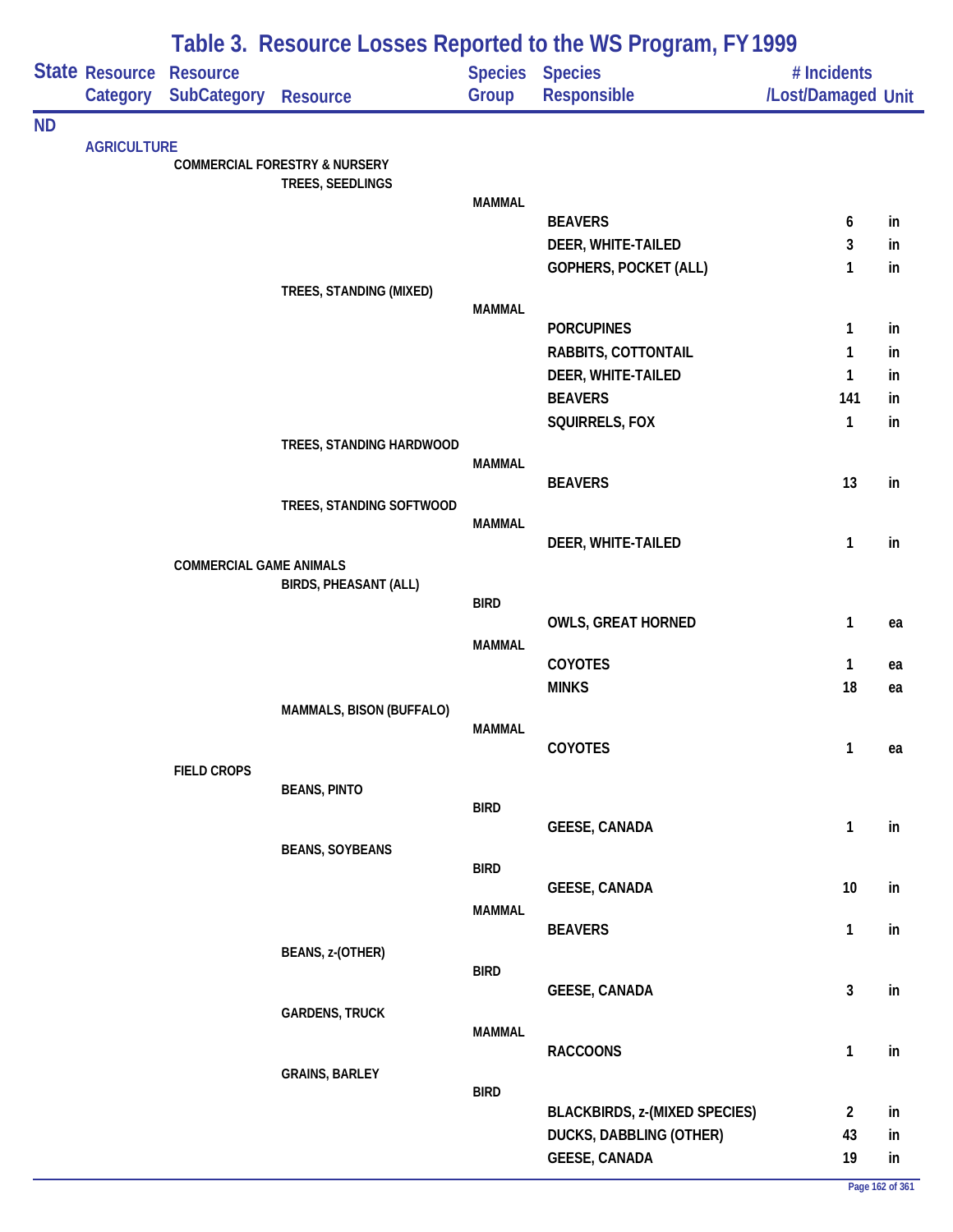|           |                                   |                                       |                             |               | Table 3. Resource Losses Reported to the WS Program, FY 1999 |                                   |          |
|-----------|-----------------------------------|---------------------------------------|-----------------------------|---------------|--------------------------------------------------------------|-----------------------------------|----------|
|           | <b>State Resource</b><br>Category | <b>Resource</b><br><b>SubCategory</b> | <b>Resource</b>             | Group         | Species Species<br>Responsible                               | # Incidents<br>/Lost/Damaged Unit |          |
| <b>ND</b> |                                   |                                       |                             |               |                                                              |                                   |          |
|           | <b>AGRICULTURE</b>                | <b>FIELD CROPS</b>                    |                             |               |                                                              |                                   |          |
|           |                                   |                                       | <b>GRAINS, CORN (FIELD)</b> |               |                                                              |                                   |          |
|           |                                   |                                       |                             | <b>BIRD</b>   | <b>BLACKBIRDS, z-(MIXED SPECIES)</b>                         | $\mathbf{1}$                      | in       |
|           |                                   |                                       |                             |               | <b>GEESE, CANADA</b>                                         | 3                                 | in       |
|           |                                   |                                       |                             | <b>MAMMAL</b> |                                                              |                                   |          |
|           |                                   |                                       |                             |               | <b>BEAVERS</b>                                               | $\overline{2}$                    | in       |
|           |                                   |                                       | <b>GRAINS, CORN (SWEET)</b> | <b>BIRD</b>   |                                                              |                                   |          |
|           |                                   |                                       |                             |               | <b>DUCKS, DABBLING (OTHER)</b>                               | $\mathbf{1}$                      | in       |
|           |                                   |                                       |                             |               | <b>GEESE, CANADA</b>                                         | 5                                 | in       |
|           |                                   |                                       |                             | <b>MAMMAL</b> |                                                              |                                   |          |
|           |                                   |                                       |                             |               | <b>RACCOONS</b>                                              | 8                                 | in       |
|           |                                   |                                       |                             |               | <b>BEAVERS</b>                                               | 3                                 | in       |
|           |                                   |                                       | <b>GRAINS, WHEAT</b>        | <b>BIRD</b>   |                                                              |                                   |          |
|           |                                   |                                       |                             |               | <b>BLACKBIRDS, z-(MIXED SPECIES)</b>                         | 3                                 | in       |
|           |                                   |                                       |                             |               | <b>DUCKS, DABBLING (OTHER)</b>                               | $\overline{1}$                    | in       |
|           |                                   |                                       |                             |               | <b>GEESE, CANADA</b>                                         | 14                                | in       |
|           |                                   |                                       |                             | <b>MAMMAL</b> | <b>BEAVERS</b>                                               | 4                                 | in       |
|           |                                   |                                       |                             |               | SQUIRRELS, GROUND (ALL)                                      | $\overline{2}$                    | in       |
|           |                                   |                                       | GRAINS, z-(OTHER)           |               |                                                              |                                   |          |
|           |                                   |                                       |                             | <b>BIRD</b>   |                                                              |                                   |          |
|           |                                   |                                       |                             |               | TURKEY, WILD (ALL)<br><b>GEESE, CANADA</b>                   | $\mathbf{1}$<br>3                 | in<br>in |
|           |                                   |                                       |                             | <b>MAMMAL</b> |                                                              |                                   |          |
|           |                                   |                                       |                             |               | <b>RACCOONS</b>                                              | 1                                 | in       |
|           |                                   |                                       | GRASSES/SOD                 |               |                                                              |                                   |          |
|           |                                   |                                       |                             | <b>BIRD</b>   | <b>GEESE, CANADA</b>                                         | $\overline{2}$                    | in       |
|           |                                   |                                       |                             | <b>MAMMAL</b> |                                                              |                                   |          |
|           |                                   |                                       |                             |               | <b>BADGERS</b>                                               | $\mathbf{1}$                      | in       |
|           |                                   |                                       |                             |               | <b>GOPHERS, POCKET (ALL)</b>                                 | 1                                 | in       |
|           |                                   |                                       |                             |               | <b>SKUNKS, STRIPED</b>                                       | 1                                 | in       |
|           |                                   |                                       |                             |               | SQUIRRELS, GROUND (ALL)                                      | 1                                 | in       |
|           |                                   |                                       | HAYFIELDS, ALFALFA          | <b>MAMMAL</b> |                                                              |                                   |          |
|           |                                   |                                       |                             |               | <b>SKUNKS, STRIPED</b>                                       | 1                                 | in       |
|           |                                   |                                       |                             |               | SQUIRRELS, GROUND (ALL)                                      | 1                                 | in       |
|           |                                   |                                       |                             |               | <b>RACCOONS</b>                                              | 1                                 | in       |
|           |                                   |                                       |                             |               | <b>GOPHERS, POCKET (ALL)</b>                                 | 106                               | in       |
|           |                                   |                                       |                             |               | <b>BEAVERS</b>                                               | $\boldsymbol{6}$                  | in       |
|           |                                   |                                       | HAYFIELDS, MIXED SPECIES    | MAMMAL        |                                                              |                                   |          |
|           |                                   |                                       |                             |               | <b>BEAVERS</b>                                               | 9                                 | in       |
|           |                                   |                                       | <b>SUNFLOWERS</b>           |               |                                                              |                                   |          |
|           |                                   |                                       |                             | <b>BIRD</b>   |                                                              |                                   |          |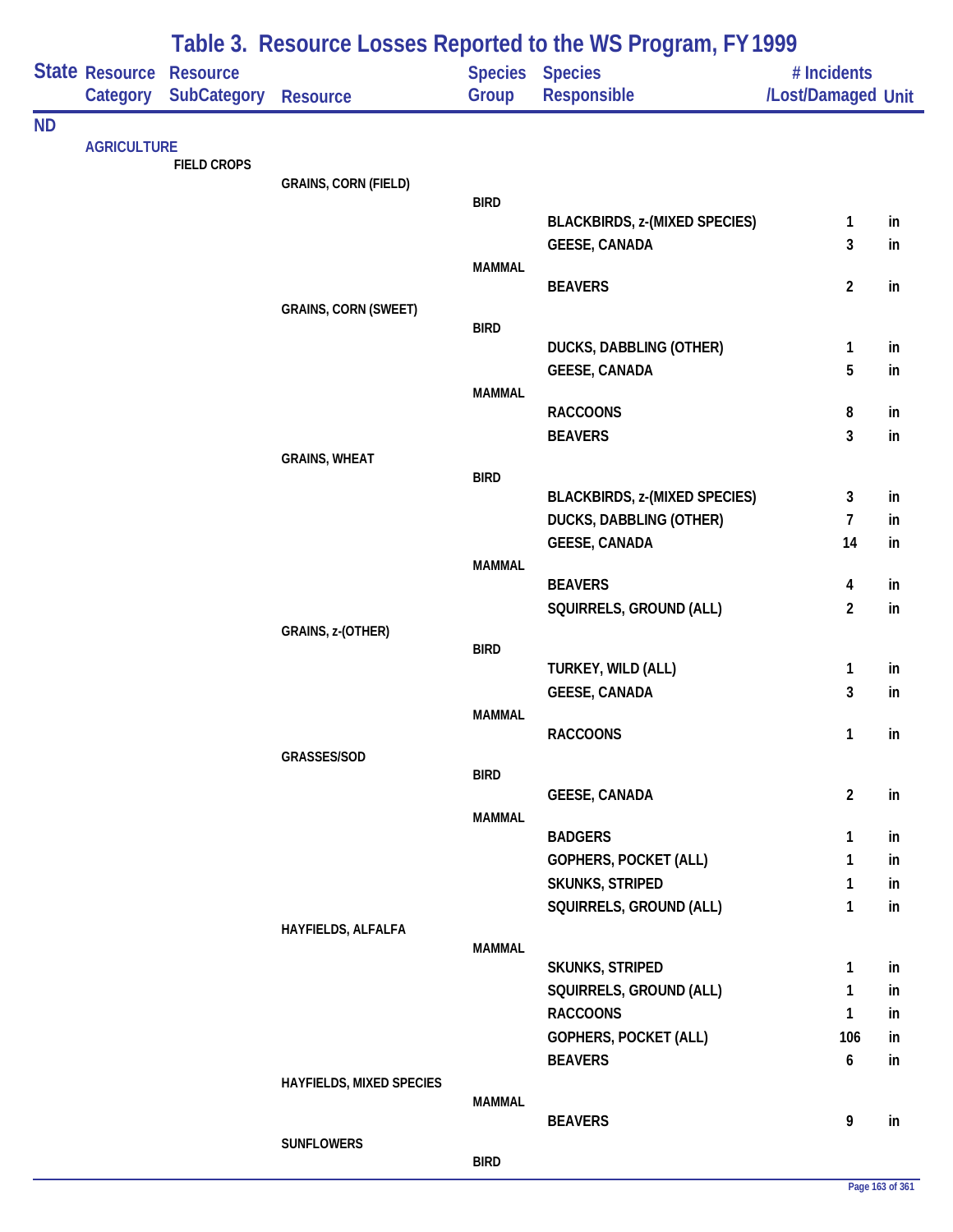|           |                                     | Table 3. Resource Losses Reported to the WS Program, FY 1999 |                               |                |                                                         |                                   |          |  |  |
|-----------|-------------------------------------|--------------------------------------------------------------|-------------------------------|----------------|---------------------------------------------------------|-----------------------------------|----------|--|--|
|           | State Resource Resource<br>Category | <b>SubCategory</b>                                           | <b>Resource</b>               | Group          | Species Species<br>Responsible                          | # Incidents<br>/Lost/Damaged Unit |          |  |  |
| <b>ND</b> |                                     |                                                              |                               |                |                                                         |                                   |          |  |  |
|           | <b>AGRICULTURE</b>                  | <b>FIELD CROPS</b>                                           |                               |                |                                                         |                                   |          |  |  |
|           |                                     |                                                              | <b>SUNFLOWERS</b>             |                |                                                         |                                   |          |  |  |
|           |                                     |                                                              |                               | <b>BIRD</b>    | <b>BLACKBIRDS, z-(MIXED SPECIES)</b>                    | 382                               | in       |  |  |
|           |                                     |                                                              |                               |                | <b>CROWS, AMERICAN</b>                                  | 1                                 | in       |  |  |
|           |                                     |                                                              |                               |                | <b>GEESE, CANADA</b>                                    | 3                                 | in       |  |  |
|           |                                     | <b>FRUITS &amp; NUTS</b>                                     |                               |                |                                                         |                                   |          |  |  |
|           |                                     |                                                              | FRUIT, z-(OTHER)              | <b>MAMMAL</b>  |                                                         |                                   |          |  |  |
|           |                                     |                                                              |                               |                | <b>BEAVERS</b>                                          | 1                                 | in       |  |  |
|           |                                     |                                                              | <b>STRAWBERRIES</b>           |                |                                                         |                                   |          |  |  |
|           |                                     |                                                              |                               | <b>BIRD</b>    |                                                         |                                   |          |  |  |
|           |                                     |                                                              |                               |                | <b>BLACKBIRDS, z-(MIXED SPECIES)</b><br>WAXWINGS, CEDAR | 1<br>1                            | in<br>in |  |  |
|           |                                     |                                                              | TREES, APPLE                  |                |                                                         |                                   |          |  |  |
|           |                                     |                                                              |                               | <b>MAMMAL</b>  |                                                         |                                   |          |  |  |
|           |                                     |                                                              |                               |                | SQUIRRELS, FOX                                          | 1                                 | in       |  |  |
|           |                                     |                                                              |                               |                | DEER, WHITE-TAILED                                      | 1                                 | in       |  |  |
|           |                                     |                                                              | TREES, z-FRUIT/NUT (OTHER)    |                | <b>BEAVERS</b>                                          | 1                                 | in       |  |  |
|           |                                     |                                                              |                               | <b>MAMMAL</b>  |                                                         |                                   |          |  |  |
|           |                                     |                                                              |                               |                | <b>PORCUPINES</b>                                       | 1                                 | in       |  |  |
|           |                                     | <b>LIVESTOCK</b>                                             |                               |                |                                                         |                                   |          |  |  |
|           |                                     |                                                              | CATTLE (ADULT)                | <b>BIRD</b>    |                                                         |                                   |          |  |  |
|           |                                     |                                                              |                               |                | SPARROWS, HOUSE/ENGLISH                                 | 2                                 | ea       |  |  |
|           |                                     |                                                              |                               | <b>MAMMAL</b>  |                                                         |                                   |          |  |  |
|           |                                     |                                                              |                               |                | COYOTES                                                 | 11                                | ea       |  |  |
|           |                                     |                                                              |                               | <b>REPTILE</b> | <b>SKUNKS, STRIPED</b>                                  | 4                                 | ea       |  |  |
|           |                                     |                                                              |                               |                | SNAKES, POISONOUS (ALL)                                 | 1                                 | ea       |  |  |
|           |                                     |                                                              | CATTLE (CALVES)               |                |                                                         |                                   |          |  |  |
|           |                                     |                                                              |                               | <b>BIRD</b>    | <b>EAGLES, BALD</b>                                     |                                   |          |  |  |
|           |                                     |                                                              |                               | <b>MAMMAL</b>  |                                                         | $\mathbf{1}$                      | ea       |  |  |
|           |                                     |                                                              |                               |                | <b>SKUNKS, STRIPED</b>                                  | 50                                | ea       |  |  |
|           |                                     |                                                              |                               |                | SQUIRRELS, GROUND (ALL)                                 | 1                                 | ea       |  |  |
|           |                                     |                                                              |                               |                | DOGS, FERAL/FREE RANGING & HYBRID                       | 1                                 | ea       |  |  |
|           |                                     |                                                              |                               |                | <b>COYOTES</b>                                          | 166                               | ea       |  |  |
|           |                                     |                                                              |                               |                | <b>WOLVES, GRAY/TIMBER</b>                              | 5                                 | ea       |  |  |
|           |                                     |                                                              | EQUINE, HORSES (ADULT)        | <b>MAMMAL</b>  |                                                         |                                   |          |  |  |
|           |                                     |                                                              |                               |                | LIONS, MOUNTAIN (COUGAR)                                | 8                                 | ea       |  |  |
|           |                                     |                                                              |                               | <b>REPTILE</b> |                                                         |                                   |          |  |  |
|           |                                     |                                                              |                               |                | SNAKES, POISONOUS (ALL)                                 | 3                                 | ea       |  |  |
|           |                                     |                                                              | <b>EQUINE, HORSES (FOALS)</b> | <b>MAMMAL</b>  |                                                         |                                   |          |  |  |
|           |                                     |                                                              |                               |                | LIONS, MOUNTAIN (COUGAR)                                | 24                                | ea       |  |  |
|           |                                     |                                                              | FOWL, CHICKENS (OTHER)        |                |                                                         |                                   |          |  |  |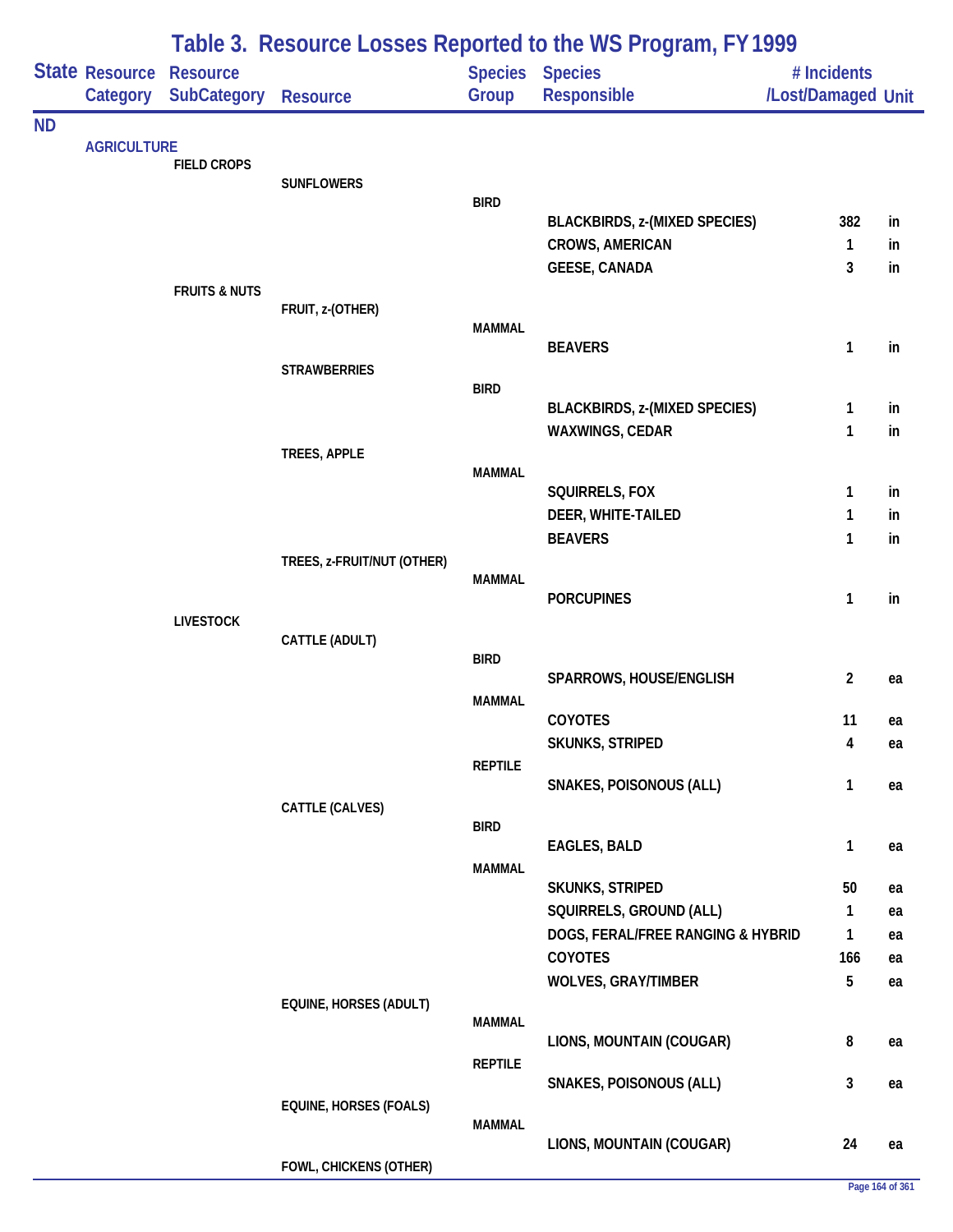|           |                    |                                                      |                          |               | Table 3. Resource Losses Reported to the WS Program, FY 1999 |                                   |          |
|-----------|--------------------|------------------------------------------------------|--------------------------|---------------|--------------------------------------------------------------|-----------------------------------|----------|
|           | Category           | <b>State Resource Resource</b><br><b>SubCategory</b> | Resource                 | Group         | <b>Species Species</b><br>Responsible                        | # Incidents<br>/Lost/Damaged Unit |          |
| <b>ND</b> |                    |                                                      |                          |               |                                                              |                                   |          |
|           | <b>AGRICULTURE</b> | <b>LIVESTOCK</b>                                     |                          |               |                                                              |                                   |          |
|           |                    |                                                      | FOWL, CHICKENS (OTHER)   |               |                                                              |                                   |          |
|           |                    |                                                      |                          | <b>MAMMAL</b> | <b>WEASELS (ALL)</b>                                         | 16                                | ea       |
|           |                    |                                                      |                          |               | COYOTES                                                      | 12                                | ea       |
|           |                    |                                                      |                          |               | FOXES, RED                                                   | 86                                | ea       |
|           |                    |                                                      |                          |               | <b>MINKS</b>                                                 | 327                               | ea       |
|           |                    |                                                      |                          |               | <b>RACCOONS</b>                                              | 189                               | ea       |
|           |                    |                                                      |                          |               | SKUNKS, STRIPED                                              | 5                                 | ea       |
|           |                    |                                                      | FOWL, DUCKS (DOMESTIC)   | <b>BIRD</b>   |                                                              |                                   |          |
|           |                    |                                                      |                          |               | <b>OWLS, GREAT HORNED</b>                                    | 1                                 | ea       |
|           |                    |                                                      |                          | <b>MAMMAL</b> |                                                              |                                   |          |
|           |                    |                                                      |                          |               | COYOTES                                                      | 39                                | ea       |
|           |                    |                                                      |                          |               | FOXES, RED                                                   | $\overline{2}$                    | ea       |
|           |                    |                                                      |                          |               | <b>RACCOONS</b>                                              | 100                               | ea       |
|           |                    |                                                      | FOWL, GEESE (DOMESTIC)   | <b>BIRD</b>   |                                                              |                                   |          |
|           |                    |                                                      |                          |               | <b>OWLS, GREAT HORNED</b>                                    | 1                                 | ea       |
|           |                    |                                                      |                          | <b>MAMMAL</b> |                                                              |                                   |          |
|           |                    |                                                      |                          |               | COYOTES                                                      | 18                                | ea       |
|           |                    |                                                      | FOWL, PEA                | <b>MAMMAL</b> |                                                              |                                   |          |
|           |                    |                                                      |                          |               | COYOTES                                                      | 1                                 | ea       |
|           |                    |                                                      | FOWL, TURKEYS (DOMESTIC) |               |                                                              |                                   |          |
|           |                    |                                                      |                          | <b>MAMMAL</b> | COYOTES                                                      | 70                                | ea       |
|           |                    |                                                      |                          |               | <b>RACCOONS</b>                                              | 8                                 | ea       |
|           |                    |                                                      | GOATS, z-(OTHER ADULTS)  |               |                                                              |                                   |          |
|           |                    |                                                      |                          | MAMMAL        |                                                              |                                   |          |
|           |                    |                                                      |                          |               | COYOTES                                                      | 1                                 | ea       |
|           |                    |                                                      | GOATS, z-(OTHER KIDS)    | <b>MAMMAL</b> |                                                              |                                   |          |
|           |                    |                                                      |                          |               | COYOTES                                                      | 1                                 | ea       |
|           |                    |                                                      | SHEEP (ADULT)            |               |                                                              |                                   |          |
|           |                    |                                                      |                          | MAMMAL        | DOGS, FERAL/FREE RANGING & HYBRID                            | $\mathbf{1}$                      | ea       |
|           |                    |                                                      |                          |               | COYOTES                                                      | 110                               | ea       |
|           |                    |                                                      | <b>SHEEP (LAMBS)</b>     |               |                                                              |                                   |          |
|           |                    |                                                      |                          | <b>MAMMAL</b> |                                                              |                                   |          |
|           |                    |                                                      |                          |               | CATS, FERAL/FREE RANGING                                     | 1                                 | ea       |
|           |                    |                                                      |                          |               | COYOTES                                                      | 411                               | ea       |
|           |                    |                                                      |                          |               | DOGS, FERAL/FREE RANGING & HYBRID<br><b>RACCOONS</b>         | 10 <sup>°</sup><br>11             | ea<br>ea |
|           |                    | <b>OTHER</b>                                         |                          |               |                                                              |                                   |          |
|           |                    |                                                      | FEED, LIVESTOCK          |               |                                                              |                                   |          |
|           |                    |                                                      |                          | <b>BIRD</b>   | SPARROWS, HOUSE/ENGLISH                                      | 3                                 | in       |
|           |                    |                                                      |                          |               |                                                              |                                   |          |

**Page 165 of 361**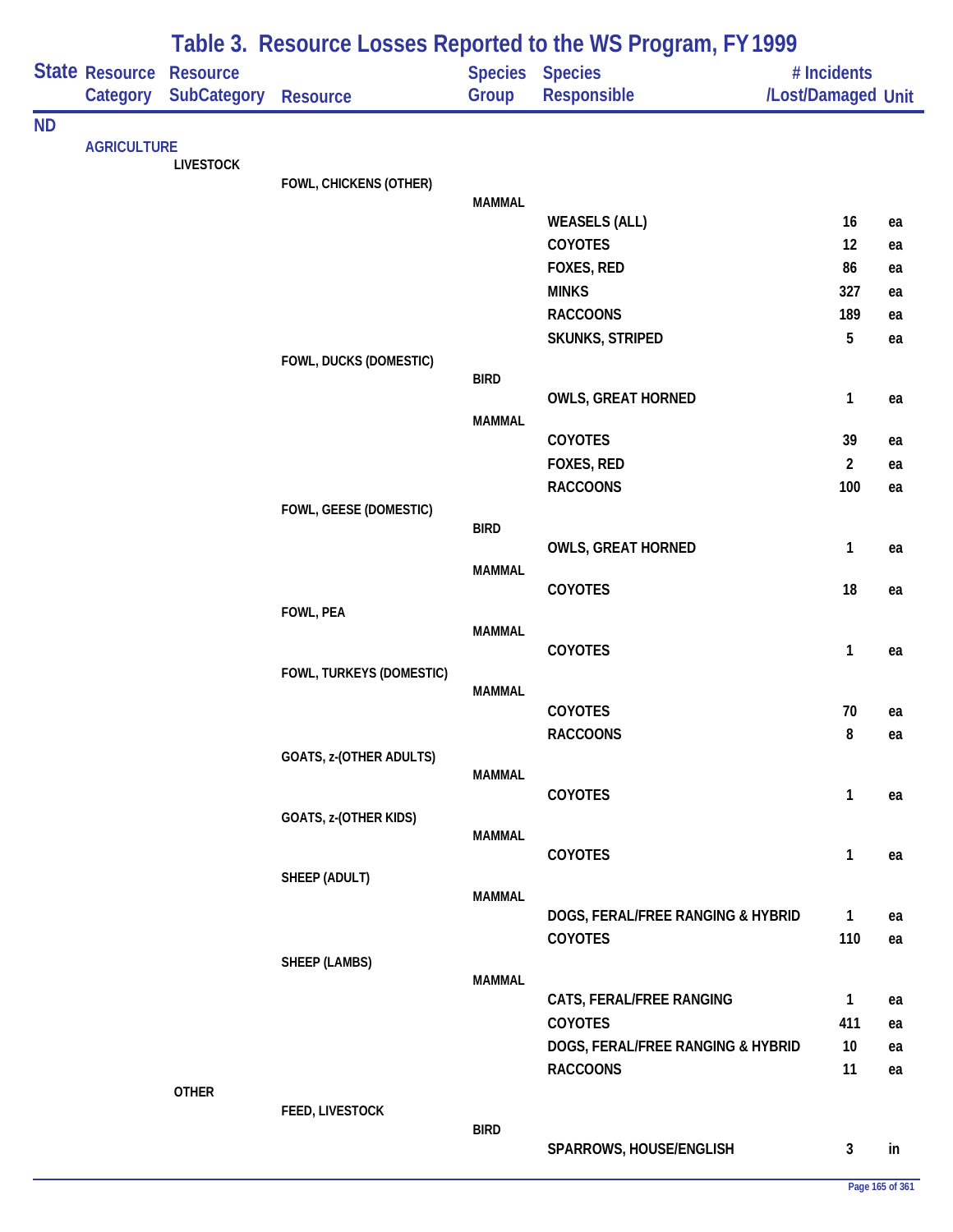|           |                            | Table 3. Resource Losses Reported to the WS Program, FY 1999 |                                      |               |                                      |                                   |    |  |  |
|-----------|----------------------------|--------------------------------------------------------------|--------------------------------------|---------------|--------------------------------------|-----------------------------------|----|--|--|
|           | State Resource<br>Category | <b>Resource</b><br><b>SubCategory Resource</b>               |                                      | Group         | Species Species<br>Responsible       | # Incidents<br>/Lost/Damaged Unit |    |  |  |
| <b>ND</b> |                            |                                                              |                                      |               |                                      |                                   |    |  |  |
|           | <b>AGRICULTURE</b>         | <b>OTHER</b>                                                 |                                      |               |                                      |                                   |    |  |  |
|           |                            |                                                              | FEED, LIVESTOCK                      |               |                                      |                                   |    |  |  |
|           |                            |                                                              |                                      | <b>BIRD</b>   |                                      |                                   |    |  |  |
|           |                            |                                                              |                                      |               | TURKEY, WILD (ALL)                   | 1                                 | in |  |  |
|           |                            |                                                              |                                      | <b>MAMMAL</b> | DEER, WHITE-TAILED                   | 4                                 | in |  |  |
|           |                            |                                                              |                                      |               | SQUIRRELS, GROUND (ALL)              | 1                                 | in |  |  |
|           |                            |                                                              |                                      |               | RATS, NORWAY                         | 1                                 | in |  |  |
|           |                            |                                                              |                                      |               | <b>RACCOONS</b>                      | 6                                 | in |  |  |
|           |                            |                                                              | <b>GRAIN, STORED (NON-LIVESTOCK)</b> |               |                                      |                                   |    |  |  |
|           |                            |                                                              |                                      | <b>MAMMAL</b> |                                      |                                   |    |  |  |
|           |                            |                                                              |                                      |               | <b>RACCOONS</b>                      | 1                                 | in |  |  |
|           |                            |                                                              |                                      |               | <b>SKUNKS, STRIPED</b>               | $\overline{c}$                    | in |  |  |
|           |                            |                                                              | <b>SILAGE</b>                        |               |                                      |                                   |    |  |  |
|           |                            |                                                              |                                      | <b>MAMMAL</b> | <b>RACCOONS</b>                      | 3                                 | in |  |  |
|           |                            | RANGE/PASTURE                                                |                                      |               |                                      |                                   |    |  |  |
|           |                            |                                                              | <b>PASTURE</b>                       |               |                                      |                                   |    |  |  |
|           |                            |                                                              |                                      | <b>MAMMAL</b> |                                      |                                   |    |  |  |
|           |                            |                                                              |                                      |               | SQUIRRELS, GROUND (ALL)              | 3                                 | ac |  |  |
|           |                            |                                                              |                                      |               | <b>BADGERS</b>                       | 1                                 | ac |  |  |
|           |                            |                                                              |                                      |               | <b>BEAVERS</b>                       | 22                                | ac |  |  |
|           |                            |                                                              |                                      |               | PRAIRIE DOGS, BLACK-TAILED           | 713                               | ac |  |  |
|           |                            |                                                              |                                      |               | <b>SKUNKS, STRIPED</b>               | 1                                 | ac |  |  |
|           |                            |                                                              | RANGELAND                            | <b>MAMMAL</b> |                                      |                                   |    |  |  |
|           |                            |                                                              |                                      |               | <b>BADGERS</b>                       | 1                                 | ac |  |  |
|           |                            |                                                              |                                      |               | <b>BEAVERS</b>                       | 2                                 | ac |  |  |
|           | <b>HEALTH &amp; SAFETY</b> |                                                              |                                      |               |                                      |                                   |    |  |  |
|           |                            | <b>HUMAN HEALTH &amp; SAFETY</b>                             |                                      |               |                                      |                                   |    |  |  |
|           |                            |                                                              | HEALTH & SAFETY, HUMAN (AVIATION)    | <b>BIRD</b>   |                                      |                                   |    |  |  |
|           |                            |                                                              |                                      |               | <b>GEESE, CANADA</b>                 | 1                                 | in |  |  |
|           |                            |                                                              |                                      |               | <b>GULLS, FRANKLIN'S</b>             | 1                                 | in |  |  |
|           |                            |                                                              |                                      | <b>MAMMAL</b> |                                      |                                   |    |  |  |
|           |                            |                                                              |                                      |               | DEER, WHITE-TAILED                   | 4                                 | in |  |  |
|           |                            |                                                              |                                      |               | GOPHERS, POCKET (ALL)                | 1                                 | in |  |  |
|           |                            |                                                              |                                      |               | RABBITS, z-(OTHER)                   | 1                                 | in |  |  |
|           |                            |                                                              | HEALTH & SAFETY, HUMAN z-(GENERAL)   |               |                                      |                                   |    |  |  |
|           |                            |                                                              |                                      | <b>BIRD</b>   | <b>OWLS, EASTERN SCREECH</b>         | 3                                 | in |  |  |
|           |                            |                                                              |                                      |               | <b>SWALLOWS, BARN</b>                | 1                                 | in |  |  |
|           |                            |                                                              |                                      |               | SWALLOWS, TREE                       | 1                                 | in |  |  |
|           |                            |                                                              |                                      |               | CROWS, AMERICAN                      | 1                                 | in |  |  |
|           |                            |                                                              |                                      |               | <b>BLACKBIRDS, z-(MIXED SPECIES)</b> | 4                                 | in |  |  |
|           |                            |                                                              |                                      |               | PIGEONS, FERAL (ROCK DOVE)           | 2                                 | in |  |  |
|           |                            |                                                              |                                      |               | <b>OWLS, GREAT HORNED</b>            | 4                                 | in |  |  |
|           |                            |                                                              |                                      | <b>MAMMAL</b> |                                      |                                   |    |  |  |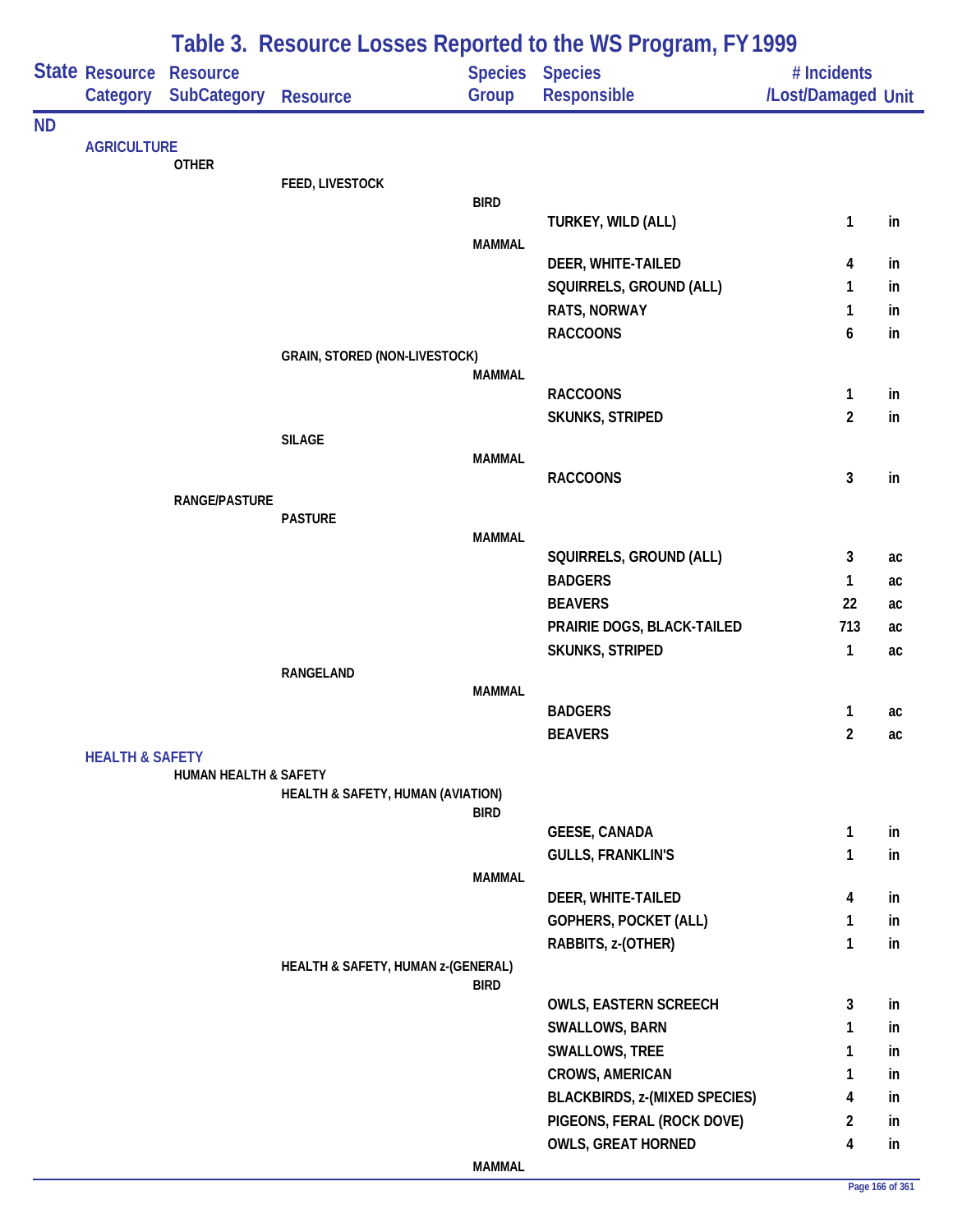|           |                            | Table 3. Resource Losses Reported to the WS Program, FY 1999 |                                    |                |                                       |                                   |    |  |  |
|-----------|----------------------------|--------------------------------------------------------------|------------------------------------|----------------|---------------------------------------|-----------------------------------|----|--|--|
|           | State Resource<br>Category | <b>Resource</b><br><b>SubCategory</b>                        | <b>Resource</b>                    | Group          | <b>Species Species</b><br>Responsible | # Incidents<br>/Lost/Damaged Unit |    |  |  |
| <b>ND</b> |                            |                                                              |                                    |                |                                       |                                   |    |  |  |
|           | <b>HEALTH &amp; SAFETY</b> |                                                              |                                    |                |                                       |                                   |    |  |  |
|           |                            | <b>HUMAN HEALTH &amp; SAFETY</b>                             | HEALTH & SAFETY, HUMAN z-(GENERAL) |                |                                       |                                   |    |  |  |
|           |                            |                                                              |                                    | <b>MAMMAL</b>  |                                       |                                   |    |  |  |
|           |                            |                                                              |                                    |                | FOXES, RED                            | $\overline{2}$                    | in |  |  |
|           |                            |                                                              |                                    |                | <b>WOLVES, GRAY/TIMBER</b>            | 1                                 | in |  |  |
|           |                            |                                                              |                                    |                | SQUIRRELS, GROUND (ALL)               | 1                                 | in |  |  |
|           |                            |                                                              |                                    |                | <b>SKUNKS, STRIPED</b>                | 90                                | in |  |  |
|           |                            |                                                              |                                    |                | RATS, NORWAY                          | 1                                 | in |  |  |
|           |                            |                                                              |                                    |                | <b>RACCOONS</b>                       | 3                                 | in |  |  |
|           |                            |                                                              |                                    |                | MARMOTS/WOODCHUCKS (ALL)              | 1                                 | in |  |  |
|           |                            |                                                              |                                    |                | DEER, WHITE-TAILED                    | 2                                 | in |  |  |
|           |                            |                                                              |                                    |                | <b>COYOTES</b>                        | 3                                 | in |  |  |
|           |                            |                                                              |                                    |                | CATS, FERAL/FREE RANGING              | 3                                 | in |  |  |
|           |                            |                                                              |                                    |                | <b>BATS (ALL)</b>                     | 6                                 | in |  |  |
|           |                            |                                                              |                                    |                | <b>BADGERS</b>                        | $\overline{c}$                    | in |  |  |
|           |                            |                                                              |                                    |                | <b>PORCUPINES</b>                     | $\mathbf{1}$                      | in |  |  |
|           |                            |                                                              |                                    | <b>REPTILE</b> |                                       |                                   |    |  |  |
|           |                            |                                                              |                                    |                | SNAKES, NON-POISONOUS (OTHER)         | 5                                 | in |  |  |
|           |                            |                                                              |                                    |                | SNAKES, POISONOUS (ALL)               | 1                                 | in |  |  |
|           | <b>NATURAL RESOURCE</b>    | FORESTRY (NATRL. RESRC)                                      |                                    |                |                                       |                                   |    |  |  |
|           |                            |                                                              | TREES, STANDING                    |                |                                       |                                   |    |  |  |
|           |                            |                                                              |                                    | <b>MAMMAL</b>  |                                       |                                   |    |  |  |
|           |                            |                                                              |                                    |                | <b>BEAVERS</b>                        | 80                                | in |  |  |
|           |                            | <b>WILDLIFE</b>                                              |                                    |                |                                       |                                   |    |  |  |
|           |                            |                                                              | BIRDS, DUCKS, WILD (OTHER)         | MAMMAL         |                                       |                                   |    |  |  |
|           |                            |                                                              |                                    |                | <b>RACCOONS</b>                       | 10                                | ea |  |  |
|           |                            |                                                              |                                    |                | <b>MINKS</b>                          | 11                                | ea |  |  |
|           |                            |                                                              | <b>BIRDS, PHEASANT (ALL)</b>       |                |                                       |                                   |    |  |  |
|           |                            |                                                              |                                    | <b>MAMMAL</b>  |                                       |                                   |    |  |  |
|           |                            |                                                              |                                    |                | COYOTES                               | $\mathbf{1}$                      | ea |  |  |
|           |                            |                                                              | BIRDS, UPLAND GAME (OTHER)         |                |                                       |                                   |    |  |  |
|           |                            |                                                              |                                    | <b>MAMMAL</b>  | COYOTES                               | 1                                 | ea |  |  |
|           |                            |                                                              |                                    |                | <b>MINKS</b>                          | 8                                 | ea |  |  |
|           |                            |                                                              | BIRDS, WATERFOWL (OTHER)           |                |                                       |                                   |    |  |  |
|           |                            |                                                              |                                    | <b>MAMMAL</b>  |                                       |                                   |    |  |  |
|           |                            |                                                              |                                    |                | <b>MINKS</b>                          | 1                                 | ea |  |  |
|           |                            |                                                              |                                    |                | <b>RACCOONS</b>                       | $\boldsymbol{2}$                  | ea |  |  |
|           |                            |                                                              | BIRDS, z-(OTHER)                   |                |                                       |                                   |    |  |  |
|           |                            |                                                              |                                    | <b>MAMMAL</b>  |                                       |                                   |    |  |  |
|           |                            |                                                              |                                    |                | COYOTES                               | $\overline{\mathbf{4}}$           | ea |  |  |
|           | <b>PROPERTY</b>            | <b>ANIMAL</b>                                                |                                    |                |                                       |                                   |    |  |  |
|           |                            |                                                              | <b>GUARD ANIMALS (ALL)</b>         |                |                                       |                                   |    |  |  |
|           |                            |                                                              |                                    | <b>MAMMAL</b>  |                                       |                                   |    |  |  |
|           |                            |                                                              |                                    |                | COYOTES                               | $\mathbf{1}$                      | ea |  |  |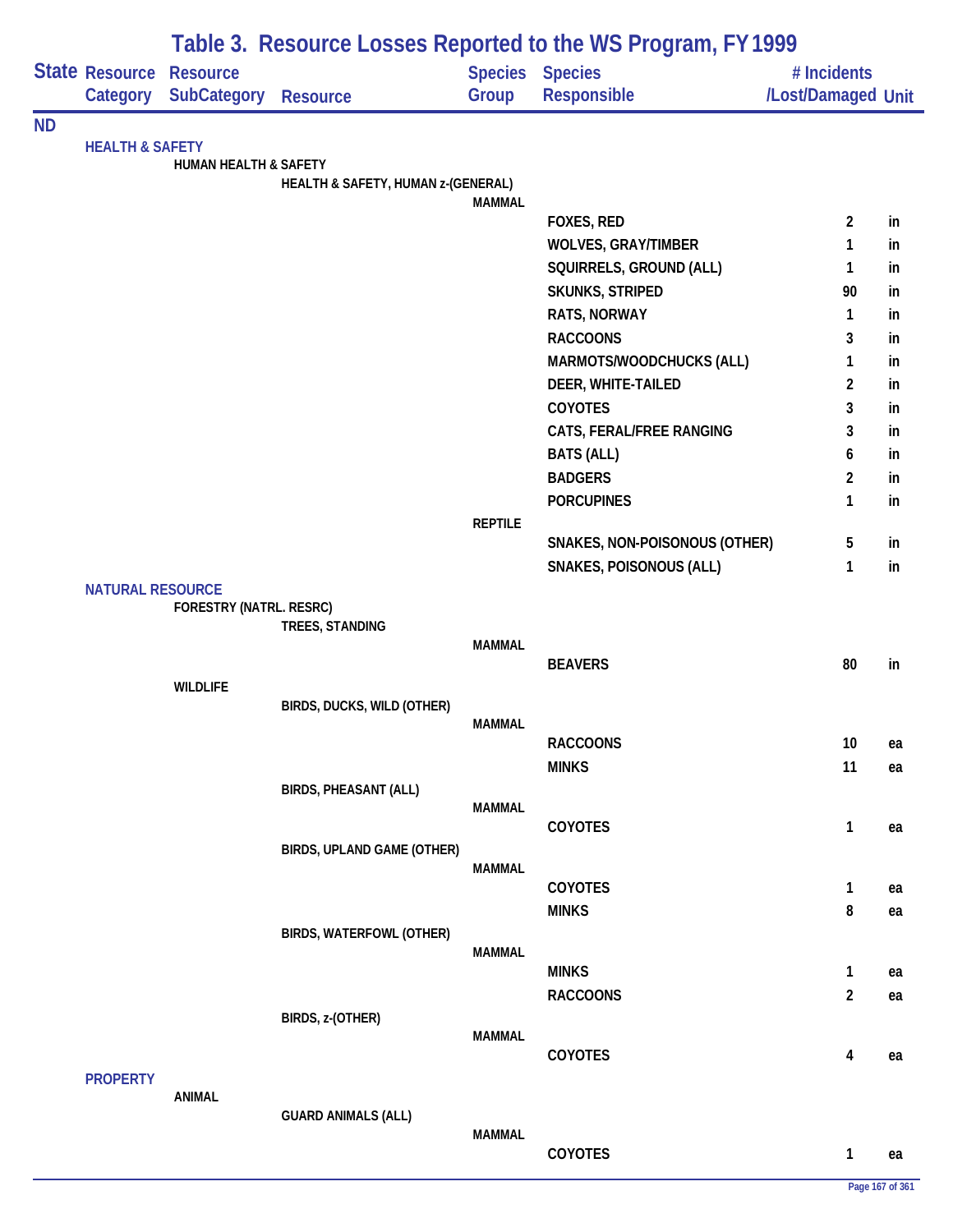|           |                 | Table 3. Resource Losses Reported to the WS Program, FY1999 |                                        |                |                                   |                    |    |  |  |
|-----------|-----------------|-------------------------------------------------------------|----------------------------------------|----------------|-----------------------------------|--------------------|----|--|--|
|           | State Resource  | <b>Resource</b>                                             |                                        | <b>Species</b> | <b>Species</b>                    | # Incidents        |    |  |  |
|           | Category        | <b>SubCategory</b>                                          | <b>Resource</b>                        | Group          | Responsible                       | /Lost/Damaged Unit |    |  |  |
| <b>ND</b> |                 |                                                             |                                        |                |                                   |                    |    |  |  |
|           | <b>PROPERTY</b> | <b>ANIMAL</b>                                               |                                        |                |                                   |                    |    |  |  |
|           |                 |                                                             | PETS (COMPANION & HOBBY ANIMALS)       |                |                                   |                    |    |  |  |
|           |                 |                                                             |                                        | <b>BIRD</b>    |                                   |                    |    |  |  |
|           |                 |                                                             |                                        |                | <b>OWLS, GREAT HORNED</b>         | 1                  | ea |  |  |
|           |                 |                                                             |                                        | <b>MAMMAL</b>  | DOGS, FERAL/FREE RANGING & HYBRID | 1                  | ea |  |  |
|           |                 |                                                             |                                        |                | FOXES, RED                        | $\overline{2}$     | ea |  |  |
|           |                 |                                                             |                                        |                | <b>SKUNKS, STRIPED</b>            | 13                 | ea |  |  |
|           |                 |                                                             |                                        |                | COYOTES                           | 20                 | ea |  |  |
|           |                 |                                                             |                                        | <b>REPTILE</b> |                                   |                    |    |  |  |
|           |                 |                                                             |                                        |                | <b>SNAKES, POISONOUS (ALL)</b>    | 1                  | ea |  |  |
|           |                 | <b>EQUIPMENT</b>                                            |                                        |                |                                   |                    |    |  |  |
|           |                 |                                                             | <b>AIRCRAFT</b>                        | <b>BIRD</b>    |                                   |                    |    |  |  |
|           |                 |                                                             |                                        |                | SWALLOWS, TREE                    | 1                  | ea |  |  |
|           |                 | <b>LANDSCAPING, TURF &amp; GARDENS</b>                      |                                        |                |                                   |                    |    |  |  |
|           |                 |                                                             | <b>GARDENS, VEG./FRUITS &amp; NUTS</b> | <b>MAMMAL</b>  |                                   |                    |    |  |  |
|           |                 |                                                             |                                        |                | <b>RACCOONS</b>                   | 1                  | in |  |  |
|           |                 |                                                             |                                        |                | RABBITS, COTTONTAIL               | 8                  | in |  |  |
|           |                 |                                                             |                                        |                | GOPHERS, POCKET (ALL)             | 2                  | in |  |  |
|           |                 |                                                             |                                        |                | DEER, WHITE-TAILED                | 1                  | in |  |  |
|           |                 |                                                             |                                        |                | MARMOTS/WOODCHUCKS (ALL)          | $\overline{2}$     | in |  |  |
|           |                 |                                                             | <b>GOLF COURSES</b>                    |                |                                   |                    |    |  |  |
|           |                 |                                                             |                                        | <b>BIRD</b>    | <b>GEESE, CANADA</b>              | 1                  | in |  |  |
|           |                 |                                                             |                                        | <b>MAMMAL</b>  |                                   |                    |    |  |  |
|           |                 |                                                             |                                        |                | <b>BADGERS</b>                    | $\mathbf{1}$       | in |  |  |
|           |                 |                                                             |                                        |                | <b>BEAVERS</b>                    | 1                  | in |  |  |
|           |                 |                                                             |                                        |                | GOPHERS, POCKET (ALL)             | 1                  | in |  |  |
|           |                 |                                                             |                                        |                | SQUIRRELS, GROUND (ALL)           | 1                  | in |  |  |
|           |                 |                                                             | TREES, STANDING & SHRUBS               |                |                                   |                    |    |  |  |
|           |                 |                                                             |                                        | <b>MAMMAL</b>  | <b>PORCUPINES</b>                 | 1                  | in |  |  |
|           |                 |                                                             |                                        |                | RATS, PACKRATS/WOODRATS (ALL)     | 1                  | in |  |  |
|           |                 |                                                             |                                        |                | HARES, JACKRABBITS (ALL)          | $\overline{a}$     | in |  |  |
|           |                 |                                                             |                                        |                | <b>BEAVERS</b>                    | 1                  | in |  |  |
|           |                 |                                                             |                                        |                | SQUIRRELS, FOX                    | $\overline{2}$     | in |  |  |
|           |                 |                                                             | <b>TURF AND/OR FLOWERS</b>             |                |                                   |                    |    |  |  |
|           |                 |                                                             |                                        | <b>BIRD</b>    |                                   |                    |    |  |  |
|           |                 |                                                             |                                        | <b>MAMMAL</b>  | <b>GEESE, CANADA</b>              | $\overline{2}$     | in |  |  |
|           |                 |                                                             |                                        |                | SQUIRRELS, GROUND (ALL)           | 5                  | in |  |  |
|           |                 |                                                             |                                        |                | <b>BADGERS</b>                    | 3                  | in |  |  |
|           |                 |                                                             |                                        |                | <b>BEAVERS</b>                    | $\overline{a}$     | in |  |  |
|           |                 |                                                             |                                        |                | <b>GOPHERS, POCKET (ALL)</b>      | 11                 | in |  |  |
|           |                 |                                                             |                                        |                | HARES, JACKRABBITS (ALL)          | $\overline{2}$     | in |  |  |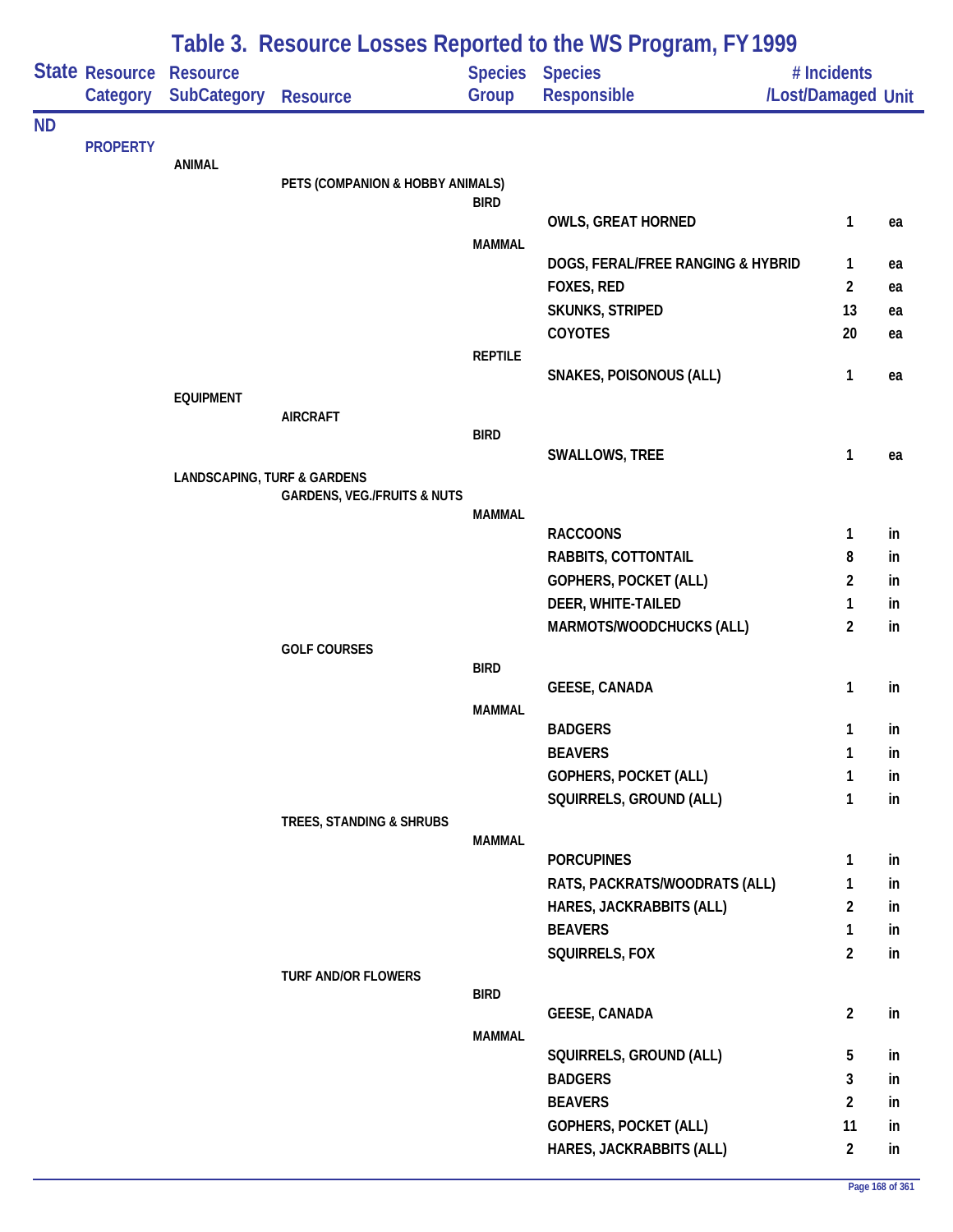|           |                            | Table 3. Resource Losses Reported to the WS Program, FY 1999 |                                   |                |                                              |                                   |           |  |  |
|-----------|----------------------------|--------------------------------------------------------------|-----------------------------------|----------------|----------------------------------------------|-----------------------------------|-----------|--|--|
|           | State Resource<br>Category | <b>Resource</b><br><b>SubCategory</b>                        | <b>Resource</b>                   | Group          | <b>Species Species</b><br><b>Responsible</b> | # Incidents<br>/Lost/Damaged Unit |           |  |  |
| <b>ND</b> |                            |                                                              |                                   |                |                                              |                                   |           |  |  |
|           | <b>PROPERTY</b>            | <b>LANDSCAPING, TURF &amp; GARDENS</b>                       |                                   |                |                                              |                                   |           |  |  |
|           |                            |                                                              | <b>TURF AND/OR FLOWERS</b>        |                |                                              |                                   |           |  |  |
|           |                            |                                                              |                                   | <b>MAMMAL</b>  |                                              |                                   |           |  |  |
|           |                            |                                                              |                                   |                | MARMOTS/WOODCHUCKS (ALL)                     | 3                                 | in        |  |  |
|           |                            |                                                              |                                   |                | <b>MOLES (ALL)</b><br>RABBITS, COTTONTAIL    | $\overline{2}$<br>3               | in.<br>in |  |  |
|           |                            |                                                              |                                   |                | <b>SKUNKS, STRIPED</b>                       | 1                                 | in        |  |  |
|           |                            | OTHER PROPERTY                                               |                                   |                |                                              |                                   |           |  |  |
|           |                            |                                                              | <b>CLOTHING</b>                   |                |                                              |                                   |           |  |  |
|           |                            |                                                              |                                   | <b>MAMMAL</b>  |                                              |                                   |           |  |  |
|           |                            |                                                              | FOOD ITEMS, NON-HUMAN             |                | <b>BATS (ALL)</b>                            | $\mathbf{1}$                      | in        |  |  |
|           |                            |                                                              |                                   | <b>MAMMAL</b>  |                                              |                                   |           |  |  |
|           |                            |                                                              |                                   |                | <b>RACCOONS</b>                              | $\overline{2}$                    | in        |  |  |
|           |                            |                                                              |                                   |                | DEER, WHITE-TAILED                           | 1                                 | in        |  |  |
|           |                            |                                                              | PROPERTY (GENERAL)                |                |                                              |                                   |           |  |  |
|           |                            |                                                              |                                   | <b>BIRD</b>    | <b>BLACKBIRDS, z-(MIXED SPECIES)</b>         | 1                                 | in        |  |  |
|           |                            |                                                              |                                   |                | CROWS, AMERICAN                              | $\overline{2}$                    | in        |  |  |
|           |                            |                                                              |                                   |                | PIGEONS, FERAL (ROCK DOVE)                   | $\overline{2}$                    | in        |  |  |
|           |                            |                                                              |                                   |                | TURKEY, WILD (ALL)                           | $\overline{2}$                    | in        |  |  |
|           |                            |                                                              |                                   |                | WOODPECKERS, z-(OTHER)                       | 1                                 | in        |  |  |
|           |                            |                                                              |                                   | <b>MAMMAL</b>  |                                              |                                   |           |  |  |
|           |                            |                                                              |                                   |                | <b>GOPHERS, POCKET (ALL)</b>                 | 1                                 | in        |  |  |
|           |                            |                                                              |                                   |                | SQUIRRELS, GROUND (ALL)                      | $\overline{2}$                    | in        |  |  |
|           |                            |                                                              |                                   |                | SQUIRRELS, FOX                               | 3                                 | in        |  |  |
|           |                            |                                                              |                                   |                | SKUNKS, STRIPED<br><b>RACCOONS</b>           | 13<br>12                          | in        |  |  |
|           |                            |                                                              |                                   |                | RABBITS, COTTONTAIL                          | 1                                 | in<br>in  |  |  |
|           |                            |                                                              |                                   |                | MARMOTS/WOODCHUCKS (ALL)                     | $\overline{2}$                    | in        |  |  |
|           |                            |                                                              |                                   |                | CATS, FERAL/FREE RANGING                     | 3                                 | in        |  |  |
|           |                            |                                                              |                                   |                | <b>BEAVERS</b>                               | 37                                | in        |  |  |
|           |                            |                                                              |                                   |                | PRAIRIE DOGS, BLACK-TAILED                   | 3                                 | in        |  |  |
|           |                            |                                                              |                                   | <b>REPTILE</b> |                                              |                                   |           |  |  |
|           |                            |                                                              |                                   |                | SNAKES, NON-POISONOUS (OTHER)                | $\overline{4}$                    | in        |  |  |
|           |                            | <b>STRUCTURES</b>                                            | AIRPORT RUNWAYS/TAXIWAYS          |                |                                              |                                   |           |  |  |
|           |                            |                                                              |                                   | <b>MAMMAL</b>  |                                              |                                   |           |  |  |
|           |                            |                                                              |                                   |                | <b>BADGERS</b>                               | $\mathbf{1}$                      | in        |  |  |
|           |                            |                                                              | <b>BUILDINGS, NON-RESIDENTIAL</b> |                |                                              |                                   |           |  |  |
|           |                            |                                                              |                                   | <b>BIRD</b>    | WOODPECKERS, z-(OTHER)                       | 3                                 | in        |  |  |
|           |                            |                                                              |                                   |                | SPARROWS, HOUSE/ENGLISH                      | $\mathbf{1}$                      | in        |  |  |
|           |                            |                                                              |                                   |                | PIGEONS, FERAL (ROCK DOVE)                   | $\overline{2}$                    | in        |  |  |
|           |                            |                                                              |                                   |                | <b>CROWS, AMERICAN</b>                       | $\overline{2}$                    | in        |  |  |
|           |                            |                                                              |                                   | <b>MAMMAL</b>  |                                              |                                   |           |  |  |
|           |                            |                                                              |                                   |                | <b>SKUNKS, STRIPED</b>                       | 9                                 | in        |  |  |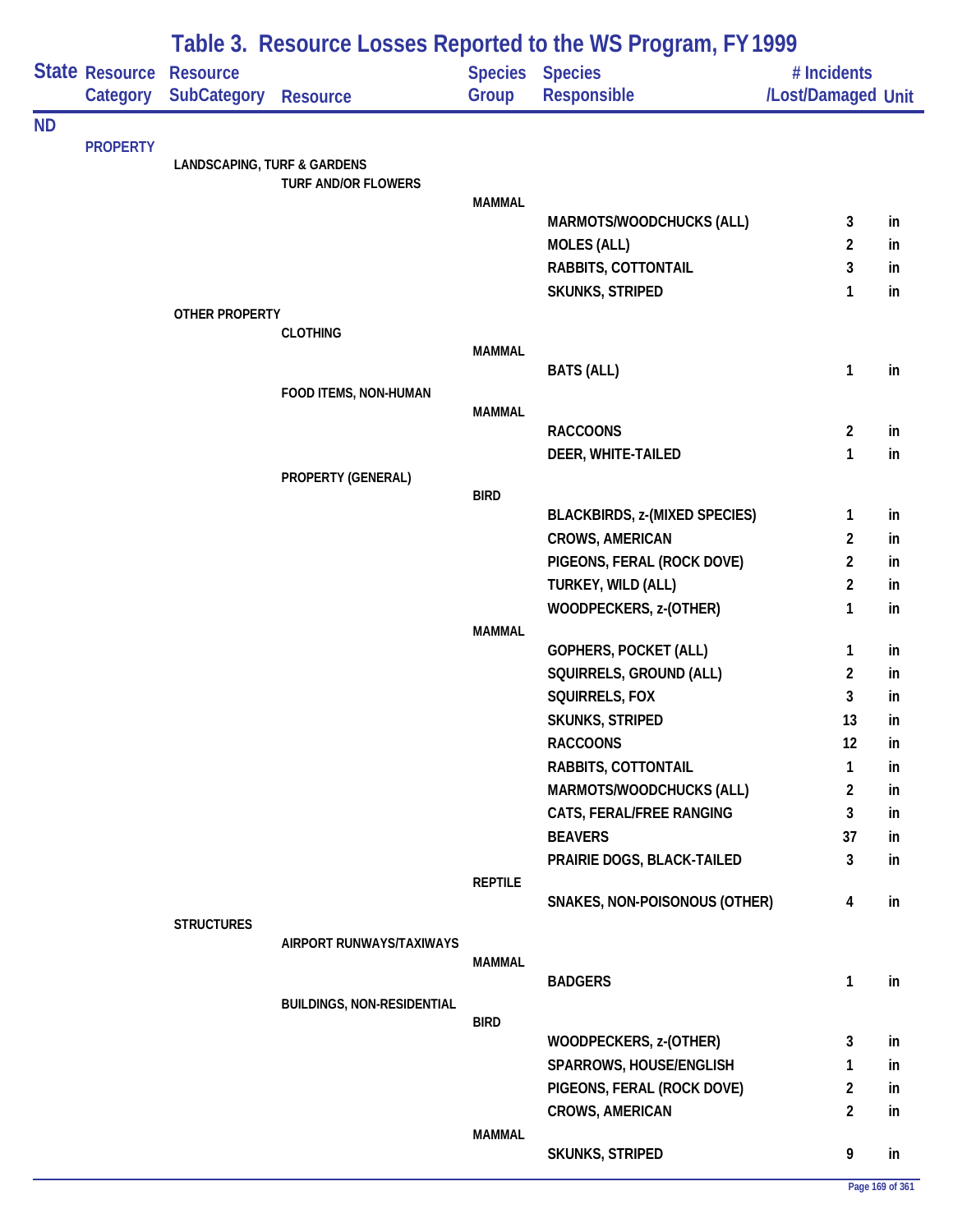|           |                            | Table 3. Resource Losses Reported to the WS Program, FY 1999 |                                   |                |                                              |                                   |    |  |  |
|-----------|----------------------------|--------------------------------------------------------------|-----------------------------------|----------------|----------------------------------------------|-----------------------------------|----|--|--|
|           | State Resource<br>Category | <b>Resource</b><br><b>SubCategory</b>                        | <b>Resource</b>                   | Group          | <b>Species Species</b><br><b>Responsible</b> | # Incidents<br>/Lost/Damaged Unit |    |  |  |
| <b>ND</b> |                            |                                                              |                                   |                |                                              |                                   |    |  |  |
|           | <b>PROPERTY</b>            | <b>STRUCTURES</b>                                            |                                   |                |                                              |                                   |    |  |  |
|           |                            |                                                              | <b>BUILDINGS, NON-RESIDENTIAL</b> |                |                                              |                                   |    |  |  |
|           |                            |                                                              |                                   | <b>MAMMAL</b>  |                                              |                                   |    |  |  |
|           |                            |                                                              |                                   |                | SQUIRRELS, FOX                               | $\overline{a}$                    | in |  |  |
|           |                            |                                                              |                                   |                | <b>RATS, NORWAY</b>                          | $\overline{2}$                    | in |  |  |
|           |                            |                                                              |                                   |                | <b>RACCOONS</b>                              | 97                                | in |  |  |
|           |                            |                                                              |                                   |                | MUSKRATS, z-(OTHER)                          | 3                                 | in |  |  |
|           |                            |                                                              |                                   |                | MARMOTS/WOODCHUCKS (ALL)                     | 3                                 | in |  |  |
|           |                            |                                                              |                                   |                | CATS, FERAL/FREE RANGING                     | 3                                 | in |  |  |
|           |                            |                                                              |                                   |                | <b>BATS (ALL)</b>                            | 3                                 | in |  |  |
|           |                            |                                                              | <b>BUILDINGS, RESIDENTIAL</b>     | <b>BIRD</b>    |                                              |                                   |    |  |  |
|           |                            |                                                              |                                   |                | PIGEONS, FERAL (ROCK DOVE)                   | 1                                 | in |  |  |
|           |                            |                                                              |                                   |                | SWALLOWS, BARN                               | 2                                 | in |  |  |
|           |                            |                                                              |                                   |                | WOODPECKERS, z-(OTHER)                       | 3                                 | in |  |  |
|           |                            |                                                              |                                   |                | <b>FLICKERS, NORTHERN</b>                    | 6                                 | in |  |  |
|           |                            |                                                              |                                   | <b>MAMMAL</b>  |                                              |                                   |    |  |  |
|           |                            |                                                              |                                   |                | <b>RACCOONS</b>                              | 10                                | in |  |  |
|           |                            |                                                              |                                   |                | SQUIRRELS, GRAY                              | 3                                 | in |  |  |
|           |                            |                                                              |                                   |                | SQUIRRELS, FOX                               | 7                                 | in |  |  |
|           |                            |                                                              |                                   |                | SKUNKS, STRIPED                              | 23                                | in |  |  |
|           |                            |                                                              |                                   |                | <b>RATS, NORWAY</b>                          | 5                                 | in |  |  |
|           |                            |                                                              |                                   |                | DOGS, FERAL/FREE RANGING & HYBRID            | 1                                 | in |  |  |
|           |                            |                                                              |                                   |                | CATS, FERAL/FREE RANGING                     | $\overline{2}$                    | in |  |  |
|           |                            |                                                              |                                   |                | <b>BEAVERS</b>                               | 2                                 | in |  |  |
|           |                            |                                                              |                                   |                | <b>BADGERS</b>                               | 1                                 | in |  |  |
|           |                            |                                                              |                                   |                | <b>BATS (ALL)</b>                            | 6                                 | in |  |  |
|           |                            |                                                              |                                   |                | MARMOTS/WOODCHUCKS (ALL)                     | 1                                 | in |  |  |
|           |                            |                                                              |                                   | <b>REPTILE</b> |                                              |                                   |    |  |  |
|           |                            |                                                              |                                   |                | SNAKES, NON-POISONOUS (OTHER)                | 12                                | in |  |  |
|           |                            |                                                              | DIKES/DAMS/IMPOUNDMENTS           |                |                                              |                                   |    |  |  |
|           |                            |                                                              |                                   | <b>MAMMAL</b>  |                                              |                                   |    |  |  |
|           |                            |                                                              |                                   |                | <b>BEAVERS</b>                               | 6                                 | in |  |  |
|           |                            |                                                              |                                   |                | MUSKRATS, z-(OTHER)                          | 11                                | in |  |  |
|           |                            |                                                              |                                   |                | <b>BADGERS</b>                               | 3                                 | in |  |  |
|           |                            |                                                              |                                   |                | <b>RACCOONS</b>                              | 1                                 | in |  |  |
|           |                            |                                                              | DITCH IRRIGATION/DRAINAGE SYSTEM  | MAMMAL         |                                              |                                   |    |  |  |
|           |                            |                                                              |                                   |                | <b>BEAVERS</b>                               | 39                                | in |  |  |
|           |                            |                                                              | ROADS/BRIDGES                     |                |                                              |                                   |    |  |  |
|           |                            |                                                              |                                   | <b>MAMMAL</b>  |                                              |                                   |    |  |  |
|           |                            |                                                              |                                   |                | <b>BADGERS</b>                               | $\overline{a}$                    | in |  |  |
|           |                            |                                                              |                                   |                | <b>BEAVERS</b>                               | 104                               | in |  |  |
|           |                            |                                                              |                                   |                | MUSKRATS, z-(OTHER)                          | 12                                | in |  |  |
|           |                            |                                                              | UTILITIES, ELECTRICAL             |                |                                              |                                   |    |  |  |

**MAMMAL**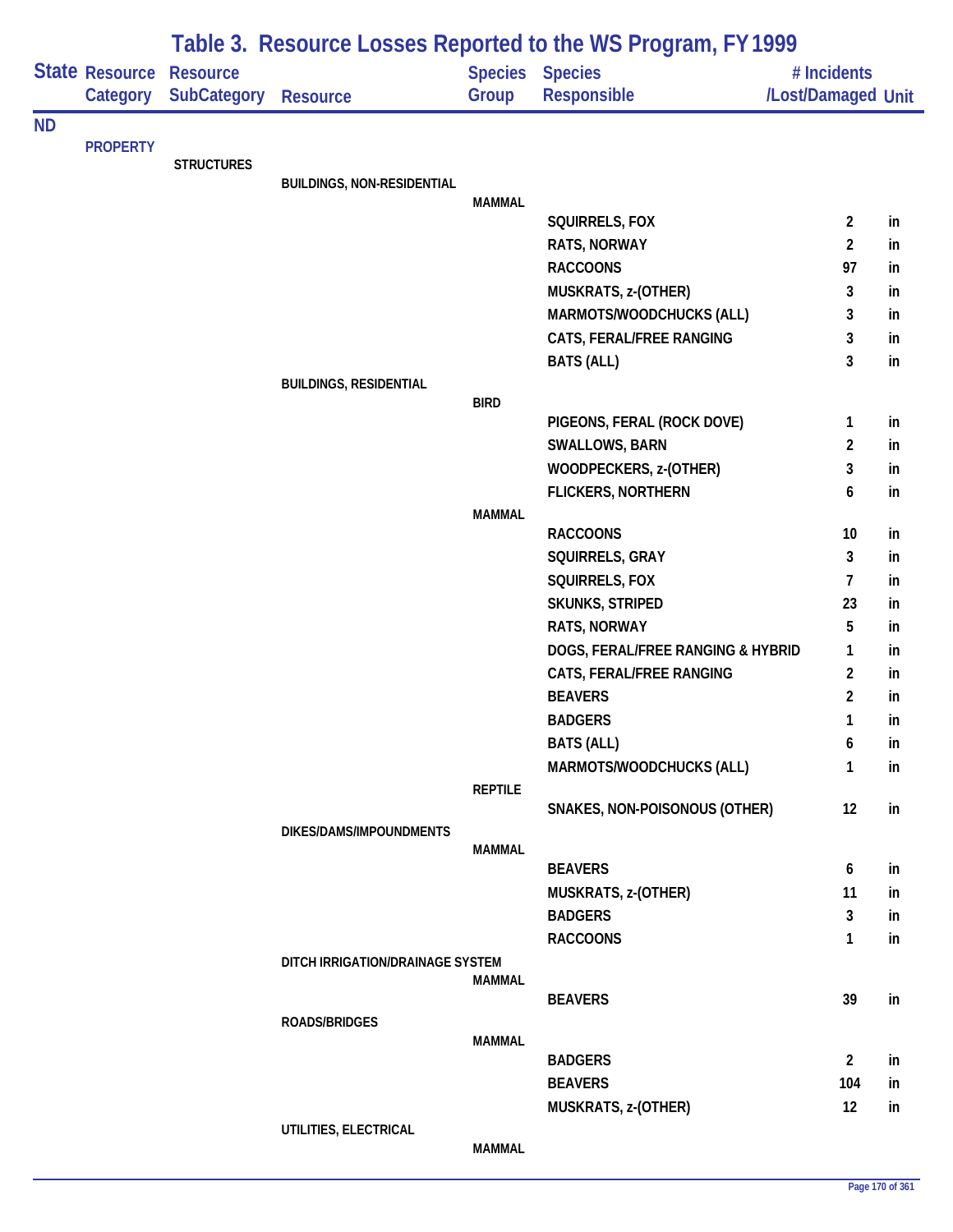|                        |                            | Table 3. Resource Losses Reported to the WS Program, FY 1999 |                                                              |                                |                                              |                                   |          |  |  |  |
|------------------------|----------------------------|--------------------------------------------------------------|--------------------------------------------------------------|--------------------------------|----------------------------------------------|-----------------------------------|----------|--|--|--|
|                        | State Resource<br>Category | <b>Resource</b><br><b>SubCategory</b>                        | <b>Resource</b>                                              | Group                          | Species Species<br>Responsible               | # Incidents<br>/Lost/Damaged Unit |          |  |  |  |
| <b>ND</b><br><b>NE</b> | <b>PROPERTY</b>            | <b>STRUCTURES</b>                                            | UTILITIES, ELECTRICAL                                        | <b>MAMMAL</b>                  | <b>MINKS</b>                                 | 1                                 | in       |  |  |  |
|                        | <b>AGRICULTURE</b>         |                                                              | <b>COMMERCIAL FORESTRY &amp; NURSERY</b><br>TREES, SEEDLINGS | <b>MAMMAL</b>                  |                                              |                                   |          |  |  |  |
|                        |                            |                                                              | TREES, STANDING (MIXED)                                      | <b>MAMMAL</b>                  | RABBITS, COTTONTAIL                          | 1                                 | in       |  |  |  |
|                        |                            |                                                              | TREES, STANDING HARDWOOD                                     | <b>MAMMAL</b>                  | <b>BEAVERS</b>                               | 8                                 | in       |  |  |  |
|                        |                            |                                                              | TREES, STANDING SOFTWOOD                                     | <b>MAMMAL</b>                  | <b>BEAVERS</b>                               | 6                                 | in       |  |  |  |
|                        |                            | <b>COMMERCIAL GAME ANIMALS</b>                               | <b>BIRDS, CHUKAR</b>                                         |                                | <b>PORCUPINES</b>                            | $\overline{\mathbf{c}}$           | in       |  |  |  |
|                        |                            |                                                              | <b>BIRDS, PHEASANT (ALL)</b>                                 | <b>MAMMAL</b>                  | COYOTES                                      | 1                                 | ea       |  |  |  |
|                        |                            |                                                              | MAMMALS, BISON (BUFFALO)                                     | <b>MAMMAL</b>                  | COYOTES<br><b>WEASELS (ALL)</b>              | 3<br>200                          | ea<br>ea |  |  |  |
|                        |                            |                                                              | MAMMALS, DEER, FALLOW                                        | <b>MAMMAL</b>                  | <b>COYOTES</b>                               | 6                                 | ea       |  |  |  |
|                        |                            |                                                              | MAMMALS, z-EXOTIC GAME (OTHER)                               | <b>MAMMAL</b><br><b>MAMMAL</b> | <b>COYOTES</b>                               | 6                                 | ea       |  |  |  |
|                        |                            |                                                              | MAMMALS, z-NATIVE GAME (OTHER)                               | <b>MAMMAL</b>                  | <b>COYOTES</b>                               | 8                                 | ea       |  |  |  |
|                        |                            | <b>FIELD CROPS</b>                                           | <b>BEANS, SOYBEANS</b>                                       | <b>MAMMAL</b>                  | COYOTES                                      | $\overline{2}$                    | ea       |  |  |  |
|                        |                            |                                                              | <b>GRAINS, CORN (FIELD)</b>                                  |                                | <b>BEAVERS</b><br>PRAIRIE DOGS, BLACK-TAILED | $\overline{\mathbf{c}}$<br>1      | in<br>in |  |  |  |
|                        |                            |                                                              |                                                              | <b>BIRD</b><br><b>MAMMAL</b>   | <b>BLACKBIRDS, z-(MIXED SPECIES)</b>         | $\overline{c}$                    | in       |  |  |  |
|                        |                            |                                                              |                                                              |                                | <b>BADGERS</b><br><b>BEAVERS</b>             | 4<br>25                           | in<br>in |  |  |  |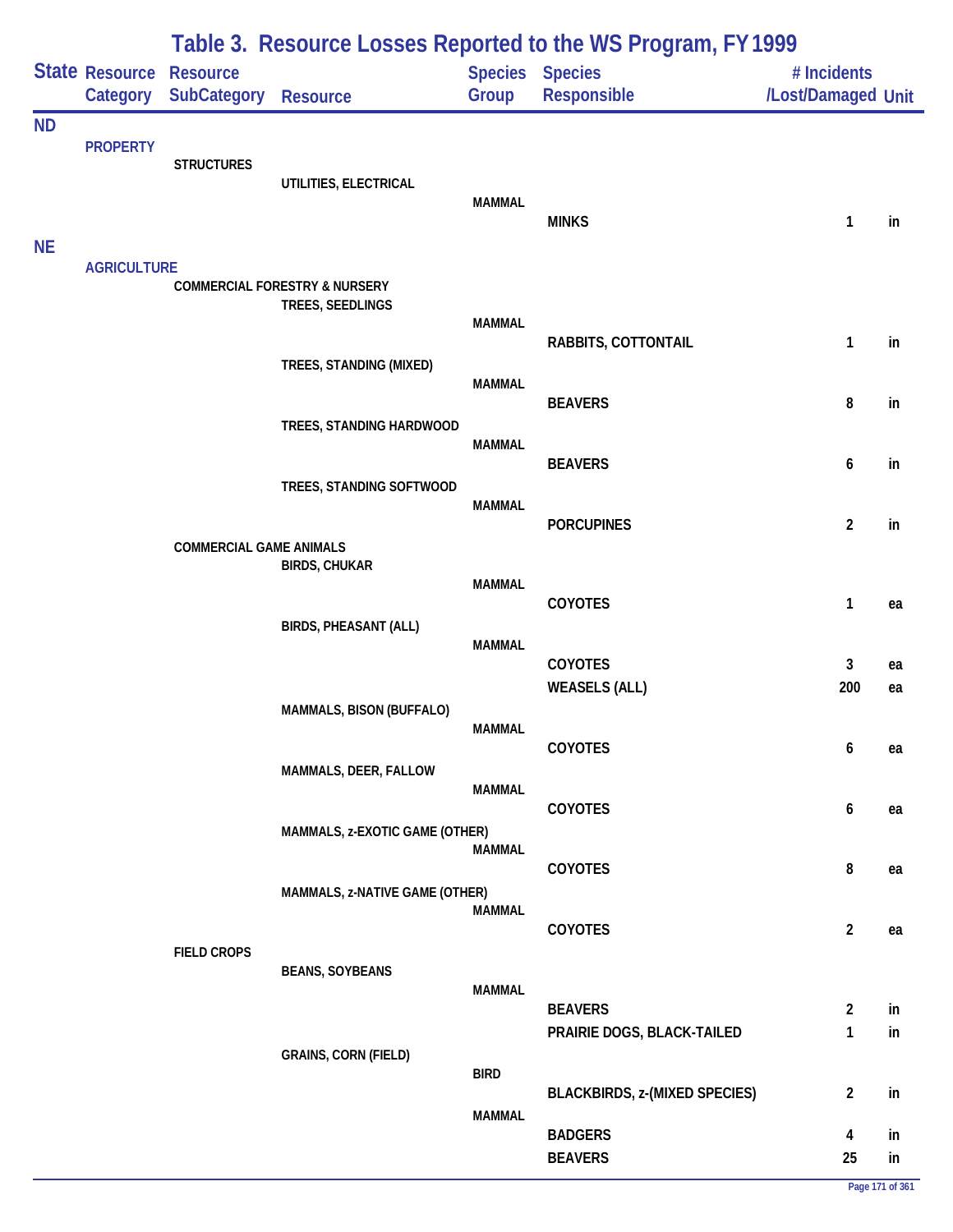|           |                            | Table 3. Resource Losses Reported to the WS Program, FY 1999 |                             |               |                                  |                                   |          |  |  |
|-----------|----------------------------|--------------------------------------------------------------|-----------------------------|---------------|----------------------------------|-----------------------------------|----------|--|--|
|           | State Resource<br>Category | <b>Resource</b><br><b>SubCategory</b>                        | Resource                    | Group         | Species Species<br>Responsible   | # Incidents<br>/Lost/Damaged Unit |          |  |  |
| <b>NE</b> | <b>AGRICULTURE</b>         |                                                              |                             |               |                                  |                                   |          |  |  |
|           |                            | <b>FIELD CROPS</b>                                           |                             |               |                                  |                                   |          |  |  |
|           |                            |                                                              | <b>GRAINS, CORN (FIELD)</b> | <b>MAMMAL</b> |                                  |                                   |          |  |  |
|           |                            |                                                              |                             |               | MICE, HOUSE                      | 1                                 | in       |  |  |
|           |                            |                                                              |                             |               | PRAIRIE DOGS, BLACK-TAILED       | 1                                 | in       |  |  |
|           |                            |                                                              |                             |               | <b>RACCOONS</b>                  | 24                                | in       |  |  |
|           |                            |                                                              | <b>GRAINS, CORN (SWEET)</b> | <b>MAMMAL</b> |                                  |                                   |          |  |  |
|           |                            |                                                              |                             |               | <b>RACCOONS</b>                  | 17                                | in       |  |  |
|           |                            |                                                              | <b>GRAINS, MILO</b>         |               |                                  |                                   |          |  |  |
|           |                            |                                                              |                             | <b>MAMMAL</b> | PRAIRIE DOGS, BLACK-TAILED       | $\overline{a}$                    | in       |  |  |
|           |                            |                                                              |                             |               | <b>BEAVERS</b>                   | $\overline{2}$                    | in       |  |  |
|           |                            |                                                              | <b>GRAINS, WHEAT</b>        |               |                                  |                                   |          |  |  |
|           |                            |                                                              |                             | <b>BIRD</b>   |                                  |                                   |          |  |  |
|           |                            |                                                              |                             |               | <b>GEESE, SNOW</b>               | 3                                 | in       |  |  |
|           |                            |                                                              | GRAINS, z-(OTHER)           | <b>MAMMAL</b> |                                  |                                   |          |  |  |
|           |                            |                                                              |                             |               | COYOTES                          | 1                                 | in       |  |  |
|           |                            |                                                              | GRASSES/SOD                 | <b>MAMMAL</b> |                                  |                                   |          |  |  |
|           |                            |                                                              |                             |               | <b>BEAVERS</b>                   | $\overline{2}$                    | in       |  |  |
|           |                            |                                                              | HAYFIELDS, ALFALFA          |               |                                  |                                   |          |  |  |
|           |                            |                                                              |                             | <b>MAMMAL</b> |                                  |                                   |          |  |  |
|           |                            |                                                              |                             |               | <b>BADGERS</b><br><b>BEAVERS</b> | 9<br>11                           | in<br>in |  |  |
|           |                            |                                                              |                             |               | <b>GOPHERS, POCKET (ALL)</b>     | 2                                 | in       |  |  |
|           |                            |                                                              |                             |               | PRAIRIE DOGS, BLACK-TAILED       | 2                                 | in       |  |  |
|           |                            |                                                              | HAYFIELDS, MIXED SPECIES    |               |                                  |                                   |          |  |  |
|           |                            |                                                              |                             | <b>MAMMAL</b> |                                  | 5                                 |          |  |  |
|           |                            |                                                              | <b>SUNFLOWERS</b>           |               | <b>BEAVERS</b>                   |                                   | in       |  |  |
|           |                            |                                                              |                             | <b>MAMMAL</b> |                                  |                                   |          |  |  |
|           |                            |                                                              |                             |               | SQUIRRELS, GROUND (ALL)          | 1                                 | in       |  |  |
|           |                            | <b>FRUITS &amp; NUTS</b>                                     | FRUIT, BLUEBERRIES          |               |                                  |                                   |          |  |  |
|           |                            |                                                              |                             | <b>BIRD</b>   |                                  |                                   |          |  |  |
|           |                            |                                                              |                             |               | STARLINGS, EUROPEAN              | $\mathbf{1}$                      | in       |  |  |
|           |                            |                                                              | FRUIT, GRAPES/MUSCADINES    | <b>MAMMAL</b> |                                  |                                   |          |  |  |
|           |                            |                                                              |                             |               | SKUNKS, STRIPED                  | 1                                 | in       |  |  |
|           |                            | <b>LIVESTOCK</b>                                             |                             |               |                                  |                                   |          |  |  |
|           |                            |                                                              | CATTLE (ADULT)              | MAMMAL        |                                  |                                   |          |  |  |
|           |                            |                                                              |                             |               | <b>BEAVERS</b>                   | $\overline{2}$                    | ea       |  |  |
|           |                            |                                                              |                             |               | COYOTES                          | 3                                 | ea       |  |  |
|           |                            |                                                              | CATTLE (CALVES)             |               |                                  |                                   |          |  |  |
|           |                            |                                                              |                             | <b>BIRD</b>   | <b>EAGLES, BALD</b>              | $\mathbf{1}$                      | ea       |  |  |
|           |                            |                                                              |                             |               |                                  |                                   |          |  |  |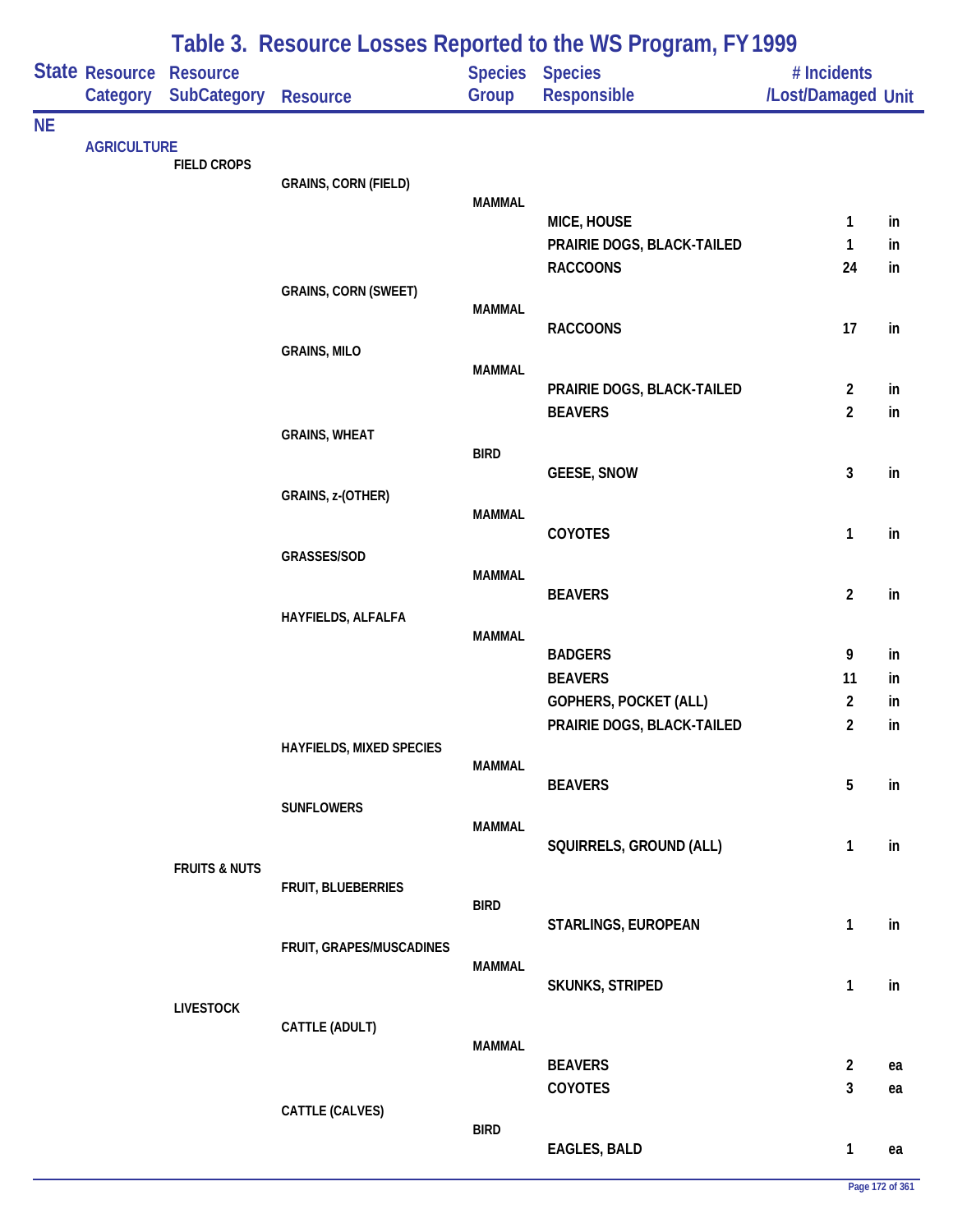|           |                            |                                       |                               |               | Table 3. Resource Losses Reported to the WS Program, FY 1999 |                                   |    |
|-----------|----------------------------|---------------------------------------|-------------------------------|---------------|--------------------------------------------------------------|-----------------------------------|----|
|           | State Resource<br>Category | <b>Resource</b><br><b>SubCategory</b> | Resource                      | Group         | Species Species<br>Responsible                               | # Incidents<br>/Lost/Damaged Unit |    |
| <b>NE</b> |                            |                                       |                               |               |                                                              |                                   |    |
|           | <b>AGRICULTURE</b>         | <b>LIVESTOCK</b>                      |                               |               |                                                              |                                   |    |
|           |                            |                                       | CATTLE (CALVES)               |               |                                                              |                                   |    |
|           |                            |                                       |                               | <b>MAMMAL</b> |                                                              |                                   |    |
|           |                            |                                       |                               |               | PRAIRIE DOGS, BLACK-TAILED<br><b>BEAVERS</b>                 | 1                                 | ea |
|           |                            |                                       |                               |               | <b>BOBCATS</b>                                               | 2<br>3                            | ea |
|           |                            |                                       |                               |               | <b>COYOTES</b>                                               | 273                               | ea |
|           |                            |                                       |                               |               | DOGS, FERAL/FREE RANGING & HYBRID                            | $\mathbf{1}$                      | ea |
|           |                            |                                       | EQUINE, HORSES (ADULT)        |               |                                                              |                                   | ea |
|           |                            |                                       |                               | <b>MAMMAL</b> |                                                              |                                   |    |
|           |                            |                                       |                               |               | LIONS, MOUNTAIN (COUGAR)                                     | $\mathbf{1}$                      | ea |
|           |                            |                                       |                               |               | COYOTES                                                      | $\overline{2}$                    | ea |
|           |                            |                                       | <b>EQUINE, HORSES (FOALS)</b> |               |                                                              |                                   |    |
|           |                            |                                       |                               | <b>MAMMAL</b> |                                                              |                                   |    |
|           |                            |                                       |                               |               | LIONS, MOUNTAIN (COUGAR)                                     | 1                                 | ea |
|           |                            |                                       | FOWL, CHICKENS (GAME)         | <b>MAMMAL</b> |                                                              |                                   |    |
|           |                            |                                       |                               |               | <b>BOBCATS</b>                                               | 5                                 | ea |
|           |                            |                                       | FOWL, CHICKENS (OTHER)        |               |                                                              |                                   |    |
|           |                            |                                       |                               | <b>MAMMAL</b> |                                                              |                                   |    |
|           |                            |                                       |                               |               | SKUNKS, STRIPED                                              | 70                                | ea |
|           |                            |                                       |                               |               | <b>WEASELS (ALL)</b>                                         | 5                                 | ea |
|           |                            |                                       |                               |               | <b>RACCOONS</b>                                              | 64                                | ea |
|           |                            |                                       |                               |               | FOXES, RED                                                   | 70                                | ea |
|           |                            |                                       |                               |               | COYOTES                                                      | 283                               | ea |
|           |                            |                                       |                               |               | <b>BOBCATS</b>                                               | 22                                | ea |
|           |                            |                                       |                               |               | <b>BADGERS</b>                                               | $\overline{2}$                    | ea |
|           |                            |                                       | FOWL, DUCKS (DOMESTIC)        |               |                                                              |                                   |    |
|           |                            |                                       |                               | <b>MAMMAL</b> | FOXES, RED                                                   | 26                                | ea |
|           |                            |                                       |                               |               | <b>MINKS</b>                                                 | 6                                 | ea |
|           |                            |                                       |                               |               | <b>RACCOONS</b>                                              | 10                                | ea |
|           |                            |                                       |                               |               | <b>WEASELS (ALL)</b>                                         | $\mathbf{1}$                      | ea |
|           |                            |                                       |                               |               | <b>COYOTES</b>                                               | 58                                | ea |
|           |                            |                                       | FOWL, GEESE (DOMESTIC)        |               |                                                              |                                   |    |
|           |                            |                                       |                               | <b>MAMMAL</b> |                                                              |                                   |    |
|           |                            |                                       |                               |               | <b>BADGERS</b>                                               | $\mathbf{3}$                      | ea |
|           |                            |                                       |                               |               | COYOTES                                                      | 13                                | ea |
|           |                            |                                       |                               |               | <b>RACCOONS</b>                                              | $\mathbf{3}$                      | ea |
|           |                            |                                       | FOWL, GUINEAS                 |               |                                                              |                                   |    |
|           |                            |                                       |                               | <b>MAMMAL</b> |                                                              |                                   |    |
|           |                            |                                       |                               |               | COYOTES                                                      | 4                                 | ea |
|           |                            |                                       | FOWL, PEA                     | <b>MAMMAL</b> |                                                              |                                   |    |
|           |                            |                                       |                               |               | COYOTES                                                      | $\overline{7}$                    | ea |
|           |                            |                                       |                               |               | <b>BOBCATS</b>                                               | 12                                | ea |
|           |                            |                                       | FOWL, TURKEYS (DOMESTIC)      |               |                                                              |                                   |    |
|           |                            |                                       |                               | <b>MAMMAL</b> |                                                              |                                   |    |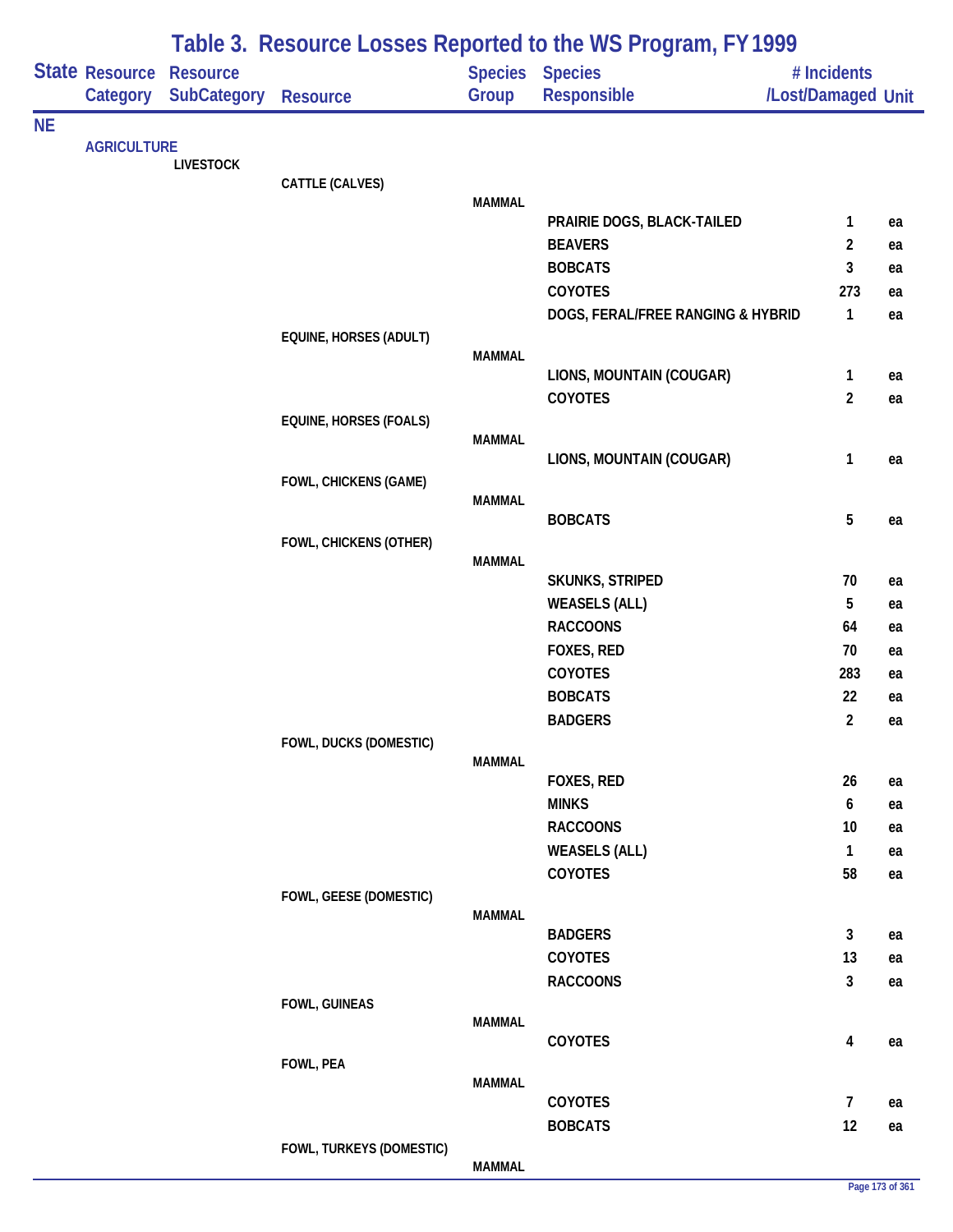|           |                            |                                |                              |                                | Table 3. Resource Losses Reported to the WS Program, FY 1999 |                                   |          |
|-----------|----------------------------|--------------------------------|------------------------------|--------------------------------|--------------------------------------------------------------|-----------------------------------|----------|
|           | State Resource<br>Category | <b>Resource</b><br>SubCategory | Resource                     | Group                          | <b>Species Species</b><br><b>Responsible</b>                 | # Incidents<br>/Lost/Damaged Unit |          |
| <b>NE</b> | <b>AGRICULTURE</b>         | <b>LIVESTOCK</b>               | FOWL, TURKEYS (DOMESTIC)     |                                |                                                              |                                   |          |
|           |                            |                                |                              | <b>MAMMAL</b>                  | COYOTES<br>FOXES, RED                                        | 59<br>6                           | ea<br>ea |
|           |                            |                                | <b>GOATS, MOHAIR (ADULT)</b> | <b>MAMMAL</b>                  | <b>RACCOONS</b>                                              | 51                                | ea       |
|           |                            |                                | GOATS, z-(OTHER ADULTS)      | <b>MAMMAL</b>                  | LIONS, MOUNTAIN (COUGAR)                                     | 9                                 | ea       |
|           |                            |                                | GOATS, z-(OTHER KIDS)        |                                | <b>COYOTES</b><br>CATS, FERAL/FREE RANGING                   | $\overline{2}$<br>1               | ea<br>ea |
|           |                            |                                | <b>LLAMAS (ALL)</b>          | <b>MAMMAL</b>                  | COYOTES                                                      | $\overline{2}$                    | ea       |
|           |                            |                                | SHEEP (ADULT)                | <b>MAMMAL</b><br><b>MAMMAL</b> | COYOTES                                                      | $\overline{5}$                    | ea       |
|           |                            |                                | SHEEP (LAMBS)                |                                | <b>COYOTES</b><br>DOGS, FERAL/FREE RANGING & HYBRID          | 99<br>3                           | ea<br>ea |
|           |                            |                                |                              | <b>MAMMAL</b>                  | <b>COYOTES</b><br>DOGS, FERAL/FREE RANGING & HYBRID          | 179<br>3                          | ea<br>ea |
|           |                            |                                | SWINE (ADULT)                | <b>MAMMAL</b>                  | COYOTES                                                      | $\overline{2}$                    | ea       |
|           |                            |                                | <b>SWINE (PIGLETS)</b>       | <b>MAMMAL</b>                  | COYOTES                                                      | 70                                | ea       |
|           |                            | <b>OTHER</b>                   | EGGS                         | <b>MAMMAL</b>                  |                                                              |                                   |          |
|           |                            |                                | FEED, LIVESTOCK              | <b>BIRD</b>                    | <b>WEASELS (ALL)</b>                                         | $\mathbf{1}$                      | in       |
|           |                            |                                |                              | <b>MAMMAL</b>                  | STARLINGS, EUROPEAN<br><b>RACCOONS</b>                       | $\mathbf{3}$<br>4                 | in<br>in |
|           |                            |                                | <b>SILAGE</b>                |                                | SKUNKS, STRIPED<br>SQUIRRELS, FOX                            | $\mathbf{1}$<br>$\mathbf{1}$      | in<br>in |
|           |                            |                                |                              | <b>MAMMAL</b>                  | <b>RACCOONS</b><br><b>SKUNKS, STRIPED</b>                    | 5<br>1                            | in<br>in |
|           |                            | <b>RANGE/PASTURE</b>           |                              |                                |                                                              |                                   |          |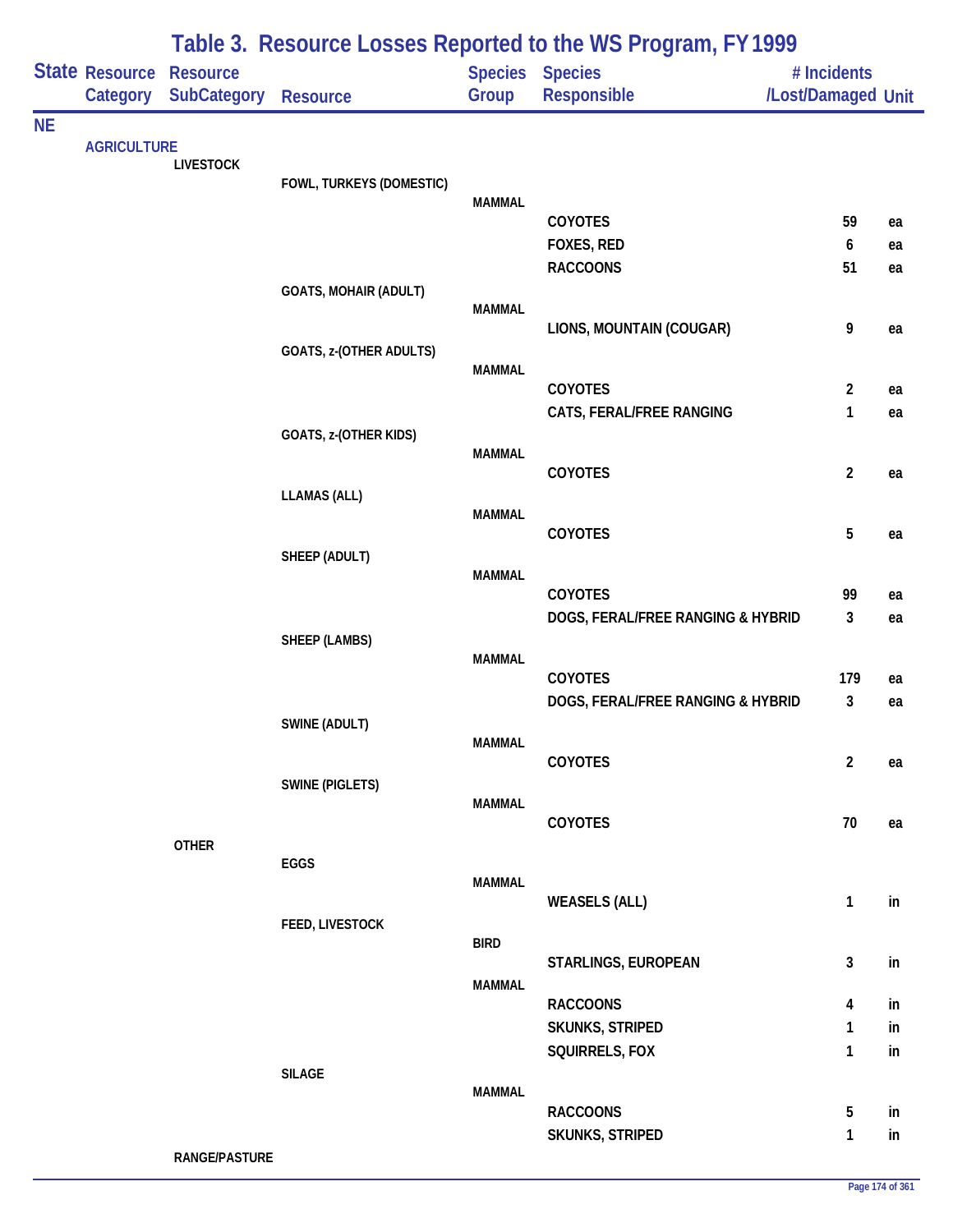|           |                            |                                  |                                               |               | Table 3. Resource Losses Reported to the WS Program, FY1999 |                    |    |
|-----------|----------------------------|----------------------------------|-----------------------------------------------|---------------|-------------------------------------------------------------|--------------------|----|
|           | State Resource             | <b>Resource</b>                  |                                               |               | <b>Species Species</b>                                      | # Incidents        |    |
|           | Category                   | SubCategory                      | <b>Resource</b>                               | Group         | Responsible                                                 | /Lost/Damaged Unit |    |
| <b>NE</b> |                            |                                  |                                               |               |                                                             |                    |    |
|           | <b>AGRICULTURE</b>         | <b>RANGE/PASTURE</b>             |                                               |               |                                                             |                    |    |
|           |                            |                                  | <b>PASTURE</b>                                |               |                                                             |                    |    |
|           |                            |                                  |                                               | <b>MAMMAL</b> |                                                             |                    |    |
|           |                            |                                  |                                               |               | <b>BEAVERS</b>                                              | 126                | ac |
|           |                            |                                  |                                               |               | PRAIRIE DOGS, BLACK-TAILED                                  | 1735               | ac |
|           |                            |                                  |                                               |               | <b>BADGERS</b>                                              | 5                  | ac |
|           |                            |                                  | <b>RANGELAND</b>                              | <b>MAMMAL</b> |                                                             |                    |    |
|           |                            |                                  |                                               |               | GOPHERS, POCKET (ALL)                                       | 32                 | ac |
|           |                            |                                  |                                               |               | MARMOTS/WOODCHUCKS (ALL)                                    | 40                 | ac |
|           |                            |                                  |                                               |               | PRAIRIE DOGS, BLACK-TAILED                                  | 13608              | ac |
|           |                            |                                  |                                               |               | <b>BADGERS</b>                                              | 36                 | ac |
|           | <b>HEALTH &amp; SAFETY</b> |                                  |                                               |               |                                                             |                    |    |
|           |                            | <b>HUMAN HEALTH &amp; SAFETY</b> |                                               |               |                                                             |                    |    |
|           |                            |                                  | HEALTH & SAFETY, HUMAN (AVIATION)             | <b>BIRD</b>   |                                                             |                    |    |
|           |                            |                                  |                                               |               | HAWKS, HARRIERS (MARSH HAWKS)                               | 1                  | in |
|           |                            |                                  |                                               |               | PIGEONS, FERAL (ROCK DOVE)                                  | 1                  | in |
|           |                            |                                  |                                               |               | <b>MALLARDS</b>                                             | 1                  | in |
|           |                            |                                  |                                               |               | HAWKS, RED-TAILED                                           | 1                  | in |
|           |                            |                                  |                                               |               | <b>GULLS, FRANKLIN'S</b>                                    | 3                  | in |
|           |                            |                                  |                                               |               | <b>GEESE, CANADA</b>                                        | 1                  | in |
|           |                            |                                  |                                               |               | <b>DUCKS, DABBLING (OTHER)</b>                              | 1                  | in |
|           |                            |                                  |                                               |               | CROWS, AMERICAN                                             | $\overline{2}$     | in |
|           |                            |                                  |                                               |               | GULLS, RING-BILLED                                          | 1                  | in |
|           |                            |                                  |                                               |               | STARLINGS, EUROPEAN                                         | $\mathbf{1}$       | in |
|           |                            |                                  |                                               | <b>MAMMAL</b> |                                                             |                    |    |
|           |                            |                                  |                                               |               | COYOTES                                                     | $\overline{2}$     | in |
|           |                            |                                  | HEALTH & SAFETY, HUMAN (OTHER TRANSPORTATION) | <b>MAMMAL</b> |                                                             |                    |    |
|           |                            |                                  |                                               |               | DEER, WHITE-TAILED                                          | $\overline{2}$     | in |
|           |                            |                                  | HEALTH & SAFETY, HUMAN z-(GENERAL)            |               |                                                             |                    |    |
|           |                            |                                  |                                               | <b>BIRD</b>   |                                                             |                    |    |
|           |                            |                                  |                                               |               | STARLINGS, EUROPEAN                                         | 3                  | in |
|           |                            |                                  |                                               |               | DOVE, MOURNING                                              | $\mathbf{1}$       | in |
|           |                            |                                  |                                               |               | PIGEONS, FERAL (ROCK DOVE)                                  | 11                 | in |
|           |                            |                                  |                                               | MAMMAL        | <b>FOXES, RED</b>                                           | $\overline{2}$     | in |
|           |                            |                                  |                                               |               | <b>SKUNKS, STRIPED</b>                                      | 77                 | in |
|           |                            |                                  |                                               |               | OPOSSUMS, VIRGINIA                                          | 3                  | in |
|           |                            |                                  |                                               |               | PRAIRIE DOGS, BLACK-TAILED                                  | 1                  | in |
|           |                            |                                  |                                               |               | SQUIRRELS, FOX                                              | 1                  | in |
|           |                            |                                  |                                               |               | MICE, HOUSE                                                 | 1                  | in |
|           |                            |                                  |                                               |               | COYOTES                                                     | 5                  | in |
|           |                            |                                  |                                               |               | CATS, FERAL/FREE RANGING                                    | 3                  | in |
|           |                            |                                  |                                               |               | <b>BOBCATS</b>                                              | 3                  | in |
|           |                            |                                  |                                               |               |                                                             |                    |    |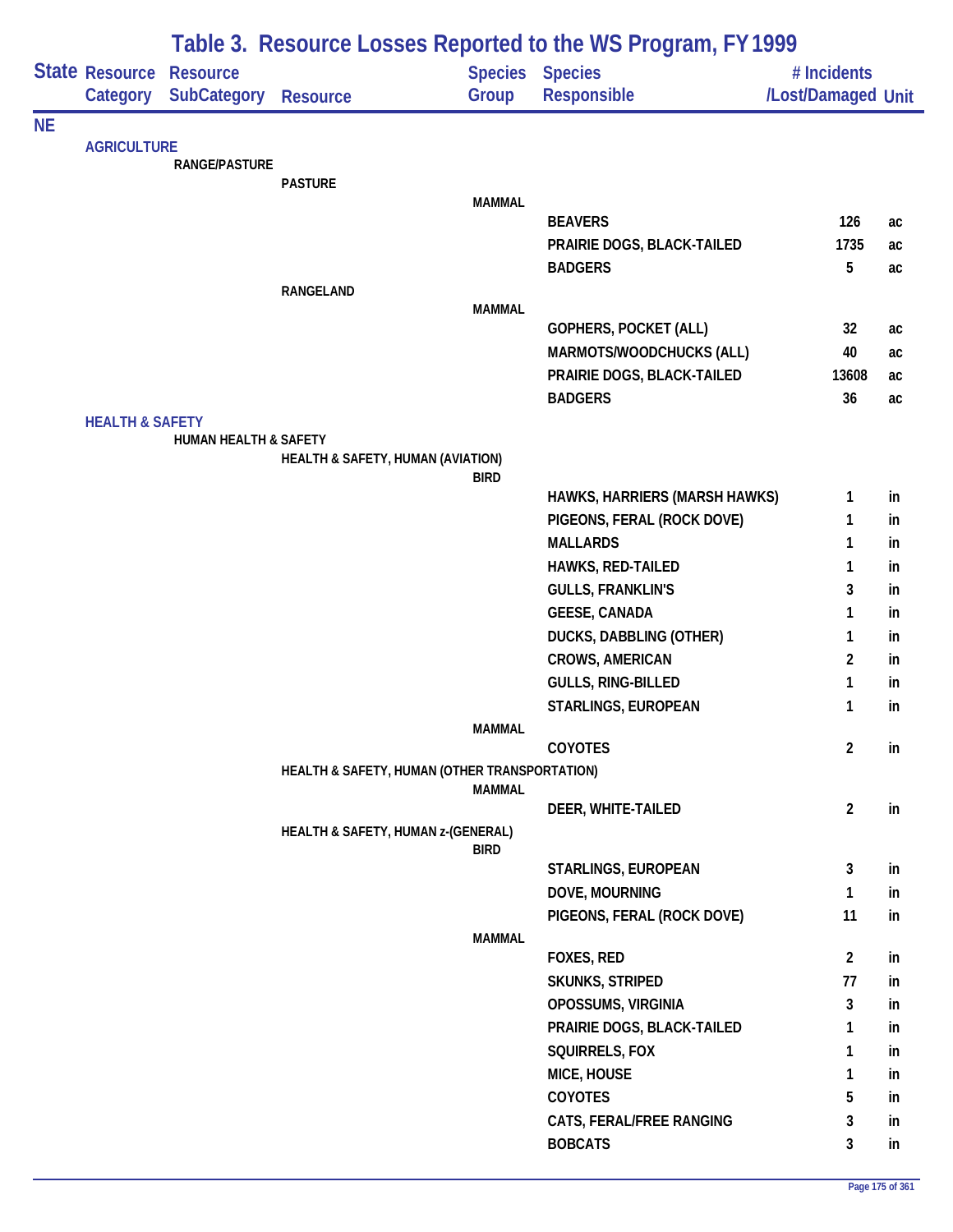|           |                            |                                       |                                    |                | Table 3. Resource Losses Reported to the WS Program, FY 1999 |                                   |                 |
|-----------|----------------------------|---------------------------------------|------------------------------------|----------------|--------------------------------------------------------------|-----------------------------------|-----------------|
|           | State Resource<br>Category | <b>Resource</b><br><b>SubCategory</b> | <b>Resource</b>                    | Group          | Species Species<br>Responsible                               | # Incidents<br>/Lost/Damaged Unit |                 |
| <b>NE</b> |                            |                                       |                                    |                |                                                              |                                   |                 |
|           | <b>HEALTH &amp; SAFETY</b> | <b>HUMAN HEALTH &amp; SAFETY</b>      |                                    |                |                                                              |                                   |                 |
|           |                            |                                       | HEALTH & SAFETY, HUMAN z-(GENERAL) |                |                                                              |                                   |                 |
|           |                            |                                       |                                    | <b>MAMMAL</b>  |                                                              |                                   |                 |
|           |                            |                                       |                                    |                | <b>BEAVERS</b>                                               | 4                                 | in              |
|           |                            |                                       |                                    |                | <b>BATS (ALL)</b>                                            | 9                                 | in              |
|           |                            |                                       |                                    |                | <b>BADGERS</b>                                               | 4                                 | in              |
|           |                            |                                       |                                    |                | <b>RACCOONS</b>                                              | 4                                 | in              |
|           |                            |                                       |                                    |                | DEER, WHITE-TAILED                                           | 4                                 | in              |
|           |                            |                                       |                                    | <b>REPTILE</b> |                                                              |                                   |                 |
|           |                            |                                       |                                    |                | SNAKES, NON-POISONOUS (OTHER)                                | $\overline{2}$                    | in              |
|           |                            |                                       |                                    |                | <b>SNAKES, POISONOUS (ALL)</b>                               | $\mathbf{1}$                      | in              |
|           | <b>NATURAL RESOURCE</b>    | <b>FISHERIES</b>                      |                                    |                |                                                              |                                   |                 |
|           |                            |                                       | FISH, TROUT (ALL)                  |                |                                                              |                                   |                 |
|           |                            |                                       |                                    | <b>BIRD</b>    |                                                              |                                   |                 |
|           |                            |                                       |                                    |                | <b>HERONS, GREAT BLUE</b>                                    | $\overline{2}$                    | in              |
|           |                            |                                       |                                    |                | KINGFISHERS (ALL)                                            | $\overline{2}$                    | in              |
|           |                            |                                       | FISH, z-(OTHER)                    |                |                                                              |                                   |                 |
|           |                            |                                       |                                    | <b>BIRD</b>    | <b>KINGFISHERS (ALL)</b>                                     | 3                                 | in              |
|           |                            |                                       |                                    |                | PELICANS, AMERICAN WHITE                                     | 1                                 | in              |
|           |                            |                                       |                                    |                | EGRETS/HERONS/CORMORANTS (MIXED)                             | 3                                 | in              |
|           |                            |                                       |                                    |                | <b>TERNS (OTHER)</b>                                         | $\mathbf{1}$                      | in              |
|           |                            |                                       |                                    |                | <b>HERONS, GREAT BLUE</b>                                    | 1                                 | in              |
|           |                            |                                       |                                    |                | <b>GULLS, HERRING</b>                                        | $\overline{2}$                    | in              |
|           |                            |                                       |                                    |                | GULLS, RING-BILLED                                           | $\overline{2}$                    | in              |
|           |                            | FORESTRY (NATRL. RESRC)               |                                    |                |                                                              |                                   |                 |
|           |                            |                                       | TREES, STANDING                    |                |                                                              |                                   |                 |
|           |                            |                                       |                                    | <b>MAMMAL</b>  |                                                              |                                   |                 |
|           |                            |                                       |                                    |                | <b>BEAVERS</b>                                               | 29                                | in              |
|           |                            | T & E WILDLIFE (FED)                  |                                    |                |                                                              |                                   |                 |
|           |                            |                                       | BIRDS, PLOVERS, PIPING (T&E)       | <b>MAMMAL</b>  |                                                              |                                   |                 |
|           |                            |                                       |                                    |                | <b>COYOTES</b>                                               | $\mathbf{1}$                      | ea              |
|           |                            |                                       |                                    |                | FOXES, RED                                                   | 1                                 | ea              |
|           |                            |                                       |                                    |                | <b>RACCOONS</b>                                              | $\overline{2}$                    | ea              |
|           |                            |                                       |                                    |                | <b>SKUNKS, STRIPED</b>                                       | $\overline{2}$                    | ea              |
|           |                            |                                       | BIRDS, TERNS, LEAST (T&E)          |                |                                                              |                                   |                 |
|           |                            |                                       |                                    | <b>MAMMAL</b>  |                                                              |                                   |                 |
|           |                            |                                       |                                    |                | <b>RACCOONS</b>                                              | 1                                 | ea              |
|           |                            |                                       |                                    |                | <b>SKUNKS, STRIPED</b>                                       | 1                                 | ea              |
|           |                            |                                       |                                    |                | <b>MINKS</b>                                                 | 1                                 | ea              |
|           |                            |                                       |                                    |                | FOXES, RED                                                   | $\overline{2}$                    | ea              |
|           |                            |                                       |                                    |                | <b>WEASELS (ALL)</b>                                         | $\mathbf{1}$                      | ea              |
|           |                            | <b>WILDLIFE</b>                       | BIRDS, GEESE, WILD (ALL)           |                |                                                              |                                   |                 |
|           |                            |                                       |                                    | <b>MAMMAL</b>  |                                                              |                                   |                 |
|           |                            |                                       |                                    |                | COYOTES                                                      | $\mathbf{1}$                      | ea              |
|           |                            |                                       |                                    |                |                                                              |                                   | Page 176 of 361 |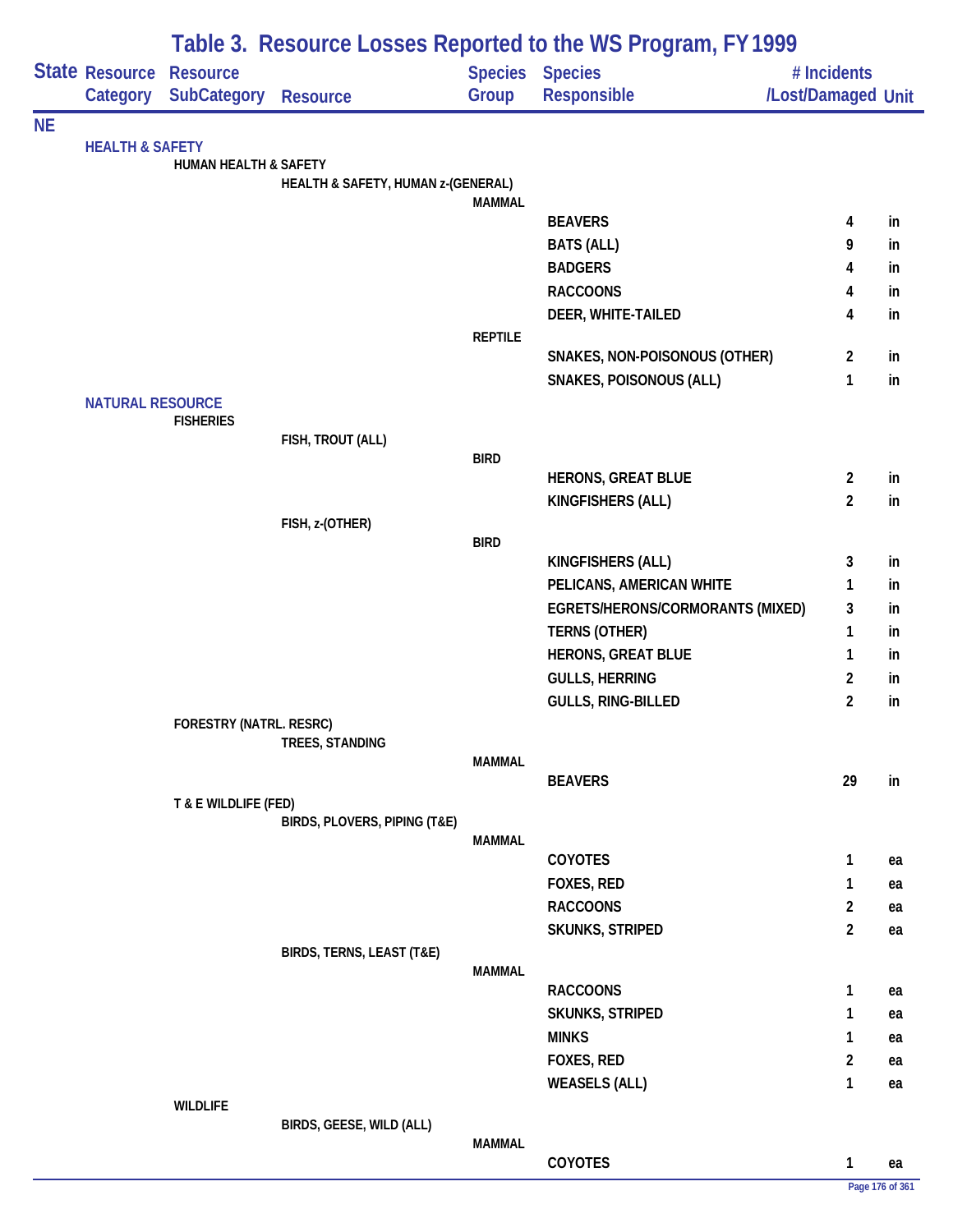|           |                         | Table 3. Resource Losses Reported to the WS Program, FY 1999 |                                          |               |                                |                    |                 |  |  |  |
|-----------|-------------------------|--------------------------------------------------------------|------------------------------------------|---------------|--------------------------------|--------------------|-----------------|--|--|--|
|           | State Resource          | <b>Resource</b>                                              |                                          |               | <b>Species Species</b>         | # Incidents        |                 |  |  |  |
|           | Category                | <b>SubCategory</b>                                           | <b>Resource</b>                          | Group         | Responsible                    | /Lost/Damaged Unit |                 |  |  |  |
| <b>NE</b> |                         |                                                              |                                          |               |                                |                    |                 |  |  |  |
|           | <b>NATURAL RESOURCE</b> | <b>WILDLIFE</b>                                              |                                          |               |                                |                    |                 |  |  |  |
|           |                         |                                                              | <b>BIRDS, PHEASANT (ALL)</b>             |               |                                |                    |                 |  |  |  |
|           |                         |                                                              |                                          | <b>MAMMAL</b> | COYOTES                        | 27                 |                 |  |  |  |
|           |                         |                                                              |                                          |               | FOXES, RED                     | 25                 | ea              |  |  |  |
|           |                         |                                                              | BIRDS, UPLAND GAME (OTHER)               |               |                                |                    | ea              |  |  |  |
|           |                         |                                                              |                                          | <b>MAMMAL</b> |                                |                    |                 |  |  |  |
|           |                         |                                                              |                                          |               | COYOTES                        | $\overline{c}$     | ea              |  |  |  |
|           |                         |                                                              | BIRDS, WATERFOWL (OTHER)                 |               |                                |                    |                 |  |  |  |
|           |                         |                                                              |                                          | <b>MAMMAL</b> | FOXES, RED                     | $\mathbf{1}$       | ea              |  |  |  |
|           | <b>PROPERTY</b>         |                                                              |                                          |               |                                |                    |                 |  |  |  |
|           |                         | <b>ANIMAL</b>                                                |                                          |               |                                |                    |                 |  |  |  |
|           |                         |                                                              | PETS (COMPANION & HOBBY ANIMALS)         |               |                                |                    |                 |  |  |  |
|           |                         |                                                              |                                          | <b>MAMMAL</b> | <b>BOBCATS</b>                 | 27                 | ea              |  |  |  |
|           |                         |                                                              |                                          |               | SKUNKS, STRIPED                | 13                 | ea              |  |  |  |
|           |                         |                                                              |                                          |               | <b>RACCOONS</b>                | 4                  | ea              |  |  |  |
|           |                         |                                                              |                                          |               | FOXES, RED                     | 8                  | ea              |  |  |  |
|           |                         |                                                              |                                          |               | CATS, FERAL/FREE RANGING       | $\overline{2}$     | ea              |  |  |  |
|           |                         |                                                              |                                          |               | COYOTES                        | 24                 | ea              |  |  |  |
|           |                         | <b>EQUIPMENT</b>                                             |                                          |               |                                |                    |                 |  |  |  |
|           |                         |                                                              | <b>AIRCRAFT</b>                          |               |                                |                    |                 |  |  |  |
|           |                         |                                                              |                                          | <b>BIRD</b>   | <b>KESTRELS, AMERICAN</b>      | 2                  | ea              |  |  |  |
|           |                         |                                                              |                                          |               | <b>SWALLOWS, BARN</b>          | 1                  | ea              |  |  |  |
|           |                         |                                                              |                                          |               | PIGEONS, FERAL (ROCK DOVE)     | 1                  | ea              |  |  |  |
|           |                         |                                                              |                                          |               | <b>MEADOWLARKS, EASTERN</b>    | 1                  | ea              |  |  |  |
|           |                         |                                                              |                                          |               | HAWKS, z-(OTHER)               | 1                  | ea              |  |  |  |
|           |                         |                                                              |                                          |               | HAWKS, RED-TAILED              | $\overline{2}$     | ea              |  |  |  |
|           |                         |                                                              |                                          |               | <b>GULLS, FRANKLIN'S</b>       | $\overline{2}$     | ea              |  |  |  |
|           |                         |                                                              |                                          |               | <b>GEESE, CANADA</b>           | $\overline{2}$     | ea              |  |  |  |
|           |                         |                                                              |                                          |               | <b>DUCKS, DABBLING (OTHER)</b> | $\overline{2}$     | ea              |  |  |  |
|           |                         |                                                              |                                          |               | DOVE, MOURNING                 | $\overline{2}$     | ea              |  |  |  |
|           |                         |                                                              |                                          |               | <b>MALLARDS</b>                | $\mathbf{1}$       | ea              |  |  |  |
|           |                         |                                                              |                                          | <b>MAMMAL</b> |                                |                    |                 |  |  |  |
|           |                         |                                                              |                                          |               | <b>COYOTES</b>                 | $\overline{2}$     | ea              |  |  |  |
|           |                         |                                                              | <b>EQUIPMENT &amp; MACHINERY (OTHER)</b> | <b>BIRD</b>   |                                |                    |                 |  |  |  |
|           |                         |                                                              |                                          |               | PIGEONS, FERAL (ROCK DOVE)     | 3                  | in              |  |  |  |
|           |                         |                                                              |                                          |               | STARLINGS, EUROPEAN            | 1                  | in              |  |  |  |
|           |                         |                                                              |                                          | <b>MAMMAL</b> |                                |                    |                 |  |  |  |
|           |                         |                                                              |                                          |               | <b>BADGERS</b>                 | $\mathbf{1}$       | in              |  |  |  |
|           |                         | <b>LANDSCAPING, TURF &amp; GARDENS</b>                       | <b>GARDENS, VEG./FRUITS &amp; NUTS</b>   |               |                                |                    |                 |  |  |  |
|           |                         |                                                              |                                          | <b>MAMMAL</b> |                                |                    |                 |  |  |  |
|           |                         |                                                              |                                          |               | SKUNKS, STRIPED                | $\mathbf{1}$       | in              |  |  |  |
|           |                         |                                                              |                                          |               | RABBITS, COTTONTAIL            | $\mathbf{1}$       | in              |  |  |  |
|           |                         |                                                              |                                          |               |                                |                    | Page 177 of 361 |  |  |  |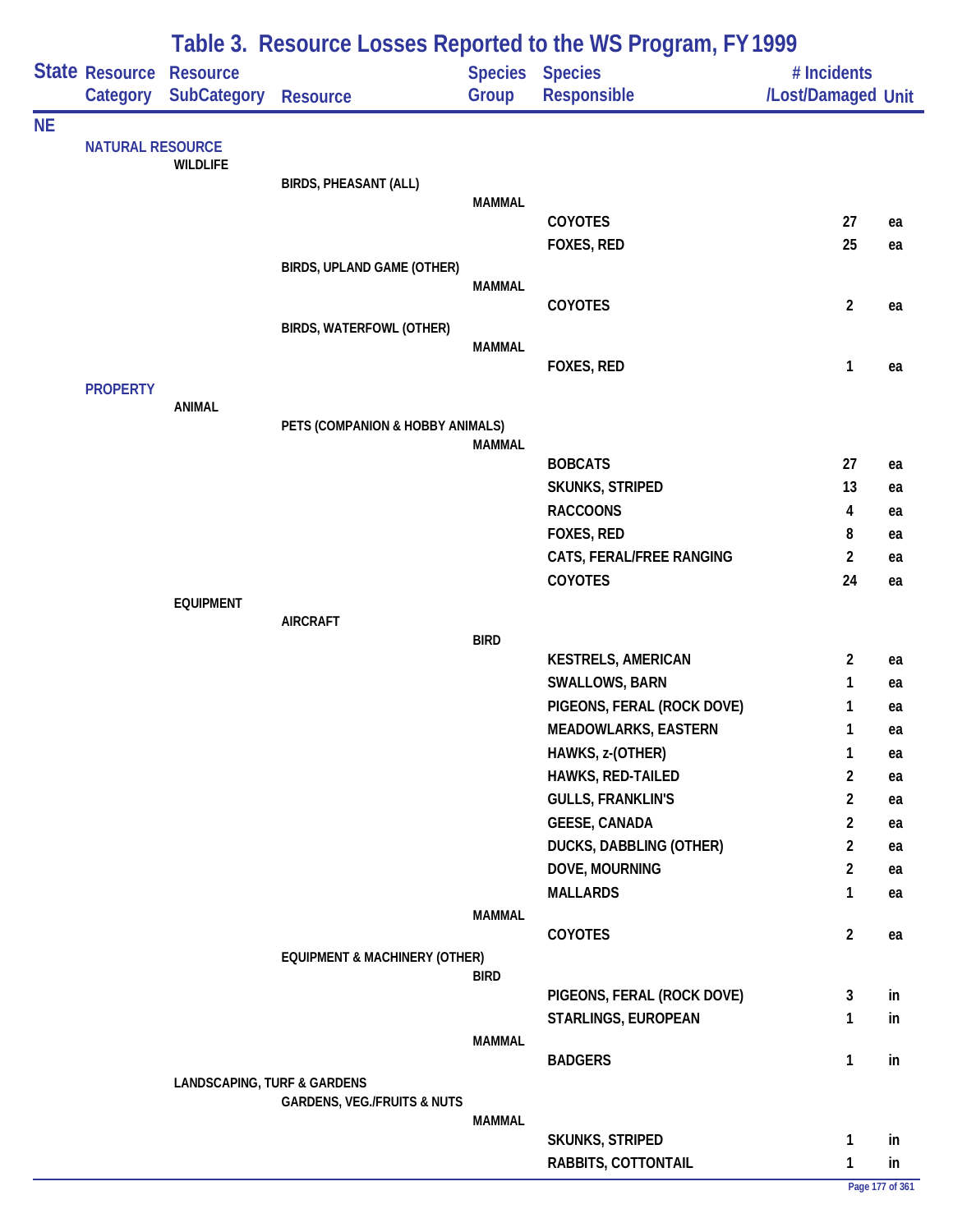|           |                                   | Table 3. Resource Losses Reported to the WS Program, FY 1999 |                                        |               |                                              |                                   |          |  |  |  |
|-----------|-----------------------------------|--------------------------------------------------------------|----------------------------------------|---------------|----------------------------------------------|-----------------------------------|----------|--|--|--|
|           | <b>State Resource</b><br>Category | <b>Resource</b><br><b>SubCategory</b>                        | <b>Resource</b>                        | Group         | <b>Species Species</b><br><b>Responsible</b> | # Incidents<br>/Lost/Damaged Unit |          |  |  |  |
| <b>NE</b> |                                   |                                                              |                                        |               |                                              |                                   |          |  |  |  |
|           | <b>PROPERTY</b>                   | <b>LANDSCAPING, TURF &amp; GARDENS</b>                       |                                        |               |                                              |                                   |          |  |  |  |
|           |                                   |                                                              | <b>GARDENS, VEG./FRUITS &amp; NUTS</b> |               |                                              |                                   |          |  |  |  |
|           |                                   |                                                              |                                        | <b>MAMMAL</b> |                                              |                                   |          |  |  |  |
|           |                                   |                                                              |                                        |               | <b>BADGERS</b>                               | $\overline{2}$                    | in       |  |  |  |
|           |                                   |                                                              | <b>GOLF COURSES</b>                    |               | <b>GOPHERS, POCKET (ALL)</b>                 | 5                                 | in       |  |  |  |
|           |                                   |                                                              |                                        | <b>MAMMAL</b> |                                              |                                   |          |  |  |  |
|           |                                   |                                                              |                                        |               | <b>BADGERS</b>                               | $\overline{2}$                    | in       |  |  |  |
|           |                                   |                                                              |                                        |               | SQUIRRELS, GROUND (ALL)                      | $\overline{2}$                    | in       |  |  |  |
|           |                                   |                                                              | RECREATIONAL AREAS (OTHER)             |               |                                              |                                   |          |  |  |  |
|           |                                   |                                                              |                                        | <b>MAMMAL</b> | <b>SKUNKS, STRIPED</b>                       | $\mathbf{1}$                      | in       |  |  |  |
|           |                                   |                                                              | TREES, STANDING & SHRUBS               |               |                                              |                                   |          |  |  |  |
|           |                                   |                                                              |                                        | <b>MAMMAL</b> |                                              |                                   |          |  |  |  |
|           |                                   |                                                              |                                        |               | GOPHERS, POCKET (ALL)                        | $\mathbf{1}$                      | in       |  |  |  |
|           |                                   |                                                              |                                        |               | <b>BEAVERS</b>                               | 23                                | in       |  |  |  |
|           |                                   |                                                              |                                        |               | CATS, FERAL/FREE RANGING                     | $\mathbf{1}$                      | in       |  |  |  |
|           |                                   |                                                              | <b>TURF AND/OR FLOWERS</b>             |               | DEER, WHITE-TAILED                           | 50                                | in       |  |  |  |
|           |                                   |                                                              |                                        | <b>BIRD</b>   |                                              |                                   |          |  |  |  |
|           |                                   |                                                              |                                        |               | SPARROWS, HOUSE/ENGLISH                      | $\mathbf{1}$                      | in       |  |  |  |
|           |                                   |                                                              |                                        | <b>MAMMAL</b> |                                              |                                   |          |  |  |  |
|           |                                   |                                                              |                                        |               | <b>SKUNKS, STRIPED</b>                       | 12                                | in       |  |  |  |
|           |                                   |                                                              |                                        |               | <b>BADGERS</b>                               | 22                                | in       |  |  |  |
|           |                                   |                                                              |                                        |               | SQUIRRELS, GROUND (ALL)<br><b>RACCOONS</b>   | 7                                 | in       |  |  |  |
|           |                                   |                                                              |                                        |               | PRAIRIE DOGS, BLACK-TAILED                   | 3<br>$\overline{2}$               | in<br>in |  |  |  |
|           |                                   |                                                              |                                        |               | <b>PORCUPINES</b>                            | $\mathbf{1}$                      | in       |  |  |  |
|           |                                   |                                                              |                                        |               | <b>MOLES (ALL)</b>                           | 4                                 | in       |  |  |  |
|           |                                   |                                                              |                                        |               | MICE, HOUSE                                  | 1                                 | in       |  |  |  |
|           |                                   |                                                              |                                        |               | <b>GOPHERS, POCKET (ALL)</b>                 | 38                                | in       |  |  |  |
|           |                                   |                                                              |                                        |               | MARMOTS/WOODCHUCKS (ALL)                     | 3                                 | in       |  |  |  |
|           |                                   |                                                              |                                        |               | OPOSSUMS, VIRGINIA                           | 3                                 | in       |  |  |  |
|           |                                   | OTHER PROPERTY                                               |                                        |               |                                              |                                   |          |  |  |  |
|           |                                   |                                                              | FOOD ITEMS, NON-HUMAN                  | <b>MAMMAL</b> |                                              |                                   |          |  |  |  |
|           |                                   |                                                              |                                        |               | <b>SKUNKS, STRIPED</b>                       | 9                                 | in       |  |  |  |
|           |                                   |                                                              |                                        |               | CATS, FERAL/FREE RANGING                     | 1                                 | in       |  |  |  |
|           |                                   |                                                              |                                        |               | SQUIRRELS, FOX                               | $\mathbf{1}$                      | in       |  |  |  |
|           |                                   |                                                              |                                        |               | <b>RACCOONS</b>                              | 10                                | in       |  |  |  |
|           |                                   |                                                              | PROPERTY (GENERAL)                     |               |                                              |                                   |          |  |  |  |
|           |                                   |                                                              |                                        | <b>BIRD</b>   | SPARROWS, HOUSE/ENGLISH                      | $\mathbf{1}$                      | in       |  |  |  |
|           |                                   |                                                              |                                        |               | PIGEONS, FERAL (ROCK DOVE)                   | 5                                 | in       |  |  |  |
|           |                                   |                                                              |                                        | <b>MAMMAL</b> |                                              |                                   |          |  |  |  |
|           |                                   |                                                              |                                        |               | MARMOTS/WOODCHUCKS (ALL)                     | 1                                 | in       |  |  |  |
|           |                                   |                                                              |                                        |               | RATS, KANGAROO (ALL)                         | $\mathbf{1}$                      | in       |  |  |  |
|           |                                   |                                                              |                                        |               |                                              |                                   |          |  |  |  |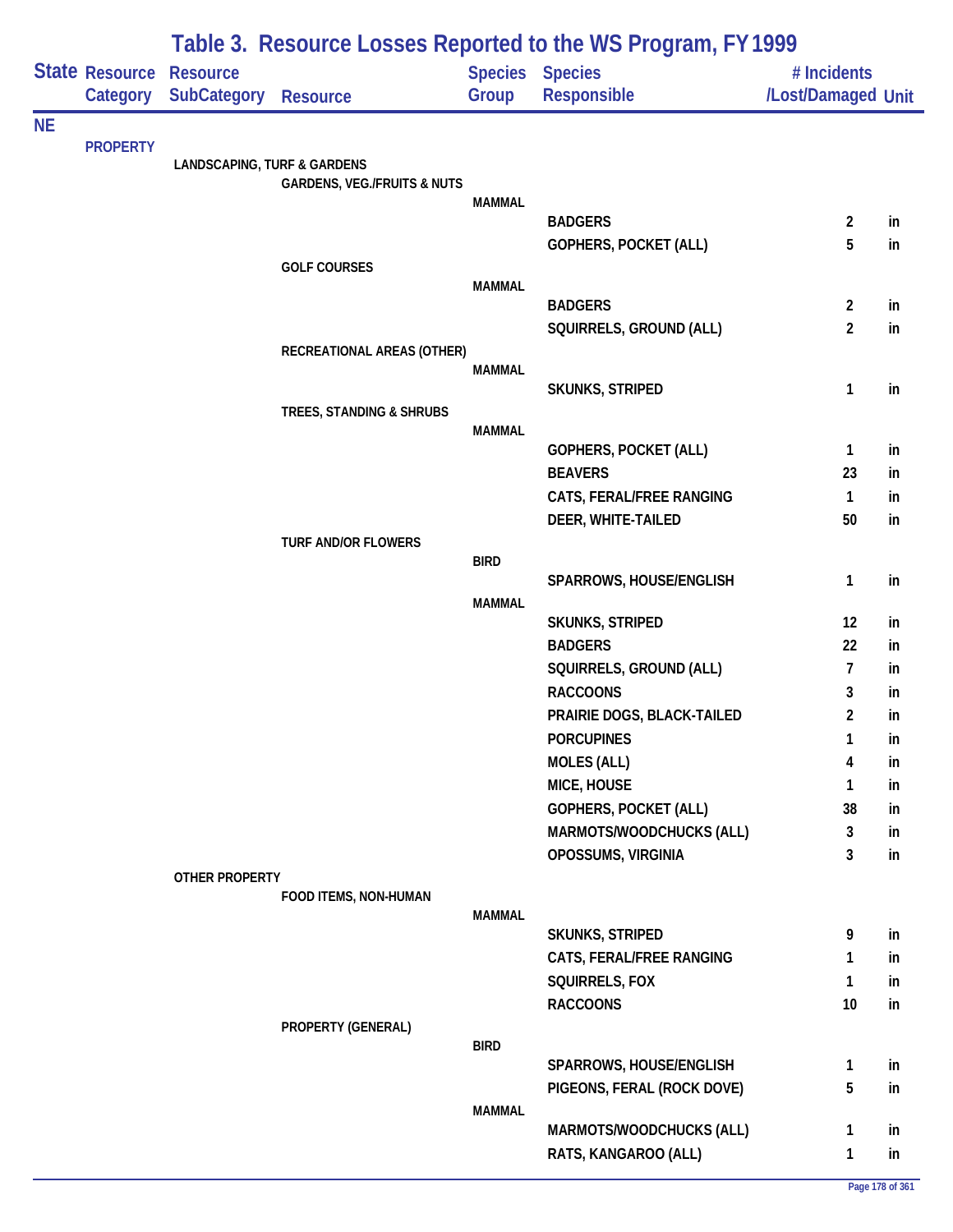|           |                                   |                                       |                                   | Table 3. Resource Losses Reported to the WS Program, FY 1999 |                                              |                                   |     |  |
|-----------|-----------------------------------|---------------------------------------|-----------------------------------|--------------------------------------------------------------|----------------------------------------------|-----------------------------------|-----|--|
|           | <b>State Resource</b><br>Category | <b>Resource</b><br><b>SubCategory</b> | <b>Resource</b>                   | Group                                                        | <b>Species Species</b><br><b>Responsible</b> | # Incidents<br>/Lost/Damaged Unit |     |  |
| <b>NE</b> |                                   |                                       |                                   |                                                              |                                              |                                   |     |  |
|           | <b>PROPERTY</b>                   | OTHER PROPERTY                        |                                   |                                                              |                                              |                                   |     |  |
|           |                                   |                                       | PROPERTY (GENERAL)                |                                                              |                                              |                                   |     |  |
|           |                                   |                                       |                                   | <b>MAMMAL</b>                                                |                                              |                                   |     |  |
|           |                                   |                                       |                                   |                                                              | <b>BATS (ALL)</b>                            | 1                                 | in  |  |
|           |                                   |                                       |                                   |                                                              | MICE, HOUSE                                  | 1                                 | in  |  |
|           |                                   |                                       |                                   |                                                              | SKUNKS, STRIPED                              | 3                                 | in  |  |
|           |                                   |                                       |                                   |                                                              | FOXES, RED                                   | $\overline{2}$                    | in  |  |
|           |                                   |                                       |                                   |                                                              | <b>BEAVERS</b>                               | 7                                 | in  |  |
|           |                                   |                                       |                                   |                                                              | <b>BADGERS</b>                               | 12                                | in  |  |
|           |                                   |                                       |                                   |                                                              | DEER, WHITE-TAILED                           | $\overline{2}$                    | in  |  |
|           |                                   |                                       |                                   |                                                              | <b>GOPHERS, POCKET (ALL)</b>                 | 1                                 | in  |  |
|           |                                   | <b>STRUCTURES</b>                     | AIRPORT RUNWAYS/TAXIWAYS          |                                                              |                                              |                                   |     |  |
|           |                                   |                                       |                                   | MAMMAL                                                       |                                              |                                   |     |  |
|           |                                   |                                       |                                   |                                                              | <b>BADGERS</b>                               | $\overline{2}$                    | in  |  |
|           |                                   |                                       |                                   |                                                              | <b>GOPHERS, POCKET (ALL)</b>                 | $\overline{2}$                    | in. |  |
|           |                                   |                                       | <b>BUILDINGS, NON-RESIDENTIAL</b> |                                                              |                                              |                                   |     |  |
|           |                                   |                                       |                                   | <b>BIRD</b>                                                  |                                              |                                   |     |  |
|           |                                   |                                       |                                   |                                                              | PIGEONS, FERAL (ROCK DOVE)                   | 4<br>$\overline{2}$               | in  |  |
|           |                                   |                                       |                                   | <b>MAMMAL</b>                                                | STARLINGS, EUROPEAN                          |                                   | in  |  |
|           |                                   |                                       |                                   |                                                              | <b>BATS (ALL)</b>                            | 1                                 | in  |  |
|           |                                   |                                       |                                   |                                                              | <b>BEAVERS</b>                               | 2                                 | in  |  |
|           |                                   |                                       |                                   |                                                              | MARMOTS/WOODCHUCKS (ALL)                     | 3                                 | in  |  |
|           |                                   |                                       |                                   |                                                              | OPOSSUMS, VIRGINIA                           | 1                                 | in  |  |
|           |                                   |                                       |                                   |                                                              | <b>RACCOONS</b>                              | 7                                 | in  |  |
|           |                                   |                                       |                                   |                                                              | <b>SKUNKS, STRIPED</b>                       | 47                                | in  |  |
|           |                                   |                                       |                                   |                                                              | <b>BADGERS</b>                               | $\mathbf{1}$                      | in  |  |
|           |                                   |                                       | <b>BUILDINGS, RESIDENTIAL</b>     |                                                              |                                              |                                   |     |  |
|           |                                   |                                       |                                   | <b>BIRD</b>                                                  |                                              |                                   |     |  |
|           |                                   |                                       |                                   |                                                              | PIGEONS, FERAL (ROCK DOVE)                   | 6                                 | in  |  |
|           |                                   |                                       |                                   |                                                              | STARLINGS, EUROPEAN                          | 1                                 | in  |  |
|           |                                   |                                       |                                   | <b>MAMMAL</b>                                                |                                              |                                   |     |  |
|           |                                   |                                       |                                   |                                                              | <b>BADGERS</b>                               | $\overline{2}$                    | in  |  |
|           |                                   |                                       |                                   |                                                              | <b>BATS (ALL)</b>                            | 4                                 | in  |  |
|           |                                   |                                       |                                   |                                                              | OPOSSUMS, VIRGINIA                           | 5                                 | in  |  |
|           |                                   |                                       |                                   |                                                              | <b>RACCOONS</b>                              | 4                                 | in  |  |
|           |                                   |                                       |                                   |                                                              | SKUNKS, STRIPED                              | 38                                | in  |  |
|           |                                   |                                       |                                   |                                                              | SQUIRRELS, FOX                               | $\mathbf{3}$                      | in  |  |
|           |                                   |                                       | DIKES/DAMS/IMPOUNDMENTS           | <b>MAMMAL</b>                                                |                                              |                                   |     |  |
|           |                                   |                                       |                                   |                                                              | <b>SKUNKS, STRIPED</b>                       | $\mathbf{1}$                      | in  |  |
|           |                                   |                                       |                                   |                                                              | <b>BADGERS</b>                               | 4                                 | in  |  |
|           |                                   |                                       |                                   |                                                              | <b>BEAVERS</b>                               | 10                                | in  |  |
|           |                                   |                                       |                                   |                                                              | MUSKRATS, z-(OTHER)                          | $\overline{2}$                    | in  |  |
|           |                                   |                                       | DITCH IRRIGATION/DRAINAGE SYSTEM  |                                                              |                                              |                                   |     |  |
|           |                                   |                                       |                                   | <b>MAMMAL</b>                                                |                                              |                                   |     |  |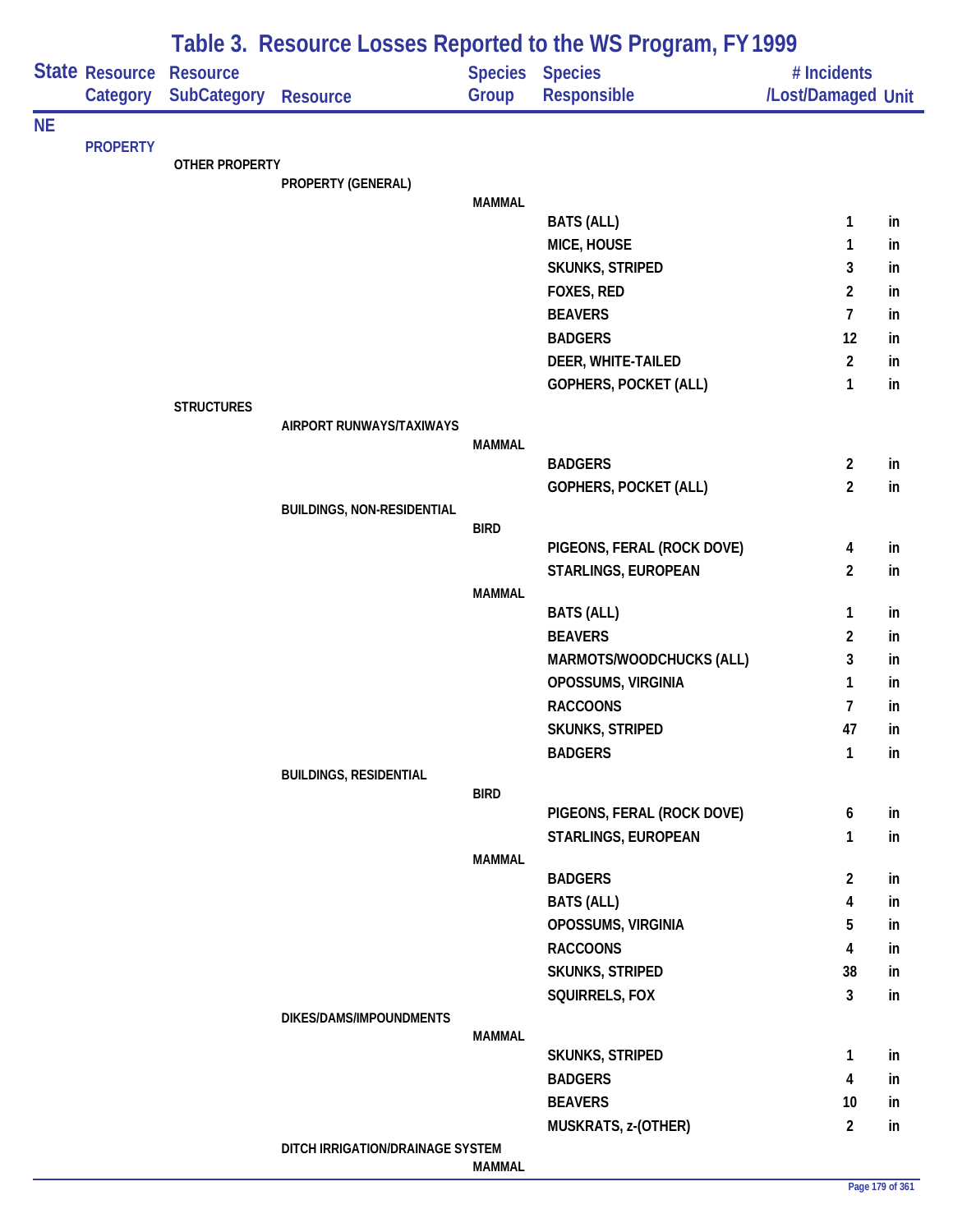|           | Table 3. Resource Losses Reported to the WS Program, FY 1999 |                                |                                             |                         |                               |                                   |    |
|-----------|--------------------------------------------------------------|--------------------------------|---------------------------------------------|-------------------------|-------------------------------|-----------------------------------|----|
|           | State Resource<br>Category                                   | <b>Resource</b><br>SubCategory | <b>Resource</b>                             | <b>Species</b><br>Group | <b>Species</b><br>Responsible | # Incidents<br>/Lost/Damaged Unit |    |
| <b>NE</b> |                                                              |                                |                                             |                         |                               |                                   |    |
|           | <b>PROPERTY</b>                                              | <b>STRUCTURES</b>              |                                             |                         |                               |                                   |    |
|           |                                                              |                                | DITCH IRRIGATION/DRAINAGE SYSTEM            |                         |                               |                                   |    |
|           |                                                              |                                |                                             | <b>MAMMAL</b>           | <b>BEAVERS</b>                | $\overline{2}$                    | in |
|           |                                                              |                                |                                             |                         | MUSKRATS, z-(OTHER)           | 1                                 | in |
|           |                                                              |                                | ROADS/BRIDGES                               |                         |                               |                                   |    |
|           |                                                              |                                |                                             | <b>MAMMAL</b>           |                               |                                   |    |
|           |                                                              |                                |                                             |                         | <b>BADGERS</b>                | $\overline{2}$<br>17              | in |
|           |                                                              |                                | UTILITIES, ELECTRICAL                       |                         | <b>BEAVERS</b>                |                                   | in |
|           |                                                              |                                |                                             | <b>MAMMAL</b>           |                               |                                   |    |
|           |                                                              |                                |                                             |                         | GOPHERS, POCKET (ALL)         | 1                                 | in |
|           |                                                              |                                |                                             |                         | SQUIRRELS, FOX                | 1                                 | in |
| <b>NH</b> |                                                              |                                |                                             |                         |                               |                                   |    |
|           | <b>AGRICULTURE</b>                                           |                                | <b>COMMERCIAL FORESTRY &amp; NURSERY</b>    |                         |                               |                                   |    |
|           |                                                              |                                | PLANTS, COMMERCIAL NURSERY/GREENHOUSE (ALL) |                         |                               |                                   |    |
|           |                                                              |                                |                                             | <b>MAMMAL</b>           | <b>BEAVERS</b>                | 1                                 | in |
|           |                                                              |                                |                                             |                         | DEER, WHITE-TAILED            | 1                                 | in |
|           |                                                              |                                | TREES, CHRISTMAS                            |                         |                               |                                   |    |
|           |                                                              |                                |                                             | <b>MAMMAL</b>           |                               |                                   |    |
|           |                                                              |                                |                                             |                         | DEER, WHITE-TAILED            | $\mathbf{3}$                      | in |
|           |                                                              |                                | TREES, STANDING (MIXED)                     | <b>MAMMAL</b>           |                               |                                   |    |
|           |                                                              |                                |                                             |                         | <b>VOLES (ALL)</b>            | 1                                 | in |
|           |                                                              |                                |                                             |                         | <b>PORCUPINES</b>             | 1                                 | in |
|           |                                                              |                                |                                             |                         | <b>MOOSE</b>                  | 1                                 | in |
|           |                                                              |                                |                                             |                         | <b>BEAVERS</b>                | $\overline{2}$                    | in |
|           |                                                              |                                | TREES, STANDING HARDWOOD                    | <b>MAMMAL</b>           |                               |                                   |    |
|           |                                                              |                                |                                             |                         | <b>BEAVERS</b>                | 36                                | in |
|           |                                                              |                                |                                             |                         | <b>PORCUPINES</b>             | 4                                 | in |
|           |                                                              |                                | TREES, STANDING SOFTWOOD                    |                         |                               |                                   |    |
|           |                                                              |                                |                                             | <b>MAMMAL</b>           | DEER, WHITE-TAILED            | 1                                 | in |
|           |                                                              | <b>COMMERCIAL GAME ANIMALS</b> |                                             |                         |                               |                                   |    |
|           |                                                              |                                | <b>BIRDS, PHEASANT (ALL)</b>                |                         |                               |                                   |    |
|           |                                                              |                                |                                             | <b>MAMMAL</b>           | <b>FISHERS</b>                | $\mathbf{1}$                      | ea |
|           |                                                              | <b>FIELD CROPS</b>             |                                             |                         |                               |                                   |    |
|           |                                                              |                                | <b>GARDENS, TRUCK</b>                       |                         |                               |                                   |    |
|           |                                                              |                                |                                             | <b>BIRD</b>             | <b>GEESE, CANADA</b>          | $\mathbf{1}$                      | in |
|           |                                                              |                                |                                             | <b>MAMMAL</b>           |                               |                                   |    |
|           |                                                              |                                |                                             |                         | DEER, WHITE-TAILED            | 12                                | in |
|           |                                                              |                                | <b>GRAINS, CORN (FIELD)</b>                 |                         |                               |                                   |    |
|           |                                                              |                                |                                             | <b>BIRD</b>             | <b>CROWS, AMERICAN</b>        |                                   |    |
|           |                                                              |                                |                                             |                         |                               | 4                                 | in |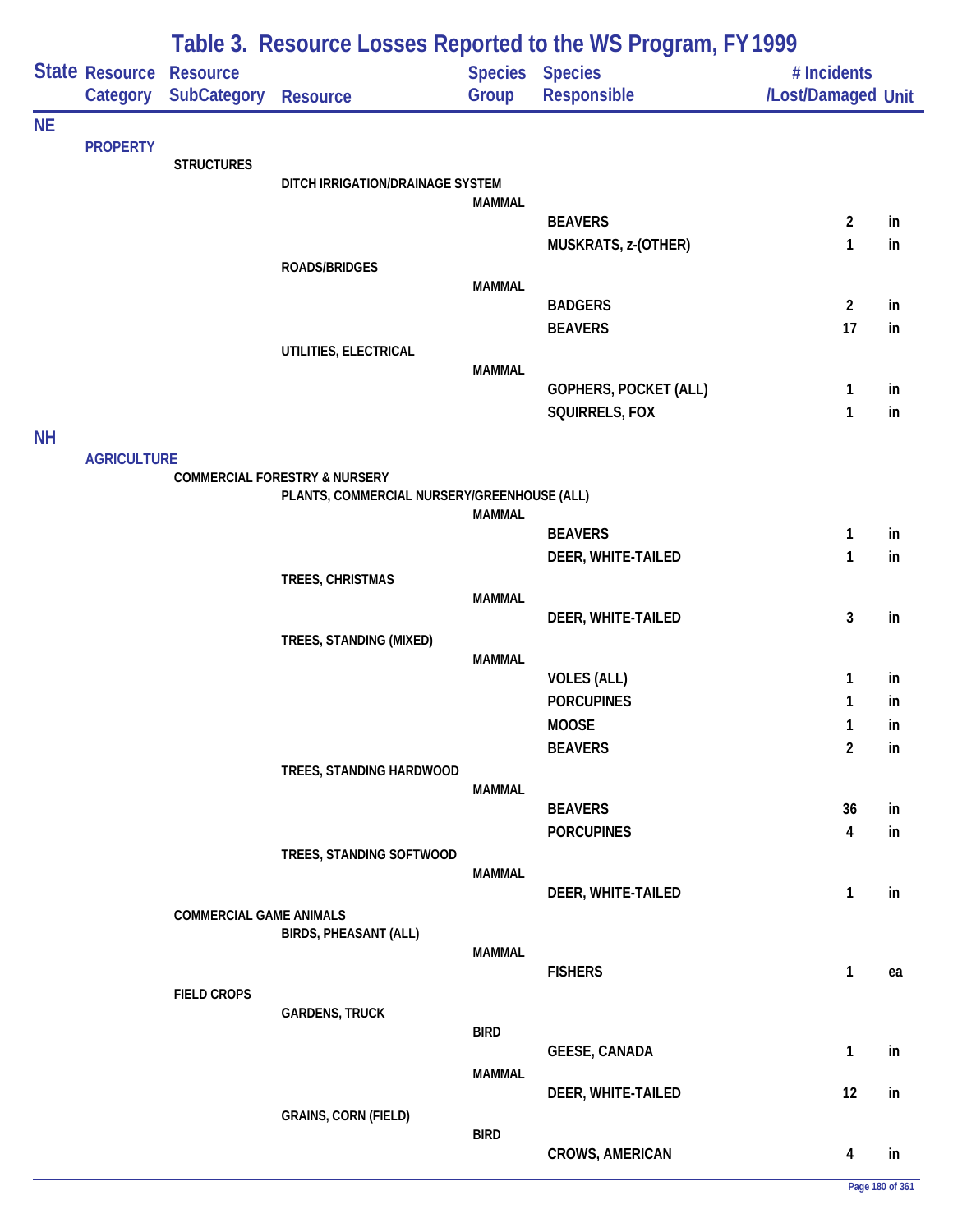|           | State Resource     | <b>Resource</b>          |                                 |               | Table 5. Resource LOSSES Reported to the WS FTOGRAM, FT 1777<br>Species Species | # Incidents        |    |
|-----------|--------------------|--------------------------|---------------------------------|---------------|---------------------------------------------------------------------------------|--------------------|----|
|           | Category           | <b>SubCategory</b>       | <b>Resource</b>                 | Group         | Responsible                                                                     | /Lost/Damaged Unit |    |
| <b>NH</b> |                    |                          |                                 |               |                                                                                 |                    |    |
|           | <b>AGRICULTURE</b> | <b>FIELD CROPS</b>       |                                 |               |                                                                                 |                    |    |
|           |                    |                          | <b>GRAINS, CORN (FIELD)</b>     |               |                                                                                 |                    |    |
|           |                    |                          |                                 | <b>BIRD</b>   | TURKEY, WILD (ALL)                                                              | $\mathbf{1}$       | in |
|           |                    |                          |                                 | <b>MAMMAL</b> |                                                                                 |                    |    |
|           |                    |                          |                                 |               | <b>BEARS, BLACK</b>                                                             | 12                 | in |
|           |                    |                          | <b>GRAINS, CORN (SWEET)</b>     | <b>BIRD</b>   |                                                                                 |                    |    |
|           |                    |                          |                                 |               | <b>BLACKBIRDS, z-(MIXED SPECIES)</b>                                            | $\mathbf{1}$       | in |
|           |                    |                          |                                 |               | <b>CROWS, AMERICAN</b>                                                          | $\mathbf{1}$       | in |
|           |                    |                          |                                 | <b>MAMMAL</b> | <b>BEARS, BLACK</b>                                                             | $\overline{7}$     | in |
|           |                    |                          |                                 |               | <b>RACCOONS</b>                                                                 | $\mathbf{1}$       | in |
|           |                    |                          | HAYFIELDS, ALFALFA              |               |                                                                                 |                    |    |
|           |                    |                          |                                 | <b>BIRD</b>   |                                                                                 |                    |    |
|           |                    |                          | HAYFIELDS, MIXED SPECIES        |               | <b>GEESE, CANADA</b>                                                            | $\mathbf{1}$       | in |
|           |                    |                          |                                 | <b>BIRD</b>   |                                                                                 |                    |    |
|           |                    |                          |                                 |               | <b>GEESE, CANADA</b>                                                            | $\mathbf{1}$       | in |
|           |                    |                          |                                 | <b>MAMMAL</b> | <b>BEAVERS</b>                                                                  | $\mathbf{1}$       | in |
|           |                    |                          | <b>PUMPKINS</b>                 |               |                                                                                 |                    |    |
|           |                    |                          |                                 | <b>MAMMAL</b> |                                                                                 |                    |    |
|           |                    |                          | SQUASH                          |               | DEER, WHITE-TAILED                                                              | 16                 | in |
|           |                    |                          |                                 | <b>MAMMAL</b> |                                                                                 |                    |    |
|           |                    |                          |                                 |               | DEER, WHITE-TAILED                                                              | $\mathbf{1}$       | in |
|           |                    |                          | <b>SUNFLOWERS</b>               | <b>MAMMAL</b> |                                                                                 |                    |    |
|           |                    |                          |                                 |               | DEER, WHITE-TAILED                                                              | $\mathbf{1}$       | in |
|           |                    | <b>FRUITS &amp; NUTS</b> |                                 |               |                                                                                 |                    |    |
|           |                    |                          | <b>BUSHES, BLUEBERRY</b>        | <b>MAMMAL</b> |                                                                                 |                    |    |
|           |                    |                          |                                 |               | <b>BEARS, BLACK</b>                                                             | $\mathbf{1}$       | in |
|           |                    |                          |                                 |               | DEER, WHITE-TAILED                                                              | 1                  | in |
|           |                    |                          | FRUIT, BLACKBERRIES/RASPBERRIES | <b>MAMMAL</b> |                                                                                 |                    |    |
|           |                    |                          |                                 |               | <b>BEARS, BLACK</b>                                                             | $\mathbf{1}$       | in |
|           |                    |                          | FRUIT, BLUEBERRIES              |               |                                                                                 |                    |    |
|           |                    |                          |                                 | <b>MAMMAL</b> | <b>BEARS, BLACK</b>                                                             | $\overline{2}$     | in |
|           |                    |                          | <b>STRAWBERRIES</b>             |               |                                                                                 |                    |    |
|           |                    |                          |                                 | <b>BIRD</b>   |                                                                                 |                    |    |
|           |                    |                          |                                 | <b>MAMMAL</b> | <b>GEESE, CANADA</b>                                                            | $\mathbf{1}$       | in |
|           |                    |                          |                                 |               | DEER, WHITE-TAILED                                                              | $\mathbf{3}$       | in |
|           |                    |                          | TREES, APPLE                    |               |                                                                                 |                    |    |
|           |                    |                          |                                 | <b>MAMMAL</b> | <b>BEARS, BLACK</b>                                                             | $\overline{2}$     | in |
|           |                    |                          |                                 |               |                                                                                 |                    |    |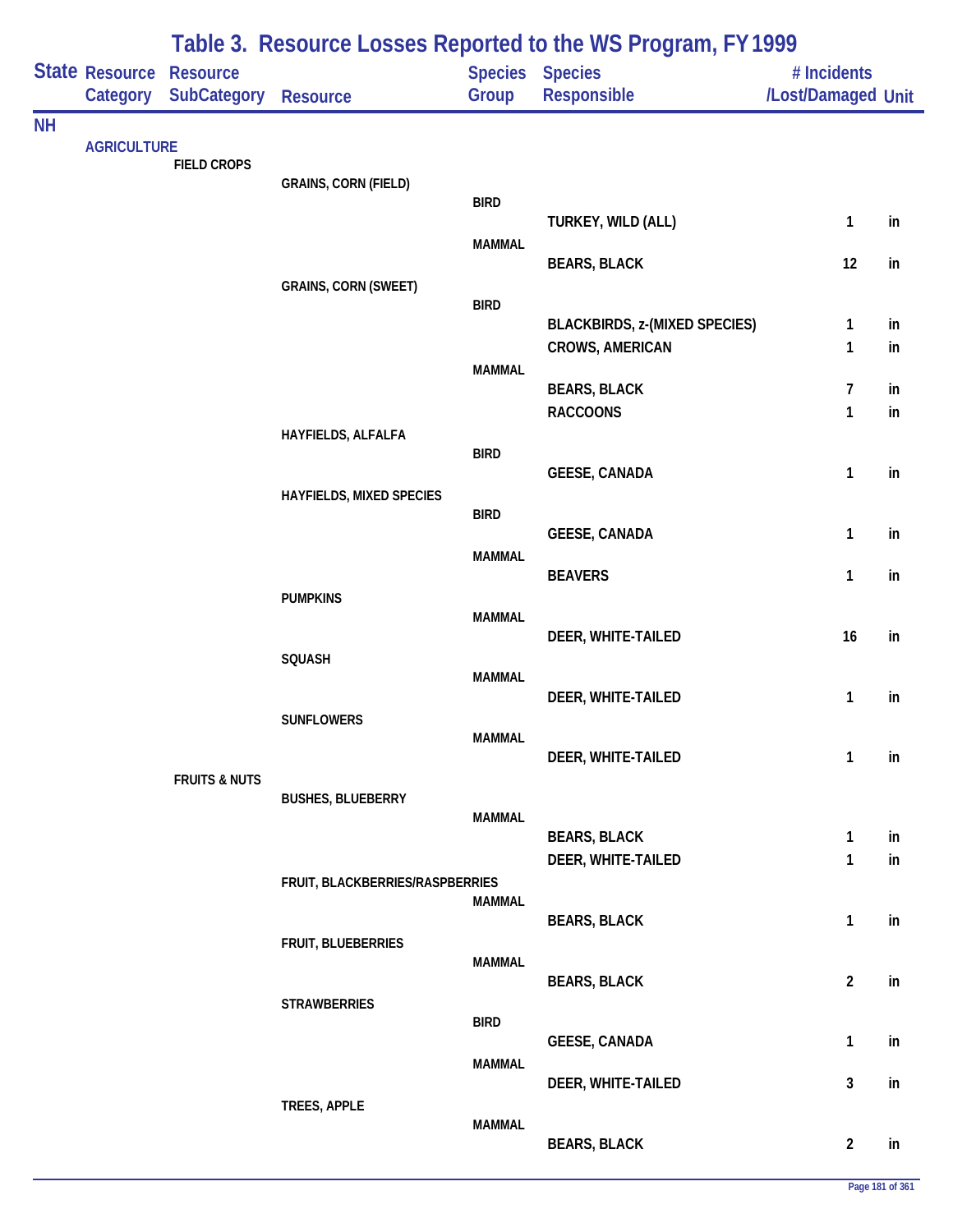|           |                            | Table 3. Resource Losses Reported to the WS Program, FY 1999 |                          |               |                                   |                                   |          |  |  |
|-----------|----------------------------|--------------------------------------------------------------|--------------------------|---------------|-----------------------------------|-----------------------------------|----------|--|--|
|           | State Resource<br>Category | <b>Resource</b><br><b>SubCategory</b>                        | Resource                 | Group         | Species Species<br>Responsible    | # Incidents<br>/Lost/Damaged Unit |          |  |  |
| <b>NH</b> |                            |                                                              |                          |               |                                   |                                   |          |  |  |
|           | <b>AGRICULTURE</b>         | <b>FRUITS &amp; NUTS</b>                                     |                          |               |                                   |                                   |          |  |  |
|           |                            |                                                              | TREES, APPLE             |               |                                   |                                   |          |  |  |
|           |                            |                                                              |                          | <b>MAMMAL</b> |                                   |                                   |          |  |  |
|           |                            |                                                              |                          |               | <b>PORCUPINES</b><br><b>MOOSE</b> | 1<br>2                            | in       |  |  |
|           |                            |                                                              |                          |               | <b>FISHERS</b>                    | 1                                 | in<br>in |  |  |
|           |                            |                                                              |                          |               | <b>BEAVERS</b>                    | 1                                 | in       |  |  |
|           |                            |                                                              |                          |               | DEER, WHITE-TAILED                | 58                                | in       |  |  |
|           |                            |                                                              | TREES, PEACH             |               |                                   |                                   |          |  |  |
|           |                            |                                                              |                          | <b>MAMMAL</b> |                                   |                                   |          |  |  |
|           |                            |                                                              |                          |               | DEER, WHITE-TAILED                | 1                                 | in       |  |  |
|           |                            | <b>LIVESTOCK</b>                                             |                          |               |                                   |                                   |          |  |  |
|           |                            |                                                              | CATTLE (ADULT)           | <b>MAMMAL</b> |                                   |                                   |          |  |  |
|           |                            |                                                              |                          |               | <b>BEARS, BLACK</b>               | 1                                 | ea       |  |  |
|           |                            |                                                              |                          |               | <b>COYOTES</b>                    | $\overline{c}$                    | ea       |  |  |
|           |                            |                                                              |                          |               | DEER, WHITE-TAILED                | 1                                 | ea       |  |  |
|           |                            |                                                              | CATTLE (CALVES)          |               |                                   |                                   |          |  |  |
|           |                            |                                                              |                          | <b>MAMMAL</b> |                                   |                                   |          |  |  |
|           |                            |                                                              |                          |               | COYOTES                           | 3                                 | ea       |  |  |
|           |                            |                                                              | EQUINE, HORSES (ADULT)   | <b>MAMMAL</b> |                                   |                                   |          |  |  |
|           |                            |                                                              |                          |               | COYOTES                           | 1                                 | ea       |  |  |
|           |                            |                                                              | FOWL, CHICKENS (OTHER)   |               |                                   |                                   |          |  |  |
|           |                            |                                                              |                          | <b>BIRD</b>   |                                   |                                   |          |  |  |
|           |                            |                                                              |                          |               | HAWKS, z-(OTHER)                  | $\overline{2}$                    | ea       |  |  |
|           |                            |                                                              |                          | <b>MAMMAL</b> | <b>BEARS, BLACK</b>               | 5                                 | ea       |  |  |
|           |                            |                                                              |                          |               | COYOTES                           | 24                                | ea       |  |  |
|           |                            |                                                              |                          |               | <b>FISHERS</b>                    | 4                                 | ea       |  |  |
|           |                            |                                                              |                          |               | FOXES, RED                        | 42                                | ea       |  |  |
|           |                            |                                                              |                          |               | <b>RACCOONS</b>                   | 4                                 | ea       |  |  |
|           |                            |                                                              |                          |               | <b>SKUNKS, STRIPED</b>            | 28                                | ea       |  |  |
|           |                            |                                                              |                          |               | <b>WEASELS (ALL)</b>              | 1                                 | ea       |  |  |
|           |                            |                                                              | FOWL, DUCKS (DOMESTIC)   |               |                                   |                                   |          |  |  |
|           |                            |                                                              |                          | <b>MAMMAL</b> |                                   |                                   |          |  |  |
|           |                            |                                                              |                          |               | <b>FISHERS</b>                    | 1                                 | ea       |  |  |
|           |                            |                                                              |                          |               | FOXES, RED                        | 1                                 | ea       |  |  |
|           |                            |                                                              |                          |               | <b>MINKS</b>                      | 1                                 | ea       |  |  |
|           |                            |                                                              | FOWL, GEESE (DOMESTIC)   | <b>MAMMAL</b> |                                   |                                   |          |  |  |
|           |                            |                                                              |                          |               | COYOTES                           | 4                                 | ea       |  |  |
|           |                            |                                                              | FOWL, TURKEYS (DOMESTIC) |               |                                   |                                   |          |  |  |
|           |                            |                                                              |                          | <b>BIRD</b>   |                                   |                                   |          |  |  |
|           |                            |                                                              |                          |               | TURKEY, WILD (ALL)                | 1                                 | ea       |  |  |
|           |                            |                                                              |                          | <b>MAMMAL</b> | FOXES, RED                        | 1                                 | ea       |  |  |
|           |                            |                                                              | GOATS, z-(OTHER ADULTS)  |               |                                   |                                   |          |  |  |
|           |                            |                                                              |                          |               |                                   |                                   |          |  |  |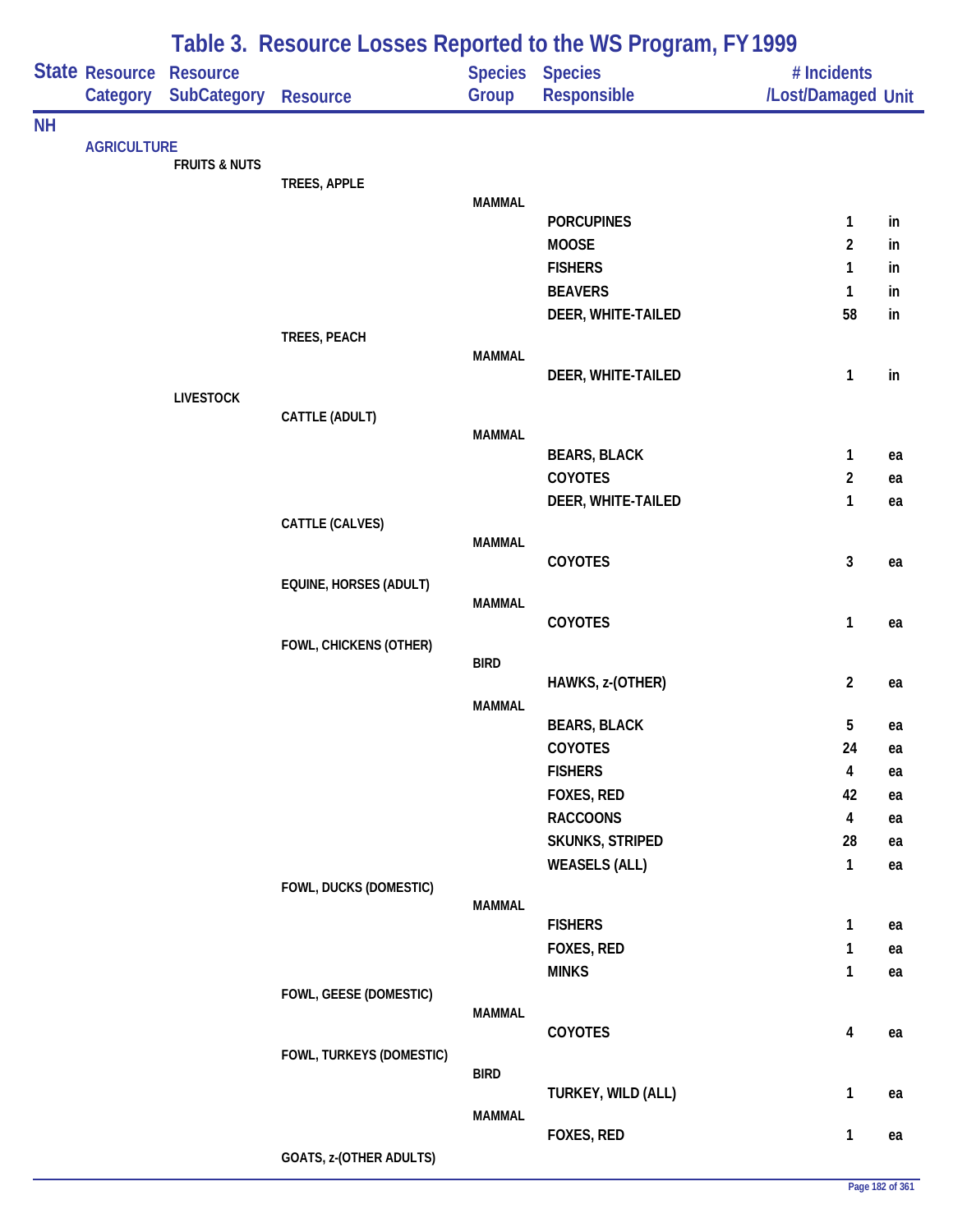|           |                                   |                                |                                    |               | Table 3. Resource Losses Reported to the WS Program, FY 1999 |                                   |    |
|-----------|-----------------------------------|--------------------------------|------------------------------------|---------------|--------------------------------------------------------------|-----------------------------------|----|
|           | <b>State Resource</b><br>Category | <b>Resource</b><br>SubCategory | <b>Resource</b>                    | Group         | Species Species<br>Responsible                               | # Incidents<br>/Lost/Damaged Unit |    |
| <b>NH</b> |                                   |                                |                                    |               |                                                              |                                   |    |
|           | <b>AGRICULTURE</b>                |                                |                                    |               |                                                              |                                   |    |
|           |                                   | <b>LIVESTOCK</b>               | GOATS, z-(OTHER ADULTS)            |               |                                                              |                                   |    |
|           |                                   |                                |                                    | <b>MAMMAL</b> |                                                              |                                   |    |
|           |                                   |                                |                                    |               | <b>COYOTES</b>                                               | $\overline{a}$                    | ea |
|           |                                   |                                |                                    |               | <b>SKUNKS, STRIPED</b>                                       | 1                                 | ea |
|           |                                   |                                | <b>LLAMAS (ALL)</b>                | <b>MAMMAL</b> |                                                              |                                   |    |
|           |                                   |                                |                                    |               | COYOTES                                                      | 1                                 | ea |
|           |                                   |                                | SHEEP (ADULT)                      |               |                                                              |                                   |    |
|           |                                   |                                |                                    | <b>MAMMAL</b> |                                                              |                                   |    |
|           |                                   |                                |                                    |               | FOXES, RED                                                   | 1                                 | ea |
|           |                                   |                                |                                    |               | DEER, WHITE-TAILED                                           | 1                                 | ea |
|           |                                   |                                |                                    |               | COYOTES                                                      | 6                                 | ea |
|           |                                   |                                | SWINE (ADULT)                      |               |                                                              |                                   |    |
|           |                                   |                                |                                    | <b>MAMMAL</b> | <b>BEARS, BLACK</b>                                          | 1                                 | ea |
|           |                                   |                                | <b>SWINE (PIGLETS)</b>             |               |                                                              |                                   |    |
|           |                                   |                                |                                    | <b>MAMMAL</b> |                                                              |                                   |    |
|           |                                   |                                |                                    |               | <b>BEARS, BLACK</b>                                          | $\overline{a}$                    | ea |
|           |                                   | <b>OTHER</b>                   |                                    |               |                                                              |                                   |    |
|           |                                   |                                | FEED, LIVESTOCK                    | <b>BIRD</b>   |                                                              |                                   |    |
|           |                                   |                                |                                    |               | TURKEY, WILD (ALL)                                           | 1                                 | in |
|           |                                   |                                | HIVES (BEES, HONEY, STRUCTURES)    |               |                                                              |                                   |    |
|           |                                   |                                |                                    | <b>MAMMAL</b> |                                                              |                                   |    |
|           |                                   |                                |                                    |               | <b>BEARS, BLACK</b>                                          | 77                                | ea |
|           |                                   |                                |                                    |               | <b>RACCOONS</b>                                              | $\mathbf{1}$                      | ea |
|           |                                   | <b>RANGE/PASTURE</b>           | <b>PASTURE</b>                     |               |                                                              |                                   |    |
|           |                                   |                                |                                    | <b>BIRD</b>   |                                                              |                                   |    |
|           |                                   |                                |                                    |               | <b>GEESE, CANADA</b>                                         | $\overline{2}$                    | ac |
|           | <b>HEALTH &amp; SAFETY</b>        |                                |                                    |               |                                                              |                                   |    |
|           |                                   | HUMAN HEALTH & SAFETY          |                                    |               |                                                              |                                   |    |
|           |                                   |                                | HEALTH & SAFETY, HUMAN z-(GENERAL) | <b>BIRD</b>   |                                                              |                                   |    |
|           |                                   |                                |                                    |               | HAWKS, z-(OTHER)                                             | $\overline{2}$                    | in |
|           |                                   |                                |                                    |               | TURKEY, WILD (ALL)                                           | 1                                 | in |
|           |                                   |                                |                                    |               | <b>SWANS, MUTE</b>                                           | $\mathbf{1}$                      | in |
|           |                                   |                                |                                    |               | STARLINGS, EUROPEAN                                          | 3                                 | in |
|           |                                   |                                |                                    |               | <b>MALLARDS</b>                                              | 4                                 | in |
|           |                                   |                                |                                    |               | <b>GULLS, HERRING</b>                                        | 4                                 | in |
|           |                                   |                                |                                    |               | <b>BLACKBIRDS, z-(MIXED SPECIES)</b>                         | 1                                 | in |
|           |                                   |                                |                                    |               | <b>GROUSE (ALL)</b>                                          | 1                                 | in |
|           |                                   |                                |                                    |               | <b>GRACKLES, COMMON</b>                                      | 1                                 | in |
|           |                                   |                                |                                    |               | <b>GEESE, CANADA</b>                                         | 1                                 | in |
|           |                                   |                                |                                    |               | <b>DUCKS, FERAL</b>                                          | 1                                 | in |
|           |                                   |                                |                                    |               | <b>CARDINALS, NORTHERN</b>                                   | 1                                 | in |
|           |                                   |                                |                                    |               | <b>GULLS, GREAT BLACK-BACKED</b>                             | 1                                 | in |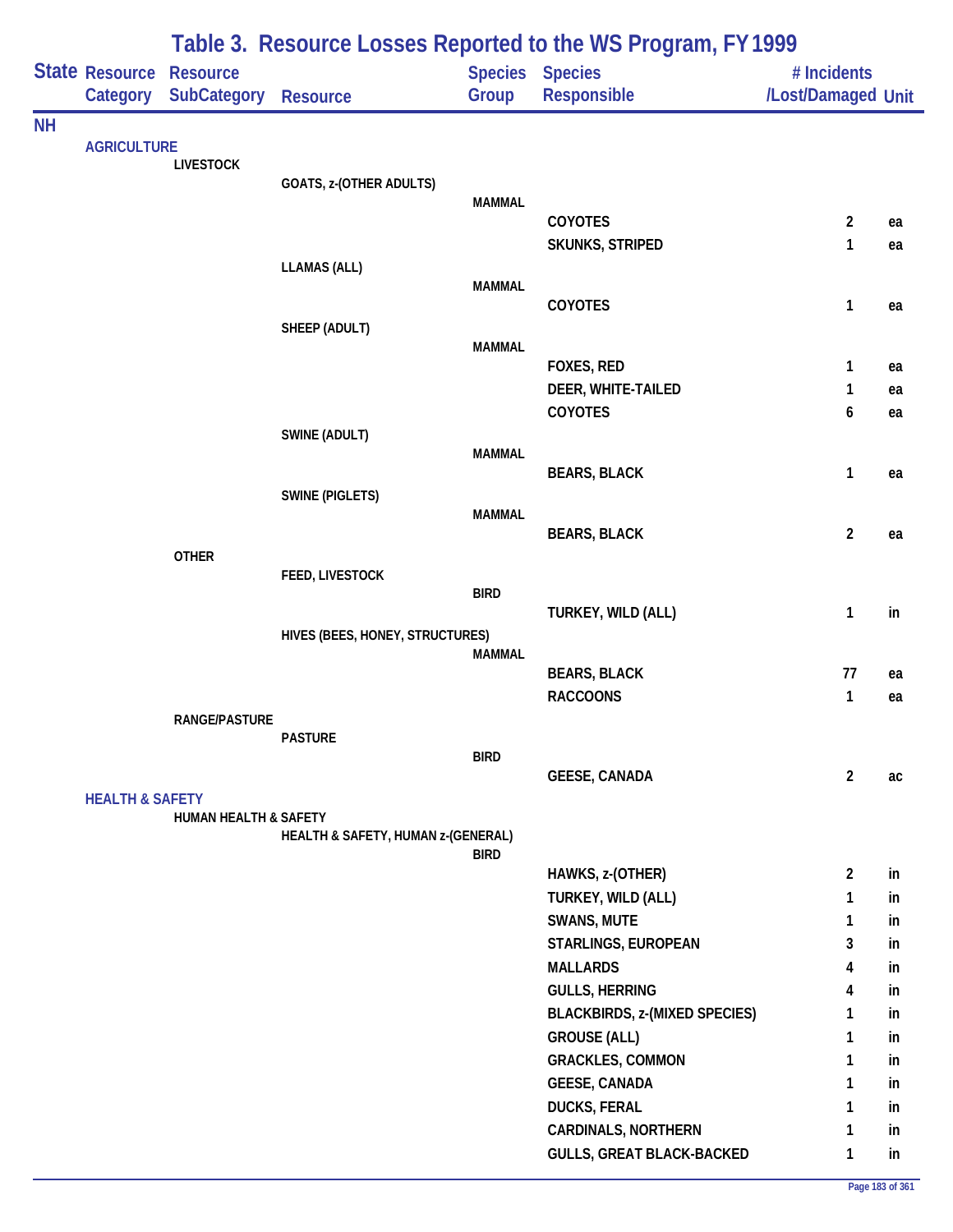|    |                            |                                       |                                    |                | Table 3. Resource Losses Reported to the WS Program, FY 1999 |                                   |          |
|----|----------------------------|---------------------------------------|------------------------------------|----------------|--------------------------------------------------------------|-----------------------------------|----------|
|    | State Resource<br>Category | <b>Resource</b><br><b>SubCategory</b> | <b>Resource</b>                    | Group          | Species Species<br><b>Responsible</b>                        | # Incidents<br>/Lost/Damaged Unit |          |
| NΗ |                            |                                       |                                    |                |                                                              |                                   |          |
|    | <b>HEALTH &amp; SAFETY</b> | <b>HUMAN HEALTH &amp; SAFETY</b>      |                                    |                |                                                              |                                   |          |
|    |                            |                                       | HEALTH & SAFETY, HUMAN z-(GENERAL) |                |                                                              |                                   |          |
|    |                            |                                       |                                    | <b>BIRD</b>    |                                                              |                                   |          |
|    |                            |                                       |                                    |                | PIGEONS, FERAL (ROCK DOVE)                                   | $\mathbf{3}$                      | in       |
|    |                            |                                       |                                    | <b>MAMMAL</b>  |                                                              |                                   |          |
|    |                            |                                       |                                    |                | MICE, HOUSE                                                  | 3                                 | in       |
|    |                            |                                       |                                    |                | MUSKRATS, z-(OTHER)<br>OPOSSUMS, VIRGINIA                    | 3                                 | in<br>in |
|    |                            |                                       |                                    |                | <b>PORCUPINES</b>                                            | 6<br>3                            | in       |
|    |                            |                                       |                                    |                | <b>RACCOONS</b>                                              | 36                                | in       |
|    |                            |                                       |                                    |                | <b>SKUNKS, STRIPED</b>                                       | 68                                | in       |
|    |                            |                                       |                                    |                | SQUIRRELS, FLYING (ALL)                                      | $\overline{2}$                    | in       |
|    |                            |                                       |                                    |                | SQUIRRELS, RED                                               | 5                                 | in       |
|    |                            |                                       |                                    |                | MARMOTS/WOODCHUCKS (ALL)                                     | 9                                 | in       |
|    |                            |                                       |                                    |                | <b>RABBITS, FERAL</b>                                        | 1                                 | in       |
|    |                            |                                       |                                    |                | SQUIRRELS, GRAY                                              | 16                                | in       |
|    |                            |                                       |                                    |                | <b>BEARS, BLACK</b>                                          | 46                                | in       |
|    |                            |                                       |                                    |                | FOXES, GRAY                                                  | 4                                 | in       |
|    |                            |                                       |                                    |                | <b>FISHERS</b>                                               | 7                                 | in       |
|    |                            |                                       |                                    |                | DEER, WHITE-TAILED                                           | $\mathbf{1}$                      | in       |
|    |                            |                                       |                                    |                | COYOTES                                                      | 17                                | in       |
|    |                            |                                       |                                    |                | <b>BATS (ALL)</b>                                            | 33                                | in       |
|    |                            |                                       |                                    |                | <b>CHIPMUNKS (ALL)</b>                                       | $\mathbf{1}$                      | in       |
|    |                            |                                       |                                    |                | FOXES, RED                                                   | 26                                | in       |
|    |                            |                                       |                                    |                | CATS, FERAL/FREE RANGING                                     | 1                                 | in       |
|    |                            |                                       |                                    |                | <b>BOBCATS</b>                                               | $\mathbf{1}$                      | in       |
|    |                            |                                       |                                    |                | <b>BEAVERS</b>                                               | $\overline{2}$                    |          |
|    |                            |                                       |                                    |                |                                                              | 3                                 | in       |
|    |                            |                                       |                                    | <b>REPTILE</b> | RATS, NORWAY                                                 |                                   | in       |
|    |                            |                                       |                                    |                | SNAKES, NON-POISONOUS (OTHER)                                | 6                                 | in       |
|    |                            |                                       |                                    |                | <b>TURTLES (ALL)</b>                                         | $\overline{2}$                    | in       |
|    | <b>NATURAL RESOURCE</b>    |                                       |                                    |                |                                                              |                                   |          |
|    |                            | <b>FISHERIES</b>                      |                                    |                |                                                              |                                   |          |
|    |                            |                                       | FISH, TROUT (ALL)                  |                |                                                              |                                   |          |
|    |                            |                                       |                                    | <b>BIRD</b>    | <b>HERONS, GREAT BLUE</b>                                    | $\mathbf{1}$                      | in       |
|    |                            |                                       |                                    | <b>MAMMAL</b>  |                                                              |                                   |          |
|    |                            |                                       |                                    |                | OTTERS, RIVER                                                | $\mathbf{1}$                      | in       |
|    |                            | OTHER NATURAL RESOURCES               |                                    |                |                                                              |                                   |          |
|    |                            |                                       | <b>WETLANDS</b>                    |                |                                                              |                                   |          |
|    |                            |                                       |                                    | <b>MAMMAL</b>  |                                                              |                                   |          |
|    |                            |                                       |                                    |                | <b>BEAVERS</b>                                               | $\mathbf{1}$                      | ac       |
|    |                            | T & E WILDLIFE (FED)                  |                                    |                |                                                              |                                   |          |
|    |                            |                                       | BIRDS, TERNS, ROSEATE (T&E)        | <b>BIRD</b>    |                                                              |                                   |          |
|    |                            |                                       |                                    |                | <b>GULLS, GREAT BLACK-BACKED</b>                             | $\mathbf{1}$                      | ea       |
|    |                            | <b>WILDLIFE</b>                       |                                    |                |                                                              |                                   |          |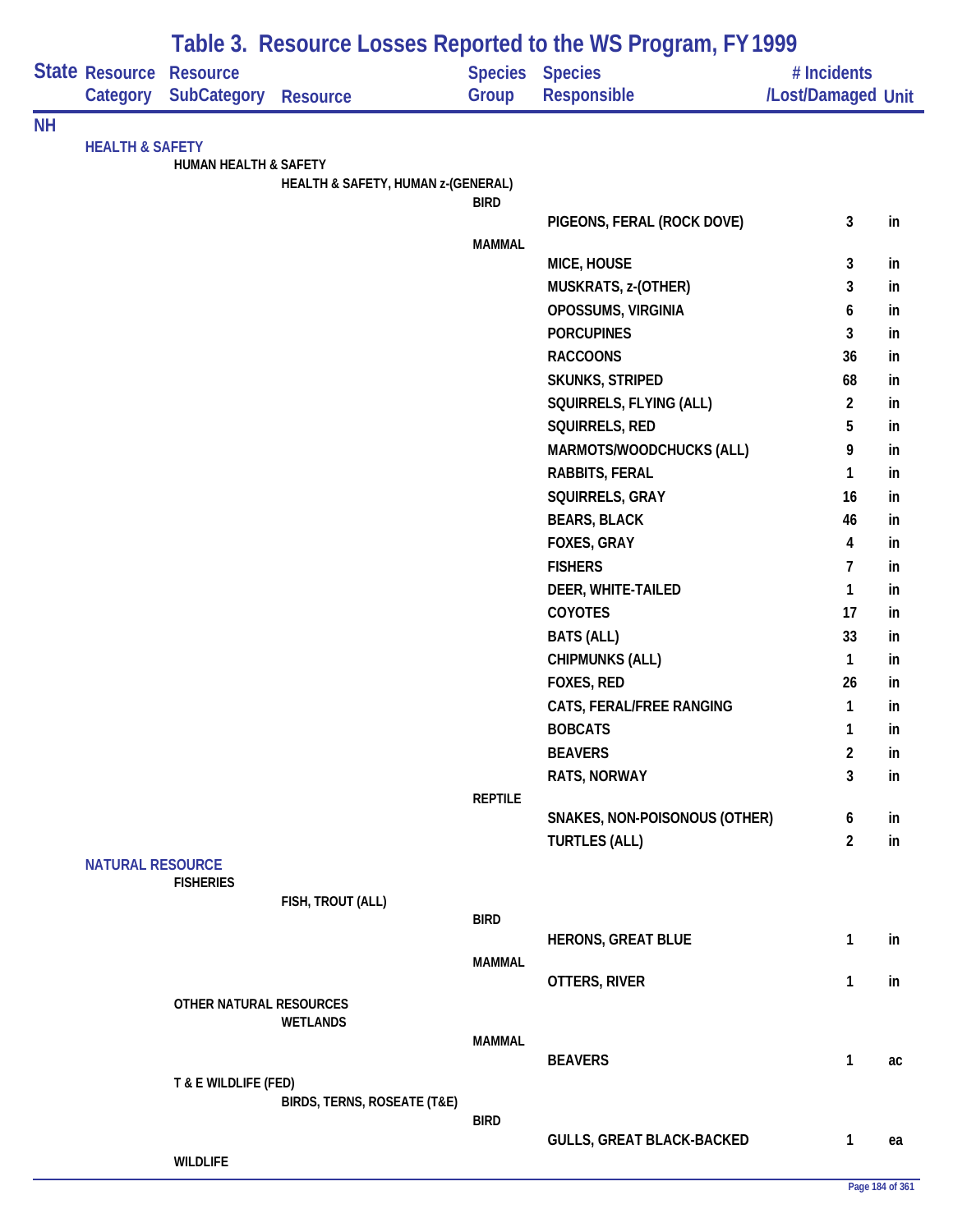|           |                         | Table 3. Resource Losses Reported to the WS Program, FY 1999 |                                        |                |                                               |                     |          |  |  |  |
|-----------|-------------------------|--------------------------------------------------------------|----------------------------------------|----------------|-----------------------------------------------|---------------------|----------|--|--|--|
|           | State Resource          | <b>Resource</b>                                              |                                        | <b>Species</b> | <b>Species</b>                                | # Incidents         |          |  |  |  |
|           | Category                | <b>SubCategory</b>                                           | <b>Resource</b>                        | Group          | Responsible                                   | /Lost/Damaged Unit  |          |  |  |  |
| <b>NH</b> |                         |                                                              |                                        |                |                                               |                     |          |  |  |  |
|           | <b>NATURAL RESOURCE</b> | <b>WILDLIFE</b>                                              |                                        |                |                                               |                     |          |  |  |  |
|           |                         |                                                              | BIRDS, z-(OTHER)                       |                |                                               |                     |          |  |  |  |
|           |                         |                                                              |                                        | <b>BIRD</b>    |                                               |                     |          |  |  |  |
|           |                         |                                                              |                                        |                | <b>GULLS, GREAT BLACK-BACKED</b>              | 1                   | ea       |  |  |  |
|           | <b>PROPERTY</b>         | <b>ANIMAL</b>                                                |                                        |                |                                               |                     |          |  |  |  |
|           |                         |                                                              | PETS (COMPANION & HOBBY ANIMALS)       |                |                                               |                     |          |  |  |  |
|           |                         |                                                              |                                        | <b>MAMMAL</b>  |                                               |                     |          |  |  |  |
|           |                         |                                                              |                                        |                | <b>FISHERS</b>                                | 25                  | ea       |  |  |  |
|           |                         |                                                              |                                        |                | <b>SKUNKS, STRIPED</b>                        | 4                   | ea       |  |  |  |
|           |                         |                                                              |                                        |                | <b>RACCOONS</b><br><b>WEASELS (ALL)</b>       | 3<br>1              | ea       |  |  |  |
|           |                         |                                                              |                                        |                | <b>PORCUPINES</b>                             | 1                   | ea<br>ea |  |  |  |
|           |                         |                                                              |                                        |                | COYOTES                                       | 22                  | ea       |  |  |  |
|           |                         |                                                              |                                        |                | <b>BEARS, BLACK</b>                           | 3                   | ea       |  |  |  |
|           |                         |                                                              |                                        |                | FOXES, RED                                    | 10                  | ea       |  |  |  |
|           |                         |                                                              |                                        |                | <b>FOXES, GRAY</b>                            | $\overline{2}$      | ea       |  |  |  |
|           |                         | <b>EQUIPMENT</b>                                             |                                        |                |                                               |                     |          |  |  |  |
|           |                         |                                                              | <b>VEHICLES, LAND</b>                  |                |                                               |                     |          |  |  |  |
|           |                         |                                                              |                                        | <b>BIRD</b>    | <b>GULLS, HERRING</b>                         | 1                   | ea       |  |  |  |
|           |                         |                                                              |                                        |                | PIGEONS, FERAL (ROCK DOVE)                    | 1                   | ea       |  |  |  |
|           |                         | <b>LANDSCAPING, TURF &amp; GARDENS</b>                       |                                        |                |                                               |                     |          |  |  |  |
|           |                         |                                                              | <b>GARDENS, VEG./FRUITS &amp; NUTS</b> |                |                                               |                     |          |  |  |  |
|           |                         |                                                              |                                        | <b>BIRD</b>    |                                               |                     |          |  |  |  |
|           |                         |                                                              |                                        | <b>MAMMAL</b>  | <b>CROWS, AMERICAN</b>                        | 1                   | in       |  |  |  |
|           |                         |                                                              |                                        |                | DEER, WHITE-TAILED                            | 24                  | in       |  |  |  |
|           |                         |                                                              |                                        |                | SQUIRRELS, RED                                | 1                   | in       |  |  |  |
|           |                         |                                                              |                                        |                | MARMOTS/WOODCHUCKS (ALL)                      | 33                  | in       |  |  |  |
|           |                         |                                                              |                                        |                | <b>CHIPMUNKS (ALL)</b>                        | $\overline{a}$      | in       |  |  |  |
|           |                         |                                                              |                                        |                | <b>BEARS, BLACK</b>                           | 1                   | in       |  |  |  |
|           |                         |                                                              |                                        |                | <b>RACCOONS</b>                               | 1                   | in       |  |  |  |
|           |                         |                                                              | RECREATIONAL AREAS (OTHER)             |                |                                               |                     |          |  |  |  |
|           |                         |                                                              |                                        | <b>BIRD</b>    | <b>GEESE, CANADA</b>                          | $\overline{7}$      | in       |  |  |  |
|           |                         |                                                              |                                        |                | SWANS, MUTE                                   | 1                   | in       |  |  |  |
|           |                         |                                                              |                                        | <b>MAMMAL</b>  |                                               |                     |          |  |  |  |
|           |                         |                                                              |                                        |                | <b>BEARS, BLACK</b>                           | 1                   | in       |  |  |  |
|           |                         |                                                              | TREES, STANDING & SHRUBS               |                |                                               |                     |          |  |  |  |
|           |                         |                                                              |                                        | <b>MAMMAL</b>  |                                               |                     |          |  |  |  |
|           |                         |                                                              |                                        |                | RABBITS, COTTONTAIL<br><b>SKUNKS, STRIPED</b> | 1                   | in       |  |  |  |
|           |                         |                                                              |                                        |                | SQUIRRELS, GRAY                               | 1<br>$\overline{c}$ | in<br>in |  |  |  |
|           |                         |                                                              |                                        |                | <b>RACCOONS</b>                               | 1                   | in       |  |  |  |
|           |                         |                                                              |                                        |                | <b>MOOSE</b>                                  | $\overline{2}$      | in       |  |  |  |
|           |                         |                                                              |                                        |                | DEER, WHITE-TAILED                            | 43                  | in       |  |  |  |
|           |                         |                                                              |                                        |                |                                               |                     |          |  |  |  |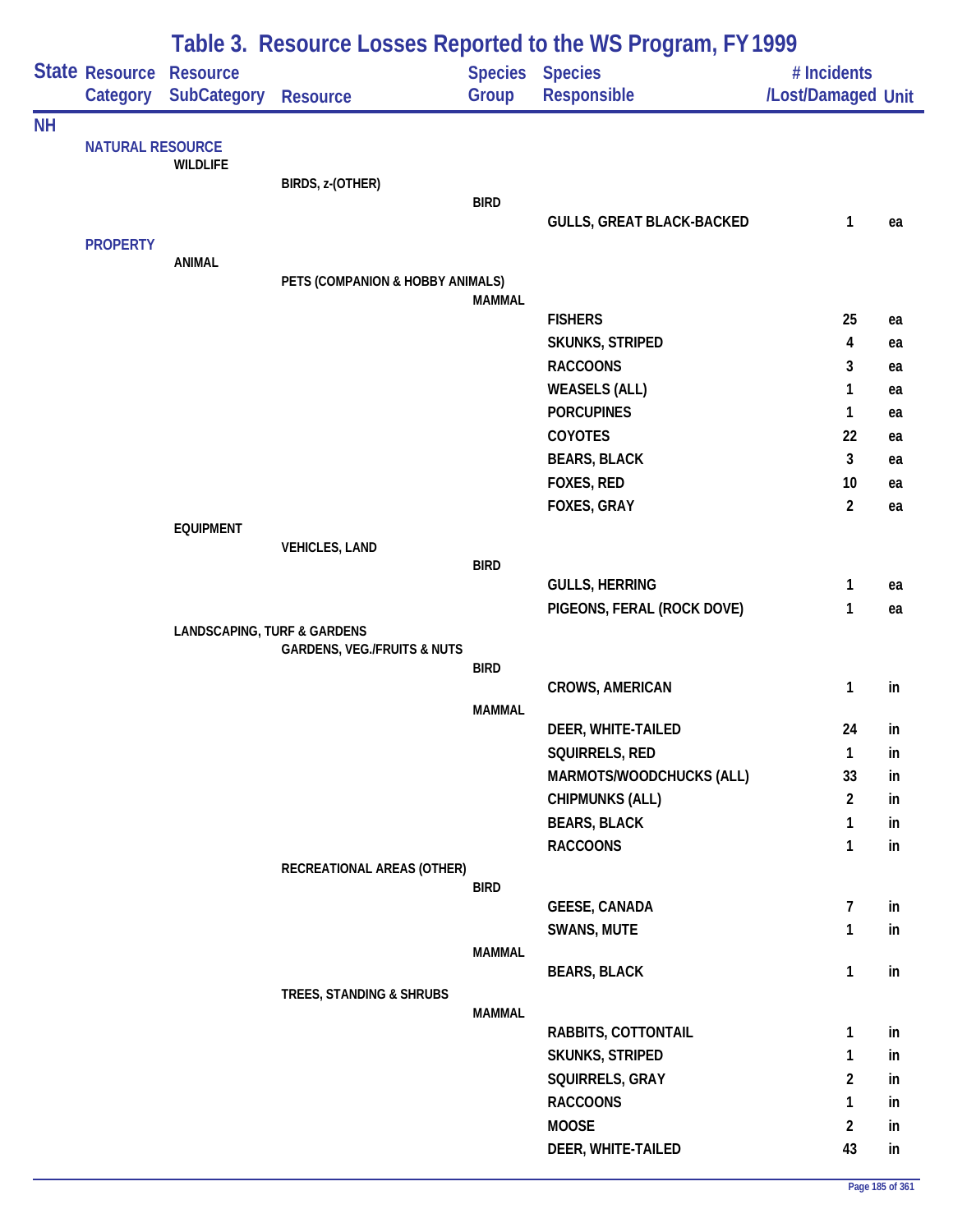|           |                            | Table 3. Resource Losses Reported to the WS Program, FY 1999 |                            |               |                                |                                   |    |  |  |
|-----------|----------------------------|--------------------------------------------------------------|----------------------------|---------------|--------------------------------|-----------------------------------|----|--|--|
|           | State Resource<br>Category | <b>Resource</b><br>SubCategory                               | <b>Resource</b>            | Group         | Species Species<br>Responsible | # Incidents<br>/Lost/Damaged Unit |    |  |  |
| <b>NH</b> |                            |                                                              |                            |               |                                |                                   |    |  |  |
|           | <b>PROPERTY</b>            | <b>LANDSCAPING, TURF &amp; GARDENS</b>                       |                            |               |                                |                                   |    |  |  |
|           |                            |                                                              | TREES, STANDING & SHRUBS   |               |                                |                                   |    |  |  |
|           |                            |                                                              |                            | <b>MAMMAL</b> |                                |                                   |    |  |  |
|           |                            |                                                              |                            |               | <b>VOLES (ALL)</b>             | $\mathbf{1}$                      | in |  |  |
|           |                            |                                                              |                            |               | <b>BEAVERS</b>                 | 27                                | in |  |  |
|           |                            |                                                              |                            |               | <b>BEARS, BLACK</b>            | $\mathbf{1}$                      | in |  |  |
|           |                            |                                                              | <b>TURF AND/OR FLOWERS</b> |               | <b>PORCUPINES</b>              | 6                                 | in |  |  |
|           |                            |                                                              |                            | <b>BIRD</b>   |                                |                                   |    |  |  |
|           |                            |                                                              |                            |               | <b>MALLARDS</b>                | $\mathbf{1}$                      | in |  |  |
|           |                            |                                                              |                            |               | <b>GEESE, CANADA</b>           | 10                                | in |  |  |
|           |                            |                                                              |                            | <b>MAMMAL</b> |                                |                                   |    |  |  |
|           |                            |                                                              |                            |               | <b>SKUNKS, STRIPED</b>         | 10                                | in |  |  |
|           |                            |                                                              |                            |               | <b>RATS, NORWAY</b>            | $\mathbf{1}$                      | in |  |  |
|           |                            |                                                              |                            |               | <b>MOOSE</b>                   | 1                                 | in |  |  |
|           |                            |                                                              |                            |               | <b>MOLES (ALL)</b>             | 1                                 | in |  |  |
|           |                            |                                                              |                            |               | MARMOTS/WOODCHUCKS (ALL)       | 9                                 | in |  |  |
|           |                            |                                                              |                            |               | DEER, WHITE-TAILED             | 3                                 | in |  |  |
|           |                            |                                                              |                            |               | <b>VOLES (ALL)</b>             | 1                                 | in |  |  |
|           |                            |                                                              | z-LANDSCAPING (OTHER)      |               | MAMMALS, EXOTIC z-(OTHER)      | $\mathbf{1}$                      | in |  |  |
|           |                            |                                                              |                            | <b>BIRD</b>   |                                |                                   |    |  |  |
|           |                            |                                                              |                            |               | TURKEY, WILD (ALL)             | 1                                 | in |  |  |
|           |                            |                                                              |                            |               | <b>CROWS, AMERICAN</b>         | $\mathbf{1}$                      | in |  |  |
|           |                            |                                                              |                            | <b>MAMMAL</b> |                                |                                   |    |  |  |
|           |                            |                                                              |                            |               | MARMOTS/WOODCHUCKS (ALL)       | 3                                 | in |  |  |
|           |                            |                                                              |                            |               | MICE, z-FIELD (OTHER)          | 1                                 | in |  |  |
|           |                            |                                                              |                            |               | <b>MOLES (ALL)</b>             | $\overline{2}$                    | in |  |  |
|           |                            | OTHER PROPERTY                                               | <b>BEACHES</b>             |               |                                |                                   |    |  |  |
|           |                            |                                                              |                            | <b>BIRD</b>   |                                |                                   |    |  |  |
|           |                            |                                                              |                            |               | <b>GEESE, CANADA</b>           | 3                                 | in |  |  |
|           |                            |                                                              |                            |               | <b>MALLARDS</b>                | $\mathbf{1}$                      | in |  |  |
|           |                            |                                                              | FOOD ITEMS, HUMAN          |               |                                |                                   |    |  |  |
|           |                            |                                                              |                            | <b>MAMMAL</b> | <b>BEARS, BLACK</b>            | $\mathbf{1}$                      | in |  |  |
|           |                            |                                                              | FOOD ITEMS, NON-HUMAN      |               |                                |                                   |    |  |  |
|           |                            |                                                              |                            | <b>MAMMAL</b> |                                |                                   |    |  |  |
|           |                            |                                                              |                            |               | DEER, WHITE-TAILED             | $\mathbf{1}$                      | in |  |  |
|           |                            |                                                              | PROPERTY (GENERAL)         |               |                                |                                   |    |  |  |
|           |                            |                                                              |                            | <b>BIRD</b>   | <b>MALLARDS</b>                | $\overline{2}$                    | in |  |  |
|           |                            |                                                              |                            |               | TURKEY, WILD (ALL)             | $\mathbf{1}$                      | in |  |  |
|           |                            |                                                              |                            |               | ROBINS, AMERICAN               | 1                                 | in |  |  |
|           |                            |                                                              |                            |               | RAVENS, COMMON                 | 1                                 | in |  |  |
|           |                            |                                                              |                            |               | PIGEONS, FERAL (ROCK DOVE)     | 4                                 | in |  |  |
|           |                            |                                                              |                            |               | OWLS, z-(OTHER)                | $\mathbf{1}$                      | in |  |  |
|           |                            |                                                              |                            |               |                                |                                   |    |  |  |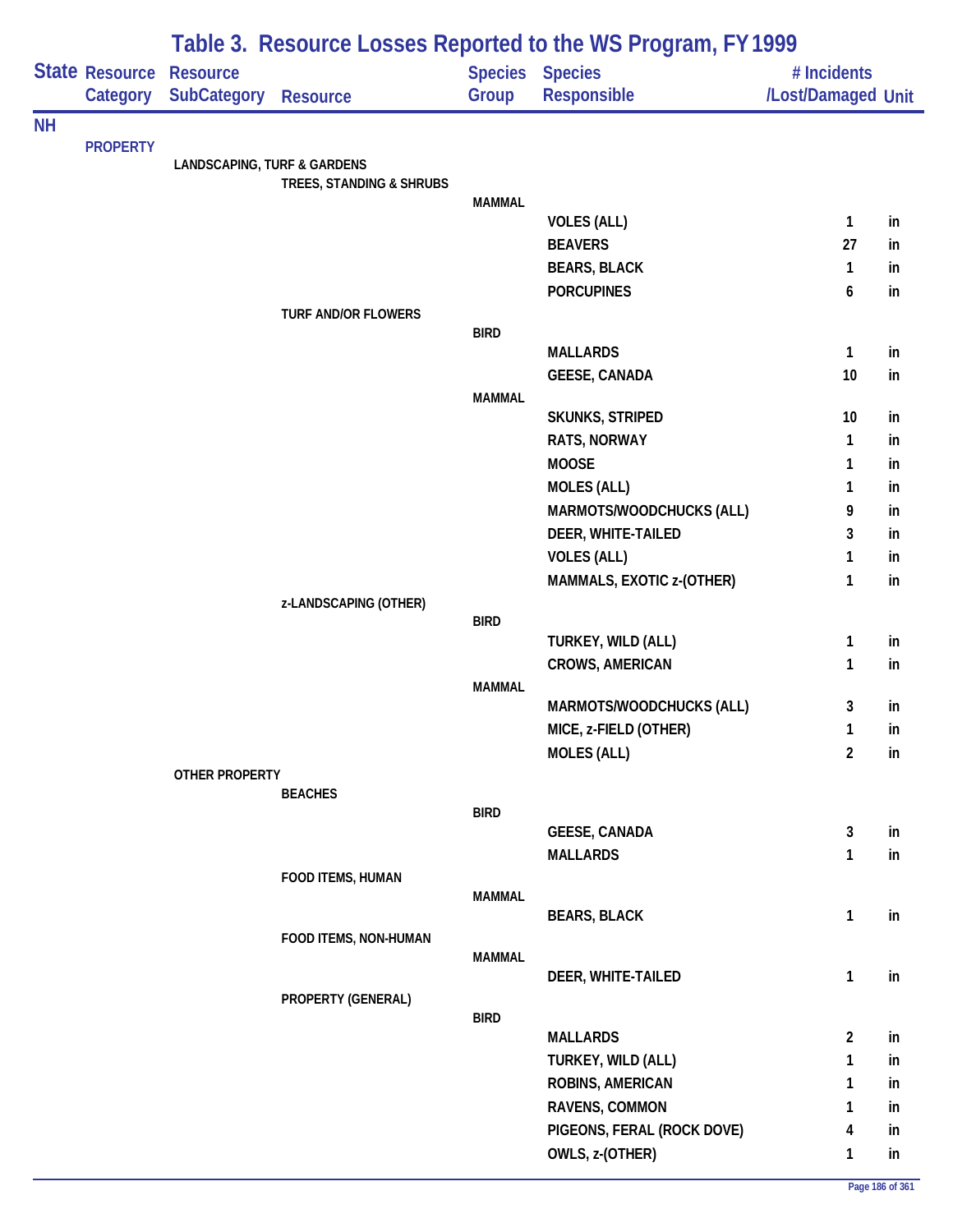|           |                                   | Table 3. Resource Losses Reported to the WS Program, FY 1999 |                                   |                |                                           |                                   |          |  |  |
|-----------|-----------------------------------|--------------------------------------------------------------|-----------------------------------|----------------|-------------------------------------------|-----------------------------------|----------|--|--|
|           | <b>State Resource</b><br>Category | <b>Resource</b><br>SubCategory                               | <b>Resource</b>                   | Group          | Species Species<br>Responsible            | # Incidents<br>/Lost/Damaged Unit |          |  |  |
| <b>NH</b> |                                   |                                                              |                                   |                |                                           |                                   |          |  |  |
|           | <b>PROPERTY</b>                   | <b>OTHER PROPERTY</b>                                        |                                   |                |                                           |                                   |          |  |  |
|           |                                   |                                                              | PROPERTY (GENERAL)                |                |                                           |                                   |          |  |  |
|           |                                   |                                                              |                                   | <b>BIRD</b>    |                                           |                                   |          |  |  |
|           |                                   |                                                              |                                   |                | z-PASSERINES (OTHER)                      | $\mathbf{1}$                      | in       |  |  |
|           |                                   |                                                              |                                   |                | <b>GULLS, HERRING</b>                     | $\overline{2}$                    | in       |  |  |
|           |                                   |                                                              |                                   |                | <b>GROUSE (ALL)</b>                       | $\mathbf{1}$                      | in       |  |  |
|           |                                   |                                                              |                                   |                | <b>GEESE, CANADA</b>                      | 34                                | in       |  |  |
|           |                                   |                                                              |                                   |                | <b>DUCKS, DABBLING (OTHER)</b>            | $\mathbf{1}$                      | in       |  |  |
|           |                                   |                                                              |                                   |                | <b>BLACKBIRDS, z-(MIXED SPECIES)</b>      | $\mathbf{1}$                      | in       |  |  |
|           |                                   |                                                              |                                   |                | HAWKS, z-(OTHER)                          | $\overline{2}$                    | in       |  |  |
|           |                                   |                                                              |                                   |                | <b>CROWS, AMERICAN</b>                    | $\overline{2}$                    | in       |  |  |
|           |                                   |                                                              |                                   | <b>MAMMAL</b>  |                                           |                                   |          |  |  |
|           |                                   |                                                              |                                   |                | SQUIRRELS, GRAY                           | $\overline{2}$                    | in       |  |  |
|           |                                   |                                                              |                                   |                | MUSKRATS, z-(OTHER)<br>OPOSSUMS, VIRGINIA | $\mathbf{1}$                      | in       |  |  |
|           |                                   |                                                              |                                   |                | <b>PORCUPINES</b>                         | 1                                 | in       |  |  |
|           |                                   |                                                              |                                   |                |                                           | 6                                 | in       |  |  |
|           |                                   |                                                              |                                   |                | RABBITS, COTTONTAIL<br><b>RACCOONS</b>    | $\mathbf{1}$<br>25                | in       |  |  |
|           |                                   |                                                              |                                   |                |                                           | 41                                | in       |  |  |
|           |                                   |                                                              |                                   |                | SKUNKS, STRIPED                           | $\mathbf{1}$                      | in<br>in |  |  |
|           |                                   |                                                              |                                   |                | <b>WEASELS (ALL)</b><br><b>BEAVERS</b>    | 116                               | in       |  |  |
|           |                                   |                                                              |                                   |                | SQUIRRELS, RED                            | $\overline{2}$                    | in       |  |  |
|           |                                   |                                                              |                                   |                | <b>MOOSE</b>                              | $\overline{2}$                    |          |  |  |
|           |                                   |                                                              |                                   |                | SQUIRRELS, FLYING (ALL)                   | $\mathbf{1}$                      | in<br>in |  |  |
|           |                                   |                                                              |                                   |                | <b>BOBCATS</b>                            |                                   |          |  |  |
|           |                                   |                                                              |                                   |                |                                           | 1                                 | in       |  |  |
|           |                                   |                                                              |                                   |                | <b>CHIPMUNKS (ALL)</b>                    | 4<br>$\overline{2}$               | In.      |  |  |
|           |                                   |                                                              |                                   |                | <b>MOLES (ALL)</b><br><b>BEARS, BLACK</b> | 116                               | in<br>in |  |  |
|           |                                   |                                                              |                                   |                | COYOTES                                   | 9                                 | in       |  |  |
|           |                                   |                                                              |                                   |                | DEER, WHITE-TAILED                        | $\overline{7}$                    | in       |  |  |
|           |                                   |                                                              |                                   |                | <b>FISHERS</b>                            | 9                                 | in       |  |  |
|           |                                   |                                                              |                                   |                | FOXES, GRAY                               | $\mathbf{1}$                      | in       |  |  |
|           |                                   |                                                              |                                   |                | FOXES, RED                                | 17                                | in       |  |  |
|           |                                   |                                                              |                                   |                | MARMOTS/WOODCHUCKS (ALL)                  | 15                                | in       |  |  |
|           |                                   |                                                              |                                   |                | <b>BATS (ALL)</b>                         | $\mathbf{1}$                      | in       |  |  |
|           |                                   |                                                              |                                   | <b>REPTILE</b> |                                           |                                   |          |  |  |
|           |                                   |                                                              |                                   |                | SNAKES, NON-POISONOUS (OTHER)             | $\overline{\mathbf{4}}$           | in       |  |  |
|           |                                   |                                                              |                                   |                | <b>TURTLES (ALL)</b>                      | $\mathbf{1}$                      | in       |  |  |
|           |                                   | <b>STRUCTURES</b>                                            |                                   |                |                                           |                                   |          |  |  |
|           |                                   |                                                              | <b>BOAT DOCKS/MARINAS</b>         |                |                                           |                                   |          |  |  |
|           |                                   |                                                              |                                   | <b>BIRD</b>    |                                           |                                   |          |  |  |
|           |                                   |                                                              |                                   |                | <b>MALLARDS</b>                           | $\mathbf{1}$                      | in       |  |  |
|           |                                   |                                                              | <b>BUILDINGS, NON-RESIDENTIAL</b> | <b>BIRD</b>    |                                           |                                   |          |  |  |
|           |                                   |                                                              |                                   |                | OWLS, z-(OTHER)                           | $\mathbf{1}$                      | in       |  |  |
|           |                                   |                                                              |                                   |                |                                           |                                   |          |  |  |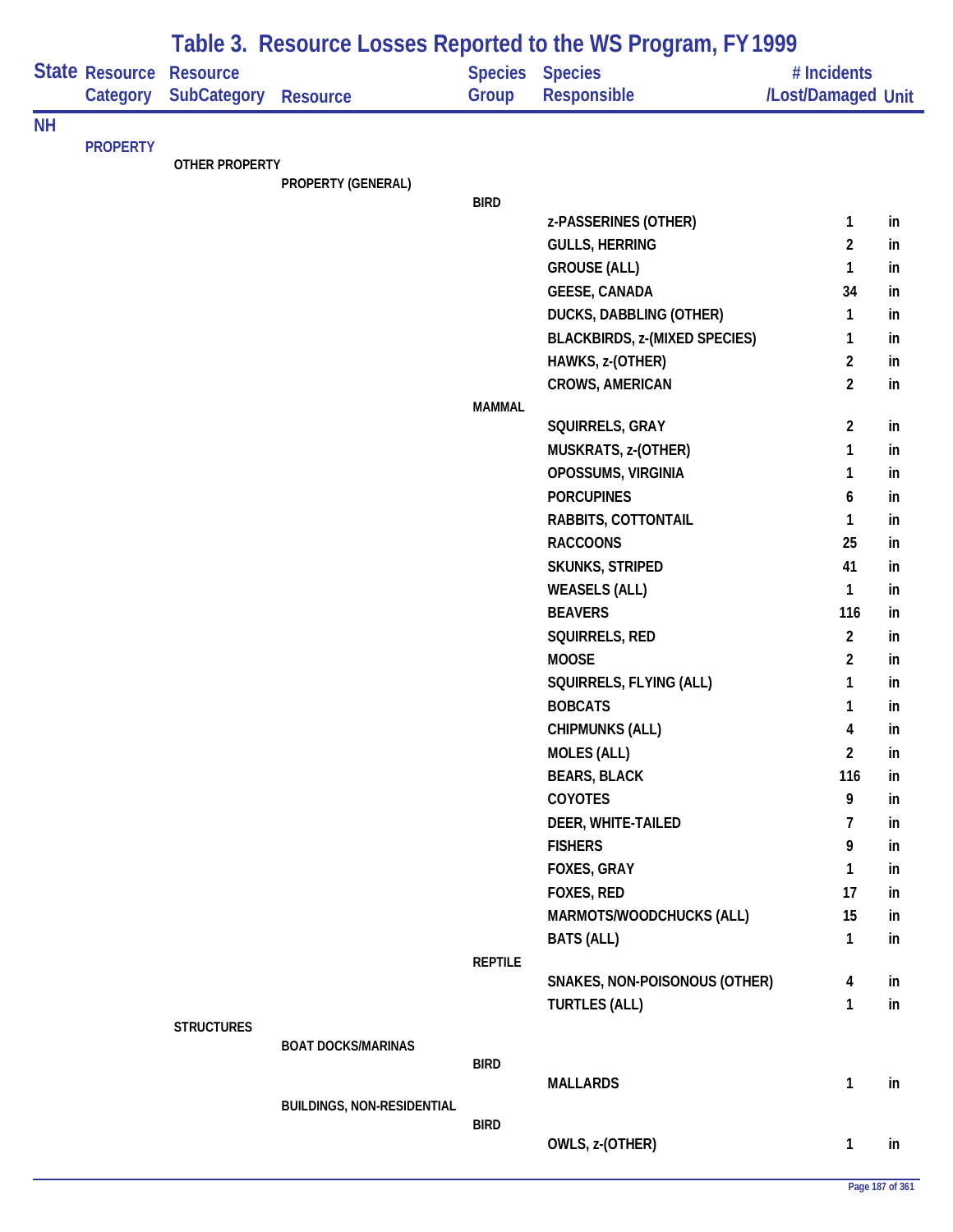|           |                                   |                                       | Table 3. Resource Losses Reported to the WS Program, FY 1999 |                |                                              |                                   |    |  |  |
|-----------|-----------------------------------|---------------------------------------|--------------------------------------------------------------|----------------|----------------------------------------------|-----------------------------------|----|--|--|
|           | <b>State Resource</b><br>Category | <b>Resource</b><br><b>SubCategory</b> | <b>Resource</b>                                              | Group          | <b>Species Species</b><br><b>Responsible</b> | # Incidents<br>/Lost/Damaged Unit |    |  |  |
| <b>NH</b> |                                   |                                       |                                                              |                |                                              |                                   |    |  |  |
|           | <b>PROPERTY</b>                   | <b>STRUCTURES</b>                     |                                                              |                |                                              |                                   |    |  |  |
|           |                                   |                                       | <b>BUILDINGS, NON-RESIDENTIAL</b>                            |                |                                              |                                   |    |  |  |
|           |                                   |                                       |                                                              | <b>BIRD</b>    |                                              |                                   |    |  |  |
|           |                                   |                                       |                                                              |                | PIGEONS, FERAL (ROCK DOVE)                   | 5                                 | in |  |  |
|           |                                   |                                       |                                                              |                | SPARROWS, HOUSE/ENGLISH                      | 4                                 | in |  |  |
|           |                                   |                                       |                                                              | <b>MAMMAL</b>  | <b>GULLS, HERRING</b>                        | 1                                 | in |  |  |
|           |                                   |                                       |                                                              |                | <b>PORCUPINES</b>                            | $\overline{2}$                    | in |  |  |
|           |                                   |                                       |                                                              |                | SQUIRRELS, RED                               | 1                                 | in |  |  |
|           |                                   |                                       |                                                              |                | SQUIRRELS, GRAY                              | 1                                 | in |  |  |
|           |                                   |                                       |                                                              |                | SQUIRRELS, FLYING (ALL)                      | $\overline{c}$                    | in |  |  |
|           |                                   |                                       |                                                              |                | <b>RACCOONS</b>                              | $\overline{2}$                    | in |  |  |
|           |                                   |                                       |                                                              |                | MARMOTS/WOODCHUCKS (ALL)                     | 1                                 | in |  |  |
|           |                                   |                                       |                                                              |                | <b>CHIPMUNKS (ALL)</b>                       | 1                                 | in |  |  |
|           |                                   |                                       |                                                              |                | <b>BEAVERS</b>                               | 1                                 | in |  |  |
|           |                                   |                                       |                                                              |                | <b>BEARS, BLACK</b>                          | 1                                 | in |  |  |
|           |                                   |                                       |                                                              |                | <b>BATS (ALL)</b>                            | 4                                 | in |  |  |
|           |                                   |                                       |                                                              |                | SKUNKS, STRIPED                              | 5                                 | in |  |  |
|           |                                   |                                       | <b>BUILDINGS, RESIDENTIAL</b>                                |                |                                              |                                   |    |  |  |
|           |                                   |                                       |                                                              | <b>BIRD</b>    |                                              |                                   |    |  |  |
|           |                                   |                                       |                                                              |                | <b>GULLS, GREAT BLACK-BACKED</b>             | 1                                 | in |  |  |
|           |                                   |                                       |                                                              |                | WOODPECKERS, z-(OTHER)                       | 16                                | in |  |  |
|           |                                   |                                       |                                                              |                | <b>WOODPECKERS, HAIRY</b>                    | 3                                 | in |  |  |
|           |                                   |                                       |                                                              |                | SPARROWS, HOUSE/ENGLISH                      | 1                                 | in |  |  |
|           |                                   |                                       |                                                              |                | ROBINS, AMERICAN                             | 5                                 | in |  |  |
|           |                                   |                                       |                                                              |                | DUCKS, DABBLING (OTHER)                      | 1                                 | in |  |  |
|           |                                   |                                       |                                                              | <b>MAMMAL</b>  | <b>GULLS, HERRING</b>                        | $\mathbf{1}$                      | in |  |  |
|           |                                   |                                       |                                                              |                | <b>PORCUPINES</b>                            | 6                                 | in |  |  |
|           |                                   |                                       |                                                              |                | SQUIRRELS, RED                               | 9                                 | in |  |  |
|           |                                   |                                       |                                                              |                | SQUIRRELS, GRAY                              | 55                                | in |  |  |
|           |                                   |                                       |                                                              |                | SQUIRRELS, FLYING (ALL)                      | 36                                | in |  |  |
|           |                                   |                                       |                                                              |                | <b>SKUNKS, STRIPED</b>                       | 32                                | in |  |  |
|           |                                   |                                       |                                                              |                | <b>RACCOONS</b>                              | 15                                | in |  |  |
|           |                                   |                                       |                                                              |                | OPOSSUMS, VIRGINIA                           | 1                                 | in |  |  |
|           |                                   |                                       |                                                              |                | MARMOTS/WOODCHUCKS (ALL)                     | $\overline{a}$                    | in |  |  |
|           |                                   |                                       |                                                              |                | <b>FISHERS</b>                               | 1                                 | in |  |  |
|           |                                   |                                       |                                                              |                | <b>CHIPMUNKS (ALL)</b>                       | 5                                 | in |  |  |
|           |                                   |                                       |                                                              |                | <b>BEARS, BLACK</b>                          | 6                                 | in |  |  |
|           |                                   |                                       |                                                              |                | <b>BATS (ALL)</b>                            | 17                                | in |  |  |
|           |                                   |                                       |                                                              |                | RATS, NORWAY                                 | $\mathbf{1}$                      | in |  |  |
|           |                                   |                                       |                                                              | <b>REPTILE</b> |                                              |                                   |    |  |  |
|           |                                   |                                       |                                                              |                | SNAKES, NON-POISONOUS (OTHER)                | $\overline{7}$                    | in |  |  |
|           |                                   |                                       | DIKES/DAMS/IMPOUNDMENTS                                      | <b>MAMMAL</b>  |                                              |                                   |    |  |  |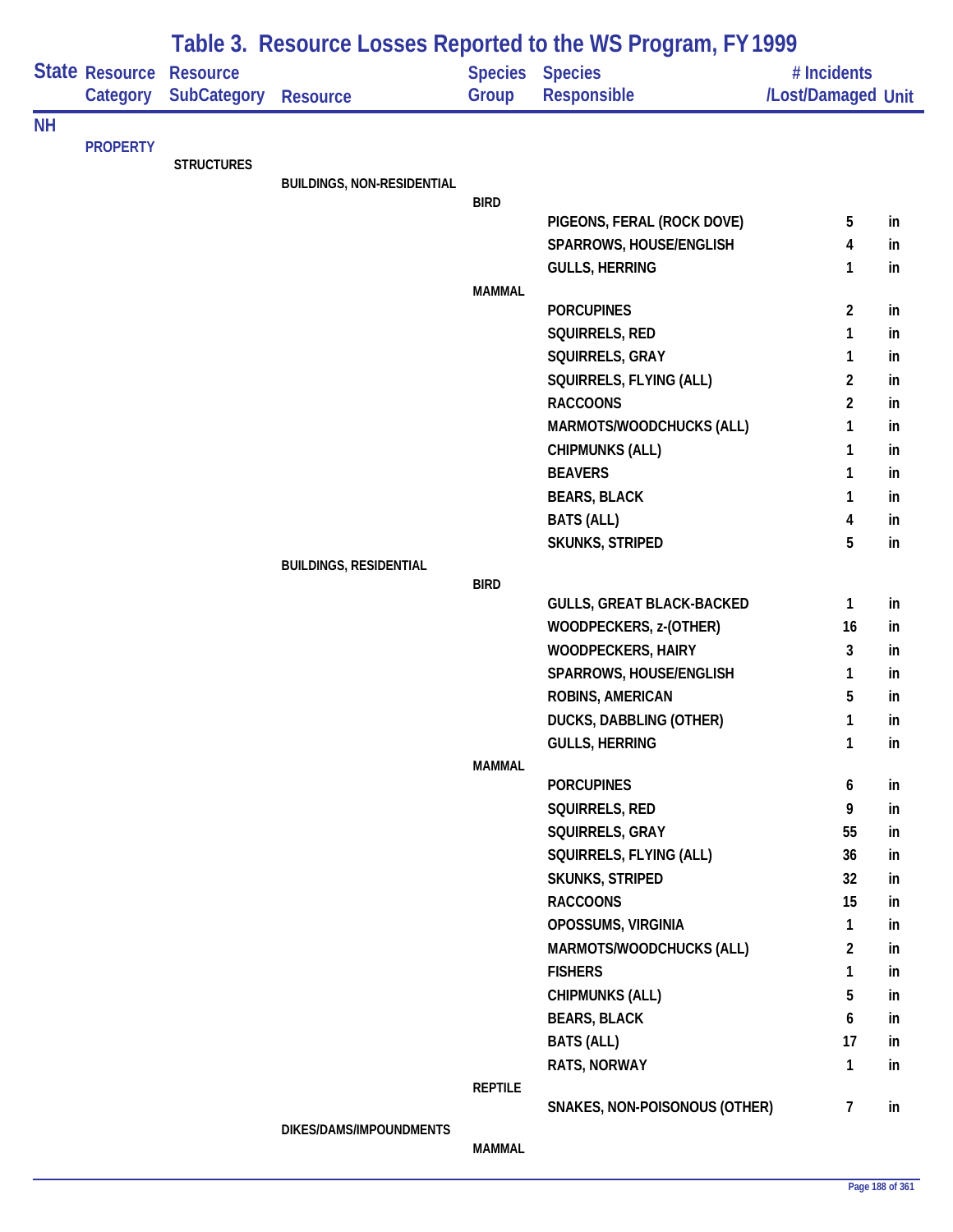|           |                            | Table 3. Resource Losses Reported to the WS Program, FY 1999 |                                                              |               |                                         |                                   |          |  |  |
|-----------|----------------------------|--------------------------------------------------------------|--------------------------------------------------------------|---------------|-----------------------------------------|-----------------------------------|----------|--|--|
|           | State Resource<br>Category | <b>Resource</b><br><b>SubCategory</b>                        | <b>Resource</b>                                              | Group         | Species Species<br>Responsible          | # Incidents<br>/Lost/Damaged Unit |          |  |  |
| <b>NH</b> |                            |                                                              |                                                              |               |                                         |                                   |          |  |  |
|           | <b>PROPERTY</b>            | <b>STRUCTURES</b>                                            | DIKES/DAMS/IMPOUNDMENTS                                      | <b>MAMMAL</b> |                                         |                                   |          |  |  |
|           |                            |                                                              | <b>FENCES</b>                                                |               | MUSKRATS, z-(OTHER)                     | 1                                 | in       |  |  |
|           |                            |                                                              | <b>LANDFILLS</b>                                             | <b>MAMMAL</b> | <b>MOOSE</b>                            | $\overline{\mathbf{4}}$           | in       |  |  |
|           |                            |                                                              |                                                              | <b>BIRD</b>   | <b>GULLS, HERRING</b>                   | $\mathbf{1}$                      | in       |  |  |
|           |                            |                                                              |                                                              | <b>MAMMAL</b> | MARMOTS/WOODCHUCKS (ALL)                | $\mathbf{1}$                      | in       |  |  |
|           |                            |                                                              | <b>ROADS/BRIDGES</b>                                         | <b>MAMMAL</b> | <b>BEAVERS</b>                          | 8                                 | in       |  |  |
|           |                            |                                                              |                                                              |               | FOXES, RED                              | 1                                 | in       |  |  |
|           |                            |                                                              | UTILITIES, ELECTRICAL                                        |               | SKUNKS, STRIPED                         | 1                                 | in       |  |  |
|           |                            |                                                              |                                                              | <b>MAMMAL</b> | <b>BEAVERS</b>                          | 1                                 | in       |  |  |
| <b>NJ</b> | <b>AGRICULTURE</b>         |                                                              |                                                              |               |                                         |                                   |          |  |  |
|           |                            | <b>AQUACULTURE</b>                                           | FISH, TROUT, RAINBOW                                         | <b>BIRD</b>   |                                         |                                   |          |  |  |
|           |                            |                                                              | <b>COMMERCIAL FORESTRY &amp; NURSERY</b><br>TREES, CHRISTMAS |               | <b>HERONS, GREAT BLUE</b>               | 1                                 | in       |  |  |
|           |                            |                                                              |                                                              | <b>BIRD</b>   | <b>GEESE, CANADA</b>                    | $\mathbf{1}$                      | in       |  |  |
|           |                            | <b>FIELD CROPS</b>                                           | <b>BEANS, SOYBEANS</b>                                       |               |                                         |                                   |          |  |  |
|           |                            |                                                              |                                                              | <b>BIRD</b>   | <b>GEESE, CANADA</b>                    | $\overline{\mathbf{4}}$           | in       |  |  |
|           |                            |                                                              | <b>CLOVER</b>                                                | <b>BIRD</b>   | <b>GEESE, CANADA</b>                    | $\mathbf{1}$                      | in       |  |  |
|           |                            |                                                              | <b>GARDENS, TRUCK</b>                                        | <b>BIRD</b>   |                                         |                                   |          |  |  |
|           |                            |                                                              |                                                              |               | CROWS, AMERICAN<br><b>GEESE, CANADA</b> | $\mathbf{1}$<br>$\mathbf{1}$      | in<br>in |  |  |
|           |                            |                                                              | <b>GRAINS, BARLEY</b>                                        | <b>BIRD</b>   |                                         |                                   |          |  |  |
|           |                            |                                                              | <b>GRAINS, CORN (FIELD)</b>                                  |               | <b>GEESE, CANADA</b>                    | $\mathbf{1}$                      | in       |  |  |
|           |                            |                                                              |                                                              | <b>BIRD</b>   | <b>CROWS, AMERICAN</b>                  | 10                                | in       |  |  |
|           |                            |                                                              | <b>GRAINS, CORN (SWEET)</b>                                  | <b>BIRD</b>   | <b>GEESE, CANADA</b>                    | 11                                | in       |  |  |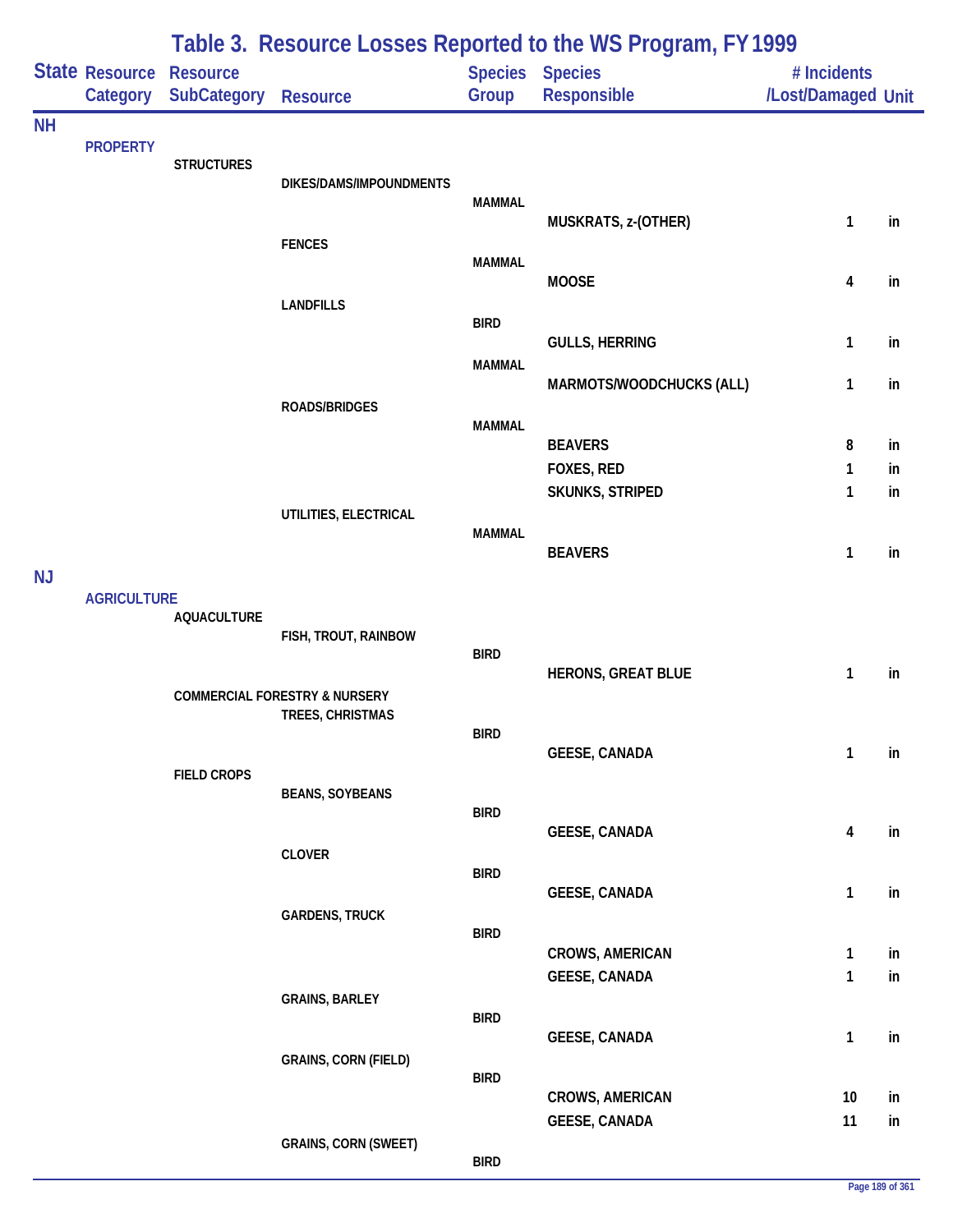|           |                                     |                                  |                                    |             | Table 3. Resource Losses Reported to the WS Program, FY 1999 |                                   |    |
|-----------|-------------------------------------|----------------------------------|------------------------------------|-------------|--------------------------------------------------------------|-----------------------------------|----|
|           | State Resource Resource<br>Category | <b>SubCategory</b>               | <b>Resource</b>                    | Group       | Species Species<br><b>Responsible</b>                        | # Incidents<br>/Lost/Damaged Unit |    |
| <b>NJ</b> |                                     |                                  |                                    |             |                                                              |                                   |    |
|           | <b>AGRICULTURE</b>                  | <b>FIELD CROPS</b>               |                                    |             |                                                              |                                   |    |
|           |                                     |                                  | <b>GRAINS, CORN (SWEET)</b>        | <b>BIRD</b> |                                                              |                                   |    |
|           |                                     |                                  |                                    |             | <b>BLACKBIRDS, RED-WINGED</b>                                | $\mathbf{1}$                      | in |
|           |                                     |                                  |                                    |             | <b>GEESE, CANADA</b>                                         | 1                                 | in |
|           |                                     |                                  | <b>GRAINS, RYE</b>                 | <b>BIRD</b> |                                                              |                                   |    |
|           |                                     |                                  |                                    |             | <b>GEESE, CANADA</b>                                         | 160                               | in |
|           |                                     |                                  | <b>GRAINS, WHEAT</b>               |             |                                                              |                                   |    |
|           |                                     |                                  |                                    | <b>BIRD</b> | <b>GEESE, CANADA</b>                                         | 51                                | in |
|           |                                     |                                  |                                    |             | <b>GEESE, SNOW</b>                                           | 1005                              | in |
|           |                                     |                                  | GRASSES/SOD                        |             |                                                              |                                   |    |
|           |                                     |                                  |                                    | <b>BIRD</b> | <b>GEESE, CANADA</b>                                         | 27                                | in |
|           |                                     |                                  | HAYFIELDS, ALFALFA                 |             |                                                              |                                   |    |
|           |                                     |                                  |                                    | <b>BIRD</b> | <b>GEESE, CANADA</b>                                         | $\overline{2}$                    | in |
|           |                                     |                                  | <b>HAYFIELDS, MIXED SPECIES</b>    |             |                                                              |                                   |    |
|           |                                     |                                  |                                    | <b>BIRD</b> |                                                              |                                   | in |
|           |                                     |                                  | <b>LETTUCE</b>                     |             | <b>GEESE, CANADA</b>                                         | 8                                 |    |
|           |                                     |                                  |                                    | <b>BIRD</b> |                                                              |                                   |    |
|           |                                     |                                  | MELONS, z-(OTHER)                  |             | <b>GEESE, CANADA</b>                                         | 11                                | in |
|           |                                     |                                  |                                    | <b>BIRD</b> |                                                              |                                   |    |
|           |                                     |                                  |                                    |             | <b>GEESE, CANADA</b>                                         | 1                                 | in |
|           |                                     |                                  | SQUASH                             | <b>BIRD</b> |                                                              |                                   |    |
|           |                                     |                                  |                                    |             | <b>GEESE, CANADA</b>                                         | 4                                 | in |
|           |                                     | <b>FRUITS &amp; NUTS</b>         | FRUIT, CRANBERRIES                 |             |                                                              |                                   |    |
|           |                                     |                                  |                                    | <b>BIRD</b> |                                                              |                                   |    |
|           |                                     |                                  |                                    |             | <b>GEESE, CANADA</b>                                         | 3                                 | in |
|           |                                     | <b>LIVESTOCK</b>                 |                                    |             | <b>SWANS, TUNDRA (WHISTLING)</b>                             | 1                                 | in |
|           |                                     |                                  | CATTLE (CALVES)                    |             |                                                              |                                   |    |
|           |                                     |                                  |                                    | <b>BIRD</b> | <b>VULTURES, BLACK</b>                                       | $5\phantom{.0}$                   | ea |
|           |                                     | <b>RANGE/PASTURE</b>             |                                    |             |                                                              |                                   |    |
|           |                                     |                                  | <b>PASTURE</b>                     | <b>BIRD</b> |                                                              |                                   |    |
|           |                                     |                                  |                                    |             | <b>GEESE, CANADA</b>                                         | 8                                 | ac |
|           | <b>HEALTH &amp; SAFETY</b>          |                                  |                                    |             |                                                              |                                   |    |
|           |                                     | <b>HUMAN HEALTH &amp; SAFETY</b> | HEALTH & SAFETY, HUMAN (AVIATION)  |             |                                                              |                                   |    |
|           |                                     |                                  |                                    | <b>BIRD</b> |                                                              |                                   |    |
|           |                                     |                                  | HEALTH & SAFETY, HUMAN z-(GENERAL) |             | <b>GEESE, CANADA</b>                                         | 5                                 | in |
|           |                                     |                                  |                                    | <b>BIRD</b> |                                                              |                                   |    |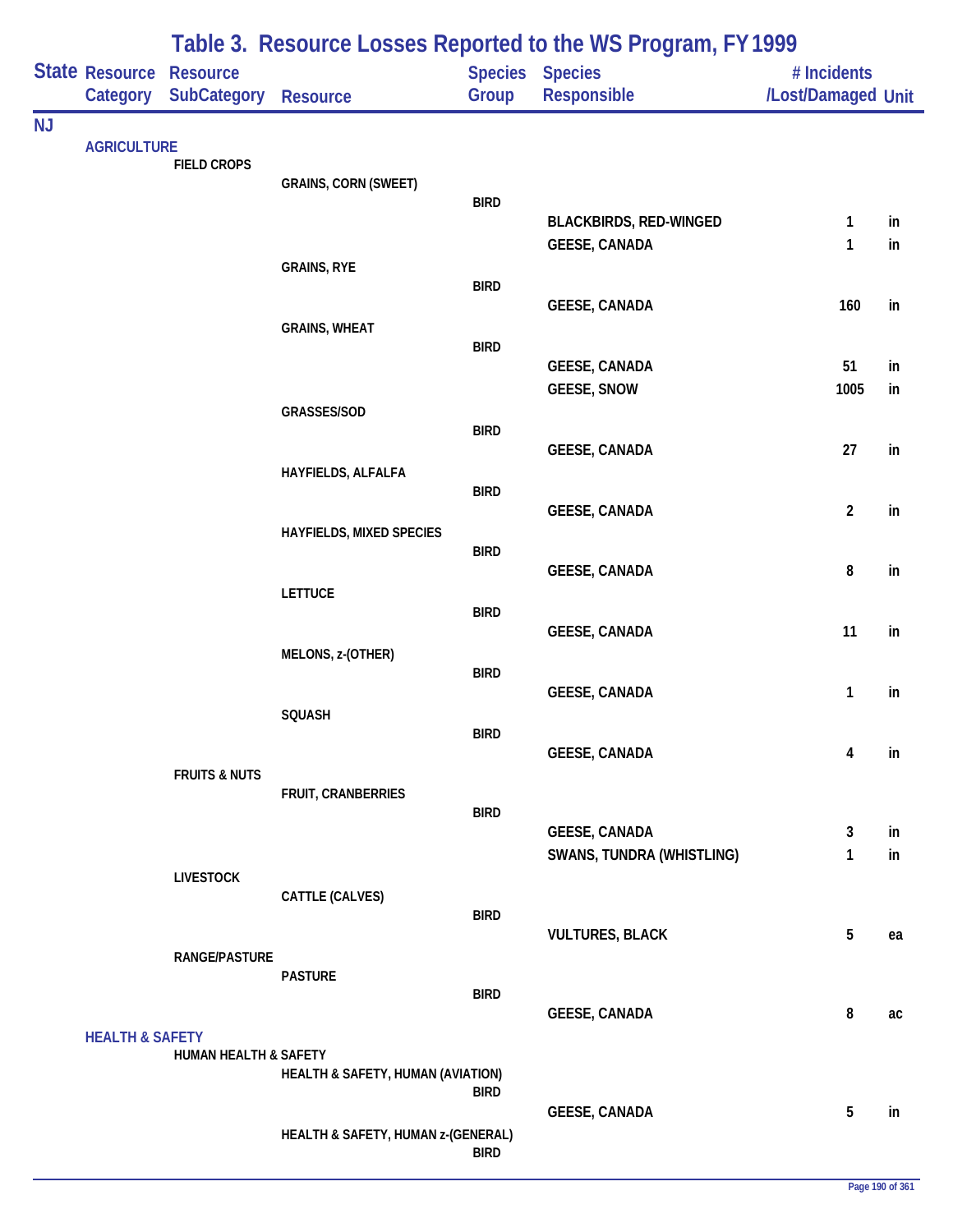|           |                            |                                        |                                        |               | Table 3. Resource Losses Reported to the WS Program, FY 1999 |                    |    |
|-----------|----------------------------|----------------------------------------|----------------------------------------|---------------|--------------------------------------------------------------|--------------------|----|
|           | <b>State Resource</b>      | <b>Resource</b>                        |                                        |               | Species Species                                              | # Incidents        |    |
|           | Category                   | <b>SubCategory Resource</b>            |                                        | Group         | Responsible                                                  | /Lost/Damaged Unit |    |
| <b>NJ</b> |                            |                                        |                                        |               |                                                              |                    |    |
|           | <b>HEALTH &amp; SAFETY</b> | <b>HUMAN HEALTH &amp; SAFETY</b>       |                                        |               |                                                              |                    |    |
|           |                            |                                        | HEALTH & SAFETY, HUMAN z-(GENERAL)     |               |                                                              |                    |    |
|           |                            |                                        |                                        | <b>BIRD</b>   |                                                              |                    |    |
|           |                            |                                        |                                        |               | SWALLOWS, BARN                                               | $\mathbf{1}$       | in |
|           |                            |                                        |                                        |               | MOCKINGBIRDS, NORTHERN                                       | 7                  | in |
|           |                            |                                        |                                        |               | <b>MALLARDS</b>                                              | $\mathbf{1}$       | in |
|           |                            |                                        |                                        |               | <b>GULLS, HERRING</b>                                        | $\mathbf{1}$       | in |
|           |                            |                                        |                                        |               | <b>CROWS, AMERICAN</b>                                       | $\overline{2}$     | in |
|           |                            |                                        |                                        |               | <b>GEESE, CANADA</b>                                         | 101                | in |
|           |                            |                                        |                                        | <b>MAMMAL</b> | <b>SKUNKS, STRIPED</b>                                       | $\mathbf{1}$       | in |
|           |                            |                                        |                                        |               | <b>BATS (ALL)</b>                                            | 1                  | in |
|           |                            |                                        |                                        |               | FOXES, RED                                                   | $\mathbf{1}$       | in |
|           |                            |                                        |                                        |               | MARMOTS/WOODCHUCKS (ALL)                                     | $\overline{2}$     | in |
|           | <b>NATURAL RESOURCE</b>    |                                        |                                        |               |                                                              |                    |    |
|           |                            | OTHER NATURAL RESOURCES                |                                        |               |                                                              |                    |    |
|           |                            |                                        | RECLAMATION/RESTORATION SITE           |               |                                                              |                    |    |
|           |                            |                                        |                                        | <b>BIRD</b>   |                                                              |                    |    |
|           |                            |                                        |                                        | <b>MAMMAL</b> | <b>GEESE, CANADA</b>                                         | $\mathbf{1}$       | in |
|           |                            |                                        |                                        |               | FOXES, RED                                                   | 1                  | in |
|           |                            | T & E WILDLIFE (FED)                   |                                        |               |                                                              |                    |    |
|           |                            |                                        | BIRDS, PLOVERS, PIPING (T&E)           |               |                                                              |                    |    |
|           |                            |                                        |                                        | <b>MAMMAL</b> |                                                              |                    |    |
|           |                            |                                        |                                        |               | <b>RACCOONS</b>                                              | $\mathbf{1}$       | ea |
|           |                            |                                        | BIRDS, TERNS, LEAST (T&E)              | <b>MAMMAL</b> |                                                              |                    |    |
|           |                            |                                        |                                        |               | CATS, FERAL/FREE RANGING                                     | 30                 | ea |
|           |                            | <b>WILDLIFE</b>                        |                                        |               |                                                              |                    |    |
|           |                            |                                        | BIRDS, GEESE, WILD (ALL)               |               |                                                              |                    |    |
|           |                            |                                        |                                        | <b>BIRD</b>   |                                                              |                    |    |
|           |                            |                                        |                                        |               | <b>GEESE, CANADA</b>                                         | $\overline{2}$     | ea |
|           | <b>PROPERTY</b>            | <b>ANIMAL</b>                          |                                        |               |                                                              |                    |    |
|           |                            |                                        | PETS (COMPANION & HOBBY ANIMALS)       |               |                                                              |                    |    |
|           |                            |                                        |                                        | <b>BIRD</b>   |                                                              |                    |    |
|           |                            |                                        |                                        |               | <b>HERONS, GREAT BLUE</b>                                    | $\mathbf{1}$       | ea |
|           |                            |                                        |                                        |               | MOCKINGBIRDS, NORTHERN                                       | $\mathbf{1}$       | ea |
|           |                            |                                        | ZOO/ZOO ANIMALS                        | <b>BIRD</b>   |                                                              |                    |    |
|           |                            |                                        |                                        |               | <b>GEESE, CANADA</b>                                         | $\overline{2}$     | ea |
|           |                            | <b>LANDSCAPING, TURF &amp; GARDENS</b> |                                        |               |                                                              |                    |    |
|           |                            |                                        | <b>GARDENS, VEG./FRUITS &amp; NUTS</b> |               |                                                              |                    |    |
|           |                            |                                        |                                        | <b>BIRD</b>   |                                                              |                    |    |
|           |                            |                                        | <b>GOLF COURSES</b>                    |               | <b>GEESE, CANADA</b>                                         | $\mathbf{1}$       | in |
|           |                            |                                        |                                        | <b>BIRD</b>   |                                                              |                    |    |
|           |                            |                                        |                                        |               | <b>GEESE, CANADA</b>                                         | 157                | in |
|           |                            |                                        | RECREATIONAL AREAS (OTHER)             |               |                                                              |                    |    |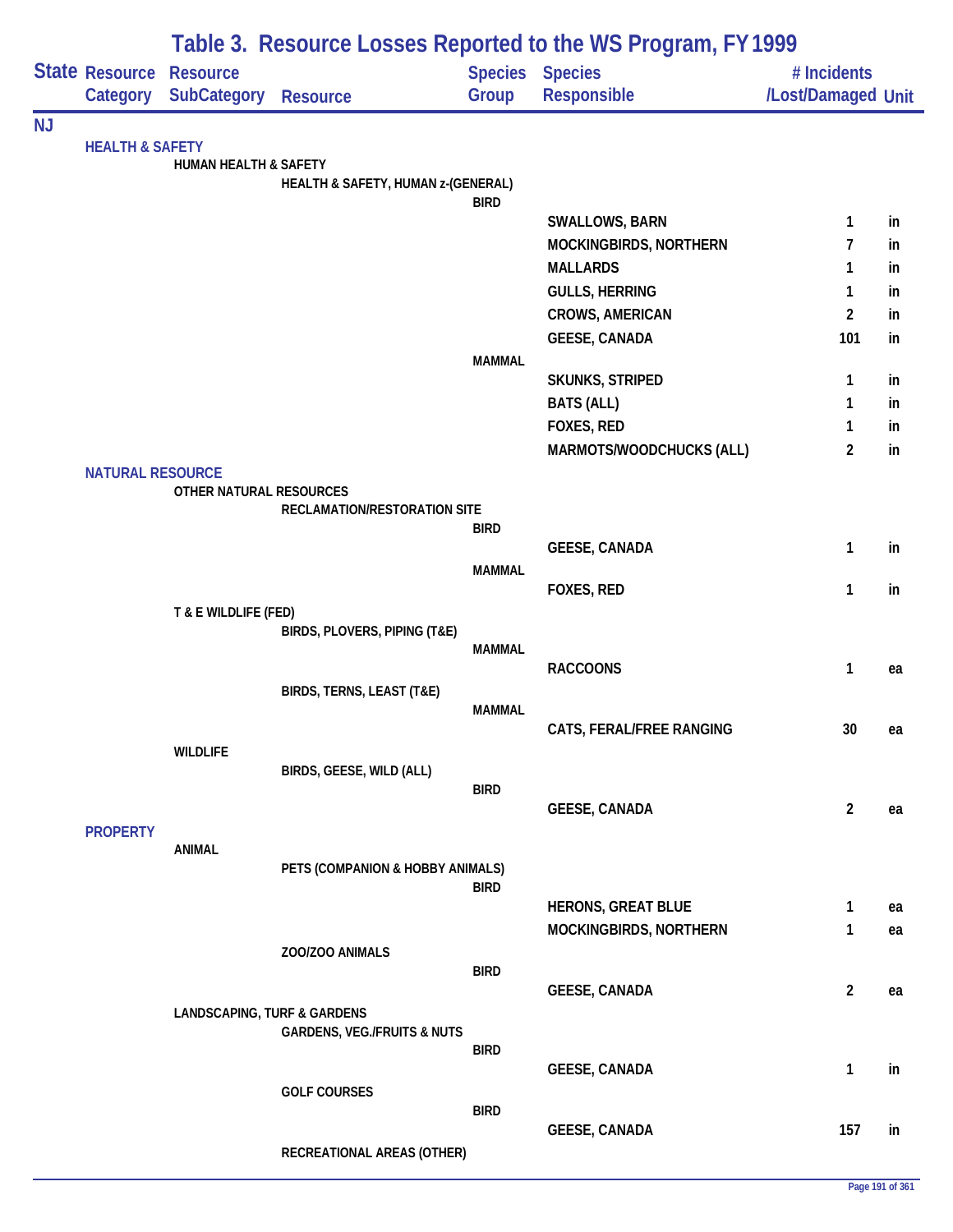|           | State Resource<br>Category | <b>Resource</b><br><b>SubCategory</b>  | <b>Resource</b>                   | Group         | Table 5. Nesource Losses Reported to the WS FTOGRAM, FT 1777<br><b>Species Species</b><br>Responsible | # Incidents<br>/Lost/Damaged Unit |          |
|-----------|----------------------------|----------------------------------------|-----------------------------------|---------------|-------------------------------------------------------------------------------------------------------|-----------------------------------|----------|
| <b>NJ</b> |                            |                                        |                                   |               |                                                                                                       |                                   |          |
|           | <b>PROPERTY</b>            | <b>LANDSCAPING, TURF &amp; GARDENS</b> |                                   |               |                                                                                                       |                                   |          |
|           |                            |                                        | RECREATIONAL AREAS (OTHER)        |               |                                                                                                       |                                   |          |
|           |                            |                                        |                                   | <b>BIRD</b>   | <b>GEESE, CANADA</b>                                                                                  | 6                                 | in       |
|           |                            |                                        | <b>TURF AND/OR FLOWERS</b>        |               |                                                                                                       |                                   |          |
|           |                            |                                        |                                   | <b>BIRD</b>   |                                                                                                       |                                   |          |
|           |                            |                                        |                                   |               | <b>GEESE, FERAL</b>                                                                                   | 5                                 | in       |
|           |                            |                                        |                                   |               | <b>MALLARDS</b><br><b>GEESE, CANADA</b>                                                               | $\mathbf{1}$<br>337               | in<br>in |
|           |                            |                                        |                                   | <b>MAMMAL</b> |                                                                                                       |                                   |          |
|           |                            |                                        |                                   |               | <b>MOLES (ALL)</b>                                                                                    | $\mathbf{1}$                      | in       |
|           |                            |                                        | z-LANDSCAPING (OTHER)             |               |                                                                                                       |                                   |          |
|           |                            |                                        |                                   | <b>BIRD</b>   |                                                                                                       |                                   |          |
|           |                            |                                        |                                   | <b>MAMMAL</b> | <b>GEESE, CANADA</b>                                                                                  | 1                                 | in       |
|           |                            |                                        |                                   |               | <b>CHIPMUNKS (ALL)</b>                                                                                | $\mathbf{1}$                      | in       |
|           |                            | <b>OTHER PROPERTY</b>                  |                                   |               |                                                                                                       |                                   |          |
|           |                            |                                        | <b>BEACHES</b>                    | <b>BIRD</b>   |                                                                                                       |                                   |          |
|           |                            |                                        |                                   |               | <b>GEESE, CANADA</b>                                                                                  | $\mathbf{3}$                      | in       |
|           |                            |                                        | FOOD ITEMS, HUMAN                 |               |                                                                                                       |                                   |          |
|           |                            |                                        |                                   | <b>BIRD</b>   |                                                                                                       |                                   |          |
|           |                            |                                        | PROPERTY (GENERAL)                |               | SPARROWS, HOUSE/ENGLISH                                                                               | $\mathbf{1}$                      | in       |
|           |                            |                                        |                                   | <b>BIRD</b>   |                                                                                                       |                                   |          |
|           |                            |                                        |                                   |               | <b>VULTURES, TURKEY</b>                                                                               | $\overline{2}$                    | in       |
|           |                            |                                        |                                   |               | <b>GEESE, CANADA</b>                                                                                  | 3                                 | in       |
|           |                            |                                        |                                   |               | <b>CROWS, AMERICAN</b>                                                                                | $\overline{2}$                    | in       |
|           |                            |                                        | RESEARCH PROJECT                  | <b>BIRD</b>   |                                                                                                       |                                   |          |
|           |                            |                                        |                                   |               | <b>GEESE, CANADA</b>                                                                                  | $\mathbf{1}$                      | in       |
|           |                            |                                        | SOIL (i.e. EROSION)               |               |                                                                                                       |                                   |          |
|           |                            |                                        |                                   | <b>BIRD</b>   | <b>MALLARDS</b>                                                                                       | $\mathbf{1}$                      | in       |
|           |                            | <b>STRUCTURES</b>                      |                                   |               |                                                                                                       |                                   |          |
|           |                            |                                        | <b>BOAT DOCKS/MARINAS</b>         |               |                                                                                                       |                                   |          |
|           |                            |                                        |                                   | <b>BIRD</b>   |                                                                                                       |                                   |          |
|           |                            |                                        |                                   |               | <b>GEESE, CANADA</b><br><b>GULLS, HERRING</b>                                                         | $\mathbf{1}$<br>$\overline{2}$    | in<br>in |
|           |                            |                                        | <b>BUILDINGS, NON-RESIDENTIAL</b> |               |                                                                                                       |                                   |          |
|           |                            |                                        |                                   | <b>BIRD</b>   |                                                                                                       |                                   |          |
|           |                            |                                        |                                   |               | PIGEONS, FERAL (ROCK DOVE)                                                                            | $\mathbf{1}$                      | in       |
|           |                            |                                        |                                   |               | <b>VULTURES, TURKEY</b>                                                                               | $\mathbf{1}$                      | in       |
|           |                            |                                        |                                   |               | WOODPECKERS, z-(OTHER)                                                                                | $\overline{2}$                    | in       |
|           |                            |                                        | <b>BUILDINGS, RESIDENTIAL</b>     | <b>BIRD</b>   |                                                                                                       |                                   |          |
|           |                            |                                        |                                   |               | <b>VULTURES, TURKEY</b>                                                                               | 5                                 | in       |
|           |                            |                                        |                                   |               | WOODPECKERS, DOWNY                                                                                    | 4                                 | in       |
|           |                            |                                        |                                   |               | <b>VULTURES, BLACK</b>                                                                                | 1                                 | in       |

# **Table 3. Resource Losses Reported to the WS Program, FY 1999**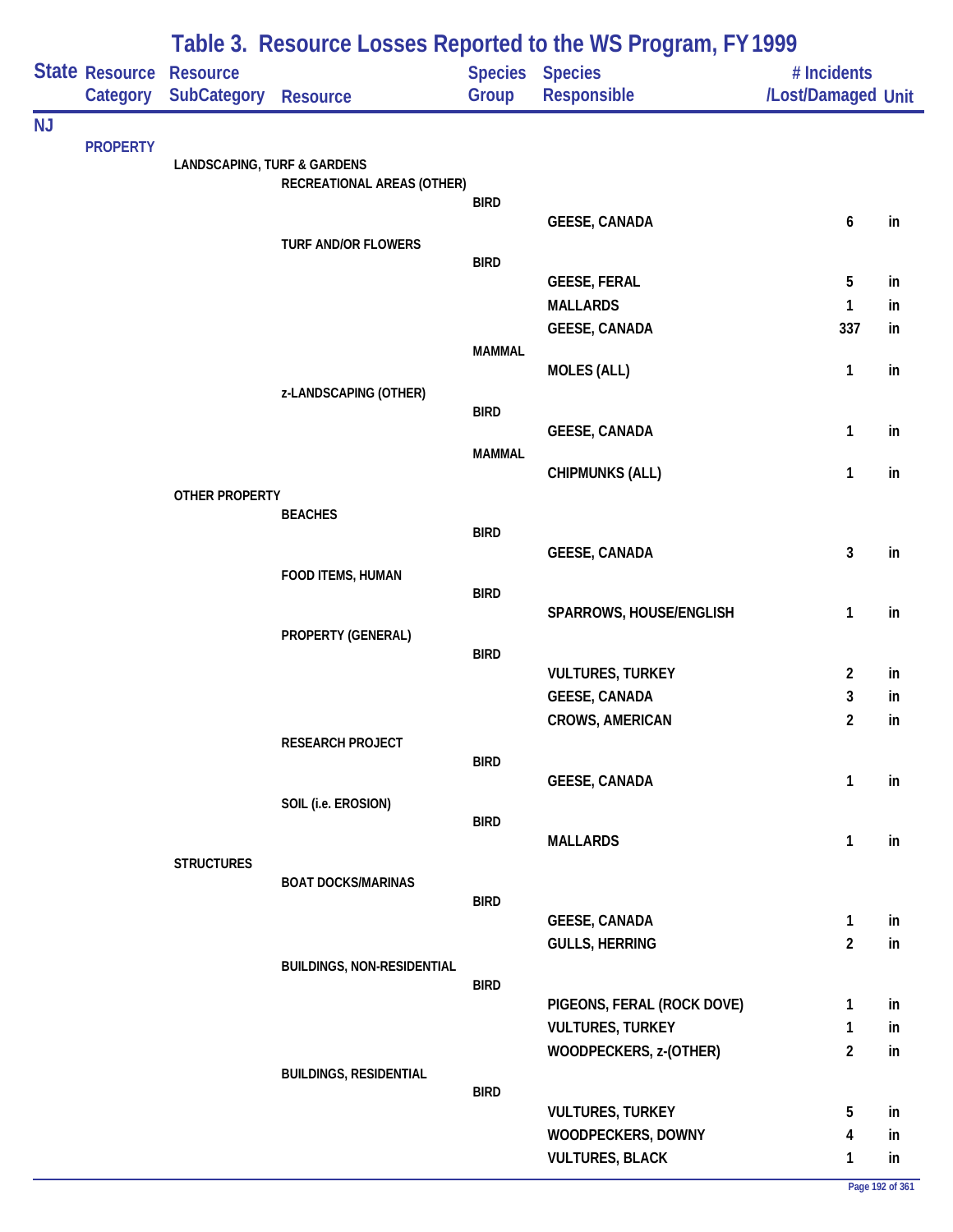| Table 3. Resource Losses Reported to the WS Program, FY 1999 |                                   |                                       |                                                                                         |               |                                         |                                   |          |
|--------------------------------------------------------------|-----------------------------------|---------------------------------------|-----------------------------------------------------------------------------------------|---------------|-----------------------------------------|-----------------------------------|----------|
|                                                              | <b>State Resource</b><br>Category | <b>Resource</b><br><b>SubCategory</b> | <b>Resource</b>                                                                         | Group         | Species Species<br>Responsible          | # Incidents<br>/Lost/Damaged Unit |          |
| <b>NJ</b>                                                    |                                   |                                       |                                                                                         |               |                                         |                                   |          |
|                                                              | <b>PROPERTY</b>                   | <b>STRUCTURES</b>                     |                                                                                         |               |                                         |                                   |          |
|                                                              |                                   |                                       | <b>BUILDINGS, RESIDENTIAL</b>                                                           |               |                                         |                                   |          |
|                                                              |                                   |                                       |                                                                                         | <b>BIRD</b>   |                                         |                                   |          |
|                                                              |                                   |                                       |                                                                                         |               | STARLINGS, EUROPEAN<br>ROBINS, AMERICAN | 1<br>1                            | in<br>in |
|                                                              |                                   |                                       |                                                                                         |               | GULLS, RING-BILLED                      | 1                                 | in       |
|                                                              |                                   |                                       |                                                                                         |               | <b>GRACKLES, COMMON</b>                 | 1                                 | in       |
|                                                              |                                   |                                       |                                                                                         |               | <b>GEESE, CANADA</b>                    | 1                                 | in       |
|                                                              |                                   |                                       |                                                                                         |               | WOODPECKERS, z-(OTHER)                  | 3                                 | in       |
|                                                              |                                   |                                       |                                                                                         |               | <b>FLICKERS, NORTHERN</b>               | 1                                 | in       |
|                                                              |                                   |                                       |                                                                                         |               | <b>CROWS, AMERICAN</b>                  | 3                                 | in       |
|                                                              |                                   |                                       |                                                                                         |               | PIGEONS, FERAL (ROCK DOVE)              | 4                                 | in       |
|                                                              |                                   |                                       |                                                                                         | <b>MAMMAL</b> |                                         |                                   |          |
|                                                              |                                   |                                       |                                                                                         |               | MARMOTS/WOODCHUCKS (ALL)                | 1                                 | in       |
|                                                              |                                   |                                       |                                                                                         |               | <b>RACCOONS</b>                         | 1                                 | in       |
|                                                              |                                   |                                       |                                                                                         |               | SQUIRRELS, GRAY                         | 1                                 | in       |
|                                                              |                                   |                                       | <b>SWIMMING POOLS</b>                                                                   | <b>BIRD</b>   |                                         |                                   |          |
|                                                              |                                   |                                       |                                                                                         |               | <b>MALLARDS</b>                         | 17                                | in       |
|                                                              |                                   |                                       |                                                                                         |               | <b>GEESE, CANADA</b>                    | 6                                 | in       |
|                                                              |                                   |                                       | UTILITIES, z-(OTHER)                                                                    |               |                                         |                                   |          |
|                                                              |                                   |                                       |                                                                                         | <b>BIRD</b>   |                                         |                                   |          |
|                                                              |                                   |                                       |                                                                                         |               | <b>GEESE, CANADA</b>                    | $\overline{2}$                    | in       |
|                                                              |                                   |                                       |                                                                                         |               | STARLINGS, EUROPEAN                     | 1                                 | in       |
| <b>NM</b>                                                    | <b>AGRICULTURE</b>                |                                       |                                                                                         |               |                                         |                                   |          |
|                                                              |                                   | <b>AQUACULTURE</b>                    |                                                                                         |               |                                         |                                   |          |
|                                                              |                                   |                                       | FISH, TROUT, RAINBOW                                                                    |               |                                         |                                   |          |
|                                                              |                                   |                                       |                                                                                         | <b>BIRD</b>   | <b>EGRETS, GREAT</b>                    | 1                                 | in       |
|                                                              |                                   |                                       |                                                                                         |               | <b>GULLS, HERRING</b>                   | 1                                 | in       |
|                                                              |                                   |                                       |                                                                                         |               | <b>MALLARDS</b>                         | 1                                 | in       |
|                                                              |                                   |                                       | FISH, TROUT, z-(OTHER)                                                                  |               |                                         |                                   |          |
|                                                              |                                   |                                       |                                                                                         | <b>BIRD</b>   |                                         |                                   |          |
|                                                              |                                   |                                       |                                                                                         |               | <b>MALLARDS</b>                         | 1                                 | in       |
|                                                              |                                   |                                       | <b>COMMERCIAL FORESTRY &amp; NURSERY</b><br>PLANTS, COMMERCIAL NURSERY/GREENHOUSE (ALL) |               |                                         |                                   |          |
|                                                              |                                   |                                       |                                                                                         | <b>MAMMAL</b> |                                         |                                   |          |
|                                                              |                                   |                                       |                                                                                         |               | <b>GOPHERS, POCKET (ALL)</b>            | $\mathbf{1}$                      | in       |
|                                                              |                                   |                                       | TREES, SEEDLINGS                                                                        |               |                                         |                                   |          |
|                                                              |                                   |                                       |                                                                                         | <b>MAMMAL</b> | <b>GOPHERS, POCKET (ALL)</b>            | $\mathbf{1}$                      | in       |
|                                                              |                                   |                                       |                                                                                         |               | <b>PORCUPINES</b>                       | 1                                 | in       |
|                                                              |                                   |                                       | TREES, STANDING (MIXED)                                                                 |               |                                         |                                   |          |
|                                                              |                                   |                                       |                                                                                         | MAMMAL        |                                         |                                   |          |
|                                                              |                                   |                                       |                                                                                         |               | <b>GOPHERS, POCKET (ALL)</b>            | $\mathbf{3}$                      | in       |
|                                                              |                                   |                                       | TREES, STANDING SOFTWOOD                                                                |               |                                         |                                   |          |
|                                                              |                                   |                                       |                                                                                         | <b>MAMMAL</b> |                                         |                                   |          |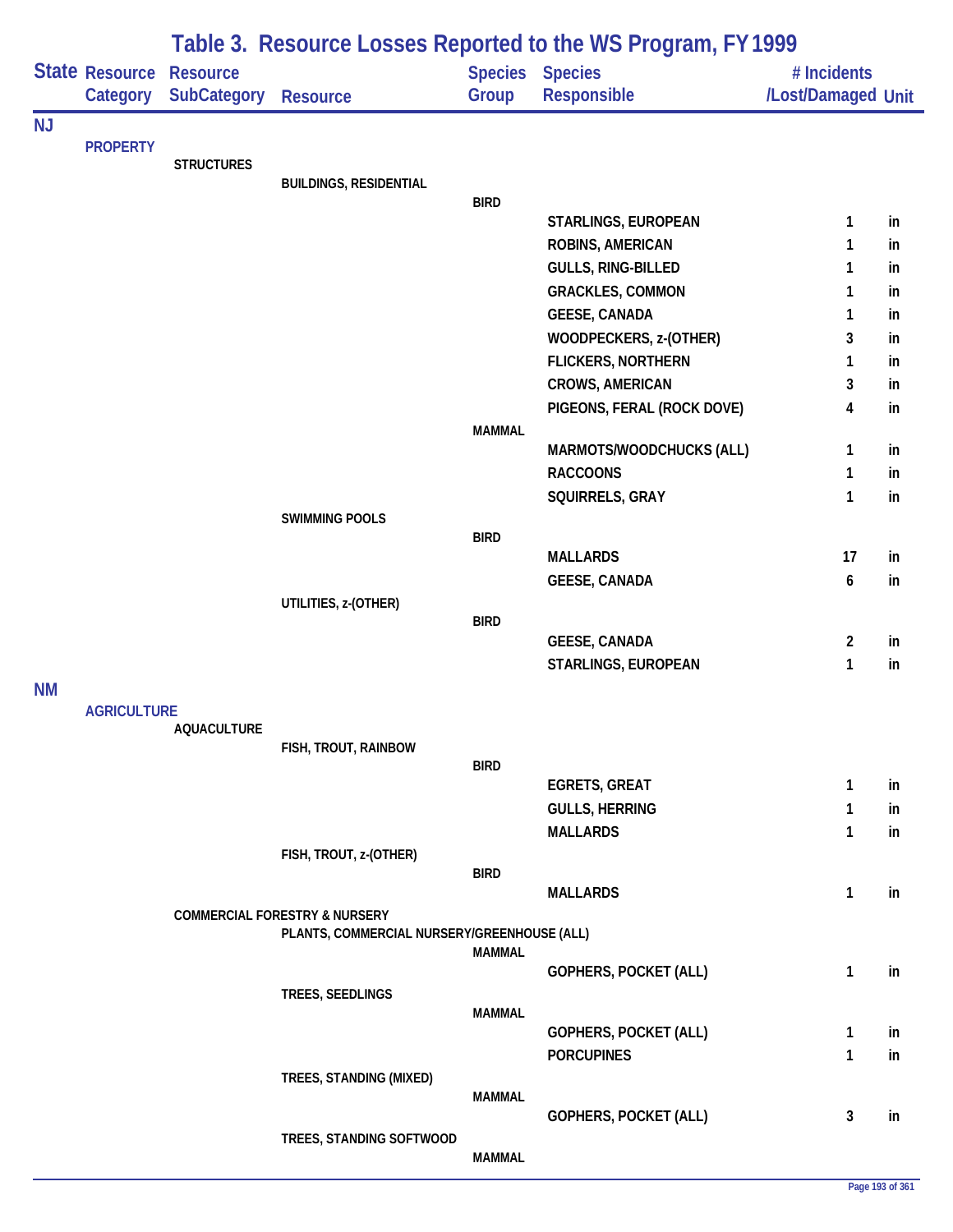|           |                            |                                                |                                                                      | Table 3. Resource Losses Reported to the WS Program, FY 1999 |                                                     |                                   |          |
|-----------|----------------------------|------------------------------------------------|----------------------------------------------------------------------|--------------------------------------------------------------|-----------------------------------------------------|-----------------------------------|----------|
|           | State Resource<br>Category | <b>Resource</b><br><b>SubCategory Resource</b> |                                                                      | Group                                                        | <b>Species Species</b><br><b>Responsible</b>        | # Incidents<br>/Lost/Damaged Unit |          |
| <b>NM</b> |                            |                                                |                                                                      |                                                              |                                                     |                                   |          |
|           | <b>AGRICULTURE</b>         |                                                | <b>COMMERCIAL FORESTRY &amp; NURSERY</b><br>TREES, STANDING SOFTWOOD |                                                              |                                                     |                                   |          |
|           |                            |                                                |                                                                      | <b>MAMMAL</b>                                                |                                                     |                                   |          |
|           |                            |                                                |                                                                      |                                                              | <b>BEAVERS</b><br>GOPHERS, POCKET (ALL)             | $\mathbf{1}$<br>1                 | in<br>in |
|           |                            | <b>COMMERCIAL GAME ANIMALS</b>                 | <b>BIRDS, PHEASANT (ALL)</b>                                         |                                                              |                                                     |                                   |          |
|           |                            |                                                |                                                                      | <b>MAMMAL</b>                                                | SKUNKS, STRIPED                                     | 13                                | ea       |
|           |                            | <b>FIELD CROPS</b>                             | <b>GARDENS, TRUCK</b>                                                |                                                              |                                                     |                                   |          |
|           |                            |                                                |                                                                      | <b>BIRD</b>                                                  | <b>BLACKBIRDS, z-(MIXED SPECIES)</b>                | $\overline{2}$                    | in       |
|           |                            |                                                |                                                                      | <b>MAMMAL</b>                                                |                                                     |                                   |          |
|           |                            |                                                |                                                                      |                                                              | PRAIRIE DOGS, WHITE-TAILED<br>GOPHERS, POCKET (ALL) | $\mathbf{1}$<br>151               | in<br>in |
|           |                            |                                                | <b>GRAINS, CORN (FIELD)</b>                                          |                                                              |                                                     |                                   |          |
|           |                            |                                                | <b>GRAINS, CORN (SWEET)</b>                                          | <b>MAMMAL</b>                                                | <b>RACCOONS</b>                                     | $\mathbf{1}$                      | ac       |
|           |                            |                                                |                                                                      | <b>BIRD</b>                                                  |                                                     |                                   |          |
|           |                            |                                                |                                                                      | <b>MAMMAL</b>                                                | PIGEONS, FERAL (ROCK DOVE)                          | $\mathbf{1}$                      | ac       |
|           |                            |                                                | <b>GRAINS, MILO</b>                                                  |                                                              | COYOTES                                             | $\mathbf{1}$                      | ac       |
|           |                            |                                                |                                                                      | <b>BIRD</b>                                                  |                                                     |                                   |          |
|           |                            |                                                |                                                                      | MAMMAL                                                       | <b>BLACKBIRDS, z-(MIXED SPECIES)</b>                | 81                                | ac       |
|           |                            |                                                |                                                                      |                                                              | <b>GOPHERS, POCKET (ALL)</b>                        | $\overline{2}$                    | ac       |
|           |                            |                                                | <b>GRAINS, OATS</b>                                                  |                                                              |                                                     |                                   |          |
|           |                            |                                                |                                                                      | <b>BIRD</b>                                                  | <b>GEESE, CANADA</b>                                | $\overline{7}$                    | ac       |
|           |                            |                                                |                                                                      | <b>MAMMAL</b>                                                |                                                     |                                   |          |
|           |                            |                                                |                                                                      |                                                              | PRAIRIE DOGS, BLACK-TAILED                          | 24                                | ac       |
|           |                            |                                                | <b>GRAINS, WHEAT</b>                                                 |                                                              | PRAIRIE DOGS, WHITE-TAILED                          | 13                                | ac       |
|           |                            |                                                |                                                                      | <b>BIRD</b>                                                  |                                                     |                                   |          |
|           |                            |                                                |                                                                      |                                                              | <b>CRANES, SANDHILL</b>                             | $\mathbf{1}$                      | ac       |
|           |                            |                                                |                                                                      | <b>MAMMAL</b>                                                | <b>BADGERS</b>                                      | $\mathbf{1}$                      | ac       |
|           |                            |                                                |                                                                      |                                                              | PRAIRIE DOGS, BLACK-TAILED                          | 29                                | ac       |
|           |                            |                                                | GRASSES/SOD                                                          |                                                              |                                                     |                                   |          |
|           |                            |                                                |                                                                      | <b>MAMMAL</b>                                                | GOPHERS, POCKET (ALL)                               | $5\phantom{.0}$                   | ac       |
|           |                            |                                                |                                                                      |                                                              | PRAIRIE DOGS, WHITE-TAILED                          | 40                                | ac       |
|           |                            |                                                |                                                                      |                                                              | SKUNKS, STRIPED                                     | $\mathbf{1}$                      | ac       |
|           |                            |                                                | HAYFIELDS, ALFALFA                                                   | <b>BIRD</b>                                                  |                                                     |                                   |          |
|           |                            |                                                |                                                                      |                                                              | <b>GEESE, SNOW</b>                                  | 10                                | ac       |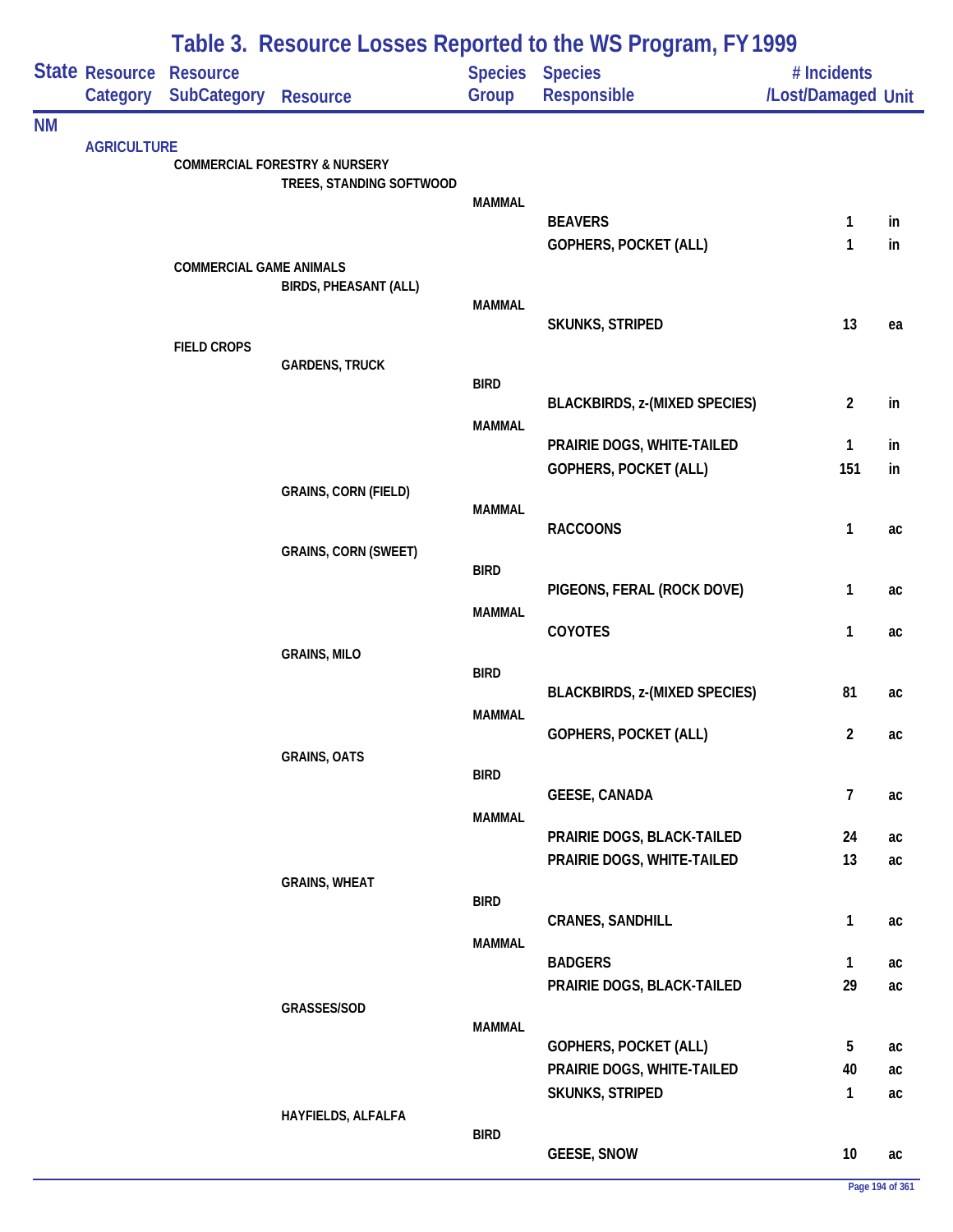|           |                                   |                                       | Table 3. Resource Losses Reported to the WS Program, FY 1999 |               |                                |                                   |    |  |  |
|-----------|-----------------------------------|---------------------------------------|--------------------------------------------------------------|---------------|--------------------------------|-----------------------------------|----|--|--|
|           | <b>State Resource</b><br>Category | <b>Resource</b><br><b>SubCategory</b> | <b>Resource</b>                                              | Group         | Species Species<br>Responsible | # Incidents<br>/Lost/Damaged Unit |    |  |  |
| <b>NM</b> |                                   |                                       |                                                              |               |                                |                                   |    |  |  |
|           | <b>AGRICULTURE</b>                | <b>FIELD CROPS</b>                    |                                                              |               |                                |                                   |    |  |  |
|           |                                   |                                       | HAYFIELDS, ALFALFA                                           |               |                                |                                   |    |  |  |
|           |                                   |                                       |                                                              | <b>BIRD</b>   | <b>CRANES, SANDHILL</b>        | $\overline{2}$                    | ac |  |  |
|           |                                   |                                       |                                                              | <b>MAMMAL</b> |                                |                                   |    |  |  |
|           |                                   |                                       |                                                              |               | PRAIRIE DOGS, WHITE-TAILED     | 1132                              | ac |  |  |
|           |                                   |                                       |                                                              |               | HOGS, FERAL                    | 30 <sup>°</sup>                   | ac |  |  |
|           |                                   |                                       |                                                              |               | <b>GOPHERS, POCKET (ALL)</b>   | 8126                              | ac |  |  |
|           |                                   |                                       |                                                              |               | <b>BADGERS</b>                 | 130                               | ac |  |  |
|           |                                   |                                       | HAYFIELDS, MIXED SPECIES                                     | <b>BIRD</b>   |                                |                                   |    |  |  |
|           |                                   |                                       |                                                              |               | <b>CRANES, SANDHILL</b>        | 1                                 | ac |  |  |
|           |                                   |                                       | <b>MELONS, WATERMELONS</b>                                   |               |                                |                                   |    |  |  |
|           |                                   |                                       |                                                              | <b>MAMMAL</b> | COYOTES                        | $\mathbf{1}$                      | in |  |  |
|           |                                   |                                       | <b>PEANUTS</b>                                               |               |                                |                                   |    |  |  |
|           |                                   |                                       |                                                              | <b>BIRD</b>   |                                |                                   |    |  |  |
|           |                                   |                                       | PEPPERS, CHILIES                                             |               | RAVENS, COMMON                 | 1                                 | in |  |  |
|           |                                   |                                       |                                                              | <b>MAMMAL</b> |                                |                                   |    |  |  |
|           |                                   |                                       |                                                              |               | GOPHERS, POCKET (ALL)          | 1                                 | ac |  |  |
|           |                                   |                                       |                                                              |               | SQUIRRELS, GROUND (ALL)        | 1                                 | ac |  |  |
|           |                                   | <b>FRUITS &amp; NUTS</b>              | FRUIT, APPLES                                                |               |                                |                                   |    |  |  |
|           |                                   |                                       |                                                              | <b>MAMMAL</b> |                                |                                   |    |  |  |
|           |                                   |                                       |                                                              |               | FOXES, GRAY                    | $\mathbf{1}$                      | in |  |  |
|           |                                   |                                       | <b>NUTS, PECANS</b>                                          | <b>BIRD</b>   |                                |                                   |    |  |  |
|           |                                   |                                       |                                                              |               | <b>CROWS, AMERICAN</b>         | $\overline{2}$                    | in |  |  |
|           |                                   |                                       |                                                              |               | RAVENS, COMMON                 | 1                                 | in |  |  |
|           |                                   |                                       |                                                              | <b>MAMMAL</b> | <b>RACCOONS</b>                | $\mathbf{1}$                      | in |  |  |
|           |                                   |                                       |                                                              |               | <b>GOPHERS, POCKET (ALL)</b>   | $\overline{2}$                    | in |  |  |
|           |                                   |                                       | NUTS, z-(OTHER)                                              |               |                                |                                   |    |  |  |
|           |                                   |                                       |                                                              | <b>MAMMAL</b> |                                |                                   |    |  |  |
|           |                                   |                                       |                                                              |               | SQUIRRELS, GROUND (ALL)        | $\mathbf{1}$                      | in |  |  |
|           |                                   |                                       | TREES, APPLE                                                 | <b>MAMMAL</b> |                                |                                   |    |  |  |
|           |                                   |                                       |                                                              |               | <b>GOPHERS, POCKET (ALL)</b>   | $\overline{7}$                    | in |  |  |
|           |                                   |                                       | TREES, PECAN                                                 |               |                                |                                   |    |  |  |
|           |                                   |                                       |                                                              | <b>MAMMAL</b> | GOPHERS, POCKET (ALL)          | $\mathbf{1}$                      | in |  |  |
|           |                                   |                                       | TREES, z-FRUIT/NUT (OTHER)                                   |               |                                |                                   |    |  |  |
|           |                                   |                                       |                                                              | <b>BIRD</b>   |                                |                                   |    |  |  |
|           |                                   |                                       |                                                              | <b>MAMMAL</b> | <b>CROWS, AMERICAN</b>         | $\mathbf{1}$                      | in |  |  |
|           |                                   |                                       |                                                              |               | <b>GOPHERS, POCKET (ALL)</b>   | 28                                | in |  |  |
|           |                                   | <b>LIVESTOCK</b>                      |                                                              |               |                                |                                   |    |  |  |

**CATTLE (ADULT)**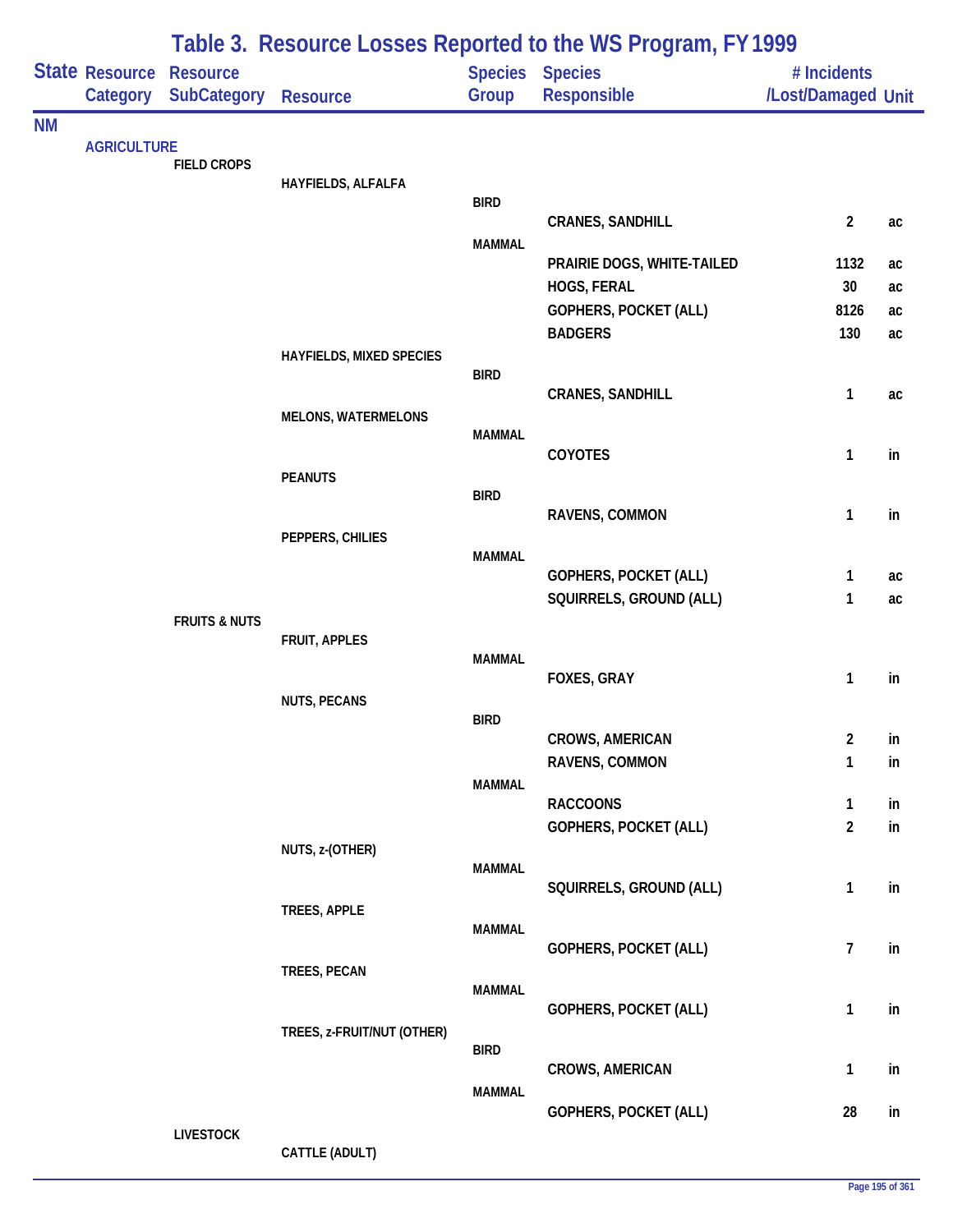|           |                            |                                       |                               |                         | Table 3. Resource Losses Reported to the WS Program, FY 1999 |                                   |          |
|-----------|----------------------------|---------------------------------------|-------------------------------|-------------------------|--------------------------------------------------------------|-----------------------------------|----------|
|           | State Resource<br>Category | <b>Resource</b><br><b>SubCategory</b> | <b>Resource</b>               | <b>Species</b><br>Group | <b>Species</b><br>Responsible                                | # Incidents<br>/Lost/Damaged Unit |          |
|           |                            |                                       |                               |                         |                                                              |                                   |          |
| <b>NM</b> | <b>AGRICULTURE</b>         |                                       |                               |                         |                                                              |                                   |          |
|           |                            | <b>LIVESTOCK</b>                      |                               |                         |                                                              |                                   |          |
|           |                            |                                       | CATTLE (ADULT)                | <b>MAMMAL</b>           |                                                              |                                   |          |
|           |                            |                                       |                               |                         | <b>COYOTES</b>                                               | 6                                 | ea       |
|           |                            |                                       |                               |                         | DOGS, FERAL/FREE RANGING & HYBRID                            | 4                                 | ea       |
|           |                            |                                       | CATTLE (CALVES)               |                         |                                                              |                                   |          |
|           |                            |                                       |                               | <b>MAMMAL</b>           |                                                              |                                   |          |
|           |                            |                                       |                               |                         | <b>BEARS, BLACK</b>                                          | 11                                | ea       |
|           |                            |                                       |                               |                         | <b>COYOTES</b><br>DOGS, FERAL/FREE RANGING & HYBRID          | 219<br>9                          | ea       |
|           |                            |                                       |                               |                         | LIONS, MOUNTAIN (COUGAR)                                     | 10                                | ea<br>ea |
|           |                            |                                       | EQUINE, HORSES (ADULT)        |                         |                                                              |                                   |          |
|           |                            |                                       |                               | <b>MAMMAL</b>           |                                                              |                                   |          |
|           |                            |                                       |                               |                         | DOGS, FERAL/FREE RANGING & HYBRID                            | $\overline{2}$                    | ea       |
|           |                            |                                       | <b>EQUINE, HORSES (FOALS)</b> |                         |                                                              |                                   |          |
|           |                            |                                       |                               | <b>MAMMAL</b>           | COYOTES                                                      | $\overline{5}$                    | ea       |
|           |                            |                                       | FOWL, CHICKENS (OTHER)        |                         |                                                              |                                   |          |
|           |                            |                                       |                               | <b>MAMMAL</b>           |                                                              |                                   |          |
|           |                            |                                       |                               |                         | <b>BOBCATS</b>                                               | 10                                | ea       |
|           |                            |                                       |                               |                         | SKUNKS, STRIPED                                              | 21                                | ea       |
|           |                            |                                       |                               |                         | <b>RACCOONS</b>                                              | 53                                | ea       |
|           |                            |                                       |                               |                         | FOXES, RED<br>COYOTES                                        | 11<br>129                         | ea       |
|           |                            |                                       |                               |                         | <b>BADGERS</b>                                               | 10                                | ea<br>ea |
|           |                            |                                       |                               |                         | FOXES, GRAY                                                  | 6                                 | ea       |
|           |                            |                                       | FOWL, DUCKS (DOMESTIC)        |                         |                                                              |                                   |          |
|           |                            |                                       |                               | <b>MAMMAL</b>           |                                                              |                                   |          |
|           |                            |                                       |                               |                         | CATS, FERAL/FREE RANGING                                     | 10                                | ea       |
|           |                            |                                       |                               |                         | COYOTES                                                      | $18\,$                            | ea       |
|           |                            |                                       | FOWL, EMUS                    | <b>MAMMAL</b>           |                                                              |                                   |          |
|           |                            |                                       |                               |                         | COYOTES                                                      | $\overline{2}$                    | ea       |
|           |                            |                                       | FOWL, GEESE (DOMESTIC)        |                         |                                                              |                                   |          |
|           |                            |                                       |                               | <b>MAMMAL</b>           |                                                              |                                   |          |
|           |                            |                                       |                               |                         | COYOTES                                                      | 16                                | ea       |
|           |                            |                                       | FOWL, OSTRICHES               | <b>MAMMAL</b>           |                                                              |                                   |          |
|           |                            |                                       |                               |                         | <b>FOXES, RED</b>                                            | $\overline{2}$                    | ea       |
|           |                            |                                       | FOWL, PEA                     |                         |                                                              |                                   |          |
|           |                            |                                       |                               | <b>MAMMAL</b>           | <b>BADGERS</b>                                               |                                   |          |
|           |                            |                                       |                               |                         | COYOTES                                                      | 1<br>3                            | ea<br>ea |
|           |                            |                                       | FOWL, RHEAS                   |                         |                                                              |                                   |          |
|           |                            |                                       |                               | <b>MAMMAL</b>           |                                                              |                                   |          |
|           |                            |                                       |                               |                         | DOGS, FERAL/FREE RANGING & HYBRID                            | 6                                 | ea       |
|           |                            |                                       | FOWL, TURKEYS (DOMESTIC)      |                         |                                                              |                                   |          |
|           |                            |                                       |                               | <b>MAMMAL</b>           |                                                              |                                   |          |

### **Page 196 of 361**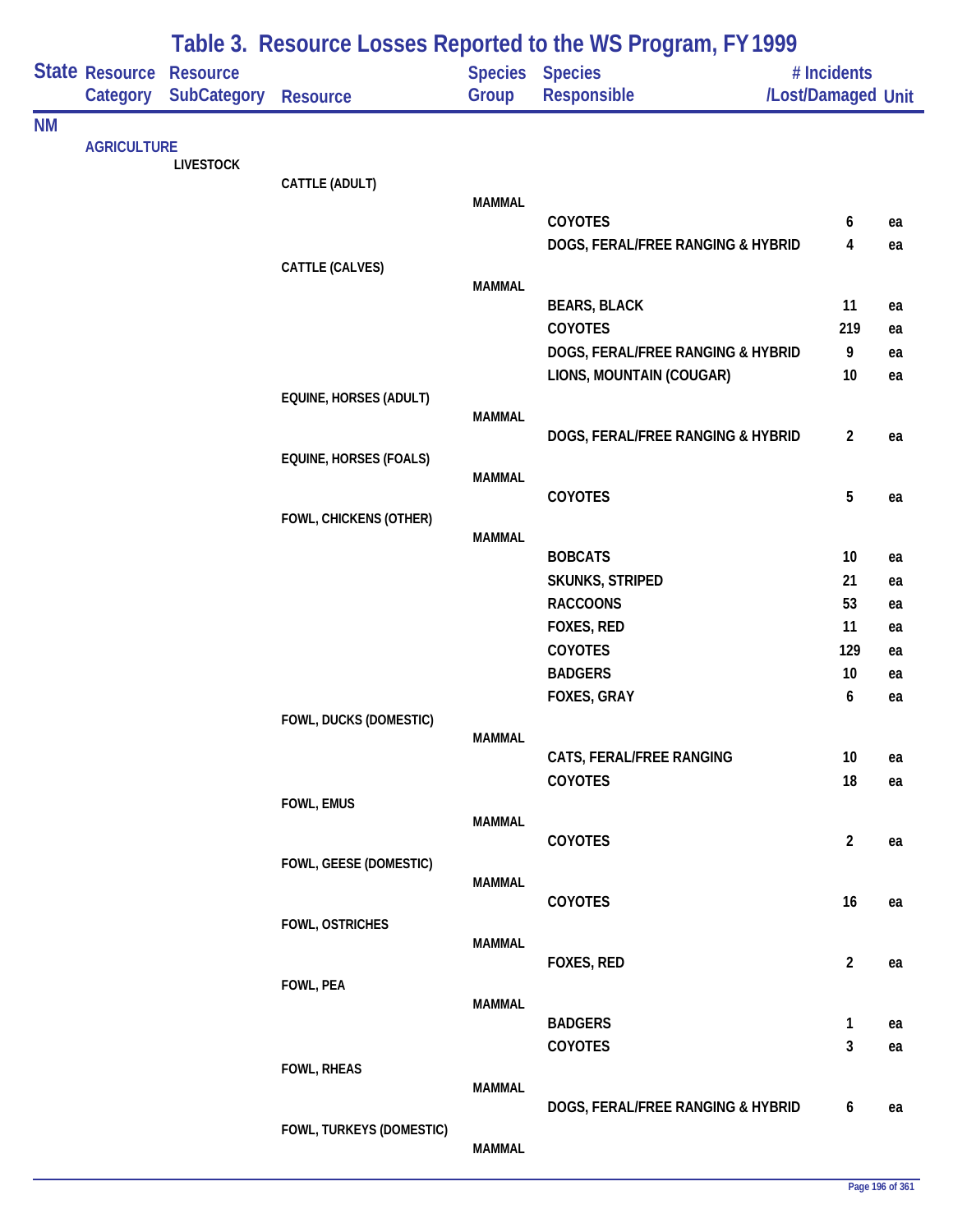|           |                            |                                       | Table 3. Resource Losses Reported to the WS Program, FY 1999 |                |                                       |                                   |          |  |  |
|-----------|----------------------------|---------------------------------------|--------------------------------------------------------------|----------------|---------------------------------------|-----------------------------------|----------|--|--|
|           | State Resource<br>Category | <b>Resource</b><br><b>SubCategory</b> | <b>Resource</b>                                              | Group          | <b>Species Species</b><br>Responsible | # Incidents<br>/Lost/Damaged Unit |          |  |  |
| <b>NM</b> |                            |                                       |                                                              |                |                                       |                                   |          |  |  |
|           | <b>AGRICULTURE</b>         | <b>LIVESTOCK</b>                      |                                                              |                |                                       |                                   |          |  |  |
|           |                            |                                       | FOWL, TURKEYS (DOMESTIC)                                     |                |                                       |                                   |          |  |  |
|           |                            |                                       |                                                              | MAMMAL         | <b>BADGERS</b>                        | 1                                 | ea       |  |  |
|           |                            |                                       |                                                              |                | COYOTES                               | 3                                 | ea       |  |  |
|           |                            |                                       | <b>GOATS, MOHAIR (KIDS)</b>                                  |                |                                       |                                   |          |  |  |
|           |                            |                                       |                                                              | <b>MAMMAL</b>  |                                       |                                   |          |  |  |
|           |                            |                                       |                                                              |                | <b>BOBCATS</b><br>COYOTES             | 1<br>9                            | ea       |  |  |
|           |                            |                                       | GOATS, z-(OTHER ADULTS)                                      |                |                                       |                                   | ea       |  |  |
|           |                            |                                       |                                                              | <b>MAMMAL</b>  |                                       |                                   |          |  |  |
|           |                            |                                       |                                                              |                | <b>COYOTES</b>                        | 9                                 | ea       |  |  |
|           |                            |                                       |                                                              |                | DOGS, FERAL/FREE RANGING & HYBRID     | 4                                 | ea       |  |  |
|           |                            |                                       | GOATS, z-(OTHER KIDS)                                        | <b>MAMMAL</b>  |                                       |                                   |          |  |  |
|           |                            |                                       |                                                              |                | COYOTES                               | 54                                | ea       |  |  |
|           |                            |                                       | SHEEP (ADULT)                                                |                |                                       |                                   |          |  |  |
|           |                            |                                       |                                                              | <b>MAMMAL</b>  | <b>BOBCATS</b>                        | 1                                 | ea       |  |  |
|           |                            |                                       |                                                              |                | <b>COYOTES</b>                        | 164                               | ea       |  |  |
|           |                            |                                       |                                                              |                | DOGS, FERAL/FREE RANGING & HYBRID     | 19                                | ea       |  |  |
|           |                            |                                       |                                                              |                | LIONS, MOUNTAIN (COUGAR)              | 30                                | ea       |  |  |
|           |                            |                                       | SHEEP (LAMBS)                                                |                |                                       |                                   |          |  |  |
|           |                            |                                       |                                                              | <b>BIRD</b>    | <b>EAGLES, BALD</b>                   | $\overline{a}$                    | ea       |  |  |
|           |                            |                                       |                                                              |                | PIGEONS, FERAL (ROCK DOVE)            | 3                                 | ea       |  |  |
|           |                            |                                       |                                                              | <b>MAMMAL</b>  |                                       |                                   |          |  |  |
|           |                            |                                       |                                                              |                | LIONS, MOUNTAIN (COUGAR)              | 30                                | ea       |  |  |
|           |                            |                                       |                                                              |                | DOGS, FERAL/FREE RANGING & HYBRID     | 5                                 | ea       |  |  |
|           |                            |                                       |                                                              |                | <b>BOBCATS</b>                        | 150<br>5                          | ea       |  |  |
|           |                            |                                       |                                                              |                | <b>BEARS, BLACK</b><br>COYOTES        | 282                               | ea<br>ea |  |  |
|           |                            | <b>OTHER</b>                          |                                                              |                |                                       |                                   |          |  |  |
|           |                            |                                       | EGGS                                                         |                |                                       |                                   |          |  |  |
|           |                            |                                       |                                                              | <b>MAMMAL</b>  | <b>SKUNKS, STRIPED</b>                | $\overline{2}$                    | in       |  |  |
|           |                            |                                       |                                                              | <b>REPTILE</b> |                                       |                                   |          |  |  |
|           |                            |                                       |                                                              |                | SNAKES, NON-POISONOUS (OTHER)         | 1                                 | in       |  |  |
|           |                            |                                       | FEED, LIVESTOCK                                              |                |                                       |                                   |          |  |  |
|           |                            |                                       |                                                              | <b>BIRD</b>    | <b>BLACKBIRDS, z-(MIXED SPECIES)</b>  | 1                                 | in       |  |  |
|           |                            |                                       |                                                              |                | STARLINGS, EUROPEAN                   | 1                                 | in       |  |  |
|           |                            |                                       |                                                              | <b>MAMMAL</b>  |                                       |                                   |          |  |  |
|           |                            |                                       |                                                              |                | <b>BEARS, BLACK</b>                   | 1                                 | in       |  |  |
|           |                            |                                       |                                                              |                | <b>RACCOONS</b>                       | 3                                 | in       |  |  |
|           |                            |                                       | HAY (STACK/BALES)                                            | <b>BIRD</b>    |                                       |                                   |          |  |  |
|           |                            |                                       |                                                              |                | PIGEONS, FERAL (ROCK DOVE)            | $\overline{2}$                    | in       |  |  |

### **Page 197 of 361**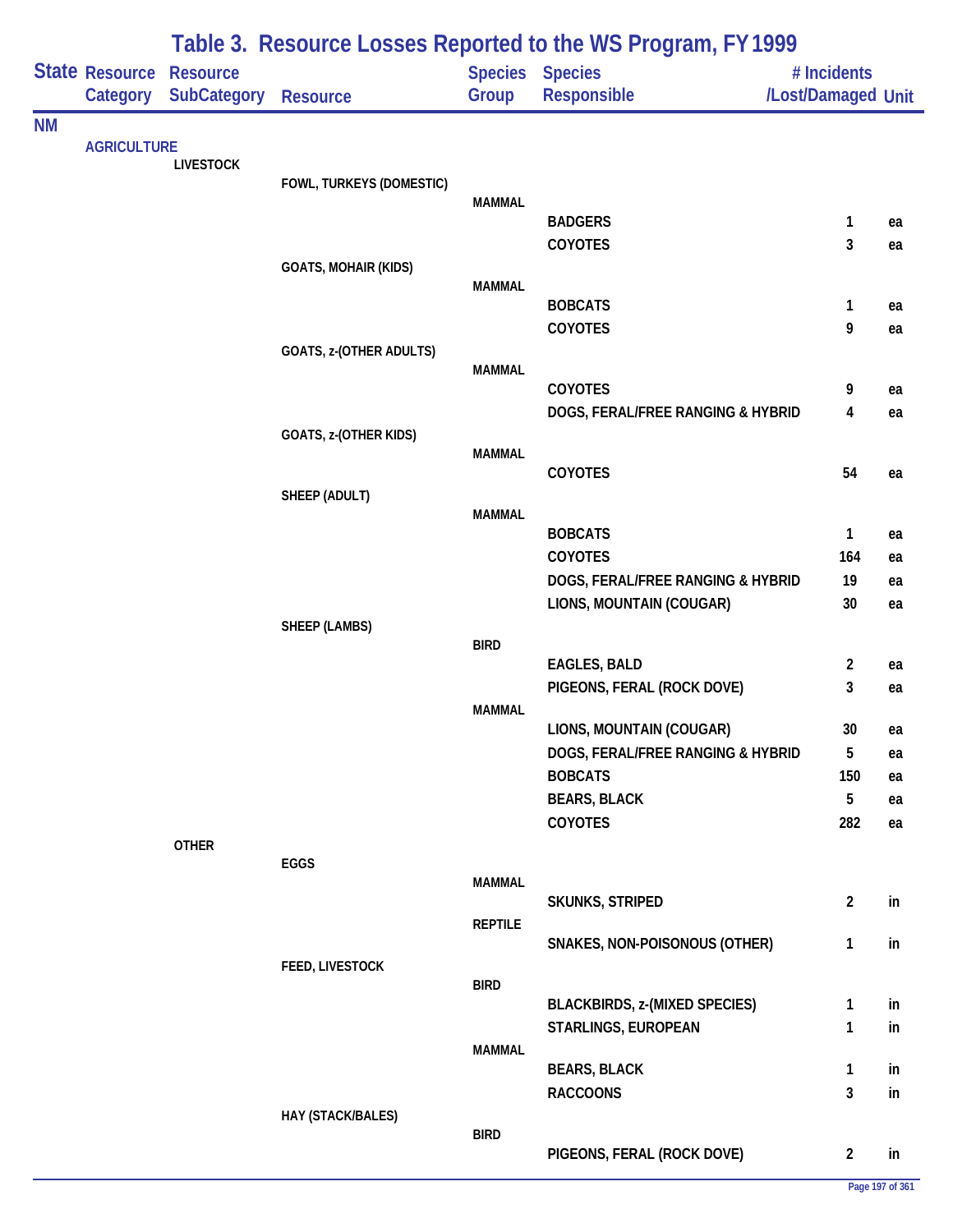|           | Table 3. Resource Losses Reported to the WS Program, FY 1999 |                                       |                                    |               |                                                       |                                   |          |
|-----------|--------------------------------------------------------------|---------------------------------------|------------------------------------|---------------|-------------------------------------------------------|-----------------------------------|----------|
|           | State Resource<br>Category                                   | <b>Resource</b><br><b>SubCategory</b> | <b>Resource</b>                    | Group         | <b>Species Species</b><br>Responsible                 | # Incidents<br>/Lost/Damaged Unit |          |
| <b>NM</b> |                                                              |                                       |                                    |               |                                                       |                                   |          |
|           | <b>AGRICULTURE</b>                                           | <b>OTHER</b>                          |                                    |               |                                                       |                                   |          |
|           |                                                              |                                       | HIVES (BEES, HONEY, STRUCTURES)    |               |                                                       |                                   |          |
|           |                                                              |                                       |                                    | <b>MAMMAL</b> |                                                       |                                   |          |
|           |                                                              |                                       |                                    |               | <b>RACCOONS</b>                                       | 6                                 | ea       |
|           |                                                              |                                       | <b>SILAGE</b>                      | <b>BIRD</b>   |                                                       |                                   |          |
|           |                                                              |                                       |                                    |               | <b>CRANES, SANDHILL</b>                               | $\overline{2}$                    | in       |
|           |                                                              | RANGE/PASTURE                         |                                    |               |                                                       |                                   |          |
|           |                                                              |                                       | <b>PASTURE</b>                     |               |                                                       |                                   |          |
|           |                                                              |                                       |                                    | <b>BIRD</b>   | <b>GEESE, CANADA</b>                                  | 30                                | ac       |
|           |                                                              |                                       |                                    | <b>MAMMAL</b> |                                                       |                                   |          |
|           |                                                              |                                       |                                    |               | <b>BEAVERS</b>                                        | 25                                | ac       |
|           |                                                              |                                       |                                    |               | <b>GOPHERS, POCKET (ALL)</b>                          | 7823                              | ac       |
|           |                                                              |                                       |                                    |               | PRAIRIE DOGS, BLACK-TAILED                            | 1779                              | ac       |
|           |                                                              |                                       |                                    |               | PRAIRIE DOGS, WHITE-TAILED                            | 1712                              | ac       |
|           |                                                              |                                       | RANGELAND                          |               |                                                       |                                   |          |
|           |                                                              |                                       |                                    | <b>MAMMAL</b> | RATS, KANGAROO (ALL)                                  | 5440                              | ac       |
|           |                                                              |                                       |                                    |               | <b>GOPHERS, POCKET (ALL)</b>                          | 539                               | ac       |
|           |                                                              |                                       |                                    |               | PRAIRIE DOGS, BLACK-TAILED                            | 2520                              | ac       |
|           |                                                              |                                       |                                    |               | PRAIRIE DOGS, WHITE-TAILED                            | 17                                | ac       |
|           | <b>HEALTH &amp; SAFETY</b>                                   |                                       |                                    |               |                                                       |                                   |          |
|           |                                                              | HUMAN HEALTH & SAFETY                 |                                    |               |                                                       |                                   |          |
|           |                                                              |                                       | HEALTH & SAFETY, HUMAN (AVIATION)  | <b>BIRD</b>   |                                                       |                                   |          |
|           |                                                              |                                       |                                    |               | RAVENS, COMMON                                        | 1                                 | in       |
|           |                                                              |                                       | HEALTH & SAFETY, HUMAN z-(GENERAL) |               |                                                       |                                   |          |
|           |                                                              |                                       |                                    | <b>BIRD</b>   |                                                       |                                   |          |
|           |                                                              |                                       |                                    |               | <b>CROWS, AMERICAN</b>                                | 1                                 | in       |
|           |                                                              |                                       |                                    |               | HERONS, BLACK-CROWNED NIGHT                           | 3                                 | in       |
|           |                                                              |                                       |                                    |               | <b>NIGHTHAWKS (ALL)</b><br>PIGEONS, FERAL (ROCK DOVE) | 1<br>5                            | in       |
|           |                                                              |                                       |                                    |               | RAVENS, COMMON                                        | 1                                 | in<br>in |
|           |                                                              |                                       |                                    |               | <b>BLACKBIRDS, z-(MIXED SPECIES)</b>                  | 1                                 | in       |
|           |                                                              |                                       |                                    | <b>MAMMAL</b> |                                                       |                                   |          |
|           |                                                              |                                       |                                    |               | <b>CHIPMUNKS (ALL)</b>                                | 1                                 | in       |
|           |                                                              |                                       |                                    |               | SQUIRRELS, GROUND (ALL)                               | 7                                 | in       |
|           |                                                              |                                       |                                    |               | <b>SKUNKS, STRIPED</b>                                | 85                                | in       |
|           |                                                              |                                       |                                    |               | SKUNKS, SPOTTED                                       | 1                                 | in       |
|           |                                                              |                                       |                                    |               | <b>RACCOONS</b>                                       | 4                                 | in       |
|           |                                                              |                                       |                                    |               | PRAIRIE DOGS, WHITE-TAILED                            | 14                                | in       |
|           |                                                              |                                       |                                    |               | MICE, HOUSE                                           | $\overline{\mathbf{c}}$           | in       |
|           |                                                              |                                       |                                    |               | LIONS, MOUNTAIN (COUGAR)                              | $\overline{a}$                    | in       |
|           |                                                              |                                       |                                    |               | FOXES, GRAY                                           | 1                                 | in       |
|           |                                                              |                                       |                                    |               | COYOTES                                               | 14                                | in       |
|           |                                                              |                                       |                                    |               | CATS, FERAL/FREE RANGING                              | 15                                | in       |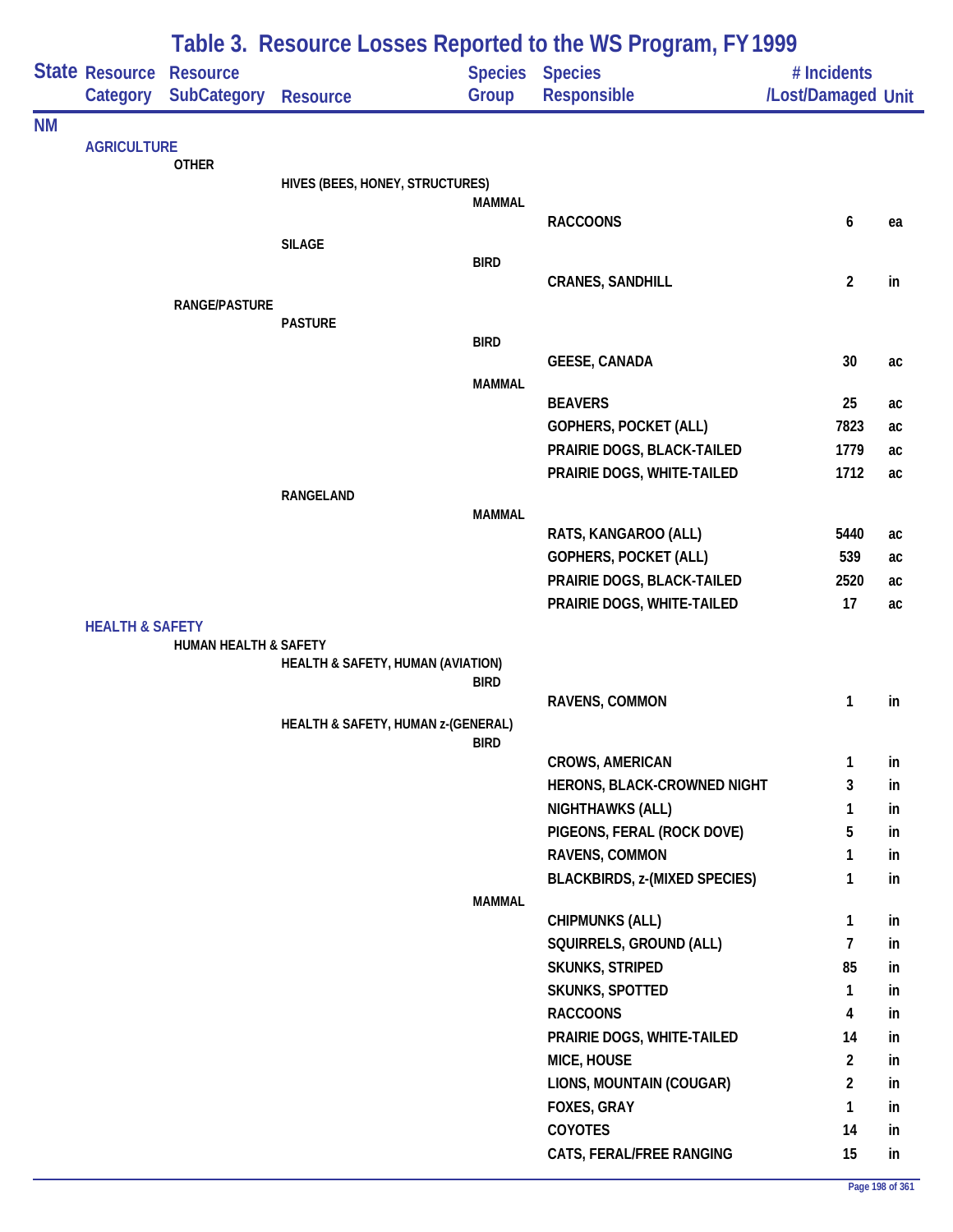|           |                                     | Table 3. Resource Losses Reported to the WS Program, FY 1999 |                                          |                |                                                          |                                   |          |  |  |
|-----------|-------------------------------------|--------------------------------------------------------------|------------------------------------------|----------------|----------------------------------------------------------|-----------------------------------|----------|--|--|
|           | State Resource Resource<br>Category | <b>SubCategory</b>                                           | <b>Resource</b>                          | Group          | <b>Species Species</b><br>Responsible                    | # Incidents<br>/Lost/Damaged Unit |          |  |  |
| <b>NM</b> |                                     |                                                              |                                          |                |                                                          |                                   |          |  |  |
|           | <b>HEALTH &amp; SAFETY</b>          | <b>HUMAN HEALTH &amp; SAFETY</b>                             |                                          |                |                                                          |                                   |          |  |  |
|           |                                     |                                                              | HEALTH & SAFETY, HUMAN z-(GENERAL)       |                |                                                          |                                   |          |  |  |
|           |                                     |                                                              |                                          | <b>MAMMAL</b>  | <b>BATS (ALL)</b>                                        | 1                                 | in       |  |  |
|           |                                     |                                                              |                                          |                | DOGS, FERAL/FREE RANGING & HYBRID                        | $\overline{2}$                    | in       |  |  |
|           |                                     |                                                              |                                          | <b>REPTILE</b> |                                                          |                                   |          |  |  |
|           | <b>NATURAL RESOURCE</b>             |                                                              |                                          |                | <b>SNAKES, POISONOUS (ALL)</b>                           | 1                                 | in       |  |  |
|           |                                     | FORESTRY (NATRL. RESRC)                                      |                                          |                |                                                          |                                   |          |  |  |
|           |                                     |                                                              | TREES, SEEDLINGS                         | <b>MAMMAL</b>  |                                                          |                                   |          |  |  |
|           |                                     |                                                              |                                          |                | PRAIRIE DOGS, WHITE-TAILED                               | 3                                 | in       |  |  |
|           |                                     |                                                              | TREES, STANDING                          |                |                                                          |                                   |          |  |  |
|           |                                     |                                                              |                                          | <b>MAMMAL</b>  | <b>BEAVERS</b>                                           | 11                                | in       |  |  |
|           |                                     | <b>WILDLIFE</b>                                              |                                          |                |                                                          |                                   |          |  |  |
|           |                                     |                                                              | MAMMALS, ELK (WAPITI)                    | <b>MAMMAL</b>  |                                                          |                                   |          |  |  |
|           |                                     |                                                              |                                          |                | LIONS, MOUNTAIN (COUGAR)                                 | 1                                 | ea       |  |  |
|           |                                     |                                                              | MAMMALS, PRONGHORN (ANTELOPE)            |                |                                                          |                                   |          |  |  |
|           |                                     |                                                              |                                          | <b>MAMMAL</b>  | COYOTES                                                  | 500                               | ea       |  |  |
|           | <b>PROPERTY</b>                     |                                                              |                                          |                |                                                          |                                   |          |  |  |
|           |                                     | <b>ANIMAL</b>                                                | <b>GUARD ANIMALS (ALL)</b>               |                |                                                          |                                   |          |  |  |
|           |                                     |                                                              |                                          | <b>MAMMAL</b>  |                                                          |                                   |          |  |  |
|           |                                     |                                                              |                                          |                | LIONS, MOUNTAIN (COUGAR)                                 | 1                                 | ea       |  |  |
|           |                                     |                                                              | PETS (COMPANION & HOBBY ANIMALS)         | MAMMAL         |                                                          |                                   |          |  |  |
|           |                                     |                                                              |                                          |                | <b>COYOTES</b>                                           | 12                                | ea       |  |  |
|           |                                     |                                                              |                                          |                | <b>SKUNKS, STRIPED</b>                                   | 4                                 | ea       |  |  |
|           |                                     | <b>EQUIPMENT</b>                                             | <b>AIRCRAFT</b>                          |                |                                                          |                                   |          |  |  |
|           |                                     |                                                              |                                          | <b>BIRD</b>    |                                                          |                                   |          |  |  |
|           |                                     |                                                              | <b>EQUIPMENT &amp; MACHINERY (OTHER)</b> |                | PIGEONS, FERAL (ROCK DOVE)                               | $\mathbf{1}$                      | ea       |  |  |
|           |                                     |                                                              |                                          | <b>MAMMAL</b>  |                                                          |                                   |          |  |  |
|           |                                     |                                                              |                                          |                | <b>BADGERS</b>                                           | 1                                 | in       |  |  |
|           |                                     |                                                              | <b>VEHICLES, LAND</b>                    |                | SQUIRRELS, GROUND (ALL)                                  | 1                                 | in       |  |  |
|           |                                     |                                                              |                                          | <b>MAMMAL</b>  |                                                          |                                   |          |  |  |
|           |                                     |                                                              |                                          |                | <b>RABBITS, FERAL</b>                                    | 1                                 | ea       |  |  |
|           |                                     |                                                              |                                          |                | RATS, PACKRATS/WOODRATS (ALL)<br>SQUIRRELS, GROUND (ALL) | 2<br>1                            | ea<br>ea |  |  |
|           |                                     |                                                              |                                          |                | <b>CHIPMUNKS (ALL)</b>                                   | 1                                 | ea       |  |  |
|           |                                     | <b>LANDSCAPING, TURF &amp; GARDENS</b>                       |                                          |                |                                                          |                                   |          |  |  |
|           |                                     |                                                              | <b>GARDENS, VEG./FRUITS &amp; NUTS</b>   | <b>BIRD</b>    |                                                          |                                   |          |  |  |
|           |                                     |                                                              |                                          |                | <b>BLACKBIRDS, z-(MIXED SPECIES)</b>                     | 1                                 | in       |  |  |
|           |                                     |                                                              |                                          | <b>MAMMAL</b>  |                                                          |                                   |          |  |  |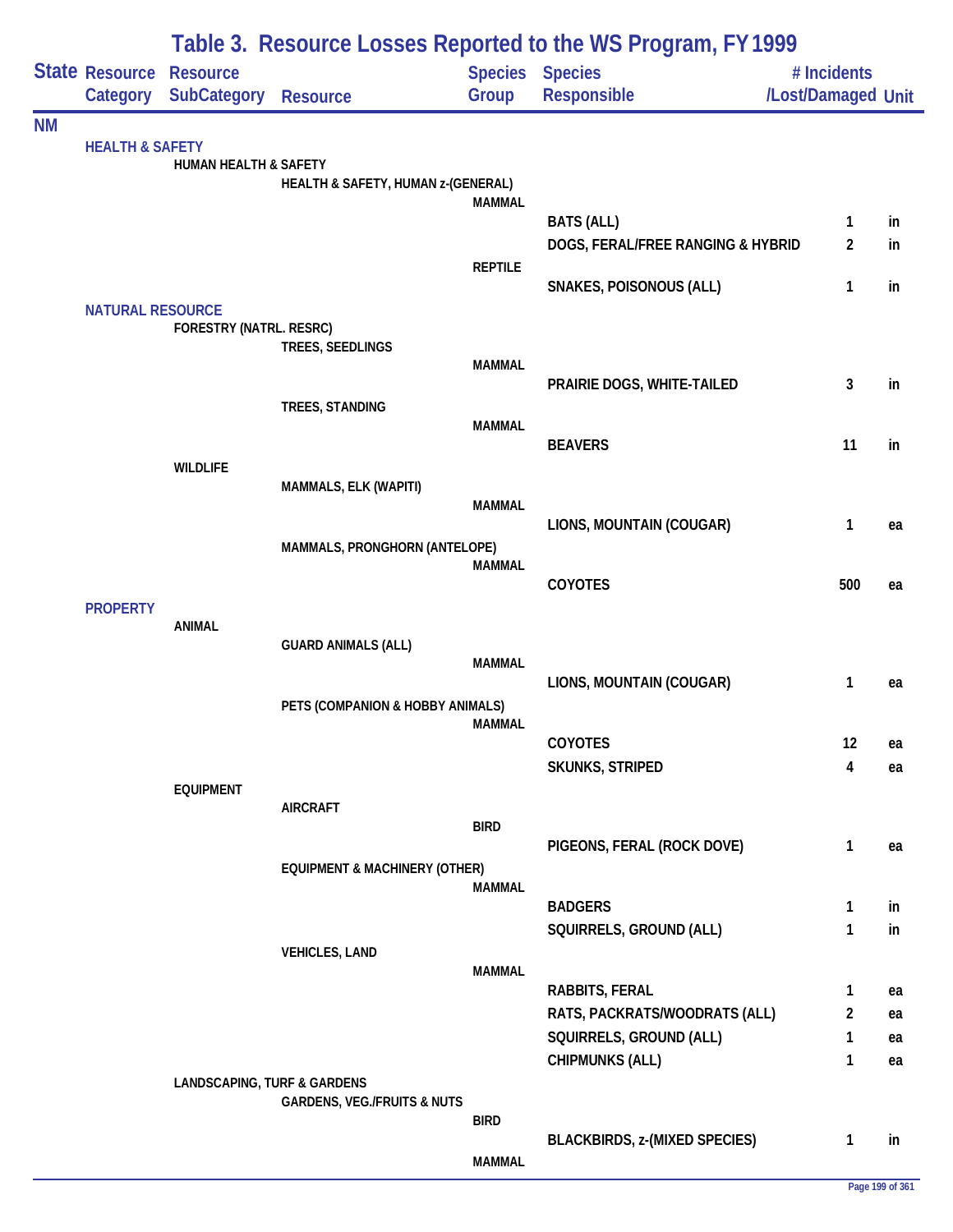|           |                                   | Table 3. Resource Losses Reported to the WS Program, FY 1999 |                                        |               |                                              |                                   |     |  |  |
|-----------|-----------------------------------|--------------------------------------------------------------|----------------------------------------|---------------|----------------------------------------------|-----------------------------------|-----|--|--|
|           | <b>State Resource</b><br>Category | <b>Resource</b><br><b>SubCategory</b>                        | <b>Resource</b>                        | Group         | <b>Species Species</b><br><b>Responsible</b> | # Incidents<br>/Lost/Damaged Unit |     |  |  |
| <b>NM</b> |                                   |                                                              |                                        |               |                                              |                                   |     |  |  |
|           | <b>PROPERTY</b>                   | <b>LANDSCAPING, TURF &amp; GARDENS</b>                       |                                        |               |                                              |                                   |     |  |  |
|           |                                   |                                                              | <b>GARDENS, VEG./FRUITS &amp; NUTS</b> |               |                                              |                                   |     |  |  |
|           |                                   |                                                              |                                        | <b>MAMMAL</b> | RABBITS, COTTONTAIL                          | 1                                 | in  |  |  |
|           |                                   |                                                              |                                        |               | <b>RACCOONS</b>                              | 1                                 | in  |  |  |
|           |                                   |                                                              |                                        |               | <b>SKUNKS, STRIPED</b>                       | $\overline{2}$                    | in  |  |  |
|           |                                   |                                                              |                                        |               | SQUIRRELS, GROUND (ALL)                      | 17                                | in  |  |  |
|           |                                   |                                                              |                                        |               | GOPHERS, POCKET (ALL)                        | 5                                 | in  |  |  |
|           |                                   |                                                              |                                        |               | <b>BEARS, BLACK</b>                          | 3                                 | in  |  |  |
|           |                                   |                                                              |                                        |               | PRAIRIE DOGS, WHITE-TAILED                   | 2                                 | in  |  |  |
|           |                                   |                                                              | <b>GOLF COURSES</b>                    |               |                                              |                                   |     |  |  |
|           |                                   |                                                              |                                        | <b>BIRD</b>   | COOTS, AMERICAN                              | $\overline{c}$                    | in  |  |  |
|           |                                   |                                                              |                                        |               | <b>DUCKS, DABBLING (OTHER)</b>               | $\overline{c}$                    | in  |  |  |
|           |                                   |                                                              |                                        |               | <b>MALLARDS</b>                              | 1                                 | in. |  |  |
|           |                                   |                                                              |                                        | <b>MAMMAL</b> |                                              |                                   |     |  |  |
|           |                                   |                                                              |                                        |               | GOPHERS, POCKET (ALL)                        | 4                                 | in  |  |  |
|           |                                   |                                                              | RECREATIONAL AREAS (OTHER)             | <b>MAMMAL</b> |                                              |                                   |     |  |  |
|           |                                   |                                                              |                                        |               | PRAIRIE DOGS, WHITE-TAILED                   | 3                                 | in  |  |  |
|           |                                   |                                                              |                                        |               | <b>BEAVERS</b>                               | 1                                 | in  |  |  |
|           |                                   |                                                              |                                        |               | GOPHERS, POCKET (ALL)                        | $\overline{2}$                    | in  |  |  |
|           |                                   |                                                              | TREES, STANDING & SHRUBS               |               |                                              |                                   |     |  |  |
|           |                                   |                                                              |                                        | <b>BIRD</b>   | WOODPECKERS, z-(OTHER)                       | 1                                 | in  |  |  |
|           |                                   |                                                              |                                        | <b>MAMMAL</b> |                                              |                                   |     |  |  |
|           |                                   |                                                              |                                        |               | GOPHERS, POCKET (ALL)                        | 9                                 | in  |  |  |
|           |                                   |                                                              |                                        |               | PRAIRIE DOGS, WHITE-TAILED                   | 1                                 | in  |  |  |
|           |                                   |                                                              |                                        |               | DEER, MULE                                   | 1                                 | in  |  |  |
|           |                                   |                                                              | <b>TURF AND/OR FLOWERS</b>             |               |                                              |                                   |     |  |  |
|           |                                   |                                                              |                                        | <b>MAMMAL</b> | <b>GOPHERS, POCKET (ALL)</b>                 | 213                               | in  |  |  |
|           |                                   |                                                              |                                        |               | HARES, JACKRABBITS (ALL)                     | 101                               | in  |  |  |
|           |                                   |                                                              |                                        |               | PRAIRIE DOGS, BLACK-TAILED                   | $\mathbf{1}$                      | in  |  |  |
|           |                                   |                                                              |                                        |               | PRAIRIE DOGS, WHITE-TAILED                   | 16                                | in  |  |  |
|           |                                   |                                                              |                                        |               | <b>SKUNKS, STRIPED</b>                       | 11                                | in  |  |  |
|           |                                   |                                                              |                                        |               | SQUIRRELS, GROUND (ALL)                      | 16                                | in  |  |  |
|           |                                   |                                                              | z-LANDSCAPING (OTHER)                  |               |                                              |                                   |     |  |  |
|           |                                   |                                                              |                                        | <b>MAMMAL</b> | GOPHERS, POCKET (ALL)                        | 38                                | in  |  |  |
|           |                                   |                                                              |                                        |               | SQUIRRELS, GROUND (ALL)                      | 1                                 | in  |  |  |
|           |                                   |                                                              |                                        |               | <b>SKUNKS, STRIPED</b>                       | 1                                 | in  |  |  |
|           |                                   |                                                              |                                        |               | PRAIRIE DOGS, WHITE-TAILED                   | 4                                 | in  |  |  |
|           |                                   | OTHER PROPERTY                                               |                                        |               |                                              |                                   |     |  |  |
|           |                                   |                                                              | FOOD ITEMS, NON-HUMAN                  |               |                                              |                                   |     |  |  |
|           |                                   |                                                              |                                        | <b>BIRD</b>   | STARLINGS, EUROPEAN                          | 1                                 | in  |  |  |
|           |                                   |                                                              |                                        |               |                                              |                                   |     |  |  |

٠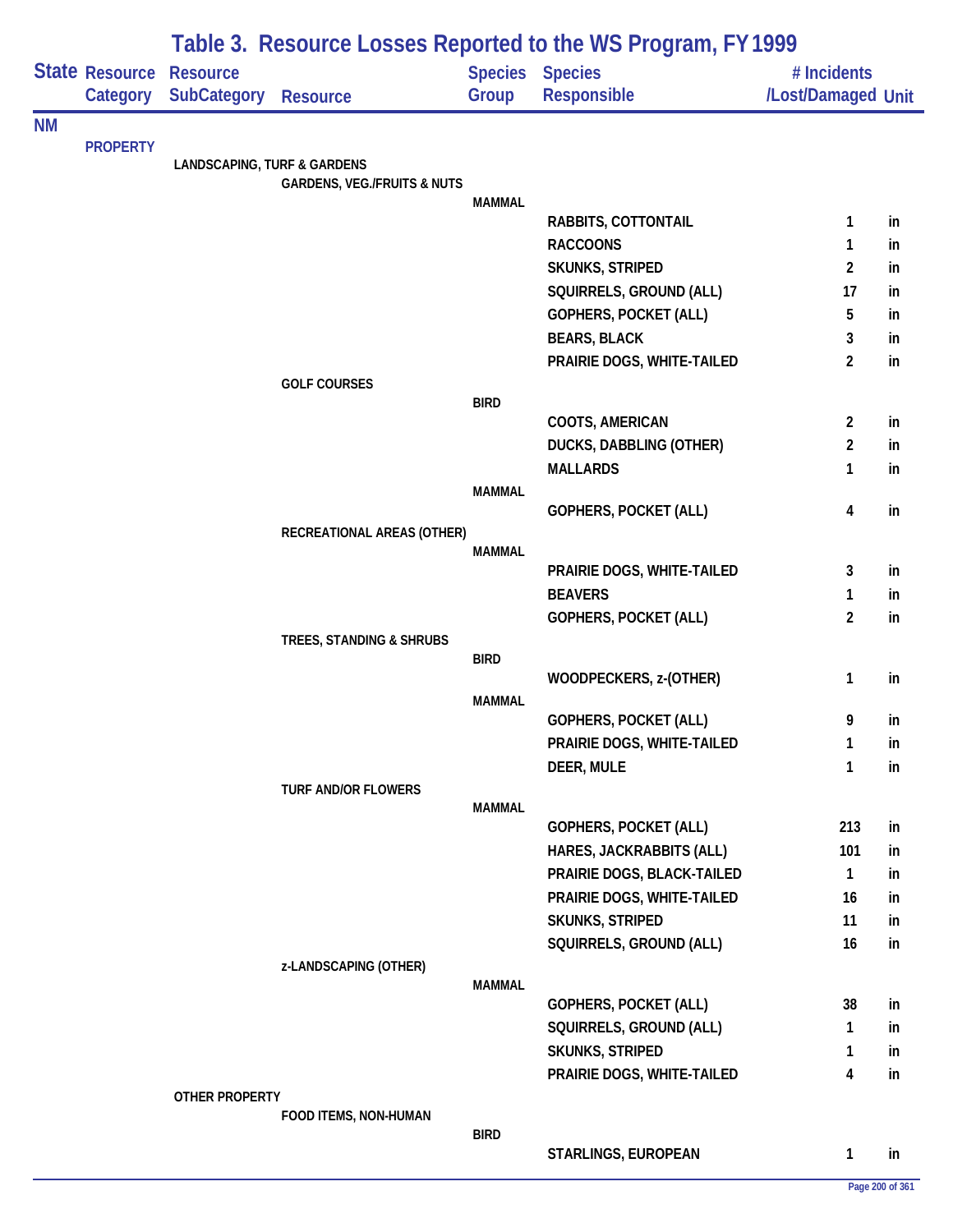|           |                            |                                       | Table 3. Resource Losses Reported to the WS Program, FY 1999 |               |                                                       |                                   |          |  |  |
|-----------|----------------------------|---------------------------------------|--------------------------------------------------------------|---------------|-------------------------------------------------------|-----------------------------------|----------|--|--|
|           | State Resource<br>Category | <b>Resource</b><br><b>SubCategory</b> | <b>Resource</b>                                              | Group         | <b>Species Species</b><br>Responsible                 | # Incidents<br>/Lost/Damaged Unit |          |  |  |
| <b>NM</b> |                            |                                       |                                                              |               |                                                       |                                   |          |  |  |
|           | <b>PROPERTY</b>            | <b>OTHER PROPERTY</b>                 |                                                              |               |                                                       |                                   |          |  |  |
|           |                            |                                       | FOOD ITEMS, NON-HUMAN                                        |               |                                                       |                                   |          |  |  |
|           |                            |                                       |                                                              | <b>MAMMAL</b> |                                                       |                                   |          |  |  |
|           |                            |                                       |                                                              |               | <b>FOXES, GRAY</b><br><b>RACCOONS</b>                 | 1<br>1                            | in<br>in |  |  |
|           |                            |                                       | PROPERTY (GENERAL)                                           |               |                                                       |                                   |          |  |  |
|           |                            |                                       |                                                              | <b>BIRD</b>   |                                                       |                                   |          |  |  |
|           |                            |                                       |                                                              |               | <b>BLACKBIRDS, z-(MIXED SPECIES)</b>                  | 1                                 | in       |  |  |
|           |                            |                                       |                                                              | <b>MAMMAL</b> |                                                       |                                   |          |  |  |
|           |                            |                                       |                                                              |               | PRAIRIE DOGS, WHITE-TAILED<br>SQUIRRELS, GROUND (ALL) | 7<br>17                           | in       |  |  |
|           |                            |                                       |                                                              |               | RATS, PACKRATS/WOODRATS (ALL)                         | 3                                 | in<br>in |  |  |
|           |                            |                                       |                                                              |               | <b>GOPHERS, POCKET (ALL)</b>                          | 4                                 | in       |  |  |
|           |                            |                                       |                                                              |               | DOGS, FERAL/FREE RANGING & HYBRID                     | 1                                 | in       |  |  |
|           |                            |                                       |                                                              |               | CATS, FERAL/FREE RANGING                              | 7                                 | in       |  |  |
|           |                            |                                       |                                                              |               | <b>BEAVERS</b>                                        | 5                                 | in       |  |  |
|           |                            |                                       |                                                              |               | SKUNKS, STRIPED                                       | 12                                | in       |  |  |
|           |                            |                                       | <b>RESEARCH PROJECT</b>                                      |               |                                                       |                                   |          |  |  |
|           |                            |                                       |                                                              | <b>MAMMAL</b> |                                                       |                                   |          |  |  |
|           |                            | <b>STRUCTURES</b>                     |                                                              |               | <b>GOPHERS, POCKET (ALL)</b>                          | 1                                 | in       |  |  |
|           |                            |                                       | AIRPORT RUNWAYS/TAXIWAYS                                     |               |                                                       |                                   |          |  |  |
|           |                            |                                       |                                                              | <b>MAMMAL</b> |                                                       |                                   |          |  |  |
|           |                            |                                       |                                                              |               | <b>GOPHERS, POCKET (ALL)</b>                          | 1                                 | in       |  |  |
|           |                            |                                       | <b>BUILDINGS, NON-RESIDENTIAL</b>                            | <b>BIRD</b>   |                                                       |                                   |          |  |  |
|           |                            |                                       |                                                              |               | PIGEONS, FERAL (ROCK DOVE)                            | 9                                 | in       |  |  |
|           |                            |                                       |                                                              |               | <b>VULTURES, TURKEY</b>                               | 1                                 | in       |  |  |
|           |                            |                                       |                                                              | <b>MAMMAL</b> |                                                       |                                   |          |  |  |
|           |                            |                                       |                                                              |               | <b>BEARS, BLACK</b>                                   | 1                                 | in       |  |  |
|           |                            |                                       |                                                              |               | RATS, PACKRATS/WOODRATS (ALL)                         | $\overline{2}$                    | in       |  |  |
|           |                            |                                       |                                                              |               | <b>SKUNKS, STRIPED</b>                                | 9                                 | in       |  |  |
|           |                            |                                       |                                                              |               | SQUIRRELS, GROUND (ALL)                               | 8                                 | in       |  |  |
|           |                            |                                       |                                                              |               | MICE, HOUSE                                           | 1                                 | in       |  |  |
|           |                            |                                       |                                                              |               | CATS, FERAL/FREE RANGING                              | 1                                 | in       |  |  |
|           |                            |                                       |                                                              |               | GOPHERS, POCKET (ALL)                                 | 1                                 | in       |  |  |
|           |                            |                                       | <b>BUILDINGS, RESIDENTIAL</b>                                |               | <b>RACCOONS</b>                                       | $\mathbf{1}$                      | in       |  |  |
|           |                            |                                       |                                                              | <b>BIRD</b>   |                                                       |                                   |          |  |  |
|           |                            |                                       |                                                              |               | <b>FLICKERS, NORTHERN</b>                             | $\overline{2}$                    | in       |  |  |
|           |                            |                                       |                                                              |               | PIGEONS, FERAL (ROCK DOVE)                            | $\overline{2}$                    | in       |  |  |
|           |                            |                                       |                                                              | <b>MAMMAL</b> |                                                       |                                   |          |  |  |
|           |                            |                                       |                                                              |               | <b>RACCOONS</b>                                       | $\mathbf{1}$                      | in       |  |  |
|           |                            |                                       |                                                              |               | SQUIRRELS, GROUND (ALL)                               | 11                                | in       |  |  |
|           |                            |                                       |                                                              |               | RATS, PACKRATS/WOODRATS (ALL)                         | 3                                 | in       |  |  |
|           |                            |                                       |                                                              |               | MICE/RATS (MIXED)                                     | 1<br>17                           | in       |  |  |
|           |                            |                                       |                                                              |               | <b>SKUNKS, STRIPED</b>                                |                                   | in       |  |  |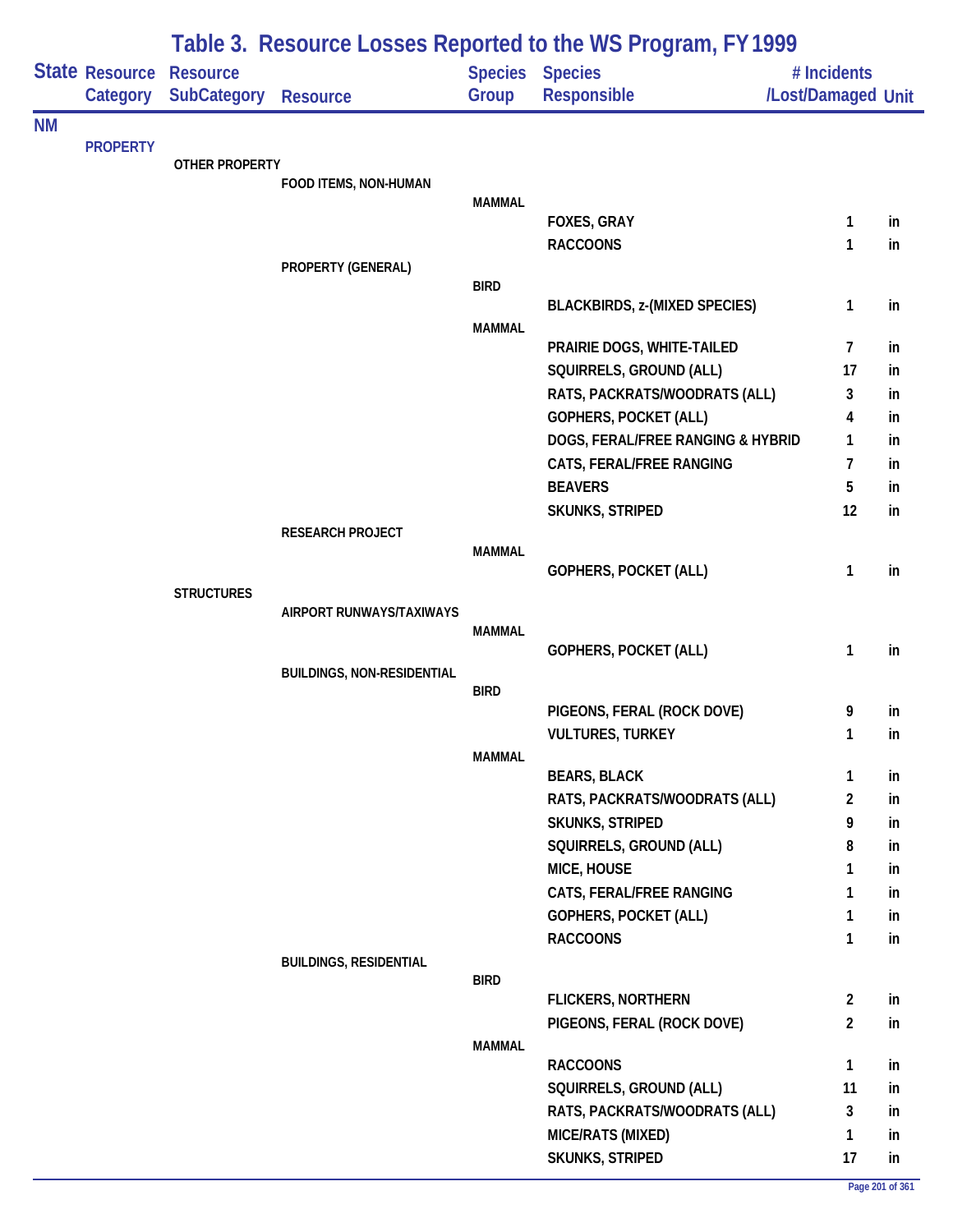|           |                            |                                       | Table 3. Resource Losses Reported to the WS Program, FY 1999 |               |                                                       |                                   |          |  |  |
|-----------|----------------------------|---------------------------------------|--------------------------------------------------------------|---------------|-------------------------------------------------------|-----------------------------------|----------|--|--|
|           | State Resource<br>Category | <b>Resource</b><br><b>SubCategory</b> | <b>Resource</b>                                              | Group         | <b>Species Species</b><br>Responsible                 | # Incidents<br>/Lost/Damaged Unit |          |  |  |
| ΝM        |                            |                                       |                                                              |               |                                                       |                                   |          |  |  |
|           | <b>PROPERTY</b>            | <b>STRUCTURES</b>                     |                                                              |               |                                                       |                                   |          |  |  |
|           |                            |                                       | DIKES/DAMS/IMPOUNDMENTS                                      |               |                                                       |                                   |          |  |  |
|           |                            |                                       |                                                              | <b>MAMMAL</b> | <b>BEAVERS</b>                                        | 4                                 | in       |  |  |
|           |                            |                                       |                                                              |               | RATS, KANGAROO (ALL)                                  | 1                                 | in       |  |  |
|           |                            |                                       |                                                              |               | SQUIRRELS, GROUND (ALL)                               | 1                                 | in       |  |  |
|           |                            |                                       | DITCH IRRIGATION/DRAINAGE SYSTEM                             |               |                                                       |                                   |          |  |  |
|           |                            |                                       |                                                              | <b>MAMMAL</b> |                                                       | $\overline{2}$                    |          |  |  |
|           |                            |                                       |                                                              |               | SQUIRRELS, GROUND (ALL)<br>PRAIRIE DOGS, WHITE-TAILED | $\mathbf{1}$                      | in<br>in |  |  |
|           |                            |                                       |                                                              |               | <b>BEAVERS</b>                                        | 27                                | in.      |  |  |
|           |                            |                                       |                                                              |               | <b>GOPHERS, POCKET (ALL)</b>                          | 14                                | in       |  |  |
|           |                            |                                       | <b>FENCES</b>                                                |               |                                                       |                                   |          |  |  |
|           |                            |                                       |                                                              | <b>BIRD</b>   |                                                       |                                   |          |  |  |
|           |                            |                                       |                                                              |               | <b>BLACKBIRDS, z-(MIXED SPECIES)</b>                  | 1                                 | in       |  |  |
|           |                            |                                       | ROADS/BRIDGES                                                |               | STARLINGS, EUROPEAN                                   | 1                                 | in       |  |  |
|           |                            |                                       |                                                              | <b>MAMMAL</b> |                                                       |                                   |          |  |  |
|           |                            |                                       |                                                              |               | <b>BEAVERS</b>                                        | 1                                 | ea       |  |  |
|           |                            |                                       | UTILITIES, ELECTRICAL                                        |               |                                                       |                                   |          |  |  |
|           |                            |                                       |                                                              | <b>BIRD</b>   | PIGEONS, FERAL (ROCK DOVE)                            | $\mathbf{1}$                      | in       |  |  |
|           |                            |                                       |                                                              |               | RAVENS, COMMON                                        | 1                                 | in       |  |  |
|           |                            |                                       |                                                              | <b>MAMMAL</b> |                                                       |                                   |          |  |  |
|           |                            |                                       |                                                              |               | <b>GOPHERS, POCKET (ALL)</b>                          | 1                                 | in       |  |  |
|           |                            |                                       | UTILITIES, z-(OTHER)                                         | <b>MAMMAL</b> |                                                       |                                   |          |  |  |
|           |                            |                                       |                                                              |               | <b>GOPHERS, POCKET (ALL)</b>                          | 1                                 | in       |  |  |
| <b>NV</b> |                            |                                       |                                                              |               |                                                       |                                   |          |  |  |
|           | <b>AGRICULTURE</b>         |                                       |                                                              |               |                                                       |                                   |          |  |  |
|           |                            | <b>AQUACULTURE</b>                    | FISH, GOLDFISH (BROOD)                                       |               |                                                       |                                   |          |  |  |
|           |                            |                                       |                                                              | <b>BIRD</b>   |                                                       |                                   |          |  |  |
|           |                            |                                       |                                                              |               | <b>HERONS, GREAT BLUE</b>                             | 1                                 | in       |  |  |
|           |                            |                                       | FISH, ORNAMENTAL (BROOD)                                     | <b>MAMMAL</b> |                                                       |                                   |          |  |  |
|           |                            |                                       |                                                              |               | <b>RACCOONS</b>                                       | 1                                 | in       |  |  |
|           |                            |                                       | FISH, TROUT, RAINBOW                                         |               |                                                       |                                   |          |  |  |
|           |                            |                                       |                                                              | <b>MAMMAL</b> | <b>BEARS, BLACK</b>                                   | 1                                 | in       |  |  |
|           |                            |                                       | FISH, TROUT, z-(OTHER)                                       |               |                                                       |                                   |          |  |  |
|           |                            |                                       |                                                              | <b>MAMMAL</b> |                                                       |                                   |          |  |  |
|           |                            |                                       |                                                              |               | <b>BEARS, BLACK</b>                                   | $\overline{2}$                    | in       |  |  |
|           |                            | <b>COMMERCIAL GAME ANIMALS</b>        | BIRDS, z-GAME (OTHER)                                        |               |                                                       |                                   |          |  |  |
|           |                            |                                       |                                                              | <b>MAMMAL</b> |                                                       |                                   |          |  |  |
|           |                            |                                       |                                                              |               | <b>RACCOONS</b>                                       | 20                                | ea       |  |  |
|           |                            | <b>FIELD CROPS</b>                    |                                                              |               |                                                       |                                   |          |  |  |
|           |                            |                                       | <b>GRAINS, CORN (FIELD)</b>                                  |               |                                                       |                                   |          |  |  |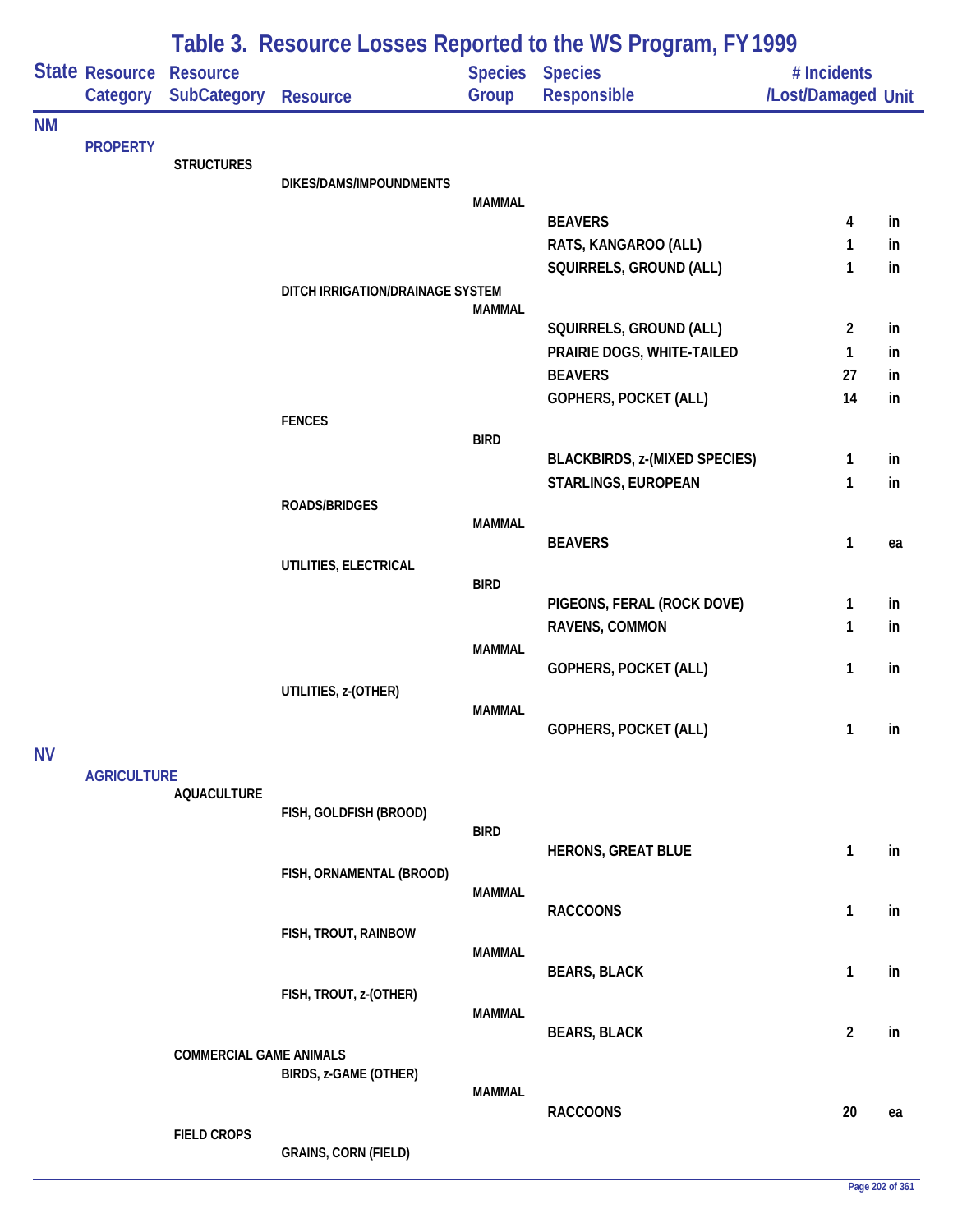|           | State Resource<br>Category | <b>Resource</b><br><b>SubCategory</b> | <b>Resource</b>               | Group         | <b>Table 3. Resource Losses Reported to the WST Togram, LTT777</b><br><b>Species Species</b><br>Responsible | # Incidents<br>/Lost/Damaged Unit |          |
|-----------|----------------------------|---------------------------------------|-------------------------------|---------------|-------------------------------------------------------------------------------------------------------------|-----------------------------------|----------|
| <b>NV</b> |                            |                                       |                               |               |                                                                                                             |                                   |          |
|           | <b>AGRICULTURE</b>         | <b>FIELD CROPS</b>                    |                               |               |                                                                                                             |                                   |          |
|           |                            |                                       | <b>GRAINS, CORN (FIELD)</b>   |               |                                                                                                             |                                   |          |
|           |                            |                                       |                               | <b>BIRD</b>   | <b>BLACKBIRDS, z-(MIXED SPECIES)</b>                                                                        | 1                                 | in       |
|           |                            |                                       | <b>GRAINS, CORN (SWEET)</b>   |               |                                                                                                             |                                   |          |
|           |                            |                                       |                               | <b>MAMMAL</b> |                                                                                                             |                                   |          |
|           |                            |                                       |                               |               | SQUIRRELS, GROUND (ALL)                                                                                     | 1                                 | in       |
|           |                            |                                       | GRASSES/SOD                   | <b>MAMMAL</b> |                                                                                                             |                                   |          |
|           |                            |                                       |                               |               | GOPHERS, POCKET (ALL)                                                                                       | $\mathbf{1}$                      | in       |
|           |                            |                                       | HAYFIELDS, ALFALFA            |               |                                                                                                             |                                   |          |
|           |                            |                                       |                               | <b>MAMMAL</b> | <b>VOLES (ALL)</b>                                                                                          | $\mathbf{3}$                      | in       |
|           |                            |                                       |                               |               | GOPHERS, POCKET (ALL)                                                                                       | $\overline{7}$                    | in       |
|           |                            |                                       |                               |               | HARES, JACKRABBITS (ALL)                                                                                    | $\overline{2}$                    | in       |
|           |                            | <b>FRUITS &amp; NUTS</b>              |                               |               |                                                                                                             |                                   |          |
|           |                            |                                       | NUTS, z-(OTHER)               |               |                                                                                                             |                                   |          |
|           |                            |                                       |                               | <b>BIRD</b>   | RAVENS, COMMON                                                                                              | $\mathbf{1}$                      | in       |
|           |                            |                                       | TREES, z-FRUIT/NUT (OTHER)    |               |                                                                                                             |                                   |          |
|           |                            |                                       |                               | <b>MAMMAL</b> |                                                                                                             |                                   |          |
|           |                            |                                       |                               |               | <b>BEAVERS</b>                                                                                              | 15                                | in       |
|           |                            | <b>LIVESTOCK</b>                      |                               |               | <b>PORCUPINES</b>                                                                                           | $\mathbf{1}$                      | in       |
|           |                            |                                       | CATTLE (ADULT)                |               |                                                                                                             |                                   |          |
|           |                            |                                       |                               | <b>MAMMAL</b> |                                                                                                             |                                   |          |
|           |                            |                                       |                               |               | COYOTES                                                                                                     | 4                                 | ea       |
|           |                            |                                       | CATTLE (CALVES)               |               | LIONS, MOUNTAIN (COUGAR)                                                                                    | 1                                 | ea       |
|           |                            |                                       |                               | <b>BIRD</b>   |                                                                                                             |                                   |          |
|           |                            |                                       |                               |               | RAVENS, COMMON                                                                                              | 14                                | ea       |
|           |                            |                                       |                               | <b>MAMMAL</b> |                                                                                                             |                                   |          |
|           |                            |                                       |                               |               | LIONS, MOUNTAIN (COUGAR)<br>COYOTES                                                                         | $\mathbf{1}$<br>68                | ea<br>ea |
|           |                            |                                       |                               |               | DOGS, FERAL/FREE RANGING & HYBRID                                                                           | $\mathbf{1}$                      | ea       |
|           |                            |                                       | EQUINE, HORSES (ADULT)        |               |                                                                                                             |                                   |          |
|           |                            |                                       |                               | <b>MAMMAL</b> |                                                                                                             |                                   |          |
|           |                            |                                       |                               |               | LIONS, MOUNTAIN (COUGAR)                                                                                    | $\overline{2}$                    | ea       |
|           |                            |                                       | <b>EQUINE, HORSES (FOALS)</b> | <b>BIRD</b>   |                                                                                                             |                                   |          |
|           |                            |                                       |                               |               | RAVENS, COMMON                                                                                              | $\mathbf{1}$                      | ea       |
|           |                            |                                       |                               | <b>MAMMAL</b> |                                                                                                             |                                   |          |
|           |                            |                                       |                               |               | LIONS, MOUNTAIN (COUGAR)                                                                                    | $\mathbf{1}$                      | ea       |
|           |                            |                                       | FOWL, CHICKENS (OTHER)        | <b>MAMMAL</b> |                                                                                                             |                                   |          |
|           |                            |                                       |                               |               | COYOTES                                                                                                     | 50                                | ea       |
|           |                            |                                       |                               |               | DOGS, FERAL/FREE RANGING & HYBRID                                                                           | 10                                | ea       |
|           |                            |                                       |                               |               | LIONS, MOUNTAIN (COUGAR)                                                                                    | 6                                 | ea       |
|           |                            |                                       |                               |               | <b>RACCOONS</b>                                                                                             | 35                                | ea       |

### **Table 3. Resource Losses Reported to the WS Program, FY 1999**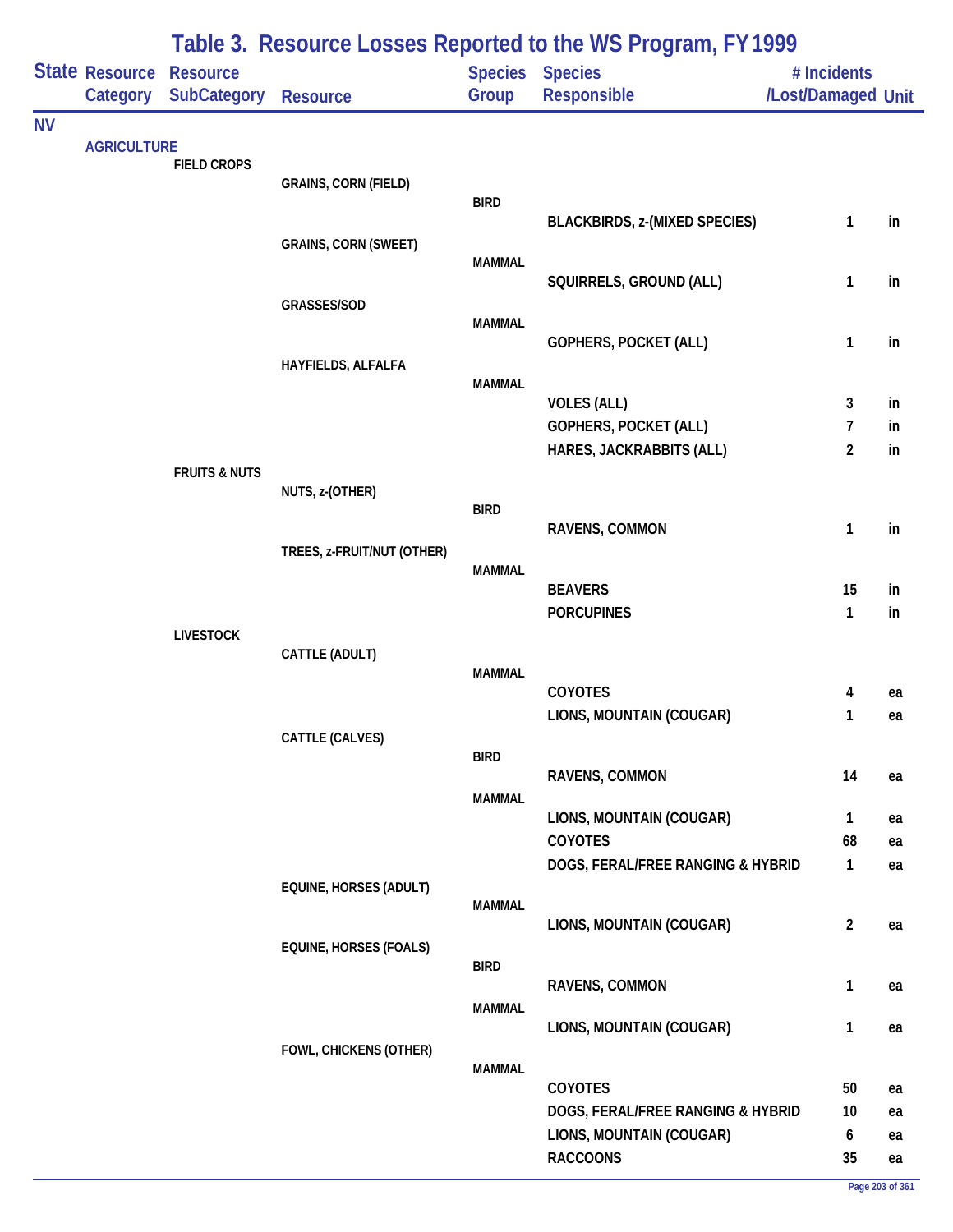|           |                            |                                       |                             |               | Table 3. Resource Losses Reported to the WS Program, FY 1999 |                                    |          |
|-----------|----------------------------|---------------------------------------|-----------------------------|---------------|--------------------------------------------------------------|------------------------------------|----------|
|           | State Resource<br>Category | <b>Resource</b><br><b>SubCategory</b> | <b>Resource</b>             | Group         | <b>Species Species</b><br>Responsible                        | # Incidents<br>/Lost/Damaged Unit  |          |
| <b>NV</b> |                            |                                       |                             |               |                                                              |                                    |          |
|           | <b>AGRICULTURE</b>         | <b>LIVESTOCK</b>                      |                             |               |                                                              |                                    |          |
|           |                            |                                       | FOWL, CHICKENS (OTHER)      | <b>MAMMAL</b> |                                                              |                                    |          |
|           |                            |                                       |                             |               | <b>SKUNKS, STRIPED</b>                                       | 1                                  | ea       |
|           |                            |                                       | FOWL, DUCKS (DOMESTIC)      | <b>MAMMAL</b> |                                                              |                                    |          |
|           |                            |                                       |                             |               | <b>RACCOONS</b>                                              | $\overline{2}$                     | ea       |
|           |                            |                                       |                             |               | COYOTES                                                      | 52                                 | ea       |
|           |                            |                                       | FOWL, PIGEONS (DOMESTIC)    |               |                                                              |                                    |          |
|           |                            |                                       |                             | <b>MAMMAL</b> | CATS, FERAL/FREE RANGING                                     | 4                                  | ea       |
|           |                            |                                       | FOWL, TURKEYS (DOMESTIC)    |               |                                                              |                                    |          |
|           |                            |                                       |                             | <b>MAMMAL</b> |                                                              |                                    |          |
|           |                            |                                       |                             |               | <b>RACCOONS</b>                                              | $\overline{7}$                     | ea       |
|           |                            |                                       | <b>GOATS, MOHAIR (KIDS)</b> | <b>MAMMAL</b> |                                                              |                                    |          |
|           |                            |                                       |                             |               | LIONS, MOUNTAIN (COUGAR)                                     | 1                                  | ea       |
|           |                            |                                       | GOATS, z-(OTHER ADULTS)     |               |                                                              |                                    |          |
|           |                            |                                       |                             | <b>MAMMAL</b> | <b>COYOTES</b>                                               | $\mathbf{1}$                       | ea       |
|           |                            |                                       |                             |               | DOGS, FERAL/FREE RANGING & HYBRID                            | $\overline{2}$                     | ea       |
|           |                            |                                       | GOATS, z-(OTHER KIDS)       |               |                                                              |                                    |          |
|           |                            |                                       |                             | <b>MAMMAL</b> |                                                              | 10                                 |          |
|           |                            |                                       | <b>LLAMAS (ALL)</b>         |               | DOGS, FERAL/FREE RANGING & HYBRID                            |                                    | ea       |
|           |                            |                                       |                             | <b>MAMMAL</b> |                                                              |                                    |          |
|           |                            |                                       |                             |               | LIONS, MOUNTAIN (COUGAR)                                     | $\mathbf{1}$                       | ea       |
|           |                            |                                       | RABBITS (DOMESTIC)          | <b>MAMMAL</b> |                                                              |                                    |          |
|           |                            |                                       |                             |               | <b>COYOTES</b>                                               | $\mathbf{1}$                       | ea       |
|           |                            |                                       | SHEEP (ADULT)               |               |                                                              |                                    |          |
|           |                            |                                       |                             | <b>MAMMAL</b> | <b>BEARS, BLACK</b>                                          | 13                                 | ea       |
|           |                            |                                       |                             |               | LIONS, MOUNTAIN (COUGAR)                                     | 116                                | ea       |
|           |                            |                                       |                             |               | DOGS, FERAL/FREE RANGING & HYBRID                            | 40                                 | ea       |
|           |                            |                                       |                             |               | <b>BOBCATS</b>                                               | $\overline{4}$                     | ea       |
|           |                            |                                       |                             |               | COYOTES                                                      | 314                                | ea       |
|           |                            |                                       | SHEEP (LAMBS)               | <b>BIRD</b>   |                                                              |                                    |          |
|           |                            |                                       |                             |               | RAVENS, COMMON                                               | 9                                  | ea       |
|           |                            |                                       |                             | <b>MAMMAL</b> |                                                              |                                    |          |
|           |                            |                                       |                             |               | LIONS, MOUNTAIN (COUGAR)                                     | 108                                | ea       |
|           |                            |                                       |                             |               | <b>BOBCATS</b>                                               | 19                                 | ea       |
|           |                            |                                       |                             |               | <b>COYOTES</b>                                               | 745                                | ea       |
|           |                            |                                       |                             |               | DOGS, FERAL/FREE RANGING & HYBRID<br>FOXES, RED              | $\boldsymbol{6}$<br>$\overline{2}$ | ea<br>ea |
|           |                            |                                       | SWINE (ADULT)               |               |                                                              |                                    |          |
|           |                            |                                       |                             | <b>MAMMAL</b> |                                                              |                                    |          |
|           |                            |                                       |                             |               | DOGS, FERAL/FREE RANGING & HYBRID                            | 5                                  | ea       |

### **Page 204 of 361**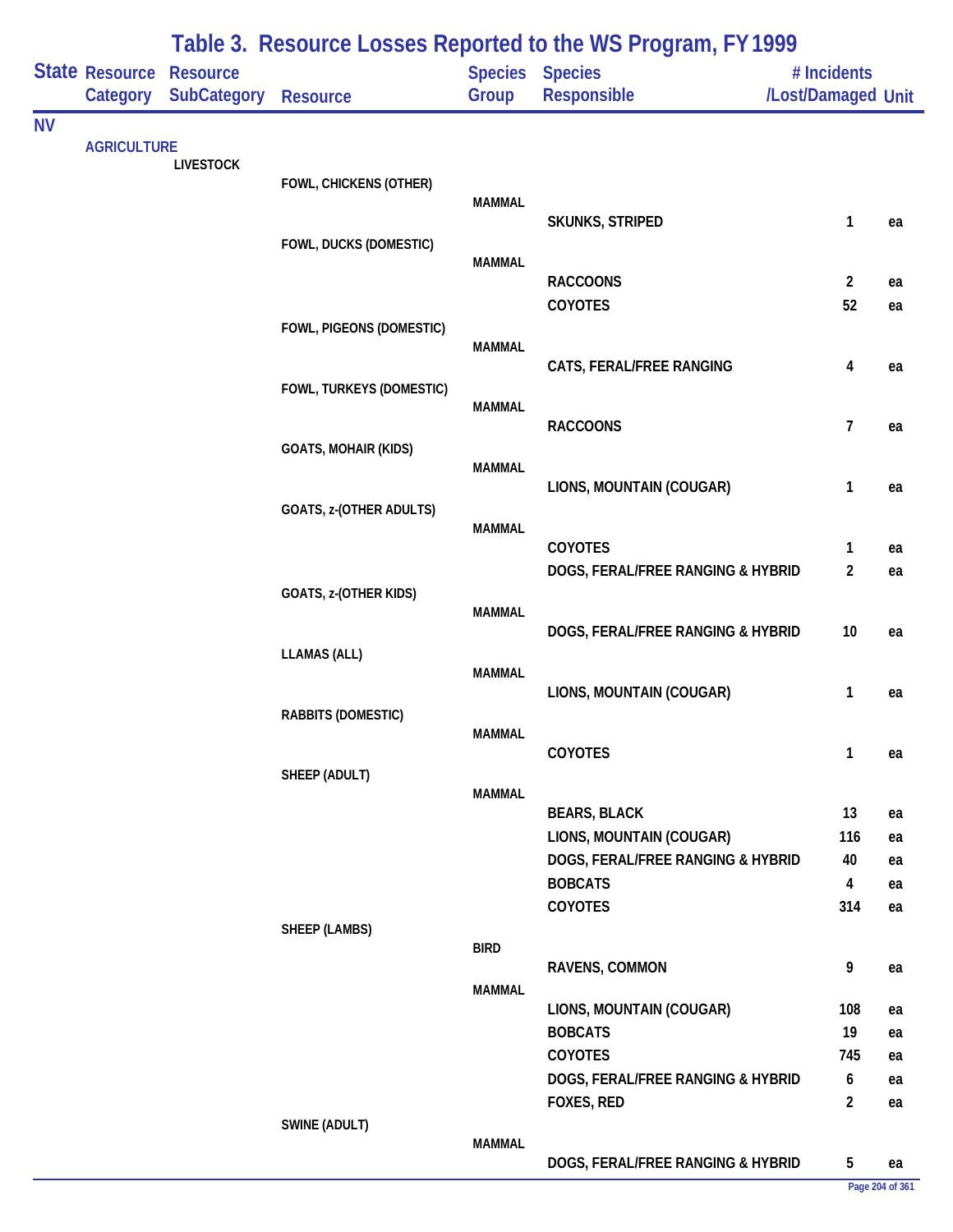| Table 3. Resource Losses Reported to the WS Program, FY 1999 |                                            |                                  |                                    |                          |                                           |                                   |          |
|--------------------------------------------------------------|--------------------------------------------|----------------------------------|------------------------------------|--------------------------|-------------------------------------------|-----------------------------------|----------|
|                                                              | <b>State Resource Resource</b><br>Category | <b>SubCategory</b>               | <b>Resource</b>                    | Species Species<br>Group | Responsible                               | # Incidents<br>/Lost/Damaged Unit |          |
| <b>NV</b>                                                    |                                            |                                  |                                    |                          |                                           |                                   |          |
|                                                              | <b>AGRICULTURE</b>                         | <b>OTHER</b>                     |                                    |                          |                                           |                                   |          |
|                                                              |                                            |                                  | EGGS                               |                          |                                           |                                   |          |
|                                                              |                                            |                                  |                                    | <b>BIRD</b>              |                                           |                                   |          |
|                                                              |                                            |                                  |                                    |                          | MAGPIES, BLACK-BILLED                     | 1                                 | in       |
|                                                              |                                            |                                  | FEED, LIVESTOCK                    | <b>BIRD</b>              |                                           |                                   |          |
|                                                              |                                            |                                  |                                    |                          | <b>BLACKBIRDS, z-(MIXED SPECIES)</b>      | 4                                 | in       |
|                                                              |                                            |                                  |                                    |                          | PIGEONS, FERAL (ROCK DOVE)                | $\mathbf{1}$                      | in       |
|                                                              |                                            |                                  |                                    |                          | STARLINGS, EUROPEAN                       | 40                                | in       |
|                                                              |                                            |                                  | HAY (STACK/BALES)                  |                          |                                           |                                   |          |
|                                                              |                                            |                                  |                                    | <b>BIRD</b>              | PIGEONS, FERAL (ROCK DOVE)                | $\mathbf{1}$                      | in       |
|                                                              |                                            | <b>RANGE/PASTURE</b>             |                                    |                          |                                           |                                   |          |
|                                                              |                                            |                                  | <b>PASTURE</b>                     |                          |                                           |                                   |          |
|                                                              |                                            |                                  |                                    | <b>BIRD</b>              |                                           |                                   |          |
|                                                              |                                            |                                  |                                    |                          | <b>GEESE, CANADA</b>                      | $\mathbf{1}$                      | ac       |
|                                                              |                                            |                                  |                                    | <b>MAMMAL</b>            | <b>BEAVERS</b>                            | $\overline{2}$                    | ac       |
|                                                              | <b>HEALTH &amp; SAFETY</b>                 |                                  |                                    |                          |                                           |                                   |          |
|                                                              |                                            | <b>HUMAN HEALTH &amp; SAFETY</b> |                                    |                          |                                           |                                   |          |
|                                                              |                                            |                                  | HEALTH & SAFETY, HUMAN (AVIATION)  |                          |                                           |                                   |          |
|                                                              |                                            |                                  |                                    | <b>BIRD</b>              |                                           | 1                                 | in       |
|                                                              |                                            |                                  | HEALTH & SAFETY, HUMAN z-(GENERAL) |                          | <b>GEESE, CANADA</b>                      |                                   |          |
|                                                              |                                            |                                  |                                    | <b>AMPHIBIAN</b>         |                                           |                                   |          |
|                                                              |                                            |                                  |                                    |                          | FROGS/TOADS (ALL)                         | $\mathbf{1}$                      | in       |
|                                                              |                                            |                                  |                                    | <b>BIRD</b>              |                                           |                                   |          |
|                                                              |                                            |                                  |                                    |                          | <b>JAYS, SCRUB</b>                        | $\overline{2}$                    | in       |
|                                                              |                                            |                                  |                                    |                          | <b>MALLARDS</b>                           | 24                                | in       |
|                                                              |                                            |                                  |                                    |                          | MOCKINGBIRDS, NORTHERN                    | $\mathbf{1}$                      | in       |
|                                                              |                                            |                                  |                                    |                          | PIGEONS, FERAL (ROCK DOVE)                | 32                                | in       |
|                                                              |                                            |                                  |                                    |                          | RAVENS, COMMON<br>SPARROWS, HOUSE/ENGLISH | 8                                 | in       |
|                                                              |                                            |                                  |                                    |                          | STARLINGS, EUROPEAN                       | 1<br>$\overline{7}$               | in<br>in |
|                                                              |                                            |                                  |                                    |                          | <b>VULTURES, TURKEY</b>                   | $\overline{2}$                    | in       |
|                                                              |                                            |                                  |                                    |                          | <b>KILLDEERS</b>                          | 1                                 | in       |
|                                                              |                                            |                                  |                                    |                          | <b>SWALLOWS, BARN</b>                     | $\mathbf{1}$                      | in       |
|                                                              |                                            |                                  |                                    |                          | COOTS, AMERICAN                           | 18                                | in       |
|                                                              |                                            |                                  |                                    |                          | MAGPIES, BLACK-BILLED                     | 1                                 | in       |
|                                                              |                                            |                                  |                                    |                          | <b>BLACKBIRDS, z-(OTHER)</b>              | 4                                 | in       |
|                                                              |                                            |                                  |                                    |                          | CORMORANTS, DOUBLE-CRESTED                | $\overline{2}$                    | in       |
|                                                              |                                            |                                  |                                    |                          | CROWS, AMERICAN                           | 6                                 | in       |
|                                                              |                                            |                                  |                                    |                          | FINCHES, HOUSE                            | 1                                 | in       |
|                                                              |                                            |                                  |                                    |                          | <b>GEESE, CANADA</b>                      | 16                                | in       |
|                                                              |                                            |                                  |                                    |                          | <b>GEESE, FERAL</b>                       | 1                                 | in       |
|                                                              |                                            |                                  |                                    |                          | <b>GULLS, CALIFORNIA</b>                  | $\mathbf{1}$                      | in       |
|                                                              |                                            |                                  |                                    |                          | GULLS, RING-BILLED                        | $\mathbf{1}$                      | in       |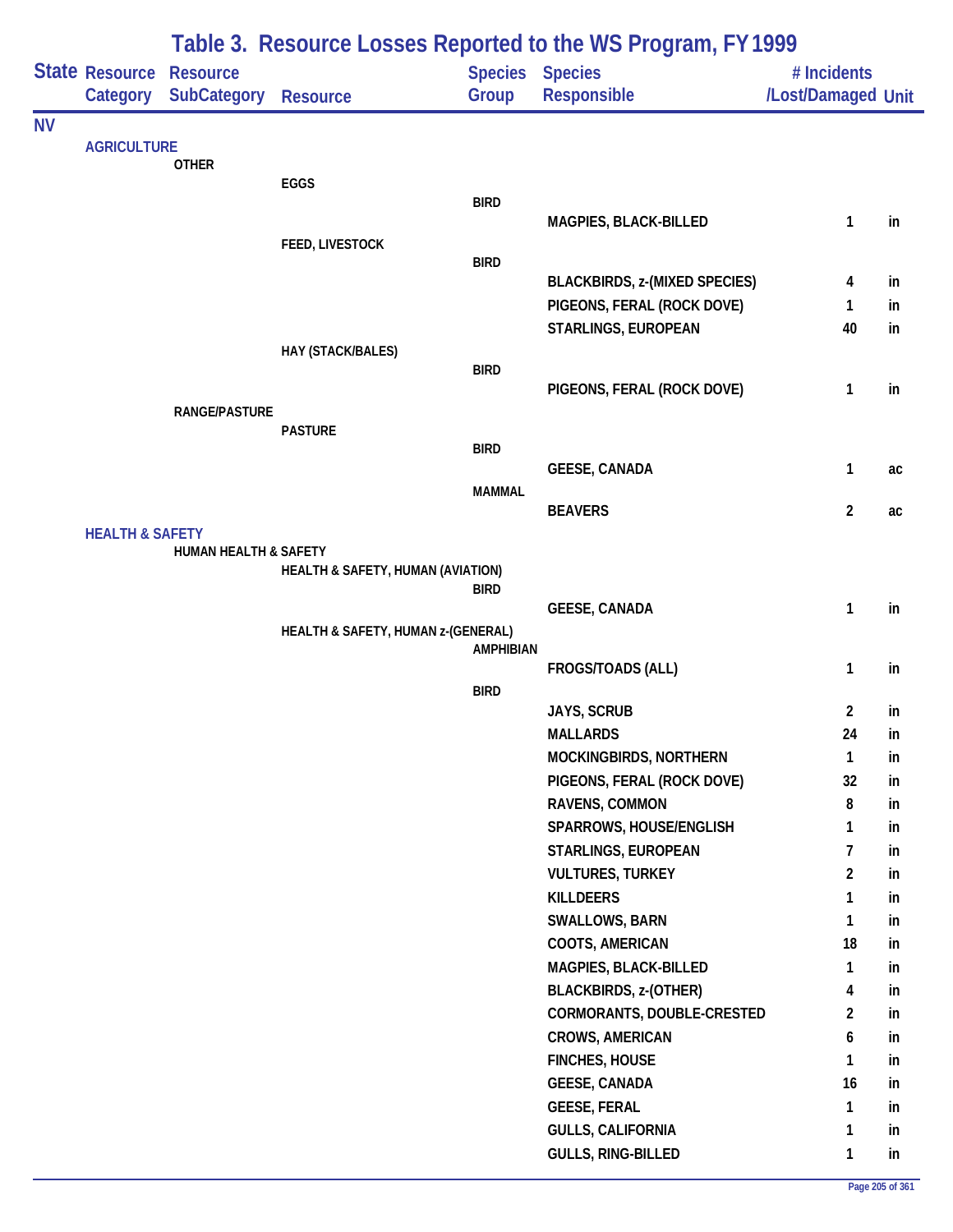|           |                            |                                       |                                              |                         | Table 3. Resource Losses Reported to the WS Program, FY 1999 |                                   |     |
|-----------|----------------------------|---------------------------------------|----------------------------------------------|-------------------------|--------------------------------------------------------------|-----------------------------------|-----|
|           | State Resource<br>Category | <b>Resource</b><br><b>SubCategory</b> | <b>Resource</b>                              | <b>Species</b><br>Group | <b>Species</b><br>Responsible                                | # Incidents<br>/Lost/Damaged Unit |     |
| <b>NV</b> |                            |                                       |                                              |                         |                                                              |                                   |     |
|           | <b>HEALTH &amp; SAFETY</b> | <b>HUMAN HEALTH &amp; SAFETY</b>      |                                              |                         |                                                              |                                   |     |
|           |                            |                                       | HEALTH & SAFETY, HUMAN z-(GENERAL)           |                         |                                                              |                                   |     |
|           |                            |                                       |                                              | <b>BIRD</b>             |                                                              |                                   |     |
|           |                            |                                       |                                              |                         | <b>JAYS (OTHER)</b>                                          | 1                                 | in  |
|           |                            |                                       |                                              | <b>MAMMAL</b>           | <b>FLICKERS, NORTHERN</b>                                    | 1                                 | in  |
|           |                            |                                       |                                              |                         | SQUIRRELS, z-(OTHER)                                         | 1                                 | in  |
|           |                            |                                       |                                              |                         | MICE/RATS (MIXED)                                            | 1                                 | in  |
|           |                            |                                       |                                              |                         | MUSKRATS, z-(OTHER)                                          | 1                                 | in  |
|           |                            |                                       |                                              |                         | RABBITS, COTTONTAIL                                          | 1                                 | in  |
|           |                            |                                       |                                              |                         | <b>RACCOONS</b>                                              | 44                                | in  |
|           |                            |                                       |                                              |                         | RATS, KANGAROO (ALL)                                         | 1                                 | in  |
|           |                            |                                       |                                              |                         | <b>SKUNKS, SPOTTED</b>                                       | 1                                 | in  |
|           |                            |                                       |                                              |                         | <b>WEASELS (ALL)</b>                                         | $\overline{c}$                    | in  |
|           |                            |                                       |                                              |                         | SQUIRRELS, GROUND (ALL)                                      | 9                                 | in  |
|           |                            |                                       |                                              |                         | GOPHERS, POCKET (ALL)                                        | 1                                 | in  |
|           |                            |                                       |                                              |                         | <b>SKUNKS, STRIPED</b>                                       | 64                                | in  |
|           |                            |                                       |                                              |                         | <b>BATS (ALL)</b>                                            | $\overline{2}$                    | in  |
|           |                            |                                       |                                              |                         | MARMOTS/WOODCHUCKS (ALL)                                     | 21                                | in  |
|           |                            |                                       |                                              |                         | <b>BADGERS</b>                                               | 1                                 | in  |
|           |                            |                                       |                                              |                         | LIONS, MOUNTAIN (COUGAR)                                     | 10                                | in  |
|           |                            |                                       |                                              |                         | <b>BEARS, BLACK</b>                                          | 4                                 | in  |
|           |                            |                                       |                                              |                         | <b>BOBCATS</b>                                               | 1                                 | in  |
|           |                            |                                       |                                              |                         | CATS, FERAL/FREE RANGING                                     | 3                                 | in  |
|           |                            |                                       |                                              |                         | <b>COYOTES</b>                                               | 318                               | in  |
|           |                            |                                       |                                              |                         | DOGS, FERAL/FREE RANGING & HYBRID                            | 3                                 | In. |
|           |                            |                                       |                                              |                         | <b>FERRETS, EUROPEAN</b>                                     | 1                                 | in  |
|           | <b>NATURAL RESOURCE</b>    | OTHER NATURAL RESOURCES               |                                              |                         |                                                              |                                   |     |
|           |                            |                                       | DESIGNATED NATURAL AREAS                     |                         |                                                              |                                   |     |
|           |                            |                                       |                                              | <b>BIRD</b>             |                                                              |                                   |     |
|           |                            |                                       |                                              |                         | <b>GEESE, CANADA</b>                                         | 1                                 | in  |
|           |                            | T & E WILDLIFE (FED)                  | BIRDS, FLYCATCHER, SOUTHWESTERN WILLOW (T&E) |                         |                                                              |                                   |     |
|           |                            |                                       |                                              | <b>BIRD</b>             |                                                              |                                   |     |
|           |                            |                                       |                                              |                         | <b>COWBIRDS, BROWN-HEADED</b>                                | $\overline{2}$                    | ns  |
|           |                            |                                       | REPTILES, TORTOISES, DESERT (T&E)            |                         |                                                              |                                   |     |
|           |                            |                                       |                                              | <b>BIRD</b>             | <b>RAVENS, COMMON</b>                                        | 4                                 | ea  |
|           |                            | <b>WILDLIFE</b>                       |                                              |                         |                                                              |                                   |     |
|           |                            |                                       | BIRDS, DUCKS, WILD (OTHER)                   |                         |                                                              |                                   |     |
|           |                            |                                       |                                              | <b>BIRD</b>             |                                                              |                                   |     |
|           |                            |                                       |                                              |                         | <b>RAVENS, COMMON</b>                                        | 10                                | ea  |
|           |                            |                                       | BIRDS, UPLAND GAME (OTHER)                   |                         |                                                              |                                   |     |
|           |                            |                                       |                                              | <b>BIRD</b>             | <b>RAVENS, COMMON</b>                                        | 1                                 | ea  |
|           |                            |                                       | MAMMALS, CHIPMUNK, PALMERS                   |                         |                                                              |                                   |     |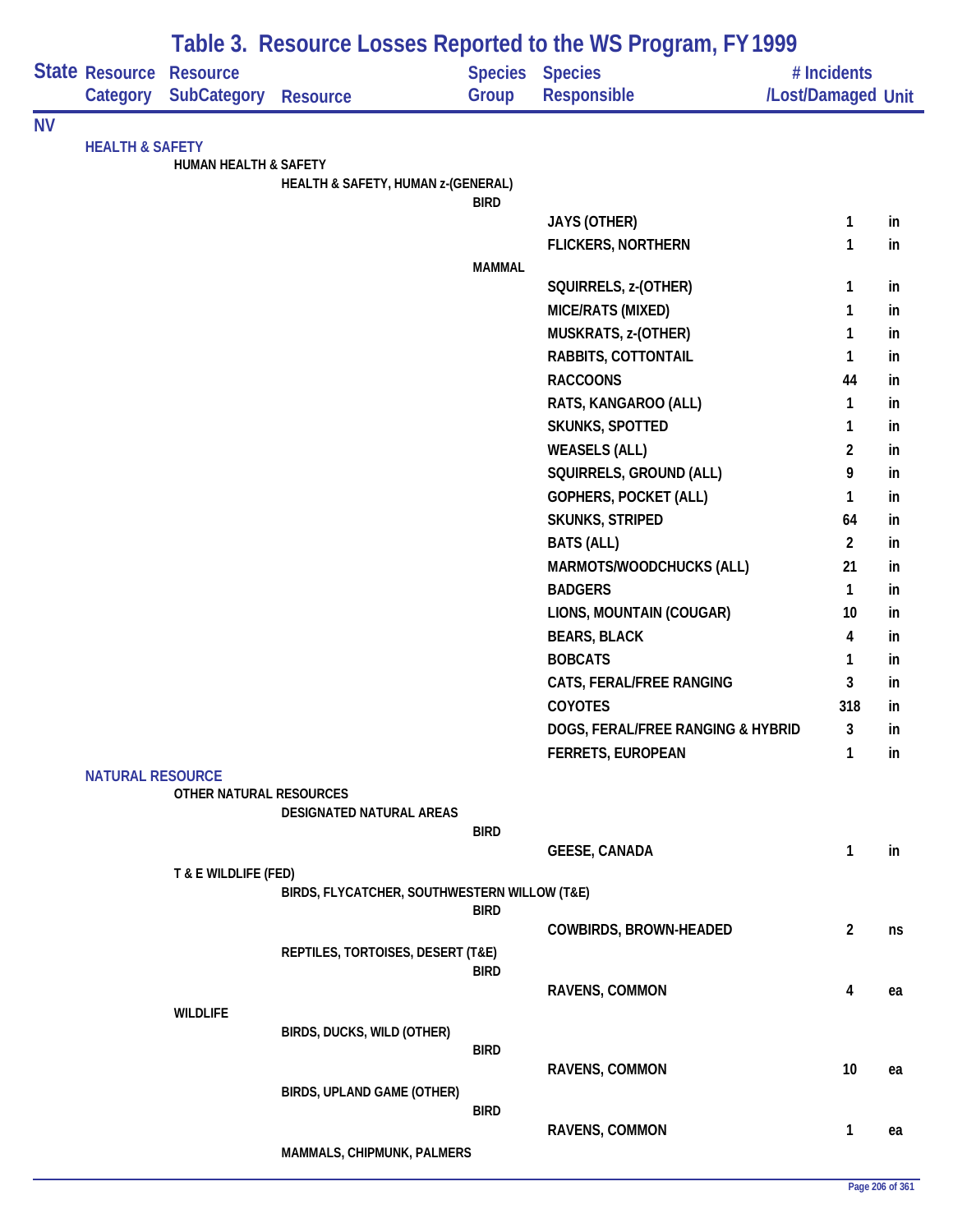|           |                            |                                        | Table 3. Resource Losses Reported to the WS Program, FY 1999 |                         |                                                        |                                   |          |  |
|-----------|----------------------------|----------------------------------------|--------------------------------------------------------------|-------------------------|--------------------------------------------------------|-----------------------------------|----------|--|
|           | State Resource<br>Category | <b>Resource</b><br><b>SubCategory</b>  | <b>Resource</b>                                              | <b>Species</b><br>Group | <b>Species</b><br>Responsible                          | # Incidents<br>/Lost/Damaged Unit |          |  |
| <b>NV</b> |                            |                                        |                                                              |                         |                                                        |                                   |          |  |
|           | <b>NATURAL RESOURCE</b>    | <b>WILDLIFE</b>                        | MAMMALS, CHIPMUNK, PALMERS                                   |                         |                                                        |                                   |          |  |
|           |                            |                                        |                                                              | <b>MAMMAL</b>           | CATS, FERAL/FREE RANGING                               | 3                                 | in       |  |
|           | <b>PROPERTY</b>            | <b>ANIMAL</b>                          |                                                              |                         |                                                        |                                   |          |  |
|           |                            |                                        | <b>GUARD ANIMALS (ALL)</b>                                   |                         |                                                        |                                   |          |  |
|           |                            |                                        |                                                              | <b>MAMMAL</b>           |                                                        |                                   |          |  |
|           |                            |                                        | PETS (COMPANION & HOBBY ANIMALS)                             |                         | LIONS, MOUNTAIN (COUGAR)                               | 1                                 | ea       |  |
|           |                            |                                        |                                                              | <b>BIRD</b>             |                                                        |                                   |          |  |
|           |                            |                                        |                                                              |                         | <b>OWLS, GREAT HORNED</b>                              | 3                                 | ea       |  |
|           |                            |                                        |                                                              |                         | MAGPIES, BLACK-BILLED                                  | 1                                 | ea       |  |
|           |                            |                                        |                                                              |                         | <b>CROWS, AMERICAN</b>                                 | $\overline{\mathbf{c}}$           | ea       |  |
|           |                            |                                        |                                                              |                         | <b>HERONS, GREAT BLUE</b>                              | 1                                 | ea       |  |
|           |                            |                                        |                                                              |                         | JAYS, SCRUB                                            | 1                                 | ea       |  |
|           |                            |                                        |                                                              | <b>MAMMAL</b>           | SKUNKS, STRIPED                                        | 8                                 | ea       |  |
|           |                            |                                        |                                                              |                         | CATS, FERAL/FREE RANGING                               | 1                                 | ea       |  |
|           |                            |                                        |                                                              |                         | COYOTES                                                | 158                               | ea       |  |
|           |                            |                                        |                                                              |                         | LIONS, MOUNTAIN (COUGAR)                               | 4                                 | ea       |  |
|           |                            |                                        |                                                              |                         | MARMOTS/WOODCHUCKS (ALL)                               | 1                                 | ea       |  |
|           |                            |                                        |                                                              |                         | <b>RACCOONS</b>                                        | 22                                | ea       |  |
|           |                            | <b>EQUIPMENT</b>                       |                                                              |                         |                                                        |                                   |          |  |
|           |                            |                                        | <b>AIRCRAFT</b>                                              | <b>MAMMAL</b>           |                                                        |                                   |          |  |
|           |                            |                                        |                                                              |                         | RATS, NORWAY                                           | 1                                 | ea       |  |
|           |                            |                                        | <b>EQUIPMENT &amp; MACHINERY (OTHER)</b>                     |                         |                                                        |                                   |          |  |
|           |                            |                                        |                                                              | <b>BIRD</b>             |                                                        |                                   |          |  |
|           |                            |                                        |                                                              |                         | PIGEONS, FERAL (ROCK DOVE)<br><b>OWLS, COMMON BARN</b> | 1<br>1                            | in<br>in |  |
|           |                            |                                        | <b>VEHICLES, LAND</b>                                        |                         |                                                        |                                   |          |  |
|           |                            |                                        |                                                              | <b>MAMMAL</b>           |                                                        |                                   |          |  |
|           |                            |                                        |                                                              |                         | <b>CHIPMUNKS (ALL)</b>                                 | $\mathbf{1}$                      | ea       |  |
|           |                            | <b>LANDSCAPING, TURF &amp; GARDENS</b> |                                                              |                         |                                                        |                                   |          |  |
|           |                            |                                        | <b>GARDENS, VEG./FRUITS &amp; NUTS</b>                       | <b>BIRD</b>             |                                                        |                                   |          |  |
|           |                            |                                        |                                                              |                         | <b>GEESE, CANADA</b>                                   | 3                                 | in       |  |
|           |                            |                                        |                                                              | <b>MAMMAL</b>           |                                                        |                                   |          |  |
|           |                            |                                        |                                                              |                         | HARES, JACKRABBITS (ALL)                               | $\overline{2}$                    | in       |  |
|           |                            |                                        |                                                              |                         | MARMOTS/WOODCHUCKS (ALL)                               | 6                                 | in       |  |
|           |                            |                                        |                                                              |                         | RABBITS, FERAL                                         | 1                                 | in       |  |
|           |                            |                                        | <b>GOLF COURSES</b>                                          |                         | SQUIRRELS, GROUND (ALL)                                | 21                                | in       |  |
|           |                            |                                        |                                                              | <b>BIRD</b>             |                                                        |                                   |          |  |
|           |                            |                                        |                                                              |                         | COOTS, AMERICAN                                        | 19                                | in       |  |
|           |                            |                                        |                                                              |                         | <b>GEESE, CANADA</b>                                   | 5                                 | in       |  |
|           |                            |                                        |                                                              |                         | <b>MALLARDS</b>                                        | 1                                 | in       |  |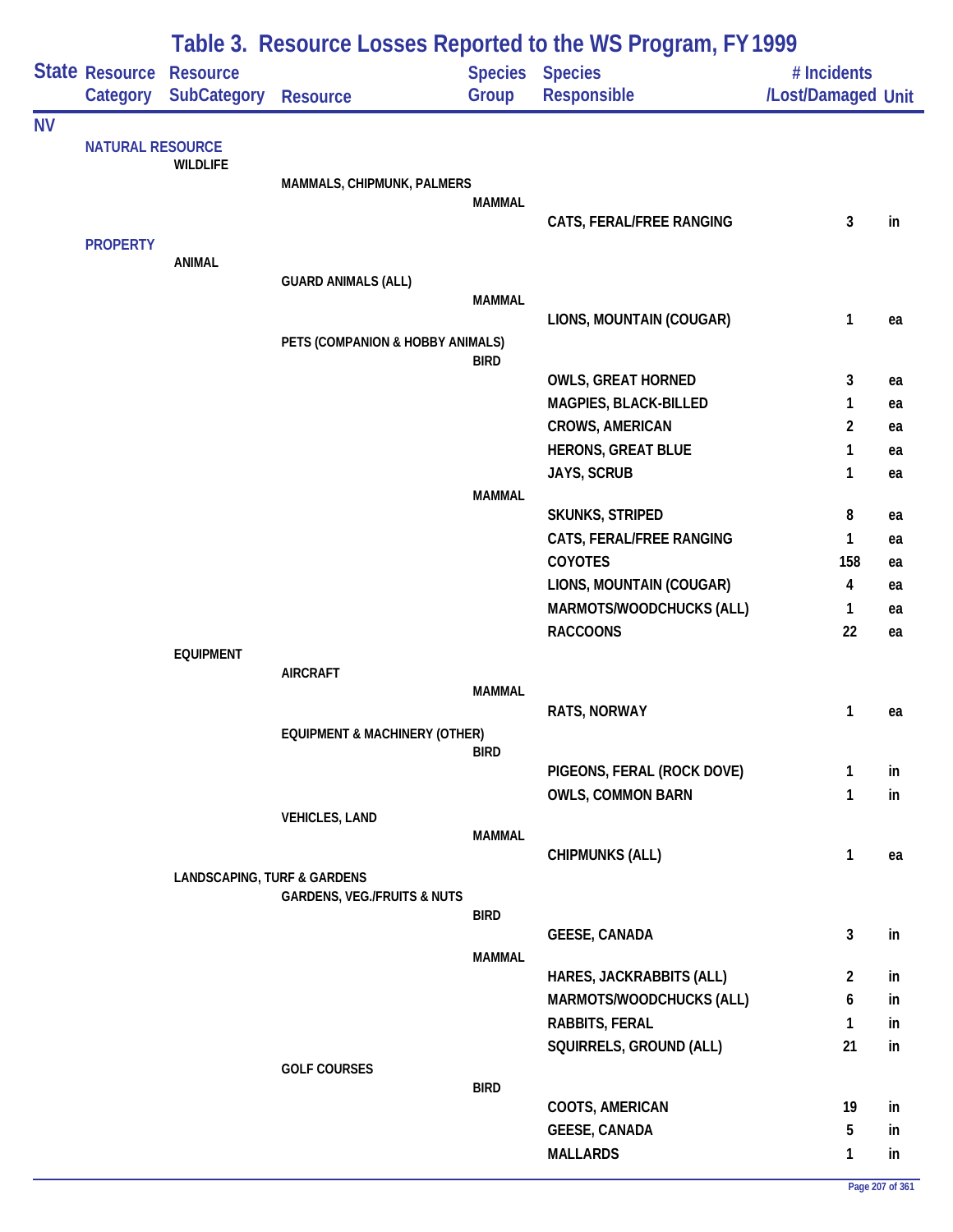|           |                            |                                        |                            |               | Table 3. Resource Losses Reported to the WS Program, FY 1999 |                                   |          |
|-----------|----------------------------|----------------------------------------|----------------------------|---------------|--------------------------------------------------------------|-----------------------------------|----------|
|           | State Resource<br>Category | <b>Resource</b><br>SubCategory         | <b>Resource</b>            | Group         | Species Species<br>Responsible                               | # Incidents<br>/Lost/Damaged Unit |          |
| <b>NV</b> |                            |                                        |                            |               |                                                              |                                   |          |
|           | <b>PROPERTY</b>            | <b>LANDSCAPING, TURF &amp; GARDENS</b> |                            |               |                                                              |                                   |          |
|           |                            |                                        | <b>GOLF COURSES</b>        |               |                                                              |                                   |          |
|           |                            |                                        |                            | <b>MAMMAL</b> |                                                              |                                   |          |
|           |                            |                                        |                            |               | COYOTES                                                      | $\mathbf{1}$                      | in       |
|           |                            |                                        | TREES, STANDING & SHRUBS   |               |                                                              |                                   |          |
|           |                            |                                        |                            | <b>MAMMAL</b> | <b>BADGERS</b>                                               | $\mathbf{1}$                      | in       |
|           |                            |                                        | <b>TURF AND/OR FLOWERS</b> |               |                                                              |                                   |          |
|           |                            |                                        |                            | <b>BIRD</b>   |                                                              |                                   |          |
|           |                            |                                        |                            |               | <b>GEESE, CANADA</b>                                         | 6                                 | in       |
|           |                            |                                        |                            |               | <b>GEESE, FERAL</b>                                          | $\mathbf{1}$                      | in       |
|           |                            |                                        |                            |               | <b>MALLARDS</b>                                              | $\overline{2}$                    | in       |
|           |                            |                                        |                            | <b>MAMMAL</b> |                                                              |                                   |          |
|           |                            |                                        |                            |               | <b>GOPHERS, POCKET (ALL)</b>                                 | 5                                 | in       |
|           |                            |                                        |                            |               | <b>VOLES (ALL)</b>                                           | 24                                | in       |
|           |                            |                                        |                            |               | SQUIRRELS, GROUND (ALL)                                      | 88<br>10                          | in       |
|           |                            |                                        |                            |               | <b>SKUNKS, STRIPED</b><br><b>RACCOONS</b>                    | 9                                 | in<br>in |
|           |                            |                                        |                            |               | RABBITS, FERAL                                               | 10                                | in       |
|           |                            |                                        |                            |               | RABBITS, COTTONTAIL                                          | 8                                 | in       |
|           |                            |                                        |                            |               | <b>MOLES (ALL)</b>                                           | 3                                 | in       |
|           |                            |                                        |                            |               | HARES, JACKRABBITS (ALL)                                     | $\overline{2}$                    | in       |
|           |                            |                                        |                            |               | CATS, FERAL/FREE RANGING                                     | 3                                 | in       |
|           |                            |                                        |                            |               | <b>BADGERS</b>                                               | $\mathbf{1}$                      | in       |
|           |                            |                                        |                            |               | MARMOTS/WOODCHUCKS (ALL)                                     | 27                                | in       |
|           |                            |                                        | z-LANDSCAPING (OTHER)      |               |                                                              |                                   |          |
|           |                            |                                        |                            | <b>BIRD</b>   |                                                              |                                   |          |
|           |                            |                                        |                            |               | <b>GEESE, CANADA</b>                                         | 6                                 | in       |
|           |                            |                                        |                            |               | <b>MALLARDS</b>                                              | $\mathbf{1}$                      | in       |
|           |                            |                                        |                            |               | <b>GEESE, FERAL</b>                                          | $\mathbf{1}$                      | in       |
|           |                            |                                        |                            | <b>MAMMAL</b> |                                                              |                                   |          |
|           |                            |                                        |                            |               | SQUIRRELS, GROUND (ALL)                                      | 18                                | in       |
|           |                            |                                        |                            |               | <b>VOLES (ALL)</b>                                           | $\mathbf{1}$                      | in       |
|           |                            |                                        |                            |               | <b>RACCOONS</b>                                              | 4                                 | in       |
|           |                            |                                        |                            |               | <b>RABBITS, FERAL</b><br>RABBITS, COTTONTAIL                 | 4<br>1                            | in       |
|           |                            |                                        |                            |               | MUSKRATS, z-(OTHER)                                          | $\mathbf{1}$                      | in<br>in |
|           |                            |                                        |                            |               | MARMOTS/WOODCHUCKS (ALL)                                     | 11                                | in       |
|           |                            |                                        |                            |               | HARES, JACKRABBITS (ALL)                                     | $\mathbf{1}$                      | in       |
|           |                            |                                        |                            |               | GOPHERS, POCKET (ALL)                                        | $\overline{2}$                    | in       |
|           |                            |                                        |                            |               | <b>BEAVERS</b>                                               | $\mathbf{1}$                      | in       |
|           |                            | <b>OTHER PROPERTY</b>                  |                            |               |                                                              |                                   |          |
|           |                            |                                        | <b>BEACHES</b>             |               |                                                              |                                   |          |
|           |                            |                                        |                            | <b>BIRD</b>   |                                                              |                                   |          |
|           |                            |                                        |                            |               | <b>GEESE, CANADA</b>                                         | $\mathbf{1}$                      | in       |
|           |                            |                                        | FOOD ITEMS, NON-HUMAN      | <b>MAMMAL</b> |                                                              |                                   |          |
|           |                            |                                        |                            |               |                                                              |                                   |          |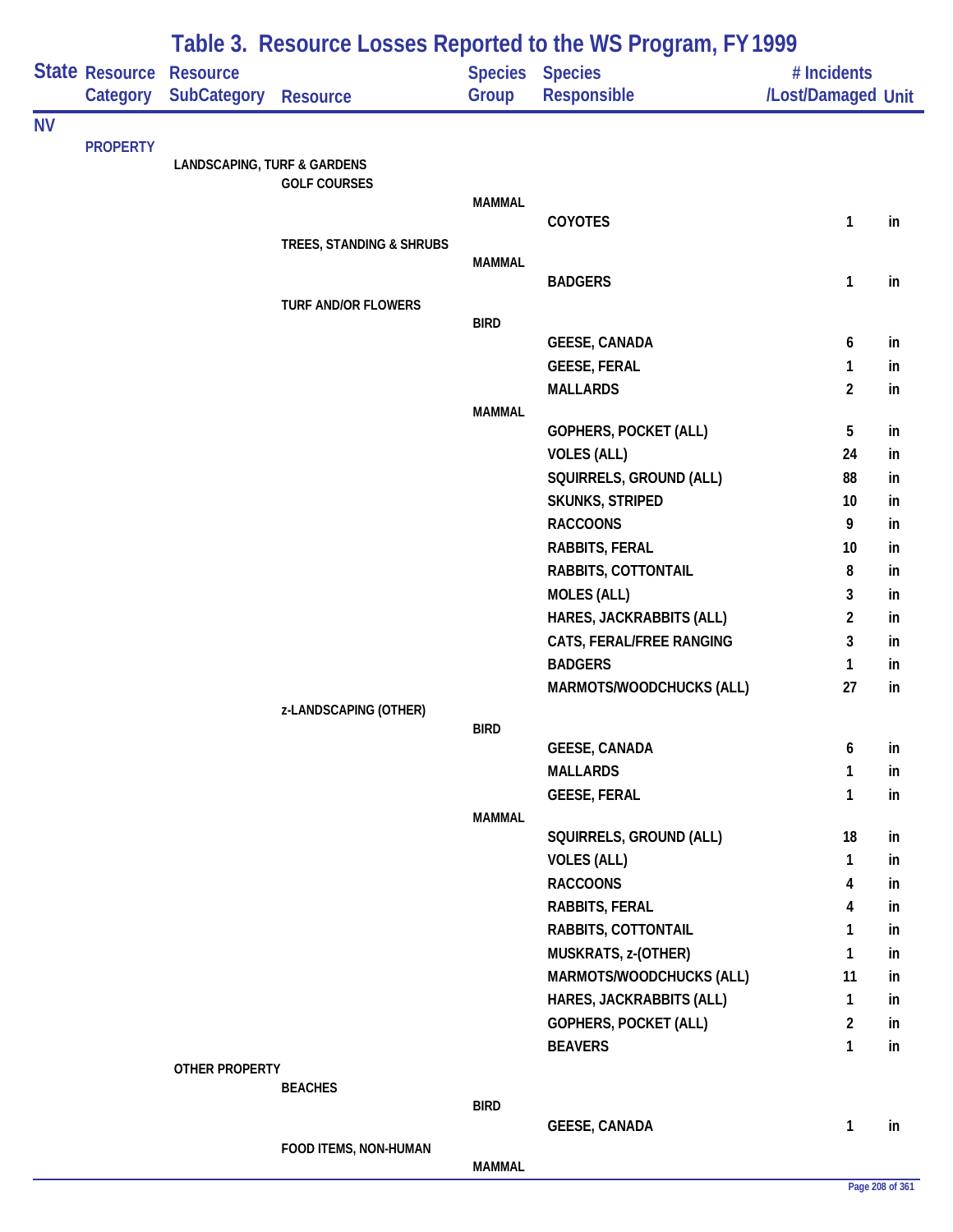|           |                            | Table 3. Resource Losses Reported to the WS Program, FY 1999 |                                   |               |                                |                                   |    |  |  |
|-----------|----------------------------|--------------------------------------------------------------|-----------------------------------|---------------|--------------------------------|-----------------------------------|----|--|--|
|           | State Resource<br>Category | <b>Resource</b><br>SubCategory                               | <b>Resource</b>                   | Group         | Species Species<br>Responsible | # Incidents<br>/Lost/Damaged Unit |    |  |  |
| <b>NV</b> |                            |                                                              |                                   |               |                                |                                   |    |  |  |
|           | <b>PROPERTY</b>            |                                                              |                                   |               |                                |                                   |    |  |  |
|           |                            | <b>OTHER PROPERTY</b>                                        | FOOD ITEMS, NON-HUMAN             |               |                                |                                   |    |  |  |
|           |                            |                                                              |                                   | <b>MAMMAL</b> |                                |                                   |    |  |  |
|           |                            |                                                              |                                   |               | MICE, HOUSE                    | 1                                 | in |  |  |
|           |                            |                                                              |                                   |               | <b>RACCOONS</b>                | 2                                 | in |  |  |
|           |                            |                                                              |                                   |               | SQUIRRELS, GROUND (ALL)        | $\overline{2}$                    | in |  |  |
|           |                            |                                                              | PROPERTY (GENERAL)                |               |                                |                                   |    |  |  |
|           |                            |                                                              |                                   | <b>BIRD</b>   | COOTS, AMERICAN                | $\overline{2}$                    | in |  |  |
|           |                            |                                                              |                                   |               | <b>MALLARDS</b>                | 10                                | in |  |  |
|           |                            |                                                              |                                   |               | <b>VULTURES, TURKEY</b>        | $\overline{2}$                    | in |  |  |
|           |                            |                                                              |                                   |               | SWALLOWS, BARN                 | $\overline{2}$                    | in |  |  |
|           |                            |                                                              |                                   |               | SPARROWS, HOUSE/ENGLISH        | 1                                 | in |  |  |
|           |                            |                                                              |                                   |               | PIGEONS, FERAL (ROCK DOVE)     | 4                                 | in |  |  |
|           |                            |                                                              |                                   |               | <b>GEESE, CANADA</b>           | 2                                 | in |  |  |
|           |                            |                                                              |                                   |               | FOWL, PEA                      | 1                                 | in |  |  |
|           |                            |                                                              |                                   |               | DUCKS, DABBLING (OTHER)        | 1                                 | in |  |  |
|           |                            |                                                              |                                   |               | COWBIRDS, BROWN-HEADED         | 1                                 | in |  |  |
|           |                            |                                                              |                                   |               | <b>CROWS, AMERICAN</b>         | 1                                 | in |  |  |
|           |                            |                                                              |                                   | <b>MAMMAL</b> |                                |                                   |    |  |  |
|           |                            |                                                              |                                   |               | MICE, HOUSE                    | 1                                 | in |  |  |
|           |                            |                                                              |                                   |               | <b>WEASELS (ALL)</b>           | 1                                 | in |  |  |
|           |                            |                                                              |                                   |               | SQUIRRELS, z-(OTHER)           | 1                                 | in |  |  |
|           |                            |                                                              |                                   |               | RATS, PACKRATS/WOODRATS (ALL)  | 5                                 | in |  |  |
|           |                            |                                                              |                                   |               | <b>SKUNKS, STRIPED</b>         | 18                                | in |  |  |
|           |                            |                                                              |                                   |               | <b>RATS, NORWAY</b>            | 1                                 | in |  |  |
|           |                            |                                                              |                                   |               | <b>RACCOONS</b>                | 29                                | in |  |  |
|           |                            |                                                              |                                   |               | LIONS, MOUNTAIN (COUGAR)       | 1                                 | in |  |  |
|           |                            |                                                              |                                   |               | GOPHERS, POCKET (ALL)          | 1                                 | in |  |  |
|           |                            |                                                              |                                   |               | CATS, FERAL/FREE RANGING       | $\overline{2}$                    | in |  |  |
|           |                            |                                                              |                                   |               | SQUIRRELS, GROUND (ALL)        | 10                                | in |  |  |
|           |                            |                                                              |                                   |               | <b>BOBCATS</b>                 | 1                                 | in |  |  |
|           |                            |                                                              |                                   |               | <b>BEARS, BLACK</b>            | 3                                 | in |  |  |
|           |                            |                                                              |                                   |               | <b>BATS (ALL)</b>              | 1                                 | in |  |  |
|           |                            |                                                              |                                   |               | <b>BADGERS</b>                 | 1                                 | in |  |  |
|           |                            |                                                              |                                   |               | MARMOTS/WOODCHUCKS (ALL)       | 1                                 | in |  |  |
|           |                            |                                                              | SOIL (i.e. EROSION)               | <b>MAMMAL</b> |                                |                                   |    |  |  |
|           |                            |                                                              |                                   |               | GOPHERS, POCKET (ALL)          | $\overline{2}$                    | in |  |  |
|           |                            | <b>STRUCTURES</b>                                            |                                   |               |                                |                                   |    |  |  |
|           |                            |                                                              | <b>BUILDINGS, NON-RESIDENTIAL</b> |               |                                |                                   |    |  |  |
|           |                            |                                                              |                                   | <b>BIRD</b>   |                                |                                   |    |  |  |
|           |                            |                                                              |                                   |               | RAVENS, COMMON                 | 1                                 | in |  |  |
|           |                            |                                                              |                                   |               | <b>GEESE, CANADA</b>           | 1                                 | in |  |  |
|           |                            |                                                              |                                   |               | PIGEONS, FERAL (ROCK DOVE)     | 18                                | in |  |  |
|           |                            |                                                              |                                   | <b>MAMMAL</b> |                                |                                   |    |  |  |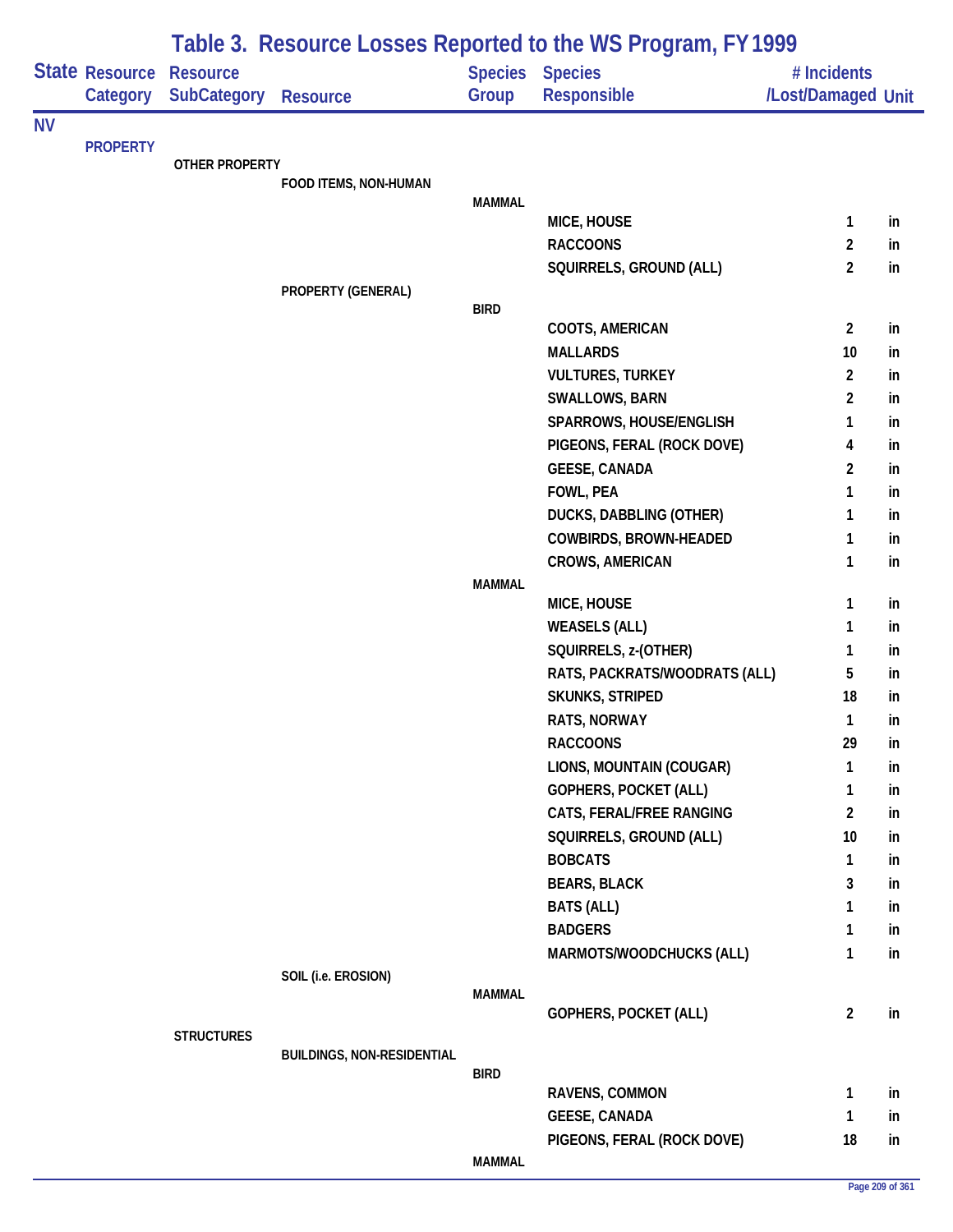|           |                                   |                                       |                                          |               | Table 3. Resource Losses Reported to the WS Program, FY 1999 |                                   |    |
|-----------|-----------------------------------|---------------------------------------|------------------------------------------|---------------|--------------------------------------------------------------|-----------------------------------|----|
|           | <b>State Resource</b><br>Category | <b>Resource</b><br><b>SubCategory</b> | <b>Resource</b>                          | Group         | <b>Species Species</b><br><b>Responsible</b>                 | # Incidents<br>/Lost/Damaged Unit |    |
| <b>NV</b> |                                   |                                       |                                          |               |                                                              |                                   |    |
|           | <b>PROPERTY</b>                   |                                       |                                          |               |                                                              |                                   |    |
|           |                                   | <b>STRUCTURES</b>                     | <b>BUILDINGS, NON-RESIDENTIAL</b>        |               |                                                              |                                   |    |
|           |                                   |                                       |                                          | <b>MAMMAL</b> |                                                              |                                   |    |
|           |                                   |                                       |                                          |               | SKUNKS, STRIPED                                              | 1                                 | in |
|           |                                   |                                       |                                          |               | MICE, DEER (ALL)                                             | 1                                 | in |
|           |                                   |                                       |                                          |               | <b>RACCOONS</b>                                              | $\overline{2}$                    | in |
|           |                                   |                                       | <b>BUILDINGS, RESIDENTIAL</b>            |               |                                                              |                                   |    |
|           |                                   |                                       |                                          | <b>BIRD</b>   | <b>FLICKERS, NORTHERN</b>                                    | 14                                | in |
|           |                                   |                                       |                                          |               | PIGEONS, FERAL (ROCK DOVE)                                   | 18                                | in |
|           |                                   |                                       |                                          |               | SAPSUCKERS, YELLOW-BELLIED                                   | $\overline{2}$                    | in |
|           |                                   |                                       |                                          |               | STARLINGS, EUROPEAN                                          | 5                                 | in |
|           |                                   |                                       |                                          |               | <b>SWALLOWS, BARN</b>                                        | 1                                 | in |
|           |                                   |                                       |                                          |               | WOODPECKERS, z-(OTHER)                                       | 1                                 | in |
|           |                                   |                                       |                                          | <b>MAMMAL</b> |                                                              |                                   |    |
|           |                                   |                                       |                                          |               | RATS, PACKRATS/WOODRATS (ALL)                                | 3                                 | in |
|           |                                   |                                       |                                          |               | SQUIRRELS, GROUND (ALL)                                      | 3                                 | in |
|           |                                   |                                       |                                          |               | SQUIRRELS, z-(OTHER)                                         | 3                                 | in |
|           |                                   |                                       |                                          |               | SKUNKS, STRIPED                                              | 20                                | in |
|           |                                   |                                       |                                          |               | SKUNKS, SPOTTED                                              | 1                                 | in |
|           |                                   |                                       |                                          |               | MICE/RATS (MIXED)                                            | 1                                 | in |
|           |                                   |                                       |                                          |               | MARMOTS/WOODCHUCKS (ALL)                                     | 3                                 | in |
|           |                                   |                                       |                                          |               | <b>BATS (ALL)</b>                                            | 1                                 | in |
|           |                                   |                                       |                                          |               | <b>CHIPMUNKS (ALL)</b>                                       | 3                                 | in |
|           |                                   |                                       |                                          |               | <b>RACCOONS</b>                                              | 48                                | in |
|           |                                   |                                       | DITCH IRRIGATION/DRAINAGE SYSTEM         |               |                                                              |                                   |    |
|           |                                   |                                       |                                          | <b>MAMMAL</b> |                                                              |                                   |    |
|           |                                   |                                       |                                          |               | <b>BEAVERS</b>                                               | 1                                 | in |
|           |                                   |                                       | <b>LANDFILLS</b>                         | <b>BIRD</b>   |                                                              |                                   |    |
|           |                                   |                                       |                                          |               | <b>GULLS, CALIFORNIA</b>                                     | 1                                 | in |
|           |                                   |                                       |                                          |               | GULLS, RING-BILLED                                           | 1                                 | in |
|           |                                   |                                       | PIPE IRRIGATION SYSTEM                   |               |                                                              |                                   |    |
|           |                                   |                                       |                                          | <b>MAMMAL</b> |                                                              |                                   |    |
|           |                                   |                                       |                                          |               | COYOTES                                                      | 6                                 | in |
|           |                                   |                                       | <b>SWIMMING POOLS</b>                    | <b>BIRD</b>   |                                                              |                                   |    |
|           |                                   |                                       |                                          |               | <b>MALLARDS</b>                                              | 24                                | in |
| <b>NY</b> |                                   |                                       |                                          |               |                                                              |                                   |    |
|           | <b>AGRICULTURE</b>                |                                       |                                          |               |                                                              |                                   |    |
|           |                                   | <b>AQUACULTURE</b>                    |                                          |               |                                                              |                                   |    |
|           |                                   |                                       | FISH, TROUT, RAINBOW                     |               |                                                              |                                   |    |
|           |                                   |                                       |                                          | <b>BIRD</b>   | <b>HERONS, GREAT BLUE</b>                                    | 1                                 | in |
|           |                                   |                                       | FISH, TROUT, z-(OTHER)                   |               |                                                              |                                   |    |
|           |                                   |                                       |                                          | <b>BIRD</b>   |                                                              |                                   |    |
|           |                                   |                                       |                                          |               | <b>HERONS, GREAT BLUE</b>                                    | 1                                 | in |
|           |                                   |                                       | <b>COMMERCIAL FORESTRY &amp; NURSERY</b> |               |                                                              |                                   |    |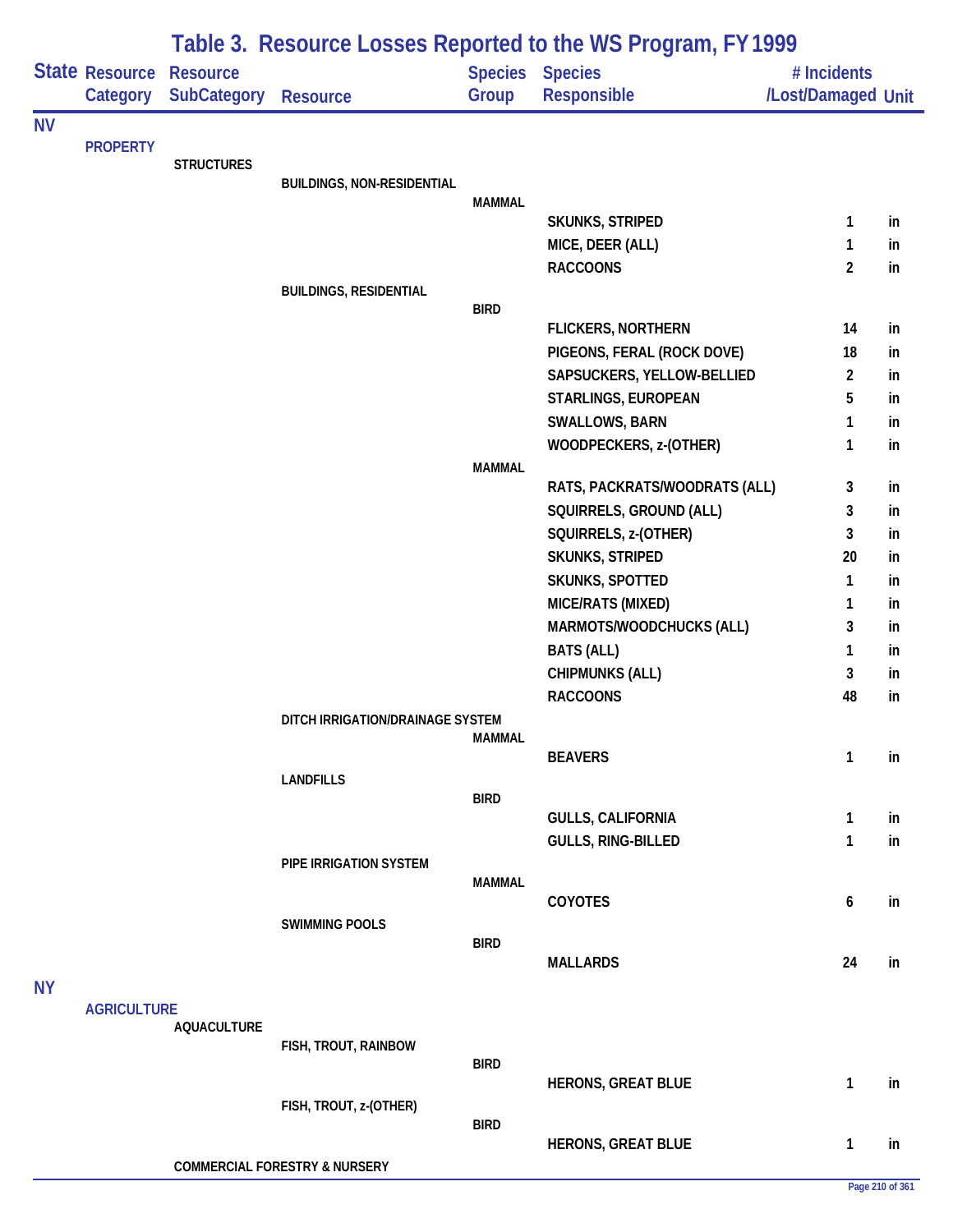|           |                            |                                       |                                                                     |               | Table 3. Resource Losses Reported to the WS Program, FY 1999 |                                   |    |
|-----------|----------------------------|---------------------------------------|---------------------------------------------------------------------|---------------|--------------------------------------------------------------|-----------------------------------|----|
|           | State Resource<br>Category | <b>Resource</b><br><b>SubCategory</b> | <b>Resource</b>                                                     | Group         | Species Species<br><b>Responsible</b>                        | # Incidents<br>/Lost/Damaged Unit |    |
| <b>NY</b> |                            |                                       |                                                                     |               |                                                              |                                   |    |
|           | <b>AGRICULTURE</b>         |                                       | <b>COMMERCIAL FORESTRY &amp; NURSERY</b><br>TREES, STANDING (MIXED) | <b>MAMMAL</b> |                                                              |                                   |    |
|           |                            |                                       |                                                                     |               | <b>BEAVERS</b>                                               | $\mathbf{1}$                      | in |
|           |                            | <b>COMMERCIAL GAME ANIMALS</b>        | BIRDS, z-GAME (OTHER)                                               |               |                                                              |                                   |    |
|           |                            |                                       |                                                                     | <b>BIRD</b>   | HAWKS, COOPER'S                                              | $\mathbf{1}$                      | ea |
|           |                            | <b>FIELD CROPS</b>                    |                                                                     |               |                                                              |                                   |    |
|           |                            |                                       | <b>GRAINS, BARLEY</b>                                               | <b>BIRD</b>   |                                                              |                                   |    |
|           |                            |                                       |                                                                     |               | <b>GEESE, CANADA</b>                                         | 1                                 | in |
|           |                            |                                       | <b>GRAINS, CORN (FIELD)</b>                                         | <b>BIRD</b>   |                                                              |                                   |    |
|           |                            |                                       |                                                                     |               | <b>CROWS, AMERICAN</b>                                       | $\overline{2}$                    | in |
|           |                            |                                       |                                                                     |               | <b>GEESE, CANADA</b>                                         | 7                                 | in |
|           |                            |                                       | <b>GRAINS, CORN (SWEET)</b>                                         | <b>BIRD</b>   |                                                              |                                   |    |
|           |                            |                                       |                                                                     |               | <b>GEESE, CANADA</b>                                         | $\mathbf{1}$                      | in |
|           |                            |                                       | <b>GRAINS, OATS</b>                                                 | <b>BIRD</b>   |                                                              |                                   |    |
|           |                            |                                       | <b>GRAINS, RYE</b>                                                  |               | <b>GEESE, CANADA</b>                                         | $\overline{\mathbf{c}}$           | in |
|           |                            |                                       |                                                                     | <b>BIRD</b>   |                                                              |                                   |    |
|           |                            |                                       | <b>GRAINS, WHEAT</b>                                                |               | <b>GEESE, CANADA</b>                                         | $\overline{\mathbf{c}}$           | in |
|           |                            |                                       |                                                                     | <b>BIRD</b>   |                                                              |                                   |    |
|           |                            |                                       | HAYFIELDS, ALFALFA                                                  |               | <b>GEESE, CANADA</b>                                         | 8                                 | in |
|           |                            |                                       |                                                                     | <b>BIRD</b>   |                                                              |                                   |    |
|           |                            |                                       | HAYFIELDS, MIXED SPECIES                                            |               | <b>GEESE, CANADA</b>                                         | 5                                 | in |
|           |                            |                                       |                                                                     | <b>BIRD</b>   |                                                              |                                   |    |
|           |                            |                                       | MELONS, z-(OTHER)                                                   |               | <b>GEESE, CANADA</b>                                         | $\overline{2}$                    | in |
|           |                            |                                       |                                                                     | <b>BIRD</b>   | STARLINGS, EUROPEAN                                          | $\mathbf{1}$                      | in |
|           |                            |                                       | <b>ONIONS</b>                                                       |               |                                                              |                                   |    |
|           |                            |                                       |                                                                     | <b>BIRD</b>   | <b>GEESE, CANADA</b>                                         | $\overline{2}$                    | in |
|           |                            | <b>FRUITS &amp; NUTS</b>              |                                                                     |               |                                                              |                                   |    |
|           |                            |                                       | <b>BUSHES, BLUEBERRY</b>                                            | <b>BIRD</b>   |                                                              |                                   |    |
|           |                            |                                       |                                                                     |               | STARLINGS, EUROPEAN                                          | $\mathbf{1}$                      | in |
|           |                            |                                       | FRUIT, BLUEBERRIES                                                  | <b>MAMMAL</b> |                                                              |                                   |    |
|           |                            |                                       |                                                                     |               | DEER, WHITE-TAILED                                           | $\mathbf{1}$                      | in |
|           |                            | <b>LIVESTOCK</b>                      | CATTLE (ADULT)                                                      |               |                                                              |                                   |    |
|           |                            |                                       |                                                                     | <b>BIRD</b>   |                                                              |                                   |    |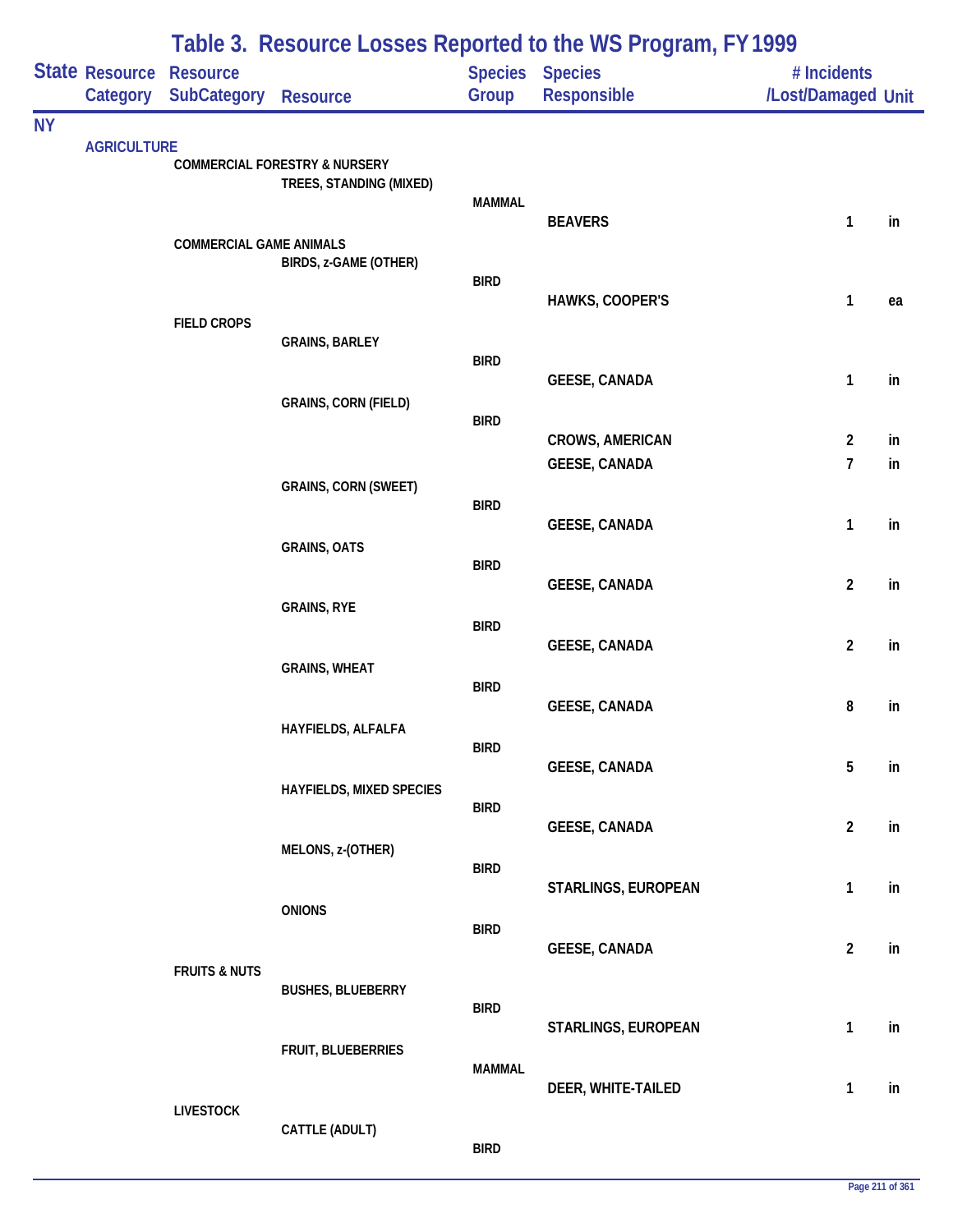|           |                            |                                       |                                               |               | Table 3. Resource Losses Reported to the WS Program, FY 1999 |                                   |          |
|-----------|----------------------------|---------------------------------------|-----------------------------------------------|---------------|--------------------------------------------------------------|-----------------------------------|----------|
|           | State Resource<br>Category | <b>Resource</b><br><b>SubCategory</b> | <b>Resource</b>                               | Group         | Species Species<br>Responsible                               | # Incidents<br>/Lost/Damaged Unit |          |
| <b>NY</b> |                            |                                       |                                               |               |                                                              |                                   |          |
|           | <b>AGRICULTURE</b>         | <b>LIVESTOCK</b>                      |                                               |               |                                                              |                                   |          |
|           |                            |                                       | CATTLE (ADULT)                                |               |                                                              |                                   |          |
|           |                            |                                       |                                               | <b>BIRD</b>   | STARLINGS, EUROPEAN                                          | 50                                |          |
|           |                            |                                       |                                               |               | <b>GEESE, CANADA</b>                                         | 1                                 | ea<br>ea |
|           |                            |                                       | EQUINE, HORSES (ADULT)                        |               |                                                              |                                   |          |
|           |                            |                                       |                                               | <b>BIRD</b>   |                                                              |                                   |          |
|           |                            |                                       |                                               |               | <b>GEESE, CANADA</b>                                         | $\overline{2}$                    | ea       |
|           |                            |                                       |                                               | <b>MAMMAL</b> | LIONS, MOUNTAIN (COUGAR)                                     | 1                                 | ea       |
|           |                            |                                       | <b>EQUINE, HORSES (FOALS)</b>                 |               |                                                              |                                   |          |
|           |                            |                                       |                                               | <b>MAMMAL</b> |                                                              |                                   |          |
|           |                            |                                       |                                               |               | LIONS, MOUNTAIN (COUGAR)                                     | 1                                 | ea       |
|           |                            |                                       | FOWL, CHICKENS (GAME)                         |               |                                                              |                                   |          |
|           |                            |                                       |                                               | <b>BIRD</b>   | HAWKS, z-(OTHER)                                             | 1                                 | ea       |
|           |                            |                                       | FOWL, CHICKENS (OTHER)                        |               |                                                              |                                   |          |
|           |                            |                                       |                                               | <b>BIRD</b>   |                                                              |                                   |          |
|           |                            |                                       |                                               |               | <b>GEESE, CANADA</b>                                         | 2                                 | ea       |
|           |                            |                                       |                                               |               | HAWKS, COOPER'S<br>HAWKS, RED-TAILED                         | 1<br>45                           | ea       |
|           |                            | <b>OTHER</b>                          |                                               |               |                                                              |                                   | ea       |
|           |                            |                                       | SAP, MAPLE                                    |               |                                                              |                                   |          |
|           |                            |                                       |                                               | <b>MAMMAL</b> |                                                              |                                   |          |
|           |                            | <b>RANGE/PASTURE</b>                  |                                               |               | SQUIRRELS, RED                                               | 1                                 | in       |
|           |                            |                                       | <b>PASTURE</b>                                |               |                                                              |                                   |          |
|           |                            |                                       |                                               | <b>BIRD</b>   |                                                              |                                   |          |
|           |                            |                                       |                                               |               | <b>GEESE, CANADA</b>                                         | $10\,$                            | ac       |
|           | <b>HEALTH &amp; SAFETY</b> | <b>HUMAN HEALTH &amp; SAFETY</b>      |                                               |               |                                                              |                                   |          |
|           |                            |                                       | HEALTH & SAFETY, HUMAN (AVIATION)             |               |                                                              |                                   |          |
|           |                            |                                       |                                               | <b>BIRD</b>   |                                                              |                                   |          |
|           |                            |                                       |                                               |               | <b>GULLS, RING-BILLED</b><br><b>GULLS, HERRING</b>           | 1<br>$\mathbf{1}$                 | in       |
|           |                            |                                       |                                               |               | <b>GEESE, CANADA</b>                                         | 3                                 | in<br>in |
|           |                            |                                       |                                               |               | CROWS, AMERICAN                                              | $\mathbf{1}$                      | in       |
|           |                            |                                       | HEALTH & SAFETY, HUMAN (OTHER TRANSPORTATION) |               |                                                              |                                   |          |
|           |                            |                                       |                                               | <b>BIRD</b>   |                                                              |                                   |          |
|           |                            |                                       |                                               |               | <b>GEESE, CANADA</b>                                         | $\mathbf{1}$                      | in       |
|           |                            |                                       | HEALTH & SAFETY, HUMAN z-(GENERAL)            | <b>BIRD</b>   |                                                              |                                   |          |
|           |                            |                                       |                                               |               | PIGEONS, FERAL (ROCK DOVE)                                   | 1                                 | in       |
|           |                            |                                       |                                               |               | STARLINGS, EUROPEAN                                          | 1                                 | in       |
|           |                            |                                       |                                               |               | GULLS, RING-BILLED                                           | 3                                 | in       |
|           |                            |                                       |                                               |               | <b>GULLS, HERRING</b>                                        | 1                                 | in       |
|           |                            |                                       |                                               |               | <b>GEESE, CANADA</b>                                         | 19                                | in       |
|           |                            |                                       |                                               |               | CROWS, AMERICAN                                              | 1                                 | in       |
|           |                            |                                       |                                               |               | <b>BLACKBIRDS, z-(MIXED SPECIES)</b>                         | 1                                 | in       |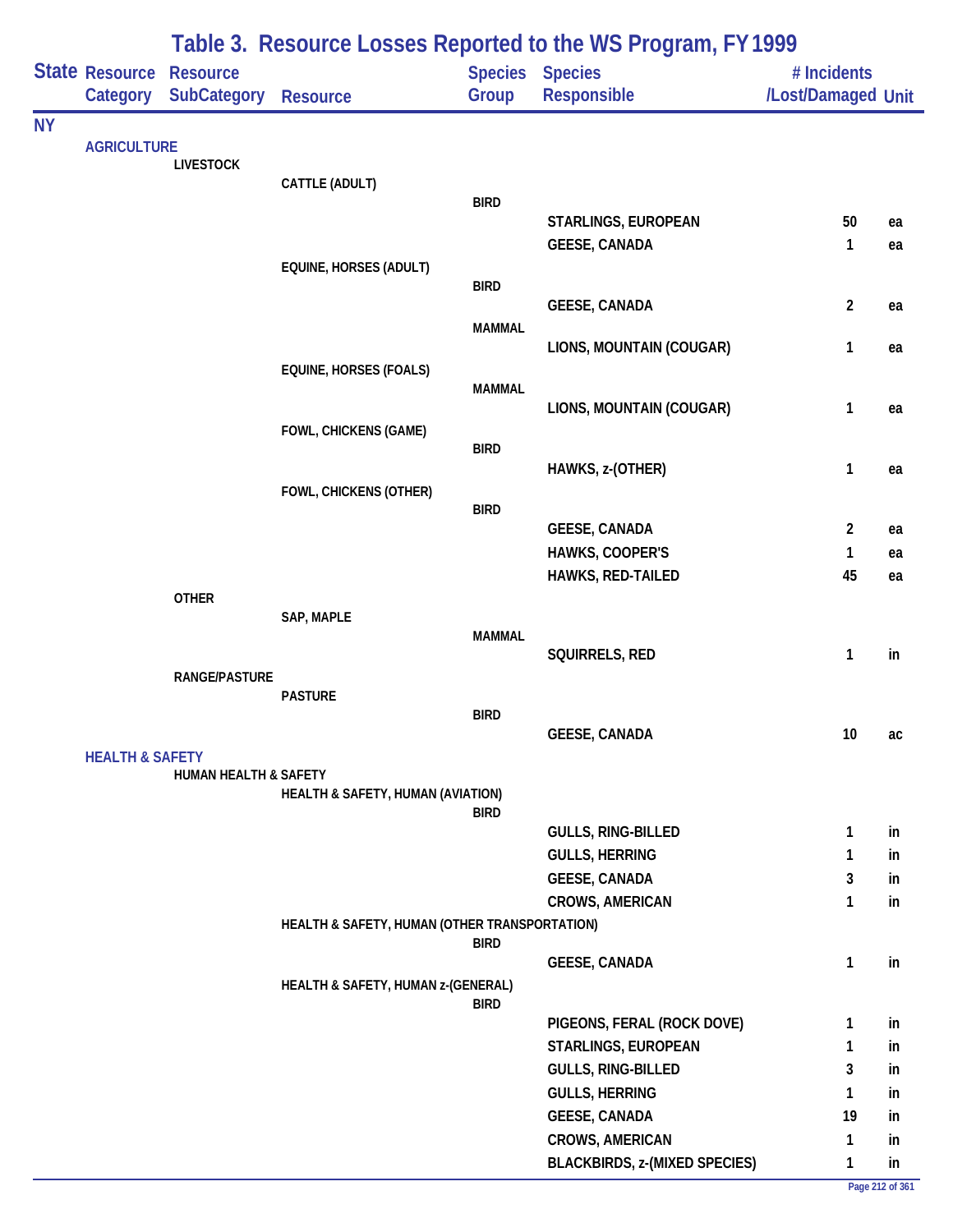|           |                            | Table 3. Resource Losses Reported to the WS Program, FY 1999 |                                    |               |                                                |                                   |          |  |  |
|-----------|----------------------------|--------------------------------------------------------------|------------------------------------|---------------|------------------------------------------------|-----------------------------------|----------|--|--|
|           | State Resource             | <b>Resource</b><br>Category SubCategory                      | <b>Resource</b>                    | Group         | <b>Species Species</b><br>Responsible          | # Incidents<br>/Lost/Damaged Unit |          |  |  |
| <b>NY</b> |                            |                                                              |                                    |               |                                                |                                   |          |  |  |
|           | <b>HEALTH &amp; SAFETY</b> | HUMAN HEALTH & SAFETY                                        | HEALTH & SAFETY, HUMAN z-(GENERAL) |               |                                                |                                   |          |  |  |
|           |                            |                                                              |                                    | <b>MAMMAL</b> | <b>RATS, NORWAY</b>                            | 1                                 | in       |  |  |
|           |                            |                                                              |                                    |               | <b>RACCOONS</b>                                | 158                               | in       |  |  |
|           | <b>NATURAL RESOURCE</b>    | <b>FISHERIES</b>                                             |                                    |               |                                                |                                   |          |  |  |
|           |                            |                                                              | FISH, z-(OTHER)                    |               |                                                |                                   |          |  |  |
|           |                            |                                                              |                                    | <b>BIRD</b>   | CORMORANTS, DOUBLE-CRESTED                     | 5                                 | in       |  |  |
|           |                            | OTHER NATURAL RESOURCES                                      |                                    |               |                                                |                                   |          |  |  |
|           |                            |                                                              | RECLAMATION/RESTORATION SITE       |               |                                                |                                   |          |  |  |
|           |                            |                                                              |                                    | <b>BIRD</b>   | <b>GEESE, CANADA</b>                           | 3                                 | in       |  |  |
|           |                            |                                                              | WATERSHED                          |               |                                                |                                   |          |  |  |
|           |                            |                                                              |                                    | <b>BIRD</b>   |                                                |                                   |          |  |  |
|           |                            | <b>WILDLIFE</b>                                              |                                    |               | <b>GEESE, CANADA</b>                           | 1                                 | in       |  |  |
|           |                            |                                                              | BIRDS, COLONIAL SEA (ALL)          |               |                                                |                                   |          |  |  |
|           |                            |                                                              |                                    | <b>BIRD</b>   |                                                |                                   |          |  |  |
|           |                            |                                                              | BIRDS, z-(OTHER)                   |               | CORMORANTS, DOUBLE-CRESTED                     | 1                                 | ea       |  |  |
|           |                            |                                                              |                                    | <b>BIRD</b>   |                                                |                                   |          |  |  |
|           |                            |                                                              |                                    |               | GULLS, RING-BILLED                             | 1                                 | ea       |  |  |
|           |                            |                                                              |                                    |               | CORMORANTS, DOUBLE-CRESTED                     | 1                                 | ea       |  |  |
|           | <b>PROPERTY</b>            | <b>EQUIPMENT</b>                                             |                                    |               |                                                |                                   |          |  |  |
|           |                            |                                                              | <b>AIRCRAFT</b>                    |               |                                                |                                   |          |  |  |
|           |                            |                                                              |                                    | <b>BIRD</b>   |                                                |                                   |          |  |  |
|           |                            |                                                              |                                    |               | <b>VULTURES, TURKEY</b><br>GULLS, RING-BILLED  | 1<br>1                            | ea<br>ea |  |  |
|           |                            | <b>LANDSCAPING, TURF &amp; GARDENS</b>                       | <b>GOLF COURSES</b>                |               |                                                |                                   |          |  |  |
|           |                            |                                                              |                                    | <b>BIRD</b>   |                                                |                                   |          |  |  |
|           |                            |                                                              |                                    |               | <b>CROWS, AMERICAN</b><br><b>GEESE, CANADA</b> | $\mathbf{1}$<br>20                | in<br>in |  |  |
|           |                            |                                                              | RECREATIONAL AREAS (OTHER)         |               |                                                |                                   |          |  |  |
|           |                            |                                                              |                                    | <b>BIRD</b>   |                                                |                                   |          |  |  |
|           |                            |                                                              |                                    |               | <b>GEESE, CANADA</b>                           | 12                                | in       |  |  |
|           |                            |                                                              | <b>TURF AND/OR FLOWERS</b>         | <b>BIRD</b>   |                                                |                                   |          |  |  |
|           |                            |                                                              |                                    |               | <b>GEESE, CANADA</b>                           | 20                                | in       |  |  |
|           |                            |                                                              |                                    | <b>MAMMAL</b> |                                                |                                   |          |  |  |
|           |                            |                                                              |                                    |               | MARMOTS/WOODCHUCKS (ALL)                       | $\mathbf{1}$                      | in       |  |  |
|           |                            |                                                              | z-LANDSCAPING (OTHER)              | <b>MAMMAL</b> |                                                |                                   |          |  |  |
|           |                            |                                                              |                                    |               | DEER, WHITE-TAILED                             | 1                                 | in       |  |  |
|           |                            | OTHER PROPERTY                                               |                                    |               |                                                |                                   |          |  |  |
|           |                            |                                                              | <b>BEACHES</b>                     | <b>BIRD</b>   |                                                |                                   |          |  |  |
|           |                            |                                                              |                                    |               |                                                |                                   |          |  |  |

÷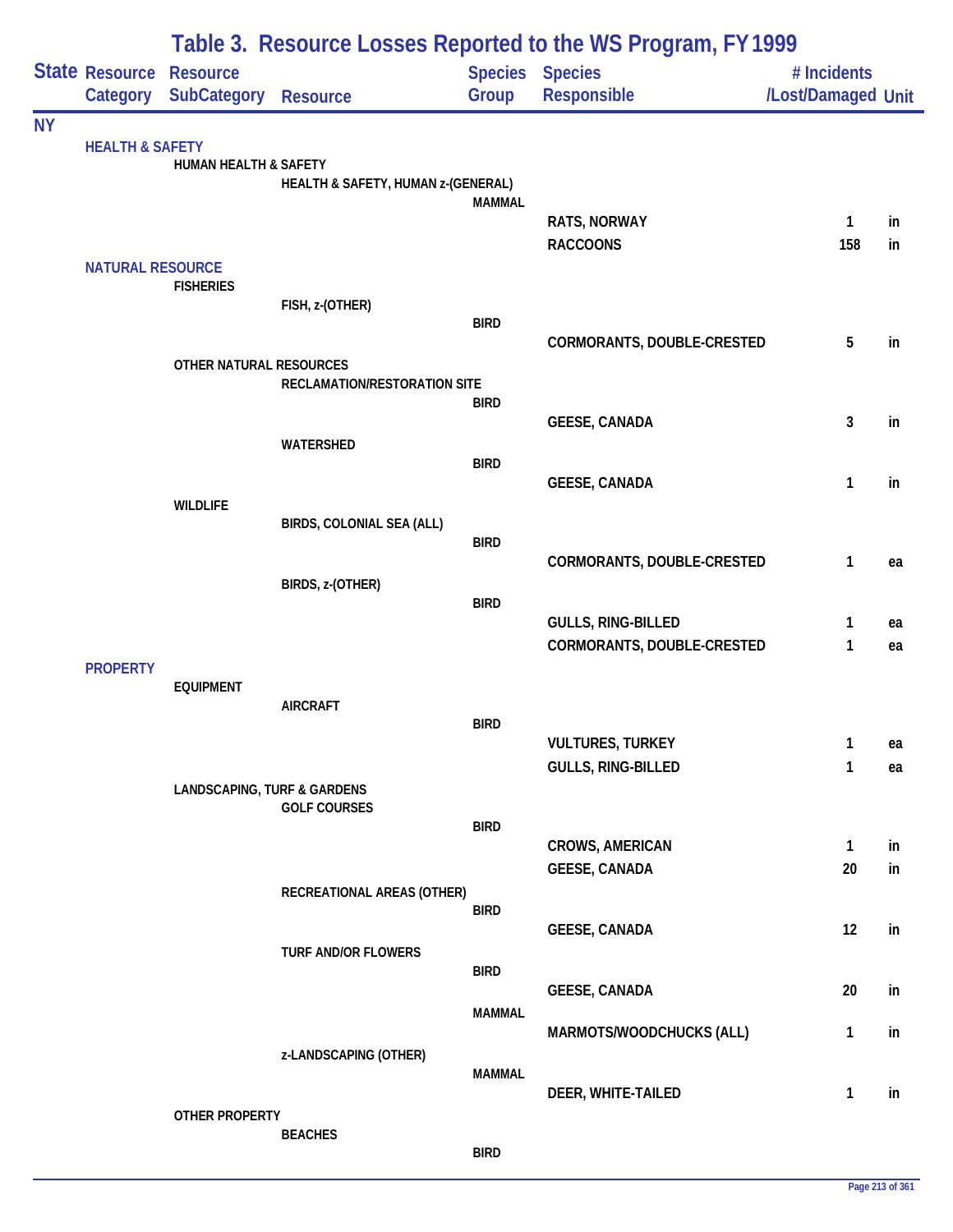|           |                            | Table 3. Resource Losses Reported to the WS Program, FY 1999 |                                   |               |                                      |                                   |    |  |  |
|-----------|----------------------------|--------------------------------------------------------------|-----------------------------------|---------------|--------------------------------------|-----------------------------------|----|--|--|
|           | State Resource<br>Category | <b>Resource</b><br><b>SubCategory</b>                        | <b>Resource</b>                   | Group         | Species Species<br>Responsible       | # Incidents<br>/Lost/Damaged Unit |    |  |  |
| <b>NY</b> |                            |                                                              |                                   |               |                                      |                                   |    |  |  |
|           | <b>PROPERTY</b>            | <b>OTHER PROPERTY</b>                                        |                                   |               |                                      |                                   |    |  |  |
|           |                            |                                                              | <b>BEACHES</b>                    |               |                                      |                                   |    |  |  |
|           |                            |                                                              |                                   | <b>BIRD</b>   |                                      |                                   |    |  |  |
|           |                            |                                                              |                                   |               | <b>GEESE, CANADA</b>                 | 4                                 | in |  |  |
|           |                            |                                                              |                                   |               | <b>MALLARDS</b>                      | 1                                 | in |  |  |
|           |                            |                                                              | PROPERTY (GENERAL)                | <b>BIRD</b>   |                                      |                                   |    |  |  |
|           |                            |                                                              |                                   |               | SWALLOWS, BARN                       | 1                                 | in |  |  |
|           |                            |                                                              |                                   |               | WOODPECKERS, DOWNY                   | 1                                 | in |  |  |
|           |                            |                                                              |                                   |               | STARLINGS, EUROPEAN                  | 1                                 | in |  |  |
|           |                            |                                                              |                                   |               | PIGEONS, FERAL (ROCK DOVE)           | 1                                 | in |  |  |
|           |                            |                                                              |                                   |               | <b>MALLARDS</b>                      | 1                                 | in |  |  |
|           |                            |                                                              |                                   |               | <b>GULLS, HERRING</b>                | $\mathbf{1}$                      | in |  |  |
|           |                            |                                                              |                                   |               | <b>GEESE, FERAL</b>                  | $\overline{2}$                    | in |  |  |
|           |                            |                                                              |                                   |               | <b>GEESE, CANADA</b>                 | 71                                | in |  |  |
|           |                            |                                                              |                                   |               | CROWS, AMERICAN                      | $\overline{7}$                    | in |  |  |
|           |                            |                                                              |                                   |               | <b>BLACKBIRDS, z-(MIXED SPECIES)</b> | 1                                 | in |  |  |
|           |                            |                                                              |                                   |               | <b>WOODPECKERS, PILEATED</b>         | $\overline{2}$                    | in |  |  |
|           |                            |                                                              |                                   |               | GULLS, RING-BILLED                   | 3                                 | in |  |  |
|           |                            |                                                              |                                   | <b>MAMMAL</b> |                                      |                                   |    |  |  |
|           |                            |                                                              |                                   |               | <b>BEAVERS</b>                       | 1                                 | in |  |  |
|           |                            |                                                              |                                   |               | <b>CHIPMUNKS (ALL)</b>               | 1                                 | in |  |  |
|           |                            |                                                              |                                   |               | DEER, WHITE-TAILED                   | $\mathbf{1}$                      | in |  |  |
|           |                            | <b>STRUCTURES</b>                                            |                                   |               |                                      |                                   |    |  |  |
|           |                            |                                                              | <b>BOAT DOCKS/MARINAS</b>         | <b>BIRD</b>   |                                      |                                   |    |  |  |
|           |                            |                                                              |                                   |               | GULLS, RING-BILLED                   | $\mathbf{1}$                      | in |  |  |
|           |                            |                                                              | <b>BUILDINGS, NON-RESIDENTIAL</b> |               |                                      |                                   |    |  |  |
|           |                            |                                                              |                                   | <b>BIRD</b>   |                                      |                                   |    |  |  |
|           |                            |                                                              |                                   |               | <b>GULLS, RING-BILLED</b>            | $\mathbf{1}$                      | in |  |  |
|           |                            |                                                              |                                   |               | PIGEONS, FERAL (ROCK DOVE)           | $\overline{2}$                    | in |  |  |
|           |                            |                                                              |                                   |               | <b>VULTURES, TURKEY</b>              | $\mathbf{1}$                      | in |  |  |
|           |                            |                                                              | <b>BUILDINGS, RESIDENTIAL</b>     |               |                                      |                                   |    |  |  |
|           |                            |                                                              |                                   | <b>BIRD</b>   | <b>CROWS, AMERICAN</b>               | 8                                 | in |  |  |
|           |                            |                                                              |                                   |               | <b>GULLS, RING-BILLED</b>            | 1                                 | in |  |  |
|           |                            |                                                              |                                   |               | PIGEONS, FERAL (ROCK DOVE)           | 1                                 | in |  |  |
|           |                            |                                                              |                                   |               | STARLINGS, EUROPEAN                  | $\overline{2}$                    | in |  |  |
|           |                            |                                                              |                                   |               | <b>VULTURES, TURKEY</b>              | 3                                 | in |  |  |
|           |                            |                                                              |                                   |               | <b>WOODPECKERS, HAIRY</b>            | 1                                 | in |  |  |
|           |                            |                                                              |                                   |               | WOODPECKERS, z-(OTHER)               | $\overline{2}$                    | in |  |  |
|           |                            |                                                              |                                   | MAMMAL        |                                      |                                   |    |  |  |
|           |                            |                                                              |                                   |               | <b>PORCUPINES</b>                    | $\mathbf{1}$                      | in |  |  |
|           |                            |                                                              | DIKES/DAMS/IMPOUNDMENTS           |               |                                      |                                   |    |  |  |
|           |                            |                                                              |                                   | <b>BIRD</b>   |                                      |                                   |    |  |  |
|           |                            |                                                              |                                   |               | <b>GEESE, CANADA</b>                 | 5                                 | in |  |  |
|           |                            |                                                              |                                   | <b>MAMMAL</b> |                                      |                                   |    |  |  |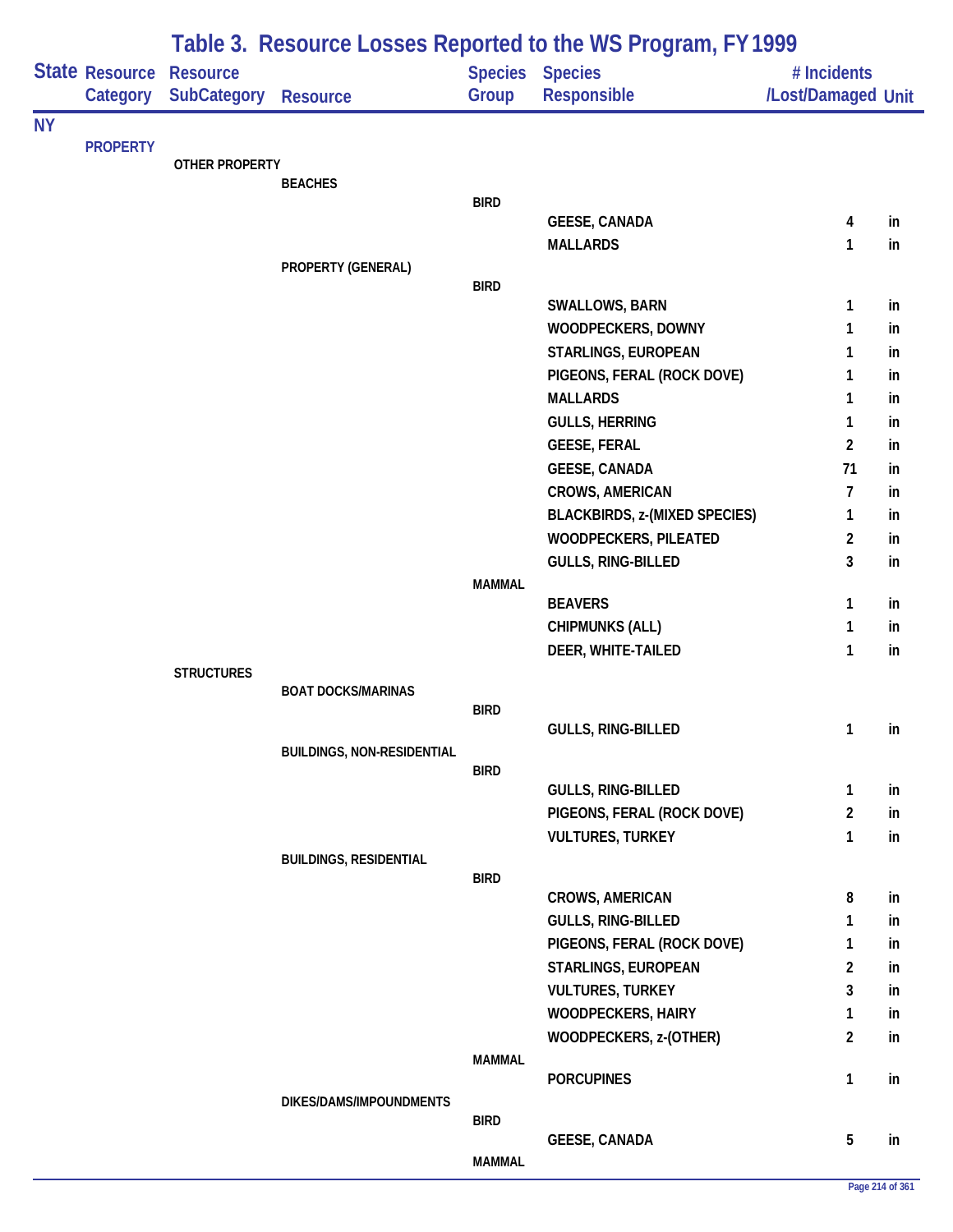|           |                                   | Table 3. Resource Losses Reported to the WS Program, FY 1999 |                                                                                         |               |                                |                                   |    |  |  |
|-----------|-----------------------------------|--------------------------------------------------------------|-----------------------------------------------------------------------------------------|---------------|--------------------------------|-----------------------------------|----|--|--|
|           | <b>State Resource</b><br>Category | <b>Resource</b><br><b>SubCategory</b>                        | <b>Resource</b>                                                                         | Group         | Species Species<br>Responsible | # Incidents<br>/Lost/Damaged Unit |    |  |  |
| <b>NY</b> |                                   |                                                              |                                                                                         |               |                                |                                   |    |  |  |
|           | <b>PROPERTY</b>                   | <b>STRUCTURES</b>                                            |                                                                                         |               |                                |                                   |    |  |  |
|           |                                   |                                                              | DIKES/DAMS/IMPOUNDMENTS                                                                 |               |                                |                                   |    |  |  |
|           |                                   |                                                              |                                                                                         | <b>MAMMAL</b> | MARMOTS/WOODCHUCKS (ALL)       | 1                                 | in |  |  |
|           |                                   |                                                              | DITCH IRRIGATION/DRAINAGE SYSTEM                                                        |               |                                |                                   |    |  |  |
|           |                                   |                                                              |                                                                                         | <b>MAMMAL</b> | MUSKRATS, z-(OTHER)            | $\overline{c}$                    | in |  |  |
|           |                                   |                                                              | <b>LANDFILLS</b>                                                                        |               |                                |                                   |    |  |  |
|           |                                   |                                                              |                                                                                         | <b>BIRD</b>   |                                |                                   |    |  |  |
|           |                                   |                                                              |                                                                                         |               | GULLS, RING-BILLED             | 1                                 | in |  |  |
|           |                                   |                                                              | <b>ROADS/BRIDGES</b>                                                                    |               | <b>GULLS, HERRING</b>          | $\overline{c}$                    | in |  |  |
|           |                                   |                                                              |                                                                                         | <b>BIRD</b>   |                                |                                   |    |  |  |
|           |                                   |                                                              |                                                                                         |               | SWALLOWS, z-(MIXED)            | 1                                 | in |  |  |
|           |                                   |                                                              | <b>SWIMMING POOLS</b>                                                                   | <b>BIRD</b>   |                                |                                   |    |  |  |
|           |                                   |                                                              |                                                                                         |               | <b>GRACKLES, COMMON</b>        | 1                                 | in |  |  |
|           |                                   |                                                              |                                                                                         |               | <b>MALLARDS</b>                | 2                                 | in |  |  |
| <b>OH</b> |                                   |                                                              |                                                                                         |               | SWALLOWS, z-(MIXED)            | 1                                 | in |  |  |
|           | <b>AGRICULTURE</b>                |                                                              |                                                                                         |               |                                |                                   |    |  |  |
|           |                                   | <b>AQUACULTURE</b>                                           |                                                                                         |               |                                |                                   |    |  |  |
|           |                                   |                                                              | FISH, GOLDFISH (MARKET)                                                                 | <b>BIRD</b>   |                                |                                   |    |  |  |
|           |                                   |                                                              |                                                                                         |               | <b>HERONS, GREAT BLUE</b>      | 1                                 | in |  |  |
|           |                                   |                                                              |                                                                                         | <b>MAMMAL</b> | <b>RACCOONS</b>                | 4                                 | in |  |  |
|           |                                   |                                                              | FISH, ORNAMENTAL (BROOD)                                                                |               |                                |                                   |    |  |  |
|           |                                   |                                                              |                                                                                         | <b>BIRD</b>   |                                |                                   |    |  |  |
|           |                                   |                                                              | FISH, ORNAMENTAL (MARKET)                                                               |               | <b>HERONS, GREAT BLUE</b>      | 1                                 | in |  |  |
|           |                                   |                                                              |                                                                                         | <b>BIRD</b>   |                                |                                   |    |  |  |
|           |                                   |                                                              |                                                                                         |               | <b>HERONS, GREAT BLUE</b>      | 1                                 | in |  |  |
|           |                                   |                                                              | FISH, TROUT, RAINBOW                                                                    | <b>BIRD</b>   |                                |                                   |    |  |  |
|           |                                   |                                                              |                                                                                         |               | <b>HERONS, GREAT BLUE</b>      | 5                                 | in |  |  |
|           |                                   |                                                              |                                                                                         |               | CORMORANTS, DOUBLE-CRESTED     | 1                                 | in |  |  |
|           |                                   |                                                              | FISH, TROUT, z-(OTHER)                                                                  |               | <b>EGRETS, GREAT</b>           | 1                                 | in |  |  |
|           |                                   |                                                              |                                                                                         | <b>BIRD</b>   |                                |                                   |    |  |  |
|           |                                   |                                                              |                                                                                         |               | <b>HERONS, GREAT BLUE</b>      | 1                                 | in |  |  |
|           |                                   |                                                              | <b>COMMERCIAL FORESTRY &amp; NURSERY</b><br>PLANTS, COMMERCIAL NURSERY/GREENHOUSE (ALL) |               |                                |                                   |    |  |  |
|           |                                   |                                                              |                                                                                         | <b>BIRD</b>   |                                |                                   |    |  |  |
|           |                                   |                                                              |                                                                                         | <b>MAMMAL</b> | SPARROWS, HOUSE/ENGLISH        | 1                                 | in |  |  |
|           |                                   |                                                              |                                                                                         |               | <b>CHIPMUNKS (ALL)</b>         | $\overline{2}$                    | in |  |  |
|           |                                   | <b>FIELD CROPS</b>                                           |                                                                                         |               |                                |                                   |    |  |  |
|           |                                   |                                                              | <b>BEANS, SOYBEANS</b>                                                                  | <b>BIRD</b>   |                                |                                   |    |  |  |

### **Page 215 of 361**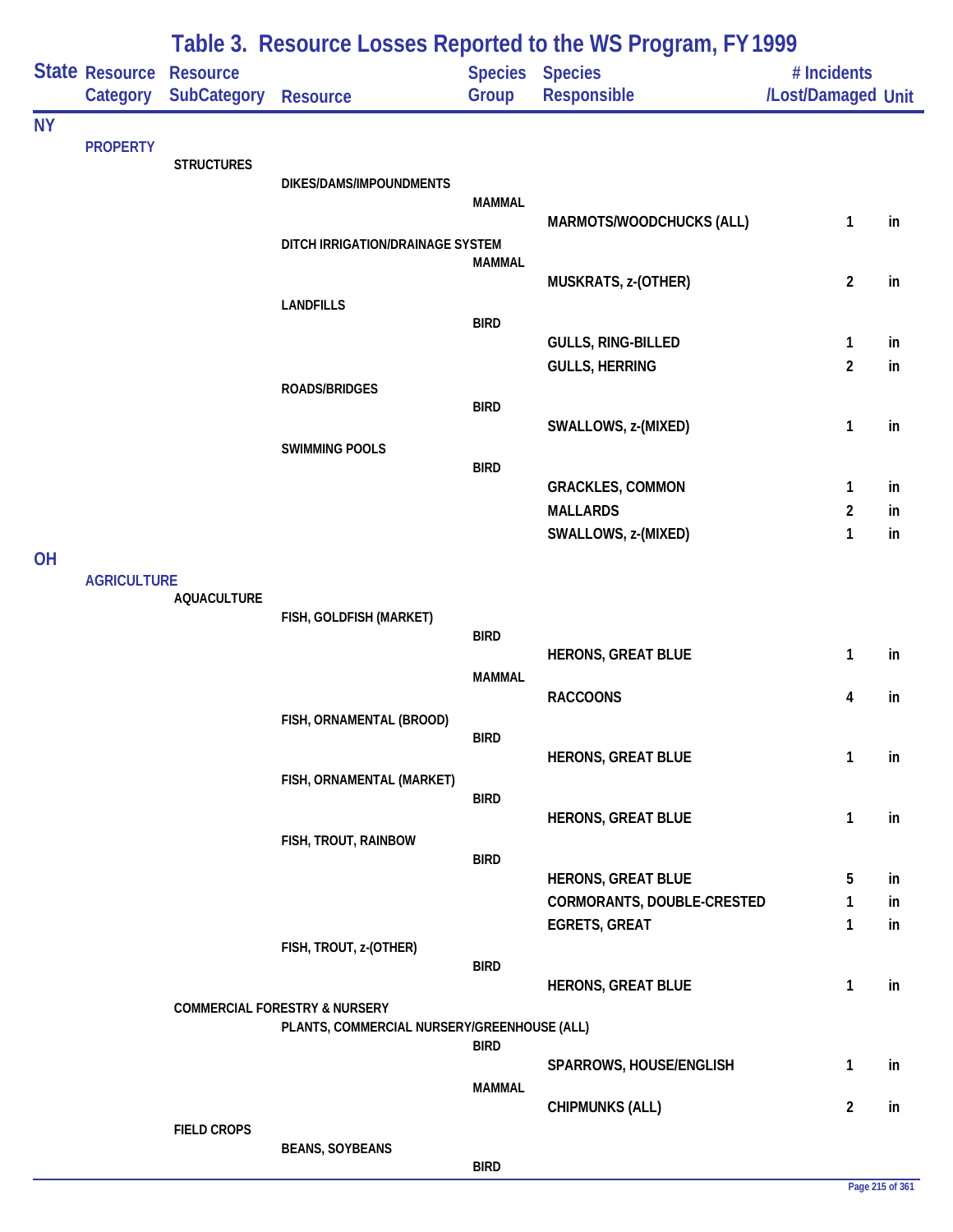|           | Category           | State Resource Resource<br><b>SubCategory</b> | Resource                     | Group         | Table J. Resource Losses Reported to the WST rogram, ITT777<br>Species Species<br>Responsible | # Incidents<br>/Lost/Damaged Unit |    |
|-----------|--------------------|-----------------------------------------------|------------------------------|---------------|-----------------------------------------------------------------------------------------------|-----------------------------------|----|
| <b>OH</b> |                    |                                               |                              |               |                                                                                               |                                   |    |
|           | <b>AGRICULTURE</b> | <b>FIELD CROPS</b>                            |                              |               |                                                                                               |                                   |    |
|           |                    |                                               | <b>BEANS, SOYBEANS</b>       | <b>BIRD</b>   |                                                                                               |                                   |    |
|           |                    |                                               |                              |               | <b>GEESE, CANADA</b>                                                                          | 8                                 | in |
|           |                    |                                               | <b>GRAINS, CORN (FIELD)</b>  | <b>BIRD</b>   |                                                                                               |                                   |    |
|           |                    |                                               |                              |               | <b>CROWS, AMERICAN</b>                                                                        | $\overline{2}$                    | in |
|           |                    |                                               |                              |               | <b>GEESE, CANADA</b>                                                                          | 217                               | in |
|           |                    |                                               | <b>GRAINS, CORN (SWEET)</b>  | <b>BIRD</b>   |                                                                                               |                                   |    |
|           |                    |                                               |                              |               | <b>BLACKBIRDS, z-(MIXED SPECIES)</b>                                                          | 3                                 | in |
|           |                    |                                               | <b>GRAINS, WHEAT</b>         |               | <b>GEESE, CANADA</b>                                                                          | 1                                 | in |
|           |                    |                                               |                              | <b>BIRD</b>   |                                                                                               |                                   |    |
|           |                    |                                               |                              |               | <b>GEESE, CANADA</b>                                                                          | $\mathbf{1}$                      | in |
|           |                    |                                               | HAYFIELDS, ALFALFA           | <b>BIRD</b>   |                                                                                               |                                   |    |
|           |                    |                                               |                              |               | <b>GEESE, CANADA</b>                                                                          | $\mathbf{1}$                      | in |
|           |                    |                                               | <b>PUMPKINS</b>              | <b>BIRD</b>   |                                                                                               |                                   |    |
|           |                    |                                               |                              |               | CROWS, AMERICAN                                                                               | $\overline{2}$                    | in |
|           |                    |                                               |                              | <b>MAMMAL</b> | DEER, WHITE-TAILED                                                                            | 4                                 | in |
|           |                    |                                               | <b>TOMATOES</b>              |               |                                                                                               |                                   |    |
|           |                    |                                               |                              | <b>BIRD</b>   | <b>CROWS, AMERICAN</b>                                                                        | $\mathbf{1}$                      | in |
|           |                    |                                               |                              | <b>MAMMAL</b> |                                                                                               |                                   |    |
|           |                    | <b>FRUITS &amp; NUTS</b>                      |                              |               | DEER, WHITE-TAILED                                                                            | 1                                 | in |
|           |                    |                                               | FRUIT, BLUEBERRIES           |               |                                                                                               |                                   |    |
|           |                    |                                               |                              | <b>BIRD</b>   | STARLINGS, EUROPEAN                                                                           | 1                                 | in |
|           |                    |                                               | FRUIT, CHERRIES              |               |                                                                                               |                                   |    |
|           |                    |                                               |                              | <b>BIRD</b>   | STARLINGS, EUROPEAN                                                                           | 1                                 | in |
|           |                    | <b>LIVESTOCK</b>                              |                              |               |                                                                                               |                                   |    |
|           |                    |                                               | CATTLE (CALVES)              | <b>BIRD</b>   |                                                                                               |                                   |    |
|           |                    |                                               |                              |               | VULTURES, z-(MIXED)                                                                           | $\mathbf{1}$                      | ea |
|           |                    |                                               | <b>FOWL, CHICKENS (GAME)</b> | <b>BIRD</b>   |                                                                                               |                                   |    |
|           |                    |                                               |                              |               | HAWKS, RED-TAILED                                                                             | $\mathbf{1}$                      | ea |
|           |                    |                                               | FOWL, CHICKENS (OTHER)       | <b>MAMMAL</b> |                                                                                               |                                   |    |
|           |                    |                                               |                              |               | COYOTES                                                                                       | $\mathbf{1}$                      | ea |
|           |                    |                                               | FOWL, TURKEYS (DOMESTIC)     | <b>BIRD</b>   |                                                                                               |                                   |    |
|           |                    |                                               |                              |               | HAWKS, RED-TAILED                                                                             | 6                                 | ea |
|           |                    |                                               | GOATS, z-(OTHER ADULTS)      | <b>MAMMAL</b> |                                                                                               |                                   |    |
|           |                    |                                               |                              |               |                                                                                               |                                   |    |

## **Table 3. Resource Losses Reported to the WS Program, FY 1999**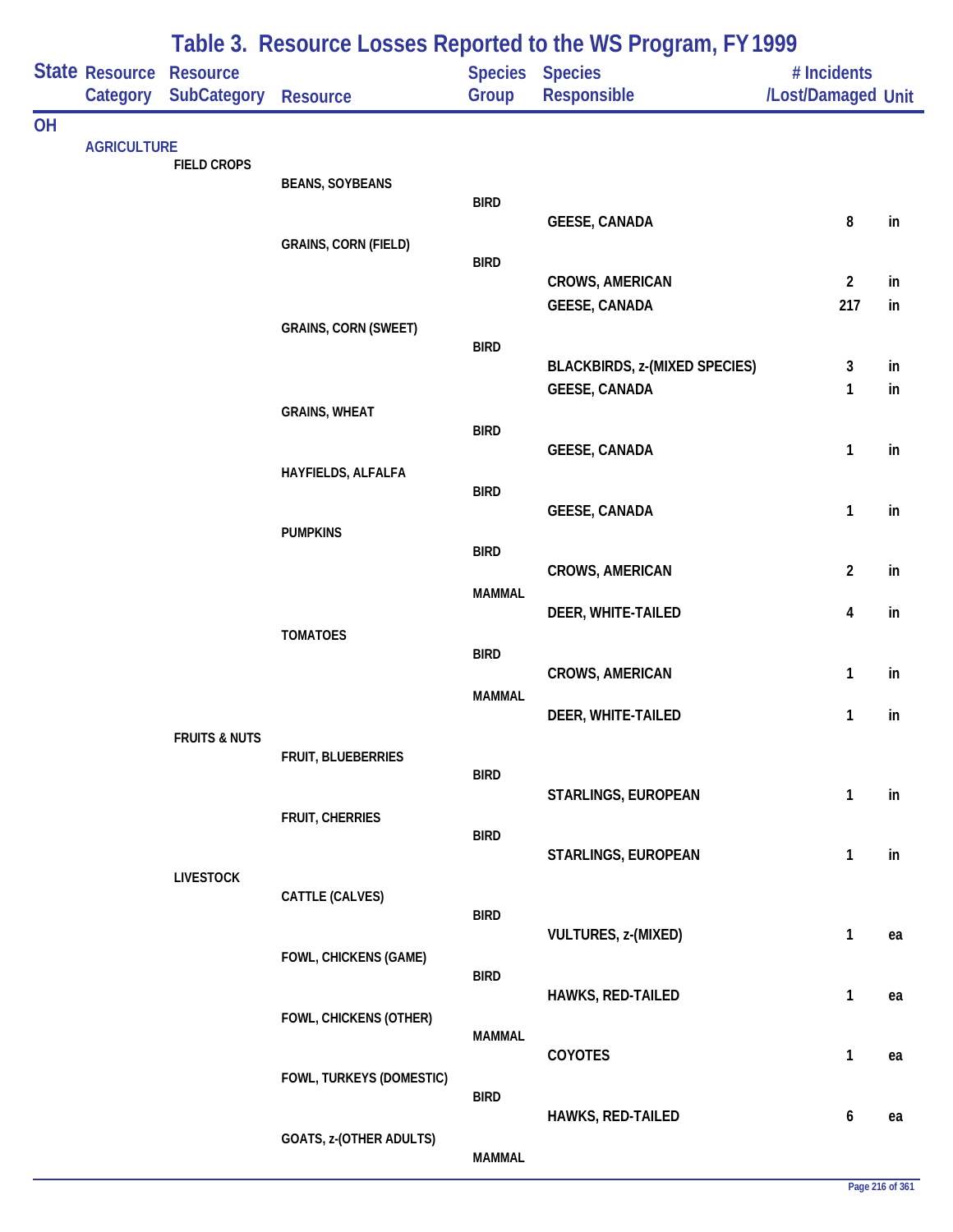| State Resource<br><b>Species Species</b><br><b>Resource</b><br># Incidents<br><b>SubCategory</b><br><b>Responsible</b><br>/Lost/Damaged Unit<br>Category<br>Group<br><b>Resource</b><br><b>OH</b><br><b>AGRICULTURE</b><br><b>LIVESTOCK</b><br>GOATS, z-(OTHER ADULTS)<br><b>MAMMAL</b><br>DOGS, FERAL/FREE RANGING & HYBRID<br>3<br>ea<br>GOATS, z-(OTHER KIDS)<br><b>MAMMAL</b><br>DOGS, FERAL/FREE RANGING & HYBRID<br>1<br>ea<br>RABBITS (DOMESTIC)<br><b>BIRD</b><br><b>OWLS, GREAT HORNED</b><br>4<br>ea<br><b>OTHER</b><br><b>FEED, LIVESTOCK</b><br><b>BIRD</b><br>$\overline{2}$<br>STARLINGS, EUROPEAN<br>in<br><b>HEALTH &amp; SAFETY</b><br><b>HUMAN HEALTH &amp; SAFETY</b><br>HEALTH & SAFETY, HUMAN (AVIATION)<br><b>BIRD</b><br><b>GULLS, HERRING</b><br>5<br>in<br>STARLINGS, EUROPEAN<br>1<br>in<br><b>SHOREBIRDS (OTHER)</b><br>1<br>in<br><b>MALLARDS</b><br>3<br>in<br>HAWKS, RED-TAILED<br>1<br>in<br><b>GEESE, CANADA</b><br>17<br>in<br>GULLS, RING-BILLED<br>8<br>in<br><b>MAMMAL</b><br>3<br>DEER, WHITE-TAILED<br>in<br>HEALTH & SAFETY, HUMAN (OTHER TRANSPORTATION)<br><b>BIRD</b><br>1<br><b>GEESE, CANADA</b><br>in<br>HEALTH & SAFETY, HUMAN z-(GENERAL)<br><b>BIRD</b><br>5<br>GULLS, RING-BILLED<br>in<br><b>VULTURES, TURKEY</b><br>4<br>in<br>STARLINGS, EUROPEAN<br>9<br>in<br>ROBINS, AMERICAN<br>1<br>in<br>HAWKS, RED-SHOULDERED<br>2<br>in<br><b>GULLS, HERRING</b><br>2<br>in<br><b>GRACKLES, COMMON</b><br>$\mathbf{1}$<br>in<br><b>GEESE, CANADA</b><br>11<br>in<br><b>CROWS, AMERICAN</b><br>3<br>in<br><b>BLACKBIRDS, z-(MIXED SPECIES)</b><br>6<br>in<br>3<br>PIGEONS, FERAL (ROCK DOVE)<br>in<br><b>MAMMAL</b><br><b>CHIPMUNKS (ALL)</b><br>1<br>in<br>$\overline{2}$<br>OPOSSUMS, VIRGINIA<br>in<br>SKUNKS, STRIPED<br>2<br>in |  |  |  | Table 3. Resource Losses Reported to the WS Program, FY 1999 |  |
|---------------------------------------------------------------------------------------------------------------------------------------------------------------------------------------------------------------------------------------------------------------------------------------------------------------------------------------------------------------------------------------------------------------------------------------------------------------------------------------------------------------------------------------------------------------------------------------------------------------------------------------------------------------------------------------------------------------------------------------------------------------------------------------------------------------------------------------------------------------------------------------------------------------------------------------------------------------------------------------------------------------------------------------------------------------------------------------------------------------------------------------------------------------------------------------------------------------------------------------------------------------------------------------------------------------------------------------------------------------------------------------------------------------------------------------------------------------------------------------------------------------------------------------------------------------------------------------------------------------------------------------------------------------------------------------------------------------------------------------------------------------------------------|--|--|--|--------------------------------------------------------------|--|
|                                                                                                                                                                                                                                                                                                                                                                                                                                                                                                                                                                                                                                                                                                                                                                                                                                                                                                                                                                                                                                                                                                                                                                                                                                                                                                                                                                                                                                                                                                                                                                                                                                                                                                                                                                                 |  |  |  |                                                              |  |
|                                                                                                                                                                                                                                                                                                                                                                                                                                                                                                                                                                                                                                                                                                                                                                                                                                                                                                                                                                                                                                                                                                                                                                                                                                                                                                                                                                                                                                                                                                                                                                                                                                                                                                                                                                                 |  |  |  |                                                              |  |
|                                                                                                                                                                                                                                                                                                                                                                                                                                                                                                                                                                                                                                                                                                                                                                                                                                                                                                                                                                                                                                                                                                                                                                                                                                                                                                                                                                                                                                                                                                                                                                                                                                                                                                                                                                                 |  |  |  |                                                              |  |
|                                                                                                                                                                                                                                                                                                                                                                                                                                                                                                                                                                                                                                                                                                                                                                                                                                                                                                                                                                                                                                                                                                                                                                                                                                                                                                                                                                                                                                                                                                                                                                                                                                                                                                                                                                                 |  |  |  |                                                              |  |
|                                                                                                                                                                                                                                                                                                                                                                                                                                                                                                                                                                                                                                                                                                                                                                                                                                                                                                                                                                                                                                                                                                                                                                                                                                                                                                                                                                                                                                                                                                                                                                                                                                                                                                                                                                                 |  |  |  |                                                              |  |
|                                                                                                                                                                                                                                                                                                                                                                                                                                                                                                                                                                                                                                                                                                                                                                                                                                                                                                                                                                                                                                                                                                                                                                                                                                                                                                                                                                                                                                                                                                                                                                                                                                                                                                                                                                                 |  |  |  |                                                              |  |
|                                                                                                                                                                                                                                                                                                                                                                                                                                                                                                                                                                                                                                                                                                                                                                                                                                                                                                                                                                                                                                                                                                                                                                                                                                                                                                                                                                                                                                                                                                                                                                                                                                                                                                                                                                                 |  |  |  |                                                              |  |
|                                                                                                                                                                                                                                                                                                                                                                                                                                                                                                                                                                                                                                                                                                                                                                                                                                                                                                                                                                                                                                                                                                                                                                                                                                                                                                                                                                                                                                                                                                                                                                                                                                                                                                                                                                                 |  |  |  |                                                              |  |
|                                                                                                                                                                                                                                                                                                                                                                                                                                                                                                                                                                                                                                                                                                                                                                                                                                                                                                                                                                                                                                                                                                                                                                                                                                                                                                                                                                                                                                                                                                                                                                                                                                                                                                                                                                                 |  |  |  |                                                              |  |
|                                                                                                                                                                                                                                                                                                                                                                                                                                                                                                                                                                                                                                                                                                                                                                                                                                                                                                                                                                                                                                                                                                                                                                                                                                                                                                                                                                                                                                                                                                                                                                                                                                                                                                                                                                                 |  |  |  |                                                              |  |
|                                                                                                                                                                                                                                                                                                                                                                                                                                                                                                                                                                                                                                                                                                                                                                                                                                                                                                                                                                                                                                                                                                                                                                                                                                                                                                                                                                                                                                                                                                                                                                                                                                                                                                                                                                                 |  |  |  |                                                              |  |
|                                                                                                                                                                                                                                                                                                                                                                                                                                                                                                                                                                                                                                                                                                                                                                                                                                                                                                                                                                                                                                                                                                                                                                                                                                                                                                                                                                                                                                                                                                                                                                                                                                                                                                                                                                                 |  |  |  |                                                              |  |
|                                                                                                                                                                                                                                                                                                                                                                                                                                                                                                                                                                                                                                                                                                                                                                                                                                                                                                                                                                                                                                                                                                                                                                                                                                                                                                                                                                                                                                                                                                                                                                                                                                                                                                                                                                                 |  |  |  |                                                              |  |
|                                                                                                                                                                                                                                                                                                                                                                                                                                                                                                                                                                                                                                                                                                                                                                                                                                                                                                                                                                                                                                                                                                                                                                                                                                                                                                                                                                                                                                                                                                                                                                                                                                                                                                                                                                                 |  |  |  |                                                              |  |
|                                                                                                                                                                                                                                                                                                                                                                                                                                                                                                                                                                                                                                                                                                                                                                                                                                                                                                                                                                                                                                                                                                                                                                                                                                                                                                                                                                                                                                                                                                                                                                                                                                                                                                                                                                                 |  |  |  |                                                              |  |
|                                                                                                                                                                                                                                                                                                                                                                                                                                                                                                                                                                                                                                                                                                                                                                                                                                                                                                                                                                                                                                                                                                                                                                                                                                                                                                                                                                                                                                                                                                                                                                                                                                                                                                                                                                                 |  |  |  |                                                              |  |
|                                                                                                                                                                                                                                                                                                                                                                                                                                                                                                                                                                                                                                                                                                                                                                                                                                                                                                                                                                                                                                                                                                                                                                                                                                                                                                                                                                                                                                                                                                                                                                                                                                                                                                                                                                                 |  |  |  |                                                              |  |
|                                                                                                                                                                                                                                                                                                                                                                                                                                                                                                                                                                                                                                                                                                                                                                                                                                                                                                                                                                                                                                                                                                                                                                                                                                                                                                                                                                                                                                                                                                                                                                                                                                                                                                                                                                                 |  |  |  |                                                              |  |
|                                                                                                                                                                                                                                                                                                                                                                                                                                                                                                                                                                                                                                                                                                                                                                                                                                                                                                                                                                                                                                                                                                                                                                                                                                                                                                                                                                                                                                                                                                                                                                                                                                                                                                                                                                                 |  |  |  |                                                              |  |
|                                                                                                                                                                                                                                                                                                                                                                                                                                                                                                                                                                                                                                                                                                                                                                                                                                                                                                                                                                                                                                                                                                                                                                                                                                                                                                                                                                                                                                                                                                                                                                                                                                                                                                                                                                                 |  |  |  |                                                              |  |
|                                                                                                                                                                                                                                                                                                                                                                                                                                                                                                                                                                                                                                                                                                                                                                                                                                                                                                                                                                                                                                                                                                                                                                                                                                                                                                                                                                                                                                                                                                                                                                                                                                                                                                                                                                                 |  |  |  |                                                              |  |
|                                                                                                                                                                                                                                                                                                                                                                                                                                                                                                                                                                                                                                                                                                                                                                                                                                                                                                                                                                                                                                                                                                                                                                                                                                                                                                                                                                                                                                                                                                                                                                                                                                                                                                                                                                                 |  |  |  |                                                              |  |
|                                                                                                                                                                                                                                                                                                                                                                                                                                                                                                                                                                                                                                                                                                                                                                                                                                                                                                                                                                                                                                                                                                                                                                                                                                                                                                                                                                                                                                                                                                                                                                                                                                                                                                                                                                                 |  |  |  |                                                              |  |
|                                                                                                                                                                                                                                                                                                                                                                                                                                                                                                                                                                                                                                                                                                                                                                                                                                                                                                                                                                                                                                                                                                                                                                                                                                                                                                                                                                                                                                                                                                                                                                                                                                                                                                                                                                                 |  |  |  |                                                              |  |
|                                                                                                                                                                                                                                                                                                                                                                                                                                                                                                                                                                                                                                                                                                                                                                                                                                                                                                                                                                                                                                                                                                                                                                                                                                                                                                                                                                                                                                                                                                                                                                                                                                                                                                                                                                                 |  |  |  |                                                              |  |
|                                                                                                                                                                                                                                                                                                                                                                                                                                                                                                                                                                                                                                                                                                                                                                                                                                                                                                                                                                                                                                                                                                                                                                                                                                                                                                                                                                                                                                                                                                                                                                                                                                                                                                                                                                                 |  |  |  |                                                              |  |
|                                                                                                                                                                                                                                                                                                                                                                                                                                                                                                                                                                                                                                                                                                                                                                                                                                                                                                                                                                                                                                                                                                                                                                                                                                                                                                                                                                                                                                                                                                                                                                                                                                                                                                                                                                                 |  |  |  |                                                              |  |
|                                                                                                                                                                                                                                                                                                                                                                                                                                                                                                                                                                                                                                                                                                                                                                                                                                                                                                                                                                                                                                                                                                                                                                                                                                                                                                                                                                                                                                                                                                                                                                                                                                                                                                                                                                                 |  |  |  |                                                              |  |
|                                                                                                                                                                                                                                                                                                                                                                                                                                                                                                                                                                                                                                                                                                                                                                                                                                                                                                                                                                                                                                                                                                                                                                                                                                                                                                                                                                                                                                                                                                                                                                                                                                                                                                                                                                                 |  |  |  |                                                              |  |
|                                                                                                                                                                                                                                                                                                                                                                                                                                                                                                                                                                                                                                                                                                                                                                                                                                                                                                                                                                                                                                                                                                                                                                                                                                                                                                                                                                                                                                                                                                                                                                                                                                                                                                                                                                                 |  |  |  |                                                              |  |
|                                                                                                                                                                                                                                                                                                                                                                                                                                                                                                                                                                                                                                                                                                                                                                                                                                                                                                                                                                                                                                                                                                                                                                                                                                                                                                                                                                                                                                                                                                                                                                                                                                                                                                                                                                                 |  |  |  |                                                              |  |
|                                                                                                                                                                                                                                                                                                                                                                                                                                                                                                                                                                                                                                                                                                                                                                                                                                                                                                                                                                                                                                                                                                                                                                                                                                                                                                                                                                                                                                                                                                                                                                                                                                                                                                                                                                                 |  |  |  |                                                              |  |
|                                                                                                                                                                                                                                                                                                                                                                                                                                                                                                                                                                                                                                                                                                                                                                                                                                                                                                                                                                                                                                                                                                                                                                                                                                                                                                                                                                                                                                                                                                                                                                                                                                                                                                                                                                                 |  |  |  |                                                              |  |
|                                                                                                                                                                                                                                                                                                                                                                                                                                                                                                                                                                                                                                                                                                                                                                                                                                                                                                                                                                                                                                                                                                                                                                                                                                                                                                                                                                                                                                                                                                                                                                                                                                                                                                                                                                                 |  |  |  |                                                              |  |
|                                                                                                                                                                                                                                                                                                                                                                                                                                                                                                                                                                                                                                                                                                                                                                                                                                                                                                                                                                                                                                                                                                                                                                                                                                                                                                                                                                                                                                                                                                                                                                                                                                                                                                                                                                                 |  |  |  |                                                              |  |
|                                                                                                                                                                                                                                                                                                                                                                                                                                                                                                                                                                                                                                                                                                                                                                                                                                                                                                                                                                                                                                                                                                                                                                                                                                                                                                                                                                                                                                                                                                                                                                                                                                                                                                                                                                                 |  |  |  |                                                              |  |
|                                                                                                                                                                                                                                                                                                                                                                                                                                                                                                                                                                                                                                                                                                                                                                                                                                                                                                                                                                                                                                                                                                                                                                                                                                                                                                                                                                                                                                                                                                                                                                                                                                                                                                                                                                                 |  |  |  |                                                              |  |
|                                                                                                                                                                                                                                                                                                                                                                                                                                                                                                                                                                                                                                                                                                                                                                                                                                                                                                                                                                                                                                                                                                                                                                                                                                                                                                                                                                                                                                                                                                                                                                                                                                                                                                                                                                                 |  |  |  |                                                              |  |
|                                                                                                                                                                                                                                                                                                                                                                                                                                                                                                                                                                                                                                                                                                                                                                                                                                                                                                                                                                                                                                                                                                                                                                                                                                                                                                                                                                                                                                                                                                                                                                                                                                                                                                                                                                                 |  |  |  |                                                              |  |
|                                                                                                                                                                                                                                                                                                                                                                                                                                                                                                                                                                                                                                                                                                                                                                                                                                                                                                                                                                                                                                                                                                                                                                                                                                                                                                                                                                                                                                                                                                                                                                                                                                                                                                                                                                                 |  |  |  |                                                              |  |
|                                                                                                                                                                                                                                                                                                                                                                                                                                                                                                                                                                                                                                                                                                                                                                                                                                                                                                                                                                                                                                                                                                                                                                                                                                                                                                                                                                                                                                                                                                                                                                                                                                                                                                                                                                                 |  |  |  |                                                              |  |
|                                                                                                                                                                                                                                                                                                                                                                                                                                                                                                                                                                                                                                                                                                                                                                                                                                                                                                                                                                                                                                                                                                                                                                                                                                                                                                                                                                                                                                                                                                                                                                                                                                                                                                                                                                                 |  |  |  |                                                              |  |
|                                                                                                                                                                                                                                                                                                                                                                                                                                                                                                                                                                                                                                                                                                                                                                                                                                                                                                                                                                                                                                                                                                                                                                                                                                                                                                                                                                                                                                                                                                                                                                                                                                                                                                                                                                                 |  |  |  |                                                              |  |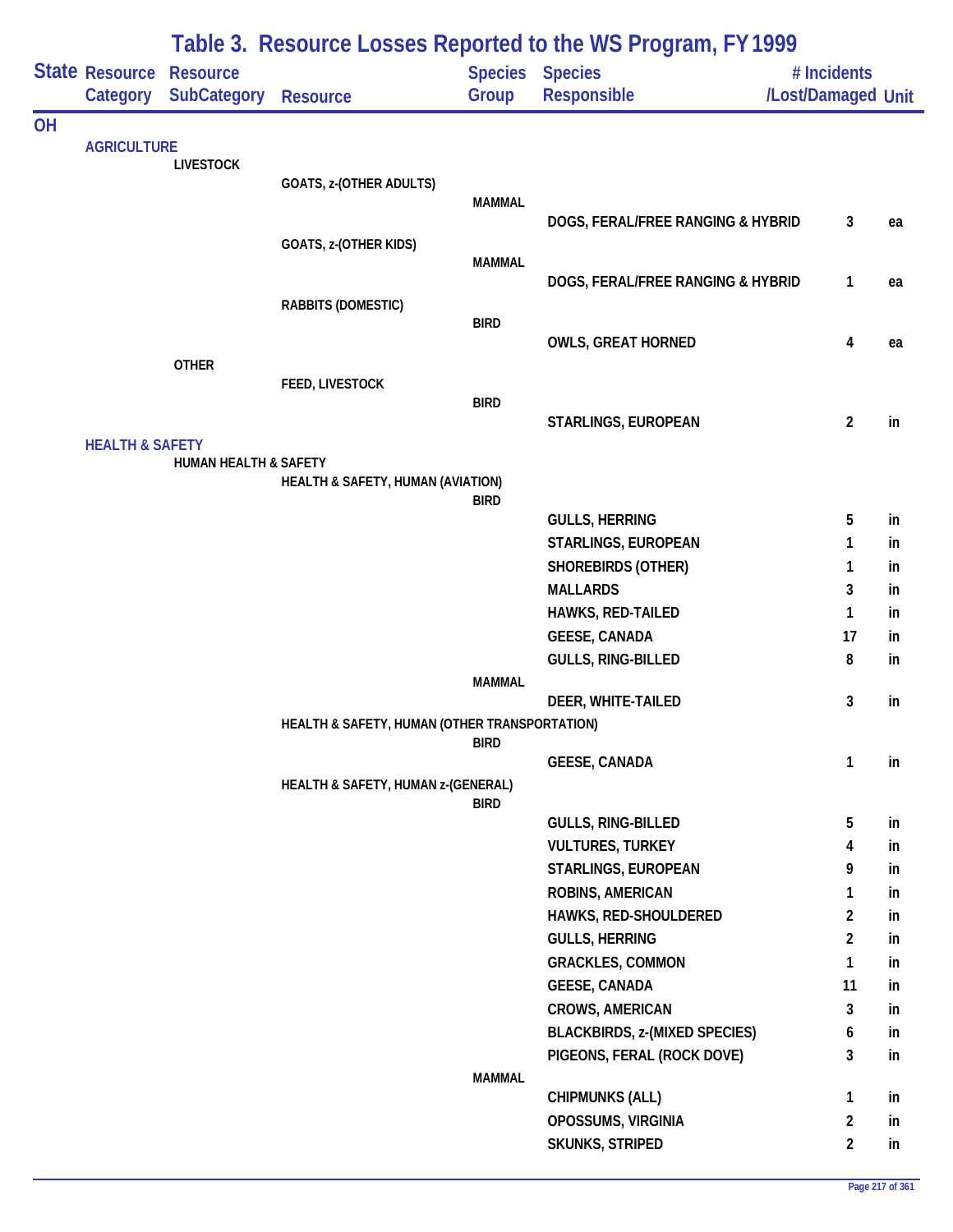|           |                            | Table 3. Resource Losses Reported to the WS Program, FY 1999 |                                    |                |                                       |                                   |    |  |  |  |
|-----------|----------------------------|--------------------------------------------------------------|------------------------------------|----------------|---------------------------------------|-----------------------------------|----|--|--|--|
|           | State Resource<br>Category | <b>Resource</b><br><b>SubCategory Resource</b>               |                                    | Group          | <b>Species Species</b><br>Responsible | # Incidents<br>/Lost/Damaged Unit |    |  |  |  |
|           |                            |                                                              |                                    |                |                                       |                                   |    |  |  |  |
| <b>OH</b> | <b>HEALTH &amp; SAFETY</b> |                                                              |                                    |                |                                       |                                   |    |  |  |  |
|           |                            | <b>HUMAN HEALTH &amp; SAFETY</b>                             |                                    |                |                                       |                                   |    |  |  |  |
|           |                            |                                                              | HEALTH & SAFETY, HUMAN z-(GENERAL) |                |                                       |                                   |    |  |  |  |
|           |                            |                                                              |                                    | <b>MAMMAL</b>  | <b>RATS, NORWAY</b>                   | 1                                 | in |  |  |  |
|           |                            |                                                              |                                    |                | <b>RACCOONS</b>                       | 183                               | in |  |  |  |
|           |                            |                                                              |                                    |                | SQUIRRELS, GRAY                       | $\mathbf{1}$                      | in |  |  |  |
|           |                            |                                                              |                                    |                | MARMOTS/WOODCHUCKS (ALL)              | 1                                 | in |  |  |  |
|           |                            |                                                              |                                    |                | <b>COYOTES</b>                        | 1                                 | in |  |  |  |
|           |                            |                                                              |                                    |                | CATS, FERAL/FREE RANGING              | 1                                 | in |  |  |  |
|           |                            |                                                              |                                    |                | <b>BATS (ALL)</b>                     | 4                                 | in |  |  |  |
|           |                            |                                                              |                                    |                | LIONS, MOUNTAIN (COUGAR)              | 1                                 | in |  |  |  |
|           |                            |                                                              |                                    |                | MICE, DEER (ALL)                      | 1                                 | in |  |  |  |
|           |                            |                                                              |                                    | <b>REPTILE</b> |                                       |                                   |    |  |  |  |
|           |                            |                                                              |                                    |                | <b>SNAKES, POISONOUS (ALL)</b>        | 1                                 | in |  |  |  |
|           |                            |                                                              |                                    |                | SNAKES, NON-POISONOUS (OTHER)         | $\overline{2}$                    | in |  |  |  |
|           | <b>NATURAL RESOURCE</b>    |                                                              |                                    |                |                                       |                                   |    |  |  |  |
|           |                            | <b>FISHERIES</b>                                             |                                    |                |                                       |                                   |    |  |  |  |
|           |                            |                                                              | FISH, z-(OTHER)                    |                |                                       |                                   |    |  |  |  |
|           |                            |                                                              |                                    | <b>BIRD</b>    | CORMORANTS, DOUBLE-CRESTED            | $\mathbf{1}$                      | in |  |  |  |
|           |                            | <b>WILDLIFE</b>                                              |                                    |                |                                       |                                   |    |  |  |  |
|           |                            |                                                              | <b>BIRDS, DOVES/PIGEONS</b>        |                |                                       |                                   |    |  |  |  |
|           |                            |                                                              |                                    | <b>BIRD</b>    |                                       |                                   |    |  |  |  |
|           |                            |                                                              |                                    |                | <b>FALCONS (ALL)</b>                  | $\mathbf{1}$                      | ea |  |  |  |
|           |                            |                                                              | BIRDS, z-(OTHER)                   |                |                                       |                                   |    |  |  |  |
|           |                            |                                                              |                                    | <b>BIRD</b>    | <b>OWLS, GREAT HORNED</b>             | 1                                 | ea |  |  |  |
|           |                            |                                                              | MAMMALS, FURBEARERS (OTHER WILD)   |                |                                       |                                   |    |  |  |  |
|           |                            |                                                              |                                    | <b>SPECIAL</b> |                                       |                                   |    |  |  |  |
|           |                            |                                                              |                                    |                | NON-WILDLIFE                          | 14                                | ea |  |  |  |
|           | <b>PROPERTY</b>            |                                                              |                                    |                |                                       |                                   |    |  |  |  |
|           |                            | <b>ANIMAL</b>                                                |                                    |                |                                       |                                   |    |  |  |  |
|           |                            |                                                              | PETS (COMPANION & HOBBY ANIMALS)   | <b>MAMMAL</b>  |                                       |                                   |    |  |  |  |
|           |                            |                                                              |                                    |                | <b>COYOTES</b>                        | $\mathbf{1}$                      | ea |  |  |  |
|           |                            |                                                              |                                    |                | OPOSSUMS, VIRGINIA                    | $\mathbf{1}$                      | ea |  |  |  |
|           |                            |                                                              |                                    |                | <b>RACCOONS</b>                       | $\mathbf{1}$                      | ea |  |  |  |
|           |                            |                                                              | ZOO/ZOO ANIMALS                    |                |                                       |                                   |    |  |  |  |
|           |                            |                                                              |                                    | <b>BIRD</b>    |                                       |                                   |    |  |  |  |
|           |                            |                                                              |                                    |                | <b>MALLARDS</b>                       | $\overline{2}$                    | ea |  |  |  |
|           |                            |                                                              |                                    | <b>REPTILE</b> |                                       | $\mathbf{1}$                      |    |  |  |  |
|           |                            | <b>EQUIPMENT</b>                                             |                                    |                | <b>TURTLES (ALL)</b>                  |                                   | ea |  |  |  |
|           |                            |                                                              | <b>AIRCRAFT</b>                    |                |                                       |                                   |    |  |  |  |
|           |                            |                                                              |                                    | <b>BIRD</b>    |                                       |                                   |    |  |  |  |
|           |                            |                                                              |                                    |                | <b>GEESE, CANADA</b>                  | 6                                 | ea |  |  |  |
|           |                            |                                                              |                                    |                | <b>GULLS, HERRING</b>                 | 3                                 | ea |  |  |  |
|           |                            |                                                              |                                    |                | <b>GULLS, RING-BILLED</b>             | $\overline{7}$                    | ea |  |  |  |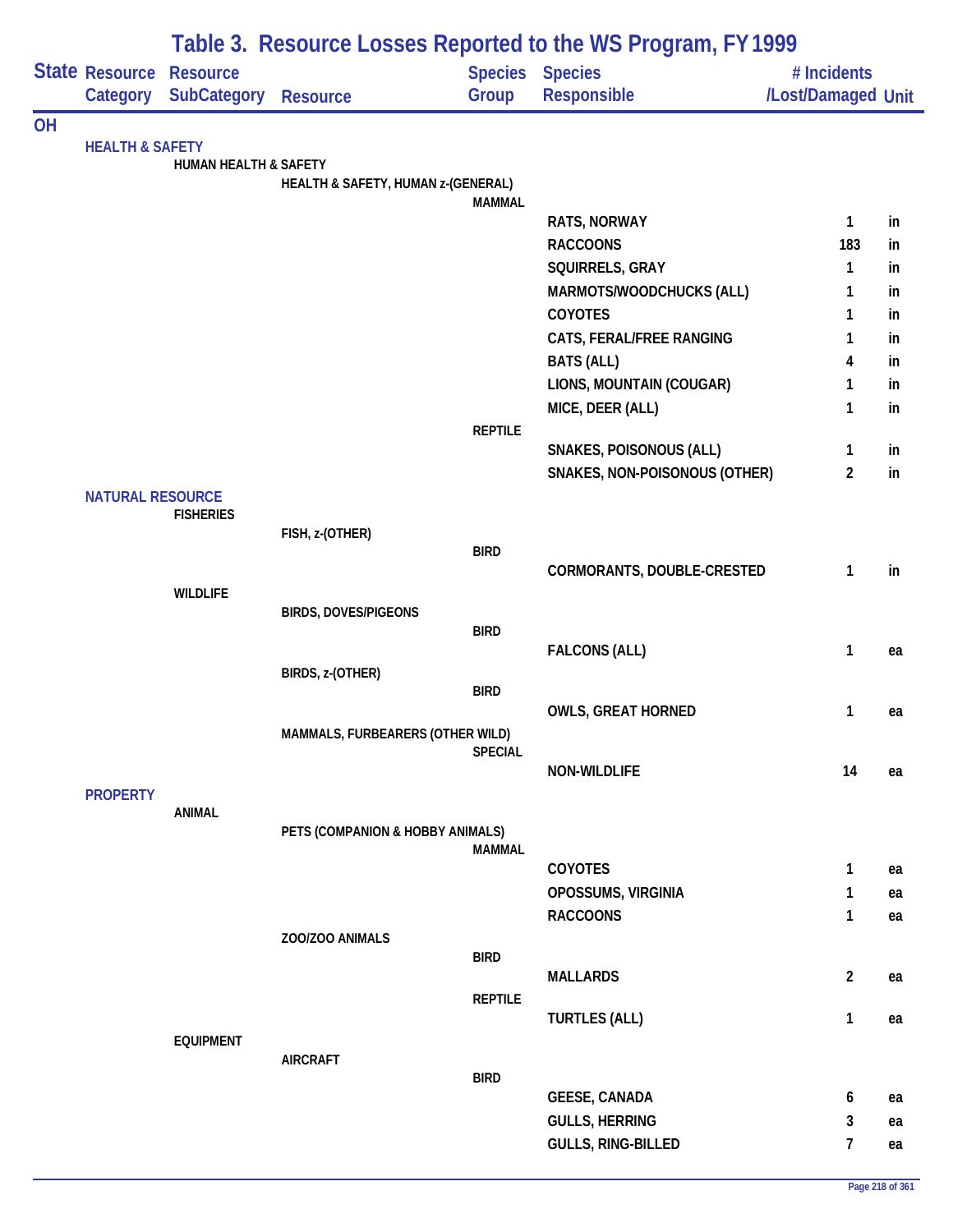|           |                            |                                        |                                          |               | Table 3. Resource Losses Reported to the WS Program, FY 1999 |                                   |           |
|-----------|----------------------------|----------------------------------------|------------------------------------------|---------------|--------------------------------------------------------------|-----------------------------------|-----------|
|           | State Resource<br>Category | <b>Resource</b><br><b>SubCategory</b>  | <b>Resource</b>                          | Group         | <b>Species Species</b><br><b>Responsible</b>                 | # Incidents<br>/Lost/Damaged Unit |           |
| <b>OH</b> |                            |                                        |                                          |               |                                                              |                                   |           |
|           | <b>PROPERTY</b>            | <b>EQUIPMENT</b>                       |                                          |               |                                                              |                                   |           |
|           |                            |                                        | <b>AIRCRAFT</b>                          |               |                                                              |                                   |           |
|           |                            |                                        |                                          | <b>BIRD</b>   | <b>MALLARDS</b>                                              |                                   |           |
|           |                            |                                        |                                          |               | SPARROWS, HOUSE/ENGLISH                                      | 1<br>1                            | ea<br>ea  |
|           |                            |                                        |                                          |               | STARLINGS, EUROPEAN                                          | 1                                 | ea        |
|           |                            |                                        |                                          | <b>MAMMAL</b> |                                                              |                                   |           |
|           |                            |                                        |                                          |               | DEER, WHITE-TAILED                                           | 3                                 | ea        |
|           |                            |                                        | <b>EQUIPMENT &amp; MACHINERY (OTHER)</b> |               |                                                              |                                   |           |
|           |                            |                                        |                                          | <b>BIRD</b>   |                                                              |                                   |           |
|           |                            |                                        |                                          |               | STARLINGS, EUROPEAN<br><b>GULLS, HERRING</b>                 | $\overline{2}$<br>1               | in<br>in. |
|           |                            |                                        |                                          |               | SPARROWS, HOUSE/ENGLISH                                      | 1                                 | in        |
|           |                            |                                        | <b>VEHICLES, LAND</b>                    |               |                                                              |                                   |           |
|           |                            |                                        |                                          | <b>BIRD</b>   |                                                              |                                   |           |
|           |                            |                                        |                                          |               | <b>CROWS, AMERICAN</b>                                       | 1                                 | ea        |
|           |                            |                                        |                                          |               | PIGEONS, FERAL (ROCK DOVE)                                   | 1                                 | ea        |
|           |                            | <b>LANDSCAPING, TURF &amp; GARDENS</b> |                                          |               |                                                              |                                   |           |
|           |                            |                                        | <b>GARDENS, VEG./FRUITS &amp; NUTS</b>   | <b>BIRD</b>   |                                                              |                                   |           |
|           |                            |                                        |                                          |               | <b>GEESE, CANADA</b>                                         | 1                                 | in        |
|           |                            |                                        |                                          |               | <b>GRACKLES, COMMON</b>                                      | 1                                 | in        |
|           |                            |                                        |                                          | <b>MAMMAL</b> |                                                              |                                   |           |
|           |                            |                                        |                                          |               | RABBITS, COTTONTAIL                                          | 1                                 | in        |
|           |                            |                                        |                                          |               | OPOSSUMS, VIRGINIA                                           | 1                                 | in        |
|           |                            |                                        |                                          |               | <b>MARMOTS/WOODCHUCKS (ALL)</b>                              | 1                                 | in        |
|           |                            |                                        |                                          |               | DEER, WHITE-TAILED                                           | 2<br>1                            | in<br>in  |
|           |                            |                                        | <b>GOLF COURSES</b>                      |               | <b>MOLES (ALL)</b>                                           |                                   |           |
|           |                            |                                        |                                          | <b>BIRD</b>   |                                                              |                                   |           |
|           |                            |                                        |                                          |               | <b>GEESE, CANADA</b>                                         | $\overline{2}$                    | in        |
|           |                            |                                        |                                          | <b>MAMMAL</b> |                                                              |                                   |           |
|           |                            |                                        |                                          |               | <b>RACCOONS</b>                                              | 1                                 | in        |
|           |                            |                                        |                                          |               | <b>SKUNKS, STRIPED</b>                                       | 1                                 | in        |
|           |                            |                                        | RECREATIONAL AREAS (OTHER)               | <b>BIRD</b>   |                                                              |                                   |           |
|           |                            |                                        |                                          |               | <b>MALLARDS</b>                                              | $\mathbf{1}$                      | in        |
|           |                            |                                        | TREES, STANDING & SHRUBS                 |               |                                                              |                                   |           |
|           |                            |                                        |                                          | <b>BIRD</b>   |                                                              |                                   |           |
|           |                            |                                        |                                          | <b>MAMMAL</b> | <b>VULTURES, TURKEY</b>                                      | 1                                 | in        |
|           |                            |                                        |                                          |               | DEER, WHITE-TAILED                                           | 1                                 | in        |
|           |                            |                                        | <b>TURF AND/OR FLOWERS</b>               |               |                                                              |                                   |           |
|           |                            |                                        |                                          | <b>BIRD</b>   |                                                              |                                   |           |
|           |                            |                                        |                                          |               | ROBINS, AMERICAN                                             | 1                                 | in        |
|           |                            |                                        |                                          |               | <b>GEESE, CANADA</b>                                         | 8                                 | in        |
|           |                            |                                        |                                          | <b>MAMMAL</b> | <b>RACCOONS</b>                                              | 1                                 | in        |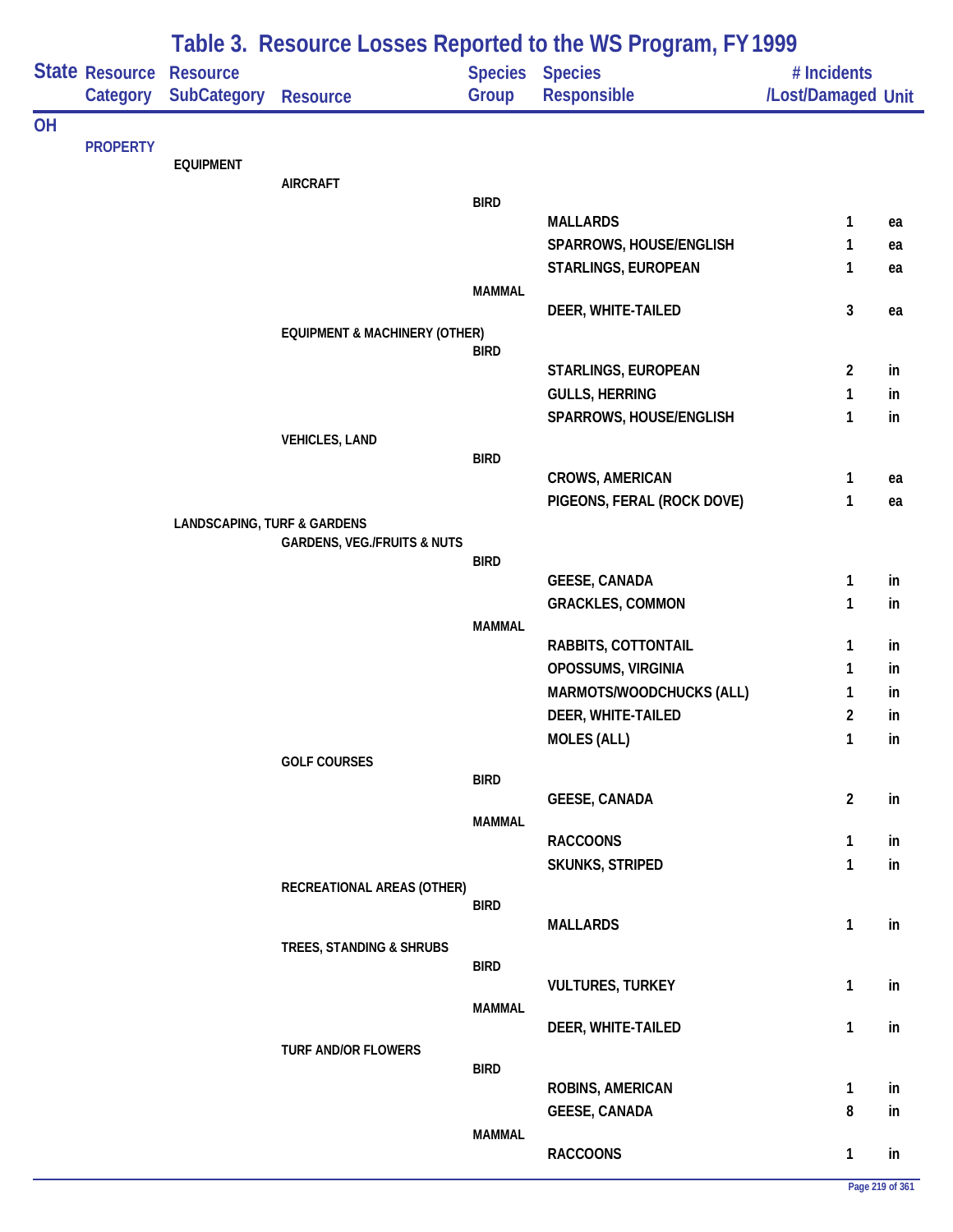|           |                            |                                        |                                   |               | Table 3. Resource Losses Reported to the WS Program, FY 1999 |                                   |          |
|-----------|----------------------------|----------------------------------------|-----------------------------------|---------------|--------------------------------------------------------------|-----------------------------------|----------|
|           | State Resource<br>Category | <b>Resource</b><br><b>SubCategory</b>  | <b>Resource</b>                   | Group         | <b>Species Species</b><br><b>Responsible</b>                 | # Incidents<br>/Lost/Damaged Unit |          |
| <b>OH</b> |                            |                                        |                                   |               |                                                              |                                   |          |
|           | <b>PROPERTY</b>            | <b>LANDSCAPING, TURF &amp; GARDENS</b> |                                   |               |                                                              |                                   |          |
|           |                            |                                        | <b>TURF AND/OR FLOWERS</b>        |               |                                                              |                                   |          |
|           |                            |                                        |                                   | <b>MAMMAL</b> | RABBITS, COTTONTAIL                                          | 1                                 |          |
|           |                            |                                        |                                   |               | MARMOTS/WOODCHUCKS (ALL)                                     | 1                                 | in<br>in |
|           |                            |                                        |                                   |               | <b>MOLES (ALL)</b>                                           | 3                                 | in       |
|           |                            |                                        | z-LANDSCAPING (OTHER)             |               |                                                              |                                   |          |
|           |                            |                                        |                                   | <b>MAMMAL</b> |                                                              |                                   |          |
|           |                            |                                        |                                   |               | DEER, WHITE-TAILED                                           | 1                                 | in       |
|           |                            |                                        |                                   |               | MARMOTS/WOODCHUCKS (ALL)                                     | 1                                 | in       |
|           |                            | <b>OTHER PROPERTY</b>                  | PROPERTY (GENERAL)                |               |                                                              |                                   |          |
|           |                            |                                        |                                   | <b>BIRD</b>   |                                                              |                                   |          |
|           |                            |                                        |                                   |               | DOVE, MOURNING                                               | 1                                 | in       |
|           |                            |                                        |                                   |               | <b>GEESE, CANADA</b>                                         | 5                                 | in       |
|           |                            |                                        |                                   |               | STARLINGS, EUROPEAN                                          | 1                                 | in       |
|           |                            |                                        |                                   | <b>MAMMAL</b> |                                                              |                                   |          |
|           |                            |                                        |                                   |               | <b>MARMOTS/WOODCHUCKS (ALL)</b>                              | 3                                 | in       |
|           |                            |                                        |                                   |               | <b>RACCOONS</b>                                              | 4                                 | in       |
|           |                            | <b>STRUCTURES</b>                      |                                   |               | <b>CHIPMUNKS (ALL)</b>                                       | 1                                 | in       |
|           |                            |                                        | <b>BUILDINGS, NON-RESIDENTIAL</b> |               |                                                              |                                   |          |
|           |                            |                                        |                                   | <b>BIRD</b>   |                                                              |                                   |          |
|           |                            |                                        |                                   |               | <b>GULLS, HERRING</b>                                        | 6                                 | in       |
|           |                            |                                        |                                   |               | GULLS, RING-BILLED                                           | 5                                 | in       |
|           |                            |                                        |                                   |               | PIGEONS, FERAL (ROCK DOVE)                                   | 4                                 | in       |
|           |                            |                                        |                                   |               | <b>VULTURES, BLACK</b>                                       | 1                                 | in       |
|           |                            |                                        |                                   | <b>MAMMAL</b> | MARMOTS/WOODCHUCKS (ALL)                                     | 1                                 | in       |
|           |                            |                                        |                                   |               | SKUNKS, STRIPED                                              | 1                                 | in       |
|           |                            |                                        |                                   |               | <b>RACCOONS</b>                                              | $\overline{2}$                    | in       |
|           |                            |                                        |                                   |               | <b>CHIPMUNKS (ALL)</b>                                       | $\overline{2}$                    | in       |
|           |                            |                                        |                                   |               | <b>BATS (ALL)</b>                                            | $\overline{2}$                    | in       |
|           |                            |                                        |                                   |               | <b>SHREWS (ALL)</b>                                          | $\mathbf{1}$                      | in       |
|           |                            |                                        | <b>BUILDINGS, RESIDENTIAL</b>     |               |                                                              |                                   |          |
|           |                            |                                        |                                   | <b>BIRD</b>   |                                                              |                                   |          |
|           |                            |                                        |                                   |               | <b>WOODPECKERS, HAIRY</b>                                    | 13<br>$\overline{2}$              | in       |
|           |                            |                                        |                                   |               | STARLINGS, EUROPEAN<br><b>WOODPECKERS, PILEATED</b>          | $\overline{2}$                    | in       |
|           |                            |                                        |                                   |               | WOODPECKERS, DOWNY                                           | 14                                | in<br>in |
|           |                            |                                        |                                   |               | <b>VULTURES, TURKEY</b>                                      | $\overline{2}$                    | in       |
|           |                            |                                        |                                   |               | PIGEONS, FERAL (ROCK DOVE)                                   | $\overline{a}$                    | in       |
|           |                            |                                        |                                   |               | GULLS, RING-BILLED                                           | $\mathbf{1}$                      | in       |
|           |                            |                                        |                                   |               | <b>GULLS, HERRING</b>                                        | 1                                 | in       |
|           |                            |                                        |                                   |               | <b>FLICKERS, NORTHERN</b>                                    | $\overline{2}$                    | in       |
|           |                            |                                        |                                   |               | WOODPECKERS, z-(OTHER)                                       | $\overline{2}$                    | in       |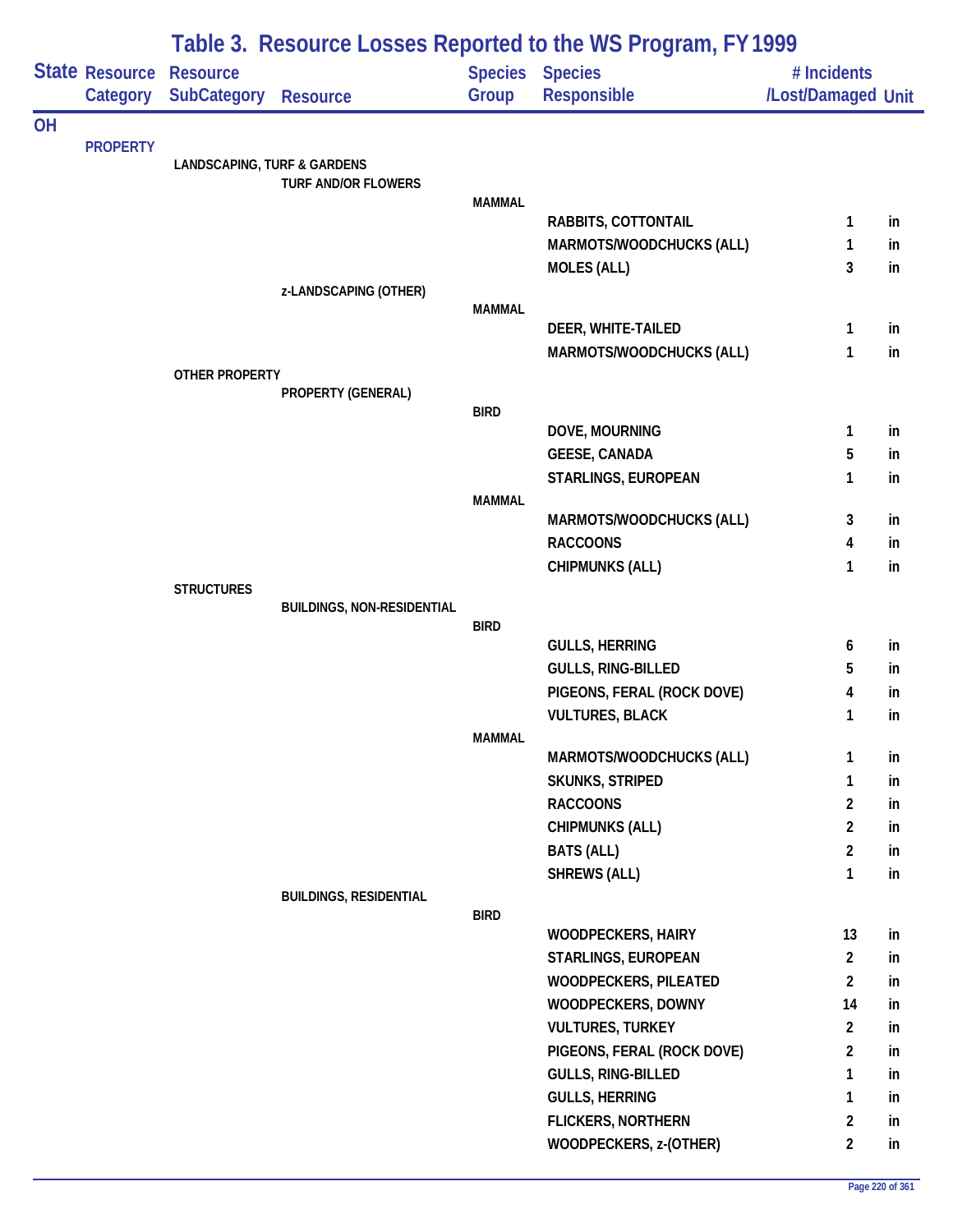|           |                            |                                       |                                          |                         | Table 3. Resource Losses Reported to the WS Program, FY 1999 |                                   |    |
|-----------|----------------------------|---------------------------------------|------------------------------------------|-------------------------|--------------------------------------------------------------|-----------------------------------|----|
|           | State Resource<br>Category | <b>Resource</b><br><b>SubCategory</b> | <b>Resource</b>                          | <b>Species</b><br>Group | <b>Species</b><br><b>Responsible</b>                         | # Incidents<br>/Lost/Damaged Unit |    |
| <b>OH</b> |                            |                                       |                                          |                         |                                                              |                                   |    |
|           | <b>PROPERTY</b>            | <b>STRUCTURES</b>                     |                                          |                         |                                                              |                                   |    |
|           |                            |                                       | <b>BUILDINGS, RESIDENTIAL</b>            |                         |                                                              |                                   |    |
|           |                            |                                       |                                          | <b>BIRD</b>             | SPARROWS, HOUSE/ENGLISH                                      | $\mathbf{1}$                      | in |
|           |                            |                                       |                                          | <b>MAMMAL</b>           |                                                              |                                   |    |
|           |                            |                                       |                                          |                         | SQUIRRELS, RED                                               | 1                                 | in |
|           |                            |                                       |                                          |                         | <b>CHIPMUNKS (ALL)</b>                                       | $\overline{2}$                    | in |
|           |                            |                                       |                                          |                         | MARMOTS/WOODCHUCKS (ALL)                                     | 10                                | in |
|           |                            |                                       |                                          |                         | <b>RACCOONS</b>                                              | 1                                 | in |
|           |                            |                                       |                                          |                         | SKUNKS, STRIPED                                              | $\overline{2}$                    | in |
|           |                            |                                       |                                          |                         | SQUIRRELS, GRAY                                              | 10                                | in |
|           |                            |                                       | DIKES/DAMS/IMPOUNDMENTS                  | <b>MAMMAL</b>           |                                                              |                                   |    |
|           |                            |                                       |                                          |                         | MARMOTS/WOODCHUCKS (ALL)                                     | 1                                 | in |
|           |                            |                                       |                                          |                         | MUSKRATS, z-(OTHER)                                          | 1                                 | in |
|           |                            |                                       | <b>FENCES</b>                            |                         |                                                              |                                   |    |
|           |                            |                                       |                                          | <b>BIRD</b>             | <b>MALLARDS</b>                                              | 1                                 | in |
|           |                            |                                       | <b>SWIMMING POOLS</b>                    |                         |                                                              |                                   |    |
|           |                            |                                       |                                          | <b>BIRD</b>             |                                                              |                                   |    |
|           |                            |                                       |                                          |                         | <b>MALLARDS</b>                                              | 1                                 | in |
|           |                            |                                       | UTILITIES, ELECTRICAL                    | <b>BIRD</b>             |                                                              |                                   |    |
|           |                            |                                       |                                          |                         | HAWKS, RED-TAILED                                            | 1                                 | in |
|           |                            |                                       |                                          |                         | HAWKS, z-(OTHER)                                             | 1                                 | in |
|           |                            |                                       | UTILITIES, z-(OTHER)                     |                         |                                                              |                                   |    |
|           |                            |                                       |                                          | <b>BIRD</b>             |                                                              |                                   |    |
|           |                            |                                       |                                          |                         | STARLINGS, EUROPEAN                                          | $\mathbf{1}$                      | in |
| <b>OK</b> | <b>AGRICULTURE</b>         |                                       |                                          |                         |                                                              |                                   |    |
|           |                            | <b>AQUACULTURE</b>                    |                                          |                         |                                                              |                                   |    |
|           |                            |                                       | FISH, FOOD FISH (OTHER)                  |                         |                                                              |                                   |    |
|           |                            |                                       |                                          | <b>BIRD</b>             | CORMORANTS, DOUBLE-CRESTED                                   | $\mathbf{1}$                      | in |
|           |                            |                                       | FISH, GOLDFISH (BROOD)                   |                         |                                                              |                                   |    |
|           |                            |                                       |                                          | <b>BIRD</b>             |                                                              |                                   |    |
|           |                            |                                       |                                          |                         | <b>EGRETS, GREAT</b>                                         | 1                                 | in |
|           |                            |                                       |                                          |                         | HERONS, GREAT BLUE                                           | $\mathbf{1}$                      | in |
|           |                            |                                       | FISH, GOLDFISH (MARKET)                  | <b>BIRD</b>             |                                                              |                                   |    |
|           |                            |                                       |                                          |                         | <b>HERONS, GREAT BLUE</b>                                    | 1                                 | in |
|           |                            |                                       |                                          |                         | CORMORANTS, DOUBLE-CRESTED                                   | 1                                 | in |
|           |                            |                                       | FISH, ORNAMENTAL (BROOD)                 |                         |                                                              |                                   |    |
|           |                            |                                       |                                          | <b>MAMMAL</b>           |                                                              |                                   |    |
|           |                            |                                       |                                          |                         | <b>RACCOONS</b>                                              | 1                                 | in |
|           |                            |                                       | FISH, ORNAMENTAL (MARKET)                | <b>MAMMAL</b>           |                                                              |                                   |    |
|           |                            |                                       |                                          |                         | <b>RACCOONS</b>                                              | $\mathbf{1}$                      | in |
|           |                            |                                       | <b>COMMERCIAL FORESTRY &amp; NURSERY</b> |                         |                                                              |                                   |    |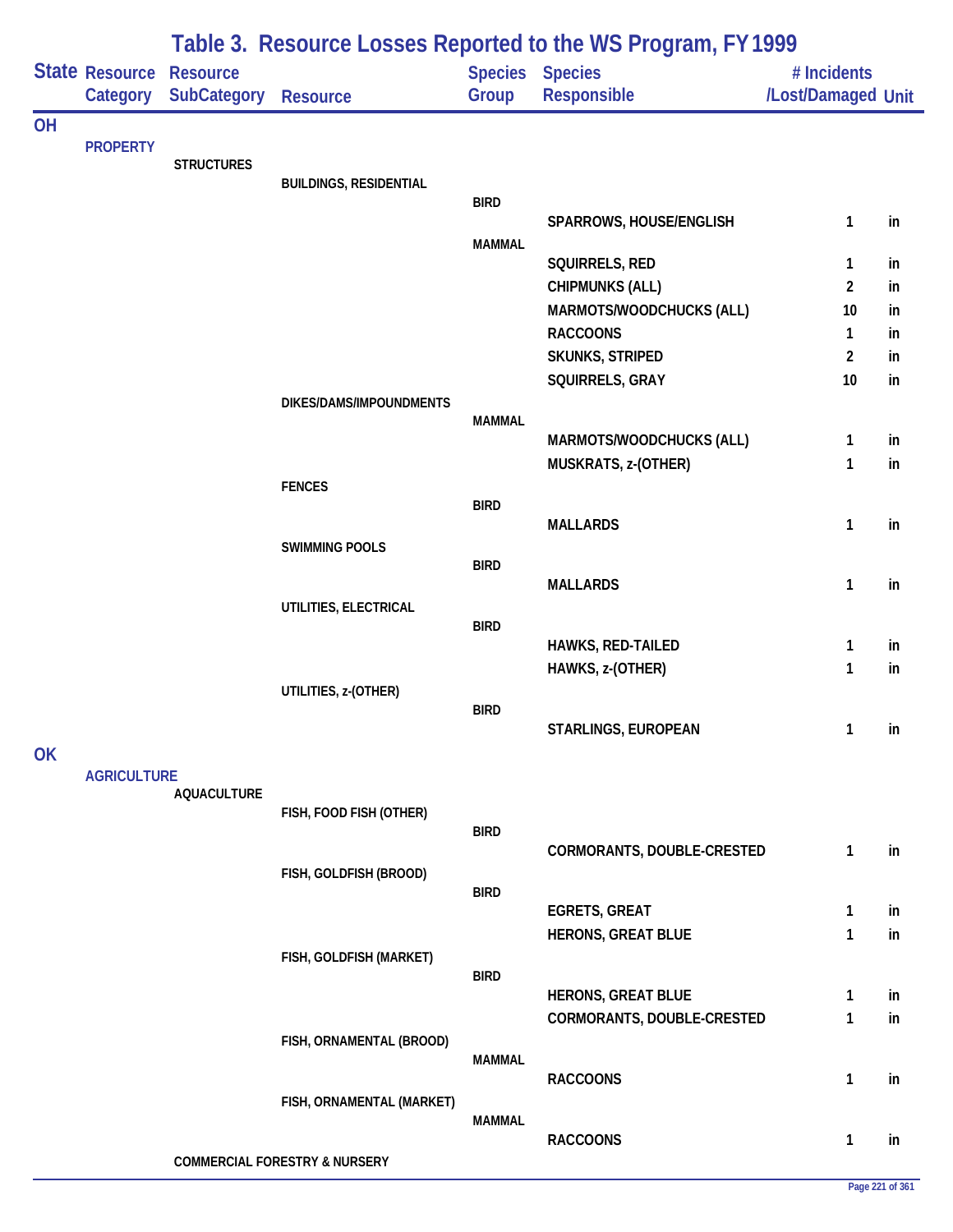| <b>State Resource Resource</b><br>Species Species<br># Incidents<br>Group<br>Responsible<br>/Lost/Damaged Unit<br><b>SubCategory</b><br>Category<br><b>Resource</b><br><b>OK</b><br><b>AGRICULTURE</b><br><b>COMMERCIAL FORESTRY &amp; NURSERY</b><br>PLANTS, COMMERCIAL NURSERY/GREENHOUSE (ALL)<br><b>MAMMAL</b><br>$\mathbf{1}$<br><b>BEAVERS</b><br>in<br><b>SEEDS, REFORESTATION</b><br><b>MAMMAL</b><br><b>BEAVERS</b><br>$\mathbf{1}$<br>in<br>TREES, SEEDLINGS<br><b>MAMMAL</b><br>$\overline{2}$<br><b>BEAVERS</b><br>in<br>TREES, STANDING (MIXED)<br><b>MAMMAL</b><br>ARMADILLOS, NINE-BANDED<br>$\overline{2}$<br>in<br><b>BEAVERS</b><br>234<br>in<br>$\mathbf{3}$<br><b>PORCUPINES</b><br>in<br>TREES, STANDING HARDWOOD<br><b>MAMMAL</b><br><b>BEAVERS</b><br>16<br>in<br>TREES, STANDING SOFTWOOD<br><b>MAMMAL</b><br>15<br><b>BEAVERS</b><br>in<br><b>COMMERCIAL GAME ANIMALS</b><br><b>BIRDS, PHEASANT (ALL)</b><br><b>MAMMAL</b><br><b>RACCOONS</b><br>15<br>ea<br>3<br><b>BOBCATS</b><br>ea<br>COYOTES<br>1<br>ea<br>BIRDS, QUAIL (ALL)<br><b>MAMMAL</b><br><b>BOBCATS</b><br>26<br>ea<br><b>RACCOONS</b><br>38<br>ea<br>BIRDS, z-GAME (OTHER)<br><b>MAMMAL</b><br>$\overline{7}$<br>COYOTES<br>ea<br>MAMMALS, DEER, FALLOW<br><b>MAMMAL</b><br>COYOTES<br>52<br>ea<br>MAMMALS, DEER, WHITE-TAILED<br><b>MAMMAL</b><br>8<br><b>COYOTES</b><br>ea<br>MAMMALS, z-EXOTIC GAME (OTHER)<br><b>MAMMAL</b><br>HOGS, FERAL<br>$\mathbf{1}$<br>ea<br>COYOTES<br>19<br>ea<br>$\overline{2}$<br><b>BOBCATS</b><br>ea<br><b>FIELD CROPS</b><br><b>BEANS, SOYBEANS</b><br><b>MAMMAL</b><br>MARMOTS/WOODCHUCKS (ALL)<br>1<br>in |  |  | Table 3. Resource Losses Reported to the WS Program, FY 1999 |  |
|---------------------------------------------------------------------------------------------------------------------------------------------------------------------------------------------------------------------------------------------------------------------------------------------------------------------------------------------------------------------------------------------------------------------------------------------------------------------------------------------------------------------------------------------------------------------------------------------------------------------------------------------------------------------------------------------------------------------------------------------------------------------------------------------------------------------------------------------------------------------------------------------------------------------------------------------------------------------------------------------------------------------------------------------------------------------------------------------------------------------------------------------------------------------------------------------------------------------------------------------------------------------------------------------------------------------------------------------------------------------------------------------------------------------------------------------------------------------------------------------------------------------------------------------------------------------------------------------------------------------------------------|--|--|--------------------------------------------------------------|--|
|                                                                                                                                                                                                                                                                                                                                                                                                                                                                                                                                                                                                                                                                                                                                                                                                                                                                                                                                                                                                                                                                                                                                                                                                                                                                                                                                                                                                                                                                                                                                                                                                                                       |  |  |                                                              |  |
|                                                                                                                                                                                                                                                                                                                                                                                                                                                                                                                                                                                                                                                                                                                                                                                                                                                                                                                                                                                                                                                                                                                                                                                                                                                                                                                                                                                                                                                                                                                                                                                                                                       |  |  |                                                              |  |
|                                                                                                                                                                                                                                                                                                                                                                                                                                                                                                                                                                                                                                                                                                                                                                                                                                                                                                                                                                                                                                                                                                                                                                                                                                                                                                                                                                                                                                                                                                                                                                                                                                       |  |  |                                                              |  |
|                                                                                                                                                                                                                                                                                                                                                                                                                                                                                                                                                                                                                                                                                                                                                                                                                                                                                                                                                                                                                                                                                                                                                                                                                                                                                                                                                                                                                                                                                                                                                                                                                                       |  |  |                                                              |  |
|                                                                                                                                                                                                                                                                                                                                                                                                                                                                                                                                                                                                                                                                                                                                                                                                                                                                                                                                                                                                                                                                                                                                                                                                                                                                                                                                                                                                                                                                                                                                                                                                                                       |  |  |                                                              |  |
|                                                                                                                                                                                                                                                                                                                                                                                                                                                                                                                                                                                                                                                                                                                                                                                                                                                                                                                                                                                                                                                                                                                                                                                                                                                                                                                                                                                                                                                                                                                                                                                                                                       |  |  |                                                              |  |
|                                                                                                                                                                                                                                                                                                                                                                                                                                                                                                                                                                                                                                                                                                                                                                                                                                                                                                                                                                                                                                                                                                                                                                                                                                                                                                                                                                                                                                                                                                                                                                                                                                       |  |  |                                                              |  |
|                                                                                                                                                                                                                                                                                                                                                                                                                                                                                                                                                                                                                                                                                                                                                                                                                                                                                                                                                                                                                                                                                                                                                                                                                                                                                                                                                                                                                                                                                                                                                                                                                                       |  |  |                                                              |  |
|                                                                                                                                                                                                                                                                                                                                                                                                                                                                                                                                                                                                                                                                                                                                                                                                                                                                                                                                                                                                                                                                                                                                                                                                                                                                                                                                                                                                                                                                                                                                                                                                                                       |  |  |                                                              |  |
|                                                                                                                                                                                                                                                                                                                                                                                                                                                                                                                                                                                                                                                                                                                                                                                                                                                                                                                                                                                                                                                                                                                                                                                                                                                                                                                                                                                                                                                                                                                                                                                                                                       |  |  |                                                              |  |
|                                                                                                                                                                                                                                                                                                                                                                                                                                                                                                                                                                                                                                                                                                                                                                                                                                                                                                                                                                                                                                                                                                                                                                                                                                                                                                                                                                                                                                                                                                                                                                                                                                       |  |  |                                                              |  |
|                                                                                                                                                                                                                                                                                                                                                                                                                                                                                                                                                                                                                                                                                                                                                                                                                                                                                                                                                                                                                                                                                                                                                                                                                                                                                                                                                                                                                                                                                                                                                                                                                                       |  |  |                                                              |  |
|                                                                                                                                                                                                                                                                                                                                                                                                                                                                                                                                                                                                                                                                                                                                                                                                                                                                                                                                                                                                                                                                                                                                                                                                                                                                                                                                                                                                                                                                                                                                                                                                                                       |  |  |                                                              |  |
|                                                                                                                                                                                                                                                                                                                                                                                                                                                                                                                                                                                                                                                                                                                                                                                                                                                                                                                                                                                                                                                                                                                                                                                                                                                                                                                                                                                                                                                                                                                                                                                                                                       |  |  |                                                              |  |
|                                                                                                                                                                                                                                                                                                                                                                                                                                                                                                                                                                                                                                                                                                                                                                                                                                                                                                                                                                                                                                                                                                                                                                                                                                                                                                                                                                                                                                                                                                                                                                                                                                       |  |  |                                                              |  |
|                                                                                                                                                                                                                                                                                                                                                                                                                                                                                                                                                                                                                                                                                                                                                                                                                                                                                                                                                                                                                                                                                                                                                                                                                                                                                                                                                                                                                                                                                                                                                                                                                                       |  |  |                                                              |  |
|                                                                                                                                                                                                                                                                                                                                                                                                                                                                                                                                                                                                                                                                                                                                                                                                                                                                                                                                                                                                                                                                                                                                                                                                                                                                                                                                                                                                                                                                                                                                                                                                                                       |  |  |                                                              |  |
|                                                                                                                                                                                                                                                                                                                                                                                                                                                                                                                                                                                                                                                                                                                                                                                                                                                                                                                                                                                                                                                                                                                                                                                                                                                                                                                                                                                                                                                                                                                                                                                                                                       |  |  |                                                              |  |
|                                                                                                                                                                                                                                                                                                                                                                                                                                                                                                                                                                                                                                                                                                                                                                                                                                                                                                                                                                                                                                                                                                                                                                                                                                                                                                                                                                                                                                                                                                                                                                                                                                       |  |  |                                                              |  |
|                                                                                                                                                                                                                                                                                                                                                                                                                                                                                                                                                                                                                                                                                                                                                                                                                                                                                                                                                                                                                                                                                                                                                                                                                                                                                                                                                                                                                                                                                                                                                                                                                                       |  |  |                                                              |  |
|                                                                                                                                                                                                                                                                                                                                                                                                                                                                                                                                                                                                                                                                                                                                                                                                                                                                                                                                                                                                                                                                                                                                                                                                                                                                                                                                                                                                                                                                                                                                                                                                                                       |  |  |                                                              |  |
|                                                                                                                                                                                                                                                                                                                                                                                                                                                                                                                                                                                                                                                                                                                                                                                                                                                                                                                                                                                                                                                                                                                                                                                                                                                                                                                                                                                                                                                                                                                                                                                                                                       |  |  |                                                              |  |
|                                                                                                                                                                                                                                                                                                                                                                                                                                                                                                                                                                                                                                                                                                                                                                                                                                                                                                                                                                                                                                                                                                                                                                                                                                                                                                                                                                                                                                                                                                                                                                                                                                       |  |  |                                                              |  |
|                                                                                                                                                                                                                                                                                                                                                                                                                                                                                                                                                                                                                                                                                                                                                                                                                                                                                                                                                                                                                                                                                                                                                                                                                                                                                                                                                                                                                                                                                                                                                                                                                                       |  |  |                                                              |  |
|                                                                                                                                                                                                                                                                                                                                                                                                                                                                                                                                                                                                                                                                                                                                                                                                                                                                                                                                                                                                                                                                                                                                                                                                                                                                                                                                                                                                                                                                                                                                                                                                                                       |  |  |                                                              |  |
|                                                                                                                                                                                                                                                                                                                                                                                                                                                                                                                                                                                                                                                                                                                                                                                                                                                                                                                                                                                                                                                                                                                                                                                                                                                                                                                                                                                                                                                                                                                                                                                                                                       |  |  |                                                              |  |
|                                                                                                                                                                                                                                                                                                                                                                                                                                                                                                                                                                                                                                                                                                                                                                                                                                                                                                                                                                                                                                                                                                                                                                                                                                                                                                                                                                                                                                                                                                                                                                                                                                       |  |  |                                                              |  |
|                                                                                                                                                                                                                                                                                                                                                                                                                                                                                                                                                                                                                                                                                                                                                                                                                                                                                                                                                                                                                                                                                                                                                                                                                                                                                                                                                                                                                                                                                                                                                                                                                                       |  |  |                                                              |  |
|                                                                                                                                                                                                                                                                                                                                                                                                                                                                                                                                                                                                                                                                                                                                                                                                                                                                                                                                                                                                                                                                                                                                                                                                                                                                                                                                                                                                                                                                                                                                                                                                                                       |  |  |                                                              |  |
|                                                                                                                                                                                                                                                                                                                                                                                                                                                                                                                                                                                                                                                                                                                                                                                                                                                                                                                                                                                                                                                                                                                                                                                                                                                                                                                                                                                                                                                                                                                                                                                                                                       |  |  |                                                              |  |
|                                                                                                                                                                                                                                                                                                                                                                                                                                                                                                                                                                                                                                                                                                                                                                                                                                                                                                                                                                                                                                                                                                                                                                                                                                                                                                                                                                                                                                                                                                                                                                                                                                       |  |  |                                                              |  |
|                                                                                                                                                                                                                                                                                                                                                                                                                                                                                                                                                                                                                                                                                                                                                                                                                                                                                                                                                                                                                                                                                                                                                                                                                                                                                                                                                                                                                                                                                                                                                                                                                                       |  |  |                                                              |  |
|                                                                                                                                                                                                                                                                                                                                                                                                                                                                                                                                                                                                                                                                                                                                                                                                                                                                                                                                                                                                                                                                                                                                                                                                                                                                                                                                                                                                                                                                                                                                                                                                                                       |  |  |                                                              |  |
|                                                                                                                                                                                                                                                                                                                                                                                                                                                                                                                                                                                                                                                                                                                                                                                                                                                                                                                                                                                                                                                                                                                                                                                                                                                                                                                                                                                                                                                                                                                                                                                                                                       |  |  |                                                              |  |
|                                                                                                                                                                                                                                                                                                                                                                                                                                                                                                                                                                                                                                                                                                                                                                                                                                                                                                                                                                                                                                                                                                                                                                                                                                                                                                                                                                                                                                                                                                                                                                                                                                       |  |  |                                                              |  |
|                                                                                                                                                                                                                                                                                                                                                                                                                                                                                                                                                                                                                                                                                                                                                                                                                                                                                                                                                                                                                                                                                                                                                                                                                                                                                                                                                                                                                                                                                                                                                                                                                                       |  |  |                                                              |  |
|                                                                                                                                                                                                                                                                                                                                                                                                                                                                                                                                                                                                                                                                                                                                                                                                                                                                                                                                                                                                                                                                                                                                                                                                                                                                                                                                                                                                                                                                                                                                                                                                                                       |  |  |                                                              |  |
|                                                                                                                                                                                                                                                                                                                                                                                                                                                                                                                                                                                                                                                                                                                                                                                                                                                                                                                                                                                                                                                                                                                                                                                                                                                                                                                                                                                                                                                                                                                                                                                                                                       |  |  |                                                              |  |
|                                                                                                                                                                                                                                                                                                                                                                                                                                                                                                                                                                                                                                                                                                                                                                                                                                                                                                                                                                                                                                                                                                                                                                                                                                                                                                                                                                                                                                                                                                                                                                                                                                       |  |  |                                                              |  |
|                                                                                                                                                                                                                                                                                                                                                                                                                                                                                                                                                                                                                                                                                                                                                                                                                                                                                                                                                                                                                                                                                                                                                                                                                                                                                                                                                                                                                                                                                                                                                                                                                                       |  |  |                                                              |  |
|                                                                                                                                                                                                                                                                                                                                                                                                                                                                                                                                                                                                                                                                                                                                                                                                                                                                                                                                                                                                                                                                                                                                                                                                                                                                                                                                                                                                                                                                                                                                                                                                                                       |  |  |                                                              |  |
|                                                                                                                                                                                                                                                                                                                                                                                                                                                                                                                                                                                                                                                                                                                                                                                                                                                                                                                                                                                                                                                                                                                                                                                                                                                                                                                                                                                                                                                                                                                                                                                                                                       |  |  |                                                              |  |
|                                                                                                                                                                                                                                                                                                                                                                                                                                                                                                                                                                                                                                                                                                                                                                                                                                                                                                                                                                                                                                                                                                                                                                                                                                                                                                                                                                                                                                                                                                                                                                                                                                       |  |  |                                                              |  |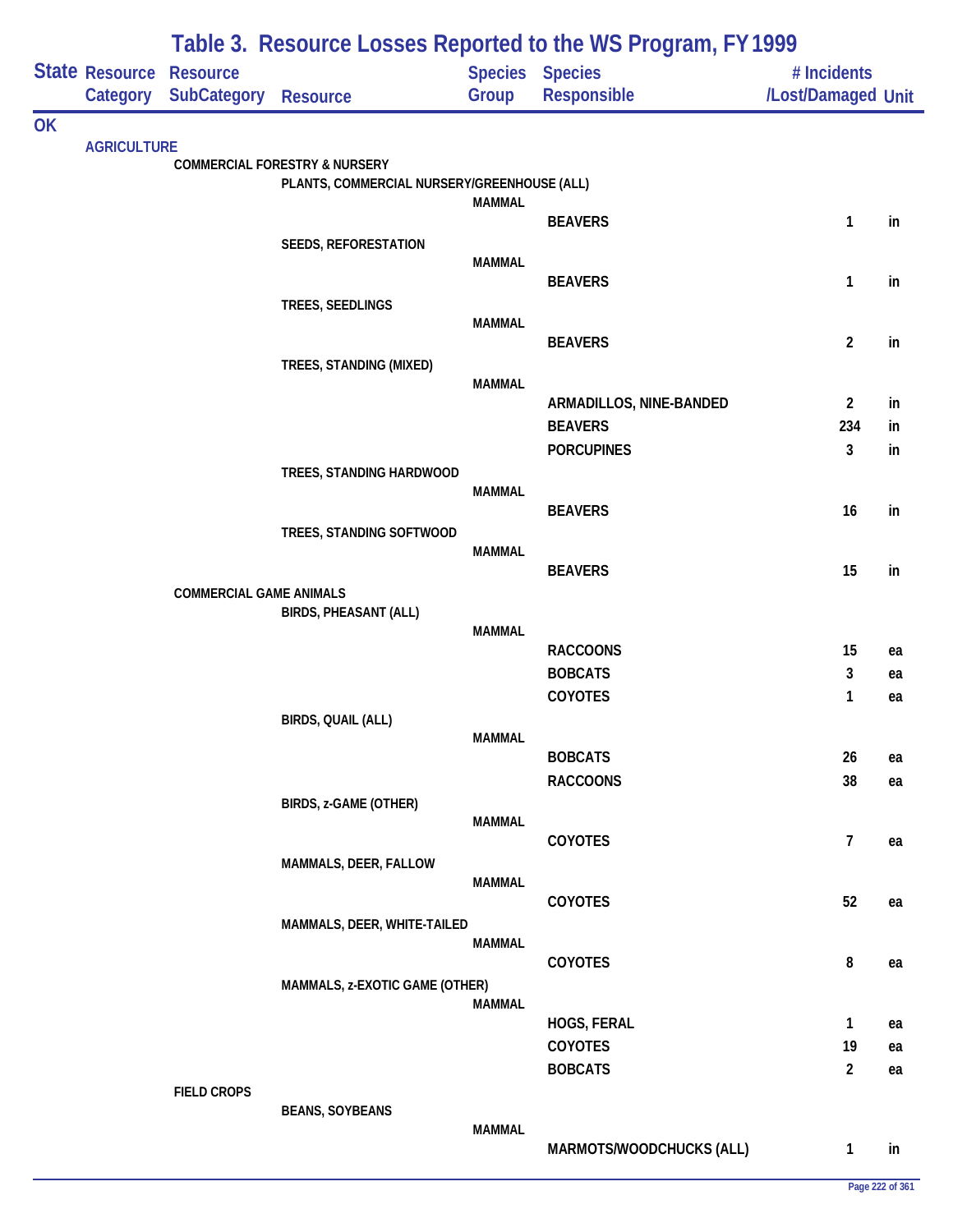|           |                       |                    |                             |               | Table 3. Resource Losses Reported to the WS Program, FY 1999 |                         |          |
|-----------|-----------------------|--------------------|-----------------------------|---------------|--------------------------------------------------------------|-------------------------|----------|
|           | <b>State Resource</b> | <b>Resource</b>    |                             |               | Species Species                                              | # Incidents             |          |
|           | Category              | <b>SubCategory</b> | <b>Resource</b>             | Group         | Responsible                                                  | /Lost/Damaged Unit      |          |
| <b>OK</b> |                       |                    |                             |               |                                                              |                         |          |
|           | <b>AGRICULTURE</b>    | <b>FIELD CROPS</b> |                             |               |                                                              |                         |          |
|           |                       |                    | <b>BEANS, SOYBEANS</b>      |               |                                                              |                         |          |
|           |                       |                    |                             | <b>MAMMAL</b> | <b>BEAVERS</b>                                               | 15                      | in       |
|           |                       |                    | <b>GARDENS, TRUCK</b>       |               |                                                              |                         |          |
|           |                       |                    |                             | <b>MAMMAL</b> |                                                              |                         |          |
|           |                       |                    |                             |               | <b>RACCOONS</b>                                              | $\overline{2}$          | in       |
|           |                       |                    | <b>GRAINS, CORN (FIELD)</b> | <b>MAMMAL</b> |                                                              |                         |          |
|           |                       |                    |                             |               | <b>BEAVERS</b>                                               | $\overline{2}$          | in       |
|           |                       |                    |                             |               | <b>RACCOONS</b>                                              | $\overline{2}$          | in       |
|           |                       |                    | <b>GRAINS, CORN (SWEET)</b> |               |                                                              |                         |          |
|           |                       |                    |                             | <b>BIRD</b>   | <b>CROWS, AMERICAN</b>                                       | $\overline{2}$          | in       |
|           |                       |                    |                             | <b>MAMMAL</b> |                                                              |                         |          |
|           |                       |                    |                             |               | SQUIRRELS, FOX                                               | 1                       | in       |
|           |                       |                    |                             |               | COYOTES                                                      | 1                       | in       |
|           |                       |                    |                             |               | <b>RACCOONS</b>                                              | 12                      | in       |
|           |                       |                    | <b>GRAINS, MILO</b>         | <b>BIRD</b>   |                                                              |                         |          |
|           |                       |                    |                             |               | <b>BLACKBIRDS, z-(MIXED SPECIES)</b>                         | $\mathbf{1}$            | in       |
|           |                       |                    |                             | <b>MAMMAL</b> |                                                              |                         |          |
|           |                       |                    |                             |               | <b>BEAVERS</b>                                               | $\mathbf{1}$            | in       |
|           |                       |                    | <b>GRAINS, OATS</b>         | <b>BIRD</b>   |                                                              |                         |          |
|           |                       |                    |                             |               | <b>CROWS, AMERICAN</b>                                       | $\mathbf{1}$            | in       |
|           |                       |                    |                             | <b>MAMMAL</b> |                                                              |                         |          |
|           |                       |                    |                             |               | HOGS, FERAL                                                  | 1                       | in       |
|           |                       |                    | <b>GRAINS, RYE</b>          | <b>MAMMAL</b> |                                                              |                         |          |
|           |                       |                    |                             |               | <b>BEAVERS</b>                                               | $\mathbf{1}$            | in       |
|           |                       |                    |                             |               | <b>RACCOONS</b>                                              | $\mathbf{1}$            | in       |
|           |                       |                    | <b>GRAINS, WHEAT</b>        | <b>BIRD</b>   |                                                              |                         |          |
|           |                       |                    |                             |               | <b>CRANES, SANDHILL</b>                                      | $\mathbf{1}$            | in       |
|           |                       |                    |                             |               | <b>GEESE, CANADA</b>                                         | 6                       | in       |
|           |                       |                    |                             | <b>MAMMAL</b> |                                                              |                         |          |
|           |                       |                    |                             |               | <b>BEAVERS</b>                                               | 7                       | in       |
|           |                       |                    |                             |               | <b>RACCOONS</b>                                              | $\overline{2}$          | in       |
|           |                       |                    |                             |               | HOGS, FERAL<br>DEER, WHITE-TAILED                            | 59<br>$\mathbf{1}$      | in<br>in |
|           |                       |                    | GRASSES/SOD                 |               |                                                              |                         |          |
|           |                       |                    |                             | <b>MAMMAL</b> |                                                              |                         |          |
|           |                       |                    |                             |               | ARMADILLOS, NINE-BANDED                                      | 11                      | in       |
|           |                       |                    |                             |               | <b>BEAVERS</b>                                               | $\overline{\mathbf{4}}$ | in       |
|           |                       |                    | HAYFIELDS, ALFALFA          | <b>MAMMAL</b> |                                                              |                         |          |
|           |                       |                    |                             |               | <b>BADGERS</b>                                               | $\mathbf{1}$            | in       |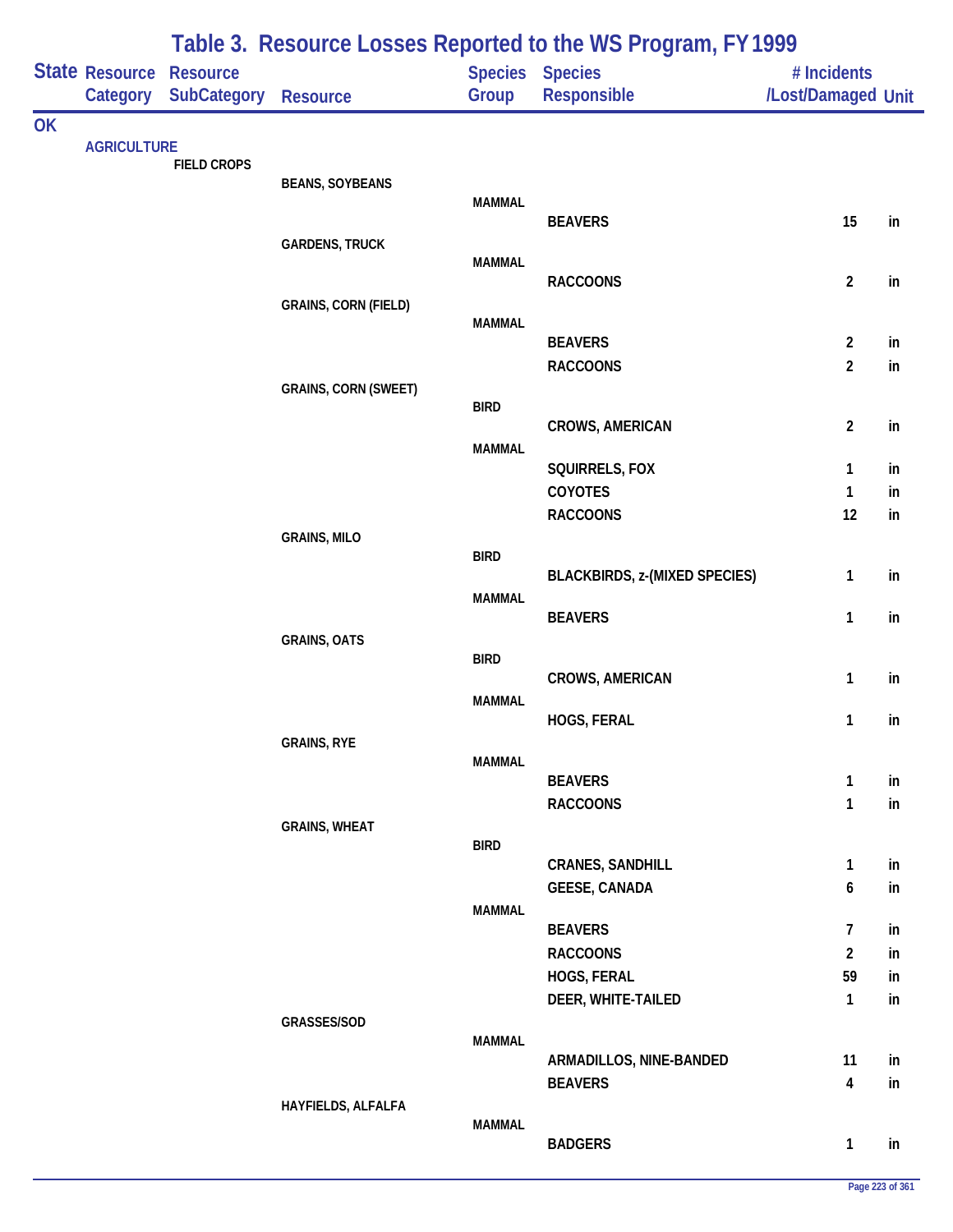|           |                            |                                       |                                 |               | Table 3. Resource Losses Reported to the WS Program, FY 1999 |                                   |          |
|-----------|----------------------------|---------------------------------------|---------------------------------|---------------|--------------------------------------------------------------|-----------------------------------|----------|
|           | State Resource<br>Category | <b>Resource</b><br><b>SubCategory</b> | <b>Resource</b>                 | Group         | Species Species<br>Responsible                               | # Incidents<br>/Lost/Damaged Unit |          |
| <b>OK</b> |                            |                                       |                                 |               |                                                              |                                   |          |
|           | <b>AGRICULTURE</b>         | <b>FIELD CROPS</b>                    |                                 |               |                                                              |                                   |          |
|           |                            |                                       | HAYFIELDS, ALFALFA              |               |                                                              |                                   |          |
|           |                            |                                       |                                 | <b>MAMMAL</b> | <b>BEAVERS</b>                                               | 5                                 | in       |
|           |                            |                                       |                                 |               | HOGS, FERAL                                                  | $\overline{2}$                    | in       |
|           |                            |                                       | <b>HAYFIELDS, MIXED SPECIES</b> |               |                                                              |                                   |          |
|           |                            |                                       |                                 | <b>MAMMAL</b> |                                                              |                                   |          |
|           |                            |                                       |                                 |               | HOGS, FERAL<br><b>BEAVERS</b>                                | 3<br>6                            | in<br>in |
|           |                            |                                       | <b>MELONS, CANTELOUPE</b>       |               |                                                              |                                   |          |
|           |                            |                                       |                                 | <b>BIRD</b>   |                                                              |                                   |          |
|           |                            |                                       |                                 |               | <b>CROWS, AMERICAN</b>                                       | 1                                 | in       |
|           |                            |                                       |                                 | <b>MAMMAL</b> | COYOTES                                                      | 1                                 | in       |
|           |                            |                                       | <b>MELONS, WATERMELONS</b>      |               |                                                              |                                   |          |
|           |                            |                                       |                                 | <b>BIRD</b>   |                                                              |                                   |          |
|           |                            |                                       |                                 |               | <b>CROWS, AMERICAN</b>                                       | 24                                | in       |
|           |                            |                                       |                                 | <b>MAMMAL</b> | COYOTES                                                      | 42                                | in       |
|           |                            |                                       |                                 |               | DEER, WHITE-TAILED                                           | $\overline{2}$                    | in       |
|           |                            |                                       |                                 |               | GOPHERS, POCKET (ALL)                                        | 1                                 | in       |
|           |                            |                                       |                                 |               | <b>RACCOONS</b>                                              | 11                                | in       |
|           |                            |                                       | <b>PEANUTS</b>                  |               |                                                              |                                   |          |
|           |                            |                                       |                                 | <b>BIRD</b>   | <b>CROWS, AMERICAN</b>                                       | 3                                 | in       |
|           |                            |                                       |                                 | <b>MAMMAL</b> |                                                              |                                   |          |
|           |                            |                                       |                                 |               | <b>COYOTES</b>                                               | 4                                 | in       |
|           |                            |                                       |                                 |               | HOGS, FERAL                                                  | 6                                 | in       |
|           |                            |                                       | <b>PEAS</b>                     |               | <b>BEAVERS</b>                                               | 1                                 | in       |
|           |                            |                                       |                                 | <b>MAMMAL</b> |                                                              |                                   |          |
|           |                            |                                       |                                 |               | DEER, WHITE-TAILED                                           | $\mathbf{1}$                      | in       |
|           |                            |                                       | <b>SPINACH</b>                  |               |                                                              |                                   |          |
|           |                            |                                       |                                 | <b>MAMMAL</b> | <b>BEAVERS</b>                                               | 1                                 | in       |
|           |                            |                                       | <b>SUNFLOWERS</b>               |               |                                                              |                                   |          |
|           |                            |                                       |                                 | <b>BIRD</b>   |                                                              |                                   |          |
|           |                            |                                       | <b>TOMATOES</b>                 |               | <b>BLACKBIRDS, z-(MIXED SPECIES)</b>                         | 50                                | in       |
|           |                            |                                       |                                 | <b>BIRD</b>   |                                                              |                                   |          |
|           |                            |                                       |                                 |               | <b>CROWS, AMERICAN</b>                                       | 3                                 | in       |
|           |                            | <b>FRUITS &amp; NUTS</b>              | FRUIT, APPLES                   |               |                                                              |                                   |          |
|           |                            |                                       |                                 | <b>MAMMAL</b> |                                                              |                                   |          |
|           |                            |                                       |                                 |               | SQUIRRELS, FOX                                               | $\mathbf{1}$                      | in       |
|           |                            |                                       | FRUIT, PEACHES                  | <b>MAMMAL</b> |                                                              |                                   |          |
|           |                            |                                       |                                 |               | <b>RACCOONS</b>                                              | 3                                 | in       |
|           |                            |                                       | <b>NUTS, PECANS</b>             |               |                                                              |                                   |          |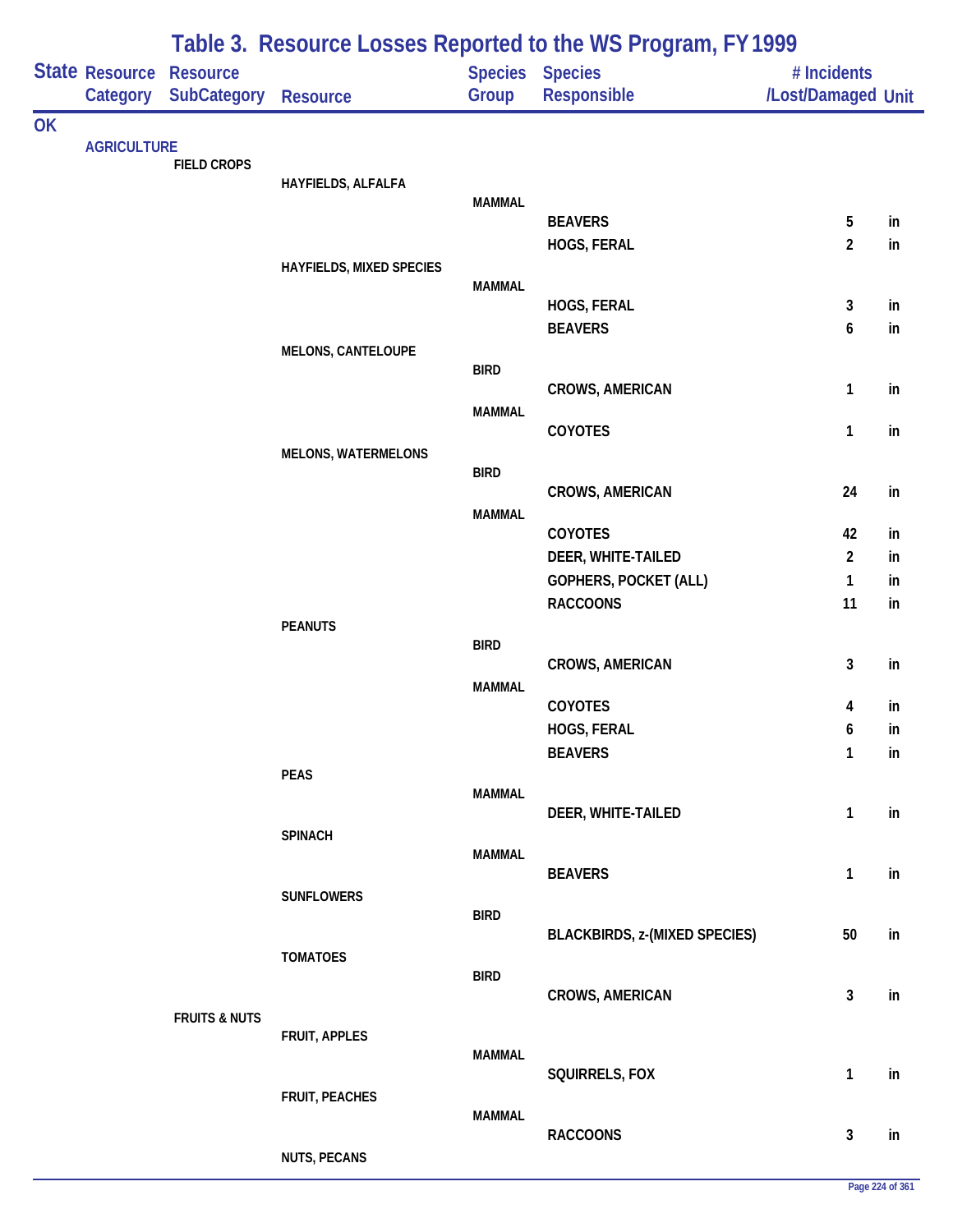|    |                            |                                       |                               |                | Table 3. Resource Losses Reported to the WS Program, FY 1999 |                                   |          |
|----|----------------------------|---------------------------------------|-------------------------------|----------------|--------------------------------------------------------------|-----------------------------------|----------|
|    | State Resource<br>Category | <b>Resource</b><br><b>SubCategory</b> | Resource                      | Group          | <b>Species</b> Species<br>Responsible                        | # Incidents<br>/Lost/Damaged Unit |          |
| OK |                            |                                       |                               |                |                                                              |                                   |          |
|    | <b>AGRICULTURE</b>         | <b>FRUITS &amp; NUTS</b>              |                               |                |                                                              |                                   |          |
|    |                            |                                       | <b>NUTS, PECANS</b>           | <b>BIRD</b>    |                                                              |                                   |          |
|    |                            |                                       |                               |                | <b>CROWS, AMERICAN</b>                                       | 217                               | in       |
|    |                            |                                       |                               | <b>MAMMAL</b>  |                                                              |                                   |          |
|    |                            |                                       | TREES, PEACH                  |                | SQUIRRELS, FOX                                               | 6                                 | in       |
|    |                            |                                       |                               | <b>MAMMAL</b>  |                                                              |                                   |          |
|    |                            |                                       | TREES, PEAR                   |                | <b>BEAVERS</b>                                               | 6                                 | in       |
|    |                            |                                       |                               | <b>MAMMAL</b>  |                                                              |                                   |          |
|    |                            |                                       |                               |                | <b>BEAVERS</b>                                               | $\mathbf{3}$                      | in       |
|    |                            |                                       | TREES, PECAN                  | <b>MAMMAL</b>  |                                                              |                                   |          |
|    |                            |                                       |                               |                | <b>BEAVERS</b>                                               | 310                               | in       |
|    |                            |                                       | TREES, z-FRUIT/NUT (OTHER)    | <b>MAMMAL</b>  |                                                              |                                   |          |
|    |                            |                                       |                               |                | <b>BEAVERS</b>                                               | 1                                 | in       |
|    |                            | <b>LIVESTOCK</b>                      | CATTLE (ADULT)                |                |                                                              |                                   |          |
|    |                            |                                       |                               | <b>BIRD</b>    |                                                              |                                   |          |
|    |                            |                                       |                               | <b>MAMMAL</b>  | PIGEONS, FERAL (ROCK DOVE)                                   | 1                                 | ea       |
|    |                            |                                       |                               |                | <b>BEAVERS</b>                                               | 1                                 | ea       |
|    |                            |                                       |                               |                | <b>COYOTES</b>                                               | 76                                | ea       |
|    |                            |                                       |                               |                | DOGS, FERAL/FREE RANGING & HYBRID<br><b>RACCOONS</b>         | 19                                | ea       |
|    |                            |                                       |                               |                | <b>SKUNKS, STRIPED</b>                                       | 1<br>$\overline{2}$               | ea<br>ea |
|    |                            |                                       |                               | <b>REPTILE</b> |                                                              |                                   |          |
|    |                            |                                       |                               |                | <b>SNAKES, POISONOUS (ALL)</b>                               | $\overline{2}$                    | ea       |
|    |                            |                                       | CATTLE (CALVES)               | <b>BIRD</b>    |                                                              |                                   |          |
|    |                            |                                       |                               |                | <b>VULTURES, BLACK</b>                                       | 6                                 | ea       |
|    |                            |                                       |                               | <b>MAMMAL</b>  | <b>BEAVERS</b>                                               | 1                                 | ea       |
|    |                            |                                       |                               |                | <b>COYOTES</b>                                               | 723                               | ea       |
|    |                            |                                       |                               |                | DOGS, FERAL/FREE RANGING & HYBRID                            | 8                                 | ea       |
|    |                            |                                       |                               |                | <b>SKUNKS, STRIPED</b>                                       | $\mathbf{1}$                      | ea       |
|    |                            |                                       |                               | <b>REPTILE</b> | SNAKES, POISONOUS (ALL)                                      | 1                                 | ea       |
|    |                            |                                       | EQUINE, HORSES (ADULT)        |                |                                                              |                                   |          |
|    |                            |                                       |                               | <b>MAMMAL</b>  | <b>RACCOONS</b>                                              | 5                                 | ea       |
|    |                            |                                       |                               |                | SKUNKS, STRIPED                                              | 1                                 | ea       |
|    |                            |                                       | <b>EQUINE, HORSES (FOALS)</b> |                |                                                              |                                   |          |
|    |                            |                                       |                               | <b>MAMMAL</b>  | <b>COYOTES</b>                                               | $\overline{2}$                    | ea       |
|    |                            |                                       |                               |                | DOGS, FERAL/FREE RANGING & HYBRID                            | $\overline{2}$                    | ea       |
|    |                            |                                       |                               |                |                                                              |                                   |          |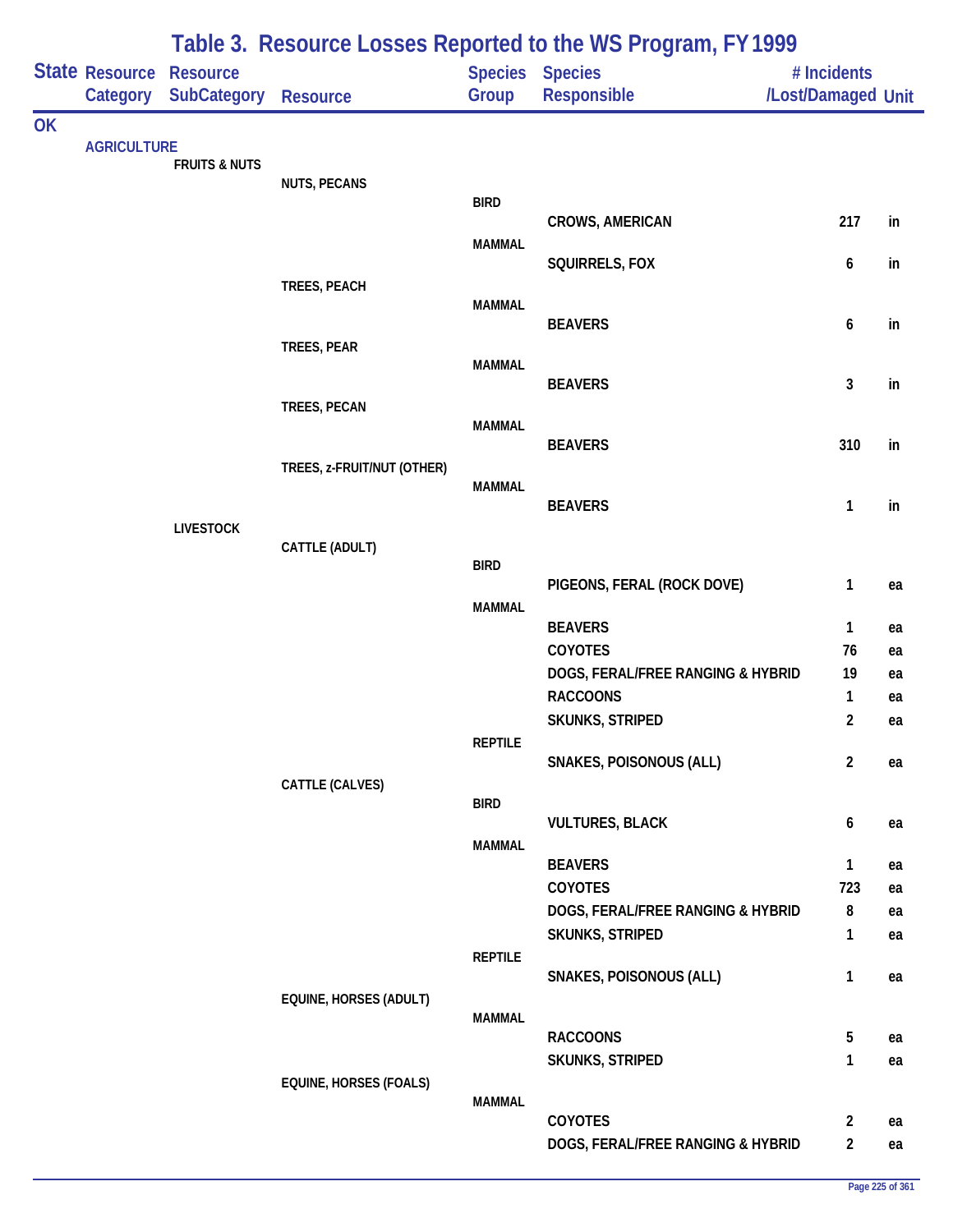|           |                       |                    |                        |                | Table 3. Resource Losses Reported to the WS Program, FY 1999 |                                |    |
|-----------|-----------------------|--------------------|------------------------|----------------|--------------------------------------------------------------|--------------------------------|----|
|           | <b>State Resource</b> | <b>Resource</b>    |                        |                | <b>Species Species</b>                                       | # Incidents                    |    |
|           | Category              | <b>SubCategory</b> | <b>Resource</b>        | Group          | <b>Responsible</b>                                           | /Lost/Damaged Unit             |    |
| <b>OK</b> | <b>AGRICULTURE</b>    |                    |                        |                |                                                              |                                |    |
|           |                       | <b>LIVESTOCK</b>   |                        |                |                                                              |                                |    |
|           |                       |                    | EQUINE, HORSES (FOALS) |                |                                                              |                                |    |
|           |                       |                    |                        | <b>MAMMAL</b>  | <b>BADGERS</b>                                               | $10$                           | ea |
|           |                       |                    | FOWL, CHICKENS (GAME)  |                |                                                              |                                |    |
|           |                       |                    |                        | <b>BIRD</b>    |                                                              |                                |    |
|           |                       |                    |                        |                | <b>OWLS, GREAT HORNED</b>                                    | 10                             | ea |
|           |                       |                    |                        | <b>MAMMAL</b>  |                                                              |                                |    |
|           |                       |                    |                        |                | <b>BOBCATS</b>                                               | 95                             | ea |
|           |                       |                    |                        |                | COYOTES                                                      | 175                            | ea |
|           |                       |                    |                        |                | FOXES, GRAY<br><b>RACCOONS</b>                               | $\mathbf{1}$<br>$\overline{2}$ | ea |
|           |                       |                    | FOWL, CHICKENS (OTHER) |                |                                                              |                                | ea |
|           |                       |                    |                        | <b>BIRD</b>    |                                                              |                                |    |
|           |                       |                    |                        |                | <b>OWLS, BARRED</b>                                          | 10                             | ea |
|           |                       |                    |                        |                | <b>OWLS, GREAT HORNED</b>                                    | $\overline{2}$                 | ea |
|           |                       |                    |                        | <b>MAMMAL</b>  |                                                              |                                |    |
|           |                       |                    |                        |                | COYOTES                                                      | 903                            | ea |
|           |                       |                    |                        |                | <b>RACCOONS</b>                                              | 52                             | ea |
|           |                       |                    |                        |                | <b>BOBCATS</b>                                               | 221                            | ea |
|           |                       |                    |                        |                | DOGS, FERAL/FREE RANGING & HYBRID                            | 10                             | ea |
|           |                       |                    | FOWL, DUCKS (DOMESTIC) |                | FOXES, GRAY                                                  | 20                             | ea |
|           |                       |                    |                        | <b>MAMMAL</b>  |                                                              |                                |    |
|           |                       |                    |                        |                | <b>BOBCATS</b>                                               | 133                            | ea |
|           |                       |                    |                        |                | COYOTES                                                      | 199                            | ea |
|           |                       |                    |                        |                | FOXES, GRAY                                                  | 12                             | ea |
|           |                       |                    |                        |                | <b>MINKS</b>                                                 | 25                             | ea |
|           |                       |                    |                        |                | <b>RACCOONS</b>                                              | 27                             | ea |
|           |                       |                    |                        | <b>REPTILE</b> |                                                              |                                |    |
|           |                       |                    |                        |                | <b>TURTLES (ALL)</b>                                         | $\overline{4}$                 | ea |
|           |                       |                    | FOWL, EMUS             | <b>MAMMAL</b>  |                                                              |                                |    |
|           |                       |                    |                        |                | COYOTES                                                      | 8                              | ea |
|           |                       |                    | FOWL, GEESE (DOMESTIC) |                |                                                              |                                |    |
|           |                       |                    |                        | <b>MAMMAL</b>  |                                                              |                                |    |
|           |                       |                    |                        |                | <b>RACCOONS</b><br><b>BOBCATS</b>                            | $\overline{2}$<br>29           | ea |
|           |                       |                    |                        |                | COYOTES                                                      | 85                             | ea |
|           |                       |                    | FOWL, GUINEAS          |                |                                                              |                                | ea |
|           |                       |                    |                        | <b>BIRD</b>    |                                                              |                                |    |
|           |                       |                    |                        |                | OWLS, BARRED                                                 | 4                              | ea |
|           |                       |                    |                        | <b>MAMMAL</b>  |                                                              |                                |    |
|           |                       |                    |                        |                | <b>BOBCATS</b>                                               | 40                             | ea |
|           |                       |                    |                        |                | COYOTES                                                      | 178                            | ea |
|           |                       |                    |                        |                | <b>RACCOONS</b>                                              | $\overline{5}$                 | ea |
|           |                       |                    | FOWL, OSTRICHES        |                |                                                              |                                |    |

#### **MAMMAL**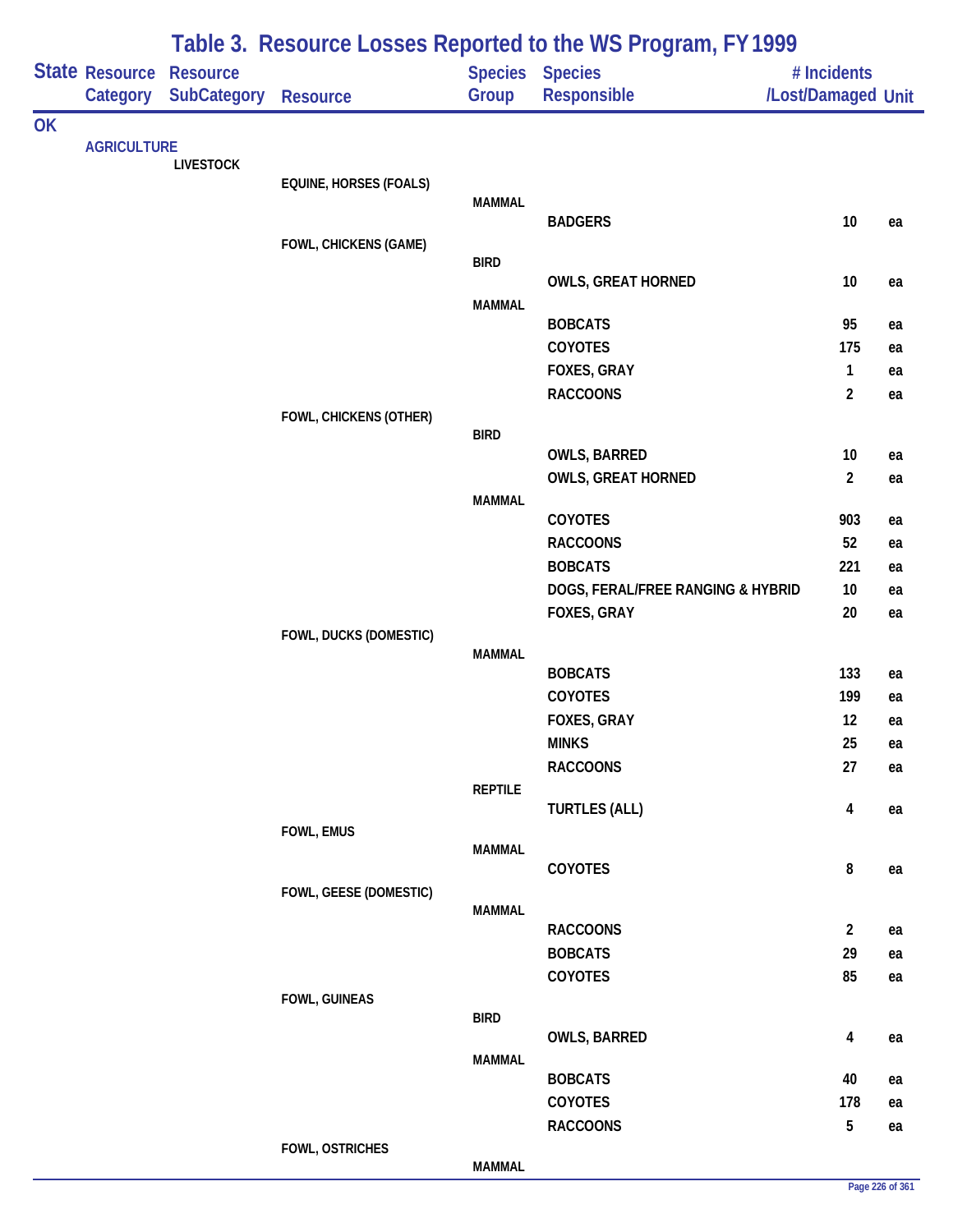|    | State Resource     | <b>Resource</b>    |                              |               | Species Species                   | # Incidents        |    |
|----|--------------------|--------------------|------------------------------|---------------|-----------------------------------|--------------------|----|
|    | Category           | <b>SubCategory</b> | <b>Resource</b>              | Group         | Responsible                       | /Lost/Damaged Unit |    |
| OK | <b>AGRICULTURE</b> |                    |                              |               |                                   |                    |    |
|    |                    | <b>LIVESTOCK</b>   |                              |               |                                   |                    |    |
|    |                    |                    | FOWL, OSTRICHES              |               |                                   |                    |    |
|    |                    |                    |                              | <b>MAMMAL</b> | COYOTES                           | 36                 | ea |
|    |                    |                    | FOWL, PEA                    |               |                                   |                    |    |
|    |                    |                    |                              | <b>MAMMAL</b> |                                   |                    |    |
|    |                    |                    |                              |               | COYOTES                           | 10                 | ea |
|    |                    |                    |                              |               | <b>RACCOONS</b>                   | $\mathbf{1}$       | ea |
|    |                    |                    |                              |               | <b>BOBCATS</b>                    | 36                 | ea |
|    |                    |                    | FOWL, PIGEONS (DOMESTIC)     | <b>MAMMAL</b> |                                   |                    |    |
|    |                    |                    |                              |               | <b>RACCOONS</b>                   | $20\,$             | ea |
|    |                    |                    | <b>FOWL, RHEAS</b>           |               |                                   |                    |    |
|    |                    |                    |                              | <b>MAMMAL</b> | COYOTES                           | 1                  |    |
|    |                    |                    | FOWL, TURKEYS (DOMESTIC)     |               |                                   |                    | ea |
|    |                    |                    |                              | <b>MAMMAL</b> |                                   |                    |    |
|    |                    |                    |                              |               | <b>BOBCATS</b>                    | 17                 | ea |
|    |                    |                    |                              |               | COYOTES                           | $18\,$             | ea |
|    |                    |                    | <b>GOATS, MOHAIR (ADULT)</b> | <b>MAMMAL</b> |                                   |                    |    |
|    |                    |                    |                              |               | COYOTES                           | 28                 | ea |
|    |                    |                    | <b>GOATS, MOHAIR (KIDS)</b>  |               |                                   |                    |    |
|    |                    |                    |                              | <b>MAMMAL</b> |                                   |                    |    |
|    |                    |                    |                              |               | COYOTES                           | $\overline{2}$     | ea |
|    |                    |                    | GOATS, z-(OTHER ADULTS)      | <b>MAMMAL</b> |                                   |                    |    |
|    |                    |                    |                              |               | COYOTES                           | 186                | ea |
|    |                    |                    |                              |               | DOGS, FERAL/FREE RANGING & HYBRID | 2                  | ea |
|    |                    |                    | GOATS, z-(OTHER KIDS)        |               |                                   |                    |    |
|    |                    |                    |                              | <b>MAMMAL</b> | <b>BOBCATS</b>                    | 24                 | ea |
|    |                    |                    |                              |               | COYOTES                           | 291                | ea |
|    |                    |                    | <b>RABBITS (DOMESTIC)</b>    |               |                                   |                    |    |
|    |                    |                    |                              | <b>MAMMAL</b> |                                   |                    |    |
|    |                    |                    |                              |               | <b>RACCOONS</b>                   | $\mathbf{3}$       | ea |
|    |                    |                    |                              |               | <b>BOBCATS</b>                    | 6                  | ea |
|    |                    |                    | SHEEP (ADULT)                | <b>MAMMAL</b> |                                   |                    |    |
|    |                    |                    |                              |               | COYOTES                           | 49                 | ea |
|    |                    |                    |                              |               | DOGS, FERAL/FREE RANGING & HYBRID | $\overline{2}$     | ea |
|    |                    |                    | <b>SHEEP (LAMBS)</b>         |               |                                   |                    |    |
|    |                    |                    |                              | <b>MAMMAL</b> | <b>BOBCATS</b>                    | $\boldsymbol{6}$   | ea |
|    |                    |                    |                              |               | COYOTES                           | 146                | ea |
|    |                    |                    | SWINE (ADULT)                |               |                                   |                    |    |
|    |                    |                    |                              | <b>MAMMAL</b> |                                   |                    |    |
|    |                    |                    |                              |               | COYOTES                           | $\mathbf{3}$       | ea |
|    |                    |                    |                              |               | HOGS, FERAL                       | 1                  | ea |

## **Table 3. Resource Losses Reported to the WS Program, FY 1999**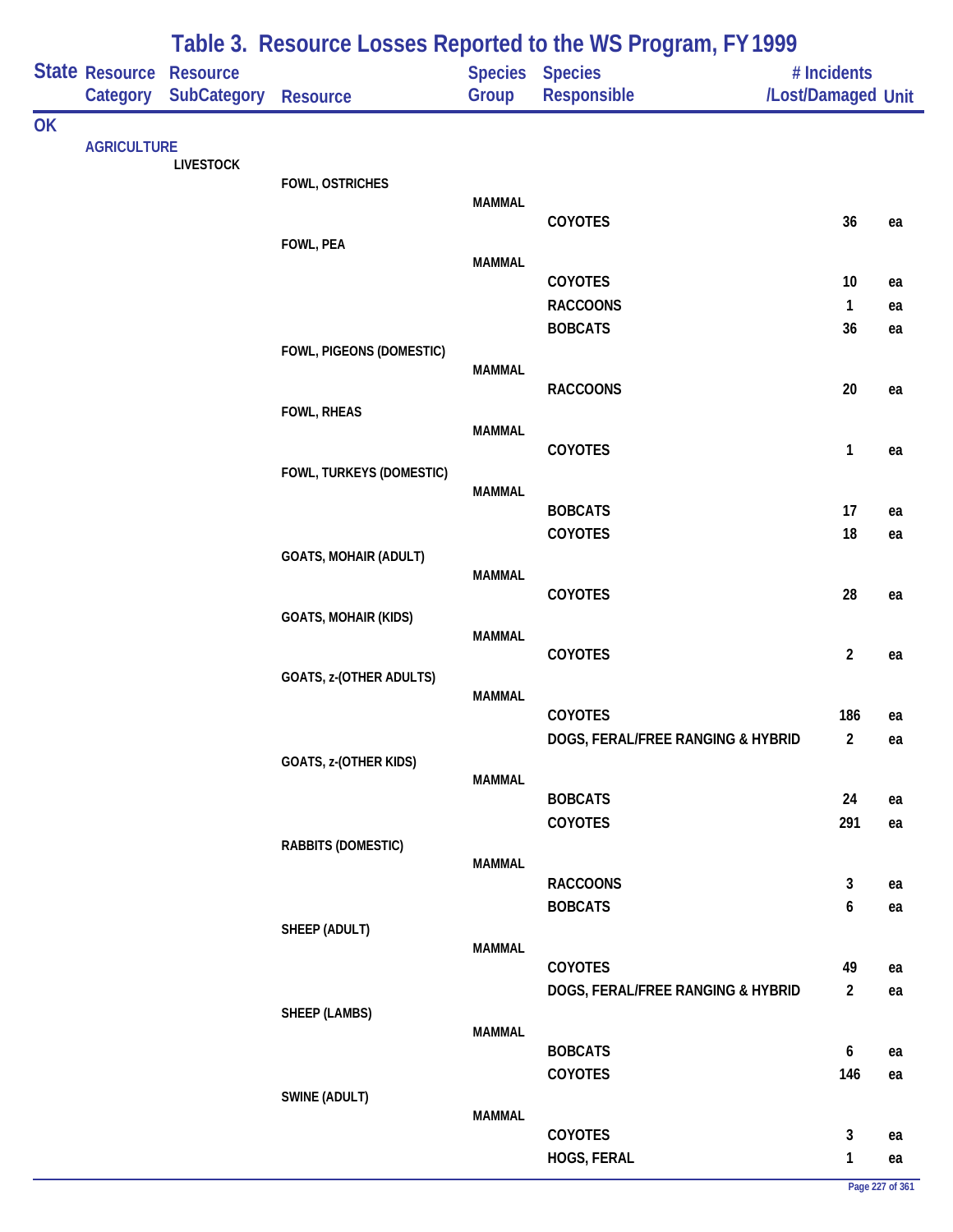|           |                            |                                       |                                   |               | Table 3. Resource Losses Reported to the WS Program, FY 1999 |                                   |          |
|-----------|----------------------------|---------------------------------------|-----------------------------------|---------------|--------------------------------------------------------------|-----------------------------------|----------|
|           | State Resource<br>Category | <b>Resource</b><br><b>SubCategory</b> | <b>Resource</b>                   | Group         | Species Species<br>Responsible                               | # Incidents<br>/Lost/Damaged Unit |          |
| <b>OK</b> |                            |                                       |                                   |               |                                                              |                                   |          |
|           | <b>AGRICULTURE</b>         | <b>LIVESTOCK</b>                      |                                   |               |                                                              |                                   |          |
|           |                            |                                       | <b>SWINE (PIGLETS)</b>            |               |                                                              |                                   |          |
|           |                            |                                       |                                   | <b>MAMMAL</b> |                                                              |                                   |          |
|           |                            |                                       |                                   |               | COYOTES                                                      | 10                                | ea       |
|           |                            |                                       |                                   |               | <b>SKUNKS, STRIPED</b><br>DOGS, FERAL/FREE RANGING & HYBRID  | 1<br>3                            | ea       |
|           |                            | <b>OTHER</b>                          |                                   |               |                                                              |                                   | ea       |
|           |                            |                                       | EGGS                              |               |                                                              |                                   |          |
|           |                            |                                       |                                   | <b>MAMMAL</b> |                                                              |                                   |          |
|           |                            |                                       |                                   |               | <b>RACCOONS</b>                                              | 16                                | in       |
|           |                            |                                       | FEED, LIVESTOCK                   |               |                                                              |                                   |          |
|           |                            |                                       |                                   | <b>BIRD</b>   | <b>BLACKBIRDS, z-(MIXED SPECIES)</b>                         | 1                                 | in       |
|           |                            |                                       |                                   |               | GULLS, z-(OTHER)                                             | 1                                 | in       |
|           |                            |                                       |                                   | <b>MAMMAL</b> |                                                              |                                   |          |
|           |                            |                                       |                                   |               | HOGS, FERAL                                                  | 1                                 | in       |
|           |                            |                                       |                                   |               | MARMOTS/WOODCHUCKS (ALL)                                     | 1                                 | in       |
|           |                            |                                       |                                   |               | OPOSSUMS, VIRGINIA                                           | 3                                 | in       |
|           |                            |                                       |                                   |               | <b>RACCOONS</b>                                              | 24                                | in       |
|           |                            |                                       | GRAIN, STORED (NON-LIVESTOCK)     |               |                                                              |                                   |          |
|           |                            |                                       |                                   | <b>MAMMAL</b> |                                                              |                                   |          |
|           |                            |                                       | HAY (STACK/BALES)                 |               | <b>RACCOONS</b>                                              | $\overline{2}$                    | in       |
|           |                            |                                       |                                   | <b>MAMMAL</b> |                                                              |                                   |          |
|           |                            |                                       |                                   |               | <b>BEAVERS</b>                                               | 1                                 | in       |
|           |                            |                                       |                                   |               | HOGS, FERAL                                                  | 5                                 | in       |
|           |                            | <b>RANGE/PASTURE</b>                  |                                   |               |                                                              |                                   |          |
|           |                            |                                       | <b>PASTURE</b>                    |               |                                                              |                                   |          |
|           |                            |                                       |                                   | <b>BIRD</b>   | <b>GEESE, CANADA</b>                                         | 3                                 | ac       |
|           |                            |                                       |                                   | <b>MAMMAL</b> |                                                              |                                   |          |
|           |                            |                                       |                                   |               | ARMADILLOS, NINE-BANDED                                      | 3                                 | ac       |
|           |                            |                                       |                                   |               | <b>BADGERS</b>                                               | 28                                | ac       |
|           |                            |                                       |                                   |               | <b>BEAVERS</b>                                               | 979                               | ac       |
|           |                            |                                       |                                   |               | HOGS, FERAL                                                  | 196                               | ac       |
|           |                            |                                       |                                   |               | PRAIRIE DOGS, BLACK-TAILED                                   | $\overline{2}$                    | ac       |
|           |                            |                                       | RANGELAND                         |               |                                                              |                                   |          |
|           |                            |                                       |                                   | <b>MAMMAL</b> | PRAIRIE DOGS, BLACK-TAILED                                   | 6                                 |          |
|           |                            |                                       |                                   |               | HOGS, FERAL                                                  | $\overline{7}$                    | ac       |
|           | <b>HEALTH &amp; SAFETY</b> |                                       |                                   |               | <b>BEAVERS</b>                                               | 209                               | ac       |
|           |                            |                                       |                                   |               | ARMADILLOS, NINE-BANDED                                      | $\mathbf{1}$                      | ac<br>ac |
|           |                            |                                       |                                   |               |                                                              |                                   |          |
|           |                            | HUMAN HEALTH & SAFETY                 |                                   |               |                                                              |                                   |          |
|           |                            |                                       | HEALTH & SAFETY, HUMAN (AVIATION) |               |                                                              |                                   |          |
|           |                            |                                       |                                   | <b>MAMMAL</b> |                                                              |                                   |          |
|           |                            |                                       |                                   |               | DEER, WHITE-TAILED<br><b>COYOTES</b>                         | 1                                 | in       |
|           |                            |                                       |                                   |               |                                                              | $\mathbf{1}$                      | in       |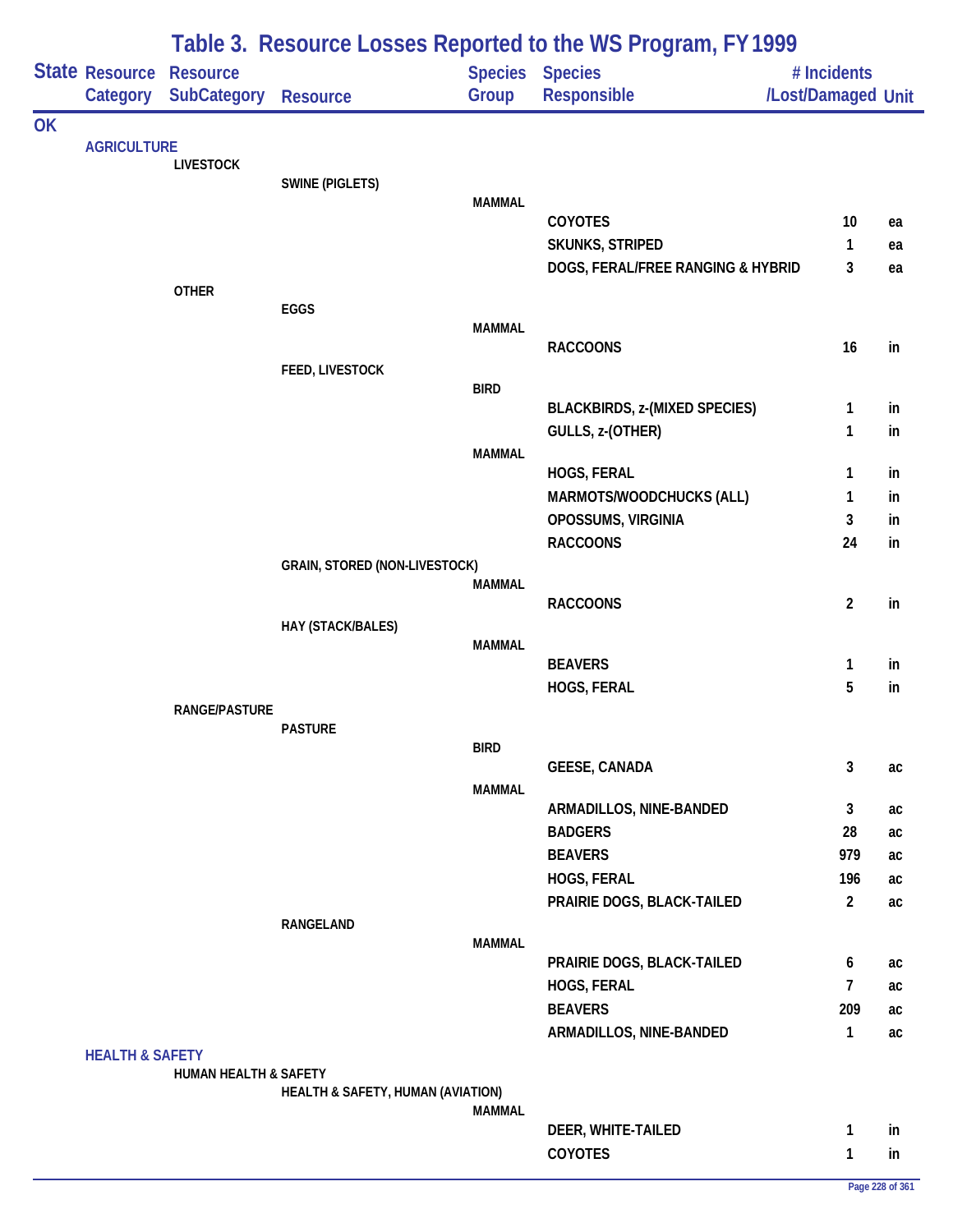| Responsible<br>/Lost/Damaged Unit<br>Category SubCategory<br>Group<br><b>Resource</b><br><b>OK</b><br><b>HEALTH &amp; SAFETY</b><br><b>HUMAN HEALTH &amp; SAFETY</b><br>HEALTH & SAFETY, HUMAN z-(GENERAL)<br><b>BIRD</b><br>24<br>PIGEONS, FERAL (ROCK DOVE)<br>in<br>WOODPECKERS, z-(OTHER)<br>7<br>in<br>3<br>WOODPECKERS, RED-HEADED<br>in<br><b>VULTURES, TURKEY</b><br>4<br>in<br>3<br><b>SWALLOWS, BARN</b><br>in<br>$\overline{2}$<br>SPARROWS, HOUSE/ENGLISH<br>in<br><b>OWLS, GREAT HORNED</b><br>$\mathbf{1}$<br>in<br><b>OWLS, COMMON BARN</b><br>1<br>in<br><b>MALLARDS</b><br>1<br>in<br><b>GEESE, CANADA</b><br>6<br>in<br><b>BLACKBIRDS, z-(MIXED SPECIES)</b><br>13<br>in<br>STARLINGS, EUROPEAN<br>33<br>in<br>KITES (ALL)<br>$\overline{7}$<br>in<br><b>EGRETS, CATTLE</b><br>42<br>in<br><b>CARDINALS, NORTHERN</b><br>$\mathbf{1}$<br>in<br><b>GRACKLES, COMMON</b><br>12<br>in<br><b>GRACKLES, GREAT-TAILED</b><br>$\overline{2}$<br>in<br><b>HAWKS, RED-TAILED</b><br>$\mathbf{1}$<br>in<br>HERONS, BLACK-CROWNED NIGHT<br>$\overline{2}$<br>in<br><b>CROWS, AMERICAN</b><br>4<br>in<br><b>MAMMAL</b><br><b>MOLES (ALL)</b><br>6<br>in<br><b>MINKS</b><br>1<br>in<br>RATS, NORWAY<br>1<br>in<br>RABBITS, COTTONTAIL<br>6<br>in<br>RATS, BLACK (ROOF)<br>1<br>in<br>RATS, PACKRATS/WOODRATS (ALL)<br>8<br>in<br>SKUNKS, STRIPED<br>218<br>in<br>SQUIRRELS, FOX<br>71<br>in<br>SQUIRRELS, GROUND (ALL)<br>1<br>in<br>MARMOTS/WOODCHUCKS (ALL)<br>3<br>in<br>OPOSSUMS, VIRGINIA<br>18<br>in<br>SQUIRRELS, GRAY<br>1<br>in<br><b>BATS (ALL)</b><br>1<br>in<br>HOGS, FERAL<br>$\overline{2}$<br>in<br><b>BADGERS</b><br>1<br>in<br><b>BEAVERS</b><br>6<br>in<br>3<br><b>BOBCATS</b><br>in<br>CATS, FERAL/FREE RANGING<br>16<br>in<br>5<br>DOGS, FERAL/FREE RANGING & HYBRID<br>in | <b>State Resource</b> | <b>Resource</b> |  | Table 5. Resource Losses Reported to the WS Program, FT 1999<br><b>Species Species</b> | # Incidents    |    |
|-----------------------------------------------------------------------------------------------------------------------------------------------------------------------------------------------------------------------------------------------------------------------------------------------------------------------------------------------------------------------------------------------------------------------------------------------------------------------------------------------------------------------------------------------------------------------------------------------------------------------------------------------------------------------------------------------------------------------------------------------------------------------------------------------------------------------------------------------------------------------------------------------------------------------------------------------------------------------------------------------------------------------------------------------------------------------------------------------------------------------------------------------------------------------------------------------------------------------------------------------------------------------------------------------------------------------------------------------------------------------------------------------------------------------------------------------------------------------------------------------------------------------------------------------------------------------------------------------------------------------------------------------------------------------------------------------------------------------------------------------------------------------------------------------------|-----------------------|-----------------|--|----------------------------------------------------------------------------------------|----------------|----|
|                                                                                                                                                                                                                                                                                                                                                                                                                                                                                                                                                                                                                                                                                                                                                                                                                                                                                                                                                                                                                                                                                                                                                                                                                                                                                                                                                                                                                                                                                                                                                                                                                                                                                                                                                                                                     |                       |                 |  |                                                                                        |                |    |
|                                                                                                                                                                                                                                                                                                                                                                                                                                                                                                                                                                                                                                                                                                                                                                                                                                                                                                                                                                                                                                                                                                                                                                                                                                                                                                                                                                                                                                                                                                                                                                                                                                                                                                                                                                                                     |                       |                 |  |                                                                                        |                |    |
|                                                                                                                                                                                                                                                                                                                                                                                                                                                                                                                                                                                                                                                                                                                                                                                                                                                                                                                                                                                                                                                                                                                                                                                                                                                                                                                                                                                                                                                                                                                                                                                                                                                                                                                                                                                                     |                       |                 |  |                                                                                        |                |    |
|                                                                                                                                                                                                                                                                                                                                                                                                                                                                                                                                                                                                                                                                                                                                                                                                                                                                                                                                                                                                                                                                                                                                                                                                                                                                                                                                                                                                                                                                                                                                                                                                                                                                                                                                                                                                     |                       |                 |  |                                                                                        |                |    |
|                                                                                                                                                                                                                                                                                                                                                                                                                                                                                                                                                                                                                                                                                                                                                                                                                                                                                                                                                                                                                                                                                                                                                                                                                                                                                                                                                                                                                                                                                                                                                                                                                                                                                                                                                                                                     |                       |                 |  |                                                                                        |                |    |
|                                                                                                                                                                                                                                                                                                                                                                                                                                                                                                                                                                                                                                                                                                                                                                                                                                                                                                                                                                                                                                                                                                                                                                                                                                                                                                                                                                                                                                                                                                                                                                                                                                                                                                                                                                                                     |                       |                 |  |                                                                                        |                |    |
|                                                                                                                                                                                                                                                                                                                                                                                                                                                                                                                                                                                                                                                                                                                                                                                                                                                                                                                                                                                                                                                                                                                                                                                                                                                                                                                                                                                                                                                                                                                                                                                                                                                                                                                                                                                                     |                       |                 |  |                                                                                        |                |    |
|                                                                                                                                                                                                                                                                                                                                                                                                                                                                                                                                                                                                                                                                                                                                                                                                                                                                                                                                                                                                                                                                                                                                                                                                                                                                                                                                                                                                                                                                                                                                                                                                                                                                                                                                                                                                     |                       |                 |  |                                                                                        |                |    |
|                                                                                                                                                                                                                                                                                                                                                                                                                                                                                                                                                                                                                                                                                                                                                                                                                                                                                                                                                                                                                                                                                                                                                                                                                                                                                                                                                                                                                                                                                                                                                                                                                                                                                                                                                                                                     |                       |                 |  |                                                                                        |                |    |
|                                                                                                                                                                                                                                                                                                                                                                                                                                                                                                                                                                                                                                                                                                                                                                                                                                                                                                                                                                                                                                                                                                                                                                                                                                                                                                                                                                                                                                                                                                                                                                                                                                                                                                                                                                                                     |                       |                 |  |                                                                                        |                |    |
|                                                                                                                                                                                                                                                                                                                                                                                                                                                                                                                                                                                                                                                                                                                                                                                                                                                                                                                                                                                                                                                                                                                                                                                                                                                                                                                                                                                                                                                                                                                                                                                                                                                                                                                                                                                                     |                       |                 |  |                                                                                        |                |    |
|                                                                                                                                                                                                                                                                                                                                                                                                                                                                                                                                                                                                                                                                                                                                                                                                                                                                                                                                                                                                                                                                                                                                                                                                                                                                                                                                                                                                                                                                                                                                                                                                                                                                                                                                                                                                     |                       |                 |  |                                                                                        |                |    |
|                                                                                                                                                                                                                                                                                                                                                                                                                                                                                                                                                                                                                                                                                                                                                                                                                                                                                                                                                                                                                                                                                                                                                                                                                                                                                                                                                                                                                                                                                                                                                                                                                                                                                                                                                                                                     |                       |                 |  |                                                                                        |                |    |
|                                                                                                                                                                                                                                                                                                                                                                                                                                                                                                                                                                                                                                                                                                                                                                                                                                                                                                                                                                                                                                                                                                                                                                                                                                                                                                                                                                                                                                                                                                                                                                                                                                                                                                                                                                                                     |                       |                 |  |                                                                                        |                |    |
|                                                                                                                                                                                                                                                                                                                                                                                                                                                                                                                                                                                                                                                                                                                                                                                                                                                                                                                                                                                                                                                                                                                                                                                                                                                                                                                                                                                                                                                                                                                                                                                                                                                                                                                                                                                                     |                       |                 |  |                                                                                        |                |    |
|                                                                                                                                                                                                                                                                                                                                                                                                                                                                                                                                                                                                                                                                                                                                                                                                                                                                                                                                                                                                                                                                                                                                                                                                                                                                                                                                                                                                                                                                                                                                                                                                                                                                                                                                                                                                     |                       |                 |  |                                                                                        |                |    |
|                                                                                                                                                                                                                                                                                                                                                                                                                                                                                                                                                                                                                                                                                                                                                                                                                                                                                                                                                                                                                                                                                                                                                                                                                                                                                                                                                                                                                                                                                                                                                                                                                                                                                                                                                                                                     |                       |                 |  |                                                                                        |                |    |
|                                                                                                                                                                                                                                                                                                                                                                                                                                                                                                                                                                                                                                                                                                                                                                                                                                                                                                                                                                                                                                                                                                                                                                                                                                                                                                                                                                                                                                                                                                                                                                                                                                                                                                                                                                                                     |                       |                 |  |                                                                                        |                |    |
|                                                                                                                                                                                                                                                                                                                                                                                                                                                                                                                                                                                                                                                                                                                                                                                                                                                                                                                                                                                                                                                                                                                                                                                                                                                                                                                                                                                                                                                                                                                                                                                                                                                                                                                                                                                                     |                       |                 |  |                                                                                        |                |    |
|                                                                                                                                                                                                                                                                                                                                                                                                                                                                                                                                                                                                                                                                                                                                                                                                                                                                                                                                                                                                                                                                                                                                                                                                                                                                                                                                                                                                                                                                                                                                                                                                                                                                                                                                                                                                     |                       |                 |  |                                                                                        |                |    |
|                                                                                                                                                                                                                                                                                                                                                                                                                                                                                                                                                                                                                                                                                                                                                                                                                                                                                                                                                                                                                                                                                                                                                                                                                                                                                                                                                                                                                                                                                                                                                                                                                                                                                                                                                                                                     |                       |                 |  |                                                                                        |                |    |
|                                                                                                                                                                                                                                                                                                                                                                                                                                                                                                                                                                                                                                                                                                                                                                                                                                                                                                                                                                                                                                                                                                                                                                                                                                                                                                                                                                                                                                                                                                                                                                                                                                                                                                                                                                                                     |                       |                 |  |                                                                                        |                |    |
|                                                                                                                                                                                                                                                                                                                                                                                                                                                                                                                                                                                                                                                                                                                                                                                                                                                                                                                                                                                                                                                                                                                                                                                                                                                                                                                                                                                                                                                                                                                                                                                                                                                                                                                                                                                                     |                       |                 |  |                                                                                        |                |    |
|                                                                                                                                                                                                                                                                                                                                                                                                                                                                                                                                                                                                                                                                                                                                                                                                                                                                                                                                                                                                                                                                                                                                                                                                                                                                                                                                                                                                                                                                                                                                                                                                                                                                                                                                                                                                     |                       |                 |  |                                                                                        |                |    |
|                                                                                                                                                                                                                                                                                                                                                                                                                                                                                                                                                                                                                                                                                                                                                                                                                                                                                                                                                                                                                                                                                                                                                                                                                                                                                                                                                                                                                                                                                                                                                                                                                                                                                                                                                                                                     |                       |                 |  |                                                                                        |                |    |
|                                                                                                                                                                                                                                                                                                                                                                                                                                                                                                                                                                                                                                                                                                                                                                                                                                                                                                                                                                                                                                                                                                                                                                                                                                                                                                                                                                                                                                                                                                                                                                                                                                                                                                                                                                                                     |                       |                 |  |                                                                                        |                |    |
|                                                                                                                                                                                                                                                                                                                                                                                                                                                                                                                                                                                                                                                                                                                                                                                                                                                                                                                                                                                                                                                                                                                                                                                                                                                                                                                                                                                                                                                                                                                                                                                                                                                                                                                                                                                                     |                       |                 |  |                                                                                        |                |    |
|                                                                                                                                                                                                                                                                                                                                                                                                                                                                                                                                                                                                                                                                                                                                                                                                                                                                                                                                                                                                                                                                                                                                                                                                                                                                                                                                                                                                                                                                                                                                                                                                                                                                                                                                                                                                     |                       |                 |  |                                                                                        |                |    |
|                                                                                                                                                                                                                                                                                                                                                                                                                                                                                                                                                                                                                                                                                                                                                                                                                                                                                                                                                                                                                                                                                                                                                                                                                                                                                                                                                                                                                                                                                                                                                                                                                                                                                                                                                                                                     |                       |                 |  |                                                                                        |                |    |
|                                                                                                                                                                                                                                                                                                                                                                                                                                                                                                                                                                                                                                                                                                                                                                                                                                                                                                                                                                                                                                                                                                                                                                                                                                                                                                                                                                                                                                                                                                                                                                                                                                                                                                                                                                                                     |                       |                 |  |                                                                                        |                |    |
|                                                                                                                                                                                                                                                                                                                                                                                                                                                                                                                                                                                                                                                                                                                                                                                                                                                                                                                                                                                                                                                                                                                                                                                                                                                                                                                                                                                                                                                                                                                                                                                                                                                                                                                                                                                                     |                       |                 |  |                                                                                        |                |    |
|                                                                                                                                                                                                                                                                                                                                                                                                                                                                                                                                                                                                                                                                                                                                                                                                                                                                                                                                                                                                                                                                                                                                                                                                                                                                                                                                                                                                                                                                                                                                                                                                                                                                                                                                                                                                     |                       |                 |  |                                                                                        |                |    |
|                                                                                                                                                                                                                                                                                                                                                                                                                                                                                                                                                                                                                                                                                                                                                                                                                                                                                                                                                                                                                                                                                                                                                                                                                                                                                                                                                                                                                                                                                                                                                                                                                                                                                                                                                                                                     |                       |                 |  |                                                                                        |                |    |
|                                                                                                                                                                                                                                                                                                                                                                                                                                                                                                                                                                                                                                                                                                                                                                                                                                                                                                                                                                                                                                                                                                                                                                                                                                                                                                                                                                                                                                                                                                                                                                                                                                                                                                                                                                                                     |                       |                 |  |                                                                                        |                |    |
|                                                                                                                                                                                                                                                                                                                                                                                                                                                                                                                                                                                                                                                                                                                                                                                                                                                                                                                                                                                                                                                                                                                                                                                                                                                                                                                                                                                                                                                                                                                                                                                                                                                                                                                                                                                                     |                       |                 |  |                                                                                        |                |    |
|                                                                                                                                                                                                                                                                                                                                                                                                                                                                                                                                                                                                                                                                                                                                                                                                                                                                                                                                                                                                                                                                                                                                                                                                                                                                                                                                                                                                                                                                                                                                                                                                                                                                                                                                                                                                     |                       |                 |  |                                                                                        |                |    |
|                                                                                                                                                                                                                                                                                                                                                                                                                                                                                                                                                                                                                                                                                                                                                                                                                                                                                                                                                                                                                                                                                                                                                                                                                                                                                                                                                                                                                                                                                                                                                                                                                                                                                                                                                                                                     |                       |                 |  |                                                                                        |                |    |
|                                                                                                                                                                                                                                                                                                                                                                                                                                                                                                                                                                                                                                                                                                                                                                                                                                                                                                                                                                                                                                                                                                                                                                                                                                                                                                                                                                                                                                                                                                                                                                                                                                                                                                                                                                                                     |                       |                 |  |                                                                                        |                |    |
|                                                                                                                                                                                                                                                                                                                                                                                                                                                                                                                                                                                                                                                                                                                                                                                                                                                                                                                                                                                                                                                                                                                                                                                                                                                                                                                                                                                                                                                                                                                                                                                                                                                                                                                                                                                                     |                       |                 |  |                                                                                        |                |    |
|                                                                                                                                                                                                                                                                                                                                                                                                                                                                                                                                                                                                                                                                                                                                                                                                                                                                                                                                                                                                                                                                                                                                                                                                                                                                                                                                                                                                                                                                                                                                                                                                                                                                                                                                                                                                     |                       |                 |  |                                                                                        |                |    |
|                                                                                                                                                                                                                                                                                                                                                                                                                                                                                                                                                                                                                                                                                                                                                                                                                                                                                                                                                                                                                                                                                                                                                                                                                                                                                                                                                                                                                                                                                                                                                                                                                                                                                                                                                                                                     |                       |                 |  |                                                                                        |                |    |
|                                                                                                                                                                                                                                                                                                                                                                                                                                                                                                                                                                                                                                                                                                                                                                                                                                                                                                                                                                                                                                                                                                                                                                                                                                                                                                                                                                                                                                                                                                                                                                                                                                                                                                                                                                                                     |                       |                 |  |                                                                                        |                |    |
|                                                                                                                                                                                                                                                                                                                                                                                                                                                                                                                                                                                                                                                                                                                                                                                                                                                                                                                                                                                                                                                                                                                                                                                                                                                                                                                                                                                                                                                                                                                                                                                                                                                                                                                                                                                                     |                       |                 |  |                                                                                        |                |    |
|                                                                                                                                                                                                                                                                                                                                                                                                                                                                                                                                                                                                                                                                                                                                                                                                                                                                                                                                                                                                                                                                                                                                                                                                                                                                                                                                                                                                                                                                                                                                                                                                                                                                                                                                                                                                     |                       |                 |  |                                                                                        |                |    |
|                                                                                                                                                                                                                                                                                                                                                                                                                                                                                                                                                                                                                                                                                                                                                                                                                                                                                                                                                                                                                                                                                                                                                                                                                                                                                                                                                                                                                                                                                                                                                                                                                                                                                                                                                                                                     |                       |                 |  | FOXES, GRAY                                                                            | $\overline{7}$ | in |

# **Table 3. Resource Losses Reported to the WS Program, FY 1999**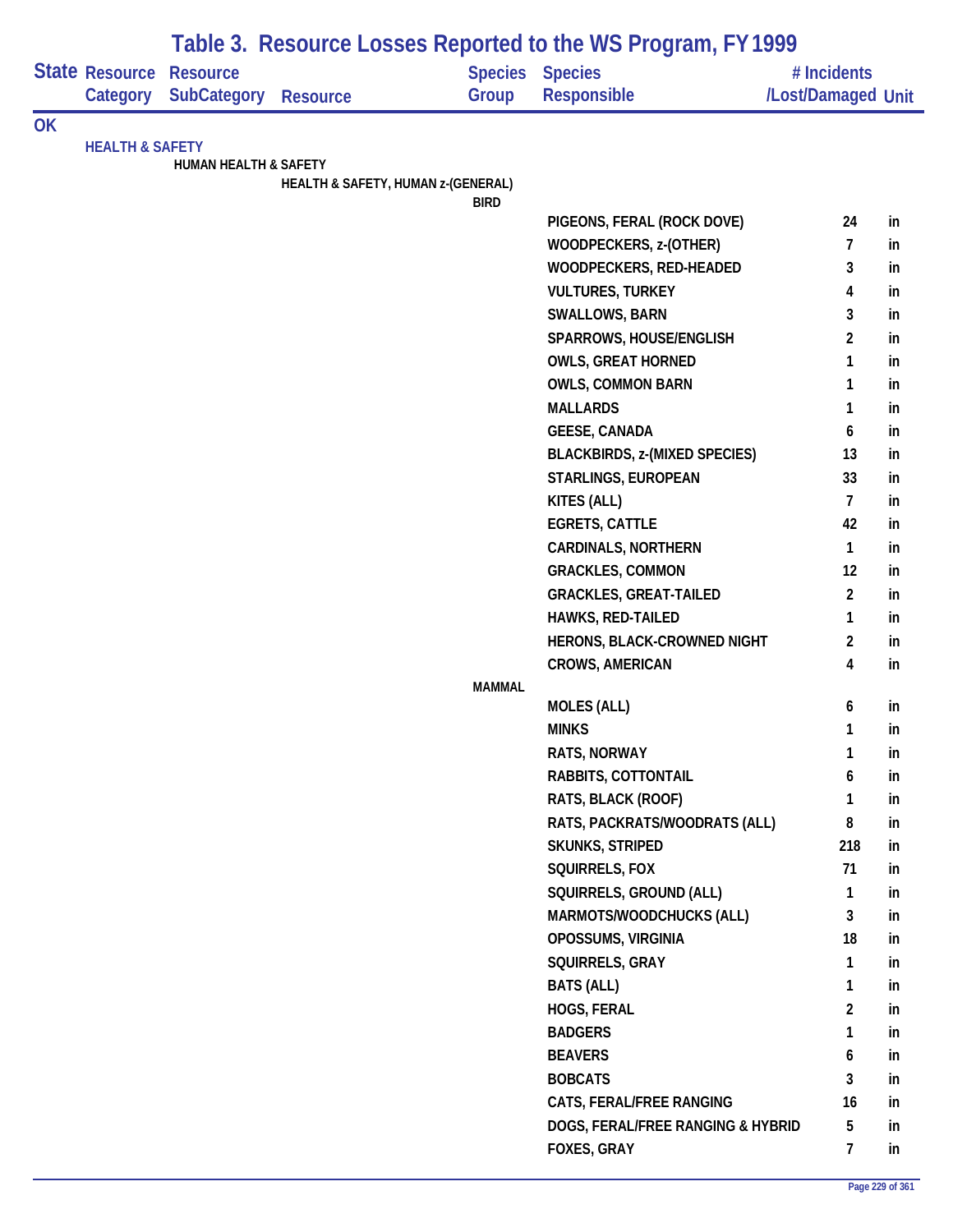|           |                            |                                  | Table 3. Resource Losses Reported to the WS Program, FY 1999 |                |                                   |                         |    |  |  |  |
|-----------|----------------------------|----------------------------------|--------------------------------------------------------------|----------------|-----------------------------------|-------------------------|----|--|--|--|
|           | <b>State Resource</b>      | <b>Resource</b>                  |                                                              |                | <b>Species Species</b>            | # Incidents             |    |  |  |  |
|           |                            | Category SubCategory             | <b>Resource</b>                                              | Group          | Responsible                       | /Lost/Damaged Unit      |    |  |  |  |
| <b>OK</b> |                            |                                  |                                                              |                |                                   |                         |    |  |  |  |
|           | <b>HEALTH &amp; SAFETY</b> | <b>HUMAN HEALTH &amp; SAFETY</b> |                                                              |                |                                   |                         |    |  |  |  |
|           |                            |                                  | HEALTH & SAFETY, HUMAN z-(GENERAL)                           |                |                                   |                         |    |  |  |  |
|           |                            |                                  |                                                              | <b>MAMMAL</b>  | <b>RACCOONS</b>                   | 68                      | in |  |  |  |
|           |                            |                                  |                                                              |                | FOXES, RED                        | 5                       | in |  |  |  |
|           |                            |                                  |                                                              |                | <b>GOPHERS, POCKET (ALL)</b>      | 15                      | in |  |  |  |
|           |                            |                                  |                                                              |                | COYOTES                           | 12                      | in |  |  |  |
|           |                            |                                  |                                                              |                | ARMADILLOS, NINE-BANDED           | 18                      | in |  |  |  |
|           |                            |                                  |                                                              | <b>REPTILE</b> |                                   |                         |    |  |  |  |
|           |                            |                                  |                                                              |                | LIZARDS, z-(OTHER)                | 1                       | in |  |  |  |
|           |                            |                                  |                                                              |                | <b>TURTLES (ALL)</b>              | 1                       | in |  |  |  |
|           |                            |                                  |                                                              |                | SNAKES, NON-POISONOUS (OTHER)     | 21                      | in |  |  |  |
|           |                            |                                  |                                                              |                | <b>SNAKES, POISONOUS (ALL)</b>    | 14                      | in |  |  |  |
|           | <b>NATURAL RESOURCE</b>    |                                  |                                                              |                |                                   |                         |    |  |  |  |
|           |                            | FORESTRY (NATRL. RESRC)          |                                                              |                |                                   |                         |    |  |  |  |
|           |                            |                                  | TREES, STANDING                                              |                |                                   |                         |    |  |  |  |
|           |                            |                                  |                                                              | <b>MAMMAL</b>  | <b>BEAVERS</b>                    | 437                     | in |  |  |  |
|           |                            | OTHER NATURAL RESOURCES          |                                                              |                |                                   |                         |    |  |  |  |
|           |                            |                                  | RECLAMATION/RESTORATION SITE                                 |                |                                   |                         |    |  |  |  |
|           |                            |                                  |                                                              | <b>MAMMAL</b>  |                                   |                         |    |  |  |  |
|           |                            |                                  |                                                              |                | <b>BEAVERS</b>                    | 4                       | in |  |  |  |
|           |                            |                                  | WATERSHED                                                    |                |                                   |                         |    |  |  |  |
|           |                            |                                  |                                                              | <b>MAMMAL</b>  | <b>BEAVERS</b>                    | 1                       | in |  |  |  |
|           |                            | <b>WILDLIFE</b>                  |                                                              |                |                                   |                         |    |  |  |  |
|           |                            |                                  | BIRDS, GEESE, WILD (ALL)                                     |                |                                   |                         |    |  |  |  |
|           |                            |                                  |                                                              | MAMMAL         |                                   |                         |    |  |  |  |
|           |                            |                                  |                                                              |                | <b>BOBCATS</b>                    | $\overline{\mathbf{c}}$ | ea |  |  |  |
|           |                            |                                  | BIRDS, z-(OTHER)                                             |                |                                   |                         |    |  |  |  |
|           |                            |                                  |                                                              | <b>MAMMAL</b>  | DOGS, FERAL/FREE RANGING & HYBRID | 9                       | ea |  |  |  |
|           | <b>PROPERTY</b>            |                                  |                                                              |                |                                   |                         |    |  |  |  |
|           |                            | <b>ANIMAL</b>                    |                                                              |                |                                   |                         |    |  |  |  |
|           |                            |                                  | PETS (COMPANION & HOBBY ANIMALS)                             |                |                                   |                         |    |  |  |  |
|           |                            |                                  |                                                              | <b>BIRD</b>    |                                   |                         |    |  |  |  |
|           |                            |                                  |                                                              |                | <b>OWLS, GREAT HORNED</b>         | 6                       | ea |  |  |  |
|           |                            |                                  |                                                              | <b>MAMMAL</b>  | <b>BEAVERS</b>                    | 1                       | ea |  |  |  |
|           |                            |                                  |                                                              |                | <b>BOBCATS</b>                    | 12                      | ea |  |  |  |
|           |                            |                                  |                                                              |                | COYOTES                           | 293                     | ea |  |  |  |
|           |                            |                                  |                                                              |                | DOGS, FERAL/FREE RANGING & HYBRID | 1                       | ea |  |  |  |
|           |                            |                                  |                                                              |                | FOXES, GRAY                       | 1                       | ea |  |  |  |
|           |                            |                                  |                                                              |                | <b>RACCOONS</b>                   | 4                       | ea |  |  |  |
|           |                            |                                  |                                                              |                | SQUIRRELS, FOX                    | 1                       | ea |  |  |  |
|           |                            |                                  | ZOO/ZOO ANIMALS                                              |                |                                   |                         |    |  |  |  |
|           |                            |                                  |                                                              | <b>MAMMAL</b>  |                                   |                         |    |  |  |  |
|           |                            |                                  |                                                              |                | <b>RACCOONS</b>                   | 20                      | ea |  |  |  |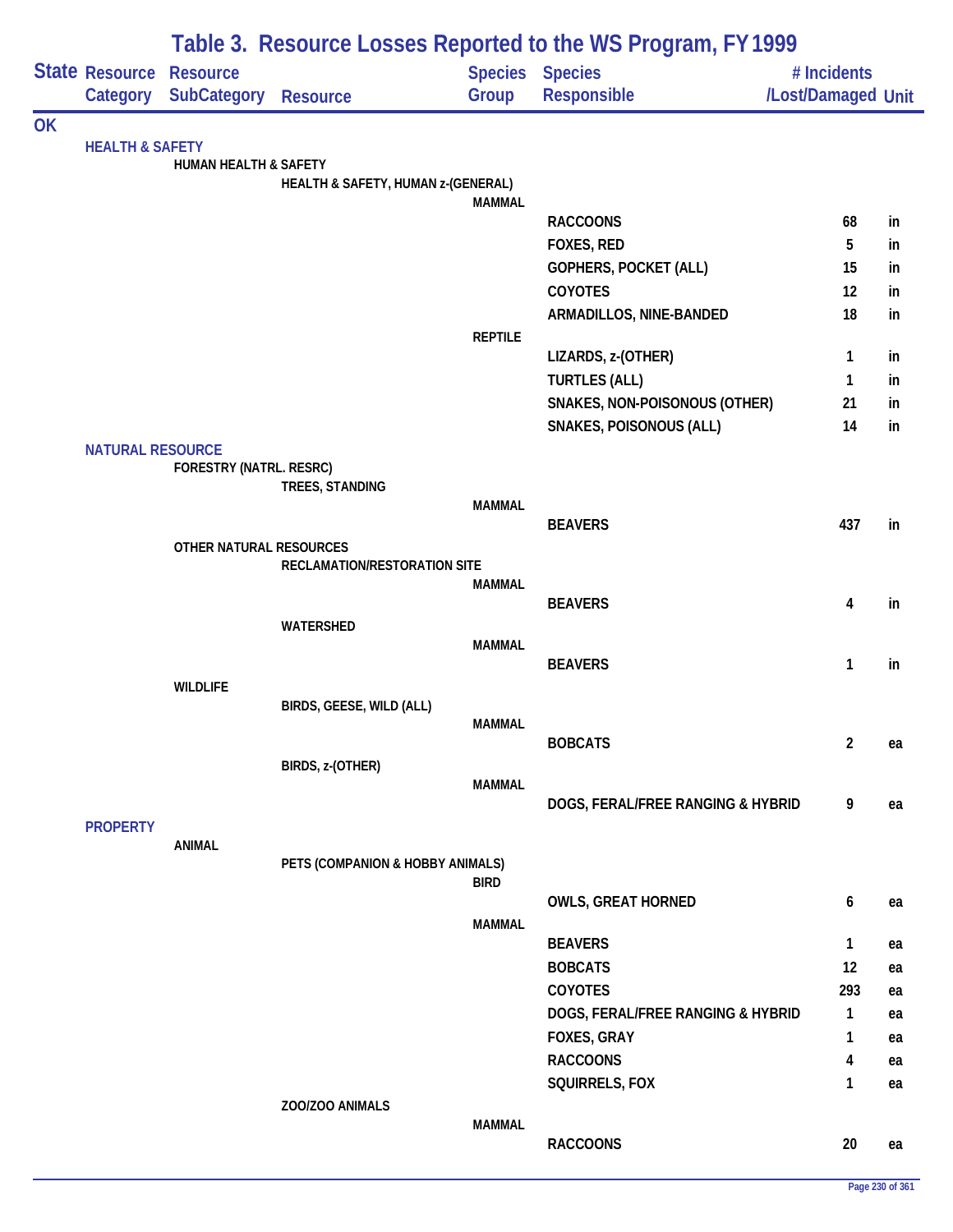|           |                                     | Table 3. Resource Losses Reported to the WS Program, FY 1999 |                                          |                |                                                                   |                                   |               |  |  |
|-----------|-------------------------------------|--------------------------------------------------------------|------------------------------------------|----------------|-------------------------------------------------------------------|-----------------------------------|---------------|--|--|
|           | State Resource Resource<br>Category | <b>SubCategory</b>                                           | <b>Resource</b>                          | Group          | Species Species<br><b>Responsible</b>                             | # Incidents<br>/Lost/Damaged Unit |               |  |  |
| <b>OK</b> |                                     |                                                              |                                          |                |                                                                   |                                   |               |  |  |
|           | <b>PROPERTY</b>                     | <b>ANIMAL</b>                                                |                                          |                |                                                                   |                                   |               |  |  |
|           |                                     |                                                              | ZOO/ZOO ANIMALS                          |                |                                                                   |                                   |               |  |  |
|           |                                     |                                                              |                                          | <b>MAMMAL</b>  | FOXES, GRAY                                                       | 20                                | ea            |  |  |
|           |                                     |                                                              |                                          |                | <b>MINKS</b>                                                      | 37                                | ea            |  |  |
|           |                                     | <b>EQUIPMENT</b>                                             |                                          |                |                                                                   |                                   |               |  |  |
|           |                                     |                                                              | <b>EQUIPMENT &amp; MACHINERY (OTHER)</b> | <b>MAMMAL</b>  |                                                                   |                                   |               |  |  |
|           |                                     |                                                              |                                          |                | <b>BEAVERS</b>                                                    | 1                                 | in            |  |  |
|           |                                     |                                                              | <b>VEHICLES, LAND</b>                    | <b>BIRD</b>    |                                                                   |                                   |               |  |  |
|           |                                     |                                                              |                                          |                | STARLINGS, EUROPEAN                                               | 1                                 | ea            |  |  |
|           |                                     |                                                              |                                          |                | PIGEONS, FERAL (ROCK DOVE)                                        | 1                                 | ea            |  |  |
|           |                                     |                                                              |                                          | <b>MAMMAL</b>  |                                                                   |                                   |               |  |  |
|           |                                     | <b>LANDSCAPING, TURF &amp; GARDENS</b>                       |                                          |                | <b>RACCOONS</b>                                                   | 1                                 | ea            |  |  |
|           |                                     |                                                              | <b>GARDENS, VEG./FRUITS &amp; NUTS</b>   |                |                                                                   |                                   |               |  |  |
|           |                                     |                                                              |                                          | <b>BIRD</b>    | <b>GRACKLES, COMMON</b>                                           | 1                                 | in            |  |  |
|           |                                     |                                                              |                                          | <b>MAMMAL</b>  |                                                                   |                                   |               |  |  |
|           |                                     |                                                              |                                          |                | ARMADILLOS, NINE-BANDED                                           | 2                                 | in            |  |  |
|           |                                     |                                                              |                                          |                | <b>COYOTES</b>                                                    | 1                                 | in            |  |  |
|           |                                     |                                                              |                                          |                | DEER, WHITE-TAILED<br>RATS, NORWAY                                | 1<br>1                            | in.<br>in     |  |  |
|           |                                     |                                                              |                                          | <b>REPTILE</b> |                                                                   |                                   |               |  |  |
|           |                                     |                                                              |                                          |                | <b>TURTLES (ALL)</b>                                              | 1                                 | in            |  |  |
|           |                                     |                                                              | <b>GOLF COURSES</b>                      | <b>MAMMAL</b>  |                                                                   |                                   |               |  |  |
|           |                                     |                                                              |                                          |                | <b>BEAVERS</b>                                                    | $\overline{2}$                    | in            |  |  |
|           |                                     |                                                              | RECREATIONAL AREAS (OTHER)               |                |                                                                   |                                   |               |  |  |
|           |                                     |                                                              |                                          | <b>MAMMAL</b>  | <b>BEAVERS</b>                                                    | $\overline{2}$                    | in            |  |  |
|           |                                     |                                                              |                                          |                | <b>MOLES (ALL)</b>                                                | 50                                | in            |  |  |
|           |                                     |                                                              | TREES, STANDING & SHRUBS                 |                |                                                                   |                                   |               |  |  |
|           |                                     |                                                              |                                          | <b>MAMMAL</b>  | <b>BEAVERS</b>                                                    | 27                                | $\mathsf{in}$ |  |  |
|           |                                     |                                                              | <b>TURF AND/OR FLOWERS</b>               |                |                                                                   |                                   |               |  |  |
|           |                                     |                                                              |                                          | <b>BIRD</b>    |                                                                   |                                   |               |  |  |
|           |                                     |                                                              |                                          | <b>MAMMAL</b>  | <b>GEESE, CANADA</b>                                              | 5                                 | in            |  |  |
|           |                                     |                                                              |                                          |                | SQUIRRELS, GROUND (ALL)                                           | $\overline{2}$                    | in            |  |  |
|           |                                     |                                                              |                                          |                | ARMADILLOS, NINE-BANDED                                           | 49                                | in            |  |  |
|           |                                     |                                                              |                                          |                | <b>BADGERS</b>                                                    | 1                                 | in            |  |  |
|           |                                     |                                                              |                                          |                | DOGS, FERAL/FREE RANGING & HYBRID<br><b>GOPHERS, POCKET (ALL)</b> | $\overline{2}$<br>6               | in<br>in      |  |  |
|           |                                     |                                                              |                                          |                | HOGS, FERAL                                                       | 1                                 | in            |  |  |
|           |                                     |                                                              |                                          |                | <b>MOLES (ALL)</b>                                                | 9                                 | in            |  |  |
|           |                                     |                                                              |                                          |                |                                                                   |                                   |               |  |  |

### **z-LANDSCAPING (OTHER)**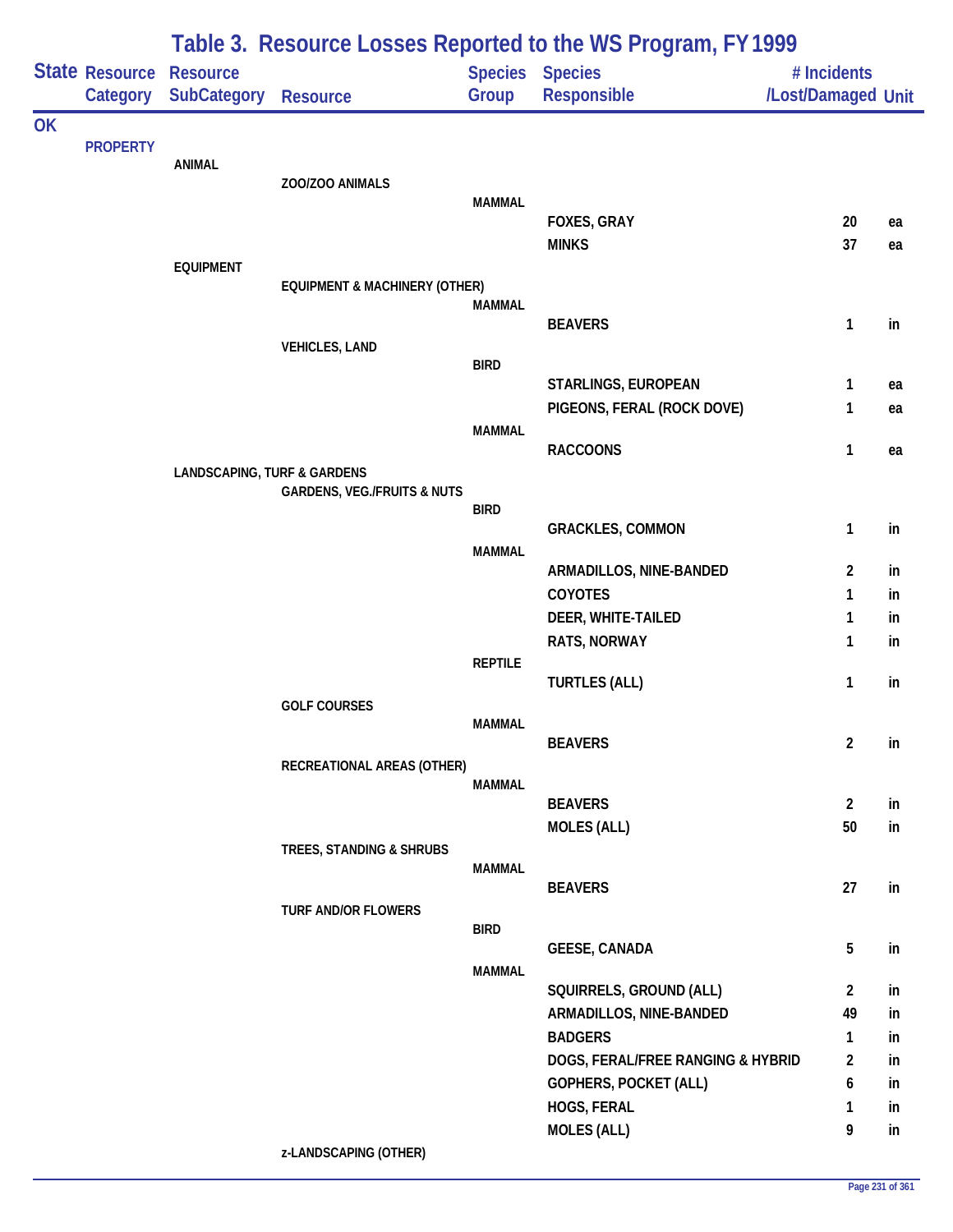|           |                                   | Table 3. Resource Losses Reported to the WS Program, FY 1999 |                                   |               |                                                               |                                   |     |  |  |
|-----------|-----------------------------------|--------------------------------------------------------------|-----------------------------------|---------------|---------------------------------------------------------------|-----------------------------------|-----|--|--|
|           | <b>State Resource</b><br>Category | <b>Resource</b><br><b>SubCategory</b>                        | <b>Resource</b>                   | Group         | <b>Species Species</b><br><b>Responsible</b>                  | # Incidents<br>/Lost/Damaged Unit |     |  |  |
| <b>OK</b> |                                   |                                                              |                                   |               |                                                               |                                   |     |  |  |
|           |                                   | <b>LANDSCAPING, TURF &amp; GARDENS</b>                       |                                   |               |                                                               |                                   |     |  |  |
|           |                                   |                                                              | z-LANDSCAPING (OTHER)             |               |                                                               |                                   |     |  |  |
|           |                                   |                                                              |                                   | <b>MAMMAL</b> | SKUNKS, STRIPED                                               | 1                                 | in  |  |  |
|           |                                   |                                                              |                                   |               | COYOTES                                                       | 1                                 | in  |  |  |
|           |                                   |                                                              |                                   |               | <b>BEAVERS</b>                                                | 1                                 | in  |  |  |
|           |                                   |                                                              |                                   |               | ARMADILLOS, NINE-BANDED                                       | 2                                 | in  |  |  |
|           |                                   |                                                              |                                   |               | <b>BADGERS</b>                                                | 1                                 | in  |  |  |
|           |                                   | OTHER PROPERTY                                               |                                   |               |                                                               |                                   |     |  |  |
|           |                                   |                                                              | FOOD ITEMS, NON-HUMAN             |               |                                                               |                                   |     |  |  |
|           |                                   |                                                              |                                   | <b>MAMMAL</b> |                                                               | 1                                 | in  |  |  |
|           |                                   |                                                              |                                   |               | CATS, FERAL/FREE RANGING<br>DOGS, FERAL/FREE RANGING & HYBRID | 1                                 | in  |  |  |
|           |                                   |                                                              |                                   |               | OPOSSUMS, VIRGINIA                                            | 1                                 | in  |  |  |
|           |                                   |                                                              |                                   |               | <b>RACCOONS</b>                                               | 5                                 | in  |  |  |
|           |                                   |                                                              | PROPERTY (GENERAL)                |               |                                                               |                                   |     |  |  |
|           |                                   |                                                              |                                   | <b>BIRD</b>   |                                                               |                                   |     |  |  |
|           |                                   |                                                              |                                   |               | SPARROWS, HOUSE/ENGLISH                                       | 1                                 | in  |  |  |
|           |                                   |                                                              |                                   |               | <b>VULTURES, TURKEY</b>                                       | 1                                 | in  |  |  |
|           |                                   |                                                              |                                   |               | STARLINGS, EUROPEAN                                           | 1                                 | in  |  |  |
|           |                                   |                                                              |                                   | <b>MAMMAL</b> | <b>BEAVERS</b>                                                | 43                                | in  |  |  |
|           |                                   |                                                              |                                   |               | RATS, PACKRATS/WOODRATS (ALL)                                 | $\overline{2}$                    | in  |  |  |
|           |                                   |                                                              |                                   |               | SKUNKS, STRIPED                                               | 1                                 | in  |  |  |
|           |                                   |                                                              | SOIL (i.e. EROSION)               |               |                                                               |                                   |     |  |  |
|           |                                   |                                                              |                                   | <b>MAMMAL</b> |                                                               |                                   |     |  |  |
|           |                                   |                                                              |                                   |               | <b>BEAVERS</b>                                                | 1                                 | in  |  |  |
|           |                                   | <b>STRUCTURES</b>                                            | <b>BOAT DOCKS/MARINAS</b>         |               |                                                               |                                   |     |  |  |
|           |                                   |                                                              |                                   | <b>MAMMAL</b> |                                                               |                                   |     |  |  |
|           |                                   |                                                              |                                   |               | <b>BEAVERS</b>                                                | 12                                | in  |  |  |
|           |                                   |                                                              | <b>BUILDINGS, NON-RESIDENTIAL</b> |               |                                                               |                                   |     |  |  |
|           |                                   |                                                              |                                   | <b>BIRD</b>   | <b>VULTURES, TURKEY</b>                                       | 1                                 | in  |  |  |
|           |                                   |                                                              |                                   |               | WOODPECKERS, RED-HEADED                                       | 1                                 | in  |  |  |
|           |                                   |                                                              |                                   |               | STARLINGS, EUROPEAN                                           | $\overline{2}$                    | in. |  |  |
|           |                                   |                                                              |                                   |               | PIGEONS, FERAL (ROCK DOVE)                                    | 9                                 | in  |  |  |
|           |                                   |                                                              |                                   | <b>MAMMAL</b> |                                                               |                                   |     |  |  |
|           |                                   |                                                              |                                   |               | <b>BEAVERS</b>                                                | 1                                 | in  |  |  |
|           |                                   |                                                              |                                   |               | FOXES, GRAY                                                   | 1                                 | in  |  |  |
|           |                                   |                                                              |                                   |               | <b>RACCOONS</b>                                               | 1                                 | in  |  |  |
|           |                                   |                                                              |                                   |               | SQUIRRELS, FOX                                                | 1                                 | in  |  |  |
|           |                                   |                                                              |                                   |               | <b>BADGERS</b>                                                | 1                                 | in  |  |  |
|           |                                   |                                                              | <b>BUILDINGS, RESIDENTIAL</b>     | <b>BIRD</b>   |                                                               |                                   |     |  |  |
|           | <b>PROPERTY</b>                   |                                                              |                                   |               | <b>GRACKLES, COMMON</b>                                       | 1                                 | in  |  |  |
|           |                                   |                                                              |                                   |               | WOODPECKERS, PILEATED                                         | 1                                 | in  |  |  |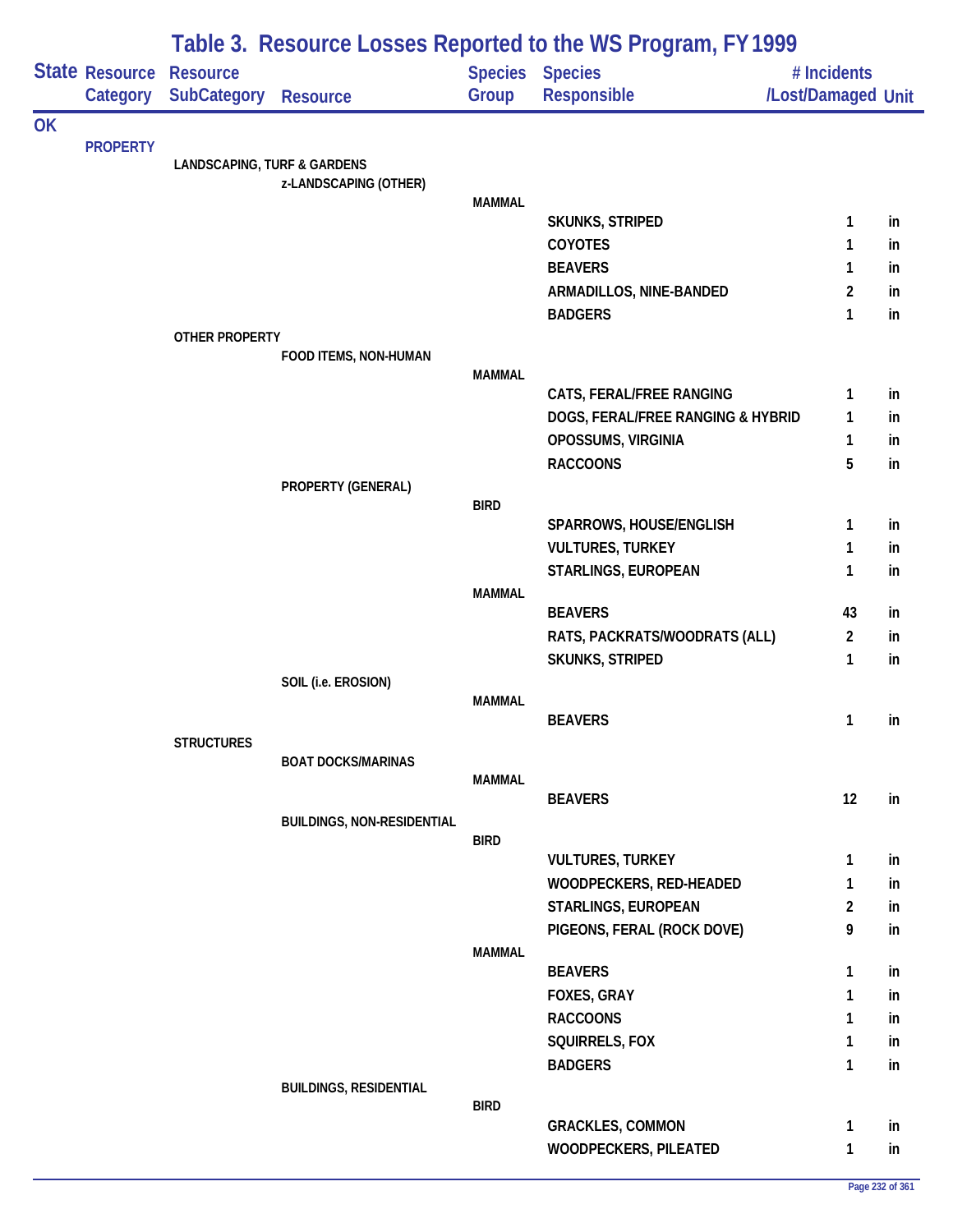|           |                            | Table 3. Resource Losses Reported to the WS Program, FY 1999 |                                  |               |                                      |                                   |    |  |  |
|-----------|----------------------------|--------------------------------------------------------------|----------------------------------|---------------|--------------------------------------|-----------------------------------|----|--|--|
|           | State Resource<br>Category | <b>Resource</b><br><b>SubCategory</b>                        | <b>Resource</b>                  | Group         | Species Species<br>Responsible       | # Incidents<br>/Lost/Damaged Unit |    |  |  |
| <b>OK</b> |                            |                                                              |                                  |               |                                      |                                   |    |  |  |
|           | <b>PROPERTY</b>            | <b>STRUCTURES</b>                                            |                                  |               |                                      |                                   |    |  |  |
|           |                            |                                                              | <b>BUILDINGS, RESIDENTIAL</b>    |               |                                      |                                   |    |  |  |
|           |                            |                                                              |                                  | <b>BIRD</b>   |                                      |                                   |    |  |  |
|           |                            |                                                              |                                  |               | STARLINGS, EUROPEAN                  | 1                                 | in |  |  |
|           |                            |                                                              |                                  |               | WOODPECKERS, RED-HEADED              | 1                                 | in |  |  |
|           |                            |                                                              |                                  |               | <b>FLICKERS, NORTHERN</b>            | 1                                 | in |  |  |
|           |                            |                                                              |                                  |               | <b>EGRETS, CATTLE</b>                | $\overline{2}$                    | in |  |  |
|           |                            |                                                              |                                  |               | <b>BLACKBIRDS, z-(MIXED SPECIES)</b> | 1                                 | in |  |  |
|           |                            |                                                              |                                  |               | SPARROWS, HOUSE/ENGLISH              | 2                                 | in |  |  |
|           |                            |                                                              |                                  |               | PIGEONS, FERAL (ROCK DOVE)           | 1                                 | in |  |  |
|           |                            |                                                              |                                  | <b>MAMMAL</b> | RATS, BLACK (ROOF)                   | 1                                 | in |  |  |
|           |                            |                                                              |                                  |               | SQUIRRELS, GRAY                      | 1                                 | in |  |  |
|           |                            |                                                              |                                  |               | SQUIRRELS, FOX                       | 18                                | in |  |  |
|           |                            |                                                              |                                  |               | SKUNKS, STRIPED                      | 7                                 | in |  |  |
|           |                            |                                                              |                                  |               | RATS, NORWAY                         | 1                                 | in |  |  |
|           |                            |                                                              |                                  |               | <b>RACCOONS</b>                      | 9                                 | in |  |  |
|           |                            |                                                              |                                  |               | OPOSSUMS, VIRGINIA                   | $\overline{2}$                    | in |  |  |
|           |                            |                                                              |                                  |               | <b>BEAVERS</b>                       | 2                                 | in |  |  |
|           |                            |                                                              |                                  |               | ARMADILLOS, NINE-BANDED              | $\overline{c}$                    | in |  |  |
|           |                            |                                                              |                                  |               | RATS, PACKRATS/WOODRATS (ALL)        | 1                                 | in |  |  |
|           |                            |                                                              | DIKES/DAMS/IMPOUNDMENTS          |               |                                      |                                   |    |  |  |
|           |                            |                                                              |                                  | <b>MAMMAL</b> |                                      |                                   |    |  |  |
|           |                            |                                                              |                                  |               | PRAIRIE DOGS, BLACK-TAILED           | 1                                 | in |  |  |
|           |                            |                                                              |                                  |               | ARMADILLOS, NINE-BANDED              | $\overline{2}$                    | in |  |  |
|           |                            |                                                              |                                  |               | <b>BADGERS</b>                       | 5                                 | in |  |  |
|           |                            |                                                              |                                  |               | <b>BEAVERS</b>                       | 618                               | in |  |  |
|           |                            |                                                              |                                  |               | MUSKRATS, z-(OTHER)                  | 4                                 | in |  |  |
|           |                            |                                                              | DITCH IRRIGATION/DRAINAGE SYSTEM | MAMMAL        |                                      |                                   |    |  |  |
|           |                            |                                                              |                                  |               | <b>BEAVERS</b>                       | 92                                | in |  |  |
|           |                            |                                                              | <b>FENCES</b>                    |               |                                      |                                   |    |  |  |
|           |                            |                                                              |                                  | <b>MAMMAL</b> |                                      |                                   |    |  |  |
|           |                            |                                                              |                                  |               | <b>BEAVERS</b>                       | 5                                 | in |  |  |
|           |                            |                                                              | PIPE IRRIGATION SYSTEM           |               |                                      |                                   |    |  |  |
|           |                            |                                                              |                                  | <b>MAMMAL</b> | <b>BADGERS</b>                       | 1                                 | in |  |  |
|           |                            |                                                              |                                  |               | <b>BEAVERS</b>                       | 1                                 | in |  |  |
|           |                            |                                                              | <b>ROADS/BRIDGES</b>             |               |                                      |                                   |    |  |  |
|           |                            |                                                              |                                  | <b>MAMMAL</b> |                                      |                                   |    |  |  |
|           |                            |                                                              |                                  |               | <b>BEAVERS</b>                       | 423                               | in |  |  |
|           |                            |                                                              | <b>SWIMMING POOLS</b>            |               |                                      |                                   |    |  |  |
|           |                            |                                                              |                                  | <b>BIRD</b>   |                                      |                                   |    |  |  |
|           |                            |                                                              |                                  |               | <b>MALLARDS</b>                      | 1                                 | in |  |  |
|           |                            |                                                              |                                  | <b>MAMMAL</b> | OPOSSUMS, VIRGINIA                   | 1                                 | in |  |  |
|           |                            |                                                              | UTILITIES, ELECTRICAL            |               |                                      |                                   |    |  |  |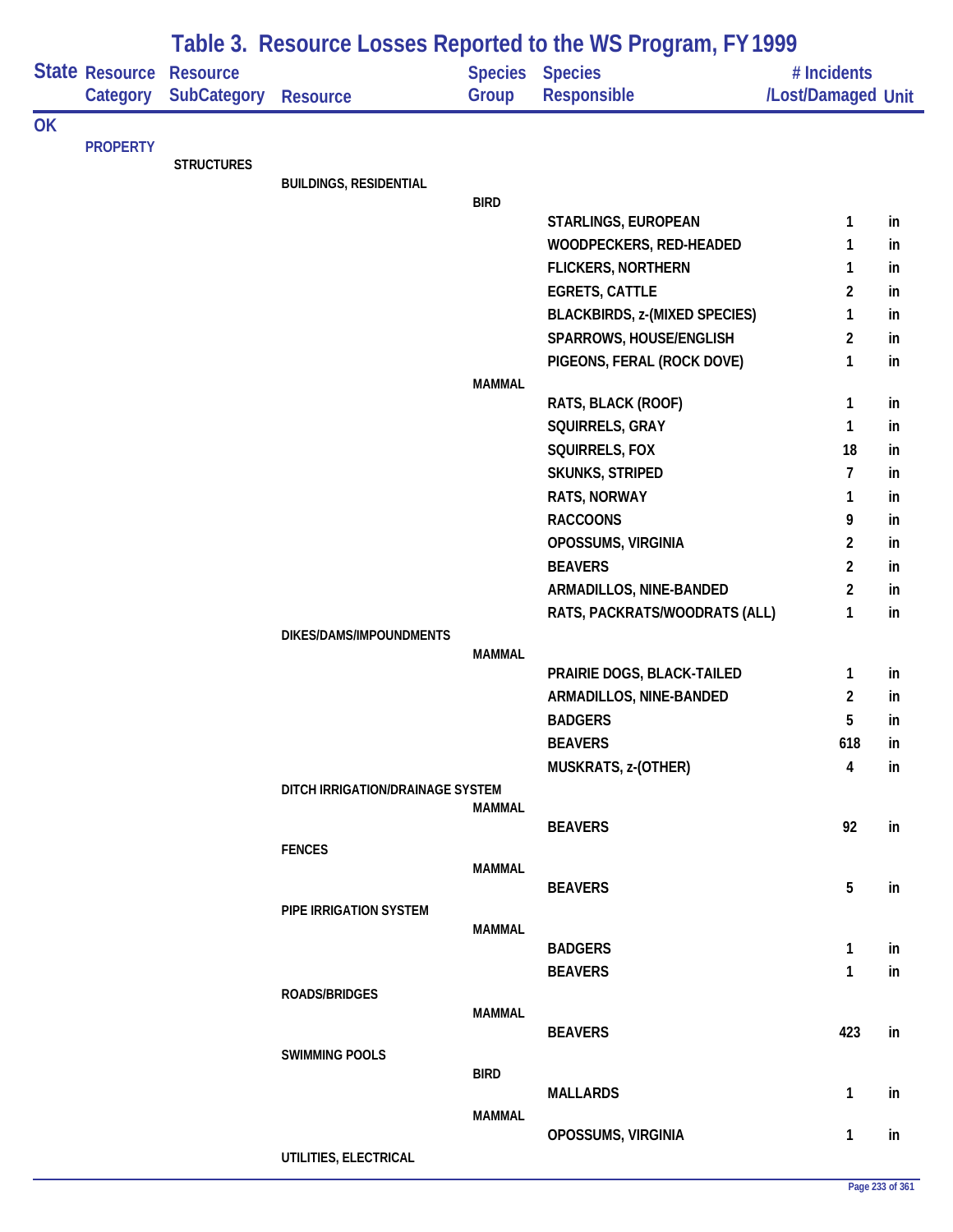|           |                    |                    |                                          |                | Table 3. Resource Losses Reported to the WS Program, FY 1999 |                         |          |
|-----------|--------------------|--------------------|------------------------------------------|----------------|--------------------------------------------------------------|-------------------------|----------|
|           | State Resource     | <b>Resource</b>    |                                          | <b>Species</b> | <b>Species</b>                                               | # Incidents             |          |
|           | Category           | <b>SubCategory</b> | <b>Resource</b>                          | Group          | Responsible                                                  | /Lost/Damaged Unit      |          |
| OK        |                    |                    |                                          |                |                                                              |                         |          |
|           | <b>PROPERTY</b>    | <b>STRUCTURES</b>  |                                          |                |                                                              |                         |          |
|           |                    |                    | UTILITIES, ELECTRICAL                    |                |                                                              |                         |          |
|           |                    |                    |                                          | <b>MAMMAL</b>  | SQUIRRELS, FOX                                               | $\mathbf{1}$            | in       |
|           |                    |                    | UTILITIES, z-(OTHER)                     |                |                                                              |                         |          |
|           |                    |                    |                                          | <b>MAMMAL</b>  | <b>BEAVERS</b>                                               | $\mathbf{1}$            | in       |
| <b>OR</b> |                    |                    |                                          |                |                                                              |                         |          |
|           | <b>AGRICULTURE</b> |                    |                                          |                |                                                              |                         |          |
|           |                    | <b>AQUACULTURE</b> | FISH, GOLDFISH (BROOD)                   |                |                                                              |                         |          |
|           |                    |                    |                                          | <b>MAMMAL</b>  |                                                              |                         |          |
|           |                    |                    |                                          |                | <b>RACCOONS</b>                                              | $\overline{\mathbf{4}}$ | in       |
|           |                    |                    | FISH, GOLDFISH (MARKET)                  | <b>MAMMAL</b>  |                                                              |                         |          |
|           |                    |                    |                                          |                | <b>RACCOONS</b>                                              | 5                       | in       |
|           |                    |                    | FISH, ORNAMENTAL (MARKET)                | <b>MAMMAL</b>  |                                                              |                         |          |
|           |                    |                    |                                          |                | <b>RACCOONS</b>                                              | 8                       | in       |
|           |                    |                    | FISH, SALMON (ALL)                       |                |                                                              |                         |          |
|           |                    |                    |                                          | <b>BIRD</b>    | GULLS, RING-BILLED                                           | 7                       | in       |
|           |                    |                    |                                          | <b>MAMMAL</b>  |                                                              |                         |          |
|           |                    |                    |                                          |                | OTTERS, RIVER                                                | $\mathbf{1}$            | in       |
|           |                    |                    | FISH, TROUT, z-(OTHER)                   | <b>MAMMAL</b>  |                                                              |                         |          |
|           |                    |                    |                                          |                | OTTERS, RIVER                                                | 3                       | in       |
|           |                    |                    | PLANTS, AQUATIC                          | <b>BIRD</b>    |                                                              |                         |          |
|           |                    |                    |                                          |                | <b>GEESE, CANADA</b>                                         | 4                       | in       |
|           |                    |                    | <b>COMMERCIAL FORESTRY &amp; NURSERY</b> |                |                                                              |                         |          |
|           |                    |                    | TREES, CHRISTMAS                         | <b>MAMMAL</b>  |                                                              |                         |          |
|           |                    |                    |                                          |                | <b>BEAVERS</b>                                               | 114                     | ea       |
|           |                    |                    | TREES, SEEDLINGS                         | <b>MAMMAL</b>  |                                                              |                         |          |
|           |                    |                    |                                          |                | <b>BEAVERS</b>                                               | $\mathbf{1}$            | ac       |
|           |                    |                    |                                          |                | <b>VOLES (ALL)</b>                                           | 20                      | ac       |
|           |                    |                    | TREES, STANDING (MIXED)                  | <b>MAMMAL</b>  |                                                              |                         |          |
|           |                    |                    |                                          |                | <b>PORCUPINES</b>                                            | 610                     | ea       |
|           |                    |                    |                                          |                | SQUIRRELS, GRAY                                              | 9                       | ea       |
|           |                    |                    |                                          |                | <b>BEAVERS</b>                                               | 608                     | ea       |
|           |                    |                    |                                          |                | <b>BEARS, BLACK</b><br><b>NUTRIAS</b>                        | 1217<br>$\mathbf{3}$    | ea<br>ea |
|           |                    |                    | TREES, STANDING HARDWOOD                 |                |                                                              |                         |          |
|           |                    |                    |                                          | <b>MAMMAL</b>  |                                                              |                         |          |
|           |                    |                    | TREES, STANDING SOFTWOOD                 |                | <b>BEAVERS</b>                                               | 235                     | ea       |
|           |                    |                    |                                          | <b>MAMMAL</b>  |                                                              |                         |          |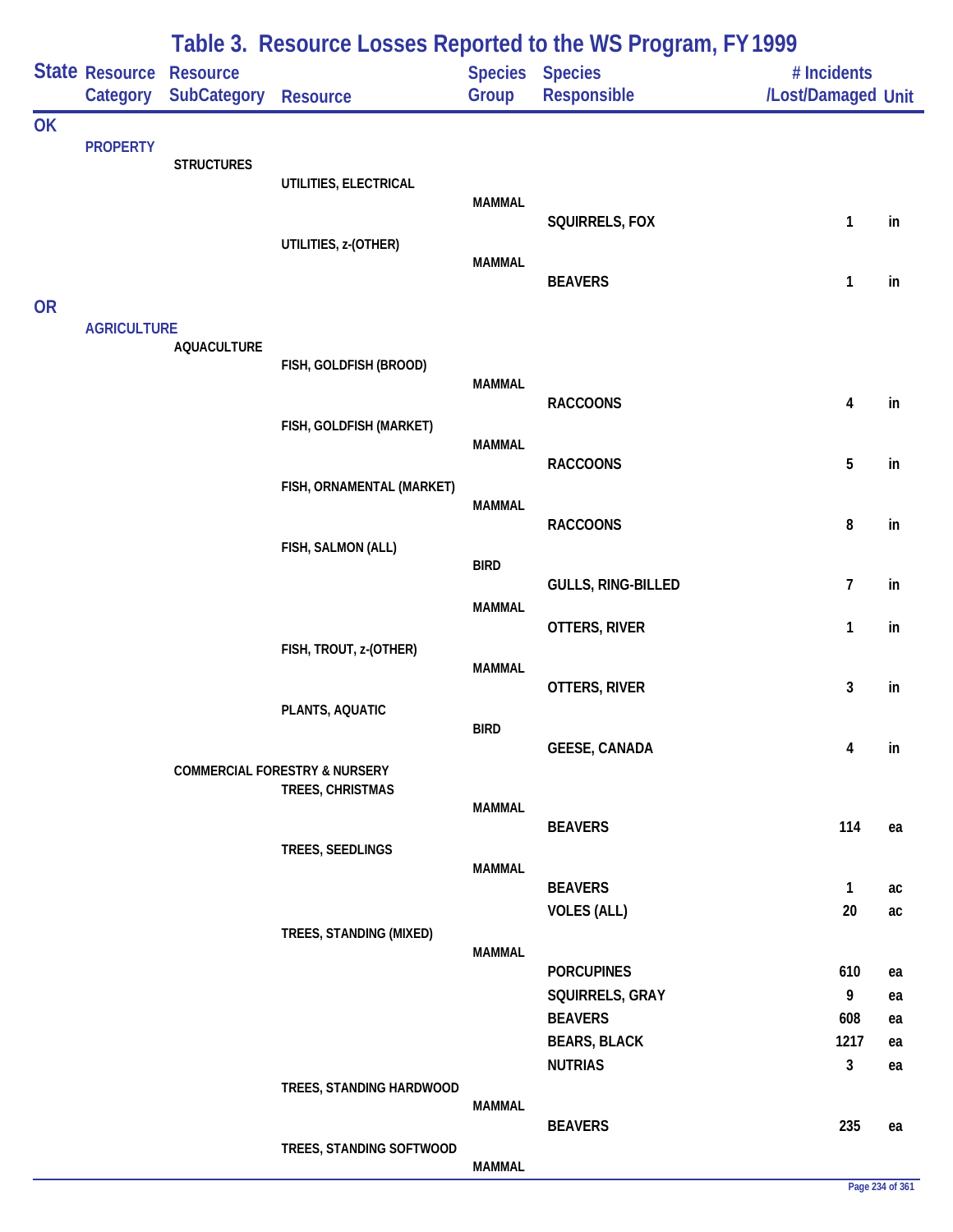|           |                                   |                                |                                          |               | Table 3. Resource Losses Reported to the WS Program, FY 1999 |                                   |    |
|-----------|-----------------------------------|--------------------------------|------------------------------------------|---------------|--------------------------------------------------------------|-----------------------------------|----|
|           | <b>State Resource</b><br>Category | <b>Resource</b><br>SubCategory | <b>Resource</b>                          | Group         | <b>Species Species</b><br>Responsible                        | # Incidents<br>/Lost/Damaged Unit |    |
| <b>OR</b> |                                   |                                |                                          |               |                                                              |                                   |    |
|           | <b>AGRICULTURE</b>                |                                | <b>COMMERCIAL FORESTRY &amp; NURSERY</b> |               |                                                              |                                   |    |
|           |                                   |                                | TREES, STANDING SOFTWOOD                 |               |                                                              |                                   |    |
|           |                                   |                                |                                          | <b>MAMMAL</b> | <b>BEARS, BLACK</b>                                          | 996                               | ea |
|           |                                   |                                |                                          |               | <b>BEAVERS</b>                                               | 297                               | ea |
|           |                                   |                                |                                          |               | MARMOTS/WOODCHUCKS (ALL)                                     | 20                                | ea |
|           |                                   |                                |                                          |               | <b>MOLES (ALL)</b>                                           | 200                               | ea |
|           |                                   |                                |                                          |               | <b>PORCUPINES</b>                                            | 27                                | ea |
|           |                                   | <b>COMMERCIAL GAME ANIMALS</b> |                                          |               |                                                              |                                   |    |
|           |                                   |                                | <b>BIRDS, PHEASANT (ALL)</b>             | <b>MAMMAL</b> |                                                              |                                   |    |
|           |                                   |                                |                                          |               | <b>COYOTES</b>                                               | 460                               | ea |
|           |                                   |                                |                                          |               | FOXES, RED                                                   | 5                                 | ea |
|           |                                   |                                | BIRDS, QUAIL (ALL)                       |               |                                                              |                                   |    |
|           |                                   |                                |                                          | <b>MAMMAL</b> | COYOTES                                                      | 4                                 | ea |
|           |                                   |                                | MAMMALS, DEER, FALLOW                    |               |                                                              |                                   |    |
|           |                                   |                                |                                          | <b>MAMMAL</b> |                                                              |                                   |    |
|           |                                   |                                |                                          |               | COYOTES                                                      | 10                                | ea |
|           |                                   |                                | MAMMALS, z-EXOTIC GAME (OTHER)           | <b>MAMMAL</b> |                                                              |                                   |    |
|           |                                   |                                |                                          |               | <b>COYOTES</b>                                               | $\mathbf{1}$                      | ea |
|           |                                   | <b>FIELD CROPS</b>             |                                          |               |                                                              |                                   |    |
|           |                                   |                                | <b>BEETS, SUGAR</b>                      | <b>BIRD</b>   |                                                              |                                   |    |
|           |                                   |                                |                                          |               | <b>GEESE, CANADA</b>                                         | 4                                 | in |
|           |                                   |                                |                                          | <b>MAMMAL</b> |                                                              |                                   |    |
|           |                                   |                                |                                          |               | <b>BEAVERS</b>                                               | 3                                 | in |
|           |                                   |                                |                                          |               | <b>NUTRIAS</b>                                               | $\overline{2}$                    | in |
|           |                                   |                                | <b>BROCCOLI</b>                          | <b>BIRD</b>   |                                                              |                                   |    |
|           |                                   |                                |                                          |               | <b>GEESE, CANADA</b>                                         | $\mathbf{1}$                      | in |
|           |                                   |                                | CABBAGE                                  |               |                                                              |                                   |    |
|           |                                   |                                |                                          | <b>BIRD</b>   | <b>GEESE, CANADA</b>                                         | $\overline{2}$                    | in |
|           |                                   |                                | <b>CARROTS</b>                           |               |                                                              |                                   |    |
|           |                                   |                                |                                          | <b>BIRD</b>   |                                                              |                                   |    |
|           |                                   |                                |                                          |               | <b>GEESE, CANADA</b>                                         | 1                                 | in |
|           |                                   |                                | CLOVER                                   | <b>BIRD</b>   |                                                              |                                   |    |
|           |                                   |                                |                                          |               | <b>GEESE, CANADA</b>                                         | 56                                | in |
|           |                                   |                                | <b>GARDENS, TRUCK</b>                    |               |                                                              |                                   |    |
|           |                                   |                                |                                          | <b>BIRD</b>   |                                                              | 9                                 | in |
|           |                                   |                                | <b>GRAINS, CORN (FIELD)</b>              |               | <b>GEESE, CANADA</b>                                         |                                   |    |
|           |                                   |                                |                                          | <b>MAMMAL</b> |                                                              |                                   |    |
|           |                                   |                                |                                          |               | <b>BEAVERS</b>                                               | $\mathbf{1}$                      | ac |
|           |                                   |                                | <b>GRAINS, CORN (SWEET)</b>              | <b>MAMMAL</b> |                                                              |                                   |    |
|           |                                   |                                |                                          |               |                                                              |                                   |    |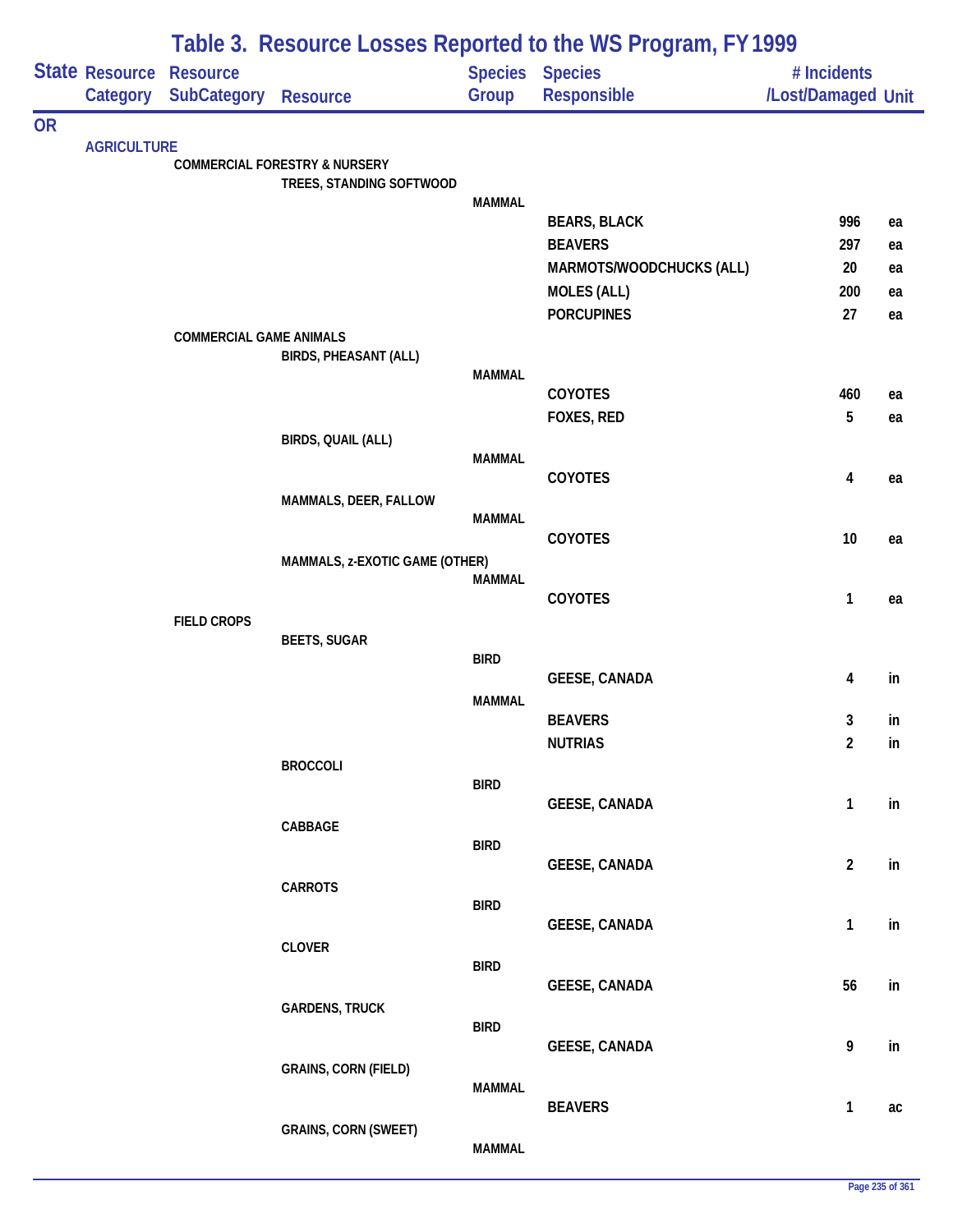|           |                       |                          |                             |               | Table 3. Resource Losses Reported to the WS Program, FY 1999 |                    |          |
|-----------|-----------------------|--------------------------|-----------------------------|---------------|--------------------------------------------------------------|--------------------|----------|
|           | <b>State Resource</b> | <b>Resource</b>          |                             |               | Species Species                                              | # Incidents        |          |
|           | Category              | <b>SubCategory</b>       | <b>Resource</b>             | Group         | Responsible                                                  | /Lost/Damaged Unit |          |
| <b>OR</b> |                       |                          |                             |               |                                                              |                    |          |
|           | <b>AGRICULTURE</b>    | <b>FIELD CROPS</b>       |                             |               |                                                              |                    |          |
|           |                       |                          | <b>GRAINS, CORN (SWEET)</b> |               |                                                              |                    |          |
|           |                       |                          |                             | <b>MAMMAL</b> |                                                              |                    |          |
|           |                       |                          |                             |               | <b>NUTRIAS</b>                                               | $\mathbf{1}$       | ac       |
|           |                       |                          | <b>GRAINS, OATS</b>         | <b>BIRD</b>   |                                                              |                    |          |
|           |                       |                          |                             |               | <b>GEESE, CANADA</b>                                         | $\mathbf{3}$       | ac       |
|           |                       |                          | <b>GRAINS, RYE</b>          |               |                                                              |                    |          |
|           |                       |                          |                             | <b>BIRD</b>   |                                                              |                    |          |
|           |                       |                          |                             |               | <b>GEESE, CANADA</b>                                         | 1326               | ac       |
|           |                       |                          |                             | <b>MAMMAL</b> | <b>BEAVERS</b>                                               | $\overline{2}$     | ac       |
|           |                       |                          |                             |               | <b>GOPHERS, POCKET (ALL)</b>                                 | 100                | ac       |
|           |                       |                          | <b>GRAINS, WHEAT</b>        |               |                                                              |                    |          |
|           |                       |                          |                             | <b>BIRD</b>   |                                                              |                    |          |
|           |                       |                          |                             |               | <b>GEESE, CANADA</b>                                         | 517                | ac       |
|           |                       |                          |                             |               | <b>CROWS, AMERICAN</b>                                       | $\mathbf{1}$       | ac       |
|           |                       |                          |                             |               | DUCKS, DABBLING (OTHER)                                      | 30                 | ac       |
|           |                       |                          | GRAINS, z-(OTHER)           | <b>BIRD</b>   |                                                              |                    |          |
|           |                       |                          |                             |               | <b>GEESE, CANADA</b>                                         | 132                | ac       |
|           |                       |                          | GRASSES/SOD                 |               |                                                              |                    |          |
|           |                       |                          |                             | <b>BIRD</b>   |                                                              |                    |          |
|           |                       |                          |                             |               | GEESE, z-(OTHER)                                             | $\mathbf{1}$       | in       |
|           |                       |                          |                             |               | <b>GEESE, CANADA</b>                                         | 1000               | in       |
|           |                       |                          |                             | <b>MAMMAL</b> | <b>BEAVERS</b>                                               | $\overline{2}$     | in       |
|           |                       |                          |                             |               | MUSKRATS, z-(OTHER)                                          | 1                  | in       |
|           |                       |                          |                             |               | <b>NUTRIAS</b>                                               | $\overline{2}$     | in       |
|           |                       |                          |                             |               | <b>RACCOONS</b>                                              | $\overline{2}$     | in       |
|           |                       |                          | HAYFIELDS, ALFALFA          |               |                                                              |                    |          |
|           |                       |                          |                             | <b>BIRD</b>   |                                                              |                    |          |
|           |                       |                          |                             |               | <b>GEESE, CANADA</b>                                         | 23                 | ac       |
|           |                       |                          |                             | <b>MAMMAL</b> | <b>GOPHERS, POCKET (ALL)</b>                                 | 1276               |          |
|           |                       |                          |                             |               | SQUIRRELS, GROUND (ALL)                                      | 400                | ac<br>ac |
|           |                       |                          |                             |               | <b>PORCUPINES</b>                                            | $\mathbf{1}$       | ac       |
|           |                       |                          |                             |               | <b>BADGERS</b>                                               | 1610               | ac       |
|           |                       |                          |                             |               | DEER, MULE                                                   | $\mathbf{1}$       | ac       |
|           |                       |                          |                             |               | ELK (WAPITI)                                                 | 40                 | ac       |
|           |                       |                          | HAYFIELDS, MIXED SPECIES    |               |                                                              |                    |          |
|           |                       |                          |                             | <b>BIRD</b>   |                                                              |                    |          |
|           |                       |                          |                             |               | <b>GEESE, CANADA</b>                                         | 86                 | in       |
|           |                       |                          | <b>PEAS</b>                 | <b>BIRD</b>   |                                                              |                    |          |
|           |                       |                          |                             |               | <b>GEESE, CANADA</b>                                         | $\mathbf{1}$       | in       |
|           |                       | <b>FRUITS &amp; NUTS</b> |                             |               |                                                              |                    |          |
|           |                       |                          | <b>BUSHES, BLUEBERRY</b>    |               |                                                              |                    |          |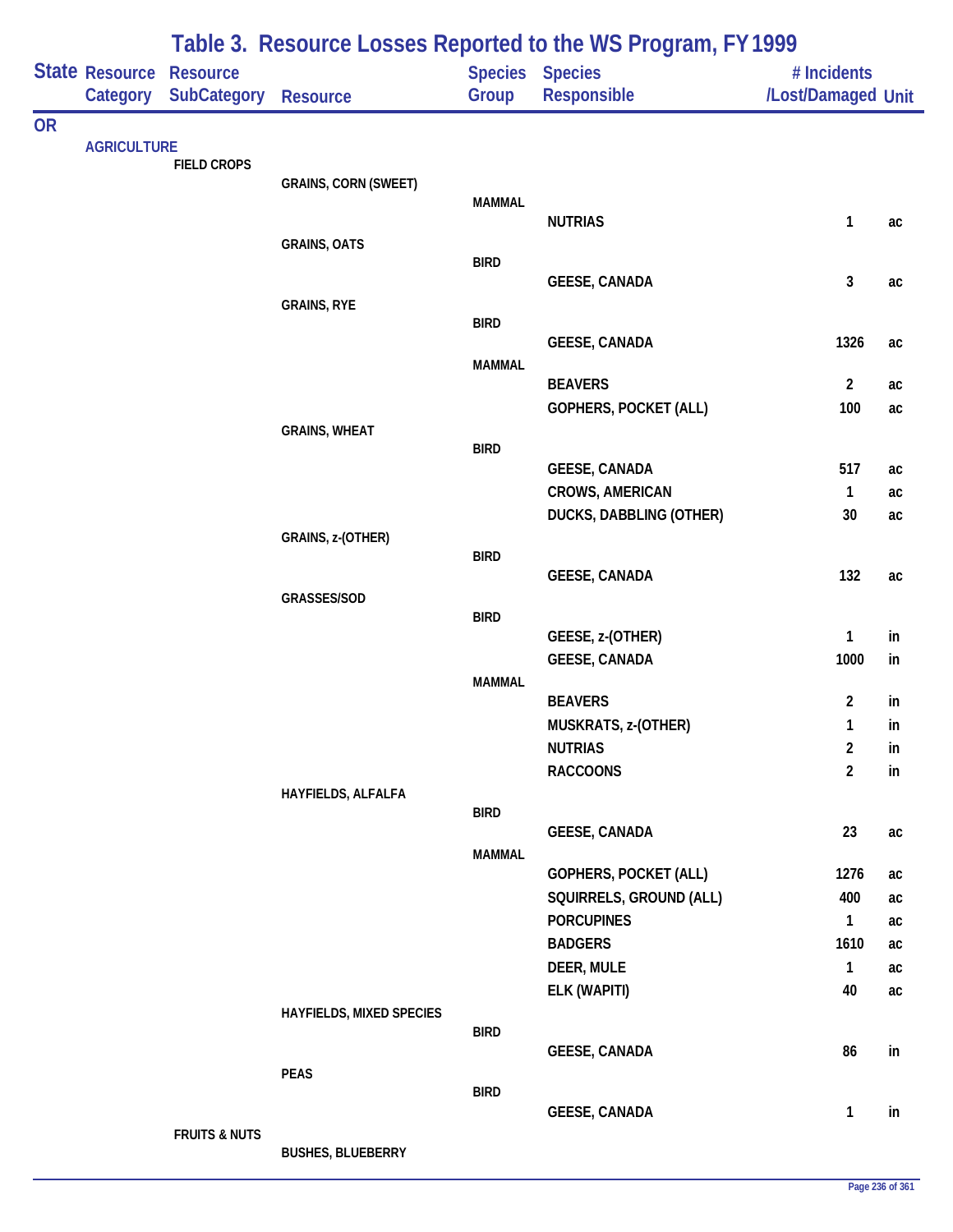|           |                    |                          |                                 |                | Table 3. Resource Losses Reported to the WS Program, FY 1999 |                    |          |
|-----------|--------------------|--------------------------|---------------------------------|----------------|--------------------------------------------------------------|--------------------|----------|
|           | State Resource     | <b>Resource</b>          |                                 |                | Species Species                                              | # Incidents        |          |
|           | Category           | <b>SubCategory</b>       | <b>Resource</b>                 | Group          | <b>Responsible</b>                                           | /Lost/Damaged Unit |          |
| <b>OR</b> |                    |                          |                                 |                |                                                              |                    |          |
|           | <b>AGRICULTURE</b> | <b>FRUITS &amp; NUTS</b> |                                 |                |                                                              |                    |          |
|           |                    |                          | <b>BUSHES, BLUEBERRY</b>        |                |                                                              |                    |          |
|           |                    |                          |                                 | <b>BIRD</b>    | STARLINGS, EUROPEAN                                          |                    |          |
|           |                    |                          |                                 | <b>MAMMAL</b>  |                                                              | 1                  | ea       |
|           |                    |                          |                                 |                | <b>BEAVERS</b>                                               | 10                 | ea       |
|           |                    |                          | FRUIT, APPLES                   |                |                                                              |                    |          |
|           |                    |                          |                                 | <b>BIRD</b>    |                                                              |                    |          |
|           |                    |                          |                                 |                | <b>MAGPIES (OTHER)</b>                                       | $\mathbf{1}$       | in       |
|           |                    |                          |                                 | <b>MAMMAL</b>  | CROWS, AMERICAN                                              | 1                  | in       |
|           |                    |                          |                                 |                | DEER, MULE                                                   | 1                  | in       |
|           |                    |                          |                                 |                | <b>BEARS, BLACK</b>                                          | 4                  | in       |
|           |                    |                          |                                 |                | <b>BEAVERS</b>                                               | 5                  | in       |
|           |                    |                          | FRUIT, BLACKBERRIES/RASPBERRIES |                |                                                              |                    |          |
|           |                    |                          |                                 | <b>BIRD</b>    | STARLINGS, EUROPEAN                                          | 1                  | in       |
|           |                    |                          | FRUIT, BLUEBERRIES              |                |                                                              |                    |          |
|           |                    |                          |                                 | <b>BIRD</b>    |                                                              |                    |          |
|           |                    |                          |                                 |                | ROBINS, AMERICAN                                             | $\overline{2}$     | ac       |
|           |                    |                          |                                 |                | STARLINGS, EUROPEAN                                          | 5                  | ac       |
|           |                    |                          |                                 |                | WAXWINGS, CEDAR                                              | 5                  | ac       |
|           |                    |                          |                                 | <b>SPECIAL</b> | z-PASSERINES (OTHER)                                         | $\mathbf{1}$       | ac       |
|           |                    |                          |                                 |                | MULTPL SPP (TECH.ASST.) (SEE MIS FIE                         | $\mathbf{1}$       | ac       |
|           |                    |                          | <b>FRUIT, CHERRIES</b>          |                |                                                              |                    |          |
|           |                    |                          |                                 | <b>BIRD</b>    |                                                              |                    |          |
|           |                    |                          |                                 |                | GULLS, RING-BILLED                                           | $\mathbf{1}$       | ac       |
|           |                    |                          |                                 | <b>MAMMAL</b>  | STARLINGS, EUROPEAN                                          | 11                 | ac       |
|           |                    |                          |                                 |                | <b>RACCOONS</b>                                              | $\mathbf{1}$       | ac       |
|           |                    |                          | FRUIT, GRAPES/MUSCADINES        |                |                                                              |                    |          |
|           |                    |                          |                                 | <b>BIRD</b>    |                                                              |                    |          |
|           |                    |                          |                                 |                | ROBINS, AMERICAN                                             | 149                | ac       |
|           |                    |                          |                                 |                | STARLINGS, EUROPEAN<br>WAXWINGS, CEDAR                       | 47<br>8            | ac       |
|           |                    |                          |                                 |                | z-PASSERINES (OTHER)                                         | 5                  | ac<br>ac |
|           |                    |                          | PLANTS, GRAPES/MUSCADINES       |                |                                                              |                    |          |
|           |                    |                          |                                 | <b>MAMMAL</b>  |                                                              |                    |          |
|           |                    |                          |                                 |                | DEER, z-(OTHER)                                              | 1                  | in       |
|           |                    |                          | <b>STRAWBERRIES</b>             | <b>MAMMAL</b>  |                                                              |                    |          |
|           |                    |                          |                                 |                | <b>RACCOONS</b>                                              | $\mathbf{1}$       | in       |
|           |                    |                          | TREES, APPLE                    |                |                                                              |                    |          |
|           |                    |                          |                                 | <b>MAMMAL</b>  |                                                              |                    |          |
|           |                    |                          |                                 |                | <b>RACCOONS</b>                                              | $\mathbf{1}$       | ea       |
|           |                    |                          |                                 |                | <b>BEARS, BLACK</b>                                          | 10                 | ea       |
|           |                    |                          |                                 |                | <b>BEAVERS</b>                                               | 33                 | ea       |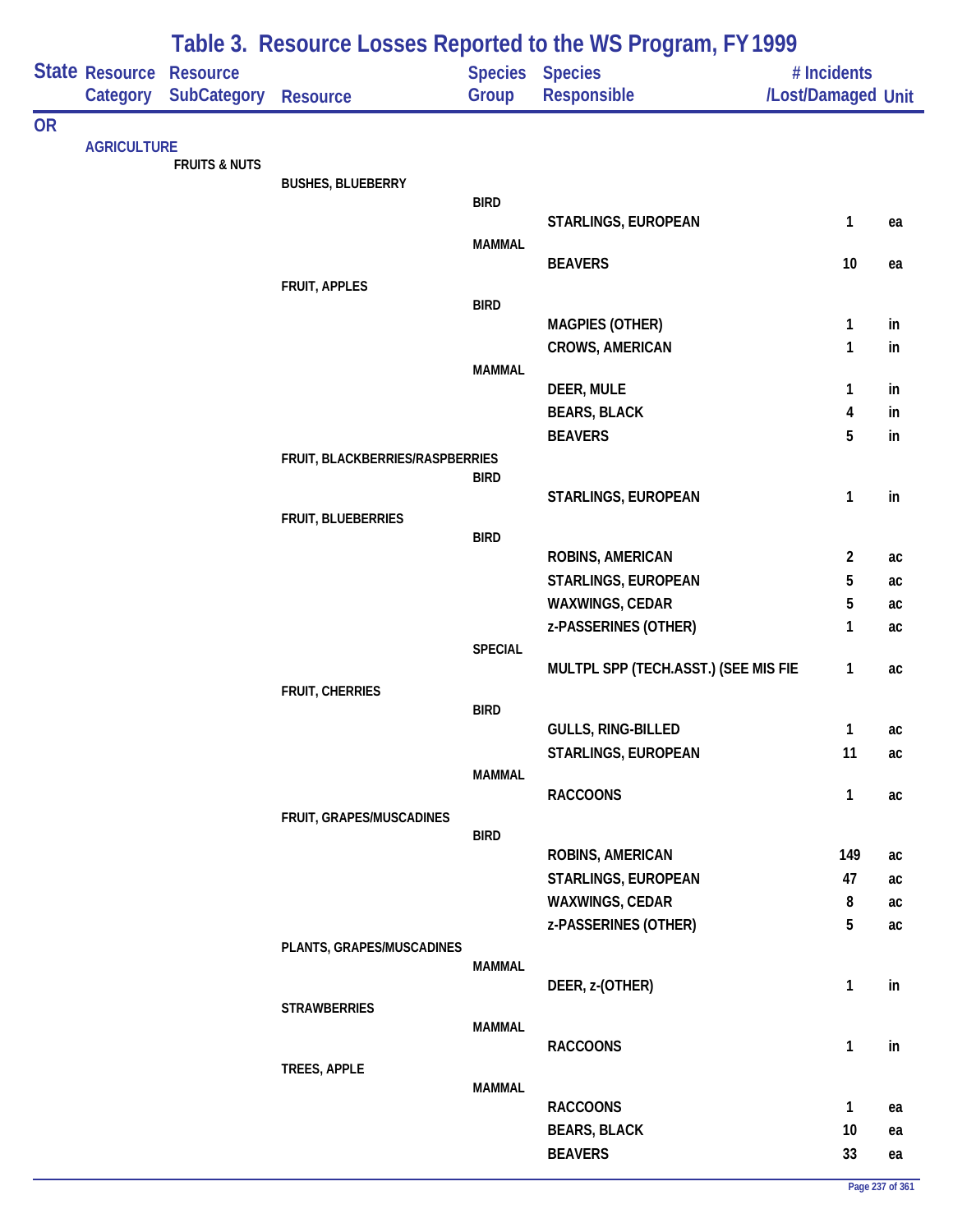|           |                            |                                       |                               |                         | Table 3. Resource Losses Reported to the WS Program, FY1999 |                                   |    |
|-----------|----------------------------|---------------------------------------|-------------------------------|-------------------------|-------------------------------------------------------------|-----------------------------------|----|
|           | State Resource<br>Category | <b>Resource</b><br><b>SubCategory</b> | <b>Resource</b>               | <b>Species</b><br>Group | <b>Species</b><br>Responsible                               | # Incidents<br>/Lost/Damaged Unit |    |
| <b>OR</b> |                            |                                       |                               |                         |                                                             |                                   |    |
|           | <b>AGRICULTURE</b>         | <b>FRUITS &amp; NUTS</b>              |                               |                         |                                                             |                                   |    |
|           |                            |                                       | TREES, CHERRY                 |                         |                                                             |                                   |    |
|           |                            |                                       |                               | <b>MAMMAL</b>           | <b>BEAVERS</b>                                              | 8                                 | ea |
|           |                            |                                       |                               |                         | <b>RACCOONS</b>                                             | 1                                 | ea |
|           |                            |                                       | TREES, PEACH                  |                         |                                                             |                                   |    |
|           |                            |                                       |                               | <b>MAMMAL</b>           |                                                             |                                   |    |
|           |                            |                                       |                               |                         | <b>BEAVERS</b>                                              | 15                                | ea |
|           |                            |                                       | TREES, z-FRUIT/NUT (OTHER)    | <b>BIRD</b>             |                                                             |                                   |    |
|           |                            |                                       |                               |                         | <b>CROWS, AMERICAN</b>                                      | 12                                | ea |
|           |                            | <b>LIVESTOCK</b>                      |                               |                         |                                                             |                                   |    |
|           |                            |                                       | CATTLE (ADULT)                |                         |                                                             |                                   |    |
|           |                            |                                       |                               | <b>BIRD</b>             | STARLINGS, EUROPEAN                                         | 1                                 | ea |
|           |                            |                                       |                               | <b>MAMMAL</b>           |                                                             |                                   |    |
|           |                            |                                       |                               |                         | DOGS, FERAL/FREE RANGING & HYBRID                           | 3                                 | ea |
|           |                            |                                       |                               |                         | LIONS, MOUNTAIN (COUGAR)                                    | 3                                 | ea |
|           |                            |                                       |                               |                         | COYOTES                                                     | 11                                | ea |
|           |                            |                                       | CATTLE (CALVES)               |                         |                                                             |                                   |    |
|           |                            |                                       |                               | <b>BIRD</b>             | RAVENS, COMMON                                              | 9                                 | ea |
|           |                            |                                       |                               |                         | STARLINGS, EUROPEAN                                         | 3                                 | ea |
|           |                            |                                       |                               | <b>MAMMAL</b>           |                                                             |                                   |    |
|           |                            |                                       |                               |                         | LIONS, MOUNTAIN (COUGAR)                                    | 39                                | ea |
|           |                            |                                       |                               |                         | <b>BADGERS</b>                                              | 100                               | ea |
|           |                            |                                       |                               |                         | <b>BEARS, BLACK</b>                                         | 14                                | ea |
|           |                            |                                       |                               |                         | COYOTES                                                     | 207                               | ea |
|           |                            |                                       |                               |                         | DOGS, FERAL/FREE RANGING & HYBRID                           | 6                                 | ea |
|           |                            |                                       | EQUINE, HORSES (ADULT)        |                         |                                                             |                                   |    |
|           |                            |                                       |                               | <b>BIRD</b>             | <b>GEESE, CANADA</b>                                        | 1                                 | ea |
|           |                            |                                       |                               | <b>MAMMAL</b>           |                                                             |                                   |    |
|           |                            |                                       |                               |                         | DOGS, FERAL/FREE RANGING & HYBRID                           | 1                                 | ea |
|           |                            |                                       |                               |                         | LIONS, MOUNTAIN (COUGAR)                                    | 12                                | ea |
|           |                            |                                       |                               |                         | <b>BOBCATS</b>                                              | $\mathbf{1}$                      | ea |
|           |                            |                                       | <b>EQUINE, HORSES (FOALS)</b> |                         |                                                             |                                   |    |
|           |                            |                                       |                               | <b>MAMMAL</b>           | <b>BOBCATS</b>                                              | 5                                 | ea |
|           |                            |                                       |                               |                         | COYOTES                                                     | 1                                 | ea |
|           |                            |                                       |                               |                         | LIONS, MOUNTAIN (COUGAR)                                    | 11                                | ea |
|           |                            |                                       | FOWL, CHICKENS (GAME)         |                         |                                                             |                                   |    |
|           |                            |                                       |                               | <b>MAMMAL</b>           |                                                             |                                   |    |
|           |                            |                                       |                               |                         | <b>SKUNKS, STRIPED</b>                                      | $\mathbf{1}$                      | ea |
|           |                            |                                       |                               |                         | <b>RACCOONS</b>                                             | 3                                 | ea |
|           |                            |                                       |                               |                         | FOXES, RED<br><b>BOBCATS</b>                                | 12<br>$\mathbf{1}$                | ea |
|           |                            |                                       | FOWL, CHICKENS (OTHER)        |                         |                                                             |                                   | ea |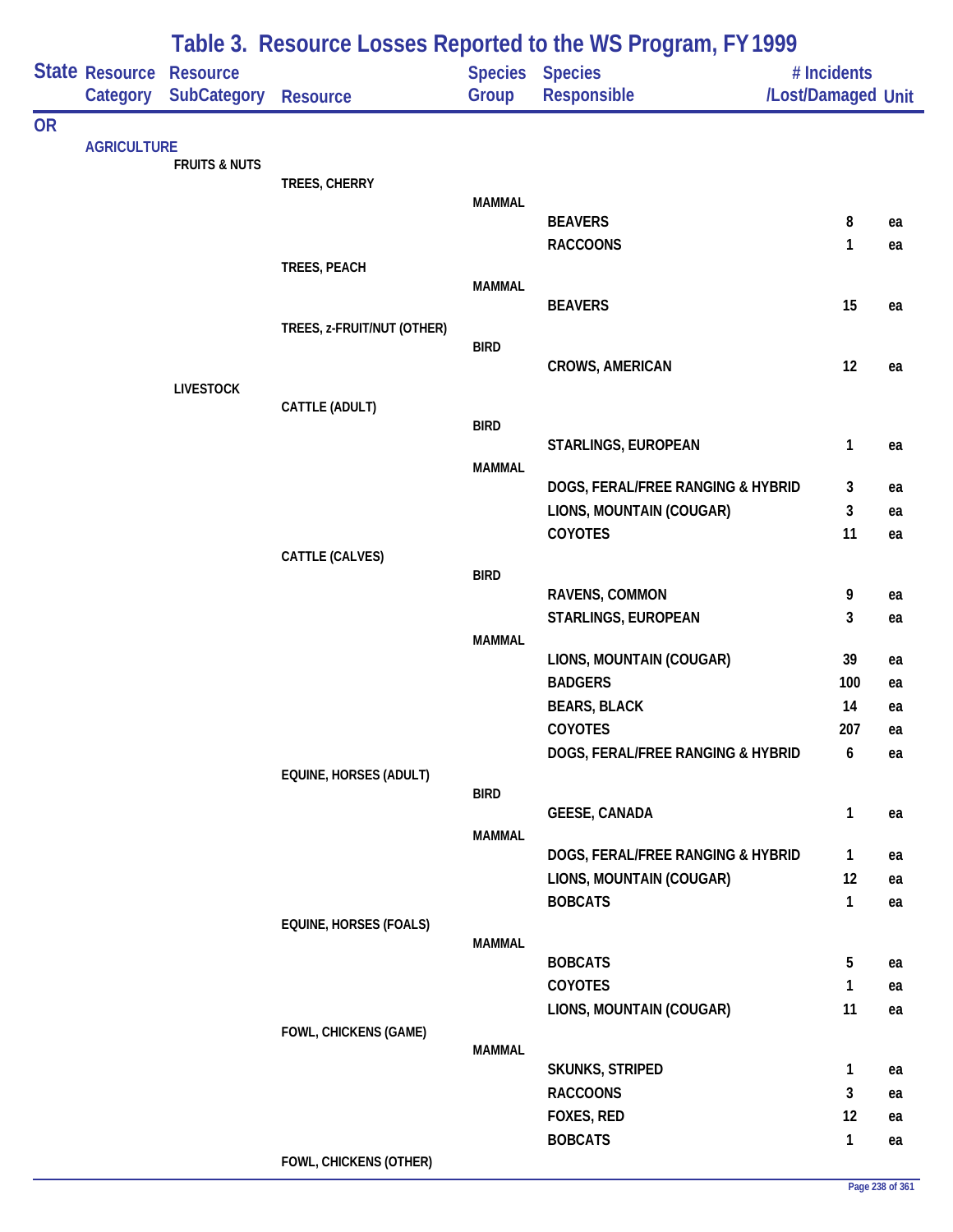|           |                            |                                       |                          |               | Table 3. Resource Losses Reported to the WS Program, FY 1999 |                                   |    |
|-----------|----------------------------|---------------------------------------|--------------------------|---------------|--------------------------------------------------------------|-----------------------------------|----|
|           | State Resource<br>Category | <b>Resource</b><br><b>SubCategory</b> | <b>Resource</b>          | Group         | Species Species<br>Responsible                               | # Incidents<br>/Lost/Damaged Unit |    |
| <b>OR</b> |                            |                                       |                          |               |                                                              |                                   |    |
|           | <b>AGRICULTURE</b>         | <b>LIVESTOCK</b>                      |                          |               |                                                              |                                   |    |
|           |                            |                                       | FOWL, CHICKENS (OTHER)   |               |                                                              |                                   |    |
|           |                            |                                       |                          | <b>BIRD</b>   |                                                              |                                   |    |
|           |                            |                                       |                          |               | HAWKS, z-(OTHER)                                             | 12                                | ea |
|           |                            |                                       |                          |               | <b>OWLS, GREAT HORNED</b><br>HAWKS, RED-TAILED               | 24<br>4                           | ea |
|           |                            |                                       |                          | <b>MAMMAL</b> |                                                              |                                   | ea |
|           |                            |                                       |                          |               | FOXES, RED                                                   | 75                                | ea |
|           |                            |                                       |                          |               | <b>WEASELS (ALL)</b>                                         | 10                                | ea |
|           |                            |                                       |                          |               | SKUNKS, STRIPED                                              | 32                                | ea |
|           |                            |                                       |                          |               | <b>RACCOONS</b>                                              | 257                               | ea |
|           |                            |                                       |                          |               | OPOSSUMS, VIRGINIA                                           | 6                                 | ea |
|           |                            |                                       |                          |               | LIONS, MOUNTAIN (COUGAR)                                     | 24                                | ea |
|           |                            |                                       |                          |               | FOXES, GRAY                                                  | 8                                 | ea |
|           |                            |                                       |                          |               | DOGS, FERAL/FREE RANGING & HYBRID                            | 71                                | ea |
|           |                            |                                       |                          |               | COYOTES                                                      | 173                               | ea |
|           |                            |                                       |                          |               | <b>BOBCATS</b>                                               | 112                               | ea |
|           |                            |                                       |                          |               | <b>MINKS</b>                                                 | 11                                | ea |
|           |                            |                                       | FOWL, DUCKS (DOMESTIC)   | <b>MAMMAL</b> |                                                              |                                   |    |
|           |                            |                                       |                          |               | <b>RACCOONS</b>                                              | 82                                | ea |
|           |                            |                                       |                          |               | SKUNKS, STRIPED                                              | 11                                | ea |
|           |                            |                                       |                          |               | FOXES, RED                                                   | 31                                | ea |
|           |                            |                                       |                          |               | LIONS, MOUNTAIN (COUGAR)                                     | 4                                 | ea |
|           |                            |                                       |                          |               | DOGS, FERAL/FREE RANGING & HYBRID                            | 4                                 | ea |
|           |                            |                                       |                          |               | COYOTES                                                      | 26                                | ea |
|           |                            |                                       |                          |               | <b>BOBCATS</b>                                               | 50                                | ea |
|           |                            |                                       |                          |               | FOXES, GRAY                                                  | 13                                | ea |
|           |                            |                                       | FOWL, EMUS               |               |                                                              |                                   |    |
|           |                            |                                       |                          | <b>MAMMAL</b> | FOXES, RED                                                   | 8                                 | ea |
|           |                            |                                       |                          |               | DOGS, FERAL/FREE RANGING & HYBRID                            | 4                                 | ea |
|           |                            |                                       | FOWL, GEESE (DOMESTIC)   |               |                                                              |                                   |    |
|           |                            |                                       |                          | <b>MAMMAL</b> |                                                              |                                   |    |
|           |                            |                                       |                          |               | <b>RACCOONS</b>                                              | 17                                | ea |
|           |                            |                                       |                          |               | <b>BOBCATS</b>                                               | 5                                 | ea |
|           |                            |                                       |                          |               | COYOTES                                                      | 67                                | ea |
|           |                            |                                       |                          |               | FOXES, RED                                                   | 5                                 | ea |
|           |                            |                                       |                          |               | LIONS, MOUNTAIN (COUGAR)                                     | $\overline{2}$                    | ea |
|           |                            |                                       | FOWL, PEA                | <b>MAMMAL</b> |                                                              |                                   |    |
|           |                            |                                       |                          |               | LIONS, MOUNTAIN (COUGAR)                                     | 11                                | ea |
|           |                            |                                       |                          |               | <b>RACCOONS</b>                                              | $\overline{\mathbf{4}}$           | ea |
|           |                            |                                       | FOWL, PIGEONS (DOMESTIC) |               |                                                              |                                   |    |
|           |                            |                                       |                          | <b>BIRD</b>   |                                                              |                                   |    |
|           |                            |                                       |                          |               | HAWKS, COOPER'S                                              | $\mathbf{1}$                      | ea |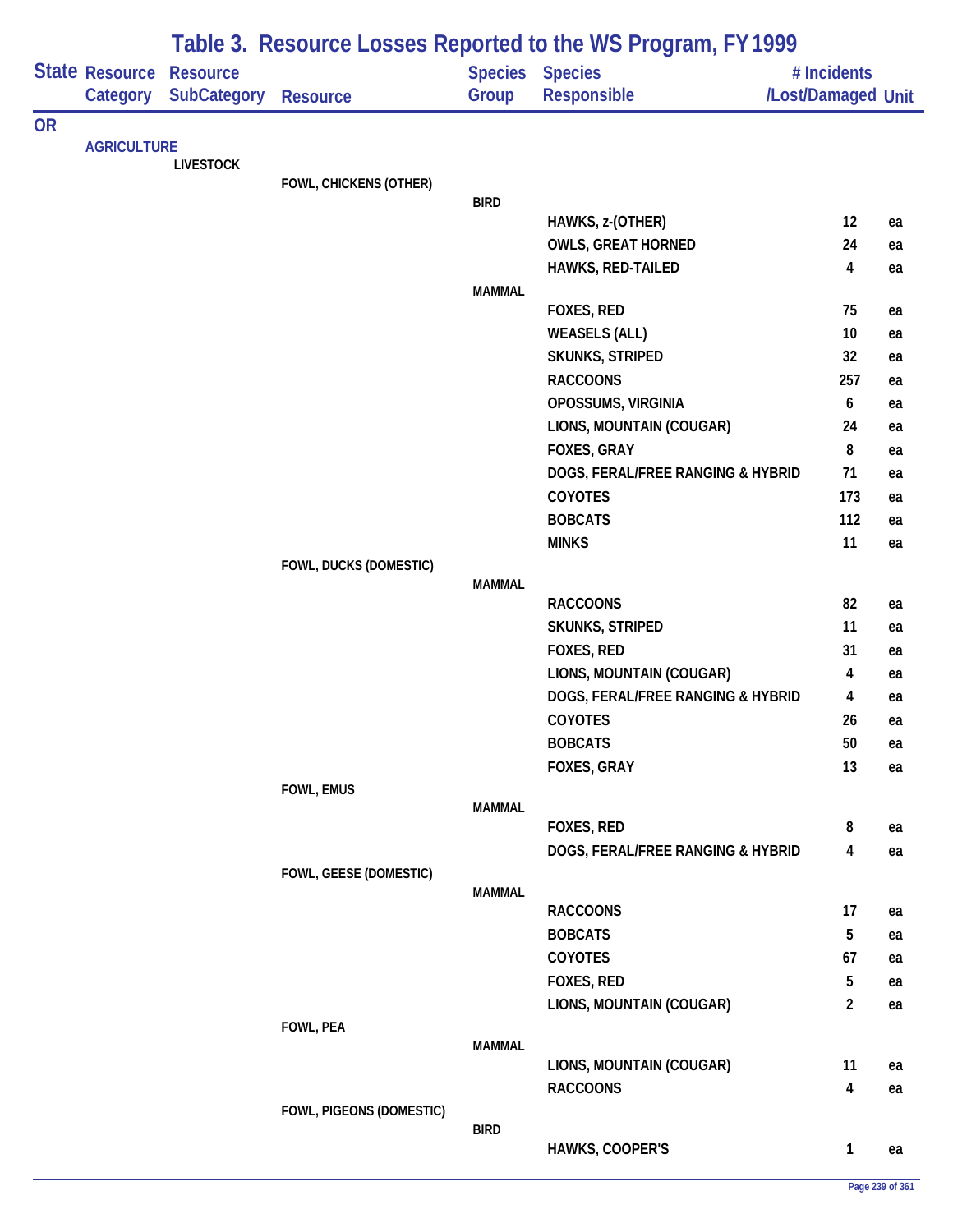|           | State Resource<br>Category | <b>Resource</b><br>SubCategory | <b>Resource</b>           | Group         | <b>Species Species</b><br>Responsible | # Incidents<br>/Lost/Damaged Unit |          |
|-----------|----------------------------|--------------------------------|---------------------------|---------------|---------------------------------------|-----------------------------------|----------|
| <b>OR</b> |                            |                                |                           |               |                                       |                                   |          |
|           | <b>AGRICULTURE</b>         |                                |                           |               |                                       |                                   |          |
|           |                            | <b>LIVESTOCK</b>               | FOWL, PIGEONS (DOMESTIC)  |               |                                       |                                   |          |
|           |                            |                                |                           | <b>MAMMAL</b> |                                       |                                   |          |
|           |                            |                                |                           |               | <b>WEASELS (ALL)</b>                  | $\overline{\mathbf{4}}$           | ea       |
|           |                            |                                | <b>FOWL, RHEAS</b>        | <b>MAMMAL</b> |                                       |                                   |          |
|           |                            |                                |                           |               | COYOTES                               | $\overline{2}$                    | ea       |
|           |                            |                                | FOWL, TURKEYS (DOMESTIC)  |               |                                       |                                   |          |
|           |                            |                                |                           | <b>MAMMAL</b> | <b>BOBCATS</b>                        | $\overline{2}$                    |          |
|           |                            |                                |                           |               | COYOTES                               | 23                                | ea<br>ea |
|           |                            |                                |                           |               | LIONS, MOUNTAIN (COUGAR)              | $\overline{2}$                    | ea       |
|           |                            |                                |                           |               | <b>RACCOONS</b>                       | 21                                | ea       |
|           |                            |                                | GOATS, z-(OTHER ADULTS)   |               |                                       |                                   |          |
|           |                            |                                |                           | <b>MAMMAL</b> |                                       |                                   |          |
|           |                            |                                |                           |               | <b>BEARS, BLACK</b>                   | 3                                 | ea       |
|           |                            |                                |                           |               | LIONS, MOUNTAIN (COUGAR)<br>COYOTES   | 103<br>8                          | ea<br>ea |
|           |                            |                                |                           |               | DOGS, FERAL/FREE RANGING & HYBRID     | $\overline{2}$                    | ea       |
|           |                            |                                | GOATS, z-(OTHER KIDS)     |               |                                       |                                   |          |
|           |                            |                                |                           | <b>MAMMAL</b> |                                       |                                   |          |
|           |                            |                                |                           |               | COYOTES                               | 47                                | ea       |
|           |                            |                                |                           |               | DOGS, FERAL/FREE RANGING & HYBRID     | $\mathbf{1}$                      | ea       |
|           |                            |                                | <b>LLAMAS (ALL)</b>       | <b>MAMMAL</b> |                                       |                                   |          |
|           |                            |                                |                           |               | COYOTES                               | $\mathbf{1}$                      | ea       |
|           |                            |                                |                           |               | LIONS, MOUNTAIN (COUGAR)              | 4                                 | ea       |
|           |                            |                                | <b>RABBITS (DOMESTIC)</b> |               |                                       |                                   |          |
|           |                            |                                |                           | <b>MAMMAL</b> | <b>BOBCATS</b>                        | $\mathbf{1}$                      | ea       |
|           |                            |                                |                           |               | CATS, FERAL/FREE RANGING              | 1                                 | ea       |
|           |                            |                                | SHEEP (ADULT)             |               |                                       |                                   |          |
|           |                            |                                |                           | <b>BIRD</b>   |                                       |                                   |          |
|           |                            |                                |                           |               | RAVENS, COMMON                        | $\mathbf{1}$                      | ea       |
|           |                            |                                |                           | MAMMAL        | <b>BEARS, BLACK</b>                   | 96                                | ea       |
|           |                            |                                |                           |               | LIONS, MOUNTAIN (COUGAR)              | 124                               | ea       |
|           |                            |                                |                           |               | FOXES, RED                            | $\overline{2}$                    | ea       |
|           |                            |                                |                           |               | DOGS, FERAL/FREE RANGING & HYBRID     | 41                                | ea       |
|           |                            |                                |                           |               | <b>BOBCATS</b>                        | $\mathbf{3}$                      | ea       |
|           |                            |                                |                           |               | COYOTES                               | 209                               | ea       |
|           |                            |                                | <b>SHEEP (LAMBS)</b>      | <b>BIRD</b>   |                                       |                                   |          |
|           |                            |                                |                           |               | <b>EAGLES, GOLDEN</b>                 | $\overline{\mathbf{4}}$           | ea       |
|           |                            |                                |                           |               | RAVENS, COMMON                        | 3                                 | ea       |
|           |                            |                                |                           | <b>MAMMAL</b> |                                       |                                   |          |
|           |                            |                                |                           |               | FOXES, GRAY                           | $\overline{2}$                    | ea       |
|           |                            |                                |                           |               | LIONS, MOUNTAIN (COUGAR)              | 113                               | ea       |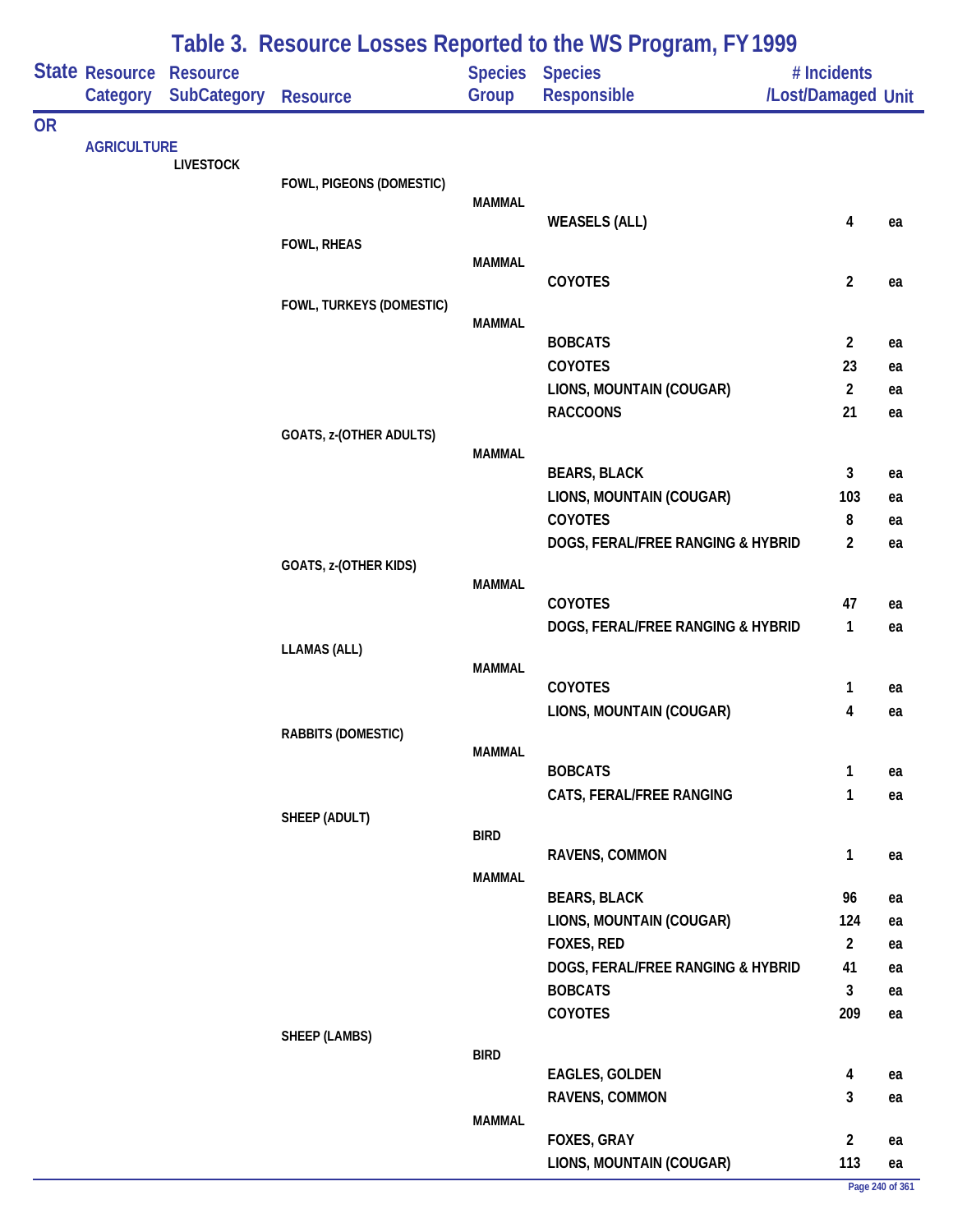|           |                            |                                       |                                 |               | Table 3. Resource Losses Reported to the WS Program, FY 1999 |                                   |          |
|-----------|----------------------------|---------------------------------------|---------------------------------|---------------|--------------------------------------------------------------|-----------------------------------|----------|
|           | State Resource<br>Category | <b>Resource</b><br><b>SubCategory</b> | <b>Resource</b>                 | Group         | <b>Species Species</b><br>Responsible                        | # Incidents<br>/Lost/Damaged Unit |          |
| <b>OR</b> |                            |                                       |                                 |               |                                                              |                                   |          |
|           |                            | <b>LIVESTOCK</b>                      |                                 |               |                                                              |                                   |          |
|           |                            |                                       | SHEEP (LAMBS)                   |               |                                                              |                                   |          |
|           |                            |                                       |                                 | <b>MAMMAL</b> |                                                              |                                   |          |
|           | <b>AGRICULTURE</b>         |                                       |                                 |               | <b>FOXES, RED</b>                                            | 14<br>30                          | ea       |
|           |                            |                                       |                                 |               | <b>BEARS, BLACK</b><br><b>BOBCATS</b>                        | 9                                 | ea       |
|           |                            |                                       |                                 |               | <b>COYOTES</b>                                               | 1454                              | ea       |
|           |                            |                                       |                                 |               | DOGS, FERAL/FREE RANGING & HYBRID                            | 18                                | ea<br>ea |
|           |                            |                                       | SWINE (ADULT)                   |               |                                                              |                                   |          |
|           |                            |                                       |                                 | <b>MAMMAL</b> |                                                              |                                   |          |
|           |                            |                                       |                                 |               | <b>BEARS, BLACK</b>                                          | 1                                 | ea       |
|           |                            |                                       |                                 |               | DOGS, FERAL/FREE RANGING & HYBRID                            | 3                                 | ea       |
|           |                            |                                       | <b>SWINE (PIGLETS)</b>          |               |                                                              |                                   |          |
|           |                            |                                       |                                 | <b>MAMMAL</b> |                                                              |                                   |          |
|           |                            |                                       |                                 |               | LIONS, MOUNTAIN (COUGAR)                                     | 4                                 | ea       |
|           |                            | <b>OTHER</b>                          | EGGS                            |               |                                                              |                                   |          |
|           |                            |                                       |                                 | <b>MAMMAL</b> |                                                              |                                   |          |
|           |                            |                                       |                                 |               | <b>RACCOONS</b>                                              | 1                                 | in       |
|           |                            |                                       | FEED, LIVESTOCK                 |               |                                                              |                                   |          |
|           |                            |                                       |                                 | <b>BIRD</b>   |                                                              |                                   |          |
|           |                            |                                       |                                 |               | PIGEONS, FERAL (ROCK DOVE)                                   | $\overline{a}$                    | Ib       |
|           |                            |                                       |                                 |               | STARLINGS, EUROPEAN                                          | 7834                              | Ib       |
|           |                            |                                       |                                 |               | GULLS, RING-BILLED                                           | 5298                              | Ib       |
|           |                            |                                       |                                 | <b>MAMMAL</b> | <b>RACCOONS</b>                                              | 160                               | Ib       |
|           |                            |                                       | HAY (STACK/BALES)               |               |                                                              |                                   |          |
|           |                            |                                       |                                 | <b>MAMMAL</b> |                                                              |                                   |          |
|           |                            |                                       |                                 |               | ELK (WAPITI)                                                 | 50                                | ea       |
|           |                            |                                       |                                 |               | <b>SKUNKS, STRIPED</b>                                       | $\overline{2}$                    | ea       |
|           |                            |                                       | HIVES (BEES, HONEY, STRUCTURES) |               |                                                              |                                   |          |
|           |                            |                                       |                                 | <b>MAMMAL</b> |                                                              |                                   |          |
|           |                            | <b>RANGE/PASTURE</b>                  |                                 |               | <b>SKUNKS, STRIPED</b>                                       | 1                                 | ea       |
|           |                            |                                       | <b>PASTURE</b>                  |               |                                                              |                                   |          |
|           |                            |                                       |                                 | <b>BIRD</b>   |                                                              |                                   |          |
|           |                            |                                       |                                 |               | <b>GEESE, CANADA</b>                                         | 451                               | ac       |
|           |                            |                                       |                                 | <b>MAMMAL</b> |                                                              |                                   |          |
|           |                            |                                       |                                 |               | SQUIRRELS, GROUND (ALL)                                      | 600                               | ac       |
|           |                            |                                       |                                 |               | <b>MOLES (ALL)</b>                                           | $\mathbf{1}$                      | ac       |
|           |                            |                                       |                                 |               | <b>VOLES (ALL)</b>                                           | 20                                | ac       |
|           |                            |                                       |                                 |               | <b>NUTRIAS</b>                                               | 6                                 | ac       |
|           |                            |                                       |                                 |               | GOPHERS, POCKET (ALL)                                        | 10                                | ac       |
|           |                            |                                       |                                 |               | <b>BADGERS</b>                                               | 3                                 | ac       |
|           |                            |                                       |                                 |               | <b>BEAVERS</b>                                               | 17                                | ac       |
|           |                            |                                       |                                 |               | MARMOTS/WOODCHUCKS (ALL)                                     | 1                                 | ac       |
|           |                            |                                       | RANGELAND                       | <b>MAMMAL</b> |                                                              |                                   |          |
|           |                            |                                       |                                 |               |                                                              |                                   |          |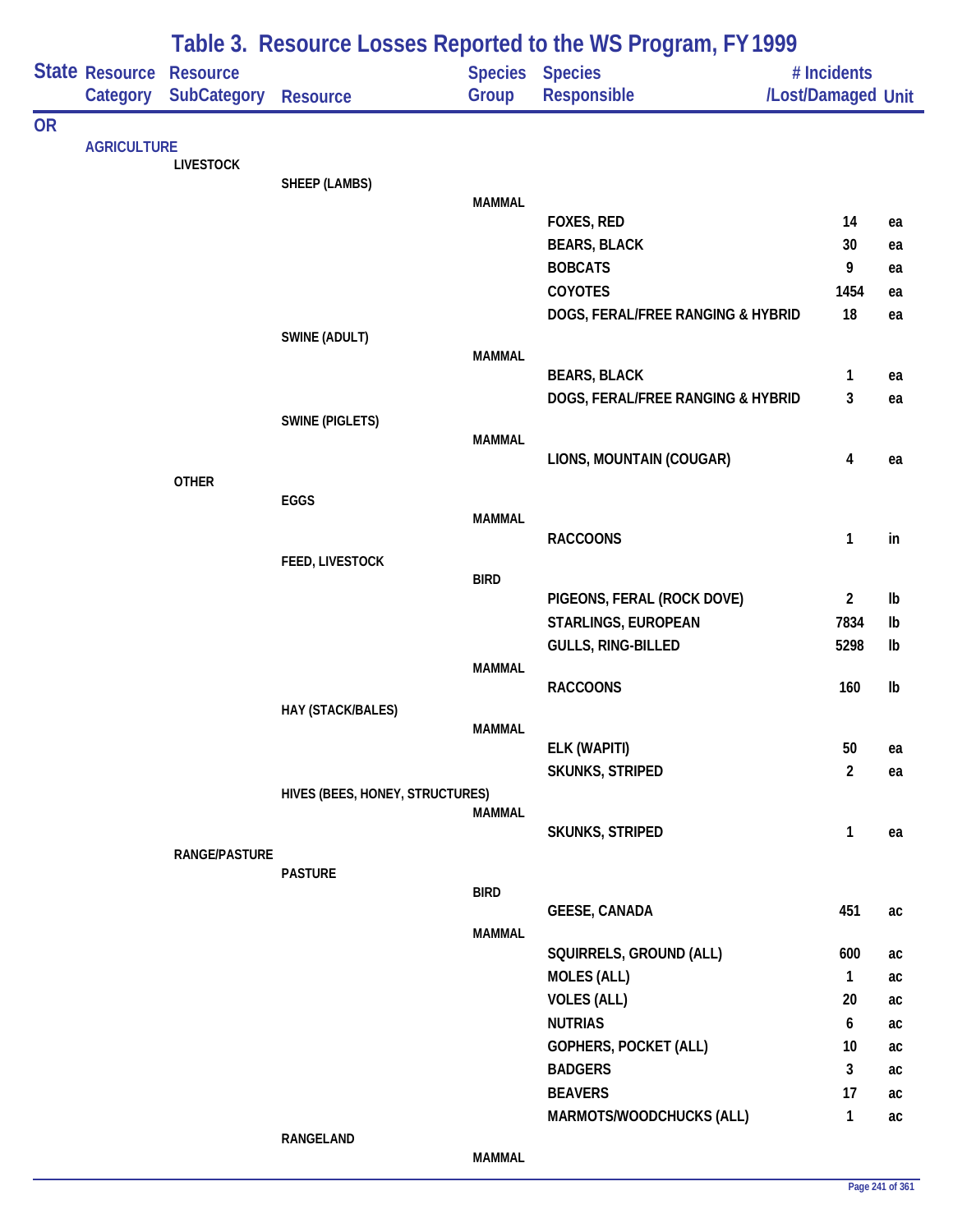|           |                                   |                                                | Table 3. Resource Losses Reported to the WS Program, FY 1999 |                |                                                  |                                   |          |
|-----------|-----------------------------------|------------------------------------------------|--------------------------------------------------------------|----------------|--------------------------------------------------|-----------------------------------|----------|
|           | <b>State Resource</b><br>Category | <b>Resource</b><br><b>SubCategory Resource</b> |                                                              | Group          | <b>Species Species</b><br>Responsible            | # Incidents<br>/Lost/Damaged Unit |          |
| <b>OR</b> |                                   |                                                |                                                              |                |                                                  |                                   |          |
|           | <b>AGRICULTURE</b>                |                                                |                                                              |                |                                                  |                                   |          |
|           |                                   | RANGE/PASTURE                                  | RANGELAND                                                    |                |                                                  |                                   |          |
|           |                                   |                                                |                                                              | <b>MAMMAL</b>  |                                                  |                                   |          |
|           |                                   |                                                |                                                              |                | <b>BADGERS</b>                                   | 1                                 | ac       |
|           | <b>HEALTH &amp; SAFETY</b>        |                                                |                                                              |                |                                                  |                                   |          |
|           |                                   | HUMAN HEALTH & SAFETY                          | HEALTH & SAFETY, HUMAN (AVIATION)                            |                |                                                  |                                   |          |
|           |                                   |                                                |                                                              | <b>BIRD</b>    |                                                  |                                   |          |
|           |                                   |                                                |                                                              |                | <b>GEESE, WHITE-FRONTED (ALL)</b>                | 1                                 | in       |
|           |                                   |                                                | HEALTH & SAFETY, HUMAN z-(GENERAL)                           |                |                                                  |                                   |          |
|           |                                   |                                                |                                                              | <b>BIRD</b>    |                                                  | 28                                | in       |
|           |                                   |                                                |                                                              |                | PIGEONS, FERAL (ROCK DOVE)<br>TURKEY, WILD (ALL) | 1                                 | in       |
|           |                                   |                                                |                                                              |                | STARLINGS, EUROPEAN                              | $\overline{2}$                    | in       |
|           |                                   |                                                |                                                              |                | RAVENS, COMMON                                   | 1                                 | in       |
|           |                                   |                                                |                                                              |                | <b>OWLS, COMMON BARN</b>                         | 2                                 | in       |
|           |                                   |                                                |                                                              |                | GULLS, RING-BILLED                               | 5                                 | in       |
|           |                                   |                                                |                                                              |                | <b>GULLS, CALIFORNIA</b>                         | 1                                 | in       |
|           |                                   |                                                |                                                              |                | <b>GEESE, CANADA</b>                             | $\overline{c}$                    | in       |
|           |                                   |                                                |                                                              |                | CROWS, AMERICAN                                  | 1                                 | in       |
|           |                                   |                                                |                                                              |                | <b>VULTURES, TURKEY</b>                          | 1                                 | in       |
|           |                                   |                                                |                                                              |                | SPARROWS, HOUSE/ENGLISH                          | $\boldsymbol{2}$                  | in       |
|           |                                   |                                                |                                                              | <b>MAMMAL</b>  |                                                  |                                   |          |
|           |                                   |                                                |                                                              |                | LIONS, MOUNTAIN (COUGAR)                         | 117                               | in       |
|           |                                   |                                                |                                                              |                | SKUNKS, STRIPED                                  | 30                                | in       |
|           |                                   |                                                |                                                              |                | RATS, NORWAY                                     | 1                                 | in       |
|           |                                   |                                                |                                                              |                | <b>RACCOONS</b>                                  | 29                                | in       |
|           |                                   |                                                |                                                              |                | OPOSSUMS, VIRGINIA                               | $\overline{a}$                    | in       |
|           |                                   |                                                |                                                              |                | <b>NUTRIAS</b>                                   | 10                                | in       |
|           |                                   |                                                |                                                              |                | MARMOTS/WOODCHUCKS (ALL)                         | $\overline{a}$                    | in       |
|           |                                   |                                                |                                                              |                | <b>LYNXES</b>                                    | 1                                 | in       |
|           |                                   |                                                |                                                              |                | DOGS, FERAL/FREE RANGING & HYBRID                | 6                                 | in       |
|           |                                   |                                                |                                                              |                | COYOTES                                          | 98                                | in       |
|           |                                   |                                                |                                                              |                | CATS, FERAL/FREE RANGING<br><b>BOBCATS</b>       | $\overline{a}$                    | in       |
|           |                                   |                                                |                                                              |                | <b>BEAVERS</b>                                   | 1<br>3                            | in<br>in |
|           |                                   |                                                |                                                              |                | <b>BEARS, BLACK</b>                              | 51                                | in       |
|           |                                   |                                                |                                                              |                | <b>BATS (ALL)</b>                                | 1                                 | in       |
|           |                                   |                                                |                                                              |                | FOXES, RED                                       | 1                                 | in       |
|           |                                   |                                                |                                                              | <b>REPTILE</b> |                                                  |                                   |          |
|           |                                   |                                                |                                                              |                | SNAKES, POISONOUS (ALL)                          | 3                                 | in       |
|           | <b>NATURAL RESOURCE</b>           |                                                |                                                              |                |                                                  |                                   |          |
|           |                                   | <b>FISHERIES</b>                               |                                                              |                |                                                  |                                   |          |
|           |                                   |                                                | FISH, SALMON (ALL)                                           | <b>MAMMAL</b>  |                                                  |                                   |          |
|           |                                   |                                                |                                                              |                | OTTERS, RIVER                                    | 1                                 | in       |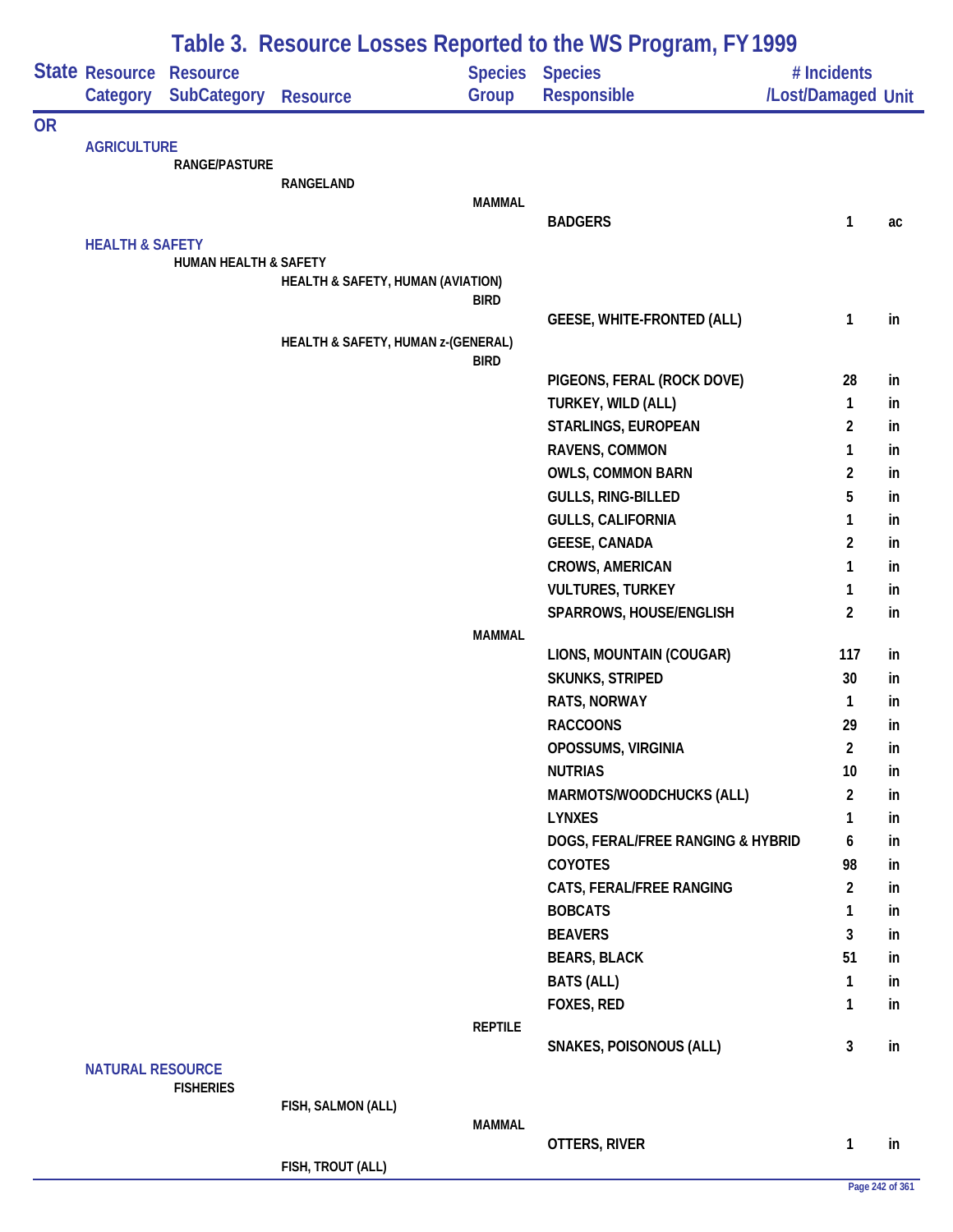|           |                            | Table 3. Resource Losses Reported to the WS Program, FY 1999 |                                  |               |                                       |                                   |    |  |  |  |
|-----------|----------------------------|--------------------------------------------------------------|----------------------------------|---------------|---------------------------------------|-----------------------------------|----|--|--|--|
|           | State Resource<br>Category | <b>Resource</b><br><b>SubCategory</b>                        | <b>Resource</b>                  | Group         | Species Species<br><b>Responsible</b> | # Incidents<br>/Lost/Damaged Unit |    |  |  |  |
| <b>OR</b> |                            |                                                              |                                  |               |                                       |                                   |    |  |  |  |
|           | <b>NATURAL RESOURCE</b>    | <b>FISHERIES</b>                                             |                                  |               |                                       |                                   |    |  |  |  |
|           |                            |                                                              | FISH, TROUT (ALL)                |               |                                       |                                   |    |  |  |  |
|           |                            |                                                              |                                  | <b>BIRD</b>   |                                       |                                   |    |  |  |  |
|           |                            |                                                              |                                  | <b>MAMMAL</b> | <b>HERONS, GREAT BLUE</b>             | 25                                | in |  |  |  |
|           |                            |                                                              |                                  |               | OTTERS, RIVER                         | 50                                | in |  |  |  |
|           |                            | FORESTRY (NATRL. RESRC)                                      |                                  |               |                                       |                                   |    |  |  |  |
|           |                            |                                                              | TREES, SEEDLINGS                 |               |                                       |                                   |    |  |  |  |
|           |                            |                                                              |                                  | <b>MAMMAL</b> | <b>BEAVERS</b>                        | 100                               | ac |  |  |  |
|           |                            |                                                              | TREES, STANDING                  |               |                                       |                                   |    |  |  |  |
|           |                            |                                                              |                                  | <b>BIRD</b>   |                                       |                                   |    |  |  |  |
|           |                            |                                                              |                                  |               | <b>FLICKERS, NORTHERN</b>             | 1                                 | ea |  |  |  |
|           |                            |                                                              |                                  | <b>MAMMAL</b> | <b>BEARS, BLACK</b>                   | 19                                | ea |  |  |  |
|           |                            |                                                              |                                  |               | <b>BEAVERS</b>                        | 5                                 | ea |  |  |  |
|           |                            | T & E WILDLIFE (FED)                                         |                                  |               |                                       |                                   |    |  |  |  |
|           |                            |                                                              | BIRDS, PLOVER, SNOWY (T&E)       |               |                                       |                                   |    |  |  |  |
|           |                            |                                                              |                                  | <b>MAMMAL</b> | FOXES, RED                            | 10                                | ea |  |  |  |
|           |                            | <b>WILDLIFE</b>                                              |                                  |               |                                       |                                   |    |  |  |  |
|           |                            |                                                              | BIRDS, WATERFOWL (OTHER)         |               |                                       |                                   |    |  |  |  |
|           |                            |                                                              |                                  | <b>MAMMAL</b> |                                       |                                   |    |  |  |  |
|           |                            |                                                              |                                  |               | FOXES, RED                            | 25                                | ea |  |  |  |
|           |                            |                                                              | BIRDS, z-(OTHER)                 | <b>BIRD</b>   |                                       |                                   |    |  |  |  |
|           |                            |                                                              |                                  |               | <b>OWLS, GREAT HORNED</b>             | 1                                 | ea |  |  |  |
|           |                            |                                                              |                                  | <b>MAMMAL</b> |                                       |                                   |    |  |  |  |
|           |                            |                                                              |                                  |               | <b>RACCOONS</b>                       | 1                                 | ea |  |  |  |
|           |                            |                                                              | MAMMALS, DEER, MULE              | <b>MAMMAL</b> |                                       |                                   |    |  |  |  |
|           |                            |                                                              |                                  |               | LIONS, MOUNTAIN (COUGAR)              | 5                                 | ea |  |  |  |
|           |                            |                                                              | MAMMALS, PRONGHORN (ANTELOPE)    |               |                                       |                                   |    |  |  |  |
|           |                            |                                                              |                                  | <b>MAMMAL</b> |                                       |                                   |    |  |  |  |
|           | <b>PROPERTY</b>            |                                                              |                                  |               | DOGS, FERAL/FREE RANGING & HYBRID     | 1                                 | ea |  |  |  |
|           |                            | ANIMAL                                                       |                                  |               |                                       |                                   |    |  |  |  |
|           |                            |                                                              | PETS (COMPANION & HOBBY ANIMALS) |               |                                       |                                   |    |  |  |  |
|           |                            |                                                              |                                  | <b>BIRD</b>   | HAWKS, RED-TAILED                     | 1                                 | ea |  |  |  |
|           |                            |                                                              |                                  | <b>MAMMAL</b> |                                       |                                   |    |  |  |  |
|           |                            |                                                              |                                  |               | FOXES, RED                            | 16                                | ea |  |  |  |
|           |                            |                                                              |                                  |               | <b>RACCOONS</b>                       | 16                                | ea |  |  |  |
|           |                            |                                                              |                                  |               | SKUNKS, STRIPED                       | 1                                 | ea |  |  |  |
|           |                            |                                                              |                                  |               | <b>PORCUPINES</b>                     | 1                                 | ea |  |  |  |
|           |                            |                                                              |                                  |               | LIONS, MOUNTAIN (COUGAR)              | 24                                | ea |  |  |  |
|           |                            |                                                              |                                  |               | DOGS, FERAL/FREE RANGING & HYBRID     | 4                                 | ea |  |  |  |
|           |                            |                                                              |                                  |               | <b>COYOTES</b>                        | 205                               | ea |  |  |  |
|           |                            |                                                              |                                  |               | CATS, FERAL/FREE RANGING              | $\mathbf{1}$                      | ea |  |  |  |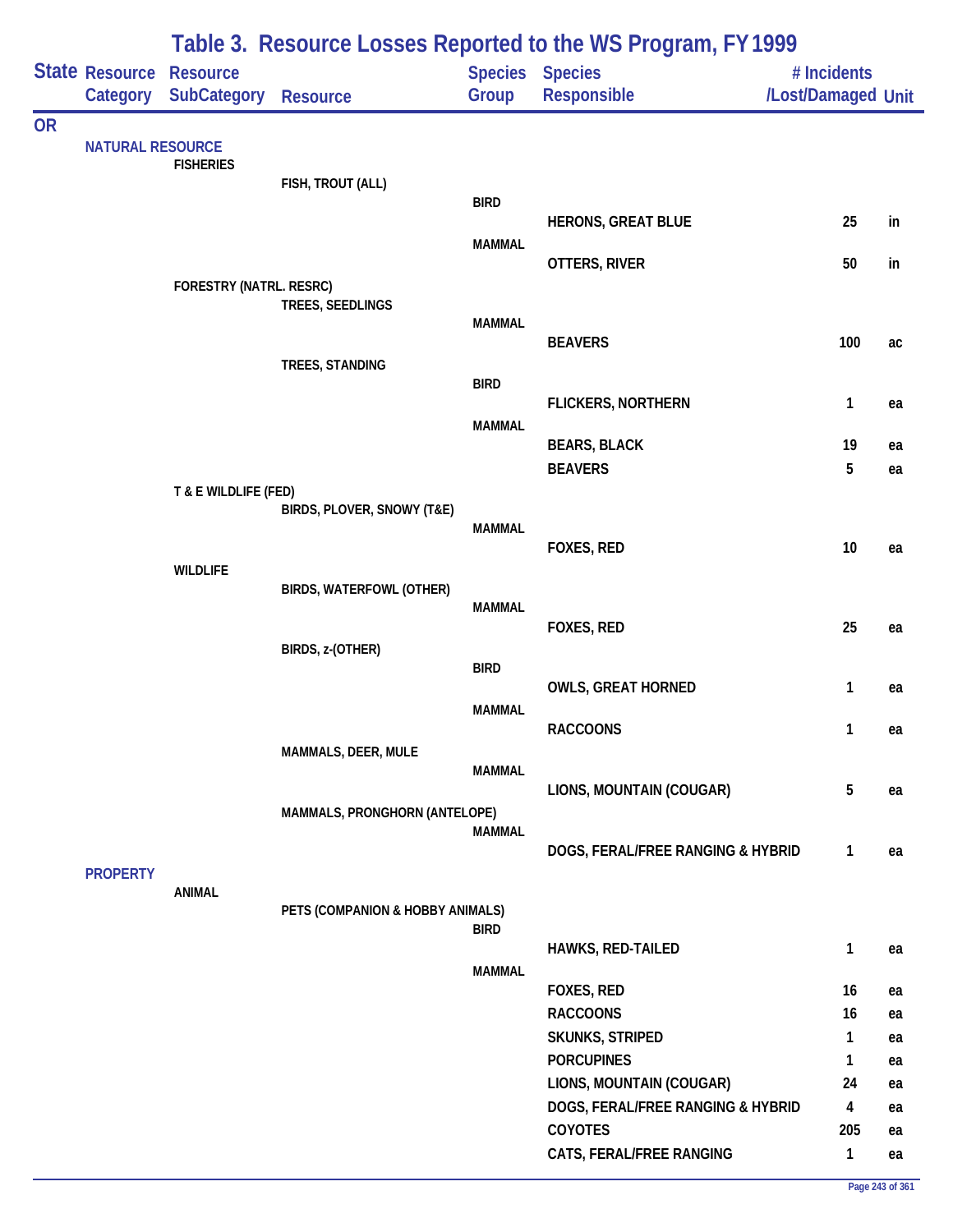|           |                            | Table 3. Resource Losses Reported to the WS Program, FY 1999 |                                        |                         |                                      |                                   |    |  |
|-----------|----------------------------|--------------------------------------------------------------|----------------------------------------|-------------------------|--------------------------------------|-----------------------------------|----|--|
|           | State Resource<br>Category | <b>Resource</b><br>SubCategory                               | <b>Resource</b>                        | <b>Species</b><br>Group | <b>Species</b><br><b>Responsible</b> | # Incidents<br>/Lost/Damaged Unit |    |  |
| <b>OR</b> |                            |                                                              |                                        |                         |                                      |                                   |    |  |
|           | <b>PROPERTY</b>            | <b>ANIMAL</b>                                                |                                        |                         |                                      |                                   |    |  |
|           |                            |                                                              | PETS (COMPANION & HOBBY ANIMALS)       |                         |                                      |                                   |    |  |
|           |                            |                                                              |                                        | <b>MAMMAL</b>           |                                      |                                   |    |  |
|           |                            |                                                              |                                        |                         | <b>FOXES, GRAY</b>                   | $\mathbf{1}$                      | ea |  |
|           |                            |                                                              |                                        |                         | <b>BOBCATS</b>                       | 33                                | ea |  |
|           |                            |                                                              |                                        |                         | <b>BEARS, BLACK</b>                  | $\overline{2}$                    | ea |  |
|           |                            | <b>LANDSCAPING, TURF &amp; GARDENS</b>                       | <b>GARDENS, VEG./FRUITS &amp; NUTS</b> |                         |                                      |                                   |    |  |
|           |                            |                                                              |                                        | <b>MAMMAL</b>           |                                      |                                   |    |  |
|           |                            |                                                              |                                        |                         | <b>RACCOONS</b>                      | 10                                | in |  |
|           |                            |                                                              |                                        |                         | GOPHERS, POCKET (ALL)                | $\mathbf{1}$                      | in |  |
|           |                            |                                                              |                                        |                         | MARMOTS/WOODCHUCKS (ALL)             | 5                                 | in |  |
|           |                            |                                                              |                                        |                         | <b>NUTRIAS</b>                       | 1                                 | in |  |
|           |                            |                                                              |                                        |                         | OPOSSUMS, VIRGINIA                   | 1                                 | in |  |
|           |                            |                                                              |                                        |                         | RABBITS, COTTONTAIL                  | 1                                 | in |  |
|           |                            |                                                              |                                        |                         | <b>BEARS, BLACK</b>                  | 200                               | in |  |
|           |                            |                                                              | <b>GOLF COURSES</b>                    |                         |                                      |                                   |    |  |
|           |                            |                                                              |                                        | <b>BIRD</b>             |                                      |                                   |    |  |
|           |                            |                                                              |                                        |                         | <b>GEESE, CANADA</b>                 | 1                                 | in |  |
|           |                            |                                                              |                                        | MAMMAL                  | <b>BEAVERS</b>                       | 1                                 | in |  |
|           |                            |                                                              | RECREATIONAL AREAS (OTHER)             |                         |                                      |                                   |    |  |
|           |                            |                                                              |                                        | <b>BIRD</b>             |                                      |                                   |    |  |
|           |                            |                                                              |                                        |                         | <b>GEESE, CANADA</b>                 | $\mathbf{1}$                      | in |  |
|           |                            |                                                              | TREES, STANDING & SHRUBS               |                         |                                      |                                   |    |  |
|           |                            |                                                              |                                        | <b>MAMMAL</b>           |                                      |                                   |    |  |
|           |                            |                                                              |                                        |                         | <b>BEAVERS</b>                       | 188                               | ea |  |
|           |                            |                                                              |                                        |                         | <b>NUTRIAS</b>                       | 50                                | ea |  |
|           |                            |                                                              |                                        |                         | <b>RACCOONS</b>                      | $\mathbf{1}$                      | ea |  |
|           |                            |                                                              | <b>TURF AND/OR FLOWERS</b>             | <b>BIRD</b>             |                                      |                                   |    |  |
|           |                            |                                                              |                                        |                         | <b>DUCKS, FERAL</b>                  | 1                                 | in |  |
|           |                            |                                                              |                                        |                         | <b>GEESE, CANADA</b>                 | 1                                 | in |  |
|           |                            |                                                              |                                        | <b>MAMMAL</b>           |                                      |                                   |    |  |
|           |                            |                                                              |                                        |                         | MUSKRATS, z-(OTHER)                  | $\mathbf{1}$                      | in |  |
|           |                            |                                                              |                                        |                         | SQUIRRELS, RED                       | $\mathbf{1}$                      | in |  |
|           |                            |                                                              |                                        |                         | SKUNKS, STRIPED                      | 5                                 | in |  |
|           |                            |                                                              |                                        |                         | <b>RACCOONS</b>                      | 21                                | in |  |
|           |                            |                                                              |                                        |                         | <b>NUTRIAS</b>                       | 4                                 | in |  |
|           |                            |                                                              |                                        |                         | GOPHERS, POCKET (ALL)                | 3                                 | in |  |
|           |                            |                                                              |                                        |                         | DEER, z-(OTHER)                      | 5                                 | in |  |
|           |                            |                                                              |                                        |                         | COYOTES                              | $\overline{2}$                    | in |  |
|           |                            |                                                              |                                        |                         | <b>BADGERS</b>                       | $\overline{2}$                    | in |  |
|           |                            |                                                              |                                        |                         | <b>MOLES (ALL)</b>                   | $\overline{2}$                    | in |  |
|           |                            |                                                              |                                        |                         | <b>BEAVERS</b>                       | $\overline{2}$                    | in |  |
|           |                            |                                                              | z-LANDSCAPING (OTHER)                  |                         |                                      |                                   |    |  |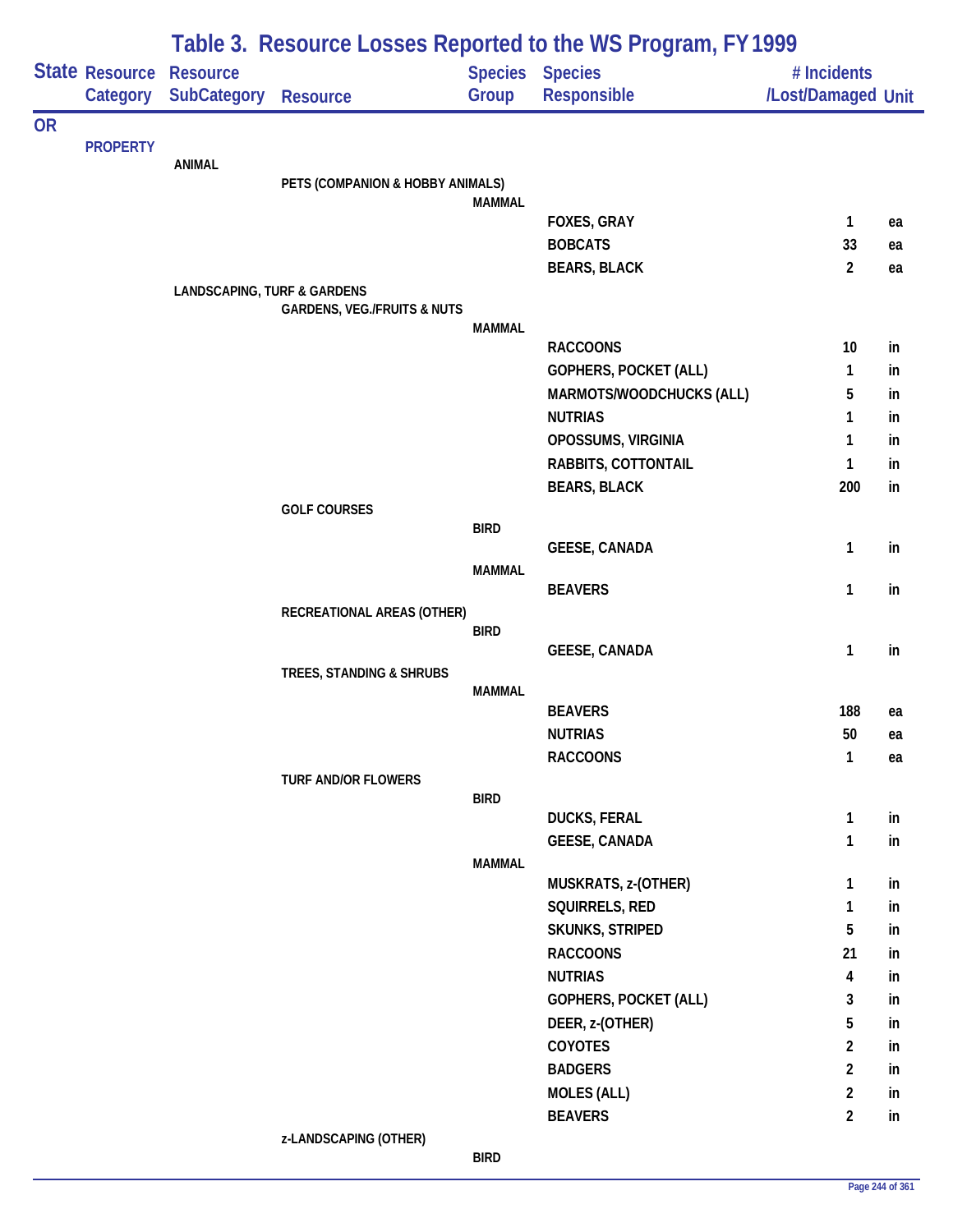|           |                            | Table 3. Resource Losses Reported to the WS Program, FY 1999 |                       |               |                                       |                                   |          |  |  |  |
|-----------|----------------------------|--------------------------------------------------------------|-----------------------|---------------|---------------------------------------|-----------------------------------|----------|--|--|--|
|           | State Resource<br>Category | <b>Resource</b><br>SubCategory                               | <b>Resource</b>       | Group         | Species Species<br><b>Responsible</b> | # Incidents<br>/Lost/Damaged Unit |          |  |  |  |
| <b>OR</b> |                            |                                                              |                       |               |                                       |                                   |          |  |  |  |
|           | <b>PROPERTY</b>            | <b>LANDSCAPING, TURF &amp; GARDENS</b>                       |                       |               |                                       |                                   |          |  |  |  |
|           |                            |                                                              | z-LANDSCAPING (OTHER) |               |                                       |                                   |          |  |  |  |
|           |                            |                                                              |                       | <b>BIRD</b>   |                                       |                                   |          |  |  |  |
|           |                            |                                                              |                       |               | <b>GEESE, CANADA</b>                  | 1                                 | in       |  |  |  |
|           |                            |                                                              |                       | <b>MAMMAL</b> | <b>BADGERS</b>                        | 1                                 | in       |  |  |  |
|           |                            |                                                              |                       |               | SQUIRRELS, GROUND (ALL)               | 1                                 | in       |  |  |  |
|           |                            |                                                              |                       |               | <b>RACCOONS</b>                       | 5                                 | in       |  |  |  |
|           |                            |                                                              |                       |               | <b>SKUNKS, STRIPED</b>                | $\overline{2}$                    | in       |  |  |  |
|           |                            | <b>OTHER PROPERTY</b>                                        |                       |               |                                       |                                   |          |  |  |  |
|           |                            |                                                              | <b>CLOTHING</b>       |               |                                       |                                   |          |  |  |  |
|           |                            |                                                              |                       | <b>MAMMAL</b> |                                       |                                   |          |  |  |  |
|           |                            |                                                              |                       |               | <b>SKUNKS, STRIPED</b>                | $\mathbf{1}$                      | in       |  |  |  |
|           |                            |                                                              | FOOD ITEMS, HUMAN     | <b>BIRD</b>   |                                       |                                   |          |  |  |  |
|           |                            |                                                              |                       |               | <b>CROWS, AMERICAN</b>                | $\mathbf{1}$                      | in       |  |  |  |
|           |                            |                                                              |                       |               | GULLS, RING-BILLED                    | 5                                 | in       |  |  |  |
|           |                            |                                                              |                       | <b>MAMMAL</b> |                                       |                                   |          |  |  |  |
|           |                            |                                                              |                       |               | <b>BEARS, BLACK</b>                   | $\overline{2}$                    | in       |  |  |  |
|           |                            |                                                              |                       |               | SQUIRRELS, RED                        | $\mathbf{1}$                      | in       |  |  |  |
|           |                            |                                                              |                       |               | <b>SKUNKS, STRIPED</b>                | 1                                 | in       |  |  |  |
|           |                            |                                                              |                       |               | <b>RACCOONS</b>                       | 3                                 | in       |  |  |  |
|           |                            |                                                              |                       |               | LIONS, MOUNTAIN (COUGAR)              | $\mathbf{1}$                      | in       |  |  |  |
|           |                            |                                                              | FOOD ITEMS, NON-HUMAN |               |                                       |                                   |          |  |  |  |
|           |                            |                                                              |                       | <b>BIRD</b>   | STARLINGS, EUROPEAN                   | $\overline{2}$                    | in       |  |  |  |
|           |                            |                                                              |                       | <b>MAMMAL</b> |                                       |                                   |          |  |  |  |
|           |                            |                                                              |                       |               | <b>BEARS, BLACK</b>                   | $\mathbf{1}$                      | in       |  |  |  |
|           |                            |                                                              |                       |               | <b>BEAVERS</b>                        | 5                                 | in       |  |  |  |
|           |                            |                                                              |                       |               | <b>NUTRIAS</b>                        | 3                                 | in       |  |  |  |
|           |                            |                                                              |                       |               | OPOSSUMS, VIRGINIA                    | $\overline{2}$                    | in       |  |  |  |
|           |                            |                                                              |                       |               | <b>RACCOONS</b>                       | 99                                | in       |  |  |  |
|           |                            |                                                              |                       |               | SKUNKS, STRIPED                       | 3                                 | in       |  |  |  |
|           |                            |                                                              |                       |               | SQUIRRELS, FOX                        | $\mathbf{1}$                      | in       |  |  |  |
|           |                            |                                                              | PROPERTY (GENERAL)    |               |                                       |                                   |          |  |  |  |
|           |                            |                                                              |                       | <b>BIRD</b>   |                                       |                                   |          |  |  |  |
|           |                            |                                                              |                       |               | <b>FLICKERS, NORTHERN</b>             | $\overline{2}$                    | in       |  |  |  |
|           |                            |                                                              |                       |               | <b>VULTURES, TURKEY</b>               | $\mathbf{1}$                      | in       |  |  |  |
|           |                            |                                                              |                       |               | STARLINGS, EUROPEAN<br>RAVENS, COMMON | 1                                 | in       |  |  |  |
|           |                            |                                                              |                       |               | OWLS, z-(OTHER)                       | $\mathbf{1}$<br>$\mathbf{1}$      | in<br>in |  |  |  |
|           |                            |                                                              |                       |               | <b>CROWS, AMERICAN</b>                | $\mathbf{1}$                      | in       |  |  |  |
|           |                            |                                                              |                       |               | PIGEONS, FERAL (ROCK DOVE)            | $\mathbf{1}$                      | in       |  |  |  |
|           |                            |                                                              |                       | <b>MAMMAL</b> |                                       |                                   |          |  |  |  |
|           |                            |                                                              |                       |               | MUSKRATS, z-(OTHER)                   | $\mathbf{1}$                      | in       |  |  |  |
|           |                            |                                                              |                       |               | <b>BEAVERS</b>                        | 14                                | in       |  |  |  |
|           |                            |                                                              |                       |               | <b>SKUNKS, STRIPED</b>                | $5\phantom{.0}$                   | in       |  |  |  |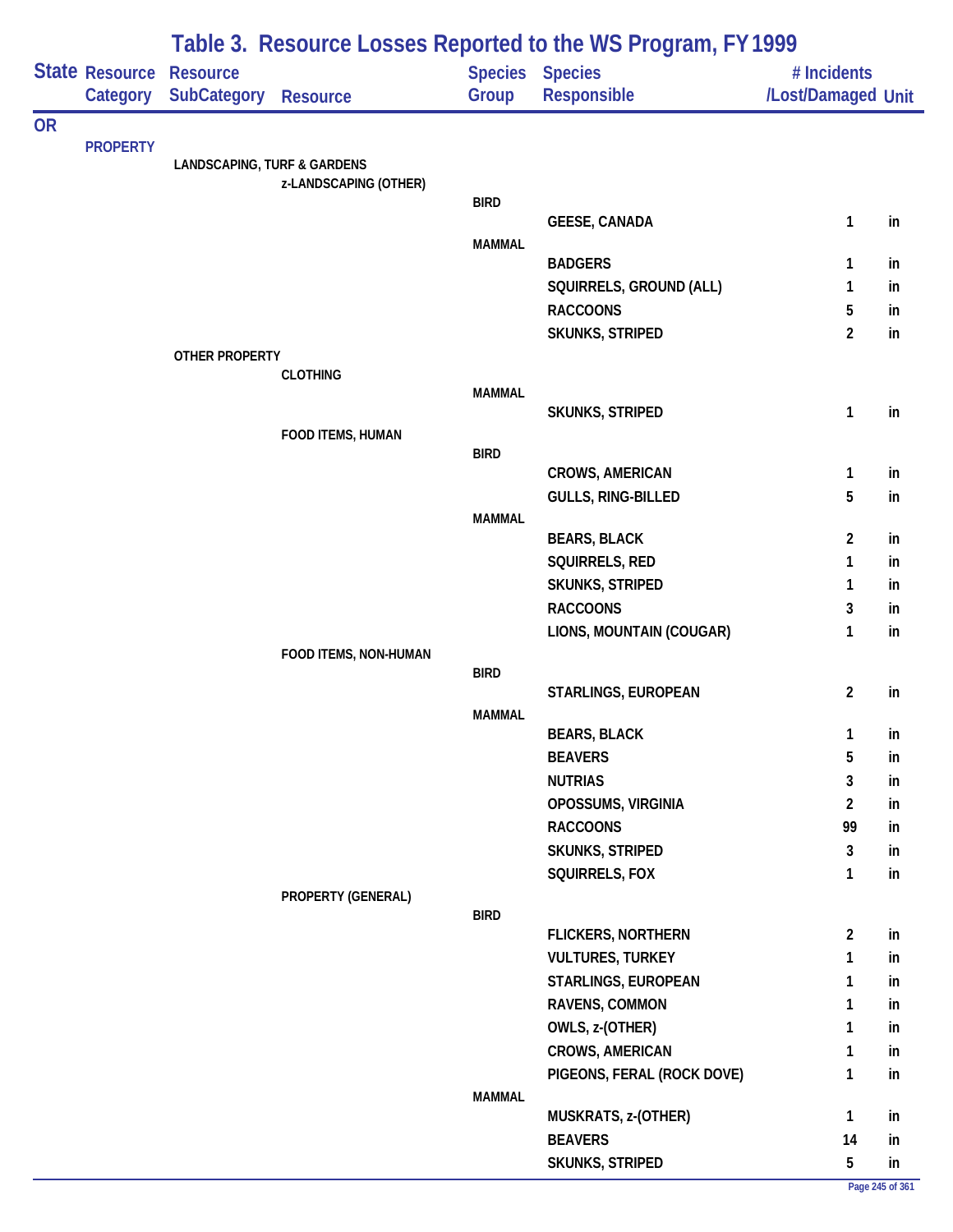|           |                                   | Table 3. Resource Losses Reported to the WS Program, FY 1999 |                                   |               |                                                        |                                   |                 |  |  |
|-----------|-----------------------------------|--------------------------------------------------------------|-----------------------------------|---------------|--------------------------------------------------------|-----------------------------------|-----------------|--|--|
|           | <b>State Resource</b><br>Category | <b>Resource</b><br><b>SubCategory</b>                        | <b>Resource</b>                   | Group         | <b>Species Species</b><br><b>Responsible</b>           | # Incidents<br>/Lost/Damaged Unit |                 |  |  |
| <b>OR</b> |                                   |                                                              |                                   |               |                                                        |                                   |                 |  |  |
|           | <b>PROPERTY</b>                   |                                                              |                                   |               |                                                        |                                   |                 |  |  |
|           |                                   | <b>OTHER PROPERTY</b>                                        | PROPERTY (GENERAL)                |               |                                                        |                                   |                 |  |  |
|           |                                   |                                                              |                                   | <b>MAMMAL</b> |                                                        |                                   |                 |  |  |
|           |                                   |                                                              |                                   |               | <b>RACCOONS</b>                                        | 7                                 | in              |  |  |
|           |                                   |                                                              |                                   |               | OPOSSUMS, VIRGINIA                                     | 1                                 | in              |  |  |
|           |                                   |                                                              |                                   |               | SQUIRRELS, FOX                                         | 1                                 | in              |  |  |
|           |                                   |                                                              |                                   |               | <b>NUTRIAS</b>                                         | 3                                 | in              |  |  |
|           |                                   |                                                              |                                   |               | LIONS, MOUNTAIN (COUGAR)                               | 1                                 | in              |  |  |
|           |                                   |                                                              |                                   |               | CATS, FERAL/FREE RANGING                               | 1                                 | in              |  |  |
|           |                                   |                                                              |                                   |               | <b>BEARS, BLACK</b>                                    | 3                                 | in              |  |  |
|           |                                   |                                                              |                                   |               | <b>BADGERS</b>                                         | 3                                 | in              |  |  |
|           |                                   |                                                              |                                   |               | MARMOTS/WOODCHUCKS (ALL)                               | 1                                 | <sub>in</sub>   |  |  |
|           |                                   |                                                              |                                   |               | COYOTES                                                | $\overline{2}$                    | in              |  |  |
|           |                                   |                                                              | SOIL (i.e. EROSION)               |               |                                                        |                                   |                 |  |  |
|           |                                   |                                                              |                                   | <b>MAMMAL</b> | <b>BEAVERS</b>                                         | $\overline{2}$                    | in              |  |  |
|           |                                   |                                                              |                                   |               | <b>BADGERS</b>                                         | 1                                 | in              |  |  |
|           |                                   | <b>STRUCTURES</b>                                            |                                   |               |                                                        |                                   |                 |  |  |
|           |                                   |                                                              | <b>BUILDINGS, NON-RESIDENTIAL</b> |               |                                                        |                                   |                 |  |  |
|           |                                   |                                                              |                                   | <b>BIRD</b>   |                                                        |                                   |                 |  |  |
|           |                                   |                                                              |                                   |               | STARLINGS, EUROPEAN                                    | 3<br>14                           | in              |  |  |
|           |                                   |                                                              |                                   |               | PIGEONS, FERAL (ROCK DOVE)<br><b>OWLS, COMMON BARN</b> | 1                                 | <sub>in</sub>   |  |  |
|           |                                   |                                                              |                                   |               | <b>FLICKERS, NORTHERN</b>                              | 1                                 | in<br><i>in</i> |  |  |
|           |                                   |                                                              |                                   |               | GULLS, RING-BILLED                                     | 4                                 | in              |  |  |
|           |                                   |                                                              |                                   | <b>MAMMAL</b> |                                                        |                                   |                 |  |  |
|           |                                   |                                                              |                                   |               | <b>PORCUPINES</b>                                      | $\overline{2}$                    | in              |  |  |
|           |                                   |                                                              |                                   |               | <b>SKUNKS, STRIPED</b>                                 | 19                                | in              |  |  |
|           |                                   |                                                              |                                   |               | <b>RACCOONS</b>                                        | 8                                 | in              |  |  |
|           |                                   |                                                              |                                   |               | MUSKRATS, z-(OTHER)                                    | 1                                 | in.             |  |  |
|           |                                   |                                                              |                                   |               | MARMOTS/WOODCHUCKS (ALL)                               | 1                                 | in              |  |  |
|           |                                   |                                                              |                                   |               | <b>BEAVERS</b>                                         | 1                                 | in              |  |  |
|           |                                   |                                                              |                                   |               | RATS, PACKRATS/WOODRATS (ALL)                          | 1                                 | in              |  |  |
|           |                                   |                                                              |                                   |               | OPOSSUMS, VIRGINIA                                     | $\overline{2}$                    | in              |  |  |
|           |                                   |                                                              | <b>BUILDINGS, RESIDENTIAL</b>     |               |                                                        |                                   |                 |  |  |
|           |                                   |                                                              |                                   | <b>BIRD</b>   | PIGEONS, FERAL (ROCK DOVE)                             | 6                                 |                 |  |  |
|           |                                   |                                                              |                                   |               | <b>FLICKERS, NORTHERN</b>                              | 9                                 | in<br>in        |  |  |
|           |                                   |                                                              |                                   |               | OWLS, z-(OTHER)                                        | 1                                 | in              |  |  |
|           |                                   |                                                              |                                   | <b>MAMMAL</b> |                                                        |                                   |                 |  |  |
|           |                                   |                                                              |                                   |               | OPOSSUMS, VIRGINIA                                     | 11                                | in              |  |  |
|           |                                   |                                                              |                                   |               | OTTERS, RIVER                                          | $\overline{2}$                    | in              |  |  |
|           |                                   |                                                              |                                   |               | RATS, PACKRATS/WOODRATS (ALL)                          | 4                                 | in              |  |  |
|           |                                   |                                                              |                                   |               | SQUIRRELS, FOX                                         | 3                                 | in              |  |  |
|           |                                   |                                                              |                                   |               | <b>NUTRIAS</b>                                         | 4                                 | in              |  |  |
|           |                                   |                                                              |                                   |               | SQUIRRELS, RED                                         | 1                                 | in              |  |  |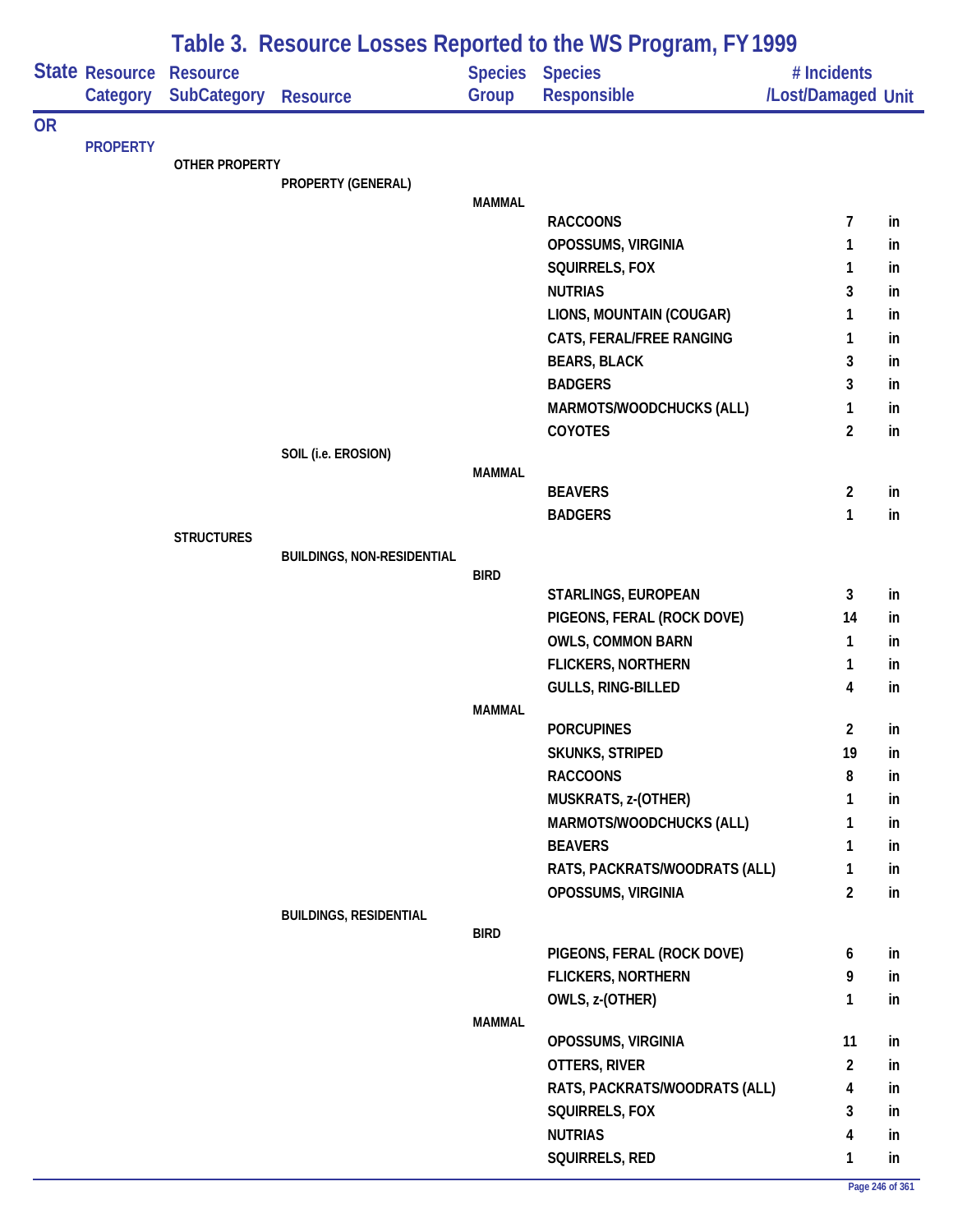|           |                            |                                |                                  |                         | Table 3. Resource Losses Reported to the WS Program, FY 1999 |                                   |    |
|-----------|----------------------------|--------------------------------|----------------------------------|-------------------------|--------------------------------------------------------------|-----------------------------------|----|
|           | State Resource<br>Category | <b>Resource</b><br>SubCategory | <b>Resource</b>                  | <b>Species</b><br>Group | <b>Species</b><br>Responsible                                | # Incidents<br>/Lost/Damaged Unit |    |
| <b>OR</b> |                            |                                |                                  |                         |                                                              |                                   |    |
|           | <b>PROPERTY</b>            | <b>STRUCTURES</b>              |                                  |                         |                                                              |                                   |    |
|           |                            |                                | <b>BUILDINGS, RESIDENTIAL</b>    |                         |                                                              |                                   |    |
|           |                            |                                |                                  | <b>MAMMAL</b>           |                                                              |                                   |    |
|           |                            |                                |                                  |                         | <b>RACCOONS</b>                                              | 95                                | in |
|           |                            |                                |                                  |                         | SQUIRRELS, GRAY                                              | 1                                 | in |
|           |                            |                                |                                  |                         | MICE/RATS (MIXED)                                            | 1                                 | in |
|           |                            |                                |                                  |                         | FOXES, GRAY                                                  | $\overline{2}$                    | in |
|           |                            |                                |                                  |                         | COYOTES                                                      | 1                                 | in |
|           |                            |                                |                                  |                         | CATS, FERAL/FREE RANGING                                     | 12                                | in |
|           |                            |                                |                                  |                         | <b>BEAVERS</b>                                               | 4                                 | in |
|           |                            |                                |                                  |                         | <b>BEARS, BLACK</b>                                          | 7                                 | in |
|           |                            |                                |                                  |                         | <b>BADGERS</b>                                               | 2                                 | in |
|           |                            |                                |                                  |                         | SKUNKS, STRIPED                                              | 93                                | in |
|           |                            |                                |                                  |                         | <b>MINKS</b>                                                 | 1                                 | in |
|           |                            |                                | DIKES/DAMS/IMPOUNDMENTS          | <b>MAMMAL</b>           |                                                              |                                   |    |
|           |                            |                                |                                  |                         | <b>BEAVERS</b>                                               | 44                                | in |
|           |                            |                                |                                  |                         | <b>NUTRIAS</b>                                               | 15                                | in |
|           |                            |                                |                                  |                         | MARMOTS/WOODCHUCKS (ALL)                                     | 1                                 | in |
|           |                            |                                |                                  |                         | <b>BEARS, BLACK</b>                                          | 1                                 | in |
|           |                            |                                |                                  |                         | <b>BADGERS</b>                                               | $\overline{2}$                    | in |
|           |                            |                                |                                  |                         | MUSKRATS, z-(OTHER)                                          | 1                                 | in |
|           |                            |                                | DITCH IRRIGATION/DRAINAGE SYSTEM |                         |                                                              |                                   |    |
|           |                            |                                |                                  | <b>MAMMAL</b>           |                                                              |                                   |    |
|           |                            |                                |                                  |                         | <b>BADGERS</b>                                               | 1                                 | in |
|           |                            |                                |                                  |                         | <b>BEAVERS</b>                                               | 110                               | in |
|           |                            |                                | <b>FENCES</b>                    |                         |                                                              |                                   |    |
|           |                            |                                |                                  | <b>MAMMAL</b>           | <b>BEARS, BLACK</b>                                          | 553                               | ft |
|           |                            |                                |                                  |                         | <b>BEAVERS</b>                                               | 100                               | ft |
|           |                            |                                | <b>LANDFILLS</b>                 |                         |                                                              |                                   |    |
|           |                            |                                |                                  | <b>BIRD</b>             |                                                              |                                   |    |
|           |                            |                                |                                  |                         | <b>GULLS, RING-BILLED</b>                                    | 11                                | in |
|           |                            |                                |                                  |                         | RAVENS, COMMON                                               | 5                                 | in |
|           |                            |                                |                                  |                         | STARLINGS, EUROPEAN                                          | 1                                 | in |
|           |                            |                                |                                  | <b>MAMMAL</b>           |                                                              |                                   |    |
|           |                            |                                |                                  |                         | COYOTES                                                      | 1                                 | in |
|           |                            |                                |                                  |                         | <b>BADGERS</b>                                               | $\mathbf{3}$                      | in |
|           |                            |                                | <b>ROADS/BRIDGES</b>             |                         |                                                              |                                   |    |
|           |                            |                                |                                  | <b>MAMMAL</b>           |                                                              |                                   |    |
|           |                            |                                |                                  |                         | <b>RACCOONS</b>                                              | 1                                 | in |
|           |                            |                                |                                  |                         | <b>BEAVERS</b>                                               | 84                                | in |
|           |                            |                                |                                  |                         | <b>BADGERS</b>                                               | 4                                 | in |
| PA        |                            |                                |                                  |                         |                                                              |                                   |    |

**AGRICULTURE**

**AQUACULTURE**

**FISH, ORNAMENTAL (MARKET)**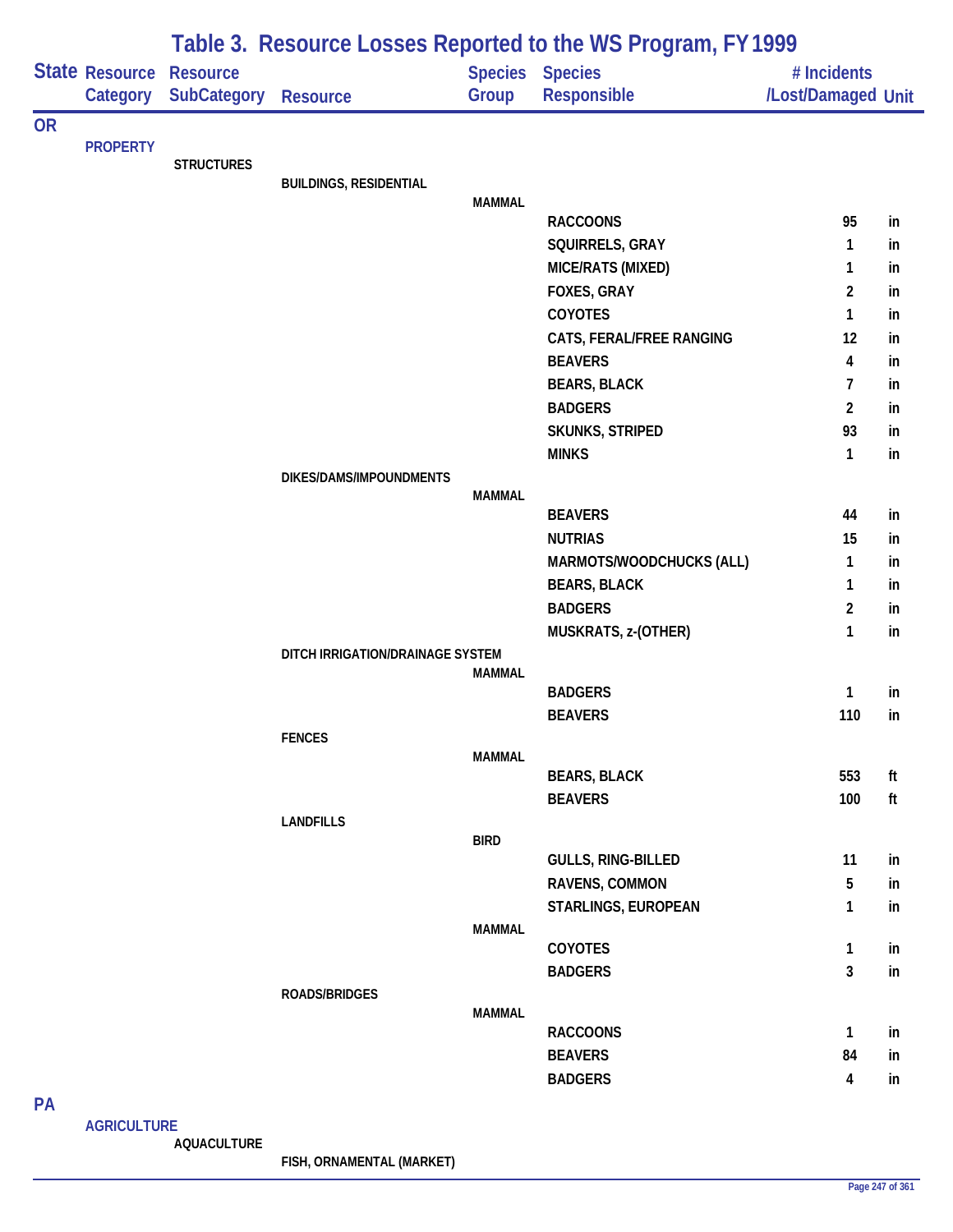|    | State Resource             | <b>Resource</b>       |                                    |               | Table 5. INESURING LUSSES INEPUTIER TO THE WO FTUYIAM, IT T777<br>Species Species | # Incidents        |          |
|----|----------------------------|-----------------------|------------------------------------|---------------|-----------------------------------------------------------------------------------|--------------------|----------|
|    | Category                   | <b>SubCategory</b>    | <b>Resource</b>                    | Group         | Responsible                                                                       | /Lost/Damaged Unit |          |
| PA |                            |                       |                                    |               |                                                                                   |                    |          |
|    | <b>AGRICULTURE</b>         | <b>AQUACULTURE</b>    |                                    |               |                                                                                   |                    |          |
|    |                            |                       | FISH, ORNAMENTAL (MARKET)          |               |                                                                                   |                    |          |
|    |                            |                       |                                    | <b>BIRD</b>   | <b>HERONS, GREAT BLUE</b>                                                         | $\overline{2}$     | in       |
|    |                            |                       | FISH, TROUT, RAINBOW               |               |                                                                                   |                    |          |
|    |                            |                       |                                    | <b>BIRD</b>   | <b>HERONS, GREAT BLUE</b>                                                         | $\mathbf{1}$       | in       |
|    |                            | <b>FIELD CROPS</b>    |                                    |               |                                                                                   |                    |          |
|    |                            |                       | <b>GARDENS, TRUCK</b>              |               |                                                                                   |                    |          |
|    |                            |                       |                                    | <b>BIRD</b>   | <b>CROWS, AMERICAN</b>                                                            | $\mathbf{1}$       | in       |
|    |                            |                       | <b>GRAINS, BARLEY</b>              |               |                                                                                   |                    |          |
|    |                            |                       |                                    | <b>BIRD</b>   | <b>GEESE, CANADA</b>                                                              | $\mathbf{1}$       | in       |
|    |                            |                       | <b>GRAINS, CORN (FIELD)</b>        |               |                                                                                   |                    |          |
|    |                            |                       |                                    | <b>BIRD</b>   |                                                                                   |                    |          |
|    |                            |                       |                                    |               | <b>CROWS, AMERICAN</b><br><b>GEESE, CANADA</b>                                    | $\mathbf{1}$<br>5  | in<br>in |
|    |                            |                       |                                    | <b>MAMMAL</b> |                                                                                   |                    |          |
|    |                            |                       |                                    |               | DEER, WHITE-TAILED                                                                | $\mathbf{1}$       | in       |
|    |                            |                       | <b>GRAINS, CORN (SWEET)</b>        | <b>BIRD</b>   |                                                                                   |                    |          |
|    |                            |                       |                                    |               | <b>GEESE, CANADA</b>                                                              | $\mathbf{1}$       | in       |
|    |                            |                       | <b>GRAINS, WHEAT</b>               | <b>BIRD</b>   |                                                                                   |                    |          |
|    |                            |                       |                                    |               | GEESE, CANADA                                                                     | $\mathbf{1}$       | in       |
|    |                            |                       | HAYFIELDS, ALFALFA                 |               |                                                                                   |                    |          |
|    |                            |                       |                                    | <b>BIRD</b>   | <b>GEESE, CANADA</b>                                                              | 1                  | in       |
|    |                            |                       | <b>SPINACH</b>                     |               |                                                                                   |                    |          |
|    |                            |                       |                                    | <b>BIRD</b>   | <b>GEESE, CANADA</b>                                                              | 1                  | in       |
|    |                            | <b>LIVESTOCK</b>      |                                    |               |                                                                                   |                    |          |
|    |                            |                       | FOWL, CHICKENS (OTHER)             | <b>BIRD</b>   |                                                                                   |                    |          |
|    |                            |                       |                                    |               | <b>GEESE, CANADA</b>                                                              | $\mathbf{1}$       | ea       |
|    |                            |                       | SHEEP (ADULT)                      |               |                                                                                   |                    |          |
|    |                            |                       |                                    | <b>MAMMAL</b> | <b>COYOTES</b>                                                                    | 6                  | ea       |
|    |                            | <b>OTHER</b>          |                                    |               |                                                                                   |                    |          |
|    |                            |                       | FEED, LIVESTOCK                    | <b>BIRD</b>   |                                                                                   |                    |          |
|    |                            |                       |                                    |               | GULLS, RING-BILLED                                                                | $\mathbf{1}$       | in       |
|    |                            |                       |                                    |               | STARLINGS, EUROPEAN                                                               | 5                  | in       |
|    | <b>HEALTH &amp; SAFETY</b> | HUMAN HEALTH & SAFETY |                                    |               |                                                                                   |                    |          |
|    |                            |                       | HEALTH & SAFETY, HUMAN z-(GENERAL) |               |                                                                                   |                    |          |
|    |                            |                       |                                    | <b>BIRD</b>   | <b>GEESE, CANADA</b>                                                              | 1                  | in       |
|    |                            |                       |                                    |               | STARLINGS, EUROPEAN                                                               | 6                  | in       |
|    |                            |                       |                                    |               |                                                                                   |                    |          |

## **Table 3. Resource Losses Reported to the WS Program, FY 1999**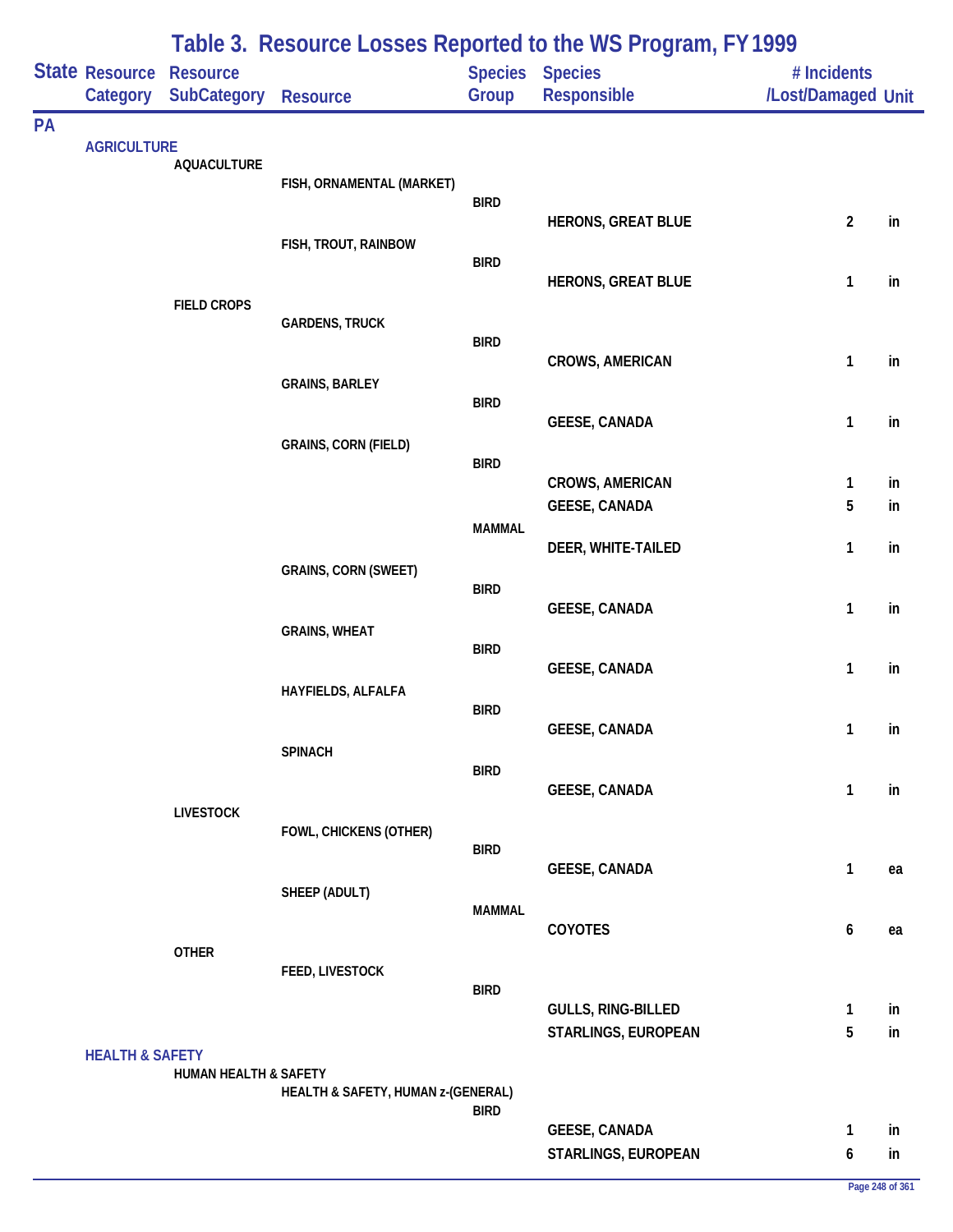|    |                            | Table 3. Resource Losses Reported to the WS Program, FY 1999 |                                          |               |                                                   |                    |          |  |  |
|----|----------------------------|--------------------------------------------------------------|------------------------------------------|---------------|---------------------------------------------------|--------------------|----------|--|--|
|    | State Resource             | <b>Resource</b>                                              |                                          |               | <b>Species Species</b>                            | # Incidents        |          |  |  |
|    |                            | Category SubCategory                                         | <b>Resource</b>                          | Group         | Responsible                                       | /Lost/Damaged Unit |          |  |  |
| PA |                            |                                                              |                                          |               |                                                   |                    |          |  |  |
|    | <b>HEALTH &amp; SAFETY</b> | <b>HUMAN HEALTH &amp; SAFETY</b>                             |                                          |               |                                                   |                    |          |  |  |
|    |                            |                                                              | HEALTH & SAFETY, HUMAN z-(GENERAL)       |               |                                                   |                    |          |  |  |
|    |                            |                                                              |                                          | <b>BIRD</b>   |                                                   |                    |          |  |  |
|    |                            |                                                              |                                          |               | <b>VULTURES, TURKEY</b><br><b>CROWS, AMERICAN</b> | 1<br>1             | in<br>in |  |  |
|    |                            |                                                              |                                          | <b>MAMMAL</b> |                                                   |                    |          |  |  |
|    |                            |                                                              |                                          |               | <b>BATS (ALL)</b>                                 | 1                  | in       |  |  |
|    | <b>NATURAL RESOURCE</b>    |                                                              |                                          |               |                                                   |                    |          |  |  |
|    |                            | <b>FISHERIES</b>                                             | FISH, TROUT (ALL)                        |               |                                                   |                    |          |  |  |
|    |                            |                                                              |                                          | <b>BIRD</b>   |                                                   |                    |          |  |  |
|    |                            |                                                              |                                          |               | <b>HERONS, GREAT BLUE</b>                         | 1                  | in       |  |  |
|    | <b>PROPERTY</b>            | <b>EQUIPMENT</b>                                             |                                          |               |                                                   |                    |          |  |  |
|    |                            |                                                              | <b>AIRCRAFT</b>                          |               |                                                   |                    |          |  |  |
|    |                            |                                                              |                                          | <b>BIRD</b>   |                                                   |                    |          |  |  |
|    |                            |                                                              |                                          |               | GEESE, CANADA                                     | 1                  | ea       |  |  |
|    |                            |                                                              | <b>EQUIPMENT &amp; MACHINERY (OTHER)</b> |               | SWALLOWS, z-(OTHER)                               | 1                  | ea       |  |  |
|    |                            |                                                              |                                          | <b>BIRD</b>   |                                                   |                    |          |  |  |
|    |                            |                                                              |                                          |               | GULLS, RING-BILLED                                | 1                  | in       |  |  |
|    |                            |                                                              |                                          |               | <b>SWALLOWS, BARN</b>                             | 1                  | in       |  |  |
|    |                            |                                                              | <b>VEHICLES, LAND</b>                    | <b>MAMMAL</b> |                                                   |                    |          |  |  |
|    |                            |                                                              |                                          |               | MARMOTS/WOODCHUCKS (ALL)                          | 12                 | ea       |  |  |
|    |                            | <b>LANDSCAPING, TURF &amp; GARDENS</b>                       |                                          |               |                                                   |                    |          |  |  |
|    |                            |                                                              | <b>GARDENS, VEG./FRUITS &amp; NUTS</b>   | <b>BIRD</b>   |                                                   |                    |          |  |  |
|    |                            |                                                              |                                          |               | <b>GEESE, CANADA</b>                              | $\overline{1}$     | in       |  |  |
|    |                            |                                                              | <b>GOLF COURSES</b>                      |               |                                                   |                    |          |  |  |
|    |                            |                                                              |                                          | <b>BIRD</b>   |                                                   |                    |          |  |  |
|    |                            |                                                              | RECREATIONAL AREAS (OTHER)               |               | <b>GEESE, CANADA</b>                              | 8                  | in       |  |  |
|    |                            |                                                              |                                          | <b>BIRD</b>   |                                                   |                    |          |  |  |
|    |                            |                                                              |                                          |               | <b>MALLARDS</b>                                   | 1                  | in       |  |  |
|    |                            |                                                              |                                          |               | <b>GEESE, CANADA</b>                              | 26                 | in       |  |  |
|    |                            |                                                              |                                          | <b>MAMMAL</b> | MUSKRATS, z-(OTHER)                               | $\mathbf{1}$       | in       |  |  |
|    |                            |                                                              | <b>TURF AND/OR FLOWERS</b>               |               |                                                   |                    |          |  |  |
|    |                            |                                                              |                                          | <b>BIRD</b>   |                                                   |                    |          |  |  |
|    |                            |                                                              |                                          |               | <b>GEESE, CANADA</b>                              | 11                 | in       |  |  |
|    |                            |                                                              |                                          |               | <b>VULTURES, TURKEY</b>                           | 1                  | in       |  |  |
|    |                            |                                                              |                                          | <b>MAMMAL</b> | MARMOTS/WOODCHUCKS (ALL)                          | $\overline{2}$     | in       |  |  |
|    |                            |                                                              |                                          |               | <b>MOLES (ALL)</b>                                | $\mathbf{1}$       | in       |  |  |
|    |                            | OTHER PROPERTY                                               |                                          |               |                                                   |                    |          |  |  |
|    |                            |                                                              | <b>BEACHES</b>                           |               |                                                   |                    |          |  |  |
|    |                            |                                                              |                                          | <b>BIRD</b>   | <b>GEESE, CANADA</b>                              | 6                  | in       |  |  |
|    |                            |                                                              | PROPERTY (GENERAL)                       |               |                                                   |                    |          |  |  |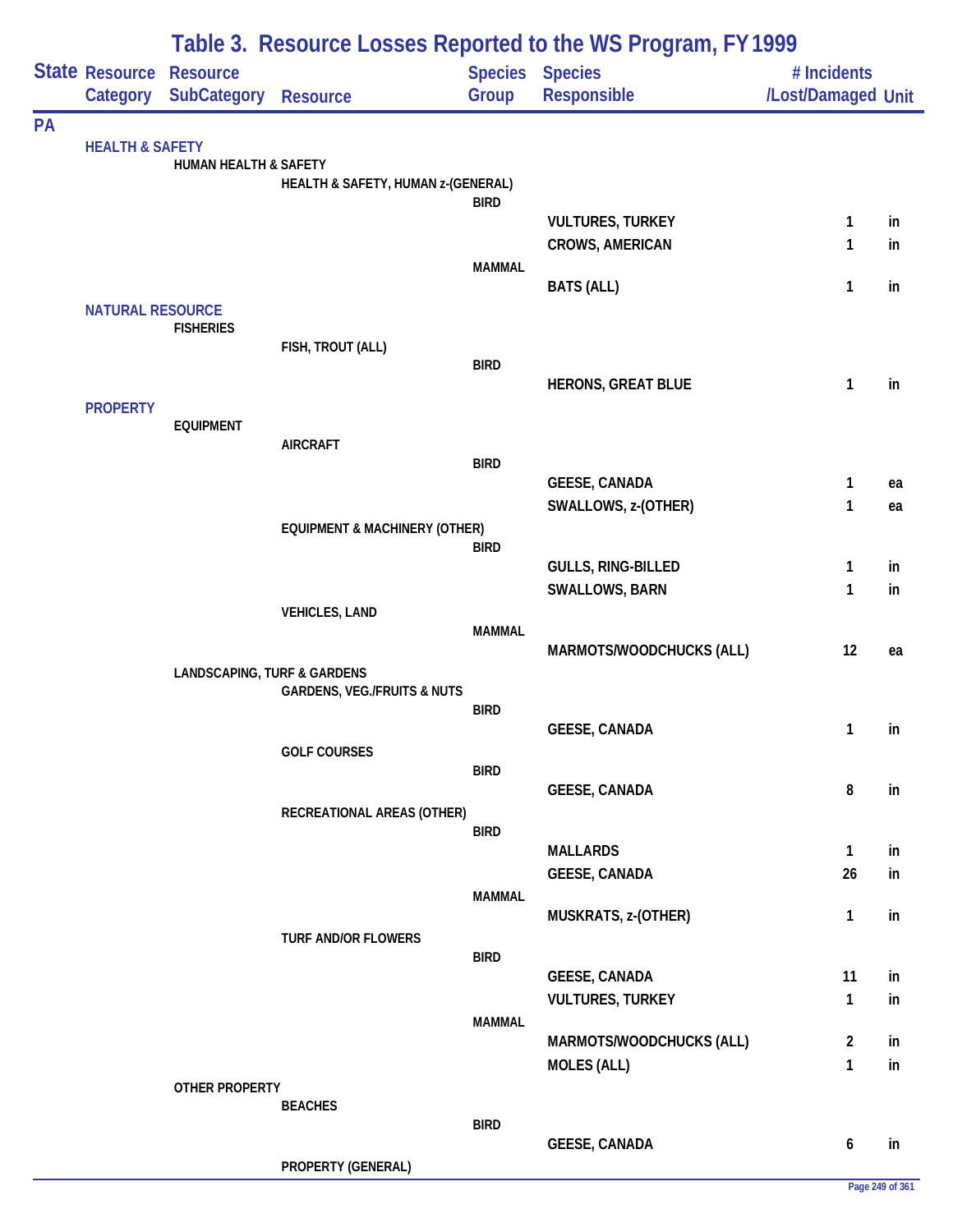|                | Table 3. Resource Losses Reported to the WS Program, FY 1999 |                                       |                                   |               |                                |                                   |    |  |
|----------------|--------------------------------------------------------------|---------------------------------------|-----------------------------------|---------------|--------------------------------|-----------------------------------|----|--|
|                | State Resource<br>Category                                   | <b>Resource</b><br><b>SubCategory</b> | Resource                          | Group         | Species Species<br>Responsible | # Incidents<br>/Lost/Damaged Unit |    |  |
| PA             |                                                              |                                       |                                   |               |                                |                                   |    |  |
|                | <b>PROPERTY</b>                                              | <b>OTHER PROPERTY</b>                 |                                   |               |                                |                                   |    |  |
|                |                                                              |                                       | PROPERTY (GENERAL)                | <b>BIRD</b>   |                                |                                   |    |  |
|                |                                                              |                                       |                                   |               | <b>CROWS, AMERICAN</b>         | $\mathbf{1}$                      | in |  |
|                |                                                              |                                       |                                   |               | <b>VULTURES, TURKEY</b>        | 3                                 | in |  |
|                |                                                              |                                       |                                   |               | <b>GEESE, CANADA</b>           | 23                                | in |  |
|                |                                                              | <b>STRUCTURES</b>                     | <b>BOAT DOCKS/MARINAS</b>         |               |                                |                                   |    |  |
|                |                                                              |                                       |                                   | <b>BIRD</b>   |                                |                                   |    |  |
|                |                                                              |                                       |                                   |               | <b>GEESE, CANADA</b>           | 1                                 | in |  |
|                |                                                              |                                       | <b>BUILDINGS, RESIDENTIAL</b>     | <b>BIRD</b>   |                                |                                   |    |  |
|                |                                                              |                                       |                                   |               | <b>VULTURES, TURKEY</b>        | 1                                 | in |  |
|                |                                                              |                                       |                                   |               | WOODPECKERS, DOWNY             | 3                                 | in |  |
|                |                                                              |                                       |                                   |               | WOODPECKERS, z-(OTHER)         | $\overline{2}$                    | in |  |
|                |                                                              |                                       |                                   | <b>MAMMAL</b> | SKUNKS, STRIPED                | 1                                 | in |  |
|                |                                                              |                                       | DIKES/DAMS/IMPOUNDMENTS           |               |                                |                                   |    |  |
|                |                                                              |                                       |                                   | <b>MAMMAL</b> |                                |                                   |    |  |
|                |                                                              |                                       | ROADS/BRIDGES                     |               | MUSKRATS, z-(OTHER)            | $\mathbf{1}$                      | in |  |
|                |                                                              |                                       |                                   | <b>BIRD</b>   |                                |                                   |    |  |
|                |                                                              |                                       |                                   |               | PIGEONS, FERAL (ROCK DOVE)     | 1                                 | in |  |
|                |                                                              |                                       | <b>SWIMMING POOLS</b>             | <b>BIRD</b>   |                                |                                   |    |  |
|                |                                                              |                                       |                                   |               | <b>MALLARDS</b>                | 6                                 | in |  |
| R <sub>l</sub> |                                                              |                                       |                                   |               |                                |                                   |    |  |
|                | <b>AGRICULTURE</b>                                           | <b>FIELD CROPS</b>                    |                                   |               |                                |                                   |    |  |
|                |                                                              |                                       | <b>GRAINS, CORN (SWEET)</b>       |               |                                |                                   |    |  |
|                |                                                              |                                       |                                   | <b>MAMMAL</b> |                                | $\mathbf{1}$                      |    |  |
|                |                                                              |                                       | <b>GRAINS, RYE</b>                |               | DEER, WHITE-TAILED             |                                   | in |  |
|                |                                                              |                                       |                                   | <b>BIRD</b>   |                                |                                   |    |  |
|                |                                                              |                                       |                                   |               | <b>GEESE, CANADA</b>           | 5                                 | in |  |
|                |                                                              |                                       | <b>SUNFLOWERS</b>                 | <b>BIRD</b>   |                                |                                   |    |  |
|                |                                                              |                                       |                                   |               | <b>GEESE, CANADA</b>           | $\mathbf{1}$                      | in |  |
|                |                                                              | <b>FRUITS &amp; NUTS</b>              | FRUIT, z-(OTHER)                  |               |                                |                                   |    |  |
|                |                                                              |                                       |                                   | <b>BIRD</b>   |                                |                                   |    |  |
|                |                                                              |                                       |                                   |               | DOVE, MOURNING                 | $\mathbf{1}$                      | in |  |
|                |                                                              | <b>LIVESTOCK</b>                      | FOWL, DUCKS (DOMESTIC)            |               |                                |                                   |    |  |
|                |                                                              |                                       |                                   | <b>MAMMAL</b> |                                |                                   |    |  |
|                |                                                              |                                       |                                   |               | <b>RATS, NORWAY</b>            | $\mathbf{1}$                      | ea |  |
|                | <b>HEALTH &amp; SAFETY</b>                                   | HUMAN HEALTH & SAFETY                 |                                   |               |                                |                                   |    |  |
|                |                                                              |                                       | HEALTH & SAFETY, HUMAN (AVIATION) |               |                                |                                   |    |  |
|                |                                                              |                                       |                                   | <b>BIRD</b>   |                                |                                   |    |  |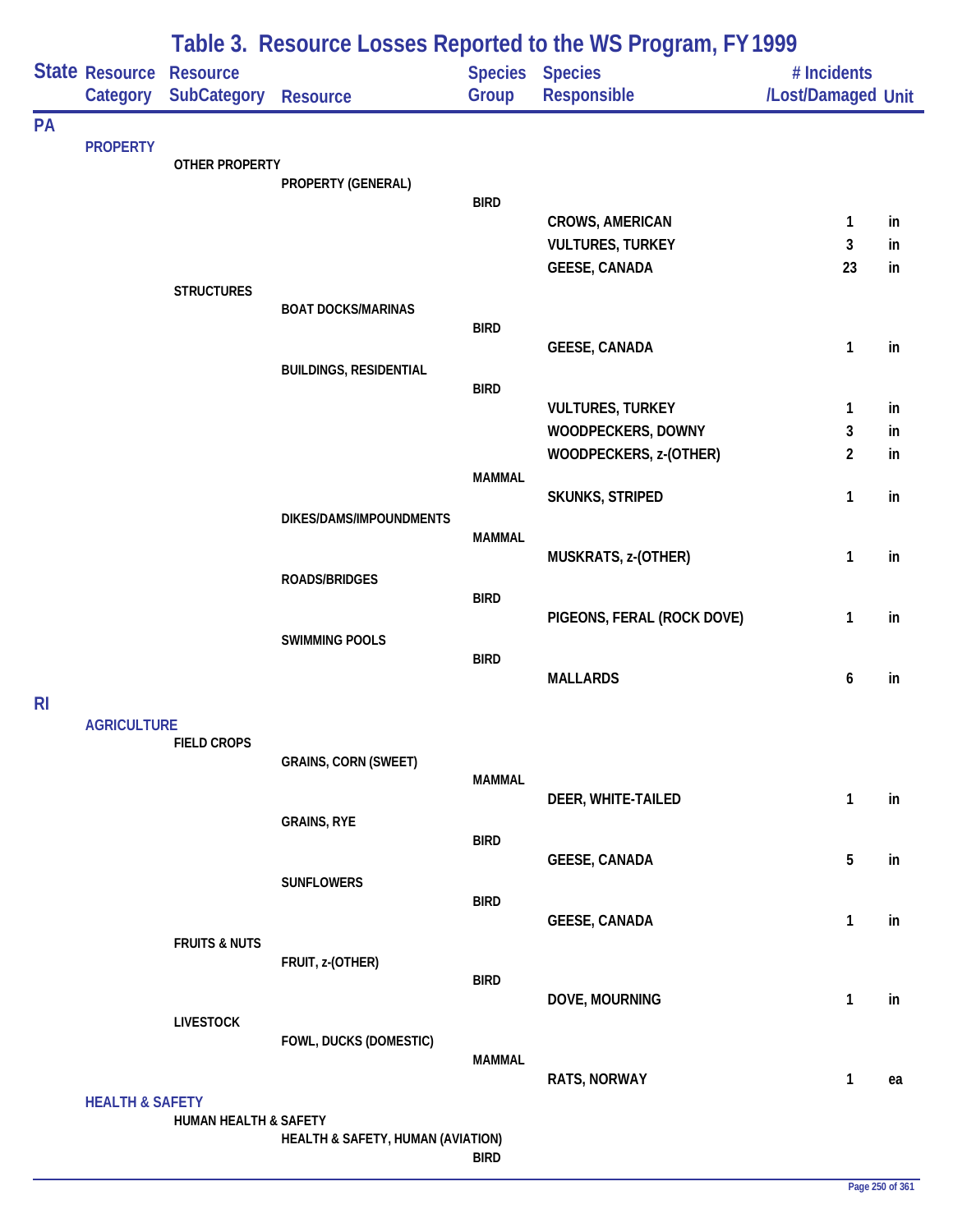|                |                            | Table 3. Resource Losses Reported to the WS Program, FY 1999 |                                    |                |                          |                    |    |  |  |
|----------------|----------------------------|--------------------------------------------------------------|------------------------------------|----------------|--------------------------|--------------------|----|--|--|
|                | State Resource             | <b>Resource</b>                                              |                                    | <b>Species</b> | <b>Species</b>           | # Incidents        |    |  |  |
|                | Category                   | <b>SubCategory</b>                                           | <b>Resource</b>                    | Group          | Responsible              | /Lost/Damaged Unit |    |  |  |
| R <sub>l</sub> |                            |                                                              |                                    |                |                          |                    |    |  |  |
|                | <b>HEALTH &amp; SAFETY</b> | <b>HUMAN HEALTH &amp; SAFETY</b>                             |                                    |                |                          |                    |    |  |  |
|                |                            |                                                              | HEALTH & SAFETY, HUMAN (AVIATION)  |                |                          |                    |    |  |  |
|                |                            |                                                              |                                    | <b>BIRD</b>    |                          |                    |    |  |  |
|                |                            |                                                              |                                    |                | <b>SWANS, MUTE</b>       | 1                  | in |  |  |
|                |                            |                                                              |                                    |                | <b>CROWS, AMERICAN</b>   | 1                  | in |  |  |
|                |                            |                                                              |                                    |                | <b>GEESE, CANADA</b>     | 7                  | in |  |  |
|                |                            |                                                              |                                    |                | <b>GULLS, HERRING</b>    | 5                  | in |  |  |
|                |                            |                                                              |                                    | <b>MAMMAL</b>  | GULLS, z-(OTHER)         | 2                  | in |  |  |
|                |                            |                                                              |                                    |                | HOGS, FERAL              | 1                  | in |  |  |
|                |                            |                                                              | HEALTH & SAFETY, HUMAN z-(GENERAL) |                |                          |                    |    |  |  |
|                |                            |                                                              |                                    | <b>BIRD</b>    |                          |                    |    |  |  |
|                |                            |                                                              |                                    |                | <b>GULLS, HERRING</b>    | $\overline{2}$     | in |  |  |
|                |                            |                                                              |                                    |                | <b>OSPREYS</b>           | 1                  | in |  |  |
|                | <b>NATURAL RESOURCE</b>    |                                                              |                                    |                | SWANS, z-(OTHER)         | 1                  | in |  |  |
|                |                            | OTHER NATURAL RESOURCES                                      |                                    |                |                          |                    |    |  |  |
|                |                            |                                                              | DESIGNATED NATURAL AREAS           |                |                          |                    |    |  |  |
|                |                            |                                                              |                                    | <b>BIRD</b>    | GULLS, z-(OTHER)         | 1                  | in |  |  |
|                |                            | T & E WILDLIFE (FED)                                         |                                    |                |                          |                    |    |  |  |
|                |                            |                                                              | BIRDS, PLOVERS, PIPING (T&E)       |                |                          |                    |    |  |  |
|                |                            |                                                              |                                    | <b>MAMMAL</b>  |                          |                    |    |  |  |
|                |                            |                                                              |                                    |                | <b>COYOTES</b>           | 1                  | ea |  |  |
|                | <b>PROPERTY</b>            | <b>ANIMAL</b>                                                |                                    |                |                          |                    |    |  |  |
|                |                            |                                                              | PETS (COMPANION & HOBBY ANIMALS)   |                |                          |                    |    |  |  |
|                |                            |                                                              |                                    | <b>MAMMAL</b>  |                          |                    |    |  |  |
|                |                            |                                                              |                                    |                | COYOTES                  | $\overline{2}$     | ea |  |  |
|                |                            | <b>LANDSCAPING, TURF &amp; GARDENS</b>                       | RECREATIONAL AREAS (OTHER)         |                |                          |                    |    |  |  |
|                |                            |                                                              |                                    | <b>BIRD</b>    |                          |                    |    |  |  |
|                |                            |                                                              |                                    |                | DOVE, MOURNING           | 1                  | in |  |  |
|                |                            |                                                              | TREES, STANDING & SHRUBS           | <b>BIRD</b>    |                          |                    |    |  |  |
|                |                            |                                                              |                                    |                | PARAKEETS, MONK          | 1                  | in |  |  |
|                |                            |                                                              |                                    | <b>MAMMAL</b>  |                          |                    |    |  |  |
|                |                            |                                                              |                                    |                | DEER, WHITE-TAILED       | 1                  | in |  |  |
|                |                            |                                                              | <b>TURF AND/OR FLOWERS</b>         |                |                          |                    |    |  |  |
|                |                            |                                                              |                                    | <b>BIRD</b>    | <b>GEESE, CANADA</b>     | $\overline{7}$     | in |  |  |
|                |                            | <b>STRUCTURES</b>                                            |                                    |                |                          |                    |    |  |  |
|                |                            |                                                              | AIRPORT RUNWAYS/TAXIWAYS           |                |                          |                    |    |  |  |
|                |                            |                                                              |                                    | <b>MAMMAL</b>  |                          |                    |    |  |  |
|                |                            |                                                              | <b>BUILDINGS, NON-RESIDENTIAL</b>  |                | MARMOTS/WOODCHUCKS (ALL) | 1                  | in |  |  |
|                |                            |                                                              |                                    | <b>BIRD</b>    |                          |                    |    |  |  |
|                |                            |                                                              |                                    |                | <b>GULLS, HERRING</b>    | $\overline{2}$     | in |  |  |
|                |                            |                                                              |                                    |                | GULLS, RING-BILLED       | 1                  | in |  |  |
|                |                            |                                                              |                                    |                |                          |                    |    |  |  |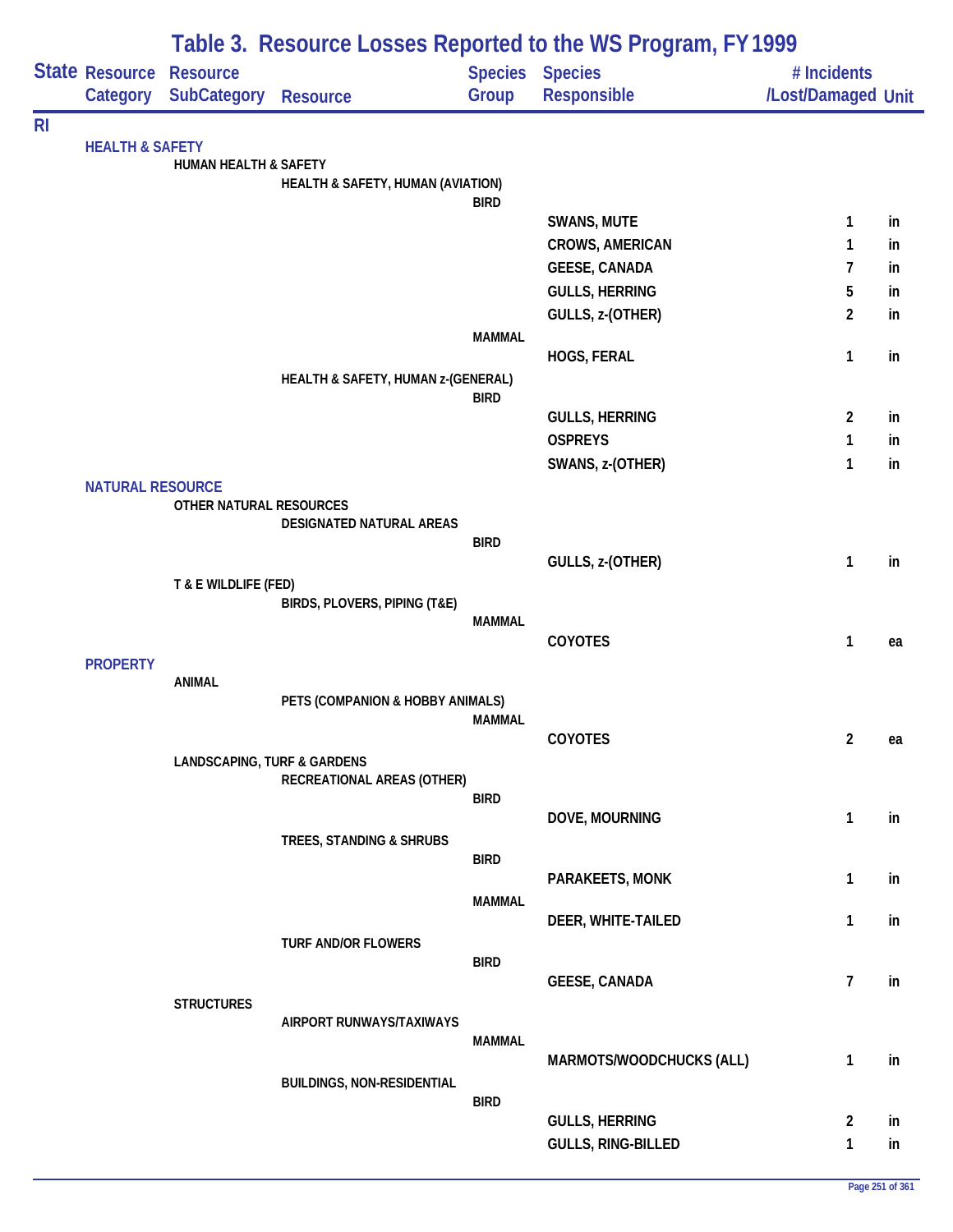|                |                                   |                                       |                                                                     |                                 | Table 3. Resource Losses Reported to the WS Program, FY 1999 |                                   |    |
|----------------|-----------------------------------|---------------------------------------|---------------------------------------------------------------------|---------------------------------|--------------------------------------------------------------|-----------------------------------|----|
|                | <b>State Resource</b><br>Category | <b>Resource</b><br><b>SubCategory</b> | <b>Resource</b>                                                     | <b>Species Species</b><br>Group | <b>Responsible</b>                                           | # Incidents<br>/Lost/Damaged Unit |    |
| R <sub>l</sub> | <b>PROPERTY</b>                   | <b>STRUCTURES</b>                     | <b>BUILDINGS, NON-RESIDENTIAL</b>                                   |                                 |                                                              |                                   |    |
|                |                                   |                                       |                                                                     | <b>BIRD</b>                     | SWANS, z-(OTHER)                                             | $\mathbf{1}$                      | in |
|                |                                   |                                       | <b>BUILDINGS, RESIDENTIAL</b>                                       | <b>BIRD</b>                     | <b>CROWS, AMERICAN</b>                                       | 1                                 | in |
|                |                                   |                                       |                                                                     | <b>MAMMAL</b>                   | <b>VULTURES, TURKEY</b>                                      | 1                                 | in |
|                |                                   |                                       | DIKES/DAMS/IMPOUNDMENTS                                             | <b>BIRD</b>                     | <b>SKUNKS, STRIPED</b>                                       | 1                                 | in |
|                |                                   |                                       | <b>LANDFILLS</b>                                                    | <b>BIRD</b>                     | <b>GULLS, HERRING</b>                                        | $\mathbf{1}$                      | in |
| <b>SC</b>      |                                   |                                       |                                                                     |                                 | <b>GULLS, HERRING</b>                                        | 1                                 | in |
|                | <b>AGRICULTURE</b>                | <b>AQUACULTURE</b>                    | FISH, CATFISH (ADULT)                                               |                                 |                                                              |                                   |    |
|                |                                   |                                       | FISH, CATFISH (FINGERLING)                                          | <b>MAMMAL</b>                   | OTTERS, RIVER                                                | $\mathbf{1}$                      | in |
|                |                                   |                                       |                                                                     | <b>MAMMAL</b>                   | OTTERS, RIVER                                                | $\mathbf{1}$                      | in |
|                |                                   |                                       | FISH, FOOD FISH (OTHER)                                             | <b>MAMMAL</b>                   | OTTERS, RIVER                                                | 1                                 | in |
|                |                                   |                                       | SHELLFISH, PRAWNS/SHRIMP (ALL)                                      | <b>REPTILE</b>                  | ALLIGATORS, AMERICAN                                         | 1                                 | in |
|                |                                   |                                       |                                                                     | <b>BIRD</b>                     | CORMORANTS, DOUBLE-CRESTED                                   | $\mathbf{1}$                      | in |
|                |                                   |                                       | <b>COMMERCIAL FORESTRY &amp; NURSERY</b><br>TREES, STANDING (MIXED) | <b>MAMMAL</b>                   | <b>BEAVERS</b>                                               | 85                                | in |
|                |                                   |                                       | TREES, STANDING HARDWOOD                                            | <b>MAMMAL</b>                   | <b>BEAVERS</b>                                               | 5                                 | in |
|                |                                   |                                       | TREES, STANDING SOFTWOOD                                            | <b>MAMMAL</b>                   | <b>BEAVERS</b>                                               | 8                                 | in |
|                |                                   | <b>FIELD CROPS</b>                    | <b>BEANS, GREEN</b>                                                 | <b>MAMMAL</b>                   |                                                              |                                   |    |
|                |                                   |                                       | <b>BEANS, SOYBEANS</b>                                              |                                 | <b>BEAVERS</b>                                               | $\mathbf{1}$                      | in |
|                |                                   |                                       |                                                                     | <b>MAMMAL</b>                   | <b>BEAVERS</b>                                               | 13                                | in |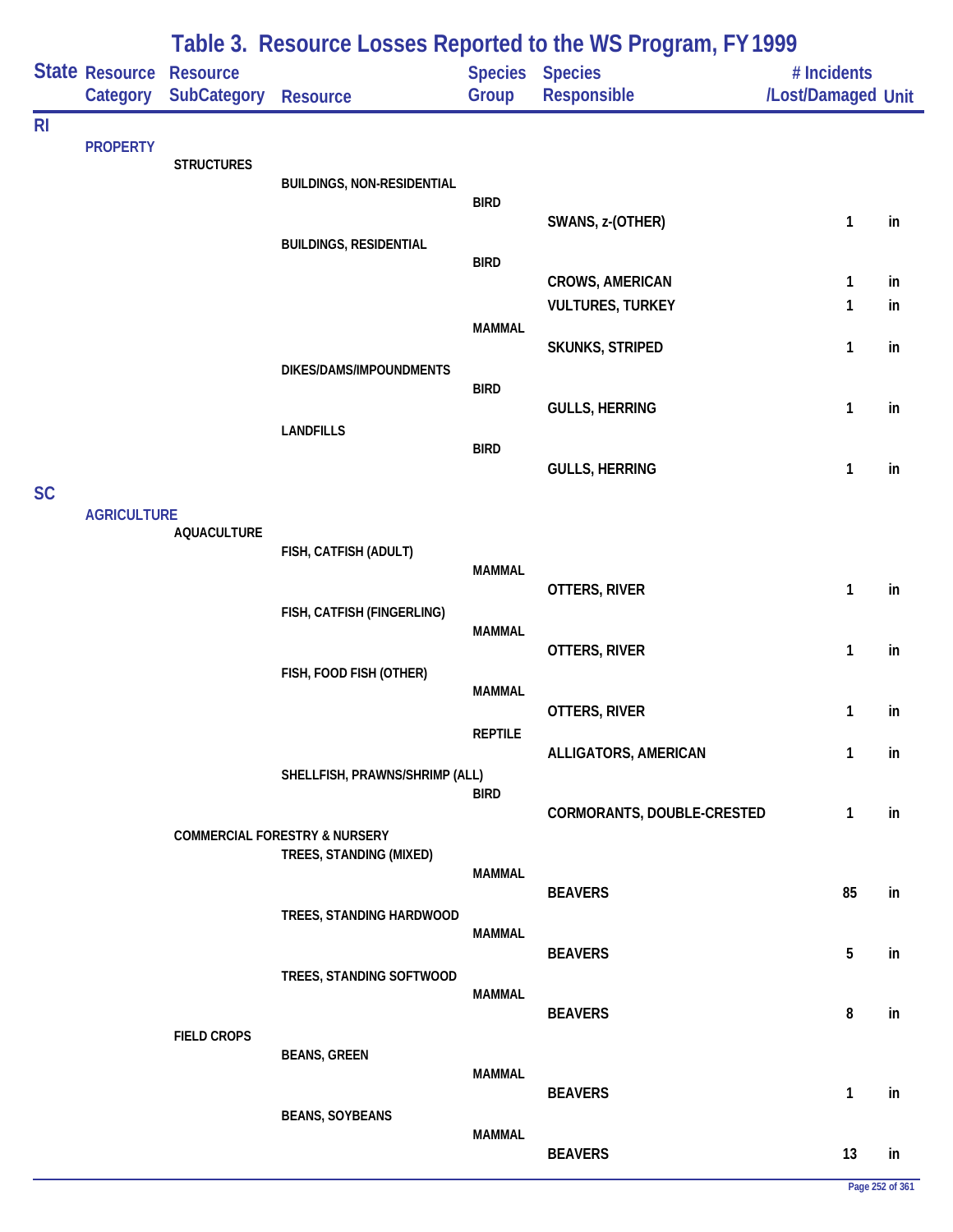|           |                            |                                |                             |                          | Table 3. Resource Losses Reported to the WS Program, FY1999 |                                   |          |
|-----------|----------------------------|--------------------------------|-----------------------------|--------------------------|-------------------------------------------------------------|-----------------------------------|----------|
|           | State Resource<br>Category | <b>Resource</b><br>SubCategory | <b>Resource</b>             | Species Species<br>Group | Responsible                                                 | # Incidents<br>/Lost/Damaged Unit |          |
| <b>SC</b> | <b>AGRICULTURE</b>         |                                |                             |                          |                                                             |                                   |          |
|           |                            | <b>FIELD CROPS</b>             | COTTON                      | <b>MAMMAL</b>            |                                                             |                                   |          |
|           |                            |                                | <b>GARDENS, TRUCK</b>       | <b>BIRD</b>              | <b>BEAVERS</b>                                              | $\overline{2}$                    | in       |
|           |                            |                                | <b>GRAINS, CORN (FIELD)</b> | <b>MAMMAL</b>            | <b>GEESE, CANADA</b>                                        | $\mathbf{1}$                      | in       |
|           |                            |                                |                             |                          | <b>BEAVERS</b><br>HOGS, FERAL                               | 16<br>$\mathbf{1}$                | in<br>in |
|           |                            |                                | <b>GRAINS, OATS</b>         | <b>MAMMAL</b>            | <b>BEAVERS</b>                                              | $\mathbf{1}$                      | in       |
|           |                            |                                | <b>GRAINS, WHEAT</b>        | <b>BIRD</b>              | <b>GEESE, CANADA</b>                                        | $\mathbf{1}$                      | in       |
|           |                            |                                |                             | <b>MAMMAL</b>            | <b>BEAVERS</b>                                              | 3                                 | in       |
|           |                            |                                | GRASSES/SOD                 | <b>MAMMAL</b>            | <b>BEAVERS</b>                                              | 1                                 | in       |
|           |                            |                                | HAYFIELDS, MIXED SPECIES    | <b>MAMMAL</b>            | <b>BEAVERS</b>                                              | $\mathbf{1}$                      | in       |
|           |                            |                                | <b>TOBACCO</b>              | <b>MAMMAL</b>            | <b>BEAVERS</b>                                              | 8                                 | in       |
|           |                            | <b>LIVESTOCK</b>               | CATTLE (CALVES)             | <b>BIRD</b>              |                                                             |                                   |          |
|           |                            |                                |                             | <b>MAMMAL</b>            | <b>VULTURES, BLACK</b>                                      | 15                                | ea       |
|           |                            |                                | FOWL, CHICKENS (OTHER)      |                          | COYOTES                                                     | $\mathbf{1}$                      | ea       |
|           |                            |                                | FOWL, DUCKS (DOMESTIC)      | <b>BIRD</b>              | HAWKS, z-(OTHER)                                            | 51                                | ea       |
|           |                            |                                | FOWL, PIGEONS (DOMESTIC)    | <b>REPTILE</b>           | <b>TURTLES (ALL)</b>                                        | $10$                              | ea       |
|           |                            |                                | GOATS, z-(OTHER ADULTS)     | <b>BIRD</b>              | HAWKS, z-(OTHER)                                            | 15                                | ea       |
|           |                            |                                |                             | <b>MAMMAL</b>            | COYOTES                                                     | $50\,$                            | ea       |
|           |                            | <b>RANGE/PASTURE</b>           | <b>PASTURE</b>              | <b>MAMMAL</b>            | <b>BEAVERS</b>                                              | 35                                | ac       |

## **Page 253 of 361**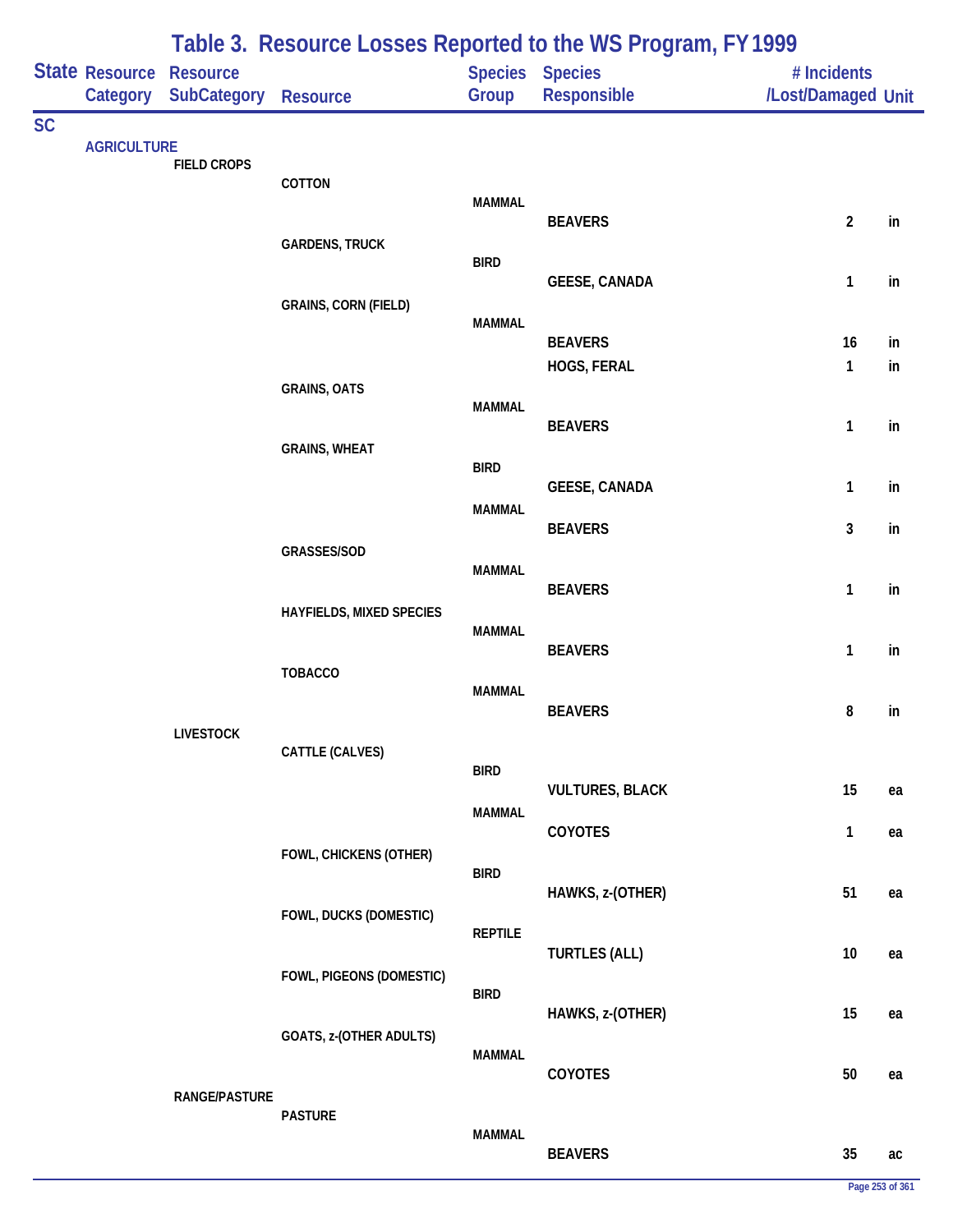|           |                                |                                        |                                        |                | Table 3. Resource Losses Reported to the WS Program, FY1999 |                                   |          |
|-----------|--------------------------------|----------------------------------------|----------------------------------------|----------------|-------------------------------------------------------------|-----------------------------------|----------|
|           | <b>State Resource Resource</b> | Category SubCategory                   | <b>Resource</b>                        | Group          | Species Species<br>Responsible                              | # Incidents<br>/Lost/Damaged Unit |          |
| <b>SC</b> |                                |                                        |                                        |                |                                                             |                                   |          |
|           | <b>HEALTH &amp; SAFETY</b>     | <b>HUMAN HEALTH &amp; SAFETY</b>       |                                        |                |                                                             |                                   |          |
|           |                                |                                        | HEALTH & SAFETY, HUMAN (AVIATION)      |                |                                                             |                                   |          |
|           |                                |                                        |                                        | <b>BIRD</b>    |                                                             |                                   |          |
|           |                                |                                        |                                        |                | <b>GEESE, CANADA</b>                                        | 3                                 | in       |
|           |                                |                                        |                                        | <b>MAMMAL</b>  | DEER, WHITE-TAILED                                          | $\overline{2}$                    | in       |
|           |                                |                                        | HEALTH & SAFETY, HUMAN z-(GENERAL)     |                |                                                             |                                   |          |
|           |                                |                                        |                                        | <b>BIRD</b>    |                                                             |                                   |          |
|           |                                |                                        |                                        |                | <b>DUCKS, FERAL</b>                                         | $\mathbf{1}$                      | in       |
|           |                                |                                        |                                        |                | PIGEONS, FERAL (ROCK DOVE)                                  | $\overline{2}$                    | in       |
|           |                                |                                        |                                        |                | GEESE, CANADA                                               | $\overline{2}$                    | in       |
|           |                                |                                        |                                        |                | <b>MALLARDS</b>                                             | $\mathbf{1}$                      | in       |
|           |                                |                                        |                                        | <b>MAMMAL</b>  | <b>BATS (ALL)</b>                                           | $\overline{2}$                    | in       |
|           |                                |                                        |                                        |                | FOXES, GRAY                                                 | $\mathbf{1}$                      | in       |
|           |                                |                                        |                                        |                | <b>RACCOONS</b>                                             | 1                                 | in       |
|           |                                |                                        |                                        | <b>REPTILE</b> |                                                             |                                   |          |
|           |                                |                                        |                                        |                | <b>SNAKES, POISONOUS (ALL)</b>                              | 8                                 | in       |
|           | <b>NATURAL RESOURCE</b>        |                                        |                                        |                |                                                             |                                   |          |
|           |                                | <b>FORESTRY (NATRL. RESRC)</b>         |                                        |                |                                                             |                                   |          |
|           |                                |                                        | TREES, STANDING                        | <b>BIRD</b>    |                                                             |                                   |          |
|           |                                |                                        |                                        |                | WOODPECKERS, z-(OTHER)                                      | 1                                 | in       |
|           |                                |                                        |                                        | <b>MAMMAL</b>  |                                                             |                                   |          |
|           |                                |                                        |                                        |                | <b>BEAVERS</b>                                              | 190                               | in       |
|           | <b>PROPERTY</b>                |                                        |                                        |                |                                                             |                                   |          |
|           |                                | <b>ANIMAL</b>                          | PETS (COMPANION & HOBBY ANIMALS)       |                |                                                             |                                   |          |
|           |                                |                                        |                                        | <b>BIRD</b>    |                                                             |                                   |          |
|           |                                |                                        |                                        |                | <b>VULTURES, BLACK</b>                                      | $\mathbf{1}$                      | ea       |
|           |                                |                                        |                                        |                | HAWKS, z-(OTHER)                                            | $\mathbf{1}$                      | ea       |
|           |                                |                                        |                                        | MAMMAL         |                                                             |                                   |          |
|           |                                | <b>EQUIPMENT</b>                       |                                        |                | <b>RACCOONS</b>                                             | $\mathbf{1}$                      | ea       |
|           |                                |                                        | <b>AIRCRAFT</b>                        |                |                                                             |                                   |          |
|           |                                |                                        |                                        | <b>MAMMAL</b>  |                                                             |                                   |          |
|           |                                |                                        |                                        |                | DEER, WHITE-TAILED                                          | $\mathbf{1}$                      | ea       |
|           |                                | <b>LANDSCAPING, TURF &amp; GARDENS</b> | <b>GARDENS, VEG./FRUITS &amp; NUTS</b> |                |                                                             |                                   |          |
|           |                                |                                        |                                        | <b>BIRD</b>    |                                                             |                                   |          |
|           |                                |                                        |                                        |                | <b>GEESE, CANADA</b>                                        | $\overline{2}$                    | in       |
|           |                                |                                        | <b>GOLF COURSES</b>                    |                |                                                             |                                   |          |
|           |                                |                                        |                                        | <b>BIRD</b>    |                                                             |                                   |          |
|           |                                |                                        |                                        |                | <b>EGRETS, CATTLE</b><br><b>GEESE, CANADA</b>               | $\mathbf{1}$<br>1                 | in<br>in |
|           |                                |                                        | TREES, STANDING & SHRUBS               |                |                                                             |                                   |          |
|           |                                |                                        |                                        | <b>MAMMAL</b>  |                                                             |                                   |          |
|           |                                |                                        |                                        |                | <b>BEAVERS</b>                                              | 64                                | in       |
|           |                                |                                        | TURF AND/OR FLOWERS                    |                |                                                             |                                   |          |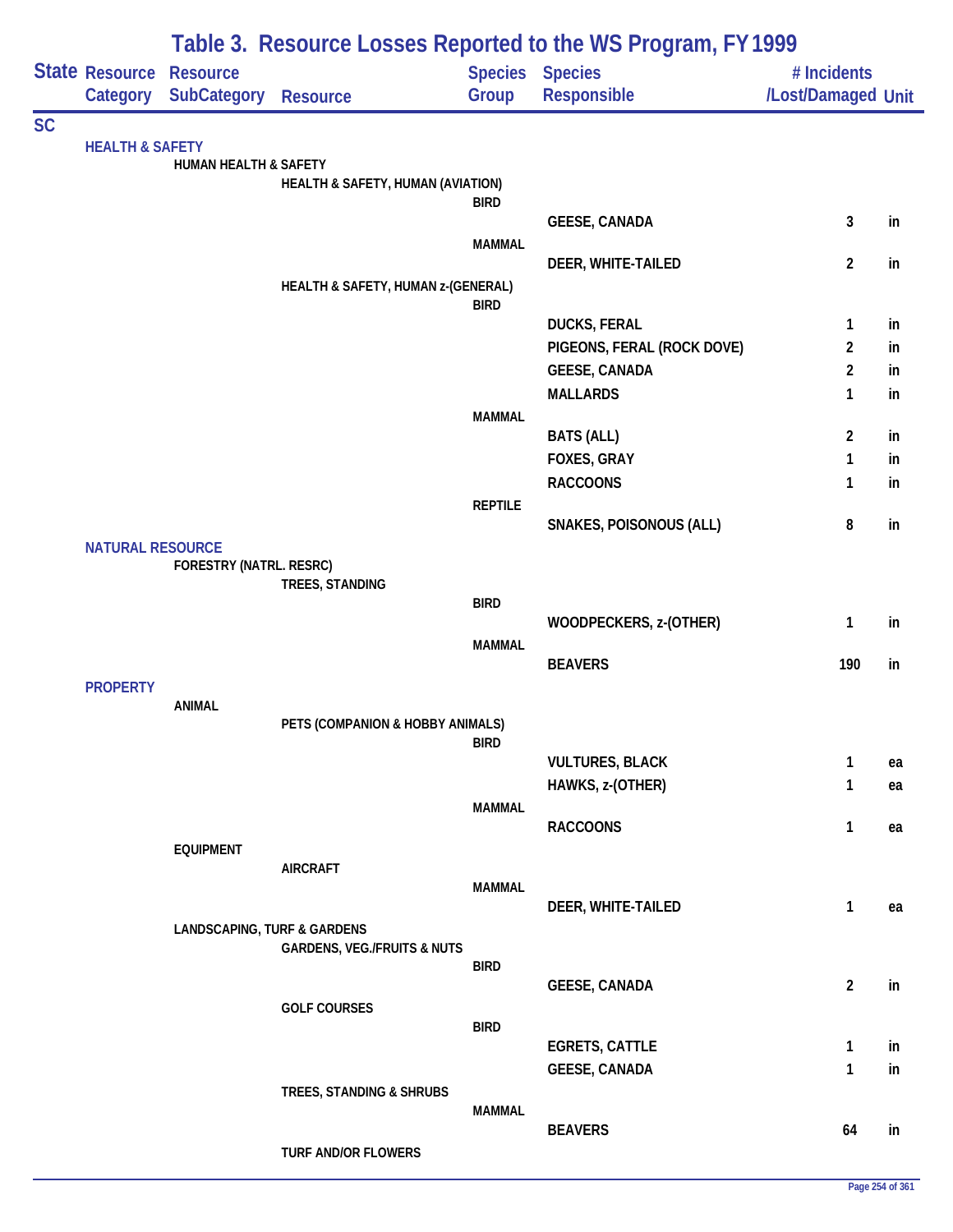|           |                            | Table 3. Resource Losses Reported to the WS Program, FY 1999 |                                   |               |                                |                                   |    |  |
|-----------|----------------------------|--------------------------------------------------------------|-----------------------------------|---------------|--------------------------------|-----------------------------------|----|--|
|           | State Resource<br>Category | <b>Resource</b><br><b>SubCategory</b>                        | <b>Resource</b>                   | Group         | Species Species<br>Responsible | # Incidents<br>/Lost/Damaged Unit |    |  |
| <b>SC</b> |                            |                                                              |                                   |               |                                |                                   |    |  |
|           | <b>PROPERTY</b>            | <b>LANDSCAPING, TURF &amp; GARDENS</b>                       |                                   |               |                                |                                   |    |  |
|           |                            |                                                              | <b>TURF AND/OR FLOWERS</b>        |               |                                |                                   |    |  |
|           |                            |                                                              |                                   | <b>BIRD</b>   |                                |                                   |    |  |
|           |                            |                                                              |                                   | <b>MAMMAL</b> | <b>GEESE, CANADA</b>           | 3                                 | in |  |
|           |                            |                                                              |                                   |               | <b>BEAVERS</b>                 | 1                                 | in |  |
|           |                            | OTHER PROPERTY                                               |                                   |               |                                |                                   |    |  |
|           |                            |                                                              | PROPERTY (GENERAL)                |               |                                |                                   |    |  |
|           |                            |                                                              |                                   | <b>BIRD</b>   | <b>GEESE, CANADA</b>           | 1                                 | in |  |
|           |                            |                                                              |                                   |               | <b>VULTURES, z-(MIXED)</b>     | 4                                 | in |  |
|           |                            |                                                              |                                   |               | <b>VULTURES, TURKEY</b>        | 1                                 | in |  |
|           |                            |                                                              |                                   |               | PIGEONS, FERAL (ROCK DOVE)     | 1                                 | in |  |
|           |                            |                                                              |                                   |               | <b>DUCKS, FERAL</b>            | 4                                 | in |  |
|           |                            |                                                              |                                   |               | <b>VULTURES, BLACK</b>         | 5                                 | in |  |
|           |                            |                                                              |                                   | <b>MAMMAL</b> |                                |                                   |    |  |
|           |                            |                                                              |                                   |               | <b>BEAVERS</b>                 | 10                                | in |  |
|           |                            | <b>STRUCTURES</b>                                            | <b>BUILDINGS, NON-RESIDENTIAL</b> |               |                                |                                   |    |  |
|           |                            |                                                              |                                   | <b>BIRD</b>   |                                |                                   |    |  |
|           |                            |                                                              |                                   |               | PIGEONS, FERAL (ROCK DOVE)     | 6                                 | in |  |
|           |                            |                                                              |                                   |               | <b>VULTURES, z-(MIXED)</b>     | 1                                 | in |  |
|           |                            |                                                              |                                   | <b>MAMMAL</b> | <b>BEAVERS</b>                 | 1                                 | in |  |
|           |                            |                                                              | <b>BUILDINGS, RESIDENTIAL</b>     |               |                                |                                   |    |  |
|           |                            |                                                              |                                   | <b>BIRD</b>   |                                |                                   |    |  |
|           |                            |                                                              |                                   |               | <b>VULTURES, z-(MIXED)</b>     | 13                                | in |  |
|           |                            |                                                              |                                   |               | <b>CARDINALS, NORTHERN</b>     | $\mathbf{1}$                      | in |  |
|           |                            |                                                              |                                   |               | WOODPECKERS, z-(OTHER)         | 9                                 | in |  |
|           |                            |                                                              |                                   |               | WOODPECKERS, PILEATED          | $\overline{2}$                    | in |  |
|           |                            |                                                              |                                   |               | <b>DUCKS, FERAL</b>            | 1                                 | in |  |
|           |                            |                                                              |                                   |               | <b>GEESE, FERAL</b>            | 1                                 | in |  |
|           |                            |                                                              |                                   | <b>MAMMAL</b> | <b>VULTURES, BLACK</b>         | 5                                 | in |  |
|           |                            |                                                              |                                   |               | <b>SKUNKS, STRIPED</b>         | 1                                 | in |  |
|           |                            |                                                              |                                   |               | SQUIRRELS, GRAY                | $\overline{2}$                    | in |  |
|           |                            |                                                              | DIKES/DAMS/IMPOUNDMENTS           |               |                                |                                   |    |  |
|           |                            |                                                              |                                   | <b>MAMMAL</b> |                                |                                   |    |  |
|           |                            |                                                              |                                   |               | <b>BEAVERS</b>                 | 24                                | in |  |
|           |                            |                                                              | DITCH IRRIGATION/DRAINAGE SYSTEM  | <b>MAMMAL</b> |                                |                                   |    |  |
|           |                            |                                                              |                                   |               | <b>BEAVERS</b>                 | 16                                | in |  |
|           |                            |                                                              | ROADS/BRIDGES                     |               |                                |                                   |    |  |
|           |                            |                                                              |                                   | <b>MAMMAL</b> | <b>BEAVERS</b>                 | 590                               | in |  |
|           |                            |                                                              | UTILITIES, ELECTRICAL             |               |                                |                                   |    |  |
|           |                            |                                                              |                                   | <b>BIRD</b>   |                                |                                   |    |  |
|           |                            |                                                              |                                   |               | VULTURES, z-(MIXED)            | 3                                 | in |  |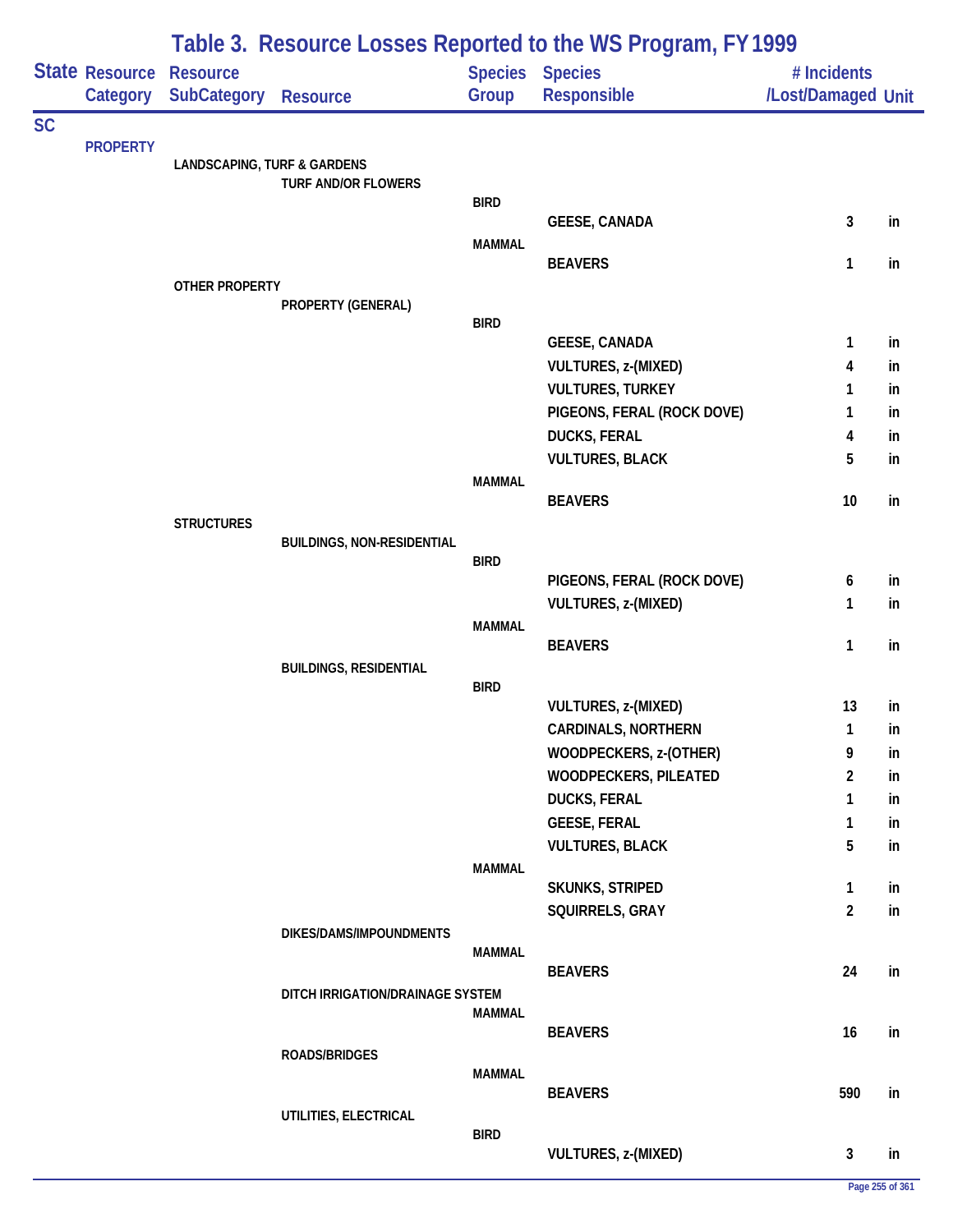|           |                            |                                       |                                              |                         | Table 3. Resource Losses Reported to the WS Program, FY 1999 |                                   |          |
|-----------|----------------------------|---------------------------------------|----------------------------------------------|-------------------------|--------------------------------------------------------------|-----------------------------------|----------|
|           | State Resource<br>Category | <b>Resource</b><br><b>SubCategory</b> | <b>Resource</b>                              | <b>Species</b><br>Group | <b>Species</b><br>Responsible                                | # Incidents<br>/Lost/Damaged Unit |          |
| <b>SC</b> | <b>PROPERTY</b>            | <b>STRUCTURES</b>                     | UTILITIES, ELECTRICAL                        | <b>MAMMAL</b>           | SQUIRRELS, GRAY                                              | 1                                 | in       |
| <b>SD</b> | <b>AGRICULTURE</b>         | <b>FIELD CROPS</b>                    |                                              |                         |                                                              |                                   |          |
|           |                            |                                       | <b>BEANS, SOYBEANS</b>                       | <b>BIRD</b>             | <b>DUCKS, DABBLING (OTHER)</b>                               | 1                                 | in       |
|           |                            |                                       | <b>GRAINS, CORN (FIELD)</b>                  | <b>BIRD</b>             | <b>BLACKBIRDS, z-(MIXED SPECIES)</b>                         | 3                                 | in       |
|           |                            |                                       | <b>GRAINS, CORN (SWEET)</b>                  |                         | <b>GEESE, CANADA</b>                                         | 1                                 | in       |
|           |                            |                                       | <b>SUNFLOWERS</b>                            | <b>BIRD</b>             | <b>BLACKBIRDS, z-(MIXED SPECIES)</b>                         | $\mathbf{1}$                      | in       |
|           |                            | <b>RANGE/PASTURE</b>                  |                                              | <b>BIRD</b>             | <b>BLACKBIRDS, z-(MIXED SPECIES)</b>                         | 54                                | in       |
|           | <b>HEALTH &amp; SAFETY</b> |                                       | <b>PASTURE</b>                               | <b>MAMMAL</b>           | PRAIRIE DOGS, BLACK-TAILED                                   | $\overline{7}$                    | ac       |
|           |                            | HUMAN HEALTH & SAFETY                 | <b>HEALTH &amp; SAFETY, HUMAN (AVIATION)</b> | <b>BIRD</b>             |                                                              |                                   |          |
|           |                            |                                       |                                              |                         | GULLS, z-(OTHER)                                             | 1                                 | in       |
|           |                            |                                       |                                              |                         | GULLS, RING-BILLED                                           | 3                                 | in       |
|           |                            |                                       |                                              |                         | <b>GEESE, CANADA</b>                                         | $\overline{2}$                    | in       |
|           |                            |                                       | HEALTH & SAFETY, HUMAN z-(GENERAL)           | <b>MAMMAL</b>           | DEER, MULE                                                   | $\mathbf{1}$                      | in       |
|           |                            |                                       |                                              | <b>BIRD</b>             | <b>BLACKBIRDS, z-(MIXED SPECIES)</b>                         | 1                                 | in       |
|           | <b>NATURAL RESOURCE</b>    | T & E WILDLIFE (FED)                  |                                              |                         |                                                              |                                   |          |
|           |                            |                                       | MAMMALS, FERRETS, BLACK-FOOTED               | <b>MAMMAL</b>           | COYOTES                                                      | 1                                 |          |
|           | <b>PROPERTY</b>            | <b>EQUIPMENT</b>                      | <b>AIRCRAFT</b>                              |                         |                                                              |                                   | ea       |
|           |                            |                                       |                                              | <b>BIRD</b>             |                                                              |                                   |          |
|           |                            |                                       |                                              |                         | <b>GEESE, CANADA</b><br>GULLS, RING-BILLED                   | $\mathbf{1}$<br>1                 | ea<br>ea |
|           |                            |                                       |                                              | <b>MAMMAL</b>           | DEER, WHITE-TAILED                                           | 1                                 | ea       |
|           |                            |                                       |                                              |                         | DEER, MULE                                                   | 1                                 | ea       |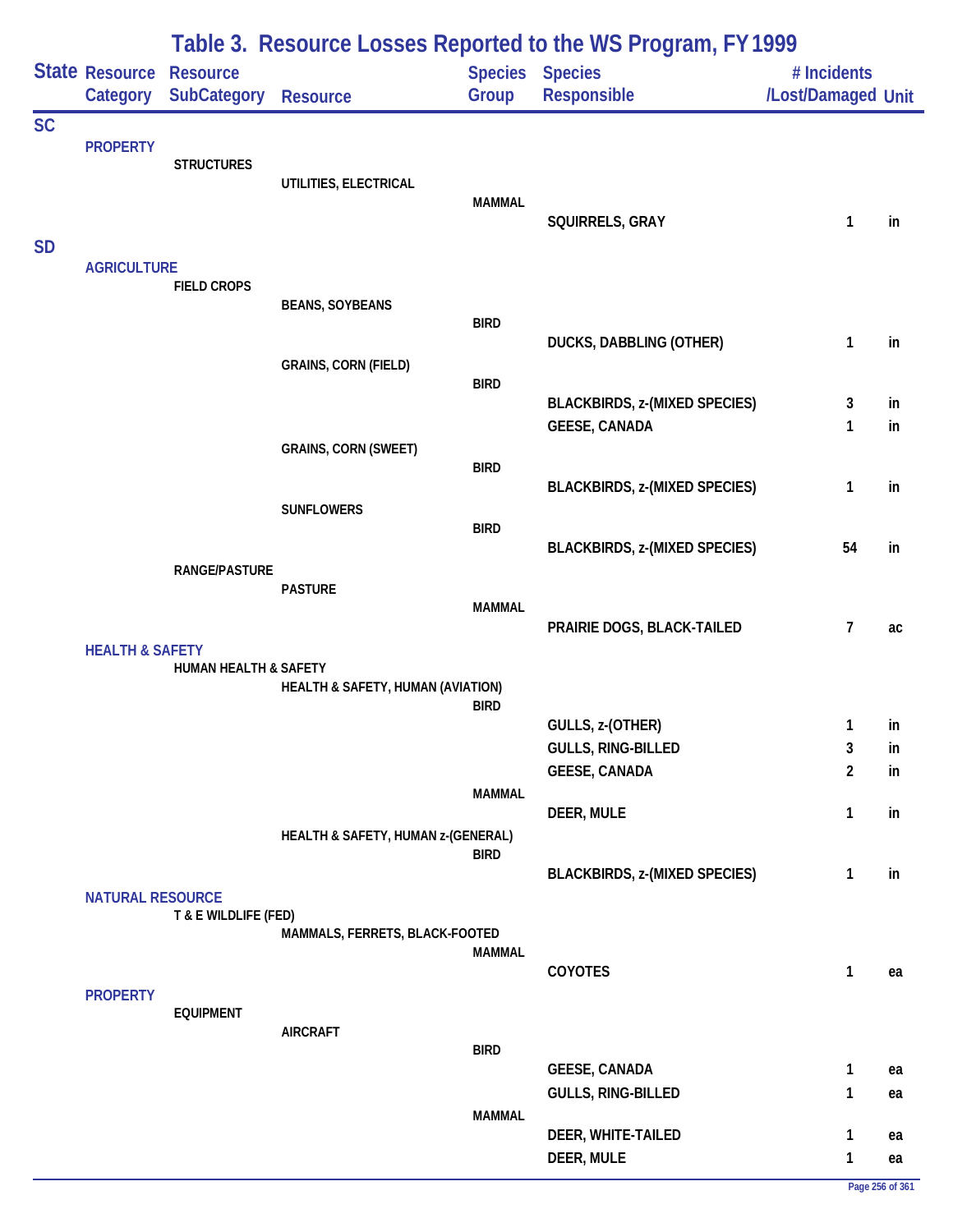|           |                            |                                        |                                                                                         |                              | Table 3. Resource Losses Reported to the WS Program, FY 1999 |                                   |          |
|-----------|----------------------------|----------------------------------------|-----------------------------------------------------------------------------------------|------------------------------|--------------------------------------------------------------|-----------------------------------|----------|
|           | State Resource<br>Category | <b>Resource</b><br><b>SubCategory</b>  | Resource                                                                                | Group                        | <b>Species Species</b><br>Responsible                        | # Incidents<br>/Lost/Damaged Unit |          |
| <b>SD</b> | <b>PROPERTY</b>            | <b>LANDSCAPING, TURF &amp; GARDENS</b> | TREES, STANDING & SHRUBS                                                                | <b>BIRD</b>                  |                                                              |                                   |          |
|           |                            |                                        | <b>TURF AND/OR FLOWERS</b>                                                              | <b>MAMMAL</b>                | <b>VULTURES, TURKEY</b>                                      | 1                                 | in       |
|           |                            |                                        | z-LANDSCAPING (OTHER)                                                                   | <b>BIRD</b>                  | GOPHERS, POCKET (ALL)                                        | 1                                 | in       |
|           |                            | <b>STRUCTURES</b>                      | <b>BUILDINGS, RESIDENTIAL</b>                                                           |                              | <b>VULTURES, TURKEY</b>                                      | 1                                 | in       |
| <b>TN</b> |                            |                                        |                                                                                         | <b>BIRD</b>                  | <b>VULTURES, TURKEY</b>                                      | $\overline{2}$                    | in       |
|           | <b>AGRICULTURE</b>         | <b>AQUACULTURE</b>                     | FISH, ORNAMENTAL (BROOD)                                                                | <b>BIRD</b>                  |                                                              |                                   |          |
|           |                            |                                        | <b>COMMERCIAL FORESTRY &amp; NURSERY</b><br>PLANTS, COMMERCIAL NURSERY/GREENHOUSE (ALL) |                              | <b>HERONS, GREAT BLUE</b>                                    | 1                                 | in       |
|           |                            |                                        | TREES, STANDING (MIXED)                                                                 | <b>BIRD</b><br><b>MAMMAL</b> | <b>BLACKBIRDS, z-(MIXED SPECIES)</b>                         | 1                                 | in       |
|           |                            |                                        | TREES, STANDING HARDWOOD                                                                | <b>MAMMAL</b>                | <b>BEAVERS</b>                                               | 4                                 | in       |
|           |                            | <b>FIELD CROPS</b>                     | <b>GRAINS, CORN (FIELD)</b>                                                             |                              | <b>BEAVERS</b>                                               | 1                                 | in       |
|           |                            |                                        |                                                                                         | <b>BIRD</b><br><b>MAMMAL</b> | <b>CROWS, AMERICAN</b>                                       | 1                                 | in       |
|           |                            |                                        | <b>GRAINS, CORN (SWEET)</b>                                                             | <b>BIRD</b>                  | <b>BEAVERS</b>                                               | 1                                 | in       |
|           |                            |                                        | <b>GRAINS, WHEAT</b>                                                                    | <b>BIRD</b>                  | <b>BLACKBIRDS, z-(MIXED SPECIES)</b>                         | 1                                 | in       |
|           |                            | <b>FRUITS &amp; NUTS</b>               |                                                                                         |                              | <b>CRANES, SANDHILL</b><br><b>GEESE, CANADA</b>              | 1<br>$\overline{a}$               | in<br>in |
|           |                            |                                        | FRUIT, APPLES                                                                           | <b>BIRD</b>                  | CROWS, AMERICAN                                              | 1                                 | in       |
|           |                            |                                        | FRUIT, GRAPES/MUSCADINES                                                                | <b>BIRD</b>                  | <b>BLACKBIRDS, z-(MIXED SPECIES)</b>                         | 1                                 | in       |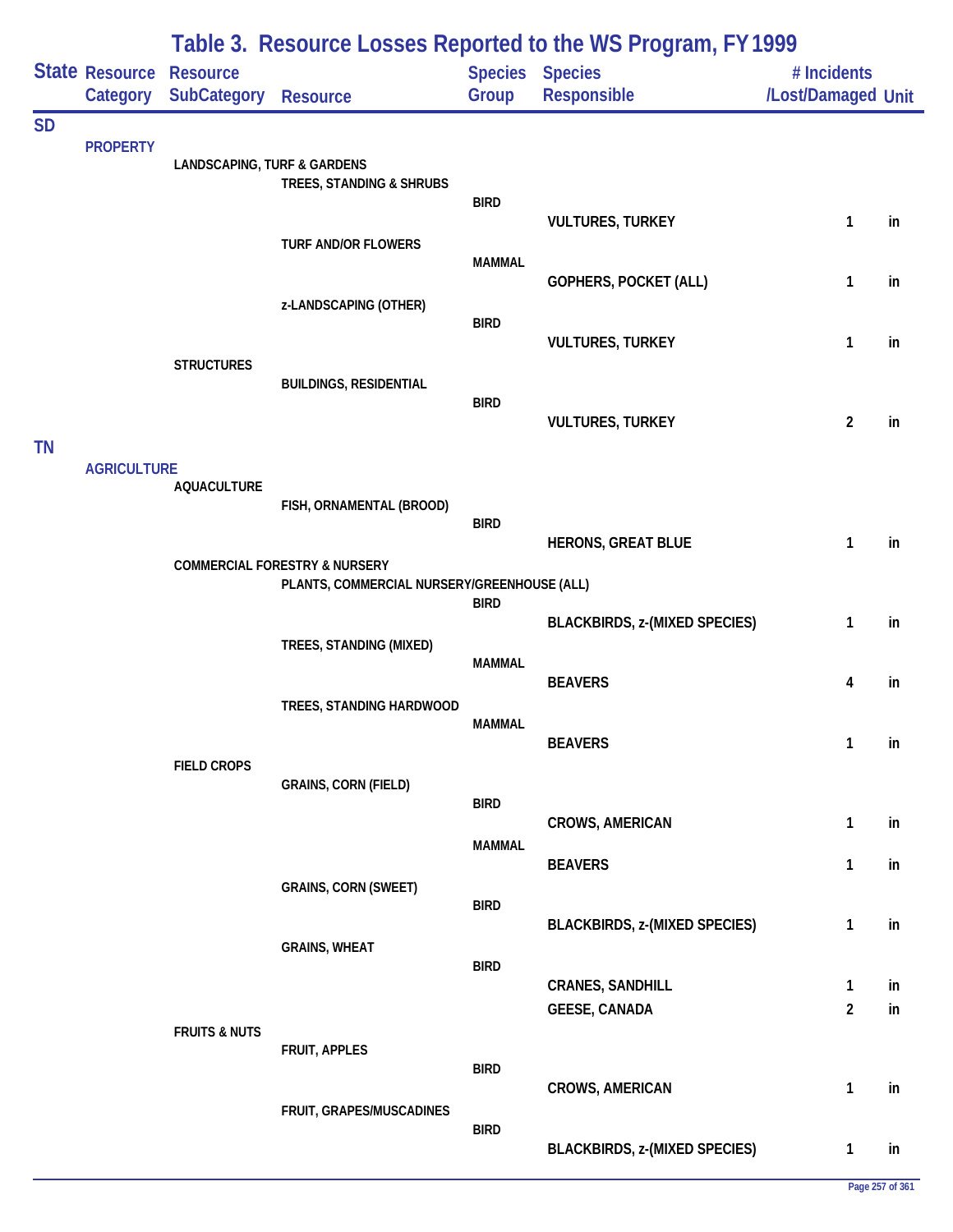|           |                            |                                       |                          |               | Table 3. Resource Losses Reported to the WS Program, FY 1999 |                                   |    |
|-----------|----------------------------|---------------------------------------|--------------------------|---------------|--------------------------------------------------------------|-----------------------------------|----|
|           | State Resource<br>Category | <b>Resource</b><br><b>SubCategory</b> | <b>Resource</b>          | Group         | Species Species<br>Responsible                               | # Incidents<br>/Lost/Damaged Unit |    |
| <b>TN</b> |                            |                                       |                          |               |                                                              |                                   |    |
|           | <b>AGRICULTURE</b>         | <b>FRUITS &amp; NUTS</b>              |                          |               |                                                              |                                   |    |
|           |                            |                                       | <b>FRUIT, PEACHES</b>    |               |                                                              |                                   |    |
|           |                            |                                       |                          | <b>BIRD</b>   | CROWS, AMERICAN                                              | $\overline{2}$                    | in |
|           |                            |                                       | <b>NUTS, PECANS</b>      |               |                                                              |                                   |    |
|           |                            |                                       |                          | <b>BIRD</b>   | CROWS, AMERICAN                                              | 1                                 | in |
|           |                            |                                       | TREES, APPLE             |               |                                                              |                                   |    |
|           |                            |                                       |                          | <b>BIRD</b>   |                                                              |                                   |    |
|           |                            |                                       | TREES, CHERRY            |               | SAPSUCKERS, YELLOW-BELLIED                                   | 1                                 | in |
|           |                            |                                       |                          | <b>BIRD</b>   |                                                              |                                   |    |
|           |                            |                                       |                          |               | PIGEONS, FERAL (ROCK DOVE)                                   | 1                                 | in |
|           |                            | <b>LIVESTOCK</b>                      | CATTLE (ADULT)           |               |                                                              |                                   |    |
|           |                            |                                       |                          | <b>BIRD</b>   |                                                              |                                   |    |
|           |                            |                                       |                          |               | <b>GEESE, CANADA</b>                                         | 1                                 | ea |
|           |                            |                                       | CATTLE (CALVES)          |               | STARLINGS, EUROPEAN                                          | 3                                 | ea |
|           |                            |                                       |                          | <b>MAMMAL</b> |                                                              |                                   |    |
|           |                            |                                       |                          |               | COYOTES                                                      | 1                                 | ea |
|           |                            |                                       | FOWL, CHICKENS (GAME)    | <b>BIRD</b>   |                                                              |                                   |    |
|           |                            |                                       |                          |               | HAWKS, RED-TAILED                                            | 11                                | ea |
|           |                            |                                       |                          |               | <b>OWLS, GREAT HORNED</b>                                    | 7                                 | ea |
|           |                            |                                       | FOWL, CHICKENS (OTHER)   | <b>BIRD</b>   |                                                              |                                   |    |
|           |                            |                                       |                          |               | HAWKS, RED-TAILED                                            | 4                                 | ea |
|           |                            |                                       |                          |               | HAWKS, z-(OTHER)                                             | 1                                 | ea |
|           |                            |                                       |                          |               | <b>OWLS, GREAT HORNED</b>                                    | $\mathbf{1}$                      | ea |
|           |                            |                                       | FOWL, DUCKS (DOMESTIC)   | <b>BIRD</b>   |                                                              |                                   |    |
|           |                            |                                       |                          |               | <b>OWLS, GREAT HORNED</b>                                    | 5                                 | ea |
|           |                            |                                       |                          | <b>MAMMAL</b> | <b>RACCOONS</b>                                              | 5                                 |    |
|           |                            |                                       | FOWL, GUINEAS            |               |                                                              |                                   | ea |
|           |                            |                                       |                          | <b>BIRD</b>   |                                                              |                                   |    |
|           |                            |                                       |                          |               | HAWKS, RED-TAILED                                            | 45                                | ea |
|           |                            |                                       | FOWL, PEA                |               | <b>OWLS, GREAT HORNED</b>                                    | 12                                | ea |
|           |                            |                                       |                          | <b>BIRD</b>   |                                                              |                                   |    |
|           |                            |                                       |                          |               | <b>OWLS, GREAT HORNED</b>                                    | 21                                | ea |
|           |                            |                                       | FOWL, PIGEONS (DOMESTIC) | <b>BIRD</b>   |                                                              |                                   |    |
|           |                            |                                       |                          |               | <b>OWLS, GREAT HORNED</b>                                    | 15                                | ea |
|           |                            |                                       | GOATS, z-(OTHER KIDS)    | <b>BIRD</b>   |                                                              |                                   |    |
|           |                            |                                       |                          |               | HAWKS, z-(OTHER)                                             | 5                                 | ea |
|           |                            |                                       | <b>SHEEP (LAMBS)</b>     |               |                                                              |                                   |    |
|           |                            |                                       |                          | <b>BIRD</b>   |                                                              |                                   |    |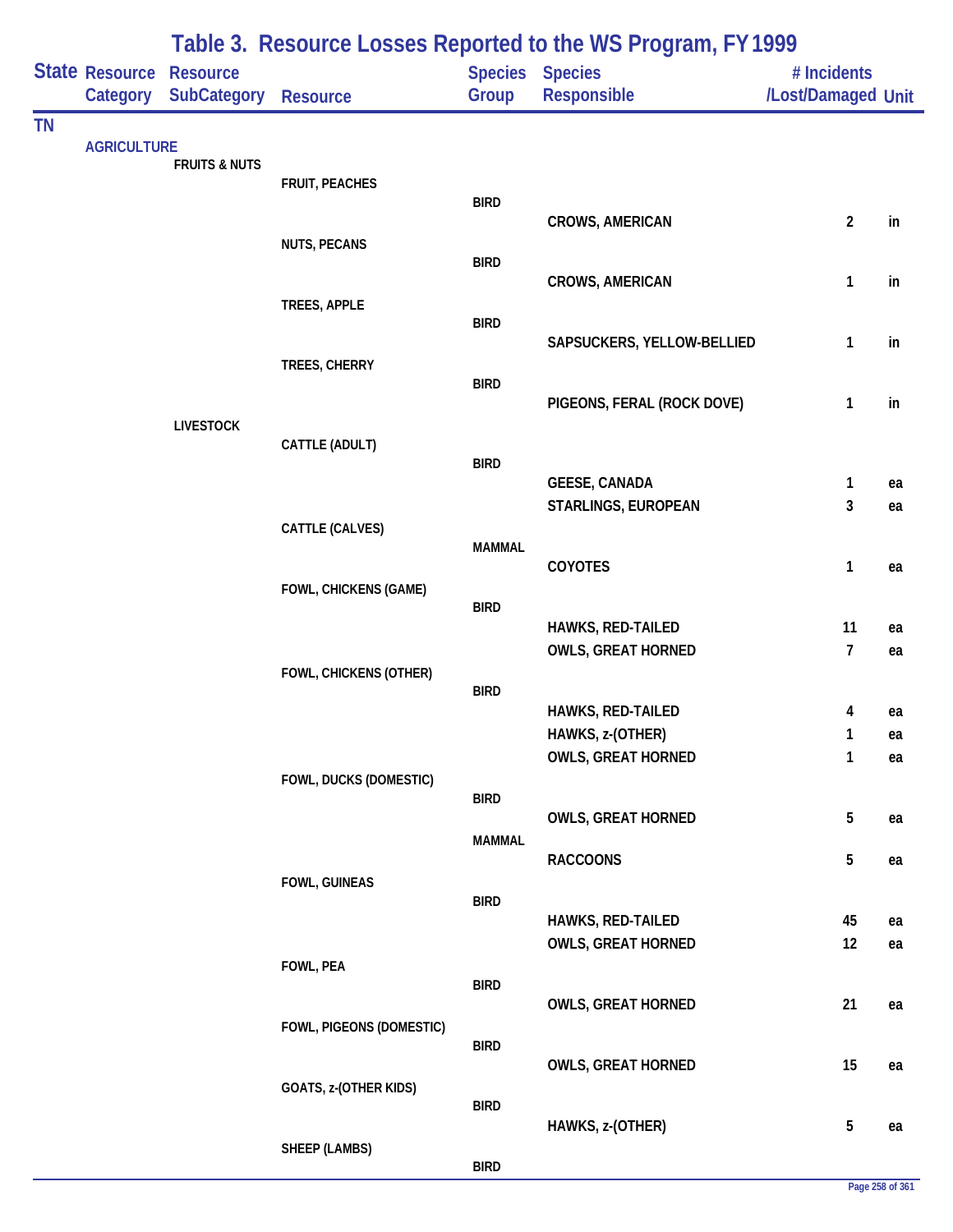|           |                                     |                                  |                                    |                         | Table 3. Resource Losses Reported to the WS Program, FY1999 |                                   |          |
|-----------|-------------------------------------|----------------------------------|------------------------------------|-------------------------|-------------------------------------------------------------|-----------------------------------|----------|
|           | State Resource Resource<br>Category | <b>SubCategory</b>               | <b>Resource</b>                    | <b>Species</b><br>Group | <b>Species</b><br>Responsible                               | # Incidents<br>/Lost/Damaged Unit |          |
| <b>TN</b> |                                     |                                  |                                    |                         |                                                             |                                   |          |
|           | <b>AGRICULTURE</b>                  | <b>LIVESTOCK</b>                 |                                    |                         |                                                             |                                   |          |
|           |                                     |                                  | SHEEP (LAMBS)                      |                         |                                                             |                                   |          |
|           |                                     |                                  |                                    | <b>BIRD</b>             |                                                             |                                   |          |
|           |                                     |                                  |                                    |                         | <b>VULTURES, z-(MIXED)</b>                                  | $\overline{2}$                    | ea       |
|           |                                     | <b>OTHER</b>                     |                                    |                         |                                                             |                                   |          |
|           |                                     |                                  | FEED, LIVESTOCK                    | <b>BIRD</b>             |                                                             |                                   |          |
|           |                                     |                                  |                                    |                         | PIGEONS, FERAL (ROCK DOVE)                                  | 1                                 | in       |
|           |                                     |                                  |                                    |                         | STARLINGS, EUROPEAN                                         | 3                                 | in       |
|           | <b>HEALTH &amp; SAFETY</b>          |                                  |                                    |                         |                                                             |                                   |          |
|           |                                     | <b>HUMAN HEALTH &amp; SAFETY</b> |                                    |                         |                                                             |                                   |          |
|           |                                     |                                  | HEALTH & SAFETY, HUMAN (AVIATION)  | <b>BIRD</b>             |                                                             |                                   |          |
|           |                                     |                                  |                                    |                         | STARLINGS, EUROPEAN                                         | $\overline{2}$                    | in       |
|           |                                     |                                  |                                    | <b>MAMMAL</b>           |                                                             |                                   |          |
|           |                                     |                                  |                                    |                         | <b>BEAVERS</b>                                              | 1                                 | in       |
|           |                                     |                                  | HEALTH & SAFETY, HUMAN z-(GENERAL) |                         |                                                             |                                   |          |
|           |                                     |                                  |                                    | <b>AMPHIBIAN</b>        |                                                             |                                   |          |
|           |                                     |                                  |                                    |                         | FROGS/TOADS (ALL)                                           | $\mathbf{3}$                      | in       |
|           |                                     |                                  |                                    | <b>BIRD</b>             |                                                             |                                   |          |
|           |                                     |                                  |                                    |                         | PIGEONS, FERAL (ROCK DOVE)                                  | 24                                | in       |
|           |                                     |                                  |                                    |                         | SPARROWS, HOUSE/ENGLISH<br>STARLINGS, EUROPEAN              | 1<br>15                           | in       |
|           |                                     |                                  |                                    |                         |                                                             |                                   | in       |
|           |                                     |                                  |                                    |                         | SWALLOWS, BARN<br>SWALLOWS, z-(MIXED)                       | 1<br>1                            | in<br>in |
|           |                                     |                                  |                                    |                         | <b>SWIFTS (ALL)</b>                                         |                                   |          |
|           |                                     |                                  |                                    |                         | <b>NIGHTHAWKS (ALL)</b>                                     | 1                                 | in       |
|           |                                     |                                  |                                    |                         | <b>VULTURES, z-(MIXED)</b>                                  | 1                                 | in<br>in |
|           |                                     |                                  |                                    |                         | MOCKINGBIRDS, NORTHERN                                      | 4<br>$\overline{2}$               | in       |
|           |                                     |                                  |                                    |                         | <b>VULTURES, BLACK</b>                                      | 4                                 | in       |
|           |                                     |                                  |                                    |                         | <b>BLACKBIRDS, z-(MIXED SPECIES)</b>                        | 36                                | in       |
|           |                                     |                                  |                                    |                         | <b>MALLARDS</b>                                             | $\overline{2}$                    | in       |
|           |                                     |                                  |                                    |                         | HAWKS, RED-TAILED                                           | 1                                 | in       |
|           |                                     |                                  |                                    |                         | GULLS, RING-BILLED                                          | 1                                 | in       |
|           |                                     |                                  |                                    |                         | <b>GEESE, FERAL</b>                                         | 1                                 | in       |
|           |                                     |                                  |                                    |                         | <b>GEESE, CANADA</b>                                        | 35                                | in       |
|           |                                     |                                  |                                    |                         | <b>DUCKS, FERAL</b>                                         | 4                                 | in       |
|           |                                     |                                  |                                    |                         | <b>CRANES, SANDHILL</b>                                     | 1                                 | in       |
|           |                                     |                                  |                                    |                         | <b>CARDINALS, NORTHERN</b>                                  | 1                                 | in       |
|           |                                     |                                  |                                    |                         | <b>OWLS, GREAT HORNED</b>                                   | $\overline{a}$                    | in       |
|           |                                     |                                  |                                    | <b>MAMMAL</b>           |                                                             |                                   |          |
|           |                                     |                                  |                                    |                         | RATS, NORWAY                                                | $\mathbf{1}$                      | in       |
|           |                                     |                                  |                                    |                         | <b>RACCOONS</b>                                             | $\overline{2}$                    | in       |
|           |                                     |                                  |                                    |                         | OPOSSUMS, VIRGINIA                                          | 3                                 | in       |
|           |                                     |                                  |                                    |                         | <b>MOLES (ALL)</b>                                          | 1                                 | in       |
|           |                                     |                                  |                                    |                         | MICE/RATS (MIXED)                                           | 1                                 | in       |
|           |                                     |                                  |                                    |                         |                                                             |                                   |          |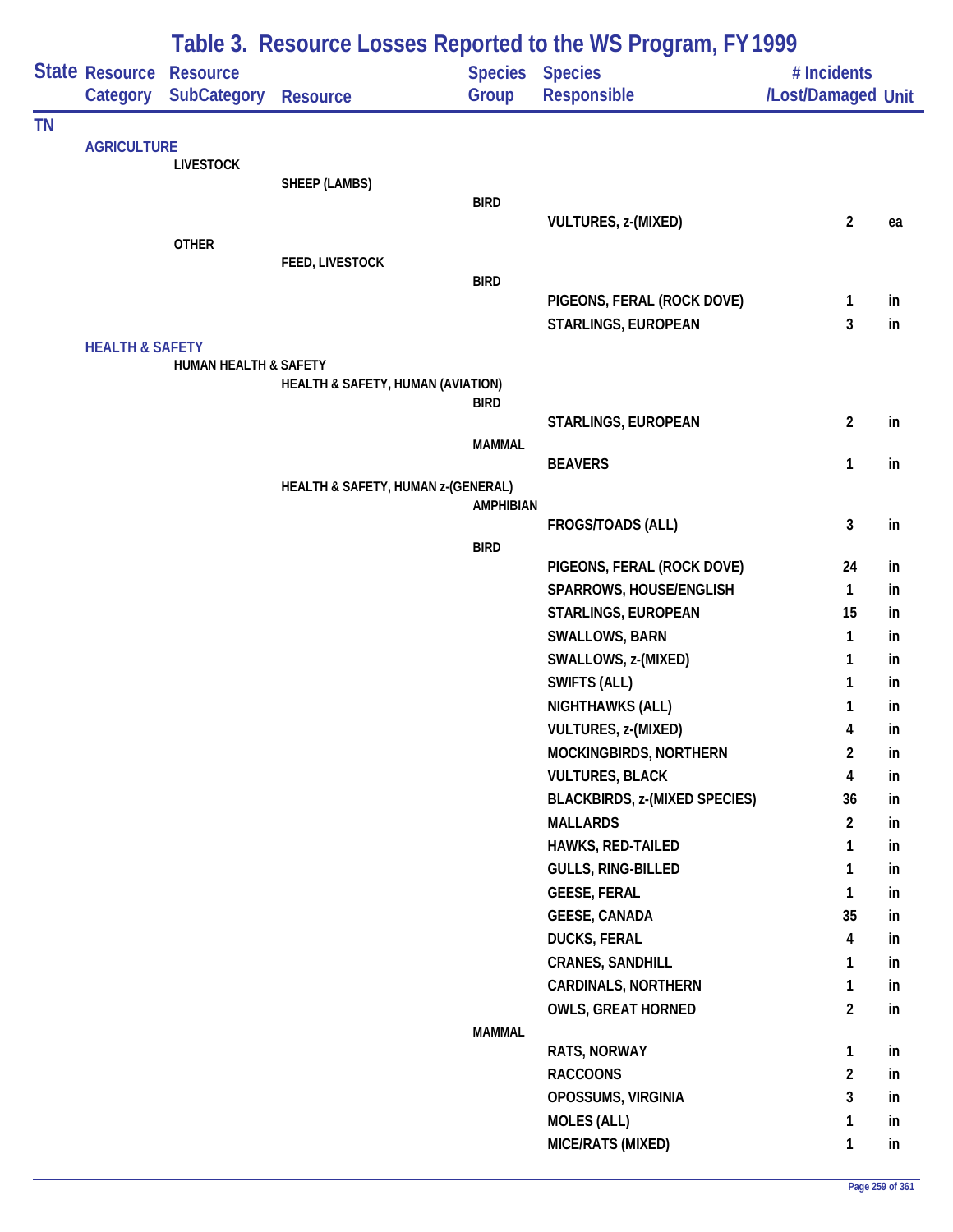|           |                                |                                  |                                    |                | Table 3. Resource Losses Reported to the WS Program, FY 1999 |                    |    |
|-----------|--------------------------------|----------------------------------|------------------------------------|----------------|--------------------------------------------------------------|--------------------|----|
|           | <b>State Resource Resource</b> |                                  |                                    |                | <b>Species Species</b>                                       | # Incidents        |    |
|           |                                | Category SubCategory             | <b>Resource</b>                    | Group          | Responsible                                                  | /Lost/Damaged Unit |    |
| <b>TN</b> |                                |                                  |                                    |                |                                                              |                    |    |
|           | <b>HEALTH &amp; SAFETY</b>     | <b>HUMAN HEALTH &amp; SAFETY</b> |                                    |                |                                                              |                    |    |
|           |                                |                                  | HEALTH & SAFETY, HUMAN z-(GENERAL) |                |                                                              |                    |    |
|           |                                |                                  |                                    | <b>MAMMAL</b>  |                                                              |                    |    |
|           |                                |                                  |                                    |                | FOXES, RED                                                   | 4                  | in |
|           |                                |                                  |                                    |                | <b>BATS (ALL)</b>                                            | 11                 | in |
|           |                                |                                  |                                    |                | <b>SKUNKS, STRIPED</b>                                       | 23                 | in |
|           |                                |                                  |                                    | <b>REPTILE</b> | COYOTES                                                      | $\overline{2}$     | in |
|           |                                |                                  |                                    |                | <b>SNAKES, POISONOUS (ALL)</b>                               | 3                  | in |
|           |                                |                                  |                                    |                | <b>SNAKES, NON-POISONOUS (OTHER)</b>                         | $\overline{7}$     | in |
|           |                                |                                  |                                    |                | LIZARDS, z-(OTHER)                                           | $\overline{2}$     | in |
|           | <b>NATURAL RESOURCE</b>        |                                  |                                    |                |                                                              |                    |    |
|           |                                | <b>FISHERIES</b>                 |                                    |                |                                                              |                    |    |
|           |                                |                                  | FISH, z-(OTHER)                    | <b>MAMMAL</b>  |                                                              |                    |    |
|           |                                |                                  |                                    |                | OTTERS, RIVER                                                | $\mathbf{1}$       | in |
|           |                                | FORESTRY (NATRL. RESRC)          |                                    |                |                                                              |                    |    |
|           |                                |                                  | TREES, SEEDLINGS                   |                |                                                              |                    |    |
|           |                                |                                  |                                    | <b>MAMMAL</b>  | <b>VOLES (ALL)</b>                                           | $\mathbf{1}$       | in |
|           |                                |                                  | TREES, STANDING                    |                |                                                              |                    |    |
|           |                                |                                  |                                    | <b>MAMMAL</b>  |                                                              |                    |    |
|           |                                |                                  |                                    |                | <b>BEAVERS</b>                                               | 3                  | in |
|           |                                | OTHER NATURAL RESOURCES          |                                    |                |                                                              |                    |    |
|           |                                |                                  | RECLAMATION/RESTORATION SITE       | <b>MAMMAL</b>  |                                                              |                    |    |
|           |                                |                                  |                                    |                | <b>BEAVERS</b>                                               | $\mathbf{1}$       | in |
|           |                                | <b>WILDLIFE</b>                  |                                    |                |                                                              |                    |    |
|           |                                |                                  | BIRDS, z-(OTHER)                   |                |                                                              |                    |    |
|           |                                |                                  |                                    | <b>BIRD</b>    | HAWKS, z-(OTHER)                                             | 1                  | ea |
|           | <b>PROPERTY</b>                |                                  |                                    |                |                                                              |                    |    |
|           |                                | <b>ANIMAL</b>                    |                                    |                |                                                              |                    |    |
|           |                                |                                  | PETS (COMPANION & HOBBY ANIMALS)   |                |                                                              |                    |    |
|           |                                |                                  |                                    | <b>BIRD</b>    | <b>HERONS, GREAT BLUE</b>                                    | $\mathbf{1}$       | ea |
|           |                                |                                  |                                    |                | <b>VULTURES, z-(MIXED)</b>                                   | 1                  | ea |
|           |                                |                                  |                                    |                | <b>OWLS, GREAT HORNED</b>                                    | $\overline{a}$     | ea |
|           |                                |                                  |                                    |                | HAWKS, RED-TAILED                                            | $\mathbf{1}$       | ea |
|           |                                |                                  |                                    |                | <b>VULTURES, BLACK</b>                                       | 1                  | ea |
|           |                                |                                  |                                    | <b>MAMMAL</b>  |                                                              |                    |    |
|           |                                |                                  |                                    |                | COYOTES                                                      | $\overline{2}$     | ea |
|           |                                |                                  |                                    |                | FOXES, RED                                                   | $\mathbf{1}$       | ea |
|           |                                |                                  |                                    |                | <b>RACCOONS</b>                                              | $\mathbf{1}$       | ea |
|           |                                |                                  |                                    | <b>REPTILE</b> |                                                              |                    |    |
|           |                                | <b>EQUIPMENT</b>                 |                                    |                | SNAKES, POISONOUS (ALL)                                      | $\mathbf{1}$       | ea |
|           |                                |                                  | <b>VEHICLES, LAND</b>              |                |                                                              |                    |    |
|           |                                |                                  |                                    | <b>BIRD</b>    |                                                              |                    |    |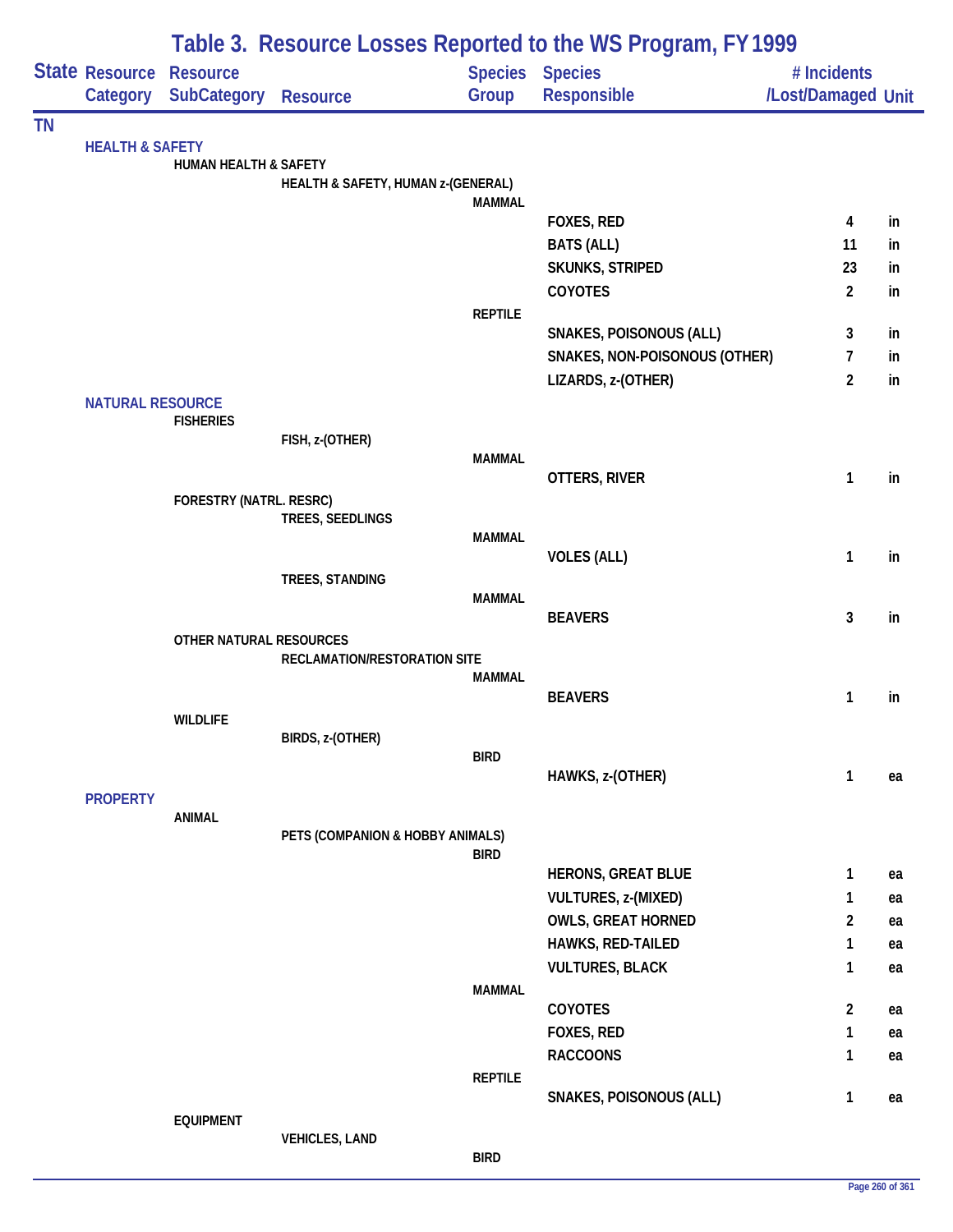|           |                            |                                        |                                        |               | Table 3. Resource Losses Reported to the WS Program, FY 1999 |                                   |    |
|-----------|----------------------------|----------------------------------------|----------------------------------------|---------------|--------------------------------------------------------------|-----------------------------------|----|
|           | State Resource<br>Category | <b>Resource</b><br><b>SubCategory</b>  | Resource                               | Group         | Species Species<br>Responsible                               | # Incidents<br>/Lost/Damaged Unit |    |
| <b>TN</b> | <b>PROPERTY</b>            |                                        |                                        |               |                                                              |                                   |    |
|           |                            | <b>EQUIPMENT</b>                       |                                        |               |                                                              |                                   |    |
|           |                            |                                        | <b>VEHICLES, LAND</b>                  | <b>BIRD</b>   |                                                              |                                   |    |
|           |                            |                                        |                                        |               | <b>VULTURES, z-(MIXED)</b>                                   | 3                                 | ea |
|           |                            |                                        |                                        |               | <b>DUCKS, FERAL</b>                                          | 1                                 | ea |
|           |                            |                                        |                                        |               | PIGEONS, FERAL (ROCK DOVE)                                   | 1                                 | ea |
|           |                            |                                        |                                        | <b>MAMMAL</b> |                                                              |                                   |    |
|           |                            |                                        |                                        |               | <b>BATS (ALL)</b>                                            | 1                                 | ea |
|           |                            |                                        | <b>WATERCRAFT</b>                      | <b>BIRD</b>   |                                                              |                                   |    |
|           |                            |                                        |                                        |               | <b>VULTURES, BLACK</b>                                       | 1                                 | ea |
|           |                            | <b>LANDSCAPING, TURF &amp; GARDENS</b> |                                        |               |                                                              |                                   |    |
|           |                            |                                        | <b>GARDENS, VEG./FRUITS &amp; NUTS</b> |               |                                                              |                                   |    |
|           |                            |                                        |                                        | <b>BIRD</b>   | <b>CROWS, AMERICAN</b>                                       | 1                                 | in |
|           |                            |                                        |                                        |               | <b>GEESE, CANADA</b>                                         | $\overline{2}$                    | in |
|           |                            |                                        |                                        | <b>MAMMAL</b> |                                                              |                                   |    |
|           |                            |                                        |                                        |               | DEER, WHITE-TAILED                                           | 1                                 | in |
|           |                            |                                        |                                        |               | MARMOTS/WOODCHUCKS (ALL)                                     | 3                                 | in |
|           |                            |                                        |                                        |               | SQUIRRELS, GRAY                                              | 1                                 | in |
|           |                            |                                        | <b>GOLF COURSES</b>                    |               |                                                              |                                   |    |
|           |                            |                                        |                                        | <b>BIRD</b>   | <b>GEESE, CANADA</b>                                         | 12                                | in |
|           |                            |                                        |                                        | <b>MAMMAL</b> |                                                              |                                   |    |
|           |                            |                                        |                                        |               | MUSKRATS, z-(OTHER)                                          | 1                                 | in |
|           |                            |                                        |                                        |               | <b>BEAVERS</b>                                               | $\overline{2}$                    | in |
|           |                            |                                        | TREES, STANDING & SHRUBS               |               |                                                              |                                   |    |
|           |                            |                                        |                                        | <b>MAMMAL</b> | <b>BEAVERS</b>                                               | 2                                 | in |
|           |                            |                                        |                                        |               | DEER, WHITE-TAILED                                           | $\mathbf{1}$                      | in |
|           |                            |                                        | <b>TURF AND/OR FLOWERS</b>             |               |                                                              |                                   |    |
|           |                            |                                        |                                        | <b>BIRD</b>   |                                                              |                                   |    |
|           |                            |                                        |                                        |               | COOTS, AMERICAN                                              | 1                                 | in |
|           |                            |                                        |                                        |               | <b>DUCKS, FERAL</b>                                          | $\mathbf{1}$                      | in |
|           |                            |                                        |                                        |               | <b>GEESE, CANADA</b>                                         | 26                                | in |
|           |                            |                                        |                                        |               | <b>GEESE, FERAL</b>                                          | $\mathbf{1}$                      | in |
|           |                            |                                        |                                        |               | <b>MALLARDS</b>                                              | 1                                 | in |
|           |                            |                                        |                                        | <b>MAMMAL</b> | MUSKRATS, z-(OTHER)                                          | 1                                 | in |
|           |                            |                                        |                                        |               | <b>VOLES (ALL)</b>                                           | 1                                 | in |
|           |                            |                                        |                                        |               | <b>MOLES (ALL)</b>                                           | 17                                | in |
|           |                            |                                        |                                        |               | MARMOTS/WOODCHUCKS (ALL)                                     | 1                                 | in |
|           |                            |                                        |                                        |               | <b>CHIPMUNKS (ALL)</b>                                       | $\overline{2}$                    | in |
|           |                            |                                        |                                        |               | <b>RACCOONS</b>                                              | 1                                 | in |
|           |                            |                                        | z-LANDSCAPING (OTHER)                  |               |                                                              |                                   |    |
|           |                            |                                        |                                        | <b>BIRD</b>   | <b>GEESE, CANADA</b>                                         | 4                                 | in |
|           |                            |                                        |                                        | <b>MAMMAL</b> |                                                              |                                   |    |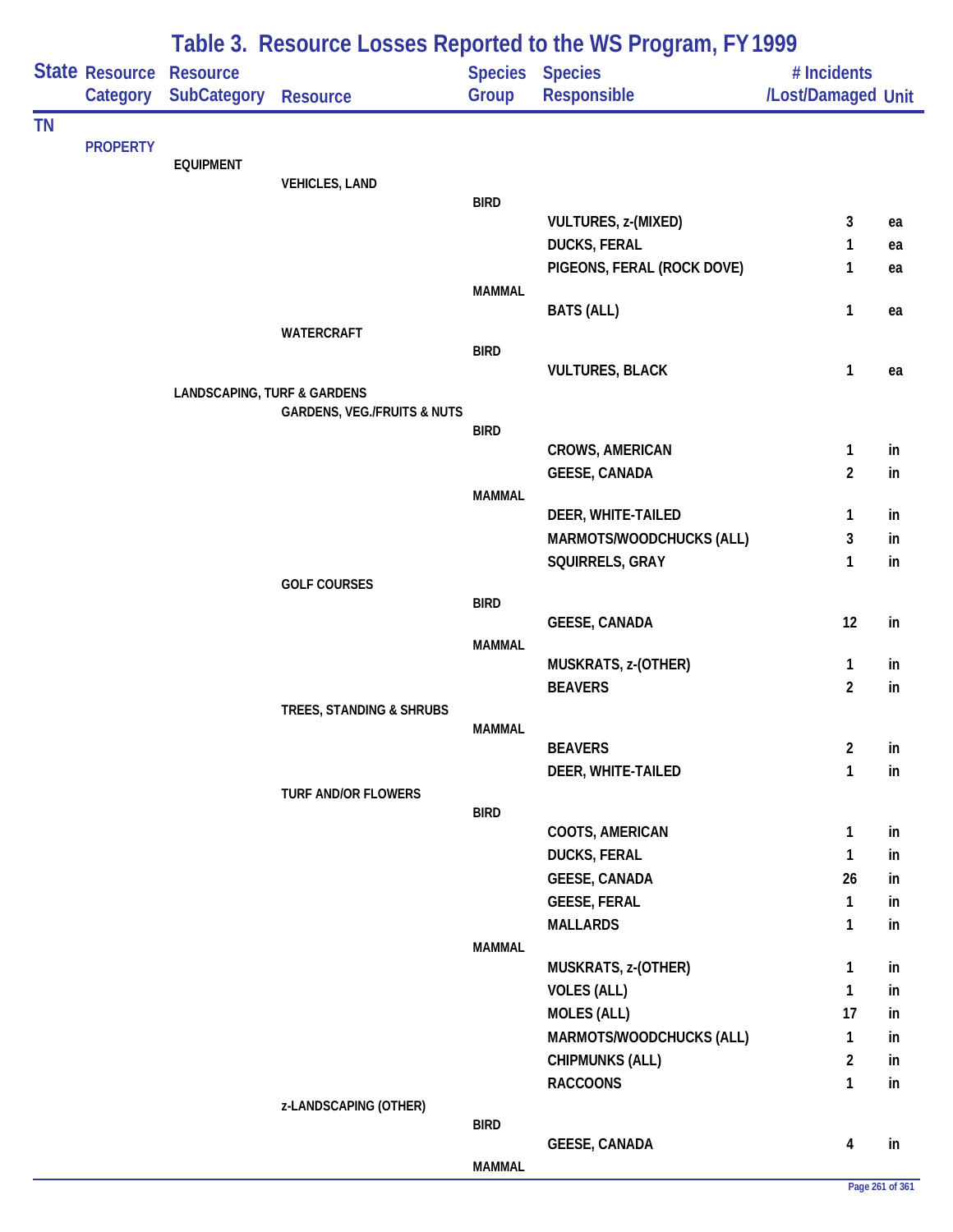|           |                 | Table 3. Resource Losses Reported to the WS Program, FY 1999 |                                   |               |                                      |                    |    |  |  |  |
|-----------|-----------------|--------------------------------------------------------------|-----------------------------------|---------------|--------------------------------------|--------------------|----|--|--|--|
|           | State Resource  | <b>Resource</b>                                              |                                   |               | Species Species                      | # Incidents        |    |  |  |  |
|           | Category        | <b>SubCategory</b>                                           | <b>Resource</b>                   | Group         | Responsible                          | /Lost/Damaged Unit |    |  |  |  |
| <b>TN</b> |                 |                                                              |                                   |               |                                      |                    |    |  |  |  |
|           | <b>PROPERTY</b> | <b>LANDSCAPING, TURF &amp; GARDENS</b>                       |                                   |               |                                      |                    |    |  |  |  |
|           |                 |                                                              | z-LANDSCAPING (OTHER)             |               |                                      |                    |    |  |  |  |
|           |                 |                                                              |                                   | <b>MAMMAL</b> |                                      |                    |    |  |  |  |
|           |                 |                                                              |                                   |               | <b>BEAVERS</b>                       | 1                  | in |  |  |  |
|           |                 |                                                              |                                   |               | <b>VOLES (ALL)</b>                   | 1                  | in |  |  |  |
|           |                 | OTHER PROPERTY                                               | FOOD ITEMS, HUMAN                 |               |                                      |                    |    |  |  |  |
|           |                 |                                                              |                                   | <b>BIRD</b>   |                                      |                    |    |  |  |  |
|           |                 |                                                              |                                   |               | SPARROWS, HOUSE/ENGLISH              | 1                  | in |  |  |  |
|           |                 |                                                              |                                   |               | STARLINGS, EUROPEAN                  | 1                  | in |  |  |  |
|           |                 |                                                              | PROPERTY (GENERAL)                |               |                                      |                    |    |  |  |  |
|           |                 |                                                              |                                   | <b>BIRD</b>   |                                      |                    |    |  |  |  |
|           |                 |                                                              |                                   |               | SWALLOWS, BARN                       | 1                  | in |  |  |  |
|           |                 |                                                              |                                   |               | <b>VULTURES, BLACK</b>               | 1                  | in |  |  |  |
|           |                 |                                                              |                                   |               | STARLINGS, EUROPEAN                  | $\overline{c}$     | in |  |  |  |
|           |                 |                                                              |                                   |               | PIGEONS, FERAL (ROCK DOVE)           | 4                  | in |  |  |  |
|           |                 |                                                              |                                   |               | <b>MARTINS, PURPLE</b>               | 1                  | in |  |  |  |
|           |                 |                                                              |                                   |               | <b>GEESE, FERAL</b>                  | 1                  | in |  |  |  |
|           |                 |                                                              |                                   |               | <b>GEESE, CANADA</b>                 | 9                  | in |  |  |  |
|           |                 |                                                              |                                   |               | <b>DUCKS, FERAL</b>                  | 3                  | in |  |  |  |
|           |                 |                                                              |                                   |               | <b>BLACKBIRDS, z-(MIXED SPECIES)</b> | 95                 | in |  |  |  |
|           |                 |                                                              |                                   |               | <b>DUCKS, DABBLING (OTHER)</b>       | 1                  | in |  |  |  |
|           |                 |                                                              |                                   |               | GULLS, z-(OTHER)                     | 1<br>3             | in |  |  |  |
|           |                 |                                                              |                                   | <b>MAMMAL</b> | <b>VULTURES, z-(MIXED)</b>           |                    | in |  |  |  |
|           |                 |                                                              |                                   |               | <b>BATS (ALL)</b>                    | 1                  | in |  |  |  |
|           |                 |                                                              |                                   |               | <b>BEAVERS</b>                       | 4                  | in |  |  |  |
|           |                 |                                                              |                                   |               | MARMOTS/WOODCHUCKS (ALL)             | 1                  | in |  |  |  |
|           |                 | <b>STRUCTURES</b>                                            |                                   |               |                                      |                    |    |  |  |  |
|           |                 |                                                              | <b>BOAT DOCKS/MARINAS</b>         |               |                                      |                    |    |  |  |  |
|           |                 |                                                              |                                   | <b>BIRD</b>   |                                      |                    |    |  |  |  |
|           |                 |                                                              |                                   |               | <b>VULTURES, BLACK</b>               | $\mathbf{1}$       | in |  |  |  |
|           |                 |                                                              | <b>BUILDINGS, NON-RESIDENTIAL</b> | <b>BIRD</b>   |                                      |                    |    |  |  |  |
|           |                 |                                                              |                                   |               | <b>CROWS, AMERICAN</b>               | $\overline{2}$     | in |  |  |  |
|           |                 |                                                              |                                   |               | WOODPECKERS, z-(OTHER)               | 3                  | in |  |  |  |
|           |                 |                                                              |                                   |               | STARLINGS, EUROPEAN                  | 1                  | in |  |  |  |
|           |                 |                                                              |                                   |               | SPARROWS, HOUSE/ENGLISH              | 1                  | in |  |  |  |
|           |                 |                                                              |                                   |               | HAWKS, COOPER'S                      | 1                  | in |  |  |  |
|           |                 |                                                              |                                   |               | PIGEONS, FERAL (ROCK DOVE)           | 6                  | in |  |  |  |
|           |                 |                                                              |                                   | <b>MAMMAL</b> |                                      |                    |    |  |  |  |
|           |                 |                                                              |                                   |               | <b>RACCOONS</b>                      | $\mathbf{1}$       | in |  |  |  |
|           |                 |                                                              |                                   |               | SQUIRRELS, GRAY                      | $\mathbf{1}$       | in |  |  |  |
|           |                 |                                                              | <b>BUILDINGS, RESIDENTIAL</b>     |               |                                      |                    |    |  |  |  |
|           |                 |                                                              |                                   | <b>BIRD</b>   | <b>VULTURES, BLACK</b>               | $\overline{2}$     | in |  |  |  |
|           |                 |                                                              |                                   |               | SWIFTS (ALL)                         | $\mathbf{1}$       | in |  |  |  |
|           |                 |                                                              |                                   |               |                                      |                    |    |  |  |  |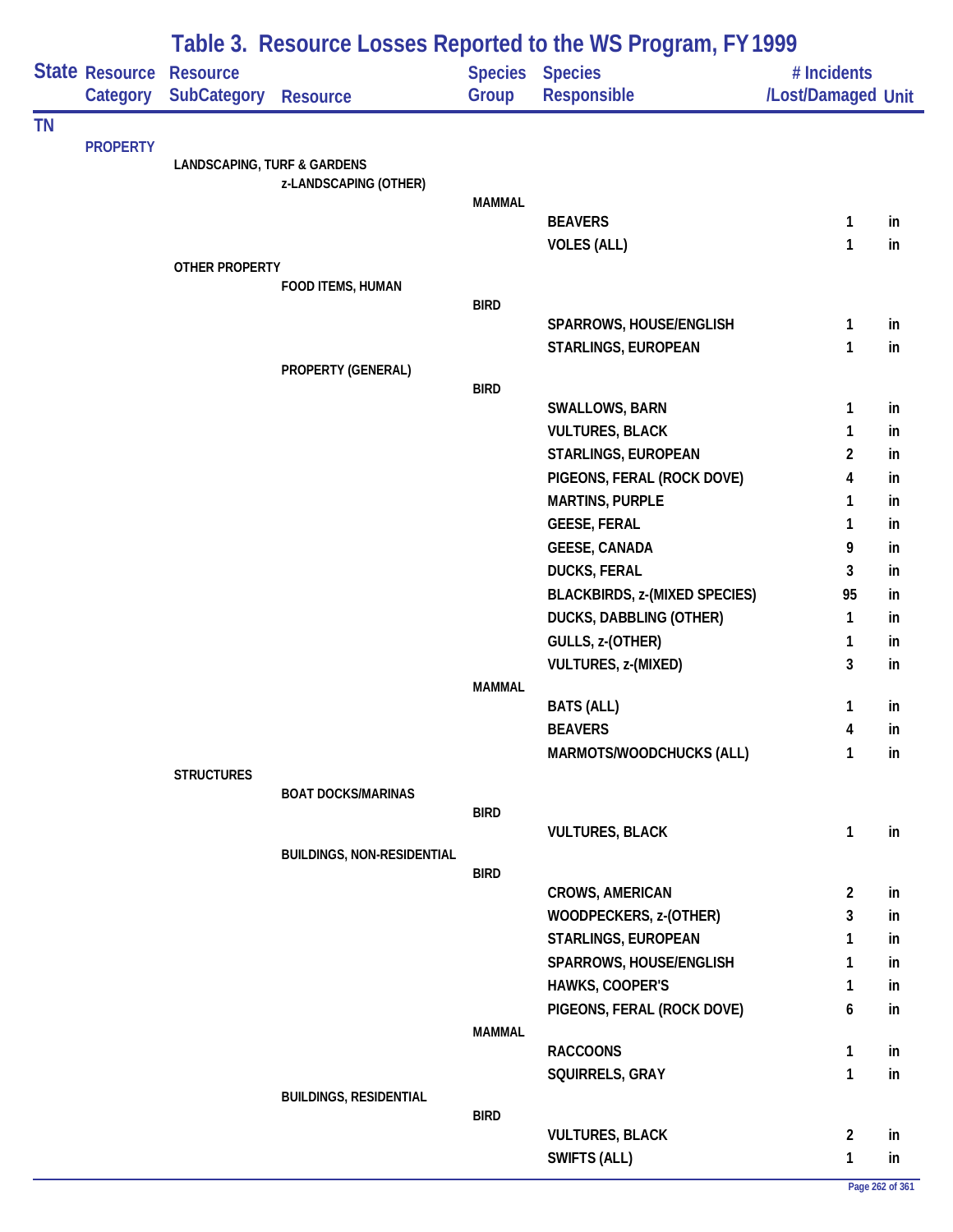|           |                            |                                       |                                  |               | Table 3. Resource Losses Reported to the WS Program, FY 1999 |                                   |          |
|-----------|----------------------------|---------------------------------------|----------------------------------|---------------|--------------------------------------------------------------|-----------------------------------|----------|
|           | State Resource<br>Category | <b>Resource</b><br><b>SubCategory</b> | <b>Resource</b>                  | Group         | <b>Species Species</b><br>Responsible                        | # Incidents<br>/Lost/Damaged Unit |          |
| <b>TN</b> |                            |                                       |                                  |               |                                                              |                                   |          |
|           | <b>PROPERTY</b>            | <b>STRUCTURES</b>                     |                                  |               |                                                              |                                   |          |
|           |                            |                                       | <b>BUILDINGS, RESIDENTIAL</b>    |               |                                                              |                                   |          |
|           |                            |                                       |                                  | <b>BIRD</b>   |                                                              |                                   |          |
|           |                            |                                       |                                  |               | WOODPECKERS, z-(OTHER)                                       | 6                                 | in       |
|           |                            |                                       |                                  |               | <b>WOODPECKERS, PILEATED</b>                                 | 1                                 | in       |
|           |                            |                                       |                                  |               | <b>WOODPECKERS, HAIRY</b>                                    | 3                                 | in       |
|           |                            |                                       |                                  |               | <b>SWALLOWS, BARN</b>                                        | 1                                 | in       |
|           |                            |                                       |                                  |               | <b>GEESE, FERAL</b>                                          | 1                                 | in       |
|           |                            |                                       |                                  |               | STARLINGS, EUROPEAN                                          | 2                                 | in       |
|           |                            |                                       |                                  |               | SPARROWS, HOUSE/ENGLISH                                      | 1                                 | in<br>in |
|           |                            |                                       |                                  |               | PIGEONS, FERAL (ROCK DOVE)<br>VULTURES, z-(MIXED)            | 3<br>4                            | in       |
|           |                            |                                       |                                  | <b>MAMMAL</b> |                                                              |                                   |          |
|           |                            |                                       |                                  |               | SQUIRRELS, GRAY                                              | 9                                 | in       |
|           |                            |                                       |                                  |               | MARMOTS/WOODCHUCKS (ALL)                                     | 1                                 | in       |
|           |                            |                                       |                                  |               | OPOSSUMS, VIRGINIA                                           | $\overline{2}$                    | in       |
|           |                            |                                       |                                  |               | <b>RACCOONS</b>                                              | $\overline{2}$                    | in       |
|           |                            |                                       | DIKES/DAMS/IMPOUNDMENTS          |               |                                                              |                                   |          |
|           |                            |                                       |                                  | <b>BIRD</b>   |                                                              |                                   |          |
|           |                            |                                       |                                  |               | <b>GEESE, CANADA</b>                                         | 1                                 | in       |
|           |                            |                                       |                                  | <b>MAMMAL</b> | MUSKRATS, z-(OTHER)                                          | $\overline{2}$                    | in       |
|           |                            |                                       |                                  |               | <b>BEAVERS</b>                                               | $\overline{1}$                    | in       |
|           |                            |                                       | DITCH IRRIGATION/DRAINAGE SYSTEM |               |                                                              |                                   |          |
|           |                            |                                       |                                  | MAMMAL        |                                                              |                                   |          |
|           |                            |                                       |                                  |               | <b>BEAVERS</b>                                               | 10                                | in       |
|           |                            |                                       | RAILROADS/TRESTLES               |               |                                                              |                                   |          |
|           |                            |                                       |                                  | <b>MAMMAL</b> |                                                              |                                   |          |
|           |                            |                                       |                                  |               | <b>BEAVERS</b>                                               | $\mathbf{1}$                      | in       |
|           |                            |                                       | ROADS/BRIDGES                    | <b>MAMMAL</b> |                                                              |                                   |          |
|           |                            |                                       |                                  |               | <b>BEAVERS</b>                                               | $\mathbf{3}$                      | in       |
|           |                            |                                       | <b>SWIMMING POOLS</b>            |               |                                                              |                                   |          |
|           |                            |                                       |                                  | <b>BIRD</b>   |                                                              |                                   |          |
|           |                            |                                       |                                  |               | <b>MALLARDS</b>                                              | $\overline{2}$                    | in       |
|           |                            |                                       | UTILITIES, ELECTRICAL            | <b>BIRD</b>   |                                                              |                                   |          |
|           |                            |                                       |                                  |               | <b>HERONS, GREAT BLUE</b>                                    | $\mathbf{1}$                      | in       |
|           |                            |                                       |                                  |               | VULTURES, z-(MIXED)                                          | 1                                 | in       |
|           |                            |                                       |                                  | <b>MAMMAL</b> |                                                              |                                   |          |
|           |                            |                                       |                                  |               | <b>BEAVERS</b>                                               | 1                                 | in       |
|           |                            |                                       |                                  |               | OPOSSUMS, VIRGINIA                                           | 1                                 | in       |
|           |                            |                                       | UTILITIES, z-(OTHER)             |               |                                                              |                                   |          |
|           |                            |                                       |                                  | <b>MAMMAL</b> |                                                              |                                   |          |
|           |                            |                                       |                                  |               | <b>BEAVERS</b>                                               | $\overline{2}$                    | in       |
| <b>TX</b> |                            |                                       |                                  |               |                                                              |                                   |          |

## **AGRICULTURE AQUACULTURE**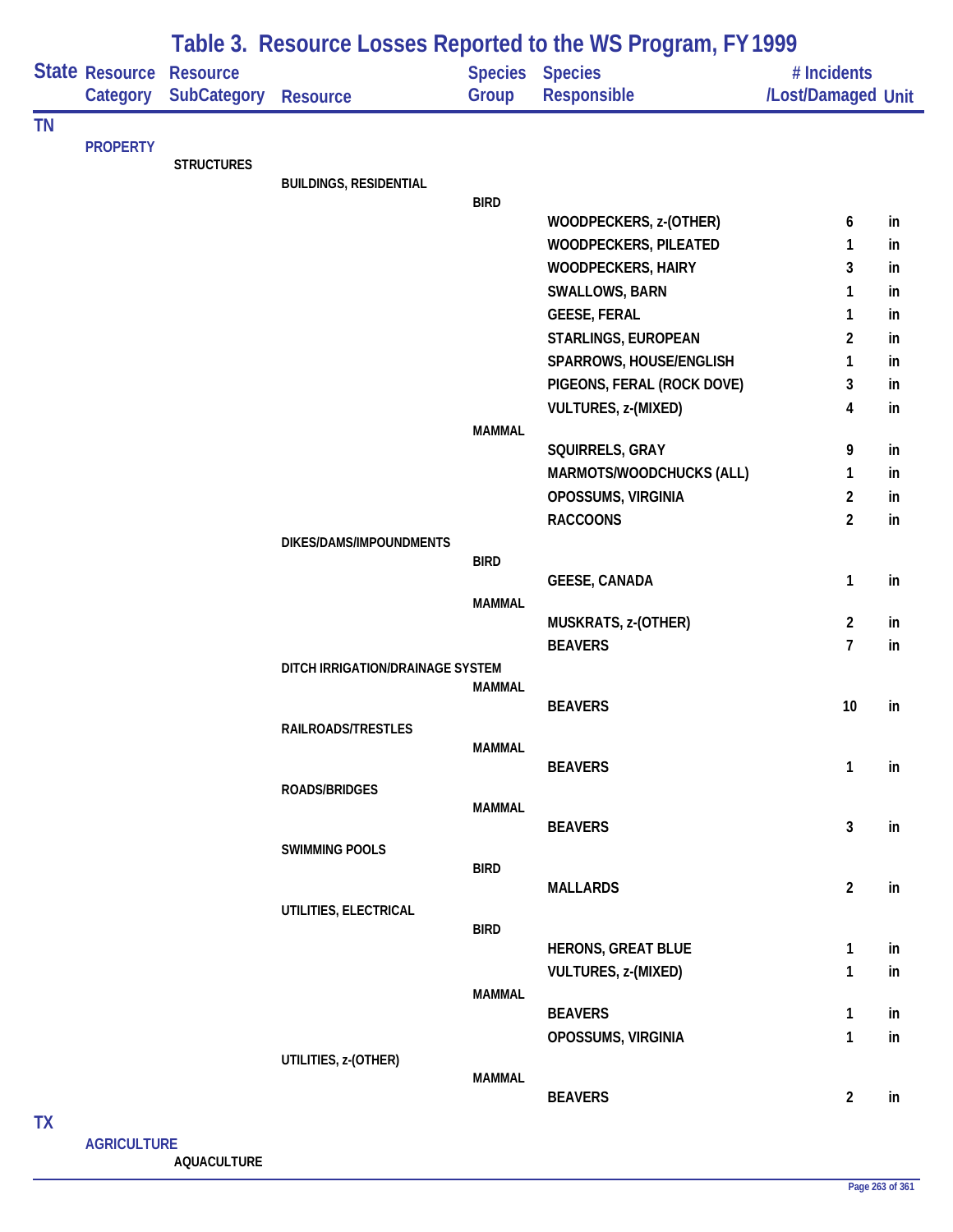|           |                            |                                       |                                          | Table 3. Resource Losses Reported to the WS Program, FY 1999 |                                       |                                   |          |
|-----------|----------------------------|---------------------------------------|------------------------------------------|--------------------------------------------------------------|---------------------------------------|-----------------------------------|----------|
|           | State Resource<br>Category | <b>Resource</b><br><b>SubCategory</b> | <b>Resource</b>                          | Group                                                        | <b>Species Species</b><br>Responsible | # Incidents<br>/Lost/Damaged Unit |          |
| <b>TX</b> |                            |                                       |                                          |                                                              |                                       |                                   |          |
|           | <b>AGRICULTURE</b>         | <b>AQUACULTURE</b>                    |                                          |                                                              |                                       |                                   |          |
|           |                            |                                       | FISH, BAITFISH (FRY)                     |                                                              |                                       |                                   |          |
|           |                            |                                       |                                          | <b>BIRD</b>                                                  | CORMORANTS, DOUBLE-CRESTED            | 1                                 | in       |
|           |                            |                                       | FISH, BAITFISH (OTHER)                   |                                                              |                                       |                                   |          |
|           |                            |                                       |                                          | <b>BIRD</b>                                                  |                                       |                                   |          |
|           |                            |                                       |                                          |                                                              | CORMORANTS, DOUBLE-CRESTED            | $\overline{2}$                    | in       |
|           |                            |                                       | FISH, BASS, HYBRID STRIPED               | <b>BIRD</b>                                                  |                                       |                                   |          |
|           |                            |                                       |                                          |                                                              | CORMORANTS, DOUBLE-CRESTED            | 7                                 | in       |
|           |                            |                                       | FISH, CATFISH (ADULT)                    |                                                              |                                       |                                   |          |
|           |                            |                                       |                                          | <b>BIRD</b>                                                  | CORMORANTS, DOUBLE-CRESTED            | 1                                 | in       |
|           |                            |                                       |                                          | <b>MAMMAL</b>                                                |                                       |                                   |          |
|           |                            |                                       |                                          |                                                              | OTTERS, RIVER                         | 1                                 | in       |
|           |                            |                                       |                                          | <b>REPTILE</b>                                               | <b>TURTLES (ALL)</b>                  | 1                                 | in       |
|           |                            |                                       | FISH, CATFISH (FINGERLING)               |                                                              |                                       |                                   |          |
|           |                            |                                       |                                          | <b>BIRD</b>                                                  |                                       |                                   |          |
|           |                            |                                       |                                          |                                                              | <b>HERONS, GREAT BLUE</b>             | 1                                 | in       |
|           |                            |                                       |                                          | <b>REPTILE</b>                                               | CORMORANTS, DOUBLE-CRESTED            | 3                                 | in       |
|           |                            |                                       |                                          |                                                              | <b>TURTLES (ALL)</b>                  | 1                                 | in       |
|           |                            |                                       | FISH, FOOD FISH (OTHER)                  |                                                              |                                       |                                   |          |
|           |                            |                                       |                                          | <b>BIRD</b>                                                  | CORMORANTS, DOUBLE-CRESTED            | 1                                 | in       |
|           |                            |                                       | FISH, GOLDFISH (BROOD)                   |                                                              |                                       |                                   |          |
|           |                            |                                       |                                          | <b>BIRD</b>                                                  |                                       |                                   |          |
|           |                            |                                       |                                          |                                                              | <b>HERONS, GREAT BLUE</b>             | 1                                 | ın       |
|           |                            |                                       |                                          | <b>MAMMAL</b>                                                | HERONS, GREEN-BACKED                  | 1                                 | in       |
|           |                            |                                       |                                          |                                                              | <b>RACCOONS</b>                       | 1                                 | in       |
|           |                            |                                       | SHELLFISH, CRAWFISH                      |                                                              |                                       |                                   |          |
|           |                            |                                       |                                          | <b>MAMMAL</b>                                                | OTTERS, RIVER                         | 11                                | in       |
|           |                            |                                       | <b>COMMERCIAL FORESTRY &amp; NURSERY</b> |                                                              |                                       |                                   |          |
|           |                            |                                       | TREES, SEEDLINGS                         |                                                              |                                       |                                   |          |
|           |                            |                                       |                                          | <b>MAMMAL</b>                                                | GOPHERS, POCKET (ALL)                 | $\mathbf{3}$                      | in       |
|           |                            |                                       | TREES, STANDING (MIXED)                  |                                                              |                                       |                                   |          |
|           |                            |                                       |                                          | <b>MAMMAL</b>                                                |                                       |                                   |          |
|           |                            |                                       |                                          |                                                              | <b>PORCUPINES</b>                     | 1                                 | in       |
|           |                            |                                       |                                          |                                                              | <b>NUTRIAS</b><br>SQUIRRELS, FOX      | 28<br>$\overline{2}$              | in<br>in |
|           |                            |                                       |                                          |                                                              | DEER, WHITE-TAILED                    | 61                                | in       |
|           |                            |                                       |                                          |                                                              | <b>BEAVERS</b>                        | 491                               | in       |
|           |                            |                                       |                                          |                                                              | HOGS, FERAL                           | 1                                 | in       |
|           |                            |                                       | TREES, STANDING HARDWOOD                 |                                                              |                                       |                                   |          |
|           |                            |                                       |                                          | <b>MAMMAL</b>                                                |                                       |                                   |          |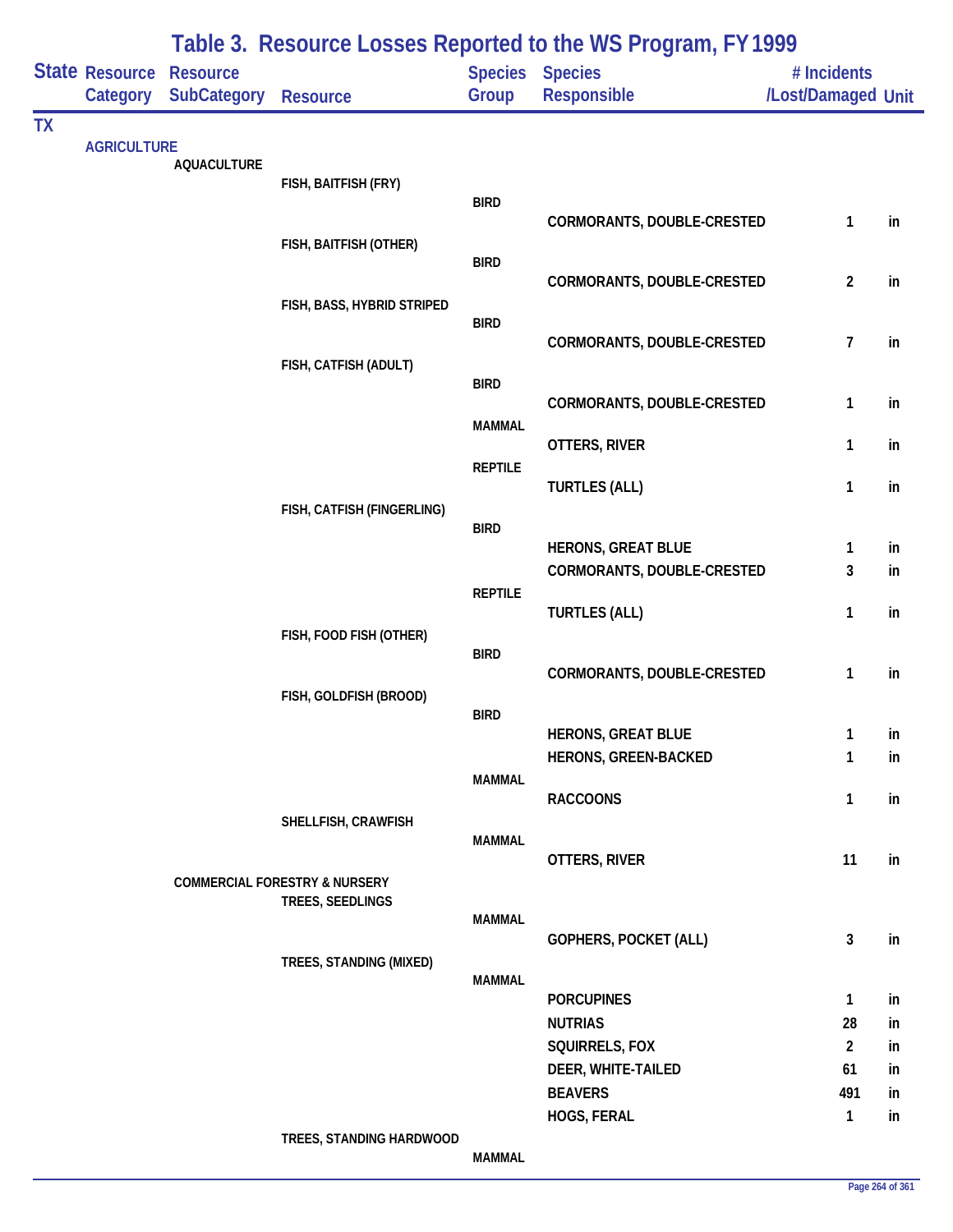|           |                                            | Table 3. Resource Losses Reported to the WS Program, FY 1999 |                                          |               |                                       |                                   |          |  |  |  |
|-----------|--------------------------------------------|--------------------------------------------------------------|------------------------------------------|---------------|---------------------------------------|-----------------------------------|----------|--|--|--|
|           | <b>State Resource Resource</b><br>Category | <b>SubCategory</b>                                           | <b>Resource</b>                          | Group         | <b>Species Species</b><br>Responsible | # Incidents<br>/Lost/Damaged Unit |          |  |  |  |
| <b>TX</b> |                                            |                                                              |                                          |               |                                       |                                   |          |  |  |  |
|           | <b>AGRICULTURE</b>                         |                                                              | <b>COMMERCIAL FORESTRY &amp; NURSERY</b> |               |                                       |                                   |          |  |  |  |
|           |                                            |                                                              | TREES, STANDING HARDWOOD                 |               |                                       |                                   |          |  |  |  |
|           |                                            |                                                              |                                          | <b>MAMMAL</b> | <b>BEAVERS</b>                        | 4                                 | in       |  |  |  |
|           |                                            |                                                              | TREES, STANDING SOFTWOOD                 |               |                                       |                                   |          |  |  |  |
|           |                                            |                                                              |                                          | <b>MAMMAL</b> |                                       |                                   |          |  |  |  |
|           |                                            |                                                              |                                          |               | <b>BEAVERS</b><br><b>NUTRIAS</b>      | 4<br>1                            | in<br>in |  |  |  |
|           |                                            | <b>COMMERCIAL GAME ANIMALS</b>                               |                                          |               |                                       |                                   |          |  |  |  |
|           |                                            |                                                              | <b>BIRDS, PHEASANT (ALL)</b>             |               |                                       |                                   |          |  |  |  |
|           |                                            |                                                              |                                          | <b>MAMMAL</b> | MICE/RATS (MIXED)                     | 1                                 | ea       |  |  |  |
|           |                                            |                                                              | BIRDS, QUAIL (ALL)                       |               |                                       |                                   |          |  |  |  |
|           |                                            |                                                              |                                          | <b>MAMMAL</b> |                                       |                                   |          |  |  |  |
|           |                                            |                                                              | BIRDS, z-GAME (OTHER)                    |               | CATS, FERAL/FREE RANGING              | 10                                | ea       |  |  |  |
|           |                                            |                                                              |                                          | <b>MAMMAL</b> |                                       |                                   |          |  |  |  |
|           |                                            |                                                              |                                          |               | COYOTES                               | 1                                 | ea       |  |  |  |
|           |                                            |                                                              | MAMMALS, DEER, AXIS                      | <b>MAMMAL</b> |                                       |                                   |          |  |  |  |
|           |                                            |                                                              |                                          |               | <b>COYOTES</b>                        | 45                                | ea       |  |  |  |
|           |                                            |                                                              |                                          |               | HOGS, FERAL                           | 4                                 | ea       |  |  |  |
|           |                                            |                                                              | MAMMALS, DEER, FALLOW                    | <b>MAMMAL</b> |                                       |                                   |          |  |  |  |
|           |                                            |                                                              |                                          |               | <b>BOBCATS</b>                        | 15                                | ea       |  |  |  |
|           |                                            |                                                              |                                          |               | COYOTES                               | 16                                | ea       |  |  |  |
|           |                                            |                                                              | MAMMALS, DEER, WHITE-TAILED              |               |                                       |                                   |          |  |  |  |
|           |                                            |                                                              |                                          | MAMMAL        | <b>BOBCATS</b>                        | 99                                | ea       |  |  |  |
|           |                                            |                                                              |                                          |               | COYOTES                               | 115                               | ea       |  |  |  |
|           |                                            |                                                              |                                          |               | DOGS, FERAL/FREE RANGING & HYBRID     | $\mathbf{1}$                      | ea       |  |  |  |
|           |                                            |                                                              |                                          |               | HOGS, FERAL                           | 1                                 | ea       |  |  |  |
|           |                                            |                                                              | MAMMALS, z-EXOTIC GAME (OTHER)           | <b>MAMMAL</b> |                                       |                                   |          |  |  |  |
|           |                                            |                                                              |                                          |               | HOGS, FERAL                           | 12                                | ea       |  |  |  |
|           |                                            |                                                              |                                          |               | DOGS, FERAL/FREE RANGING & HYBRID     | 20                                | ea       |  |  |  |
|           |                                            |                                                              |                                          |               | <b>COYOTES</b>                        | 333                               | ea       |  |  |  |
|           |                                            |                                                              |                                          |               | <b>BOBCATS</b>                        | 22<br>3                           | ea       |  |  |  |
|           |                                            |                                                              | MAMMALS, z-NATIVE GAME (OTHER)           |               | LIONS, MOUNTAIN (COUGAR)              |                                   | ea       |  |  |  |
|           |                                            |                                                              |                                          | <b>MAMMAL</b> |                                       |                                   |          |  |  |  |
|           |                                            |                                                              |                                          |               | HOGS, FERAL                           | 1                                 | ea       |  |  |  |
|           |                                            | <b>FIELD CROPS</b>                                           | <b>BEANS, SOYBEANS</b>                   |               |                                       |                                   |          |  |  |  |
|           |                                            |                                                              |                                          | <b>MAMMAL</b> |                                       |                                   |          |  |  |  |
|           |                                            |                                                              | COTTON                                   |               | DEER, WHITE-TAILED                    | 1                                 | in       |  |  |  |
|           |                                            |                                                              |                                          | <b>MAMMAL</b> |                                       |                                   |          |  |  |  |
|           |                                            |                                                              |                                          |               | <b>BEAVERS</b>                        | 1                                 | in       |  |  |  |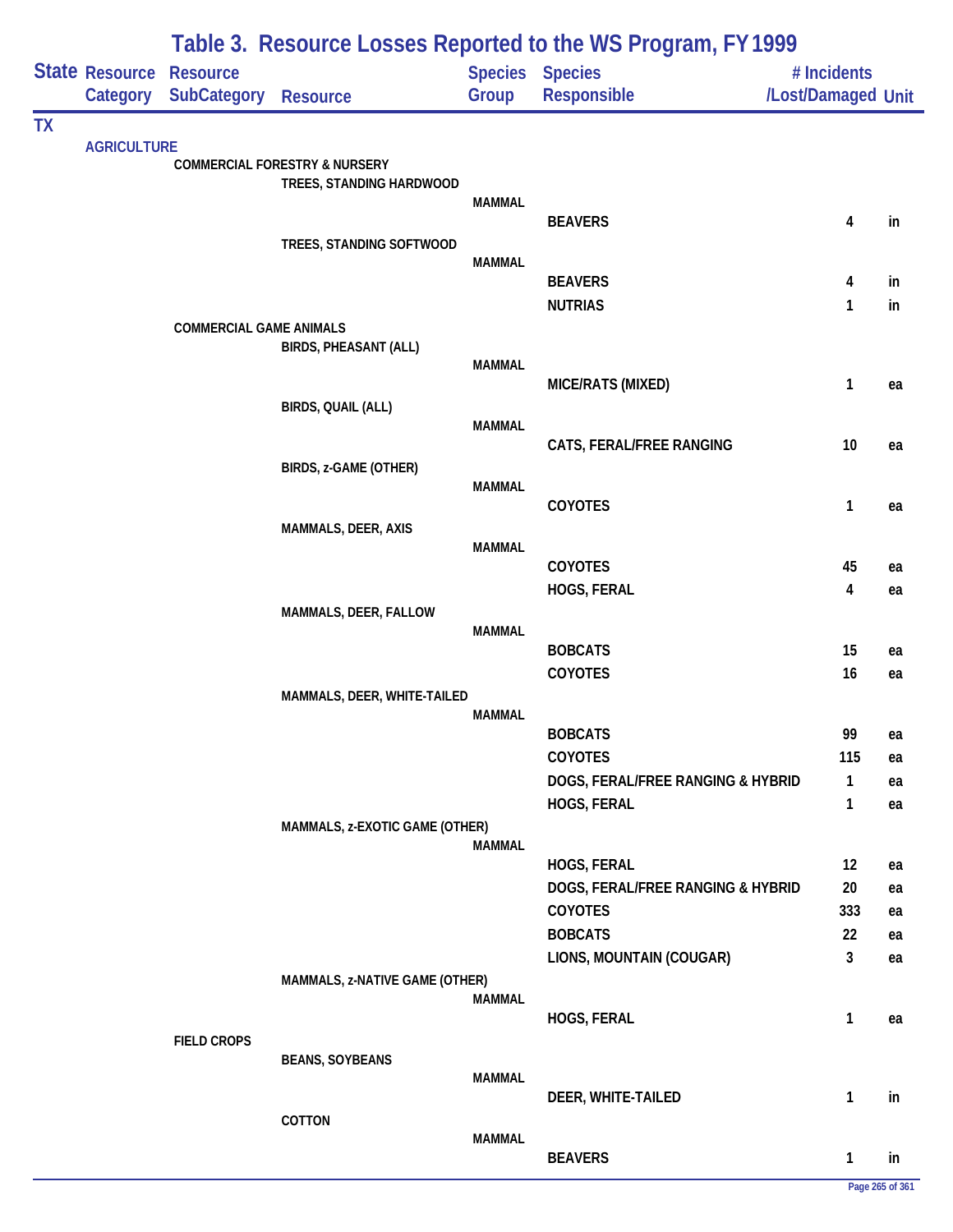|           |                                   |                                |                             |               | Table 3. Resource Losses Reported to the WS Program, FY 1999 |                                   |          |
|-----------|-----------------------------------|--------------------------------|-----------------------------|---------------|--------------------------------------------------------------|-----------------------------------|----------|
|           | <b>State Resource</b><br>Category | <b>Resource</b><br>SubCategory | <b>Resource</b>             | Group         | Species Species<br>Responsible                               | # Incidents<br>/Lost/Damaged Unit |          |
| <b>TX</b> |                                   |                                |                             |               |                                                              |                                   |          |
|           | <b>AGRICULTURE</b>                | <b>FIELD CROPS</b>             |                             |               |                                                              |                                   |          |
|           |                                   |                                | <b>CUCUMBERS</b>            |               |                                                              |                                   |          |
|           |                                   |                                |                             | <b>MAMMAL</b> | SQUIRRELS, GROUND (ALL)                                      | 1                                 | in       |
|           |                                   |                                | <b>GARDENS, TRUCK</b>       |               |                                                              |                                   |          |
|           |                                   |                                |                             | <b>BIRD</b>   | <b>GRACKLES, GREAT-TAILED</b>                                | 1                                 | in       |
|           |                                   |                                |                             | <b>MAMMAL</b> |                                                              |                                   |          |
|           |                                   |                                |                             |               | SQUIRRELS, FOX                                               | 1                                 | in       |
|           |                                   |                                |                             |               | <b>COYOTES</b>                                               | $\mathbf{1}$                      | in       |
|           |                                   |                                | <b>GRAINS, BARLEY</b>       |               | HOGS, FERAL                                                  | $\mathbf{1}$                      | in       |
|           |                                   |                                |                             | <b>MAMMAL</b> |                                                              |                                   |          |
|           |                                   |                                |                             |               | HOGS, FERAL                                                  | 1                                 | in       |
|           |                                   |                                | <b>GRAINS, CORN (FIELD)</b> | <b>MAMMAL</b> |                                                              |                                   |          |
|           |                                   |                                |                             |               | HOGS, FERAL                                                  | 7                                 | in       |
|           |                                   |                                |                             |               | COYOTES                                                      | 1                                 | in       |
|           |                                   |                                | <b>GRAINS, CORN (SWEET)</b> | <b>MAMMAL</b> |                                                              |                                   |          |
|           |                                   |                                |                             |               | DOGS, FERAL/FREE RANGING & HYBRID                            | 1                                 | in       |
|           |                                   |                                |                             |               | <b>RACCOONS</b>                                              | 3                                 | in       |
|           |                                   |                                | <b>GRAINS, MILO</b>         | <b>BIRD</b>   |                                                              |                                   |          |
|           |                                   |                                |                             |               | <b>BLACKBIRDS, z-(MIXED SPECIES)</b>                         | $\mathbf{1}$                      | in       |
|           |                                   |                                |                             | <b>MAMMAL</b> |                                                              |                                   |          |
|           |                                   |                                |                             |               | GOPHERS, POCKET (ALL)<br>HOGS, FERAL                         | 1<br>6                            | in<br>in |
|           |                                   |                                | <b>GRAINS, OATS</b>         |               |                                                              |                                   |          |
|           |                                   |                                |                             | <b>BIRD</b>   |                                                              |                                   |          |
|           |                                   |                                |                             |               | <b>GEESE, CANADA</b><br><b>GEESE, WHITE-FRONTED (ALL)</b>    | $\mathbf{1}$<br>1                 | in<br>in |
|           |                                   |                                |                             | <b>MAMMAL</b> |                                                              |                                   |          |
|           |                                   |                                |                             |               | DEER, WHITE-TAILED                                           | 1                                 | in       |
|           |                                   |                                |                             |               | <b>RACCOONS</b>                                              | 1                                 | in       |
|           |                                   |                                | <b>GRAINS, RICE</b>         |               | HOGS, FERAL                                                  | $\mathbf{1}$                      | in       |
|           |                                   |                                |                             | <b>BIRD</b>   |                                                              |                                   |          |
|           |                                   |                                |                             |               | <b>BLACKBIRDS, RED-WINGED</b>                                | $\mathbf{1}$                      | in       |
|           |                                   |                                |                             | <b>MAMMAL</b> | <b>BLACKBIRDS, z-(MIXED SPECIES)</b>                         | 75                                | in       |
|           |                                   |                                |                             |               | <b>BEAVERS</b>                                               | 3                                 | in       |
|           |                                   |                                |                             |               | HOGS, FERAL                                                  | $\mathbf{1}$                      | in       |
|           |                                   |                                | <b>GRAINS, RYE</b>          | <b>MAMMAL</b> |                                                              |                                   |          |
|           |                                   |                                |                             |               | <b>RACCOONS</b>                                              | 1                                 | in       |
|           |                                   |                                | <b>GRAINS, WHEAT</b>        |               |                                                              |                                   |          |
|           |                                   |                                |                             | <b>BIRD</b>   |                                                              |                                   |          |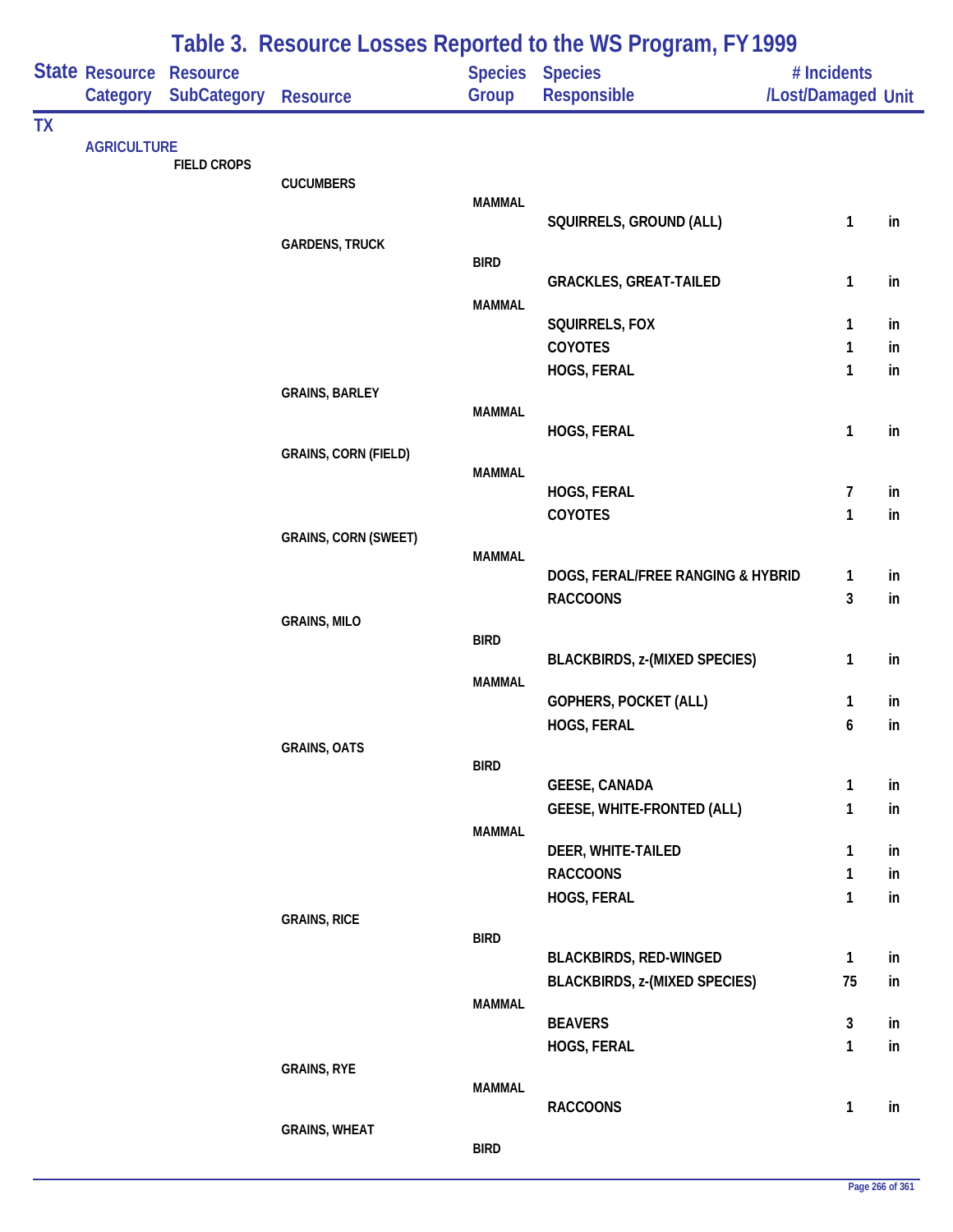|           |                            |                                       | Table 3. Resource Losses Reported to the WS Program, FY 1999 |               |                                |                                   |    |  |  |
|-----------|----------------------------|---------------------------------------|--------------------------------------------------------------|---------------|--------------------------------|-----------------------------------|----|--|--|
|           | State Resource<br>Category | <b>Resource</b><br><b>SubCategory</b> | <b>Resource</b>                                              | Group         | Species Species<br>Responsible | # Incidents<br>/Lost/Damaged Unit |    |  |  |
| <b>TX</b> |                            |                                       |                                                              |               |                                |                                   |    |  |  |
|           | <b>AGRICULTURE</b>         |                                       |                                                              |               |                                |                                   |    |  |  |
|           |                            | <b>FIELD CROPS</b>                    | <b>GRAINS, WHEAT</b>                                         |               |                                |                                   |    |  |  |
|           |                            |                                       |                                                              | <b>BIRD</b>   |                                |                                   |    |  |  |
|           |                            |                                       |                                                              |               | <b>GEESE, SNOW</b>             | 4                                 | in |  |  |
|           |                            |                                       |                                                              |               | GEESE, z-(OTHER)               | 1                                 | in |  |  |
|           |                            |                                       |                                                              |               | <b>GEESE, CANADA</b>           | 2                                 | in |  |  |
|           |                            |                                       |                                                              |               | <b>CRANES, SANDHILL</b>        | 3                                 | in |  |  |
|           |                            |                                       |                                                              | <b>MAMMAL</b> | HOGS, FERAL                    | 7                                 | in |  |  |
|           |                            |                                       |                                                              |               | <b>BEAVERS</b>                 | 1                                 | in |  |  |
|           |                            |                                       | GRAINS, z-(OTHER)                                            |               |                                |                                   |    |  |  |
|           |                            |                                       |                                                              | <b>MAMMAL</b> |                                |                                   |    |  |  |
|           |                            |                                       |                                                              |               | HOGS, FERAL                    | 1                                 | in |  |  |
|           |                            |                                       | GRASSES/SOD                                                  |               |                                |                                   |    |  |  |
|           |                            |                                       |                                                              | <b>MAMMAL</b> | ARMADILLOS, NINE-BANDED        | 1                                 | in |  |  |
|           |                            |                                       |                                                              |               | <b>BEAVERS</b>                 | 1                                 | in |  |  |
|           |                            |                                       |                                                              |               | COYOTES                        | 12                                | in |  |  |
|           |                            |                                       |                                                              |               | HOGS, FERAL                    | 4                                 | in |  |  |
|           |                            |                                       | HAYFIELDS, ALFALFA                                           |               |                                |                                   |    |  |  |
|           |                            |                                       |                                                              | <b>MAMMAL</b> |                                |                                   |    |  |  |
|           |                            |                                       |                                                              |               | GOPHERS, POCKET (ALL)          | 5                                 | in |  |  |
|           |                            |                                       | HAYFIELDS, MIXED SPECIES                                     |               |                                |                                   |    |  |  |
|           |                            |                                       |                                                              | <b>MAMMAL</b> | COYOTES                        | 1                                 | in |  |  |
|           |                            |                                       |                                                              |               | HOGS, FERAL                    | 15                                | in |  |  |
|           |                            |                                       |                                                              |               | GOPHERS, POCKET (ALL)          | 3                                 | in |  |  |
|           |                            |                                       | <b>MELONS, CANTELOUPE</b>                                    |               |                                |                                   |    |  |  |
|           |                            |                                       |                                                              | <b>MAMMAL</b> |                                |                                   |    |  |  |
|           |                            |                                       |                                                              |               | COYOTES                        | $\overline{2}$                    | in |  |  |
|           |                            |                                       |                                                              |               | DEER, WHITE-TAILED             | 1                                 | in |  |  |
|           |                            |                                       |                                                              |               | HARES, JACKRABBITS (ALL)       | 1                                 | in |  |  |
|           |                            |                                       |                                                              |               | PECCARIES, COLLARED (JAVELINA) | 1                                 | in |  |  |
|           |                            |                                       | <b>MELONS, WATERMELONS</b>                                   | <b>MAMMAL</b> |                                |                                   |    |  |  |
|           |                            |                                       |                                                              |               | DEER, WHITE-TAILED             | 3                                 | in |  |  |
|           |                            |                                       |                                                              |               | <b>SKUNKS, STRIPED</b>         | 5                                 | in |  |  |
|           |                            |                                       |                                                              |               | <b>RACCOONS</b>                | 51                                | in |  |  |
|           |                            |                                       |                                                              |               | OPOSSUMS, VIRGINIA             | 1                                 | in |  |  |
|           |                            |                                       |                                                              |               | HARES, JACKRABBITS (ALL)       | 1                                 | in |  |  |
|           |                            |                                       |                                                              |               | <b>COYOTES</b>                 | 98                                | in |  |  |
|           |                            |                                       |                                                              |               | <b>BADGERS</b>                 | 1                                 | in |  |  |
|           |                            |                                       |                                                              |               | ARMADILLOS, NINE-BANDED        | 1                                 | in |  |  |
|           |                            |                                       |                                                              |               | HOGS, FERAL                    | 3                                 | in |  |  |
|           |                            |                                       | MELONS, z-(OTHER)                                            |               |                                |                                   |    |  |  |
|           |                            |                                       |                                                              | <b>MAMMAL</b> | COYOTES                        |                                   |    |  |  |
|           |                            |                                       |                                                              |               |                                | 1                                 | in |  |  |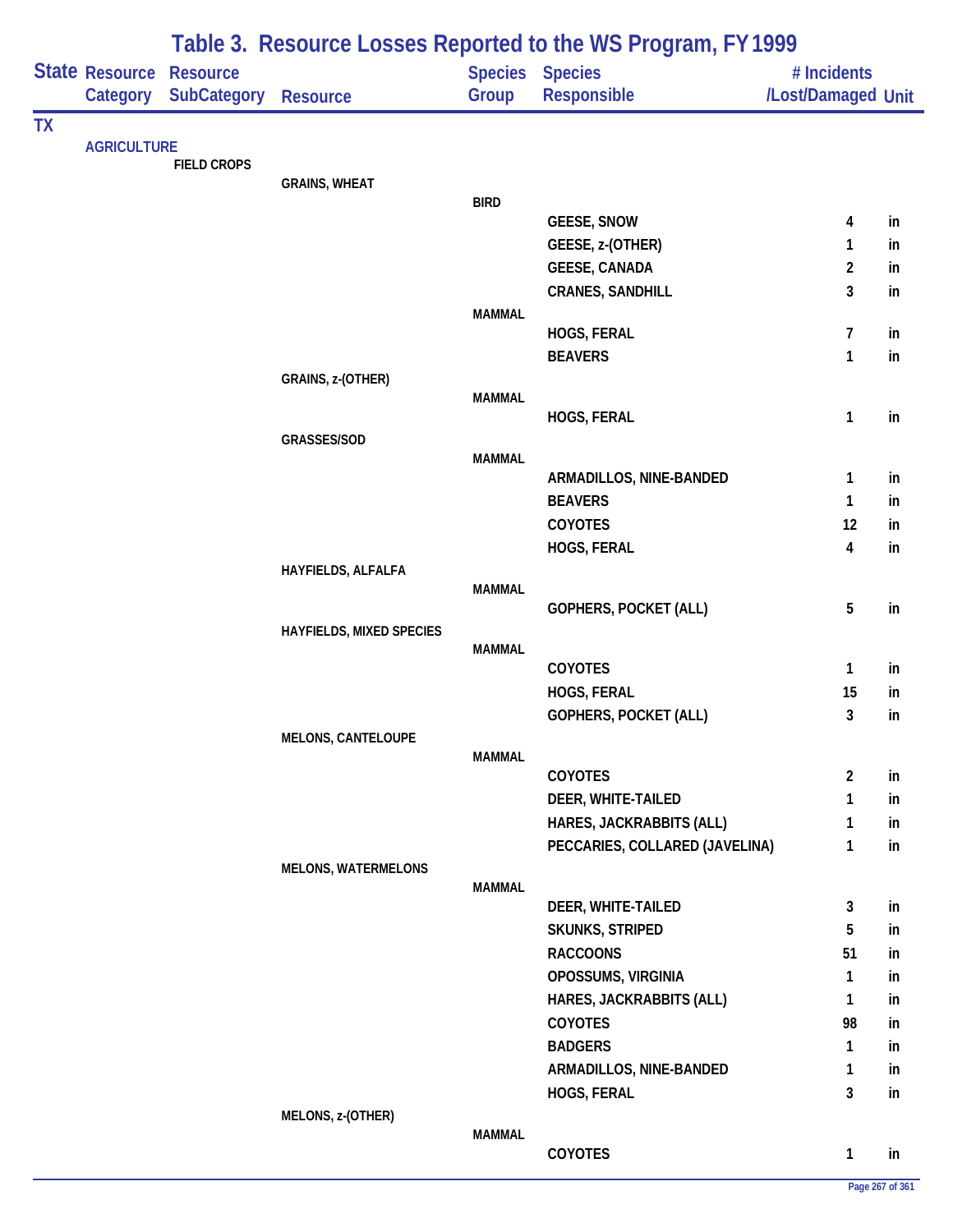|           |                            |                                       |                          |               | Table 3. Resource Losses Reported to the WS Program, FY 1999 |                                   |          |
|-----------|----------------------------|---------------------------------------|--------------------------|---------------|--------------------------------------------------------------|-----------------------------------|----------|
|           | State Resource<br>Category | <b>Resource</b><br><b>SubCategory</b> | Resource                 | Group         | Species Species<br>Responsible                               | # Incidents<br>/Lost/Damaged Unit |          |
| <b>TX</b> |                            |                                       |                          |               |                                                              |                                   |          |
|           | <b>AGRICULTURE</b>         | <b>FIELD CROPS</b>                    |                          |               |                                                              |                                   |          |
|           |                            |                                       | MELONS, z-(OTHER)        | <b>MAMMAL</b> |                                                              |                                   |          |
|           |                            |                                       |                          |               | DEER, WHITE-TAILED                                           | 1                                 | in       |
|           |                            |                                       |                          |               | HARES, JACKRABBITS (ALL)                                     | 1                                 | in       |
|           |                            |                                       |                          |               | PECCARIES, COLLARED (JAVELINA)                               | 1                                 | in       |
|           |                            |                                       | <b>PEANUTS</b>           | <b>MAMMAL</b> |                                                              |                                   |          |
|           |                            |                                       |                          |               | <b>RACCOONS</b>                                              | 1                                 | in       |
|           |                            |                                       |                          |               | HOGS, FERAL                                                  | $\overline{2}$                    | in       |
|           |                            |                                       | <b>SPINACH</b>           | <b>MAMMAL</b> |                                                              |                                   |          |
|           |                            |                                       |                          |               | RABBITS, COTTONTAIL                                          | 1                                 | in       |
|           |                            |                                       |                          |               | COYOTES                                                      | 1                                 | in       |
|           |                            |                                       | <b>TOMATOES</b>          |               |                                                              |                                   |          |
|           |                            |                                       |                          | <b>MAMMAL</b> | COYOTES                                                      | 1                                 | in       |
|           |                            | <b>FRUITS &amp; NUTS</b>              |                          |               |                                                              |                                   |          |
|           |                            |                                       | FRUIT, APPLES            | <b>BIRD</b>   |                                                              |                                   |          |
|           |                            |                                       |                          |               | <b>FLICKERS, NORTHERN</b>                                    | 1                                 | in       |
|           |                            |                                       | <b>FRUIT, APRICOTS</b>   |               |                                                              |                                   |          |
|           |                            |                                       |                          | <b>MAMMAL</b> | <b>SKUNKS, STRIPED</b>                                       | 1                                 | in       |
|           |                            |                                       | FRUIT, CITRUS (ALL)      |               |                                                              |                                   |          |
|           |                            |                                       |                          | <b>BIRD</b>   |                                                              |                                   |          |
|           |                            |                                       |                          |               | <b>GRACKLES, GREAT-TAILED</b><br>WOODPECKERS, GOLDEN-FRONTED | 25<br>$\mathbf{1}$                | in<br>in |
|           |                            |                                       |                          | <b>MAMMAL</b> |                                                              |                                   |          |
|           |                            |                                       |                          |               | RATS, BLACK (ROOF)                                           | $\overline{2}$                    | in       |
|           |                            |                                       |                          |               | HARES, JACKRABBITS (ALL)                                     | $\overline{2}$                    | in       |
|           |                            |                                       |                          |               | OPOSSUMS, VIRGINIA                                           | 3                                 | in       |
|           |                            |                                       | <b>FRUIT, NECTARINES</b> | <b>BIRD</b>   |                                                              |                                   |          |
|           |                            |                                       |                          |               | PIGEONS, FERAL (ROCK DOVE)                                   | 1                                 | in       |
|           |                            |                                       |                          | <b>MAMMAL</b> | OPOSSUMS, VIRGINIA                                           | 1                                 | in       |
|           |                            |                                       | FRUIT, PEARS             |               |                                                              |                                   |          |
|           |                            |                                       |                          | <b>MAMMAL</b> |                                                              |                                   |          |
|           |                            |                                       |                          |               | RATS, BLACK (ROOF)                                           | 1                                 | in       |
|           |                            |                                       | FRUIT, z-(OTHER)         |               | SQUIRRELS, GRAY                                              | $\mathbf{1}$                      | in       |
|           |                            |                                       |                          | <b>MAMMAL</b> |                                                              |                                   |          |
|           |                            |                                       |                          |               | <b>NUTRIAS</b>                                               | 1                                 | in       |
|           |                            |                                       | NUTS, HAZELNUT           |               | SQUIRRELS, FOX                                               | 1                                 | in       |
|           |                            |                                       |                          | <b>BIRD</b>   |                                                              |                                   |          |
|           |                            |                                       |                          |               | <b>GRACKLES, GREAT-TAILED</b>                                | 1                                 | in       |
|           |                            |                                       | <b>NUTS, PECANS</b>      |               |                                                              |                                   |          |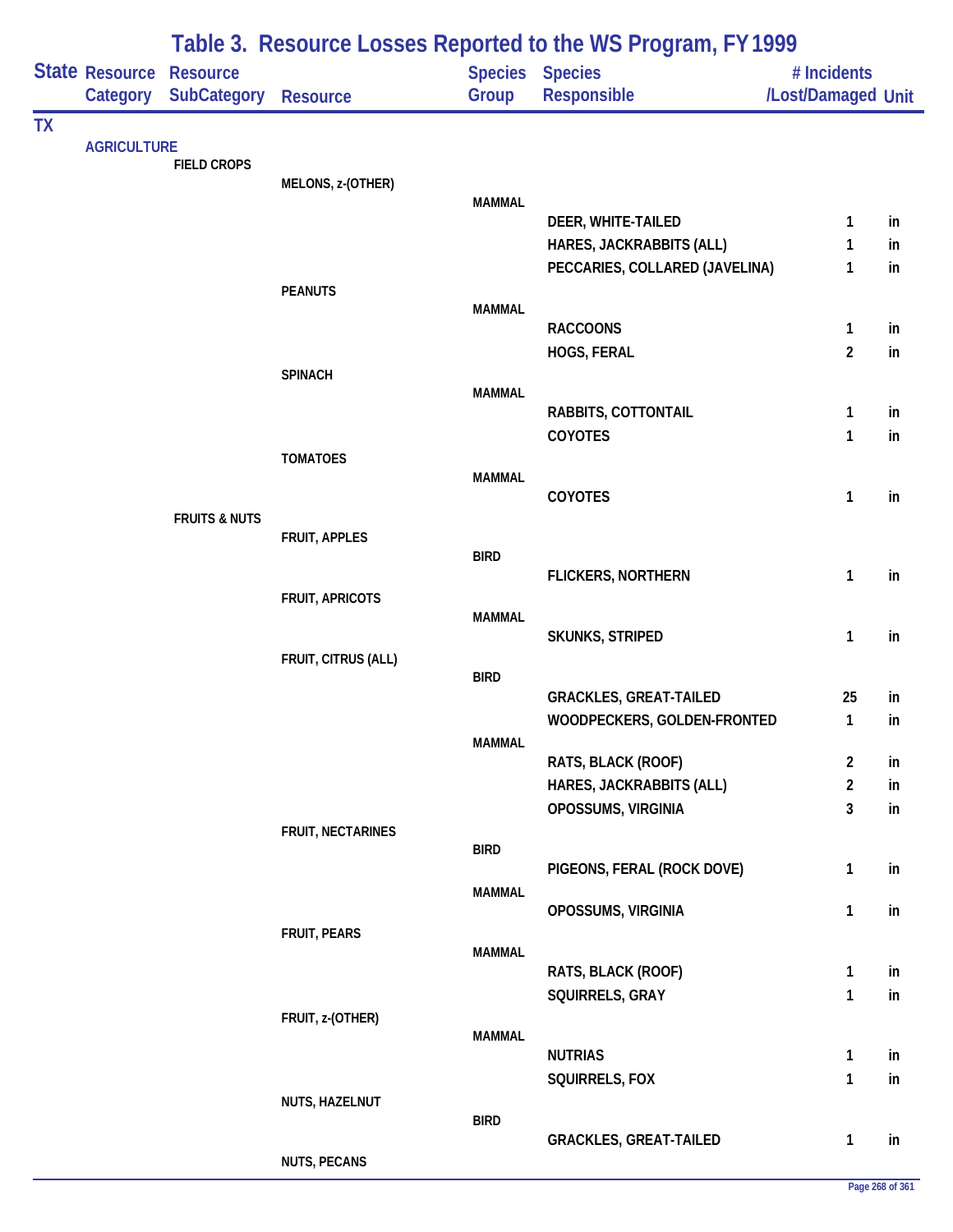|           | Table 3. Resource Losses Reported to the WS Program, FY1999 |                                |                            |               |                                             |                                |          |
|-----------|-------------------------------------------------------------|--------------------------------|----------------------------|---------------|---------------------------------------------|--------------------------------|----------|
|           |                                                             | <b>State Resource Resource</b> |                            |               | Species Species                             | # Incidents                    |          |
|           | Category                                                    | SubCategory                    | <b>Resource</b>            | Group         | Responsible                                 | /Lost/Damaged Unit             |          |
| <b>TX</b> |                                                             |                                |                            |               |                                             |                                |          |
|           | <b>AGRICULTURE</b>                                          | <b>FRUITS &amp; NUTS</b>       |                            |               |                                             |                                |          |
|           |                                                             |                                | <b>NUTS, PECANS</b>        |               |                                             |                                |          |
|           |                                                             |                                |                            | <b>BIRD</b>   |                                             |                                |          |
|           |                                                             |                                |                            |               | <b>CROWS, AMERICAN</b>                      | $\mathbf{1}$                   | in       |
|           |                                                             |                                |                            | <b>MAMMAL</b> | SQUIRRELS, GRAY                             | 1                              | in       |
|           |                                                             |                                |                            |               | HOGS, FERAL                                 | 1                              | in       |
|           |                                                             |                                |                            |               | SQUIRRELS, z-(OTHER)                        | 1                              | in       |
|           |                                                             |                                |                            |               | <b>RACCOONS</b>                             | 1                              | in       |
|           |                                                             |                                |                            |               | SQUIRRELS, FOX                              | $\overline{7}$                 | in       |
|           |                                                             |                                | NUTS, z-(OTHER)            |               |                                             |                                |          |
|           |                                                             |                                |                            | <b>BIRD</b>   |                                             |                                |          |
|           |                                                             |                                |                            |               | <b>CROWS, AMERICAN</b>                      | $\mathbf{1}$                   | in       |
|           |                                                             |                                |                            | <b>MAMMAL</b> | <b>BEAVERS</b>                              | 4                              | in       |
|           |                                                             |                                |                            |               | SQUIRRELS, FOX                              | 1                              | in       |
|           |                                                             |                                | TREES, APPLE               |               |                                             |                                |          |
|           |                                                             |                                |                            | <b>MAMMAL</b> |                                             |                                |          |
|           |                                                             |                                |                            |               | <b>PORCUPINES</b>                           | $\mathbf{1}$                   | in       |
|           |                                                             |                                | TREES, PEACH               | <b>MAMMAL</b> |                                             |                                |          |
|           |                                                             |                                |                            |               | <b>BEAVERS</b>                              | 1                              | in       |
|           |                                                             |                                |                            |               | GOPHERS, POCKET (ALL)                       | $\mathbf{1}$                   | in       |
|           |                                                             |                                | TREES, PEAR                |               |                                             |                                |          |
|           |                                                             |                                |                            | <b>MAMMAL</b> | <b>BEAVERS</b>                              | $\mathbf{1}$                   | in       |
|           |                                                             |                                | TREES, PECAN               |               |                                             |                                |          |
|           |                                                             |                                |                            | <b>BIRD</b>   |                                             |                                |          |
|           |                                                             |                                |                            |               | WOODPECKERS, z-(OTHER)                      | $\mathbf{1}$                   | in       |
|           |                                                             |                                |                            | <b>MAMMAL</b> |                                             |                                |          |
|           |                                                             |                                |                            |               | <b>GOPHERS, POCKET (ALL)</b><br>HOGS, FERAL | 4<br>1                         | in<br>in |
|           |                                                             |                                |                            |               | <b>PORCUPINES</b>                           | $\overline{\mathbf{c}}$        | in       |
|           |                                                             |                                |                            |               | <b>RACCOONS</b>                             | 1                              | in       |
|           |                                                             |                                |                            |               | SQUIRRELS, FOX                              | 9                              | in       |
|           |                                                             |                                |                            |               | <b>BEAVERS</b>                              | $\overline{2}$                 | in       |
|           |                                                             |                                | TREES, z-FRUIT/NUT (OTHER) |               |                                             |                                |          |
|           |                                                             |                                |                            | <b>MAMMAL</b> |                                             |                                |          |
|           |                                                             |                                |                            |               | <b>RACCOONS</b>                             | $\mathbf{1}$                   | in       |
|           |                                                             |                                |                            |               | <b>NUTRIAS</b>                              | 1                              | in       |
|           |                                                             |                                |                            |               | <b>BEAVERS</b><br>SQUIRRELS, FOX            | $\overline{7}$<br>$\mathbf{1}$ | in<br>in |
|           |                                                             | <b>LIVESTOCK</b>               |                            |               |                                             |                                |          |
|           |                                                             |                                | CATTLE (ADULT)             |               |                                             |                                |          |
|           |                                                             |                                |                            | <b>BIRD</b>   |                                             |                                |          |
|           |                                                             |                                |                            |               | <b>BLACKBIRDS, z-(MIXED SPECIES)</b>        | $\overline{2}$                 | ea       |
|           |                                                             |                                |                            |               | PIGEONS, FERAL (ROCK DOVE)                  | 3                              | ea       |
|           |                                                             |                                |                            |               | <b>VULTURES, BLACK</b>                      | $\overline{2}$                 | ea       |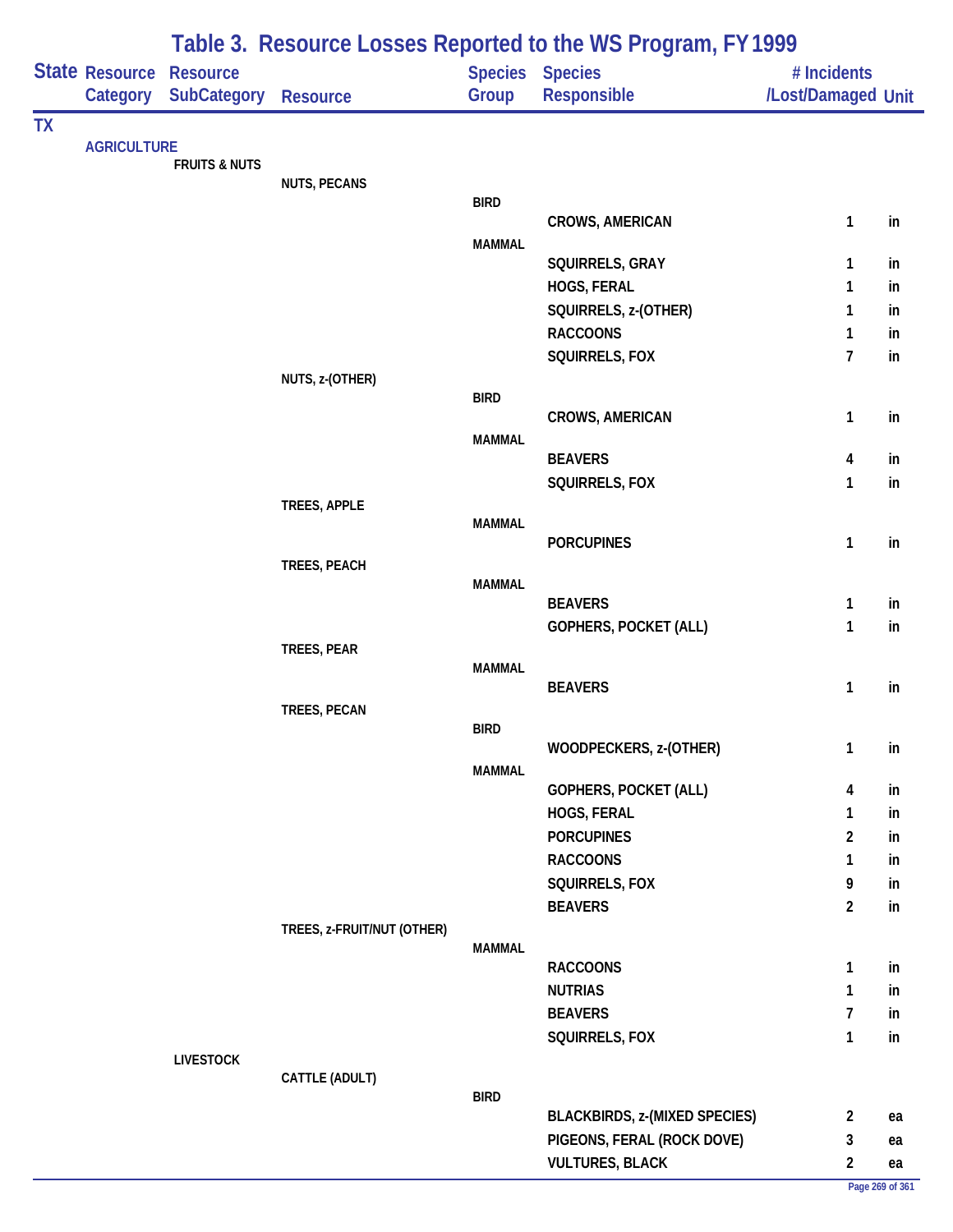|           |                            |                                       | Table 3. Resource Losses Reported to the WS Program, FY1999 |               |                                               |                                   |    |  |  |
|-----------|----------------------------|---------------------------------------|-------------------------------------------------------------|---------------|-----------------------------------------------|-----------------------------------|----|--|--|
|           | State Resource<br>Category | <b>Resource</b><br><b>SubCategory</b> | <b>Resource</b>                                             | Group         | Species Species<br><b>Responsible</b>         | # Incidents<br>/Lost/Damaged Unit |    |  |  |
| <b>TX</b> |                            |                                       |                                                             |               |                                               |                                   |    |  |  |
|           | <b>AGRICULTURE</b>         | <b>LIVESTOCK</b>                      |                                                             |               |                                               |                                   |    |  |  |
|           |                            |                                       | CATTLE (ADULT)                                              |               |                                               |                                   |    |  |  |
|           |                            |                                       |                                                             | <b>BIRD</b>   |                                               |                                   |    |  |  |
|           |                            |                                       |                                                             | <b>MAMMAL</b> | <b>VULTURES, z-(MIXED)</b>                    | 3                                 | ea |  |  |
|           |                            |                                       |                                                             |               | HOGS, FERAL                                   | 1                                 | ea |  |  |
|           |                            |                                       |                                                             |               | <b>BATS (ALL)</b>                             | 1                                 | ea |  |  |
|           |                            |                                       |                                                             |               | COYOTES                                       | 33                                | ea |  |  |
|           |                            |                                       | CATTLE (CALVES)                                             |               |                                               |                                   |    |  |  |
|           |                            |                                       |                                                             | <b>BIRD</b>   |                                               |                                   |    |  |  |
|           |                            |                                       |                                                             |               | <b>VULTURES, BLACK</b><br>VULTURES, z-(MIXED) | 29<br>10                          | ea |  |  |
|           |                            |                                       |                                                             | <b>MAMMAL</b> |                                               |                                   | ea |  |  |
|           |                            |                                       |                                                             |               | COYOTES                                       | 781                               | ea |  |  |
|           |                            |                                       |                                                             |               | DOGS, FERAL/FREE RANGING & HYBRID             | 22                                | ea |  |  |
|           |                            |                                       |                                                             |               | HOGS, FERAL                                   | $\mathbf{1}$                      | ea |  |  |
|           |                            |                                       |                                                             |               | LIONS, MOUNTAIN (COUGAR)                      | 8                                 | ea |  |  |
|           |                            |                                       | EQUINE, HORSES (ADULT)                                      |               |                                               |                                   |    |  |  |
|           |                            |                                       |                                                             | <b>MAMMAL</b> | DOGS, FERAL/FREE RANGING & HYBRID             | 4                                 | ea |  |  |
|           |                            |                                       |                                                             |               | OPOSSUMS, VIRGINIA                            | 5                                 | ea |  |  |
|           |                            |                                       | EQUINE, HORSES (FOALS)                                      |               |                                               |                                   |    |  |  |
|           |                            |                                       |                                                             | <b>MAMMAL</b> |                                               |                                   |    |  |  |
|           |                            |                                       |                                                             |               | DOGS, FERAL/FREE RANGING & HYBRID             | 7                                 | ea |  |  |
|           |                            |                                       |                                                             |               | COYOTES                                       | 1                                 | ea |  |  |
|           |                            |                                       | FOWL, CHICKENS (GAME)                                       | <b>BIRD</b>   |                                               |                                   |    |  |  |
|           |                            |                                       |                                                             |               | <b>OWLS, COMMON BARN</b>                      | 5                                 | ea |  |  |
|           |                            |                                       |                                                             | <b>MAMMAL</b> |                                               |                                   |    |  |  |
|           |                            |                                       |                                                             |               | COYOTES                                       | 10                                | ea |  |  |
|           |                            |                                       |                                                             |               | <b>RACCOONS</b>                               | 30                                | ea |  |  |
|           |                            |                                       |                                                             |               | <b>BOBCATS</b>                                | $\overline{2}$                    | ea |  |  |
|           |                            |                                       | FOWL, CHICKENS (OTHER)                                      | <b>BIRD</b>   |                                               |                                   |    |  |  |
|           |                            |                                       |                                                             |               | HAWKS, RED-TAILED                             | 10                                | ea |  |  |
|           |                            |                                       |                                                             |               | OWLS, z-(OTHER)                               | 12                                | ea |  |  |
|           |                            |                                       |                                                             | <b>MAMMAL</b> |                                               |                                   |    |  |  |
|           |                            |                                       |                                                             |               | COYOTES                                       | 382                               | ea |  |  |
|           |                            |                                       |                                                             |               | RATS, NORWAY                                  | $\mathbf{1}$                      | ea |  |  |
|           |                            |                                       |                                                             |               | <b>RACCOONS</b>                               | 159                               | ea |  |  |
|           |                            |                                       |                                                             |               | OPOSSUMS, VIRGINIA                            | 79                                | ea |  |  |
|           |                            |                                       |                                                             |               | LIONS, MOUNTAIN (COUGAR)                      | 17                                | ea |  |  |
|           |                            |                                       |                                                             |               | <b>FOXES, RED</b>                             | 12                                | ea |  |  |
|           |                            |                                       |                                                             |               | DOGS, FERAL/FREE RANGING & HYBRID             | 10                                | ea |  |  |
|           |                            |                                       |                                                             |               | CATS, FERAL/FREE RANGING<br><b>BOBCATS</b>    | 4                                 | ea |  |  |
|           |                            |                                       |                                                             |               | <b>BADGERS</b>                                | 120<br>$\boldsymbol{6}$           | ea |  |  |
|           |                            |                                       |                                                             |               |                                               |                                   | ea |  |  |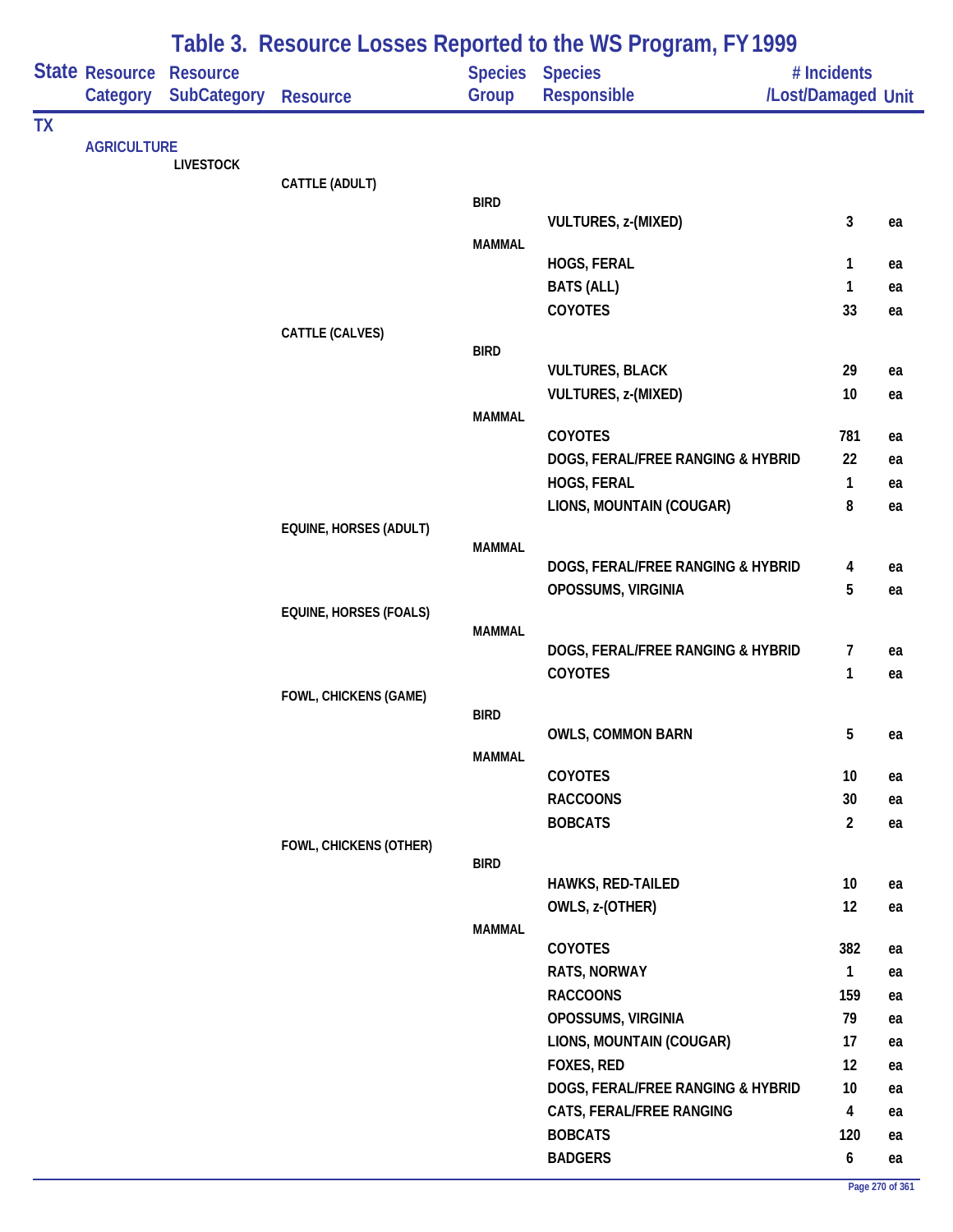|           |                            |                                       | Table 3. Resource Losses Reported to the WS Program, FY 1999 |                |                                   |                                   |    |  |  |  |
|-----------|----------------------------|---------------------------------------|--------------------------------------------------------------|----------------|-----------------------------------|-----------------------------------|----|--|--|--|
|           | State Resource<br>Category | <b>Resource</b><br><b>SubCategory</b> | <b>Resource</b>                                              | Group          | Species Species<br>Responsible    | # Incidents<br>/Lost/Damaged Unit |    |  |  |  |
| <b>TX</b> |                            |                                       |                                                              |                |                                   |                                   |    |  |  |  |
|           | <b>AGRICULTURE</b>         | <b>LIVESTOCK</b>                      |                                                              |                |                                   |                                   |    |  |  |  |
|           |                            |                                       | FOWL, CHICKENS (OTHER)                                       |                |                                   |                                   |    |  |  |  |
|           |                            |                                       |                                                              | <b>MAMMAL</b>  |                                   |                                   |    |  |  |  |
|           |                            |                                       |                                                              |                | FOXES, GRAY                       | 41                                | ea |  |  |  |
|           |                            |                                       | FOWL, DUCKS (DOMESTIC)                                       | <b>BIRD</b>    |                                   |                                   |    |  |  |  |
|           |                            |                                       |                                                              |                | HAWKS, z-(OTHER)                  | 10                                | ea |  |  |  |
|           |                            |                                       |                                                              | <b>MAMMAL</b>  |                                   |                                   |    |  |  |  |
|           |                            |                                       |                                                              |                | FOXES, RED                        | 3                                 | ea |  |  |  |
|           |                            |                                       |                                                              |                | LIONS, MOUNTAIN (COUGAR)          | 3                                 | ea |  |  |  |
|           |                            |                                       |                                                              |                | <b>COYOTES</b>                    | 50                                | ea |  |  |  |
|           |                            |                                       |                                                              |                | <b>BOBCATS</b>                    | 42                                | ea |  |  |  |
|           |                            |                                       | FOWL, EMUS                                                   |                | <b>RACCOONS</b>                   | 9                                 | ea |  |  |  |
|           |                            |                                       |                                                              | <b>MAMMAL</b>  |                                   |                                   |    |  |  |  |
|           |                            |                                       |                                                              |                | <b>BOBCATS</b>                    | 21                                | ea |  |  |  |
|           |                            |                                       |                                                              |                | COYOTES                           | 3                                 | ea |  |  |  |
|           |                            |                                       | FOWL, GEESE (DOMESTIC)                                       |                |                                   |                                   |    |  |  |  |
|           |                            |                                       |                                                              | <b>BIRD</b>    | HAWKS, RED-TAILED                 | 1                                 | ea |  |  |  |
|           |                            |                                       |                                                              | <b>MAMMAL</b>  |                                   |                                   |    |  |  |  |
|           |                            |                                       |                                                              |                | <b>BOBCATS</b>                    | $\overline{2}$                    | ea |  |  |  |
|           |                            |                                       |                                                              |                | COYOTES                           | 14                                | ea |  |  |  |
|           |                            |                                       |                                                              |                | DOGS, FERAL/FREE RANGING & HYBRID | 6                                 | ea |  |  |  |
|           |                            |                                       | FOWL, GUINEAS                                                |                |                                   |                                   |    |  |  |  |
|           |                            |                                       |                                                              | <b>BIRD</b>    | VULTURES, z-(MIXED)               | 8                                 | ea |  |  |  |
|           |                            |                                       |                                                              | <b>MAMMAL</b>  |                                   |                                   |    |  |  |  |
|           |                            |                                       |                                                              |                | <b>BOBCATS</b>                    | 20                                | ea |  |  |  |
|           |                            |                                       |                                                              |                | <b>RACCOONS</b>                   | 3                                 | ea |  |  |  |
|           |                            |                                       |                                                              |                | FOXES, RED                        | 8                                 | ea |  |  |  |
|           |                            |                                       |                                                              |                | <b>COYOTES</b>                    | 5                                 | ea |  |  |  |
|           |                            |                                       |                                                              |                | FOXES, GRAY                       | 27                                | ea |  |  |  |
|           |                            |                                       |                                                              | <b>REPTILE</b> |                                   |                                   |    |  |  |  |
|           |                            |                                       |                                                              |                | SNAKES, NON-POISONOUS (OTHER)     | $\overline{\mathbf{4}}$           | ea |  |  |  |
|           |                            |                                       | FOWL, PEA                                                    | <b>MAMMAL</b>  |                                   |                                   |    |  |  |  |
|           |                            |                                       |                                                              |                | <b>BOBCATS</b>                    | $\overline{2}$                    | ea |  |  |  |
|           |                            |                                       |                                                              |                | COYOTES                           | 10                                | ea |  |  |  |
|           |                            |                                       |                                                              |                | <b>RACCOONS</b>                   | $10$                              | ea |  |  |  |
|           |                            |                                       | FOWL, PIGEONS (DOMESTIC)                                     |                |                                   |                                   |    |  |  |  |
|           |                            |                                       |                                                              | <b>BIRD</b>    | HAWKS, RED-TAILED                 | $\overline{2}$                    | ea |  |  |  |
|           |                            |                                       | <b>FOWL, RHEAS</b>                                           |                |                                   |                                   |    |  |  |  |
|           |                            |                                       |                                                              | <b>MAMMAL</b>  |                                   |                                   |    |  |  |  |
|           |                            |                                       |                                                              |                | COYOTES                           | $\mathbf{1}$                      | ea |  |  |  |
|           |                            |                                       | FOWL, TURKEYS (DOMESTIC)                                     |                |                                   |                                   |    |  |  |  |
|           |                            |                                       |                                                              | <b>MAMMAL</b>  |                                   |                                   |    |  |  |  |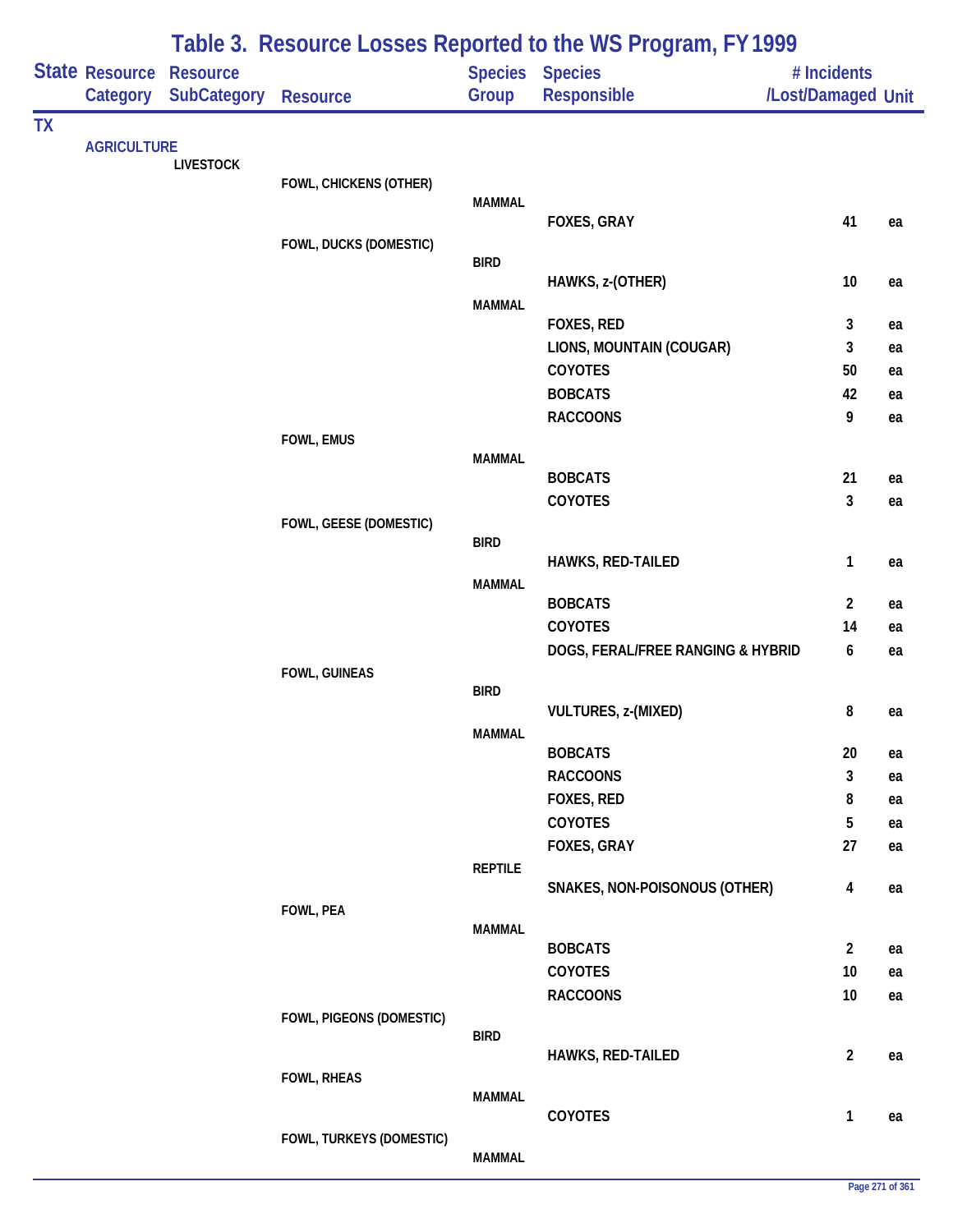|           |                            |                                       | Table 3. Resource Losses Reported to the WS Program, FY1999 |               |                                       |                                   |          |  |  |
|-----------|----------------------------|---------------------------------------|-------------------------------------------------------------|---------------|---------------------------------------|-----------------------------------|----------|--|--|
|           | State Resource<br>Category | <b>Resource</b><br><b>SubCategory</b> | <b>Resource</b>                                             | Group         | <b>Species Species</b><br>Responsible | # Incidents<br>/Lost/Damaged Unit |          |  |  |
| <b>TX</b> |                            |                                       |                                                             |               |                                       |                                   |          |  |  |
|           | <b>AGRICULTURE</b>         | <b>LIVESTOCK</b>                      |                                                             |               |                                       |                                   |          |  |  |
|           |                            |                                       | FOWL, TURKEYS (DOMESTIC)                                    |               |                                       |                                   |          |  |  |
|           |                            |                                       |                                                             | <b>MAMMAL</b> | <b>RACCOONS</b>                       | 13                                |          |  |  |
|           |                            |                                       |                                                             |               | DOGS, FERAL/FREE RANGING & HYBRID     | $\overline{a}$                    | ea<br>ea |  |  |
|           |                            |                                       |                                                             |               | <b>COYOTES</b>                        | $\overline{7}$                    | ea       |  |  |
|           |                            |                                       |                                                             |               | <b>BOBCATS</b>                        | 36                                | ea       |  |  |
|           |                            |                                       | <b>GOATS, MOHAIR (ADULT)</b>                                |               |                                       |                                   |          |  |  |
|           |                            |                                       |                                                             | <b>MAMMAL</b> |                                       |                                   |          |  |  |
|           |                            |                                       |                                                             |               | <b>BOBCATS</b>                        | 24                                | ea       |  |  |
|           |                            |                                       |                                                             |               | <b>COYOTES</b>                        | 224                               | ea       |  |  |
|           |                            |                                       |                                                             |               | DOGS, FERAL/FREE RANGING & HYBRID     | 23                                | ea       |  |  |
|           |                            |                                       |                                                             |               | FOXES, RED                            | $\overline{2}$                    | ea       |  |  |
|           |                            |                                       |                                                             |               | HOGS, FERAL                           | 13                                | ea       |  |  |
|           |                            |                                       |                                                             |               | LIONS, MOUNTAIN (COUGAR)              | 10                                | ea       |  |  |
|           |                            |                                       | <b>GOATS, MOHAIR (KIDS)</b>                                 | <b>BIRD</b>   |                                       |                                   |          |  |  |
|           |                            |                                       |                                                             |               | <b>EAGLES, GOLDEN</b>                 | 1                                 | ea       |  |  |
|           |                            |                                       |                                                             |               | <b>VULTURES, BLACK</b>                | 3                                 | ea       |  |  |
|           |                            |                                       |                                                             | <b>MAMMAL</b> |                                       |                                   |          |  |  |
|           |                            |                                       |                                                             |               | <b>COYOTES</b>                        | 343                               | ea       |  |  |
|           |                            |                                       |                                                             |               | DOGS, FERAL/FREE RANGING & HYBRID     | 26                                | ea       |  |  |
|           |                            |                                       |                                                             |               | FOXES, RED                            | 43                                | ea       |  |  |
|           |                            |                                       |                                                             |               | HOGS, FERAL                           | 240                               | ea       |  |  |
|           |                            |                                       |                                                             |               | <b>RACCOONS</b>                       | 14                                | ea       |  |  |
|           |                            |                                       |                                                             |               | <b>BOBCATS</b>                        | 254                               | ea       |  |  |
|           |                            |                                       | <b>GOATS, z-(OTHER ADULTS)</b>                              | <b>MAMMAL</b> |                                       |                                   |          |  |  |
|           |                            |                                       |                                                             |               | <b>BOBCATS</b>                        | 53                                | ea       |  |  |
|           |                            |                                       |                                                             |               | HOGS, FERAL                           | 3                                 | ea       |  |  |
|           |                            |                                       |                                                             |               | <b>FOXES, RED</b>                     | 3                                 | ea       |  |  |
|           |                            |                                       |                                                             |               | COYOTES                               | 692                               | ea       |  |  |
|           |                            |                                       |                                                             |               | DOGS, FERAL/FREE RANGING & HYBRID     | 329                               | ea       |  |  |
|           |                            |                                       |                                                             |               | FOXES, GRAY                           | $\mathbf{3}$                      | ea       |  |  |
|           |                            |                                       | GOATS, z-(OTHER KIDS)                                       |               |                                       |                                   |          |  |  |
|           |                            |                                       |                                                             | <b>BIRD</b>   |                                       |                                   |          |  |  |
|           |                            |                                       |                                                             |               | EAGLES, GOLDEN                        | $\overline{2}$                    | ea       |  |  |
|           |                            |                                       |                                                             |               | <b>VULTURES, BLACK</b>                | 45                                | ea       |  |  |
|           |                            |                                       |                                                             | <b>MAMMAL</b> | DOGS, FERAL/FREE RANGING & HYBRID     | 41                                | ea       |  |  |
|           |                            |                                       |                                                             |               | <b>RACCOONS</b>                       | 33                                | ea       |  |  |
|           |                            |                                       |                                                             |               | LIONS, MOUNTAIN (COUGAR)              | 3                                 | ea       |  |  |
|           |                            |                                       |                                                             |               | HOGS, FERAL                           | 58                                | ea       |  |  |
|           |                            |                                       |                                                             |               | FOXES, GRAY                           | 15                                | ea       |  |  |
|           |                            |                                       |                                                             |               | COYOTES                               | 1394                              | ea       |  |  |
|           |                            |                                       |                                                             |               | <b>BOBCATS</b>                        | 422                               | ea       |  |  |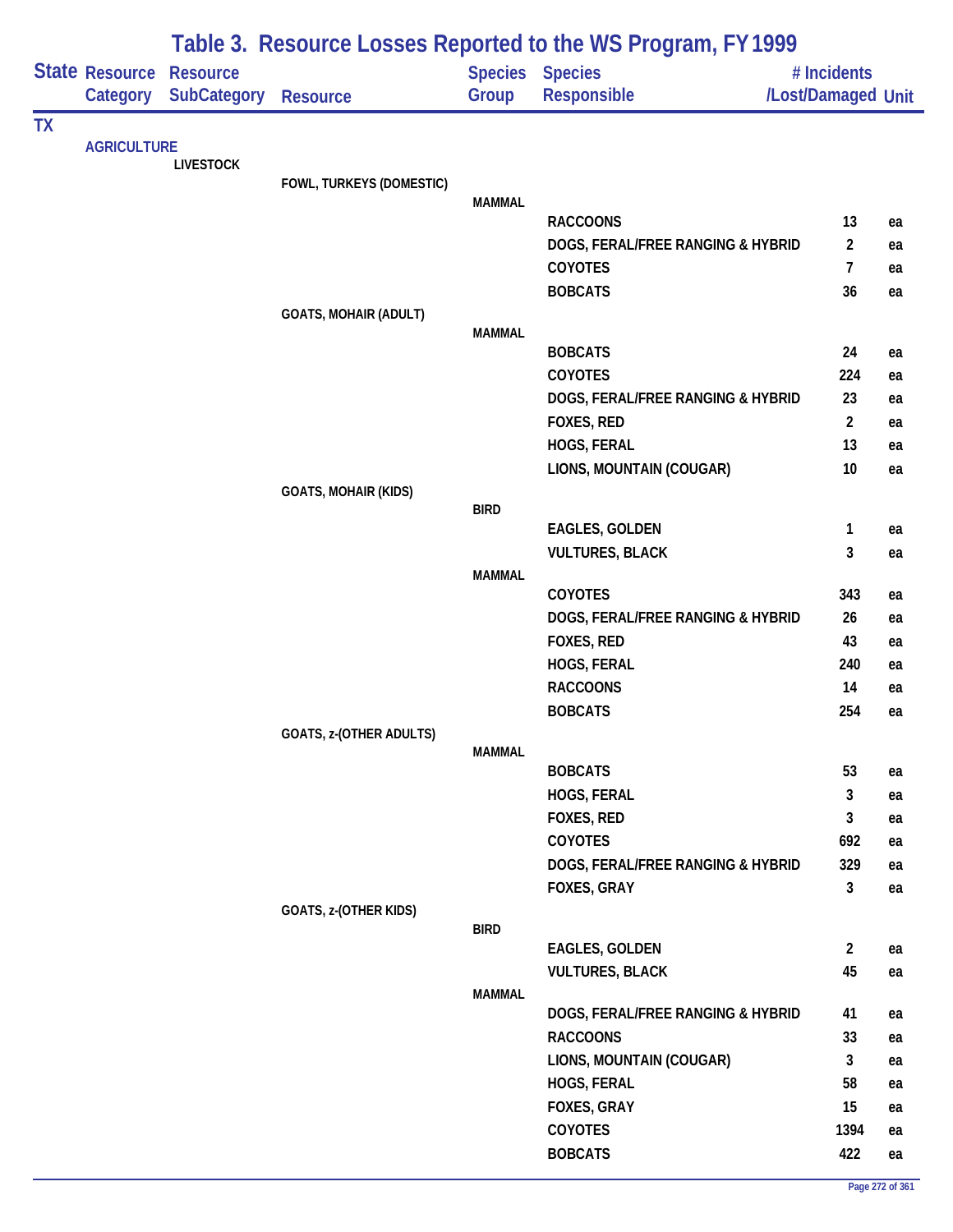|           |                                   |                                       | Table 3. Resource Losses Reported to the WS Program, FY 1999 |                |                                   |                                   |    |
|-----------|-----------------------------------|---------------------------------------|--------------------------------------------------------------|----------------|-----------------------------------|-----------------------------------|----|
|           | <b>State Resource</b><br>Category | <b>Resource</b><br><b>SubCategory</b> | <b>Resource</b>                                              | Group          | Species Species<br>Responsible    | # Incidents<br>/Lost/Damaged Unit |    |
| <b>TX</b> |                                   |                                       |                                                              |                |                                   |                                   |    |
|           | <b>AGRICULTURE</b>                |                                       |                                                              |                |                                   |                                   |    |
|           |                                   | <b>LIVESTOCK</b>                      | GOATS, z-(OTHER KIDS)                                        |                |                                   |                                   |    |
|           |                                   |                                       |                                                              | <b>MAMMAL</b>  |                                   |                                   |    |
|           |                                   |                                       |                                                              |                | FOXES, RED                        | 190                               | ea |
|           |                                   |                                       | SHEEP (ADULT)                                                |                |                                   |                                   |    |
|           |                                   |                                       |                                                              | <b>BIRD</b>    | <b>CROWS, AMERICAN</b>            | $\mathbf{1}$                      |    |
|           |                                   |                                       |                                                              | <b>MAMMAL</b>  |                                   |                                   | ea |
|           |                                   |                                       |                                                              |                | FOXES, RED                        | $\overline{2}$                    | ea |
|           |                                   |                                       |                                                              |                | <b>RACCOONS</b>                   | $\mathbf{1}$                      | ea |
|           |                                   |                                       |                                                              |                | HOGS, FERAL                       | $\mathbf{1}$                      | ea |
|           |                                   |                                       |                                                              |                | COYOTES                           | 509                               | ea |
|           |                                   |                                       |                                                              |                | <b>BOBCATS</b>                    | 20                                | ea |
|           |                                   |                                       |                                                              |                | <b>BEARS, BLACK</b>               | 3                                 | ea |
|           |                                   |                                       |                                                              |                | DOGS, FERAL/FREE RANGING & HYBRID | 103                               | ea |
|           |                                   |                                       |                                                              |                | LIONS, MOUNTAIN (COUGAR)          | 137                               | ea |
|           |                                   |                                       | <b>SHEEP (LAMBS)</b>                                         |                |                                   |                                   |    |
|           |                                   |                                       |                                                              | <b>BIRD</b>    |                                   |                                   |    |
|           |                                   |                                       |                                                              |                | CARACARAS                         | 6                                 | ea |
|           |                                   |                                       |                                                              |                | <b>EAGLES, GOLDEN</b>             | 12                                | ea |
|           |                                   |                                       |                                                              |                | HAWKS, z-(OTHER)                  | 1                                 | ea |
|           |                                   |                                       |                                                              |                | <b>RAVENS (OTHER)</b>             | $\overline{2}$                    | ea |
|           |                                   |                                       |                                                              |                | <b>VULTURES, BLACK</b>            | 8                                 | ea |
|           |                                   |                                       |                                                              | <b>MAMMAL</b>  |                                   |                                   |    |
|           |                                   |                                       |                                                              |                | <b>BOBCATS</b>                    | 240                               | ea |
|           |                                   |                                       |                                                              |                | <b>RACCOONS</b>                   | 9                                 | ea |
|           |                                   |                                       |                                                              |                | LIONS, MOUNTAIN (COUGAR)          | 67                                | ea |
|           |                                   |                                       |                                                              |                | HOGS, FERAL                       | 39                                | ea |
|           |                                   |                                       |                                                              |                | FOXES, RED                        | 86                                | ea |
|           |                                   |                                       |                                                              |                | FOXES, GRAY                       | 4                                 | ea |
|           |                                   |                                       |                                                              |                | <b>COYOTES</b>                    | 1837                              | ea |
|           |                                   |                                       |                                                              |                | DOGS, FERAL/FREE RANGING & HYBRID | 77                                | ea |
|           |                                   |                                       | SWINE (ADULT)                                                | <b>MAMMAL</b>  |                                   |                                   |    |
|           |                                   |                                       |                                                              |                | COYOTES                           | 4                                 | ea |
|           |                                   |                                       |                                                              |                | DOGS, FERAL/FREE RANGING & HYBRID | 9                                 | ea |
|           |                                   |                                       | <b>SWINE (PIGLETS)</b>                                       |                |                                   |                                   |    |
|           |                                   |                                       |                                                              | <b>MAMMAL</b>  |                                   |                                   |    |
|           |                                   |                                       |                                                              |                | COYOTES                           | $20\,$                            | ea |
|           |                                   | <b>OTHER</b>                          |                                                              |                |                                   |                                   |    |
|           |                                   |                                       | EGGS                                                         | <b>MAMMAL</b>  |                                   |                                   |    |
|           |                                   |                                       |                                                              |                | <b>RATS, NORWAY</b>               | $\mathbf{1}$                      | in |
|           |                                   |                                       |                                                              | <b>REPTILE</b> |                                   |                                   |    |
|           |                                   |                                       |                                                              |                | SNAKES, NON-POISONOUS (OTHER)     | $\overline{2}$                    | in |
|           |                                   |                                       | FEED, LIVESTOCK                                              |                |                                   |                                   |    |
|           |                                   |                                       |                                                              | <b>BIRD</b>    |                                   |                                   |    |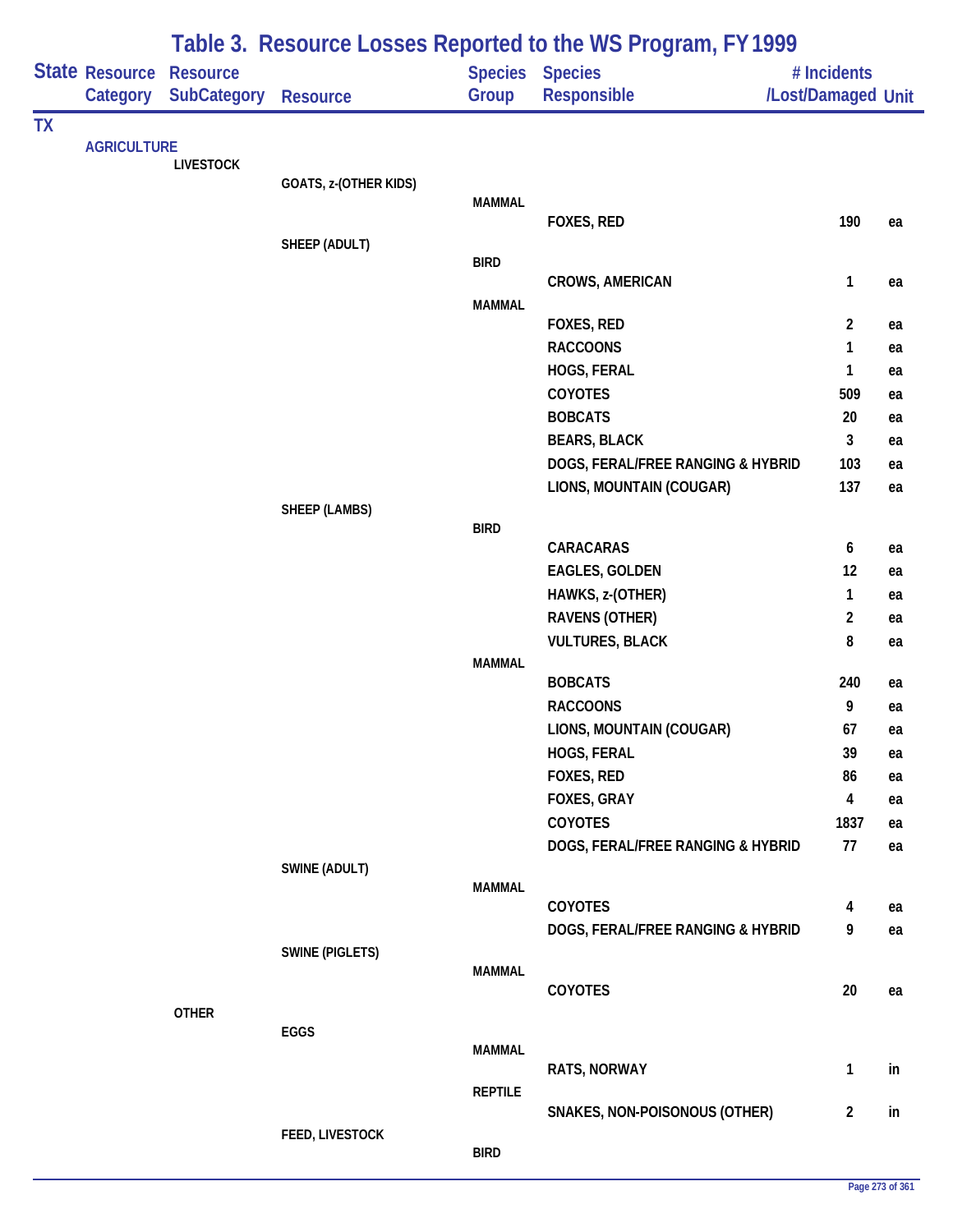|           |                            | Table 3. Resource Losses Reported to the WS Program, FY 1999 |                                      |                        |                                      |                    |    |  |  |
|-----------|----------------------------|--------------------------------------------------------------|--------------------------------------|------------------------|--------------------------------------|--------------------|----|--|--|
|           | State Resource             | <b>Resource</b>                                              |                                      | <b>Species Species</b> |                                      | # Incidents        |    |  |  |
|           | Category                   | <b>SubCategory Resource</b>                                  |                                      | Group                  | Responsible                          | /Lost/Damaged Unit |    |  |  |
| <b>TX</b> |                            |                                                              |                                      |                        |                                      |                    |    |  |  |
|           | <b>AGRICULTURE</b>         | <b>OTHER</b>                                                 |                                      |                        |                                      |                    |    |  |  |
|           |                            |                                                              | FEED, LIVESTOCK                      |                        |                                      |                    |    |  |  |
|           |                            |                                                              |                                      | <b>BIRD</b>            |                                      |                    |    |  |  |
|           |                            |                                                              |                                      |                        | <b>BLACKBIRDS, z-(MIXED SPECIES)</b> | 5                  | in |  |  |
|           |                            |                                                              |                                      |                        | PIGEONS, FERAL (ROCK DOVE)           | $\overline{2}$     | in |  |  |
|           |                            |                                                              |                                      |                        | SPARROWS, HOUSE/ENGLISH              | $\mathbf{1}$       | in |  |  |
|           |                            |                                                              |                                      |                        | STARLINGS, EUROPEAN                  | $\mathbf{1}$       | in |  |  |
|           |                            |                                                              |                                      | <b>MAMMAL</b>          | SQUIRRELS, z-(OTHER)                 | $\mathbf{1}$       | in |  |  |
|           |                            |                                                              |                                      |                        | HOGS, FERAL                          | 4                  | in |  |  |
|           |                            |                                                              |                                      |                        | MICE/RATS (MIXED)                    | 3                  | in |  |  |
|           |                            |                                                              |                                      |                        | <b>RACCOONS</b>                      | 8                  | in |  |  |
|           |                            |                                                              |                                      |                        | RATS, BLACK (ROOF)                   | 3                  | in |  |  |
|           |                            |                                                              |                                      |                        | RATS, NORWAY                         | $\mathbf{1}$       | in |  |  |
|           |                            |                                                              |                                      |                        | <b>SKUNKS, STRIPED</b>               | $\overline{2}$     | in |  |  |
|           |                            |                                                              | <b>GRAIN, STORED (NON-LIVESTOCK)</b> |                        |                                      |                    |    |  |  |
|           |                            |                                                              |                                      | <b>MAMMAL</b>          |                                      |                    |    |  |  |
|           |                            |                                                              |                                      |                        | RABBITS, COTTONTAIL                  | 1                  | in |  |  |
|           |                            |                                                              |                                      |                        | <b>RACCOONS</b>                      | $\mathbf{1}$       | in |  |  |
|           |                            |                                                              | HAY (STACK/BALES)                    |                        |                                      |                    |    |  |  |
|           |                            |                                                              |                                      | <b>MAMMAL</b>          | HOGS, FERAL                          | $\mathbf{1}$       | in |  |  |
|           |                            | RANGE/PASTURE                                                |                                      |                        |                                      |                    |    |  |  |
|           |                            |                                                              | <b>PASTURE</b>                       |                        |                                      |                    |    |  |  |
|           |                            |                                                              |                                      | <b>MAMMAL</b>          |                                      |                    |    |  |  |
|           |                            |                                                              |                                      |                        | <b>BADGERS</b>                       | $\mathbf{1}$       | ac |  |  |
|           |                            |                                                              |                                      |                        | <b>BEAVERS</b>                       | 74                 | ac |  |  |
|           |                            |                                                              |                                      |                        | <b>GOPHERS, POCKET (ALL)</b>         | 224                | ac |  |  |
|           |                            |                                                              |                                      |                        | HOGS, FERAL                          | 132                | ac |  |  |
|           |                            |                                                              |                                      |                        | PRAIRIE DOGS, BLACK-TAILED           | 286                | ac |  |  |
|           |                            |                                                              | RANGELAND                            | <b>MAMMAL</b>          |                                      |                    |    |  |  |
|           |                            |                                                              |                                      |                        | <b>BEAVERS</b>                       | 9                  | ac |  |  |
|           |                            |                                                              |                                      |                        | PRAIRIE DOGS, BLACK-TAILED           | 11                 | ac |  |  |
|           | <b>HEALTH &amp; SAFETY</b> |                                                              |                                      |                        |                                      |                    |    |  |  |
|           |                            | <b>HUMAN HEALTH &amp; SAFETY</b>                             |                                      |                        |                                      |                    |    |  |  |
|           |                            |                                                              | HEALTH & SAFETY, HUMAN (AVIATION)    | <b>BIRD</b>            |                                      |                    |    |  |  |
|           |                            |                                                              |                                      |                        | GULLS, z-(OTHER)                     | $\overline{2}$     | in |  |  |
|           |                            |                                                              |                                      |                        | <b>GULLS, RING-BILLED</b>            | $\mathbf{1}$       | in |  |  |
|           |                            |                                                              |                                      |                        | <b>BIRD, UNIDENTIFIABLE</b>          | 3                  | in |  |  |
|           |                            |                                                              |                                      |                        | SWALLOWS, z-(MIXED)                  | $\overline{2}$     | in |  |  |
|           |                            |                                                              |                                      | <b>MAMMAL</b>          |                                      |                    |    |  |  |
|           |                            |                                                              |                                      |                        | COYOTES                              | $\overline{2}$     | in |  |  |
|           |                            |                                                              | HEALTH & SAFETY, HUMAN z-(GENERAL)   |                        |                                      |                    |    |  |  |
|           |                            |                                                              |                                      | <b>AMPHIBIAN</b>       |                                      |                    |    |  |  |
|           |                            |                                                              |                                      |                        | FROGS/TOADS (ALL)                    | 8                  | in |  |  |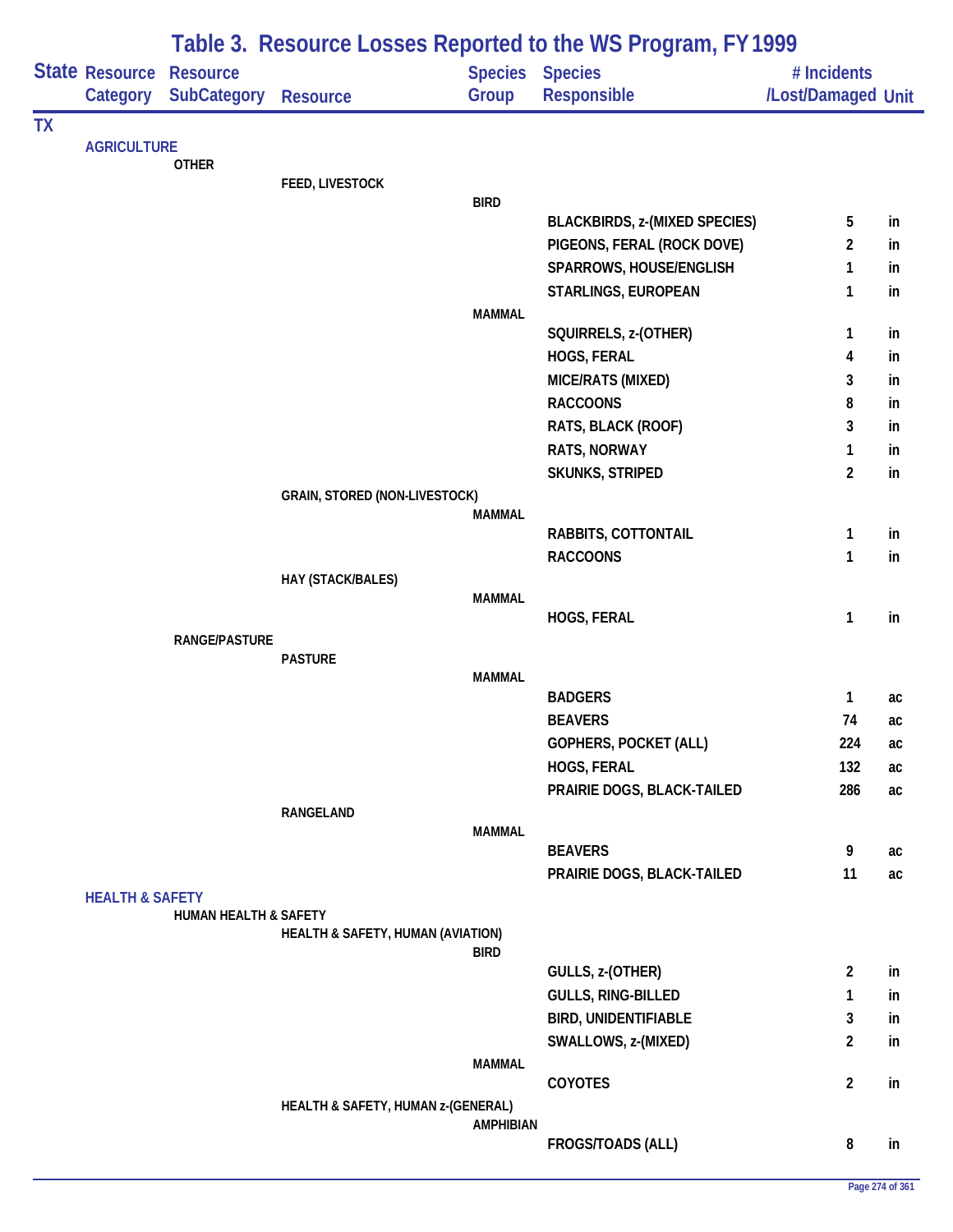|           | State Resource             | <b>Resource</b>       |                                    |                  | Table 5. Resource LOSSES Reported to the WS Program, FT 1999<br><b>Species Species</b> | # Incidents        |    |
|-----------|----------------------------|-----------------------|------------------------------------|------------------|----------------------------------------------------------------------------------------|--------------------|----|
|           | Category                   | <b>SubCategory</b>    | <b>Resource</b>                    | Group            | <b>Responsible</b>                                                                     | /Lost/Damaged Unit |    |
| <b>TX</b> |                            |                       |                                    |                  |                                                                                        |                    |    |
|           | <b>HEALTH &amp; SAFETY</b> | HUMAN HEALTH & SAFETY |                                    |                  |                                                                                        |                    |    |
|           |                            |                       | HEALTH & SAFETY, HUMAN z-(GENERAL) |                  |                                                                                        |                    |    |
|           |                            |                       |                                    | <b>AMPHIBIAN</b> |                                                                                        |                    |    |
|           |                            |                       |                                    |                  | <b>SALAMANDERS (ALL)</b>                                                               | 1                  | in |
|           |                            |                       |                                    | <b>BIRD</b>      | SWALLOWS, z-(OTHER)                                                                    | 3                  | in |
|           |                            |                       |                                    |                  | <b>MARTINS, PURPLE</b>                                                                 | 1                  | in |
|           |                            |                       |                                    |                  | MOCKINGBIRDS, NORTHERN                                                                 | 7                  | in |
|           |                            |                       |                                    |                  | <b>OWLS, BURROWING</b>                                                                 | 1                  | in |
|           |                            |                       |                                    |                  | <b>OWLS, COMMON BARN</b>                                                               | $\overline{2}$     | in |
|           |                            |                       |                                    |                  | <b>OWLS, EASTERN SCREECH</b>                                                           | $\mathbf{1}$       | in |
|           |                            |                       |                                    |                  | <b>OWLS, GREAT HORNED</b>                                                              | $\overline{2}$     | in |
|           |                            |                       |                                    |                  | OWLS, z-(OTHER)                                                                        | 1                  | in |
|           |                            |                       |                                    |                  | PIGEONS, FERAL (ROCK DOVE)                                                             | 87                 | in |
|           |                            |                       |                                    |                  | SPARROWS, HOUSE/ENGLISH                                                                | 15                 | in |
|           |                            |                       |                                    |                  | STARLINGS, EUROPEAN                                                                    | 4                  | in |
|           |                            |                       |                                    |                  | SWALLOWS, z-(MIXED)                                                                    | 1                  | in |
|           |                            |                       |                                    |                  | <b>GRACKLES, GREAT-TAILED</b>                                                          | 19                 | in |
|           |                            |                       |                                    |                  | SWIFTS (ALL)                                                                           | 5                  | in |
|           |                            |                       |                                    |                  | <b>VULTURES, BLACK</b>                                                                 | 6                  | in |
|           |                            |                       |                                    |                  | <b>VULTURES, TURKEY</b>                                                                | 3                  | in |
|           |                            |                       |                                    |                  | VULTURES, z-(MIXED)                                                                    | 13                 | in |
|           |                            |                       |                                    |                  | WOODPECKERS, z-(OTHER)                                                                 | 1                  | in |
|           |                            |                       |                                    |                  | <b>MALLARDS</b>                                                                        | 9                  | in |
|           |                            |                       |                                    |                  | <b>SWALLOWS, BARN</b>                                                                  | 9                  | in |
|           |                            |                       |                                    |                  | CATBIRDS, GRAY                                                                         | 1                  | in |
|           |                            |                       |                                    |                  | <b>BLACKBIRDS, z-(MIXED SPECIES)</b>                                                   | 40                 | in |
|           |                            |                       |                                    |                  | GULLS, RING-BILLED                                                                     | $\overline{2}$     | in |
|           |                            |                       |                                    |                  | <b>CARDINALS, NORTHERN</b>                                                             | 3                  | in |
|           |                            |                       |                                    |                  | KITES (ALL)                                                                            | 4                  | in |
|           |                            |                       |                                    |                  | CORMORANTS, DOUBLE-CRESTED                                                             | 1                  | in |
|           |                            |                       |                                    |                  | <b>CROWS, AMERICAN</b>                                                                 | 3                  | in |
|           |                            |                       |                                    |                  | DOVE, MOURNING                                                                         | 1                  | in |
|           |                            |                       |                                    |                  | DOVE, zz-(OTHER)                                                                       | $\mathbf{3}$       | in |
|           |                            |                       |                                    |                  | <b>DUCKS, FERAL</b>                                                                    | 22                 | in |
|           |                            |                       |                                    |                  | <b>EGRETS, CATTLE</b>                                                                  | 36                 | in |
|           |                            |                       |                                    |                  | <b>HAWKS, RED-TAILED</b>                                                               | $\mathbf{1}$       | in |
|           |                            |                       |                                    |                  | <b>EGRETS/HERONS (MIXED)</b>                                                           | 3                  | in |
|           |                            |                       |                                    |                  | JAYS, BLUE                                                                             | $\overline{2}$     | in |
|           |                            |                       |                                    |                  | HAWKS, z-(OTHER)                                                                       | 1                  | in |
|           |                            |                       |                                    |                  | <b>GULLS, LAUGHING</b>                                                                 | $\mathbf{1}$       | in |
|           |                            |                       |                                    |                  | <b>GRACKLES, COMMON</b>                                                                | 32                 | in |
|           |                            |                       |                                    |                  | <b>GRACKLES, BOAT-TAILED</b><br><b>GEESE, CANADA</b>                                   | 3<br>3             | in |
|           |                            |                       |                                    |                  |                                                                                        |                    | in |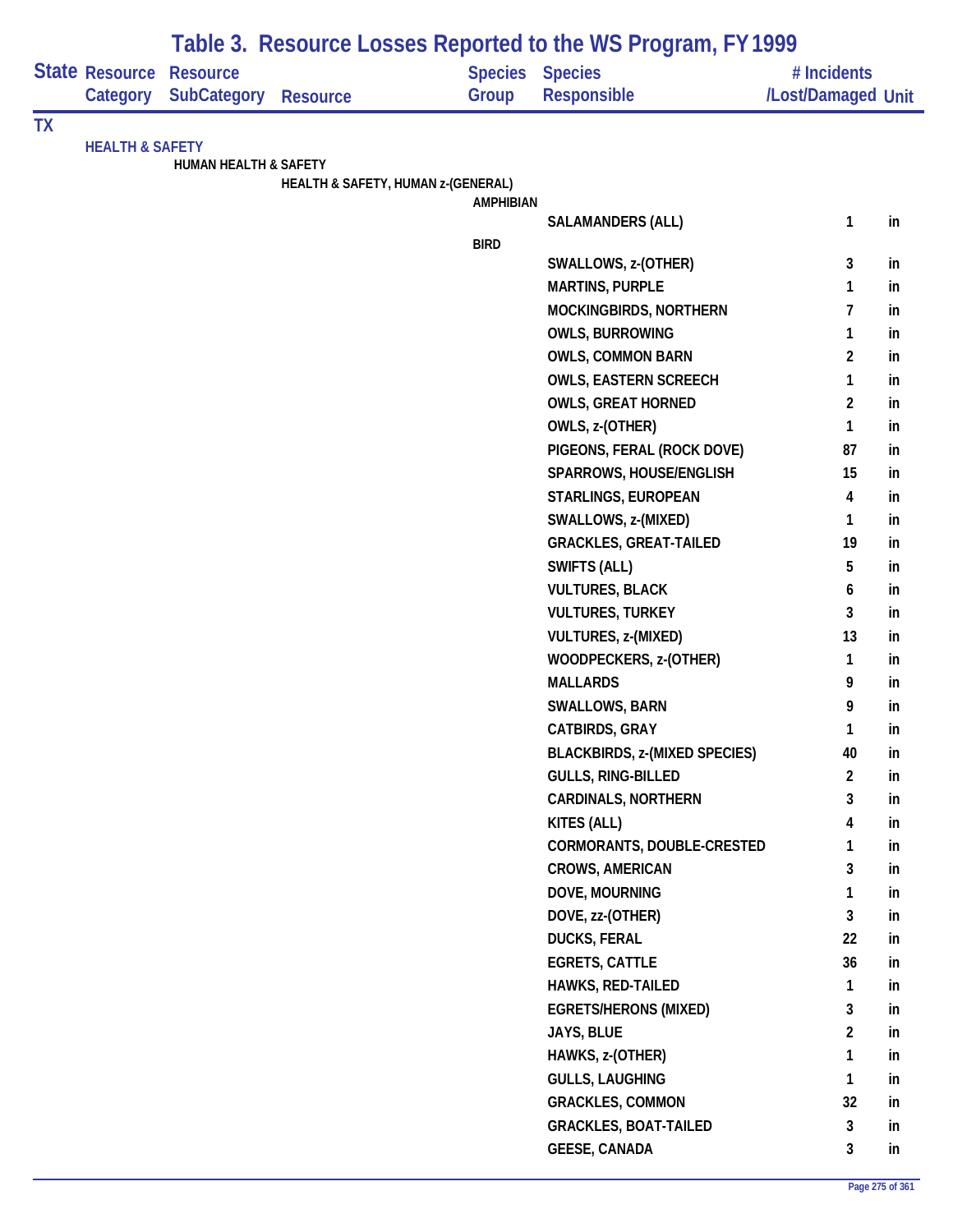|           |                            |                                       | Table 3. Resource Losses Reported to the WS Program, FY 1999 |                                 |                                   |                                   |     |
|-----------|----------------------------|---------------------------------------|--------------------------------------------------------------|---------------------------------|-----------------------------------|-----------------------------------|-----|
|           | State Resource<br>Category | <b>Resource</b><br><b>SubCategory</b> | <b>Resource</b>                                              | <b>Species Species</b><br>Group | <b>Responsible</b>                | # Incidents<br>/Lost/Damaged Unit |     |
| <b>TX</b> |                            |                                       |                                                              |                                 |                                   |                                   |     |
|           | <b>HEALTH &amp; SAFETY</b> |                                       |                                                              |                                 |                                   |                                   |     |
|           |                            | <b>HUMAN HEALTH &amp; SAFETY</b>      | HEALTH & SAFETY, HUMAN z-(GENERAL)                           |                                 |                                   |                                   |     |
|           |                            |                                       |                                                              | <b>BIRD</b>                     |                                   |                                   |     |
|           |                            |                                       |                                                              |                                 | HERONS, YELLOW-CROWNED NIGHT      | 3                                 | in  |
|           |                            |                                       |                                                              | <b>MAMMAL</b>                   |                                   |                                   |     |
|           |                            |                                       |                                                              |                                 | OPOSSUMS, VIRGINIA                | 633                               | in  |
|           |                            |                                       |                                                              |                                 | PECCARIES, COLLARED (JAVELINA)    | 5                                 | in  |
|           |                            |                                       |                                                              |                                 | <b>RINGTAILS</b>                  | 6                                 | in  |
|           |                            |                                       |                                                              |                                 | <b>PORCUPINES</b>                 | 5                                 | in  |
|           |                            |                                       |                                                              |                                 | PRAIRIE DOGS, BLACK-TAILED        | 16                                | in  |
|           |                            |                                       |                                                              |                                 | RABBITS, COTTONTAIL               | 1                                 | in  |
|           |                            |                                       |                                                              |                                 | SQUIRRELS, GROUND (ALL)           | 1                                 | in  |
|           |                            |                                       |                                                              |                                 | RABBITS, FERAL                    | 1                                 | in  |
|           |                            |                                       |                                                              |                                 | <b>RACCOONS</b>                   | 890                               | in  |
|           |                            |                                       |                                                              |                                 | RATS, BLACK (ROOF)                | 130                               | in  |
|           |                            |                                       |                                                              |                                 | RATS, COTTON (ALL)                | $\mathbf{1}$                      | in  |
|           |                            |                                       |                                                              |                                 | SQUIRRELS, FOX                    | 37                                | in  |
|           |                            |                                       |                                                              |                                 | RATS, PACKRATS/WOODRATS (ALL)     | $\overline{2}$                    | in  |
|           |                            |                                       |                                                              |                                 | <b>SKUNKS, HOG-NOSED</b>          | $\overline{2}$                    | in  |
|           |                            |                                       |                                                              |                                 | <b>SKUNKS, STRIPED</b>            | 977                               | in  |
|           |                            |                                       |                                                              |                                 | <b>NUTRIAS</b>                    | 6                                 | in  |
|           |                            |                                       |                                                              |                                 | DEER, z-(OTHER)                   | $\overline{2}$                    | in  |
|           |                            |                                       |                                                              |                                 | RATS, NORWAY                      | 21                                | in  |
|           |                            |                                       |                                                              |                                 | DEER, MULE                        | $\mathbf{1}$                      | in  |
|           |                            |                                       |                                                              |                                 | <b>MOLES (ALL)</b>                | $\overline{2}$                    | in  |
|           |                            |                                       |                                                              |                                 | ARMADILLOS, NINE-BANDED           | 40                                | In. |
|           |                            |                                       |                                                              |                                 | <b>BADGERS</b>                    | 23                                | in  |
|           |                            |                                       |                                                              |                                 | <b>BATS (ALL)</b>                 | 104                               | in  |
|           |                            |                                       |                                                              |                                 | <b>BEAVERS</b>                    | 3                                 | in  |
|           |                            |                                       |                                                              |                                 | <b>BOBCATS</b>                    | 533                               | in  |
|           |                            |                                       |                                                              |                                 | COYOTES                           | 3186                              | in  |
|           |                            |                                       |                                                              |                                 | FOXES, GRAY                       | 515                               | in  |
|           |                            |                                       |                                                              |                                 | DEER, WHITE-TAILED                | 8                                 | in  |
|           |                            |                                       |                                                              |                                 | DOGS, FERAL/FREE RANGING & HYBRID | 38                                | in  |
|           |                            |                                       |                                                              |                                 | FOXES, RED                        | 127                               | in  |
|           |                            |                                       |                                                              |                                 | GOPHERS, POCKET (ALL)             | $\mathbf{1}$                      | in  |
|           |                            |                                       |                                                              |                                 | HOGS, FERAL                       | 549                               | in  |
|           |                            |                                       |                                                              |                                 | LIONS, MOUNTAIN (COUGAR)          | 28                                | in  |
|           |                            |                                       |                                                              |                                 | MICE, HOUSE                       | 13                                | in  |
|           |                            |                                       |                                                              |                                 | MICE/RATS (MIXED)                 | 19                                | in  |
|           |                            |                                       |                                                              |                                 | CATS, FERAL/FREE RANGING          | 23                                | in  |
|           |                            |                                       |                                                              | <b>REPTILE</b>                  |                                   |                                   |     |
|           |                            |                                       |                                                              |                                 | SNAKES, NON-POISONOUS (OTHER)     | 148                               | in  |
|           |                            |                                       |                                                              |                                 | <b>TURTLES (ALL)</b>              | $\mathbf{3}$                      | in  |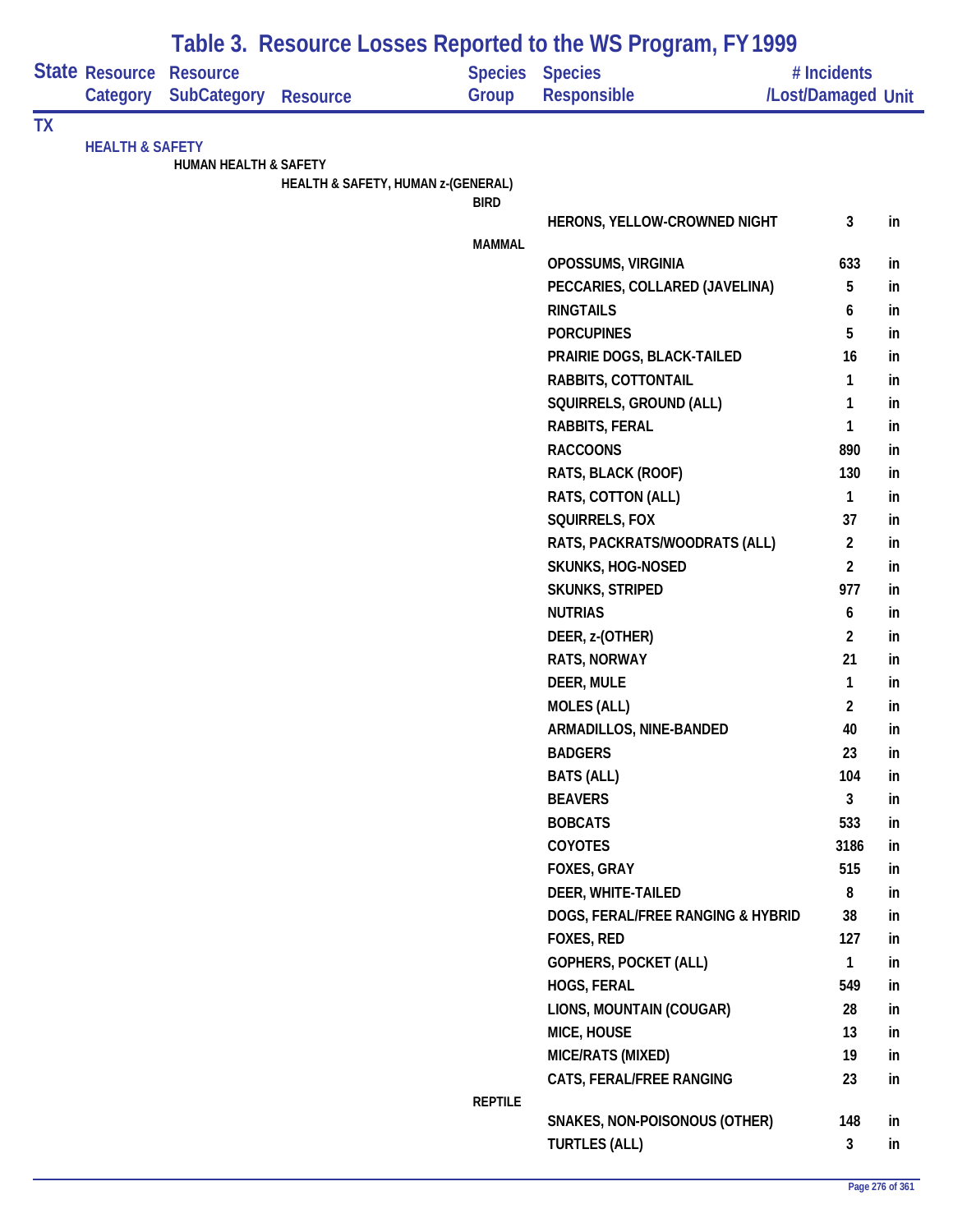|           |                                                                                |                                  |                                           |                |                                   |                    | Table 3. Resource Losses Reported to the WS Program, FY 1999 |  |  |  |  |  |  |  |
|-----------|--------------------------------------------------------------------------------|----------------------------------|-------------------------------------------|----------------|-----------------------------------|--------------------|--------------------------------------------------------------|--|--|--|--|--|--|--|
|           |                                                                                | <b>Resource</b>                  |                                           |                | <b>Species Species</b>            | # Incidents        |                                                              |  |  |  |  |  |  |  |
|           | Category                                                                       | SubCategory                      | <b>Resource</b>                           | Group          | Responsible                       | /Lost/Damaged Unit |                                                              |  |  |  |  |  |  |  |
| <b>TX</b> |                                                                                |                                  |                                           |                |                                   |                    |                                                              |  |  |  |  |  |  |  |
|           |                                                                                | <b>HUMAN HEALTH &amp; SAFETY</b> |                                           |                |                                   |                    |                                                              |  |  |  |  |  |  |  |
|           |                                                                                |                                  | HEALTH & SAFETY, HUMAN z-(GENERAL)        |                |                                   |                    |                                                              |  |  |  |  |  |  |  |
|           |                                                                                |                                  |                                           | <b>REPTILE</b> |                                   |                    |                                                              |  |  |  |  |  |  |  |
|           | <b>State Resource</b><br><b>HEALTH &amp; SAFETY</b><br><b>NATURAL RESOURCE</b> |                                  |                                           |                | <b>SNAKES, POISONOUS (ALL)</b>    | 267                | in                                                           |  |  |  |  |  |  |  |
|           |                                                                                |                                  |                                           |                | REPTILES, EXOTIC                  | $\mathbf{1}$       | in                                                           |  |  |  |  |  |  |  |
|           |                                                                                |                                  |                                           |                | ALLIGATORS, AMERICAN              | 12                 | in                                                           |  |  |  |  |  |  |  |
|           |                                                                                |                                  |                                           |                | LIZARDS, z-(OTHER)                | 16                 | in                                                           |  |  |  |  |  |  |  |
|           |                                                                                | <b>FISHERIES</b>                 |                                           |                |                                   |                    |                                                              |  |  |  |  |  |  |  |
|           |                                                                                |                                  | FISH, z-(OTHER)                           |                |                                   |                    |                                                              |  |  |  |  |  |  |  |
|           |                                                                                |                                  |                                           | <b>BIRD</b>    |                                   |                    |                                                              |  |  |  |  |  |  |  |
|           |                                                                                |                                  |                                           |                | CORMORANTS, DOUBLE-CRESTED        | $\overline{2}$     | in                                                           |  |  |  |  |  |  |  |
|           |                                                                                |                                  |                                           |                | <b>EGRETS, SNOWY</b>              | $\mathbf{1}$       | in                                                           |  |  |  |  |  |  |  |
|           |                                                                                |                                  |                                           |                | <b>EGRETS/HERONS (MIXED)</b>      | $\mathbf{1}$       | in                                                           |  |  |  |  |  |  |  |
|           |                                                                                |                                  |                                           | <b>MAMMAL</b>  | <b>HERONS, GREAT BLUE</b>         | $\mathbf{1}$       | in                                                           |  |  |  |  |  |  |  |
|           |                                                                                |                                  |                                           |                | OTTERS, RIVER                     | $\mathbf{3}$       | in                                                           |  |  |  |  |  |  |  |
|           |                                                                                |                                  |                                           | <b>REPTILE</b> |                                   |                    |                                                              |  |  |  |  |  |  |  |
|           |                                                                                |                                  |                                           |                | <b>TURTLES (ALL)</b>              | $\mathbf{1}$       | in                                                           |  |  |  |  |  |  |  |
|           |                                                                                | FORESTRY (NATRL. RESRC)          |                                           |                |                                   |                    |                                                              |  |  |  |  |  |  |  |
|           |                                                                                |                                  | <b>HOLLY</b>                              | <b>MAMMAL</b>  |                                   |                    |                                                              |  |  |  |  |  |  |  |
|           |                                                                                |                                  |                                           |                | ARMADILLOS, NINE-BANDED           | $\mathbf{1}$       | in                                                           |  |  |  |  |  |  |  |
|           |                                                                                |                                  | TREES, SEEDLINGS                          |                |                                   |                    |                                                              |  |  |  |  |  |  |  |
|           |                                                                                |                                  |                                           | <b>MAMMAL</b>  |                                   |                    |                                                              |  |  |  |  |  |  |  |
|           |                                                                                |                                  |                                           |                | <b>BEAVERS</b>                    | $\mathbf{1}$       | in                                                           |  |  |  |  |  |  |  |
|           |                                                                                |                                  | TREES, STANDING                           | <b>BIRD</b>    |                                   |                    |                                                              |  |  |  |  |  |  |  |
|           |                                                                                |                                  |                                           |                | CORMORANTS, DOUBLE-CRESTED        | 1                  | in                                                           |  |  |  |  |  |  |  |
|           |                                                                                |                                  |                                           |                | <b>EGRETS, CATTLE</b>             | $\mathbf{1}$       | in                                                           |  |  |  |  |  |  |  |
|           |                                                                                |                                  |                                           | <b>MAMMAL</b>  |                                   |                    |                                                              |  |  |  |  |  |  |  |
|           |                                                                                |                                  |                                           |                | <b>NUTRIAS</b>                    | 4                  | in                                                           |  |  |  |  |  |  |  |
|           |                                                                                |                                  |                                           |                | <b>PORCUPINES</b>                 | 1                  | in                                                           |  |  |  |  |  |  |  |
|           |                                                                                |                                  |                                           |                | SQUIRRELS, FOX                    | 6                  | in                                                           |  |  |  |  |  |  |  |
|           |                                                                                |                                  |                                           |                | <b>BEAVERS</b>                    | 275                | in                                                           |  |  |  |  |  |  |  |
|           |                                                                                | OTHER NATURAL RESOURCES          | DESIGNATED NATURAL AREAS                  |                |                                   |                    |                                                              |  |  |  |  |  |  |  |
|           |                                                                                |                                  |                                           | <b>BIRD</b>    |                                   |                    |                                                              |  |  |  |  |  |  |  |
|           |                                                                                |                                  |                                           |                | <b>GEESE, FERAL</b>               | 1                  | in                                                           |  |  |  |  |  |  |  |
|           |                                                                                |                                  |                                           | <b>MAMMAL</b>  |                                   |                    |                                                              |  |  |  |  |  |  |  |
|           |                                                                                |                                  |                                           |                | HOGS, FERAL                       | $\mathbf{1}$       | in                                                           |  |  |  |  |  |  |  |
|           |                                                                                |                                  | RECLAMATION/RESTORATION SITE              |                | <b>NUTRIAS</b>                    | $\mathbf{1}$       | in                                                           |  |  |  |  |  |  |  |
|           |                                                                                |                                  |                                           | MAMMAL         |                                   |                    |                                                              |  |  |  |  |  |  |  |
|           |                                                                                |                                  |                                           |                | HOGS, FERAL                       | 3                  | in                                                           |  |  |  |  |  |  |  |
|           |                                                                                | T & E WILDLIFE (FED)             |                                           |                |                                   |                    |                                                              |  |  |  |  |  |  |  |
|           |                                                                                |                                  | BIRDS, PRAIRIE CHICKENS, ATTWATER'S (T&E) | <b>MAMMAL</b>  |                                   |                    |                                                              |  |  |  |  |  |  |  |
|           |                                                                                |                                  |                                           |                | DOGS, FERAL/FREE RANGING & HYBRID | $\mathbf{1}$       | ea                                                           |  |  |  |  |  |  |  |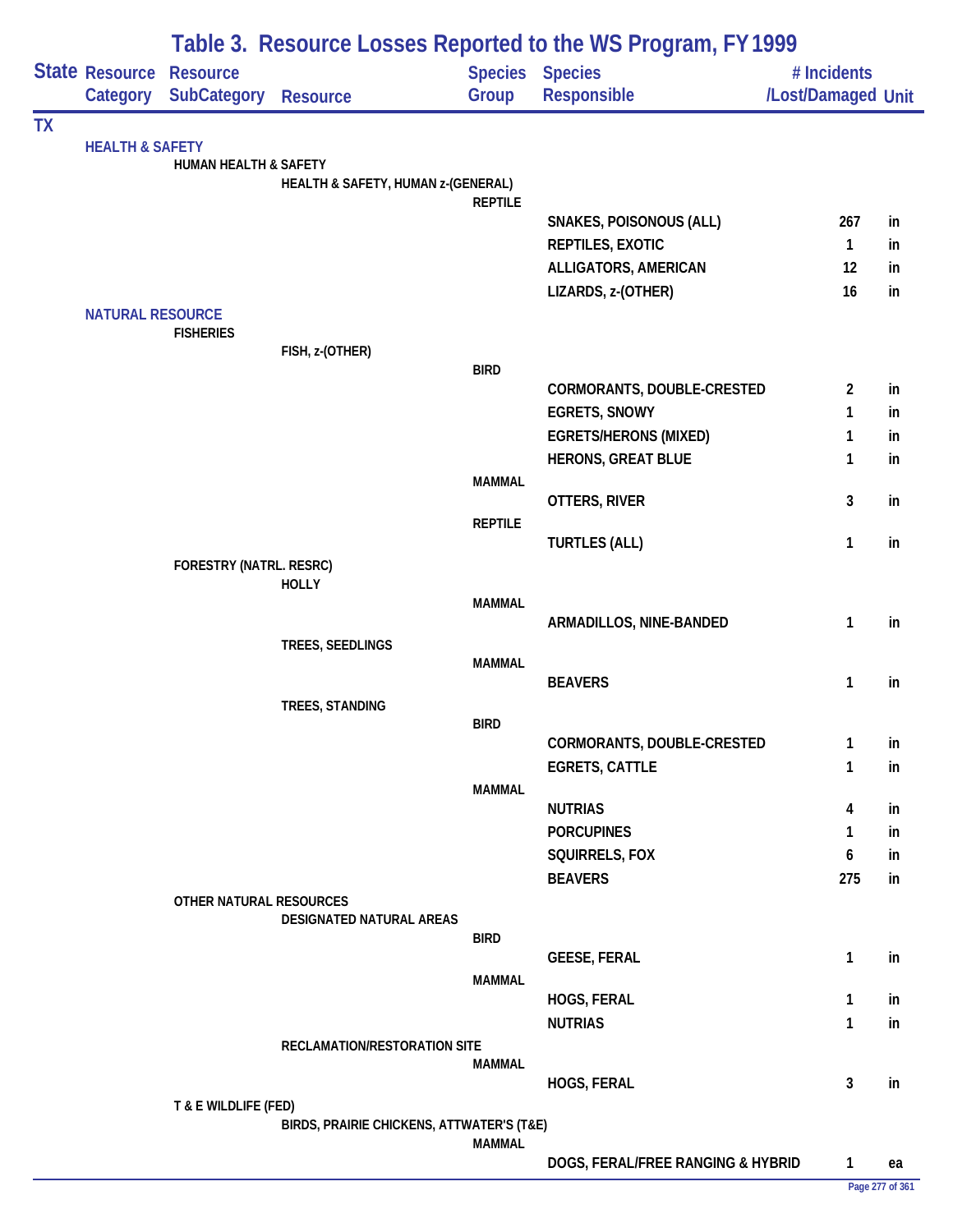|           |                         | Table 3. Resource Losses Reported to the WS Program, FY 1999 |                                           |                |                                             |                    |          |  |  |
|-----------|-------------------------|--------------------------------------------------------------|-------------------------------------------|----------------|---------------------------------------------|--------------------|----------|--|--|
|           | State Resource          | <b>Resource</b>                                              |                                           | <b>Species</b> | <b>Species</b>                              | # Incidents        |          |  |  |
|           | Category                | <b>SubCategory</b>                                           | <b>Resource</b>                           | Group          | Responsible                                 | /Lost/Damaged Unit |          |  |  |
| <b>TX</b> |                         |                                                              |                                           |                |                                             |                    |          |  |  |
|           | <b>NATURAL RESOURCE</b> |                                                              |                                           |                |                                             |                    |          |  |  |
|           |                         | T & E WILDLIFE (FED)                                         | BIRDS, PRAIRIE CHICKENS, ATTWATER'S (T&E) |                |                                             |                    |          |  |  |
|           |                         |                                                              |                                           | <b>MAMMAL</b>  |                                             |                    |          |  |  |
|           |                         |                                                              |                                           |                | <b>SKUNKS, STRIPED</b>                      | 16                 | ea       |  |  |
|           |                         |                                                              |                                           |                | <b>RACCOONS</b>                             | 14                 | ea       |  |  |
|           |                         |                                                              |                                           |                | OPOSSUMS, VIRGINIA                          | 15                 | ea       |  |  |
|           |                         |                                                              |                                           |                | FOXES, GRAY                                 | 16                 | ea       |  |  |
|           |                         |                                                              |                                           |                | COYOTES                                     | 16                 | ea       |  |  |
|           |                         |                                                              |                                           |                | <b>BOBCATS</b>                              | 17                 | ea       |  |  |
|           |                         |                                                              |                                           |                | FOXES, RED                                  | 14                 | ea       |  |  |
|           |                         |                                                              | BIRDS, TERNS, LEAST (T&E)                 | <b>MAMMAL</b>  |                                             |                    |          |  |  |
|           |                         |                                                              |                                           |                | COYOTES                                     | 3                  | ea       |  |  |
|           |                         |                                                              | BIRDS, VIREO, BLACK-CAPPED                |                |                                             |                    |          |  |  |
|           |                         |                                                              |                                           | <b>BIRD</b>    |                                             |                    |          |  |  |
|           |                         |                                                              |                                           |                | <b>COWBIRDS, BROWN-HEADED</b>               | 20                 | in       |  |  |
|           |                         | <b>WILDLIFE</b>                                              | BIRDS, COLONIAL SEA (ALL)                 |                |                                             |                    |          |  |  |
|           |                         |                                                              |                                           | <b>BIRD</b>    |                                             |                    |          |  |  |
|           |                         |                                                              |                                           |                | <b>GRACKLES, GREAT-TAILED</b>               | 3                  | ea       |  |  |
|           |                         |                                                              |                                           | <b>MAMMAL</b>  |                                             |                    |          |  |  |
|           |                         |                                                              |                                           |                | COYOTES                                     | 5                  | ea       |  |  |
|           |                         |                                                              |                                           |                | OPOSSUMS, VIRGINIA                          | 1                  | ea       |  |  |
|           |                         |                                                              | <b>BIRDS, DOVES/PIGEONS</b>               | <b>MAMMAL</b>  |                                             |                    |          |  |  |
|           |                         |                                                              |                                           |                | <b>COYOTES</b>                              | 1                  | ea       |  |  |
|           |                         |                                                              | BIRDS, DUCKS, WILD (OTHER)                |                |                                             |                    |          |  |  |
|           |                         |                                                              |                                           | <b>MAMMAL</b>  |                                             |                    |          |  |  |
|           |                         |                                                              |                                           |                | COYOTES                                     | $\mathbf{1}$       | ea       |  |  |
|           |                         |                                                              |                                           |                | <b>RACCOONS</b>                             | $\overline{2}$     | ea       |  |  |
|           |                         |                                                              | BIRDS, QUAIL (ALL)                        | <b>MAMMAL</b>  |                                             |                    |          |  |  |
|           |                         |                                                              |                                           |                | OPOSSUMS, VIRGINIA                          | 10                 | ea       |  |  |
|           |                         |                                                              | BIRDS, TURKEY, WILD                       |                |                                             |                    |          |  |  |
|           |                         |                                                              |                                           | <b>MAMMAL</b>  |                                             |                    |          |  |  |
|           |                         |                                                              |                                           |                | LIONS, MOUNTAIN (COUGAR)<br><b>RACCOONS</b> | 1                  | ea       |  |  |
|           |                         |                                                              |                                           |                | HOGS, FERAL                                 | 1<br>9             | ea       |  |  |
|           |                         |                                                              |                                           |                | COYOTES                                     | 9                  | ea       |  |  |
|           |                         |                                                              |                                           |                | <b>BOBCATS</b>                              | 60                 | ea<br>ea |  |  |
|           |                         |                                                              | BIRDS, UPLAND GAME (OTHER)                |                |                                             |                    |          |  |  |
|           |                         |                                                              |                                           | <b>MAMMAL</b>  |                                             |                    |          |  |  |
|           |                         |                                                              |                                           |                | <b>RACCOONS</b>                             | 1                  | ea       |  |  |
|           |                         |                                                              | BIRDS, z-(OTHER)                          |                |                                             |                    |          |  |  |
|           |                         |                                                              |                                           | <b>BIRD</b>    | <b>GRACKLES, COMMON</b>                     | $\overline{2}$     | ea       |  |  |
|           |                         |                                                              |                                           |                | SPARROWS, HOUSE/ENGLISH                     | $\overline{2}$     | ea       |  |  |
|           |                         |                                                              |                                           | <b>MAMMAL</b>  |                                             |                    |          |  |  |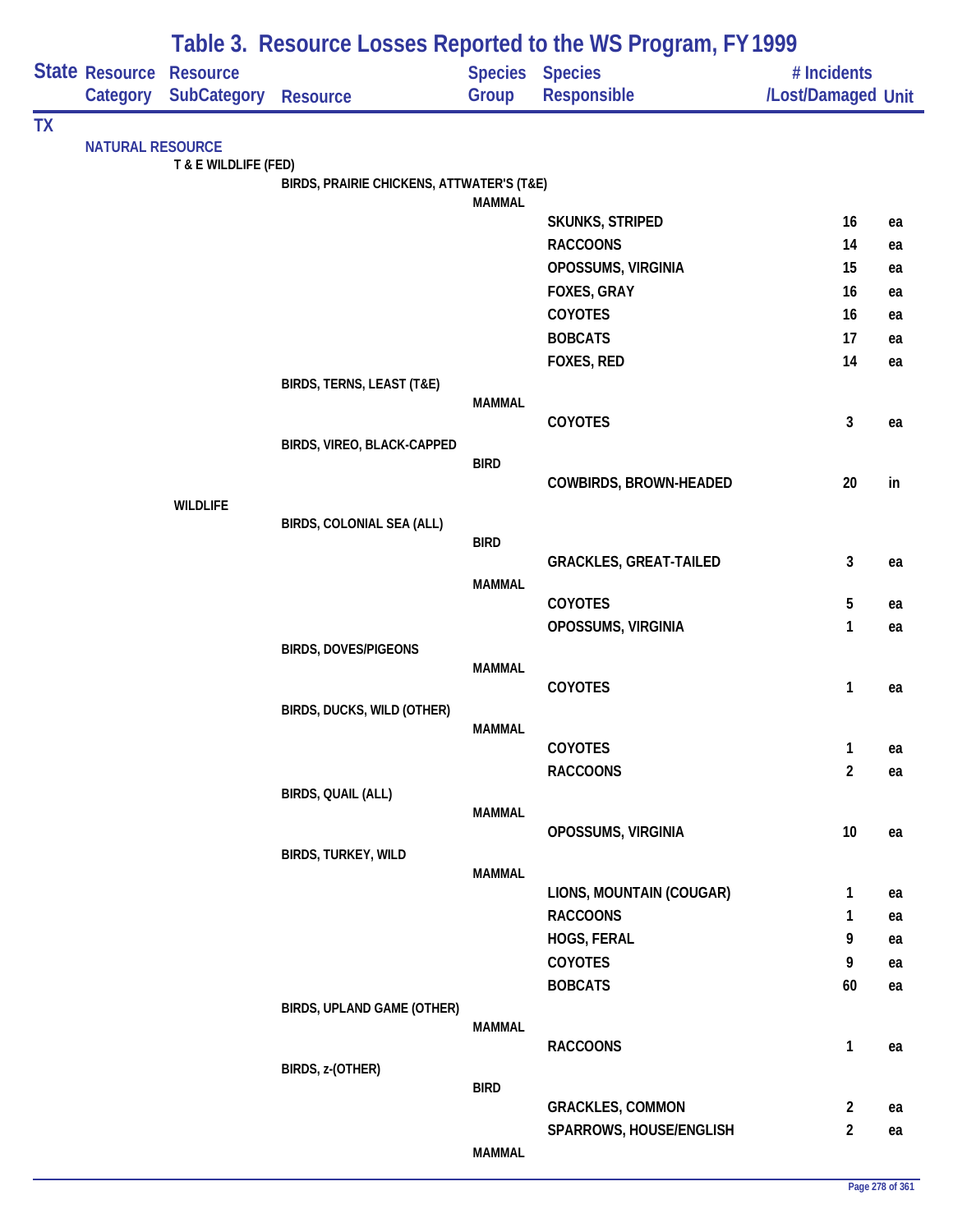|           |                         |                    |                                  |                | Table 3. Resource Losses Reported to the WS Program, FY 1999 |                    |          |
|-----------|-------------------------|--------------------|----------------------------------|----------------|--------------------------------------------------------------|--------------------|----------|
|           | State Resource          | <b>Resource</b>    |                                  |                | <b>Species Species</b>                                       | # Incidents        |          |
|           | Category                | <b>SubCategory</b> | <b>Resource</b>                  | Group          | Responsible                                                  | /Lost/Damaged Unit |          |
| <b>TX</b> | <b>NATURAL RESOURCE</b> |                    |                                  |                |                                                              |                    |          |
|           |                         | <b>WILDLIFE</b>    |                                  |                |                                                              |                    |          |
|           |                         |                    | BIRDS, z-(OTHER)                 |                |                                                              |                    |          |
|           |                         |                    |                                  | <b>MAMMAL</b>  | <b>COYOTES</b>                                               | 10                 | ea       |
|           |                         |                    | MAMMALS, DEER, MULE              |                |                                                              |                    |          |
|           |                         |                    |                                  | <b>MAMMAL</b>  |                                                              |                    |          |
|           |                         |                    |                                  |                | <b>COYOTES</b>                                               | 16                 | ea       |
|           |                         |                    |                                  |                | LIONS, MOUNTAIN (COUGAR)                                     | $\overline{2}$     | ea       |
|           |                         |                    | MAMMALS, DEER, WHITE-TAILED      |                |                                                              |                    |          |
|           |                         |                    |                                  | <b>MAMMAL</b>  | <b>COYOTES</b>                                               | 73                 |          |
|           |                         |                    |                                  |                | LIONS, MOUNTAIN (COUGAR)                                     | 8                  | ea<br>ea |
|           |                         |                    |                                  |                | HOGS, FERAL                                                  | 11                 | ea       |
|           |                         |                    |                                  |                | <b>BOBCATS</b>                                               | 67                 | ea       |
|           |                         |                    |                                  |                | DOGS, FERAL/FREE RANGING & HYBRID                            | 13                 | ea       |
|           |                         |                    | MAMMALS, ELK (WAPITI)            |                |                                                              |                    |          |
|           |                         |                    |                                  | <b>MAMMAL</b>  |                                                              |                    |          |
|           |                         |                    |                                  |                | <b>COYOTES</b>                                               | $\mathbf{1}$       | ea       |
|           | <b>PROPERTY</b>         |                    |                                  |                |                                                              |                    |          |
|           |                         | <b>ANIMAL</b>      | <b>GUARD ANIMALS (ALL)</b>       |                |                                                              |                    |          |
|           |                         |                    |                                  | <b>MAMMAL</b>  |                                                              |                    |          |
|           |                         |                    |                                  |                | DOGS, FERAL/FREE RANGING & HYBRID                            | 1                  | ea       |
|           |                         |                    | PETS (COMPANION & HOBBY ANIMALS) |                |                                                              |                    |          |
|           |                         |                    |                                  | <b>BIRD</b>    | <b>GRACKLES, GREAT-TAILED</b>                                | 1                  |          |
|           |                         |                    |                                  |                | <b>OWLS, GREAT HORNED</b>                                    | 15                 | ea<br>ea |
|           |                         |                    |                                  |                | SPARROWS, HOUSE/ENGLISH                                      | 1                  | ea       |
|           |                         |                    |                                  | <b>MAMMAL</b>  |                                                              |                    |          |
|           |                         |                    |                                  |                | LIONS, MOUNTAIN (COUGAR)                                     | $\overline{7}$     | ea       |
|           |                         |                    |                                  |                | <b>SKUNKS, STRIPED</b>                                       | 39                 | ea       |
|           |                         |                    |                                  |                | RATS, BLACK (ROOF)                                           | $\mathbf{1}$       | ea       |
|           |                         |                    |                                  |                | <b>RACCOONS</b>                                              | 40                 | ea       |
|           |                         |                    |                                  |                | OPOSSUMS, VIRGINIA                                           | 12                 | ea       |
|           |                         |                    |                                  |                | HOGS, FERAL                                                  | $\mathbf{1}$       | ea       |
|           |                         |                    |                                  |                | FOXES, GRAY                                                  | 3                  | ea       |
|           |                         |                    |                                  |                | DEER, WHITE-TAILED                                           | 1                  | ea       |
|           |                         |                    |                                  |                | ARMADILLOS, NINE-BANDED                                      | $\overline{2}$     | ea       |
|           |                         |                    |                                  |                | <b>COYOTES</b>                                               | 113                | ea       |
|           |                         |                    |                                  |                | <b>PORCUPINES</b>                                            | $\overline{2}$     | ea       |
|           |                         |                    |                                  |                | CATS, FERAL/FREE RANGING                                     | $\overline{2}$     | ea       |
|           |                         |                    |                                  |                | <b>BOBCATS</b>                                               | 8                  | ea       |
|           |                         |                    |                                  |                | <b>BADGERS</b>                                               | 1                  | ea       |
|           |                         |                    |                                  |                | DOGS, FERAL/FREE RANGING & HYBRID                            | 3                  | ea       |
|           |                         |                    |                                  | <b>REPTILE</b> |                                                              |                    |          |
|           |                         |                    |                                  |                | <b>SNAKES, POISONOUS (ALL)</b>                               | 5                  | ea       |
|           |                         |                    |                                  |                | <b>TURTLES (ALL)</b>                                         | $\mathbf{1}$       | ea       |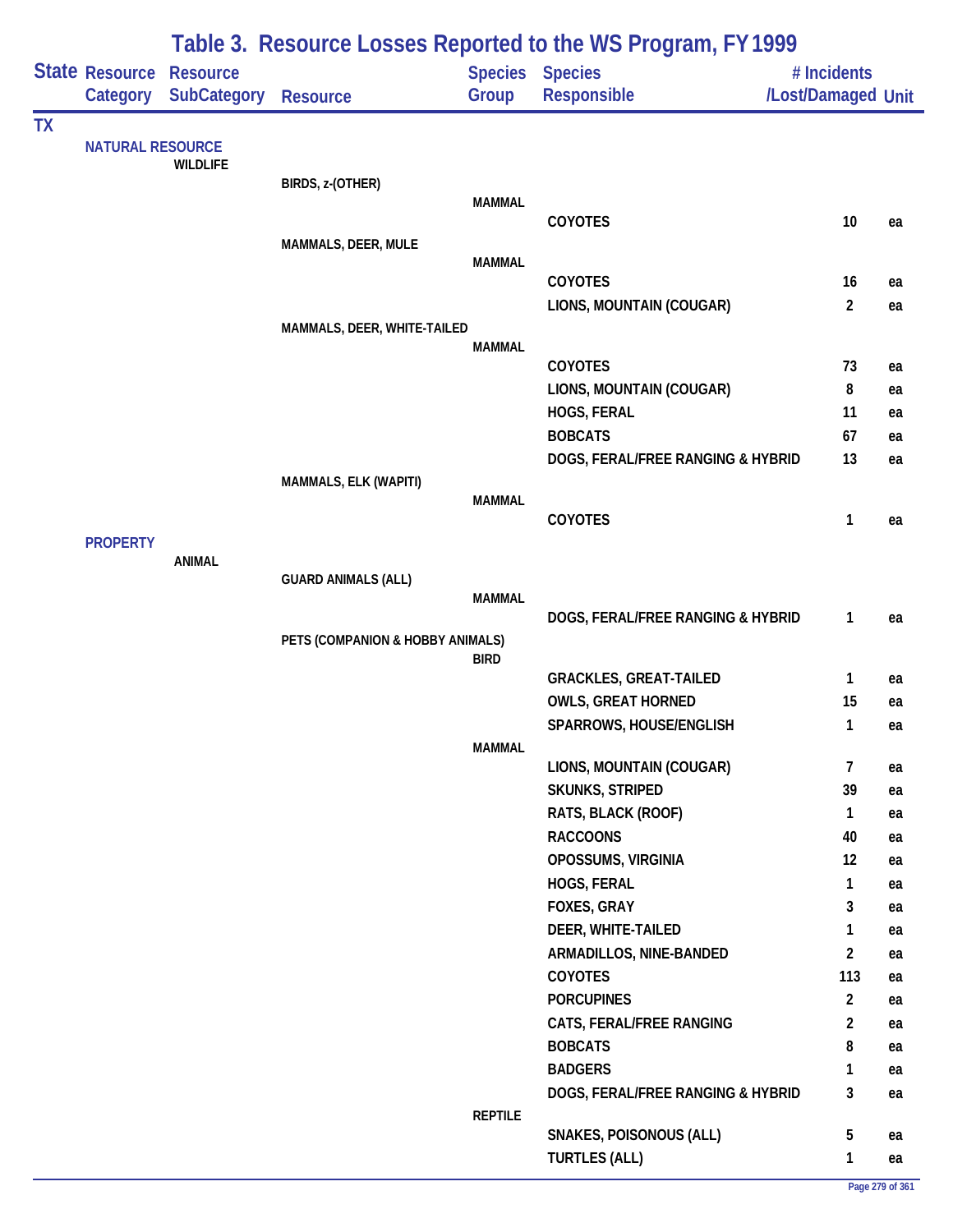|           |                            | Table 3. Resource Losses Reported to the WS Program, FY 1999 |                                          |                |                                              |                                   |          |  |  |
|-----------|----------------------------|--------------------------------------------------------------|------------------------------------------|----------------|----------------------------------------------|-----------------------------------|----------|--|--|
|           | State Resource<br>Category | <b>Resource</b><br><b>SubCategory</b>                        | <b>Resource</b>                          | Group          | <b>Species Species</b><br><b>Responsible</b> | # Incidents<br>/Lost/Damaged Unit |          |  |  |
| <b>TX</b> |                            |                                                              |                                          |                |                                              |                                   |          |  |  |
|           | <b>PROPERTY</b>            | <b>ANIMAL</b>                                                |                                          |                |                                              |                                   |          |  |  |
|           |                            |                                                              | PETS (COMPANION & HOBBY ANIMALS)         |                |                                              |                                   |          |  |  |
|           |                            |                                                              |                                          | <b>REPTILE</b> |                                              |                                   |          |  |  |
|           |                            |                                                              |                                          |                | SNAKES, NON-POISONOUS (OTHER)                | 1                                 | ea       |  |  |
|           |                            |                                                              |                                          |                | ALLIGATORS, AMERICAN                         | 4                                 | ea       |  |  |
|           |                            | <b>EQUIPMENT</b>                                             | <b>AIRCRAFT</b>                          |                |                                              |                                   |          |  |  |
|           |                            |                                                              |                                          | <b>BIRD</b>    |                                              |                                   |          |  |  |
|           |                            |                                                              |                                          |                | <b>EGRETS, CATTLE</b>                        | 2                                 | ea       |  |  |
|           |                            |                                                              |                                          |                | <b>GRACKLES, COMMON</b>                      | 1                                 | ea       |  |  |
|           |                            |                                                              |                                          |                | PIGEONS, FERAL (ROCK DOVE)                   | 1                                 | ea       |  |  |
|           |                            |                                                              |                                          |                | z-PASSERINES (OTHER)                         | 1                                 | ea       |  |  |
|           |                            |                                                              |                                          |                | DOVE, MOURNING                               | 1                                 | ea       |  |  |
|           |                            |                                                              |                                          | <b>MAMMAL</b>  | CATS, FERAL/FREE RANGING                     | 1                                 |          |  |  |
|           |                            |                                                              |                                          |                | COYOTES                                      | 2                                 | ea<br>ea |  |  |
|           |                            |                                                              |                                          |                | <b>RACCOONS</b>                              | 1                                 | ea       |  |  |
|           |                            |                                                              | <b>EQUIPMENT &amp; MACHINERY (OTHER)</b> |                |                                              |                                   |          |  |  |
|           |                            |                                                              |                                          | BIRD           |                                              |                                   |          |  |  |
|           |                            |                                                              |                                          |                | SWALLOWS, z-(MIXED)                          | 1                                 | in       |  |  |
|           |                            |                                                              |                                          |                | OWLS, z-(OTHER)                              | 1                                 | in       |  |  |
|           |                            |                                                              |                                          |                | PIGEONS, FERAL (ROCK DOVE)                   | 22                                | in       |  |  |
|           |                            |                                                              |                                          |                | STARLINGS, EUROPEAN                          | 1                                 | in       |  |  |
|           |                            |                                                              |                                          | <b>MAMMAL</b>  |                                              |                                   |          |  |  |
|           |                            |                                                              |                                          |                | <b>BEAVERS</b>                               | 2<br>$\overline{c}$               | in       |  |  |
|           |                            |                                                              |                                          |                | MICE/RATS (MIXED)<br><b>RACCOONS</b>         | 1                                 | in       |  |  |
|           |                            |                                                              |                                          |                | RATS, BLACK (ROOF)                           | 1                                 | in<br>in |  |  |
|           |                            |                                                              | <b>VEHICLES, LAND</b>                    |                |                                              |                                   |          |  |  |
|           |                            |                                                              |                                          | <b>BIRD</b>    |                                              |                                   |          |  |  |
|           |                            |                                                              |                                          |                | <b>BLACKBIRDS, z-(MIXED SPECIES)</b>         | $\overline{c}$                    | ea       |  |  |
|           |                            |                                                              |                                          | <b>MAMMAL</b>  |                                              |                                   |          |  |  |
|           |                            |                                                              |                                          |                | SQUIRRELS, FOX                               | 5                                 | ea       |  |  |
|           |                            |                                                              |                                          |                | DEER, WHITE-TAILED                           | 1                                 | ea       |  |  |
|           |                            |                                                              |                                          |                | OPOSSUMS, VIRGINIA                           | 1                                 | ea       |  |  |
|           |                            |                                                              | <b>WATERCRAFT</b>                        |                | RATS, BLACK (ROOF)                           | 11                                | ea       |  |  |
|           |                            |                                                              |                                          | <b>BIRD</b>    |                                              |                                   |          |  |  |
|           |                            |                                                              |                                          |                | SPARROWS, HOUSE/ENGLISH                      | 1                                 | ea       |  |  |
|           |                            |                                                              |                                          |                | <b>VULTURES, z-(MIXED)</b>                   | 7                                 | ea       |  |  |
|           |                            |                                                              |                                          | <b>MAMMAL</b>  |                                              |                                   |          |  |  |
|           |                            |                                                              |                                          |                | RATS, BLACK (ROOF)                           | 9                                 | ea       |  |  |
|           |                            |                                                              |                                          |                | SQUIRRELS, FOX                               | 1                                 | ea       |  |  |
|           |                            | <b>LANDSCAPING, TURF &amp; GARDENS</b>                       | <b>GARDENS, VEG./FRUITS &amp; NUTS</b>   |                |                                              |                                   |          |  |  |
|           |                            |                                                              |                                          | <b>MAMMAL</b>  |                                              |                                   |          |  |  |
|           |                            |                                                              |                                          |                | OPOSSUMS, VIRGINIA                           | 15                                | in       |  |  |
|           |                            |                                                              |                                          |                |                                              |                                   |          |  |  |

÷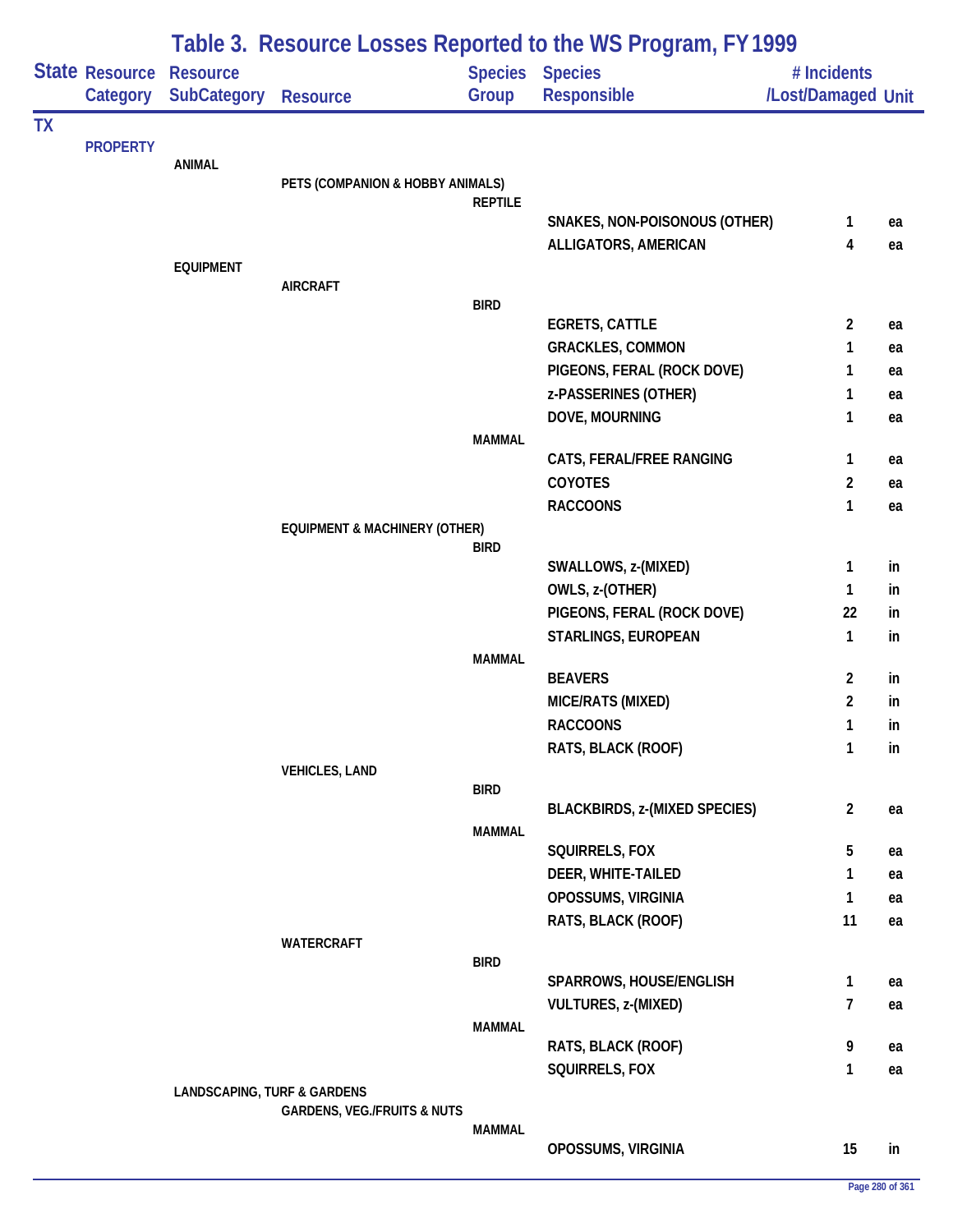|           |                            |                                        |                                        |               | Table 3. Resource Losses Reported to the WS Program, FY 1999 |                                   |          |
|-----------|----------------------------|----------------------------------------|----------------------------------------|---------------|--------------------------------------------------------------|-----------------------------------|----------|
|           | State Resource<br>Category | <b>Resource</b><br><b>SubCategory</b>  | <b>Resource</b>                        | Group         | Species Species<br>Responsible                               | # Incidents<br>/Lost/Damaged Unit |          |
| <b>TX</b> |                            |                                        |                                        |               |                                                              |                                   |          |
|           | <b>PROPERTY</b>            | <b>LANDSCAPING, TURF &amp; GARDENS</b> |                                        |               |                                                              |                                   |          |
|           |                            |                                        | <b>GARDENS, VEG./FRUITS &amp; NUTS</b> |               |                                                              |                                   |          |
|           |                            |                                        |                                        | <b>MAMMAL</b> |                                                              |                                   |          |
|           |                            |                                        |                                        |               | SQUIRRELS, FOX                                               | 82                                | in       |
|           |                            |                                        |                                        |               | RATS, NORWAY                                                 | 1                                 | in       |
|           |                            |                                        |                                        |               | RATS, BLACK (ROOF)                                           | 23                                | in       |
|           |                            |                                        |                                        |               | <b>RACCOONS</b>                                              | 20                                | in       |
|           |                            |                                        |                                        |               | COYOTES                                                      | 1                                 | in       |
|           |                            |                                        |                                        |               | RABBITS, COTTONTAIL                                          | $\overline{c}$                    | in       |
|           |                            |                                        |                                        |               | PRAIRIE DOGS, BLACK-TAILED<br><b>MOLES (ALL)</b>             | 1<br>$\overline{c}$               | in<br>in |
|           |                            |                                        |                                        |               | MICE/RATS (MIXED)                                            | 1                                 | in       |
|           |                            |                                        |                                        |               | HOGS, FERAL                                                  | $\overline{2}$                    | in       |
|           |                            |                                        |                                        |               | DEER, WHITE-TAILED                                           | 7                                 | in       |
|           |                            |                                        |                                        |               | <b>BEAVERS</b>                                               | $\overline{2}$                    | in       |
|           |                            |                                        |                                        |               | ARMADILLOS, NINE-BANDED                                      | 9                                 | in       |
|           |                            |                                        |                                        |               | GOPHERS, POCKET (ALL)                                        | $\overline{c}$                    | in       |
|           |                            |                                        | <b>GOLF COURSES</b>                    |               |                                                              |                                   |          |
|           |                            |                                        |                                        | <b>BIRD</b>   |                                                              |                                   |          |
|           |                            |                                        |                                        |               | COOTS, AMERICAN                                              | $\overline{2}$                    | in       |
|           |                            |                                        |                                        |               | <b>GEESE, CANADA</b>                                         | $\mathbf{1}$                      | in       |
|           |                            |                                        |                                        | <b>MAMMAL</b> | <b>NUTRIAS</b>                                               | $\overline{2}$                    | in       |
|           |                            |                                        |                                        |               | RATS, BLACK (ROOF)                                           | 1                                 | in       |
|           |                            |                                        |                                        |               | <b>SKUNKS, STRIPED</b>                                       | 3                                 | in       |
|           |                            |                                        |                                        |               | <b>RACCOONS</b>                                              | 1                                 | in       |
|           |                            |                                        |                                        |               | HOGS, FERAL                                                  | 1                                 | in       |
|           |                            |                                        |                                        |               | GOPHERS, POCKET (ALL)                                        | 9                                 | in       |
|           |                            |                                        |                                        |               | ARMADILLOS, NINE-BANDED                                      | 1                                 | in       |
|           |                            |                                        |                                        |               | <b>BEAVERS</b>                                               | 1                                 | in       |
|           |                            |                                        |                                        |               | MICE, HOUSE                                                  | 1                                 | in       |
|           |                            |                                        |                                        |               | SQUIRRELS, GROUND (ALL)                                      | 8                                 | in       |
|           |                            |                                        | RECREATIONAL AREAS (OTHER)             |               |                                                              |                                   |          |
|           |                            |                                        |                                        | <b>BIRD</b>   |                                                              |                                   |          |
|           |                            |                                        |                                        |               | <b>MARTINS, PURPLE</b>                                       | $\mathbf{1}$                      | in       |
|           |                            |                                        |                                        | <b>MAMMAL</b> | <b>GOPHERS, POCKET (ALL)</b>                                 | 97                                | in       |
|           |                            |                                        |                                        |               | PRAIRIE DOGS, BLACK-TAILED                                   | $\mathbf{1}$                      | in       |
|           |                            |                                        |                                        |               | SQUIRRELS, GROUND (ALL)                                      | 73                                | in       |
|           |                            |                                        | TREES, STANDING & SHRUBS               |               |                                                              |                                   |          |
|           |                            |                                        |                                        | <b>BIRD</b>   |                                                              |                                   |          |
|           |                            |                                        |                                        |               | <b>EGRETS/HERONS (MIXED)</b>                                 | 1                                 | in       |
|           |                            |                                        |                                        |               | <b>WOODPECKERS, HAIRY</b>                                    | 1                                 | in       |
|           |                            |                                        |                                        | <b>MAMMAL</b> | <b>RACCOONS</b>                                              |                                   |          |
|           |                            |                                        |                                        |               |                                                              | 1                                 | in       |
|           |                            |                                        |                                        |               | RATS, BLACK (ROOF)                                           | 3                                 | in       |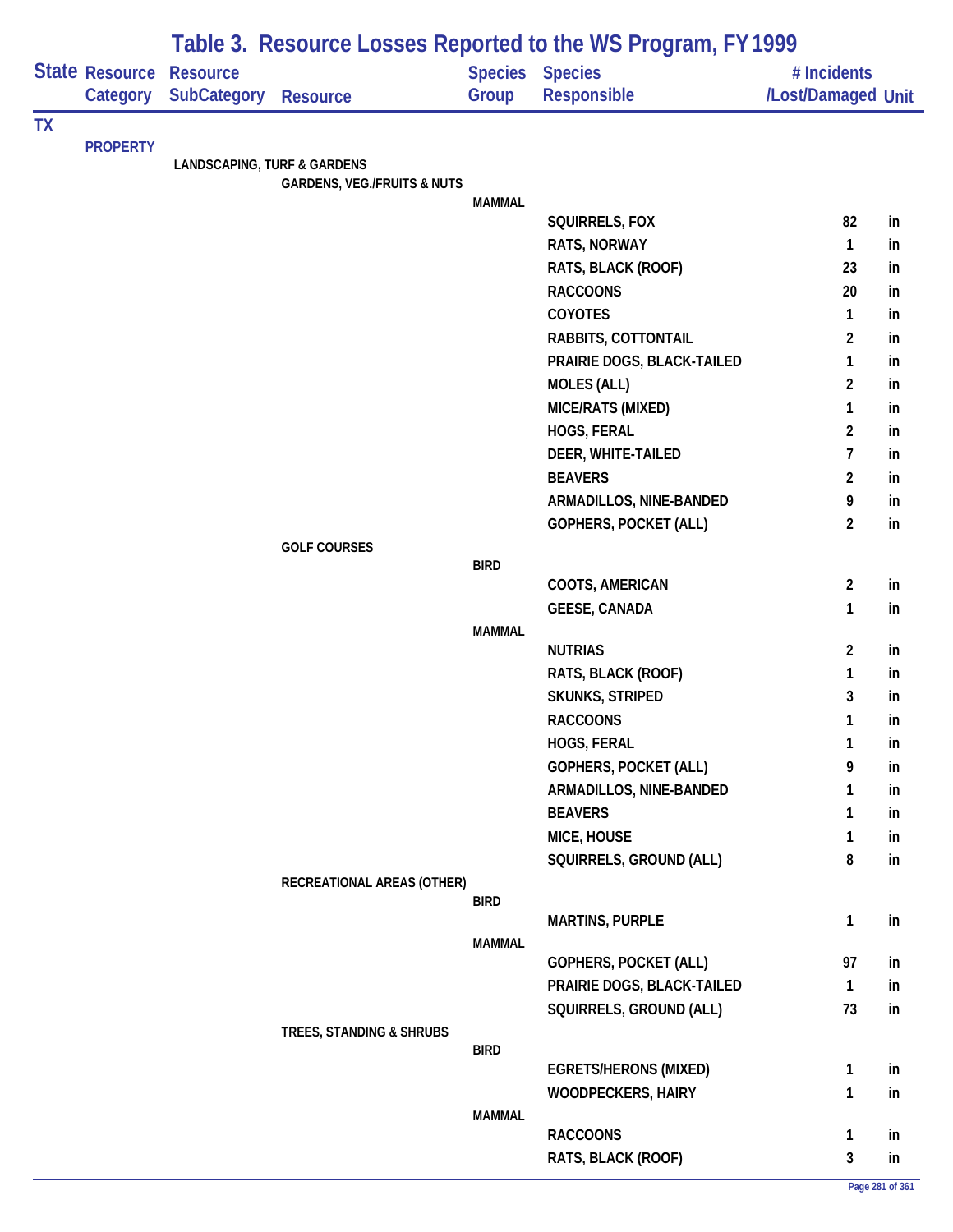|           |                            | Table 3. Resource Losses Reported to the WS Program, FY 1999 |                            |               |                                       |                                   |                 |  |  |
|-----------|----------------------------|--------------------------------------------------------------|----------------------------|---------------|---------------------------------------|-----------------------------------|-----------------|--|--|
|           | State Resource<br>Category | <b>Resource</b><br><b>SubCategory</b>                        | <b>Resource</b>            | Group         | Species Species<br><b>Responsible</b> | # Incidents<br>/Lost/Damaged Unit |                 |  |  |
| <b>TX</b> |                            |                                                              |                            |               |                                       |                                   |                 |  |  |
|           | <b>PROPERTY</b>            | <b>LANDSCAPING, TURF &amp; GARDENS</b>                       |                            |               |                                       |                                   |                 |  |  |
|           |                            |                                                              | TREES, STANDING & SHRUBS   |               |                                       |                                   |                 |  |  |
|           |                            |                                                              |                            | <b>MAMMAL</b> |                                       |                                   |                 |  |  |
|           |                            |                                                              |                            |               | <b>PORCUPINES</b>                     | 3                                 | in              |  |  |
|           |                            |                                                              |                            |               | GOPHERS, POCKET (ALL)                 | 2                                 | in              |  |  |
|           |                            |                                                              |                            |               | DEER, WHITE-TAILED                    | 4                                 | in              |  |  |
|           |                            |                                                              |                            |               | <b>NUTRIAS</b>                        | 7                                 | in              |  |  |
|           |                            |                                                              |                            |               | SQUIRRELS, FOX                        | 35                                | in              |  |  |
|           |                            |                                                              |                            |               | <b>BEAVERS</b>                        | 208                               | in              |  |  |
|           |                            |                                                              | <b>TURF AND/OR FLOWERS</b> | <b>BIRD</b>   |                                       |                                   |                 |  |  |
|           |                            |                                                              |                            |               | STARLINGS, EUROPEAN                   | 1                                 | in              |  |  |
|           |                            |                                                              |                            |               | <b>BLACKBIRDS, z-(MIXED SPECIES)</b>  | 5                                 | in              |  |  |
|           |                            |                                                              |                            |               | <b>DUCKS, FERAL</b>                   | 13                                | in              |  |  |
|           |                            |                                                              |                            |               | <b>GALLINULES/RAILS (OTHER)</b>       | 1                                 | in              |  |  |
|           |                            |                                                              |                            |               | PIGEONS, FERAL (ROCK DOVE)            | $\overline{2}$                    | in              |  |  |
|           |                            |                                                              |                            | <b>MAMMAL</b> |                                       |                                   |                 |  |  |
|           |                            |                                                              |                            |               | PECCARIES, COLLARED (JAVELINA)        | 1                                 | in              |  |  |
|           |                            |                                                              |                            |               | <b>PORCUPINES</b>                     | 1                                 | in              |  |  |
|           |                            |                                                              |                            |               | SQUIRRELS, z-(OTHER)                  | 1                                 | in              |  |  |
|           |                            |                                                              |                            |               | RABBITS, COTTONTAIL                   | 12                                | in              |  |  |
|           |                            |                                                              |                            |               | RATS, BLACK (ROOF)                    | 3                                 | in              |  |  |
|           |                            |                                                              |                            |               | RATS, NORWAY                          | $\overline{2}$                    | in              |  |  |
|           |                            |                                                              |                            |               | SKUNKS, STRIPED                       | 97                                | in              |  |  |
|           |                            |                                                              |                            |               | SQUIRRELS, GROUND (ALL)               | 43                                | in              |  |  |
|           |                            |                                                              |                            |               | OPOSSUMS, VIRGINIA                    | 14                                | in              |  |  |
|           |                            |                                                              |                            |               | PRAIRIE DOGS, BLACK-TAILED            | 5                                 | in              |  |  |
|           |                            |                                                              |                            |               | SQUIRRELS, FOX                        | 28                                | in              |  |  |
|           |                            |                                                              |                            |               | CATS, FERAL/FREE RANGING              | $\overline{2}$                    | in              |  |  |
|           |                            |                                                              |                            |               | <b>NUTRIAS</b>                        | 34                                | in              |  |  |
|           |                            |                                                              |                            |               | <b>RACCOONS</b>                       | 13                                | in              |  |  |
|           |                            |                                                              |                            |               | ARMADILLOS, NINE-BANDED               | 513                               | in              |  |  |
|           |                            |                                                              |                            |               | <b>BEAVERS</b>                        | 10                                | in              |  |  |
|           |                            |                                                              |                            |               | <b>COYOTES</b>                        | $\mathbf{1}$                      | in              |  |  |
|           |                            |                                                              |                            |               | DEER, WHITE-TAILED                    | 35                                | in              |  |  |
|           |                            |                                                              |                            |               | FOXES, GRAY                           | 1                                 | in              |  |  |
|           |                            |                                                              |                            |               | <b>GOPHERS, POCKET (ALL)</b>          | 252                               | in              |  |  |
|           |                            |                                                              |                            |               | HARES, JACKRABBITS (ALL)              | $\overline{\mathbf{4}}$           | in              |  |  |
|           |                            |                                                              |                            |               | HOGS, FERAL                           | 21                                | in              |  |  |
|           |                            |                                                              |                            |               | <b>MOLES (ALL)</b>                    | 95                                | in              |  |  |
|           |                            |                                                              |                            |               | <b>BADGERS</b>                        | $\overline{3}$                    | in              |  |  |
|           |                            |                                                              | z-LANDSCAPING (OTHER)      |               |                                       |                                   |                 |  |  |
|           |                            |                                                              |                            | <b>BIRD</b>   |                                       |                                   |                 |  |  |
|           |                            |                                                              |                            | <b>MAMMAL</b> | <b>DUCKS, FERAL</b>                   | $\mathbf{1}$                      | in              |  |  |
|           |                            |                                                              |                            |               |                                       |                                   |                 |  |  |
|           |                            |                                                              |                            |               |                                       |                                   | Page 282 of 361 |  |  |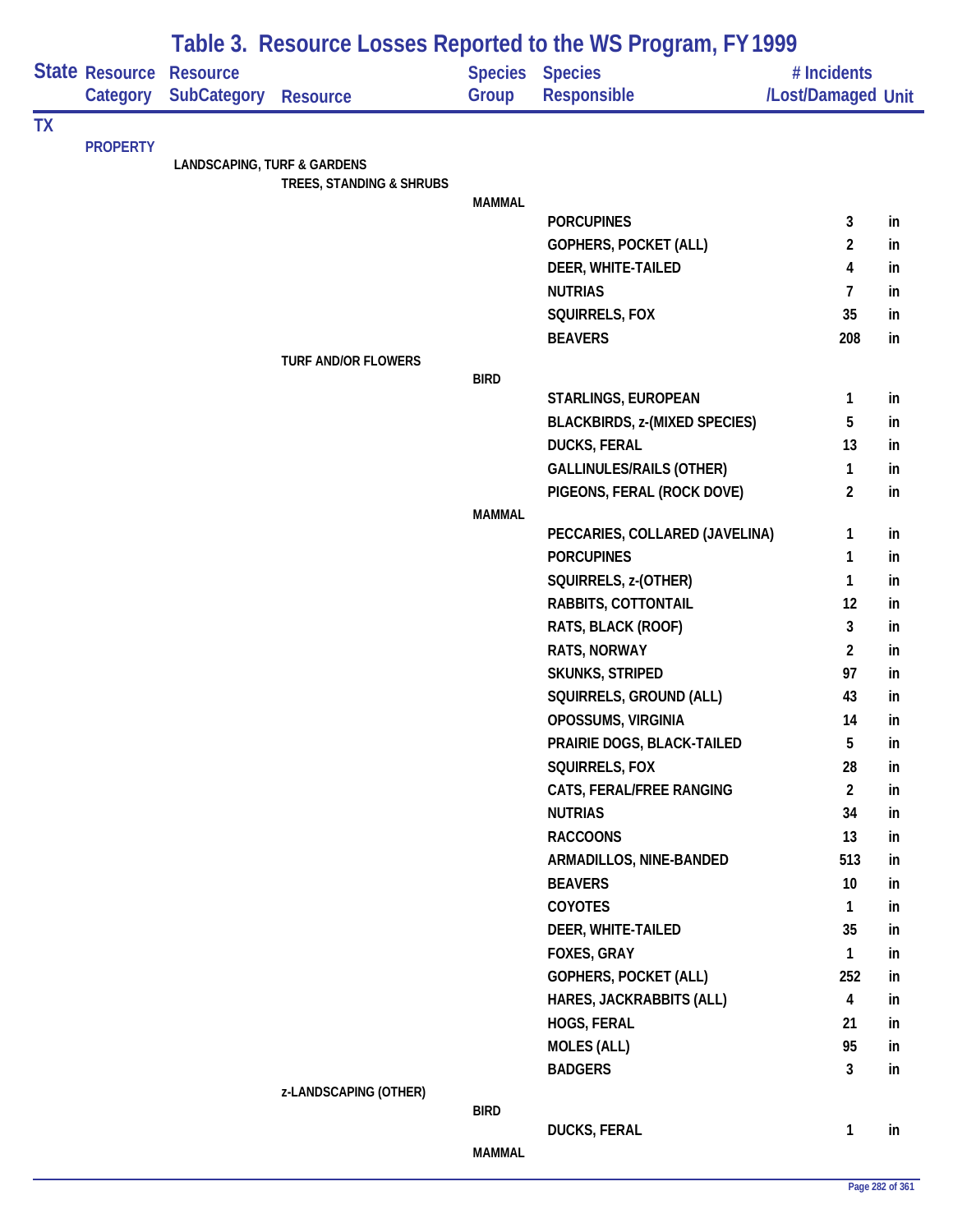|           |                            | Table 3. Resource Losses Reported to the WS Program, FY1999 |                       |                         |                               |                                   |    |  |  |
|-----------|----------------------------|-------------------------------------------------------------|-----------------------|-------------------------|-------------------------------|-----------------------------------|----|--|--|
|           | State Resource<br>Category | <b>Resource</b><br><b>SubCategory</b>                       | <b>Resource</b>       | <b>Species</b><br>Group | <b>Species</b><br>Responsible | # Incidents<br>/Lost/Damaged Unit |    |  |  |
| <b>TX</b> |                            |                                                             |                       |                         |                               |                                   |    |  |  |
|           | <b>PROPERTY</b>            | <b>LANDSCAPING, TURF &amp; GARDENS</b>                      |                       |                         |                               |                                   |    |  |  |
|           |                            |                                                             | z-LANDSCAPING (OTHER) |                         |                               |                                   |    |  |  |
|           |                            |                                                             |                       | <b>MAMMAL</b>           |                               |                                   |    |  |  |
|           |                            |                                                             |                       |                         | PRAIRIE DOGS, BLACK-TAILED    | 1                                 | in |  |  |
|           |                            |                                                             |                       |                         | HOGS, FERAL                   | 1                                 | in |  |  |
|           |                            |                                                             |                       |                         | <b>RACCOONS</b>               | 1                                 | in |  |  |
|           |                            |                                                             |                       |                         | OPOSSUMS, VIRGINIA            | 3                                 | in |  |  |
|           |                            |                                                             |                       |                         | <b>NUTRIAS</b>                | 5                                 | in |  |  |
|           |                            |                                                             |                       |                         | DEER, WHITE-TAILED            | $\overline{c}$                    | in |  |  |
|           |                            |                                                             |                       |                         | <b>BEAVERS</b>                | 5                                 | in |  |  |
|           |                            |                                                             |                       |                         | <b>BADGERS</b>                | 1                                 | in |  |  |
|           |                            |                                                             |                       |                         | ARMADILLOS, NINE-BANDED       | 16                                | in |  |  |
|           |                            |                                                             |                       |                         | <b>GOPHERS, POCKET (ALL)</b>  | 1                                 | in |  |  |
|           |                            |                                                             |                       |                         | SQUIRRELS, FOX                | $\overline{2}$                    | in |  |  |
|           |                            | <b>OTHER PROPERTY</b>                                       | <b>CLOTHING</b>       |                         |                               |                                   |    |  |  |
|           |                            |                                                             |                       | <b>MAMMAL</b>           |                               |                                   |    |  |  |
|           |                            |                                                             |                       |                         | RATS, BLACK (ROOF)            | $\overline{2}$                    | in |  |  |
|           |                            |                                                             |                       |                         | <b>SKUNKS, STRIPED</b>        | 1                                 | in |  |  |
|           |                            |                                                             | FOOD ITEMS, HUMAN     |                         |                               |                                   |    |  |  |
|           |                            |                                                             |                       | <b>BIRD</b>             |                               |                                   |    |  |  |
|           |                            |                                                             |                       |                         | DOVE, MOURNING                | $\overline{2}$<br>3               | in |  |  |
|           |                            |                                                             |                       | <b>MAMMAL</b>           | SPARROWS, HOUSE/ENGLISH       |                                   | in |  |  |
|           |                            |                                                             |                       |                         | RATS, BLACK (ROOF)            | $\overline{2}$                    | in |  |  |
|           |                            |                                                             | FOOD ITEMS, NON-HUMAN |                         |                               |                                   |    |  |  |
|           |                            |                                                             |                       | BIRD                    |                               |                                   |    |  |  |
|           |                            |                                                             |                       |                         | <b>SEA BIRDS (MIXED)</b>      | 1                                 | in |  |  |
|           |                            |                                                             |                       |                         | PIGEONS, FERAL (ROCK DOVE)    | 1                                 | in |  |  |
|           |                            |                                                             |                       | <b>MAMMAL</b>           |                               |                                   |    |  |  |
|           |                            |                                                             |                       |                         | RATS, BLACK (ROOF)            | 6                                 | in |  |  |
|           |                            |                                                             |                       |                         | <b>RACCOONS</b>               | 23                                | in |  |  |
|           |                            |                                                             |                       |                         | HOGS, FERAL                   | $\mathbf{1}$                      | in |  |  |
|           |                            |                                                             |                       |                         | OPOSSUMS, VIRGINIA            | $\mathbf{3}$                      | in |  |  |
|           |                            |                                                             | PROPERTY (GENERAL)    | <b>BIRD</b>             |                               |                                   |    |  |  |
|           |                            |                                                             |                       |                         | JAYS, BLUE                    | 1                                 | in |  |  |
|           |                            |                                                             |                       |                         | WOODPECKERS, z-(OTHER)        | 5                                 | in |  |  |
|           |                            |                                                             |                       |                         | WOODPECKERS, DOWNY            | 1                                 | in |  |  |
|           |                            |                                                             |                       |                         | VULTURES, z-(MIXED)           | 3                                 | in |  |  |
|           |                            |                                                             |                       |                         | SWALLOWS, z-(MIXED)           | 1                                 | in |  |  |
|           |                            |                                                             |                       |                         | <b>SWALLOWS, BARN</b>         | $\overline{2}$                    | in |  |  |
|           |                            |                                                             |                       |                         | STARLINGS, EUROPEAN           | 8                                 | in |  |  |
|           |                            |                                                             |                       |                         | SPARROWS, HOUSE/ENGLISH       | 4                                 | in |  |  |
|           |                            |                                                             |                       |                         | OWLS, z-(OTHER)               | 1                                 | in |  |  |
|           |                            |                                                             |                       |                         | PIGEONS, FERAL (ROCK DOVE)    | 35                                | in |  |  |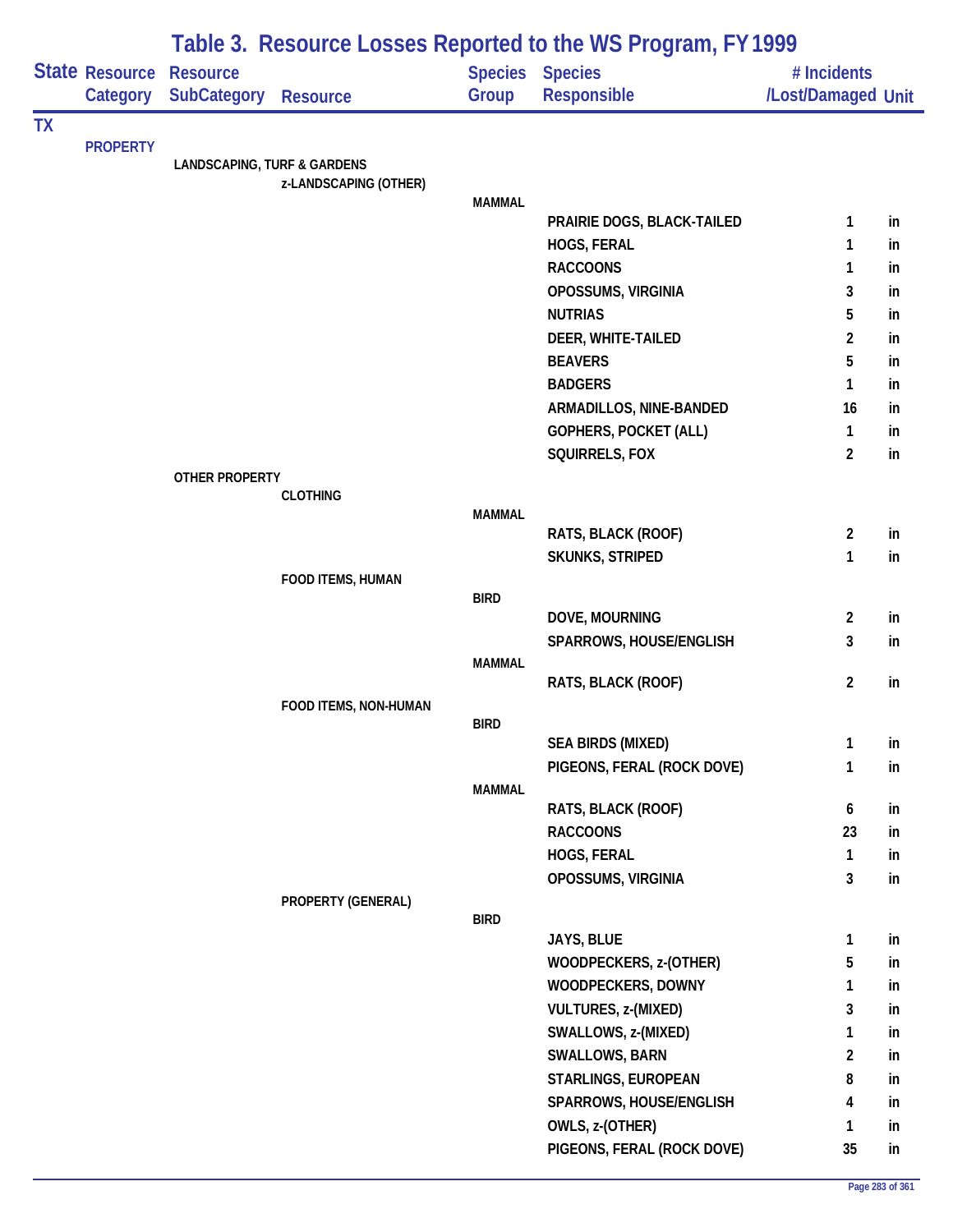|           |                            | Table 3. Resource Losses Reported to the WS Program, FY 1999 |                          |                |                                                    |                                   |          |  |  |
|-----------|----------------------------|--------------------------------------------------------------|--------------------------|----------------|----------------------------------------------------|-----------------------------------|----------|--|--|
|           | State Resource<br>Category | <b>Resource</b><br><b>SubCategory</b>                        | <b>Resource</b>          | Group          | <b>Species Species</b><br><b>Responsible</b>       | # Incidents<br>/Lost/Damaged Unit |          |  |  |
| <b>TX</b> |                            |                                                              |                          |                |                                                    |                                   |          |  |  |
|           | <b>PROPERTY</b>            | <b>OTHER PROPERTY</b>                                        |                          |                |                                                    |                                   |          |  |  |
|           |                            |                                                              | PROPERTY (GENERAL)       |                |                                                    |                                   |          |  |  |
|           |                            |                                                              |                          | <b>BIRD</b>    |                                                    |                                   |          |  |  |
|           |                            |                                                              |                          |                | <b>BLACKBIRDS, z-(OTHER)</b>                       | 1                                 | in       |  |  |
|           |                            |                                                              |                          |                | <b>BLACKBIRDS, z-(MIXED SPECIES)</b>               | 20                                | in       |  |  |
|           |                            |                                                              |                          |                | <b>CARDINALS, NORTHERN</b>                         | 1                                 | in       |  |  |
|           |                            |                                                              |                          |                | CROWS, AMERICAN                                    | 1                                 | in       |  |  |
|           |                            |                                                              |                          |                | DOVE, zz-(OTHER)                                   | 4                                 | in       |  |  |
|           |                            |                                                              |                          |                | <b>DUCKS, DABBLING (OTHER)</b>                     | 1                                 | in       |  |  |
|           |                            |                                                              |                          |                | <b>GRACKLES, COMMON</b>                            | 3                                 | in       |  |  |
|           |                            |                                                              |                          |                | <b>GRACKLES, GREAT-TAILED</b>                      | 1                                 | in       |  |  |
|           |                            |                                                              |                          |                | SAPSUCKERS, YELLOW-BELLIED                         | 1                                 | in       |  |  |
|           |                            |                                                              |                          |                | HERONS, BLACK-CROWNED NIGHT                        | 1                                 | in       |  |  |
|           |                            |                                                              |                          |                | <b>DUCKS, FERAL</b>                                | 3                                 | in       |  |  |
|           |                            |                                                              |                          |                | HERONS, YELLOW-CROWNED NIGHT                       | 1                                 | in       |  |  |
|           |                            |                                                              |                          | <b>MAMMAL</b>  |                                                    |                                   |          |  |  |
|           |                            |                                                              |                          |                | SQUIRRELS, GRAY                                    | $\mathbf{1}$                      | in       |  |  |
|           |                            |                                                              |                          |                | OPOSSUMS, VIRGINIA                                 | 39                                | in       |  |  |
|           |                            |                                                              |                          |                | PRAIRIE DOGS, BLACK-TAILED                         | $\overline{\mathbf{4}}$<br>57     | in       |  |  |
|           |                            |                                                              |                          |                | <b>RACCOONS</b>                                    | 115                               | in       |  |  |
|           |                            |                                                              |                          |                | RATS, BLACK (ROOF)                                 | $\overline{7}$                    | in       |  |  |
|           |                            |                                                              |                          |                | RATS, NORWAY<br><b>RINGTAILS</b>                   |                                   | in       |  |  |
|           |                            |                                                              |                          |                |                                                    | $\mathbf{1}$<br>58                | in       |  |  |
|           |                            |                                                              |                          |                | SQUIRRELS, FOX<br><b>NUTRIAS</b>                   |                                   | in       |  |  |
|           |                            |                                                              |                          |                | FOXES, GRAY                                        | $\mathbf{1}$                      | in       |  |  |
|           |                            |                                                              |                          |                |                                                    | 2<br>38                           | In.      |  |  |
|           |                            |                                                              |                          |                | <b>SKUNKS, STRIPED</b><br>CATS, FERAL/FREE RANGING | 4                                 | in       |  |  |
|           |                            |                                                              |                          |                | ARMADILLOS, NINE-BANDED                            | $\overline{2}$                    | in       |  |  |
|           |                            |                                                              |                          |                | <b>BADGERS</b>                                     | $\overline{2}$                    | in<br>in |  |  |
|           |                            |                                                              |                          |                | HOGS, FERAL                                        | 9                                 | in       |  |  |
|           |                            |                                                              |                          |                | <b>BEAVERS</b>                                     | 40                                | in       |  |  |
|           |                            |                                                              |                          |                | MICE/RATS (MIXED)                                  | 10                                | in       |  |  |
|           |                            |                                                              |                          |                | <b>COYOTES</b>                                     | $\overline{\mathbf{4}}$           | in       |  |  |
|           |                            |                                                              |                          |                | DOGS, FERAL/FREE RANGING & HYBRID                  | 1                                 | in       |  |  |
|           |                            |                                                              |                          |                | <b>GOPHERS, POCKET (ALL)</b>                       | 4                                 | in       |  |  |
|           |                            |                                                              |                          |                | MICE, HOUSE                                        | 6                                 | in       |  |  |
|           |                            |                                                              |                          |                | <b>BATS (ALL)</b>                                  | 5                                 | in       |  |  |
|           |                            |                                                              |                          | <b>REPTILE</b> |                                                    |                                   |          |  |  |
|           |                            |                                                              |                          |                | LIZARDS, z-(OTHER)                                 | $\mathbf{1}$                      | in       |  |  |
|           |                            | <b>STRUCTURES</b>                                            | AIRPORT RUNWAYS/TAXIWAYS |                |                                                    |                                   |          |  |  |
|           |                            |                                                              |                          | <b>MAMMAL</b>  |                                                    |                                   |          |  |  |
|           |                            |                                                              |                          |                | <b>GOPHERS, POCKET (ALL)</b>                       | 6                                 | in       |  |  |
|           |                            |                                                              |                          |                | PRAIRIE DOGS, BLACK-TAILED                         | $\mathbf{1}$                      | in       |  |  |
|           |                            |                                                              |                          |                |                                                    |                                   |          |  |  |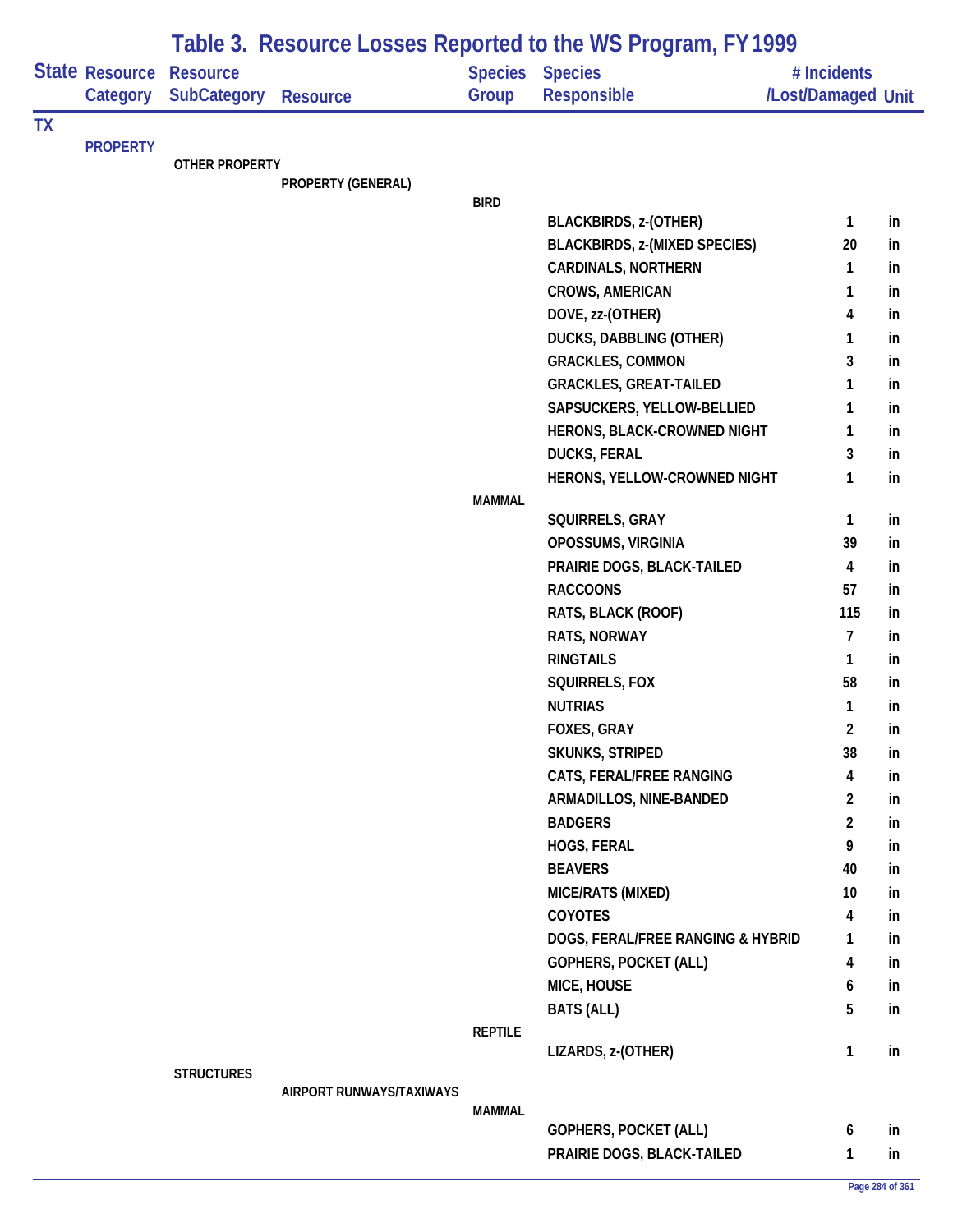|           |                                   |                                       | Table 3. Resource Losses Reported to the WS Program, FY 1999 |               |                                              |                                   |    |  |  |  |
|-----------|-----------------------------------|---------------------------------------|--------------------------------------------------------------|---------------|----------------------------------------------|-----------------------------------|----|--|--|--|
|           | <b>State Resource</b><br>Category | <b>Resource</b><br><b>SubCategory</b> | <b>Resource</b>                                              | Group         | <b>Species Species</b><br><b>Responsible</b> | # Incidents<br>/Lost/Damaged Unit |    |  |  |  |
| <b>TX</b> |                                   |                                       |                                                              |               |                                              |                                   |    |  |  |  |
|           | <b>PROPERTY</b>                   | <b>STRUCTURES</b>                     |                                                              |               |                                              |                                   |    |  |  |  |
|           |                                   |                                       | AIRPORT RUNWAYS/TAXIWAYS                                     |               |                                              |                                   |    |  |  |  |
|           |                                   |                                       |                                                              | <b>MAMMAL</b> |                                              |                                   |    |  |  |  |
|           |                                   |                                       |                                                              |               | SQUIRRELS, GROUND (ALL)                      | 1                                 | in |  |  |  |
|           |                                   |                                       | <b>BOAT DOCKS/MARINAS</b>                                    | <b>BIRD</b>   |                                              |                                   |    |  |  |  |
|           |                                   |                                       |                                                              |               | PIGEONS, FERAL (ROCK DOVE)                   | 1                                 | in |  |  |  |
|           |                                   |                                       |                                                              |               | <b>VULTURES, BLACK</b>                       | 1                                 | in |  |  |  |
|           |                                   |                                       |                                                              |               | <b>DUCKS, FERAL</b>                          | 1                                 | in |  |  |  |
|           |                                   |                                       |                                                              |               | VULTURES, z-(MIXED)                          | 1                                 | in |  |  |  |
|           |                                   |                                       |                                                              | <b>MAMMAL</b> |                                              |                                   |    |  |  |  |
|           |                                   |                                       |                                                              |               | <b>BEAVERS</b>                               | 4                                 | in |  |  |  |
|           |                                   |                                       |                                                              |               | <b>NUTRIAS</b>                               | 4                                 | in |  |  |  |
|           |                                   |                                       | <b>BUILDINGS, NON-RESIDENTIAL</b>                            |               |                                              |                                   |    |  |  |  |
|           |                                   |                                       |                                                              | <b>BIRD</b>   | SWALLOWS, z-(MIXED)                          | 3                                 | in |  |  |  |
|           |                                   |                                       |                                                              |               | WOODPECKERS, z-(OTHER)                       | 1                                 | in |  |  |  |
|           |                                   |                                       |                                                              |               | WOODPECKERS, RED-HEADED                      | 1                                 | in |  |  |  |
|           |                                   |                                       |                                                              |               | WOODPECKERS, PILEATED                        | 2                                 | in |  |  |  |
|           |                                   |                                       |                                                              |               | <b>VULTURES, z-(MIXED)</b>                   | 4                                 | in |  |  |  |
|           |                                   |                                       |                                                              |               | <b>VULTURES, TURKEY</b>                      | 1                                 | in |  |  |  |
|           |                                   |                                       |                                                              |               | SWALLOWS, z-(OTHER)                          | 1                                 | in |  |  |  |
|           |                                   |                                       |                                                              |               | STARLINGS, EUROPEAN                          | $\overline{c}$                    | in |  |  |  |
|           |                                   |                                       |                                                              |               | SPARROWS, HOUSE/ENGLISH                      | 4                                 | in |  |  |  |
|           |                                   |                                       |                                                              |               | PIGEONS, FERAL (ROCK DOVE)                   | 87                                | in |  |  |  |
|           |                                   |                                       |                                                              |               | <b>OWLS, COMMON BARN</b>                     | 1                                 | in |  |  |  |
|           |                                   |                                       |                                                              |               | <b>GRACKLES, COMMON</b>                      | 5                                 | in |  |  |  |
|           |                                   |                                       |                                                              |               | DOVE, MOURNING                               | $\mathbf{1}$                      | in |  |  |  |
|           |                                   |                                       |                                                              |               | <b>BLACKBIRDS, z-(MIXED SPECIES)</b>         | 3                                 | in |  |  |  |
|           |                                   |                                       |                                                              |               | <b>VULTURES, BLACK</b>                       | 13                                | in |  |  |  |
|           |                                   |                                       |                                                              | <b>MAMMAL</b> |                                              |                                   |    |  |  |  |
|           |                                   |                                       |                                                              |               | ARMADILLOS, NINE-BANDED                      | $\overline{2}$                    | in |  |  |  |
|           |                                   |                                       |                                                              |               | RATS, BLACK (ROOF)                           | 38                                | in |  |  |  |
|           |                                   |                                       |                                                              |               | SQUIRRELS, GRAY                              | 1                                 | in |  |  |  |
|           |                                   |                                       |                                                              |               | SQUIRRELS, FOX                               | 38                                | in |  |  |  |
|           |                                   |                                       |                                                              |               | SKUNKS, STRIPED                              | 9                                 | in |  |  |  |
|           |                                   |                                       |                                                              |               | <b>RINGTAILS</b>                             | 1                                 | in |  |  |  |
|           |                                   |                                       |                                                              |               | OPOSSUMS, VIRGINIA                           | 13                                | in |  |  |  |
|           |                                   |                                       |                                                              |               | MICE/RATS (MIXED)                            | 8                                 | in |  |  |  |
|           |                                   |                                       |                                                              |               | MICE, HOUSE                                  | $\overline{2}$                    | in |  |  |  |
|           |                                   |                                       |                                                              |               | <b>BADGERS</b>                               | 1                                 | in |  |  |  |
|           |                                   |                                       |                                                              |               | <b>RACCOONS</b>                              | 69                                | in |  |  |  |
|           |                                   |                                       |                                                              |               | <b>BATS (ALL)</b>                            | 10                                | in |  |  |  |
|           |                                   |                                       | <b>BUILDINGS, RESIDENTIAL</b>                                | <b>BIRD</b>   |                                              |                                   |    |  |  |  |
|           |                                   |                                       |                                                              |               | WOODPECKERS, RED-HEADED                      | $\overline{2}$                    | in |  |  |  |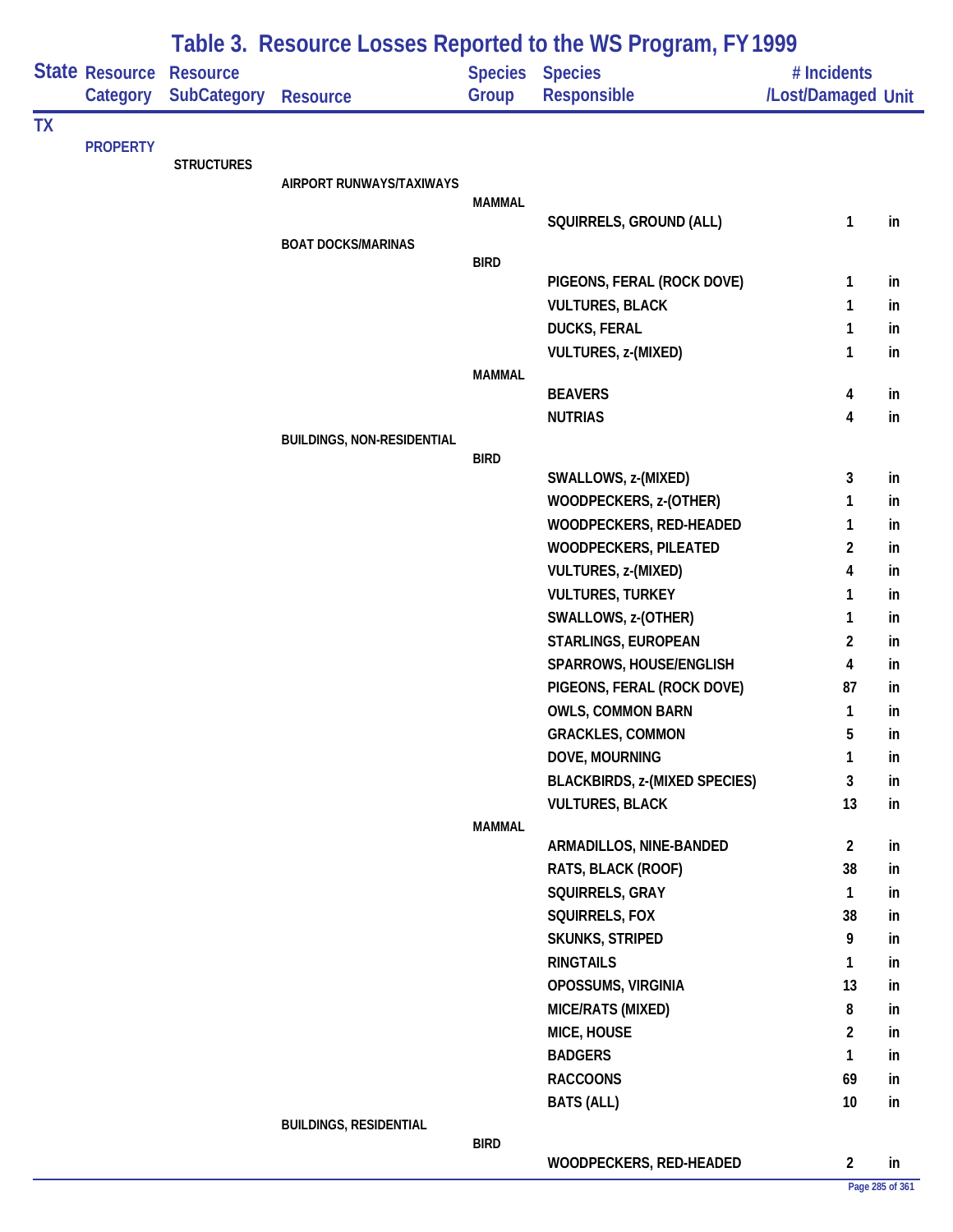|           |                                   | Table 3. Resource Losses Reported to the WS Program, FY 1999 |                               |                |                                       |                                   |     |  |  |  |
|-----------|-----------------------------------|--------------------------------------------------------------|-------------------------------|----------------|---------------------------------------|-----------------------------------|-----|--|--|--|
|           | <b>State Resource</b><br>Category | <b>Resource</b><br><b>SubCategory</b>                        | <b>Resource</b>               | Group          | Species Species<br><b>Responsible</b> | # Incidents<br>/Lost/Damaged Unit |     |  |  |  |
| <b>TX</b> |                                   |                                                              |                               |                |                                       |                                   |     |  |  |  |
|           | <b>PROPERTY</b>                   | <b>STRUCTURES</b>                                            |                               |                |                                       |                                   |     |  |  |  |
|           |                                   |                                                              | <b>BUILDINGS, RESIDENTIAL</b> |                |                                       |                                   |     |  |  |  |
|           |                                   |                                                              |                               | <b>BIRD</b>    |                                       |                                   |     |  |  |  |
|           |                                   |                                                              |                               |                | SWALLOWS, z-(OTHER)                   | 3                                 | in  |  |  |  |
|           |                                   |                                                              |                               |                | z-PASSERINES (OTHER)                  | 1                                 | in  |  |  |  |
|           |                                   |                                                              |                               |                | <b>VULTURES, BLACK</b>                | 7                                 | in  |  |  |  |
|           |                                   |                                                              |                               |                | <b>VULTURES, TURKEY</b>               | 3                                 | in  |  |  |  |
|           |                                   |                                                              |                               |                | VULTURES, z-(MIXED)                   | 4                                 | in  |  |  |  |
|           |                                   |                                                              |                               |                | WOODPECKERS, PILEATED                 | 8                                 | in  |  |  |  |
|           |                                   |                                                              |                               |                | WOODPECKERS, z-(OTHER)                | 21                                | in  |  |  |  |
|           |                                   |                                                              |                               |                | SWALLOWS, BARN                        | $\overline{2}$                    | in  |  |  |  |
|           |                                   |                                                              |                               |                | WOODPECKERS, GOLDEN-FRONTED           | $\overline{2}$                    | in  |  |  |  |
|           |                                   |                                                              |                               |                | <b>BLACKBIRDS, z-(MIXED SPECIES)</b>  | 6                                 | in  |  |  |  |
|           |                                   |                                                              |                               |                | <b>SWIFTS (ALL)</b>                   | 7                                 | in  |  |  |  |
|           |                                   |                                                              |                               |                | STARLINGS, EUROPEAN                   | 3                                 | in  |  |  |  |
|           |                                   |                                                              |                               |                | <b>CARDINALS, NORTHERN</b>            | 2                                 | in  |  |  |  |
|           |                                   |                                                              |                               |                | <b>CROWS, AMERICAN</b>                | 1                                 | in  |  |  |  |
|           |                                   |                                                              |                               |                | <b>GRACKLES, COMMON</b>               | 1                                 | in  |  |  |  |
|           |                                   |                                                              |                               |                | MOCKINGBIRDS, NORTHERN                | 1                                 | in  |  |  |  |
|           |                                   |                                                              |                               |                | PIGEONS, FERAL (ROCK DOVE)            | 21                                | in  |  |  |  |
|           |                                   |                                                              |                               |                | SAPSUCKERS, YELLOW-BELLIED            | 3                                 | in  |  |  |  |
|           |                                   |                                                              |                               |                | SPARROWS, HOUSE/ENGLISH               | 9                                 | in  |  |  |  |
|           |                                   |                                                              |                               | <b>MAMMAL</b>  | <b>RATS, NORWAY</b>                   | 1                                 | in  |  |  |  |
|           |                                   |                                                              |                               |                | <b>RACCOONS</b>                       | 777                               | in  |  |  |  |
|           |                                   |                                                              |                               |                | SQUIRRELS, FOX                        | 493                               | In. |  |  |  |
|           |                                   |                                                              |                               |                | SQUIRRELS, FLYING (ALL)               | $\overline{2}$                    | in  |  |  |  |
|           |                                   |                                                              |                               |                | <b>SKUNKS, STRIPED</b>                | 61                                | in  |  |  |  |
|           |                                   |                                                              |                               |                | <b>RINGTAILS</b>                      | 1                                 | in  |  |  |  |
|           |                                   |                                                              |                               |                | RATS, BLACK (ROOF)                    | 422                               | in  |  |  |  |
|           |                                   |                                                              |                               |                | SQUIRRELS, GRAY                       | 5                                 | in  |  |  |  |
|           |                                   |                                                              |                               |                | MICE/RATS (MIXED)                     | 10                                | in  |  |  |  |
|           |                                   |                                                              |                               |                | MICE, HOUSE                           | 23                                | in  |  |  |  |
|           |                                   |                                                              |                               |                | <b>GOPHERS, POCKET (ALL)</b>          | $\overline{2}$                    | in  |  |  |  |
|           |                                   |                                                              |                               |                | DOGS, FERAL/FREE RANGING & HYBRID     | $\mathbf{1}$                      | in  |  |  |  |
|           |                                   |                                                              |                               |                | <b>BEAVERS</b>                        | 1                                 | in  |  |  |  |
|           |                                   |                                                              |                               |                | <b>BATS (ALL)</b>                     | 24                                | in  |  |  |  |
|           |                                   |                                                              |                               |                | ARMADILLOS, NINE-BANDED               | 3                                 | in  |  |  |  |
|           |                                   |                                                              |                               |                | OPOSSUMS, VIRGINIA                    | 186                               | in  |  |  |  |
|           |                                   |                                                              |                               |                | <b>SKUNKS, HOG-NOSED</b>              | $\overline{2}$                    | in  |  |  |  |
|           |                                   |                                                              |                               | <b>REPTILE</b> |                                       |                                   |     |  |  |  |
|           |                                   |                                                              |                               |                | SNAKES, NON-POISONOUS (OTHER)         | $\overline{2}$                    | in  |  |  |  |
|           |                                   |                                                              |                               |                | <b>SNAKES, POISONOUS (ALL)</b>        | 1                                 | in  |  |  |  |
|           |                                   |                                                              | DIKES/DAMS/IMPOUNDMENTS       |                |                                       |                                   |     |  |  |  |
|           |                                   |                                                              |                               | <b>MAMMAL</b>  |                                       |                                   |     |  |  |  |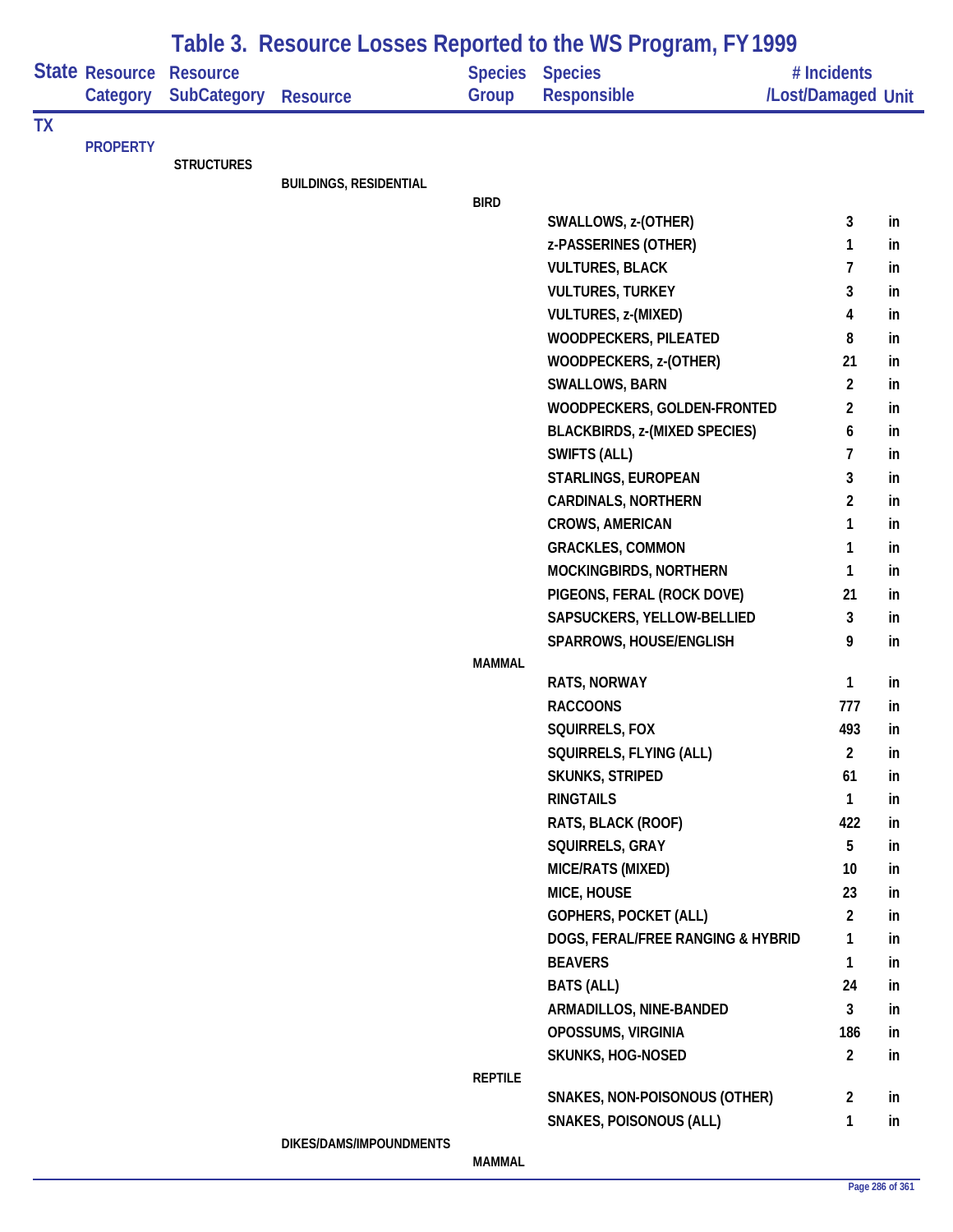|           |                                     |                    | Table 3. Resource Losses Reported to the WS Program, FY 1999 |               |                                |                                   |          |  |  |
|-----------|-------------------------------------|--------------------|--------------------------------------------------------------|---------------|--------------------------------|-----------------------------------|----------|--|--|
|           | State Resource Resource<br>Category | <b>SubCategory</b> | <b>Resource</b>                                              | Group         | Species Species<br>Responsible | # Incidents<br>/Lost/Damaged Unit |          |  |  |
| <b>TX</b> |                                     |                    |                                                              |               |                                |                                   |          |  |  |
|           | <b>PROPERTY</b>                     | <b>STRUCTURES</b>  |                                                              |               |                                |                                   |          |  |  |
|           |                                     |                    | DIKES/DAMS/IMPOUNDMENTS                                      |               |                                |                                   |          |  |  |
|           |                                     |                    |                                                              | <b>MAMMAL</b> | <b>BADGERS</b>                 | 1                                 |          |  |  |
|           |                                     |                    |                                                              |               | PRAIRIE DOGS, BLACK-TAILED     | 1                                 | in<br>in |  |  |
|           |                                     |                    |                                                              |               | <b>NUTRIAS</b>                 | 20                                | in       |  |  |
|           |                                     |                    |                                                              |               | HOGS, FERAL                    | 1                                 | in       |  |  |
|           |                                     |                    |                                                              |               | <b>BEAVERS</b>                 | 426                               | in       |  |  |
|           |                                     |                    |                                                              |               | GOPHERS, POCKET (ALL)          | 1                                 | in       |  |  |
|           |                                     |                    | DITCH IRRIGATION/DRAINAGE SYSTEM                             |               |                                |                                   |          |  |  |
|           |                                     |                    |                                                              | <b>BIRD</b>   |                                |                                   |          |  |  |
|           |                                     |                    |                                                              |               | DUCKS, BLACK-BELLIED WHISTLING | 1                                 | in       |  |  |
|           |                                     |                    |                                                              | <b>MAMMAL</b> |                                |                                   |          |  |  |
|           |                                     |                    |                                                              |               | <b>BEAVERS</b>                 | 91                                | in       |  |  |
|           |                                     |                    |                                                              |               | <b>GOPHERS, POCKET (ALL)</b>   | 28                                | in       |  |  |
|           |                                     |                    |                                                              |               | <b>NUTRIAS</b>                 | 1                                 | in       |  |  |
|           |                                     |                    | <b>FENCES</b>                                                | <b>MAMMAL</b> |                                |                                   |          |  |  |
|           |                                     |                    |                                                              |               | HOGS, FERAL                    | 18                                | in       |  |  |
|           |                                     |                    | PIPE IRRIGATION SYSTEM                                       |               |                                |                                   |          |  |  |
|           |                                     |                    |                                                              | <b>MAMMAL</b> |                                |                                   |          |  |  |
|           |                                     |                    |                                                              |               | RATS, BLACK (ROOF)             | 1                                 | in       |  |  |
|           |                                     |                    |                                                              |               | <b>NUTRIAS</b>                 | 1                                 | in       |  |  |
|           |                                     |                    |                                                              |               | HARES, JACKRABBITS (ALL)       | 1                                 | in.      |  |  |
|           |                                     |                    |                                                              |               | GOPHERS, POCKET (ALL)          | 2                                 | in       |  |  |
|           |                                     |                    | RAILROADS/TRESTLES                                           | <b>MAMMAL</b> |                                |                                   |          |  |  |
|           |                                     |                    |                                                              |               | <b>BADGERS</b>                 | $\mathbf{1}$                      | in       |  |  |
|           |                                     |                    | <b>ROADS/BRIDGES</b>                                         |               |                                |                                   |          |  |  |
|           |                                     |                    |                                                              | <b>BIRD</b>   |                                |                                   |          |  |  |
|           |                                     |                    |                                                              |               | PIGEONS, FERAL (ROCK DOVE)     | 1                                 | in       |  |  |
|           |                                     |                    |                                                              | <b>MAMMAL</b> |                                |                                   |          |  |  |
|           |                                     |                    |                                                              |               | <b>BEAVERS</b>                 | 191                               | in       |  |  |
|           |                                     |                    |                                                              |               | GOPHERS, POCKET (ALL)          | 1                                 | in       |  |  |
|           |                                     |                    | <b>SWIMMING POOLS</b>                                        |               | <b>NUTRIAS</b>                 | 1                                 | in       |  |  |
|           |                                     |                    |                                                              | <b>BIRD</b>   |                                |                                   |          |  |  |
|           |                                     |                    |                                                              |               | <b>DUCKS, FERAL</b>            | 10 <sup>°</sup>                   | in       |  |  |
|           |                                     |                    |                                                              |               | <b>MALLARDS</b>                | 3                                 | in       |  |  |
|           |                                     |                    | UTILITIES, ELECTRICAL                                        |               |                                |                                   |          |  |  |
|           |                                     |                    |                                                              | <b>BIRD</b>   |                                |                                   |          |  |  |
|           |                                     |                    |                                                              |               | <b>HERONS, GREAT BLUE</b>      | $\overline{2}$                    | in       |  |  |
|           |                                     |                    |                                                              |               | ROBINS, AMERICAN               | 1                                 | in       |  |  |
|           |                                     |                    |                                                              |               | <b>VULTURES, BLACK</b>         | 3                                 | in       |  |  |
|           |                                     |                    |                                                              |               | <b>VULTURES, TURKEY</b>        | 3                                 | in       |  |  |
|           |                                     |                    |                                                              | <b>MAMMAL</b> | DOVE, MOURNING                 | 1                                 | in       |  |  |
|           |                                     |                    |                                                              |               |                                |                                   |          |  |  |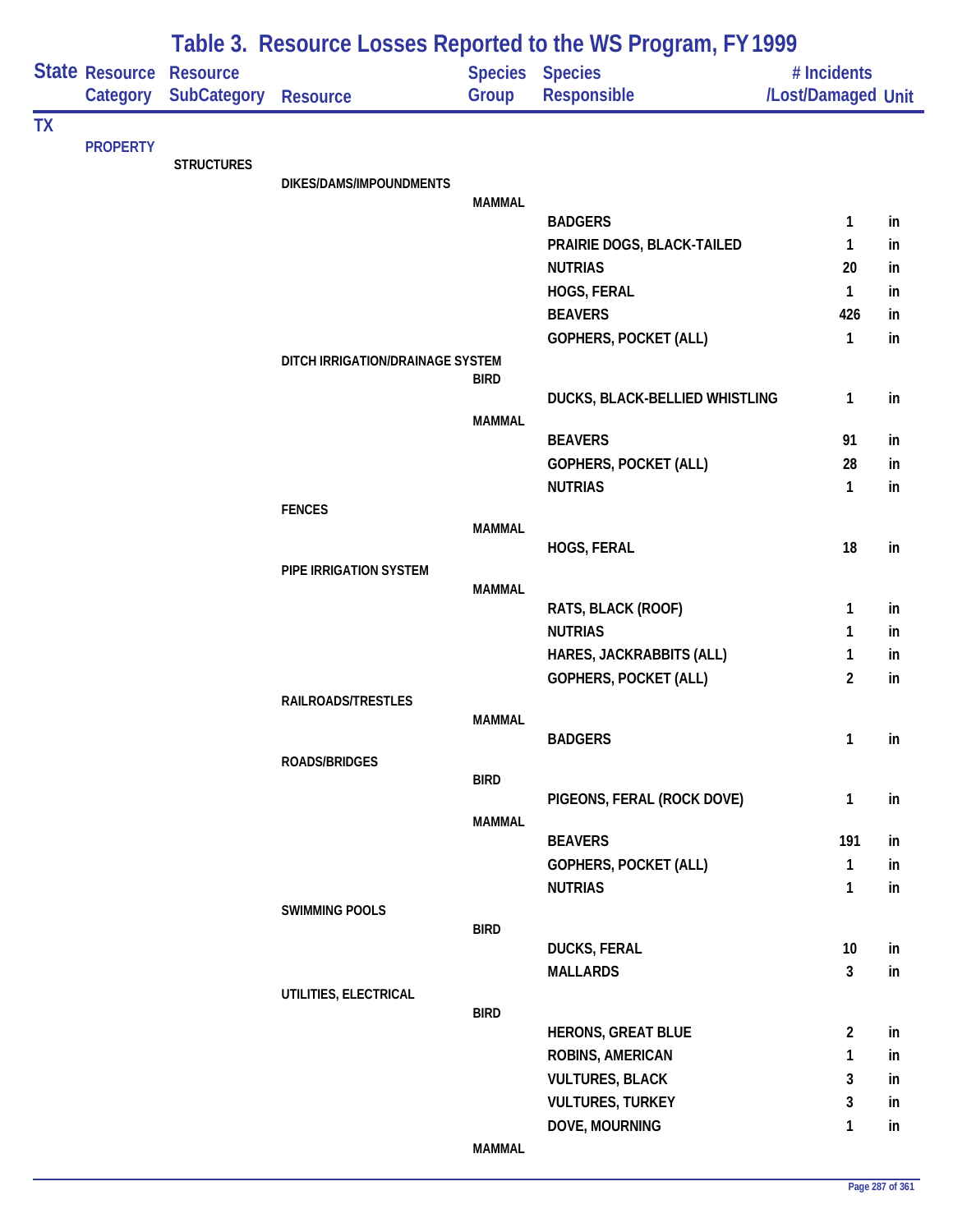|           |                    |                                |                                |                | Table 3. Resource Losses Reported to the WS Program, FY 1999 |                    |    |
|-----------|--------------------|--------------------------------|--------------------------------|----------------|--------------------------------------------------------------|--------------------|----|
|           | State Resource     | <b>Resource</b>                |                                | <b>Species</b> | <b>Species</b>                                               | # Incidents        |    |
|           | Category           | <b>SubCategory</b>             | <b>Resource</b>                | Group          | Responsible                                                  | /Lost/Damaged Unit |    |
| <b>TX</b> |                    |                                |                                |                |                                                              |                    |    |
|           | <b>PROPERTY</b>    | <b>STRUCTURES</b>              |                                |                |                                                              |                    |    |
|           |                    |                                | UTILITIES, ELECTRICAL          |                |                                                              |                    |    |
|           |                    |                                |                                | <b>MAMMAL</b>  | RATS, BLACK (ROOF)                                           | 9                  | in |
|           |                    |                                |                                |                | SQUIRRELS, FOX                                               | 12                 | in |
|           |                    |                                |                                |                | RATS, NORWAY                                                 | 1                  | in |
|           |                    |                                |                                |                | <b>BEAVERS</b>                                               | $\overline{c}$     | in |
|           |                    |                                |                                |                | <b>BADGERS</b>                                               | 1                  | in |
|           |                    |                                |                                |                | <b>RACCOONS</b>                                              | 6                  | in |
|           |                    |                                | UTILITIES, z-(OTHER)           | <b>BIRD</b>    |                                                              |                    |    |
|           |                    |                                |                                |                | DUCKS, BLACK-BELLIED WHISTLING                               | 1                  | in |
|           |                    |                                |                                |                | <b>VULTURES, z-(MIXED)</b>                                   | 1                  | in |
|           |                    |                                |                                | <b>MAMMAL</b>  |                                                              |                    |    |
|           |                    |                                |                                |                | SQUIRRELS, FOX                                               | 1                  | in |
|           |                    |                                |                                |                | SQUIRRELS, GROUND (ALL)                                      | 1                  | in |
| UT        | <b>AGRICULTURE</b> |                                |                                |                |                                                              |                    |    |
|           |                    | <b>AQUACULTURE</b>             |                                |                |                                                              |                    |    |
|           |                    |                                | FISH, ORNAMENTAL (MARKET)      |                |                                                              |                    |    |
|           |                    |                                |                                | MAMMAL         | <b>RACCOONS</b>                                              | 1                  | in |
|           |                    | <b>COMMERCIAL GAME ANIMALS</b> |                                |                |                                                              |                    |    |
|           |                    |                                | MAMMALS, z-EXOTIC GAME (OTHER) |                |                                                              |                    |    |
|           |                    |                                |                                | <b>MAMMAL</b>  | COYOTES                                                      | 3                  | ea |
|           |                    | <b>FIELD CROPS</b>             |                                |                |                                                              |                    |    |
|           |                    |                                | <b>GRAINS, BARLEY</b>          |                |                                                              |                    |    |
|           |                    |                                |                                | <b>BIRD</b>    |                                                              |                    |    |
|           |                    |                                | <b>GRAINS, CORN (SWEET)</b>    |                | <b>GEESE, CANADA</b>                                         | 1                  | in |
|           |                    |                                |                                | <b>MAMMAL</b>  |                                                              |                    |    |
|           |                    |                                |                                |                | <b>RACCOONS</b>                                              | 4                  | in |
|           |                    |                                | <b>GRAINS, OATS</b>            |                |                                                              |                    |    |
|           |                    |                                |                                | <b>BIRD</b>    | <b>GEESE, CANADA</b>                                         | $\mathbf{1}$       | in |
|           |                    |                                | GRASSES/SOD                    |                |                                                              |                    |    |
|           |                    |                                |                                | <b>MAMMAL</b>  |                                                              |                    |    |
|           |                    |                                | HAYFIELDS, ALFALFA             |                | MICE, z-FIELD (OTHER)                                        | 1                  | in |
|           |                    |                                |                                | <b>BIRD</b>    |                                                              |                    |    |
|           |                    |                                |                                |                | <b>GEESE, CANADA</b>                                         | 1                  | in |
|           |                    |                                |                                | <b>MAMMAL</b>  |                                                              |                    |    |
|           |                    |                                |                                |                | <b>GOPHERS, POCKET (ALL)</b>                                 | 11<br>3            | in |
|           |                    |                                | <b>MELONS, WATERMELONS</b>     |                | PRAIRIE DOGS, WHITE-TAILED                                   |                    | in |
|           |                    |                                |                                | <b>MAMMAL</b>  |                                                              |                    |    |
|           |                    |                                |                                |                | <b>RACCOONS</b>                                              | $\overline{2}$     | in |
|           |                    | <b>FRUITS &amp; NUTS</b>       |                                |                |                                                              |                    |    |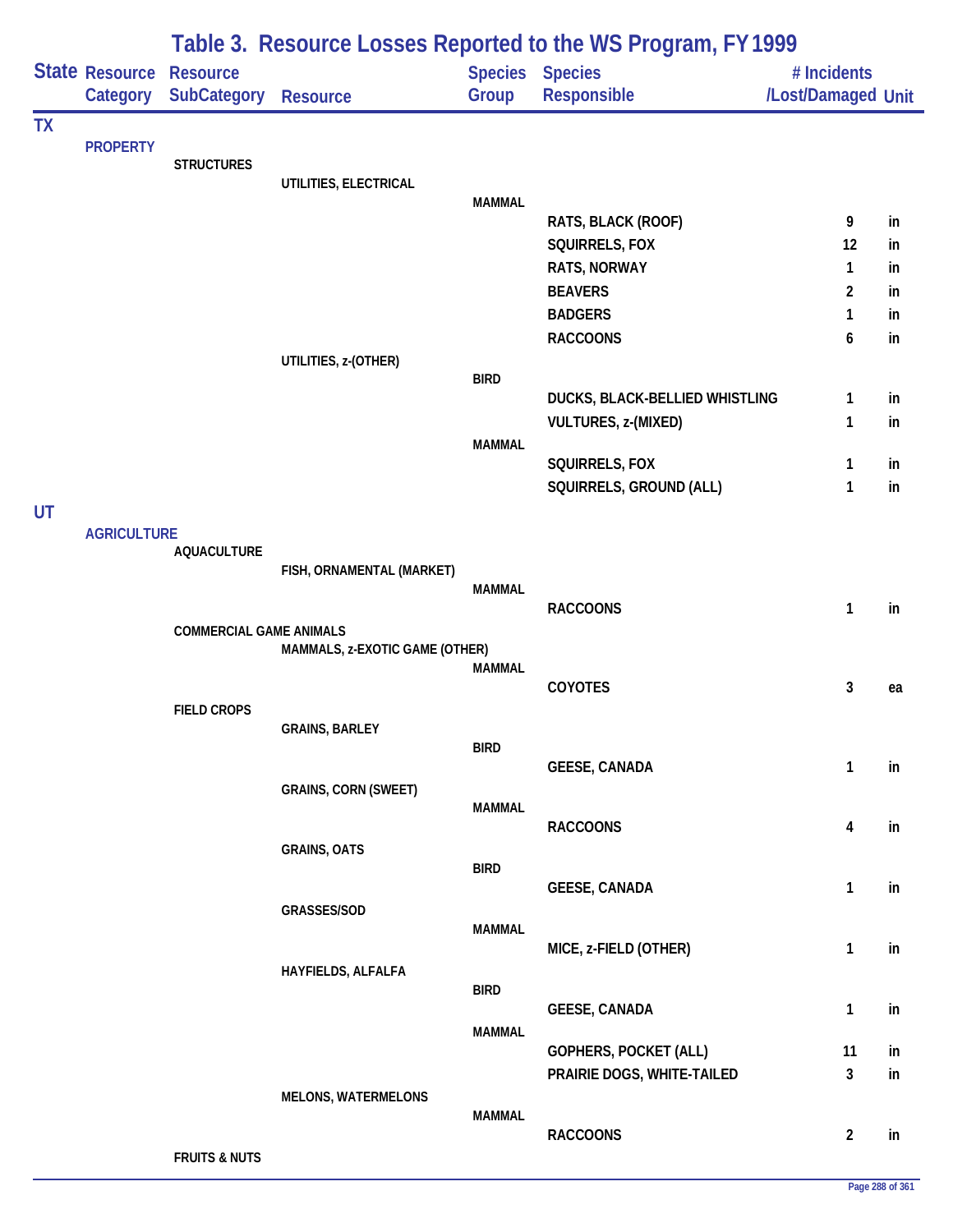|           |                            |                                       |                               |                         | Table 3. Resource Losses Reported to the WS Program, FY 1999 |                                   |          |
|-----------|----------------------------|---------------------------------------|-------------------------------|-------------------------|--------------------------------------------------------------|-----------------------------------|----------|
|           | State Resource<br>Category | <b>Resource</b><br><b>SubCategory</b> | <b>Resource</b>               | <b>Species</b><br>Group | <b>Species</b><br>Responsible                                | # Incidents<br>/Lost/Damaged Unit |          |
| <b>UT</b> |                            |                                       |                               |                         |                                                              |                                   |          |
|           | <b>AGRICULTURE</b>         | <b>FRUITS &amp; NUTS</b>              |                               |                         |                                                              |                                   |          |
|           |                            |                                       | TREES, z-FRUIT/NUT (OTHER)    |                         |                                                              |                                   |          |
|           |                            |                                       |                               | <b>MAMMAL</b>           | <b>VOLES (ALL)</b>                                           | 3                                 | in       |
|           |                            | <b>LIVESTOCK</b>                      |                               |                         |                                                              |                                   |          |
|           |                            |                                       | CATTLE (CALVES)               | <b>MAMMAL</b>           |                                                              |                                   |          |
|           |                            |                                       |                               |                         | <b>BEARS, BLACK</b>                                          | 24                                | ea       |
|           |                            |                                       |                               |                         | COYOTES                                                      | 91                                | ea       |
|           |                            |                                       |                               |                         | LIONS, MOUNTAIN (COUGAR)                                     | 8                                 | ea       |
|           |                            |                                       | <b>EQUINE, HORSES (ADULT)</b> | <b>BIRD</b>             |                                                              |                                   |          |
|           |                            |                                       |                               |                         | MAGPIES, BLACK-BILLED                                        | 1                                 | ea       |
|           |                            |                                       |                               | <b>MAMMAL</b>           |                                                              |                                   |          |
|           |                            |                                       |                               |                         | LIONS, MOUNTAIN (COUGAR)                                     | $\overline{2}$                    | ea       |
|           |                            |                                       | <b>EQUINE, HORSES (FOALS)</b> | <b>MAMMAL</b>           |                                                              |                                   |          |
|           |                            |                                       |                               |                         | LIONS, MOUNTAIN (COUGAR)                                     | $\mathbf{1}$                      | ea       |
|           |                            |                                       | FOWL, CHICKENS (OTHER)        | <b>BIRD</b>             |                                                              |                                   |          |
|           |                            |                                       |                               |                         | <b>EAGLES, BALD</b>                                          | 6                                 | ea       |
|           |                            |                                       |                               | <b>MAMMAL</b>           |                                                              |                                   |          |
|           |                            |                                       |                               |                         | <b>WEASELS (ALL)</b>                                         | $\mathbf{1}$                      | ea       |
|           |                            |                                       |                               |                         | FOXES, RED<br>LIONS, MOUNTAIN (COUGAR)                       | $\overline{2}$<br>1               | ea       |
|           |                            |                                       |                               |                         | <b>MINKS</b>                                                 | 10                                | ea<br>ea |
|           |                            |                                       |                               |                         | <b>RACCOONS</b>                                              | 9                                 | ea       |
|           |                            |                                       |                               |                         | <b>SKUNKS, STRIPED</b>                                       | $\mathbf{1}$                      | ea       |
|           |                            |                                       | FOWL, DUCKS (DOMESTIC)        |                         |                                                              |                                   |          |
|           |                            |                                       |                               | <b>BIRD</b>             | RAVENS, COMMON                                               | 1                                 | ea       |
|           |                            |                                       |                               | <b>MAMMAL</b>           |                                                              |                                   |          |
|           |                            |                                       |                               |                         | <b>MINKS</b>                                                 | 6                                 | ea       |
|           |                            |                                       | FOWL, GEESE (DOMESTIC)        | <b>MAMMAL</b>           |                                                              |                                   |          |
|           |                            |                                       |                               |                         | FOXES, RED                                                   | 1                                 | ea       |
|           |                            |                                       | FOWL, TURKEYS (DOMESTIC)      |                         |                                                              |                                   |          |
|           |                            |                                       |                               | <b>MAMMAL</b>           | LIONS, MOUNTAIN (COUGAR)                                     | 15                                | ea       |
|           |                            |                                       | <b>GOATS, MOHAIR (ADULT)</b>  |                         |                                                              |                                   |          |
|           |                            |                                       |                               | <b>MAMMAL</b>           |                                                              |                                   |          |
|           |                            |                                       |                               |                         | <b>FOXES, RED</b><br>LIONS, MOUNTAIN (COUGAR)                | 1<br>14                           | ea       |
|           |                            |                                       | <b>GOATS, MOHAIR (KIDS)</b>   |                         |                                                              |                                   | ea       |
|           |                            |                                       |                               | <b>MAMMAL</b>           |                                                              |                                   |          |
|           |                            |                                       |                               |                         | <b>BEARS, BLACK</b>                                          | $\overline{2}$                    | ea       |
|           |                            |                                       | GOATS, z-(OTHER ADULTS)       | <b>MAMMAL</b>           |                                                              |                                   |          |
|           |                            |                                       |                               |                         | FOXES, RED                                                   | $\overline{7}$                    | ea       |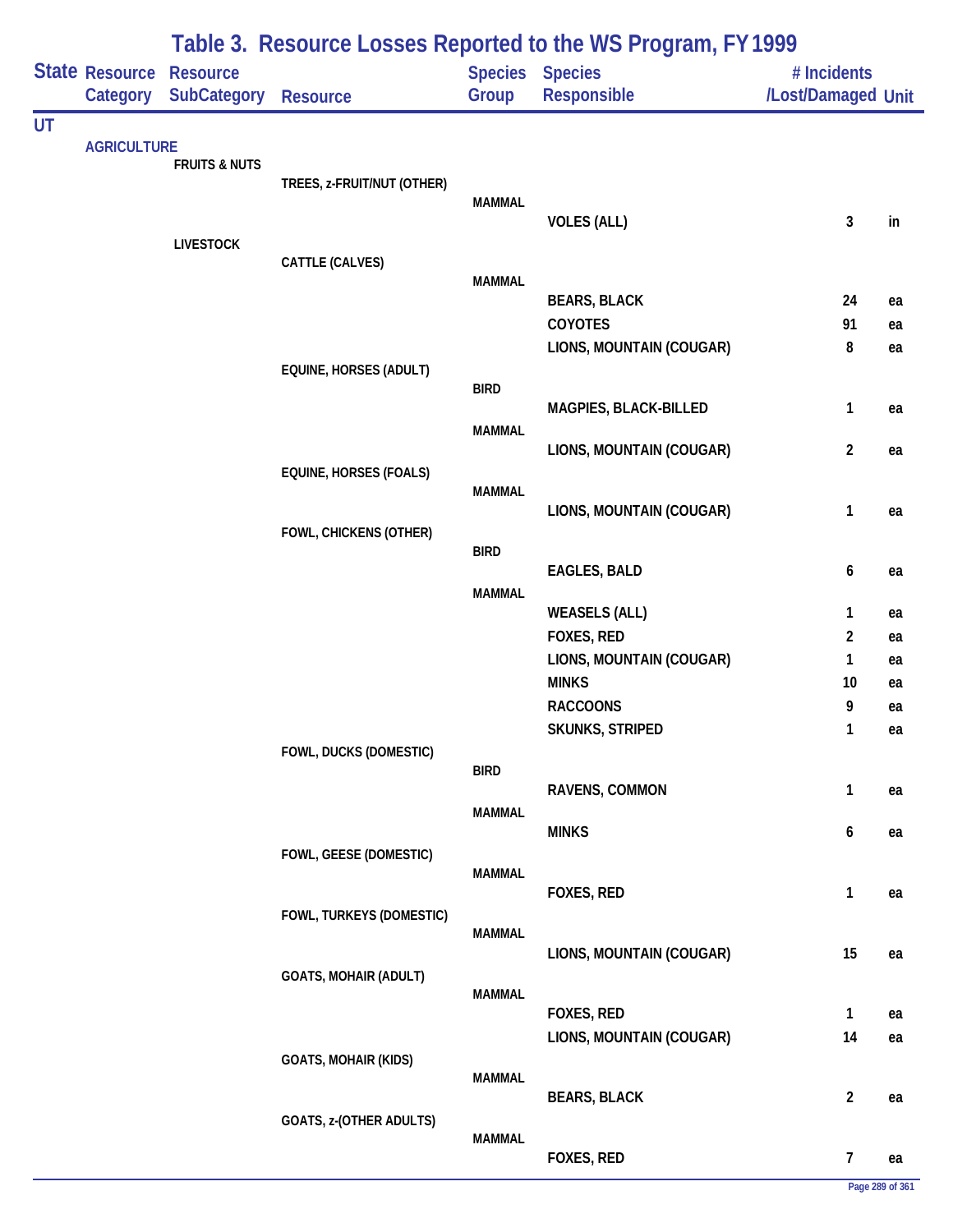|    |                                             |                                       |                                                  |               | Table 3. Resource Losses Reported to the WS Program, FY 1999 |                                   |          |
|----|---------------------------------------------|---------------------------------------|--------------------------------------------------|---------------|--------------------------------------------------------------|-----------------------------------|----------|
|    | Category                                    | <b>Resource</b><br><b>SubCategory</b> | <b>Resource</b>                                  | Group         | <b>Species Species</b><br><b>Responsible</b>                 | # Incidents<br>/Lost/Damaged Unit |          |
| UT |                                             |                                       |                                                  |               |                                                              |                                   |          |
|    |                                             | <b>LIVESTOCK</b>                      |                                                  |               |                                                              |                                   |          |
|    |                                             |                                       | GOATS, z-(OTHER ADULTS)                          |               |                                                              |                                   |          |
|    |                                             |                                       |                                                  | <b>MAMMAL</b> | LIONS, MOUNTAIN (COUGAR)                                     | 14                                | ea       |
|    |                                             |                                       | GOATS, z-(OTHER KIDS)                            |               |                                                              |                                   |          |
|    |                                             |                                       |                                                  | <b>MAMMAL</b> |                                                              |                                   |          |
|    |                                             |                                       |                                                  |               | COYOTES                                                      | 8                                 | ea       |
|    |                                             |                                       |                                                  | <b>BIRD</b>   |                                                              |                                   |          |
|    |                                             |                                       |                                                  |               | RAVENS, COMMON                                               | $\mathbf{1}$                      | ea       |
|    |                                             |                                       |                                                  | <b>MAMMAL</b> |                                                              |                                   |          |
|    |                                             |                                       |                                                  |               | <b>BOBCATS</b>                                               | $\mathbf{1}$                      | ea       |
|    |                                             |                                       |                                                  |               | <b>COYOTES</b>                                               | 1398                              | ea       |
|    |                                             |                                       |                                                  |               | DOGS, FERAL/FREE RANGING & HYBRID                            | 29                                | ea       |
|    |                                             |                                       |                                                  |               | LIONS, MOUNTAIN (COUGAR)                                     | 541                               | ea       |
|    |                                             |                                       |                                                  |               | <b>BEARS, BLACK</b>                                          | 471                               | ea       |
|    |                                             |                                       |                                                  | <b>BIRD</b>   |                                                              |                                   |          |
|    | <b>State Resource</b><br><b>AGRICULTURE</b> |                                       |                                                  |               | <b>EAGLES, BALD</b>                                          | $\overline{2}$                    | ea       |
|    |                                             |                                       |                                                  |               | <b>EAGLES, GOLDEN</b>                                        | 109                               | ea       |
|    |                                             |                                       |                                                  |               | RAVENS, COMMON                                               | 27                                | ea       |
|    |                                             |                                       |                                                  | <b>MAMMAL</b> |                                                              |                                   |          |
|    |                                             |                                       |                                                  |               | <b>BEARS, BLACK</b>                                          | 527<br>530                        | ea       |
|    |                                             |                                       |                                                  |               | LIONS, MOUNTAIN (COUGAR)<br>FOXES, RED                       | 82                                | ea<br>ea |
|    |                                             |                                       |                                                  |               | DOGS, FERAL/FREE RANGING & HYBRID                            | 49                                | ea       |
|    |                                             |                                       |                                                  |               | <b>BOBCATS</b>                                               | 27                                | ea       |
|    |                                             |                                       | SHEEP (ADULT)<br>SHEEP (LAMBS)<br><b>PASTURE</b> |               | <b>COYOTES</b>                                               | 3831                              | ea       |
|    |                                             | <b>OTHER</b>                          |                                                  |               |                                                              |                                   |          |
|    | <b>HEALTH &amp; SAFETY</b>                  |                                       | FEED, LIVESTOCK                                  |               |                                                              |                                   |          |
|    |                                             |                                       |                                                  | <b>BIRD</b>   | STARLINGS, EUROPEAN                                          | 35                                | in       |
|    |                                             |                                       |                                                  | <b>MAMMAL</b> |                                                              |                                   |          |
|    |                                             |                                       |                                                  |               | DEER, MULE                                                   | $\mathbf{1}$                      | in       |
|    |                                             |                                       |                                                  |               | RATS, NORWAY                                                 | $\mathbf{1}$                      | in       |
|    |                                             | RANGE/PASTURE                         |                                                  |               |                                                              |                                   |          |
|    |                                             |                                       |                                                  | <b>MAMMAL</b> |                                                              |                                   |          |
|    |                                             |                                       |                                                  |               | PRAIRIE DOGS, WHITE-TAILED                                   | 162                               | ac       |
|    |                                             |                                       |                                                  |               | MICE, z-FIELD (OTHER)                                        | 350                               | ac       |
|    |                                             |                                       |                                                  |               | <b>GOPHERS, POCKET (ALL)</b>                                 | 700                               | ac       |
|    |                                             |                                       | <b>RANGELAND</b>                                 |               |                                                              |                                   |          |
|    |                                             |                                       |                                                  | <b>MAMMAL</b> |                                                              |                                   |          |
|    |                                             |                                       |                                                  |               | <b>VOLES (ALL)</b>                                           | $\mathbf{3}$                      | ac       |
|    |                                             |                                       |                                                  |               | PRAIRIE DOGS, WHITE-TAILED                                   | $\mathbf{1}$                      | ac       |
|    |                                             | HUMAN HEALTH & SAFETY                 |                                                  |               |                                                              |                                   |          |

**HEALTH & SAFETY, HUMAN (AVIATION)**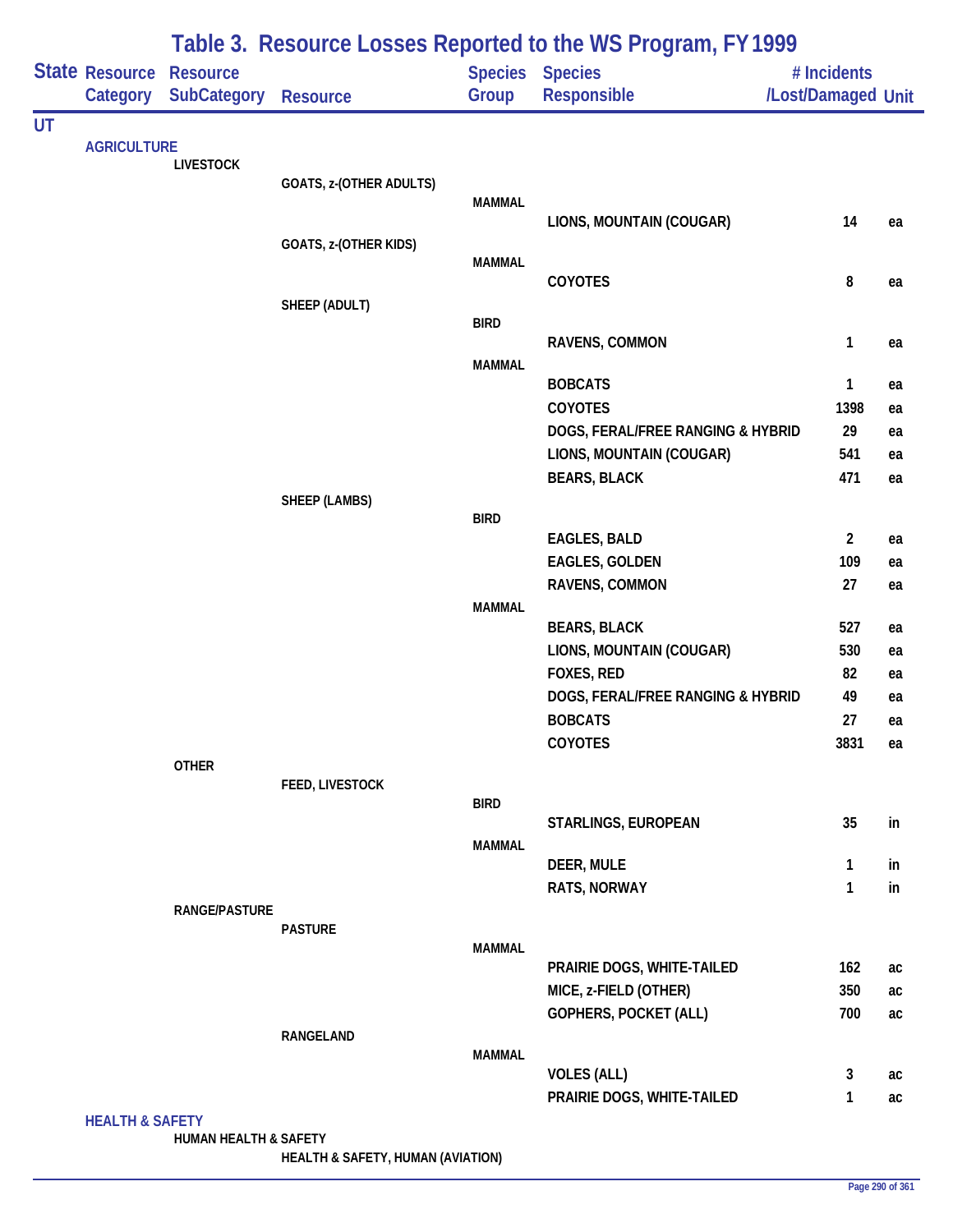|    |                                                                                     |                                  |                                    |                | Table 3. Resource Losses Reported to the WS Program, FY 1999 |                         |    |
|----|-------------------------------------------------------------------------------------|----------------------------------|------------------------------------|----------------|--------------------------------------------------------------|-------------------------|----|
|    |                                                                                     | <b>Resource</b>                  |                                    | <b>Species</b> | <b>Species</b>                                               | # Incidents             |    |
|    |                                                                                     | <b>SubCategory</b>               | <b>Resource</b>                    | Group          | Responsible                                                  | /Lost/Damaged Unit      |    |
| UT |                                                                                     |                                  |                                    |                |                                                              |                         |    |
|    |                                                                                     | <b>HUMAN HEALTH &amp; SAFETY</b> |                                    |                |                                                              |                         |    |
|    |                                                                                     |                                  | HEALTH & SAFETY, HUMAN (AVIATION)  |                |                                                              |                         |    |
|    |                                                                                     |                                  |                                    | <b>BIRD</b>    |                                                              |                         |    |
|    |                                                                                     |                                  |                                    |                | <b>GULLS, CALIFORNIA</b>                                     | 16                      | in |
|    |                                                                                     |                                  |                                    |                | GULLS, RING-BILLED                                           | 1                       | in |
|    |                                                                                     |                                  |                                    |                | PELICANS, AMERICAN WHITE                                     | 1                       | in |
|    |                                                                                     |                                  |                                    | <b>MAMMAL</b>  | RATS, NORWAY                                                 | 1                       | in |
|    |                                                                                     |                                  |                                    | <b>SPECIAL</b> |                                                              |                         |    |
|    |                                                                                     |                                  |                                    |                | MULTPL SPP (TECH.ASST.) (SEE MIS FIE                         | 1                       | in |
|    |                                                                                     |                                  | HEALTH & SAFETY, HUMAN z-(GENERAL) |                |                                                              |                         |    |
|    |                                                                                     |                                  |                                    | <b>BIRD</b>    |                                                              |                         |    |
|    |                                                                                     |                                  |                                    |                | <b>GEESE, CANADA</b>                                         | 2                       | in |
|    |                                                                                     |                                  |                                    |                | WOODPECKERS, z-(OTHER)                                       | 1                       | in |
|    |                                                                                     |                                  |                                    |                | SWALLOWS, z-(OTHER)                                          | 1                       | in |
|    |                                                                                     |                                  |                                    |                | STARLINGS, EUROPEAN                                          | 1                       | in |
|    | State Resource<br>Category<br><b>HEALTH &amp; SAFETY</b><br><b>NATURAL RESOURCE</b> |                                  |                                    |                | PIGEONS, FERAL (ROCK DOVE)                                   | 10                      | in |
|    |                                                                                     |                                  |                                    |                | MAGPIES, BLACK-BILLED                                        | 2                       | in |
|    |                                                                                     |                                  |                                    |                | <b>DUCKS, FERAL</b>                                          | 5                       | in |
|    |                                                                                     |                                  |                                    |                | <b>MALLARDS</b>                                              | $\overline{\mathbf{c}}$ | in |
|    |                                                                                     |                                  |                                    | <b>MAMMAL</b>  | <b>RACCOONS</b>                                              | 234                     | in |
|    |                                                                                     |                                  |                                    |                | SQUIRRELS, GROUND (ALL)                                      | 3                       | in |
|    |                                                                                     |                                  |                                    |                | <b>SKUNKS, STRIPED</b>                                       | 13                      | in |
|    |                                                                                     |                                  |                                    |                | <b>RINGTAILS</b>                                             | 1                       | in |
|    |                                                                                     |                                  |                                    |                | RATS, PACKRATS/WOODRATS (ALL)                                | 1                       | in |
|    |                                                                                     |                                  |                                    |                | LIONS, MOUNTAIN (COUGAR)                                     | 22                      | in |
|    |                                                                                     |                                  |                                    |                | <b>COYOTES</b>                                               | $\overline{c}$          | in |
|    |                                                                                     |                                  |                                    |                | <b>BATS (ALL)</b>                                            | 9                       | in |
|    |                                                                                     |                                  |                                    |                | <b>RATS, NORWAY</b>                                          | $\overline{c}$          | in |
|    |                                                                                     |                                  |                                    | <b>REPTILE</b> |                                                              |                         |    |
|    |                                                                                     |                                  |                                    |                | SNAKES, NON-POISONOUS (OTHER)                                | 7                       | in |
|    |                                                                                     |                                  |                                    |                | SNAKES, POISONOUS (ALL)                                      | $\overline{2}$          | in |
|    |                                                                                     |                                  |                                    |                |                                                              |                         |    |
|    |                                                                                     | <b>WILDLIFE</b>                  |                                    |                |                                                              |                         |    |
|    |                                                                                     |                                  | BIRDS, UPLAND GAME (OTHER)         | <b>MAMMAL</b>  |                                                              |                         |    |
|    |                                                                                     |                                  |                                    |                | <b>BOBCATS</b>                                               | $\mathbf{1}$            | ea |
|    |                                                                                     |                                  | BIRDS, WATERFOWL (OTHER)           |                |                                                              |                         |    |
|    |                                                                                     |                                  |                                    | <b>MAMMAL</b>  |                                                              |                         |    |
|    |                                                                                     |                                  |                                    |                | <b>SKUNKS, STRIPED</b>                                       | 9                       | ea |
|    |                                                                                     |                                  | MAMMALS, DEER, MULE                |                |                                                              |                         |    |
|    |                                                                                     |                                  |                                    | <b>MAMMAL</b>  | LIONS, MOUNTAIN (COUGAR)                                     | 6                       | ea |
|    |                                                                                     |                                  | MAMMALS, ELK (WAPITI)              |                |                                                              |                         |    |
|    |                                                                                     |                                  |                                    | <b>MAMMAL</b>  |                                                              |                         |    |
|    |                                                                                     |                                  |                                    |                | LIONS, MOUNTAIN (COUGAR)                                     | 1                       | ea |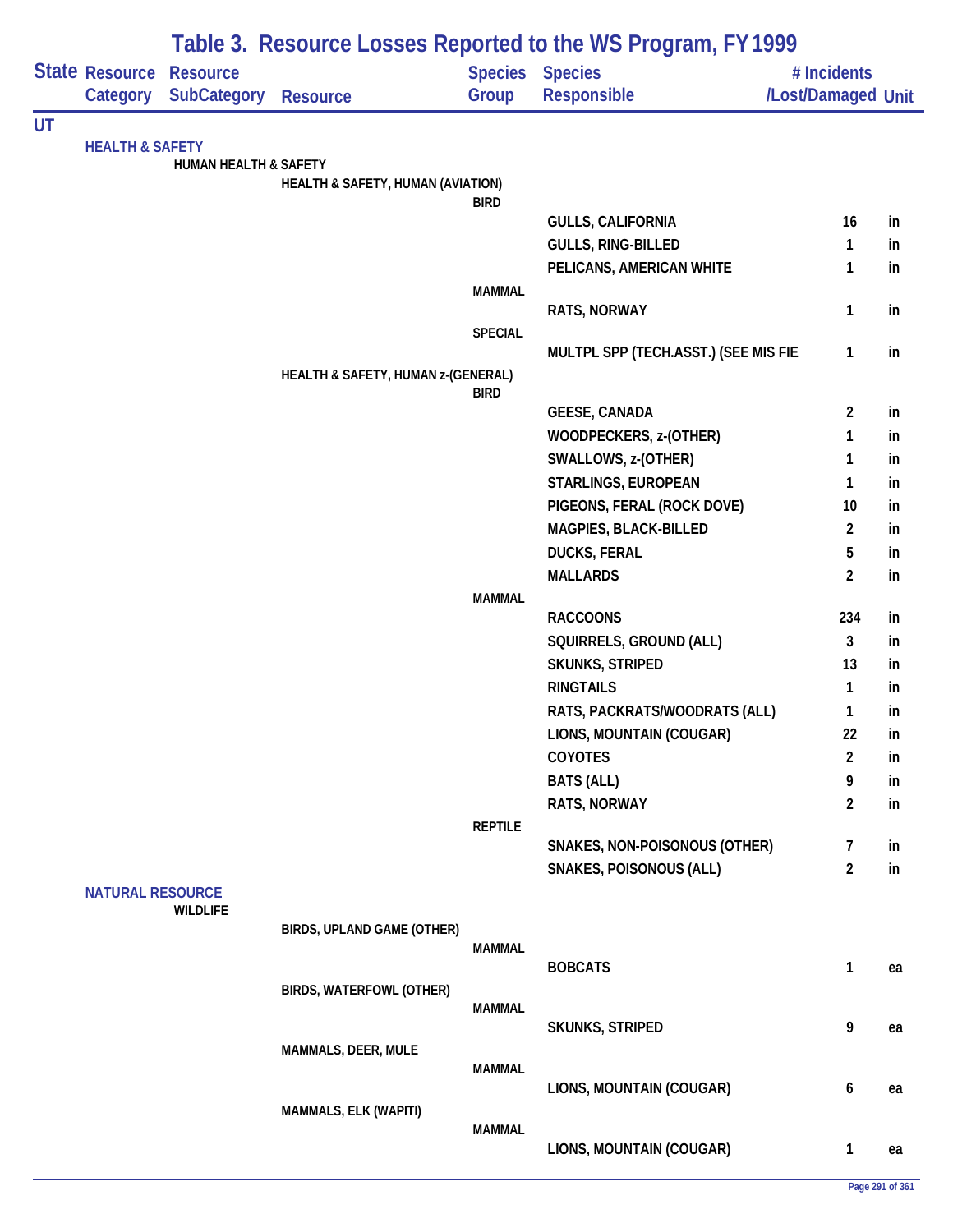|           |                       |                                        |                                  |               | Table 3. Resource Losses Reported to the WS Program, FY 1999 |                         |    |
|-----------|-----------------------|----------------------------------------|----------------------------------|---------------|--------------------------------------------------------------|-------------------------|----|
|           | <b>State Resource</b> | <b>Resource</b>                        |                                  |               | Species Species                                              | # Incidents             |    |
|           | Category              | <b>SubCategory</b>                     | <b>Resource</b>                  | Group         | Responsible                                                  | /Lost/Damaged Unit      |    |
| <b>UT</b> | <b>PROPERTY</b>       |                                        |                                  |               |                                                              |                         |    |
|           |                       | <b>ANIMAL</b>                          |                                  |               |                                                              |                         |    |
|           |                       |                                        | PETS (COMPANION & HOBBY ANIMALS) |               |                                                              |                         |    |
|           |                       |                                        |                                  | <b>BIRD</b>   | RAVENS, COMMON                                               | $\mathbf{1}$            | ea |
|           |                       |                                        |                                  | <b>MAMMAL</b> |                                                              |                         |    |
|           |                       |                                        |                                  |               | <b>COYOTES</b>                                               | 6                       | ea |
|           |                       |                                        |                                  |               | LIONS, MOUNTAIN (COUGAR)                                     | 1                       | ea |
|           |                       |                                        |                                  |               | <b>PORCUPINES</b>                                            | 7                       | ea |
|           |                       |                                        |                                  |               | <b>RACCOONS</b>                                              | 19                      | ea |
|           |                       |                                        |                                  |               | SKUNKS, STRIPED                                              | 63                      | ea |
|           |                       |                                        | ZOO/ZOO ANIMALS                  | <b>BIRD</b>   |                                                              |                         |    |
|           |                       |                                        |                                  |               | <b>MALLARDS</b>                                              | 102                     | ea |
|           |                       |                                        |                                  | <b>MAMMAL</b> |                                                              |                         |    |
|           |                       |                                        |                                  |               | <b>RACCOONS</b>                                              | $\overline{\mathbf{4}}$ | ea |
|           |                       | <b>EQUIPMENT</b>                       |                                  |               |                                                              |                         |    |
|           |                       | <b>AIRCRAFT</b>                        | <b>MAMMAL</b>                    |               |                                                              |                         |    |
|           |                       |                                        |                                  |               | DEER, MULE                                                   | $\mathbf{1}$            | ea |
|           |                       | <b>LANDSCAPING, TURF &amp; GARDENS</b> |                                  |               |                                                              |                         |    |
|           |                       |                                        | <b>GOLF COURSES</b>              | <b>BIRD</b>   |                                                              |                         |    |
|           |                       |                                        |                                  |               | <b>GEESE, CANADA</b>                                         | $\mathbf{1}$            | in |
|           |                       |                                        |                                  | <b>MAMMAL</b> |                                                              |                         |    |
|           |                       |                                        |                                  |               | <b>VOLES (ALL)</b>                                           | $\overline{2}$          | in |
|           |                       |                                        | TREES, STANDING & SHRUBS         |               |                                                              |                         |    |
|           |                       |                                        |                                  | <b>MAMMAL</b> | <b>BEAVERS</b>                                               | 13                      | in |
|           |                       |                                        |                                  |               | GOPHERS, POCKET (ALL)                                        | $\overline{2}$          | in |
|           |                       |                                        |                                  |               | <b>PORCUPINES</b>                                            | $\mathbf{1}$            | in |
|           |                       |                                        | TURF AND/OR FLOWERS              |               |                                                              |                         |    |
|           |                       |                                        |                                  | <b>BIRD</b>   |                                                              |                         |    |
|           |                       |                                        |                                  |               | <b>DUCKS, FERAL</b>                                          | $\mathbf{3}$            | in |
|           |                       |                                        |                                  | <b>MAMMAL</b> | <b>GEESE, CANADA</b>                                         | $\mathbf{1}$            | in |
|           |                       |                                        |                                  |               | GOPHERS, POCKET (ALL)                                        | 22                      | in |
|           |                       |                                        |                                  |               | <b>VOLES (ALL)</b>                                           | $\overline{\mathbf{4}}$ | in |
|           |                       |                                        |                                  |               | SQUIRRELS, GROUND (ALL)                                      | 10                      | in |
|           |                       |                                        |                                  |               | MUSKRATS, z-(OTHER)                                          | $\mathbf{1}$            | in |
|           |                       |                                        |                                  |               | DEER, MULE                                                   | $\overline{2}$          | in |
|           |                       |                                        |                                  |               | <b>RACCOONS</b>                                              | $\mathbf{1}$            | in |
|           |                       |                                        | z-LANDSCAPING (OTHER)            |               |                                                              |                         |    |
|           |                       |                                        |                                  | <b>BIRD</b>   | <b>DUCKS, FERAL</b>                                          | $\overline{2}$          | in |
|           |                       |                                        |                                  |               | <b>GEESE, CANADA</b>                                         | $\overline{a}$          | in |
|           |                       |                                        |                                  |               | <b>MALLARDS</b>                                              | 4                       | in |
|           |                       |                                        |                                  |               | ROBINS, AMERICAN                                             | $\mathbf{1}$            | in |
|           |                       |                                        |                                  | <b>MAMMAL</b> |                                                              |                         |    |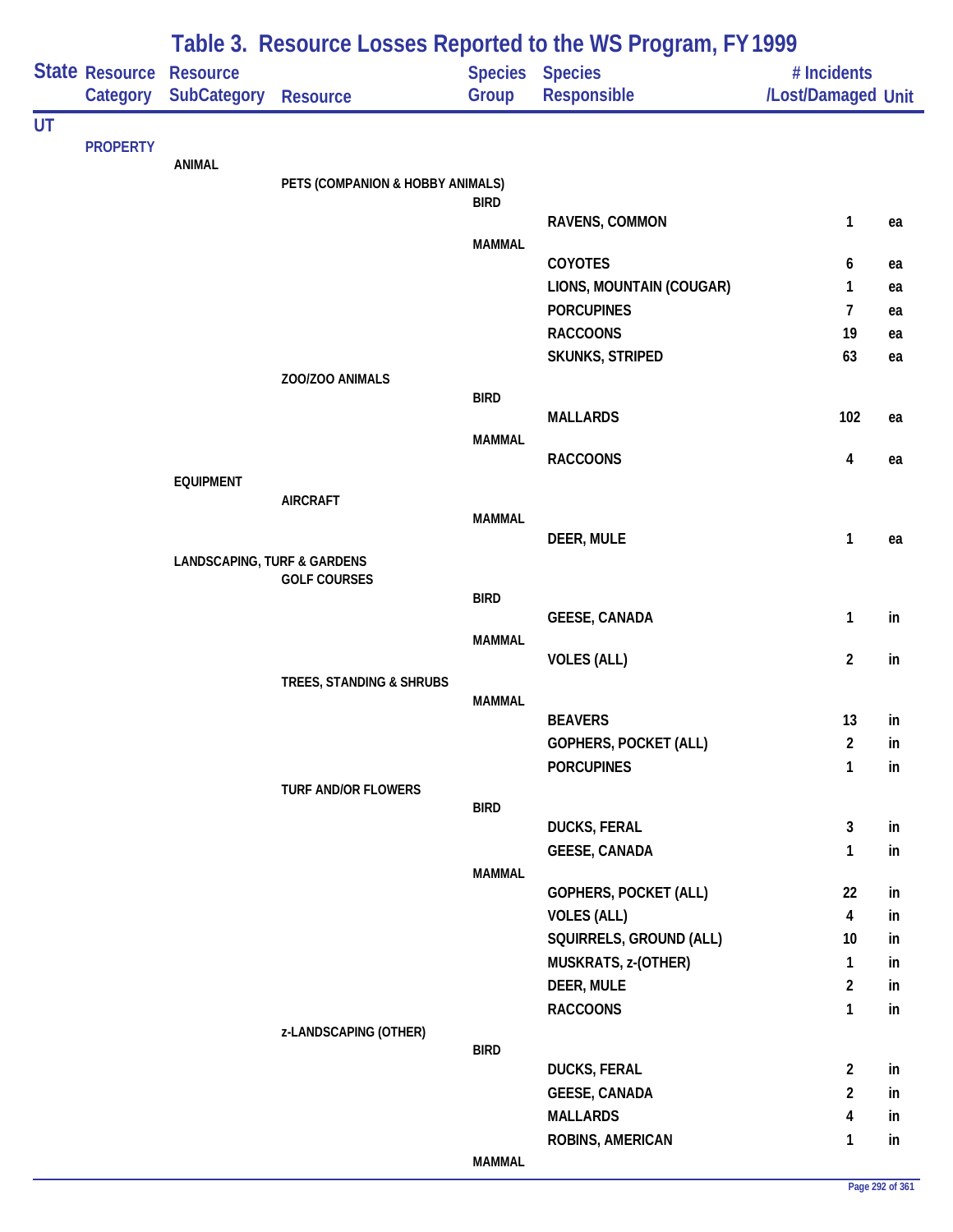|    |                                     |                                        |                                   |                | Table 3. Resource Losses Reported to the WS Program, FY 1999 |                                   |    |
|----|-------------------------------------|----------------------------------------|-----------------------------------|----------------|--------------------------------------------------------------|-----------------------------------|----|
|    | State Resource Resource<br>Category | <b>SubCategory</b>                     | <b>Resource</b>                   | Group          | Species Species<br><b>Responsible</b>                        | # Incidents<br>/Lost/Damaged Unit |    |
| UT |                                     |                                        |                                   |                |                                                              |                                   |    |
|    | <b>PROPERTY</b>                     | <b>LANDSCAPING, TURF &amp; GARDENS</b> |                                   |                |                                                              |                                   |    |
|    |                                     |                                        | z-LANDSCAPING (OTHER)             |                |                                                              |                                   |    |
|    |                                     |                                        |                                   | <b>MAMMAL</b>  |                                                              |                                   |    |
|    |                                     |                                        |                                   |                | SQUIRRELS, GROUND (ALL)                                      | 4                                 | in |
|    |                                     |                                        |                                   |                | <b>RACCOONS</b>                                              | $\overline{2}$                    | in |
|    |                                     |                                        |                                   |                | GOPHERS, POCKET (ALL)                                        | 1                                 | in |
|    |                                     |                                        |                                   |                | MICE, z-FIELD (OTHER)                                        | 1                                 | in |
|    |                                     |                                        |                                   |                | <b>VOLES (ALL)</b>                                           | 6                                 | in |
|    |                                     |                                        |                                   |                | <b>PORCUPINES</b>                                            | 4                                 | in |
|    |                                     | <b>OTHER PROPERTY</b>                  | PROPERTY (GENERAL)                |                |                                                              |                                   |    |
|    |                                     |                                        |                                   | <b>BIRD</b>    |                                                              |                                   |    |
|    |                                     |                                        |                                   |                | STARLINGS, EUROPEAN                                          | 3                                 | in |
|    |                                     |                                        | <b>RESEARCH PROJECT</b>           |                |                                                              |                                   |    |
|    |                                     |                                        |                                   | <b>MAMMAL</b>  | <b>COYOTES</b>                                               | $\mathbf{1}$                      | in |
|    |                                     | <b>STRUCTURES</b>                      |                                   |                |                                                              |                                   |    |
|    |                                     |                                        | <b>BUILDINGS, NON-RESIDENTIAL</b> |                |                                                              |                                   |    |
|    |                                     |                                        |                                   | <b>BIRD</b>    |                                                              |                                   |    |
|    |                                     |                                        |                                   |                | FLICKERS, NORTHERN                                           | $\overline{2}$                    | in |
|    |                                     |                                        |                                   |                | <b>KESTRELS, AMERICAN</b>                                    | 1                                 | in |
|    |                                     |                                        |                                   |                | PIGEONS, FERAL (ROCK DOVE)                                   | 1                                 | in |
|    |                                     |                                        |                                   |                | SWALLOWS, BARN                                               | $\mathbf{1}$                      | in |
|    |                                     |                                        |                                   |                | WOODPECKERS, z-(OTHER)                                       | $\mathbf{1}$                      | in |
|    |                                     |                                        |                                   | <b>MAMMAL</b>  |                                                              |                                   |    |
|    |                                     |                                        |                                   |                | <b>SKUNKS, STRIPED</b>                                       | 5                                 | in |
|    |                                     |                                        |                                   |                | SQUIRRELS, GROUND (ALL)                                      | 1                                 | in |
|    |                                     |                                        | <b>BUILDINGS, RESIDENTIAL</b>     | <b>BIRD</b>    |                                                              |                                   |    |
|    |                                     |                                        |                                   |                | MAGPIES, BLACK-BILLED                                        | $\overline{2}$                    | in |
|    |                                     |                                        |                                   |                | PIGEONS, FERAL (ROCK DOVE)                                   | 8                                 | in |
|    |                                     |                                        |                                   |                | SPARROWS, HOUSE/ENGLISH                                      | 3                                 | in |
|    |                                     |                                        |                                   |                | STARLINGS, EUROPEAN                                          | 7                                 | in |
|    |                                     |                                        |                                   |                | WOODPECKERS, z-(OTHER)                                       | 1                                 | in |
|    |                                     |                                        |                                   |                | <b>FLICKERS, NORTHERN</b>                                    | 9                                 | in |
|    |                                     |                                        |                                   | <b>MAMMAL</b>  |                                                              |                                   |    |
|    |                                     |                                        |                                   |                | RATS, NORWAY                                                 | $\overline{2}$                    | in |
|    |                                     |                                        |                                   |                | SQUIRRELS, GROUND (ALL)                                      | 17                                | in |
|    |                                     |                                        |                                   |                | <b>BEAVERS</b>                                               | $\mathbf{1}$                      | in |
|    |                                     |                                        |                                   |                | <b>SKUNKS, STRIPED</b>                                       | 81                                | in |
|    |                                     |                                        |                                   |                | SQUIRRELS, RED                                               | 4                                 | in |
|    |                                     |                                        |                                   |                | MICE, HOUSE                                                  | 1                                 | in |
|    |                                     |                                        |                                   |                | <b>BATS (ALL)</b>                                            | $\mathbf{1}$                      | in |
|    |                                     |                                        |                                   |                | <b>PORCUPINES</b>                                            | 3                                 | in |
|    |                                     |                                        |                                   |                | <b>RACCOONS</b>                                              | 30                                | in |
|    |                                     |                                        |                                   | <b>REPTILE</b> |                                                              |                                   |    |
|    |                                     |                                        |                                   |                | SNAKES, NON-POISONOUS (OTHER)                                | $\overline{2}$                    | in |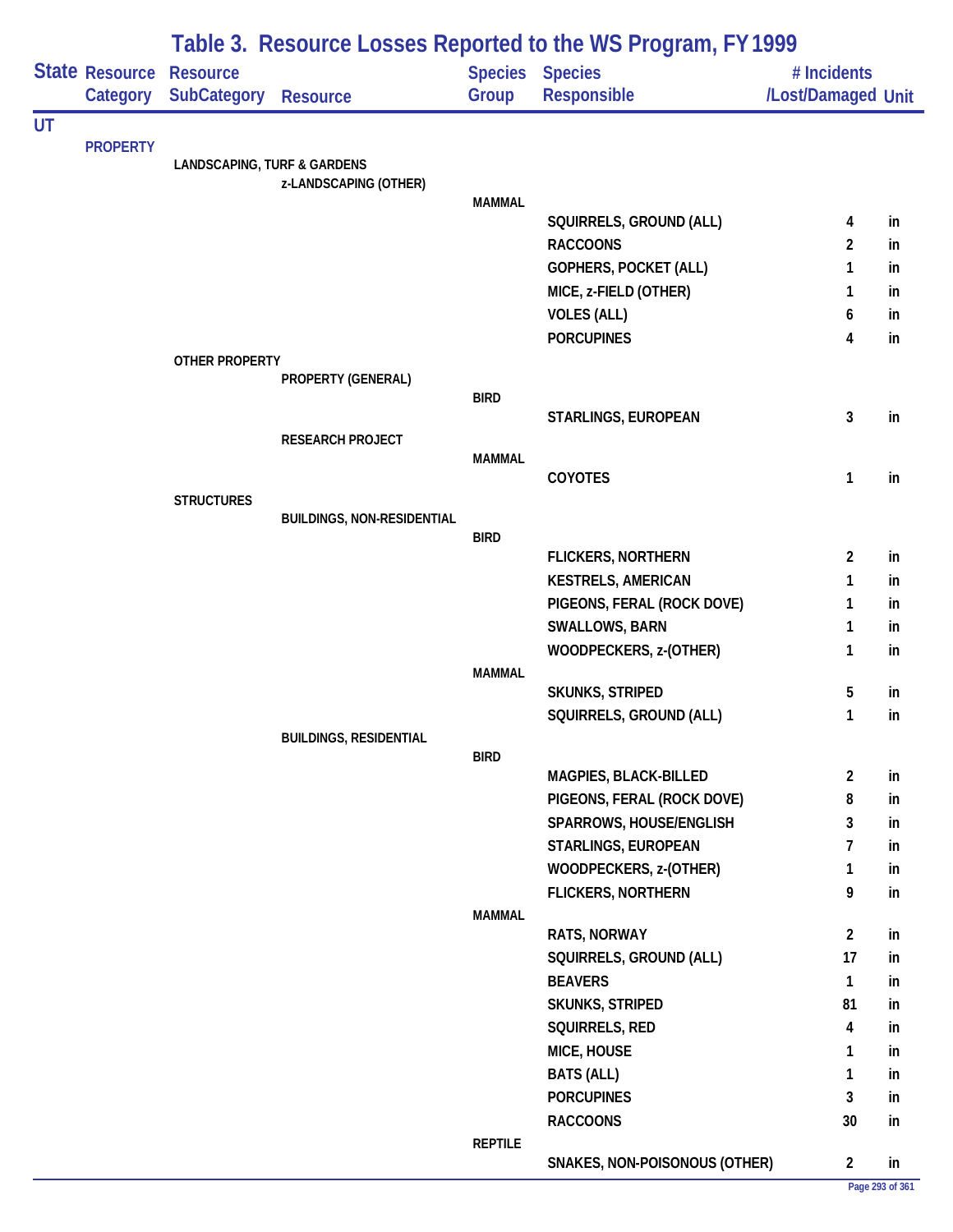|           |                            |                                |                                                                                         |                         | Table 3. Resource Losses Reported to the WS Program, FY 1999 |                                   |          |
|-----------|----------------------------|--------------------------------|-----------------------------------------------------------------------------------------|-------------------------|--------------------------------------------------------------|-----------------------------------|----------|
|           | State Resource<br>Category | <b>Resource</b><br>SubCategory | <b>Resource</b>                                                                         | <b>Species</b><br>Group | <b>Species</b><br>Responsible                                | # Incidents<br>/Lost/Damaged Unit |          |
| <b>UT</b> |                            |                                |                                                                                         |                         |                                                              |                                   |          |
|           | <b>PROPERTY</b>            | <b>STRUCTURES</b>              | DIKES/DAMS/IMPOUNDMENTS                                                                 | <b>MAMMAL</b>           |                                                              |                                   |          |
|           |                            |                                | <b>FENCES</b>                                                                           |                         | MUSKRATS, z-(OTHER)                                          | 1                                 | in       |
|           |                            |                                | <b>LANDFILLS</b>                                                                        | <b>MAMMAL</b>           | <b>BEAVERS</b>                                               | 1                                 | in       |
|           |                            |                                |                                                                                         | <b>MAMMAL</b>           | SKUNKS, STRIPED                                              | 1                                 | in       |
| <b>VA</b> | <b>AGRICULTURE</b>         | <b>AQUACULTURE</b>             |                                                                                         |                         |                                                              |                                   |          |
|           |                            |                                | FISH, BAITFISH (OTHER)                                                                  | <b>BIRD</b>             | CORMORANTS, DOUBLE-CRESTED                                   | 1                                 | in       |
|           |                            |                                | FISH, CARP, GRASS (BROOD)                                                               | <b>BIRD</b>             | <b>GEESE, CANADA</b>                                         | $\overline{2}$                    | in       |
|           |                            |                                | FISH, CATFISH (ADULT)                                                                   | <b>BIRD</b>             |                                                              |                                   |          |
|           |                            |                                |                                                                                         | <b>MAMMAL</b>           | <b>GEESE, CANADA</b><br>OTTERS, RIVER                        | 1<br>1                            | in<br>in |
|           |                            |                                | FISH, GOLDFISH (BROOD)                                                                  | <b>BIRD</b>             |                                                              |                                   |          |
|           |                            |                                | <b>FISH, MUSKIE</b>                                                                     | <b>BIRD</b>             | <b>HERONS, GREAT BLUE</b>                                    | $\mathbf{1}$                      | in       |
|           |                            |                                | FISH, ORNAMENTAL (BROOD)                                                                |                         | <b>GEESE, CANADA</b>                                         | $\overline{2}$                    | in       |
|           |                            |                                | FISH, ORNAMENTAL (MARKET)                                                               | <b>BIRD</b>             | <b>HERONS, GREAT BLUE</b>                                    | $\mathbf{1}$                      | in       |
|           |                            |                                | FISH, TROUT, RAINBOW                                                                    | <b>BIRD</b>             | <b>HERONS, GREAT BLUE</b>                                    | $\mathbf{1}$                      | in       |
|           |                            |                                |                                                                                         | <b>BIRD</b>             | <b>GRACKLES (OTHER)</b>                                      | 1                                 | in       |
|           |                            |                                |                                                                                         | <b>MAMMAL</b>           | OTTERS, RIVER                                                | $\mathbf{1}$                      | in       |
|           |                            |                                | <b>COMMERCIAL FORESTRY &amp; NURSERY</b><br>PLANTS, COMMERCIAL NURSERY/GREENHOUSE (ALL) | <b>MAMMAL</b>           |                                                              |                                   |          |
|           |                            |                                |                                                                                         |                         | <b>VOLES (ALL)</b><br><b>BEAVERS</b>                         | $\mathbf{1}$<br>$\mathbf{1}$      | in<br>in |
|           |                            |                                | TREES, SEEDLINGS                                                                        | <b>MAMMAL</b>           | <b>BEAVERS</b>                                               | $\mathbf{1}$                      | in       |
|           |                            |                                | TREES, STANDING (MIXED)                                                                 |                         |                                                              |                                   |          |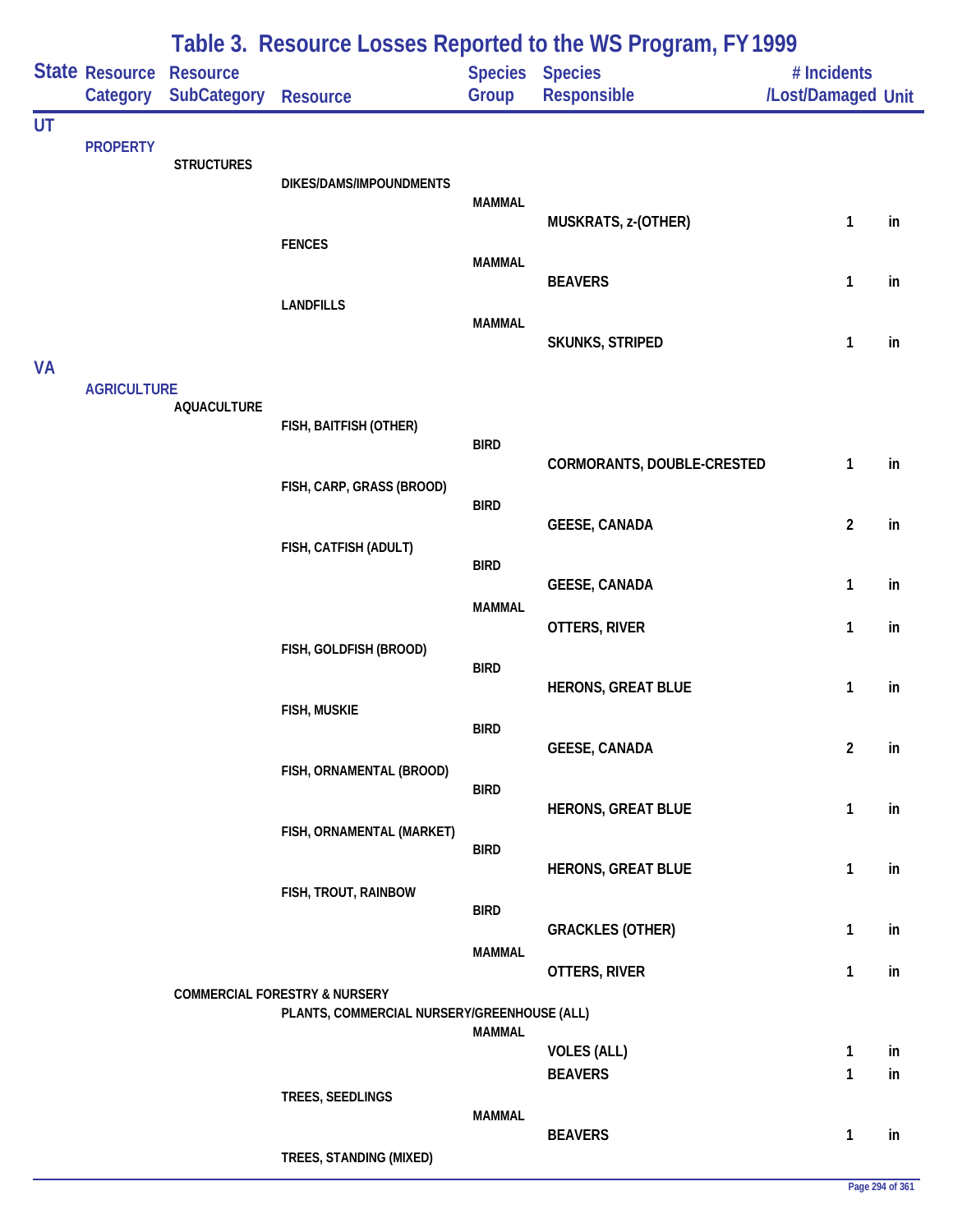|           |                            | Table 3. Resource Losses Reported to the WS Program, FY 1999 |                                                                     |               |                                            |                                   |          |  |  |
|-----------|----------------------------|--------------------------------------------------------------|---------------------------------------------------------------------|---------------|--------------------------------------------|-----------------------------------|----------|--|--|
|           | State Resource<br>Category | Resource<br><b>SubCategory</b>                               | <b>Resource</b>                                                     | Group         | Species Species<br>Responsible             | # Incidents<br>/Lost/Damaged Unit |          |  |  |
| <b>VA</b> |                            |                                                              |                                                                     |               |                                            |                                   |          |  |  |
|           | <b>AGRICULTURE</b>         |                                                              | <b>COMMERCIAL FORESTRY &amp; NURSERY</b><br>TREES, STANDING (MIXED) | <b>MAMMAL</b> |                                            |                                   |          |  |  |
|           |                            | <b>FIELD CROPS</b>                                           |                                                                     |               | <b>BEAVERS</b>                             | 3                                 | in       |  |  |
|           |                            |                                                              | <b>BEANS, GREEN</b>                                                 | <b>BIRD</b>   | <b>GEESE, CANADA</b>                       | $\mathbf{1}$                      | in       |  |  |
|           |                            |                                                              | <b>BEANS, SOYBEANS</b>                                              | <b>BIRD</b>   | <b>GEESE, CANADA</b>                       | $\overline{2}$                    | in       |  |  |
|           |                            |                                                              | <b>GRAINS, BARLEY</b>                                               | <b>BIRD</b>   |                                            |                                   |          |  |  |
|           |                            |                                                              | <b>GRAINS, CORN (FIELD)</b>                                         | <b>BIRD</b>   | <b>GEESE, CANADA</b>                       | $\mathbf{1}$                      | in       |  |  |
|           |                            |                                                              |                                                                     | <b>MAMMAL</b> | <b>GEESE, CANADA</b>                       | 4                                 | in       |  |  |
|           |                            |                                                              | <b>GRAINS, CORN (SWEET)</b>                                         |               | <b>BEAVERS</b>                             | 3                                 | in       |  |  |
|           |                            |                                                              | <b>GRAINS, RYE</b>                                                  | <b>BIRD</b>   | <b>GEESE, CANADA</b>                       | $\mathbf{1}$                      | in       |  |  |
|           |                            |                                                              |                                                                     | <b>BIRD</b>   | <b>GEESE, CANADA</b>                       | $\overline{2}$                    | in       |  |  |
|           |                            |                                                              | <b>GRAINS, WHEAT</b>                                                | <b>BIRD</b>   | <b>GEESE, CANADA</b>                       | 15                                | in       |  |  |
|           |                            |                                                              | GRAINS, z-(OTHER)                                                   |               | <b>GEESE, SNOW</b>                         | $\overline{2}$                    | in       |  |  |
|           |                            |                                                              |                                                                     | <b>BIRD</b>   | <b>GEESE, CANADA</b>                       | $\mathbf{1}$                      | in       |  |  |
|           |                            |                                                              | GRASSES/SOD                                                         | <b>BIRD</b>   | <b>GEESE, CANADA</b>                       | $\mathbf{1}$                      | in       |  |  |
|           |                            |                                                              | <b>PEANUTS</b>                                                      | <b>BIRD</b>   | <b>GEESE, CANADA</b>                       | $\overline{2}$                    | in       |  |  |
|           |                            |                                                              | <b>SPINACH</b>                                                      | <b>BIRD</b>   |                                            |                                   |          |  |  |
|           |                            |                                                              |                                                                     |               | <b>GEESE, CANADA</b><br><b>GEESE, SNOW</b> | $\mathbf{1}$<br>$\overline{2}$    | in<br>in |  |  |
|           |                            |                                                              | <b>TOMATOES</b>                                                     | <b>BIRD</b>   | <b>CROWS, AMERICAN</b>                     | $\overline{2}$                    | in       |  |  |
|           |                            | <b>FRUITS &amp; NUTS</b>                                     | FRUIT, APPLES                                                       |               |                                            |                                   |          |  |  |
|           |                            |                                                              | <b>NUTS, PECANS</b>                                                 | <b>BIRD</b>   | <b>CROWS, AMERICAN</b>                     | $\mathbf{1}$                      | in       |  |  |
|           |                            |                                                              |                                                                     |               |                                            |                                   |          |  |  |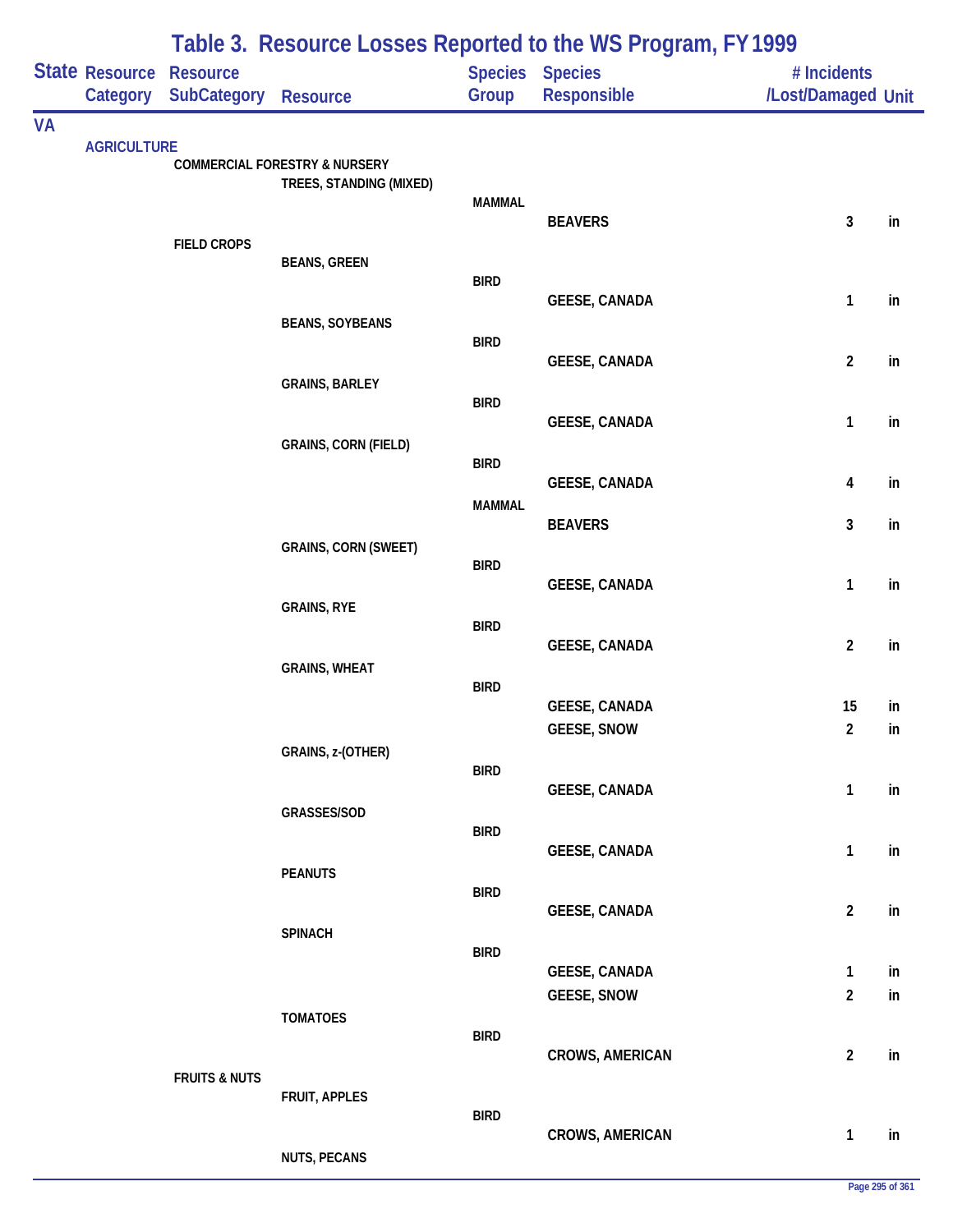|           |                            |                                       | Table 3. Resource Losses Reported to the WS Program, FY 1999 |               |                                         |                                   |          |  |  |
|-----------|----------------------------|---------------------------------------|--------------------------------------------------------------|---------------|-----------------------------------------|-----------------------------------|----------|--|--|
|           | State Resource<br>Category | <b>Resource</b><br><b>SubCategory</b> | <b>Resource</b>                                              | Group         | <b>Species Species</b><br>Responsible   | # Incidents<br>/Lost/Damaged Unit |          |  |  |
| <b>VA</b> |                            |                                       |                                                              |               |                                         |                                   |          |  |  |
|           | <b>AGRICULTURE</b>         | <b>FRUITS &amp; NUTS</b>              |                                                              |               |                                         |                                   |          |  |  |
|           |                            |                                       | <b>NUTS, PECANS</b>                                          |               |                                         |                                   |          |  |  |
|           |                            |                                       |                                                              | <b>BIRD</b>   |                                         |                                   |          |  |  |
|           |                            |                                       | TREES, APPLE                                                 |               | JAYS, BLUE                              | 1                                 | in       |  |  |
|           |                            |                                       |                                                              | <b>MAMMAL</b> |                                         |                                   |          |  |  |
|           |                            |                                       |                                                              |               | MARMOTS/WOODCHUCKS (ALL)                | 1                                 | in       |  |  |
|           |                            |                                       | TREES, PEAR                                                  |               |                                         |                                   |          |  |  |
|           |                            |                                       |                                                              | <b>MAMMAL</b> | <b>BEAVERS</b>                          | 1                                 | in       |  |  |
|           |                            |                                       | TREES, z-FRUIT/NUT (OTHER)                                   |               |                                         |                                   |          |  |  |
|           |                            |                                       |                                                              | <b>MAMMAL</b> |                                         |                                   |          |  |  |
|           |                            |                                       |                                                              |               | <b>BEAVERS</b>                          | 1                                 | in       |  |  |
|           |                            | <b>LIVESTOCK</b>                      |                                                              |               |                                         |                                   |          |  |  |
|           |                            |                                       | CATTLE (ADULT)                                               | <b>MAMMAL</b> |                                         |                                   |          |  |  |
|           |                            |                                       |                                                              |               | COYOTES                                 | 3                                 | ea       |  |  |
|           |                            |                                       | CATTLE (CALVES)                                              |               |                                         |                                   |          |  |  |
|           |                            |                                       |                                                              | <b>BIRD</b>   | <b>VULTURES, TURKEY</b>                 | 1                                 | ea       |  |  |
|           |                            |                                       |                                                              |               | <b>VULTURES, z-(MIXED)</b>              | 1                                 | ea       |  |  |
|           |                            |                                       |                                                              |               | <b>VULTURES, BLACK</b>                  | 32                                | ea       |  |  |
|           |                            |                                       |                                                              |               | <b>GEESE, CANADA</b>                    | 3                                 | ea       |  |  |
|           |                            |                                       |                                                              | <b>MAMMAL</b> |                                         |                                   |          |  |  |
|           |                            |                                       |                                                              |               | COYOTES                                 | 70                                | ea       |  |  |
|           |                            |                                       | EQUINE, HORSES (ADULT)                                       |               |                                         |                                   |          |  |  |
|           |                            |                                       |                                                              | <b>BIRD</b>   | <b>GEESE, CANADA</b>                    | 3                                 | ea       |  |  |
|           |                            |                                       | EQUINE, HORSES (FOALS)                                       |               |                                         |                                   |          |  |  |
|           |                            |                                       |                                                              | <b>MAMMAL</b> |                                         |                                   |          |  |  |
|           |                            |                                       |                                                              |               | COYOTES                                 | $\overline{2}$                    | ea       |  |  |
|           |                            |                                       | FOWL, CHICKENS (GAME)                                        | <b>MAMMAL</b> |                                         |                                   |          |  |  |
|           |                            |                                       |                                                              |               | <b>RACCOONS</b>                         | 8                                 | ea       |  |  |
|           |                            |                                       | FOWL, CHICKENS (OTHER)                                       |               |                                         |                                   |          |  |  |
|           |                            |                                       |                                                              | <b>BIRD</b>   |                                         |                                   |          |  |  |
|           |                            |                                       |                                                              |               | <b>GEESE, CANADA</b><br>HAWKS, COOPER'S | $\mathbf{1}$<br>11                | ea<br>ea |  |  |
|           |                            |                                       |                                                              |               | HAWKS, RED-TAILED                       | 10                                | ea       |  |  |
|           |                            |                                       |                                                              |               | <b>OWLS, GREAT HORNED</b>               | 1                                 | ea       |  |  |
|           |                            |                                       |                                                              | <b>MAMMAL</b> |                                         |                                   |          |  |  |
|           |                            |                                       |                                                              |               | CATS, FERAL/FREE RANGING                | 10 <sup>°</sup>                   | ea       |  |  |
|           |                            |                                       |                                                              |               | <b>RACCOONS</b>                         | 3                                 | ea       |  |  |
|           |                            |                                       |                                                              |               | FOXES, RED                              | 1                                 | ea       |  |  |
|           |                            |                                       | FOWL, DUCKS (DOMESTIC)                                       | <b>BIRD</b>   |                                         |                                   |          |  |  |
|           |                            |                                       |                                                              |               | HAWKS, RED-TAILED                       | 1                                 | ea       |  |  |
|           |                            |                                       |                                                              |               | HAWKS, z-(OTHER)                        | 15                                | ea       |  |  |
|           |                            |                                       |                                                              |               | <b>OWLS, GREAT HORNED</b>               | 6                                 | ea       |  |  |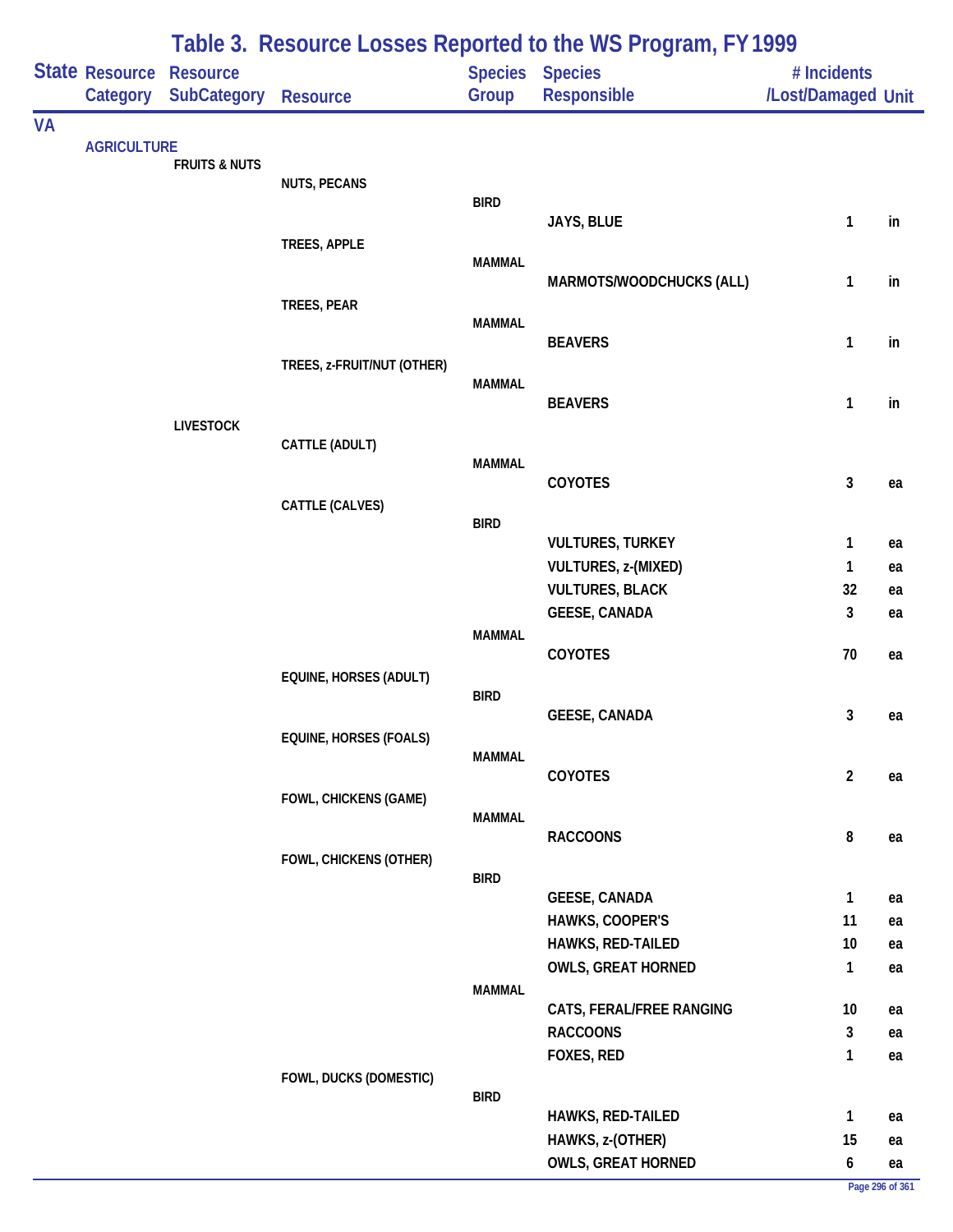|           |                            |                                |                                 |               | Table 3. Resource Losses Reported to the WS Program, FY 1999 |                                   |    |
|-----------|----------------------------|--------------------------------|---------------------------------|---------------|--------------------------------------------------------------|-----------------------------------|----|
|           | State Resource<br>Category | <b>Resource</b><br>SubCategory | <b>Resource</b>                 | Group         | <b>Species Species</b><br>Responsible                        | # Incidents<br>/Lost/Damaged Unit |    |
| <b>VA</b> |                            |                                |                                 |               |                                                              |                                   |    |
|           | <b>AGRICULTURE</b>         | <b>LIVESTOCK</b>               |                                 |               |                                                              |                                   |    |
|           |                            |                                | FOWL, DUCKS (DOMESTIC)          | <b>BIRD</b>   |                                                              |                                   |    |
|           |                            |                                |                                 |               | SWANS, MUTE                                                  | 1                                 | ea |
|           |                            |                                | FOWL, GEESE (DOMESTIC)          | <b>MAMMAL</b> |                                                              |                                   |    |
|           |                            |                                |                                 |               | COYOTES                                                      | 4                                 | ea |
|           |                            |                                | FOWL, GUINEAS                   | <b>BIRD</b>   |                                                              |                                   |    |
|           |                            |                                |                                 |               | HAWKS, RED-TAILED                                            | 22                                | ea |
|           |                            |                                | FOWL, PEA                       | <b>MAMMAL</b> |                                                              |                                   |    |
|           |                            |                                |                                 |               | <b>RACCOONS</b>                                              | $10$                              | ea |
|           |                            |                                | <b>GOATS, z-(OTHER ADULTS)</b>  | <b>MAMMAL</b> |                                                              |                                   |    |
|           |                            |                                |                                 |               | COYOTES                                                      | 19                                | ea |
|           |                            |                                | GOATS, z-(OTHER KIDS)           | <b>MAMMAL</b> |                                                              |                                   |    |
|           |                            |                                |                                 |               | COYOTES                                                      | 238                               | ea |
|           |                            |                                | SHEEP (ADULT)                   | <b>BIRD</b>   |                                                              |                                   |    |
|           |                            |                                |                                 |               | <b>VULTURES, BLACK</b>                                       | 3                                 | ea |
|           |                            |                                |                                 | <b>MAMMAL</b> | COYOTES                                                      | 191                               | ea |
|           |                            |                                |                                 |               | DOGS, FERAL/FREE RANGING & HYBRID                            | 5                                 | ea |
|           |                            |                                | <b>SHEEP (LAMBS)</b>            | <b>BIRD</b>   |                                                              |                                   |    |
|           |                            |                                |                                 |               | <b>VULTURES, BLACK</b>                                       | 7                                 | ea |
|           |                            |                                |                                 | <b>MAMMAL</b> | <b>COYOTES</b>                                               | 256                               | ea |
|           |                            |                                |                                 |               | DOGS, FERAL/FREE RANGING & HYBRID                            | 5                                 | ea |
|           |                            |                                | <b>SWINE (PIGLETS)</b>          | <b>BIRD</b>   |                                                              |                                   |    |
|           |                            |                                |                                 |               | HAWKS, RED-TAILED                                            | 1                                 | ea |
|           |                            | <b>OTHER</b>                   | FEED, LIVESTOCK                 |               |                                                              |                                   |    |
|           |                            |                                |                                 | <b>BIRD</b>   |                                                              |                                   | in |
|           |                            |                                | HIVES (BEES, HONEY, STRUCTURES) |               | STARLINGS, EUROPEAN                                          | $\overline{2}$                    |    |
|           |                            |                                |                                 | <b>MAMMAL</b> | <b>BEARS, BLACK</b>                                          | $\overline{2}$                    | ea |
|           |                            | RANGE/PASTURE                  |                                 |               |                                                              |                                   |    |
|           |                            |                                | <b>PASTURE</b>                  | <b>BIRD</b>   |                                                              |                                   |    |
|           |                            |                                |                                 |               | <b>GEESE, CANADA</b>                                         | 5                                 | ac |
|           |                            |                                |                                 | <b>MAMMAL</b> | <b>BEAVERS</b>                                               | 1                                 | ac |
|           | <b>HEALTH &amp; SAFETY</b> | HUMAN HEALTH & SAFETY          |                                 |               |                                                              |                                   |    |

**HEALTH & SAFETY, HUMAN (AVIATION)**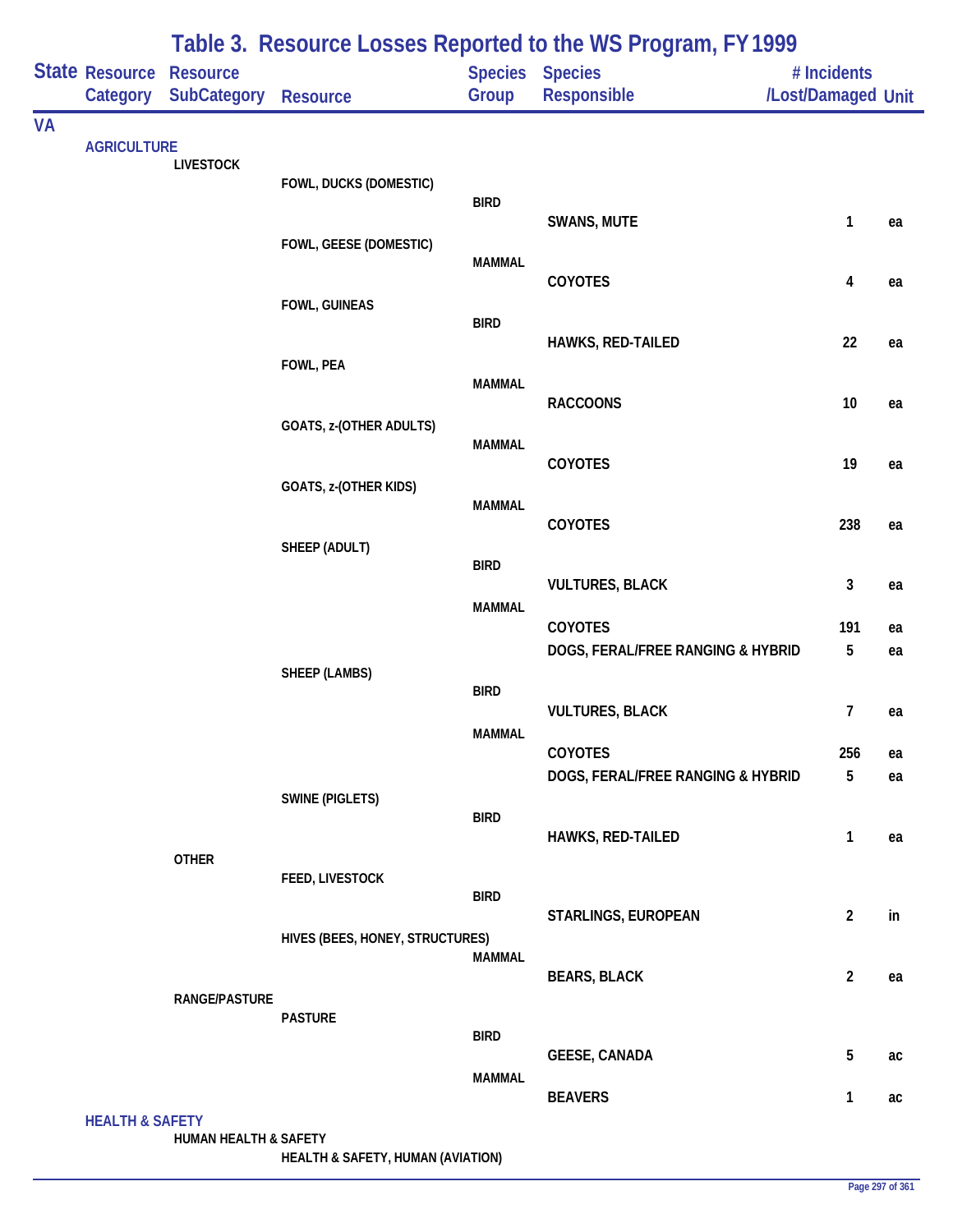|    |                                   |                                                |                                               |               | Table 3. Resource Losses Reported to the WS Program, FY1999 |                                   |          |
|----|-----------------------------------|------------------------------------------------|-----------------------------------------------|---------------|-------------------------------------------------------------|-----------------------------------|----------|
|    | <b>State Resource</b><br>Category | <b>Resource</b><br><b>SubCategory Resource</b> |                                               | Group         | Species Species<br>Responsible                              | # Incidents<br>/Lost/Damaged Unit |          |
| VA |                                   |                                                |                                               |               |                                                             |                                   |          |
|    | <b>HEALTH &amp; SAFETY</b>        |                                                |                                               |               |                                                             |                                   |          |
|    |                                   | HUMAN HEALTH & SAFETY                          |                                               |               |                                                             |                                   |          |
|    |                                   |                                                | HEALTH & SAFETY, HUMAN (AVIATION)             |               |                                                             |                                   |          |
|    |                                   |                                                |                                               | <b>BIRD</b>   | <b>GEESE, CANADA</b>                                        | 8                                 | in       |
|    |                                   |                                                |                                               |               | <b>GULLS, LAUGHING</b>                                      | $\mathbf{1}$                      | in       |
|    |                                   |                                                |                                               |               | GULLS, RING-BILLED                                          | 4                                 | in       |
|    |                                   |                                                |                                               |               | <b>OSPREYS</b>                                              | $\mathbf{1}$                      | in       |
|    |                                   |                                                |                                               |               | PIGEONS, FERAL (ROCK DOVE)                                  | 1                                 | in       |
|    |                                   |                                                |                                               |               | STARLINGS, EUROPEAN                                         | $\mathbf{1}$                      | in       |
|    |                                   |                                                |                                               | <b>MAMMAL</b> |                                                             |                                   |          |
|    |                                   |                                                |                                               |               | FOXES, RED                                                  | 4                                 | in       |
|    |                                   |                                                |                                               |               | DEER, WHITE-TAILED                                          | 4                                 | in       |
|    |                                   |                                                | HEALTH & SAFETY, HUMAN (OTHER TRANSPORTATION) |               |                                                             |                                   |          |
|    |                                   |                                                |                                               | <b>MAMMAL</b> | <b>BEAVERS</b>                                              | 1                                 | in       |
|    |                                   |                                                |                                               |               | DEER, WHITE-TAILED                                          | $\mathbf{1}$                      | in       |
|    |                                   |                                                | HEALTH & SAFETY, HUMAN z-(GENERAL)            |               |                                                             |                                   |          |
|    |                                   |                                                |                                               | <b>BIRD</b>   |                                                             |                                   |          |
|    |                                   |                                                |                                               |               | <b>HERONS, GREAT BLUE</b>                                   | $\mathbf{1}$                      | in       |
|    |                                   |                                                |                                               |               | <b>VULTURES, z-(MIXED)</b>                                  | 17                                | in       |
|    |                                   |                                                |                                               |               | <b>VULTURES, TURKEY</b><br><b>VULTURES, BLACK</b>           | $\overline{2}$<br>5               | in<br>in |
|    |                                   |                                                |                                               |               | STARLINGS, EUROPEAN                                         | 5                                 |          |
|    |                                   |                                                |                                               |               | SPARROWS, HOUSE/ENGLISH                                     | $\overline{2}$                    | in<br>in |
|    |                                   |                                                |                                               |               | z-PASSERINES (OTHER)                                        | 1                                 | in       |
|    |                                   |                                                |                                               |               | <b>OSPREYS</b>                                              | 4                                 | in       |
|    |                                   |                                                |                                               |               | <b>GEESE, CANADA</b>                                        | 41                                | in       |
|    |                                   |                                                |                                               |               | FOWL, PEA                                                   | $\mathbf{1}$                      | in       |
|    |                                   |                                                |                                               |               | <b>DUCKS, FERAL</b>                                         | 1                                 | in       |
|    |                                   |                                                |                                               |               | <b>CROWS, AMERICAN</b>                                      | $\mathbf{1}$                      | in       |
|    |                                   |                                                |                                               |               | <b>BLACKBIRDS, z-(OTHER)</b>                                | $\overline{c}$                    | in       |
|    |                                   |                                                |                                               |               | <b>BLACKBIRDS, z-(MIXED SPECIES)</b>                        | $\mathbf{1}$                      | in       |
|    |                                   |                                                |                                               |               | PIGEONS, FERAL (ROCK DOVE)                                  | 13                                | in       |
|    |                                   |                                                |                                               |               | <b>GEESE, FERAL</b>                                         | 8                                 | in       |
|    |                                   |                                                |                                               | <b>MAMMAL</b> |                                                             |                                   |          |
|    |                                   |                                                |                                               |               | LIONS, MOUNTAIN (COUGAR)                                    | $\mathbf{1}$                      | in       |
|    |                                   |                                                |                                               |               | <b>RACCOONS</b>                                             | $\overline{2}$                    | in       |
|    |                                   |                                                |                                               |               | MARMOTS/WOODCHUCKS (ALL)                                    | 1                                 | in       |
|    |                                   |                                                |                                               |               | COYOTES                                                     | 5                                 | in       |
|    |                                   |                                                |                                               |               | OPOSSUMS, VIRGINIA                                          | $\mathbf{1}$                      | in       |
|    | <b>NATURAL RESOURCE</b>           |                                                |                                               |               |                                                             |                                   |          |
|    |                                   | <b>FISHERIES</b>                               | FISH, z-(OTHER)                               |               |                                                             |                                   |          |
|    |                                   |                                                |                                               | <b>BIRD</b>   |                                                             |                                   |          |
|    |                                   |                                                |                                               |               | <b>GEESE, CANADA</b>                                        | 1                                 | in       |

**OTHER NATURAL RESOURCES**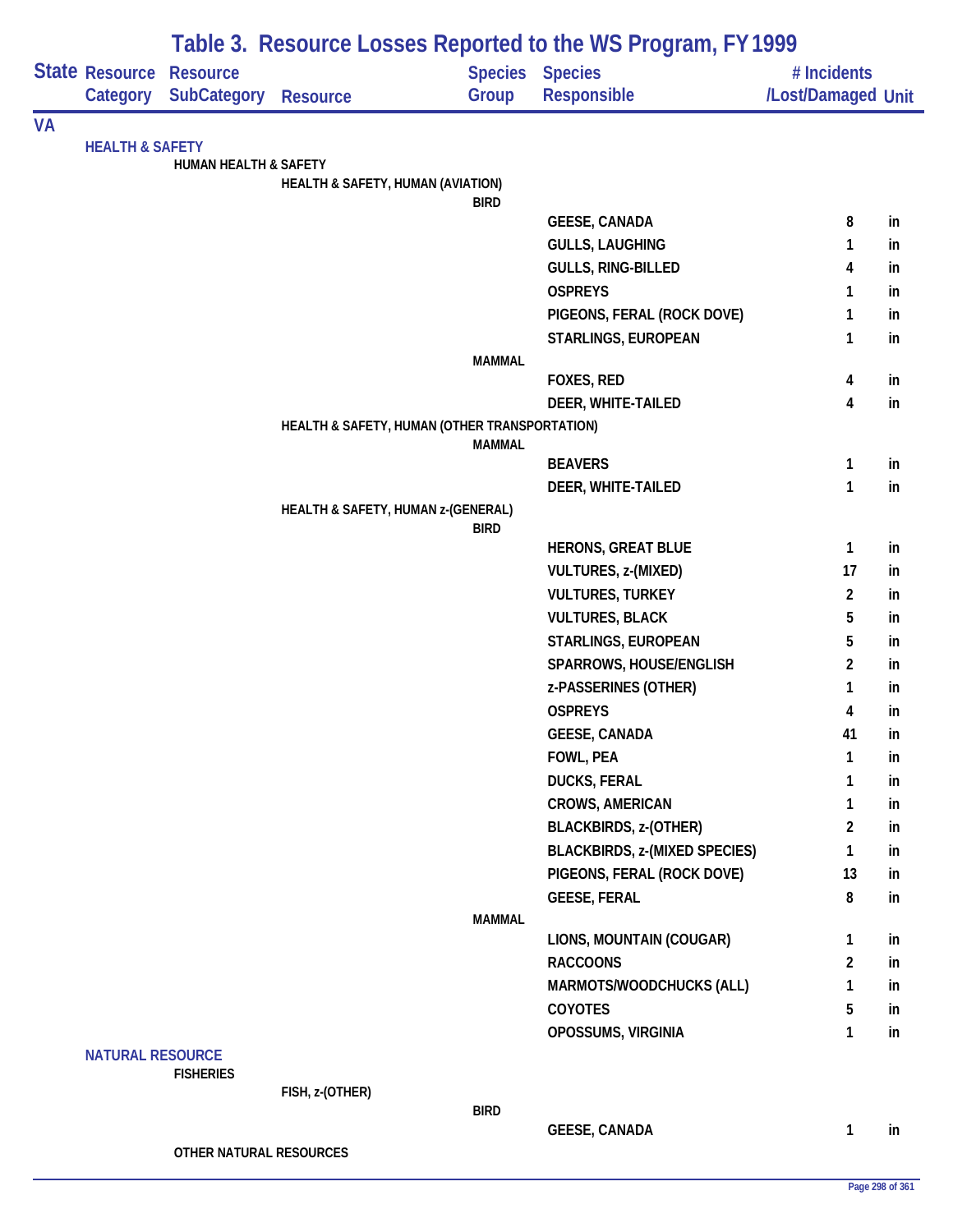|           | Table 3. Resource Losses Reported to the WS Program, FY 1999 |                                         |                                  |                |                                                  |                                   |          |
|-----------|--------------------------------------------------------------|-----------------------------------------|----------------------------------|----------------|--------------------------------------------------|-----------------------------------|----------|
|           | <b>State Resource</b>                                        | <b>Resource</b><br>Category SubCategory | <b>Resource</b>                  | Group          | Species Species<br><b>Responsible</b>            | # Incidents<br>/Lost/Damaged Unit |          |
|           |                                                              |                                         |                                  |                |                                                  |                                   |          |
| <b>VA</b> | <b>NATURAL RESOURCE</b>                                      |                                         |                                  |                |                                                  |                                   |          |
|           |                                                              | OTHER NATURAL RESOURCES                 |                                  |                |                                                  |                                   |          |
|           |                                                              |                                         | RECLAMATION/RESTORATION SITE     | <b>MAMMAL</b>  |                                                  |                                   |          |
|           |                                                              |                                         |                                  |                | <b>BEAVERS</b>                                   | 1                                 | in       |
|           |                                                              |                                         | WATERSHED                        |                |                                                  |                                   |          |
|           |                                                              |                                         |                                  | <b>BIRD</b>    | <b>GEESE, CANADA</b>                             | $\mathbf{1}$                      | in       |
|           |                                                              |                                         | <b>WETLANDS</b>                  |                |                                                  |                                   |          |
|           |                                                              |                                         |                                  | <b>BIRD</b>    |                                                  |                                   |          |
|           |                                                              |                                         |                                  |                | <b>GEESE, CANADA</b>                             | $\overline{2}$                    | ac       |
|           |                                                              | T & E WILDLIFE (FED)                    |                                  |                | SWANS, MUTE                                      | $\mathbf{1}$                      | ac       |
|           |                                                              |                                         | BIRDS, PLOVERS, PIPING (T&E)     |                |                                                  |                                   |          |
|           |                                                              |                                         |                                  | <b>BIRD</b>    |                                                  |                                   |          |
|           |                                                              |                                         |                                  |                | <b>GRACKLES, COMMON</b><br><b>GULLS, HERRING</b> | 1<br>1                            | ea<br>ea |
|           |                                                              |                                         |                                  |                | CROWS, AMERICAN                                  | 1                                 | ea       |
|           |                                                              |                                         |                                  | <b>MAMMAL</b>  |                                                  |                                   |          |
|           |                                                              |                                         |                                  |                | FOXES, RED                                       | 1                                 | ea       |
|           |                                                              | <b>WILDLIFE</b>                         | BIRDS, COLONIAL SEA (ALL)        |                |                                                  |                                   |          |
|           |                                                              |                                         |                                  | <b>MAMMAL</b>  |                                                  |                                   |          |
|           |                                                              |                                         |                                  |                | FOXES, RED                                       | 1                                 | ea       |
|           |                                                              |                                         | BIRDS, DUCKS, WILD (OTHER)       | <b>BIRD</b>    |                                                  |                                   |          |
|           |                                                              |                                         |                                  |                | SWANS, MUTE                                      | 1                                 | ea       |
|           |                                                              |                                         | <b>BIRDS, WATERFOWL (OTHER)</b>  |                |                                                  |                                   |          |
|           |                                                              |                                         |                                  | <b>MAMMAL</b>  | COYOTES                                          | 3                                 | ea       |
|           |                                                              |                                         |                                  | <b>REPTILE</b> |                                                  |                                   |          |
|           |                                                              |                                         |                                  |                | <b>TURTLES (ALL)</b>                             | $\mathbf{1}$                      | ea       |
|           |                                                              |                                         | BIRDS, z-(OTHER)                 | <b>BIRD</b>    |                                                  |                                   |          |
|           |                                                              |                                         |                                  |                | <b>FALCONS (ALL)</b>                             | $\mathbf{1}$                      | ea       |
|           |                                                              |                                         |                                  |                | HAWKS, COOPER'S                                  | $\mathbf{3}$                      | ea       |
|           |                                                              |                                         |                                  | <b>MAMMAL</b>  |                                                  |                                   |          |
|           |                                                              |                                         | MAMMALS, z-(OTHER)               |                | FOXES, RED                                       | $\mathbf{1}$                      | ea       |
|           |                                                              |                                         |                                  | <b>BIRD</b>    |                                                  |                                   |          |
|           |                                                              |                                         |                                  |                | HAWKS, COOPER'S                                  | $\mathbf{1}$                      | ea       |
|           | <b>PROPERTY</b>                                              | ANIMAL                                  |                                  |                |                                                  |                                   |          |
|           |                                                              |                                         | PETS (COMPANION & HOBBY ANIMALS) |                |                                                  |                                   |          |
|           |                                                              |                                         |                                  | <b>BIRD</b>    |                                                  |                                   |          |
|           |                                                              |                                         |                                  |                | HAWKS, RED-TAILED<br>VULTURES, z-(MIXED)         | $\overline{2}$<br>3               | ea<br>ea |
|           |                                                              |                                         |                                  |                | OWLS, BARRED                                     | 1                                 | ea       |
|           |                                                              |                                         |                                  |                | <b>GEESE, CANADA</b>                             | $\overline{2}$                    | ea       |
|           |                                                              |                                         |                                  |                | <b>VULTURES, BLACK</b>                           | $\mathbf{1}$                      | ea       |
|           |                                                              |                                         |                                  |                |                                                  |                                   |          |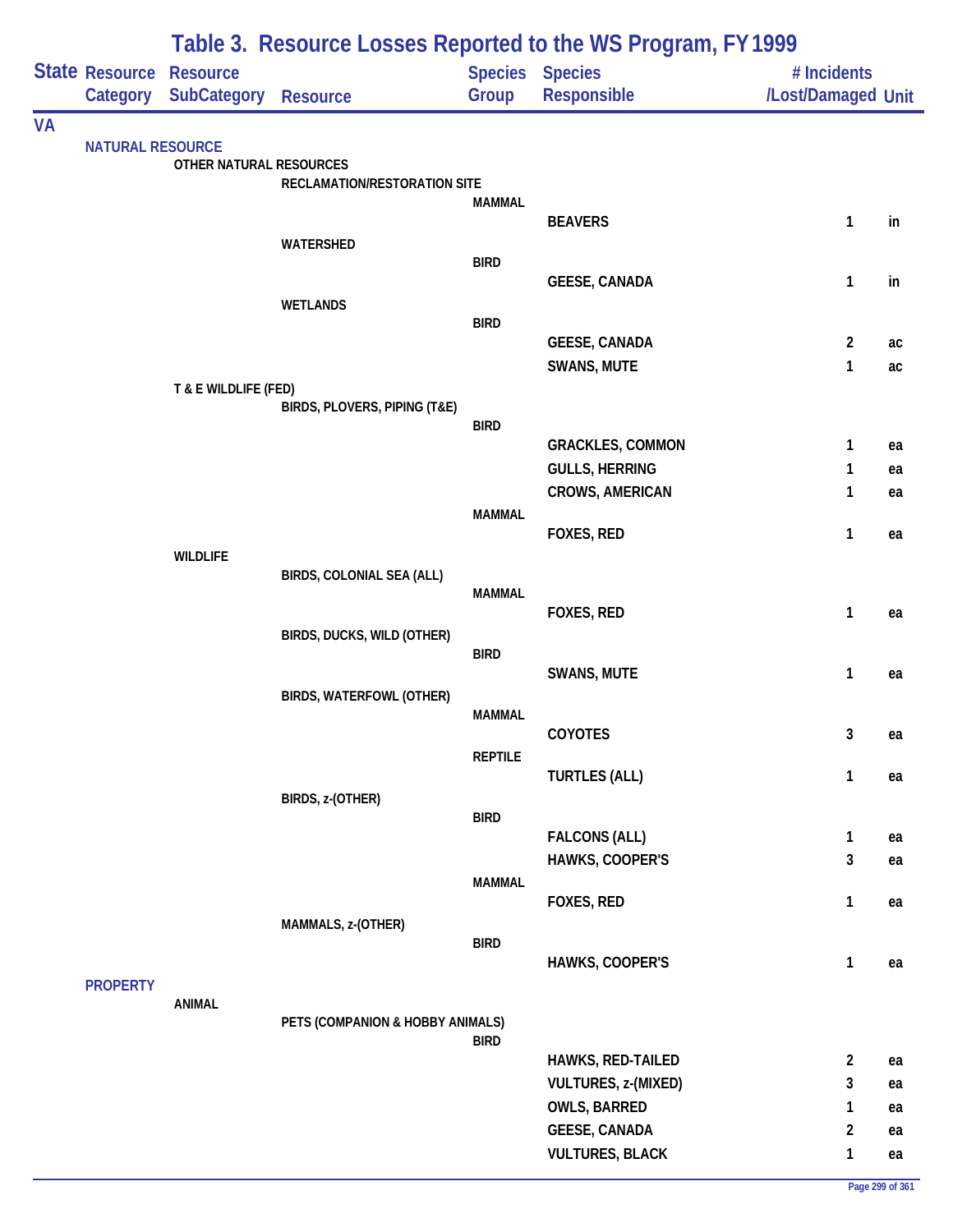|    |                 | Table 3. Resource Losses Reported to the WS Program, FY 1999 |                                          |               |                                             |                    |          |  |  |
|----|-----------------|--------------------------------------------------------------|------------------------------------------|---------------|---------------------------------------------|--------------------|----------|--|--|
|    | State Resource  | <b>Resource</b>                                              |                                          |               | <b>Species Species</b>                      | # Incidents        |          |  |  |
|    | Category        | <b>SubCategory</b>                                           | <b>Resource</b>                          | Group         | <b>Responsible</b>                          | /Lost/Damaged Unit |          |  |  |
| VA | <b>PROPERTY</b> |                                                              |                                          |               |                                             |                    |          |  |  |
|    |                 | <b>ANIMAL</b>                                                |                                          |               |                                             |                    |          |  |  |
|    |                 |                                                              | PETS (COMPANION & HOBBY ANIMALS)         |               |                                             |                    |          |  |  |
|    |                 |                                                              |                                          | <b>MAMMAL</b> | <b>COYOTES</b>                              |                    |          |  |  |
|    |                 |                                                              |                                          |               | FOXES, GRAY                                 | 8<br>1             | ea<br>ea |  |  |
|    |                 | <b>EQUIPMENT</b>                                             |                                          |               |                                             |                    |          |  |  |
|    |                 |                                                              | <b>AIRCRAFT</b>                          |               |                                             |                    |          |  |  |
|    |                 |                                                              |                                          | <b>BIRD</b>   |                                             |                    |          |  |  |
|    |                 |                                                              |                                          |               | <b>KESTRELS, AMERICAN</b>                   | 4                  | ea       |  |  |
|    |                 |                                                              |                                          |               | <b>GEESE, CANADA</b>                        | 8                  | ea       |  |  |
|    |                 |                                                              |                                          |               | z-PASSERINES (OTHER)<br>STARLINGS, EUROPEAN | $\mathbf{1}$<br>3  | ea       |  |  |
|    |                 |                                                              |                                          |               | PIGEONS, FERAL (ROCK DOVE)                  | 14                 | ea       |  |  |
|    |                 |                                                              |                                          |               | <b>OWLS, COMMON BARN</b>                    | $\mathbf{1}$       | ea<br>ea |  |  |
|    |                 |                                                              |                                          |               | <b>OSPREYS</b>                              | 2                  | ea       |  |  |
|    |                 |                                                              |                                          |               | <b>MEADOWLARKS, EASTERN</b>                 | 1                  | ea       |  |  |
|    |                 |                                                              |                                          |               | GULLS, z-(OTHER)                            | 1                  | ea       |  |  |
|    |                 |                                                              |                                          |               | GULLS, RING-BILLED                          | 3                  | ea       |  |  |
|    |                 |                                                              |                                          |               | <b>BIRD, UNIDENTIFIABLE</b>                 | $\overline{c}$     | ea       |  |  |
|    |                 |                                                              |                                          |               | <b>GULLS, HERRING</b>                       | 1                  | ea       |  |  |
|    |                 |                                                              |                                          |               | <b>GULLS, LAUGHING</b>                      | 1                  | ea       |  |  |
|    |                 |                                                              |                                          |               | DUCKS, DIVING (ALL)                         | 1                  | ea       |  |  |
|    |                 |                                                              |                                          |               | DOVE, MOURNING                              | 4                  | ea       |  |  |
|    |                 |                                                              |                                          |               | <b>HERONS, GREAT BLUE</b>                   | 1                  | ea       |  |  |
|    |                 |                                                              |                                          | <b>MAMMAL</b> |                                             |                    |          |  |  |
|    |                 |                                                              |                                          |               | CATS, FERAL/FREE RANGING                    | 1                  | ea       |  |  |
|    |                 |                                                              |                                          |               | DEER, WHITE-TAILED                          | $5\phantom{.0}$    | ea       |  |  |
|    |                 |                                                              |                                          |               | FOXES, RED                                  | $\overline{2}$     | ea       |  |  |
|    |                 |                                                              | <b>EQUIPMENT &amp; MACHINERY (OTHER)</b> | <b>BIRD</b>   |                                             |                    |          |  |  |
|    |                 |                                                              |                                          |               | PIGEONS, FERAL (ROCK DOVE)                  | 1                  | in       |  |  |
|    |                 |                                                              |                                          |               | SPARROWS, HOUSE/ENGLISH                     | 1                  | in       |  |  |
|    |                 |                                                              |                                          | <b>MAMMAL</b> |                                             |                    |          |  |  |
|    |                 |                                                              |                                          |               | MUSKRATS, z-(OTHER)                         | 1                  | in       |  |  |
|    |                 |                                                              | <b>VEHICLES, LAND</b>                    | <b>BIRD</b>   |                                             |                    |          |  |  |
|    |                 |                                                              |                                          |               | <b>BLACKBIRDS, z-(OTHER)</b>                | 1                  | ea       |  |  |
|    |                 |                                                              |                                          |               | <b>VULTURES, BLACK</b>                      | 3                  | ea       |  |  |
|    |                 |                                                              |                                          |               | <b>VULTURES, TURKEY</b>                     | 1                  | ea       |  |  |
|    |                 |                                                              |                                          |               | VULTURES, z-(MIXED)                         | 1                  | ea       |  |  |
|    |                 |                                                              |                                          |               | MOCKINGBIRDS, NORTHERN                      | 3                  | ea       |  |  |
|    |                 |                                                              |                                          |               | <b>CROWS, AMERICAN</b>                      | 6                  | ea       |  |  |
|    |                 |                                                              |                                          |               | GULLS, RING-BILLED                          | $\overline{2}$     | ea       |  |  |
|    |                 |                                                              |                                          |               | STARLINGS, EUROPEAN                         | 1                  | ea       |  |  |
|    |                 |                                                              | WATERCRAFT                               |               |                                             |                    |          |  |  |
|    |                 |                                                              |                                          | <b>BIRD</b>   |                                             |                    |          |  |  |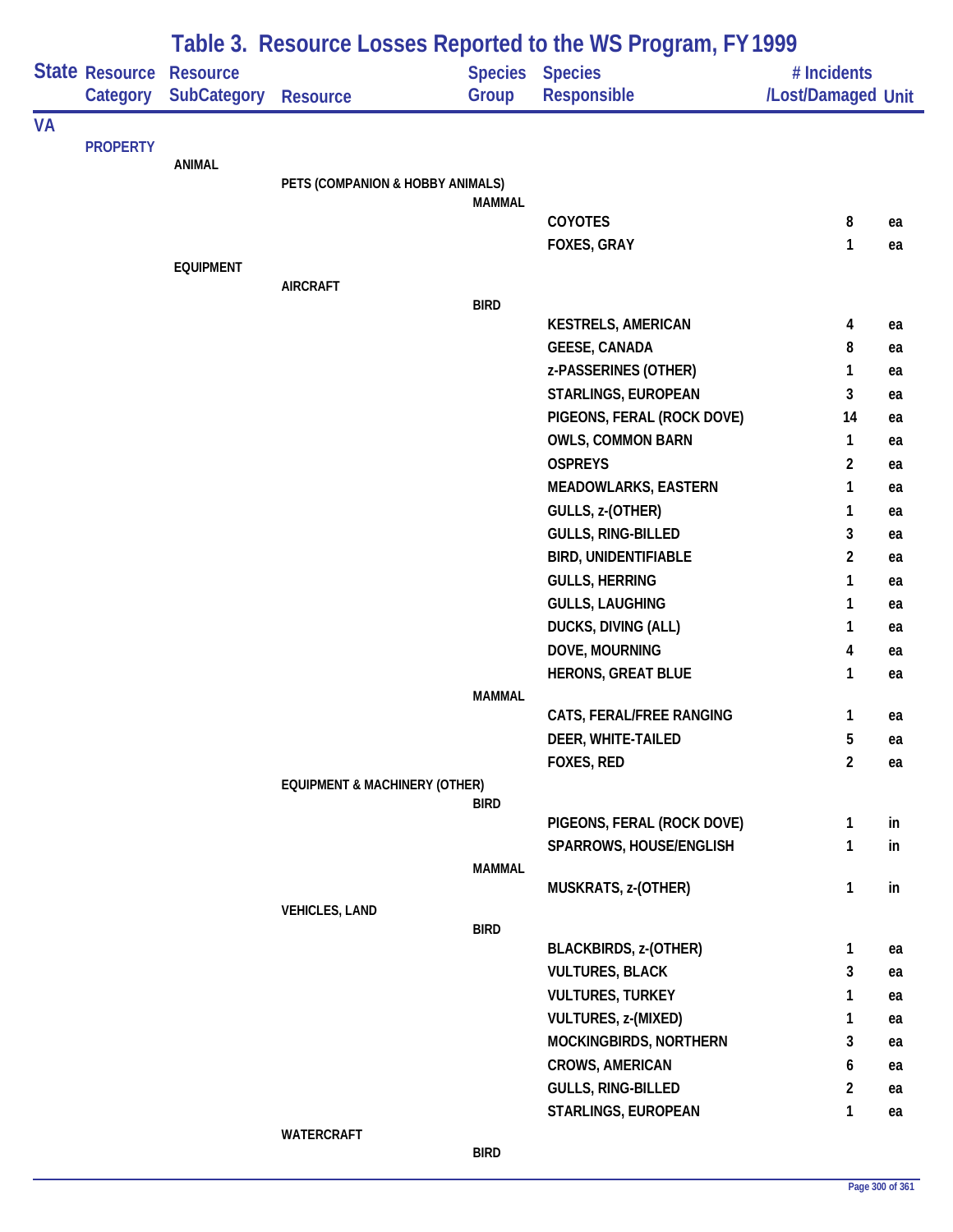| Table 3. Resource Losses Reported to the WS Program, FY 1999 |                            |                                        |                                        |               |                                             |                                   |          |
|--------------------------------------------------------------|----------------------------|----------------------------------------|----------------------------------------|---------------|---------------------------------------------|-----------------------------------|----------|
|                                                              | State Resource<br>Category | <b>Resource</b><br><b>SubCategory</b>  | <b>Resource</b>                        | Group         | <b>Species Species</b><br>Responsible       | # Incidents<br>/Lost/Damaged Unit |          |
| <b>VA</b>                                                    |                            |                                        |                                        |               |                                             |                                   |          |
|                                                              | <b>PROPERTY</b>            | <b>EQUIPMENT</b>                       |                                        |               |                                             |                                   |          |
|                                                              |                            |                                        | <b>WATERCRAFT</b>                      |               |                                             |                                   |          |
|                                                              |                            |                                        |                                        | <b>BIRD</b>   |                                             |                                   |          |
|                                                              |                            |                                        |                                        |               | <b>GEESE, CANADA</b>                        | 1                                 | ea       |
|                                                              |                            |                                        |                                        |               | <b>OSPREYS</b>                              | 2<br>3                            | ea       |
|                                                              |                            | <b>LANDSCAPING, TURF &amp; GARDENS</b> |                                        |               | <b>VULTURES, BLACK</b>                      |                                   | ea       |
|                                                              |                            |                                        | <b>GARDENS, VEG./FRUITS &amp; NUTS</b> |               |                                             |                                   |          |
|                                                              |                            |                                        |                                        | <b>BIRD</b>   |                                             |                                   |          |
|                                                              |                            |                                        |                                        |               | <b>GEESE, CANADA</b>                        | 4                                 | in       |
|                                                              |                            |                                        |                                        | <b>MAMMAL</b> | MARMOTS/WOODCHUCKS (ALL)                    | 1                                 | in       |
|                                                              |                            |                                        | <b>GOLF COURSES</b>                    |               |                                             |                                   |          |
|                                                              |                            |                                        |                                        | <b>BIRD</b>   |                                             |                                   |          |
|                                                              |                            |                                        |                                        |               | <b>VULTURES, z-(MIXED)</b>                  | 1                                 | in       |
|                                                              |                            |                                        |                                        |               | <b>CROWS, AMERICAN</b>                      | 1                                 | in       |
|                                                              |                            |                                        |                                        |               | <b>GEESE, CANADA</b>                        | 42                                | in       |
|                                                              |                            |                                        | RECREATIONAL AREAS (OTHER)             | <b>BIRD</b>   |                                             |                                   |          |
|                                                              |                            |                                        |                                        |               | <b>GEESE, CANADA</b>                        | 7                                 | in       |
|                                                              |                            |                                        |                                        |               | <b>GEESE, FERAL</b>                         | 1                                 | in       |
|                                                              |                            |                                        | TREES, STANDING & SHRUBS               |               |                                             |                                   |          |
|                                                              |                            |                                        |                                        | <b>BIRD</b>   |                                             |                                   |          |
|                                                              |                            |                                        |                                        |               | <b>GEESE, CANADA</b>                        | 1                                 | in       |
|                                                              |                            |                                        |                                        | <b>MAMMAL</b> | <b>VULTURES, z-(MIXED)</b>                  | 1                                 | in       |
|                                                              |                            |                                        |                                        |               | DEER, WHITE-TAILED                          | 2                                 | in       |
|                                                              |                            |                                        |                                        |               | MARMOTS/WOODCHUCKS (ALL)                    | 1                                 | in       |
|                                                              |                            |                                        |                                        |               | <b>BEAVERS</b>                              | 51                                | in       |
|                                                              |                            |                                        |                                        |               | <b>VOLES (ALL)</b>                          | $\overline{2}$                    | in       |
|                                                              |                            |                                        | <b>TURF AND/OR FLOWERS</b>             |               |                                             |                                   |          |
|                                                              |                            |                                        |                                        | <b>BIRD</b>   |                                             |                                   |          |
|                                                              |                            |                                        |                                        |               | CROWS, AMERICAN                             | $\mathbf{1}$                      | in       |
|                                                              |                            |                                        |                                        |               | <b>GEESE, CANADA</b>                        | 30                                | in       |
|                                                              |                            |                                        |                                        | <b>MAMMAL</b> | <b>MALLARDS</b>                             | $\mathbf{1}$                      | in       |
|                                                              |                            |                                        |                                        |               | DEER, WHITE-TAILED                          | $\overline{2}$                    | in       |
|                                                              |                            |                                        |                                        |               | MARMOTS/WOODCHUCKS (ALL)                    | 3                                 | in       |
|                                                              |                            |                                        | z-LANDSCAPING (OTHER)                  |               |                                             |                                   |          |
|                                                              |                            |                                        |                                        | <b>BIRD</b>   |                                             |                                   |          |
|                                                              |                            |                                        |                                        |               | <b>EXOTIC BIRDS (OTHER)</b>                 | 1                                 | in       |
|                                                              |                            |                                        |                                        |               | VULTURES, z-(MIXED)                         | 3                                 | in       |
|                                                              |                            |                                        |                                        |               | <b>VULTURES, TURKEY</b>                     | 3                                 | in       |
|                                                              |                            |                                        |                                        |               | <b>MALLARDS</b>                             | 1                                 | in       |
|                                                              |                            |                                        |                                        |               | <b>GEESE, CANADA</b><br><b>DUCKS, FERAL</b> | 22<br>2                           | in<br>in |
|                                                              |                            |                                        |                                        |               | HERONS, YELLOW-CROWNED NIGHT                | 1                                 | in       |
|                                                              |                            |                                        |                                        |               |                                             |                                   |          |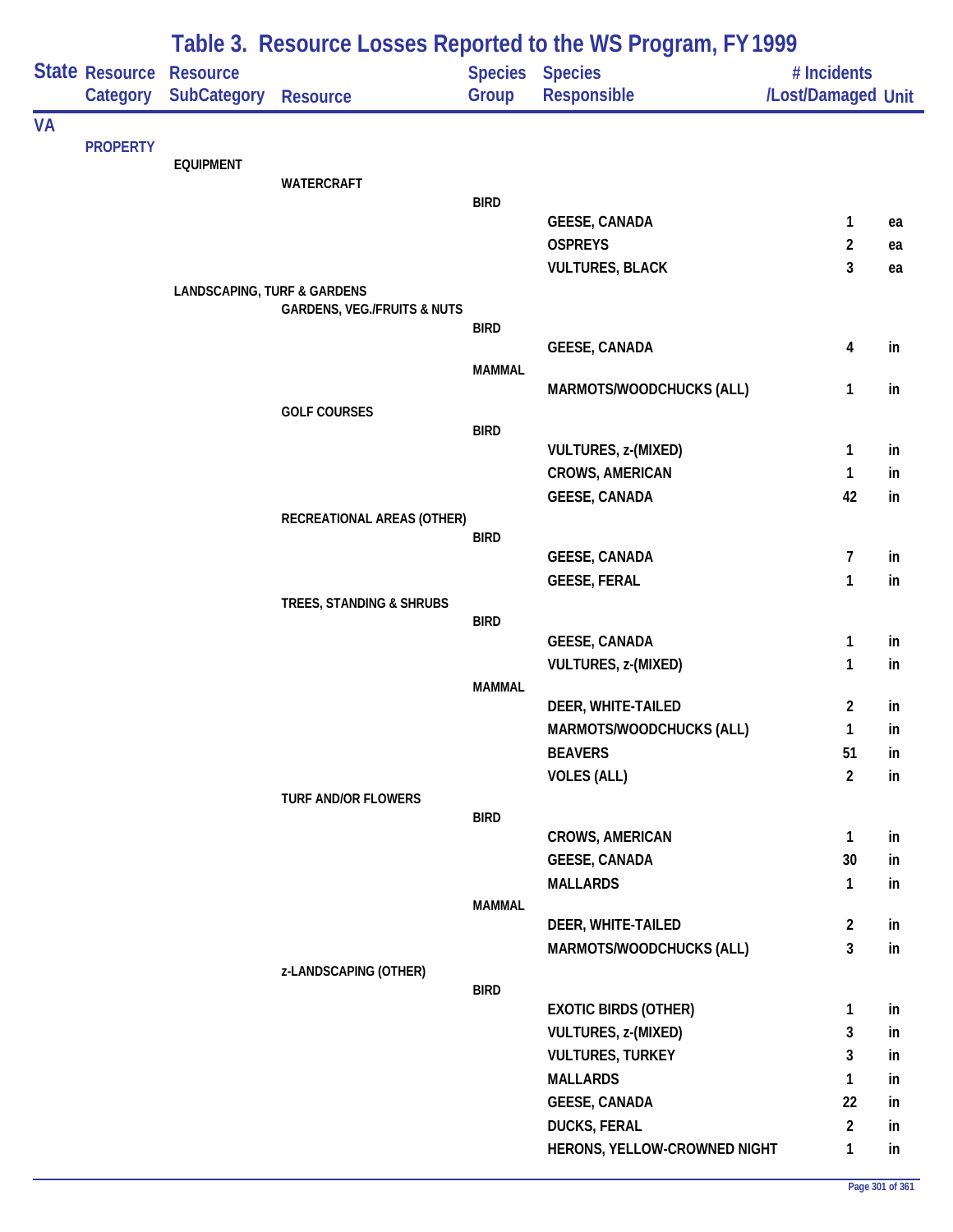|           |                                   | Table 3. Resource Losses Reported to the WS Program, FY 1999 |                           |               |                                      |                                   |    |  |  |  |
|-----------|-----------------------------------|--------------------------------------------------------------|---------------------------|---------------|--------------------------------------|-----------------------------------|----|--|--|--|
|           | <b>State Resource</b><br>Category | <b>Resource</b><br><b>SubCategory</b>                        | <b>Resource</b>           | Group         | Species Species<br>Responsible       | # Incidents<br>/Lost/Damaged Unit |    |  |  |  |
| <b>VA</b> |                                   |                                                              |                           |               |                                      |                                   |    |  |  |  |
|           | <b>PROPERTY</b>                   | <b>LANDSCAPING, TURF &amp; GARDENS</b>                       |                           |               |                                      |                                   |    |  |  |  |
|           |                                   |                                                              | z-LANDSCAPING (OTHER)     |               |                                      |                                   |    |  |  |  |
|           |                                   |                                                              |                           | <b>MAMMAL</b> |                                      |                                   |    |  |  |  |
|           |                                   |                                                              |                           |               | DEER, WHITE-TAILED                   | $\mathbf{1}$                      | in |  |  |  |
|           |                                   | OTHER PROPERTY                                               | <b>BEACHES</b>            |               |                                      |                                   |    |  |  |  |
|           |                                   |                                                              |                           | <b>BIRD</b>   |                                      |                                   |    |  |  |  |
|           |                                   |                                                              |                           |               | <b>GEESE, CANADA</b>                 | 8                                 | in |  |  |  |
|           |                                   |                                                              |                           |               | <b>MALLARDS</b>                      | 1                                 | in |  |  |  |
|           |                                   |                                                              | PROPERTY (GENERAL)        |               |                                      |                                   |    |  |  |  |
|           |                                   |                                                              |                           | <b>BIRD</b>   | <b>CROWS, AMERICAN</b>               | 1                                 | in |  |  |  |
|           |                                   |                                                              |                           |               | <b>BLACKBIRDS, z-(MIXED SPECIES)</b> | 1                                 | in |  |  |  |
|           |                                   |                                                              |                           |               | <b>VULTURES, TURKEY</b>              | 2                                 | in |  |  |  |
|           |                                   |                                                              |                           |               | <b>DUCKS, FERAL</b>                  | 1                                 | in |  |  |  |
|           |                                   |                                                              |                           |               | VULTURES, z-(MIXED)                  | 10                                | in |  |  |  |
|           |                                   |                                                              |                           |               | <b>VULTURES, BLACK</b>               | 8                                 | in |  |  |  |
|           |                                   |                                                              |                           |               | STARLINGS, EUROPEAN                  | 4                                 | in |  |  |  |
|           |                                   |                                                              |                           |               | PIGEONS, FERAL (ROCK DOVE)           | $\overline{2}$                    | in |  |  |  |
|           |                                   |                                                              |                           |               | <b>MALLARDS</b>                      | 3                                 | in |  |  |  |
|           |                                   |                                                              |                           |               | GULLS, RING-BILLED                   | 1                                 | in |  |  |  |
|           |                                   |                                                              |                           |               | <b>GEESE, FERAL</b>                  | 3                                 | in |  |  |  |
|           |                                   |                                                              |                           |               | <b>FLICKERS, NORTHERN</b>            | 1                                 | in |  |  |  |
|           |                                   |                                                              |                           |               | GEESE, CANADA                        | 39                                | in |  |  |  |
|           |                                   |                                                              |                           |               | MOCKINGBIRDS, NORTHERN               | $\overline{2}$                    | in |  |  |  |
|           |                                   |                                                              |                           | <b>MAMMAL</b> |                                      |                                   |    |  |  |  |
|           |                                   |                                                              |                           |               | MARMOTS/WOODCHUCKS (ALL)             | $\mathbf{3}$                      | in |  |  |  |
|           |                                   |                                                              |                           |               | SQUIRRELS, GRAY                      | $\overline{2}$                    | in |  |  |  |
|           |                                   |                                                              |                           |               | <b>BEAVERS</b>                       | 14                                | in |  |  |  |
|           |                                   |                                                              |                           |               | MUSKRATS, z-(OTHER)                  | 1                                 | in |  |  |  |
|           |                                   |                                                              |                           |               | <b>RACCOONS</b>                      | $\mathbf{1}$                      | in |  |  |  |
|           |                                   |                                                              | SOIL (i.e. EROSION)       | <b>BIRD</b>   |                                      |                                   |    |  |  |  |
|           |                                   |                                                              |                           |               | <b>DUCKS, FERAL</b>                  | $\mathbf{1}$                      | in |  |  |  |
|           |                                   |                                                              |                           |               | <b>GEESE, CANADA</b>                 | 5                                 | in |  |  |  |
|           |                                   |                                                              |                           | <b>MAMMAL</b> |                                      |                                   |    |  |  |  |
|           |                                   |                                                              |                           |               | MARMOTS/WOODCHUCKS (ALL)             | 1                                 | in |  |  |  |
|           |                                   | <b>STRUCTURES</b>                                            |                           |               |                                      |                                   |    |  |  |  |
|           |                                   |                                                              | AIRPORT RUNWAYS/TAXIWAYS  | <b>MAMMAL</b> |                                      |                                   |    |  |  |  |
|           |                                   |                                                              |                           |               | MARMOTS/WOODCHUCKS (ALL)             | $\mathbf{1}$                      | in |  |  |  |
|           |                                   |                                                              | <b>BOAT DOCKS/MARINAS</b> |               |                                      |                                   |    |  |  |  |
|           |                                   |                                                              |                           | <b>BIRD</b>   |                                      |                                   |    |  |  |  |
|           |                                   |                                                              |                           |               | <b>OSPREYS</b>                       | $\mathbf{1}$                      | in |  |  |  |
|           |                                   |                                                              |                           |               | <b>VULTURES, z-(MIXED)</b>           | 1                                 | in |  |  |  |
|           |                                   |                                                              |                           |               | <b>GULLS, LAUGHING</b>               | $\mathbf{1}$                      | in |  |  |  |
|           |                                   |                                                              |                           |               | <b>GEESE, CANADA</b>                 | $\mathbf{1}$                      | in |  |  |  |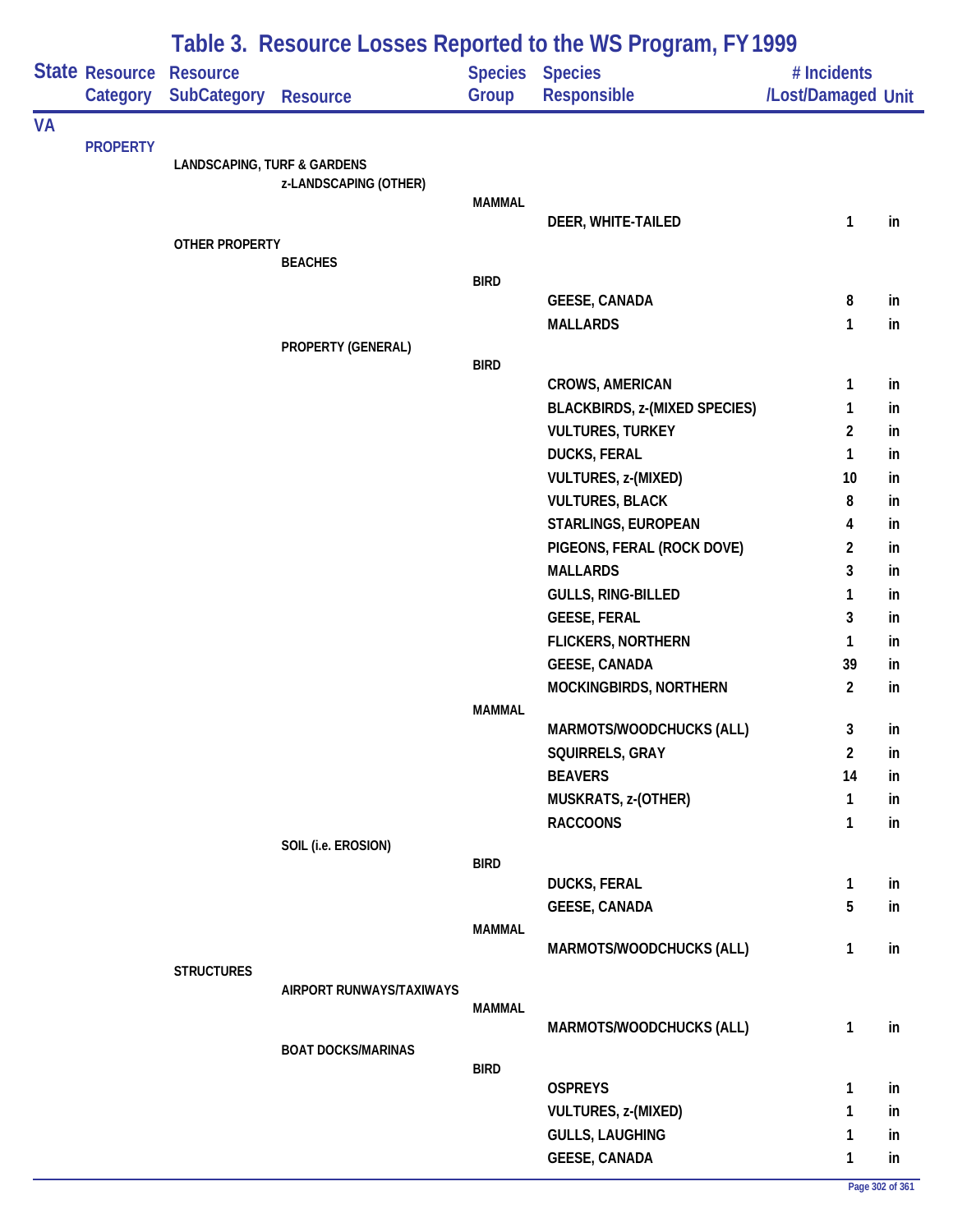|           |                       |                    | Table 3. Resource Losses Reported to the WS Program, FY 1999 |               |                              |                         |    |  |  |
|-----------|-----------------------|--------------------|--------------------------------------------------------------|---------------|------------------------------|-------------------------|----|--|--|
|           | <b>State Resource</b> | <b>Resource</b>    |                                                              |               | Species Species              | # Incidents             |    |  |  |
|           | Category              | <b>SubCategory</b> | <b>Resource</b>                                              | Group         | <b>Responsible</b>           | /Lost/Damaged Unit      |    |  |  |
| <b>VA</b> | <b>PROPERTY</b>       |                    |                                                              |               |                              |                         |    |  |  |
|           |                       | <b>STRUCTURES</b>  |                                                              |               |                              |                         |    |  |  |
|           |                       |                    | <b>BOAT DOCKS/MARINAS</b>                                    |               |                              |                         |    |  |  |
|           |                       |                    |                                                              | <b>BIRD</b>   | GULLS, RING-BILLED           | $\mathbf{1}$            | in |  |  |
|           |                       |                    | <b>BUILDINGS, NON-RESIDENTIAL</b>                            |               |                              |                         |    |  |  |
|           |                       |                    |                                                              | <b>BIRD</b>   |                              |                         |    |  |  |
|           |                       |                    |                                                              |               | <b>VULTURES, TURKEY</b>      | 1                       | in |  |  |
|           |                       |                    |                                                              |               | VULTURES, z-(MIXED)          | 3                       | in |  |  |
|           |                       |                    |                                                              |               | <b>VULTURES, BLACK</b>       | 3                       | in |  |  |
|           |                       |                    |                                                              |               | STARLINGS, EUROPEAN          | 5                       | in |  |  |
|           |                       |                    |                                                              |               | PIGEONS, FERAL (ROCK DOVE)   | 22                      | in |  |  |
|           |                       |                    |                                                              |               | <b>MALLARDS</b>              | $\mathbf{1}$            | in |  |  |
|           |                       |                    |                                                              |               | HAWKS, COOPER'S              | 1                       | in |  |  |
|           |                       |                    |                                                              |               | GULLS, RING-BILLED           | $\mathbf{1}$            | in |  |  |
|           |                       |                    |                                                              | <b>MAMMAL</b> |                              |                         |    |  |  |
|           |                       |                    |                                                              |               | SQUIRRELS, GRAY              | 1                       | in |  |  |
|           |                       |                    |                                                              |               | SKUNKS, STRIPED              | $\mathbf{1}$            | in |  |  |
|           |                       |                    | <b>BUILDINGS, RESIDENTIAL</b>                                | <b>BIRD</b>   |                              |                         |    |  |  |
|           |                       |                    |                                                              |               | <b>VULTURES, BLACK</b>       | 4                       | in |  |  |
|           |                       |                    |                                                              |               | WOODPECKERS, PILEATED        | $\overline{2}$          | in |  |  |
|           |                       |                    |                                                              |               | WOODPECKERS, z-(OTHER)       | $\overline{2}$          | in |  |  |
|           |                       |                    |                                                              |               | <b>WOODPECKERS, HAIRY</b>    | 5                       | in |  |  |
|           |                       |                    |                                                              |               | WOODPECKERS, DOWNY           | $\overline{\mathbf{4}}$ | in |  |  |
|           |                       |                    |                                                              |               | VULTURES, z-(MIXED)          | 5                       | in |  |  |
|           |                       |                    |                                                              |               | <b>VULTURES, TURKEY</b>      | $\overline{2}$          | in |  |  |
|           |                       |                    |                                                              |               | PIGEONS, FERAL (ROCK DOVE)   | 1                       | in |  |  |
|           |                       |                    |                                                              |               | <b>HERONS, GREAT BLUE</b>    | 1                       | in |  |  |
|           |                       |                    |                                                              |               | <b>GEESE, CANADA</b>         | 1                       | in |  |  |
|           |                       |                    |                                                              |               | <b>FLICKERS, NORTHERN</b>    | 1                       | in |  |  |
|           |                       |                    |                                                              |               | <b>EXOTIC BIRDS (OTHER)</b>  | 1                       | in |  |  |
|           |                       |                    |                                                              |               | <b>CROWS, AMERICAN</b>       | 1                       | in |  |  |
|           |                       |                    |                                                              |               | <b>BLACKBIRDS, z-(OTHER)</b> | 1                       | in |  |  |
|           |                       |                    |                                                              |               | STARLINGS, EUROPEAN          | $\overline{2}$          | in |  |  |
|           |                       |                    |                                                              | <b>MAMMAL</b> |                              |                         |    |  |  |
|           |                       |                    |                                                              |               | SQUIRRELS, GRAY              | $\overline{2}$          | in |  |  |
|           |                       |                    |                                                              |               | <b>BATS (ALL)</b>            | $\overline{a}$          | in |  |  |
|           |                       |                    |                                                              |               | <b>BEAVERS</b>               | $\mathbf{1}$            | in |  |  |
|           |                       |                    |                                                              |               | OPOSSUMS, VIRGINIA           | $\overline{2}$          | in |  |  |
|           |                       |                    |                                                              |               | <b>RACCOONS</b>              | 1                       | in |  |  |
|           |                       |                    |                                                              |               | SQUIRRELS, FLYING (ALL)      | $\mathbf{1}$            | in |  |  |
|           |                       |                    | DIKES/DAMS/IMPOUNDMENTS                                      | <b>MAMMAL</b> |                              |                         |    |  |  |
|           |                       |                    |                                                              |               | MUSKRATS, z-(OTHER)          | 4                       | in |  |  |
|           |                       |                    |                                                              |               | <b>BEAVERS</b>               | 3                       | in |  |  |
|           |                       |                    |                                                              |               | MARMOTS/WOODCHUCKS (ALL)     | 1                       | in |  |  |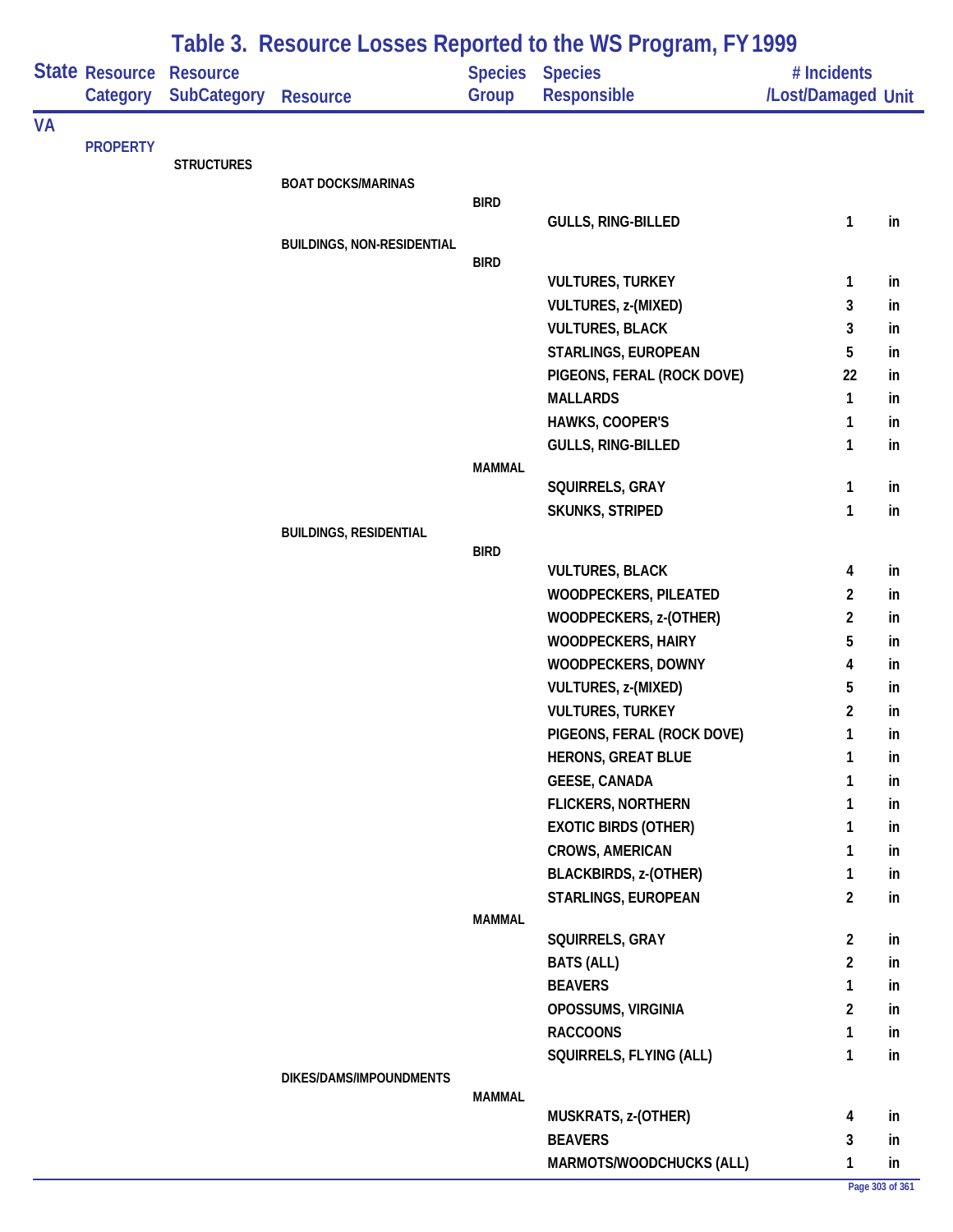| Table 3. Resource Losses Reported to the WS Program, FY 1999 |                                   |                                       |                                                              |                |                                |                                   |    |
|--------------------------------------------------------------|-----------------------------------|---------------------------------------|--------------------------------------------------------------|----------------|--------------------------------|-----------------------------------|----|
|                                                              | <b>State Resource</b><br>Category | <b>Resource</b><br><b>SubCategory</b> | <b>Resource</b>                                              | Group          | Species Species<br>Responsible | # Incidents<br>/Lost/Damaged Unit |    |
| <b>VA</b>                                                    |                                   |                                       |                                                              |                |                                |                                   |    |
|                                                              | <b>PROPERTY</b>                   | <b>STRUCTURES</b>                     |                                                              |                |                                |                                   |    |
|                                                              |                                   |                                       | DITCH IRRIGATION/DRAINAGE SYSTEM                             |                |                                |                                   |    |
|                                                              |                                   |                                       |                                                              | <b>MAMMAL</b>  | MARMOTS/WOODCHUCKS (ALL)       | 1                                 | in |
|                                                              |                                   |                                       |                                                              |                | MUSKRATS, z-(OTHER)            | 5                                 | in |
|                                                              |                                   |                                       |                                                              | <b>REPTILE</b> |                                |                                   |    |
|                                                              |                                   |                                       |                                                              |                | <b>TURTLES (ALL)</b>           | 3                                 | in |
|                                                              |                                   |                                       | PIPE IRRIGATION SYSTEM                                       |                |                                |                                   |    |
|                                                              |                                   |                                       |                                                              | <b>MAMMAL</b>  | <b>VOLES (ALL)</b>             | 1                                 | in |
|                                                              |                                   |                                       | <b>ROADS/BRIDGES</b>                                         |                |                                |                                   |    |
|                                                              |                                   |                                       |                                                              | <b>MAMMAL</b>  |                                |                                   |    |
|                                                              |                                   |                                       | <b>SWIMMING POOLS</b>                                        |                | <b>BEAVERS</b>                 | 7                                 | in |
|                                                              |                                   |                                       |                                                              | <b>BIRD</b>    |                                |                                   |    |
|                                                              |                                   |                                       |                                                              |                | <b>CROWS, AMERICAN</b>         | 1                                 | in |
|                                                              |                                   |                                       |                                                              |                | <b>DUCKS, FERAL</b>            | 3                                 | in |
|                                                              |                                   |                                       |                                                              | <b>MAMMAL</b>  | <b>GEESE, CANADA</b>           | $\overline{c}$                    | in |
|                                                              |                                   |                                       |                                                              |                | MUSKRATS, z-(OTHER)            | 1                                 | in |
|                                                              |                                   |                                       | UTILITIES, ELECTRICAL                                        |                |                                |                                   |    |
|                                                              |                                   |                                       |                                                              | <b>BIRD</b>    | <b>OSPREYS</b>                 | 1                                 | in |
| VI                                                           |                                   |                                       |                                                              |                |                                |                                   |    |
|                                                              | <b>HEALTH &amp; SAFETY</b>        |                                       |                                                              |                |                                |                                   |    |
|                                                              |                                   | HUMAN HEALTH & SAFETY                 |                                                              |                |                                |                                   |    |
|                                                              |                                   |                                       | HEALTH & SAFETY, HUMAN z-(GENERAL)                           | <b>BIRD</b>    |                                |                                   |    |
|                                                              |                                   |                                       |                                                              |                | PIGEONS, FERAL (ROCK DOVE)     | 1                                 | in |
| VT                                                           |                                   |                                       |                                                              |                |                                |                                   |    |
|                                                              | <b>AGRICULTURE</b>                |                                       |                                                              |                |                                |                                   |    |
|                                                              |                                   |                                       | <b>COMMERCIAL FORESTRY &amp; NURSERY</b><br>TREES, CHRISTMAS |                |                                |                                   |    |
|                                                              |                                   |                                       |                                                              | <b>BIRD</b>    |                                |                                   |    |
|                                                              |                                   |                                       |                                                              |                | <b>GRACKLES, COMMON</b>        | $\mathbf{1}$                      | in |
|                                                              |                                   | <b>COMMERCIAL GAME ANIMALS</b>        | MAMMALS, FURBEARERS (FARM-RAISED)                            |                |                                |                                   |    |
|                                                              |                                   |                                       |                                                              | <b>MAMMAL</b>  |                                |                                   |    |
|                                                              |                                   |                                       |                                                              |                | <b>WEASELS (ALL)</b>           | 1                                 | ea |
|                                                              |                                   | <b>FIELD CROPS</b>                    | <b>GRAINS, CORN (FIELD)</b>                                  |                |                                |                                   |    |
|                                                              |                                   |                                       |                                                              | <b>BIRD</b>    |                                |                                   |    |
|                                                              |                                   |                                       |                                                              |                | TURKEY, WILD (ALL)             | 1                                 | in |
|                                                              |                                   |                                       |                                                              | <b>MAMMAL</b>  | <b>RACCOONS</b>                | 1                                 | in |
|                                                              |                                   |                                       | <b>GRAINS, CORN (SWEET)</b>                                  |                |                                |                                   |    |
|                                                              |                                   |                                       |                                                              | <b>BIRD</b>    |                                |                                   |    |
|                                                              |                                   |                                       | <b>SUNFLOWERS</b>                                            |                | <b>GEESE, CANADA</b>           | $\mathbf{1}$                      | in |
|                                                              |                                   |                                       |                                                              | <b>MAMMAL</b>  |                                |                                   |    |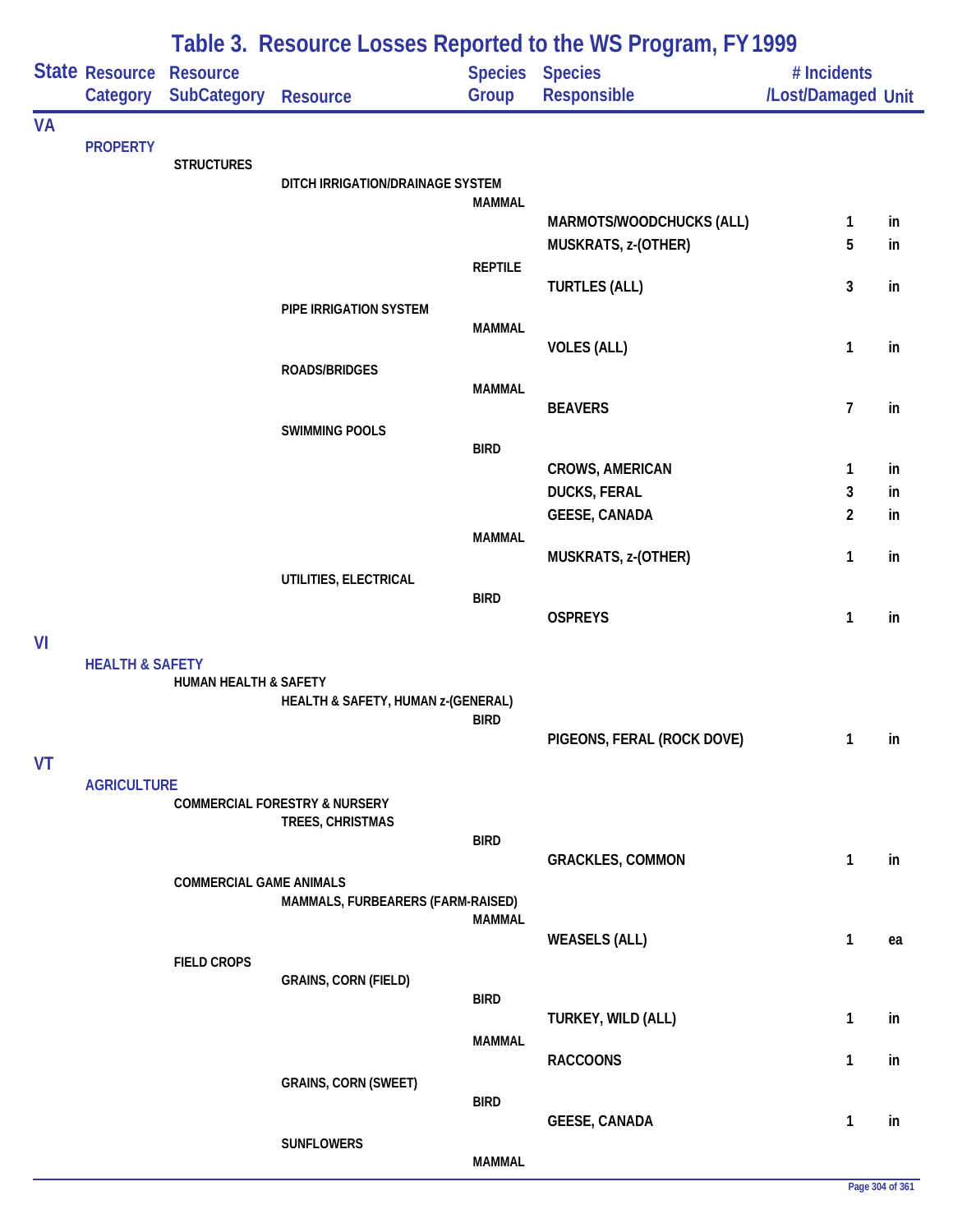| Table 3. Resource Losses Reported to the WS Program, FY 1999 |                            |                                       |                         |                |                                             |                                   |    |
|--------------------------------------------------------------|----------------------------|---------------------------------------|-------------------------|----------------|---------------------------------------------|-----------------------------------|----|
|                                                              | State Resource<br>Category | <b>Resource</b><br><b>SubCategory</b> | Resource                | Group          | Species Species<br>Responsible              | # Incidents<br>/Lost/Damaged Unit |    |
| <b>VT</b>                                                    |                            |                                       |                         |                |                                             |                                   |    |
|                                                              | <b>AGRICULTURE</b>         | <b>FIELD CROPS</b>                    |                         |                |                                             |                                   |    |
|                                                              |                            |                                       | <b>SUNFLOWERS</b>       |                |                                             |                                   |    |
|                                                              |                            |                                       |                         | <b>MAMMAL</b>  | <b>RACCOONS</b>                             | 1                                 | in |
|                                                              |                            | <b>FRUITS &amp; NUTS</b>              |                         |                |                                             |                                   |    |
|                                                              |                            |                                       | FRUIT, BLUEBERRIES      |                |                                             |                                   |    |
|                                                              |                            |                                       |                         | <b>MAMMAL</b>  |                                             |                                   |    |
|                                                              |                            |                                       | TREES, APPLE            |                | <b>RACCOONS</b>                             | $\mathbf{1}$                      | in |
|                                                              |                            |                                       |                         | <b>MAMMAL</b>  |                                             |                                   |    |
|                                                              |                            |                                       |                         |                | DEER, WHITE-TAILED                          | $\mathbf{1}$                      | in |
|                                                              |                            | <b>LIVESTOCK</b>                      |                         |                |                                             |                                   |    |
|                                                              |                            |                                       | CATTLE (ADULT)          | <b>MAMMAL</b>  |                                             |                                   |    |
|                                                              |                            |                                       |                         |                | <b>BATS (ALL)</b>                           | 1                                 | ea |
|                                                              |                            |                                       |                         |                | CATTLE, FERAL                               | 1                                 | ea |
|                                                              |                            |                                       |                         |                | FOXES, RED                                  | 1                                 | ea |
|                                                              |                            |                                       |                         |                | <b>RACCOONS</b>                             | 5                                 | ea |
|                                                              |                            |                                       |                         |                | <b>RATS, NORWAY</b>                         | 1                                 | ea |
|                                                              |                            |                                       | CATTLE (CALVES)         |                |                                             |                                   |    |
|                                                              |                            |                                       |                         | <b>MAMMAL</b>  | <b>RACCOONS</b>                             | $\mathbf{1}$                      | ea |
|                                                              |                            |                                       |                         |                | <b>BEAVERS</b>                              | 1                                 | ea |
|                                                              |                            |                                       | EQUINE, HORSES (ADULT)  |                |                                             |                                   |    |
|                                                              |                            |                                       |                         | <b>BIRD</b>    |                                             |                                   |    |
|                                                              |                            |                                       |                         |                | PIGEONS, FERAL (ROCK DOVE)                  | 1                                 | ea |
|                                                              |                            |                                       |                         | <b>MAMMAL</b>  | <b>RACCOONS</b>                             | $\overline{2}$                    | ea |
|                                                              |                            |                                       |                         |                | <b>SKUNKS, STRIPED</b>                      | $\mathbf{1}$                      | ea |
|                                                              |                            |                                       |                         |                | CATS, FERAL/FREE RANGING                    | 1                                 | ea |
|                                                              |                            |                                       | FOWL, CHICKENS (OTHER)  |                |                                             |                                   |    |
|                                                              |                            |                                       |                         | <b>BIRD</b>    |                                             |                                   |    |
|                                                              |                            |                                       |                         |                | HAWKS, z-(OTHER)<br><b>VULTURES, TURKEY</b> | $\mathbf{1}$<br>1                 | ea |
|                                                              |                            |                                       |                         | <b>MAMMAL</b>  |                                             |                                   | ea |
|                                                              |                            |                                       |                         |                | <b>FISHERS</b>                              | 1                                 | ea |
|                                                              |                            |                                       |                         |                | FOXES, RED                                  | 3                                 | ea |
|                                                              |                            |                                       |                         |                | <b>RACCOONS</b>                             | 7                                 | ea |
|                                                              |                            |                                       |                         |                | SKUNKS, STRIPED                             | $\overline{a}$                    | ea |
|                                                              |                            |                                       |                         |                | <b>WEASELS (ALL)</b>                        | 3                                 | ea |
|                                                              |                            |                                       |                         | <b>REPTILE</b> |                                             |                                   |    |
|                                                              |                            |                                       | FOWL, DUCKS (DOMESTIC)  |                | <b>TURTLES (ALL)</b>                        | $\mathbf{1}$                      | ea |
|                                                              |                            |                                       |                         | <b>BIRD</b>    |                                             |                                   |    |
|                                                              |                            |                                       |                         |                | <b>EAGLES, BALD</b>                         | $\mathbf{1}$                      | ea |
|                                                              |                            |                                       | GOATS, z-(OTHER ADULTS) |                |                                             |                                   |    |
|                                                              |                            |                                       |                         | <b>MAMMAL</b>  | SKUNKS, STRIPED                             | $\mathbf{1}$                      | ea |
|                                                              |                            |                                       |                         |                |                                             |                                   |    |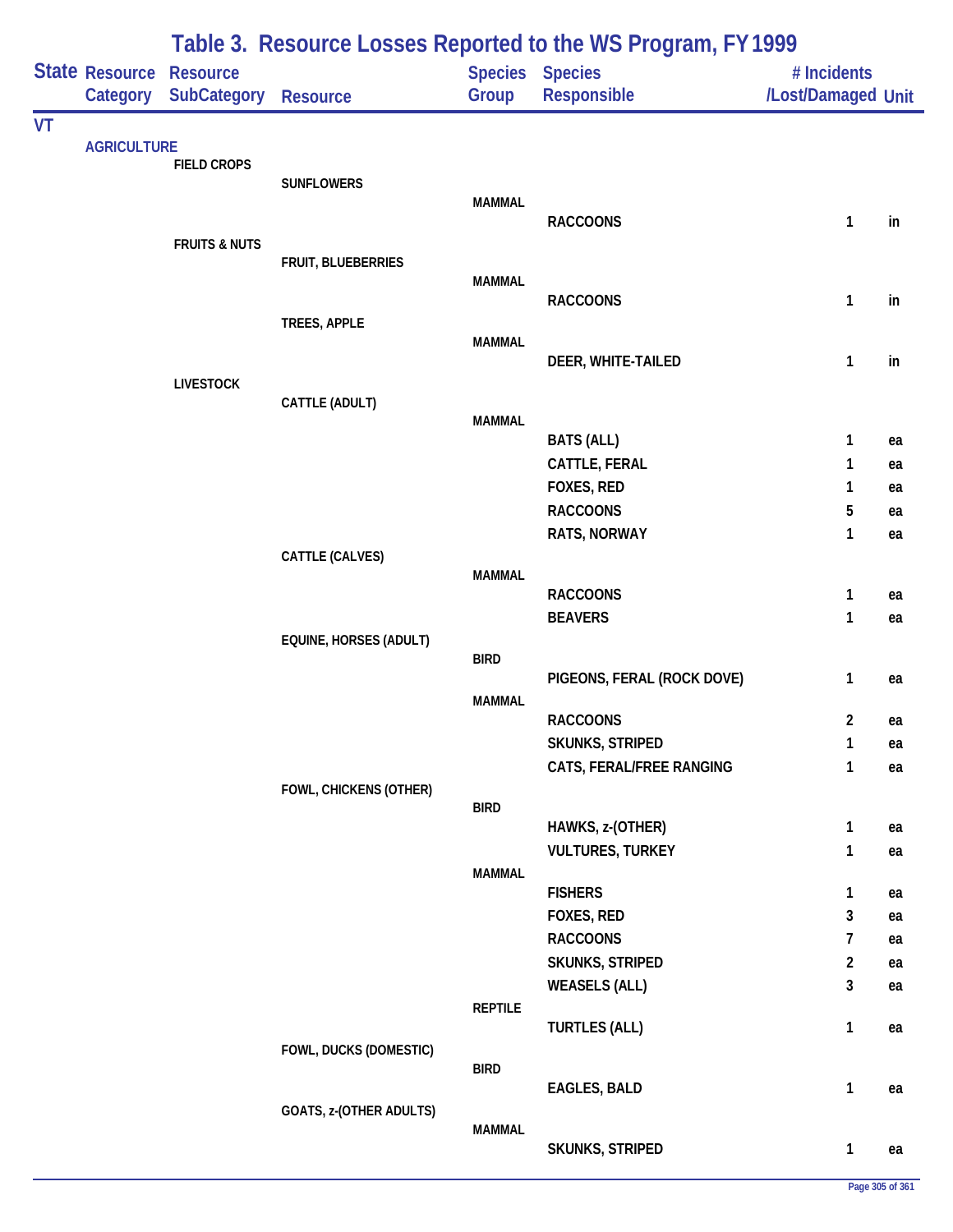| Table 3. Resource Losses Reported to the WS Program, FY 1999 |                            |                                  |                                    |               |                                   |                    |    |
|--------------------------------------------------------------|----------------------------|----------------------------------|------------------------------------|---------------|-----------------------------------|--------------------|----|
|                                                              | State Resource             | <b>Resource</b>                  |                                    |               | <b>Species Species</b>            | # Incidents        |    |
|                                                              | Category                   | <b>SubCategory</b>               | <b>Resource</b>                    | Group         | Responsible                       | /Lost/Damaged Unit |    |
| VT                                                           |                            |                                  |                                    |               |                                   |                    |    |
|                                                              | <b>AGRICULTURE</b>         |                                  |                                    |               |                                   |                    |    |
|                                                              |                            | <b>LIVESTOCK</b>                 | SHEEP (ADULT)                      |               |                                   |                    |    |
|                                                              |                            |                                  |                                    | <b>MAMMAL</b> |                                   |                    |    |
|                                                              |                            |                                  |                                    |               | <b>COYOTES</b>                    | 1                  | ea |
|                                                              |                            |                                  |                                    |               | DOGS, FERAL/FREE RANGING & HYBRID | 1                  | ea |
|                                                              |                            |                                  | SHEEP (LAMBS)                      |               |                                   |                    |    |
|                                                              |                            |                                  |                                    | <b>MAMMAL</b> |                                   |                    |    |
|                                                              |                            |                                  |                                    |               | COYOTES                           | $\mathbf{1}$       | ea |
|                                                              | <b>HEALTH &amp; SAFETY</b> | <b>HUMAN HEALTH &amp; SAFETY</b> |                                    |               |                                   |                    |    |
|                                                              |                            |                                  | HEALTH & SAFETY, HUMAN (AVIATION)  |               |                                   |                    |    |
|                                                              |                            |                                  |                                    | <b>MAMMAL</b> |                                   |                    |    |
|                                                              |                            |                                  |                                    |               | MARMOTS/WOODCHUCKS (ALL)          | $\mathbf{1}$       | in |
|                                                              |                            |                                  | HEALTH & SAFETY, HUMAN z-(GENERAL) | <b>BIRD</b>   |                                   |                    |    |
|                                                              |                            |                                  |                                    |               | PIGEONS, FERAL (ROCK DOVE)        | $\mathbf{1}$       | in |
|                                                              |                            |                                  |                                    |               | OWLS, z-(OTHER)                   | 1                  | in |
|                                                              |                            |                                  |                                    |               | <b>GROUSE (ALL)</b>               | 1                  | in |
|                                                              |                            |                                  |                                    |               | <b>GEESE, CANADA</b>              | $\overline{2}$     | in |
|                                                              |                            |                                  |                                    |               | <b>CROWS, AMERICAN</b>            | 1                  | in |
|                                                              |                            |                                  |                                    |               | SPARROWS, HOUSE/ENGLISH           | 1                  | in |
|                                                              |                            |                                  |                                    | <b>MAMMAL</b> |                                   |                    |    |
|                                                              |                            |                                  |                                    |               | SQUIRRELS, RED                    | 6                  | in |
|                                                              |                            |                                  |                                    |               | <b>RACCOONS</b>                   | 478                | in |
|                                                              |                            |                                  |                                    |               | MICE, z-FIELD (OTHER)             | 8                  | in |
|                                                              |                            |                                  |                                    |               | <b>MOLES (ALL)</b>                | 5                  | in |
|                                                              |                            |                                  |                                    |               | OPOSSUMS, VIRGINIA                | $\overline{7}$     | in |
|                                                              |                            |                                  |                                    |               | OTTERS, RIVER                     | $\mathbf{1}$       | in |
|                                                              |                            |                                  |                                    |               | <b>PORCUPINES</b>                 | $\overline{7}$     | in |
|                                                              |                            |                                  |                                    |               | RABBITS, FERAL                    | $\mathbf{1}$       | in |
|                                                              |                            |                                  |                                    |               | RATS, NORWAY                      | 11                 | in |
|                                                              |                            |                                  |                                    |               | <b>SHREWS (ALL)</b>               | $\mathbf{1}$       | in |
|                                                              |                            |                                  |                                    |               | SKUNKS, STRIPED                   | 60                 | in |
|                                                              |                            |                                  |                                    |               | MICE, HOUSE                       | 13                 | in |
|                                                              |                            |                                  |                                    |               | SQUIRRELS, GRAY                   | 20                 | in |
|                                                              |                            |                                  |                                    |               | <b>MINKS</b>                      | $\overline{2}$     | in |
|                                                              |                            |                                  |                                    |               | <b>WEASELS (ALL)</b>              | $\mathbf{1}$       | in |
|                                                              |                            |                                  |                                    |               | SQUIRRELS, FLYING (ALL)           | $\mathbf{1}$       | in |
|                                                              |                            |                                  |                                    |               | <b>BOBCATS</b>                    | $\overline{2}$     | in |
|                                                              |                            |                                  |                                    |               | <b>BATS (ALL)</b>                 | 114                | in |
|                                                              |                            |                                  |                                    |               | MUSKRATS, z-(OTHER)               | 5                  | in |
|                                                              |                            |                                  |                                    |               | <b>BEAVERS</b>                    | $\overline{7}$     | in |
|                                                              |                            |                                  |                                    |               | MARMOTS/WOODCHUCKS (ALL)          | 16                 | in |
|                                                              |                            |                                  |                                    |               | CATS, FERAL/FREE RANGING          | 128                | in |
|                                                              |                            |                                  |                                    |               | <b>CHIPMUNKS (ALL)</b>            | 8                  | in |
|                                                              |                            |                                  |                                    |               | COYOTES                           | 18                 | in |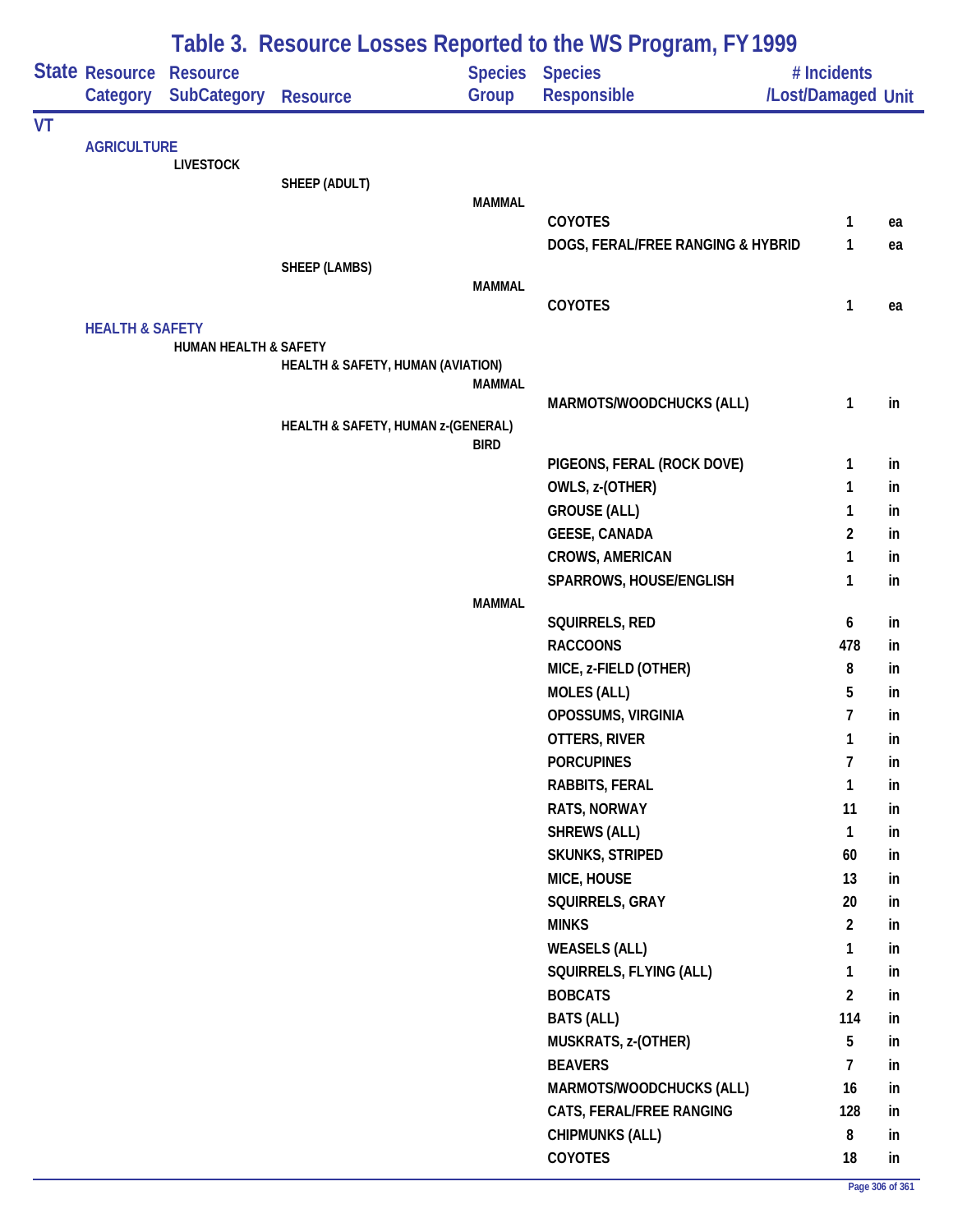|    |                            |                                       |                                    | Table 3. Resource Losses Reported to the WS Program, FY 1999 |                                              |                                   |     |
|----|----------------------------|---------------------------------------|------------------------------------|--------------------------------------------------------------|----------------------------------------------|-----------------------------------|-----|
|    | State Resource<br>Category | <b>Resource</b><br><b>SubCategory</b> | <b>Resource</b>                    | Group                                                        | <b>Species Species</b><br><b>Responsible</b> | # Incidents<br>/Lost/Damaged Unit |     |
| VT |                            |                                       |                                    |                                                              |                                              |                                   |     |
|    | <b>HEALTH &amp; SAFETY</b> | <b>HUMAN HEALTH &amp; SAFETY</b>      |                                    |                                                              |                                              |                                   |     |
|    |                            |                                       | HEALTH & SAFETY, HUMAN z-(GENERAL) |                                                              |                                              |                                   |     |
|    |                            |                                       |                                    | <b>MAMMAL</b>                                                | DEER, WHITE-TAILED                           | 8                                 | in  |
|    |                            |                                       |                                    |                                                              | <b>FERRETS, EUROPEAN</b>                     | 4                                 | in  |
|    |                            |                                       |                                    |                                                              | <b>FISHERS</b>                               | 3                                 | in  |
|    |                            |                                       |                                    |                                                              | FOXES, GRAY                                  | 3                                 | in  |
|    |                            |                                       |                                    |                                                              | FOXES, RED                                   | 113                               | in. |
|    |                            |                                       |                                    |                                                              | MAMMALS, EXOTIC z-(OTHER)                    | 3                                 | in  |
|    |                            |                                       |                                    |                                                              | LIONS, MOUNTAIN (COUGAR)                     | 1                                 | in  |
|    |                            |                                       |                                    |                                                              | <b>BEARS, BLACK</b>                          | 3                                 | in  |
|    |                            |                                       |                                    |                                                              | DOGS, FERAL/FREE RANGING & HYBRID            | 130                               | in  |
|    |                            |                                       |                                    | <b>REPTILE</b>                                               |                                              |                                   |     |
|    |                            |                                       |                                    |                                                              | SNAKES, NON-POISONOUS (OTHER)                | 1                                 | in  |
|    | <b>NATURAL RESOURCE</b>    |                                       |                                    |                                                              |                                              |                                   |     |
|    |                            | <b>FISHERIES</b>                      |                                    |                                                              |                                              |                                   |     |
|    |                            |                                       | FISH, z-(OTHER)                    | <b>BIRD</b>                                                  |                                              |                                   |     |
|    |                            |                                       |                                    |                                                              | <b>HERONS, GREAT BLUE</b>                    | 1                                 | in  |
|    |                            | <b>WILDLIFE</b>                       |                                    |                                                              |                                              |                                   |     |
|    |                            |                                       | BIRDS, COLONIAL SEA (ALL)          |                                                              |                                              |                                   |     |
|    |                            |                                       |                                    | <b>BIRD</b>                                                  | GULLS, RING-BILLED                           | 5                                 | ea  |
|    |                            |                                       | BIRDS, WATERFOWL (OTHER)           |                                                              |                                              |                                   |     |
|    |                            |                                       |                                    | <b>BIRD</b>                                                  |                                              |                                   |     |
|    |                            |                                       |                                    |                                                              | CORMORANTS, DOUBLE-CRESTED                   | 1                                 | ea  |
|    | <b>PROPERTY</b>            |                                       |                                    |                                                              |                                              |                                   |     |
|    |                            | ANIMAL                                | PETS (COMPANION & HOBBY ANIMALS)   |                                                              |                                              |                                   |     |
|    |                            |                                       |                                    | <b>MAMMAL</b>                                                |                                              |                                   |     |
|    |                            |                                       |                                    |                                                              | <b>COYOTES</b>                               | $\mathbf{1}$                      | ea  |
|    |                            |                                       |                                    |                                                              | SQUIRRELS, GRAY                              | $\overline{2}$                    | ea  |
|    |                            |                                       |                                    |                                                              | <b>SKUNKS, STRIPED</b>                       | 51                                | ea  |
|    |                            |                                       |                                    |                                                              | RATS, NORWAY                                 | $\mathbf{1}$                      | ea  |
|    |                            |                                       |                                    |                                                              | OPOSSUMS, VIRGINIA                           | 3                                 | ea  |
|    |                            |                                       |                                    |                                                              | <b>RACCOONS</b>                              | 82                                | ea  |
|    |                            |                                       |                                    |                                                              | <b>WEASELS (ALL)</b>                         | 1                                 | ea  |
|    |                            |                                       |                                    |                                                              | RABBITS, FERAL                               | 3                                 | ea  |
|    |                            |                                       |                                    |                                                              | <b>PORCUPINES</b>                            | 1                                 | ea  |
|    |                            |                                       |                                    |                                                              | SQUIRRELS, RED                               | 1                                 | ea  |
|    |                            |                                       |                                    |                                                              | MARMOTS/WOODCHUCKS (ALL)                     | 14                                | ea  |
|    |                            |                                       |                                    |                                                              | FOXES, RED                                   | 27                                | ea  |
|    |                            |                                       |                                    |                                                              | FOXES, GRAY                                  | $\overline{2}$                    | ea  |
|    |                            |                                       |                                    |                                                              | DOGS, FERAL/FREE RANGING & HYBRID            | 24                                | ea  |
|    |                            |                                       |                                    |                                                              | <b>CHIPMUNKS (ALL)</b>                       | $\mathbf{1}$                      | ea  |
|    |                            |                                       |                                    |                                                              | CATS, FERAL/FREE RANGING                     | 21                                | ea  |
|    |                            |                                       |                                    |                                                              | <b>BEAVERS</b>                               | 3                                 | ea  |

÷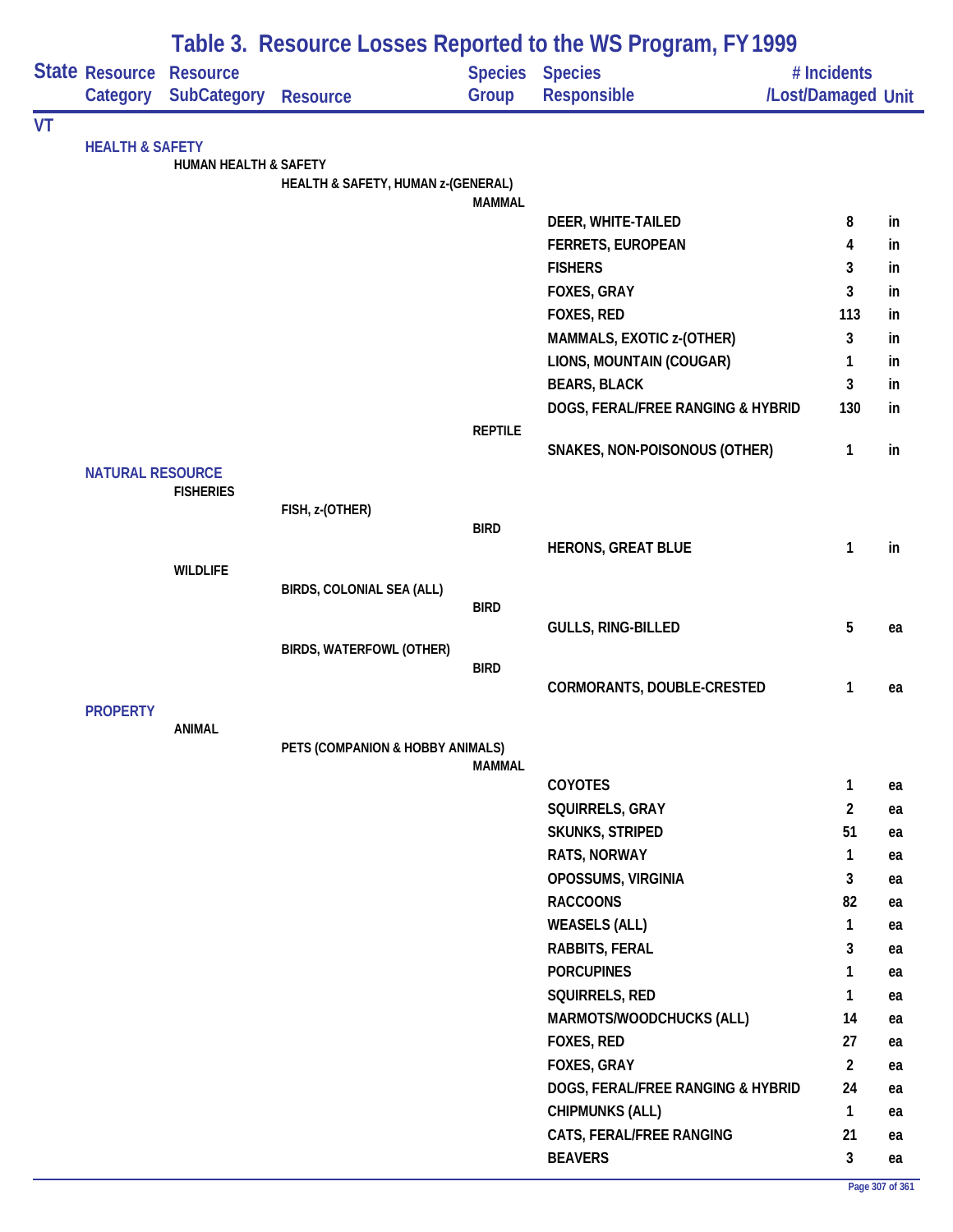|           | <b>State Resource Resource</b> |                    |                                        |                | Table 5. Resource Losses Reported to the WS FTOGRAM, LT 1777<br><b>Species Species</b> | # Incidents        |    |
|-----------|--------------------------------|--------------------|----------------------------------------|----------------|----------------------------------------------------------------------------------------|--------------------|----|
|           | Category                       | <b>SubCategory</b> | <b>Resource</b>                        | Group          | Responsible                                                                            | /Lost/Damaged Unit |    |
| <b>VT</b> |                                |                    |                                        |                |                                                                                        |                    |    |
|           | <b>PROPERTY</b>                |                    |                                        |                |                                                                                        |                    |    |
|           |                                | <b>ANIMAL</b>      | PETS (COMPANION & HOBBY ANIMALS)       |                |                                                                                        |                    |    |
|           |                                |                    |                                        | <b>MAMMAL</b>  |                                                                                        |                    |    |
|           |                                |                    |                                        |                | <b>BATS (ALL)</b>                                                                      | 31                 | ea |
|           |                                |                    |                                        |                | <b>FISHERS</b>                                                                         | 10                 | ea |
|           |                                |                    |                                        |                | MUSKRATS, z-(OTHER)                                                                    | 9                  | ea |
|           |                                |                    |                                        | <b>REPTILE</b> |                                                                                        |                    |    |
|           |                                |                    |                                        |                | SNAKES, NON-POISONOUS (OTHER)                                                          | $\mathbf{1}$       | ea |
|           |                                | <b>EQUIPMENT</b>   | <b>AIRCRAFT</b>                        |                |                                                                                        |                    |    |
|           |                                |                    |                                        | <b>BIRD</b>    |                                                                                        |                    |    |
|           |                                |                    |                                        |                | <b>GEESE, CANADA</b>                                                                   | $\overline{2}$     | ea |
|           |                                |                    | <b>LANDSCAPING, TURF &amp; GARDENS</b> |                |                                                                                        |                    |    |
|           |                                |                    | <b>GARDENS, VEG./FRUITS &amp; NUTS</b> |                |                                                                                        |                    |    |
|           |                                |                    |                                        | <b>BIRD</b>    | <b>CROWS, AMERICAN</b>                                                                 | $\mathbf{1}$       | in |
|           |                                |                    |                                        | <b>MAMMAL</b>  |                                                                                        |                    |    |
|           |                                |                    |                                        |                | <b>BEARS, BLACK</b>                                                                    | $\mathbf{1}$       | in |
|           |                                |                    |                                        |                | <b>CHIPMUNKS (ALL)</b>                                                                 | 3                  | in |
|           |                                |                    |                                        |                | DEER, WHITE-TAILED                                                                     | 4                  | in |
|           |                                |                    |                                        |                | MARMOTS/WOODCHUCKS (ALL)                                                               | 5                  | in |
|           |                                |                    |                                        |                | <b>RACCOONS</b>                                                                        | $\overline{c}$     | in |
|           |                                |                    |                                        |                | SKUNKS, STRIPED                                                                        | 1                  | in |
|           |                                |                    | <b>GOLF COURSES</b>                    |                |                                                                                        |                    |    |
|           |                                |                    |                                        | <b>MAMMAL</b>  |                                                                                        |                    |    |
|           |                                |                    |                                        |                | FOXES, RED                                                                             | $\mathbf{1}$       | in |
|           |                                |                    | TREES, STANDING & SHRUBS               | <b>BIRD</b>    |                                                                                        |                    |    |
|           |                                |                    |                                        |                | CORMORANTS, DOUBLE-CRESTED                                                             | 1                  | in |
|           |                                |                    |                                        | <b>MAMMAL</b>  |                                                                                        |                    |    |
|           |                                |                    |                                        |                | DEER, WHITE-TAILED                                                                     | $\overline{2}$     | in |
|           |                                |                    |                                        |                | FOXES, RED                                                                             | 1                  | in |
|           |                                |                    |                                        |                | HARES, SNOWSHOE                                                                        | 1                  | in |
|           |                                |                    |                                        |                | <b>BEAVERS</b>                                                                         | 6                  | in |
|           |                                |                    | <b>TURF AND/OR FLOWERS</b>             | <b>BIRD</b>    |                                                                                        |                    |    |
|           |                                |                    |                                        |                | <b>GEESE, CANADA</b>                                                                   | $\mathbf{1}$       | in |
|           |                                |                    |                                        | <b>MAMMAL</b>  |                                                                                        |                    |    |
|           |                                |                    |                                        |                | <b>CHIPMUNKS (ALL)</b>                                                                 | 1                  | in |
|           |                                |                    |                                        |                | MARMOTS/WOODCHUCKS (ALL)                                                               | 5                  | in |
|           |                                |                    |                                        |                | <b>MOLES (ALL)</b>                                                                     | 6                  | in |
|           |                                |                    |                                        |                | SKUNKS, STRIPED                                                                        | 1                  | in |
|           |                                |                    | z-LANDSCAPING (OTHER)                  |                |                                                                                        |                    |    |
|           |                                |                    |                                        | <b>MAMMAL</b>  |                                                                                        |                    |    |
|           |                                |                    |                                        |                | SKUNKS, STRIPED                                                                        | $\overline{2}$     | in |
|           |                                |                    |                                        |                | <b>BEAVERS</b>                                                                         | 1                  | in |
|           |                                |                    |                                        |                | <b>CHIPMUNKS (ALL)</b>                                                                 | 1                  | in |
|           |                                |                    |                                        |                | RATS, NORWAY                                                                           | 1                  | in |

## **Table 3. Resource Losses Reported to the WS Program, FY 1999**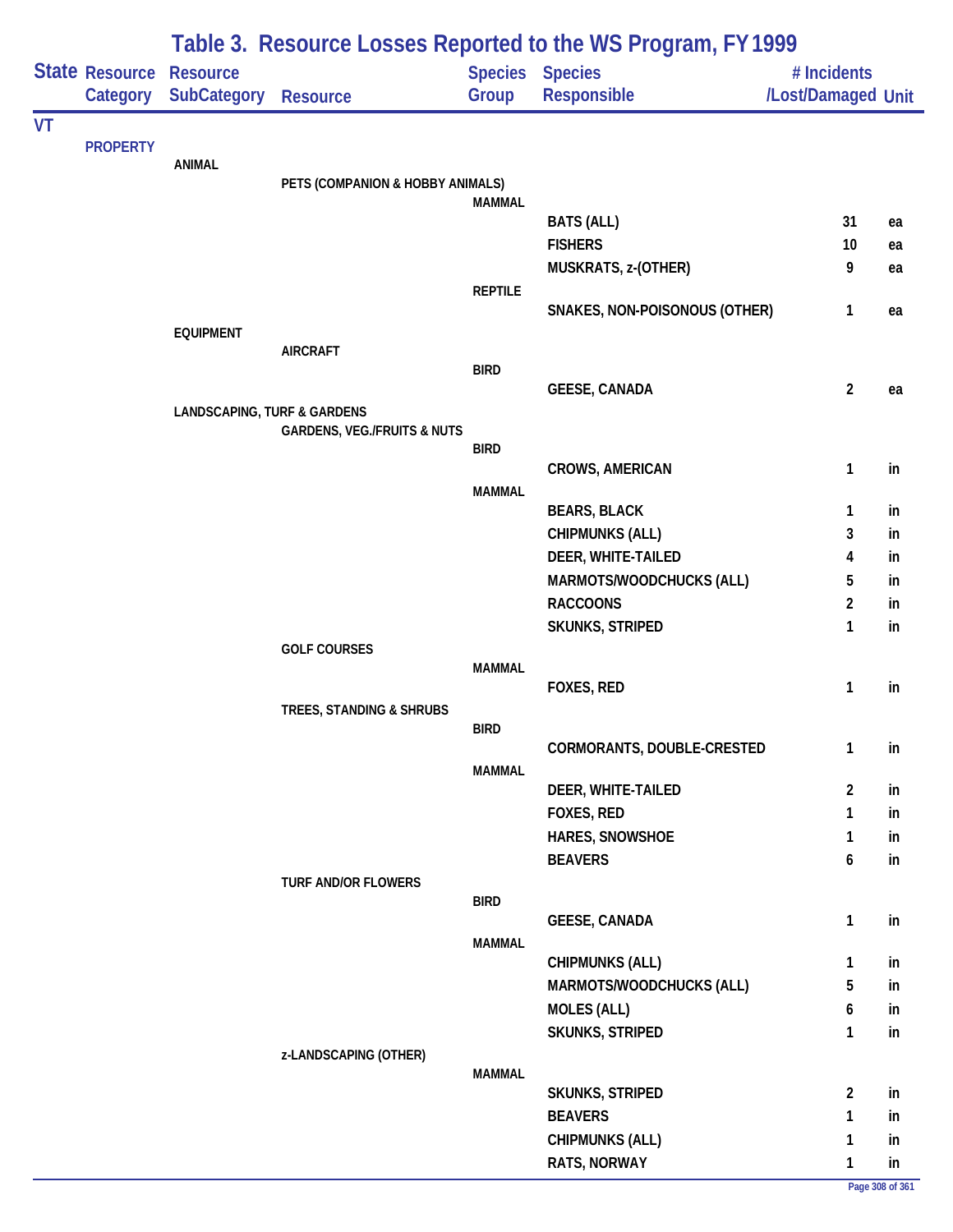|    |                                   | Table 3. Resource Losses Reported to the WS Program, FY 1999 |                       |                          |                                                  |                                   |          |  |  |  |
|----|-----------------------------------|--------------------------------------------------------------|-----------------------|--------------------------|--------------------------------------------------|-----------------------------------|----------|--|--|--|
|    | <b>State Resource</b><br>Category | <b>Resource</b><br><b>SubCategory</b>                        | <b>Resource</b>       | Species Species<br>Group | Responsible                                      | # Incidents<br>/Lost/Damaged Unit |          |  |  |  |
| VT |                                   |                                                              |                       |                          |                                                  |                                   |          |  |  |  |
|    | <b>PROPERTY</b>                   |                                                              |                       |                          |                                                  |                                   |          |  |  |  |
|    |                                   | <b>OTHER PROPERTY</b>                                        | FOOD ITEMS, HUMAN     |                          |                                                  |                                   |          |  |  |  |
|    |                                   |                                                              |                       | <b>BIRD</b>              |                                                  |                                   |          |  |  |  |
|    |                                   |                                                              |                       |                          | <b>HERONS, GREAT BLUE</b>                        | 1                                 | in       |  |  |  |
|    |                                   |                                                              | FOOD ITEMS, NON-HUMAN |                          |                                                  |                                   |          |  |  |  |
|    |                                   |                                                              |                       | <b>MAMMAL</b>            | <b>RACCOONS</b>                                  | 1                                 | in       |  |  |  |
|    |                                   |                                                              | PROPERTY (GENERAL)    |                          |                                                  |                                   |          |  |  |  |
|    |                                   |                                                              |                       | <b>AMPHIBIAN</b>         |                                                  |                                   |          |  |  |  |
|    |                                   |                                                              |                       |                          | <b>FROGS/TOADS (ALL)</b>                         | 1                                 | in       |  |  |  |
|    |                                   |                                                              |                       |                          | <b>SALAMANDERS (ALL)</b>                         | 1                                 | in       |  |  |  |
|    |                                   |                                                              |                       | <b>BIRD</b>              |                                                  |                                   |          |  |  |  |
|    |                                   |                                                              |                       |                          | <b>HERONS, GREAT BLUE</b>                        | 1                                 | in       |  |  |  |
|    |                                   |                                                              |                       |                          | ROBINS, AMERICAN                                 | 3                                 | in       |  |  |  |
|    |                                   |                                                              |                       |                          | z-PASSERINES (OTHER)                             | 1                                 | in       |  |  |  |
|    |                                   |                                                              |                       |                          | WOODPECKERS, PILEATED                            | 1<br>3                            | in       |  |  |  |
|    |                                   |                                                              |                       |                          | TURKEY, WILD (ALL)<br>SAPSUCKERS, YELLOW-BELLIED | 1                                 | in       |  |  |  |
|    |                                   |                                                              |                       |                          | PIGEONS, FERAL (ROCK DOVE)                       | 7                                 | in<br>in |  |  |  |
|    |                                   |                                                              |                       |                          | <b>KESTRELS, AMERICAN</b>                        | 1                                 | in       |  |  |  |
|    |                                   |                                                              |                       |                          | <b>CROWS, AMERICAN</b>                           | 4                                 | in       |  |  |  |
|    |                                   |                                                              |                       |                          | CORMORANTS, DOUBLE-CRESTED                       | $\overline{2}$                    | in       |  |  |  |
|    |                                   |                                                              |                       |                          | DUCKS, DABBLING (OTHER)                          | 5                                 | in       |  |  |  |
|    |                                   |                                                              |                       |                          | STARLINGS, EUROPEAN                              | 3                                 | in       |  |  |  |
|    |                                   |                                                              |                       |                          | <b>GEESE, CANADA</b>                             | 15                                | in       |  |  |  |
|    |                                   |                                                              |                       |                          | <b>BLACKBIRDS, z-(MIXED SPECIES)</b>             | 1                                 | in       |  |  |  |
|    |                                   |                                                              |                       |                          | <b>GRACKLES, COMMON</b>                          | 1                                 | in       |  |  |  |
|    |                                   |                                                              |                       |                          | <b>GROUSE (ALL)</b>                              | $\mathbf{1}$                      | in       |  |  |  |
|    |                                   |                                                              |                       |                          | GULLS, RING-BILLED                               | 6                                 | in       |  |  |  |
|    |                                   |                                                              |                       | <b>MAMMAL</b>            |                                                  |                                   |          |  |  |  |
|    |                                   |                                                              |                       |                          | <b>VOLES (ALL)</b>                               | $\mathbf{1}$                      | in       |  |  |  |
|    |                                   |                                                              |                       |                          | RATS, NORWAY                                     | 4                                 | in       |  |  |  |
|    |                                   |                                                              |                       |                          | MUSKRATS, z-(OTHER)                              | 9                                 | in       |  |  |  |
|    |                                   |                                                              |                       |                          | OPOSSUMS, VIRGINIA                               | 12                                | in       |  |  |  |
|    |                                   |                                                              |                       |                          | <b>PORCUPINES</b>                                | 12                                | in       |  |  |  |
|    |                                   |                                                              |                       |                          | RABBITS, FERAL                                   | $\overline{\mathbf{4}}$           | in       |  |  |  |
|    |                                   |                                                              |                       |                          | <b>RACCOONS</b>                                  | 112                               | in       |  |  |  |
|    |                                   |                                                              |                       |                          | <b>SHREWS (ALL)</b>                              | 1                                 | in       |  |  |  |
|    |                                   |                                                              |                       |                          | SKUNKS, STRIPED                                  | 208                               | in       |  |  |  |
|    |                                   |                                                              |                       |                          | SQUIRRELS, FLYING (ALL)                          | 4                                 | in       |  |  |  |
|    |                                   |                                                              |                       |                          | <b>MOLES (ALL)</b>                               | 1                                 | in       |  |  |  |
|    |                                   |                                                              |                       |                          | SQUIRRELS, RED                                   | 13                                | in       |  |  |  |
|    |                                   |                                                              |                       |                          | <b>MINKS</b>                                     | $\mathbf{1}$                      | in       |  |  |  |
|    |                                   |                                                              |                       |                          | <b>WEASELS (ALL)</b>                             | $\overline{2}$                    | in       |  |  |  |
|    |                                   |                                                              |                       |                          | SQUIRRELS, GRAY                                  | 14                                | in       |  |  |  |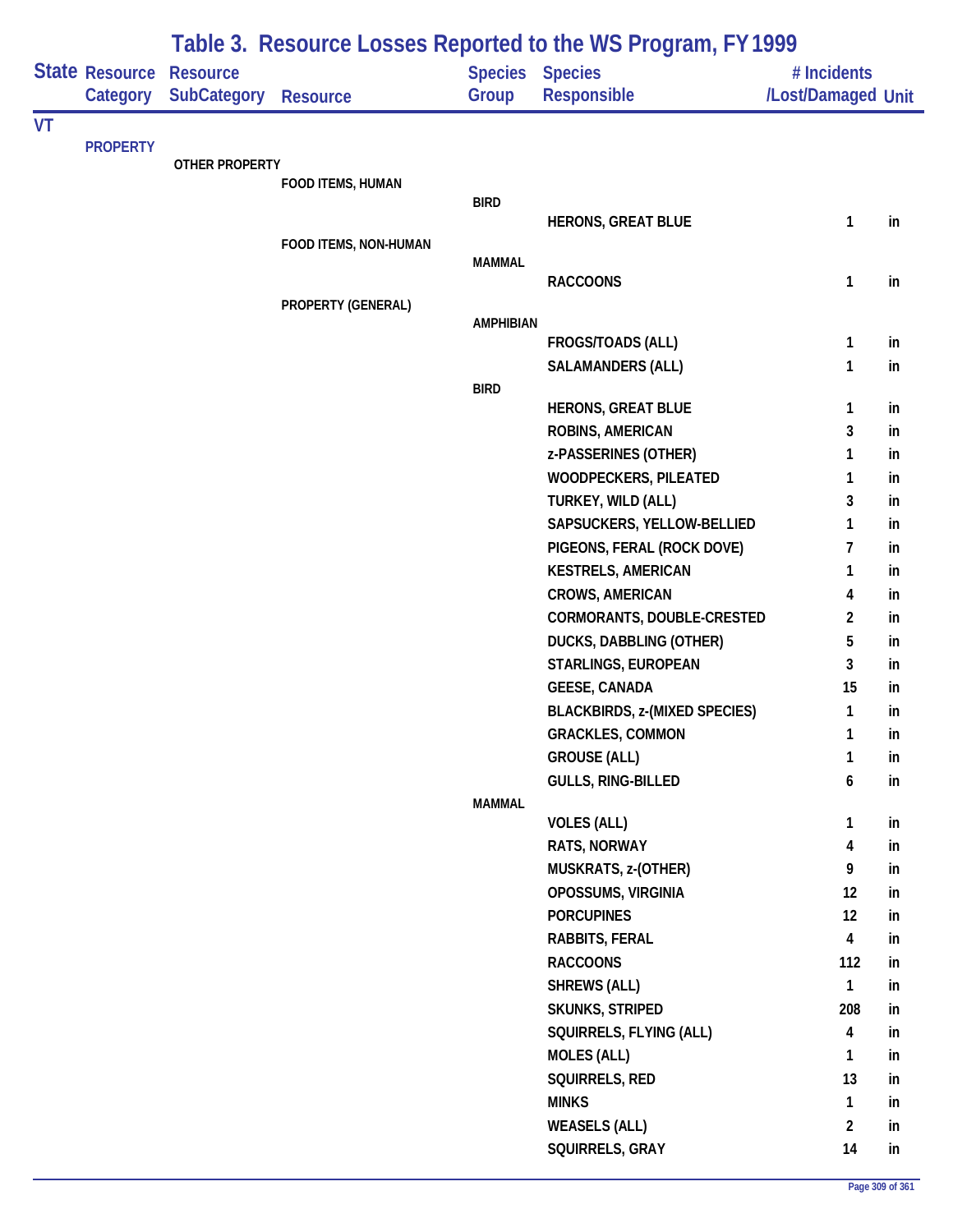|    |                            | Table 3. Resource Losses Reported to the WS Program, FY 1999 |                                   |                |                                          |                                   |          |  |  |  |
|----|----------------------------|--------------------------------------------------------------|-----------------------------------|----------------|------------------------------------------|-----------------------------------|----------|--|--|--|
|    | State Resource<br>Category | <b>Resource</b><br>SubCategory                               | <b>Resource</b>                   | Group          | Species Species<br>Responsible           | # Incidents<br>/Lost/Damaged Unit |          |  |  |  |
| VT |                            |                                                              |                                   |                |                                          |                                   |          |  |  |  |
|    | <b>PROPERTY</b>            | <b>OTHER PROPERTY</b>                                        |                                   |                |                                          |                                   |          |  |  |  |
|    |                            |                                                              | PROPERTY (GENERAL)                |                |                                          |                                   |          |  |  |  |
|    |                            |                                                              |                                   | <b>MAMMAL</b>  |                                          |                                   |          |  |  |  |
|    |                            |                                                              |                                   |                | CATS, FERAL/FREE RANGING                 | $\overline{2}$                    | in       |  |  |  |
|    |                            |                                                              |                                   |                | <b>BATS (ALL)</b>                        | 43                                | in       |  |  |  |
|    |                            |                                                              |                                   |                | <b>BEARS, BLACK</b>                      | 5                                 | in       |  |  |  |
|    |                            |                                                              |                                   |                | <b>MOOSE</b>                             | $\overline{2}$                    | in       |  |  |  |
|    |                            |                                                              |                                   |                | <b>BOBCATS</b>                           | $\mathbf{1}$                      | in       |  |  |  |
|    |                            |                                                              |                                   |                | <b>CHIPMUNKS (ALL)</b>                   | 7                                 | in       |  |  |  |
|    |                            |                                                              |                                   |                | <b>COYOTES</b>                           | 6                                 | in       |  |  |  |
|    |                            |                                                              |                                   |                | DEER, WHITE-TAILED<br><b>FOXES, GRAY</b> | 8<br>3                            | in       |  |  |  |
|    |                            |                                                              |                                   |                | FOXES, RED                               | 59                                | in       |  |  |  |
|    |                            |                                                              |                                   |                | MAMMALS, EXOTIC z-(OTHER)                | $\overline{2}$                    | in<br>in |  |  |  |
|    |                            |                                                              |                                   |                | MICE, z-FIELD (OTHER)                    | 1                                 | in       |  |  |  |
|    |                            |                                                              |                                   |                | MARMOTS/WOODCHUCKS (ALL)                 | 56                                | in       |  |  |  |
|    |                            |                                                              |                                   |                | MICE, HOUSE                              | $\mathbf{1}$                      | in       |  |  |  |
|    |                            |                                                              |                                   |                | <b>BEAVERS</b>                           | 57                                | in       |  |  |  |
|    |                            |                                                              |                                   |                | <b>FISHERS</b>                           | $\overline{7}$                    | in       |  |  |  |
|    |                            |                                                              |                                   | <b>REPTILE</b> |                                          |                                   |          |  |  |  |
|    |                            |                                                              |                                   |                | SNAKES, NON-POISONOUS (OTHER)            | 11                                | in       |  |  |  |
|    |                            |                                                              |                                   |                | <b>TURTLES (ALL)</b>                     | 1                                 | in       |  |  |  |
|    |                            | <b>STRUCTURES</b>                                            | <b>BUILDINGS, NON-RESIDENTIAL</b> |                |                                          |                                   |          |  |  |  |
|    |                            |                                                              |                                   | <b>BIRD</b>    |                                          |                                   |          |  |  |  |
|    |                            |                                                              |                                   |                | <b>GROUSE (ALL)</b>                      | 1                                 | in       |  |  |  |
|    |                            |                                                              |                                   |                | PIGEONS, FERAL (ROCK DOVE)               | 5                                 | in       |  |  |  |
|    |                            |                                                              |                                   |                | SPARROWS, HOUSE/ENGLISH                  | $\mathbf{1}$                      | in       |  |  |  |
|    |                            |                                                              |                                   |                | DOVE, MOURNING                           | $\mathbf{1}$                      | in       |  |  |  |
|    |                            |                                                              |                                   | <b>MAMMAL</b>  |                                          |                                   |          |  |  |  |
|    |                            |                                                              |                                   |                | <b>RACCOONS</b>                          | $\overline{7}$                    | in       |  |  |  |
|    |                            |                                                              |                                   |                | SQUIRRELS, RED                           | $\mathbf{1}$                      | in       |  |  |  |
|    |                            |                                                              |                                   |                | RATS, NORWAY                             | $\mathbf{1}$                      | in       |  |  |  |
|    |                            |                                                              |                                   |                | SKUNKS, STRIPED                          | 15<br>$\overline{2}$              | in       |  |  |  |
|    |                            |                                                              |                                   |                | OPOSSUMS, VIRGINIA<br><b>PORCUPINES</b>  | 1                                 | in       |  |  |  |
|    |                            |                                                              |                                   |                | MICE, HOUSE                              |                                   | in       |  |  |  |
|    |                            |                                                              |                                   |                | MARMOTS/WOODCHUCKS (ALL)                 | 1<br>3                            | in<br>in |  |  |  |
|    |                            |                                                              |                                   |                | FOXES, RED                               | 1                                 | in       |  |  |  |
|    |                            |                                                              |                                   |                | SQUIRRELS, GRAY                          | $\mathbf{1}$                      | in       |  |  |  |
|    |                            |                                                              | <b>BUILDINGS, RESIDENTIAL</b>     |                |                                          |                                   |          |  |  |  |
|    |                            |                                                              |                                   | <b>BIRD</b>    |                                          |                                   |          |  |  |  |
|    |                            |                                                              |                                   |                | SPARROWS, HOUSE/ENGLISH                  | $\mathbf{1}$                      | in       |  |  |  |
|    |                            |                                                              |                                   |                | z-PASSERINES (OTHER)                     | $\mathbf{1}$                      | in       |  |  |  |
|    |                            |                                                              |                                   |                | WOODPECKERS, z-(OTHER)                   | $\overline{2}$                    | in       |  |  |  |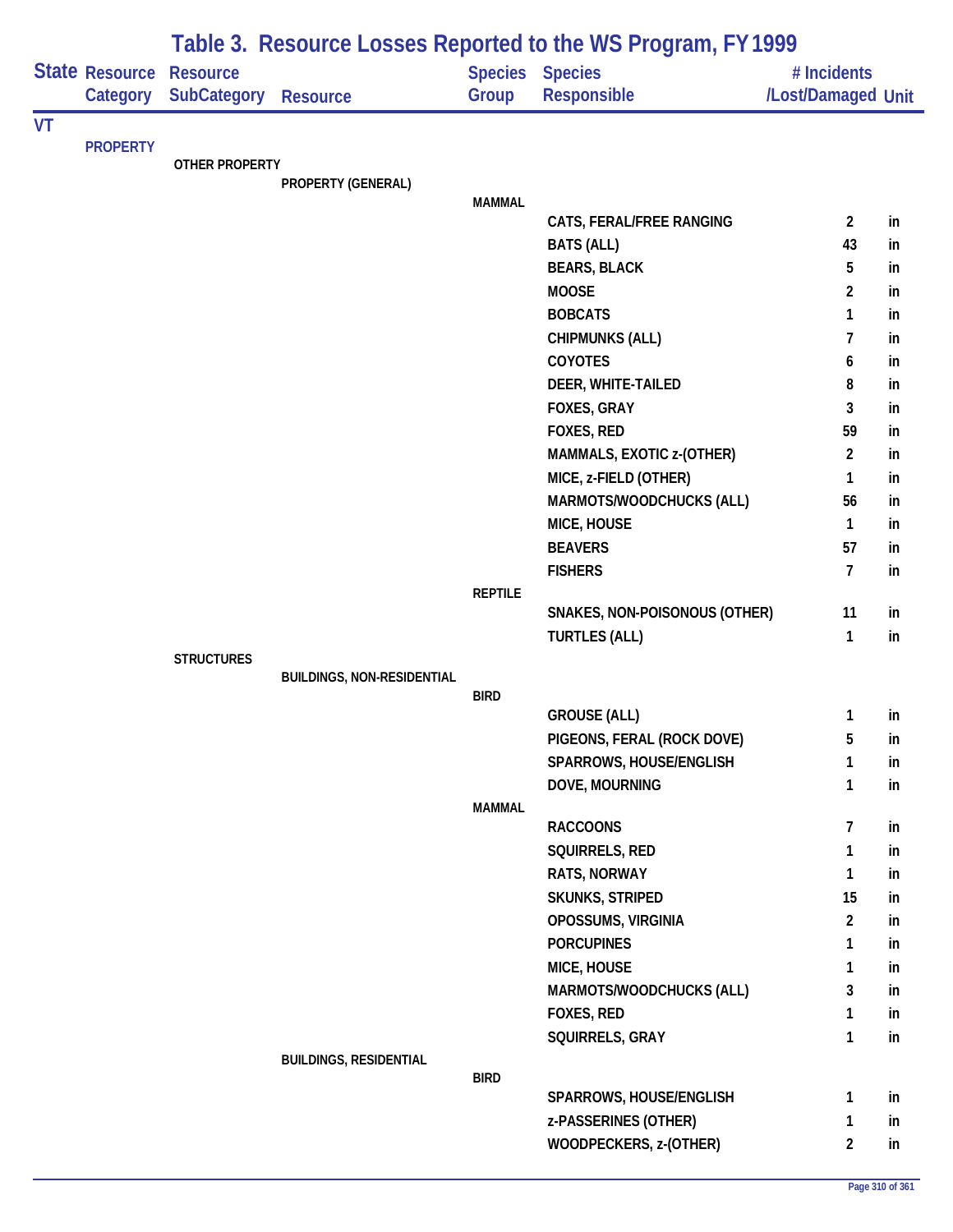|    |                            |                                |                               |                | Table 3. Resource Losses Reported to the WS Program, FY 1999 |                                   |          |
|----|----------------------------|--------------------------------|-------------------------------|----------------|--------------------------------------------------------------|-----------------------------------|----------|
|    | State Resource<br>Category | <b>Resource</b><br>SubCategory | <b>Resource</b>               | Group          | Species Species<br>Responsible                               | # Incidents<br>/Lost/Damaged Unit |          |
| VT |                            |                                |                               |                |                                                              |                                   |          |
|    | <b>PROPERTY</b>            | <b>STRUCTURES</b>              |                               |                |                                                              |                                   |          |
|    |                            |                                | <b>BUILDINGS, RESIDENTIAL</b> |                |                                                              |                                   |          |
|    |                            |                                |                               | <b>BIRD</b>    |                                                              |                                   |          |
|    |                            |                                |                               |                | <b>WOODPECKERS, HAIRY</b>                                    | 1                                 | in       |
|    |                            |                                |                               |                | STARLINGS, EUROPEAN                                          | 3                                 | in       |
|    |                            |                                |                               |                | SAPSUCKERS, YELLOW-BELLIED                                   | 1                                 | in       |
|    |                            |                                |                               |                | ROBINS, AMERICAN                                             | $\overline{2}$                    | in       |
|    |                            |                                |                               |                | PIGEONS, FERAL (ROCK DOVE)                                   | 5                                 | in       |
|    |                            |                                |                               |                | <b>GEESE, CANADA</b>                                         | 1                                 | in       |
|    |                            |                                |                               |                | <b>BLACKBIRDS, z-(OTHER)</b>                                 | 1                                 | in       |
|    |                            |                                |                               |                | <b>SWIFTS (ALL)</b>                                          | $\overline{2}$                    | in       |
|    |                            |                                |                               | <b>MAMMAL</b>  | <b>RACCOONS</b>                                              | 34                                | in       |
|    |                            |                                |                               |                | OPOSSUMS, VIRGINIA                                           | 3                                 | in       |
|    |                            |                                |                               |                | SQUIRRELS, RED                                               | 17                                | in       |
|    |                            |                                |                               |                | SQUIRRELS, GRAY                                              | 25                                | in       |
|    |                            |                                |                               |                | SQUIRRELS, FLYING (ALL)                                      | 4                                 | in       |
|    |                            |                                |                               |                | RATS, NORWAY                                                 | 5                                 | in       |
|    |                            |                                |                               |                | <b>WEASELS (ALL)</b>                                         | 1                                 | in       |
|    |                            |                                |                               |                | <b>PORCUPINES</b>                                            | 4                                 | in       |
|    |                            |                                |                               |                | MICE, HOUSE                                                  | 5                                 | in       |
|    |                            |                                |                               |                | MARMOTS/WOODCHUCKS (ALL)                                     | 6                                 | in       |
|    |                            |                                |                               |                | FOXES, GRAY                                                  | 1                                 | in       |
|    |                            |                                |                               |                | <b>FERRETS, EUROPEAN</b>                                     | 1                                 | in       |
|    |                            |                                |                               |                | <b>CHIPMUNKS (ALL)</b>                                       | 8                                 | in       |
|    |                            |                                |                               |                | <b>BEAVERS</b>                                               | 1                                 | m        |
|    |                            |                                |                               |                | <b>BATS (ALL)</b>                                            | 54                                | in       |
|    |                            |                                |                               |                | SKUNKS, STRIPED                                              | 55                                | in       |
|    |                            |                                |                               |                | MUSKRATS, z-(OTHER)                                          | 5                                 | in       |
|    |                            |                                |                               | <b>REPTILE</b> |                                                              |                                   |          |
|    |                            |                                |                               |                | SNAKES, NON-POISONOUS (OTHER)                                | 3                                 | in       |
|    |                            |                                | DIKES/DAMS/IMPOUNDMENTS       |                |                                                              |                                   |          |
|    |                            |                                |                               | <b>MAMMAL</b>  | <b>BEAVERS</b>                                               | $\overline{a}$                    |          |
|    |                            |                                |                               |                | MUSKRATS, z-(OTHER)                                          | $\mathbf{1}$                      | in<br>in |
|    |                            |                                | ROADS/BRIDGES                 |                |                                                              |                                   |          |
|    |                            |                                |                               | <b>MAMMAL</b>  |                                                              |                                   |          |
|    |                            |                                |                               |                | <b>BEAVERS</b>                                               | 3                                 | in       |
| WA |                            |                                |                               |                |                                                              |                                   |          |
|    | <b>AGRICULTURE</b>         |                                |                               |                |                                                              |                                   |          |
|    |                            | <b>AQUACULTURE</b>             |                               |                |                                                              |                                   |          |
|    |                            |                                | FISH, CATFISH (ADULT)         | <b>MAMMAL</b>  |                                                              |                                   |          |
|    |                            |                                |                               |                | OTTERS, RIVER                                                | 1                                 | in       |
|    |                            |                                | FISH, GOLDFISH (BROOD)        |                |                                                              |                                   |          |
|    |                            |                                |                               | <b>BIRD</b>    |                                                              |                                   |          |
|    |                            |                                |                               |                |                                                              |                                   |          |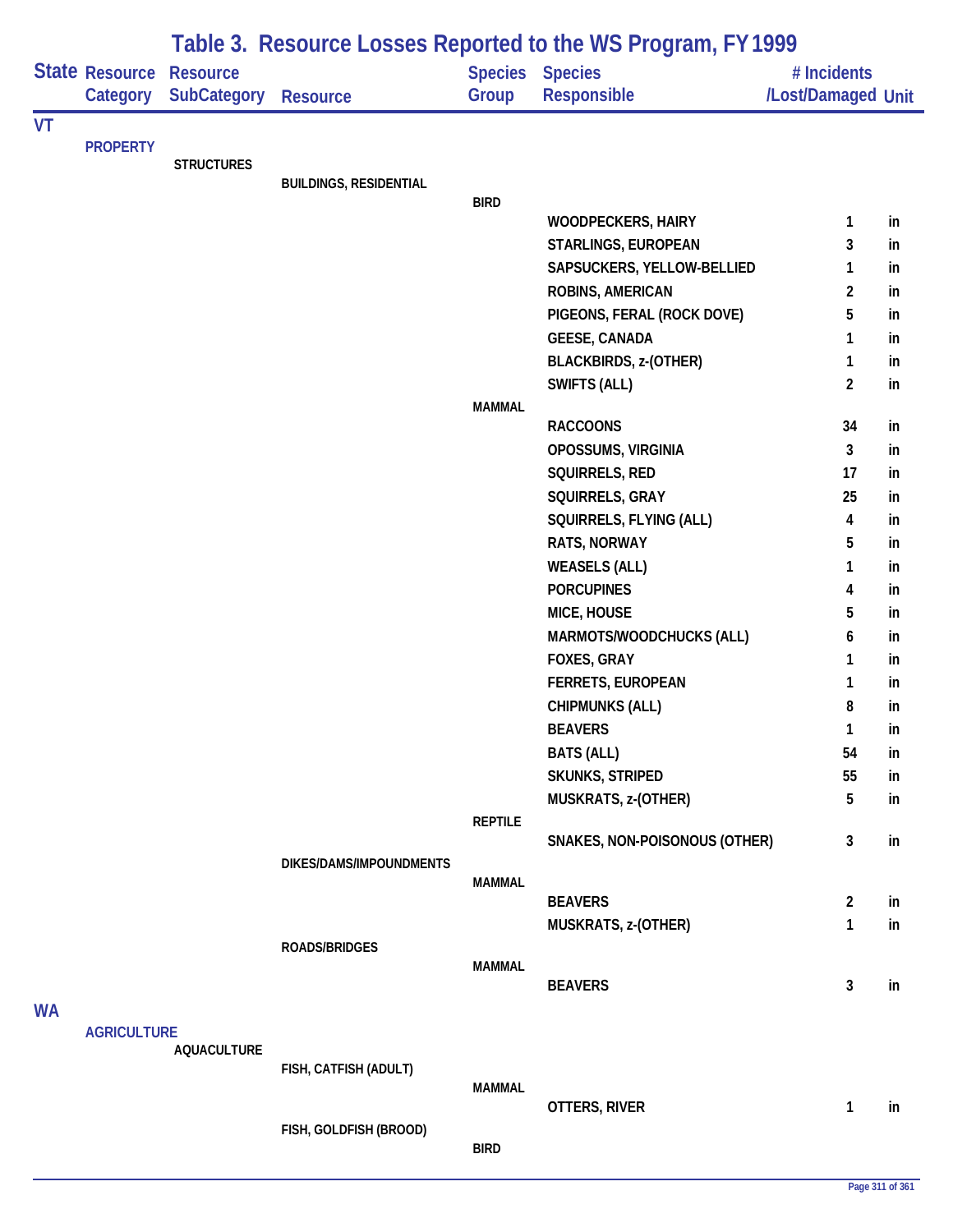|           | State Resource<br>Category | <b>Resource</b><br><b>SubCategory</b> | <b>Resource</b>                          | <b>Species</b><br>Group | <b>Table 3. Resource E03363 Reported to the WST regioni<sub>t</sub> LTT777</b><br><b>Species</b><br><b>Responsible</b> | # Incidents<br>/Lost/Damaged Unit |          |
|-----------|----------------------------|---------------------------------------|------------------------------------------|-------------------------|------------------------------------------------------------------------------------------------------------------------|-----------------------------------|----------|
| <b>WA</b> |                            |                                       |                                          |                         |                                                                                                                        |                                   |          |
|           | <b>AGRICULTURE</b>         | <b>AQUACULTURE</b>                    |                                          |                         |                                                                                                                        |                                   |          |
|           |                            |                                       | FISH, GOLDFISH (BROOD)                   |                         |                                                                                                                        |                                   |          |
|           |                            |                                       |                                          | <b>BIRD</b>             |                                                                                                                        |                                   |          |
|           |                            |                                       | FISH, GOLDFISH (MARKET)                  |                         | z-PASSERINES (OTHER)                                                                                                   | 30                                | in       |
|           |                            |                                       |                                          | <b>BIRD</b>             |                                                                                                                        |                                   |          |
|           |                            |                                       |                                          |                         | <b>HERONS, GREAT BLUE</b>                                                                                              | $\overline{2}$                    | in       |
|           |                            |                                       | FISH, ORNAMENTAL (BROOD)                 |                         |                                                                                                                        |                                   |          |
|           |                            |                                       |                                          | <b>BIRD</b>             | <b>HERONS, GREAT BLUE</b>                                                                                              | $\mathbf{1}$                      | in       |
|           |                            |                                       |                                          | <b>MAMMAL</b>           |                                                                                                                        |                                   |          |
|           |                            |                                       |                                          |                         | <b>RACCOONS</b>                                                                                                        | $\mathbf{1}$                      | in       |
|           |                            |                                       | FISH, SALMON (ALL)                       |                         |                                                                                                                        |                                   |          |
|           |                            |                                       |                                          | <b>BIRD</b>             |                                                                                                                        |                                   |          |
|           |                            |                                       |                                          |                         | GULLS, z-(OTHER)                                                                                                       | $\overline{2}$                    | in       |
|           |                            |                                       |                                          |                         | <b>MERGANSER (OTHER)</b>                                                                                               | 1                                 | in       |
|           |                            |                                       |                                          |                         | HERONS, BLACK-CROWNED NIGHT                                                                                            | $\overline{2}$<br>62              | in       |
|           |                            |                                       |                                          |                         | GULLS, RING-BILLED<br><b>GULLS, CALIFORNIA</b>                                                                         | 1                                 | in<br>in |
|           |                            |                                       |                                          |                         | DUCKS, DIVING (ALL)                                                                                                    | 1                                 | in       |
|           |                            |                                       |                                          |                         | CORMORANTS, DOUBLE-CRESTED                                                                                             | 3                                 | in       |
|           |                            |                                       |                                          |                         | <b>HERONS, GREAT BLUE</b>                                                                                              | 3                                 | in       |
|           |                            |                                       |                                          | <b>MAMMAL</b>           |                                                                                                                        |                                   |          |
|           |                            |                                       |                                          |                         | OTTERS, RIVER                                                                                                          | $\overline{2}$                    | in       |
|           |                            |                                       | FISH, TROUT, RAINBOW                     |                         |                                                                                                                        |                                   |          |
|           |                            |                                       |                                          | <b>BIRD</b>             | CORMORANTS, DOUBLE-CRESTED                                                                                             | $\overline{2}$                    | in       |
|           |                            |                                       | FISH, TROUT, z-(OTHER)                   |                         |                                                                                                                        |                                   |          |
|           |                            |                                       |                                          | <b>BIRD</b>             |                                                                                                                        |                                   |          |
|           |                            |                                       |                                          |                         | <b>HERONS, GREAT BLUE</b>                                                                                              | 1                                 | in       |
|           |                            |                                       |                                          |                         | CORMORANTS, DOUBLE-CRESTED                                                                                             | 1                                 | in       |
|           |                            |                                       |                                          |                         | HERONS, BLACK-CROWNED NIGHT                                                                                            | 1                                 | in       |
|           |                            |                                       |                                          | <b>MAMMAL</b>           |                                                                                                                        |                                   |          |
|           |                            |                                       | SHELLFISH, CLAMS (CULTURED BEDS)         |                         | OTTERS, RIVER                                                                                                          | $\mathbf{1}$                      | in       |
|           |                            |                                       |                                          | <b>BIRD</b>             |                                                                                                                        |                                   |          |
|           |                            |                                       |                                          |                         | DUCKS, DIVING (ALL)                                                                                                    | $\mathbf{1}$                      | in       |
|           |                            |                                       |                                          |                         | DUCKS, SEA (EIDER/SCOTER/ETC)                                                                                          | 1                                 | in       |
|           |                            |                                       | <b>COMMERCIAL FORESTRY &amp; NURSERY</b> |                         |                                                                                                                        |                                   |          |
|           |                            |                                       | TREES, SEEDLINGS                         | <b>MAMMAL</b>           |                                                                                                                        |                                   |          |
|           |                            |                                       |                                          |                         | <b>BEAVERS</b>                                                                                                         | $\mathbf{1}$                      | in       |
|           |                            |                                       |                                          |                         | ELK (WAPITI)                                                                                                           | 8                                 | in       |
|           |                            |                                       | TREES, STANDING (MIXED)                  |                         |                                                                                                                        |                                   |          |
|           |                            |                                       |                                          | <b>MAMMAL</b>           |                                                                                                                        |                                   |          |
|           |                            |                                       |                                          |                         | <b>BEARS, BLACK</b>                                                                                                    | $\mathbf{1}$                      | in       |
|           |                            |                                       |                                          |                         | <b>BEAVERS</b>                                                                                                         | $\overline{2}$                    | in       |
|           |                            |                                       |                                          |                         | DEER, z-(OTHER)                                                                                                        | 1                                 | in       |

## **Table 3. Resource Losses Reported to the WS Program, FY 1999**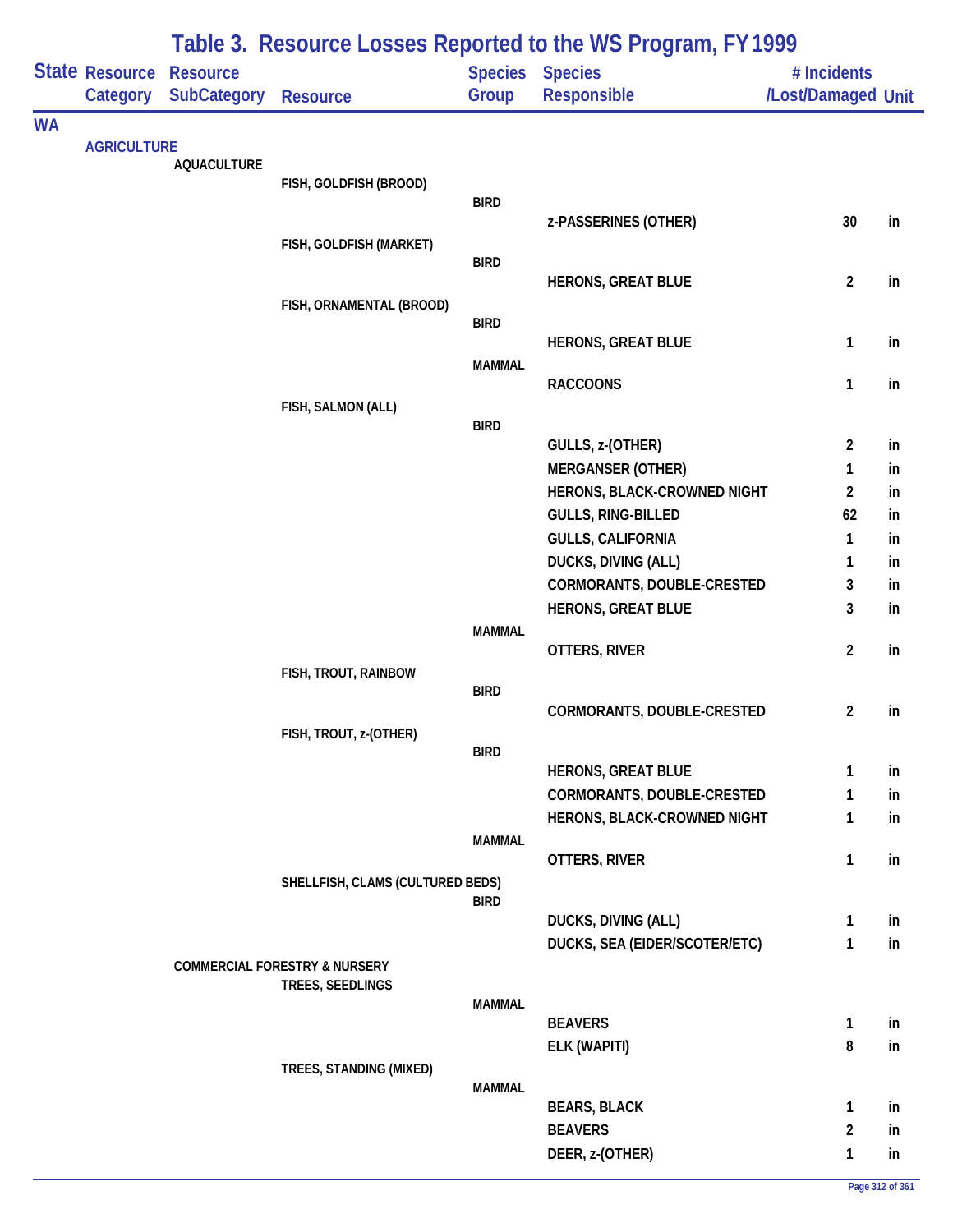|           |                                   |                                                |                                                                      |               | Table 3. Resource Losses Reported to the WS Program, FY 1999 |                                   |    |
|-----------|-----------------------------------|------------------------------------------------|----------------------------------------------------------------------|---------------|--------------------------------------------------------------|-----------------------------------|----|
|           | <b>State Resource</b><br>Category | <b>Resource</b><br><b>SubCategory Resource</b> |                                                                      | Group         | <b>Species Species</b><br>Responsible                        | # Incidents<br>/Lost/Damaged Unit |    |
| <b>WA</b> |                                   |                                                |                                                                      |               |                                                              |                                   |    |
|           | <b>AGRICULTURE</b>                |                                                | <b>COMMERCIAL FORESTRY &amp; NURSERY</b><br>TREES, STANDING HARDWOOD |               |                                                              |                                   |    |
|           |                                   |                                                |                                                                      | <b>MAMMAL</b> | <b>BEARS, BLACK</b>                                          | $\overline{2}$                    | in |
|           |                                   |                                                |                                                                      |               | SQUIRRELS, z-(OTHER)                                         | 1                                 | in |
|           |                                   |                                                | TREES, STANDING SOFTWOOD                                             |               |                                                              |                                   |    |
|           |                                   |                                                |                                                                      | <b>MAMMAL</b> |                                                              |                                   |    |
|           |                                   |                                                |                                                                      |               | SQUIRRELS, z-(OTHER)                                         | $\mathbf{1}$                      | in |
|           |                                   |                                                |                                                                      |               | <b>BEARS, BLACK</b>                                          | $\overline{2}$                    | in |
|           |                                   | <b>COMMERCIAL GAME ANIMALS</b>                 |                                                                      |               | <b>BEAVERS</b>                                               | $\overline{2}$                    | in |
|           |                                   |                                                | <b>BIRDS, CHUKAR</b>                                                 |               |                                                              |                                   |    |
|           |                                   |                                                |                                                                      | <b>MAMMAL</b> |                                                              |                                   |    |
|           |                                   |                                                |                                                                      |               | COYOTES                                                      | $\mathbf{1}$                      | ea |
|           |                                   |                                                | <b>BIRDS, PHEASANT (ALL)</b>                                         | <b>BIRD</b>   |                                                              |                                   |    |
|           |                                   |                                                |                                                                      |               | PIGEONS, FERAL (ROCK DOVE)                                   | $\mathbf{1}$                      | ea |
|           |                                   |                                                |                                                                      | <b>MAMMAL</b> |                                                              |                                   |    |
|           |                                   | <b>FIELD CROPS</b>                             |                                                                      |               | RATS, PACKRATS/WOODRATS (ALL)                                | $\mathbf{1}$                      | ea |
|           |                                   |                                                | <b>CARROTS</b>                                                       |               |                                                              |                                   |    |
|           |                                   |                                                |                                                                      | <b>BIRD</b>   |                                                              |                                   |    |
|           |                                   |                                                |                                                                      |               | <b>GEESE, CANADA</b>                                         | $\mathbf{1}$                      | in |
|           |                                   |                                                | <b>CLOVER</b>                                                        | <b>BIRD</b>   |                                                              |                                   |    |
|           |                                   |                                                |                                                                      |               | <b>GEESE, CANADA</b>                                         | 1                                 | in |
|           |                                   |                                                | <b>GRAINS, BARLEY</b>                                                |               |                                                              |                                   |    |
|           |                                   |                                                |                                                                      | <b>BIRD</b>   | <b>BLACKBIRDS, z-(MIXED SPECIES)</b>                         | 1                                 | in |
|           |                                   |                                                |                                                                      |               | <b>GEESE, CANADA</b>                                         | 1                                 | in |
|           |                                   |                                                | <b>GRAINS, CORN (FIELD)</b>                                          |               |                                                              |                                   |    |
|           |                                   |                                                |                                                                      | <b>BIRD</b>   |                                                              |                                   |    |
|           |                                   |                                                | <b>GRAINS, CORN (SWEET)</b>                                          |               | <b>GEESE, CANADA</b>                                         | 1                                 | in |
|           |                                   |                                                |                                                                      | <b>BIRD</b>   |                                                              |                                   |    |
|           |                                   |                                                |                                                                      |               | <b>BLACKBIRDS, RED-WINGED</b>                                | $\mathbf{1}$                      | in |
|           |                                   |                                                |                                                                      |               | <b>BLACKBIRDS, z-(MIXED SPECIES)</b>                         | 23                                | in |
|           |                                   |                                                |                                                                      |               | <b>CROWS, AMERICAN</b>                                       | $\mathbf{1}$                      | in |
|           |                                   |                                                |                                                                      |               | STARLINGS, EUROPEAN                                          | 4                                 | in |
|           |                                   |                                                |                                                                      | <b>MAMMAL</b> | <b>RACCOONS</b>                                              | $\mathbf{1}$                      | in |
|           |                                   |                                                | <b>GRAINS, RYE</b>                                                   |               |                                                              |                                   |    |
|           |                                   |                                                |                                                                      | <b>BIRD</b>   |                                                              |                                   |    |
|           |                                   |                                                |                                                                      |               | <b>GEESE, CANADA</b>                                         | 3                                 | in |
|           |                                   |                                                | <b>GRAINS, WHEAT</b>                                                 | <b>BIRD</b>   |                                                              |                                   |    |
|           |                                   |                                                |                                                                      |               | <b>GEESE, CANADA</b>                                         | $\bf 8$                           | in |
|           |                                   |                                                |                                                                      | <b>MAMMAL</b> |                                                              |                                   |    |
|           |                                   |                                                |                                                                      |               | GOPHERS, POCKET (ALL)                                        | $\mathbf{1}$                      | in |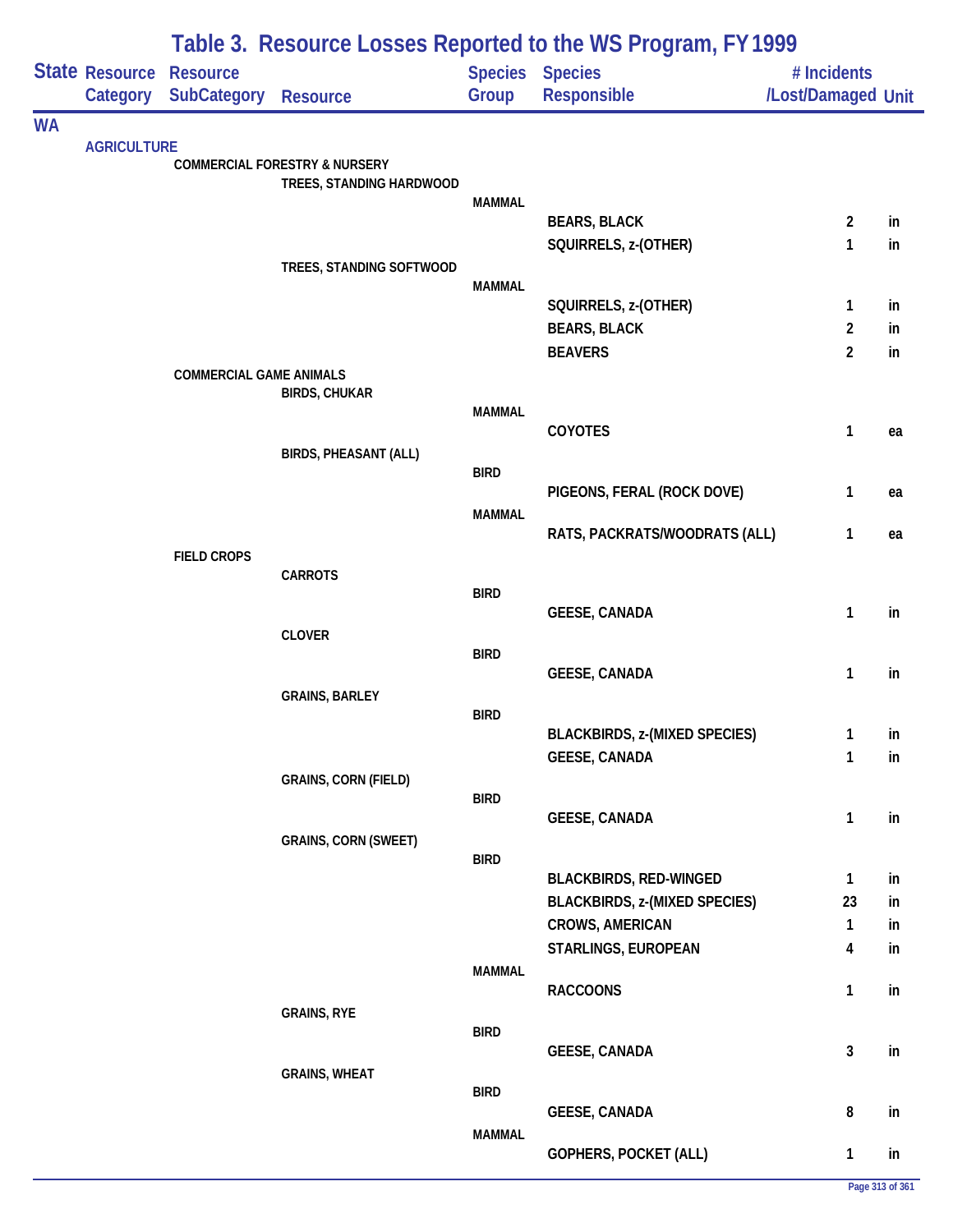| Table 3. Resource Losses Reported to the WS Program, FY 1999 |                                     |                          |                                 |               |                                        |                                   |          |
|--------------------------------------------------------------|-------------------------------------|--------------------------|---------------------------------|---------------|----------------------------------------|-----------------------------------|----------|
|                                                              | State Resource Resource<br>Category | SubCategory              | <b>Resource</b>                 | Group         | <b>Species Species</b><br>Responsible  | # Incidents<br>/Lost/Damaged Unit |          |
| <b>WA</b>                                                    |                                     |                          |                                 |               |                                        |                                   |          |
|                                                              | <b>AGRICULTURE</b>                  |                          |                                 |               |                                        |                                   |          |
|                                                              |                                     | <b>FIELD CROPS</b>       | GRASSES/SOD                     |               |                                        |                                   |          |
|                                                              |                                     |                          |                                 | <b>BIRD</b>   |                                        |                                   |          |
|                                                              |                                     |                          |                                 |               | <b>CROWS, AMERICAN</b>                 | $\mathbf{1}$                      | in       |
|                                                              |                                     |                          |                                 |               | <b>GEESE, CANADA</b>                   | 8                                 | in       |
|                                                              |                                     |                          |                                 | <b>MAMMAL</b> |                                        |                                   |          |
|                                                              |                                     |                          | HAYFIELDS, ALFALFA              |               | HARES, JACKRABBITS (ALL)               | 1                                 | in       |
|                                                              |                                     |                          |                                 | <b>BIRD</b>   |                                        |                                   |          |
|                                                              |                                     |                          |                                 |               | <b>GEESE, CANADA</b>                   | 5                                 | in       |
|                                                              |                                     |                          |                                 |               | <b>SWANS, TUNDRA (WHISTLING)</b>       | 1                                 | in       |
|                                                              |                                     |                          |                                 | <b>MAMMAL</b> |                                        |                                   |          |
|                                                              |                                     |                          |                                 |               | ELK (WAPITI)                           | 1                                 | in       |
|                                                              |                                     |                          |                                 |               | GOPHERS, POCKET (ALL)<br>HORSES, FERAL | 3<br>5                            | in<br>in |
|                                                              |                                     |                          |                                 |               | SQUIRRELS, GROUND (ALL)                | 1                                 | in       |
|                                                              |                                     |                          | HAYFIELDS, MIXED SPECIES        |               |                                        |                                   |          |
|                                                              |                                     |                          |                                 | <b>BIRD</b>   |                                        |                                   |          |
|                                                              |                                     |                          |                                 |               | <b>GEESE, CANADA</b>                   | 1                                 | in       |
|                                                              |                                     |                          | <b>PEAS</b>                     | <b>BIRD</b>   |                                        |                                   |          |
|                                                              |                                     |                          |                                 |               | <b>GEESE, CANADA</b>                   | 1                                 | in       |
|                                                              |                                     |                          | <b>SUNFLOWERS</b>               |               |                                        |                                   |          |
|                                                              |                                     |                          |                                 | <b>BIRD</b>   |                                        |                                   |          |
|                                                              |                                     |                          |                                 |               | <b>BLACKBIRDS, z-(MIXED SPECIES)</b>   | $\overline{2}$                    | in       |
|                                                              |                                     | <b>FRUITS &amp; NUTS</b> | BUSHES, BLACKBERRY/RASPBERRY    |               |                                        |                                   |          |
|                                                              |                                     |                          |                                 | <b>BIRD</b>   |                                        |                                   |          |
|                                                              |                                     |                          |                                 |               | STARLINGS, EUROPEAN                    | $\mathbf{1}$                      | in       |
|                                                              |                                     |                          | FRUIT, APPLES                   | <b>BIRD</b>   |                                        |                                   |          |
|                                                              |                                     |                          |                                 |               | <b>CROWS, AMERICAN</b>                 | $\mathbf{1}$                      | in       |
|                                                              |                                     |                          |                                 |               | <b>FINCHES, HOUSE</b>                  | 4                                 | in       |
|                                                              |                                     |                          |                                 |               | MAGPIES, BLACK-BILLED                  | 11                                | in       |
|                                                              |                                     |                          |                                 |               | PHEASANT, RING-NECKED                  | 1                                 | in       |
|                                                              |                                     |                          |                                 |               | PIGEONS, FERAL (ROCK DOVE)             | 1                                 | in       |
|                                                              |                                     |                          |                                 |               | <b>QUAIL (ALL)</b>                     | 1                                 | in       |
|                                                              |                                     |                          |                                 |               | ROBINS, AMERICAN                       | 4                                 | in       |
|                                                              |                                     |                          |                                 |               | SPARROWS, HOUSE/ENGLISH                | $\overline{2}$                    | in       |
|                                                              |                                     |                          |                                 |               | STARLINGS, EUROPEAN                    | 86                                | in       |
|                                                              |                                     |                          |                                 | <b>MAMMAL</b> | DEER, z-(OTHER)                        | $\overline{2}$                    | in       |
|                                                              |                                     |                          |                                 |               | <b>BEAVERS</b>                         | $\mathbf{1}$                      | in       |
|                                                              |                                     |                          | FRUIT, APRICOTS                 |               |                                        |                                   |          |
|                                                              |                                     |                          |                                 | <b>BIRD</b>   |                                        |                                   |          |
|                                                              |                                     |                          |                                 |               | STARLINGS, EUROPEAN                    | 1                                 | in       |
|                                                              |                                     |                          | FRUIT, BLACKBERRIES/RASPBERRIES | <b>BIRD</b>   |                                        |                                   |          |
|                                                              |                                     |                          |                                 |               |                                        |                                   |          |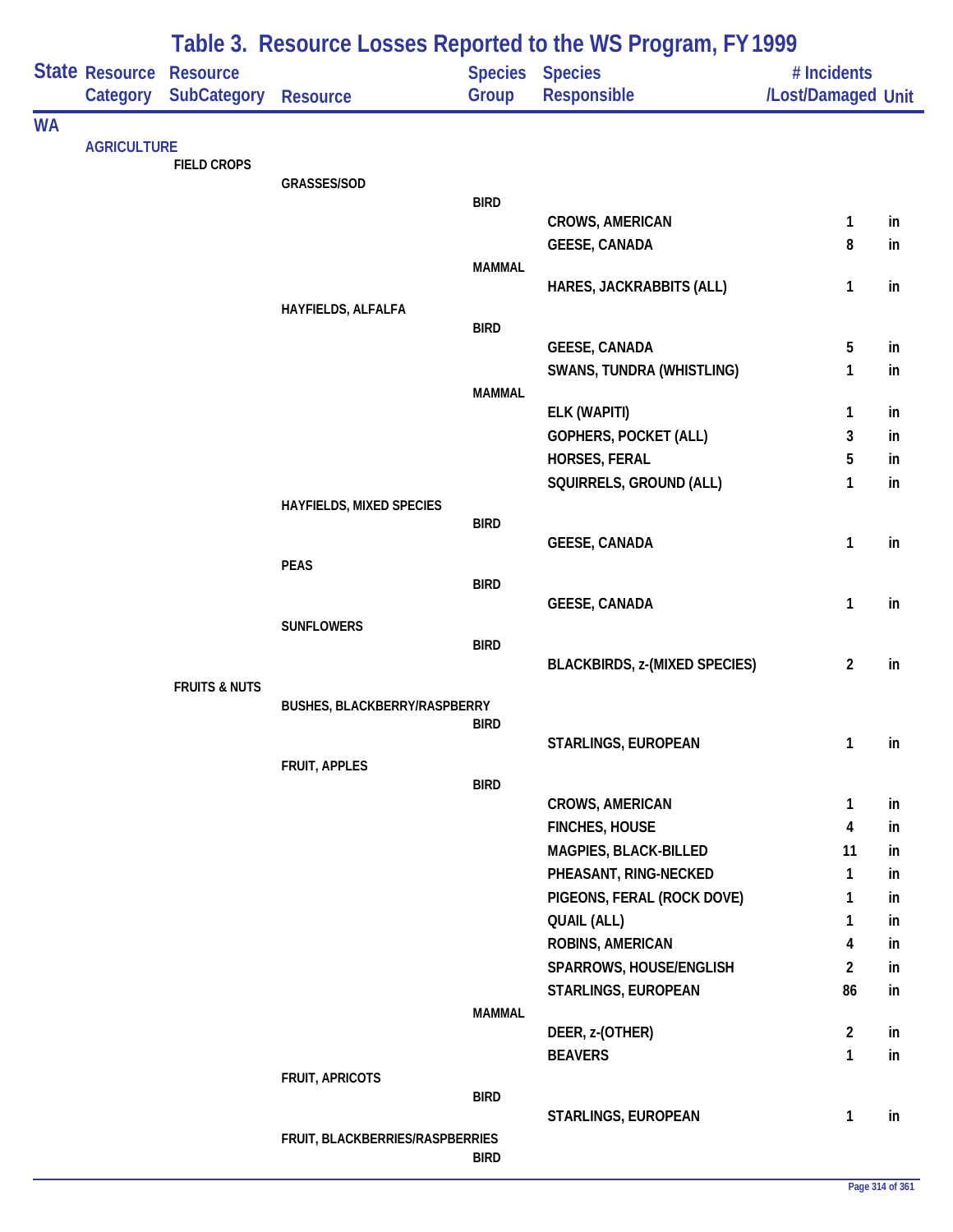|           |                                   |                                       |                                 |                | Table 3. Resource Losses Reported to the WS Program, FY 1999 |                                   |          |
|-----------|-----------------------------------|---------------------------------------|---------------------------------|----------------|--------------------------------------------------------------|-----------------------------------|----------|
|           | <b>State Resource</b><br>Category | <b>Resource</b><br><b>SubCategory</b> |                                 | Group          | Species Species<br>Responsible                               | # Incidents<br>/Lost/Damaged Unit |          |
|           |                                   |                                       | <b>Resource</b>                 |                |                                                              |                                   |          |
| <b>WA</b> | <b>AGRICULTURE</b>                |                                       |                                 |                |                                                              |                                   |          |
|           |                                   | <b>FRUITS &amp; NUTS</b>              |                                 |                |                                                              |                                   |          |
|           |                                   |                                       | FRUIT, BLACKBERRIES/RASPBERRIES |                |                                                              |                                   |          |
|           |                                   |                                       |                                 | <b>BIRD</b>    | STARLINGS, EUROPEAN                                          | $\mathbf{3}$                      | in       |
|           |                                   |                                       | FRUIT, BLUEBERRIES              |                |                                                              |                                   |          |
|           |                                   |                                       |                                 | <b>BIRD</b>    |                                                              |                                   |          |
|           |                                   |                                       |                                 |                | STARLINGS, EUROPEAN                                          | 12                                | in       |
|           |                                   |                                       | FRUIT, CHERRIES                 |                |                                                              |                                   |          |
|           |                                   |                                       |                                 | <b>BIRD</b>    |                                                              |                                   |          |
|           |                                   |                                       |                                 |                | STARLINGS, EUROPEAN                                          | 54                                | in       |
|           |                                   |                                       |                                 |                | CROWS, AMERICAN                                              | $\overline{2}$                    | in       |
|           |                                   |                                       |                                 |                | <b>FINCHES, HOUSE</b>                                        | $\overline{2}$                    | in       |
|           |                                   |                                       |                                 |                | <b>GULLS, CALIFORNIA</b>                                     | 1                                 | in       |
|           |                                   |                                       |                                 |                | GULLS, RING-BILLED                                           | $\overline{2}$                    | in       |
|           |                                   |                                       |                                 |                | MAGPIES, BLACK-BILLED                                        | $\overline{2}$                    | in       |
|           |                                   |                                       |                                 |                | ROBINS, AMERICAN                                             | 10                                | in       |
|           |                                   |                                       |                                 | <b>SPECIAL</b> | SPARROWS, HOUSE/ENGLISH                                      | $\mathbf{1}$                      | in       |
|           |                                   |                                       |                                 |                | MULTPL SPP (TECH.ASST.) (SEE MIS FIE                         | $\mathbf{1}$                      | in       |
|           |                                   |                                       | FRUIT, GRAPES/MUSCADINES        |                |                                                              |                                   |          |
|           |                                   |                                       |                                 | <b>BIRD</b>    |                                                              |                                   |          |
|           |                                   |                                       |                                 |                | STARLINGS, EUROPEAN                                          | 6                                 | in       |
|           |                                   |                                       |                                 |                | ROBINS, AMERICAN                                             | $\mathbf{1}$                      | in       |
|           |                                   |                                       | FRUIT, PEACHES                  |                |                                                              |                                   |          |
|           |                                   |                                       |                                 | <b>BIRD</b>    |                                                              |                                   |          |
|           |                                   |                                       |                                 |                | <b>CROWS, AMERICAN</b><br>MAGPIES, BLACK-BILLED              | 1<br>1                            | in       |
|           |                                   |                                       |                                 |                | STARLINGS, EUROPEAN                                          | $\mathbf{3}$                      | in<br>in |
|           |                                   |                                       | FRUIT, PEARS                    |                |                                                              |                                   |          |
|           |                                   |                                       |                                 | <b>BIRD</b>    |                                                              |                                   |          |
|           |                                   |                                       |                                 |                | STARLINGS, EUROPEAN                                          | $\overline{\mathbf{4}}$           | in       |
|           |                                   |                                       | NUTS, z-(OTHER)                 |                |                                                              |                                   |          |
|           |                                   |                                       |                                 | <b>MAMMAL</b>  |                                                              |                                   |          |
|           |                                   |                                       |                                 |                | <b>BEARS, BLACK</b>                                          | $\mathbf{1}$                      | in       |
|           |                                   |                                       | <b>STRAWBERRIES</b>             | <b>BIRD</b>    |                                                              |                                   |          |
|           |                                   |                                       |                                 |                | ROBINS, AMERICAN                                             | $\overline{2}$                    | in       |
|           |                                   |                                       | TREES, APPLE                    |                |                                                              |                                   |          |
|           |                                   |                                       |                                 | <b>MAMMAL</b>  |                                                              |                                   |          |
|           |                                   |                                       |                                 |                | ELK (WAPITI)                                                 | $\mathbf{1}$                      | in       |
|           |                                   |                                       |                                 |                | RABBITS, COTTONTAIL                                          | $\overline{2}$                    | in       |
|           |                                   |                                       |                                 |                | <b>PORCUPINES</b>                                            | 1                                 | in       |
|           |                                   |                                       |                                 |                | DEER, MULE                                                   | 3                                 | in       |
|           |                                   |                                       |                                 |                | <b>BEAVERS</b>                                               | $\overline{2}$                    | in       |
|           |                                   |                                       |                                 |                | <b>BEARS, BLACK</b>                                          | $\mathbf{1}$                      | in       |
|           |                                   |                                       |                                 |                | DEER, z-(OTHER)                                              | $\mathbf{3}$                      | in       |
|           |                                   |                                       | TREES, CHERRY                   |                |                                                              |                                   |          |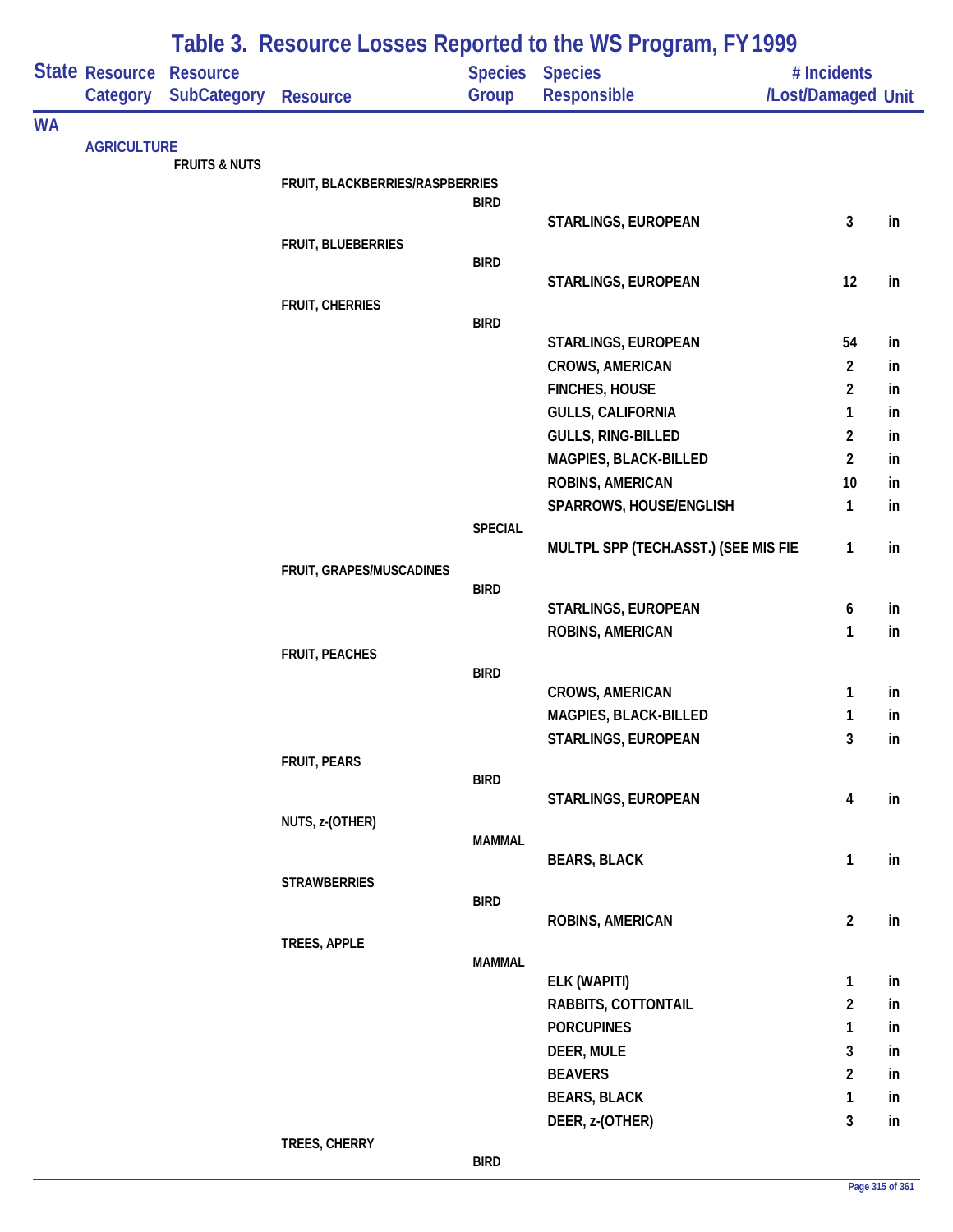|           |                            |                                       |                            |               | Table 3. Resource Losses Reported to the WS Program, FY 1999 |                                   |          |
|-----------|----------------------------|---------------------------------------|----------------------------|---------------|--------------------------------------------------------------|-----------------------------------|----------|
|           | State Resource<br>Category | <b>Resource</b><br><b>SubCategory</b> | Resource                   | Group         | Species Species<br>Responsible                               | # Incidents<br>/Lost/Damaged Unit |          |
| <b>WA</b> |                            |                                       |                            |               |                                                              |                                   |          |
|           | <b>AGRICULTURE</b>         | <b>FRUITS &amp; NUTS</b>              |                            |               |                                                              |                                   |          |
|           |                            |                                       | TREES, CHERRY              |               |                                                              |                                   |          |
|           |                            |                                       |                            | <b>BIRD</b>   |                                                              |                                   |          |
|           |                            |                                       |                            |               | <b>CROWS, AMERICAN</b><br><b>ROBINS, AMERICAN</b>            | 1<br>1                            | in<br>in |
|           |                            |                                       |                            | <b>MAMMAL</b> |                                                              |                                   |          |
|           |                            |                                       |                            |               | DEER, MULE                                                   | 1                                 | in       |
|           |                            |                                       |                            |               | <b>PORCUPINES</b>                                            | $\mathbf{1}$                      | in       |
|           |                            |                                       | TREES, PEACH               |               |                                                              |                                   |          |
|           |                            |                                       |                            | <b>MAMMAL</b> |                                                              |                                   |          |
|           |                            |                                       | TREES, PEAR                |               | DEER, MULE                                                   | 1                                 | in       |
|           |                            |                                       |                            | <b>MAMMAL</b> |                                                              |                                   |          |
|           |                            |                                       |                            |               | ELK (WAPITI)                                                 | 1                                 | in       |
|           |                            |                                       | TREES, z-FRUIT/NUT (OTHER) |               |                                                              |                                   |          |
|           |                            |                                       |                            | <b>MAMMAL</b> | <b>BEAVERS</b>                                               | 1                                 | in       |
|           |                            | <b>LIVESTOCK</b>                      |                            |               |                                                              |                                   |          |
|           |                            |                                       | CATTLE (ADULT)             |               |                                                              |                                   |          |
|           |                            |                                       |                            | <b>BIRD</b>   | <b>GULLS, CALIFORNIA</b>                                     | 1                                 |          |
|           |                            |                                       |                            |               | PIGEONS, FERAL (ROCK DOVE)                                   | 1                                 | ea<br>ea |
|           |                            |                                       |                            |               | STARLINGS, EUROPEAN                                          | 3                                 | ea       |
|           |                            |                                       |                            | <b>MAMMAL</b> |                                                              |                                   |          |
|           |                            |                                       |                            |               | COYOTES                                                      | 7                                 | ea       |
|           |                            |                                       |                            |               | LIONS, MOUNTAIN (COUGAR)                                     | 1                                 | ea       |
|           |                            |                                       | CATTLE (CALVES)            |               |                                                              |                                   |          |
|           |                            |                                       |                            | <b>BIRD</b>   | RAVENS, COMMON                                               | $\mathbf{1}$                      | ea       |
|           |                            |                                       |                            | <b>MAMMAL</b> |                                                              |                                   |          |
|           |                            |                                       |                            |               | <b>BEARS, BLACK</b>                                          | $\overline{\mathbf{c}}$           | ea       |
|           |                            |                                       |                            |               | <b>COYOTES</b>                                               | 96                                | ea       |
|           |                            |                                       |                            |               | LIONS, MOUNTAIN (COUGAR)                                     | 9                                 | ea       |
|           |                            |                                       | EQUINE, HORSES (ADULT)     | <b>BIRD</b>   |                                                              |                                   |          |
|           |                            |                                       |                            |               | PIGEONS, FERAL (ROCK DOVE)                                   | 1                                 | ea       |
|           |                            |                                       |                            | <b>MAMMAL</b> |                                                              |                                   |          |
|           |                            |                                       |                            |               | COYOTES                                                      | 1                                 | ea       |
|           |                            |                                       |                            |               | DOGS, FERAL/FREE RANGING & HYBRID                            | 1                                 | ea       |
|           |                            |                                       |                            |               | LIONS, MOUNTAIN (COUGAR)                                     | 3                                 | ea       |
|           |                            |                                       | EQUINE, HORSES (FOALS)     | <b>MAMMAL</b> |                                                              |                                   |          |
|           |                            |                                       |                            |               | COYOTES                                                      | 1                                 | ea       |
|           |                            |                                       |                            |               | LIONS, MOUNTAIN (COUGAR)                                     | $\mathbf{1}$                      | ea       |
|           |                            |                                       | FOWL, CHICKENS (OTHER)     |               |                                                              |                                   |          |
|           |                            |                                       |                            | <b>BIRD</b>   | <b>EAGLES, BALD</b>                                          | 25                                |          |
|           |                            |                                       |                            | <b>MAMMAL</b> |                                                              |                                   | ea       |
|           |                            |                                       |                            |               |                                                              |                                   |          |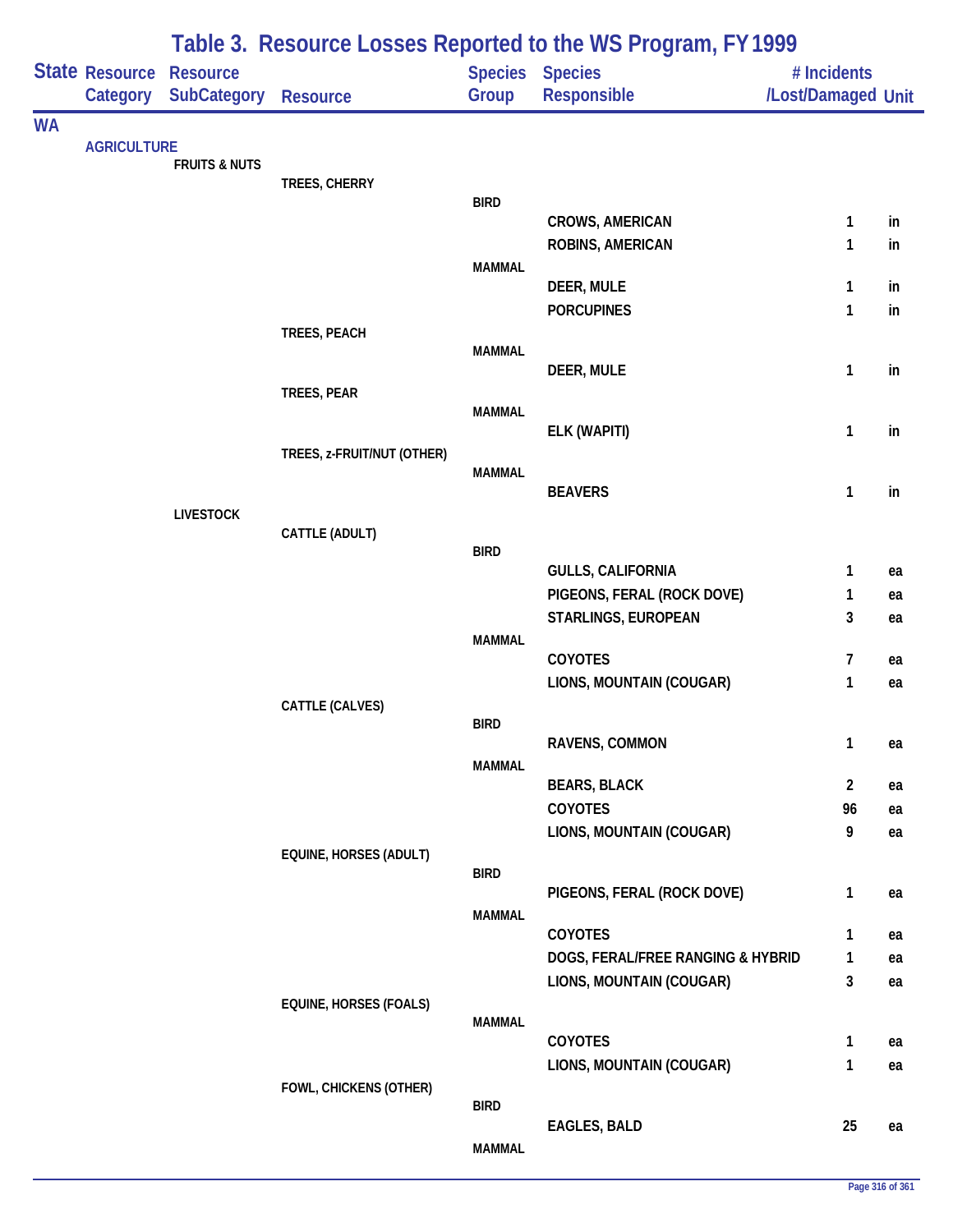|           |                            |                                       | Table 3. Resource Losses Reported to the WS Program, FY 1999 |               |                                   |                                   |          |  |  |
|-----------|----------------------------|---------------------------------------|--------------------------------------------------------------|---------------|-----------------------------------|-----------------------------------|----------|--|--|
|           | State Resource<br>Category | <b>Resource</b><br><b>SubCategory</b> | Resource                                                     | Group         | Species Species<br>Responsible    | # Incidents<br>/Lost/Damaged Unit |          |  |  |
| <b>WA</b> |                            |                                       |                                                              |               |                                   |                                   |          |  |  |
|           | <b>AGRICULTURE</b>         | <b>LIVESTOCK</b>                      |                                                              |               |                                   |                                   |          |  |  |
|           |                            |                                       | FOWL, CHICKENS (OTHER)                                       |               |                                   |                                   |          |  |  |
|           |                            |                                       |                                                              | <b>MAMMAL</b> |                                   |                                   |          |  |  |
|           |                            |                                       |                                                              |               | <b>RACCOONS</b><br><b>BADGERS</b> | 37<br>12                          | ea<br>ea |  |  |
|           |                            |                                       |                                                              |               | <b>WEASELS (ALL)</b>              | 8                                 | ea       |  |  |
|           |                            |                                       |                                                              |               | <b>COYOTES</b>                    | 141                               | ea       |  |  |
|           |                            |                                       |                                                              |               | <b>BOBCATS</b>                    | 3                                 | ea       |  |  |
|           |                            |                                       |                                                              |               | LIONS, MOUNTAIN (COUGAR)          | 9                                 | ea       |  |  |
|           |                            |                                       | FOWL, DUCKS (DOMESTIC)                                       |               |                                   |                                   |          |  |  |
|           |                            |                                       |                                                              | <b>BIRD</b>   |                                   |                                   |          |  |  |
|           |                            |                                       |                                                              |               | <b>EAGLES, BALD</b>               | 14                                | ea       |  |  |
|           |                            |                                       |                                                              | <b>MAMMAL</b> | <b>BOBCATS</b>                    | 1                                 | ea       |  |  |
|           |                            |                                       |                                                              |               | COYOTES                           | 12                                | ea       |  |  |
|           |                            |                                       |                                                              |               | <b>RACCOONS</b>                   | 14                                | ea       |  |  |
|           |                            |                                       | FOWL, EMUS                                                   |               |                                   |                                   |          |  |  |
|           |                            |                                       |                                                              | <b>MAMMAL</b> |                                   |                                   |          |  |  |
|           |                            |                                       |                                                              |               | COYOTES                           | 16                                | ea       |  |  |
|           |                            |                                       | FOWL, GEESE (DOMESTIC)                                       | <b>MAMMAL</b> |                                   |                                   |          |  |  |
|           |                            |                                       |                                                              |               | COYOTES                           | 12                                | ea       |  |  |
|           |                            |                                       |                                                              |               | <b>RACCOONS</b>                   | 3                                 | ea       |  |  |
|           |                            |                                       | FOWL, TURKEYS (DOMESTIC)                                     |               |                                   |                                   |          |  |  |
|           |                            |                                       |                                                              | <b>MAMMAL</b> |                                   |                                   |          |  |  |
|           |                            |                                       | GOATS, z-(OTHER ADULTS)                                      |               | COYOTES                           | 1                                 | ea       |  |  |
|           |                            |                                       |                                                              | <b>MAMMAL</b> |                                   |                                   |          |  |  |
|           |                            |                                       |                                                              |               | LIONS, MOUNTAIN (COUGAR)          | $\overline{2}$                    | ea       |  |  |
|           |                            |                                       |                                                              |               | <b>BOBCATS</b>                    | 1                                 | ea       |  |  |
|           |                            |                                       |                                                              |               | COYOTES                           | 9                                 | ea       |  |  |
|           |                            |                                       | GOATS, z-(OTHER KIDS)                                        |               |                                   |                                   |          |  |  |
|           |                            |                                       |                                                              | <b>BIRD</b>   | RAVENS, COMMON                    | $\mathbf{1}$                      | ea       |  |  |
|           |                            |                                       |                                                              | <b>MAMMAL</b> |                                   |                                   |          |  |  |
|           |                            |                                       |                                                              |               | <b>COYOTES</b>                    | 4                                 | ea       |  |  |
|           |                            |                                       | SHEEP (ADULT)                                                |               |                                   |                                   |          |  |  |
|           |                            |                                       |                                                              | <b>BIRD</b>   | RAVENS, COMMON                    | $\overline{7}$                    | ea       |  |  |
|           |                            |                                       |                                                              | <b>MAMMAL</b> |                                   |                                   |          |  |  |
|           |                            |                                       |                                                              |               | COYOTES                           | 71                                | ea       |  |  |
|           |                            |                                       |                                                              |               | DOGS, FERAL/FREE RANGING & HYBRID | 1                                 | ea       |  |  |
|           |                            |                                       |                                                              |               | LIONS, MOUNTAIN (COUGAR)          | 1                                 | ea       |  |  |
|           |                            |                                       | <b>SHEEP (LAMBS)</b>                                         |               |                                   |                                   |          |  |  |
|           |                            |                                       |                                                              | <b>BIRD</b>   |                                   | 12                                |          |  |  |
|           |                            |                                       |                                                              | <b>MAMMAL</b> | RAVENS, COMMON                    |                                   | ea       |  |  |
|           |                            |                                       |                                                              |               | COYOTES                           | 177                               | ea       |  |  |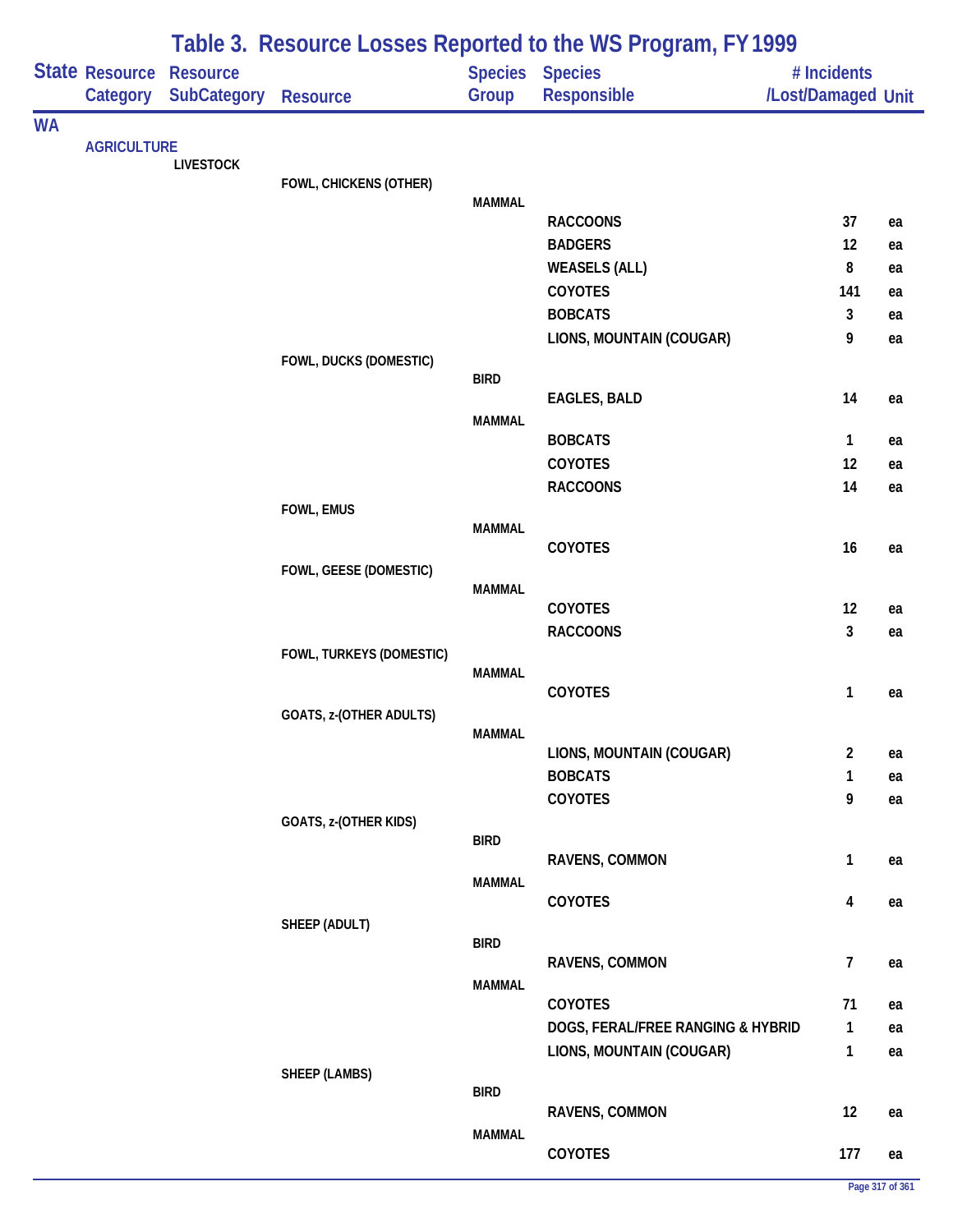|           |                            |                                       |                                   |               | Table 3. Resource Losses Reported to the WS Program, FY 1999 |                                   |     |
|-----------|----------------------------|---------------------------------------|-----------------------------------|---------------|--------------------------------------------------------------|-----------------------------------|-----|
|           | State Resource<br>Category | <b>Resource</b><br><b>SubCategory</b> | <b>Resource</b>                   | Group         | Species Species<br>Responsible                               | # Incidents<br>/Lost/Damaged Unit |     |
| <b>WA</b> |                            |                                       |                                   |               |                                                              |                                   |     |
|           | <b>AGRICULTURE</b>         | <b>LIVESTOCK</b>                      |                                   |               |                                                              |                                   |     |
|           |                            |                                       | <b>SHEEP (LAMBS)</b>              |               |                                                              |                                   |     |
|           |                            |                                       |                                   | <b>MAMMAL</b> |                                                              |                                   |     |
|           |                            |                                       |                                   |               | DOGS, FERAL/FREE RANGING & HYBRID                            | $\overline{2}$                    | ea  |
|           |                            |                                       | SWINE (ADULT)                     |               | LIONS, MOUNTAIN (COUGAR)                                     | 3                                 | ea  |
|           |                            |                                       |                                   | <b>BIRD</b>   |                                                              |                                   |     |
|           |                            |                                       |                                   |               | PIGEONS, FERAL (ROCK DOVE)                                   | $\mathbf{1}$                      | ea  |
|           |                            | <b>OTHER</b>                          |                                   |               |                                                              |                                   |     |
|           |                            |                                       | FEED, LIVESTOCK                   | <b>BIRD</b>   |                                                              |                                   |     |
|           |                            |                                       |                                   |               | <b>JAYS (OTHER)</b>                                          | $\mathbf{1}$                      | in  |
|           |                            |                                       |                                   |               | MAGPIES, BLACK-BILLED                                        | 1                                 | in  |
|           |                            |                                       |                                   |               | STARLINGS, EUROPEAN                                          | 34                                | in  |
|           |                            |                                       |                                   |               | PIGEONS, FERAL (ROCK DOVE)                                   | 6                                 | in  |
|           |                            |                                       |                                   |               | SPARROWS, HOUSE/ENGLISH                                      | 1                                 | in  |
|           |                            |                                       |                                   |               | GULLS, RING-BILLED                                           | 4                                 | in  |
|           |                            |                                       |                                   |               | GULLS, z-(OTHER)                                             | 1                                 | in  |
|           |                            |                                       |                                   |               | DUCKS, DABBLING (OTHER)                                      | 1                                 | in  |
|           |                            |                                       |                                   |               | <b>BLACKBIRDS, z-(MIXED SPECIES)</b>                         | $\mathbf{1}$                      | in  |
|           |                            |                                       |                                   | <b>MAMMAL</b> |                                                              |                                   |     |
|           |                            |                                       |                                   |               | <b>RACCOONS</b>                                              | 3                                 | in  |
|           |                            |                                       |                                   |               | RATS, NORWAY                                                 | $\mathbf{1}$                      | in  |
|           |                            |                                       | HIVES (BEES, HONEY, STRUCTURES)   | MAMMAL        |                                                              |                                   |     |
|           |                            |                                       |                                   |               | <b>BEARS, BLACK</b>                                          | 12                                | ea  |
|           |                            |                                       |                                   |               | <b>SKUNKS, STRIPED</b>                                       | $\mathbf{1}$                      | ea  |
|           |                            |                                       | <b>SILAGE</b>                     |               |                                                              |                                   |     |
|           |                            |                                       |                                   | <b>BIRD</b>   |                                                              |                                   |     |
|           |                            |                                       |                                   |               | PIGEONS, FERAL (ROCK DOVE)                                   | $\mathbf{1}$                      | in  |
|           |                            |                                       |                                   |               | STARLINGS, EUROPEAN                                          | 55                                | in. |
|           |                            |                                       |                                   | <b>MAMMAL</b> | DUCKS, DABBLING (OTHER)                                      | $\mathbf{1}$                      | in  |
|           |                            |                                       |                                   |               | <b>BOBCATS</b>                                               | 1                                 | in  |
|           |                            | <b>RANGE/PASTURE</b>                  |                                   |               |                                                              |                                   |     |
|           |                            |                                       | <b>PASTURE</b>                    |               |                                                              |                                   |     |
|           |                            |                                       |                                   | <b>BIRD</b>   | <b>GEESE, CANADA</b>                                         | 2629                              | ac  |
|           |                            |                                       |                                   |               | <b>GEESE, SNOW</b>                                           | 52                                | ac  |
|           |                            |                                       |                                   | <b>MAMMAL</b> |                                                              |                                   |     |
|           |                            |                                       |                                   |               | ELK (WAPITI)                                                 | 90                                | ac  |
|           |                            |                                       |                                   |               | MARMOTS/WOODCHUCKS (ALL)                                     | $\mathbf{1}$                      | ac  |
|           |                            |                                       |                                   |               | <b>BEAVERS</b>                                               | 21                                | ac  |
|           | <b>HEALTH &amp; SAFETY</b> |                                       |                                   |               |                                                              |                                   |     |
|           |                            | <b>HUMAN HEALTH &amp; SAFETY</b>      |                                   |               |                                                              |                                   |     |
|           |                            |                                       | HEALTH & SAFETY, HUMAN (AVIATION) | <b>BIRD</b>   |                                                              |                                   |     |
|           |                            |                                       |                                   |               | RAVENS, COMMON                                               | $\mathbf{1}$                      | in  |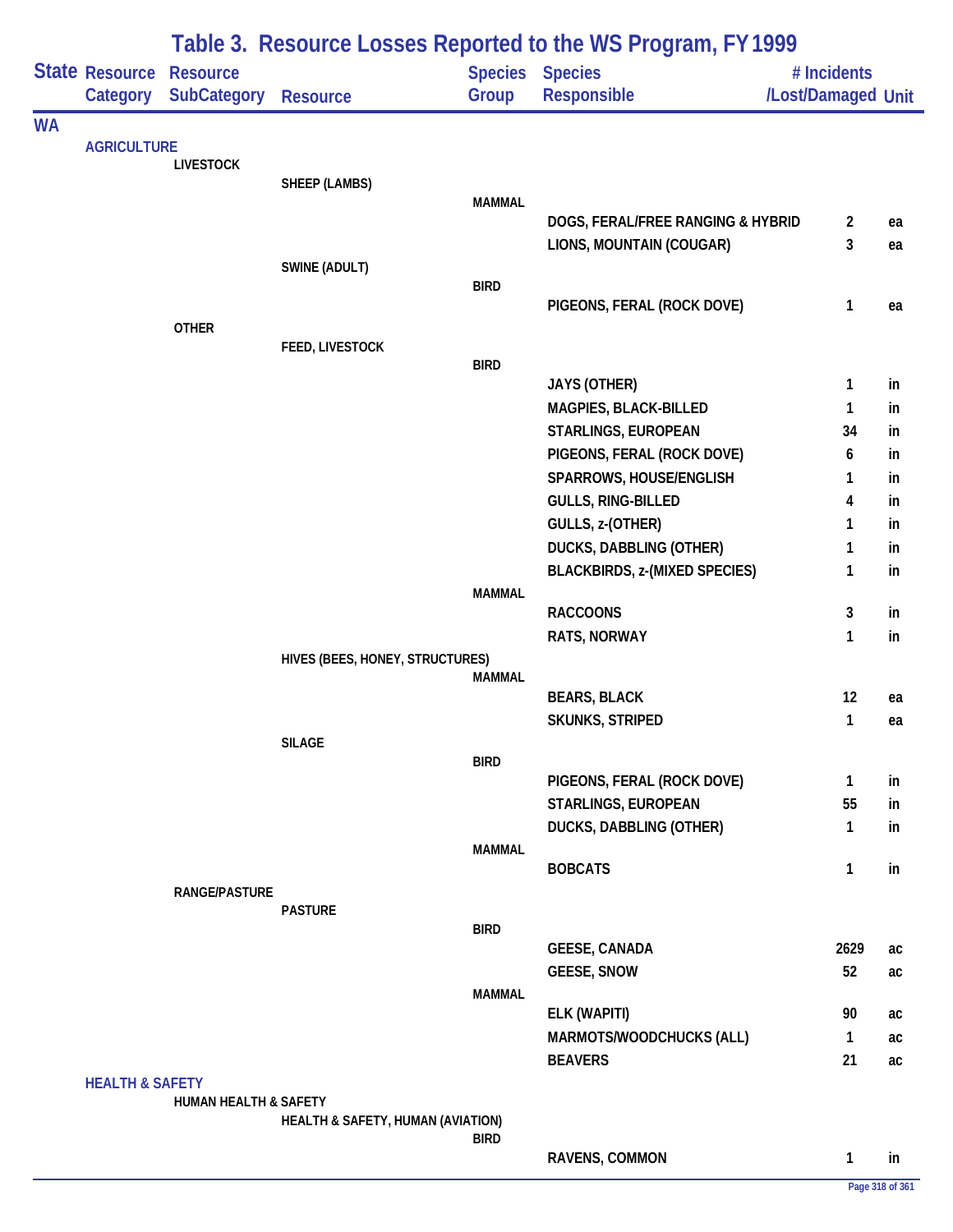|           |                                   |                                       |                                   |               | Table 3. Resource Losses Reported to the WS Program, FY 1999 |                                   |    |
|-----------|-----------------------------------|---------------------------------------|-----------------------------------|---------------|--------------------------------------------------------------|-----------------------------------|----|
|           | <b>State Resource</b><br>Category | <b>Resource</b><br><b>SubCategory</b> | <b>Resource</b>                   | Group         | Species Species<br><b>Responsible</b>                        | # Incidents<br>/Lost/Damaged Unit |    |
| <b>WA</b> |                                   |                                       |                                   |               |                                                              |                                   |    |
|           | <b>HEALTH &amp; SAFETY</b>        |                                       |                                   |               |                                                              |                                   |    |
|           |                                   | <b>HUMAN HEALTH &amp; SAFETY</b>      | HEALTH & SAFETY, HUMAN (AVIATION) |               |                                                              |                                   |    |
|           |                                   |                                       |                                   | <b>BIRD</b>   |                                                              |                                   |    |
|           |                                   |                                       |                                   |               | <b>MEADOWLARKS, WESTERN</b>                                  | 1                                 | in |
|           |                                   |                                       |                                   |               | <b>OWLS, BURROWING</b>                                       | 1                                 | in |
|           |                                   |                                       |                                   |               | <b>OWLS, COMMON BARN</b>                                     | 3                                 | in |
|           |                                   |                                       |                                   |               | <b>OWLS, GREAT HORNED</b>                                    | 1                                 | in |
|           |                                   |                                       |                                   |               | PARTRIDGE, GRAY                                              | 1                                 | in |
|           |                                   |                                       |                                   |               | PHEASANT, RING-NECKED                                        | 1                                 | in |
|           |                                   |                                       |                                   |               | <b>QUAIL (ALL)</b>                                           | 1                                 | in |
|           |                                   |                                       |                                   |               | STARLINGS, EUROPEAN                                          | 7                                 | in |
|           |                                   |                                       |                                   |               | SWALLOWS, z-(MIXED)                                          | 3                                 | in |
|           |                                   |                                       |                                   |               | <b>TERNS (OTHER)</b>                                         | 2                                 | in |
|           |                                   |                                       |                                   |               | <b>VULTURES, TURKEY</b>                                      | $\overline{c}$                    | in |
|           |                                   |                                       |                                   |               | <b>WADING BIRDS (OTHER)</b>                                  | $\overline{2}$                    | in |
|           |                                   |                                       |                                   |               | <b>CROWS, AMERICAN</b>                                       | 4                                 | in |
|           |                                   |                                       |                                   |               | MAGPIES, BLACK-BILLED                                        | $\overline{2}$                    | in |
|           |                                   |                                       |                                   |               | PIGEONS, FERAL (ROCK DOVE)                                   | 5                                 | in |
|           |                                   |                                       |                                   |               | <b>EAGLES, BALD</b>                                          | $\overline{2}$                    | in |
|           |                                   |                                       |                                   |               | DUCKS, DABBLING (OTHER)                                      | 5                                 | in |
|           |                                   |                                       |                                   |               | <b>KILLDEERS</b>                                             | 1                                 | in |
|           |                                   |                                       |                                   |               | COWBIRDS, BROWN-HEADED                                       | $\overline{2}$                    | in |
|           |                                   |                                       |                                   |               | DOVE, MOURNING                                               | 1                                 | in |
|           |                                   |                                       |                                   |               | DUCKS, DIVING (ALL)                                          | $\overline{c}$                    | in |
|           |                                   |                                       |                                   |               | <b>FINCHES, HOUSE</b>                                        | 1                                 | in |
|           |                                   |                                       |                                   |               | <b>GEESE, CANADA</b>                                         | 28                                | in |
|           |                                   |                                       |                                   |               | <b>GULLS, CALIFORNIA</b>                                     | $\mathbf{1}$                      | in |
|           |                                   |                                       |                                   |               | <b>GULLS, RING-BILLED</b>                                    | 1                                 | in |
|           |                                   |                                       |                                   |               | GULLS, z-(OTHER)                                             | 4                                 | in |
|           |                                   |                                       |                                   |               | HAWKS, HARRIERS (MARSH HAWKS)                                | 1                                 | in |
|           |                                   |                                       |                                   |               | <b>HAWKS, RED-TAILED</b>                                     | 4                                 | in |
|           |                                   |                                       |                                   |               | <b>HERONS, GREAT BLUE</b>                                    | 4                                 | in |
|           |                                   |                                       |                                   |               | <b>KESTRELS, AMERICAN</b>                                    | $\overline{2}$                    | in |
|           |                                   |                                       |                                   |               | <b>BLACKBIRDS, z-(MIXED SPECIES)</b>                         | $\overline{2}$                    | in |
|           |                                   |                                       |                                   | <b>MAMMAL</b> | <b>BEAVERS</b>                                               | 1                                 | in |
|           |                                   |                                       |                                   |               | DEER, z-(OTHER)                                              | $\overline{c}$                    | in |
|           |                                   |                                       |                                   |               | <b>SKUNKS, STRIPED</b>                                       | 1                                 | in |
|           |                                   |                                       |                                   |               | <b>RACCOONS</b>                                              | 1                                 | in |
|           |                                   |                                       |                                   |               | <b>PORCUPINES</b>                                            | 1                                 | in |
|           |                                   |                                       |                                   |               | DOGS, FERAL/FREE RANGING & HYBRID                            | 4                                 | in |
|           |                                   |                                       |                                   |               | DEER, WHITE-TAILED                                           | 1                                 | in |
|           |                                   |                                       |                                   |               | DEER, MULE                                                   | 3                                 | in |
|           |                                   |                                       |                                   |               | CATS, FERAL/FREE RANGING                                     | 3                                 | in |
|           |                                   |                                       |                                   |               |                                                              |                                   |    |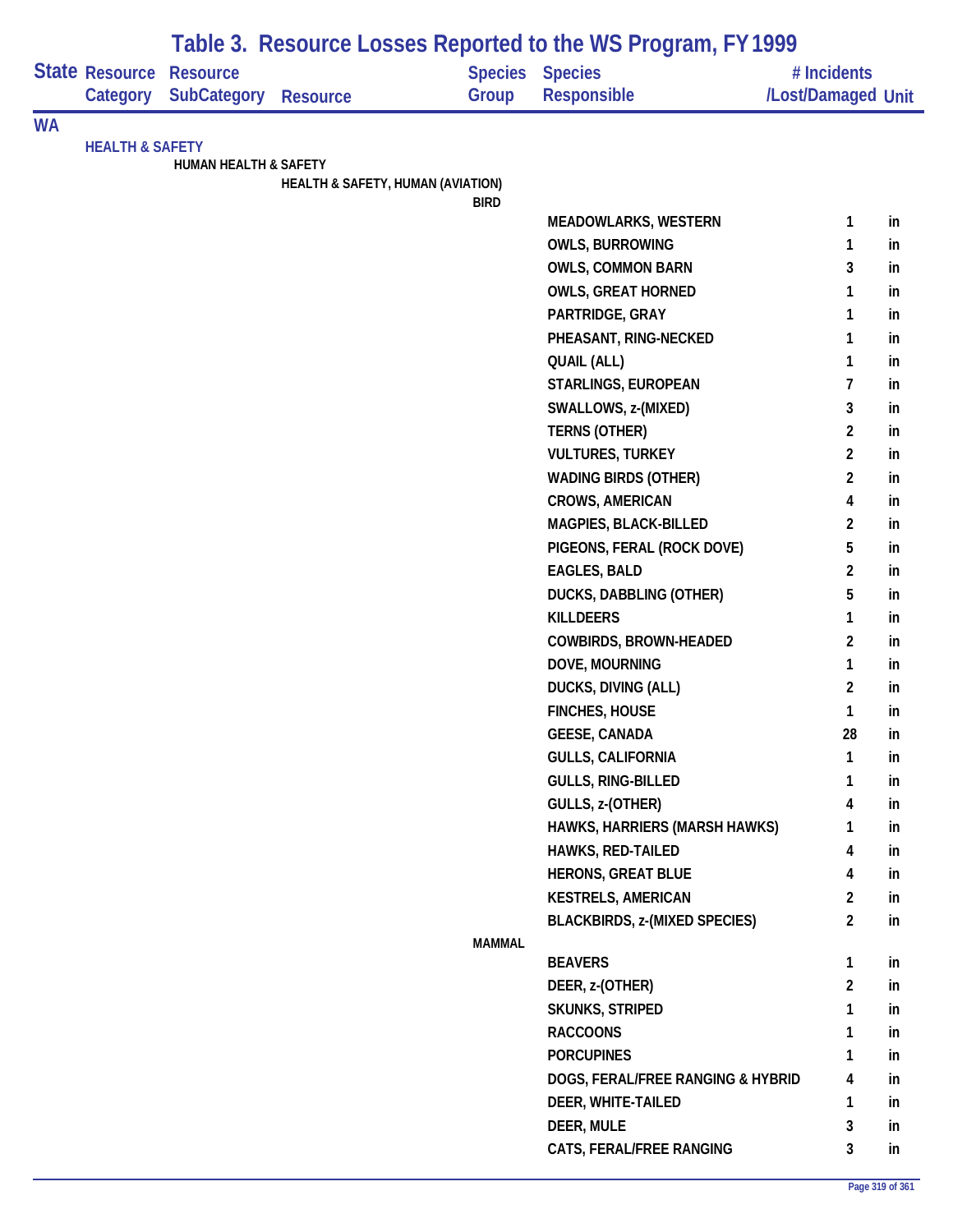|           |                                            |                                  |                                               |                | Table 3. Resource Losses Reported to the WS Program, FY 1999 |                                   |    |
|-----------|--------------------------------------------|----------------------------------|-----------------------------------------------|----------------|--------------------------------------------------------------|-----------------------------------|----|
|           | <b>State Resource Resource</b><br>Category | <b>SubCategory</b>               | <b>Resource</b>                               | Group          | Species Species<br>Responsible                               | # Incidents<br>/Lost/Damaged Unit |    |
| <b>WA</b> |                                            |                                  |                                               |                |                                                              |                                   |    |
|           | <b>HEALTH &amp; SAFETY</b>                 | <b>HUMAN HEALTH &amp; SAFETY</b> |                                               |                |                                                              |                                   |    |
|           |                                            |                                  | HEALTH & SAFETY, HUMAN (AVIATION)             |                |                                                              |                                   |    |
|           |                                            |                                  |                                               | <b>MAMMAL</b>  |                                                              |                                   |    |
|           |                                            |                                  |                                               |                | <b>BADGERS</b>                                               | $\mathbf{1}$                      | in |
|           |                                            |                                  |                                               |                | <b>COYOTES</b>                                               | 13                                | in |
|           |                                            |                                  | HEALTH & SAFETY, HUMAN (OTHER TRANSPORTATION) | <b>BIRD</b>    |                                                              |                                   |    |
|           |                                            |                                  |                                               |                | <b>GEESE, CANADA</b>                                         | $\mathbf{1}$                      | in |
|           |                                            |                                  |                                               |                | <b>GEESE, FERAL</b>                                          | 3                                 | in |
|           |                                            |                                  |                                               |                | <b>MALLARDS</b>                                              | 1                                 | in |
|           |                                            |                                  |                                               | <b>MAMMAL</b>  |                                                              |                                   |    |
|           |                                            |                                  |                                               |                | COYOTES                                                      | 1                                 | in |
|           |                                            |                                  | HEALTH & SAFETY, HUMAN z-(GENERAL)            |                |                                                              |                                   |    |
|           |                                            |                                  |                                               | <b>BIRD</b>    | <b>GULLS, RING-BILLED</b>                                    | $\overline{2}$                    | in |
|           |                                            |                                  |                                               |                | <b>SWIFTS (ALL)</b>                                          | 1                                 | in |
|           |                                            |                                  |                                               |                | STARLINGS, EUROPEAN                                          | 4                                 | in |
|           |                                            |                                  |                                               |                | <b>GULLS, CALIFORNIA</b>                                     | 1                                 | in |
|           |                                            |                                  |                                               |                | GULLS, z-(OTHER)                                             | $\mathbf{1}$                      | in |
|           |                                            |                                  |                                               |                | GULLS, GLAUCOUS-WINGED                                       | $\overline{2}$                    | in |
|           |                                            |                                  |                                               |                | <b>GEESE, CANADA</b>                                         | 59                                | in |
|           |                                            |                                  |                                               |                | PIGEONS, FERAL (ROCK DOVE)                                   | 16                                | in |
|           |                                            |                                  |                                               |                | <b>FLICKERS, NORTHERN</b>                                    | 3                                 | in |
|           |                                            |                                  |                                               |                | DUCKS, DABBLING (OTHER)                                      | 1                                 | in |
|           |                                            |                                  |                                               |                | <b>CROWS, AMERICAN</b>                                       | $\overline{2}$                    | in |
|           |                                            |                                  |                                               |                | COOTS, AMERICAN                                              | 1                                 | in |
|           |                                            |                                  |                                               |                | <b>GEESE, FERAL</b>                                          | $\overline{2}$                    | in |
|           |                                            |                                  |                                               | <b>MAMMAL</b>  |                                                              |                                   |    |
|           |                                            |                                  |                                               |                | <b>BATS (ALL)</b>                                            | 5                                 | in |
|           |                                            |                                  |                                               |                | RATS, NORWAY                                                 | 1                                 | in |
|           |                                            |                                  |                                               |                | <b>RACCOONS</b>                                              | 4                                 | in |
|           |                                            |                                  |                                               |                | OPOSSUMS, VIRGINIA                                           | 1                                 | in |
|           |                                            |                                  |                                               |                | MICE, DEER (ALL)                                             | 1                                 | in |
|           |                                            |                                  |                                               |                | LIONS, MOUNTAIN (COUGAR)                                     | 6                                 | in |
|           |                                            |                                  |                                               |                | CATS, FERAL/FREE RANGING                                     | 1                                 | in |
|           |                                            |                                  |                                               |                | SKUNKS, STRIPED                                              | 5                                 | in |
|           |                                            |                                  |                                               |                | COYOTES                                                      | 16                                | in |
|           |                                            |                                  |                                               | <b>REPTILE</b> |                                                              |                                   |    |
|           | <b>NATURAL RESOURCE</b>                    | <b>FISHERIES</b>                 |                                               |                | SNAKES, POISONOUS (ALL)                                      | $\overline{2}$                    | in |
|           |                                            |                                  | FISH, SALMON (ALL)                            |                |                                                              |                                   |    |
|           |                                            |                                  |                                               | <b>BIRD</b>    |                                                              |                                   |    |
|           |                                            |                                  |                                               |                | <b>GULLS, CALIFORNIA</b>                                     | 3                                 | in |
|           |                                            |                                  |                                               |                | GULLS, RING-BILLED                                           | 70                                | in |
|           |                                            |                                  |                                               |                | GULLS, z-(OTHER)                                             | $\overline{2}$                    | in |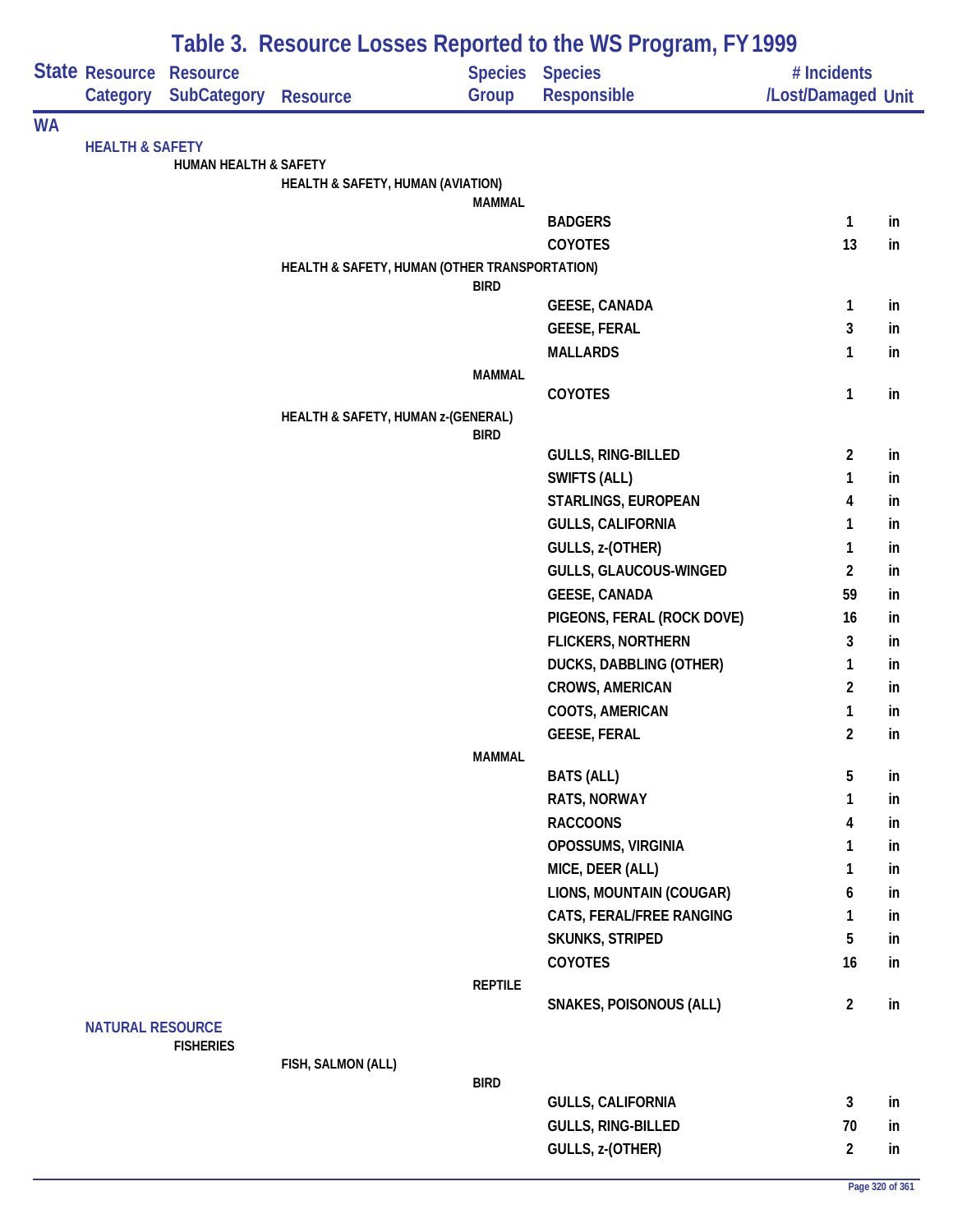|           | Table 3. Resource Losses Reported to the WS Program, FY 1999 |                                       |                                            |               |                                       |                                   |    |  |
|-----------|--------------------------------------------------------------|---------------------------------------|--------------------------------------------|---------------|---------------------------------------|-----------------------------------|----|--|
|           | State Resource<br>Category                                   | <b>Resource</b><br><b>SubCategory</b> | <b>Resource</b>                            | Group         | Species Species<br><b>Responsible</b> | # Incidents<br>/Lost/Damaged Unit |    |  |
| <b>WA</b> |                                                              |                                       |                                            |               |                                       |                                   |    |  |
|           | <b>NATURAL RESOURCE</b>                                      | <b>FISHERIES</b>                      |                                            |               |                                       |                                   |    |  |
|           |                                                              |                                       | FISH, SALMON (ALL)                         | <b>BIRD</b>   |                                       |                                   |    |  |
|           |                                                              |                                       |                                            |               | HERONS, BLACK-CROWNED NIGHT           | 1                                 | in |  |
|           |                                                              |                                       |                                            |               | KINGFISHERS (ALL)                     | 1                                 | in |  |
|           |                                                              |                                       |                                            | <b>FISH</b>   |                                       |                                   |    |  |
|           |                                                              |                                       |                                            |               | SQUAWFISH, NORTHERN                   | 3                                 | in |  |
|           |                                                              |                                       | FISH, TROUT (ALL)                          | <b>BIRD</b>   |                                       |                                   |    |  |
|           |                                                              |                                       |                                            |               | <b>GULLS, CALIFORNIA</b>              | $\overline{2}$                    | in |  |
|           |                                                              |                                       |                                            |               | <b>GULLS, RING-BILLED</b>             | $\overline{2}$                    | in |  |
|           |                                                              |                                       |                                            | <b>FISH</b>   | SQUAWFISH, NORTHERN                   | 3                                 | in |  |
|           |                                                              |                                       |                                            | <b>MAMMAL</b> |                                       |                                   |    |  |
|           |                                                              |                                       |                                            |               | <b>BEAVERS</b>                        | $\mathbf{1}$                      | in |  |
|           |                                                              | FORESTRY (NATRL. RESRC)               | TREES, SEEDLINGS                           |               |                                       |                                   |    |  |
|           |                                                              |                                       |                                            | <b>MAMMAL</b> |                                       |                                   |    |  |
|           |                                                              |                                       |                                            |               | ELK (WAPITI)                          | $\mathbf{1}$                      | in |  |
|           |                                                              |                                       | TREES, STANDING                            |               | <b>VOLES (ALL)</b>                    | $\overline{2}$                    | in |  |
|           |                                                              |                                       |                                            | <b>MAMMAL</b> |                                       |                                   |    |  |
|           |                                                              |                                       |                                            |               | <b>BEARS, BLACK</b>                   | $\overline{2}$                    | in |  |
|           |                                                              |                                       |                                            |               | <b>BEAVERS</b>                        | $\overline{\mathbf{4}}$           | in |  |
|           |                                                              | OTHER NATURAL RESOURCES               | DESIGNATED NATURAL AREAS                   |               |                                       |                                   |    |  |
|           |                                                              |                                       |                                            | <b>BIRD</b>   |                                       |                                   |    |  |
|           |                                                              |                                       | RECLAMATION/RESTORATION SITE               |               | <b>GEESE, CANADA</b>                  | $\overline{2}$                    | in |  |
|           |                                                              |                                       |                                            | <b>BIRD</b>   |                                       |                                   |    |  |
|           |                                                              |                                       |                                            |               | <b>GEESE, CANADA</b>                  | 3                                 | in |  |
|           |                                                              |                                       | <b>WETLANDS</b>                            | <b>BIRD</b>   |                                       |                                   |    |  |
|           |                                                              |                                       |                                            |               | <b>GEESE, CANADA</b>                  | 50                                | ac |  |
|           |                                                              | T & E WILDLIFE (FED)                  |                                            |               |                                       |                                   |    |  |
|           |                                                              |                                       | MAMMALS, DEER, COLUMBIA WHITE-TAILED (T&E) | <b>MAMMAL</b> |                                       |                                   |    |  |
|           |                                                              |                                       |                                            |               | COYOTES                               | $\overline{2}$                    | ea |  |
|           |                                                              | <b>WILDLIFE</b>                       | BIRDS, QUAIL (ALL)                         |               |                                       |                                   |    |  |
|           |                                                              |                                       |                                            | <b>BIRD</b>   |                                       |                                   |    |  |
|           |                                                              |                                       |                                            |               | MAGPIES, BLACK-BILLED                 | $\mathbf{1}$                      | ea |  |
|           |                                                              |                                       | BIRDS, z-(OTHER)                           | <b>MAMMAL</b> |                                       |                                   |    |  |
|           |                                                              |                                       |                                            |               | CATS, FERAL/FREE RANGING              | 1                                 | ea |  |
|           |                                                              |                                       | MAMMALS, z-(OTHER)                         |               |                                       |                                   |    |  |
|           |                                                              |                                       |                                            | <b>MAMMAL</b> | COYOTES                               | 43                                | ea |  |
|           | <b>PROPERTY</b>                                              |                                       |                                            |               |                                       |                                   |    |  |

**ANIMAL**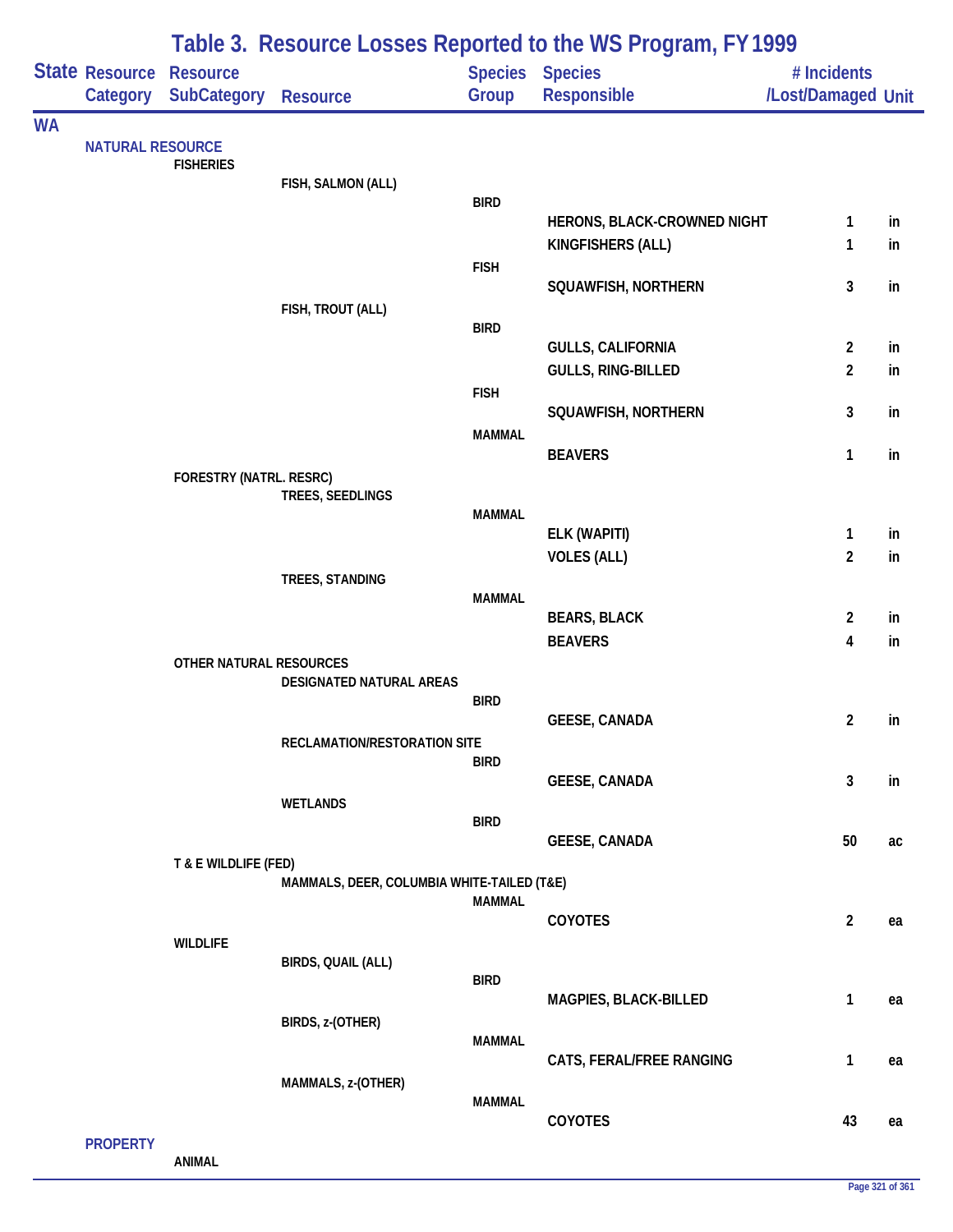|           |                            |                                       |                                  |               | Table 3. Resource Losses Reported to the WS Program, FY 1999 |                                   |    |
|-----------|----------------------------|---------------------------------------|----------------------------------|---------------|--------------------------------------------------------------|-----------------------------------|----|
|           | State Resource<br>Category | <b>Resource</b><br><b>SubCategory</b> | <b>Resource</b>                  | Group         | <b>Species Species</b><br><b>Responsible</b>                 | # Incidents<br>/Lost/Damaged Unit |    |
| <b>WA</b> |                            |                                       |                                  |               |                                                              |                                   |    |
|           | <b>PROPERTY</b>            | <b>ANIMAL</b>                         |                                  |               |                                                              |                                   |    |
|           |                            |                                       | PETS (COMPANION & HOBBY ANIMALS) |               |                                                              |                                   |    |
|           |                            |                                       |                                  | <b>BIRD</b>   |                                                              |                                   |    |
|           |                            |                                       |                                  |               | DUCKS, DABBLING (OTHER)                                      | 1                                 | ea |
|           |                            |                                       |                                  | <b>MAMMAL</b> | MAGPIES, BLACK-BILLED                                        | 1                                 | ea |
|           |                            |                                       |                                  |               | LIONS, MOUNTAIN (COUGAR)                                     | $\overline{2}$                    | ea |
|           |                            |                                       |                                  |               | <b>SKUNKS, STRIPED</b>                                       | 5                                 | ea |
|           |                            |                                       |                                  |               | <b>RACCOONS</b>                                              | $\overline{c}$                    | ea |
|           |                            |                                       |                                  |               | OPOSSUMS, VIRGINIA                                           | 1                                 | ea |
|           |                            |                                       |                                  |               | <b>COYOTES</b>                                               | 129                               | ea |
|           |                            |                                       |                                  |               | <b>BOBCATS</b>                                               | 1                                 | ea |
|           |                            |                                       |                                  |               | <b>PORCUPINES</b>                                            | 1                                 | ea |
|           |                            | <b>EQUIPMENT</b>                      |                                  |               |                                                              |                                   |    |
|           |                            |                                       | <b>AIRCRAFT</b>                  | <b>BIRD</b>   |                                                              |                                   |    |
|           |                            |                                       |                                  |               | PIGEONS, FERAL (ROCK DOVE)                                   | 5                                 | ea |
|           |                            |                                       |                                  |               | <b>VULTURES, TURKEY</b>                                      | $\overline{2}$                    | ea |
|           |                            |                                       |                                  |               | <b>OWLS, BURROWING</b>                                       | 1                                 | ea |
|           |                            |                                       |                                  |               | <b>MEADOWLARKS, WESTERN</b>                                  | 1                                 | ea |
|           |                            |                                       |                                  |               | OWLS, COMMON BARN                                            | 3                                 | ea |
|           |                            |                                       |                                  |               | <b>OWLS, GREAT HORNED</b>                                    | 1                                 | ea |
|           |                            |                                       |                                  |               | PARTRIDGE, GRAY                                              | 1                                 | ea |
|           |                            |                                       |                                  |               | PHEASANT, RING-NECKED                                        | 1                                 | ea |
|           |                            |                                       |                                  |               | <b>QUAIL (ALL)</b>                                           | 1                                 | ea |
|           |                            |                                       |                                  |               | <b>WADING BIRDS (OTHER)</b>                                  | 2                                 | ea |
|           |                            |                                       |                                  |               | RAVENS, COMMON                                               | 1                                 | ea |
|           |                            |                                       |                                  |               | DUCKS, DIVING (ALL)                                          | $\overline{2}$                    | ea |
|           |                            |                                       |                                  |               | <b>SHOREBIRDS (OTHER)</b>                                    | 1                                 | ea |
|           |                            |                                       |                                  |               | STARLINGS, EUROPEAN                                          | 5                                 | ea |
|           |                            |                                       |                                  |               | TERNS (OTHER)                                                | $\overline{2}$                    | ea |
|           |                            |                                       |                                  |               | MAGPIES, BLACK-BILLED                                        | $\overline{2}$                    | ea |
|           |                            |                                       |                                  |               | SWALLOWS, z-(MIXED)                                          | 3                                 | ea |
|           |                            |                                       |                                  |               | <b>EAGLES, BALD</b>                                          | $\overline{2}$                    | ea |
|           |                            |                                       |                                  |               | <b>KILLDEERS</b>                                             | 1                                 | ea |
|           |                            |                                       |                                  |               | <b>BLACKBIRDS, z-(MIXED SPECIES)</b>                         | $\overline{2}$                    | ea |
|           |                            |                                       |                                  |               | <b>COWBIRDS, BROWN-HEADED</b>                                | $\overline{2}$                    | ea |
|           |                            |                                       |                                  |               | CROWS, AMERICAN                                              | 4                                 | ea |
|           |                            |                                       |                                  |               | <b>FINCHES, HOUSE</b>                                        | 1                                 | ea |
|           |                            |                                       |                                  |               | DUCKS, DABBLING (OTHER)                                      | 5                                 | ea |
|           |                            |                                       |                                  |               | <b>GEESE, CANADA</b>                                         | 8                                 | ea |
|           |                            |                                       |                                  |               | <b>GULLS, CALIFORNIA</b>                                     | 1                                 | ea |
|           |                            |                                       |                                  |               | <b>GULLS, GLAUCOUS-WINGED</b>                                | $\overline{2}$                    | ea |
|           |                            |                                       |                                  |               | <b>GULLS, RING-BILLED</b>                                    | 1                                 | ea |
|           |                            |                                       |                                  |               | GULLS, z-(OTHER)                                             | 5                                 | ea |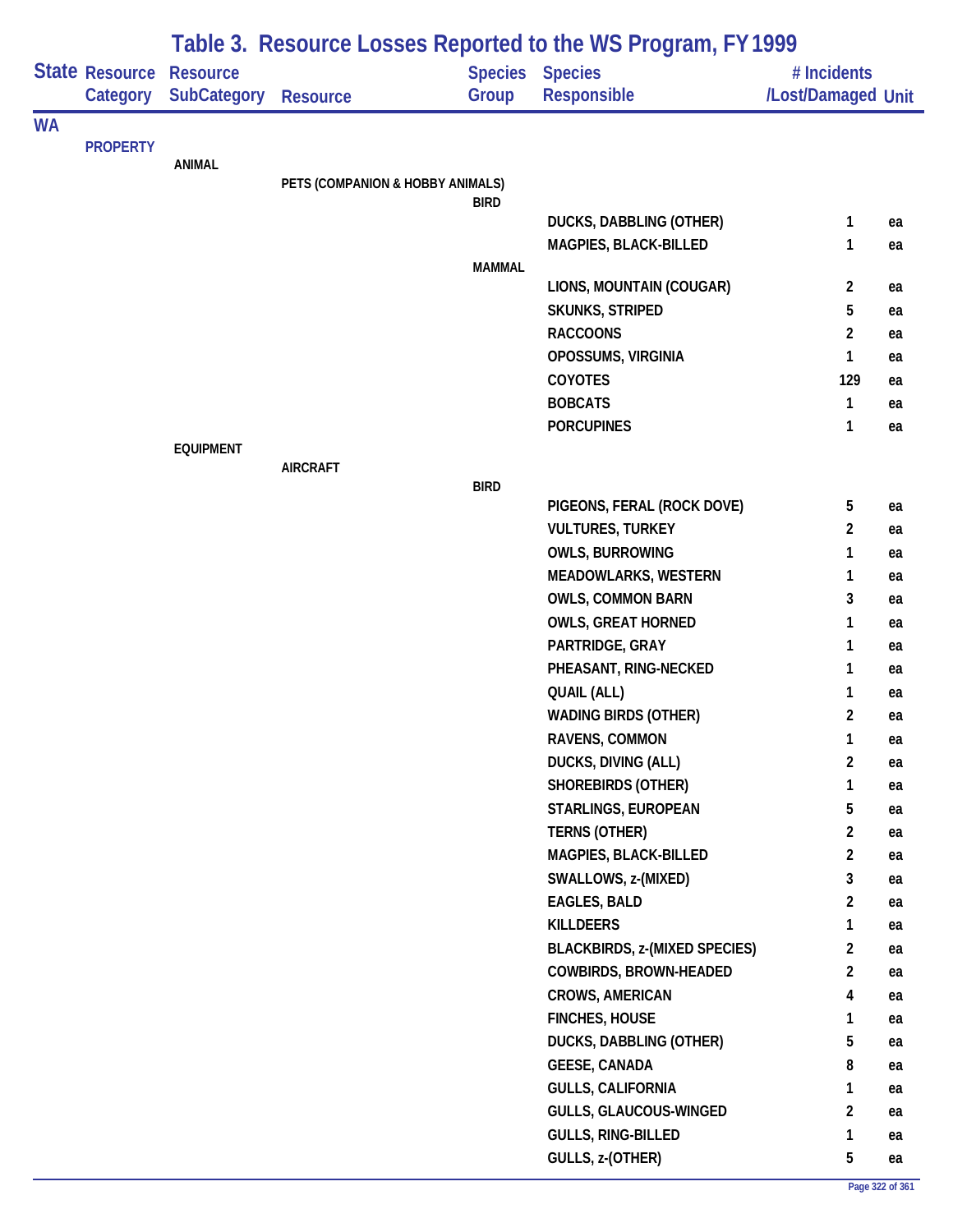|           |                 | Table 3. Resource Losses Reported to the WS Program, FY 1999 |                                          |               |                                    |                    |          |  |  |
|-----------|-----------------|--------------------------------------------------------------|------------------------------------------|---------------|------------------------------------|--------------------|----------|--|--|
|           | State Resource  | <b>Resource</b>                                              |                                          |               | <b>Species Species</b>             | # Incidents        |          |  |  |
|           | Category        | <b>SubCategory</b>                                           | <b>Resource</b>                          | Group         | <b>Responsible</b>                 | /Lost/Damaged Unit |          |  |  |
| <b>WA</b> |                 |                                                              |                                          |               |                                    |                    |          |  |  |
|           | <b>PROPERTY</b> |                                                              |                                          |               |                                    |                    |          |  |  |
|           |                 | <b>EQUIPMENT</b>                                             | <b>AIRCRAFT</b>                          |               |                                    |                    |          |  |  |
|           |                 |                                                              |                                          | <b>BIRD</b>   |                                    |                    |          |  |  |
|           |                 |                                                              |                                          |               | HAWKS, HARRIERS (MARSH HAWKS)      | 1                  | ea       |  |  |
|           |                 |                                                              |                                          |               | HAWKS, RED-TAILED                  | 5                  | ea       |  |  |
|           |                 |                                                              |                                          |               | <b>HERONS, GREAT BLUE</b>          | 4                  | ea       |  |  |
|           |                 |                                                              |                                          |               | <b>KESTRELS, AMERICAN</b>          | $\overline{2}$     | ea       |  |  |
|           |                 |                                                              |                                          |               | DOVE, MOURNING                     | 1                  | ea       |  |  |
|           |                 |                                                              |                                          | <b>MAMMAL</b> |                                    |                    |          |  |  |
|           |                 |                                                              |                                          |               | DEER, MULE                         | 1                  | ea       |  |  |
|           |                 |                                                              |                                          |               | SKUNKS, STRIPED<br><b>RACCOONS</b> | 1                  | ea       |  |  |
|           |                 |                                                              |                                          |               | <b>PORCUPINES</b>                  | 1                  | ea       |  |  |
|           |                 |                                                              |                                          |               | DOGS, FERAL/FREE RANGING & HYBRID  | 1<br>4             | ea       |  |  |
|           |                 |                                                              |                                          |               | <b>COYOTES</b>                     | 9                  | ea       |  |  |
|           |                 |                                                              |                                          |               | CATS, FERAL/FREE RANGING           | 3                  | ea<br>ea |  |  |
|           |                 |                                                              |                                          |               | <b>BADGERS</b>                     | 1                  | ea       |  |  |
|           |                 |                                                              |                                          |               | DEER, z-(OTHER)                    | $\overline{2}$     | ea       |  |  |
|           |                 |                                                              |                                          |               | DEER, WHITE-TAILED                 | 1                  | ea       |  |  |
|           |                 |                                                              | <b>EQUIPMENT &amp; MACHINERY (OTHER)</b> |               |                                    |                    |          |  |  |
|           |                 |                                                              |                                          | <b>BIRD</b>   |                                    |                    |          |  |  |
|           |                 |                                                              |                                          |               | <b>CROWS, AMERICAN</b>             | $\mathbf{1}$       | in       |  |  |
|           |                 |                                                              |                                          |               | PIGEONS, FERAL (ROCK DOVE)         | 7                  | in       |  |  |
|           |                 |                                                              |                                          |               | STARLINGS, EUROPEAN                | 1                  | in       |  |  |
|           |                 |                                                              | <b>VEHICLES, LAND</b>                    |               |                                    |                    |          |  |  |
|           |                 |                                                              |                                          | <b>BIRD</b>   |                                    |                    |          |  |  |
|           |                 |                                                              |                                          |               | STARLINGS, EUROPEAN                | 3                  | ea       |  |  |
|           |                 |                                                              |                                          | <b>MAMMAL</b> | CATS, FERAL/FREE RANGING           | 1                  | ea       |  |  |
|           |                 | <b>LANDSCAPING, TURF &amp; GARDENS</b>                       |                                          |               |                                    |                    |          |  |  |
|           |                 |                                                              | <b>GARDENS, VEG./FRUITS &amp; NUTS</b>   |               |                                    |                    |          |  |  |
|           |                 |                                                              |                                          | <b>BIRD</b>   |                                    |                    |          |  |  |
|           |                 |                                                              |                                          |               | CROWS, AMERICAN                    | $\overline{2}$     | in       |  |  |
|           |                 |                                                              |                                          |               | <b>GEESE, CANADA</b>               | 1                  | in       |  |  |
|           |                 |                                                              |                                          | <b>MAMMAL</b> | <b>BEAVERS, MOUNTAIN</b>           | $\mathbf{1}$       | in       |  |  |
|           |                 |                                                              |                                          |               | DEER, WHITE-TAILED                 | $\overline{2}$     | in       |  |  |
|           |                 |                                                              |                                          |               | <b>MOLES (ALL)</b>                 | 1                  | in       |  |  |
|           |                 |                                                              |                                          |               | RABBITS, COTTONTAIL                | 1                  | in       |  |  |
|           |                 |                                                              |                                          |               | RABBITS, z-(OTHER)                 | $\mathbf{1}$       | in       |  |  |
|           |                 |                                                              |                                          |               | SQUIRRELS, RED                     | $\mathbf{1}$       | in       |  |  |
|           |                 |                                                              | <b>GOLF COURSES</b>                      |               |                                    |                    |          |  |  |
|           |                 |                                                              |                                          | <b>BIRD</b>   |                                    |                    |          |  |  |
|           |                 |                                                              |                                          |               | <b>GEESE, CANADA</b>               | 19                 | in       |  |  |
|           |                 |                                                              |                                          |               | COOTS, AMERICAN                    | $\mathbf{1}$       | in       |  |  |
|           |                 |                                                              |                                          | <b>MAMMAL</b> |                                    |                    |          |  |  |
|           |                 |                                                              |                                          |               | COYOTES                            | $\mathbf{1}$       | in       |  |  |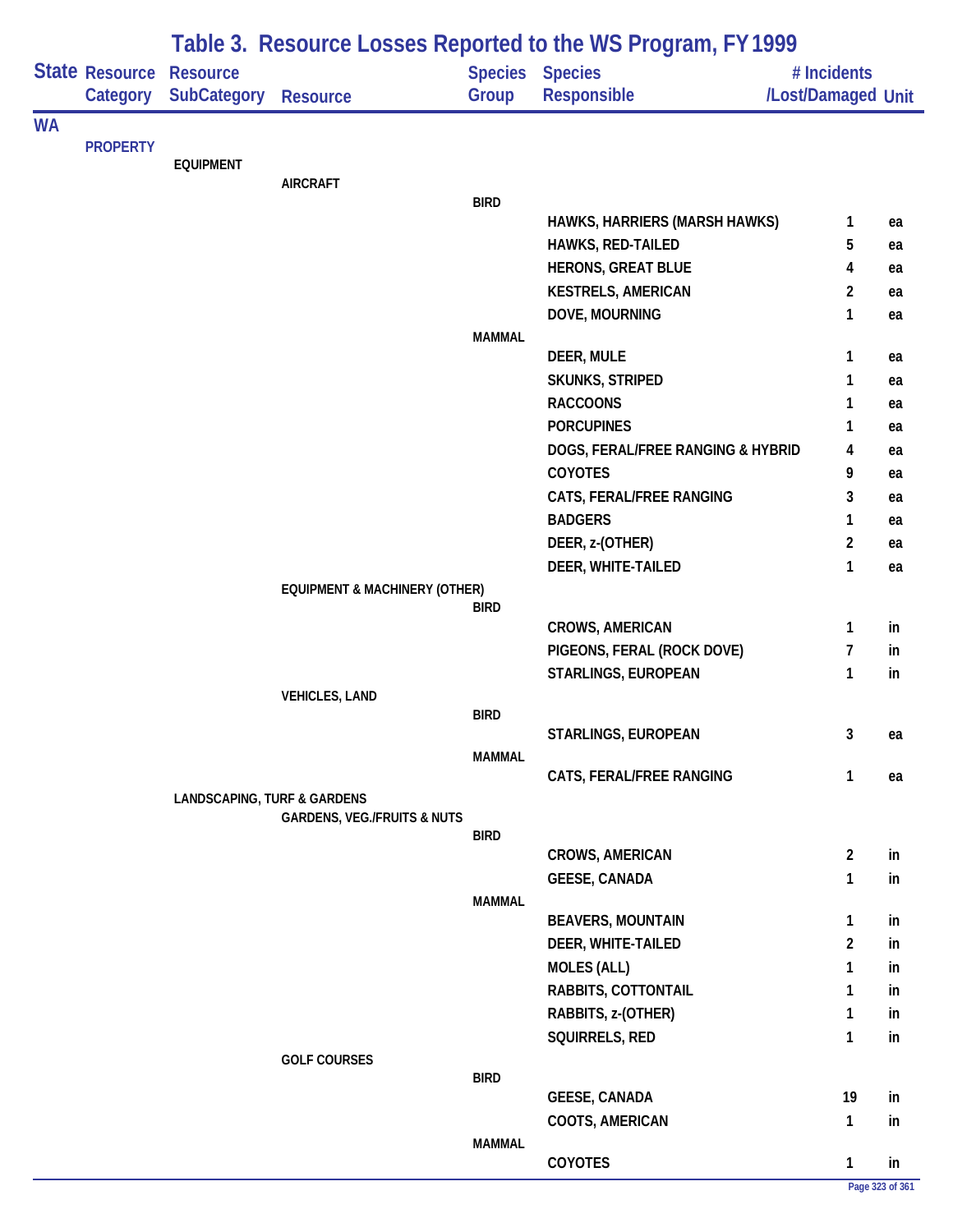|           |                            | Table 3. Resource Losses Reported to the WS Program, FY 1999 |                            |               |                                              |                                   |          |  |  |  |
|-----------|----------------------------|--------------------------------------------------------------|----------------------------|---------------|----------------------------------------------|-----------------------------------|----------|--|--|--|
|           | State Resource<br>Category | <b>Resource</b><br><b>SubCategory</b>                        | <b>Resource</b>            | Group         | <b>Species Species</b><br><b>Responsible</b> | # Incidents<br>/Lost/Damaged Unit |          |  |  |  |
| <b>WA</b> |                            |                                                              |                            |               |                                              |                                   |          |  |  |  |
|           | <b>PROPERTY</b>            | <b>LANDSCAPING, TURF &amp; GARDENS</b>                       |                            |               |                                              |                                   |          |  |  |  |
|           |                            |                                                              | RECREATIONAL AREAS (OTHER) |               |                                              |                                   |          |  |  |  |
|           |                            |                                                              |                            | <b>BIRD</b>   |                                              |                                   |          |  |  |  |
|           |                            |                                                              |                            |               | DUCKS, DABBLING (OTHER)                      | $\overline{2}$                    | in       |  |  |  |
|           |                            |                                                              |                            |               | <b>DUCKS, FERAL</b>                          | 1                                 | in       |  |  |  |
|           |                            |                                                              |                            |               | <b>GEESE, CANADA</b>                         | 10                                | in       |  |  |  |
|           |                            |                                                              |                            |               | <b>GEESE, FERAL</b><br>GULLS, RING-BILLED    | 2<br>3                            | in<br>in |  |  |  |
|           |                            |                                                              |                            | <b>MAMMAL</b> |                                              |                                   |          |  |  |  |
|           |                            |                                                              |                            |               | GOPHERS, POCKET (ALL)                        | 1                                 | in       |  |  |  |
|           |                            |                                                              |                            |               | SQUIRRELS, GROUND (ALL)                      | 1                                 | in       |  |  |  |
|           |                            |                                                              | TREES, STANDING & SHRUBS   |               |                                              |                                   |          |  |  |  |
|           |                            |                                                              |                            | <b>BIRD</b>   |                                              |                                   |          |  |  |  |
|           |                            |                                                              |                            |               | <b>CROWS, AMERICAN</b>                       | $\overline{c}$                    | in       |  |  |  |
|           |                            |                                                              |                            |               | <b>GEESE, CANADA</b>                         | 1                                 | in       |  |  |  |
|           |                            |                                                              |                            | <b>MAMMAL</b> | <b>VOLES (ALL)</b>                           | 1                                 | in       |  |  |  |
|           |                            |                                                              |                            |               | <b>BEAVERS</b>                               | 8                                 | in       |  |  |  |
|           |                            |                                                              |                            |               | DEER, MULE                                   | 1                                 | in       |  |  |  |
|           |                            |                                                              |                            |               | ELK (WAPITI)                                 | 1                                 | in       |  |  |  |
|           |                            |                                                              | <b>TURF AND/OR FLOWERS</b> |               |                                              |                                   |          |  |  |  |
|           |                            |                                                              |                            | <b>BIRD</b>   |                                              |                                   |          |  |  |  |
|           |                            |                                                              |                            |               | <b>GEESE, FERAL</b>                          | 3                                 | in       |  |  |  |
|           |                            |                                                              |                            |               | DUCKS, DABBLING (OTHER)                      | 3                                 | in       |  |  |  |
|           |                            |                                                              |                            |               | <b>GEESE, CANADA</b>                         | 34                                | in       |  |  |  |
|           |                            |                                                              |                            | <b>MAMMAL</b> | <b>BADGERS</b>                               | $\mathbf{1}$                      | in       |  |  |  |
|           |                            |                                                              |                            |               | DEER, z-(OTHER)                              | 1                                 | in       |  |  |  |
|           |                            |                                                              |                            |               | ELK (WAPITI)                                 | 1                                 | in       |  |  |  |
|           |                            |                                                              |                            |               | GOPHERS, POCKET (ALL)                        | 3                                 | in       |  |  |  |
|           |                            |                                                              |                            |               | MARMOTS/WOODCHUCKS (ALL)                     | 2                                 | in       |  |  |  |
|           |                            |                                                              |                            |               | <b>MOLES (ALL)</b>                           | 11                                | in       |  |  |  |
|           |                            |                                                              |                            |               | RABBITS, COTTONTAIL                          | 1                                 | in       |  |  |  |
|           |                            |                                                              |                            |               | SKUNKS, STRIPED                              | 1                                 | in       |  |  |  |
|           |                            |                                                              |                            |               | SQUIRRELS, GROUND (ALL)                      | 2                                 | in       |  |  |  |
|           |                            |                                                              |                            |               | <b>VOLES (ALL)</b>                           | 1                                 | in       |  |  |  |
|           |                            |                                                              | z-LANDSCAPING (OTHER)      |               |                                              |                                   |          |  |  |  |
|           |                            |                                                              |                            | <b>BIRD</b>   |                                              |                                   |          |  |  |  |
|           |                            |                                                              |                            |               | <b>CROWS, AMERICAN</b>                       | 1                                 | in       |  |  |  |
|           |                            |                                                              |                            |               | <b>GEESE, CANADA</b>                         | 4                                 | in       |  |  |  |
|           |                            | OTHER PROPERTY                                               | <b>BEACHES</b>             |               |                                              |                                   |          |  |  |  |
|           |                            |                                                              |                            | <b>BIRD</b>   |                                              |                                   |          |  |  |  |
|           |                            |                                                              |                            |               | <b>GEESE, CANADA</b>                         | 10                                | in       |  |  |  |
|           |                            |                                                              | FOOD ITEMS, HUMAN          |               |                                              |                                   |          |  |  |  |
|           |                            |                                                              |                            | <b>BIRD</b>   |                                              |                                   |          |  |  |  |
|           |                            |                                                              |                            |               | SPARROWS, HOUSE/ENGLISH                      | 1                                 | in       |  |  |  |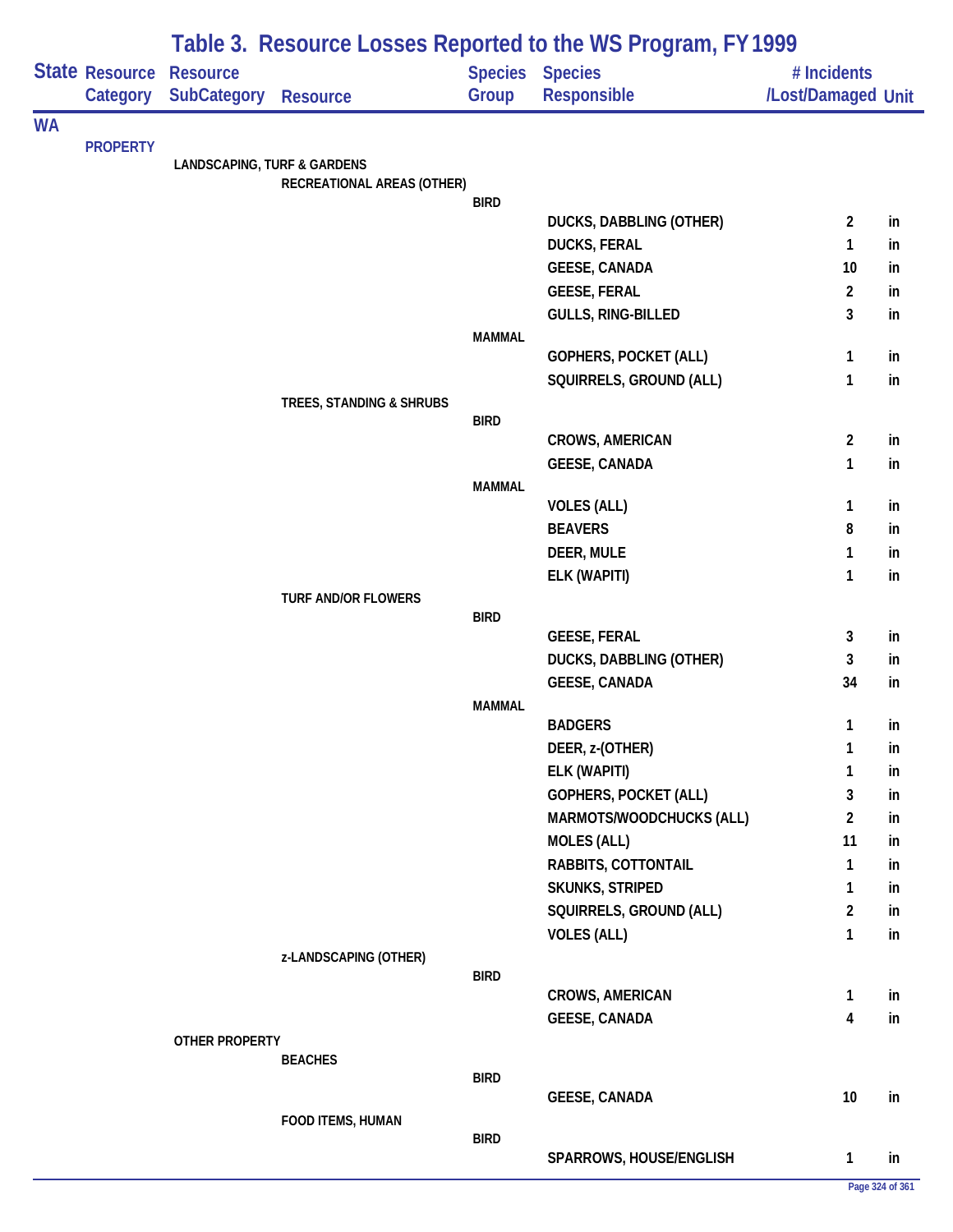|           |                            | Table 3. Resource Losses Reported to the WS Program, FY 1999 |                                   |               |                                                      |                                   |          |  |  |
|-----------|----------------------------|--------------------------------------------------------------|-----------------------------------|---------------|------------------------------------------------------|-----------------------------------|----------|--|--|
|           | State Resource<br>Category | <b>Resource</b><br><b>SubCategory</b>                        | <b>Resource</b>                   | Group         | Species Species<br>Responsible                       | # Incidents<br>/Lost/Damaged Unit |          |  |  |
| <b>WA</b> |                            |                                                              |                                   |               |                                                      |                                   |          |  |  |
|           | <b>PROPERTY</b>            | <b>OTHER PROPERTY</b>                                        |                                   |               |                                                      |                                   |          |  |  |
|           |                            |                                                              | FOOD ITEMS, HUMAN                 |               |                                                      |                                   |          |  |  |
|           |                            |                                                              |                                   | <b>MAMMAL</b> |                                                      |                                   |          |  |  |
|           |                            |                                                              |                                   |               | <b>RACCOONS</b>                                      | 1                                 | in       |  |  |
|           |                            |                                                              | FOOD ITEMS, NON-HUMAN             | <b>MAMMAL</b> |                                                      |                                   |          |  |  |
|           |                            |                                                              |                                   |               | COYOTES                                              | $\mathbf{1}$                      | in       |  |  |
|           |                            |                                                              | PROPERTY (GENERAL)                |               |                                                      |                                   |          |  |  |
|           |                            |                                                              |                                   | <b>BIRD</b>   |                                                      |                                   |          |  |  |
|           |                            |                                                              |                                   |               | <b>DUCKS, FERAL</b>                                  | 1                                 | in       |  |  |
|           |                            |                                                              |                                   |               | <b>GEESE, CANADA</b><br>GULLS, RING-BILLED           | 3<br>1                            | in<br>in |  |  |
|           |                            |                                                              |                                   |               | PIGEONS, FERAL (ROCK DOVE)                           | $\overline{2}$                    | in       |  |  |
|           |                            |                                                              |                                   |               | STARLINGS, EUROPEAN                                  | 1                                 | in       |  |  |
|           |                            |                                                              |                                   | <b>MAMMAL</b> |                                                      |                                   |          |  |  |
|           |                            |                                                              |                                   |               | RATS, BLACK (ROOF)                                   | 1                                 | in       |  |  |
|           |                            |                                                              |                                   |               | <b>SKUNKS, STRIPED</b>                               | 5                                 | in       |  |  |
|           |                            |                                                              |                                   |               | GOPHERS, POCKET (ALL)                                | 1                                 | in       |  |  |
|           |                            |                                                              |                                   |               | <b>BADGERS</b>                                       | 1                                 | in       |  |  |
|           |                            |                                                              |                                   |               | MUSKRATS, z-(OTHER)                                  | 1                                 | in       |  |  |
|           |                            |                                                              | SOIL (i.e. EROSION)               |               |                                                      |                                   |          |  |  |
|           |                            |                                                              |                                   | <b>BIRD</b>   | <b>GEESE, FERAL</b>                                  | 1                                 | in       |  |  |
|           |                            |                                                              |                                   | <b>MAMMAL</b> |                                                      |                                   |          |  |  |
|           |                            |                                                              |                                   |               | <b>BEAVERS</b>                                       | 1                                 | in       |  |  |
|           |                            | <b>STRUCTURES</b>                                            |                                   |               |                                                      |                                   |          |  |  |
|           |                            |                                                              | <b>BOAT DOCKS/MARINAS</b>         |               |                                                      |                                   |          |  |  |
|           |                            |                                                              |                                   | <b>BIRD</b>   | GULLS, z-(OTHER)                                     | 1                                 | in       |  |  |
|           |                            |                                                              |                                   |               | PIGEONS, FERAL (ROCK DOVE)                           | 3                                 | in       |  |  |
|           |                            |                                                              |                                   |               | <b>GULLS, RING-BILLED</b>                            | $\mathbf{1}$                      | in       |  |  |
|           |                            |                                                              |                                   |               | <b>GEESE, CANADA</b>                                 | 4                                 | in       |  |  |
|           |                            |                                                              | <b>BUILDINGS, NON-RESIDENTIAL</b> |               |                                                      |                                   |          |  |  |
|           |                            |                                                              |                                   | BIRD          |                                                      |                                   |          |  |  |
|           |                            |                                                              |                                   |               | MAGPIES, BLACK-BILLED                                | 1                                 | in       |  |  |
|           |                            |                                                              |                                   |               | SWALLOWS, z-(MIXED)                                  | $\overline{2}$                    | in       |  |  |
|           |                            |                                                              |                                   |               | STARLINGS, EUROPEAN                                  | 5                                 | in       |  |  |
|           |                            |                                                              |                                   |               | <b>FLICKERS, NORTHERN</b><br>SPARROWS, HOUSE/ENGLISH | 4<br>3                            | in<br>in |  |  |
|           |                            |                                                              |                                   |               | RAVENS, COMMON                                       | 1                                 | in       |  |  |
|           |                            |                                                              |                                   |               | PIGEONS, FERAL (ROCK DOVE)                           | 28                                | in       |  |  |
|           |                            |                                                              |                                   |               | SWALLOWS, z-(OTHER)                                  | 1                                 | in       |  |  |
|           |                            |                                                              |                                   |               | JAYS (OTHER)                                         | $\mathbf{1}$                      | in       |  |  |
|           |                            |                                                              |                                   |               | GULLS, RING-BILLED                                   | 1                                 | in       |  |  |
|           |                            |                                                              |                                   |               | GULLS, GLAUCOUS-WINGED                               | 1                                 | in       |  |  |
|           |                            |                                                              |                                   |               | <b>GEESE, CANADA</b>                                 | $\overline{2}$                    | in       |  |  |
|           |                            |                                                              |                                   |               | JAYS, SCRUB                                          | 1                                 | in       |  |  |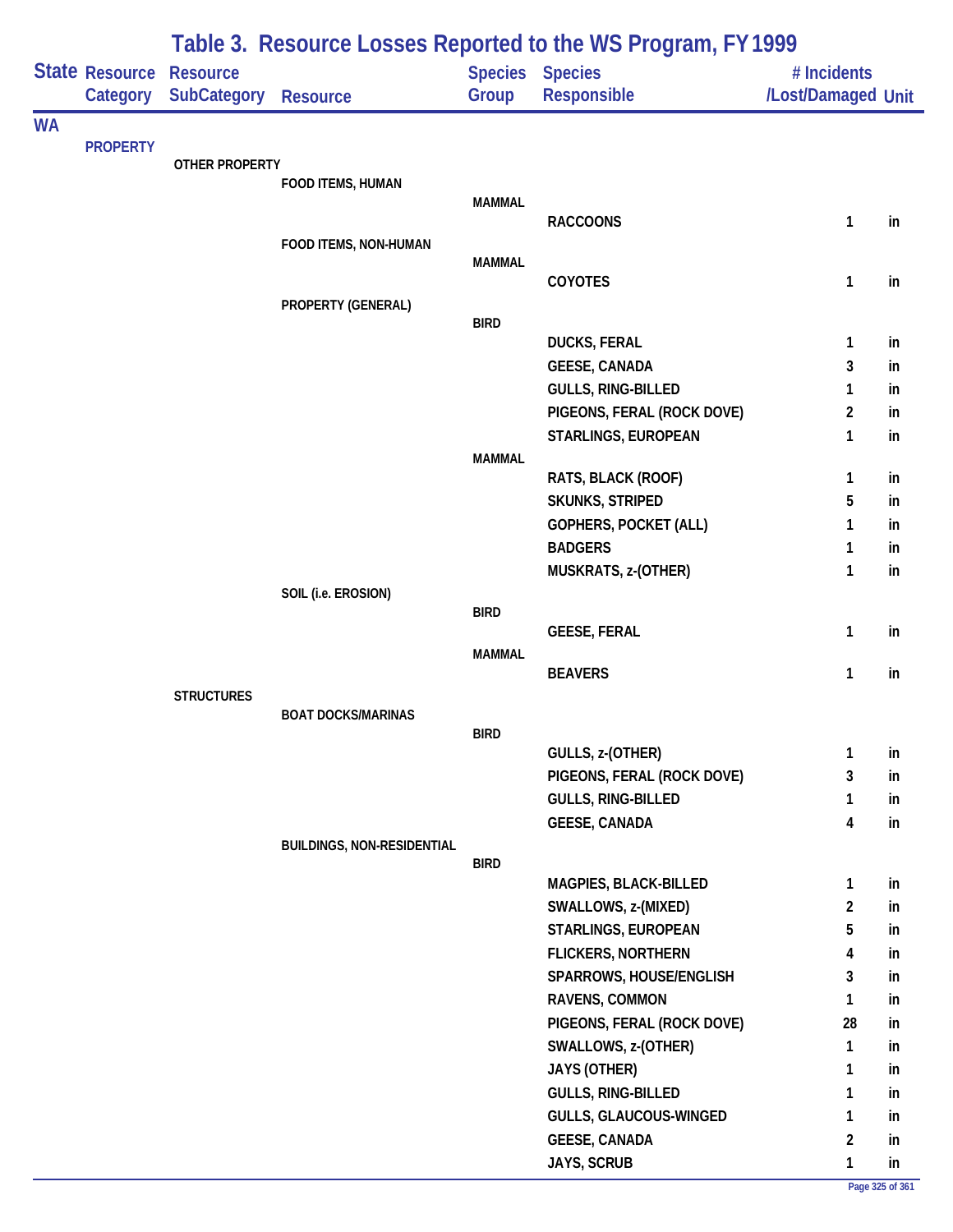| Table 3. Resource Losses Reported to the WS Program, FY 1999 |                       |                    |                                   |                |                                                |                                  |          |
|--------------------------------------------------------------|-----------------------|--------------------|-----------------------------------|----------------|------------------------------------------------|----------------------------------|----------|
|                                                              | <b>State Resource</b> | <b>Resource</b>    |                                   | <b>Species</b> | <b>Species</b>                                 | # Incidents                      |          |
|                                                              | Category              | <b>SubCategory</b> | <b>Resource</b>                   | Group          | <b>Responsible</b>                             | /Lost/Damaged Unit               |          |
| <b>WA</b>                                                    |                       |                    |                                   |                |                                                |                                  |          |
|                                                              |                       | <b>STRUCTURES</b>  |                                   |                |                                                |                                  |          |
|                                                              |                       |                    | <b>BUILDINGS, NON-RESIDENTIAL</b> |                |                                                |                                  |          |
|                                                              |                       |                    |                                   | <b>BIRD</b>    |                                                |                                  |          |
|                                                              |                       |                    |                                   |                | <b>CROWS, AMERICAN</b>                         | 5                                | in       |
|                                                              |                       |                    |                                   |                | <b>GULLS, CALIFORNIA</b>                       | 3                                | in       |
|                                                              |                       |                    |                                   | <b>MAMMAL</b>  |                                                |                                  |          |
|                                                              |                       |                    |                                   |                | CATS, FERAL/FREE RANGING                       | 1                                | in       |
|                                                              |                       |                    |                                   |                | SKUNKS, STRIPED                                | 12                               | in       |
|                                                              |                       |                    |                                   |                | MICE/RATS (MIXED)                              | 1                                | in       |
|                                                              |                       |                    |                                   |                | SQUIRRELS, GROUND (ALL)<br>MUSKRATS, z-(OTHER) | $\overline{2}$<br>$\overline{2}$ | in<br>in |
|                                                              |                       |                    | <b>BUILDINGS, RESIDENTIAL</b>     |                |                                                |                                  |          |
|                                                              |                       |                    |                                   | <b>BIRD</b>    |                                                |                                  |          |
|                                                              |                       |                    |                                   |                | STARLINGS, EUROPEAN                            | 3                                | in       |
|                                                              |                       |                    |                                   |                | WOODPECKERS, z-(OTHER)                         | 4                                | in       |
|                                                              |                       |                    |                                   |                | WOODPECKERS, RED-HEADED                        | 4                                | in       |
|                                                              |                       |                    |                                   |                | SWALLOWS, z-(MIXED)                            | 2                                | in       |
|                                                              |                       |                    |                                   |                | PIGEONS, FERAL (ROCK DOVE)                     | 6                                | in       |
|                                                              | <b>PROPERTY</b>       |                    |                                   |                | MAGPIES, BLACK-BILLED                          | 3                                | in       |
|                                                              |                       |                    |                                   |                | CROWS, AMERICAN                                | $\overline{2}$                   | in       |
|                                                              |                       |                    |                                   |                | <b>FLICKERS, NORTHERN</b>                      | 26                               | in       |
|                                                              |                       |                    |                                   | <b>MAMMAL</b>  |                                                |                                  |          |
|                                                              |                       |                    |                                   |                | OPOSSUMS, VIRGINIA                             | 4                                | in       |
|                                                              |                       |                    |                                   |                | SQUIRRELS, GRAY                                | 4                                | in       |
|                                                              |                       |                    |                                   |                | SKUNKS, STRIPED                                | 31                               | in       |
|                                                              |                       |                    |                                   |                | SQUIRRELS, GROUND (ALL)                        | $\overline{2}$                   | in       |
|                                                              |                       |                    |                                   |                | RATS, PACKRATS/WOODRATS (ALL)                  | $\overline{2}$                   | in       |
|                                                              |                       |                    |                                   |                | CATS, FERAL/FREE RANGING                       | 1                                | in       |
|                                                              |                       |                    |                                   |                | <b>BATS (ALL)</b>                              | 2                                | in       |
|                                                              |                       |                    |                                   |                | <b>RACCOONS</b>                                | 1                                | in       |
|                                                              |                       |                    |                                   |                | RABBITS, COTTONTAIL                            | 1                                | in       |
|                                                              |                       |                    |                                   | <b>REPTILE</b> | SNAKES, NON-POISONOUS (OTHER)                  | $\overline{2}$                   | in       |
|                                                              |                       |                    | DIKES/DAMS/IMPOUNDMENTS           |                |                                                |                                  |          |
|                                                              |                       |                    |                                   | <b>BIRD</b>    |                                                |                                  |          |
|                                                              |                       |                    |                                   |                | <b>GEESE, CANADA</b>                           | 1                                | in       |
|                                                              |                       |                    |                                   |                | PIGEONS, FERAL (ROCK DOVE)                     | $\overline{2}$                   | in       |
|                                                              |                       |                    |                                   | <b>MAMMAL</b>  |                                                |                                  |          |
|                                                              |                       |                    |                                   |                | MARMOTS/WOODCHUCKS (ALL)                       | 1                                | in       |
|                                                              |                       |                    |                                   |                | MUSKRATS, z-(OTHER)                            | 4                                | in       |
|                                                              |                       |                    |                                   |                | <b>BEAVERS</b>                                 | 7                                | in       |
|                                                              |                       |                    |                                   |                | <b>BEARS, BLACK</b>                            | $\mathbf{1}$                     | in       |
|                                                              |                       |                    | DITCH IRRIGATION/DRAINAGE SYSTEM  | <b>MAMMAL</b>  |                                                |                                  |          |
|                                                              |                       |                    |                                   |                | COYOTES                                        | 4                                | in       |
|                                                              |                       |                    |                                   |                | RABBITS, COTTONTAIL                            | $\mathbf{1}$                     | in       |
|                                                              |                       |                    |                                   |                |                                                |                                  |          |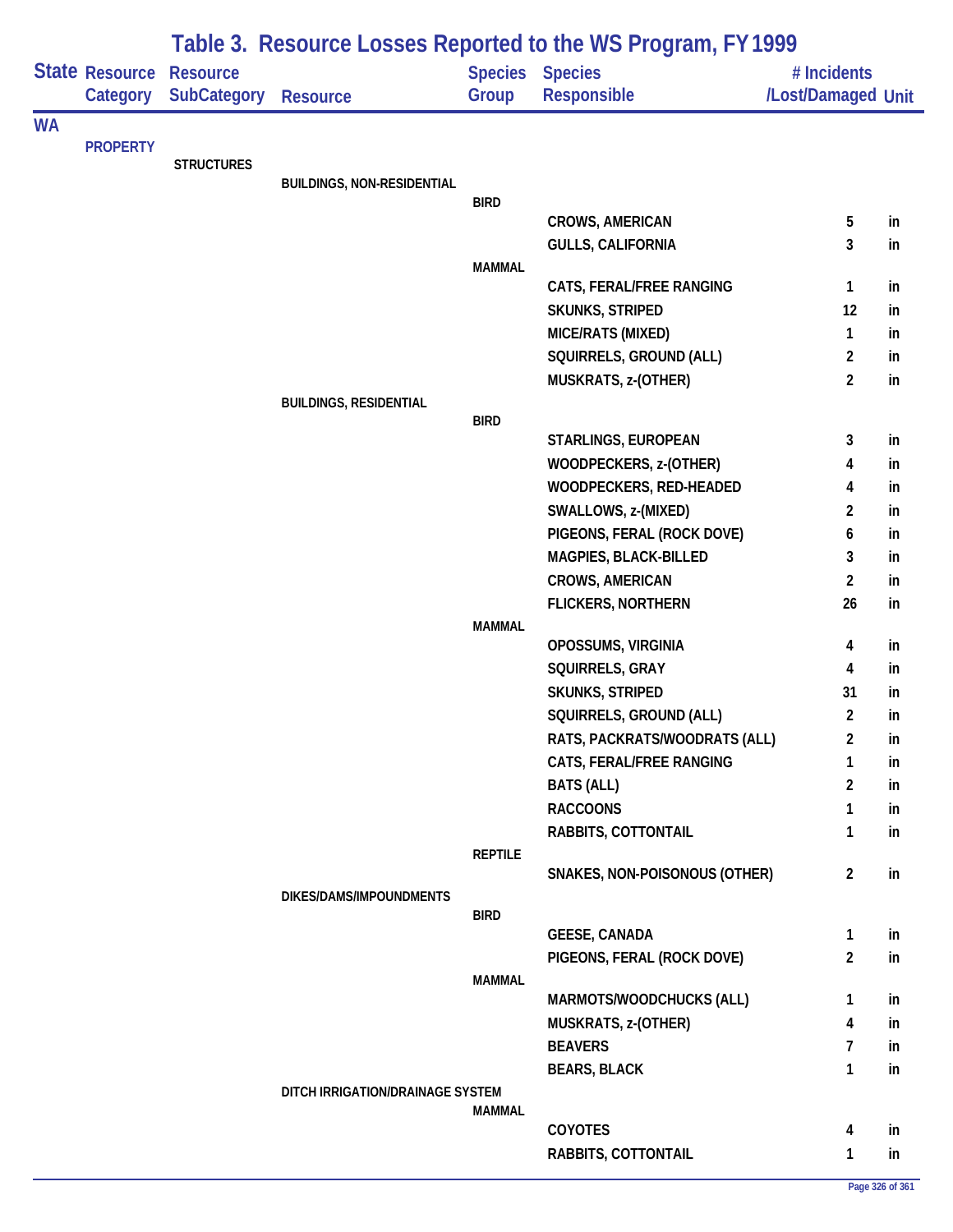| Table 3. Resource Losses Reported to the WS Program, FY 1999 |                            |                                       |                                  |                |                                                   |                                   |          |
|--------------------------------------------------------------|----------------------------|---------------------------------------|----------------------------------|----------------|---------------------------------------------------|-----------------------------------|----------|
|                                                              | State Resource<br>Category | <b>Resource</b><br><b>SubCategory</b> | <b>Resource</b>                  | Group          | Species Species<br>Responsible                    | # Incidents<br>/Lost/Damaged Unit |          |
| <b>WA</b>                                                    |                            |                                       |                                  |                |                                                   |                                   |          |
|                                                              | <b>PROPERTY</b>            | <b>STRUCTURES</b>                     |                                  |                |                                                   |                                   |          |
|                                                              |                            |                                       | DITCH IRRIGATION/DRAINAGE SYSTEM |                |                                                   |                                   |          |
|                                                              |                            |                                       |                                  | <b>MAMMAL</b>  | <b>BEAVERS</b>                                    | 4                                 | in       |
|                                                              |                            |                                       | <b>FENCES</b>                    |                |                                                   |                                   |          |
|                                                              |                            |                                       |                                  | <b>MAMMAL</b>  | COYOTES                                           | $\overline{2}$                    | in       |
|                                                              |                            |                                       |                                  |                | HORSES, FERAL                                     | $\overline{2}$                    | in       |
|                                                              |                            |                                       | <b>LANDFILLS</b>                 | <b>BIRD</b>    |                                                   |                                   |          |
|                                                              |                            |                                       |                                  |                | <b>CROWS, AMERICAN</b>                            | 5                                 | in       |
|                                                              |                            |                                       |                                  |                | GULLS, GLAUCOUS-WINGED                            | 3                                 | in       |
|                                                              |                            |                                       | PIPE IRRIGATION SYSTEM           | <b>MAMMAL</b>  |                                                   |                                   |          |
|                                                              |                            |                                       |                                  |                | COYOTES                                           | 22                                | in       |
|                                                              |                            |                                       | ROADS/BRIDGES                    | <b>BIRD</b>    |                                                   |                                   |          |
|                                                              |                            |                                       |                                  |                | PIGEONS, FERAL (ROCK DOVE)                        | 1                                 | in       |
|                                                              |                            |                                       |                                  | <b>MAMMAL</b>  | <b>BEAVERS</b>                                    | 12                                | in       |
|                                                              |                            |                                       | <b>SWIMMING POOLS</b>            |                |                                                   |                                   |          |
|                                                              |                            |                                       |                                  | <b>BIRD</b>    | <b>DUCKS, FERAL</b>                               | 1                                 | in       |
|                                                              |                            |                                       | UTILITIES, ELECTRICAL            |                |                                                   |                                   |          |
|                                                              |                            |                                       |                                  | <b>BIRD</b>    | MAGPIES, BLACK-BILLED                             | 1                                 | in       |
| WI                                                           |                            |                                       |                                  |                |                                                   |                                   |          |
|                                                              | <b>AGRICULTURE</b>         |                                       |                                  |                |                                                   |                                   |          |
|                                                              |                            | <b>AQUACULTURE</b>                    | FISH, BAITFISH (FRY)             |                |                                                   |                                   |          |
|                                                              |                            |                                       |                                  | <b>REPTILE</b> |                                                   |                                   |          |
|                                                              |                            |                                       | FISH, CATFISH (FRY)              |                | <b>TURTLES (ALL)</b>                              | $\mathbf{1}$                      | in       |
|                                                              |                            |                                       |                                  | <b>MAMMAL</b>  |                                                   |                                   |          |
|                                                              |                            |                                       | FISH, FOOD FISH (OTHER)          |                | OTTERS, RIVER                                     | 800                               | in       |
|                                                              |                            |                                       |                                  | <b>BIRD</b>    |                                                   |                                   |          |
|                                                              |                            |                                       |                                  |                | <b>GEESE, CANADA</b><br><b>HERONS, GREAT BLUE</b> | 1<br>1                            | in<br>in |
|                                                              |                            |                                       |                                  | <b>MAMMAL</b>  |                                                   |                                   |          |
|                                                              |                            |                                       |                                  |                | OTTERS, RIVER                                     | 4                                 | in       |
|                                                              |                            |                                       |                                  | <b>REPTILE</b> | <b>TURTLES (ALL)</b>                              | 1                                 | in       |
|                                                              |                            |                                       | FISH, ORNAMENTAL (MARKET)        |                |                                                   |                                   |          |
|                                                              |                            |                                       |                                  | <b>BIRD</b>    | <b>HERONS, GREAT BLUE</b>                         | 10                                | in       |
|                                                              |                            |                                       | FISH, TROUT, RAINBOW             |                |                                                   |                                   |          |
|                                                              |                            |                                       |                                  | <b>BIRD</b>    | <b>HERONS, GREAT BLUE</b>                         | 31                                | in       |
|                                                              |                            |                                       |                                  | <b>MAMMAL</b>  |                                                   |                                   |          |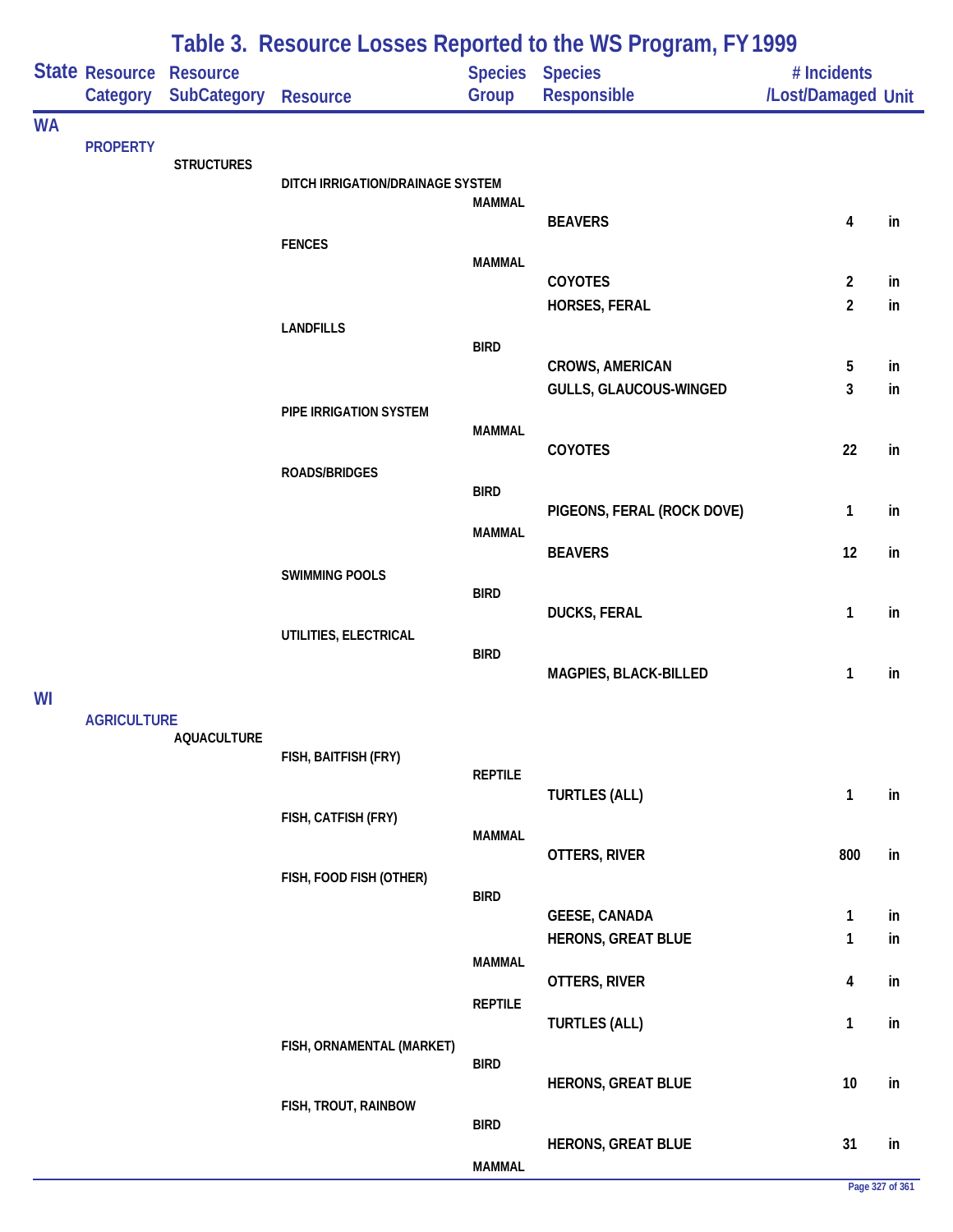|    |                            |                                       |                                             |               | Table 3. Resource Losses Reported to the WS Program, FY 1999 |                                   |    |
|----|----------------------------|---------------------------------------|---------------------------------------------|---------------|--------------------------------------------------------------|-----------------------------------|----|
|    | State Resource<br>Category | <b>Resource</b><br><b>SubCategory</b> | <b>Resource</b>                             | Group         | Species Species<br>Responsible                               | # Incidents<br>/Lost/Damaged Unit |    |
| WI |                            |                                       |                                             |               |                                                              |                                   |    |
|    | <b>AGRICULTURE</b>         | <b>AQUACULTURE</b>                    |                                             |               |                                                              |                                   |    |
|    |                            |                                       | FISH, TROUT, RAINBOW                        |               |                                                              |                                   |    |
|    |                            |                                       |                                             | <b>MAMMAL</b> |                                                              |                                   |    |
|    |                            |                                       | FISH, TROUT, z-(OTHER)                      |               | OTTERS, RIVER                                                | 302                               | in |
|    |                            |                                       |                                             | <b>BIRD</b>   |                                                              |                                   |    |
|    |                            |                                       |                                             |               | <b>HERONS, GREAT BLUE</b>                                    | 5                                 | in |
|    |                            |                                       | PLANTS, AQUATIC                             |               |                                                              |                                   |    |
|    |                            |                                       |                                             | <b>BIRD</b>   | <b>GEESE, CANADA</b>                                         | 1                                 | in |
|    |                            |                                       |                                             |               | <b>MALLARDS</b>                                              | $\mathbf{1}$                      | in |
|    |                            |                                       | <b>COMMERCIAL FORESTRY &amp; NURSERY</b>    |               |                                                              |                                   |    |
|    |                            |                                       | PLANTS, COMMERCIAL NURSERY/GREENHOUSE (ALL) |               |                                                              |                                   |    |
|    |                            |                                       |                                             | <b>BIRD</b>   | <b>CROWS, AMERICAN</b>                                       | 1                                 | ea |
|    |                            |                                       |                                             | <b>MAMMAL</b> |                                                              |                                   |    |
|    |                            |                                       |                                             |               | DEER, WHITE-TAILED                                           | 534                               | ea |
|    |                            |                                       |                                             |               | RABBITS, COTTONTAIL                                          | 500                               | ea |
|    |                            |                                       |                                             |               | SKUNKS, STRIPED                                              | $\mathbf{1}$                      | ea |
|    |                            |                                       | TREES, CHRISTMAS                            |               |                                                              |                                   |    |
|    |                            |                                       |                                             | <b>BIRD</b>   | <b>CROWS, AMERICAN</b>                                       | $\mathbf{1}$                      | ag |
|    |                            |                                       |                                             | <b>MAMMAL</b> |                                                              |                                   |    |
|    |                            |                                       |                                             |               | DEER, WHITE-TAILED                                           | 2062                              | ag |
|    |                            |                                       |                                             |               | RABBITS, COTTONTAIL                                          | $\mathbf{1}$                      | ag |
|    |                            |                                       |                                             |               | <b>VOLES (ALL)</b>                                           | $\mathbf{1}$                      | ag |
|    |                            |                                       | TREES, SEEDLINGS                            |               |                                                              |                                   |    |
|    |                            |                                       |                                             | <b>MAMMAL</b> | DEER, WHITE-TAILED                                           | $\overline{2}$                    | 5H |
|    |                            |                                       |                                             |               | <b>VOLES (ALL)</b>                                           | 1                                 | 5H |
|    |                            |                                       | TREES, STANDING (MIXED)                     |               |                                                              |                                   |    |
|    |                            |                                       |                                             | <b>MAMMAL</b> |                                                              |                                   |    |
|    |                            |                                       |                                             |               | <b>BEAVERS</b>                                               | 12                                | ea |
|    |                            |                                       | TREES, STANDING HARDWOOD                    |               | DEER, WHITE-TAILED                                           | 79                                | ea |
|    |                            |                                       |                                             | <b>MAMMAL</b> |                                                              |                                   |    |
|    |                            |                                       |                                             |               | <b>BEAVERS</b>                                               | 1                                 | ea |
|    |                            |                                       |                                             |               | DEER, WHITE-TAILED                                           | $\mathbf{1}$                      | ea |
|    |                            |                                       | TREES, STANDING SOFTWOOD                    |               |                                                              |                                   |    |
|    |                            |                                       |                                             | <b>MAMMAL</b> | DEER, WHITE-TAILED                                           | $10$                              | ea |
|    |                            | <b>COMMERCIAL GAME ANIMALS</b>        |                                             |               |                                                              |                                   |    |
|    |                            |                                       | <b>BIRDS, PHEASANT (ALL)</b>                |               |                                                              |                                   |    |
|    |                            |                                       |                                             | <b>BIRD</b>   |                                                              |                                   |    |
|    |                            |                                       |                                             | <b>MAMMAL</b> | HAWKS, RED-TAILED                                            | 520                               | ea |
|    |                            |                                       |                                             |               | <b>BEARS, BLACK</b>                                          | 200                               | ea |
|    |                            |                                       |                                             |               | <b>WEASELS (ALL)</b>                                         | 11                                | ea |
|    |                            |                                       | MAMMALS, DEER, WHITE-TAILED                 |               |                                                              |                                   |    |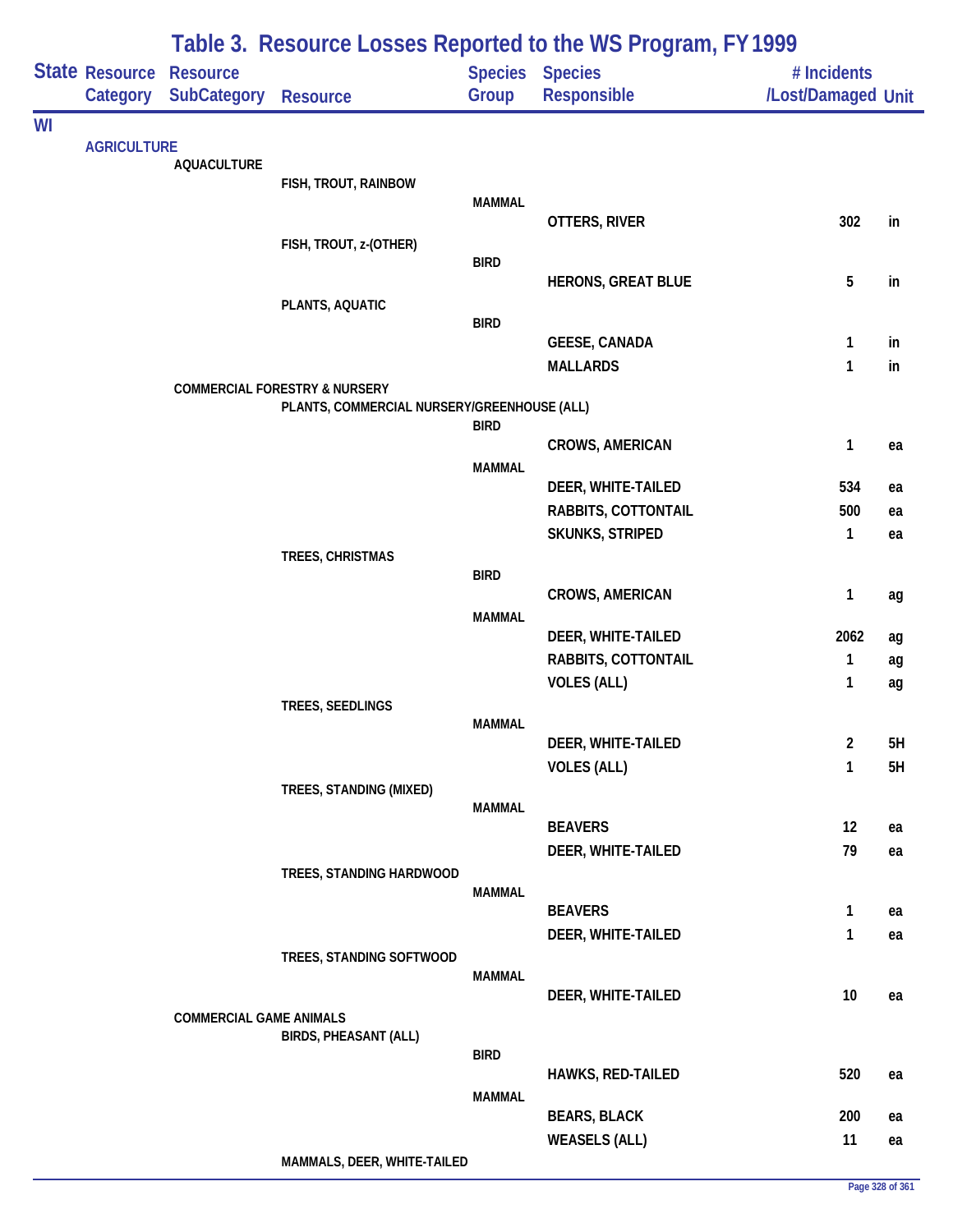|    |                            | Table 3. Resource Losses Reported to the WS Program, FY 1999 |                             |               |                                     |                                   |    |  |  |
|----|----------------------------|--------------------------------------------------------------|-----------------------------|---------------|-------------------------------------|-----------------------------------|----|--|--|
|    | State Resource<br>Category | <b>Resource</b><br><b>SubCategory</b>                        | <b>Resource</b>             | Group         | Species Species<br>Responsible      | # Incidents<br>/Lost/Damaged Unit |    |  |  |
| WI |                            |                                                              |                             |               |                                     |                                   |    |  |  |
|    | <b>AGRICULTURE</b>         | <b>COMMERCIAL GAME ANIMALS</b>                               |                             |               |                                     |                                   |    |  |  |
|    |                            |                                                              | MAMMALS, DEER, WHITE-TAILED |               |                                     |                                   |    |  |  |
|    |                            |                                                              |                             | <b>MAMMAL</b> | <b>BEARS, BLACK</b>                 | 5                                 | ea |  |  |
|    |                            |                                                              |                             |               | COYOTES                             | 1                                 | ea |  |  |
|    |                            |                                                              |                             |               | <b>WOLVES, GRAY/TIMBER</b>          | 16                                | ea |  |  |
|    |                            | <b>FIELD CROPS</b>                                           |                             |               |                                     |                                   |    |  |  |
|    |                            |                                                              | <b>BEANS, GREEN</b>         | <b>BIRD</b>   |                                     |                                   |    |  |  |
|    |                            |                                                              |                             |               | <b>GEESE, CANADA</b>                | $\overline{7}$                    | hw |  |  |
|    |                            |                                                              |                             | <b>MAMMAL</b> | DEER, WHITE-TAILED                  | 104                               | hw |  |  |
|    |                            |                                                              | <b>BEANS, SOYBEANS</b>      |               |                                     |                                   |    |  |  |
|    |                            |                                                              |                             | <b>BIRD</b>   |                                     |                                   |    |  |  |
|    |                            |                                                              |                             |               | <b>CRANES, SANDHILL</b>             | 3                                 | bu |  |  |
|    |                            |                                                              |                             |               | GEESE, CANADA<br>TURKEY, WILD (ALL) | 363<br>8                          | bu |  |  |
|    |                            |                                                              |                             | <b>MAMMAL</b> |                                     |                                   | bu |  |  |
|    |                            |                                                              |                             |               | DEER, WHITE-TAILED                  | 25845                             | bu |  |  |
|    |                            |                                                              | CABBAGE                     |               |                                     |                                   |    |  |  |
|    |                            |                                                              |                             | <b>BIRD</b>   | <b>GEESE, CANADA</b>                | 1                                 | t. |  |  |
|    |                            |                                                              |                             | <b>MAMMAL</b> |                                     |                                   |    |  |  |
|    |                            |                                                              |                             |               | DEER, WHITE-TAILED                  | 346                               | t. |  |  |
|    |                            |                                                              | <b>CARROTS</b>              | <b>MAMMAL</b> |                                     |                                   |    |  |  |
|    |                            |                                                              |                             |               | DEER, WHITE-TAILED                  | 24                                | t. |  |  |
|    |                            |                                                              | <b>CLOVER</b>               |               |                                     |                                   |    |  |  |
|    |                            |                                                              |                             | <b>MAMMAL</b> | DEER, WHITE-TAILED                  | 28                                | t. |  |  |
|    |                            |                                                              | <b>CUCUMBERS</b>            |               |                                     |                                   |    |  |  |
|    |                            |                                                              |                             | <b>BIRD</b>   |                                     |                                   |    |  |  |
|    |                            |                                                              |                             | <b>MAMMAL</b> | <b>GEESE, CANADA</b>                | $\mathbf{1}$                      | hw |  |  |
|    |                            |                                                              |                             |               | DEER, WHITE-TAILED                  | $\mathbf{1}$                      | hw |  |  |
|    |                            |                                                              | <b>GARDENS, TRUCK</b>       |               |                                     |                                   |    |  |  |
|    |                            |                                                              |                             | <b>BIRD</b>   | <b>CRANES, SANDHILL</b>             | $\overline{2}$                    | hw |  |  |
|    |                            |                                                              |                             |               | <b>GEESE, CANADA</b>                | 4                                 | hw |  |  |
|    |                            |                                                              |                             | <b>MAMMAL</b> |                                     |                                   |    |  |  |
|    |                            |                                                              |                             |               | DEER, WHITE-TAILED                  | 52                                | hw |  |  |
|    |                            |                                                              | <b>GINSENG</b>              |               | <b>BEARS, BLACK</b>                 | $\mathbf{1}$                      | hw |  |  |
|    |                            |                                                              |                             | <b>BIRD</b>   |                                     |                                   |    |  |  |
|    |                            |                                                              |                             |               | TURKEY, WILD (ALL)                  | 33                                | hw |  |  |
|    |                            |                                                              |                             | <b>MAMMAL</b> | DEER, WHITE-TAILED                  | 44                                | hw |  |  |
|    |                            |                                                              |                             |               | RABBITS, COTTONTAIL                 | $\mathbf{1}$                      | hw |  |  |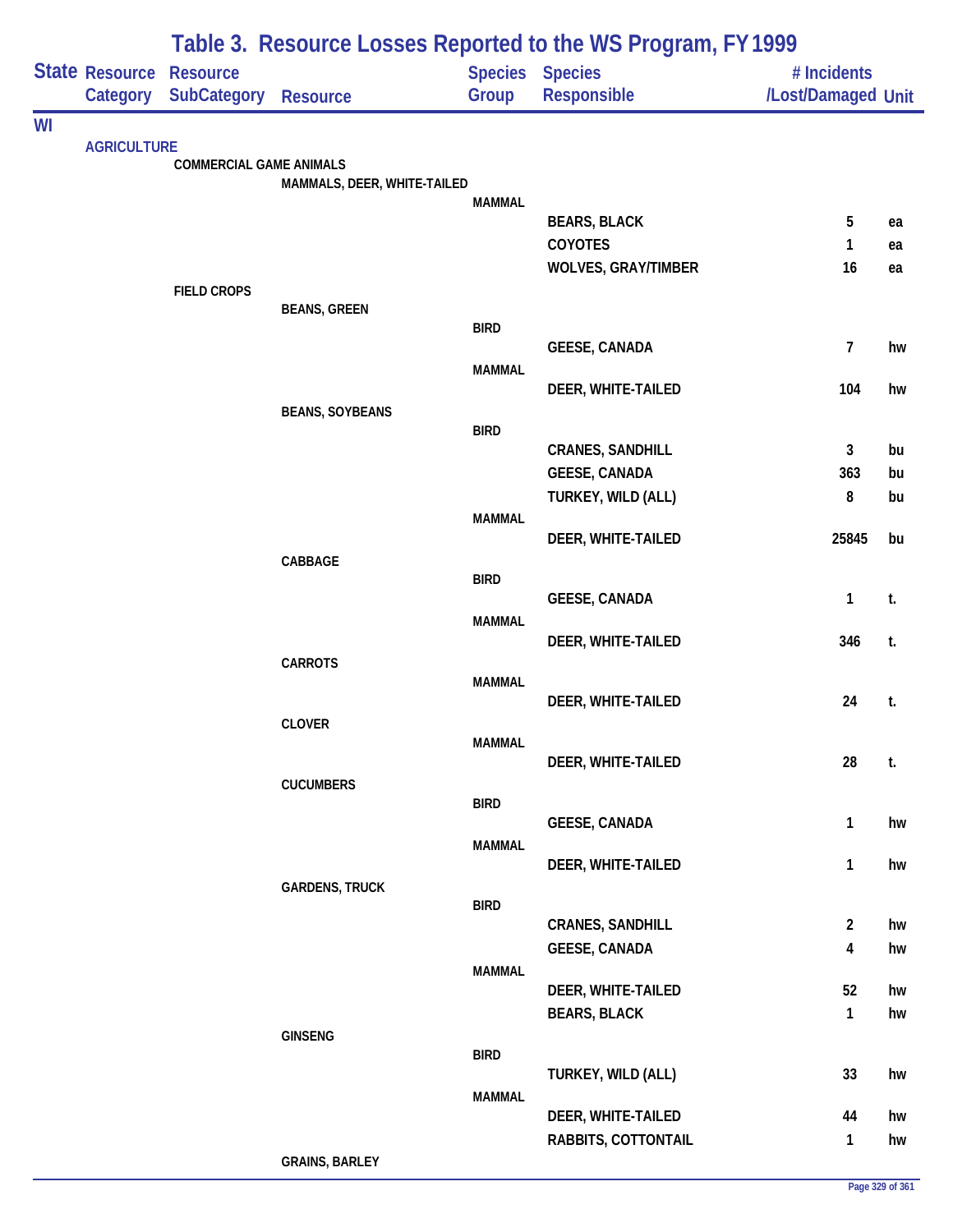|    |                            |                                       |                             |               | Table 3. Resource Losses Reported to the WS Program, FY 1999 |                                   |          |
|----|----------------------------|---------------------------------------|-----------------------------|---------------|--------------------------------------------------------------|-----------------------------------|----------|
|    | State Resource<br>Category | <b>Resource</b><br><b>SubCategory</b> | <b>Resource</b>             | Group         | <b>Species Species</b><br>Responsible                        | # Incidents<br>/Lost/Damaged Unit |          |
| WI |                            |                                       |                             |               |                                                              |                                   |          |
|    | <b>AGRICULTURE</b>         |                                       |                             |               |                                                              |                                   |          |
|    |                            | <b>FIELD CROPS</b>                    |                             |               |                                                              |                                   |          |
|    |                            |                                       | <b>GRAINS, BARLEY</b>       | <b>BIRD</b>   |                                                              |                                   |          |
|    |                            |                                       |                             |               | <b>GEESE, CANADA</b>                                         | 151                               | bu       |
|    |                            |                                       |                             | <b>MAMMAL</b> |                                                              |                                   |          |
|    |                            |                                       |                             |               | DEER, WHITE-TAILED                                           | 5                                 | bu       |
|    |                            |                                       | <b>GRAINS, CORN (FIELD)</b> |               |                                                              |                                   |          |
|    |                            |                                       |                             | <b>BIRD</b>   | <b>BLACKBIRDS, z-(OTHER)</b>                                 | 1                                 | bu       |
|    |                            |                                       |                             |               | <b>CRANES, SANDHILL</b>                                      | 3068                              | bu       |
|    |                            |                                       |                             |               | <b>CROWS, AMERICAN</b>                                       | 999                               | bu       |
|    |                            |                                       |                             |               | <b>GEESE, CANADA</b>                                         | 2769                              | bu       |
|    |                            |                                       |                             |               | TURKEY, WILD (ALL)                                           | 915                               | bu       |
|    |                            |                                       |                             | <b>MAMMAL</b> |                                                              |                                   |          |
|    |                            |                                       |                             |               | <b>BEAVERS</b>                                               | 11                                | bu       |
|    |                            |                                       |                             |               | SQUIRRELS, GROUND (ALL)                                      | 1                                 | bu       |
|    |                            |                                       |                             |               | <b>RACCOONS</b>                                              | 208                               | bu       |
|    |                            |                                       |                             |               | DEER, WHITE-TAILED                                           | 170102                            | bu       |
|    |                            |                                       |                             |               | <b>BEARS, BLACK</b>                                          | 5340                              | bu       |
|    |                            |                                       |                             |               | <b>BADGERS</b>                                               | 1<br>1                            | bu       |
|    |                            |                                       | <b>GRAINS, CORN (SWEET)</b> |               | HOGS, FERAL                                                  |                                   | bu       |
|    |                            |                                       |                             | <b>BIRD</b>   |                                                              |                                   |          |
|    |                            |                                       |                             |               | <b>BLACKBIRDS, z-(MIXED SPECIES)</b>                         | 98                                | t.       |
|    |                            |                                       |                             |               | <b>CRANES, SANDHILL</b>                                      | $\overline{2}$                    | t.       |
|    |                            |                                       |                             |               | <b>GEESE, CANADA</b>                                         | 1                                 | t.       |
|    |                            |                                       |                             | <b>MAMMAL</b> |                                                              |                                   |          |
|    |                            |                                       |                             |               | <b>BEARS, BLACK</b><br>DEER, WHITE-TAILED                    | 4<br>2186                         | t.<br>t. |
|    |                            |                                       |                             |               | <b>RACCOONS</b>                                              | 10 <sup>°</sup>                   | t.       |
|    |                            |                                       | <b>GRAINS, OATS</b>         |               |                                                              |                                   |          |
|    |                            |                                       |                             | <b>BIRD</b>   |                                                              |                                   |          |
|    |                            |                                       |                             |               | TURKEY, WILD (ALL)                                           | 1                                 | bu       |
|    |                            |                                       |                             |               | <b>CRANES, SANDHILL</b>                                      | 3                                 | bu       |
|    |                            |                                       |                             |               | <b>GEESE, CANADA</b>                                         | 156                               | bu       |
|    |                            |                                       |                             | <b>MAMMAL</b> | DEER, WHITE-TAILED                                           | 304                               | bu       |
|    |                            |                                       |                             |               | <b>BEARS, BLACK</b>                                          | 55                                | bu       |
|    |                            |                                       | <b>GRAINS, RICE</b>         |               |                                                              |                                   |          |
|    |                            |                                       |                             | <b>MAMMAL</b> |                                                              |                                   |          |
|    |                            |                                       |                             |               | <b>BEAVERS</b>                                               | $\overline{2}$                    | bu       |
|    |                            |                                       | <b>GRAINS, RYE</b>          | <b>BIRD</b>   |                                                              |                                   |          |
|    |                            |                                       |                             |               | <b>GEESE, CANADA</b>                                         | 4                                 | bu       |
|    |                            |                                       |                             | <b>MAMMAL</b> |                                                              |                                   |          |
|    |                            |                                       |                             |               | DEER, WHITE-TAILED                                           | 138                               | bu       |
|    |                            |                                       | <b>GRAINS, WHEAT</b>        |               |                                                              |                                   |          |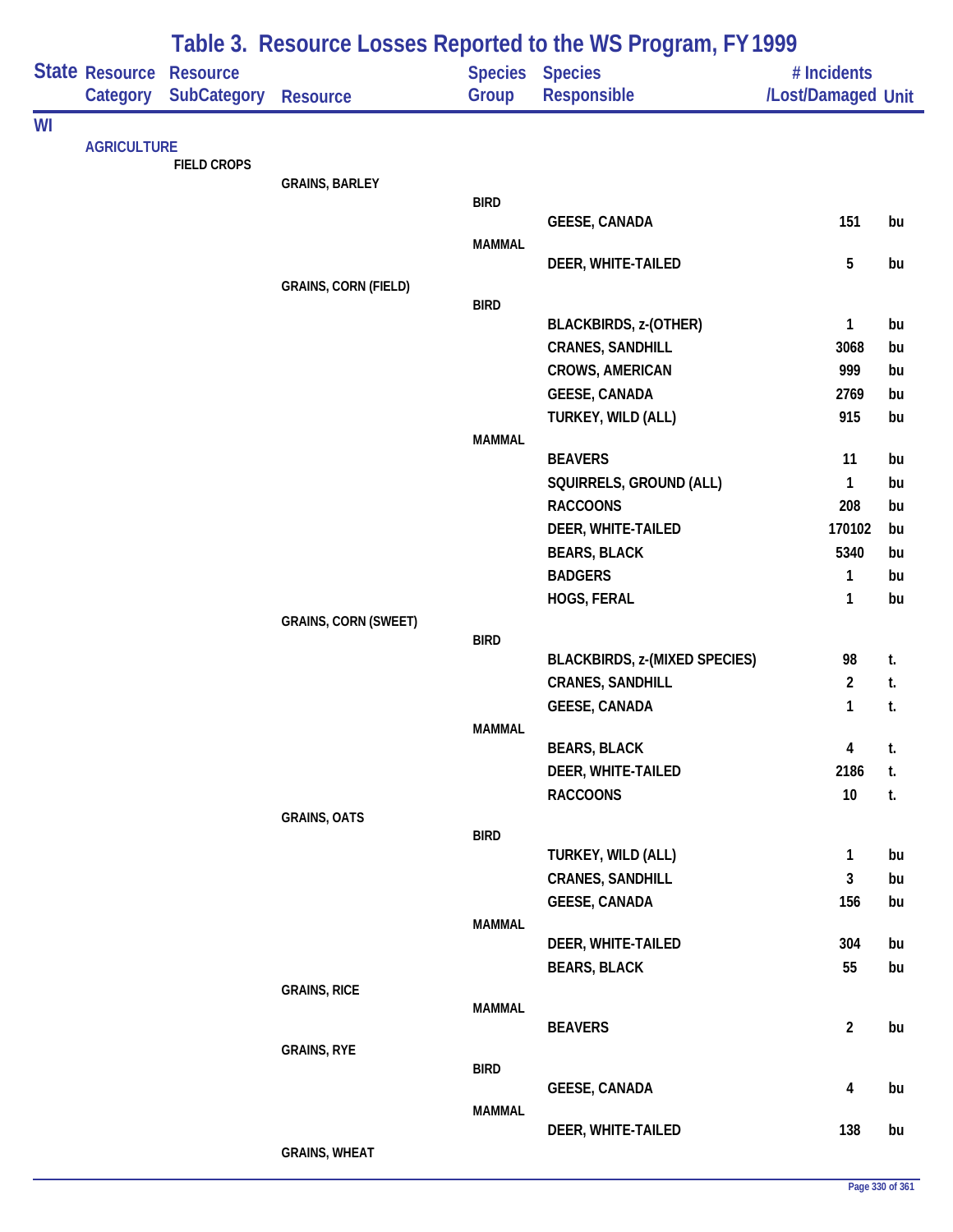|    |                                   |                                       |                                 |               | Table 3. Resource Losses Reported to the WS Program, FY 1999 |                                   |    |
|----|-----------------------------------|---------------------------------------|---------------------------------|---------------|--------------------------------------------------------------|-----------------------------------|----|
|    | <b>State Resource</b><br>Category | <b>Resource</b><br><b>SubCategory</b> | <b>Resource</b>                 | Group         | <b>Species Species</b><br><b>Responsible</b>                 | # Incidents<br>/Lost/Damaged Unit |    |
| WI |                                   |                                       |                                 |               |                                                              |                                   |    |
|    | <b>AGRICULTURE</b>                | <b>FIELD CROPS</b>                    |                                 |               |                                                              |                                   |    |
|    |                                   |                                       | <b>GRAINS, WHEAT</b>            |               |                                                              |                                   |    |
|    |                                   |                                       |                                 | <b>BIRD</b>   |                                                              |                                   |    |
|    |                                   |                                       |                                 |               | <b>CRANES, SANDHILL</b>                                      | 4                                 | bu |
|    |                                   |                                       |                                 |               | GEESE, CANADA                                                | 302                               | bu |
|    |                                   |                                       |                                 |               | TURKEY, WILD (ALL)                                           | 3                                 | bu |
|    |                                   |                                       |                                 | <b>MAMMAL</b> |                                                              |                                   |    |
|    |                                   |                                       |                                 |               | DEER, WHITE-TAILED                                           | 786                               | bu |
|    |                                   |                                       |                                 |               | SQUIRRELS, FLYING (ALL)                                      | 1                                 | bu |
|    |                                   |                                       | GRAINS, z-(OTHER)               | <b>MAMMAL</b> |                                                              |                                   |    |
|    |                                   |                                       |                                 |               | <b>BEARS, BLACK</b>                                          | 1                                 | bu |
|    |                                   |                                       |                                 |               | SQUIRRELS, FLYING (ALL)                                      | 1                                 | bu |
|    |                                   |                                       | GRASSES/SOD                     |               |                                                              |                                   |    |
|    |                                   |                                       |                                 | <b>BIRD</b>   |                                                              |                                   |    |
|    |                                   |                                       |                                 |               | <b>GEESE, CANADA</b>                                         | 4                                 | sy |
|    |                                   |                                       |                                 |               | TURKEY, WILD (ALL)                                           | 2                                 | sy |
|    |                                   |                                       |                                 | <b>MAMMAL</b> |                                                              |                                   |    |
|    |                                   |                                       |                                 |               | <b>BEAVERS</b>                                               | 4                                 | sy |
|    |                                   |                                       |                                 |               | DEER, WHITE-TAILED                                           | 6                                 | sy |
|    |                                   |                                       |                                 |               | MARMOTS/WOODCHUCKS (ALL)                                     | 3                                 | sy |
|    |                                   |                                       |                                 |               | <b>MOLES (ALL)</b>                                           | 1                                 | sy |
|    |                                   |                                       |                                 |               | SKUNKS, STRIPED                                              | 7                                 | sy |
|    |                                   |                                       |                                 |               | SQUIRRELS, GROUND (ALL)                                      | $\overline{2}$                    | sy |
|    |                                   |                                       |                                 |               | <b>VOLES (ALL)</b>                                           | 1                                 | sy |
|    |                                   |                                       |                                 |               | <b>BADGERS</b>                                               | 1                                 | sy |
|    |                                   |                                       | HAYFIELDS, ALFALFA              |               |                                                              |                                   |    |
|    |                                   |                                       |                                 | <b>BIRD</b>   | <b>CRANES, SANDHILL</b>                                      | 4                                 | t. |
|    |                                   |                                       |                                 |               | GEESE, CANADA                                                | 189                               | t. |
|    |                                   |                                       |                                 |               | TURKEY, WILD (ALL)                                           | 10 <sup>°</sup>                   | t. |
|    |                                   |                                       |                                 | <b>MAMMAL</b> |                                                              |                                   |    |
|    |                                   |                                       |                                 |               | DEER, WHITE-TAILED                                           | 1004                              | t. |
|    |                                   |                                       |                                 |               | GOPHERS, POCKET (ALL)                                        | 1                                 | t. |
|    |                                   |                                       |                                 |               | <b>BADGERS</b>                                               | $\overline{2}$                    | t. |
|    |                                   |                                       | <b>HAYFIELDS, MIXED SPECIES</b> |               |                                                              |                                   |    |
|    |                                   |                                       |                                 | <b>BIRD</b>   |                                                              |                                   |    |
|    |                                   |                                       |                                 |               | <b>GEESE, CANADA</b>                                         | 75                                | t. |
|    |                                   |                                       |                                 | <b>MAMMAL</b> |                                                              |                                   |    |
|    |                                   |                                       |                                 |               | DEER, WHITE-TAILED                                           | 81                                | t. |
|    |                                   |                                       | <b>LETTUCE</b>                  | <b>MAMMAL</b> |                                                              |                                   |    |
|    |                                   |                                       |                                 |               | DEER, WHITE-TAILED                                           | 1                                 | t. |
|    |                                   |                                       | <b>MELONS, WATERMELONS</b>      |               |                                                              |                                   |    |
|    |                                   |                                       |                                 | <b>BIRD</b>   |                                                              |                                   |    |
|    |                                   |                                       |                                 |               | <b>CROWS, AMERICAN</b>                                       | 250                               | ea |
|    |                                   |                                       |                                 |               | <b>GEESE, CANADA</b>                                         | $\mathbf{1}$                      | ea |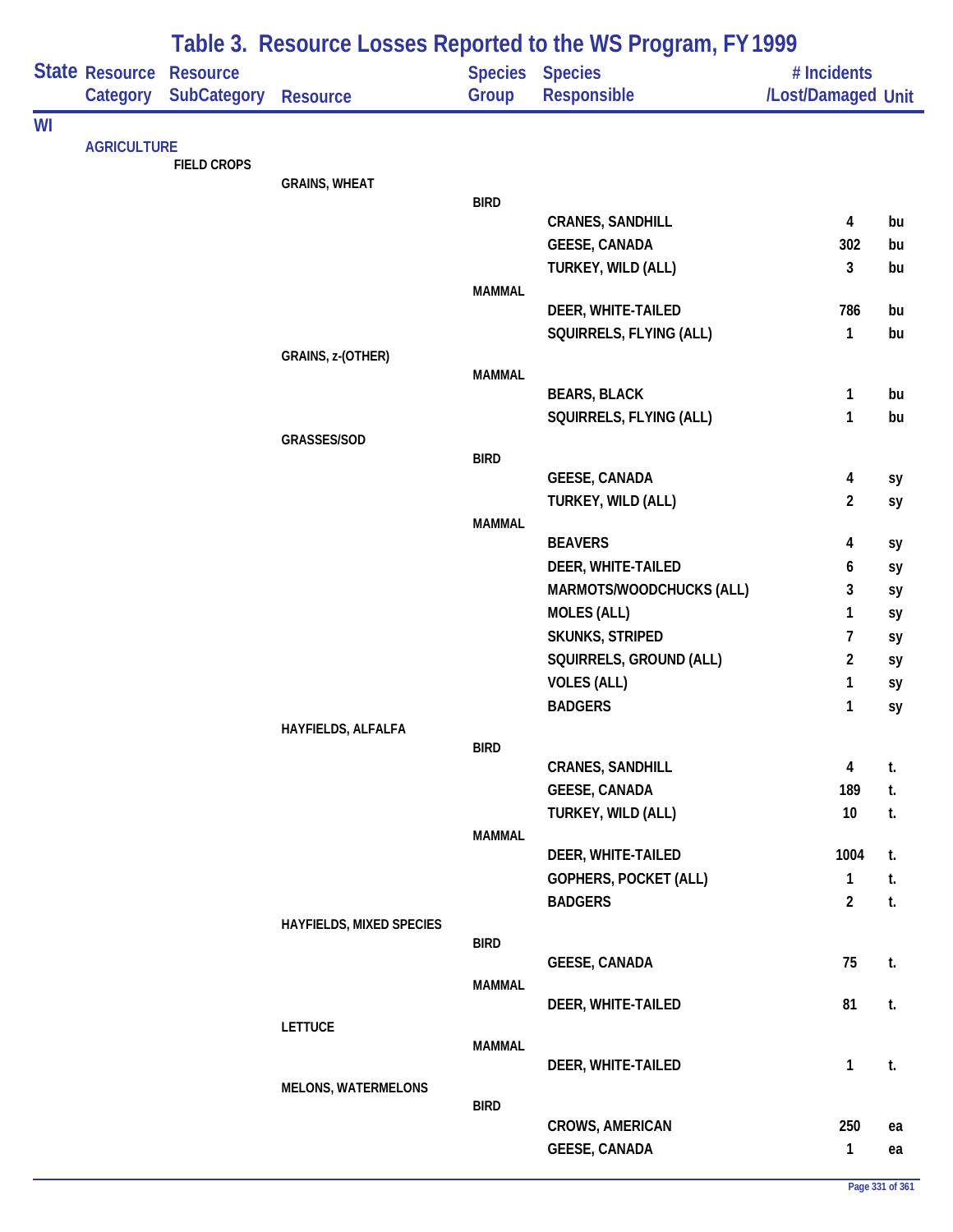|    |                                   |                                |                                 |                         | Table 3. Resource Losses Reported to the WS Program, FY 1999 |                                   |    |
|----|-----------------------------------|--------------------------------|---------------------------------|-------------------------|--------------------------------------------------------------|-----------------------------------|----|
|    | <b>State Resource</b><br>Category | <b>Resource</b><br>SubCategory | <b>Resource</b>                 | Group                   | Species Species<br>Responsible                               | # Incidents<br>/Lost/Damaged Unit |    |
| WI |                                   |                                |                                 |                         |                                                              |                                   |    |
|    | <b>AGRICULTURE</b>                | <b>FIELD CROPS</b>             |                                 |                         |                                                              |                                   |    |
|    |                                   |                                | <b>MELONS, WATERMELONS</b>      | <b>BIRD</b>             | TURKEY, WILD (ALL)                                           | 8                                 | ea |
|    |                                   |                                |                                 | <b>MAMMAL</b>           | DEER, WHITE-TAILED                                           | 1494                              | ea |
|    |                                   |                                | <b>PEAS</b>                     | <b>BIRD</b>             | TURKEY, WILD (ALL)                                           | $\mathbf{1}$                      | t. |
|    |                                   |                                |                                 | <b>MAMMAL</b>           | DEER, WHITE-TAILED                                           | 16                                | t. |
|    |                                   |                                | PEPPERS, SWEET                  | <b>MAMMAL</b>           |                                                              |                                   |    |
|    |                                   |                                | PLANTS, HERBS/SPICES (OTHER)    |                         | DEER, WHITE-TAILED                                           | 1                                 | hw |
|    |                                   |                                | <b>POTATOES</b>                 | <b>MAMMAL</b>           | DEER, WHITE-TAILED                                           | $\pmb{0}$                         | Ib |
|    |                                   |                                | <b>BIRD</b>                     | <b>CRANES, SANDHILL</b> | 3                                                            | hw                                |    |
|    |                                   |                                |                                 | <b>MAMMAL</b>           | DEER, WHITE-TAILED                                           | 3821                              | hw |
|    |                                   |                                | <b>PUMPKINS</b>                 | <b>MAMMAL</b>           | DEER, WHITE-TAILED                                           | 1122                              | ea |
|    |                                   |                                | <b>SPINACH</b>                  | <b>MAMMAL</b>           |                                                              |                                   |    |
|    |                                   |                                | SQUASH                          | <b>MAMMAL</b>           | DEER, WHITE-TAILED                                           | 1                                 | hw |
|    |                                   |                                | <b>SUNFLOWERS</b>               |                         | DEER, WHITE-TAILED                                           | 4                                 | ea |
|    |                                   |                                |                                 | MAMMAL                  | DEER, WHITE-TAILED                                           | 403                               | hw |
|    |                                   | <b>FRUITS &amp; NUTS</b>       | <b>TOMATOES</b>                 | <b>MAMMAL</b>           | DEER, WHITE-TAILED                                           | $\mathbf{1}$                      | hw |
|    |                                   |                                | BUSHES, BLACKBERRY/RASPBERRY    | <b>MAMMAL</b>           | <b>BEARS, BLACK</b>                                          | $\mathbf{1}$                      | ea |
|    |                                   |                                | <b>BUSHES, BLUEBERRY</b>        | <b>BIRD</b>             |                                                              |                                   |    |
|    |                                   |                                |                                 | <b>MAMMAL</b>           | TURKEY, WILD (ALL)                                           | $\mathbf{1}$                      | ea |
|    |                                   |                                | FRUIT, APPLES                   | <b>MAMMAL</b>           | DEER, WHITE-TAILED                                           | $\mathbf{3}$                      | ea |
|    |                                   |                                | FRUIT, BLACKBERRIES/RASPBERRIES |                         | DEER, WHITE-TAILED                                           | 8                                 | bu |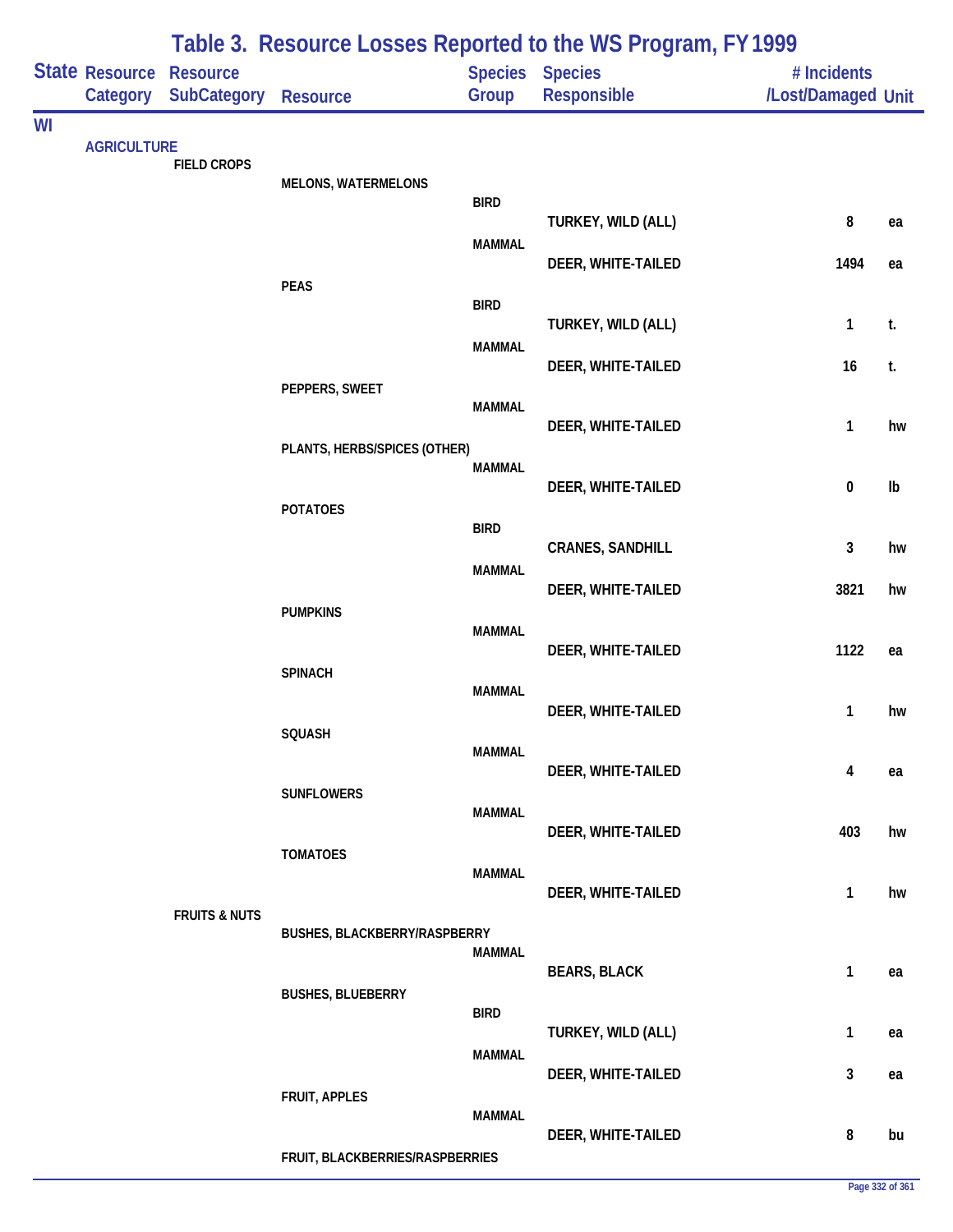|    |                            |                                       |                                 |               | Table 3. Resource Losses Reported to the WS Program, FY 1999 |                                   |    |
|----|----------------------------|---------------------------------------|---------------------------------|---------------|--------------------------------------------------------------|-----------------------------------|----|
|    | State Resource<br>Category | <b>Resource</b><br><b>SubCategory</b> | Resource                        | Group         | Species Species<br>Responsible                               | # Incidents<br>/Lost/Damaged Unit |    |
| WI |                            |                                       |                                 |               |                                                              |                                   |    |
|    | <b>AGRICULTURE</b>         | <b>FRUITS &amp; NUTS</b>              |                                 |               |                                                              |                                   |    |
|    |                            |                                       | FRUIT, BLACKBERRIES/RASPBERRIES | <b>MAMMAL</b> |                                                              |                                   |    |
|    |                            |                                       |                                 |               | DEER, WHITE-TAILED                                           | 1                                 | Ib |
|    |                            |                                       |                                 |               | <b>BEARS, BLACK</b>                                          | 1                                 | Ib |
|    |                            |                                       | FRUIT, BLUEBERRIES              | <b>MAMMAL</b> |                                                              |                                   |    |
|    |                            |                                       |                                 |               | <b>BEARS, BLACK</b>                                          | $\overline{2}$                    | Ib |
|    |                            |                                       |                                 |               | DEER, WHITE-TAILED                                           | $\overline{2}$                    | Ib |
|    |                            |                                       | FRUIT, CHERRIES                 | <b>BIRD</b>   |                                                              |                                   |    |
|    |                            |                                       |                                 |               | z-PASSERINES (OTHER)                                         | 1                                 | Ib |
|    |                            |                                       | FRUIT, CRANBERRIES              | <b>BIRD</b>   |                                                              |                                   |    |
|    |                            |                                       |                                 |               | <b>GEESE, CANADA</b>                                         | $\overline{2}$                    | b. |
|    |                            |                                       |                                 | <b>MAMMAL</b> |                                                              |                                   |    |
|    |                            |                                       | FRUIT, GRAPES/MUSCADINES        |               | DEER, WHITE-TAILED                                           | 830                               | b. |
|    |                            |                                       |                                 | <b>MAMMAL</b> |                                                              |                                   |    |
|    |                            |                                       |                                 |               | DEER, WHITE-TAILED                                           | 1                                 | Ib |
|    |                            |                                       | FRUIT, z-(OTHER)                |               | <b>RACCOONS</b>                                              | 1                                 | Ib |
|    |                            |                                       |                                 | <b>MAMMAL</b> |                                                              |                                   |    |
|    |                            |                                       |                                 |               | DEER, WHITE-TAILED                                           | 1                                 | bu |
|    |                            |                                       | PLANTS, GRAPES/MUSCADINES       | <b>MAMMAL</b> |                                                              |                                   |    |
|    |                            |                                       |                                 |               | DEER, WHITE-TAILED                                           | 1                                 | ea |
|    |                            |                                       | <b>STRAWBERRIES</b>             | <b>BIRD</b>   |                                                              |                                   |    |
|    |                            |                                       |                                 |               | <b>GEESE, CANADA</b>                                         | 1                                 | hw |
|    |                            |                                       |                                 | <b>MAMMAL</b> | <b>BEARS, BLACK</b>                                          | $\overline{2}$                    | hw |
|    |                            |                                       |                                 |               | DEER, WHITE-TAILED                                           | 46                                | hw |
|    |                            |                                       | TREES, APPLE                    |               |                                                              |                                   |    |
|    |                            |                                       |                                 | <b>BIRD</b>   | TURKEY, WILD (ALL)                                           | $\mathbf{1}$                      | ea |
|    |                            |                                       |                                 | <b>MAMMAL</b> |                                                              |                                   |    |
|    |                            |                                       |                                 |               | <b>BEARS, BLACK</b>                                          | $\overline{2}$                    | ea |
|    |                            |                                       |                                 |               | DEER, WHITE-TAILED                                           | 817                               | ea |
|    |                            |                                       | TREES, CHERRY                   | <b>MAMMAL</b> |                                                              |                                   |    |
|    |                            |                                       |                                 |               | <b>BEARS, BLACK</b>                                          | 11                                | ea |
|    |                            |                                       | TREES, HAZELNUT                 | <b>MAMMAL</b> |                                                              |                                   |    |
|    |                            |                                       |                                 |               | DEER, WHITE-TAILED                                           | $\mathbf{1}$                      | ea |
|    |                            |                                       | TREES, PEAR                     | <b>MAMMAL</b> |                                                              |                                   |    |
|    |                            |                                       |                                 |               | <b>BEARS, BLACK</b>                                          | $\mathbf{1}$                      | ea |
|    |                            |                                       |                                 |               | DEER, WHITE-TAILED                                           | $\mathbf{1}$                      | ea |

## **Page 333 of 361**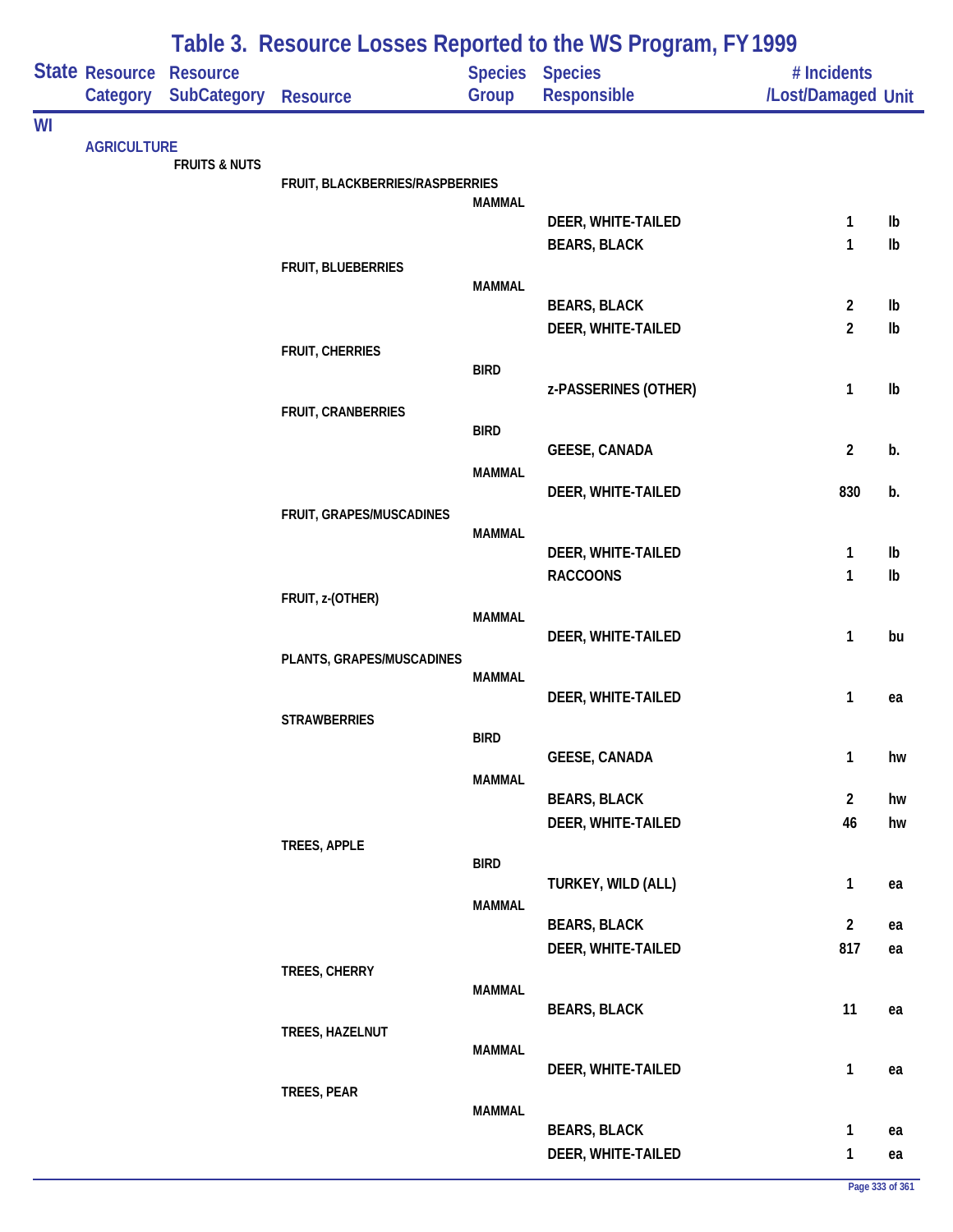| Table 3. Resource Losses Reported to the WS Program, FY 1999 |                                      |                                       |                               |               |                                              |                                   |          |
|--------------------------------------------------------------|--------------------------------------|---------------------------------------|-------------------------------|---------------|----------------------------------------------|-----------------------------------|----------|
|                                                              | Category                             | <b>Resource</b><br><b>SubCategory</b> | <b>Resource</b>               | Group         | <b>Species Species</b><br><b>Responsible</b> | # Incidents<br>/Lost/Damaged Unit |          |
| WI                                                           |                                      |                                       |                               |               |                                              |                                   |          |
|                                                              | State Resource<br><b>AGRICULTURE</b> | <b>FRUITS &amp; NUTS</b>              |                               |               |                                              |                                   |          |
|                                                              |                                      |                                       | TREES, z-FRUIT/NUT (OTHER)    |               |                                              |                                   |          |
|                                                              |                                      |                                       |                               | <b>MAMMAL</b> |                                              |                                   |          |
|                                                              |                                      |                                       |                               |               | DEER, WHITE-TAILED                           | 31                                | ea       |
|                                                              |                                      | <b>LIVESTOCK</b>                      | CATTLE (ADULT)                |               |                                              |                                   |          |
|                                                              |                                      |                                       |                               | <b>BIRD</b>   |                                              |                                   |          |
|                                                              |                                      |                                       |                               |               | STARLINGS, EUROPEAN                          | $\mathbf{1}$                      | ea       |
|                                                              |                                      |                                       |                               |               | PIGEONS, FERAL (ROCK DOVE)                   | 300                               | ea       |
|                                                              |                                      |                                       |                               |               | <b>GULLS, RING-BILLED</b>                    | 300                               | ea       |
|                                                              |                                      |                                       |                               | <b>MAMMAL</b> |                                              |                                   |          |
|                                                              |                                      |                                       |                               |               | COYOTES                                      | $\overline{2}$                    | ea       |
|                                                              |                                      |                                       |                               |               | DEER, WHITE-TAILED                           | 1                                 | ea       |
|                                                              |                                      |                                       |                               |               | DOGS, FERAL/FREE RANGING & HYBRID            | 1                                 | ea       |
|                                                              |                                      |                                       |                               |               | <b>RACCOONS</b><br><b>SKUNKS, STRIPED</b>    | 1<br>1                            | ea       |
|                                                              |                                      |                                       |                               |               | <b>WOLVES, GRAY/TIMBER</b>                   | 1                                 | ea<br>ea |
|                                                              |                                      |                                       |                               |               | <b>BEARS, BLACK</b>                          | 3                                 | ea       |
|                                                              |                                      |                                       | CATTLE (CALVES)               |               |                                              |                                   |          |
|                                                              |                                      |                                       |                               | <b>MAMMAL</b> |                                              |                                   |          |
|                                                              |                                      |                                       |                               |               | <b>WOLVES, GRAY/TIMBER</b>                   | 12                                | ea       |
|                                                              |                                      |                                       |                               |               | <b>BEARS, BLACK</b>                          | 5                                 | ea       |
|                                                              |                                      |                                       |                               |               | COYOTES                                      | 24                                | ea       |
|                                                              |                                      |                                       |                               |               | DOGS, FERAL/FREE RANGING & HYBRID            | $\overline{7}$                    | ea       |
|                                                              |                                      |                                       |                               |               | MAMMALS, EXOTIC z-(OTHER)                    | $\overline{2}$                    | ea       |
|                                                              |                                      |                                       | EQUINE, HORSES (ADULT)        | <b>MAMMAL</b> |                                              |                                   |          |
|                                                              |                                      |                                       |                               |               | COYOTES                                      | $\overline{2}$                    | ea       |
|                                                              |                                      |                                       | <b>EQUINE, HORSES (FOALS)</b> |               |                                              |                                   |          |
|                                                              |                                      |                                       |                               | <b>MAMMAL</b> |                                              |                                   |          |
|                                                              |                                      |                                       |                               |               | COYOTES                                      | $\mathbf{1}$                      | ea       |
|                                                              |                                      |                                       |                               |               | <b>BEARS, BLACK</b>                          | $\mathbf{1}$                      | ea       |
|                                                              |                                      |                                       | FOWL, CHICKENS (GAME)         | <b>MAMMAL</b> |                                              |                                   |          |
|                                                              |                                      |                                       |                               |               | <b>WOLVES, GRAY/TIMBER</b>                   | 59                                | ea       |
|                                                              |                                      |                                       | FOWL, CHICKENS (OTHER)        |               |                                              |                                   |          |
|                                                              |                                      |                                       |                               | <b>BIRD</b>   |                                              |                                   |          |
|                                                              |                                      |                                       |                               |               | <b>HAWKS, RED-TAILED</b>                     | 30                                | ea       |
|                                                              |                                      |                                       |                               |               | HAWKS, z-(OTHER)                             | $\mathbf{1}$                      | ea       |
|                                                              |                                      |                                       |                               |               | <b>OWLS, GREAT HORNED</b>                    | $\mathbf{1}$                      | ea       |
|                                                              |                                      |                                       |                               | <b>MAMMAL</b> | <b>MINKS</b>                                 | 163                               | ea       |
|                                                              |                                      |                                       |                               |               | <b>WOLVES, GRAY/TIMBER</b>                   | 41                                | ea       |
|                                                              |                                      |                                       |                               |               | <b>WEASELS (ALL)</b>                         | $\mathbf{1}$                      | ea       |
|                                                              |                                      |                                       |                               |               | RATS, NORWAY                                 | 10                                | ea       |
|                                                              |                                      |                                       |                               |               | <b>RACCOONS</b>                              | 46                                | ea       |
|                                                              |                                      |                                       |                               |               | OPOSSUMS, VIRGINIA                           | 111                               | ea       |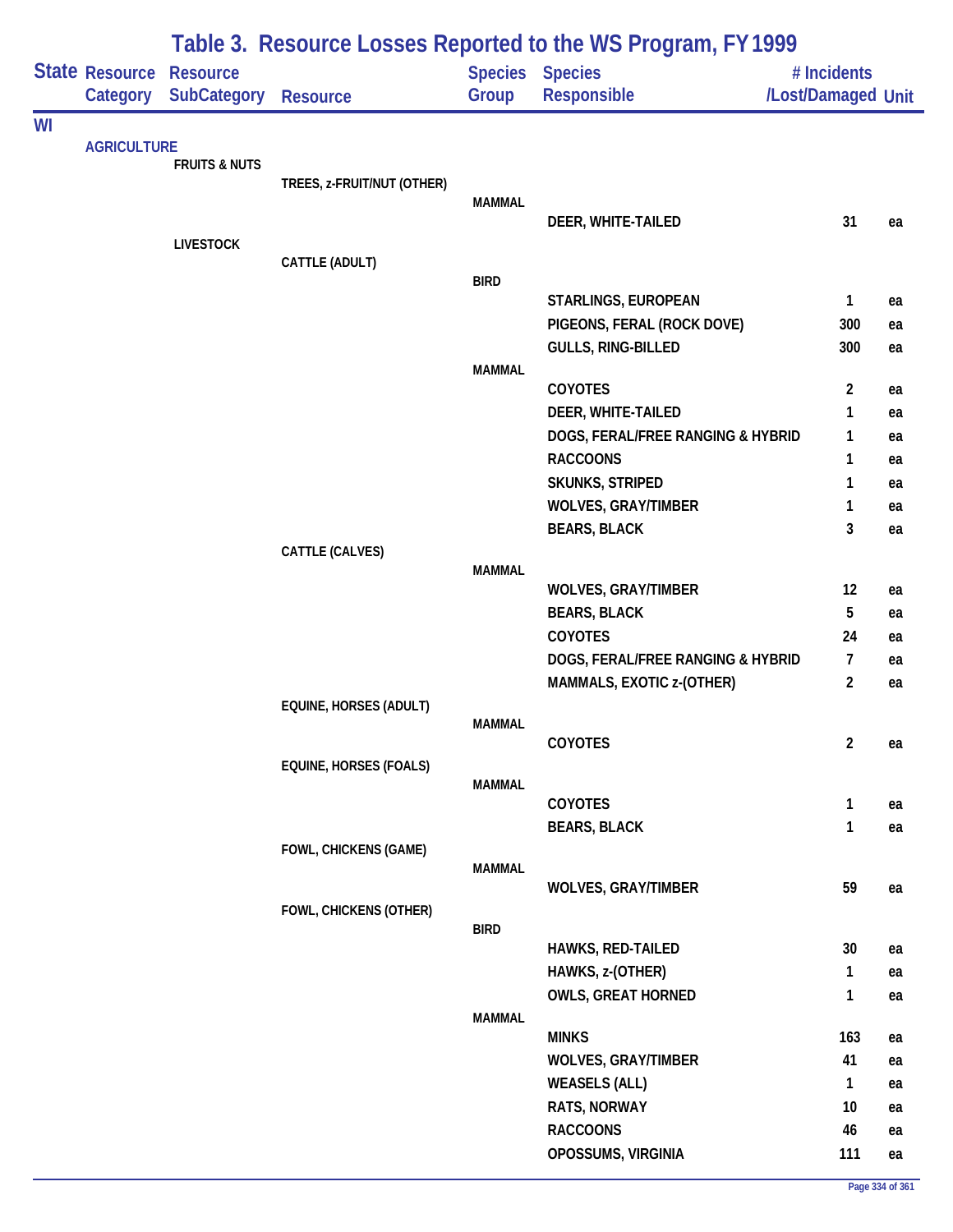|    |                       |                    |                              |               | Table 3. Resource Losses Reported to the WS Program, FY 1999 |                          |          |
|----|-----------------------|--------------------|------------------------------|---------------|--------------------------------------------------------------|--------------------------|----------|
|    | <b>State Resource</b> | <b>Resource</b>    |                              |               | Species Species                                              | # Incidents              |          |
|    | Category              | <b>SubCategory</b> | <b>Resource</b>              | Group         | Responsible                                                  | /Lost/Damaged Unit       |          |
| WI |                       |                    |                              |               |                                                              |                          |          |
|    | <b>AGRICULTURE</b>    | <b>LIVESTOCK</b>   |                              |               |                                                              |                          |          |
|    |                       |                    | FOWL, CHICKENS (OTHER)       |               |                                                              |                          |          |
|    |                       |                    |                              | <b>MAMMAL</b> |                                                              |                          |          |
|    |                       |                    |                              |               | DOGS, FERAL/FREE RANGING & HYBRID                            | $\overline{7}$           | ea       |
|    |                       |                    |                              |               | <b>FISHERS</b>                                               | $\overline{2}$           | ea       |
|    |                       |                    |                              |               | COYOTES                                                      | 37                       | ea       |
|    |                       |                    |                              |               | <b>BEARS, BLACK</b><br><b>BADGERS</b>                        | 33<br>10                 | ea       |
|    |                       |                    |                              |               | MAMMALS, EXOTIC z-(OTHER)                                    | $\mathbf{1}$             | ea       |
|    |                       |                    |                              |               | FOXES, RED                                                   | 106                      | ea<br>ea |
|    |                       |                    | FOWL, DUCKS (DOMESTIC)       |               |                                                              |                          |          |
|    |                       |                    |                              | <b>BIRD</b>   |                                                              |                          |          |
|    |                       |                    |                              |               | <b>EAGLES, BALD</b>                                          | 55                       | ea       |
|    |                       |                    |                              |               | <b>OWLS, GREAT HORNED</b>                                    | $\overline{7}$           | ea       |
|    |                       |                    |                              | <b>MAMMAL</b> |                                                              |                          |          |
|    |                       |                    |                              |               | DOGS, FERAL/FREE RANGING & HYBRID                            | 3                        | ea       |
|    |                       |                    |                              |               | <b>RACCOONS</b><br><b>MINKS</b>                              | 20<br>19                 | ea       |
|    |                       |                    |                              |               | FOXES, RED                                                   | 24                       | ea<br>ea |
|    |                       |                    |                              |               | <b>FISHERS</b>                                               | $\overline{2}$           | ea       |
|    |                       |                    |                              |               | <b>COYOTES</b>                                               | 14                       | ea       |
|    |                       |                    |                              |               | <b>BADGERS</b>                                               | $\mathbf{1}$             | ea       |
|    |                       |                    |                              |               | <b>FOXES, GRAY</b>                                           | 1                        | ea       |
|    |                       |                    | FOWL, GEESE (DOMESTIC)       |               |                                                              |                          |          |
|    |                       |                    |                              | <b>BIRD</b>   |                                                              |                          |          |
|    |                       |                    |                              |               | <b>OWLS, GREAT HORNED</b>                                    | 8                        | ea       |
|    |                       |                    |                              | <b>MAMMAL</b> | <b>COYOTES</b>                                               | 3                        | ea       |
|    |                       |                    |                              |               | DOGS, FERAL/FREE RANGING & HYBRID                            | 5                        | ea       |
|    |                       |                    |                              |               | FOXES, RED                                                   | 15                       | ea       |
|    |                       |                    | FOWL, GUINEAS                |               |                                                              |                          |          |
|    |                       |                    |                              | <b>BIRD</b>   |                                                              |                          |          |
|    |                       |                    |                              |               | HAWKS, z-(OTHER)                                             | 20                       | ea       |
|    |                       |                    |                              |               | HAWKS, RED-TAILED                                            | $\overline{4}$           | ea       |
|    |                       |                    | FOWL, PIGEONS (DOMESTIC)     | <b>MAMMAL</b> |                                                              |                          |          |
|    |                       |                    |                              |               | <b>FISHERS</b>                                               | 26                       | ea       |
|    |                       |                    |                              |               | <b>BEARS, BLACK</b>                                          | $\mathbf{1}$             | ea       |
|    |                       |                    | FOWL, TURKEYS (DOMESTIC)     |               |                                                              |                          |          |
|    |                       |                    |                              | <b>MAMMAL</b> |                                                              |                          |          |
|    |                       |                    |                              |               | DOGS, FERAL/FREE RANGING & HYBRID                            | 9                        | ea       |
|    |                       |                    |                              |               | FOXES, RED                                                   | $\overline{\phantom{a}}$ | ea       |
|    |                       |                    | <b>GOATS, MOHAIR (ADULT)</b> |               | <b>RACCOONS</b>                                              | 4                        | ea       |
|    |                       |                    |                              | <b>MAMMAL</b> |                                                              |                          |          |
|    |                       |                    |                              |               | <b>BEARS, BLACK</b>                                          | $\overline{2}$           | ea       |
|    |                       |                    | GOATS, z-(OTHER ADULTS)      |               |                                                              |                          |          |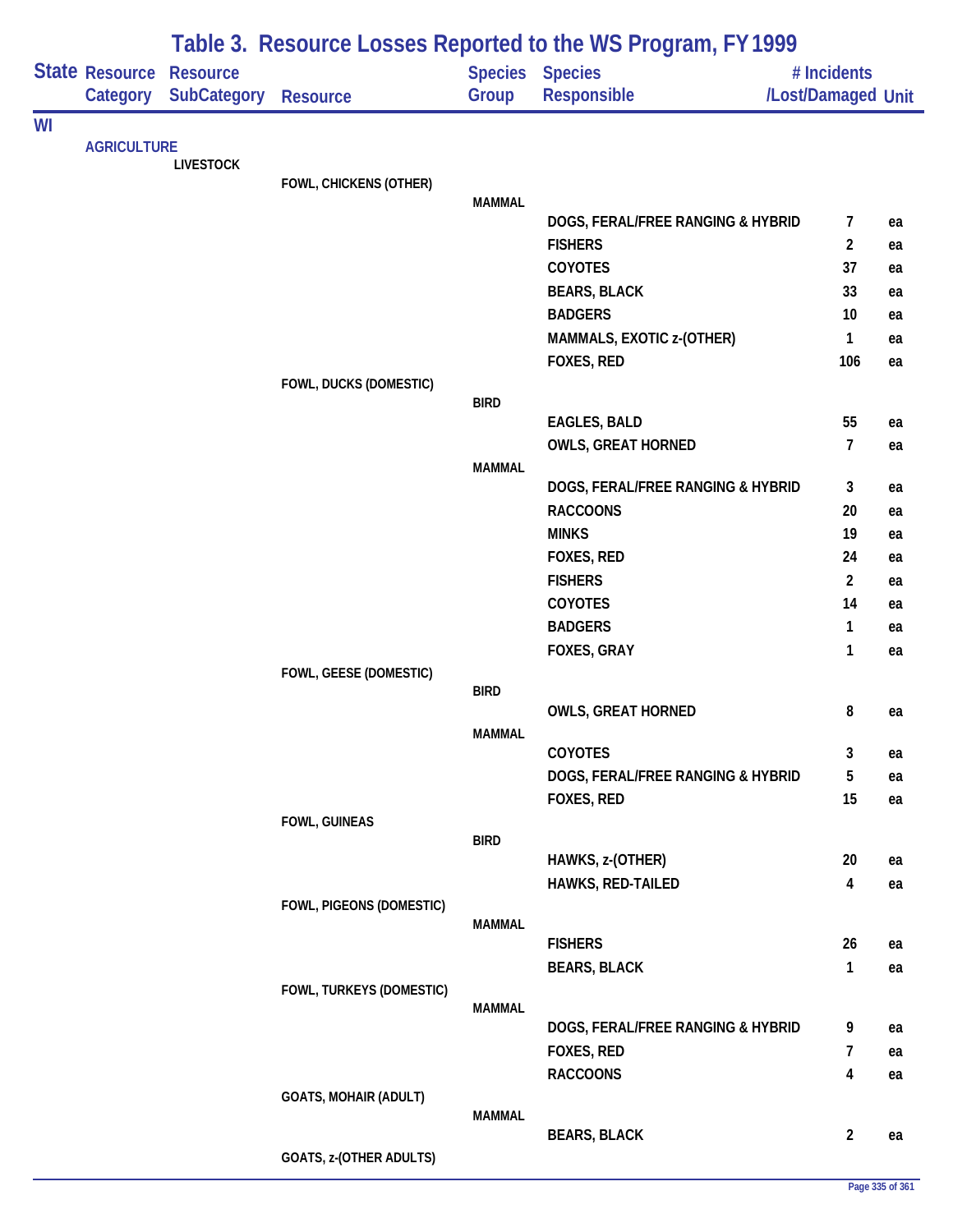|    |                    |                    | Table 3. Resource Losses Reported to the WS Program, FY 1999 |               |                                                          |                    |          |  |  |
|----|--------------------|--------------------|--------------------------------------------------------------|---------------|----------------------------------------------------------|--------------------|----------|--|--|
|    | State Resource     | <b>Resource</b>    |                                                              |               | <b>Species Species</b>                                   | # Incidents        |          |  |  |
|    | Category           | <b>SubCategory</b> | <b>Resource</b>                                              | Group         | Responsible                                              | /Lost/Damaged Unit |          |  |  |
| WI | <b>AGRICULTURE</b> |                    |                                                              |               |                                                          |                    |          |  |  |
|    |                    | <b>LIVESTOCK</b>   |                                                              |               |                                                          |                    |          |  |  |
|    |                    |                    | GOATS, z-(OTHER ADULTS)                                      | <b>MAMMAL</b> |                                                          |                    |          |  |  |
|    |                    |                    |                                                              |               | COYOTES                                                  | $\mathbf{2}$       | ea       |  |  |
|    |                    |                    |                                                              |               | DOGS, FERAL/FREE RANGING & HYBRID                        | $\overline{2}$     | ea       |  |  |
|    |                    |                    | RABBITS (DOMESTIC)                                           |               |                                                          |                    |          |  |  |
|    |                    |                    |                                                              | <b>MAMMAL</b> |                                                          |                    |          |  |  |
|    |                    |                    |                                                              |               | <b>BEARS, BLACK</b><br>DOGS, FERAL/FREE RANGING & HYBRID | 9<br>3             | ea<br>ea |  |  |
|    |                    |                    |                                                              |               | RATS, NORWAY                                             | 1                  | ea       |  |  |
|    |                    |                    | SHEEP (ADULT)                                                |               |                                                          |                    |          |  |  |
|    |                    |                    |                                                              | <b>MAMMAL</b> |                                                          |                    |          |  |  |
|    |                    |                    |                                                              |               | <b>BEARS, BLACK</b>                                      | 3                  | ea       |  |  |
|    |                    |                    |                                                              |               | COYOTES                                                  | 21                 | ea       |  |  |
|    |                    |                    | SHEEP (LAMBS)                                                |               | DOGS, FERAL/FREE RANGING & HYBRID                        | 4                  | ea       |  |  |
|    |                    |                    |                                                              | <b>MAMMAL</b> |                                                          |                    |          |  |  |
|    |                    |                    |                                                              |               | <b>BEARS, BLACK</b>                                      | 1                  | ea       |  |  |
|    |                    |                    |                                                              |               | DOGS, FERAL/FREE RANGING & HYBRID                        | $\mathbf{1}$       | ea       |  |  |
|    |                    |                    |                                                              |               | COYOTES                                                  | 10 <sup>°</sup>    | ea       |  |  |
|    |                    |                    | SWINE (ADULT)                                                | <b>MAMMAL</b> |                                                          |                    |          |  |  |
|    |                    |                    |                                                              |               | <b>BEARS, BLACK</b>                                      | 1                  | ea       |  |  |
|    |                    |                    | <b>SWINE (PIGLETS)</b>                                       |               |                                                          |                    |          |  |  |
|    |                    |                    |                                                              | <b>MAMMAL</b> |                                                          |                    |          |  |  |
|    |                    |                    |                                                              |               | <b>BEARS, BLACK</b><br>DOGS, FERAL/FREE RANGING & HYBRID | 2<br>3             | ea<br>ea |  |  |
|    |                    | <b>OTHER</b>       |                                                              |               |                                                          |                    |          |  |  |
|    |                    |                    | FEED, LIVESTOCK                                              |               |                                                          |                    |          |  |  |
|    |                    |                    |                                                              | <b>BIRD</b>   |                                                          |                    |          |  |  |
|    |                    |                    |                                                              |               | SPARROWS, HOUSE/ENGLISH<br>STARLINGS, EUROPEAN           | 3<br>5             | t.<br>t. |  |  |
|    |                    |                    |                                                              |               | PIGEONS, FERAL (ROCK DOVE)                               | 1                  | t.       |  |  |
|    |                    |                    |                                                              |               | GULLS, RING-BILLED                                       | 1                  | t.       |  |  |
|    |                    |                    |                                                              |               | TURKEY, WILD (ALL)                                       | 1                  | t.       |  |  |
|    |                    |                    |                                                              | MAMMAL        |                                                          |                    |          |  |  |
|    |                    |                    |                                                              |               | DEER, WHITE-TAILED                                       | $\pmb{0}$          | t.       |  |  |
|    |                    |                    |                                                              |               | RATS, NORWAY                                             | $\mathbf{1}$       | t.       |  |  |
|    |                    |                    | HAY (STACK/BALES)                                            | <b>BIRD</b>   |                                                          |                    |          |  |  |
|    |                    |                    |                                                              |               | TURKEY, WILD (ALL)                                       | 14                 | ea       |  |  |
|    |                    |                    |                                                              | <b>MAMMAL</b> |                                                          |                    |          |  |  |
|    |                    |                    |                                                              |               | <b>RACCOONS</b>                                          | $\overline{2}$     | ea       |  |  |
|    |                    |                    |                                                              |               | <b>BEARS, BLACK</b>                                      | 22                 | ea       |  |  |
|    |                    |                    | HIVES (BEES, HONEY, STRUCTURES)                              |               | DEER, WHITE-TAILED                                       | 10 <sup>°</sup>    | ea       |  |  |
|    |                    |                    |                                                              | MAMMAL        |                                                          |                    |          |  |  |
|    |                    |                    |                                                              |               | <b>BEARS, BLACK</b>                                      | 128                | ea       |  |  |
|    |                    |                    |                                                              |               |                                                          |                    |          |  |  |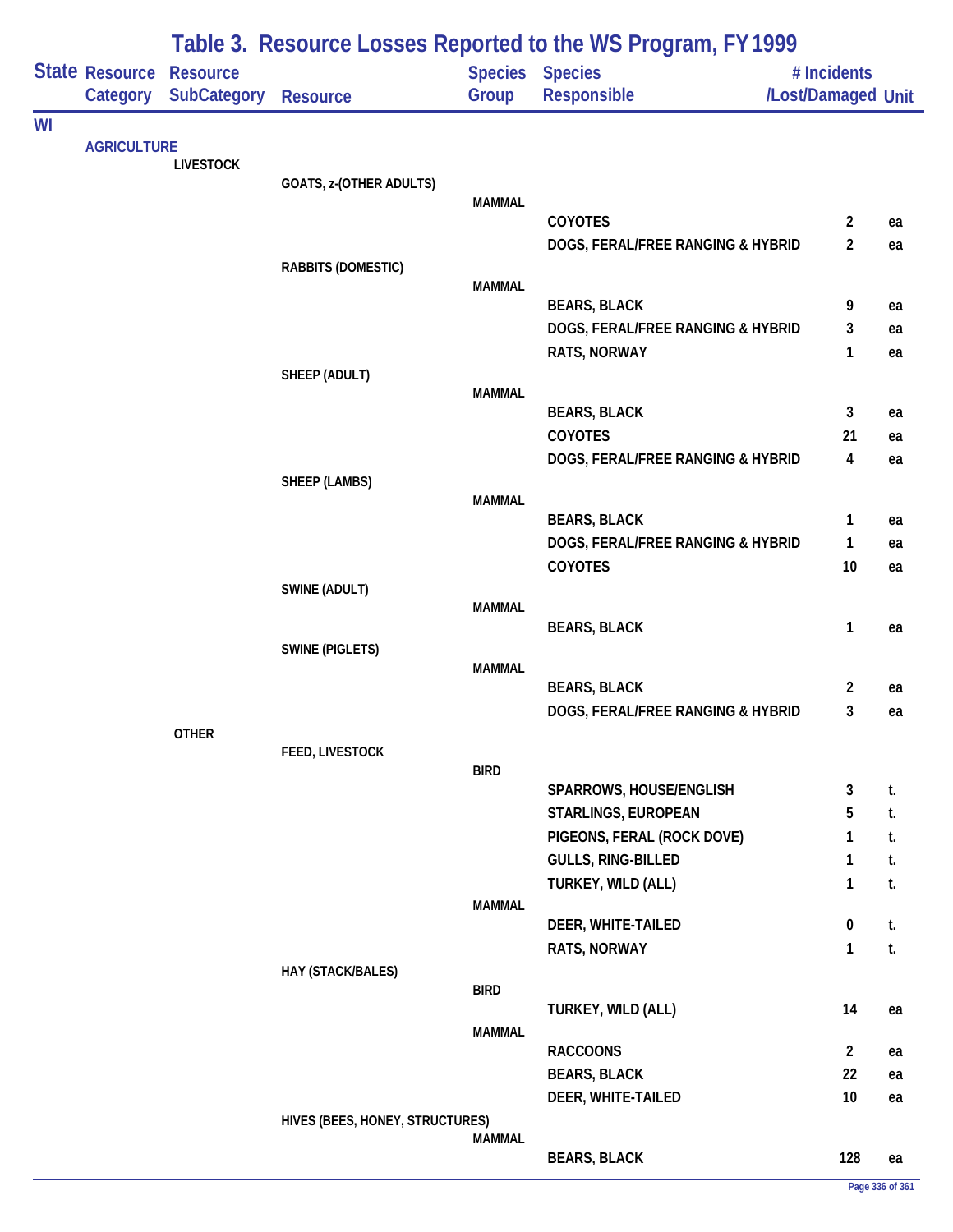|                            |                                            |                                  |                                               |                          | Table 3. Resource Losses Reported to the WS Program, FY 1999 |                                   |          |
|----------------------------|--------------------------------------------|----------------------------------|-----------------------------------------------|--------------------------|--------------------------------------------------------------|-----------------------------------|----------|
|                            | <b>State Resource Resource</b><br>Category | <b>SubCategory</b>               | <b>Resource</b>                               | Species Species<br>Group | Responsible                                                  | # Incidents<br>/Lost/Damaged Unit |          |
| WI                         |                                            |                                  |                                               |                          |                                                              |                                   |          |
|                            | <b>AGRICULTURE</b>                         | <b>OTHER</b>                     |                                               |                          |                                                              |                                   |          |
|                            |                                            |                                  | <b>SILAGE</b>                                 |                          |                                                              |                                   |          |
|                            |                                            |                                  |                                               | <b>BIRD</b>              |                                                              |                                   |          |
|                            |                                            |                                  |                                               |                          | TURKEY, WILD (ALL)                                           | 363                               | t.       |
|                            |                                            |                                  |                                               | <b>MAMMAL</b>            | <b>COYOTES</b>                                               | $\mathbf{1}$                      | t.       |
|                            |                                            |                                  |                                               |                          | DEER, WHITE-TAILED                                           | 127                               | t.       |
|                            |                                            |                                  |                                               |                          | <b>RACCOONS</b>                                              | $\overline{\mathbf{4}}$           | t.       |
|                            |                                            | <b>RANGE/PASTURE</b>             |                                               |                          |                                                              |                                   |          |
|                            |                                            |                                  | <b>PASTURE</b>                                |                          |                                                              |                                   |          |
|                            |                                            |                                  |                                               | <b>MAMMAL</b>            | <b>BADGERS</b>                                               | $\mathbf{1}$                      | ac       |
|                            |                                            |                                  |                                               |                          | <b>BEAVERS</b>                                               | $\overline{2}$                    | ac       |
|                            |                                            |                                  |                                               |                          | MARMOTS/WOODCHUCKS (ALL)                                     | $\overline{2}$                    | ac       |
|                            |                                            |                                  |                                               |                          |                                                              |                                   |          |
|                            |                                            | <b>HUMAN HEALTH &amp; SAFETY</b> |                                               |                          |                                                              |                                   |          |
|                            |                                            |                                  | HEALTH & SAFETY, HUMAN (AVIATION)             | <b>BIRD</b>              |                                                              |                                   |          |
|                            |                                            |                                  |                                               |                          | <b>GEESE, CANADA</b>                                         | 3                                 | in       |
|                            |                                            |                                  |                                               |                          | GULLS, RING-BILLED                                           | $\overline{7}$                    | in       |
|                            |                                            |                                  |                                               | <b>MAMMAL</b>            |                                                              |                                   |          |
|                            |                                            |                                  |                                               |                          | DEER, WHITE-TAILED                                           | $\overline{2}$                    | in       |
|                            |                                            |                                  |                                               | <b>SPECIAL</b>           | MULTPL SPP (TECH.ASST.) (SEE MIS FIE                         | $\mathbf{1}$                      | in       |
|                            |                                            |                                  | HEALTH & SAFETY, HUMAN (OTHER TRANSPORTATION) |                          |                                                              |                                   |          |
|                            |                                            |                                  |                                               | <b>MAMMAL</b>            |                                                              |                                   |          |
|                            |                                            |                                  |                                               |                          | <b>BEARS, BLACK</b>                                          | $\mathbf{1}$                      | in       |
|                            |                                            |                                  | HEALTH & SAFETY, HUMAN z-(GENERAL)            | <b>AMPHIBIAN</b>         |                                                              |                                   |          |
|                            |                                            |                                  |                                               |                          | FROGS/TOADS (ALL)                                            | 5                                 | in       |
|                            |                                            |                                  |                                               | <b>BIRD</b>              |                                                              |                                   |          |
|                            |                                            |                                  |                                               |                          | SPARROWS, HOUSE/ENGLISH                                      | 8                                 | in       |
|                            |                                            |                                  |                                               |                          | KINGFISHERS (ALL)                                            | 1                                 | in       |
|                            |                                            |                                  |                                               |                          | WOODPECKERS, PILEATED                                        | $\mathbf{1}$                      | in       |
|                            |                                            |                                  |                                               |                          | <b>MALLARDS</b>                                              | 20                                | in       |
|                            |                                            |                                  |                                               |                          | <b>KILLDEERS</b><br><b>OWLS, GREAT HORNED</b>                | $\mathbf{1}$<br>5                 | in<br>in |
|                            |                                            |                                  |                                               |                          | OWLS, z-(OTHER)                                              | 4                                 | in       |
|                            |                                            |                                  |                                               |                          | PIGEONS, FERAL (ROCK DOVE)                                   | 12                                | in       |
|                            |                                            |                                  |                                               |                          | ROBINS, AMERICAN                                             | 15                                | in       |
| <b>HEALTH &amp; SAFETY</b> |                                            |                                  |                                               | STARLINGS, EUROPEAN      | 3                                                            | in                                |          |
|                            |                                            |                                  |                                               |                          | <b>SWALLOWS, BARN</b>                                        | 11                                | in       |
|                            |                                            |                                  |                                               |                          | <b>SWANS, MUTE</b>                                           | 1                                 | in       |
|                            |                                            |                                  |                                               |                          | SWANS, z-(OTHER)                                             | $\mathbf{1}$                      | in       |
|                            |                                            |                                  |                                               |                          | z-PASSERINES (OTHER)                                         | 3                                 | in       |
|                            |                                            |                                  |                                               |                          | <b>BLACKBIRDS, z-(OTHER)</b>                                 | 3                                 | in       |
|                            |                                            |                                  |                                               |                          | WOODPECKERS, z-(OTHER)                                       | 9                                 | in       |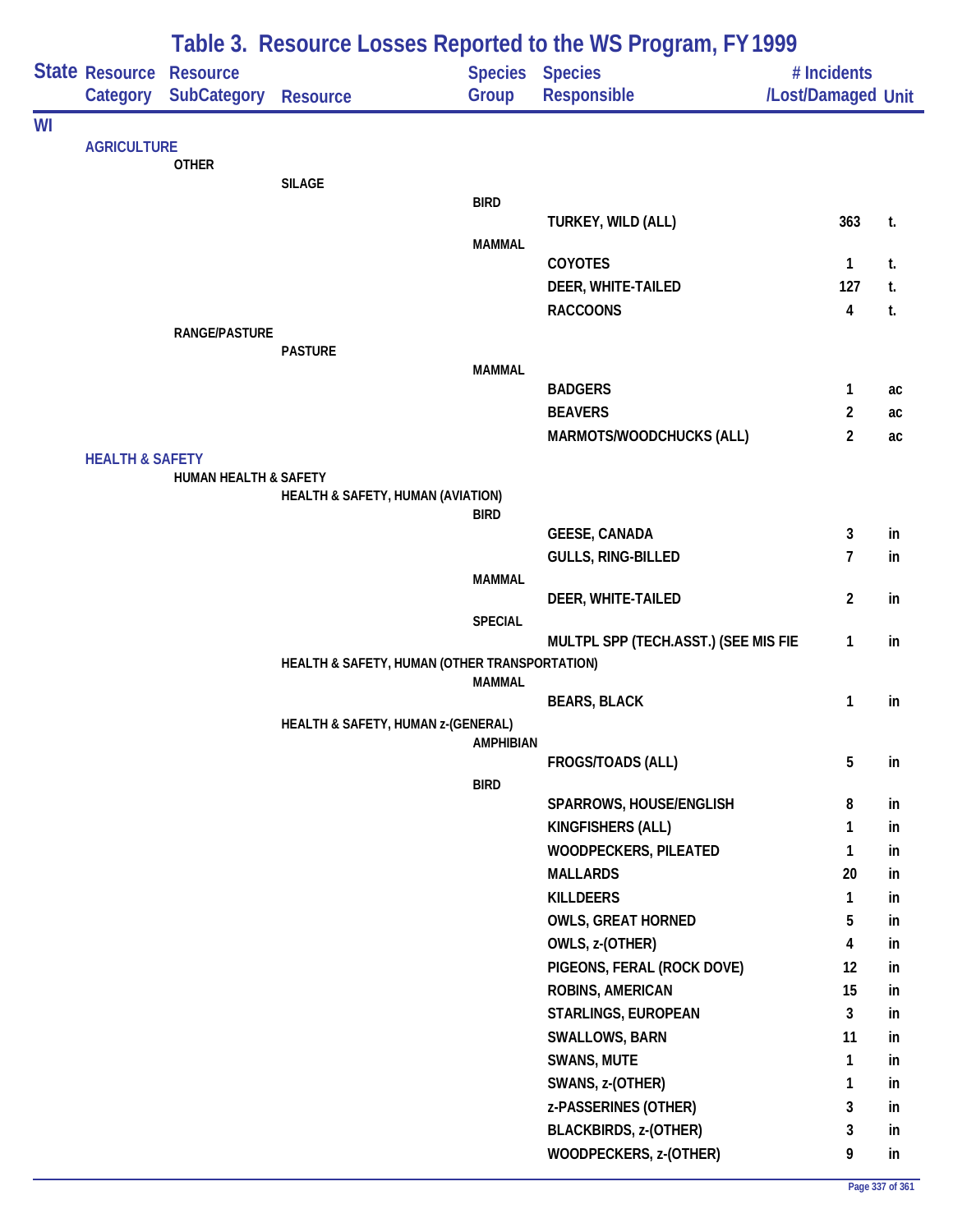|    |                            |                                       |                                    |               | Table 3. Resource Losses Reported to the WS Program, FY 1999 |                                   |          |
|----|----------------------------|---------------------------------------|------------------------------------|---------------|--------------------------------------------------------------|-----------------------------------|----------|
|    | State Resource<br>Category | <b>Resource</b><br><b>SubCategory</b> | <b>Resource</b>                    | Group         | Species Species<br>Responsible                               | # Incidents<br>/Lost/Damaged Unit |          |
| WI |                            |                                       |                                    |               |                                                              |                                   |          |
|    | <b>HEALTH &amp; SAFETY</b> |                                       |                                    |               |                                                              |                                   |          |
|    |                            | <b>HUMAN HEALTH &amp; SAFETY</b>      | HEALTH & SAFETY, HUMAN z-(GENERAL) |               |                                                              |                                   |          |
|    |                            |                                       |                                    | <b>BIRD</b>   |                                                              |                                   |          |
|    |                            |                                       |                                    |               | <b>KESTRELS, AMERICAN</b>                                    | 1                                 | in       |
|    |                            |                                       |                                    |               | TURKEY, WILD (ALL)                                           | 6                                 | in       |
|    |                            |                                       |                                    |               | DOVE, MOURNING                                               | 1                                 | in       |
|    |                            |                                       |                                    |               | <b>CRANES, SANDHILL</b>                                      | 1                                 | in       |
|    |                            |                                       |                                    |               | HAWKS, z-(OTHER)                                             | 10                                | in       |
|    |                            |                                       |                                    |               | <b>BLACKBIRDS, RED-WINGED</b>                                | 4                                 | in       |
|    |                            |                                       |                                    |               | <b>BLACKBIRDS, z-(MIXED SPECIES)</b>                         | 4                                 | in       |
|    |                            |                                       |                                    |               | <b>CROWS, AMERICAN</b>                                       | 17                                | in       |
|    |                            |                                       |                                    |               | <b>DUCKS, FERAL</b>                                          | 1                                 | in       |
|    |                            |                                       |                                    |               | <b>EAGLES, BALD</b>                                          | 1                                 | in       |
|    |                            |                                       |                                    |               | <b>GULLS, LAUGHING</b>                                       | 1                                 | in       |
|    |                            |                                       |                                    |               | HAWKS, RED-TAILED                                            | 3                                 | in       |
|    |                            |                                       |                                    |               | <b>CARDINALS, NORTHERN</b>                                   | 8                                 | in       |
|    |                            |                                       |                                    |               | GULLS, RING-BILLED                                           | 10                                | in       |
|    |                            |                                       |                                    |               | <b>EXOTIC BIRDS (OTHER)</b>                                  | $\overline{c}$<br>1               | in<br>in |
|    |                            |                                       |                                    |               | <b>GULLS, HERRING</b><br><b>GRACKLES, COMMON</b>             | 1                                 | in       |
|    |                            |                                       |                                    |               | <b>GEESE, CANADA</b>                                         | 47                                | in       |
|    |                            |                                       |                                    |               | <b>FALCONS (ALL)</b>                                         | 1                                 | in       |
|    |                            |                                       |                                    | <b>MAMMAL</b> |                                                              |                                   |          |
|    |                            |                                       |                                    |               | <b>RACCOONS</b>                                              | 267                               | in       |
|    |                            |                                       |                                    |               | <b>MINKS</b>                                                 | 5                                 | in       |
|    |                            |                                       |                                    |               | MUSKRATS, z-(OTHER)                                          | 14                                | In.      |
|    |                            |                                       |                                    |               | OPOSSUMS, VIRGINIA                                           | 21                                | in       |
|    |                            |                                       |                                    |               | OTTERS, RIVER                                                | $\overline{2}$                    | in       |
|    |                            |                                       |                                    |               | <b>PORCUPINES</b>                                            | 12                                | in       |
|    |                            |                                       |                                    |               | RABBITS, COTTONTAIL                                          | $\overline{\mathbf{4}}$           | in       |
|    |                            |                                       |                                    |               | <b>MOLES (ALL)</b>                                           | 4                                 | in       |
|    |                            |                                       |                                    |               | RATS, NORWAY                                                 | 4                                 | in       |
|    |                            |                                       |                                    |               | <b>SKUNKS, STRIPED</b>                                       | 216                               | in       |
|    |                            |                                       |                                    |               | SQUIRRELS, FOX                                               | $\overline{2}$                    | in       |
|    |                            |                                       |                                    |               | SQUIRRELS, GRAY                                              | 43                                | in       |
|    |                            |                                       |                                    |               | SQUIRRELS, GROUND (ALL)                                      | $\overline{2}$                    | in       |
|    |                            |                                       |                                    |               | SQUIRRELS, RED                                               | 21                                | in       |
|    |                            |                                       |                                    |               | <b>VOLES (ALL)</b>                                           | $\mathbf{1}$                      | in       |
|    |                            |                                       |                                    |               | <b>SHREWS (ALL)</b>                                          | $\mathbf{1}$                      | in       |
|    |                            |                                       |                                    |               | <b>WEASELS (ALL)</b>                                         | $\overline{7}$                    | in       |
|    |                            |                                       |                                    |               | SQUIRRELS, FLYING (ALL)                                      | 29                                | in       |
|    |                            |                                       |                                    |               | <b>BATS (ALL)</b>                                            | 89                                | in       |
|    |                            |                                       |                                    |               | <b>BEARS, BLACK</b>                                          | 868                               | in       |
|    |                            |                                       |                                    |               | <b>BEAVERS</b>                                               | 11                                | in       |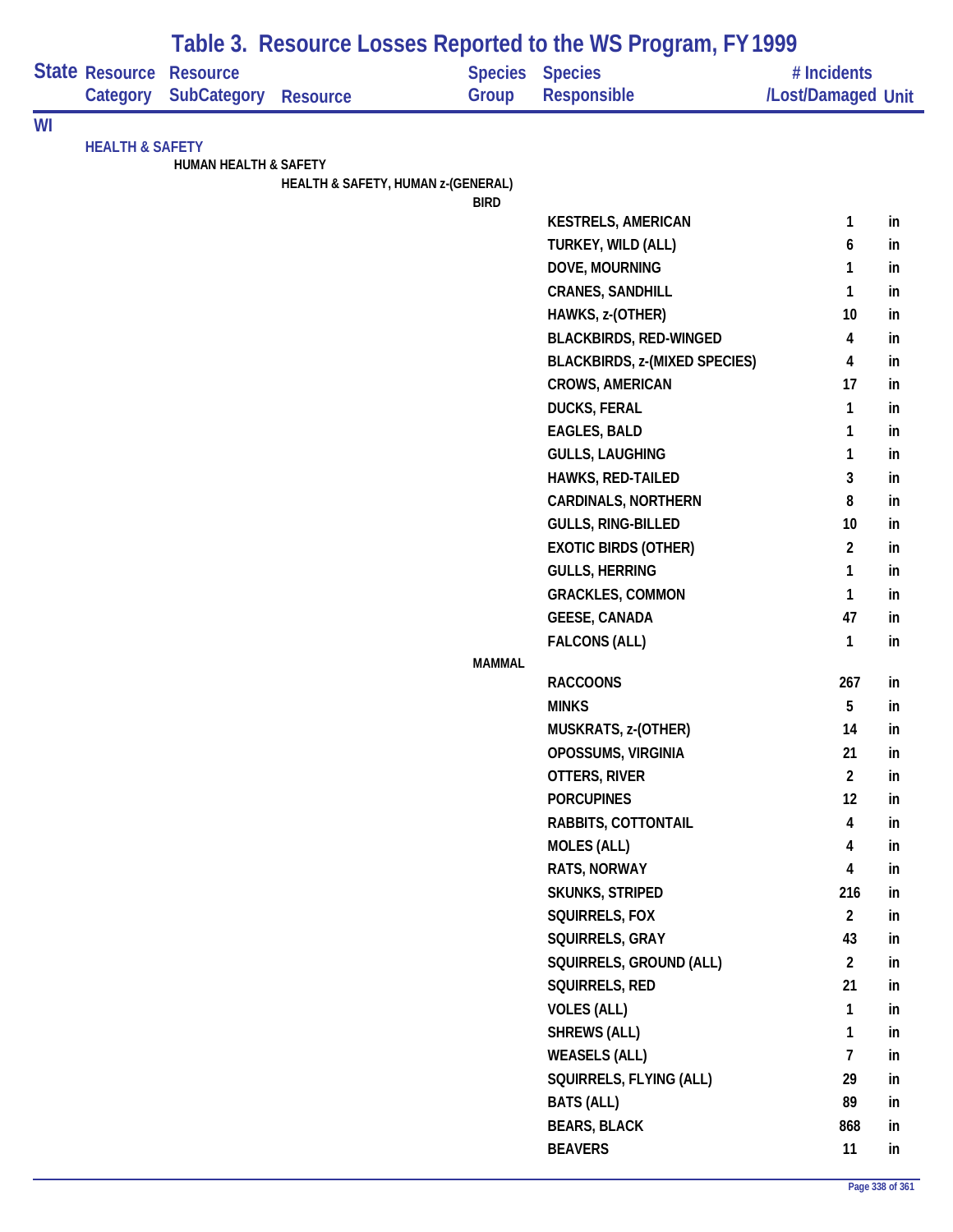|    |                            |                                |                                    |                | Table 3. Resource Losses Reported to the WS Program, FY 1999 |                    |                 |
|----|----------------------------|--------------------------------|------------------------------------|----------------|--------------------------------------------------------------|--------------------|-----------------|
|    | State Resource             | <b>Resource</b>                |                                    |                | <b>Species Species</b>                                       | # Incidents        |                 |
|    | Category                   | <b>SubCategory</b>             | <b>Resource</b>                    | Group          | Responsible                                                  | /Lost/Damaged Unit |                 |
| WI | <b>HEALTH &amp; SAFETY</b> |                                |                                    |                |                                                              |                    |                 |
|    |                            | HUMAN HEALTH & SAFETY          |                                    |                |                                                              |                    |                 |
|    |                            |                                | HEALTH & SAFETY, HUMAN z-(GENERAL) | <b>MAMMAL</b>  |                                                              |                    |                 |
|    |                            |                                |                                    |                | <b>BOBCATS</b>                                               | 8                  | in              |
|    |                            |                                |                                    |                | MICE/RATS (MIXED)                                            | $\mathbf{1}$       | in              |
|    |                            |                                |                                    |                | <b>CHIPMUNKS (ALL)</b>                                       | 18                 | in              |
|    |                            |                                |                                    |                | COYOTES                                                      | 34                 | in              |
|    |                            |                                |                                    |                | <b>BADGERS</b>                                               | 49                 | in              |
|    |                            |                                |                                    |                | MARMOTS/WOODCHUCKS (ALL)                                     | 43                 | in              |
|    |                            |                                |                                    |                | CATS, FERAL/FREE RANGING                                     | 10                 | in              |
|    |                            |                                |                                    |                | MICE, HOUSE                                                  | 6                  | in              |
|    |                            |                                |                                    |                | DEER, WHITE-TAILED                                           | 17                 | in              |
|    |                            |                                |                                    |                | MAMMALS, EXOTIC z-(OTHER)                                    | 6                  | in              |
|    |                            |                                |                                    |                | LIONS, MOUNTAIN (COUGAR)                                     | $\overline{2}$     | in              |
|    |                            |                                |                                    |                | FOXES, RED                                                   | 40                 | in              |
|    |                            |                                |                                    |                | FOXES, GRAY                                                  | 10                 | in              |
|    |                            |                                |                                    |                | <b>FISHERS</b>                                               | 18                 | in              |
|    |                            |                                |                                    |                |                                                              |                    |                 |
|    |                            |                                |                                    | <b>REPTILE</b> | DOGS, FERAL/FREE RANGING & HYBRID                            | 4                  | in              |
|    |                            |                                |                                    |                | SNAKES, NON-POISONOUS (OTHER)                                | 90                 | in              |
|    |                            |                                |                                    |                | <b>SNAKES, POISONOUS (ALL)</b>                               | 3                  | in              |
|    |                            |                                |                                    |                | <b>TURTLES (ALL)</b>                                         | 6                  | in              |
|    |                            |                                |                                    |                | REPTILES, EXOTIC                                             | 1                  | in              |
|    | <b>NATURAL RESOURCE</b>    |                                |                                    |                |                                                              |                    |                 |
|    |                            | <b>FISHERIES</b>               |                                    |                |                                                              |                    |                 |
|    |                            |                                | FISH, TROUT (ALL)                  |                |                                                              |                    |                 |
|    |                            |                                |                                    | <b>MAMMAL</b>  |                                                              |                    |                 |
|    |                            |                                |                                    |                | <b>BEAVERS</b>                                               | 34                 | in              |
|    |                            |                                | FISH, z-(OTHER)                    | <b>BIRD</b>    |                                                              |                    |                 |
|    |                            |                                |                                    |                | <b>HERONS, GREAT BLUE</b>                                    | $\overline{2}$     | in              |
|    |                            |                                |                                    | <b>MAMMAL</b>  |                                                              |                    |                 |
|    |                            |                                |                                    |                | OTTERS, RIVER                                                | $\mathbf{1}$       | in              |
|    |                            | <b>FORESTRY (NATRL. RESRC)</b> |                                    |                |                                                              |                    |                 |
|    |                            |                                | TREES, SEEDLINGS                   |                |                                                              |                    |                 |
|    |                            |                                |                                    | <b>MAMMAL</b>  |                                                              |                    |                 |
|    |                            |                                |                                    |                | DEER, WHITE-TAILED                                           | 1201               | 5H              |
|    |                            |                                | TREES, STANDING                    | <b>MAMMAL</b>  |                                                              |                    |                 |
|    |                            |                                |                                    |                | DEER, WHITE-TAILED                                           | 58                 | ea              |
|    |                            |                                |                                    |                | <b>BEAVERS</b>                                               | 219                | ea              |
|    |                            | OTHER NATURAL RESOURCES        |                                    |                |                                                              |                    |                 |
|    |                            |                                | DESIGNATED NATURAL AREAS           |                |                                                              |                    |                 |
|    |                            |                                |                                    | MAMMAL         |                                                              |                    |                 |
|    |                            |                                |                                    |                | <b>BEAVERS</b>                                               | $\overline{2}$     | in              |
|    |                            |                                | <b>WETLANDS</b>                    | <b>BIRD</b>    |                                                              |                    |                 |
|    |                            |                                |                                    |                | <b>GEESE, CANADA</b>                                         | 2                  | ac              |
|    |                            |                                |                                    |                |                                                              |                    | Page 339 of 361 |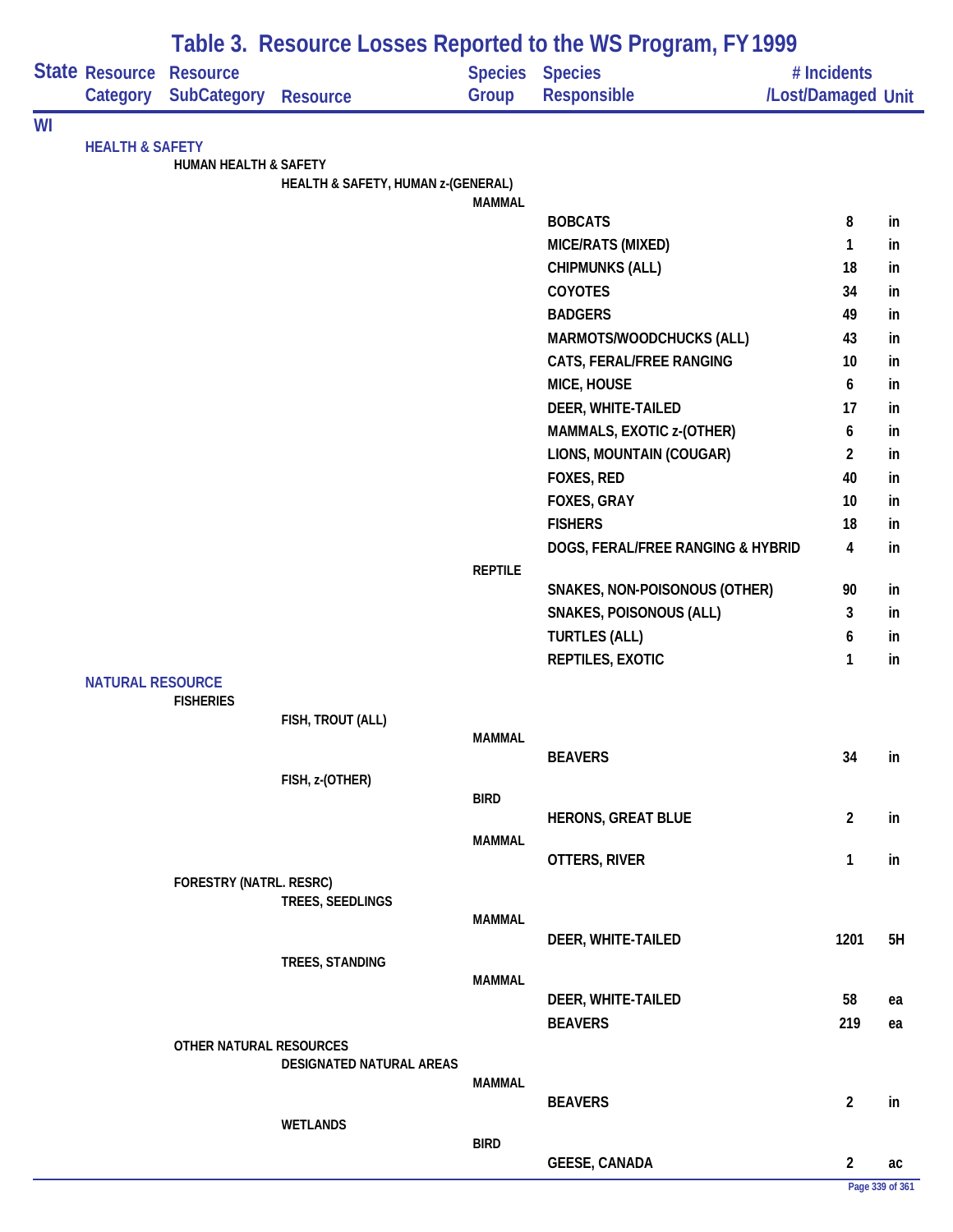|    |                         |                         |                                  |               | Table 3. Resource Losses Reported to the WS Program, FY 1999 |                    |          |
|----|-------------------------|-------------------------|----------------------------------|---------------|--------------------------------------------------------------|--------------------|----------|
|    | State Resource          | <b>Resource</b>         |                                  |               | <b>Species Species</b>                                       | # Incidents        |          |
|    | Category                | <b>SubCategory</b>      | <b>Resource</b>                  | Group         | Responsible                                                  | /Lost/Damaged Unit |          |
| WI |                         |                         |                                  |               |                                                              |                    |          |
|    | <b>NATURAL RESOURCE</b> | OTHER NATURAL RESOURCES |                                  |               |                                                              |                    |          |
|    |                         |                         | <b>WETLANDS</b>                  |               |                                                              |                    |          |
|    |                         |                         |                                  | <b>BIRD</b>   |                                                              |                    |          |
|    |                         |                         |                                  |               | <b>MALLARDS</b>                                              | 1                  | ac       |
|    |                         |                         |                                  | <b>MAMMAL</b> | <b>BEAVERS</b>                                               | $\overline{2}$     | ac       |
|    |                         | <b>WILDLIFE</b>         |                                  |               |                                                              |                    |          |
|    |                         |                         | BIRDS, DUCKS, WILD (OTHER)       |               |                                                              |                    |          |
|    |                         |                         |                                  | <b>BIRD</b>   |                                                              |                    |          |
|    |                         |                         |                                  | <b>MAMMAL</b> | HAWKS, z-(OTHER)                                             | 1                  | ea       |
|    |                         |                         |                                  |               | CATS, FERAL/FREE RANGING                                     | 1                  | ea       |
|    |                         |                         |                                  |               | <b>SKUNKS, STRIPED</b>                                       | 1                  | ea       |
|    |                         |                         |                                  |               | FOXES, RED                                                   | 1                  | ea       |
|    |                         |                         |                                  |               | <b>RACCOONS</b>                                              | 1                  | ea       |
|    |                         |                         | <b>BIRDS, PHEASANT (ALL)</b>     |               |                                                              |                    |          |
|    |                         |                         |                                  | <b>MAMMAL</b> | <b>BEARS, BLACK</b>                                          | 50                 |          |
|    |                         |                         |                                  |               | DOGS, FERAL/FREE RANGING & HYBRID                            | 1                  | ea<br>ea |
|    |                         |                         | BIRDS, z-(OTHER)                 |               |                                                              |                    |          |
|    |                         |                         |                                  | <b>BIRD</b>   |                                                              |                    |          |
|    |                         |                         |                                  |               | HAWKS, z-(OTHER)                                             | 16                 | ea       |
|    |                         |                         |                                  |               | <b>CROWS, AMERICAN</b>                                       | 4                  | ea       |
|    |                         |                         |                                  |               | SPARROWS, HOUSE/ENGLISH                                      | $\overline{2}$     | ea       |
|    |                         |                         |                                  |               | STARLINGS, EUROPEAN                                          | 1                  | ea       |
|    |                         |                         |                                  |               | HAWKS, RED-TAILED                                            | 11                 | ea       |
|    |                         |                         |                                  |               | <b>GRACKLES, COMMON</b>                                      | 1                  | ea       |
|    |                         |                         |                                  |               | HAWKS, COOPER'S                                              | 13                 | ea       |
|    |                         |                         |                                  | <b>MAMMAL</b> | <b>CHIPMUNKS (ALL)</b>                                       | 1                  | ea       |
|    |                         |                         |                                  |               | COYOTES                                                      | 8                  | ea       |
|    |                         |                         |                                  |               | DOGS, FERAL/FREE RANGING & HYBRID                            | 1                  | ea       |
|    |                         |                         |                                  |               | <b>MINKS</b>                                                 | 1                  | ea       |
|    |                         |                         |                                  |               | SQUIRRELS, GRAY                                              | 1                  | ea       |
|    |                         |                         | MAMMALS, DEER, WHITE-TAILED      |               |                                                              |                    |          |
|    |                         |                         |                                  | <b>MAMMAL</b> |                                                              |                    |          |
|    |                         |                         |                                  |               | DOGS, FERAL/FREE RANGING & HYBRID                            | $\overline{2}$     | ea       |
|    |                         |                         |                                  |               | <b>WOLVES, GRAY/TIMBER</b>                                   | $\overline{2}$     | ea       |
|    |                         |                         | MAMMALS, FOXES (ALL)             | <b>MAMMAL</b> |                                                              |                    |          |
|    |                         |                         |                                  |               | <b>COYOTES</b>                                               | $\overline{2}$     | ea       |
|    |                         |                         | MAMMALS, FURBEARERS (OTHER WILD) |               |                                                              |                    |          |
|    |                         |                         |                                  | <b>MAMMAL</b> | DOGS, FERAL/FREE RANGING & HYBRID                            | 1                  |          |
|    |                         |                         | MAMMALS, z-(OTHER)               |               |                                                              |                    | ea       |
|    |                         |                         |                                  | <b>BIRD</b>   |                                                              |                    |          |
|    |                         |                         |                                  |               | <b>HAWKS, RED-TAILED</b>                                     | 1                  | ea       |
|    |                         |                         |                                  |               | HAWKS, z-(OTHER)                                             | 1                  | ea       |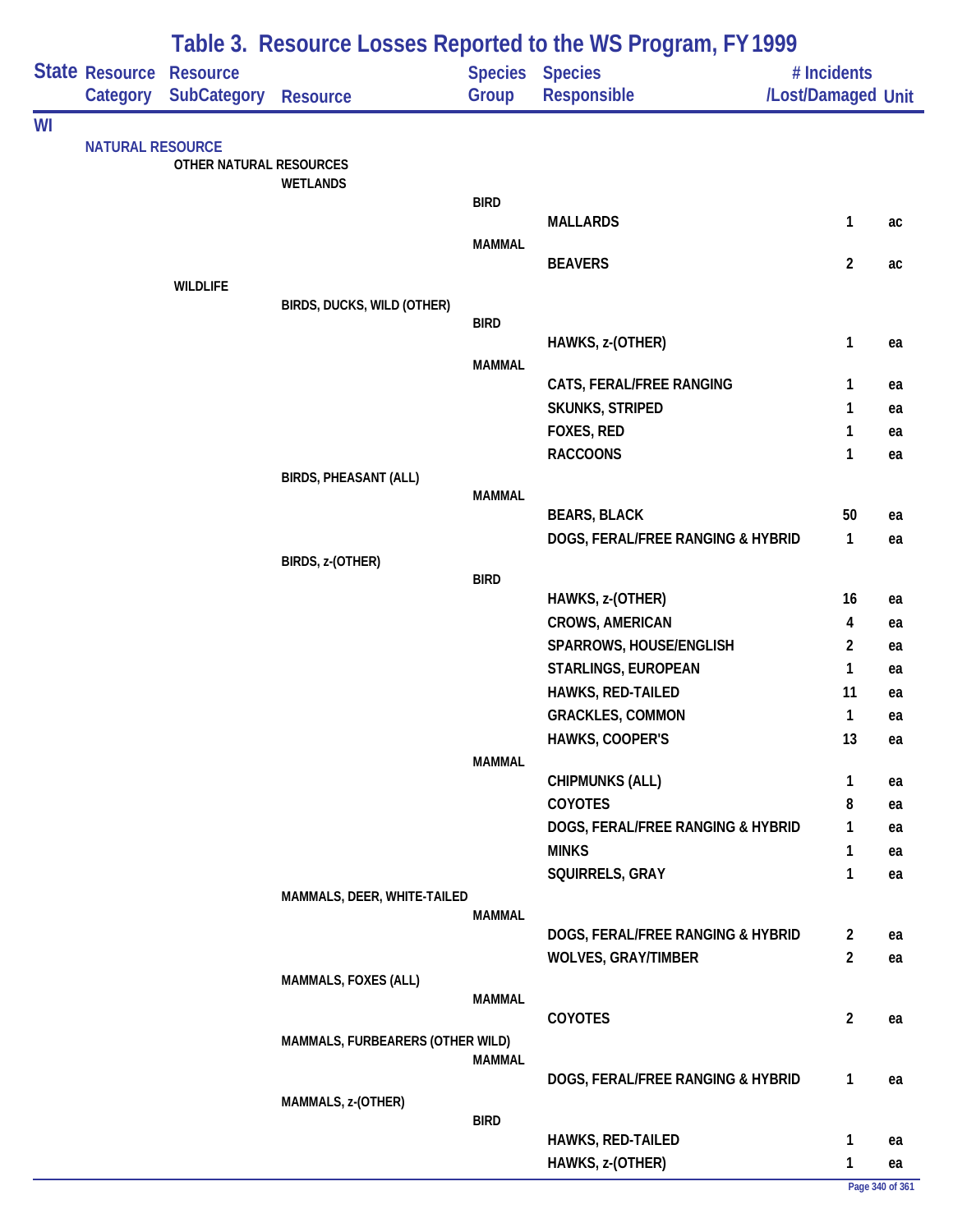|    |                            |                                       |                                  |                | Table 3. Resource Losses Reported to the WS Program, FY 1999 |                                   |          |
|----|----------------------------|---------------------------------------|----------------------------------|----------------|--------------------------------------------------------------|-----------------------------------|----------|
|    | State Resource<br>Category | <b>Resource</b><br><b>SubCategory</b> | <b>Resource</b>                  | Group          | Species Species<br><b>Responsible</b>                        | # Incidents<br>/Lost/Damaged Unit |          |
| WI |                            |                                       |                                  |                |                                                              |                                   |          |
|    | <b>NATURAL RESOURCE</b>    |                                       |                                  |                |                                                              |                                   |          |
|    |                            | <b>WILDLIFE</b>                       | MAMMALS, z-(OTHER)               |                |                                                              |                                   |          |
|    |                            |                                       |                                  | <b>BIRD</b>    |                                                              |                                   |          |
|    |                            |                                       |                                  |                | <b>VULTURES, TURKEY</b>                                      | 1                                 | ea       |
|    |                            |                                       |                                  |                | HAWKS, COOPER'S                                              | 1                                 | ea       |
|    |                            |                                       |                                  | <b>MAMMAL</b>  |                                                              |                                   |          |
|    |                            |                                       |                                  |                | COYOTES                                                      | 8                                 | ea       |
|    |                            |                                       |                                  |                | DOGS, FERAL/FREE RANGING & HYBRID<br>FOXES, RED              | 1<br>4                            | ea       |
|    | <b>PROPERTY</b>            |                                       |                                  |                |                                                              |                                   | ea       |
|    |                            | <b>ANIMAL</b>                         |                                  |                |                                                              |                                   |          |
|    |                            |                                       | PETS (COMPANION & HOBBY ANIMALS) |                |                                                              |                                   |          |
|    |                            |                                       |                                  | <b>BIRD</b>    |                                                              |                                   |          |
|    |                            |                                       |                                  |                | <b>HERONS, GREAT BLUE</b><br><b>VULTURES, TURKEY</b>         | 9<br>$\overline{2}$               | ea       |
|    |                            |                                       |                                  |                | <b>OWLS, GREAT HORNED</b>                                    | 6                                 | ea<br>ea |
|    |                            |                                       |                                  |                | HAWKS, z-(OTHER)                                             | 11                                | ea       |
|    |                            |                                       |                                  |                | HAWKS, RED-TAILED                                            | 3                                 | ea       |
|    |                            |                                       |                                  |                | <b>CROWS, AMERICAN</b>                                       | 1                                 | ea       |
|    |                            |                                       |                                  |                | OWLS, z-(OTHER)                                              | 1                                 | ea       |
|    |                            |                                       |                                  | <b>MAMMAL</b>  |                                                              |                                   |          |
|    |                            |                                       |                                  |                | MICE, HOUSE                                                  | 1                                 | ea       |
|    |                            |                                       |                                  |                | MARMOTS/WOODCHUCKS (ALL)                                     | 9                                 | ea       |
|    |                            |                                       |                                  |                | <b>WEASELS (ALL)</b>                                         | 1                                 | ea       |
|    |                            |                                       |                                  |                | SQUIRRELS, GRAY                                              | 3                                 | ea       |
|    |                            |                                       |                                  |                | <b>SKUNKS, STRIPED</b>                                       | 36                                | ea       |
|    |                            |                                       |                                  |                | <b>RACCOONS</b>                                              | 33                                | ea       |
|    |                            |                                       |                                  |                | RABBITS, COTTONTAIL                                          | 3                                 | ea       |
|    |                            |                                       |                                  |                | <b>PORCUPINES</b>                                            | 1                                 | ea       |
|    |                            |                                       |                                  |                | MUSKRATS, z-(OTHER)                                          | 3                                 | ea       |
|    |                            |                                       |                                  |                | <b>WOLVES, GRAY/TIMBER</b>                                   | 7                                 | ea       |
|    |                            |                                       |                                  |                | <b>BOBCATS</b>                                               | $\overline{2}$                    | ea       |
|    |                            |                                       |                                  |                | FOXES, RED                                                   | 24                                | ea       |
|    |                            |                                       |                                  |                | <b>BADGERS</b>                                               | 5                                 | ea       |
|    |                            |                                       |                                  |                | OPOSSUMS, VIRGINIA                                           | 13                                | ea       |
|    |                            |                                       |                                  |                | <b>BEARS, BLACK</b>                                          | 35                                | ea       |
|    |                            |                                       |                                  |                | CATS, FERAL/FREE RANGING                                     | 3                                 | ea       |
|    |                            |                                       |                                  |                | <b>COYOTES</b>                                               | 96                                | ea       |
|    |                            |                                       |                                  |                | DEER, WHITE-TAILED                                           | 3                                 | ea       |
|    |                            |                                       |                                  |                | DOGS, FERAL/FREE RANGING & HYBRID<br><b>FISHERS</b>          | 6<br>16                           | ea       |
|    |                            |                                       |                                  |                | FOXES, GRAY                                                  | 1                                 | ea<br>ea |
|    |                            |                                       |                                  |                | <b>BATS (ALL)</b>                                            | $\mathbf{1}$                      | ea       |
|    |                            |                                       |                                  | <b>REPTILE</b> |                                                              |                                   |          |
|    |                            |                                       |                                  |                | <b>TURTLES (ALL)</b>                                         | 1                                 | ea       |
|    |                            |                                       | ZOO/ZOO ANIMALS                  |                |                                                              |                                   |          |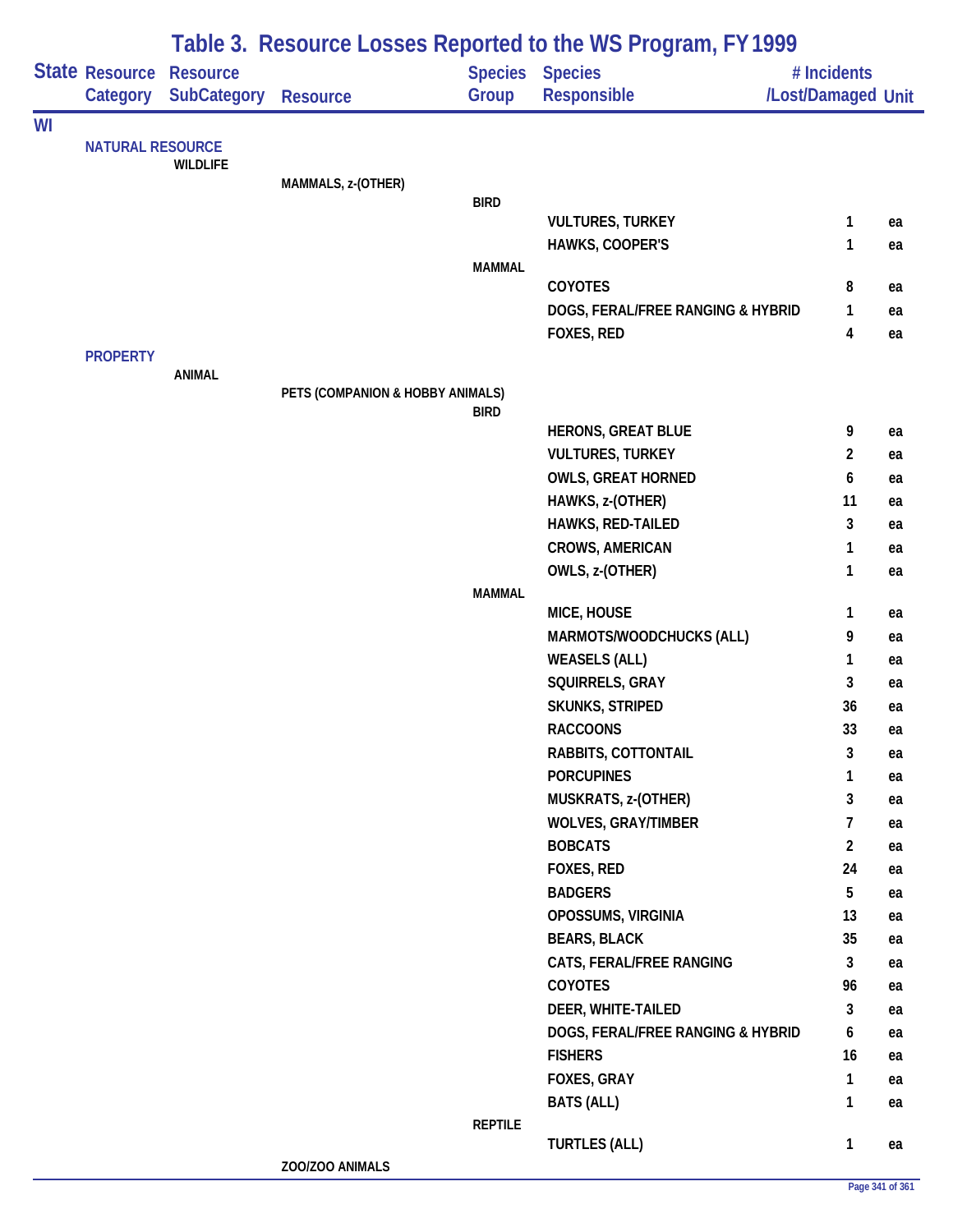| <b>State Resource</b><br><b>Species Species</b><br><b>Resource</b><br># Incidents<br><b>SubCategory</b><br>Group<br>Responsible<br>Category<br><b>Resource</b><br><b>PROPERTY</b><br>ANIMAL<br>ZOO/ZOO ANIMALS<br><b>BIRD</b><br><b>GEESE, CANADA</b><br>1<br>ea<br><b>MAMMAL</b><br>5<br>FOXES, RED<br>ea<br><b>EQUIPMENT</b><br><b>AIRCRAFT</b><br><b>BIRD</b><br>SWALLOWS, z-(MIXED)<br>3<br>ea<br>SPARROWS, HOUSE/ENGLISH<br>1<br>ea<br><b>GEESE, CANADA</b><br>$\overline{2}$<br>ea<br>GULLS, RING-BILLED<br>12<br>ea<br><b>MAMMAL</b><br><b>BEARS, BLACK</b><br>1<br>ea<br>$\overline{2}$<br>DEER, WHITE-TAILED<br>ea<br><b>RACCOONS</b><br>1<br>ea<br><b>VEHICLES, LAND</b><br><b>BIRD</b><br>GULLS, RING-BILLED<br>4<br>ea<br><b>OWLS, GREAT HORNED</b><br>1<br>ea<br>STARLINGS, EUROPEAN<br>2<br>ea<br>TURKEY, WILD (ALL)<br>$\overline{a}$<br>ea<br><b>MAMMAL</b><br><b>RACCOONS</b><br>5<br>ea<br>SQUIRRELS, GRAY<br>1<br>ea<br>2<br>DEER, WHITE-TAILED<br>ea<br><b>SKUNKS, STRIPED</b><br>1<br>ea<br><b>WEASELS (ALL)</b><br>1<br>ea<br>MARMOTS/WOODCHUCKS (ALL)<br>4<br>ea<br><b>CHIPMUNKS (ALL)</b><br>1<br>ea<br>OPOSSUMS, VIRGINIA<br>$\overline{2}$<br>ea<br><b>PORCUPINES</b><br>1<br>ea<br>WATERCRAFT<br><b>BIRD</b><br><b>GEESE, CANADA</b><br>1<br>ea<br><b>GULLS, HERRING</b><br>2<br>ea<br>OWLS, z-(OTHER)<br>1<br>ea<br><b>MAMMAL</b><br><b>RACCOONS</b><br>1<br>ea<br>MICE, HOUSE<br>1<br>ea<br>MUSKRATS, z-(OTHER)<br>4<br>ea<br><b>LANDSCAPING, TURF &amp; GARDENS</b><br><b>GARDENS, VEG./FRUITS &amp; NUTS</b><br><b>BIRD</b><br>TURKEY, WILD (ALL)<br>2<br>in<br><b>MALLARDS</b><br>1<br>in |    |  |  | Table 3. Resource Losses Reported to the WS Program, FY 1999 |  |
|---------------------------------------------------------------------------------------------------------------------------------------------------------------------------------------------------------------------------------------------------------------------------------------------------------------------------------------------------------------------------------------------------------------------------------------------------------------------------------------------------------------------------------------------------------------------------------------------------------------------------------------------------------------------------------------------------------------------------------------------------------------------------------------------------------------------------------------------------------------------------------------------------------------------------------------------------------------------------------------------------------------------------------------------------------------------------------------------------------------------------------------------------------------------------------------------------------------------------------------------------------------------------------------------------------------------------------------------------------------------------------------------------------------------------------------------------------------------------------------------------------------------------------------------------------------------------------------------------------------------------|----|--|--|--------------------------------------------------------------|--|
| /Lost/Damaged Unit                                                                                                                                                                                                                                                                                                                                                                                                                                                                                                                                                                                                                                                                                                                                                                                                                                                                                                                                                                                                                                                                                                                                                                                                                                                                                                                                                                                                                                                                                                                                                                                                        |    |  |  |                                                              |  |
|                                                                                                                                                                                                                                                                                                                                                                                                                                                                                                                                                                                                                                                                                                                                                                                                                                                                                                                                                                                                                                                                                                                                                                                                                                                                                                                                                                                                                                                                                                                                                                                                                           |    |  |  |                                                              |  |
|                                                                                                                                                                                                                                                                                                                                                                                                                                                                                                                                                                                                                                                                                                                                                                                                                                                                                                                                                                                                                                                                                                                                                                                                                                                                                                                                                                                                                                                                                                                                                                                                                           | WI |  |  |                                                              |  |
|                                                                                                                                                                                                                                                                                                                                                                                                                                                                                                                                                                                                                                                                                                                                                                                                                                                                                                                                                                                                                                                                                                                                                                                                                                                                                                                                                                                                                                                                                                                                                                                                                           |    |  |  |                                                              |  |
|                                                                                                                                                                                                                                                                                                                                                                                                                                                                                                                                                                                                                                                                                                                                                                                                                                                                                                                                                                                                                                                                                                                                                                                                                                                                                                                                                                                                                                                                                                                                                                                                                           |    |  |  |                                                              |  |
|                                                                                                                                                                                                                                                                                                                                                                                                                                                                                                                                                                                                                                                                                                                                                                                                                                                                                                                                                                                                                                                                                                                                                                                                                                                                                                                                                                                                                                                                                                                                                                                                                           |    |  |  |                                                              |  |
|                                                                                                                                                                                                                                                                                                                                                                                                                                                                                                                                                                                                                                                                                                                                                                                                                                                                                                                                                                                                                                                                                                                                                                                                                                                                                                                                                                                                                                                                                                                                                                                                                           |    |  |  |                                                              |  |
|                                                                                                                                                                                                                                                                                                                                                                                                                                                                                                                                                                                                                                                                                                                                                                                                                                                                                                                                                                                                                                                                                                                                                                                                                                                                                                                                                                                                                                                                                                                                                                                                                           |    |  |  |                                                              |  |
|                                                                                                                                                                                                                                                                                                                                                                                                                                                                                                                                                                                                                                                                                                                                                                                                                                                                                                                                                                                                                                                                                                                                                                                                                                                                                                                                                                                                                                                                                                                                                                                                                           |    |  |  |                                                              |  |
|                                                                                                                                                                                                                                                                                                                                                                                                                                                                                                                                                                                                                                                                                                                                                                                                                                                                                                                                                                                                                                                                                                                                                                                                                                                                                                                                                                                                                                                                                                                                                                                                                           |    |  |  |                                                              |  |
|                                                                                                                                                                                                                                                                                                                                                                                                                                                                                                                                                                                                                                                                                                                                                                                                                                                                                                                                                                                                                                                                                                                                                                                                                                                                                                                                                                                                                                                                                                                                                                                                                           |    |  |  |                                                              |  |
|                                                                                                                                                                                                                                                                                                                                                                                                                                                                                                                                                                                                                                                                                                                                                                                                                                                                                                                                                                                                                                                                                                                                                                                                                                                                                                                                                                                                                                                                                                                                                                                                                           |    |  |  |                                                              |  |
|                                                                                                                                                                                                                                                                                                                                                                                                                                                                                                                                                                                                                                                                                                                                                                                                                                                                                                                                                                                                                                                                                                                                                                                                                                                                                                                                                                                                                                                                                                                                                                                                                           |    |  |  |                                                              |  |
|                                                                                                                                                                                                                                                                                                                                                                                                                                                                                                                                                                                                                                                                                                                                                                                                                                                                                                                                                                                                                                                                                                                                                                                                                                                                                                                                                                                                                                                                                                                                                                                                                           |    |  |  |                                                              |  |
|                                                                                                                                                                                                                                                                                                                                                                                                                                                                                                                                                                                                                                                                                                                                                                                                                                                                                                                                                                                                                                                                                                                                                                                                                                                                                                                                                                                                                                                                                                                                                                                                                           |    |  |  |                                                              |  |
|                                                                                                                                                                                                                                                                                                                                                                                                                                                                                                                                                                                                                                                                                                                                                                                                                                                                                                                                                                                                                                                                                                                                                                                                                                                                                                                                                                                                                                                                                                                                                                                                                           |    |  |  |                                                              |  |
|                                                                                                                                                                                                                                                                                                                                                                                                                                                                                                                                                                                                                                                                                                                                                                                                                                                                                                                                                                                                                                                                                                                                                                                                                                                                                                                                                                                                                                                                                                                                                                                                                           |    |  |  |                                                              |  |
|                                                                                                                                                                                                                                                                                                                                                                                                                                                                                                                                                                                                                                                                                                                                                                                                                                                                                                                                                                                                                                                                                                                                                                                                                                                                                                                                                                                                                                                                                                                                                                                                                           |    |  |  |                                                              |  |
|                                                                                                                                                                                                                                                                                                                                                                                                                                                                                                                                                                                                                                                                                                                                                                                                                                                                                                                                                                                                                                                                                                                                                                                                                                                                                                                                                                                                                                                                                                                                                                                                                           |    |  |  |                                                              |  |
|                                                                                                                                                                                                                                                                                                                                                                                                                                                                                                                                                                                                                                                                                                                                                                                                                                                                                                                                                                                                                                                                                                                                                                                                                                                                                                                                                                                                                                                                                                                                                                                                                           |    |  |  |                                                              |  |
|                                                                                                                                                                                                                                                                                                                                                                                                                                                                                                                                                                                                                                                                                                                                                                                                                                                                                                                                                                                                                                                                                                                                                                                                                                                                                                                                                                                                                                                                                                                                                                                                                           |    |  |  |                                                              |  |
|                                                                                                                                                                                                                                                                                                                                                                                                                                                                                                                                                                                                                                                                                                                                                                                                                                                                                                                                                                                                                                                                                                                                                                                                                                                                                                                                                                                                                                                                                                                                                                                                                           |    |  |  |                                                              |  |
|                                                                                                                                                                                                                                                                                                                                                                                                                                                                                                                                                                                                                                                                                                                                                                                                                                                                                                                                                                                                                                                                                                                                                                                                                                                                                                                                                                                                                                                                                                                                                                                                                           |    |  |  |                                                              |  |
|                                                                                                                                                                                                                                                                                                                                                                                                                                                                                                                                                                                                                                                                                                                                                                                                                                                                                                                                                                                                                                                                                                                                                                                                                                                                                                                                                                                                                                                                                                                                                                                                                           |    |  |  |                                                              |  |
|                                                                                                                                                                                                                                                                                                                                                                                                                                                                                                                                                                                                                                                                                                                                                                                                                                                                                                                                                                                                                                                                                                                                                                                                                                                                                                                                                                                                                                                                                                                                                                                                                           |    |  |  |                                                              |  |
|                                                                                                                                                                                                                                                                                                                                                                                                                                                                                                                                                                                                                                                                                                                                                                                                                                                                                                                                                                                                                                                                                                                                                                                                                                                                                                                                                                                                                                                                                                                                                                                                                           |    |  |  |                                                              |  |
|                                                                                                                                                                                                                                                                                                                                                                                                                                                                                                                                                                                                                                                                                                                                                                                                                                                                                                                                                                                                                                                                                                                                                                                                                                                                                                                                                                                                                                                                                                                                                                                                                           |    |  |  |                                                              |  |
|                                                                                                                                                                                                                                                                                                                                                                                                                                                                                                                                                                                                                                                                                                                                                                                                                                                                                                                                                                                                                                                                                                                                                                                                                                                                                                                                                                                                                                                                                                                                                                                                                           |    |  |  |                                                              |  |
|                                                                                                                                                                                                                                                                                                                                                                                                                                                                                                                                                                                                                                                                                                                                                                                                                                                                                                                                                                                                                                                                                                                                                                                                                                                                                                                                                                                                                                                                                                                                                                                                                           |    |  |  |                                                              |  |
|                                                                                                                                                                                                                                                                                                                                                                                                                                                                                                                                                                                                                                                                                                                                                                                                                                                                                                                                                                                                                                                                                                                                                                                                                                                                                                                                                                                                                                                                                                                                                                                                                           |    |  |  |                                                              |  |
|                                                                                                                                                                                                                                                                                                                                                                                                                                                                                                                                                                                                                                                                                                                                                                                                                                                                                                                                                                                                                                                                                                                                                                                                                                                                                                                                                                                                                                                                                                                                                                                                                           |    |  |  |                                                              |  |
|                                                                                                                                                                                                                                                                                                                                                                                                                                                                                                                                                                                                                                                                                                                                                                                                                                                                                                                                                                                                                                                                                                                                                                                                                                                                                                                                                                                                                                                                                                                                                                                                                           |    |  |  |                                                              |  |
|                                                                                                                                                                                                                                                                                                                                                                                                                                                                                                                                                                                                                                                                                                                                                                                                                                                                                                                                                                                                                                                                                                                                                                                                                                                                                                                                                                                                                                                                                                                                                                                                                           |    |  |  |                                                              |  |
|                                                                                                                                                                                                                                                                                                                                                                                                                                                                                                                                                                                                                                                                                                                                                                                                                                                                                                                                                                                                                                                                                                                                                                                                                                                                                                                                                                                                                                                                                                                                                                                                                           |    |  |  |                                                              |  |
|                                                                                                                                                                                                                                                                                                                                                                                                                                                                                                                                                                                                                                                                                                                                                                                                                                                                                                                                                                                                                                                                                                                                                                                                                                                                                                                                                                                                                                                                                                                                                                                                                           |    |  |  |                                                              |  |
|                                                                                                                                                                                                                                                                                                                                                                                                                                                                                                                                                                                                                                                                                                                                                                                                                                                                                                                                                                                                                                                                                                                                                                                                                                                                                                                                                                                                                                                                                                                                                                                                                           |    |  |  |                                                              |  |
|                                                                                                                                                                                                                                                                                                                                                                                                                                                                                                                                                                                                                                                                                                                                                                                                                                                                                                                                                                                                                                                                                                                                                                                                                                                                                                                                                                                                                                                                                                                                                                                                                           |    |  |  |                                                              |  |
|                                                                                                                                                                                                                                                                                                                                                                                                                                                                                                                                                                                                                                                                                                                                                                                                                                                                                                                                                                                                                                                                                                                                                                                                                                                                                                                                                                                                                                                                                                                                                                                                                           |    |  |  |                                                              |  |
|                                                                                                                                                                                                                                                                                                                                                                                                                                                                                                                                                                                                                                                                                                                                                                                                                                                                                                                                                                                                                                                                                                                                                                                                                                                                                                                                                                                                                                                                                                                                                                                                                           |    |  |  |                                                              |  |
|                                                                                                                                                                                                                                                                                                                                                                                                                                                                                                                                                                                                                                                                                                                                                                                                                                                                                                                                                                                                                                                                                                                                                                                                                                                                                                                                                                                                                                                                                                                                                                                                                           |    |  |  |                                                              |  |
|                                                                                                                                                                                                                                                                                                                                                                                                                                                                                                                                                                                                                                                                                                                                                                                                                                                                                                                                                                                                                                                                                                                                                                                                                                                                                                                                                                                                                                                                                                                                                                                                                           |    |  |  |                                                              |  |
|                                                                                                                                                                                                                                                                                                                                                                                                                                                                                                                                                                                                                                                                                                                                                                                                                                                                                                                                                                                                                                                                                                                                                                                                                                                                                                                                                                                                                                                                                                                                                                                                                           |    |  |  |                                                              |  |
|                                                                                                                                                                                                                                                                                                                                                                                                                                                                                                                                                                                                                                                                                                                                                                                                                                                                                                                                                                                                                                                                                                                                                                                                                                                                                                                                                                                                                                                                                                                                                                                                                           |    |  |  |                                                              |  |
|                                                                                                                                                                                                                                                                                                                                                                                                                                                                                                                                                                                                                                                                                                                                                                                                                                                                                                                                                                                                                                                                                                                                                                                                                                                                                                                                                                                                                                                                                                                                                                                                                           |    |  |  |                                                              |  |
|                                                                                                                                                                                                                                                                                                                                                                                                                                                                                                                                                                                                                                                                                                                                                                                                                                                                                                                                                                                                                                                                                                                                                                                                                                                                                                                                                                                                                                                                                                                                                                                                                           |    |  |  |                                                              |  |
|                                                                                                                                                                                                                                                                                                                                                                                                                                                                                                                                                                                                                                                                                                                                                                                                                                                                                                                                                                                                                                                                                                                                                                                                                                                                                                                                                                                                                                                                                                                                                                                                                           |    |  |  |                                                              |  |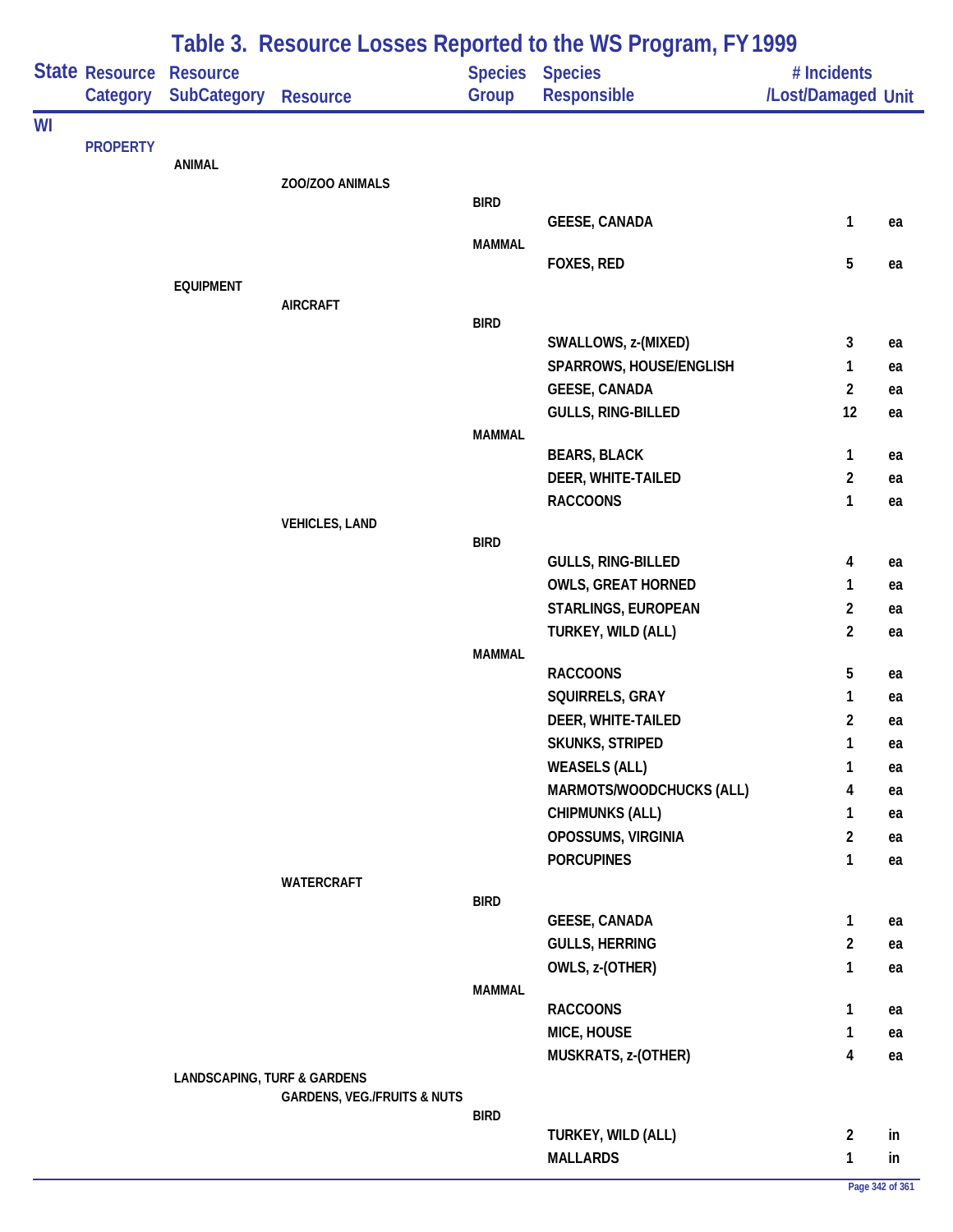|    |                 |                                        |                                        |               | Table 3. Resource Losses Reported to the WS Program, FY 1999 |                    |          |
|----|-----------------|----------------------------------------|----------------------------------------|---------------|--------------------------------------------------------------|--------------------|----------|
|    | State Resource  | <b>Resource</b>                        |                                        |               | Species Species                                              | # Incidents        |          |
|    | Category        | <b>SubCategory</b>                     | <b>Resource</b>                        | Group         | Responsible                                                  | /Lost/Damaged Unit |          |
| WI |                 |                                        |                                        |               |                                                              |                    |          |
|    | <b>PROPERTY</b> | <b>LANDSCAPING, TURF &amp; GARDENS</b> |                                        |               |                                                              |                    |          |
|    |                 |                                        | <b>GARDENS, VEG./FRUITS &amp; NUTS</b> |               |                                                              |                    |          |
|    |                 |                                        |                                        | <b>BIRD</b>   |                                                              |                    |          |
|    |                 |                                        |                                        |               | <b>CRANES, SANDHILL</b>                                      | $\overline{2}$     | in       |
|    |                 |                                        |                                        | <b>MAMMAL</b> | <b>GEESE, CANADA</b>                                         | 1                  | in       |
|    |                 |                                        |                                        |               | OPOSSUMS, VIRGINIA                                           | 1                  | in       |
|    |                 |                                        |                                        |               | <b>VOLES (ALL)</b>                                           | 1                  | in       |
|    |                 |                                        |                                        |               | SKUNKS, STRIPED                                              | 1                  | in       |
|    |                 |                                        |                                        |               | SQUIRRELS, GRAY                                              | 3                  | in       |
|    |                 |                                        |                                        |               | <b>RACCOONS</b>                                              | 11                 | in       |
|    |                 |                                        |                                        |               | RABBITS, COTTONTAIL                                          | 25                 | in       |
|    |                 |                                        |                                        |               | <b>PORCUPINES</b>                                            | $\mathbf{1}$       | in       |
|    |                 |                                        |                                        |               | <b>BADGERS</b>                                               | $\overline{2}$     | in       |
|    |                 |                                        |                                        |               | MARMOTS/WOODCHUCKS (ALL)                                     | 43                 | in       |
|    |                 |                                        |                                        |               | DEER, WHITE-TAILED                                           | 48                 | in       |
|    |                 |                                        |                                        |               | COYOTES                                                      | 1                  | in       |
|    |                 |                                        |                                        |               | <b>MOLES (ALL)</b>                                           | $\overline{2}$     | in       |
|    |                 |                                        |                                        |               | <b>CHIPMUNKS (ALL)</b>                                       | 4                  | in       |
|    |                 |                                        |                                        |               | <b>BEARS, BLACK</b>                                          | 4                  | in       |
|    |                 |                                        |                                        |               | SQUIRRELS, GROUND (ALL)                                      | 1                  | in       |
|    |                 |                                        | <b>GOLF COURSES</b>                    | <b>BIRD</b>   |                                                              |                    |          |
|    |                 |                                        |                                        |               | <b>GEESE, CANADA</b>                                         | 18                 | in       |
|    |                 |                                        |                                        | <b>MAMMAL</b> |                                                              |                    |          |
|    |                 |                                        |                                        |               | DEER, WHITE-TAILED                                           | 5                  | in       |
|    |                 |                                        |                                        |               | FOXES, RED                                                   | $\mathbf{1}$       | in       |
|    |                 |                                        |                                        |               | MUSKRATS, z-(OTHER)                                          | 3                  | in       |
|    |                 |                                        |                                        |               | <b>BEAVERS</b>                                               | $\mathbf{1}$       | in       |
|    |                 |                                        | RECREATIONAL AREAS (OTHER)             |               |                                                              |                    |          |
|    |                 |                                        |                                        | <b>BIRD</b>   |                                                              |                    |          |
|    |                 |                                        |                                        |               | <b>MALLARDS</b>                                              | 1<br>24            | in       |
|    |                 |                                        |                                        |               | <b>GEESE, CANADA</b><br>GULLS, RING-BILLED                   | 3                  | in<br>in |
|    |                 |                                        |                                        | <b>MAMMAL</b> |                                                              |                    |          |
|    |                 |                                        |                                        |               | MUSKRATS, z-(OTHER)                                          | 1                  | in       |
|    |                 |                                        |                                        |               | <b>BADGERS</b>                                               | $\mathbf{1}$       | in       |
|    |                 |                                        |                                        |               | COYOTES                                                      | 3                  | in       |
|    |                 |                                        | TREES, STANDING & SHRUBS               |               |                                                              |                    |          |
|    |                 |                                        |                                        | <b>BIRD</b>   |                                                              |                    |          |
|    |                 |                                        |                                        |               | <b>BLACKBIRDS, z-(OTHER)</b>                                 | $\overline{2}$     | ea       |
|    |                 |                                        |                                        |               | CORMORANTS, DOUBLE-CRESTED                                   | 30                 | ea       |
|    |                 |                                        |                                        |               | <b>GRACKLES, COMMON</b>                                      | 1                  | ea       |
|    |                 |                                        |                                        |               | SPARROWS, HOUSE/ENGLISH                                      | 2                  | ea       |
|    |                 |                                        |                                        |               | <b>VULTURES, TURKEY</b>                                      | 1                  | ea       |
|    |                 |                                        |                                        |               | <b>WOODPECKERS, HAIRY</b>                                    | $\overline{2}$     | ea       |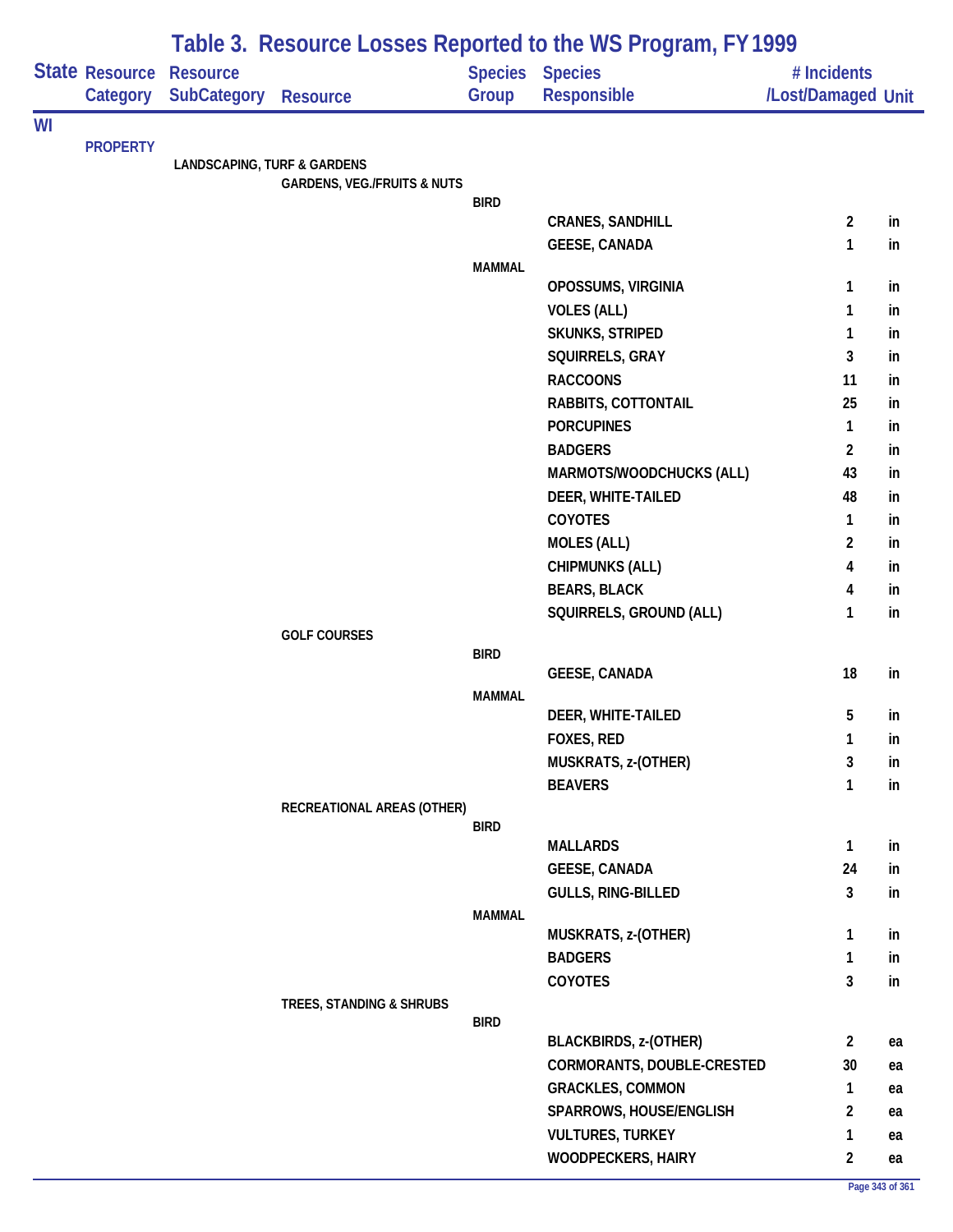|    |                                   |                                        |                            |               | Table 3. Resource Losses Reported to the WS Program, FY 1999 |                                   |    |
|----|-----------------------------------|----------------------------------------|----------------------------|---------------|--------------------------------------------------------------|-----------------------------------|----|
|    | <b>State Resource</b><br>Category | <b>Resource</b><br><b>SubCategory</b>  | <b>Resource</b>            | Group         | Species Species<br>Responsible                               | # Incidents<br>/Lost/Damaged Unit |    |
| WI |                                   |                                        |                            |               |                                                              |                                   |    |
|    | <b>PROPERTY</b>                   | <b>LANDSCAPING, TURF &amp; GARDENS</b> |                            |               |                                                              |                                   |    |
|    |                                   |                                        | TREES, STANDING & SHRUBS   |               |                                                              |                                   |    |
|    |                                   |                                        |                            | <b>BIRD</b>   |                                                              |                                   |    |
|    |                                   |                                        |                            |               | WOODPECKERS, z-(OTHER)                                       | 5                                 | ea |
|    |                                   |                                        |                            | <b>MAMMAL</b> | MARMOTS/WOODCHUCKS (ALL)                                     | 2                                 | ea |
|    |                                   |                                        |                            |               | SQUIRRELS, GRAY                                              | $\overline{7}$                    | ea |
|    |                                   |                                        |                            |               | SKUNKS, STRIPED                                              | $\mathbf{1}$                      | ea |
|    |                                   |                                        |                            |               | <b>RACCOONS</b>                                              | $\overline{2}$                    | ea |
|    |                                   |                                        |                            |               | RABBITS, COTTONTAIL                                          | $\overline{7}$                    | ea |
|    |                                   |                                        |                            |               | <b>VOLES (ALL)</b>                                           | 432                               | ea |
|    |                                   |                                        |                            |               | DEER, WHITE-TAILED                                           | 264                               | ea |
|    |                                   |                                        |                            |               | <b>CHIPMUNKS (ALL)</b>                                       | $\mathbf{1}$                      | ea |
|    |                                   |                                        |                            |               | <b>BEAVERS</b>                                               | 216                               | ea |
|    |                                   |                                        |                            |               | <b>BEARS, BLACK</b>                                          | 5                                 | ea |
|    |                                   |                                        |                            |               | <b>BADGERS</b>                                               | 1                                 | ea |
|    |                                   |                                        |                            |               | <b>MOLES (ALL)</b>                                           | $\mathbf{1}$                      | ea |
|    |                                   |                                        |                            |               | <b>PORCUPINES</b>                                            | 3                                 | ea |
|    |                                   |                                        | <b>TURF AND/OR FLOWERS</b> |               |                                                              |                                   |    |
|    |                                   |                                        |                            | <b>BIRD</b>   | <b>MALLARDS</b>                                              | $\overline{2}$                    | in |
|    |                                   |                                        |                            |               | TURKEY, WILD (ALL)                                           | 1                                 | in |
|    |                                   |                                        |                            |               | <b>GEESE, FERAL</b>                                          | $\mathbf{1}$                      | in |
|    |                                   |                                        |                            |               | <b>GEESE, CANADA</b>                                         | 70                                | in |
|    |                                   |                                        |                            |               | <b>CROWS, AMERICAN</b>                                       | 1                                 | in |
|    |                                   |                                        |                            | <b>MAMMAL</b> |                                                              |                                   |    |
|    |                                   |                                        |                            |               | RABBITS, COTTONTAIL                                          | 18                                | in |
|    |                                   |                                        |                            |               | <b>MOLES (ALL)</b>                                           | 37                                | in |
|    |                                   |                                        |                            |               | SQUIRRELS, GROUND (ALL)                                      | 10                                | in |
|    |                                   |                                        |                            |               | SQUIRRELS, GRAY                                              | 16                                | in |
|    |                                   |                                        |                            |               | <b>SKUNKS, STRIPED</b>                                       | 46                                | in |
|    |                                   |                                        |                            |               | <b>RACCOONS</b>                                              | 16                                | in |
|    |                                   |                                        |                            |               | <b>VOLES (ALL)</b>                                           | 13                                | in |
|    |                                   |                                        |                            |               | OPOSSUMS, VIRGINIA                                           | $\overline{7}$                    | in |
|    |                                   |                                        |                            |               | MUSKRATS, z-(OTHER)                                          | 1                                 | in |
|    |                                   |                                        |                            |               | SQUIRRELS, RED                                               | 1                                 | in |
|    |                                   |                                        |                            |               | <b>BEAVERS</b>                                               | $\overline{2}$                    | in |
|    |                                   |                                        |                            |               | MARMOTS/WOODCHUCKS (ALL)                                     | 32                                | in |
|    |                                   |                                        |                            |               | RATS, NORWAY                                                 | 1                                 | in |
|    |                                   |                                        |                            |               | <b>BEARS, BLACK</b>                                          | 1                                 | in |
|    |                                   |                                        |                            |               | <b>BOBCATS</b>                                               | 1                                 | in |
|    |                                   |                                        |                            |               | CATS, FERAL/FREE RANGING                                     | 1                                 | in |
|    |                                   |                                        |                            |               | <b>CHIPMUNKS (ALL)</b>                                       | 10                                | in |
|    |                                   |                                        |                            |               | <b>COYOTES</b>                                               | $\overline{2}$                    | in |
|    |                                   |                                        |                            |               | DEER, WHITE-TAILED                                           | 44                                | in |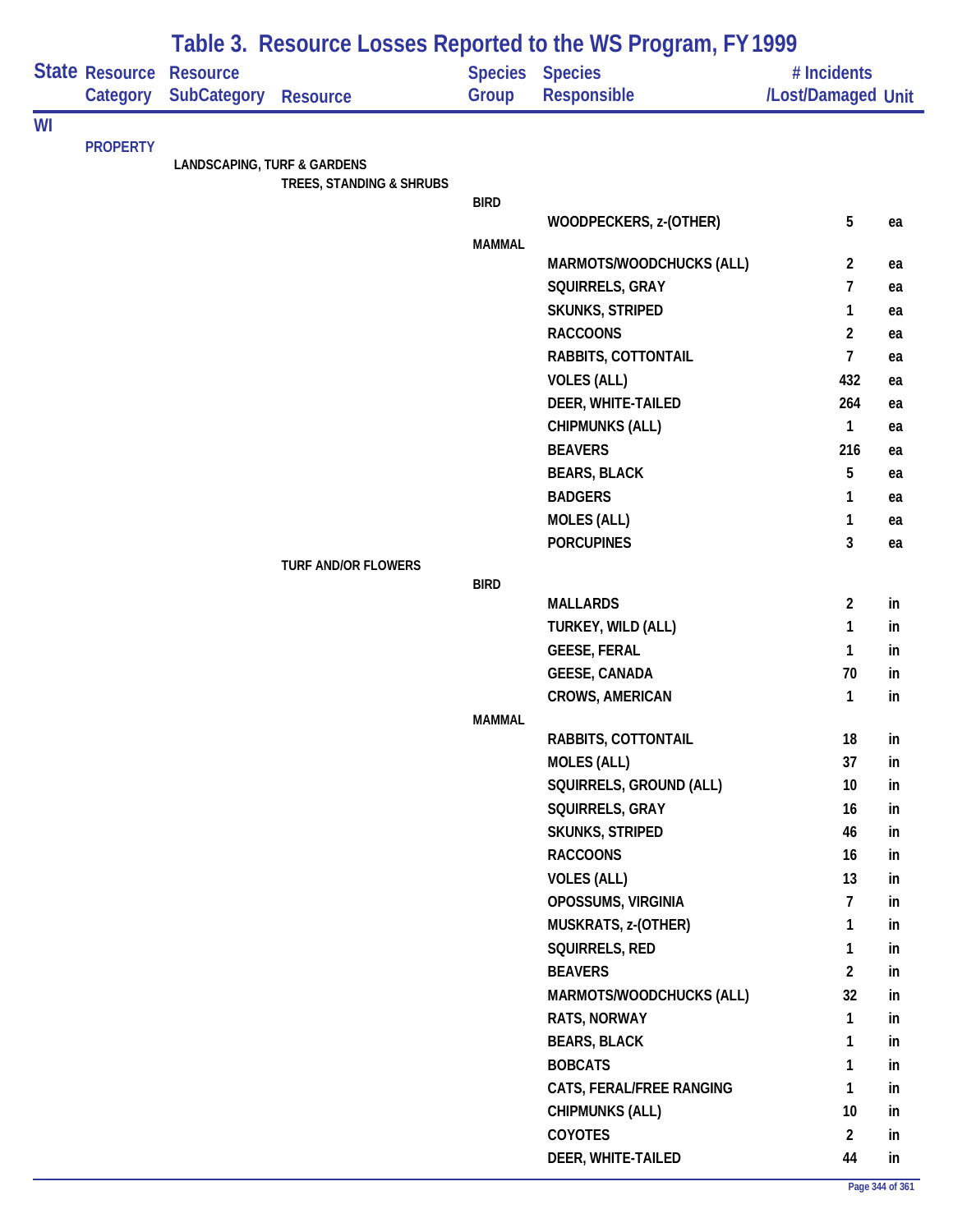|    |                 |                                        |                            |                | Table 3. Resource Losses Reported to the WS Program, FY 1999 |                    |          |
|----|-----------------|----------------------------------------|----------------------------|----------------|--------------------------------------------------------------|--------------------|----------|
|    | State Resource  | <b>Resource</b>                        |                            |                | Species Species                                              | # Incidents        |          |
|    | Category        | <b>SubCategory</b>                     | <b>Resource</b>            | Group          | <b>Responsible</b>                                           | /Lost/Damaged Unit |          |
| WI |                 |                                        |                            |                |                                                              |                    |          |
|    | <b>PROPERTY</b> | <b>LANDSCAPING, TURF &amp; GARDENS</b> |                            |                |                                                              |                    |          |
|    |                 |                                        | <b>TURF AND/OR FLOWERS</b> |                |                                                              |                    |          |
|    |                 |                                        |                            | <b>MAMMAL</b>  |                                                              |                    |          |
|    |                 |                                        |                            |                | GOPHERS, POCKET (ALL)                                        | 4                  | in       |
|    |                 |                                        |                            |                | <b>BADGERS</b>                                               | 22                 | in       |
|    |                 |                                        |                            | <b>REPTILE</b> | <b>TURTLES (ALL)</b>                                         | $\mathbf{3}$       | in       |
|    |                 |                                        | z-LANDSCAPING (OTHER)      |                |                                                              |                    |          |
|    |                 |                                        |                            | <b>BIRD</b>    |                                                              |                    |          |
|    |                 |                                        |                            |                | <b>GEESE, CANADA</b>                                         | $\mathbf{1}$       | in       |
|    |                 |                                        |                            |                | TURKEY, WILD (ALL)                                           | 1                  | in       |
|    |                 |                                        |                            | <b>MAMMAL</b>  |                                                              | 35                 |          |
|    |                 |                                        |                            |                | DEER, WHITE-TAILED<br><b>RACCOONS</b>                        | $\overline{2}$     | in       |
|    |                 |                                        |                            |                | RABBITS, COTTONTAIL                                          | 11                 | in<br>in |
|    |                 |                                        |                            |                | MARMOTS/WOODCHUCKS (ALL)                                     | $\overline{2}$     | in       |
|    |                 |                                        |                            |                | <b>MOLES (ALL)</b>                                           | 1                  | in       |
|    |                 |                                        |                            | <b>REPTILE</b> |                                                              |                    |          |
|    |                 |                                        |                            |                | SNAKES, NON-POISONOUS (OTHER)                                | 1                  | in       |
|    |                 |                                        |                            |                | <b>TURTLES (ALL)</b>                                         | $\mathbf{1}$       | in       |
|    |                 | <b>OTHER PROPERTY</b>                  |                            |                |                                                              |                    |          |
|    |                 |                                        | <b>BEACHES</b>             | <b>BIRD</b>    |                                                              |                    |          |
|    |                 |                                        |                            |                | <b>GEESE, CANADA</b>                                         | 9                  | in       |
|    |                 |                                        |                            | <b>MAMMAL</b>  |                                                              |                    |          |
|    |                 |                                        |                            |                | <b>BEAVERS</b>                                               | 1                  | in       |
|    |                 |                                        | <b>CLOTHING</b>            |                |                                                              |                    |          |
|    |                 |                                        |                            | <b>MAMMAL</b>  |                                                              | $\mathbf{1}$       | in       |
|    |                 |                                        | FOOD ITEMS, HUMAN          |                | SKUNKS, STRIPED                                              |                    |          |
|    |                 |                                        |                            | <b>BIRD</b>    |                                                              |                    |          |
|    |                 |                                        |                            |                | GULLS, RING-BILLED                                           | $\mathbf{1}$       | in       |
|    |                 |                                        |                            |                | PIGEONS, FERAL (ROCK DOVE)                                   | 1                  | in       |
|    |                 |                                        |                            |                | SPARROWS, HOUSE/ENGLISH                                      | 1                  | in       |
|    |                 |                                        |                            |                | SWALLOWS, BARN                                               | 1                  | in       |
|    |                 |                                        |                            | <b>MAMMAL</b>  |                                                              |                    |          |
|    |                 |                                        |                            |                | <b>RACCOONS</b>                                              | $\mathbf{1}$       | in       |
|    |                 |                                        | FOOD ITEMS, NON-HUMAN      | <b>BIRD</b>    |                                                              |                    |          |
|    |                 |                                        |                            |                | TURKEY, WILD (ALL)                                           | $\overline{2}$     | in       |
|    |                 |                                        |                            |                | STARLINGS, EUROPEAN                                          | 1                  | in       |
|    |                 |                                        |                            |                | <b>GRACKLES, COMMON</b>                                      | 1                  | in       |
|    |                 |                                        |                            |                | <b>GEESE, CANADA</b>                                         | 1                  | in       |
|    |                 |                                        |                            |                | CROWS, AMERICAN                                              | 1                  | in       |
|    |                 |                                        |                            | <b>MAMMAL</b>  |                                                              |                    |          |
|    |                 |                                        |                            |                | RATS, NORWAY                                                 | $\mathbf{1}$       | in       |
|    |                 |                                        |                            |                | SKUNKS, STRIPED                                              | 4                  | in       |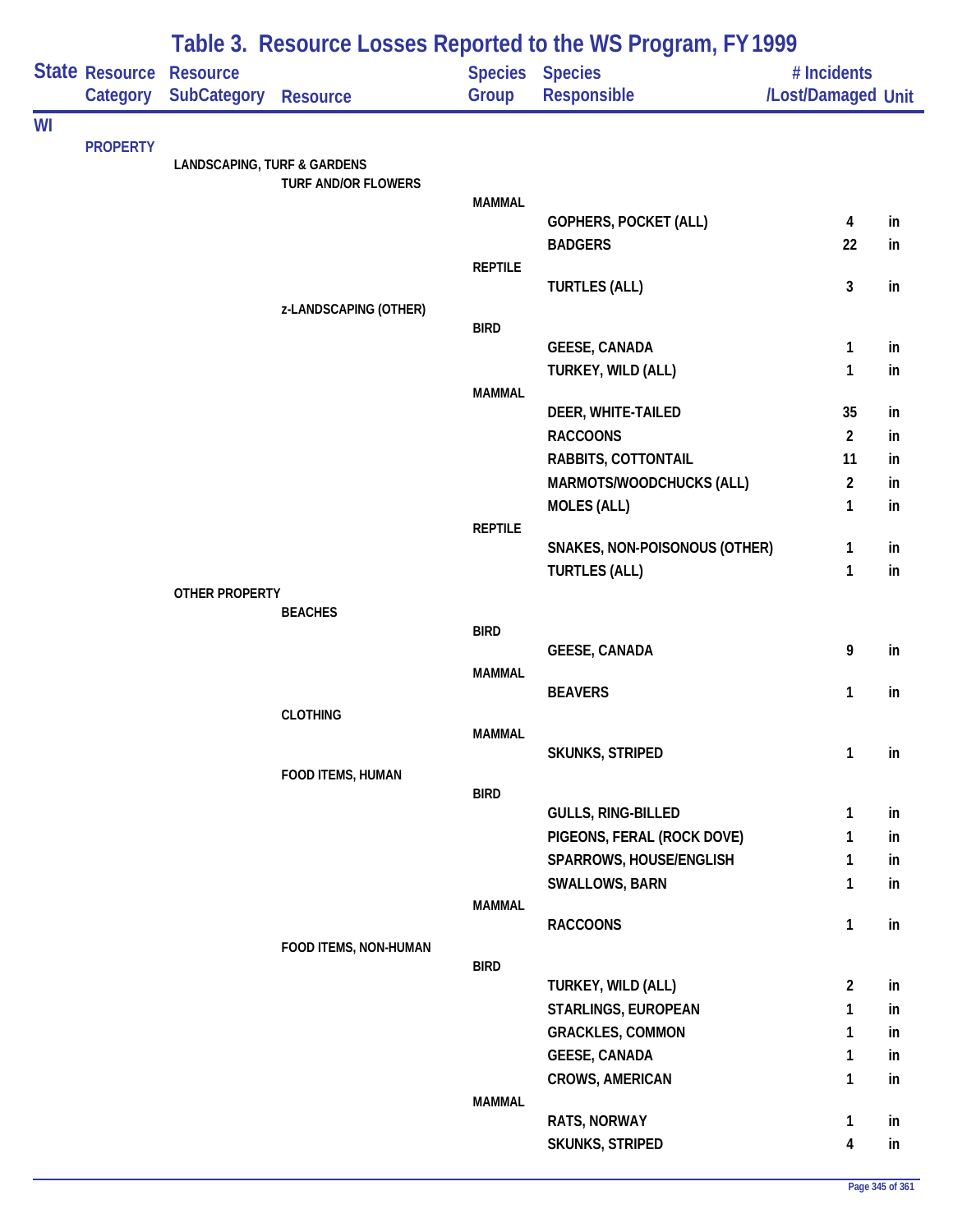| State Resource<br><b>Species Species</b><br><b>Resource</b><br># Incidents<br><b>SubCategory</b><br>Responsible<br>/Lost/Damaged Unit<br>Category<br>Group<br><b>Resource</b><br><b>PROPERTY</b><br><b>OTHER PROPERTY</b><br>FOOD ITEMS, NON-HUMAN<br><b>MAMMAL</b><br><b>RACCOONS</b><br>21<br>in<br>RABBITS, COTTONTAIL<br>1<br>in<br>OPOSSUMS, VIRGINIA<br>6<br>in<br>$\overline{2}$<br>FOXES, RED<br>in<br>DEER, WHITE-TAILED<br>$\overline{2}$<br>in<br><b>CHIPMUNKS (ALL)</b><br>1<br>in<br><b>BEARS, BLACK</b><br>7<br>in<br>MARMOTS/WOODCHUCKS (ALL)<br>1<br>in<br>SQUIRRELS, GRAY<br>4<br>in<br>PROPERTY (GENERAL)<br><b>BIRD</b><br>z-PASSERINES (OTHER)<br>1<br>in<br>OWLS, z-(OTHER)<br>2<br>in<br>PIGEONS, FERAL (ROCK DOVE)<br>6<br>in<br>ROBINS, AMERICAN<br>4<br>in<br>SPARROWS, HOUSE/ENGLISH<br>2<br>in<br>3<br>STARLINGS, EUROPEAN<br>in<br>1<br>SWALLOWS, z-(MIXED)<br>in<br>WOODPECKERS, z-(OTHER)<br>6<br>in<br><b>KILLDEERS</b><br>2<br>in<br><b>HERONS, GREAT BLUE</b><br>1<br>in<br>5<br>TURKEY, WILD (ALL)<br>in<br><b>EXOTIC BIRDS (OTHER)</b><br>1<br>in<br>8<br><b>MALLARDS</b><br>in<br>$\overline{a}$<br>HAWKS, z-(OTHER)<br>in<br>$\overline{a}$<br><b>BLACKBIRDS, z-(OTHER)</b><br>in<br>DOVE, MOURNING<br>3<br>in<br>$\overline{2}$<br><b>BLACKBIRDS, z-(MIXED SPECIES)</b><br>in<br><b>FINCHES, HOUSE</b><br>1<br>in<br>FINCHES, PURPLE<br>1<br>in<br><b>GEESE, CANADA</b><br>16<br>in<br>3<br><b>GRACKLES, COMMON</b><br>in<br><b>GULLS, HERRING</b><br>4<br>in<br>HAWKS, RED-TAILED<br>6<br>in<br>CROWS, AMERICAN<br>23<br>in<br><b>MAMMAL</b><br><b>SHREWS (ALL)</b><br>$\mathbf{1}$<br>in<br>OTTERS, RIVER<br>1<br>in<br><b>PORCUPINES</b><br>8<br>in<br>OPOSSUMS, VIRGINIA<br>60<br>in<br>RABBITS, COTTONTAIL<br>18<br>in<br><b>RACCOONS</b><br>205<br>in<br>Page 346 of 361 |    |  |  | Table 3. Resource Losses Reported to the WS Program, FY 1999 |  |
|----------------------------------------------------------------------------------------------------------------------------------------------------------------------------------------------------------------------------------------------------------------------------------------------------------------------------------------------------------------------------------------------------------------------------------------------------------------------------------------------------------------------------------------------------------------------------------------------------------------------------------------------------------------------------------------------------------------------------------------------------------------------------------------------------------------------------------------------------------------------------------------------------------------------------------------------------------------------------------------------------------------------------------------------------------------------------------------------------------------------------------------------------------------------------------------------------------------------------------------------------------------------------------------------------------------------------------------------------------------------------------------------------------------------------------------------------------------------------------------------------------------------------------------------------------------------------------------------------------------------------------------------------------------------------------------------------------------------------------------------------------------------------------------------------------------------|----|--|--|--------------------------------------------------------------|--|
|                                                                                                                                                                                                                                                                                                                                                                                                                                                                                                                                                                                                                                                                                                                                                                                                                                                                                                                                                                                                                                                                                                                                                                                                                                                                                                                                                                                                                                                                                                                                                                                                                                                                                                                                                                                                                      |    |  |  |                                                              |  |
|                                                                                                                                                                                                                                                                                                                                                                                                                                                                                                                                                                                                                                                                                                                                                                                                                                                                                                                                                                                                                                                                                                                                                                                                                                                                                                                                                                                                                                                                                                                                                                                                                                                                                                                                                                                                                      | WI |  |  |                                                              |  |
|                                                                                                                                                                                                                                                                                                                                                                                                                                                                                                                                                                                                                                                                                                                                                                                                                                                                                                                                                                                                                                                                                                                                                                                                                                                                                                                                                                                                                                                                                                                                                                                                                                                                                                                                                                                                                      |    |  |  |                                                              |  |
|                                                                                                                                                                                                                                                                                                                                                                                                                                                                                                                                                                                                                                                                                                                                                                                                                                                                                                                                                                                                                                                                                                                                                                                                                                                                                                                                                                                                                                                                                                                                                                                                                                                                                                                                                                                                                      |    |  |  |                                                              |  |
|                                                                                                                                                                                                                                                                                                                                                                                                                                                                                                                                                                                                                                                                                                                                                                                                                                                                                                                                                                                                                                                                                                                                                                                                                                                                                                                                                                                                                                                                                                                                                                                                                                                                                                                                                                                                                      |    |  |  |                                                              |  |
|                                                                                                                                                                                                                                                                                                                                                                                                                                                                                                                                                                                                                                                                                                                                                                                                                                                                                                                                                                                                                                                                                                                                                                                                                                                                                                                                                                                                                                                                                                                                                                                                                                                                                                                                                                                                                      |    |  |  |                                                              |  |
|                                                                                                                                                                                                                                                                                                                                                                                                                                                                                                                                                                                                                                                                                                                                                                                                                                                                                                                                                                                                                                                                                                                                                                                                                                                                                                                                                                                                                                                                                                                                                                                                                                                                                                                                                                                                                      |    |  |  |                                                              |  |
|                                                                                                                                                                                                                                                                                                                                                                                                                                                                                                                                                                                                                                                                                                                                                                                                                                                                                                                                                                                                                                                                                                                                                                                                                                                                                                                                                                                                                                                                                                                                                                                                                                                                                                                                                                                                                      |    |  |  |                                                              |  |
|                                                                                                                                                                                                                                                                                                                                                                                                                                                                                                                                                                                                                                                                                                                                                                                                                                                                                                                                                                                                                                                                                                                                                                                                                                                                                                                                                                                                                                                                                                                                                                                                                                                                                                                                                                                                                      |    |  |  |                                                              |  |
|                                                                                                                                                                                                                                                                                                                                                                                                                                                                                                                                                                                                                                                                                                                                                                                                                                                                                                                                                                                                                                                                                                                                                                                                                                                                                                                                                                                                                                                                                                                                                                                                                                                                                                                                                                                                                      |    |  |  |                                                              |  |
|                                                                                                                                                                                                                                                                                                                                                                                                                                                                                                                                                                                                                                                                                                                                                                                                                                                                                                                                                                                                                                                                                                                                                                                                                                                                                                                                                                                                                                                                                                                                                                                                                                                                                                                                                                                                                      |    |  |  |                                                              |  |
|                                                                                                                                                                                                                                                                                                                                                                                                                                                                                                                                                                                                                                                                                                                                                                                                                                                                                                                                                                                                                                                                                                                                                                                                                                                                                                                                                                                                                                                                                                                                                                                                                                                                                                                                                                                                                      |    |  |  |                                                              |  |
|                                                                                                                                                                                                                                                                                                                                                                                                                                                                                                                                                                                                                                                                                                                                                                                                                                                                                                                                                                                                                                                                                                                                                                                                                                                                                                                                                                                                                                                                                                                                                                                                                                                                                                                                                                                                                      |    |  |  |                                                              |  |
|                                                                                                                                                                                                                                                                                                                                                                                                                                                                                                                                                                                                                                                                                                                                                                                                                                                                                                                                                                                                                                                                                                                                                                                                                                                                                                                                                                                                                                                                                                                                                                                                                                                                                                                                                                                                                      |    |  |  |                                                              |  |
|                                                                                                                                                                                                                                                                                                                                                                                                                                                                                                                                                                                                                                                                                                                                                                                                                                                                                                                                                                                                                                                                                                                                                                                                                                                                                                                                                                                                                                                                                                                                                                                                                                                                                                                                                                                                                      |    |  |  |                                                              |  |
|                                                                                                                                                                                                                                                                                                                                                                                                                                                                                                                                                                                                                                                                                                                                                                                                                                                                                                                                                                                                                                                                                                                                                                                                                                                                                                                                                                                                                                                                                                                                                                                                                                                                                                                                                                                                                      |    |  |  |                                                              |  |
|                                                                                                                                                                                                                                                                                                                                                                                                                                                                                                                                                                                                                                                                                                                                                                                                                                                                                                                                                                                                                                                                                                                                                                                                                                                                                                                                                                                                                                                                                                                                                                                                                                                                                                                                                                                                                      |    |  |  |                                                              |  |
|                                                                                                                                                                                                                                                                                                                                                                                                                                                                                                                                                                                                                                                                                                                                                                                                                                                                                                                                                                                                                                                                                                                                                                                                                                                                                                                                                                                                                                                                                                                                                                                                                                                                                                                                                                                                                      |    |  |  |                                                              |  |
|                                                                                                                                                                                                                                                                                                                                                                                                                                                                                                                                                                                                                                                                                                                                                                                                                                                                                                                                                                                                                                                                                                                                                                                                                                                                                                                                                                                                                                                                                                                                                                                                                                                                                                                                                                                                                      |    |  |  |                                                              |  |
|                                                                                                                                                                                                                                                                                                                                                                                                                                                                                                                                                                                                                                                                                                                                                                                                                                                                                                                                                                                                                                                                                                                                                                                                                                                                                                                                                                                                                                                                                                                                                                                                                                                                                                                                                                                                                      |    |  |  |                                                              |  |
|                                                                                                                                                                                                                                                                                                                                                                                                                                                                                                                                                                                                                                                                                                                                                                                                                                                                                                                                                                                                                                                                                                                                                                                                                                                                                                                                                                                                                                                                                                                                                                                                                                                                                                                                                                                                                      |    |  |  |                                                              |  |
|                                                                                                                                                                                                                                                                                                                                                                                                                                                                                                                                                                                                                                                                                                                                                                                                                                                                                                                                                                                                                                                                                                                                                                                                                                                                                                                                                                                                                                                                                                                                                                                                                                                                                                                                                                                                                      |    |  |  |                                                              |  |
|                                                                                                                                                                                                                                                                                                                                                                                                                                                                                                                                                                                                                                                                                                                                                                                                                                                                                                                                                                                                                                                                                                                                                                                                                                                                                                                                                                                                                                                                                                                                                                                                                                                                                                                                                                                                                      |    |  |  |                                                              |  |
|                                                                                                                                                                                                                                                                                                                                                                                                                                                                                                                                                                                                                                                                                                                                                                                                                                                                                                                                                                                                                                                                                                                                                                                                                                                                                                                                                                                                                                                                                                                                                                                                                                                                                                                                                                                                                      |    |  |  |                                                              |  |
|                                                                                                                                                                                                                                                                                                                                                                                                                                                                                                                                                                                                                                                                                                                                                                                                                                                                                                                                                                                                                                                                                                                                                                                                                                                                                                                                                                                                                                                                                                                                                                                                                                                                                                                                                                                                                      |    |  |  |                                                              |  |
|                                                                                                                                                                                                                                                                                                                                                                                                                                                                                                                                                                                                                                                                                                                                                                                                                                                                                                                                                                                                                                                                                                                                                                                                                                                                                                                                                                                                                                                                                                                                                                                                                                                                                                                                                                                                                      |    |  |  |                                                              |  |
|                                                                                                                                                                                                                                                                                                                                                                                                                                                                                                                                                                                                                                                                                                                                                                                                                                                                                                                                                                                                                                                                                                                                                                                                                                                                                                                                                                                                                                                                                                                                                                                                                                                                                                                                                                                                                      |    |  |  |                                                              |  |
|                                                                                                                                                                                                                                                                                                                                                                                                                                                                                                                                                                                                                                                                                                                                                                                                                                                                                                                                                                                                                                                                                                                                                                                                                                                                                                                                                                                                                                                                                                                                                                                                                                                                                                                                                                                                                      |    |  |  |                                                              |  |
|                                                                                                                                                                                                                                                                                                                                                                                                                                                                                                                                                                                                                                                                                                                                                                                                                                                                                                                                                                                                                                                                                                                                                                                                                                                                                                                                                                                                                                                                                                                                                                                                                                                                                                                                                                                                                      |    |  |  |                                                              |  |
|                                                                                                                                                                                                                                                                                                                                                                                                                                                                                                                                                                                                                                                                                                                                                                                                                                                                                                                                                                                                                                                                                                                                                                                                                                                                                                                                                                                                                                                                                                                                                                                                                                                                                                                                                                                                                      |    |  |  |                                                              |  |
|                                                                                                                                                                                                                                                                                                                                                                                                                                                                                                                                                                                                                                                                                                                                                                                                                                                                                                                                                                                                                                                                                                                                                                                                                                                                                                                                                                                                                                                                                                                                                                                                                                                                                                                                                                                                                      |    |  |  |                                                              |  |
|                                                                                                                                                                                                                                                                                                                                                                                                                                                                                                                                                                                                                                                                                                                                                                                                                                                                                                                                                                                                                                                                                                                                                                                                                                                                                                                                                                                                                                                                                                                                                                                                                                                                                                                                                                                                                      |    |  |  |                                                              |  |
|                                                                                                                                                                                                                                                                                                                                                                                                                                                                                                                                                                                                                                                                                                                                                                                                                                                                                                                                                                                                                                                                                                                                                                                                                                                                                                                                                                                                                                                                                                                                                                                                                                                                                                                                                                                                                      |    |  |  |                                                              |  |
|                                                                                                                                                                                                                                                                                                                                                                                                                                                                                                                                                                                                                                                                                                                                                                                                                                                                                                                                                                                                                                                                                                                                                                                                                                                                                                                                                                                                                                                                                                                                                                                                                                                                                                                                                                                                                      |    |  |  |                                                              |  |
|                                                                                                                                                                                                                                                                                                                                                                                                                                                                                                                                                                                                                                                                                                                                                                                                                                                                                                                                                                                                                                                                                                                                                                                                                                                                                                                                                                                                                                                                                                                                                                                                                                                                                                                                                                                                                      |    |  |  |                                                              |  |
|                                                                                                                                                                                                                                                                                                                                                                                                                                                                                                                                                                                                                                                                                                                                                                                                                                                                                                                                                                                                                                                                                                                                                                                                                                                                                                                                                                                                                                                                                                                                                                                                                                                                                                                                                                                                                      |    |  |  |                                                              |  |
|                                                                                                                                                                                                                                                                                                                                                                                                                                                                                                                                                                                                                                                                                                                                                                                                                                                                                                                                                                                                                                                                                                                                                                                                                                                                                                                                                                                                                                                                                                                                                                                                                                                                                                                                                                                                                      |    |  |  |                                                              |  |
|                                                                                                                                                                                                                                                                                                                                                                                                                                                                                                                                                                                                                                                                                                                                                                                                                                                                                                                                                                                                                                                                                                                                                                                                                                                                                                                                                                                                                                                                                                                                                                                                                                                                                                                                                                                                                      |    |  |  |                                                              |  |
|                                                                                                                                                                                                                                                                                                                                                                                                                                                                                                                                                                                                                                                                                                                                                                                                                                                                                                                                                                                                                                                                                                                                                                                                                                                                                                                                                                                                                                                                                                                                                                                                                                                                                                                                                                                                                      |    |  |  |                                                              |  |
|                                                                                                                                                                                                                                                                                                                                                                                                                                                                                                                                                                                                                                                                                                                                                                                                                                                                                                                                                                                                                                                                                                                                                                                                                                                                                                                                                                                                                                                                                                                                                                                                                                                                                                                                                                                                                      |    |  |  |                                                              |  |
|                                                                                                                                                                                                                                                                                                                                                                                                                                                                                                                                                                                                                                                                                                                                                                                                                                                                                                                                                                                                                                                                                                                                                                                                                                                                                                                                                                                                                                                                                                                                                                                                                                                                                                                                                                                                                      |    |  |  |                                                              |  |
|                                                                                                                                                                                                                                                                                                                                                                                                                                                                                                                                                                                                                                                                                                                                                                                                                                                                                                                                                                                                                                                                                                                                                                                                                                                                                                                                                                                                                                                                                                                                                                                                                                                                                                                                                                                                                      |    |  |  |                                                              |  |
|                                                                                                                                                                                                                                                                                                                                                                                                                                                                                                                                                                                                                                                                                                                                                                                                                                                                                                                                                                                                                                                                                                                                                                                                                                                                                                                                                                                                                                                                                                                                                                                                                                                                                                                                                                                                                      |    |  |  |                                                              |  |
|                                                                                                                                                                                                                                                                                                                                                                                                                                                                                                                                                                                                                                                                                                                                                                                                                                                                                                                                                                                                                                                                                                                                                                                                                                                                                                                                                                                                                                                                                                                                                                                                                                                                                                                                                                                                                      |    |  |  |                                                              |  |
|                                                                                                                                                                                                                                                                                                                                                                                                                                                                                                                                                                                                                                                                                                                                                                                                                                                                                                                                                                                                                                                                                                                                                                                                                                                                                                                                                                                                                                                                                                                                                                                                                                                                                                                                                                                                                      |    |  |  |                                                              |  |
|                                                                                                                                                                                                                                                                                                                                                                                                                                                                                                                                                                                                                                                                                                                                                                                                                                                                                                                                                                                                                                                                                                                                                                                                                                                                                                                                                                                                                                                                                                                                                                                                                                                                                                                                                                                                                      |    |  |  |                                                              |  |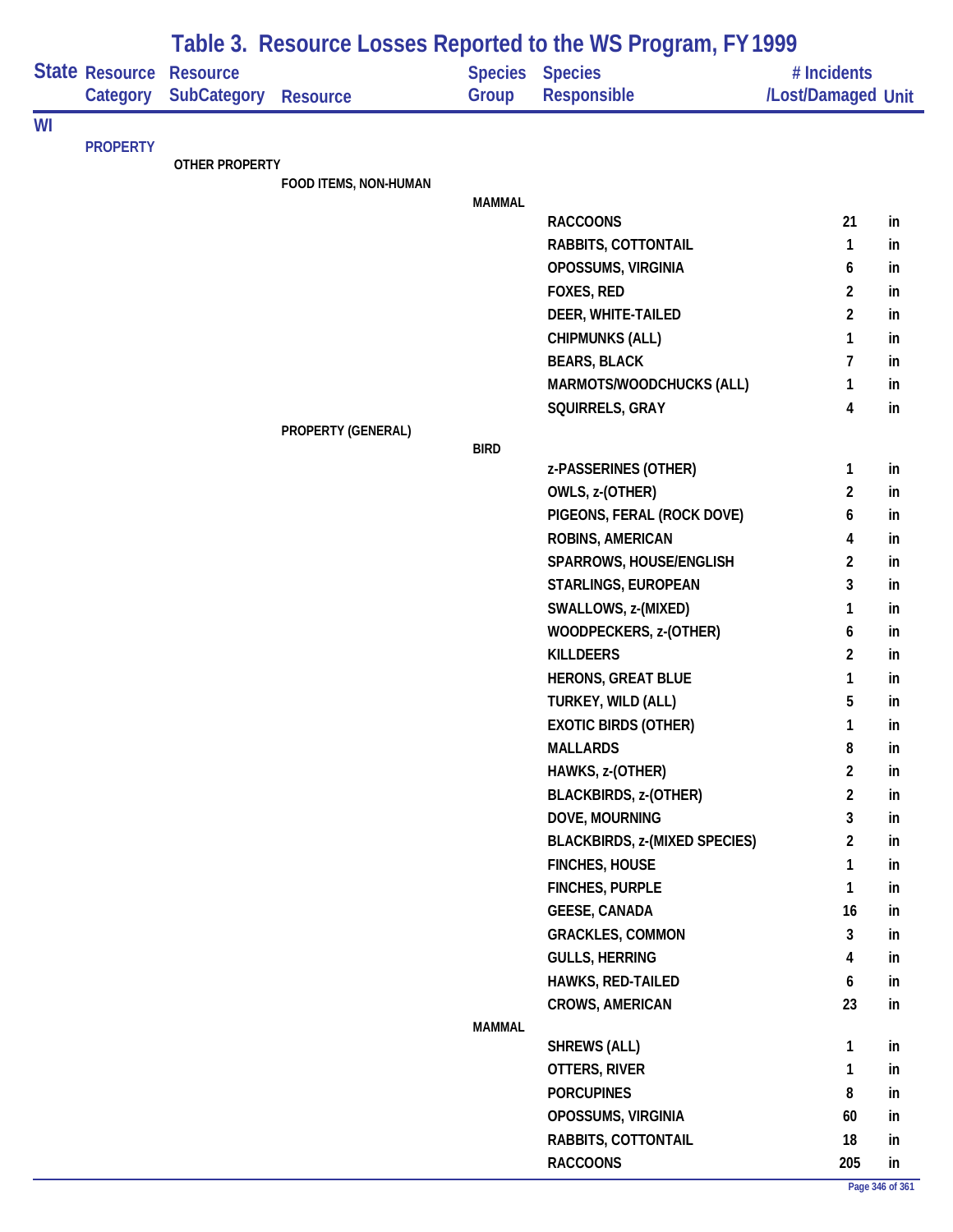|    |                            |                                       |                                   |                | Table 3. Resource Losses Reported to the WS Program, FY 1999 |                                   |    |
|----|----------------------------|---------------------------------------|-----------------------------------|----------------|--------------------------------------------------------------|-----------------------------------|----|
|    | State Resource<br>Category | <b>Resource</b><br><b>SubCategory</b> | <b>Resource</b>                   | Group          | Species Species<br>Responsible                               | # Incidents<br>/Lost/Damaged Unit |    |
| WI |                            |                                       |                                   |                |                                                              |                                   |    |
|    | <b>PROPERTY</b>            | OTHER PROPERTY                        |                                   |                |                                                              |                                   |    |
|    |                            |                                       | PROPERTY (GENERAL)                |                |                                                              |                                   |    |
|    |                            |                                       |                                   | <b>MAMMAL</b>  |                                                              |                                   |    |
|    |                            |                                       |                                   |                | RATS, NORWAY                                                 | 3                                 | in |
|    |                            |                                       |                                   |                | <b>SKUNKS, STRIPED</b>                                       | 185                               | in |
|    |                            |                                       |                                   |                | SQUIRRELS, FOX                                               | $\overline{2}$                    | in |
|    |                            |                                       |                                   |                | SQUIRRELS, GRAY                                              | 22                                | in |
|    |                            |                                       |                                   |                | SQUIRRELS, GROUND (ALL)                                      | 13                                | in |
|    |                            |                                       |                                   |                | SQUIRRELS, RED                                               | 3                                 | in |
|    |                            |                                       |                                   |                | <b>WEASELS (ALL)</b>                                         | $\overline{2}$                    | in |
|    |                            |                                       |                                   |                | MUSKRATS, z-(OTHER)                                          | 12                                | in |
|    |                            |                                       |                                   |                | FOXES, RED                                                   | 21                                | in |
|    |                            |                                       |                                   |                | <b>VOLES (ALL)</b>                                           | 3                                 | in |
|    |                            |                                       |                                   |                | <b>BEARS, BLACK</b>                                          | 174                               | in |
|    |                            |                                       |                                   |                | MAMMALS, EXOTIC z-(OTHER)                                    | $\mathbf{1}$                      | in |
|    |                            |                                       |                                   |                | <b>MOLES (ALL)</b>                                           | 4                                 | in |
|    |                            |                                       |                                   |                | <b>BATS (ALL)</b>                                            | $\mathbf{1}$                      | in |
|    |                            |                                       |                                   |                | <b>BEAVERS</b>                                               | 92                                | in |
|    |                            |                                       |                                   |                | CATS, FERAL/FREE RANGING                                     | 6                                 | in |
|    |                            |                                       |                                   |                | <b>CHIPMUNKS (ALL)</b>                                       | 17                                | in |
|    |                            |                                       |                                   |                | COYOTES                                                      | 58                                | in |
|    |                            |                                       |                                   |                | DEER, WHITE-TAILED                                           | 12                                | in |
|    |                            |                                       |                                   |                | ELK (WAPITI)                                                 | $\mathbf{1}$                      | in |
|    |                            |                                       |                                   |                | <b>FISHERS</b>                                               | $\overline{2}$                    | in |
|    |                            |                                       |                                   |                | FOXES, GRAY                                                  | 11                                | in |
|    |                            |                                       |                                   |                | <b>MARMOTS/WOODCHUCKS (ALL)</b>                              | 164                               | in |
|    |                            |                                       |                                   |                | <b>BADGERS</b>                                               | 70                                | in |
|    |                            |                                       |                                   |                | <b>GOPHERS, POCKET (ALL)</b>                                 | 8                                 | in |
|    |                            |                                       |                                   |                | DOGS, FERAL/FREE RANGING & HYBRID                            | 3                                 | in |
|    |                            |                                       |                                   | <b>REPTILE</b> | SNAKES, NON-POISONOUS (OTHER)                                | $5\phantom{.0}$                   | in |
|    |                            |                                       | RESEARCH PROJECT                  |                |                                                              |                                   |    |
|    |                            |                                       |                                   | <b>MAMMAL</b>  |                                                              |                                   |    |
|    |                            |                                       |                                   |                | <b>CHIPMUNKS (ALL)</b>                                       | $\mathbf{1}$                      | in |
|    |                            |                                       | SOIL (i.e. EROSION)               |                |                                                              |                                   |    |
|    |                            |                                       |                                   | <b>BIRD</b>    |                                                              |                                   |    |
|    |                            |                                       |                                   |                | <b>CROWS, AMERICAN</b>                                       | $\mathbf{1}$                      | in |
|    |                            |                                       |                                   |                | <b>GEESE, CANADA</b>                                         | $\mathbf{1}$                      | in |
|    |                            | <b>STRUCTURES</b>                     | <b>BOAT DOCKS/MARINAS</b>         |                |                                                              |                                   |    |
|    |                            |                                       |                                   | <b>BIRD</b>    |                                                              |                                   |    |
|    |                            |                                       |                                   |                | <b>GULLS, RING-BILLED</b>                                    | $\mathbf{3}$                      | in |
|    |                            |                                       |                                   |                | <b>GEESE, CANADA</b>                                         | 1                                 | in |
|    |                            |                                       | <b>BUILDINGS, NON-RESIDENTIAL</b> |                |                                                              |                                   |    |
|    |                            |                                       |                                   | <b>BIRD</b>    |                                                              | $\overline{2}$                    |    |
|    |                            |                                       |                                   |                | <b>SWALLOWS, BARN</b>                                        |                                   | in |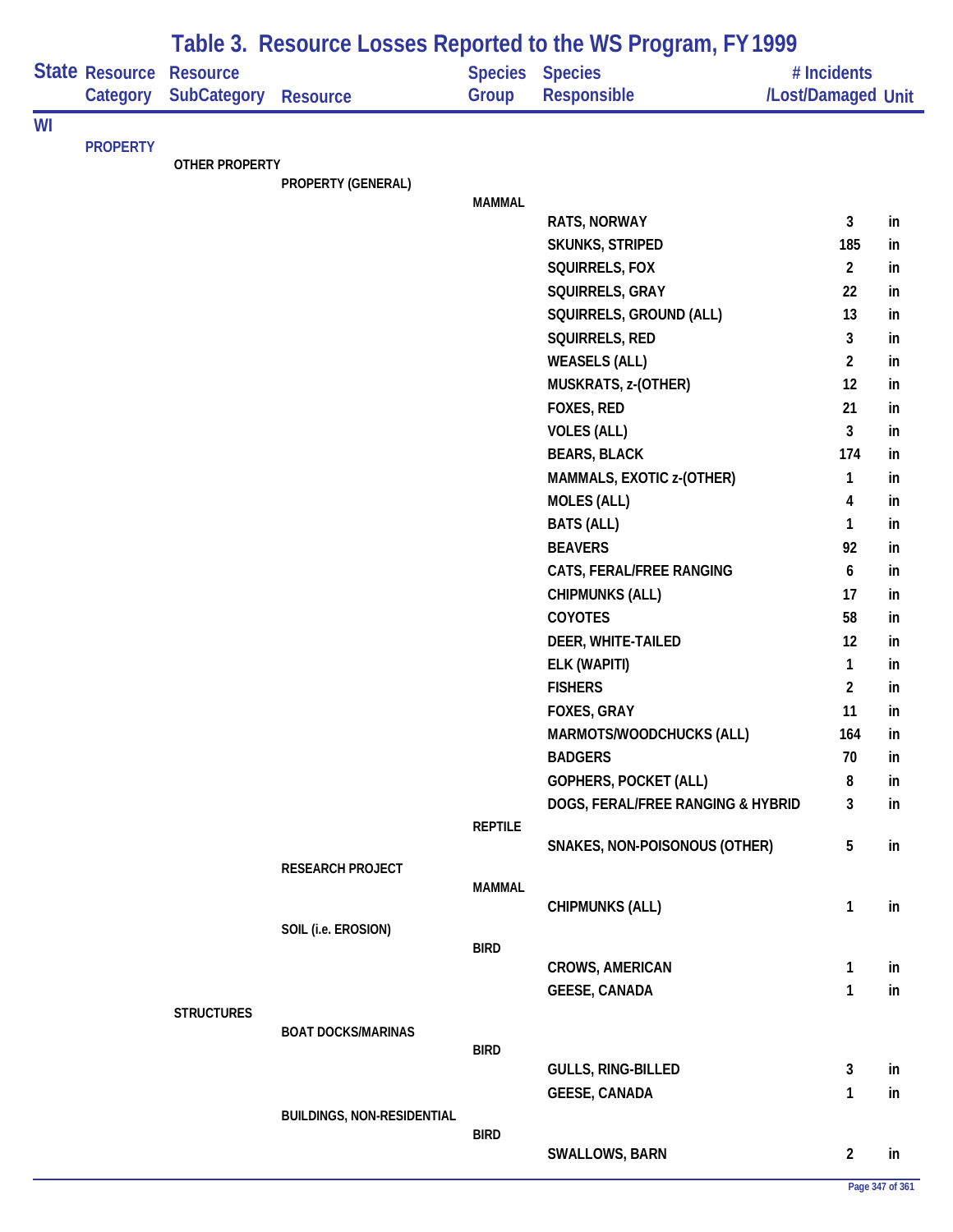|    | <b>State Resource</b><br>Category | <b>Resource</b><br>SubCategory | <b>Resource</b>                   | Group          | <b>Species Species</b><br>Responsible | # Incidents<br>/Lost/Damaged Unit |    |
|----|-----------------------------------|--------------------------------|-----------------------------------|----------------|---------------------------------------|-----------------------------------|----|
| WI |                                   |                                |                                   |                |                                       |                                   |    |
|    | <b>PROPERTY</b>                   |                                |                                   |                |                                       |                                   |    |
|    |                                   | <b>STRUCTURES</b>              | <b>BUILDINGS, NON-RESIDENTIAL</b> |                |                                       |                                   |    |
|    |                                   |                                |                                   | <b>BIRD</b>    |                                       |                                   |    |
|    |                                   |                                |                                   |                | WOODPECKERS, z-(OTHER)                | 8                                 | in |
|    |                                   |                                |                                   |                | <b>GRACKLES, COMMON</b>               | 1                                 | in |
|    |                                   |                                |                                   |                | WOODPECKERS, DOWNY                    | $\overline{c}$                    | in |
|    |                                   |                                |                                   |                | z-PASSERINES (OTHER)                  | 1                                 | in |
|    |                                   |                                |                                   |                | TURKEY, WILD (ALL)                    | 1                                 | in |
|    |                                   |                                |                                   |                | SWALLOWS, z-(OTHER)                   | 1                                 | in |
|    |                                   |                                |                                   |                | SWALLOWS, z-(MIXED)                   | 1                                 | in |
|    |                                   |                                |                                   |                | SPARROWS, HOUSE/ENGLISH               | 16                                | in |
|    |                                   |                                |                                   |                | PIGEONS, FERAL (ROCK DOVE)            | 11                                | in |
|    |                                   |                                |                                   |                | OWLS, z-(OTHER)                       | 1                                 | in |
|    |                                   |                                |                                   |                | HAWKS, z-(OTHER)                      | 6                                 | in |
|    |                                   |                                |                                   |                | GULLS, RING-BILLED                    | 12                                | in |
|    |                                   |                                |                                   |                | CROWS, AMERICAN                       | $\overline{2}$                    | in |
|    |                                   |                                |                                   |                | STARLINGS, EUROPEAN                   | $\overline{2}$                    | in |
|    |                                   |                                |                                   |                | HAWKS, RED-TAILED                     | 1                                 | in |
|    |                                   |                                |                                   | <b>MAMMAL</b>  | <b>WEASELS (ALL)</b>                  | $\overline{2}$                    | in |
|    |                                   |                                |                                   |                | RABBITS, COTTONTAIL                   | 4                                 | in |
|    |                                   |                                |                                   |                | OPOSSUMS, VIRGINIA                    | 28                                | in |
|    |                                   |                                |                                   |                | <b>SKUNKS, STRIPED</b>                | 80                                | in |
|    |                                   |                                |                                   |                | SQUIRRELS, FLYING (ALL)               | $\overline{2}$                    | in |
|    |                                   |                                |                                   |                | SQUIRRELS, GRAY                       | 14                                | in |
|    |                                   |                                |                                   |                | SQUIRRELS, GROUND (ALL)               | $\overline{2}$                    | in |
|    |                                   |                                |                                   |                | <b>VOLES (ALL)</b>                    | $\overline{2}$                    | in |
|    |                                   |                                |                                   |                | <b>PORCUPINES</b>                     | 1                                 | in |
|    |                                   |                                |                                   |                | SQUIRRELS, RED                        | 5                                 | in |
|    |                                   |                                |                                   |                | <b>RACCOONS</b>                       | 69                                | in |
|    |                                   |                                |                                   |                | MARMOTS/WOODCHUCKS (ALL)              | 90                                | in |
|    |                                   |                                |                                   |                | FOXES, RED                            | 7                                 | in |
|    |                                   |                                |                                   |                | DOGS, FERAL/FREE RANGING & HYBRID     | 1                                 | in |
|    |                                   |                                |                                   |                | COYOTES                               | 3                                 | in |
|    |                                   |                                |                                   |                | <b>CHIPMUNKS (ALL)</b>                | 5                                 | in |
|    |                                   |                                |                                   |                | CATS, FERAL/FREE RANGING              | 2                                 | in |
|    |                                   |                                |                                   |                | <b>BEAVERS</b>                        | 1                                 | in |
|    |                                   |                                |                                   |                | <b>BEARS, BLACK</b>                   | 94                                | in |
|    |                                   |                                |                                   |                | <b>BATS (ALL)</b>                     | 9                                 | in |
|    |                                   |                                |                                   |                | <b>BADGERS</b>                        | 3                                 | in |
|    |                                   |                                |                                   | <b>REPTILE</b> |                                       |                                   |    |
|    |                                   |                                |                                   |                | SNAKES, NON-POISONOUS (OTHER)         | 1                                 | in |
|    |                                   |                                | <b>BUILDINGS, RESIDENTIAL</b>     | <b>BIRD</b>    |                                       |                                   |    |
|    |                                   |                                |                                   |                | <b>OWLS, GREAT HORNED</b>             | 1                                 | in |
|    |                                   |                                |                                   |                |                                       | Page 348 of 361                   |    |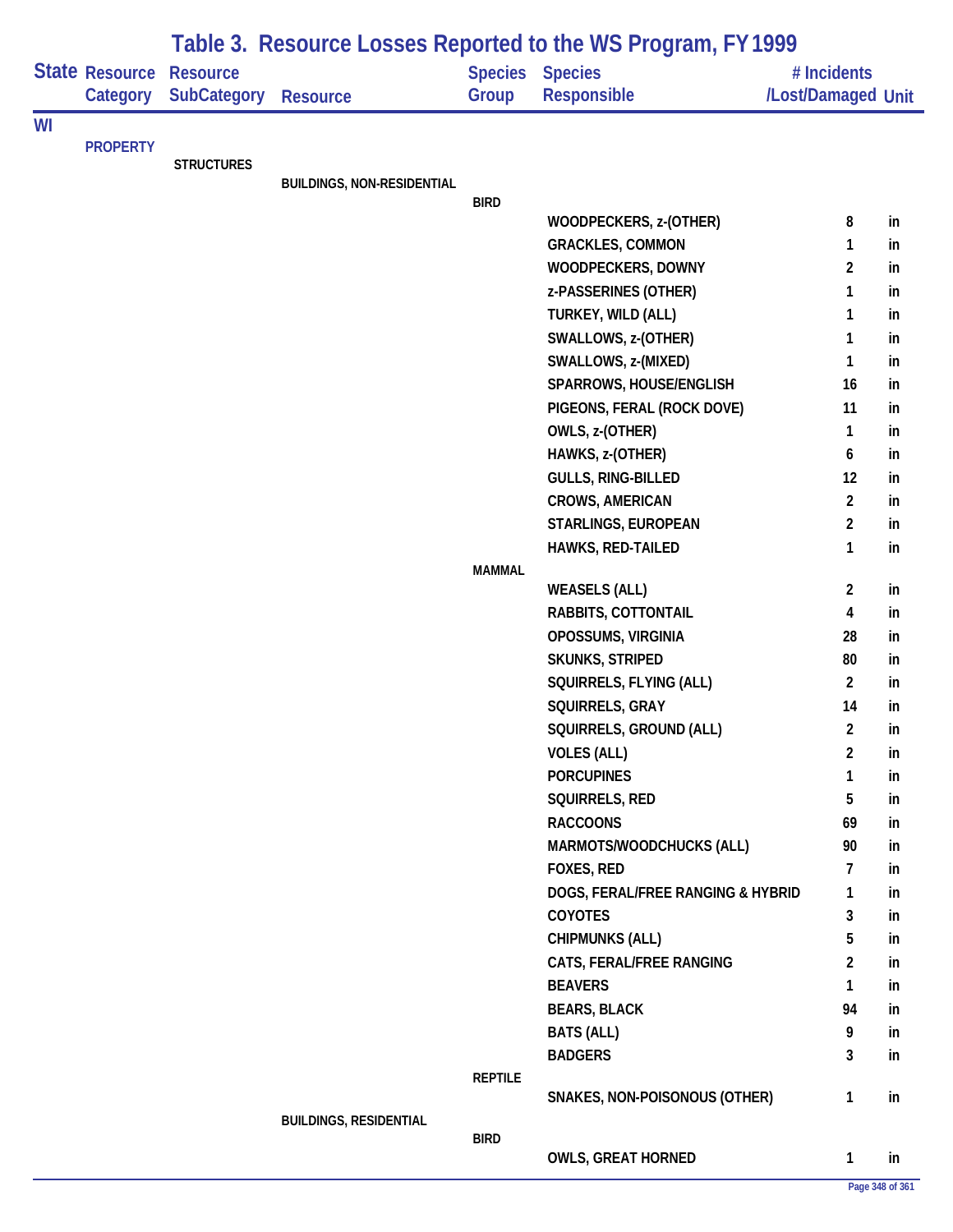|    |                                   | Table 3. Resource Losses Reported to the WS Program, FY 1999 |                               |               |                                              |                                   |    |  |  |
|----|-----------------------------------|--------------------------------------------------------------|-------------------------------|---------------|----------------------------------------------|-----------------------------------|----|--|--|
|    | <b>State Resource</b><br>Category | <b>Resource</b><br><b>SubCategory</b>                        | <b>Resource</b>               | Group         | <b>Species Species</b><br><b>Responsible</b> | # Incidents<br>/Lost/Damaged Unit |    |  |  |
| WI |                                   |                                                              |                               |               |                                              |                                   |    |  |  |
|    | <b>PROPERTY</b>                   |                                                              |                               |               |                                              |                                   |    |  |  |
|    |                                   | <b>STRUCTURES</b>                                            | <b>BUILDINGS, RESIDENTIAL</b> |               |                                              |                                   |    |  |  |
|    |                                   |                                                              |                               | <b>BIRD</b>   |                                              |                                   |    |  |  |
|    |                                   |                                                              |                               |               | PIGEONS, FERAL (ROCK DOVE)                   | 13                                | in |  |  |
|    |                                   |                                                              |                               |               | WOODPECKERS, z-(OTHER)                       | 102                               | in |  |  |
|    |                                   |                                                              |                               |               | WOODPECKERS, PILEATED                        | 5                                 | in |  |  |
|    |                                   |                                                              |                               |               | <b>WOODPECKERS, HAIRY</b>                    | 25                                | in |  |  |
|    |                                   |                                                              |                               |               | WOODPECKERS, DOWNY                           | 85                                | in |  |  |
|    |                                   |                                                              |                               |               | <b>VULTURES, TURKEY</b>                      | 1                                 | in |  |  |
|    |                                   |                                                              |                               |               | TURKEY, WILD (ALL)                           | 1                                 | in |  |  |
|    |                                   |                                                              |                               |               | SWALLOWS, BARN                               | 4                                 | in |  |  |
|    |                                   |                                                              |                               |               | STARLINGS, EUROPEAN                          | 1                                 | in |  |  |
|    |                                   |                                                              |                               |               | SPARROWS, HOUSE/ENGLISH                      | 16                                | in |  |  |
|    |                                   |                                                              |                               |               | z-PASSERINES (OTHER)                         | 6                                 | in |  |  |
|    |                                   |                                                              |                               |               | <b>FLICKERS, NORTHERN</b>                    | $\overline{2}$                    | in |  |  |
|    |                                   |                                                              |                               |               | <b>CARDINALS, NORTHERN</b>                   | 3                                 | in |  |  |
|    |                                   |                                                              |                               |               | ROBINS, AMERICAN                             | 5                                 | in |  |  |
|    |                                   |                                                              |                               |               | <b>CROWS, AMERICAN</b>                       | 6                                 | in |  |  |
|    |                                   |                                                              |                               |               | <b>FINCHES, HOUSE</b>                        | 3                                 | in |  |  |
|    |                                   |                                                              |                               |               | <b>CRANES, SANDHILL</b>                      | 1                                 | in |  |  |
|    |                                   |                                                              |                               |               | <b>GEESE, CANADA</b>                         | $\overline{c}$                    | in |  |  |
|    |                                   |                                                              |                               |               | <b>GRACKLES, COMMON</b>                      | 1                                 | in |  |  |
|    |                                   |                                                              |                               |               | HAWKS, z-(OTHER)                             | $\overline{2}$                    | in |  |  |
|    |                                   |                                                              |                               |               | <b>KESTRELS, AMERICAN</b>                    | 1                                 | in |  |  |
|    |                                   |                                                              |                               |               | <b>MALLARDS</b>                              | 1                                 | in |  |  |
|    |                                   |                                                              |                               |               | OWLS, EASTERN SCREECH                        | 1                                 | in |  |  |
|    |                                   |                                                              |                               |               | <b>EXOTIC BIRDS (OTHER)</b>                  | 1                                 | in |  |  |
|    |                                   |                                                              |                               | <b>MAMMAL</b> |                                              |                                   |    |  |  |
|    |                                   |                                                              |                               |               | RATS, NORWAY                                 | 1                                 | in |  |  |
|    |                                   |                                                              |                               |               | <b>WEASELS (ALL)</b>                         | $\mathbf{1}$                      | in |  |  |
|    |                                   |                                                              |                               |               | RABBITS, COTTONTAIL                          | $\overline{a}$                    | in |  |  |
|    |                                   |                                                              |                               |               | OPOSSUMS, VIRGINIA                           | 18                                | in |  |  |
|    |                                   |                                                              |                               |               | RATS, KANGAROO (ALL)                         | 1                                 | in |  |  |
|    |                                   |                                                              |                               |               | <b>SHREWS (ALL)</b>                          | 1                                 | in |  |  |
|    |                                   |                                                              |                               |               | <b>SKUNKS, STRIPED</b>                       | 50                                | in |  |  |
|    |                                   |                                                              |                               |               | SQUIRRELS, FLYING (ALL)                      | 20                                | in |  |  |
|    |                                   |                                                              |                               |               | SQUIRRELS, GRAY                              | 133                               | in |  |  |
|    |                                   |                                                              |                               |               | SQUIRRELS, RED                               | 17                                | in |  |  |
|    |                                   |                                                              |                               |               | <b>PORCUPINES</b>                            | 12                                | in |  |  |
|    |                                   |                                                              |                               |               | MUSKRATS, z-(OTHER)                          | $\overline{2}$                    | in |  |  |
|    |                                   |                                                              |                               |               | SQUIRRELS, GROUND (ALL)                      | 9                                 | in |  |  |
|    |                                   |                                                              |                               |               | <b>BADGERS</b>                               | $\overline{2}$                    | in |  |  |
|    |                                   |                                                              |                               |               | <b>MOLES (ALL)</b>                           | 3                                 | in |  |  |
|    |                                   |                                                              |                               |               | <b>RACCOONS</b>                              | 162                               | in |  |  |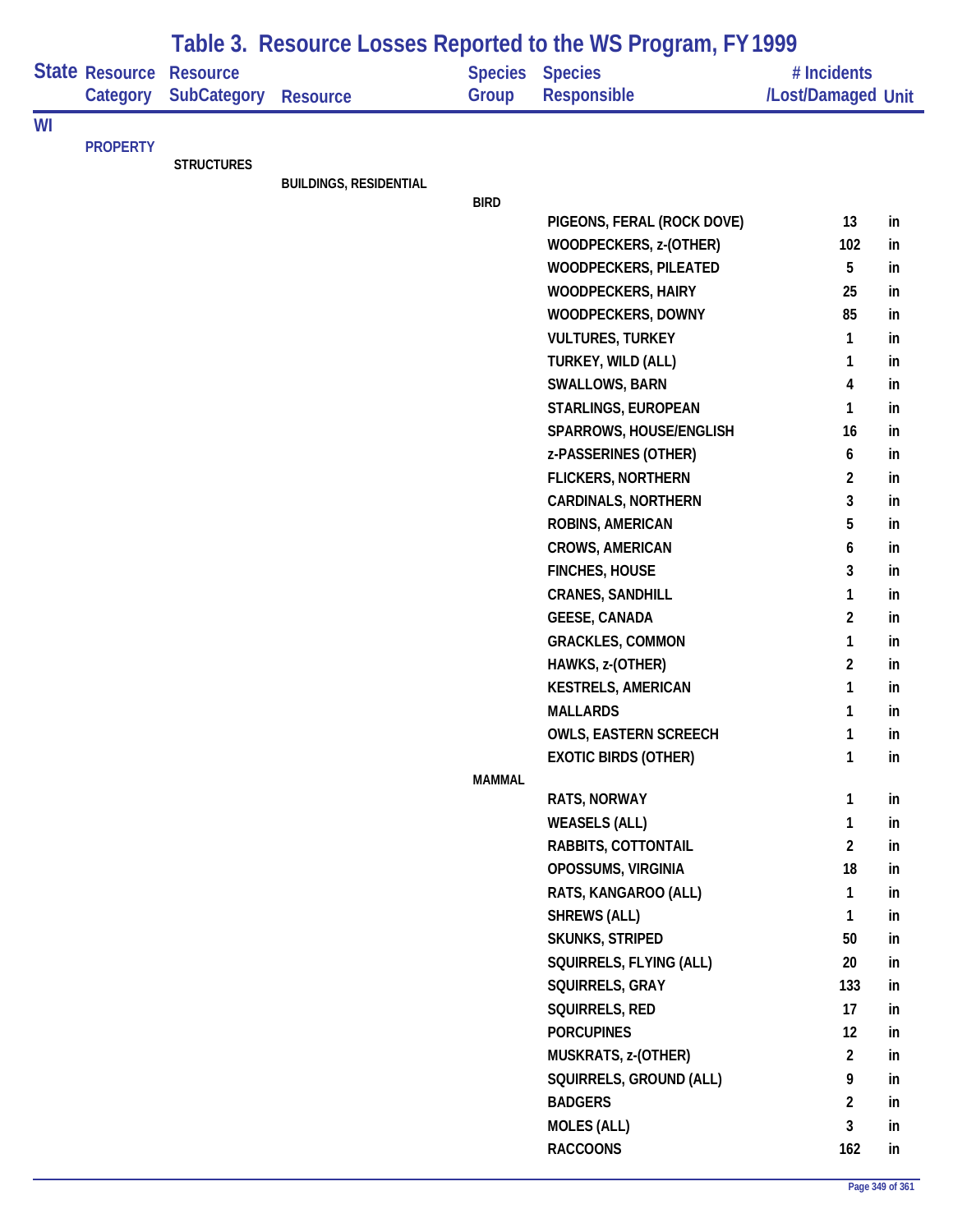|    |                            |                                       |                                  |               | Table 3. Resource Losses Reported to the WS Program, FY 1999 |                                   |    |
|----|----------------------------|---------------------------------------|----------------------------------|---------------|--------------------------------------------------------------|-----------------------------------|----|
|    | State Resource<br>Category | <b>Resource</b><br><b>SubCategory</b> | <b>Resource</b>                  | Group         | Species Species<br>Responsible                               | # Incidents<br>/Lost/Damaged Unit |    |
| WI |                            |                                       |                                  |               |                                                              |                                   |    |
|    | <b>PROPERTY</b>            | <b>STRUCTURES</b>                     |                                  |               |                                                              |                                   |    |
|    |                            |                                       | <b>BUILDINGS, RESIDENTIAL</b>    |               |                                                              |                                   |    |
|    |                            |                                       |                                  | <b>MAMMAL</b> |                                                              | 92                                | in |
|    |                            |                                       |                                  |               | <b>BATS (ALL)</b><br><b>BEARS, BLACK</b>                     | 143                               | in |
|    |                            |                                       |                                  |               | <b>BEAVERS</b>                                               | 4                                 | in |
|    |                            |                                       |                                  |               | CATS, FERAL/FREE RANGING                                     | 3                                 | in |
|    |                            |                                       |                                  |               | COYOTES                                                      | 3                                 | in |
|    |                            |                                       |                                  |               | DEER, WHITE-TAILED                                           | 3                                 | in |
|    |                            |                                       |                                  |               | FOXES, RED                                                   | 1                                 | in |
|    |                            |                                       |                                  |               | MARMOTS/WOODCHUCKS (ALL)                                     | 63                                | in |
|    |                            |                                       |                                  |               | MICE, HOUSE                                                  | 9                                 | in |
|    |                            |                                       |                                  |               | <b>MINKS</b>                                                 | 1                                 | in |
|    |                            |                                       |                                  |               | <b>CHIPMUNKS (ALL)</b>                                       | 9                                 | in |
|    |                            |                                       | DIKES/DAMS/IMPOUNDMENTS          |               |                                                              |                                   |    |
|    |                            |                                       |                                  | <b>MAMMAL</b> | MUSKRATS, z-(OTHER)                                          | 23                                | in |
|    |                            |                                       |                                  |               | <b>BEAVERS</b>                                               | 49                                | in |
|    |                            |                                       |                                  |               | OPOSSUMS, VIRGINIA                                           | 1                                 | in |
|    |                            |                                       | DITCH IRRIGATION/DRAINAGE SYSTEM |               |                                                              |                                   |    |
|    |                            |                                       |                                  | <b>MAMMAL</b> |                                                              |                                   |    |
|    |                            |                                       |                                  |               | MARMOTS/WOODCHUCKS (ALL)                                     | 1                                 | in |
|    |                            |                                       | <b>FENCES</b>                    | <b>MAMMAL</b> |                                                              |                                   |    |
|    |                            |                                       |                                  |               | DEER, WHITE-TAILED                                           | 3                                 | in |
|    |                            |                                       |                                  |               | MARMOTS/WOODCHUCKS (ALL)                                     | 2                                 | in |
|    |                            |                                       | RAILROADS/TRESTLES               |               |                                                              |                                   |    |
|    |                            |                                       |                                  | <b>MAMMAL</b> |                                                              |                                   |    |
|    |                            |                                       | ROADS/BRIDGES                    |               | <b>BEAVERS</b>                                               | $\mathbf{1}$                      | in |
|    |                            |                                       |                                  | <b>BIRD</b>   |                                                              |                                   |    |
|    |                            |                                       |                                  |               | SWALLOWS, BARN                                               | $\overline{2}$                    | in |
|    |                            |                                       |                                  | <b>MAMMAL</b> |                                                              |                                   |    |
|    |                            |                                       |                                  |               | <b>BEAVERS</b>                                               | 305                               | in |
|    |                            |                                       |                                  |               | MARMOTS/WOODCHUCKS (ALL)                                     | $\overline{2}$                    | in |
|    |                            |                                       | <b>SWIMMING POOLS</b>            | <b>BIRD</b>   |                                                              |                                   |    |
|    |                            |                                       |                                  |               | <b>MALLARDS</b>                                              | 21                                | in |
|    |                            |                                       |                                  |               | <b>ROBINS, AMERICAN</b>                                      | 1                                 | in |
|    |                            |                                       |                                  |               | <b>GEESE, CANADA</b>                                         | 1                                 | in |
|    |                            |                                       |                                  |               | <b>BLACKBIRDS, z-(MIXED SPECIES)</b>                         | 1                                 | in |
|    |                            |                                       |                                  |               | STARLINGS, EUROPEAN                                          | 1                                 | in |
|    |                            |                                       |                                  |               | <b>GRACKLES, COMMON</b>                                      | $\overline{2}$                    | in |
|    |                            |                                       |                                  | <b>MAMMAL</b> |                                                              |                                   |    |
|    |                            |                                       |                                  |               | <b>RACCOONS</b>                                              | $\overline{2}$                    | in |
|    |                            |                                       | UTILITIES, ELECTRICAL            |               | SQUIRRELS, GRAY                                              | 1                                 | in |
|    |                            |                                       |                                  |               |                                                              |                                   |    |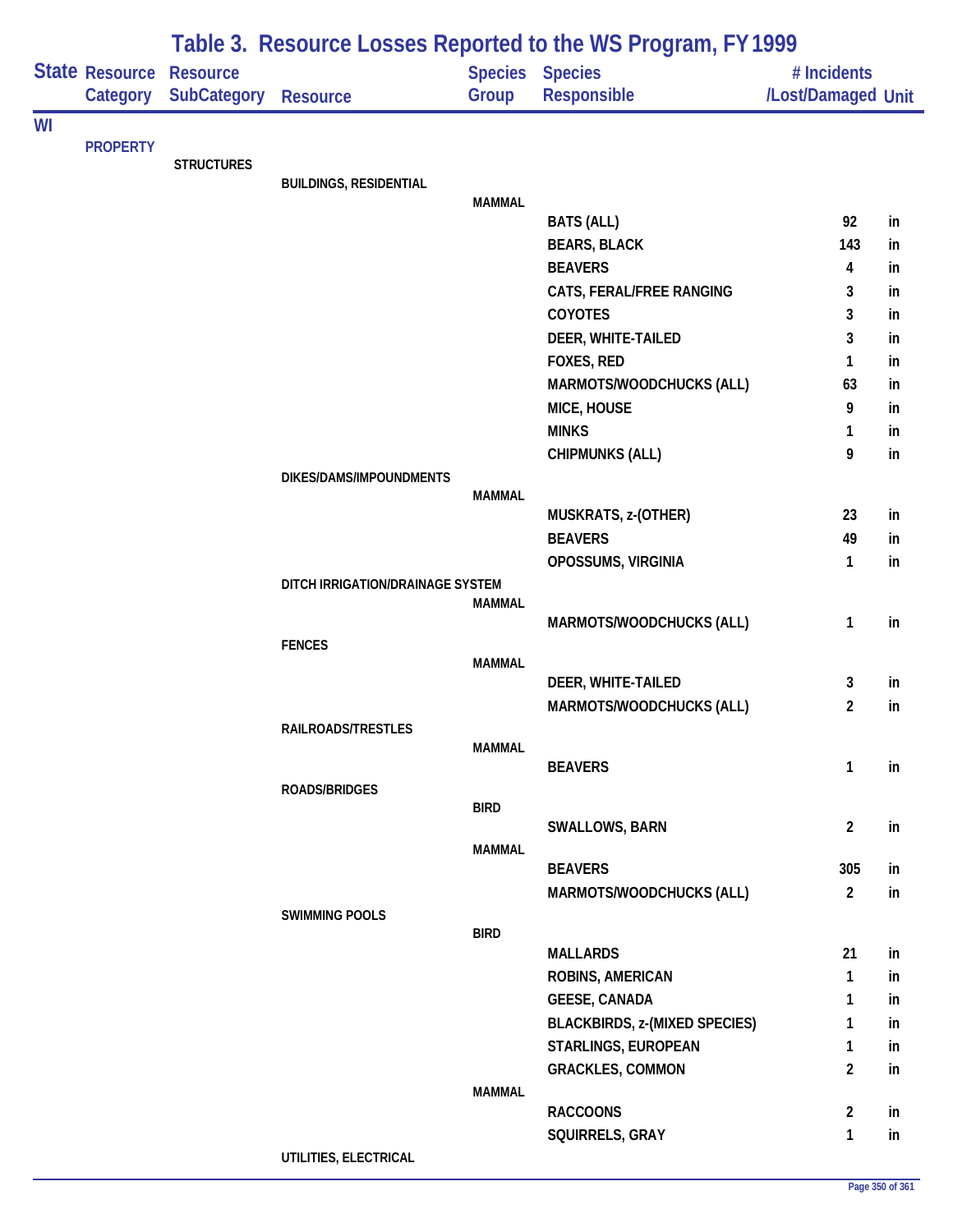|           |                            |                                       |                                 |               | Table 3. Resource Losses Reported to the WS Program, FY 1999 |                                   |    |
|-----------|----------------------------|---------------------------------------|---------------------------------|---------------|--------------------------------------------------------------|-----------------------------------|----|
|           | State Resource<br>Category | <b>Resource</b><br><b>SubCategory</b> | <b>Resource</b>                 | Group         | <b>Species Species</b><br><b>Responsible</b>                 | # Incidents<br>/Lost/Damaged Unit |    |
| WI        |                            |                                       |                                 |               |                                                              |                                   |    |
|           | <b>PROPERTY</b>            | <b>STRUCTURES</b>                     |                                 |               |                                                              |                                   |    |
|           |                            |                                       | UTILITIES, ELECTRICAL           | <b>BIRD</b>   |                                                              |                                   |    |
|           |                            |                                       |                                 |               | <b>GEESE, CANADA</b>                                         | 1                                 | in |
|           |                            |                                       | UTILITIES, z-(OTHER)            |               |                                                              |                                   |    |
|           |                            |                                       |                                 | <b>BIRD</b>   | CORMORANTS, DOUBLE-CRESTED                                   | 1                                 | in |
|           |                            |                                       |                                 |               | <b>GEESE, CANADA</b>                                         | 1                                 | in |
|           |                            |                                       |                                 |               | SPARROWS, HOUSE/ENGLISH                                      | 1                                 | in |
|           |                            |                                       |                                 |               | WOODPECKERS, z-(OTHER)                                       | 1                                 | in |
|           |                            |                                       |                                 | <b>MAMMAL</b> | COYOTES                                                      | 1                                 | in |
|           |                            |                                       |                                 |               | MARMOTS/WOODCHUCKS (ALL)                                     | 1                                 | in |
| <b>WV</b> |                            |                                       |                                 |               |                                                              |                                   |    |
|           | <b>AGRICULTURE</b>         | <b>COMMERCIAL GAME ANIMALS</b>        |                                 |               |                                                              |                                   |    |
|           |                            |                                       | BIRDS, z-GAME (OTHER)           |               |                                                              |                                   |    |
|           |                            |                                       |                                 | <b>MAMMAL</b> | <b>RACCOONS</b>                                              | $\overline{2}$                    | ea |
|           |                            | <b>FIELD CROPS</b>                    |                                 |               |                                                              |                                   |    |
|           |                            |                                       | <b>CLOVER</b>                   |               |                                                              |                                   |    |
|           |                            |                                       |                                 | <b>BIRD</b>   | <b>GEESE, CANADA</b>                                         | $\overline{7}$                    | in |
|           |                            |                                       | <b>GRAINS, CORN (FIELD)</b>     |               |                                                              |                                   |    |
|           |                            |                                       |                                 | <b>BIRD</b>   |                                                              | 984                               |    |
|           |                            |                                       |                                 | <b>MAMMAL</b> | <b>GEESE, CANADA</b>                                         |                                   | in |
|           |                            |                                       |                                 |               | <b>BEAVERS</b>                                               | 3                                 | in |
|           |                            |                                       | <b>GRAINS, CORN (SWEET)</b>     |               |                                                              |                                   |    |
|           |                            |                                       |                                 | <b>BIRD</b>   | <b>BLACKBIRDS, RED-WINGED</b>                                | 15                                | in |
|           |                            |                                       |                                 |               | <b>BLACKBIRDS, z-(MIXED SPECIES)</b>                         | 12                                | in |
|           |                            |                                       | <b>GRAINS, OATS</b>             |               |                                                              |                                   |    |
|           |                            |                                       |                                 | <b>BIRD</b>   | <b>GEESE, CANADA</b>                                         | $\overline{7}$                    | in |
|           |                            |                                       | HAYFIELDS, ALFALFA              |               |                                                              |                                   |    |
|           |                            |                                       |                                 | <b>BIRD</b>   | <b>GEESE, CANADA</b>                                         | 23                                | in |
|           |                            |                                       | <b>HAYFIELDS, MIXED SPECIES</b> |               |                                                              |                                   |    |
|           |                            |                                       |                                 | <b>BIRD</b>   |                                                              |                                   |    |
|           |                            |                                       |                                 | <b>MAMMAL</b> | <b>GEESE, CANADA</b>                                         | 14                                | in |
|           |                            |                                       |                                 |               | MARMOTS/WOODCHUCKS (ALL)                                     | $\mathbf{1}$                      | in |
|           |                            | <b>FRUITS &amp; NUTS</b>              |                                 |               |                                                              |                                   |    |
|           |                            |                                       | TREES, APPLE                    | <b>MAMMAL</b> |                                                              |                                   |    |
|           |                            |                                       |                                 |               | <b>BEAVERS</b>                                               | 1                                 | in |
|           |                            |                                       |                                 |               | DEER, WHITE-TAILED                                           | 999                               | in |
|           |                            |                                       |                                 |               | MARMOTS/WOODCHUCKS (ALL)                                     | 999                               | in |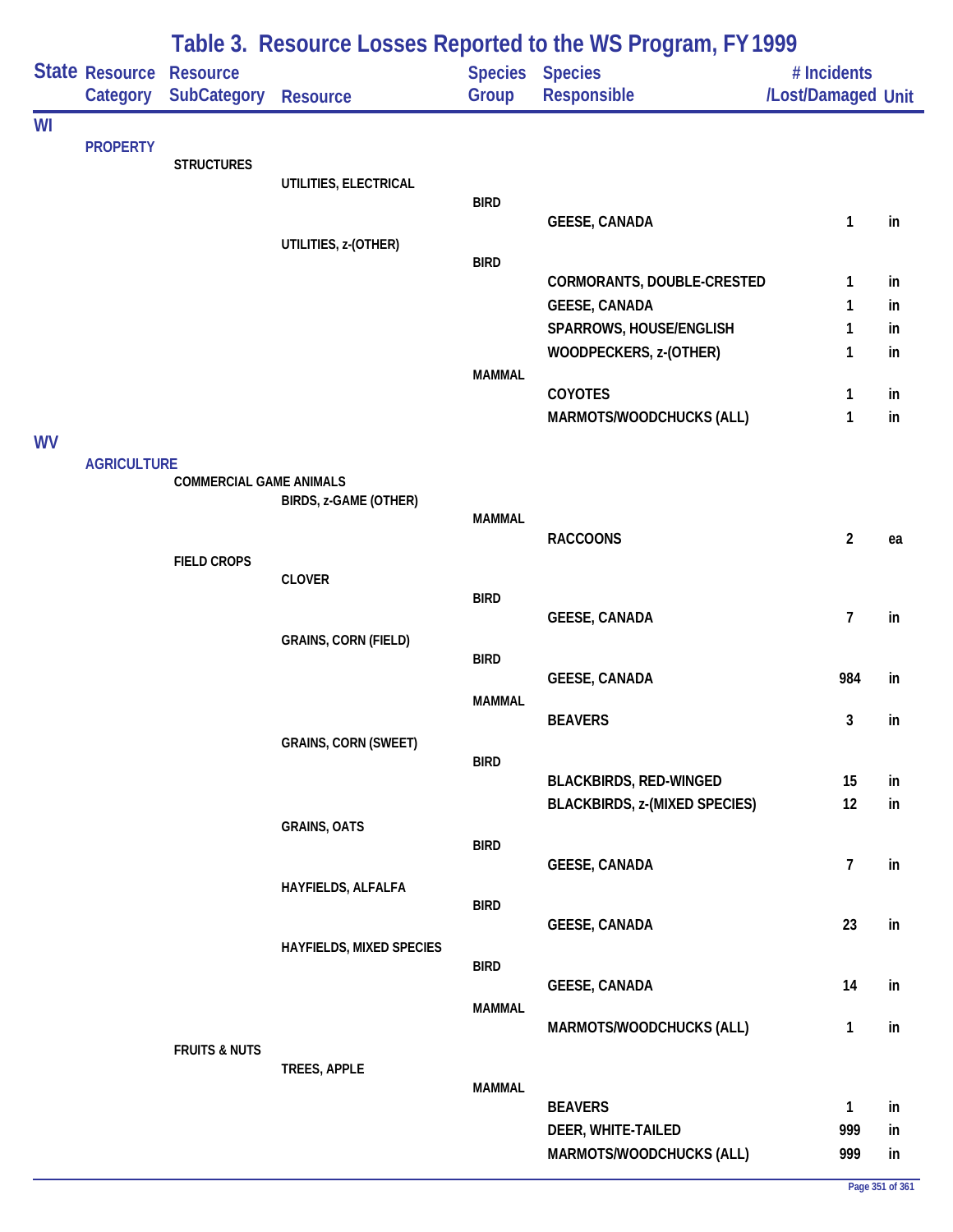|           |                                   |                                       |                                   |               | Table 3. Resource Losses Reported to the WS Program, FY 1999 |                                   |    |
|-----------|-----------------------------------|---------------------------------------|-----------------------------------|---------------|--------------------------------------------------------------|-----------------------------------|----|
|           | <b>State Resource</b><br>Category | <b>Resource</b><br><b>SubCategory</b> | Resource                          | Group         | Species Species<br>Responsible                               | # Incidents<br>/Lost/Damaged Unit |    |
| <b>WV</b> |                                   |                                       |                                   |               |                                                              |                                   |    |
|           | <b>AGRICULTURE</b>                |                                       |                                   |               |                                                              |                                   |    |
|           |                                   | <b>FRUITS &amp; NUTS</b>              |                                   |               |                                                              |                                   |    |
|           |                                   |                                       | TREES, APPLE                      | <b>MAMMAL</b> |                                                              |                                   |    |
|           |                                   |                                       |                                   |               | <b>VOLES (ALL)</b>                                           | 999                               | in |
|           |                                   | <b>LIVESTOCK</b>                      |                                   |               |                                                              |                                   |    |
|           |                                   |                                       | CATTLE (CALVES)                   | <b>MAMMAL</b> |                                                              |                                   |    |
|           |                                   |                                       |                                   |               | <b>BEARS, BLACK</b>                                          | $\overline{2}$                    | ea |
|           |                                   |                                       |                                   |               | COYOTES                                                      | 11                                | ea |
|           |                                   |                                       | EQUINE, HORSES (ADULT)            |               |                                                              |                                   |    |
|           |                                   |                                       |                                   | <b>MAMMAL</b> |                                                              |                                   |    |
|           |                                   |                                       | FOWL, CHICKENS (OTHER)            |               | <b>BEARS, BLACK</b>                                          | 1                                 | ea |
|           |                                   |                                       |                                   | <b>BIRD</b>   |                                                              |                                   |    |
|           |                                   |                                       |                                   |               | HAWKS, RED-TAILED                                            | 22                                | ea |
|           |                                   |                                       |                                   |               | <b>CROWS, AMERICAN</b>                                       | 1                                 | ea |
|           |                                   |                                       |                                   | <b>MAMMAL</b> |                                                              |                                   |    |
|           |                                   |                                       |                                   |               | <b>MINKS</b><br><b>RACCOONS</b>                              | 20<br>14                          | ea |
|           |                                   |                                       | <b>GOATS, MOHAIR (KIDS)</b>       |               |                                                              |                                   | ea |
|           |                                   |                                       |                                   | <b>MAMMAL</b> |                                                              |                                   |    |
|           |                                   |                                       |                                   |               | COYOTES                                                      | $\overline{2}$                    | ea |
|           |                                   |                                       | GOATS, z-(OTHER ADULTS)           |               |                                                              |                                   |    |
|           |                                   |                                       |                                   | <b>MAMMAL</b> | COYOTES                                                      | 52                                | ea |
|           |                                   |                                       |                                   |               | DOGS, FERAL/FREE RANGING & HYBRID                            | $\mathbf{1}$                      | ea |
|           |                                   |                                       | GOATS, z-(OTHER KIDS)             |               |                                                              |                                   |    |
|           |                                   |                                       |                                   | <b>MAMMAL</b> |                                                              |                                   |    |
|           |                                   |                                       |                                   |               | COYOTES                                                      | 69                                | ea |
|           |                                   |                                       | SHEEP (ADULT)                     | <b>MAMMAL</b> |                                                              |                                   |    |
|           |                                   |                                       |                                   |               | <b>BEARS, BLACK</b>                                          | $\overline{7}$                    | ea |
|           |                                   |                                       |                                   |               | <b>COYOTES</b>                                               | 63                                | ea |
|           |                                   |                                       |                                   |               | DOGS, FERAL/FREE RANGING & HYBRID                            | $\overline{2}$                    | ea |
|           |                                   |                                       | SHEEP (LAMBS)                     |               |                                                              |                                   |    |
|           |                                   |                                       |                                   | <b>MAMMAL</b> | <b>BOBCATS</b>                                               | $\overline{2}$                    | ea |
|           |                                   |                                       |                                   |               | <b>COYOTES</b>                                               | 551                               | ea |
|           |                                   |                                       |                                   |               | <b>BEARS, BLACK</b>                                          | 3                                 | ea |
|           |                                   |                                       |                                   |               | DOGS, FERAL/FREE RANGING & HYBRID                            | 3                                 | ea |
|           |                                   | <b>OTHER</b>                          |                                   |               |                                                              |                                   |    |
|           |                                   |                                       | FEED, LIVESTOCK                   | <b>BIRD</b>   |                                                              |                                   |    |
|           |                                   |                                       |                                   |               | STARLINGS, EUROPEAN                                          | $\overline{2}$                    | in |
|           | <b>HEALTH &amp; SAFETY</b>        |                                       |                                   |               |                                                              |                                   |    |
|           |                                   | <b>HUMAN HEALTH &amp; SAFETY</b>      |                                   |               |                                                              |                                   |    |
|           |                                   |                                       | HEALTH & SAFETY, HUMAN (AVIATION) | <b>MAMMAL</b> |                                                              |                                   |    |
|           |                                   |                                       |                                   |               | DEER, WHITE-TAILED                                           | 1                                 | in |
|           |                                   |                                       |                                   |               |                                                              |                                   |    |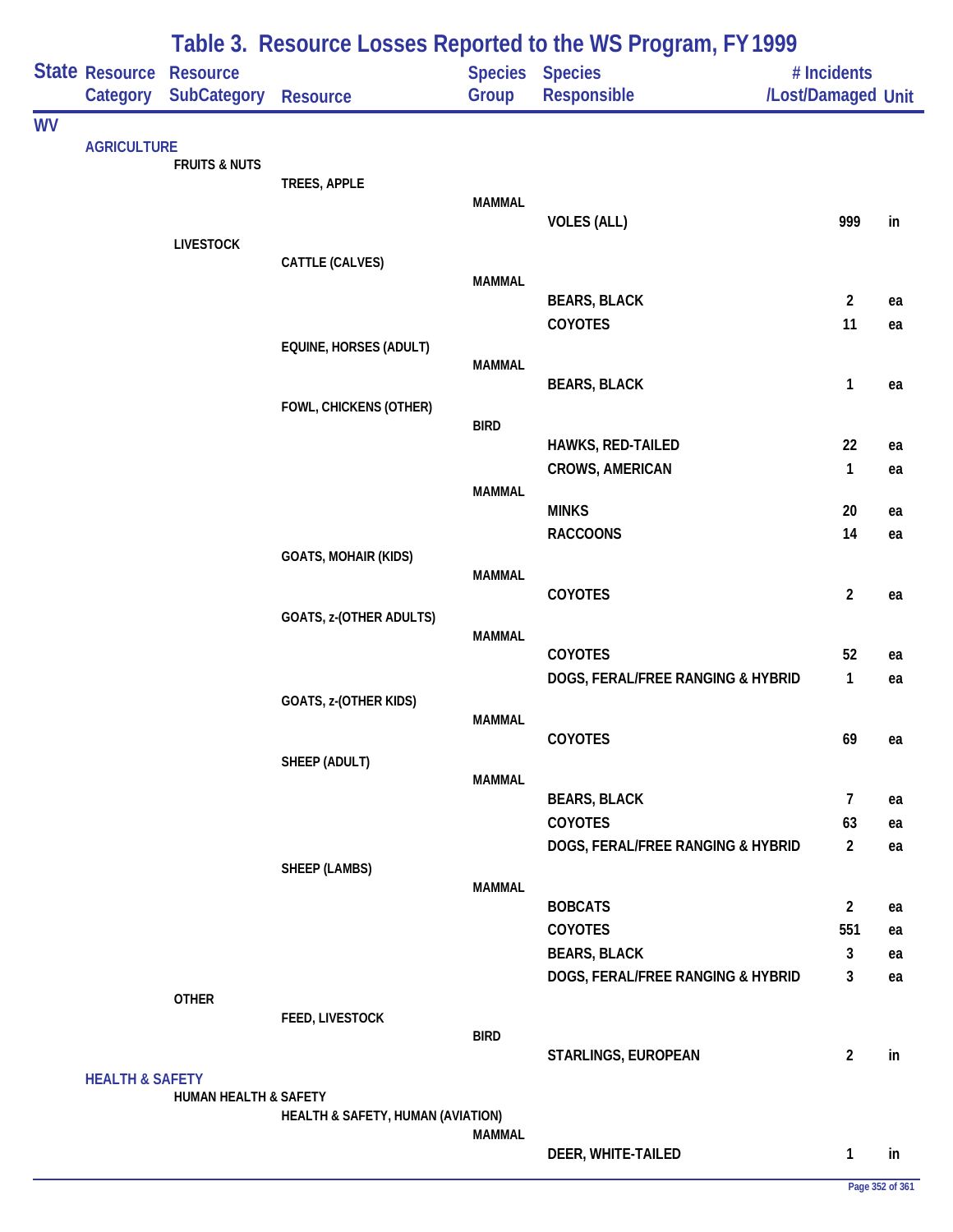|           |                            |                                        | Table 3. Resource Losses Reported to the WS Program, FY 1999 |                        |                                      |                    |    |  |  |  |
|-----------|----------------------------|----------------------------------------|--------------------------------------------------------------|------------------------|--------------------------------------|--------------------|----|--|--|--|
|           | State Resource Resource    |                                        |                                                              | <b>Species Species</b> |                                      | # Incidents        |    |  |  |  |
|           |                            | Category SubCategory                   | <b>Resource</b>                                              | Group                  | Responsible                          | /Lost/Damaged Unit |    |  |  |  |
| <b>WV</b> |                            |                                        |                                                              |                        |                                      |                    |    |  |  |  |
|           | <b>HEALTH &amp; SAFETY</b> | <b>HUMAN HEALTH &amp; SAFETY</b>       |                                                              |                        |                                      |                    |    |  |  |  |
|           |                            |                                        | HEALTH & SAFETY, HUMAN z-(GENERAL)                           |                        |                                      |                    |    |  |  |  |
|           |                            |                                        |                                                              | <b>BIRD</b>            |                                      |                    |    |  |  |  |
|           |                            |                                        |                                                              |                        | <b>GEESE, CANADA</b>                 | 1                  | in |  |  |  |
|           |                            |                                        |                                                              |                        | HAWKS, RED-SHOULDERED                | 1                  | in |  |  |  |
|           |                            |                                        |                                                              | <b>MAMMAL</b>          | <b>BATS (ALL)</b>                    | $\overline{2}$     | in |  |  |  |
|           |                            |                                        |                                                              |                        | COYOTES                              | 1                  | in |  |  |  |
|           |                            |                                        |                                                              | <b>REPTILE</b>         |                                      |                    |    |  |  |  |
|           |                            |                                        |                                                              |                        | <b>SNAKES, POISONOUS (ALL)</b>       | $\overline{2}$     | in |  |  |  |
|           | <b>NATURAL RESOURCE</b>    |                                        |                                                              |                        |                                      |                    |    |  |  |  |
|           |                            | <b>FORESTRY (NATRL. RESRC)</b>         | TREES, SEEDLINGS                                             |                        |                                      |                    |    |  |  |  |
|           |                            |                                        |                                                              | <b>MAMMAL</b>          |                                      |                    |    |  |  |  |
|           |                            |                                        |                                                              |                        | DEER, WHITE-TAILED                   | 1                  | in |  |  |  |
|           | <b>PROPERTY</b>            |                                        |                                                              |                        |                                      |                    |    |  |  |  |
|           |                            | <b>ANIMAL</b>                          | PETS (COMPANION & HOBBY ANIMALS)                             |                        |                                      |                    |    |  |  |  |
|           |                            |                                        |                                                              | <b>MAMMAL</b>          |                                      |                    |    |  |  |  |
|           |                            |                                        |                                                              |                        | COYOTES                              | 13                 | ea |  |  |  |
|           |                            |                                        |                                                              |                        | <b>FERRETS, EUROPEAN</b>             | $\mathbf{1}$       | ea |  |  |  |
|           |                            | <b>EQUIPMENT</b>                       |                                                              |                        |                                      |                    |    |  |  |  |
|           |                            |                                        | <b>AIRCRAFT</b>                                              | <b>MAMMAL</b>          |                                      |                    |    |  |  |  |
|           |                            |                                        |                                                              |                        | DEER, WHITE-TAILED                   | 1                  | ea |  |  |  |
|           |                            |                                        | <b>VEHICLES, LAND</b>                                        |                        |                                      |                    |    |  |  |  |
|           |                            |                                        |                                                              | <b>BIRD</b>            |                                      |                    |    |  |  |  |
|           |                            | <b>LANDSCAPING, TURF &amp; GARDENS</b> |                                                              |                        | <b>CROWS, AMERICAN</b>               | 100                | ea |  |  |  |
|           |                            |                                        | <b>GARDENS, VEG./FRUITS &amp; NUTS</b>                       |                        |                                      |                    |    |  |  |  |
|           |                            |                                        |                                                              | <b>BIRD</b>            |                                      |                    |    |  |  |  |
|           |                            |                                        |                                                              |                        | <b>BLACKBIRDS, z-(MIXED SPECIES)</b> | 3                  | in |  |  |  |
|           |                            |                                        |                                                              |                        | <b>GEESE, CANADA</b>                 | 1                  | in |  |  |  |
|           |                            |                                        |                                                              |                        | ROBINS, AMERICAN                     | 1                  | in |  |  |  |
|           |                            |                                        |                                                              | <b>MAMMAL</b>          | TURKEY, WILD (ALL)                   | 1                  | in |  |  |  |
|           |                            |                                        |                                                              |                        | MARMOTS/WOODCHUCKS (ALL)             | 3                  | in |  |  |  |
|           |                            |                                        |                                                              |                        | OPOSSUMS, VIRGINIA                   | 1                  | in |  |  |  |
|           |                            |                                        |                                                              |                        | RABBITS, COTTONTAIL                  | 6                  | in |  |  |  |
|           |                            |                                        |                                                              |                        | <b>RACCOONS</b>                      | 8                  | in |  |  |  |
|           |                            |                                        | <b>GOLF COURSES</b>                                          |                        |                                      |                    |    |  |  |  |
|           |                            |                                        |                                                              | <b>BIRD</b>            |                                      |                    | in |  |  |  |
|           |                            |                                        | <b>TURF AND/OR FLOWERS</b>                                   |                        | <b>GEESE, CANADA</b>                 | 4                  |    |  |  |  |
|           |                            |                                        |                                                              | <b>AMPHIBIAN</b>       |                                      |                    |    |  |  |  |
|           |                            |                                        |                                                              |                        | z-AMPHIBIANS (OTHER)                 | $\mathbf{1}$       | in |  |  |  |
|           |                            |                                        |                                                              | <b>BIRD</b>            |                                      |                    |    |  |  |  |
|           |                            |                                        |                                                              |                        | <b>GEESE, FERAL</b>                  | $\mathbf{1}$       | in |  |  |  |
|           |                            |                                        |                                                              |                        | <b>GEESE, CANADA</b>                 | 15                 | in |  |  |  |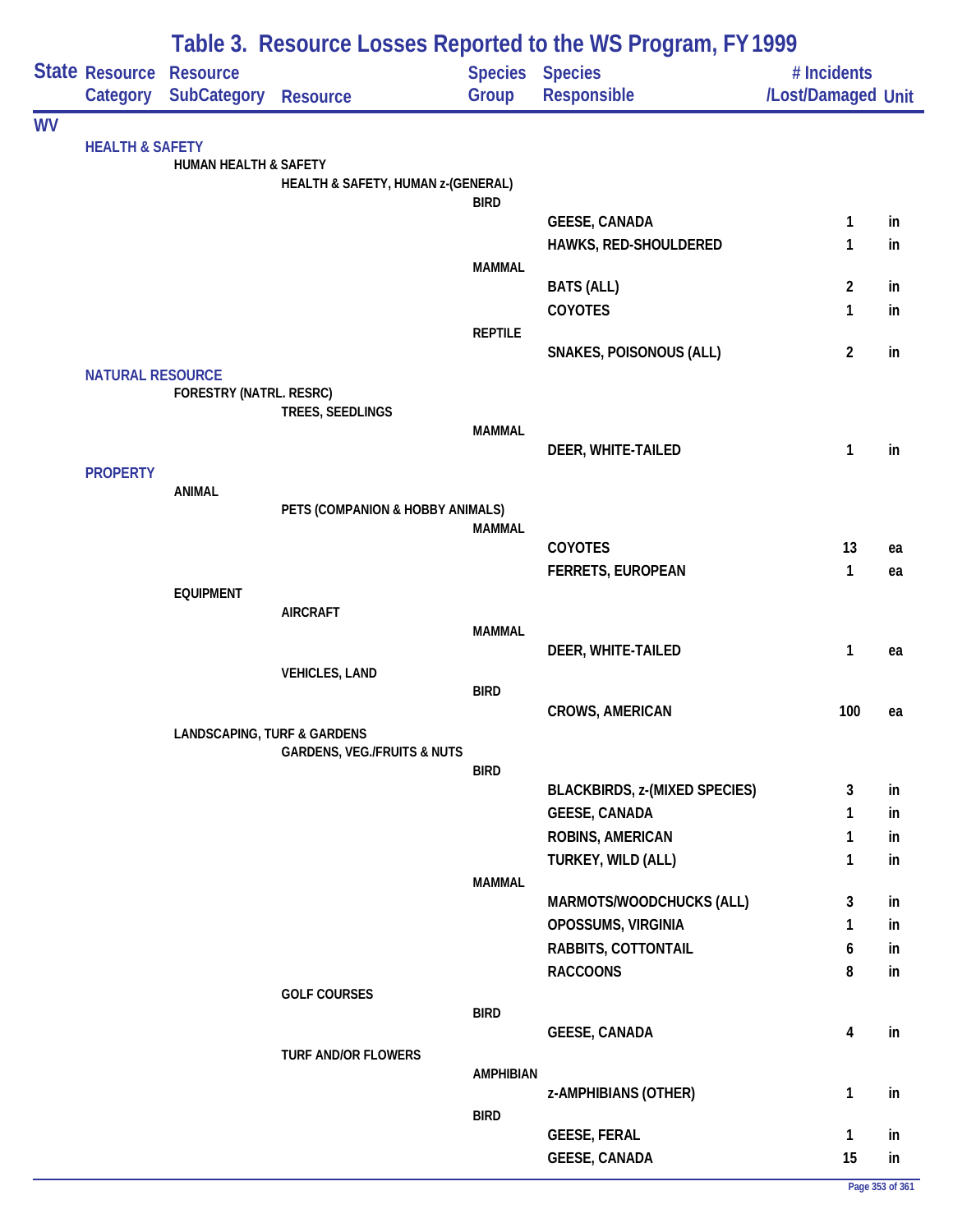|           |                 |                                        | Table 3. Resource Losses Reported to the WS Program, FY 1999 |                |                                                    |                    |           |  |  |  |
|-----------|-----------------|----------------------------------------|--------------------------------------------------------------|----------------|----------------------------------------------------|--------------------|-----------|--|--|--|
|           | State Resource  | <b>Resource</b>                        |                                                              |                | <b>Species Species</b>                             | # Incidents        |           |  |  |  |
|           | Category        | <b>SubCategory</b>                     | <b>Resource</b>                                              | Group          | Responsible                                        | /Lost/Damaged Unit |           |  |  |  |
| <b>WV</b> | <b>PROPERTY</b> |                                        |                                                              |                |                                                    |                    |           |  |  |  |
|           |                 | <b>LANDSCAPING, TURF &amp; GARDENS</b> |                                                              |                |                                                    |                    |           |  |  |  |
|           |                 |                                        | <b>TURF AND/OR FLOWERS</b>                                   | <b>MAMMAL</b>  |                                                    |                    |           |  |  |  |
|           |                 |                                        |                                                              |                | <b>MOLES (ALL)</b>                                 | $\overline{c}$     | in        |  |  |  |
|           |                 | OTHER PROPERTY                         |                                                              |                |                                                    |                    |           |  |  |  |
|           |                 |                                        | <b>BEACHES</b>                                               | <b>BIRD</b>    |                                                    |                    |           |  |  |  |
|           |                 |                                        |                                                              |                | <b>GEESE, CANADA</b>                               | 3                  | in        |  |  |  |
|           |                 |                                        | FOOD ITEMS, HUMAN                                            |                |                                                    |                    |           |  |  |  |
|           |                 |                                        |                                                              | <b>MAMMAL</b>  |                                                    |                    |           |  |  |  |
|           |                 |                                        | PROPERTY (GENERAL)                                           |                | RATS, NORWAY                                       | $\overline{c}$     | in        |  |  |  |
|           |                 |                                        |                                                              | <b>BIRD</b>    |                                                    |                    |           |  |  |  |
|           |                 |                                        |                                                              |                | <b>VULTURES, TURKEY</b>                            | 1                  | in        |  |  |  |
|           |                 | <b>STRUCTURES</b>                      | <b>BUILDINGS, NON-RESIDENTIAL</b>                            |                |                                                    |                    |           |  |  |  |
|           |                 |                                        |                                                              | <b>BIRD</b>    |                                                    |                    |           |  |  |  |
|           |                 |                                        |                                                              |                | <b>CROWS, AMERICAN</b>                             | 1                  | in        |  |  |  |
|           |                 |                                        |                                                              |                | <b>GEESE, CANADA</b>                               | 1                  | in        |  |  |  |
|           |                 |                                        |                                                              |                | PIGEONS, FERAL (ROCK DOVE)                         | 2                  | in        |  |  |  |
|           |                 |                                        |                                                              |                | STARLINGS, EUROPEAN                                | $\overline{2}$     | in        |  |  |  |
|           |                 |                                        |                                                              | <b>MAMMAL</b>  | <b>BATS (ALL)</b>                                  | 1                  | in        |  |  |  |
|           |                 |                                        |                                                              |                | MARMOTS/WOODCHUCKS (ALL)                           | 1                  | in        |  |  |  |
|           |                 |                                        | <b>BUILDINGS, RESIDENTIAL</b>                                |                |                                                    |                    |           |  |  |  |
|           |                 |                                        |                                                              | <b>BIRD</b>    | STARLINGS, EUROPEAN                                |                    |           |  |  |  |
|           |                 |                                        |                                                              |                | WOODPECKERS, z-(OTHER)                             | 5<br>4             | in<br>in. |  |  |  |
|           |                 |                                        |                                                              |                | PIGEONS, FERAL (ROCK DOVE)                         | 6                  | in        |  |  |  |
|           |                 |                                        |                                                              |                | <b>GEESE, CANADA</b>                               | $\overline{2}$     | in        |  |  |  |
|           |                 |                                        |                                                              |                | <b>BLACKBIRDS, z-(MIXED SPECIES)</b>               | 1                  | in        |  |  |  |
|           |                 |                                        |                                                              |                | <b>VULTURES, BLACK</b>                             | 1                  | in        |  |  |  |
|           |                 |                                        |                                                              | <b>MAMMAL</b>  |                                                    |                    |           |  |  |  |
|           |                 |                                        |                                                              |                | <b>BATS (ALL)</b>                                  | 11                 | in        |  |  |  |
|           |                 |                                        |                                                              |                | <b>CHIPMUNKS (ALL)</b><br>MARMOTS/WOODCHUCKS (ALL) | 5<br>1             | in<br>in  |  |  |  |
|           |                 |                                        |                                                              |                | OPOSSUMS, VIRGINIA                                 | 3                  | in        |  |  |  |
|           |                 |                                        |                                                              |                | <b>RACCOONS</b>                                    | 5                  | in        |  |  |  |
|           |                 |                                        |                                                              |                | <b>SKUNKS, STRIPED</b>                             | 11                 | in        |  |  |  |
|           |                 |                                        |                                                              |                | SQUIRRELS, FOX                                     | 4                  | in        |  |  |  |
|           |                 |                                        |                                                              |                | SQUIRRELS, GRAY                                    | 6                  | in        |  |  |  |
|           |                 |                                        |                                                              | <b>REPTILE</b> |                                                    |                    |           |  |  |  |
|           |                 |                                        |                                                              |                | SNAKES, POISONOUS (ALL)                            | 1                  | in        |  |  |  |
|           |                 |                                        | DIKES/DAMS/IMPOUNDMENTS                                      |                | SNAKES, NON-POISONOUS (OTHER)                      | 3                  | in        |  |  |  |
|           |                 |                                        |                                                              | <b>MAMMAL</b>  |                                                    |                    |           |  |  |  |
|           |                 |                                        |                                                              |                | MUSKRATS, z-(OTHER)                                | 1                  | in        |  |  |  |
|           |                 |                                        | <b>LANDFILLS</b>                                             |                |                                                    |                    |           |  |  |  |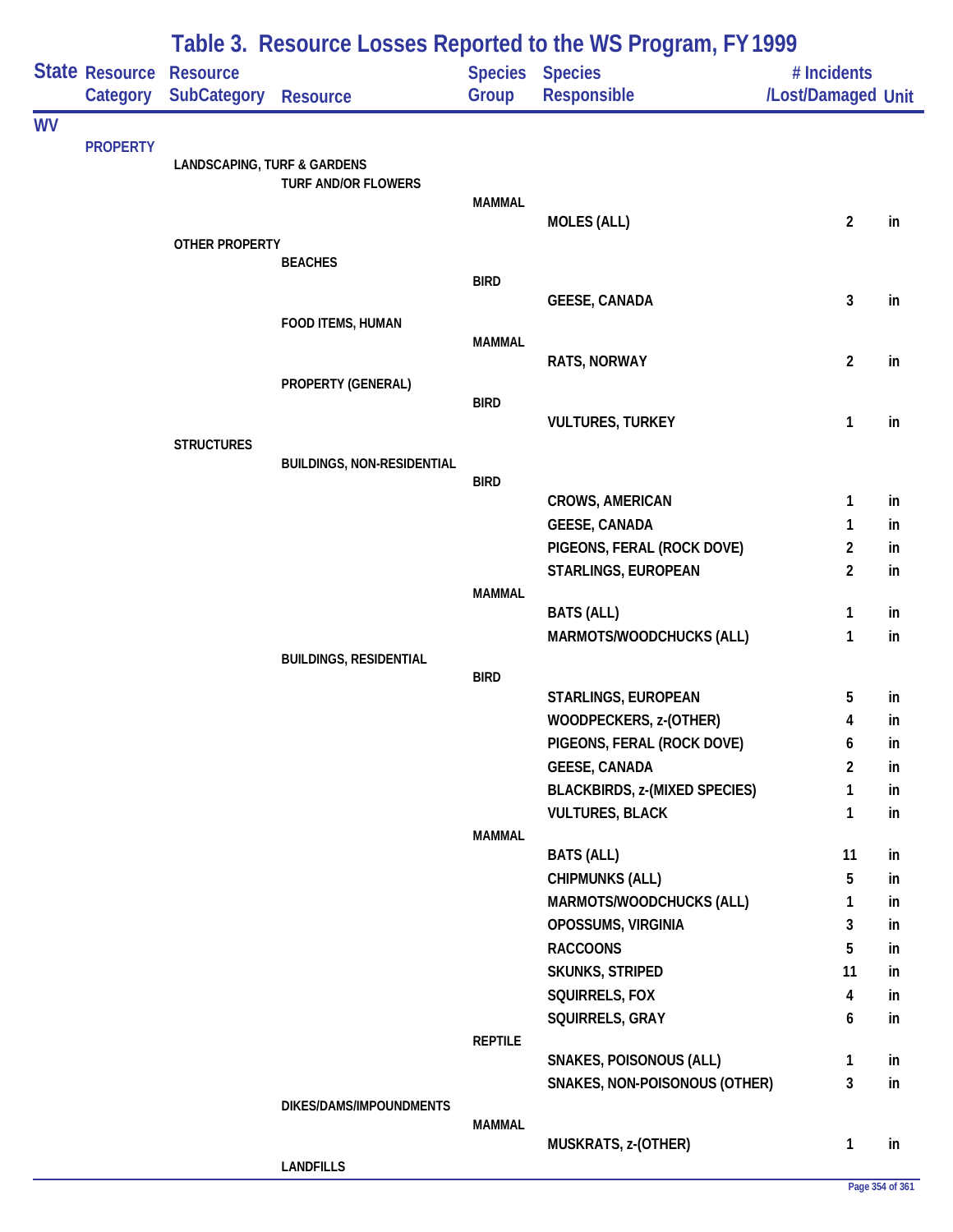|           |                            |                                |                                          |               | Table 3. Resource Losses Reported to the WS Program, FY1999 |                                   |          |
|-----------|----------------------------|--------------------------------|------------------------------------------|---------------|-------------------------------------------------------------|-----------------------------------|----------|
|           | State Resource<br>Category | <b>Resource</b><br>SubCategory | <b>Resource</b>                          | Group         | Species Species<br>Responsible                              | # Incidents<br>/Lost/Damaged Unit |          |
| <b>WV</b> |                            |                                |                                          |               |                                                             |                                   |          |
|           | <b>PROPERTY</b>            | <b>STRUCTURES</b>              |                                          |               |                                                             |                                   |          |
|           |                            |                                | <b>LANDFILLS</b>                         | <b>BIRD</b>   |                                                             |                                   |          |
|           |                            |                                |                                          |               | <b>VULTURES, BLACK</b>                                      | $\mathbf{1}$                      | in       |
|           |                            |                                | ROADS/BRIDGES                            | <b>MAMMAL</b> |                                                             |                                   |          |
|           |                            |                                |                                          |               | <b>BEAVERS</b>                                              | 1                                 | in       |
|           |                            |                                | UTILITIES, z-(OTHER)                     | <b>BIRD</b>   |                                                             |                                   |          |
|           |                            |                                |                                          |               | <b>VULTURES, BLACK</b>                                      | 1                                 | in       |
| <b>WY</b> | <b>AGRICULTURE</b>         |                                |                                          |               |                                                             |                                   |          |
|           |                            | <b>AQUACULTURE</b>             | FISH, TROUT, RAINBOW                     |               |                                                             |                                   |          |
|           |                            |                                |                                          | <b>BIRD</b>   |                                                             |                                   |          |
|           |                            |                                | <b>COMMERCIAL FORESTRY &amp; NURSERY</b> |               | PELICANS, AMERICAN WHITE                                    | 33                                | in       |
|           |                            |                                | TREES, STANDING (MIXED)                  | <b>MAMMAL</b> |                                                             |                                   |          |
|           |                            |                                |                                          |               | <b>BEAVERS</b>                                              | 24                                | in       |
|           |                            | <b>COMMERCIAL GAME ANIMALS</b> | MAMMALS, DEER, WHITE-TAILED              |               |                                                             |                                   |          |
|           |                            |                                |                                          | <b>MAMMAL</b> |                                                             |                                   |          |
|           |                            | <b>FIELD CROPS</b>             |                                          |               | CATS, FERAL/FREE RANGING                                    | $\overline{2}$                    | ea       |
|           |                            |                                | <b>GARDENS, TRUCK</b>                    | <b>MAMMAL</b> |                                                             |                                   |          |
|           |                            |                                |                                          |               | HARES, JACKRABBITS (ALL)                                    | 1                                 | in       |
|           |                            |                                |                                          |               | RABBITS, COTTONTAIL                                         | 3<br>1                            | in       |
|           |                            |                                | <b>GRAINS, CORN (SWEET)</b>              |               | <b>RACCOONS</b>                                             |                                   | in       |
|           |                            |                                |                                          | <b>BIRD</b>   | STARLINGS, EUROPEAN                                         | $\mathbf{1}$                      | in       |
|           |                            |                                | GRASSES/SOD                              |               |                                                             |                                   |          |
|           |                            |                                |                                          | <b>MAMMAL</b> | SQUIRRELS, GRAY                                             | 3                                 | in       |
|           |                            |                                |                                          |               | RABBITS, COTTONTAIL                                         | $\overline{2}$                    | in       |
|           |                            |                                | HAYFIELDS, ALFALFA                       | <b>MAMMAL</b> |                                                             |                                   |          |
|           |                            |                                |                                          |               | <b>GOPHERS, POCKET (ALL)</b>                                | 180                               | in       |
|           |                            |                                |                                          |               | <b>BEAVERS</b><br><b>BADGERS</b>                            | $\overline{2}$<br>$\mathbf{1}$    | in<br>in |
|           |                            |                                | <b>HAYFIELDS, MIXED SPECIES</b>          |               |                                                             |                                   |          |
|           |                            |                                |                                          | <b>MAMMAL</b> | <b>BADGERS</b>                                              | $\mathbf{1}$                      | in       |
|           |                            | <b>FRUITS &amp; NUTS</b>       |                                          |               |                                                             |                                   |          |
|           |                            |                                | TREES, z-FRUIT/NUT (OTHER)               | <b>MAMMAL</b> |                                                             |                                   |          |
|           |                            | <b>LIVESTOCK</b>               |                                          |               | SQUIRRELS, GRAY                                             | $\mathbf{1}$                      | in       |
|           |                            |                                |                                          |               |                                                             |                                   |          |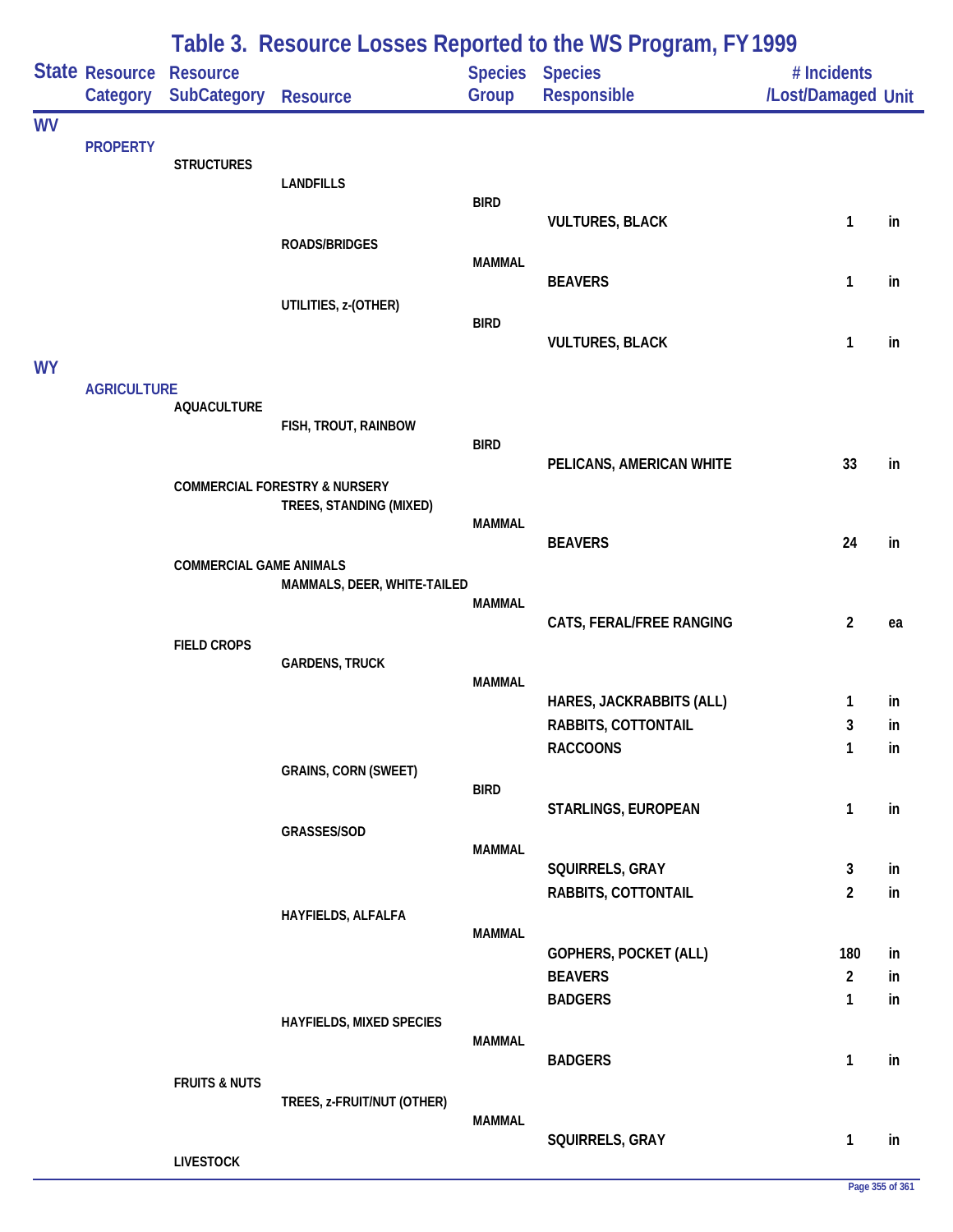|           |                                |                                       |                               |               | Table 3. Resource Losses Reported to the WS Program, FY 1999 |                                   |    |
|-----------|--------------------------------|---------------------------------------|-------------------------------|---------------|--------------------------------------------------------------|-----------------------------------|----|
|           | State Resource                 | <b>Resource</b><br><b>SubCategory</b> | <b>Resource</b>               | Group         | <b>Species Species</b><br><b>Responsible</b>                 | # Incidents<br>/Lost/Damaged Unit |    |
| <b>WY</b> |                                |                                       |                               |               |                                                              |                                   |    |
|           |                                | <b>LIVESTOCK</b>                      |                               |               |                                                              |                                   |    |
|           |                                |                                       | CATTLE (ADULT)                |               |                                                              |                                   |    |
|           |                                |                                       |                               | <b>MAMMAL</b> |                                                              |                                   |    |
|           |                                |                                       |                               |               | <b>BEARS, GRIZZLY</b>                                        | 3                                 | ea |
|           |                                |                                       |                               |               | COYOTES                                                      | 561                               | ea |
|           |                                |                                       |                               |               | LIONS, MOUNTAIN (COUGAR)                                     | $\overline{2}$                    | ea |
|           |                                |                                       |                               |               | <b>WOLVES, GRAY/TIMBER</b>                                   | 1                                 | ea |
|           |                                |                                       | CATTLE (CALVES)               | <b>MAMMAL</b> |                                                              |                                   |    |
|           |                                |                                       |                               |               | DOGS, FERAL/FREE RANGING & HYBRID                            | $\overline{2}$                    | ea |
|           |                                |                                       |                               |               | LIONS, MOUNTAIN (COUGAR)                                     | 1                                 | ea |
|           | Category<br><b>AGRICULTURE</b> |                                       |                               |               | <b>COYOTES</b>                                               | 220                               | ea |
|           |                                |                                       |                               |               | <b>BEARS, GRIZZLY</b>                                        | 23                                | ea |
|           |                                |                                       |                               |               | <b>BEARS, BLACK</b>                                          | 7                                 | ea |
|           |                                |                                       |                               |               | <b>WOLVES, GRAY/TIMBER</b>                                   | 11                                | ea |
|           |                                |                                       | EQUINE, HORSES (ADULT)        |               |                                                              |                                   |    |
|           |                                |                                       |                               | <b>MAMMAL</b> |                                                              | 1                                 |    |
|           |                                |                                       | <b>EQUINE, HORSES (FOALS)</b> |               | <b>WOLVES, GRAY/TIMBER</b>                                   |                                   | ea |
|           |                                |                                       |                               | <b>MAMMAL</b> |                                                              |                                   |    |
|           |                                |                                       |                               |               | LIONS, MOUNTAIN (COUGAR)                                     | $\overline{c}$                    | ea |
|           |                                |                                       |                               |               | <b>WOLVES, GRAY/TIMBER</b>                                   | 1                                 | ea |
|           |                                |                                       | FOWL, CHICKENS (GAME)         |               |                                                              |                                   |    |
|           |                                |                                       |                               | <b>MAMMAL</b> |                                                              |                                   |    |
|           |                                |                                       | FOWL, CHICKENS (OTHER)        |               | <b>RACCOONS</b>                                              | 10                                | ea |
|           |                                |                                       |                               | <b>MAMMAL</b> |                                                              |                                   |    |
|           |                                |                                       |                               |               | COYOTES                                                      | 16                                | ea |
|           |                                |                                       |                               |               | DOGS, FERAL/FREE RANGING & HYBRID                            | 5                                 | ea |
|           |                                |                                       |                               |               | FOXES, RED                                                   | 50                                | ea |
|           |                                |                                       |                               |               | <b>MINKS</b>                                                 | 30                                | ea |
|           |                                |                                       |                               |               | <b>RACCOONS</b>                                              | 52                                | ea |
|           |                                |                                       | FOWL, DUCKS (DOMESTIC)        |               |                                                              |                                   |    |
|           |                                |                                       |                               | <b>BIRD</b>   | <b>OWLS, GREAT HORNED</b>                                    | 5                                 |    |
|           |                                |                                       |                               | <b>MAMMAL</b> |                                                              |                                   | ea |
|           |                                |                                       |                               |               | FOXES, RED                                                   | 86                                | ea |
|           |                                |                                       |                               |               | <b>RACCOONS</b>                                              | 30 <sup>°</sup>                   | ea |
|           |                                |                                       | FOWL, EMUS                    |               |                                                              |                                   |    |
|           |                                |                                       |                               | <b>MAMMAL</b> |                                                              |                                   |    |
|           |                                |                                       |                               |               | DOGS, FERAL/FREE RANGING & HYBRID                            | $\overline{2}$                    | ea |
|           |                                |                                       | FOWL, GEESE (DOMESTIC)        | <b>MAMMAL</b> |                                                              |                                   |    |
|           |                                |                                       |                               |               | COYOTES                                                      | 9                                 | ea |
|           |                                |                                       |                               |               | FOXES, RED                                                   | 9                                 | ea |
|           |                                |                                       |                               |               | <b>RACCOONS</b>                                              | 20                                | ea |
|           |                                |                                       | FOWL, GUINEAS                 |               |                                                              |                                   |    |
|           |                                |                                       |                               | <b>MAMMAL</b> |                                                              |                                   |    |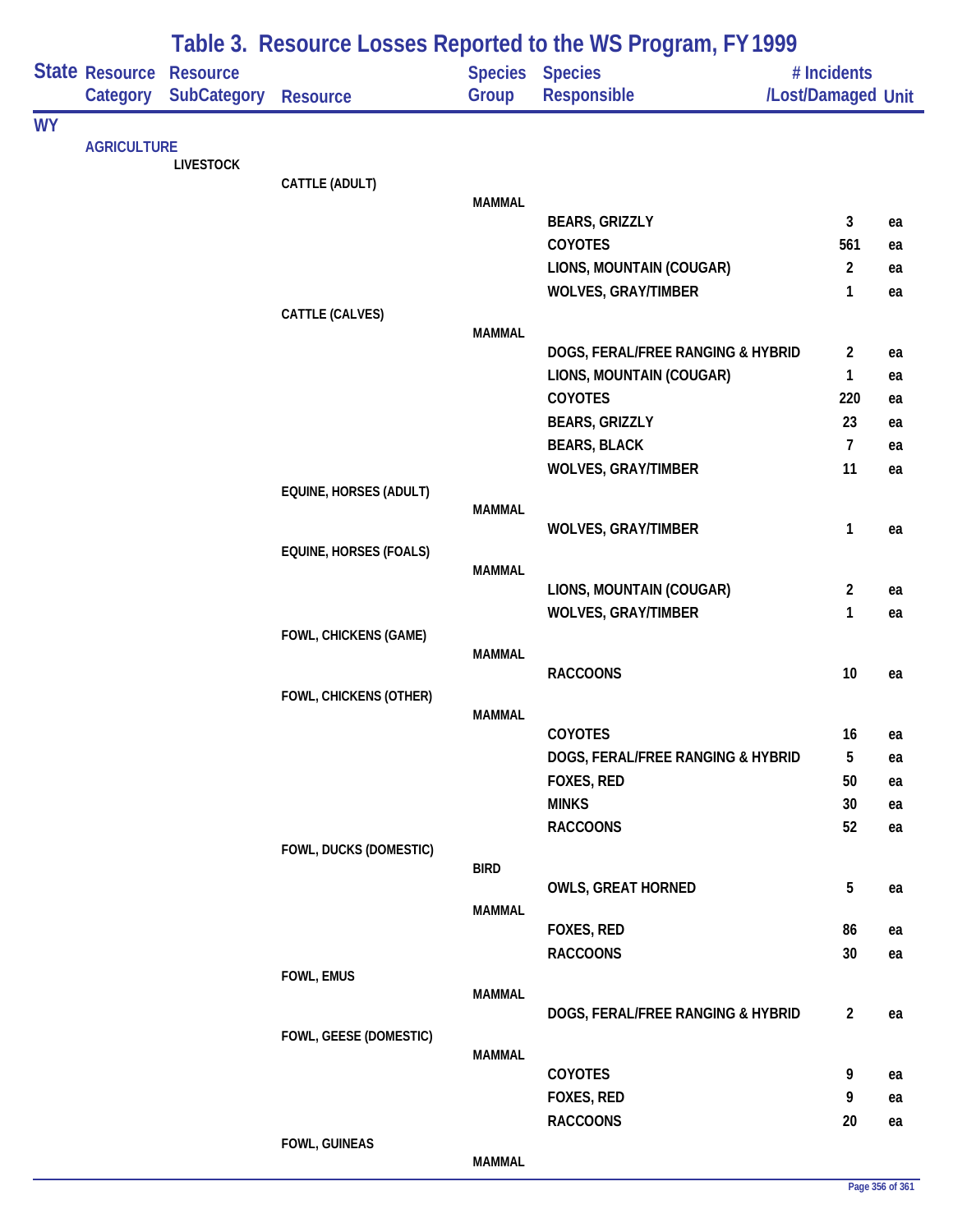|           |                       |                                       |                              |                         | Table 3. Resource Losses Reported to the WS Program, FY 1999 |                         |          |
|-----------|-----------------------|---------------------------------------|------------------------------|-------------------------|--------------------------------------------------------------|-------------------------|----------|
|           | <b>State Resource</b> | <b>Resource</b><br><b>SubCategory</b> |                              | <b>Species</b><br>Group | <b>Species</b>                                               | # Incidents             |          |
|           | Category              |                                       | <b>Resource</b>              |                         | <b>Responsible</b>                                           | /Lost/Damaged Unit      |          |
| <b>WY</b> |                       |                                       |                              |                         |                                                              |                         |          |
|           |                       | <b>LIVESTOCK</b>                      |                              |                         |                                                              |                         |          |
|           |                       |                                       | FOWL, GUINEAS                | <b>MAMMAL</b>           |                                                              |                         |          |
|           |                       |                                       |                              |                         | FOXES, RED                                                   | 8                       | ea       |
|           |                       |                                       | FOWL, TURKEYS (DOMESTIC)     |                         |                                                              |                         |          |
|           |                       |                                       |                              | <b>MAMMAL</b>           |                                                              |                         |          |
|           |                       |                                       |                              |                         | FOXES, RED                                                   | $\overline{2}$          | ea       |
|           |                       |                                       |                              |                         | COYOTES                                                      | 11                      | ea       |
|           |                       |                                       | <b>GOATS, MOHAIR (ADULT)</b> | <b>MAMMAL</b>           |                                                              |                         |          |
|           |                       |                                       |                              |                         | COYOTES                                                      | $\overline{2}$          | ea       |
|           |                       |                                       |                              |                         | LIONS, MOUNTAIN (COUGAR)                                     | $\overline{2}$          | ea       |
|           |                       |                                       | GOATS, z-(OTHER ADULTS)      |                         |                                                              |                         |          |
|           |                       |                                       |                              | <b>MAMMAL</b>           |                                                              |                         |          |
|           |                       |                                       |                              |                         | LIONS, MOUNTAIN (COUGAR)                                     | 1                       | ea       |
|           |                       |                                       | GOATS, z-(OTHER KIDS)        |                         |                                                              |                         |          |
|           |                       |                                       |                              | <b>MAMMAL</b>           | <b>COYOTES</b>                                               | 1                       | ea       |
|           |                       |                                       |                              |                         | LIONS, MOUNTAIN (COUGAR)                                     | 10                      | ea       |
|           |                       |                                       | SHEEP (ADULT)                |                         |                                                              |                         |          |
|           |                       |                                       |                              | <b>BIRD</b>             |                                                              |                         |          |
|           |                       |                                       |                              |                         | RAVENS, COMMON                                               | 3                       | ea       |
|           |                       |                                       |                              | <b>MAMMAL</b>           |                                                              |                         |          |
|           |                       |                                       |                              |                         | FOXES, RED<br><b>WOLVES, GRAY/TIMBER</b>                     | 3                       | ea       |
|           |                       |                                       |                              |                         | LIONS, MOUNTAIN (COUGAR)                                     | 9<br>28                 | ea       |
|           |                       |                                       |                              |                         | DOGS, FERAL/FREE RANGING & HYBRID                            | 84                      | ea<br>ea |
|           |                       |                                       |                              |                         | COYOTES                                                      | 2556                    | ea       |
|           |                       |                                       |                              |                         | <b>BEARS, BLACK</b>                                          | 81                      | ea       |
|           |                       |                                       |                              |                         | <b>BEARS, GRIZZLY</b>                                        | $\overline{\mathbf{4}}$ | ea       |
|           |                       |                                       | <b>SHEEP (LAMBS)</b>         |                         |                                                              |                         |          |
|           |                       |                                       |                              | <b>BIRD</b>             |                                                              |                         |          |
|           |                       |                                       |                              |                         | EAGLES, BALD                                                 | 3                       | ea       |
|           |                       |                                       |                              |                         | <b>EAGLES, GOLDEN</b>                                        | 42                      | ea       |
|           |                       |                                       |                              |                         | RAVENS, COMMON                                               | 101                     | ea       |
|           |                       |                                       |                              | <b>MAMMAL</b>           |                                                              |                         |          |
|           |                       |                                       |                              |                         | <b>BOBCATS</b>                                               | 5                       | ea       |
|           |                       |                                       |                              |                         | <b>WOLVES, GRAY/TIMBER</b><br>LIONS, MOUNTAIN (COUGAR)       | 31<br>84                | ea       |
|           |                       |                                       |                              |                         | FOXES, RED                                                   | 98                      | ea       |
|           |                       |                                       |                              |                         | DOGS, FERAL/FREE RANGING & HYBRID                            | 53                      | ea<br>ea |
|           |                       |                                       |                              |                         | <b>BEARS, BLACK</b>                                          | 65                      | ea       |
|           |                       |                                       |                              |                         | COYOTES                                                      | 3478                    | ea       |
|           | <b>AGRICULTURE</b>    | <b>OTHER</b>                          |                              |                         |                                                              |                         |          |
|           |                       |                                       | FEED, LIVESTOCK              |                         |                                                              |                         |          |
|           |                       |                                       |                              | <b>BIRD</b>             |                                                              |                         |          |
|           |                       |                                       |                              |                         | <b>BLACKBIRDS, z-(MIXED SPECIES)</b>                         | $\overline{2}$          | in       |
|           |                       | RANGE/PASTURE                         |                              |                         |                                                              |                         |          |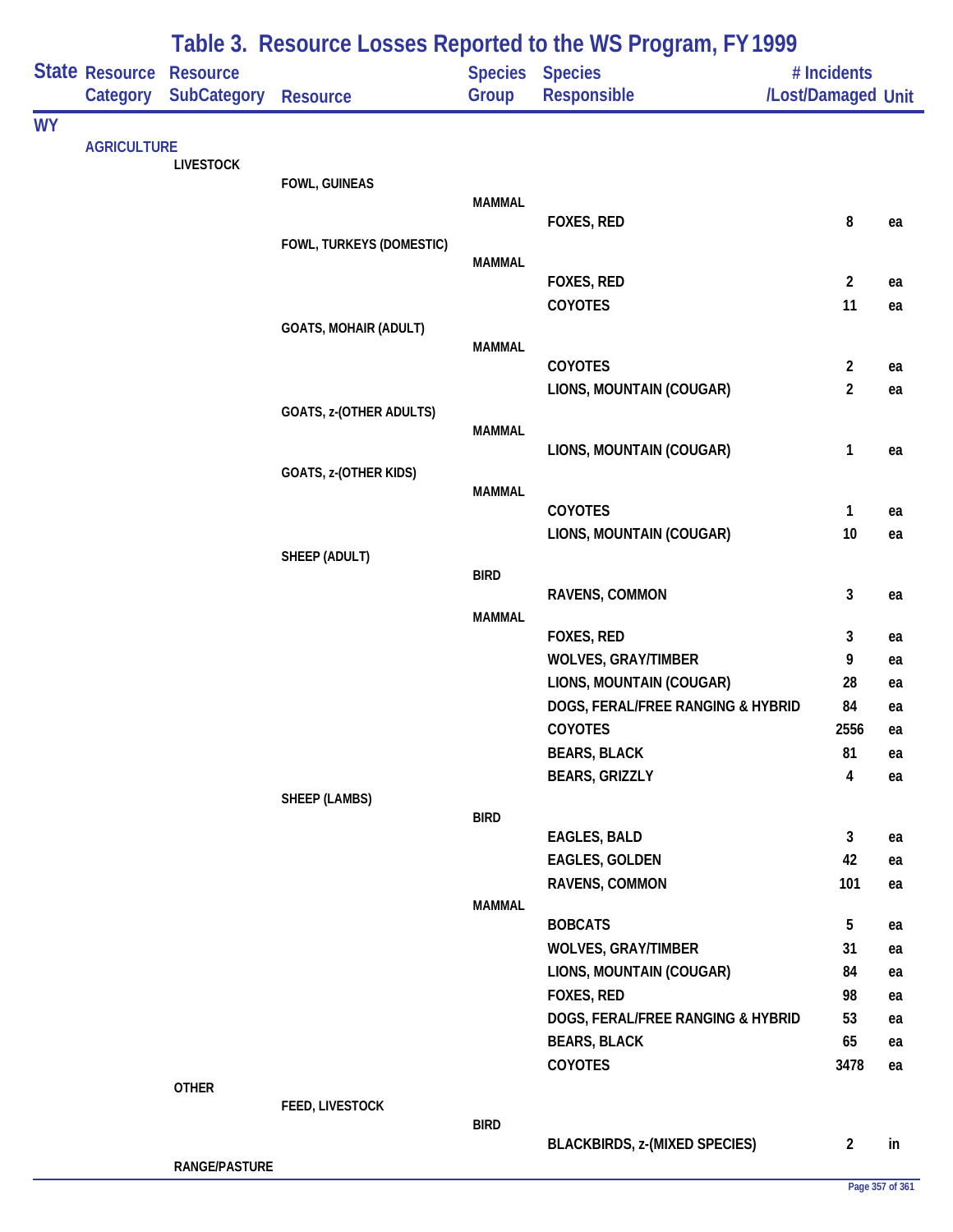|           |                            |                                |                                    |                | Table 3. Resource Losses Reported to the WS Program, FY 1999 |                    |    |
|-----------|----------------------------|--------------------------------|------------------------------------|----------------|--------------------------------------------------------------|--------------------|----|
|           | <b>State Resource</b>      | <b>Resource</b>                |                                    |                | Species Species                                              | # Incidents        |    |
|           | Category                   | SubCategory                    | <b>Resource</b>                    | Group          | Responsible                                                  | /Lost/Damaged Unit |    |
| <b>WY</b> |                            |                                |                                    |                |                                                              |                    |    |
|           | <b>AGRICULTURE</b>         | <b>RANGE/PASTURE</b>           |                                    |                |                                                              |                    |    |
|           |                            |                                | <b>PASTURE</b>                     |                |                                                              |                    |    |
|           |                            |                                |                                    | <b>MAMMAL</b>  |                                                              |                    |    |
|           |                            |                                |                                    |                | <b>BADGERS</b>                                               | 12                 | ac |
|           |                            |                                |                                    |                | <b>BEAVERS</b>                                               | $\overline{2}$     | ac |
|           |                            |                                |                                    |                | PRAIRIE DOGS, BLACK-TAILED                                   | $\overline{2}$     | ac |
|           | <b>HEALTH &amp; SAFETY</b> |                                |                                    |                |                                                              |                    |    |
|           |                            | HUMAN HEALTH & SAFETY          | HEALTH & SAFETY, HUMAN (AVIATION)  |                |                                                              |                    |    |
|           |                            |                                |                                    | <b>MAMMAL</b>  |                                                              |                    |    |
|           |                            |                                |                                    |                | MARMOTS/WOODCHUCKS (ALL)                                     | 1                  | in |
|           |                            |                                | HEALTH & SAFETY, HUMAN z-(GENERAL) |                |                                                              |                    |    |
|           |                            |                                |                                    | <b>BIRD</b>    |                                                              |                    |    |
|           |                            |                                |                                    |                | STARLINGS, EUROPEAN                                          | 1                  | in |
|           |                            |                                |                                    |                | <b>OWLS, GREAT HORNED</b>                                    | 1                  | in |
|           |                            |                                |                                    | <b>MAMMAL</b>  | RAVENS, COMMON                                               | 4                  | in |
|           |                            |                                |                                    |                | <b>PORCUPINES</b>                                            | 1                  | in |
|           |                            |                                |                                    |                | <b>BADGERS</b>                                               | $\overline{2}$     | in |
|           |                            |                                |                                    |                | <b>SKUNKS, STRIPED</b>                                       | 127                | in |
|           |                            |                                |                                    |                | SQUIRRELS, GRAY                                              | $\overline{2}$     | in |
|           |                            |                                |                                    |                | <b>RACCOONS</b>                                              | 20                 | in |
|           |                            |                                |                                    |                | LIONS, MOUNTAIN (COUGAR)                                     | $\mathbf{1}$       | in |
|           |                            |                                |                                    |                | FOXES, RED                                                   | 6                  | in |
|           |                            |                                |                                    |                | COYOTES                                                      | 3                  | in |
|           |                            |                                |                                    |                | <b>BEAVERS</b>                                               | 1                  | in |
|           |                            |                                |                                    |                | CATS, FERAL/FREE RANGING                                     | 1                  | in |
|           |                            |                                |                                    | <b>REPTILE</b> |                                                              |                    |    |
|           |                            |                                |                                    |                | <b>SNAKES, POISONOUS (ALL)</b>                               | $\overline{2}$     | in |
|           | <b>NATURAL RESOURCE</b>    |                                |                                    |                |                                                              |                    |    |
|           |                            | <b>FISHERIES</b>               | FISH, TROUT (ALL)                  |                |                                                              |                    |    |
|           |                            |                                |                                    | <b>BIRD</b>    |                                                              |                    |    |
|           |                            |                                |                                    |                | PELICANS, AMERICAN WHITE                                     | $\overline{2}$     | in |
|           |                            | <b>FORESTRY (NATRL. RESRC)</b> |                                    |                |                                                              |                    |    |
|           |                            |                                | TREES, STANDING                    | <b>MAMMAL</b>  |                                                              |                    |    |
|           |                            |                                |                                    |                | <b>PORCUPINES</b>                                            | 8                  | in |
|           |                            | <b>WILDLIFE</b>                |                                    |                |                                                              |                    |    |
|           |                            |                                | BIRDS, DUCKS, WILD (OTHER)         |                |                                                              |                    |    |
|           |                            |                                |                                    | <b>MAMMAL</b>  |                                                              |                    |    |
|           |                            |                                |                                    |                | <b>RACCOONS</b>                                              | $\mathbf{1}$       | ea |
|           |                            |                                | <b>BIRDS, PHEASANT (ALL)</b>       | <b>BIRD</b>    |                                                              |                    |    |
|           |                            |                                |                                    |                | <b>OWLS, GREAT HORNED</b>                                    | 65                 | ea |
|           |                            |                                |                                    | <b>MAMMAL</b>  |                                                              |                    |    |
|           |                            |                                |                                    |                | <b>RACCOONS</b>                                              | 300                | ea |
|           |                            |                                | BIRDS, z-(OTHER)                   |                |                                                              |                    |    |
|           |                            |                                |                                    | <b>BIRD</b>    |                                                              |                    |    |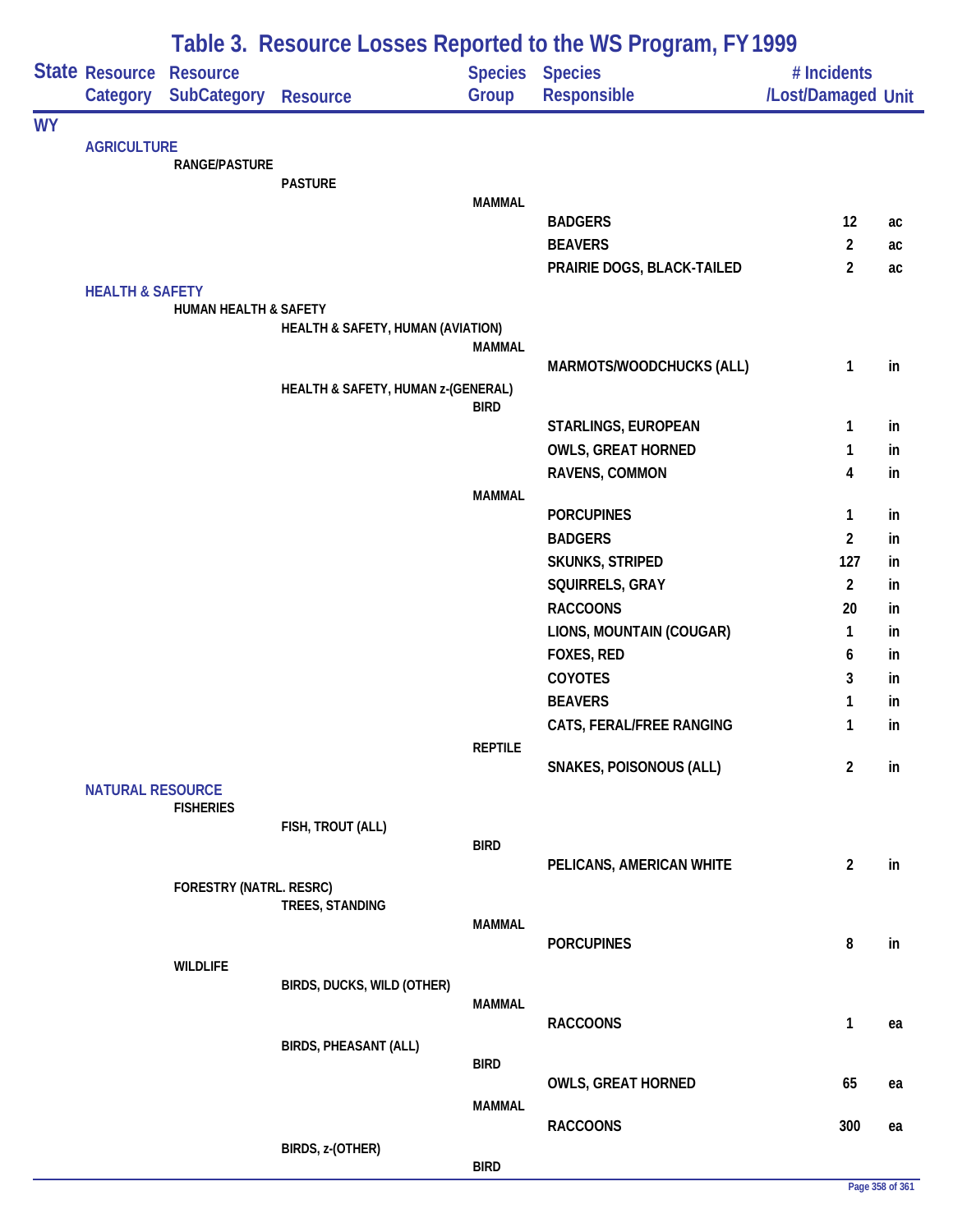|           |                                            |                                        | Table 3. Resource Losses Reported to the WS Program, FY 1999 |               |                                       |                                   |    |  |  |  |  |
|-----------|--------------------------------------------|----------------------------------------|--------------------------------------------------------------|---------------|---------------------------------------|-----------------------------------|----|--|--|--|--|
|           | <b>State Resource Resource</b><br>Category | <b>SubCategory</b>                     | <b>Resource</b>                                              | Group         | <b>Species Species</b><br>Responsible | # Incidents<br>/Lost/Damaged Unit |    |  |  |  |  |
| <b>WY</b> |                                            |                                        |                                                              |               |                                       |                                   |    |  |  |  |  |
|           | <b>NATURAL RESOURCE</b>                    | <b>WILDLIFE</b>                        |                                                              |               |                                       |                                   |    |  |  |  |  |
|           |                                            |                                        | BIRDS, z-(OTHER)                                             |               |                                       |                                   |    |  |  |  |  |
|           |                                            |                                        |                                                              | <b>BIRD</b>   | <b>SHRIKES (ALL)</b>                  | $\mathbf{1}$                      | ea |  |  |  |  |
|           |                                            |                                        | MAMMALS, DEER, MULE                                          |               |                                       |                                   |    |  |  |  |  |
|           |                                            |                                        |                                                              | <b>MAMMAL</b> | <b>COYOTES</b>                        | 33                                | ea |  |  |  |  |
|           |                                            |                                        |                                                              |               | LIONS, MOUNTAIN (COUGAR)              | 8                                 | ea |  |  |  |  |
|           |                                            |                                        |                                                              |               | <b>PORCUPINES</b>                     | 1                                 | ea |  |  |  |  |
|           |                                            |                                        | MAMMALS, PRONGHORN (ANTELOPE)                                |               |                                       |                                   |    |  |  |  |  |
|           |                                            |                                        |                                                              | <b>MAMMAL</b> | COYOTES                               | 8                                 | ea |  |  |  |  |
|           | <b>PROPERTY</b>                            |                                        |                                                              |               |                                       |                                   |    |  |  |  |  |
|           |                                            | <b>ANIMAL</b>                          |                                                              |               |                                       |                                   |    |  |  |  |  |
|           |                                            |                                        | PETS (COMPANION & HOBBY ANIMALS)                             | <b>BIRD</b>   |                                       |                                   |    |  |  |  |  |
|           |                                            |                                        |                                                              |               | HAWKS, z-(OTHER)                      | 6                                 | ea |  |  |  |  |
|           |                                            |                                        |                                                              |               | <b>OWLS, GREAT HORNED</b>             | 5                                 | ea |  |  |  |  |
|           |                                            |                                        |                                                              | <b>MAMMAL</b> | <b>SKUNKS, STRIPED</b>                | 1                                 | ea |  |  |  |  |
|           |                                            |                                        |                                                              |               | <b>WOLVES, GRAY/TIMBER</b>            | 2                                 | ea |  |  |  |  |
|           |                                            |                                        |                                                              |               | <b>RACCOONS</b>                       | 6                                 | ea |  |  |  |  |
|           |                                            | <b>EQUIPMENT</b>                       |                                                              |               |                                       |                                   |    |  |  |  |  |
|           |                                            |                                        | <b>AIRCRAFT</b>                                              | <b>BIRD</b>   |                                       |                                   |    |  |  |  |  |
|           |                                            |                                        |                                                              |               | GULLS, RING-BILLED                    | 1                                 | ea |  |  |  |  |
|           |                                            | <b>LANDSCAPING, TURF &amp; GARDENS</b> | <b>GARDENS, VEG./FRUITS &amp; NUTS</b>                       |               |                                       |                                   |    |  |  |  |  |
|           |                                            |                                        |                                                              | <b>MAMMAL</b> |                                       |                                   |    |  |  |  |  |
|           |                                            |                                        |                                                              |               | DEER, MULE                            | 1                                 | in |  |  |  |  |
|           |                                            |                                        | TREES, STANDING & SHRUBS                                     | <b>MAMMAL</b> |                                       |                                   |    |  |  |  |  |
|           |                                            |                                        |                                                              |               | <b>BEAVERS</b>                        | 15                                | in |  |  |  |  |
|           |                                            |                                        |                                                              |               | FOXES, RED                            | $\mathbf{1}$                      | in |  |  |  |  |
|           |                                            |                                        | TURF AND/OR FLOWERS                                          | <b>MAMMAL</b> |                                       |                                   |    |  |  |  |  |
|           |                                            |                                        |                                                              |               | <b>GOPHERS, POCKET (ALL)</b>          | $\mathbf{1}$                      | in |  |  |  |  |
|           |                                            |                                        |                                                              |               | RABBITS, COTTONTAIL                   | 500                               | in |  |  |  |  |
|           |                                            |                                        |                                                              |               | SQUIRRELS, GRAY                       | 4                                 | in |  |  |  |  |
|           |                                            |                                        | z-LANDSCAPING (OTHER)                                        | MAMMAL        |                                       |                                   |    |  |  |  |  |
|           |                                            |                                        |                                                              |               | DEER, MULE                            | 1                                 | in |  |  |  |  |
|           |                                            | OTHER PROPERTY                         | FOOD ITEMS, NON-HUMAN                                        |               |                                       |                                   |    |  |  |  |  |
|           |                                            |                                        |                                                              | MAMMAL        |                                       |                                   |    |  |  |  |  |
|           |                                            |                                        |                                                              |               | <b>RACCOONS</b>                       | 9                                 | in |  |  |  |  |
|           |                                            |                                        | PROPERTY (GENERAL)                                           | <b>BIRD</b>   |                                       |                                   |    |  |  |  |  |
|           |                                            |                                        |                                                              |               | PIGEONS, FERAL (ROCK DOVE)            | 4                                 | in |  |  |  |  |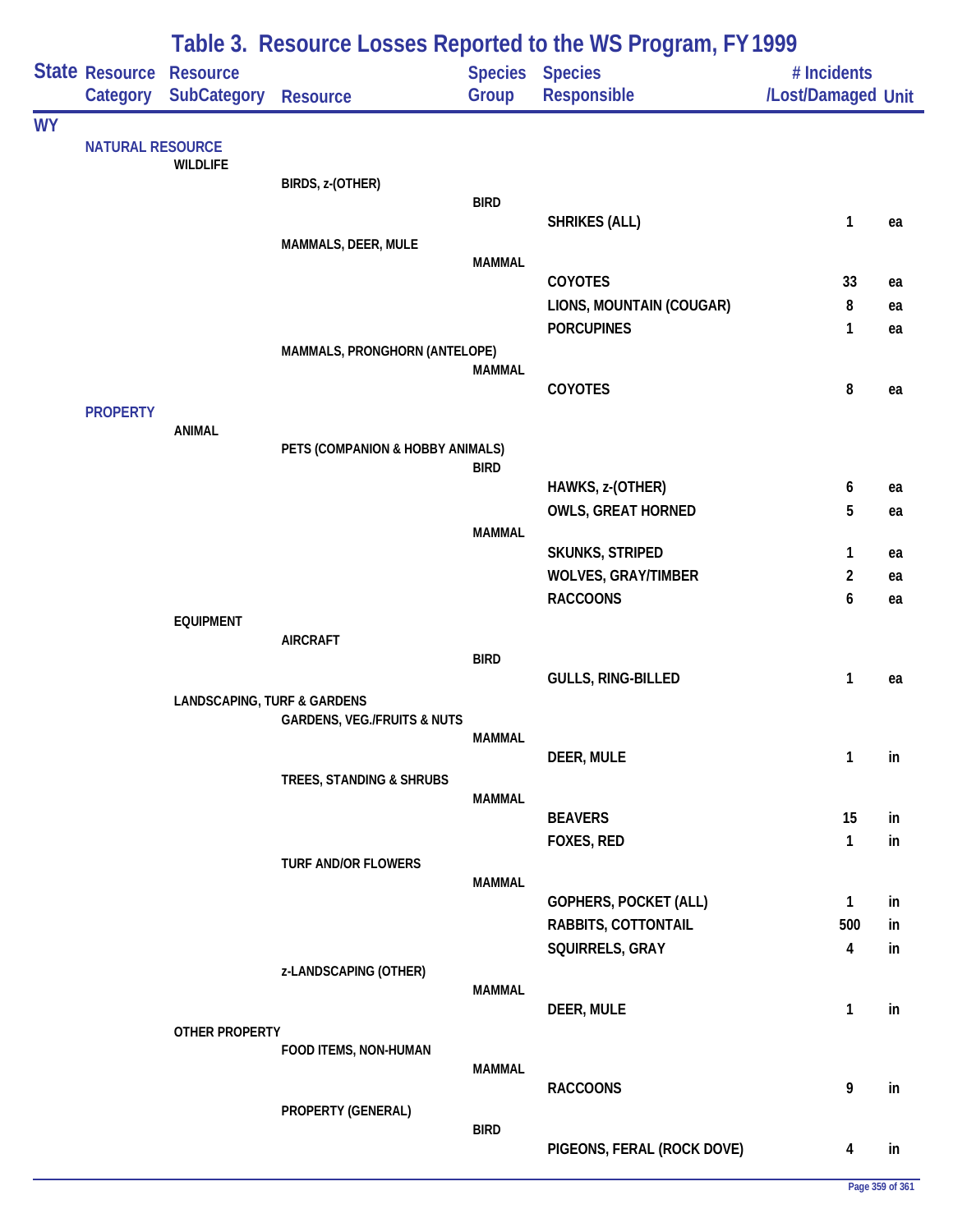|           |                       | Table 3. Resource Losses Reported to the WS Program, FY 1999 |                                   |               |                                                |                     |          |  |  |
|-----------|-----------------------|--------------------------------------------------------------|-----------------------------------|---------------|------------------------------------------------|---------------------|----------|--|--|
|           | <b>State Resource</b> | <b>Resource</b>                                              |                                   |               | <b>Species Species</b>                         | # Incidents         |          |  |  |
|           | Category              | <b>SubCategory</b>                                           | <b>Resource</b>                   | Group         | Responsible                                    | /Lost/Damaged Unit  |          |  |  |
| <b>WY</b> |                       |                                                              |                                   |               |                                                |                     |          |  |  |
|           | <b>PROPERTY</b>       | OTHER PROPERTY                                               |                                   |               |                                                |                     |          |  |  |
|           |                       |                                                              | PROPERTY (GENERAL)                |               |                                                |                     |          |  |  |
|           |                       |                                                              |                                   | <b>BIRD</b>   |                                                |                     |          |  |  |
|           |                       |                                                              |                                   |               | WOODPECKERS, z-(OTHER)                         | $\overline{2}$      | in       |  |  |
|           |                       |                                                              |                                   |               | HAWKS, RED-TAILED<br><b>FLICKERS, NORTHERN</b> | 1<br>$\overline{2}$ | in<br>in |  |  |
|           |                       |                                                              |                                   |               | <b>OWLS, GREAT HORNED</b>                      | 1                   | in       |  |  |
|           |                       |                                                              |                                   | <b>MAMMAL</b> |                                                |                     |          |  |  |
|           |                       |                                                              |                                   |               | <b>BATS (ALL)</b>                              | 1                   | in       |  |  |
|           |                       |                                                              |                                   |               | MUSKRATS, z-(OTHER)                            | 3                   | in       |  |  |
|           |                       |                                                              |                                   |               | RABBITS, COTTONTAIL                            | 1                   | in       |  |  |
|           |                       |                                                              |                                   |               | RATS, PACKRATS/WOODRATS (ALL)                  | 1                   | in       |  |  |
|           |                       |                                                              |                                   |               | <b>SKUNKS, STRIPED</b>                         | 5                   | in       |  |  |
|           |                       |                                                              |                                   |               | SQUIRRELS, RED                                 | $\overline{2}$      | in       |  |  |
|           |                       | <b>STRUCTURES</b>                                            |                                   |               |                                                |                     |          |  |  |
|           |                       |                                                              | <b>BUILDINGS, NON-RESIDENTIAL</b> |               |                                                |                     |          |  |  |
|           |                       |                                                              |                                   | <b>BIRD</b>   | PIGEONS, FERAL (ROCK DOVE)                     | 1                   | in       |  |  |
|           |                       |                                                              |                                   |               | RAVENS, COMMON                                 | 999                 | in       |  |  |
|           |                       |                                                              | <b>BUILDINGS, RESIDENTIAL</b>     |               |                                                |                     |          |  |  |
|           |                       |                                                              |                                   | <b>BIRD</b>   |                                                |                     |          |  |  |
|           |                       |                                                              |                                   |               | PIGEONS, FERAL (ROCK DOVE)                     | 3                   | in       |  |  |
|           |                       |                                                              |                                   |               | WOODPECKERS, RED-HEADED                        | 1                   | in       |  |  |
|           |                       |                                                              |                                   |               | <b>FLICKERS, NORTHERN</b>                      | 19                  | in       |  |  |
|           |                       |                                                              |                                   |               | CROWS, AMERICAN                                | 5                   | in       |  |  |
|           |                       |                                                              |                                   |               | WOODPECKERS, z-(OTHER)                         | $\overline{2}$      | in       |  |  |
|           |                       |                                                              |                                   | <b>MAMMAL</b> |                                                |                     |          |  |  |
|           |                       |                                                              |                                   |               | HARES, JACKRABBITS (ALL)                       | 1                   | in       |  |  |
|           |                       |                                                              |                                   |               | <b>RACCOONS</b>                                | 1                   | in       |  |  |
|           |                       |                                                              |                                   |               | RATS, PACKRATS/WOODRATS (ALL)                  | 1                   | in       |  |  |
|           |                       |                                                              |                                   |               | SKUNKS, STRIPED                                | 7                   | in       |  |  |
|           |                       |                                                              |                                   |               | SQUIRRELS, GRAY                                | 1                   | in       |  |  |
|           |                       |                                                              | DIKES/DAMS/IMPOUNDMENTS           | MAMMAL        |                                                |                     |          |  |  |
|           |                       |                                                              |                                   |               | <b>BEAVERS</b>                                 | $\overline{2}$      | in       |  |  |
|           |                       |                                                              |                                   |               | MUSKRATS, z-(OTHER)                            | 1                   | in       |  |  |
|           |                       |                                                              | DITCH IRRIGATION/DRAINAGE SYSTEM  |               |                                                |                     |          |  |  |
|           |                       |                                                              |                                   | <b>MAMMAL</b> |                                                |                     |          |  |  |
|           |                       |                                                              |                                   |               | <b>BEAVERS</b>                                 | $\overline{2}$      | in       |  |  |
|           |                       |                                                              | <b>FENCES</b>                     | <b>MAMMAL</b> |                                                |                     |          |  |  |
|           |                       |                                                              |                                   |               | <b>COYOTES</b>                                 | 1                   | in       |  |  |
|           |                       |                                                              | ROADS/BRIDGES                     |               |                                                |                     |          |  |  |
|           |                       |                                                              |                                   | <b>MAMMAL</b> |                                                |                     |          |  |  |
|           |                       |                                                              |                                   |               | <b>BADGERS</b>                                 | 1                   | in       |  |  |
|           |                       |                                                              | <b>SWIMMING POOLS</b>             |               |                                                |                     |          |  |  |
|           |                       |                                                              |                                   | <b>MAMMAL</b> |                                                |                     |          |  |  |